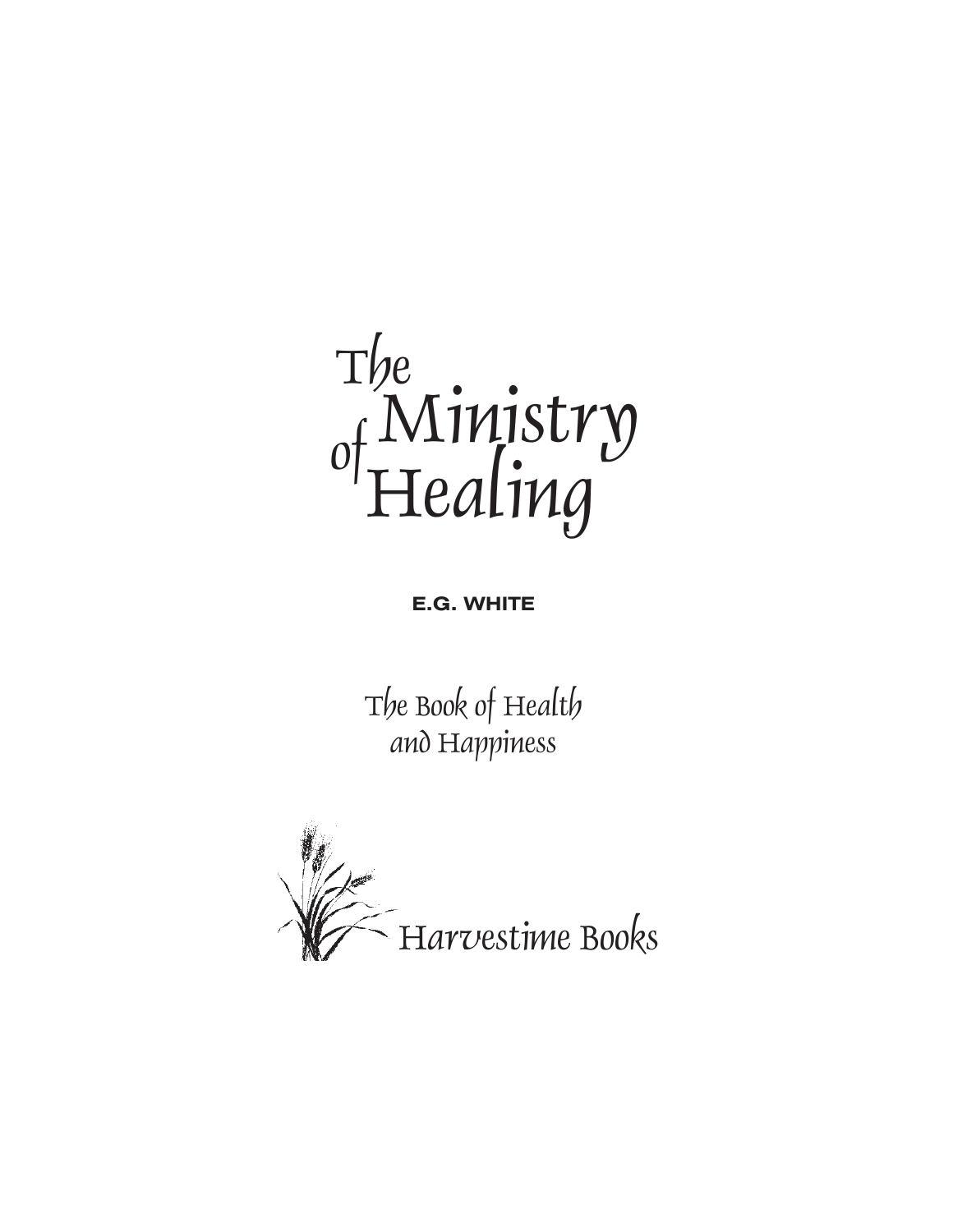*HB–131 Ministry of Healing by Ellen G. White Published by Harvestime Books Altamont, TN 37301 USA Printed in the United States of America Cover and Text Copyright © 1999 by Research Institute for Better Reading, Inc.*

"Disease is an effort of nature to free the system from conditions that result from a violation of the laws of health. In case of sickness, the cause should be ascertained. Unhealthful conditions should be changed, wrong habits corrected. Then nature is to be assisted in her effort to expel impurities and to reestablish right conditions in the  $s$ ystem." — Page 73

| <b>ENCOURAGING PASSAGES - p. 175 / Home: p. 358</b>           |                     |
|---------------------------------------------------------------|---------------------|
| "He passed by no" pp. 10:5-11:1                               | "Many who profess"  |
| "We have nothing to"                                          | pp. 323:3-324:1     |
| pp. 33:4b-34:0                                                | How to help others: |
| "By sin we have been" p. 45:1                                 | pp. 96:5-105        |
| "Look to Jesus" pp. 45:2b-46:0 Sickness - 8 laws - obedience: |                     |
| "For every trial" pp. 162:1-163                               | pp. 73:1-75:3       |

FOR ADDITIONAL COPIES —

This book may be purchased singly or in boxful quantities. Please contact the publisher for current prices.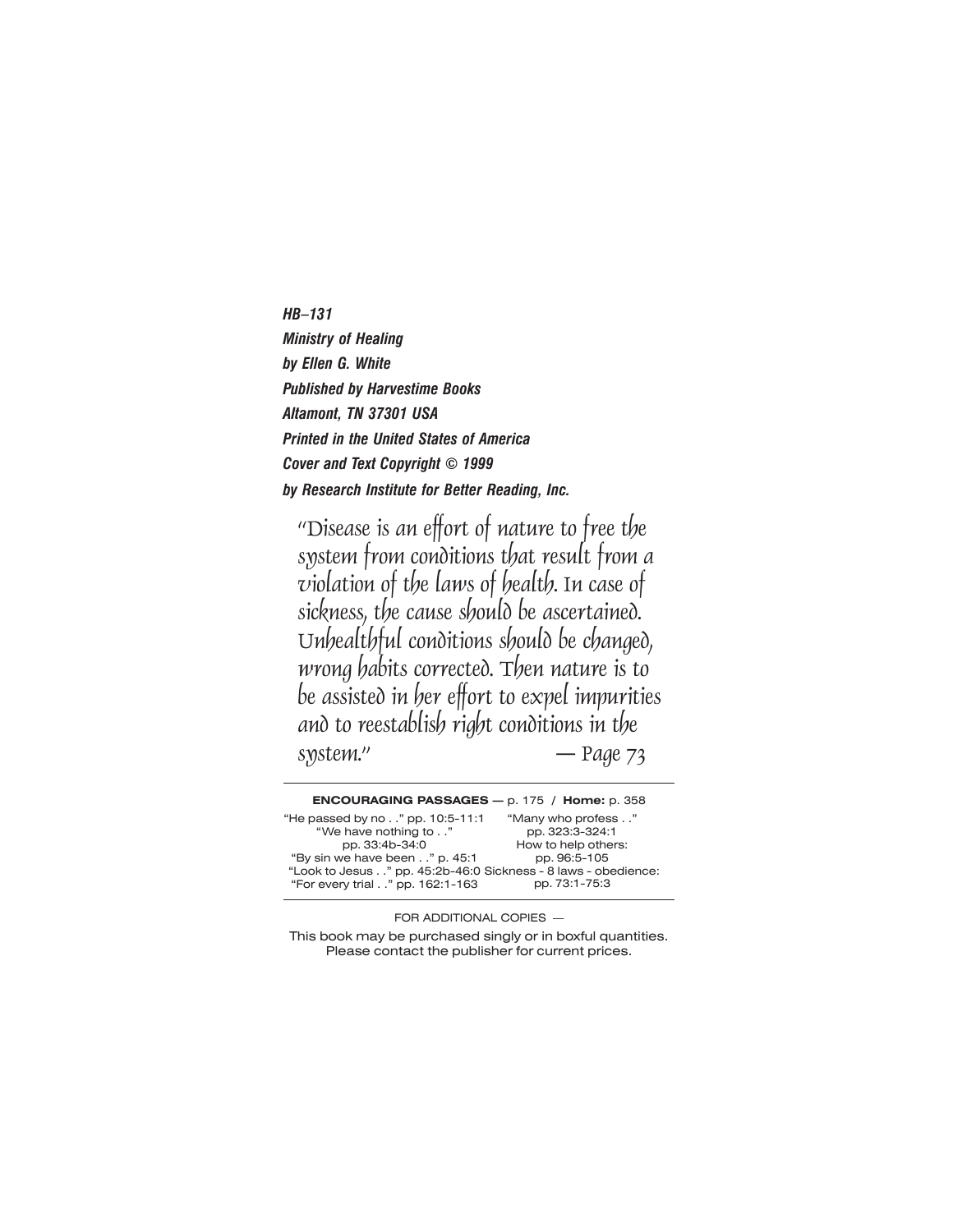## Contents

**THE TRUE MEDICAL MISSIONARY**

*1 - Our Example 6*

 *2 - Days of Ministry 12*

 *3 - With Nature and with God 25*

 *4 - The Touch of Faith 29*

 *5 - Healing of the Soul 39*

 *6 - Saved to Serve 51*

#### **THE WORK OF THE PHYSICIAN**

- *7 The Co-working of the Divine and the Human 61*
- *8 The Physician, an Educator 71* **MEDICAL MISSIONARIES AND THEIR WORK**
- *9 Teaching and Healing 82*
- *10 Helping the Tempted 99*
- *11 Working for the Intemperate 106*
- *12 Help for the Unemployed and Homeless 115*
- *13 The Helpless Poor 129*
- *14 Ministry to the Rich 135* **THE CARE OF THE SICK**
- *15 In the Sickroom 141*
- *16 Prayer for the Sick 144*
- *17 The Use of Remedies 151*
- *18 Mind Cure 156*
- *19 In Contact with Nature 170* **HEALTH PRINCIPLES**
- *20 General Hygiene 176*
- *21 Hygiene among the Israelites 180*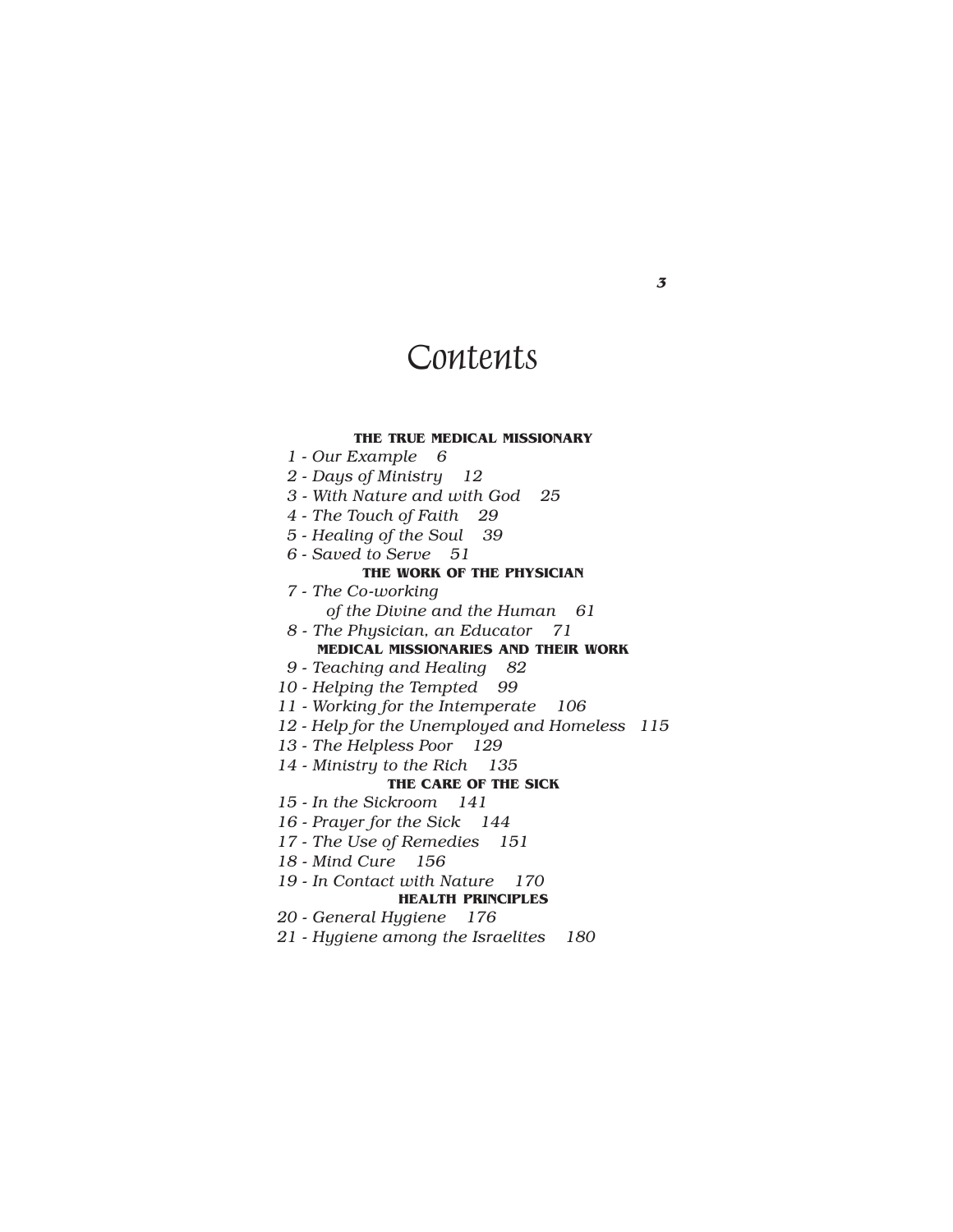- 
- *22 Dress 187*
- *23 Diet and Health 193*
- *24 Flesh as Food 204*
- *25 Extremes in Diet 209*
- *26 Stimulants and Narcotics 213*
- *27 Liquor Traffic and Prohibition 221*

#### **THE HOME**

- *28 Ministry of the Home 229*
- *29 The Builders of the Home 234*
- *30 Choice and Preparation of the Home 239*
- *31 The Mother 244*
- *32 The Child 249*
- *33 Home Influences 256*
- *34 True Education, a Missionary Training 260* **THE ESSENTIAL KNOWLEDGE**
- *35 A True Knowledge of God 270*
- *36 Danger in Speculative Knowledge 283*
- *37 The False and the True in Education 293*
- *38 The Importance of Seeking True Knowledge 303*
- *39 The Knowledge Received through God's Word 308*

### **THE WORKER'S NEED**

- *40 Help in Daily Living 315*
- *41 In Contact with Others 325*
- *42 Development and Service 336*
- *43 A Higher Experience 341*

*Scripture Index 351*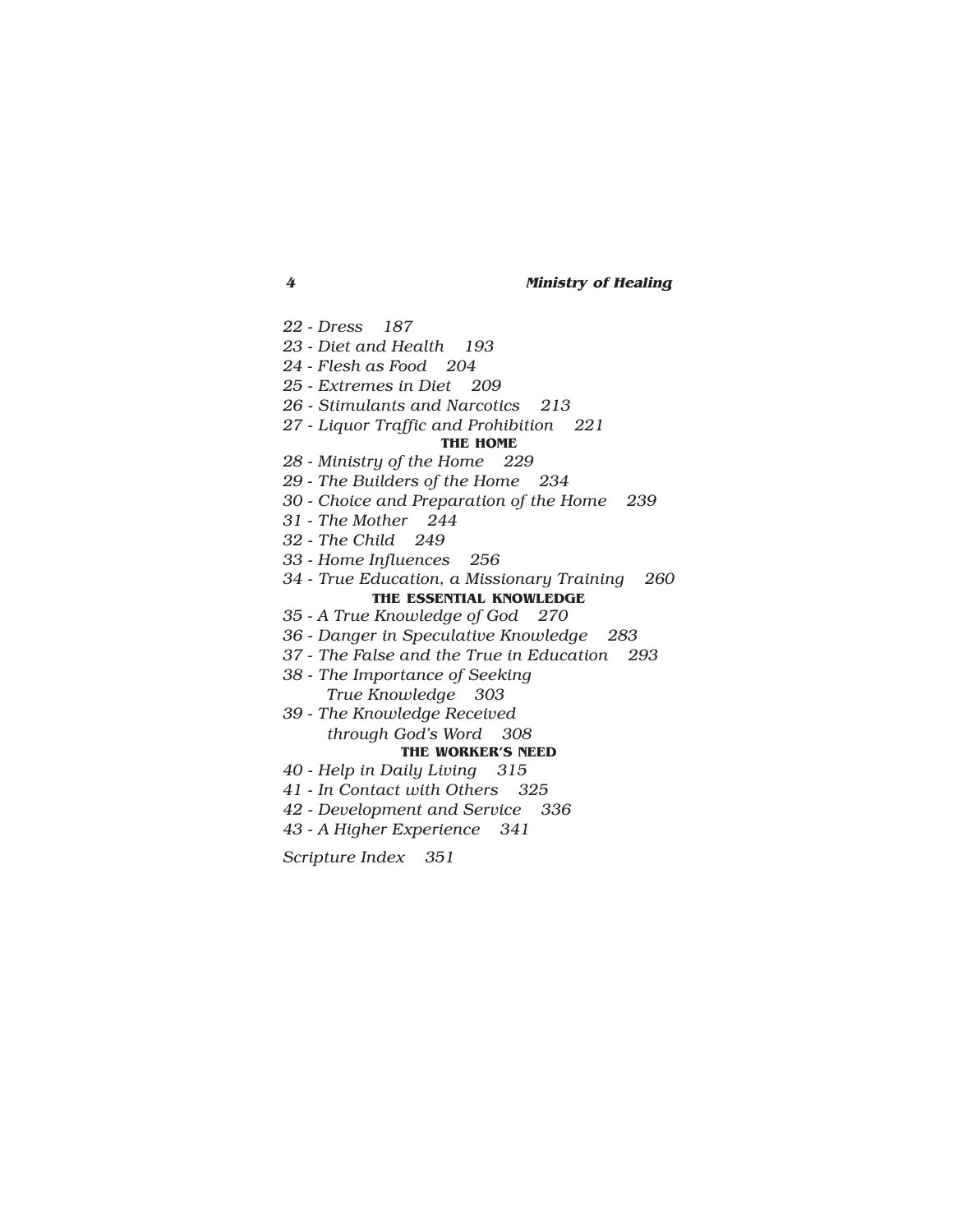## The Laws Governing Our Being

 "Study that marvelous organism, the human system, and the laws by which it is governed." "Every law governing the human machinery is to be considered just as truly divine in origin, in character, and in importance as the Word of God. Every careless action, any abuse put upon the wonderful mechanism, by disregarding His specified laws of the human habitation, is a violation of God's law. This law embraces the treatment of the entire being." "God has formed laws to govern every part of our constitutions, and these laws which He has placed in our being are divine, and for every transgression there is a fixed penalty, which sooner or later must be realized." "It is just as much sin to violate the laws of our being as to break one of the Ten Commandments, for we cannot do either without breaking God's law." "God's law is written by His own finger upon every nerve, every muscle, every faculty which has been entrusted to man." "God in His wisdom has established natural laws for the proper control of our dress, our appetites, and our passion, and He requires of us obedience in every particular." "The transgression of physical law is transgression of God's law. Our Creator is Jesus Christ. He is the author of our being. He is the author of the physical law as He is the author of the moral law." "Health, strength, and happiness depend upon immutable laws; but these laws cannot be obeyed where there is no anxiety to become acquainted with them." "God calls for reformers to stand in defense of the laws He has established to govern the human system, and to maintain an elevated standard in the training of the mind and culture of the heart." "It is the duty of every person to become intelligent in regard to disease and its causes." "All our enjoyment or suffering may be traced to obedience or transgression of natural law."

*—Healthful Living, by E. G. White, 15, 20, 21, 17, 18, 19, 22*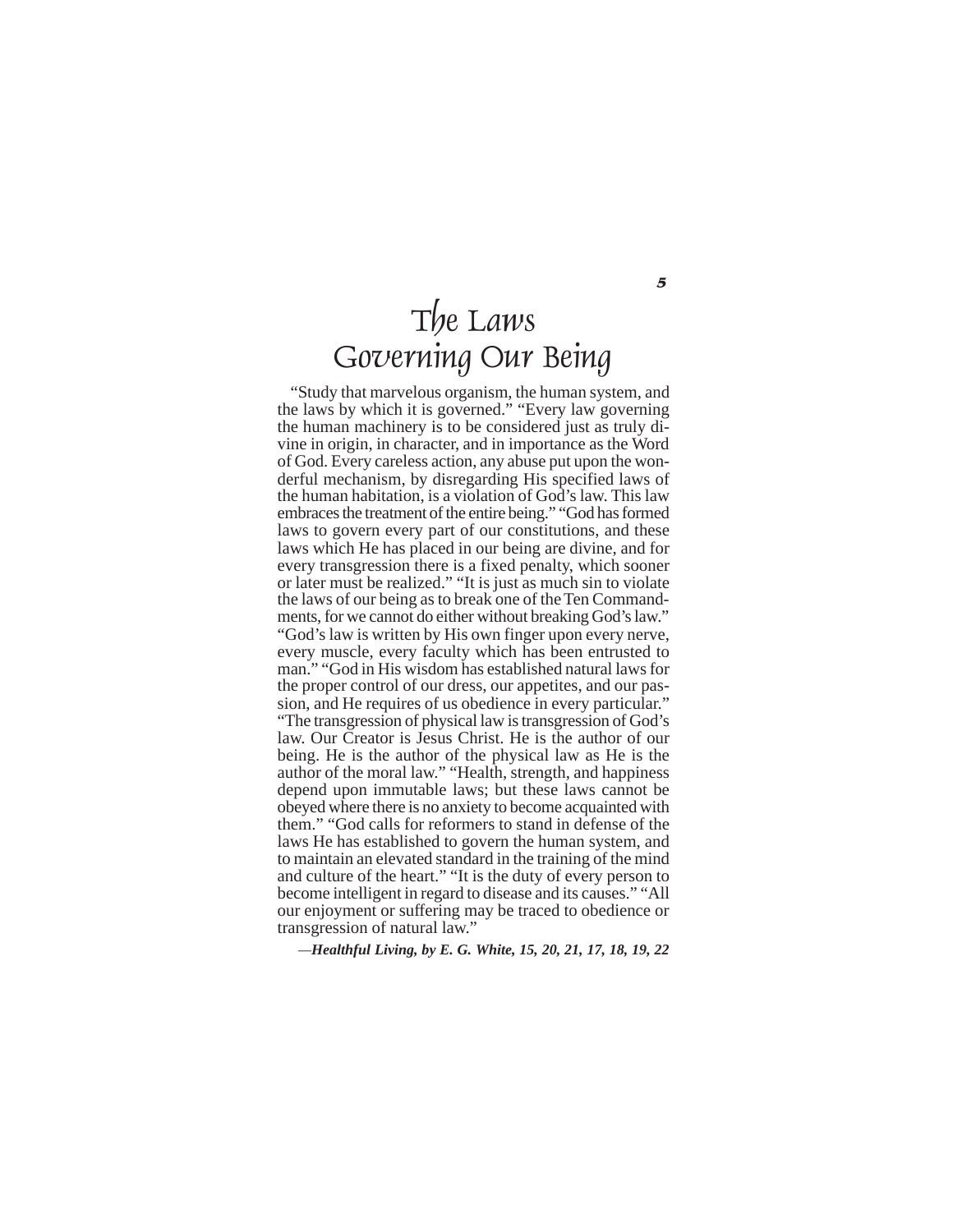– Chapter 1 – Our Example

"I am among you as be that serveth."

Our Lord Jesus Christ came to this world as the unwearied servant of man's necessity. He "took our infirmities, and bare our sicknesses," that He might minister to every need of humanity. *Matthew 8:17*. The burden of disease and wretchedness and sin He came to remove. It was His mission to bring to men complete restoration; He came to give them health and peace and perfection of character.

Varied were the circumstances and needs of those who besought His aid, and none who came to Him went away unhelped. From Him flowed a stream of healing power; and, in body and mind and soul, men were made whole.

The Saviour's work was not restricted to any time or place. His compassion knew no limit. On so large a scale did He conduct His work of healing and teaching that there was no building in Palestine large enough to receive the multitudes that thronged to Him. On the green hill slopes of Galilee, in the thoroughfares of travel, by the seashore, in the synagogues, and in every other place where the sick could be brought to Him, was to be found His hospital. In every city, every town, every village, through which He passed, He laid His hands upon the afflicted ones and healed them. Wherever there were hearts ready to receive His message, He comforted them with the assurance of their heavenly Father's love. All day He ministered to those who came to Him; in the evening He gave attention to such as through the day must toil to earn a pittance for the support of their families.

Jesus carried the awful weight of responsibility for the salvation of men. He knew that unless there was a decided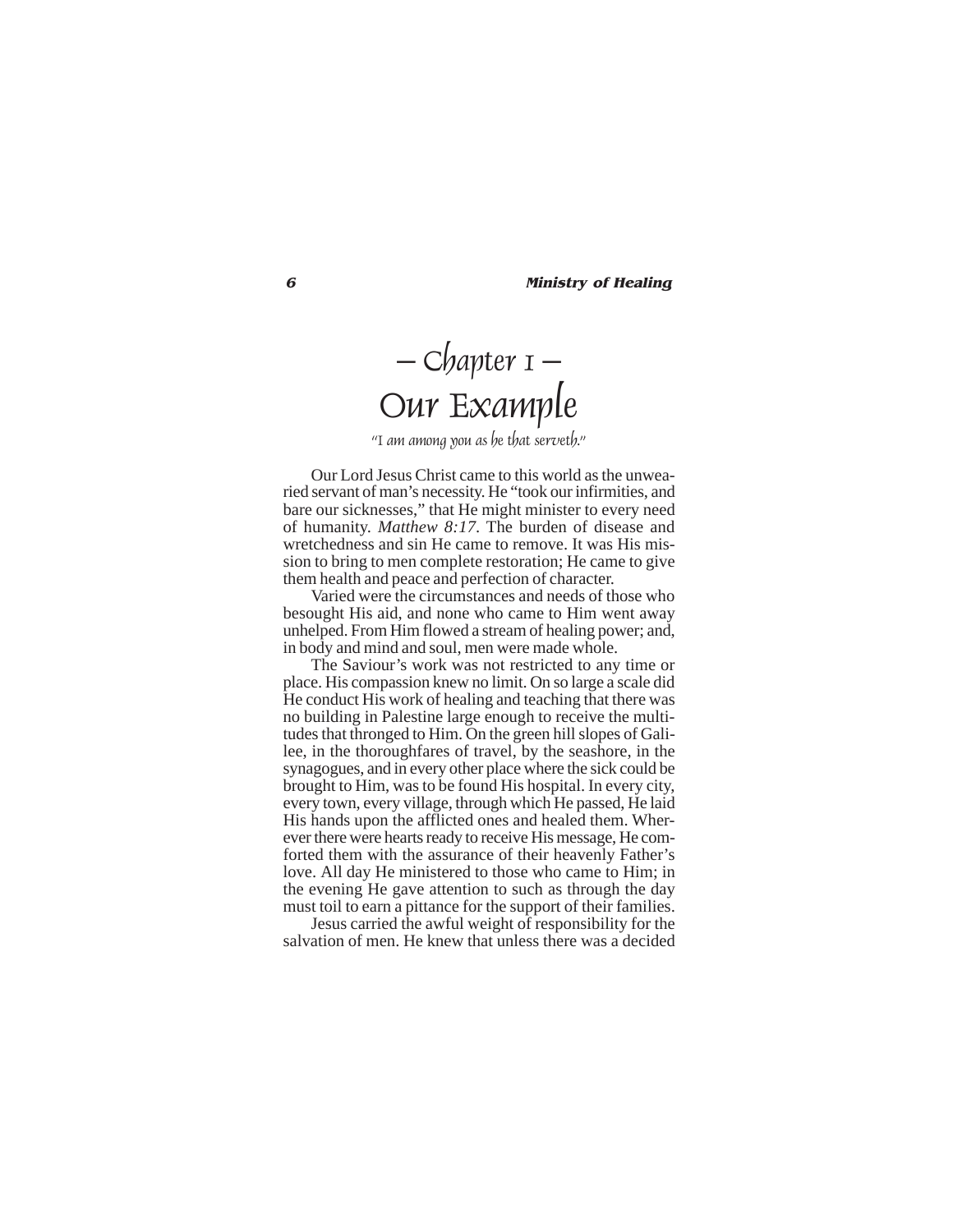#### **Our Example**

change in the principles and purposes of the human race, all would be lost. This was the burden of His soul, and none could appreciate the weight that rested upon Him. Through childhood, youth, and manhood He walked alone. Yet it was heaven to be in His presence. Day by day He met trials and temptations; day by day He was brought into contact with evil and witnessed its power upon those whom He was seeking to bless and to save. Yet He did not fail or become discouraged.

In all things He brought His wishes into strict abeyance to His mission. He glorified His life by making everything in it subordinate to the will of His Father. When in His youth His mother, finding Him in the school of the rabbis, said, "Son, why hast Thou thus dealt with us?" He answered, and His answer is the keynote of His lifework,—"How is it that ye sought Me? wist ye not that I must be about My Father's business?" *Luke 2:48-49*.

His life was one of constant self-sacrifice. He had no home in this world except as the kindness of friends provided for Him as a wayfarer. He came to live in our behalf the life of the poorest and to walk and work among the needy and the suffering. Unrecognized and unhonored, He walked in and out among the people for whom He had done so much.

He was always patient and cheerful, and the afflicted hailed Him as a messenger of life and peace. He saw the needs of men and women, children and youth, and to all He gave the invitation, "Come unto Me."

During His ministry, Jesus devoted more time to healing the sick than to preaching. His miracles testified to the truth of His words, that He came not to destroy, but to save. Wherever He went, the tidings of His mercy preceded Him. Where He had passed, the objects of His compassion were rejoicing in health and making trial of their new-found powers. Crowds were collecting around them to hear from their lips the works that the Lord had wrought. His voice was the first sound that many had ever heard, His name the first word they had ever spoken, His face the first they had ever looked upon. Why should they not love Jesus and sound His praise?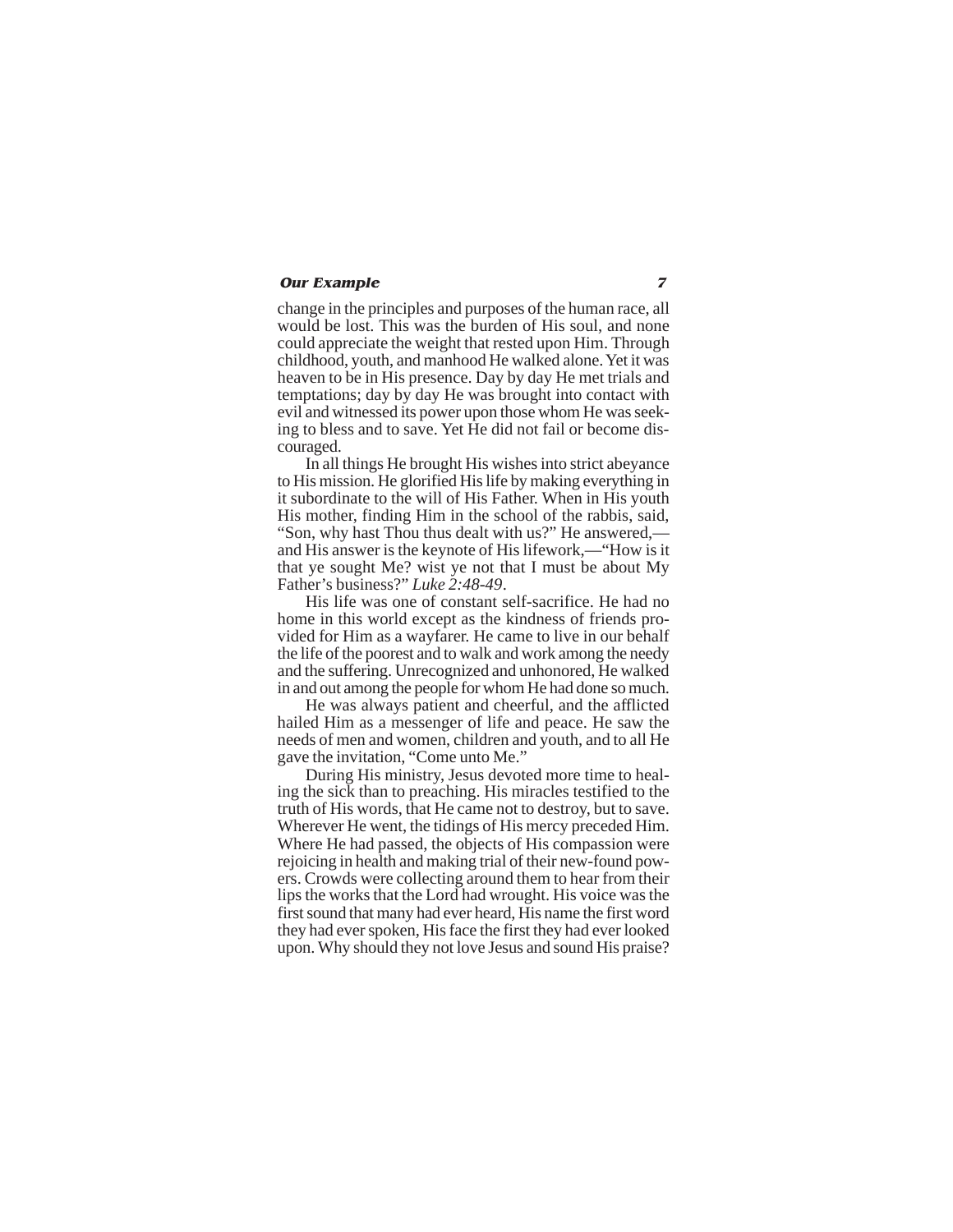As He passed through the towns and cities He was like a vital current, diffusing life and joy.

*"The land of Zebulun and the land of Naphtali, toward the sea, beyond the Jordan, Galilee of the nations. The people that sat in darkness saw a great light, and to them that sat in the region and shadow of death, to them did light spring up."—Matthew 4:15-16 (A.R.V.), margin.*

The Saviour made each work of healing an occasion for implanting divine principles in the mind and soul. This was the purpose of His work. He imparted earthly blessings, that He might incline the hearts of men to receive the gospel of His grace.

Christ might have occupied the highest place among the teachers of the Jewish nation, but He preferred rather to take the gospel to the poor. He went from place to place, that those in the highways and byways might hear the words of truth. By the sea, on the mountainside, in the streets of the city, in the synagogue, His voice was heard explaining the Scriptures. Often He taught in the outer court of the temple, that the Gentiles might hear His words.

So unlike the explanations of Scripture given by the scribes and Pharisees was Christ's teaching, that the attention of the people was arrested. The rabbis dwelt upon tradition, upon human theory and speculation. Often that which men had taught and written about the Scripture was put in place of the Scripture itself. The subject of Christ's teaching was the word of God. He met questioners with a plain, "It is written," "What saith the Scripture?" "How readest thou?" At every opportunity when an interest was awakened by either friend or foe, He presented the word. With clearness and power He proclaimed the gospel message. His words shed a flood of light on the teachings of patriarchs and prophets, and the Scriptures came to men as a new revelation. Never before had His hearers perceived in the word of God such depth of meaning.

Never was there such an evangelist as Christ. He was the Majesty of heaven, but He humbled Himself to take our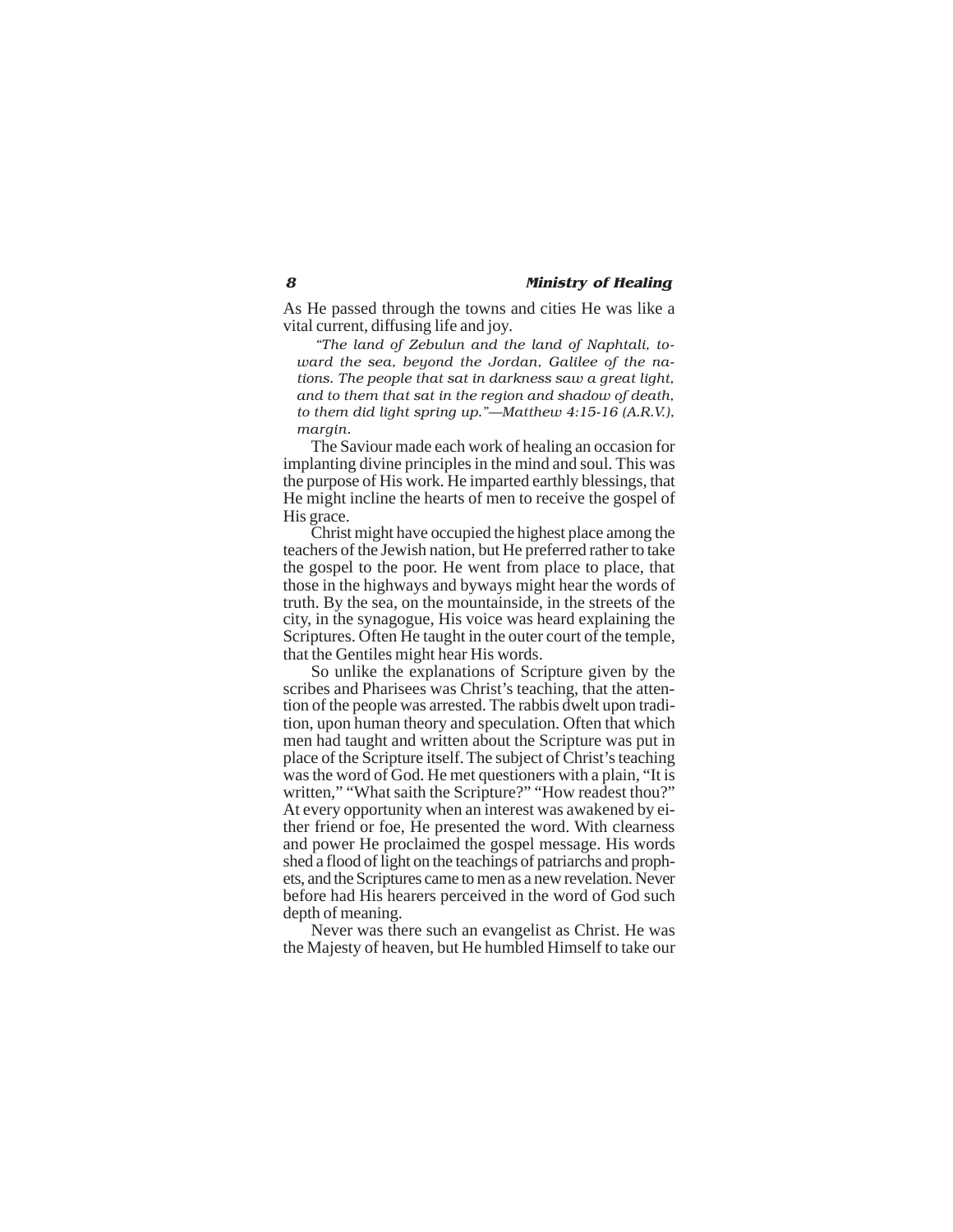#### **Our Example**

nature, that He might meet men where they were. To all people, rich and poor, free and bond, Christ, the Messenger of the covenant, brought the tidings of salvation. His fame as the Great Healer spread throughout Palestine. The sick came to the places through which He would pass, that they might call on Him for help. Hither, too, came many anxious to hear His words and to receive a touch of His hand. Thus He went from city to city, from town to town, preaching the gospel and healing the sick—the King of glory in the lowly garb of humanity.

He attended the great yearly festivals of the nation, and to the multitude absorbed in outward ceremony He spoke of heavenly things, bringing eternity within their view. To all He brought treasures from the storehouse of wisdom. He spoke to them in language so simple that they could not fail of understanding. By methods peculiarly His own, He helped all who were in sorrow and affliction. With tender, courteous grace He ministered to the sin-sick soul, bringing healing and strength.

The prince of teachers, He sought access to the people by the pathway of their most familiar associations. He presented the truth in such a way that ever after it was to His hearers intertwined with their most hallowed recollections and sympathies. He taught in a way that made them feel the completeness of His identification with their interests and happiness. His instruction was so direct, His illustrations were so appropriate, His words so sympathetic and cheerful, that His hearers were charmed. The simplicity and earnestness with which He addressed the needy, hallowed every word.

What a busy life He led! Day by day He might have been seen entering the humble abodes of want and sorrow, speaking hope to the downcast and peace to the distressed. Gracious, tenderhearted, pitiful, He went about lifting up the bowed-down and comforting the sorrowful. Wherever He went, He carried blessing.

While He ministered to the poor, Jesus studied also to find ways of reaching the rich. He sought the acquaintance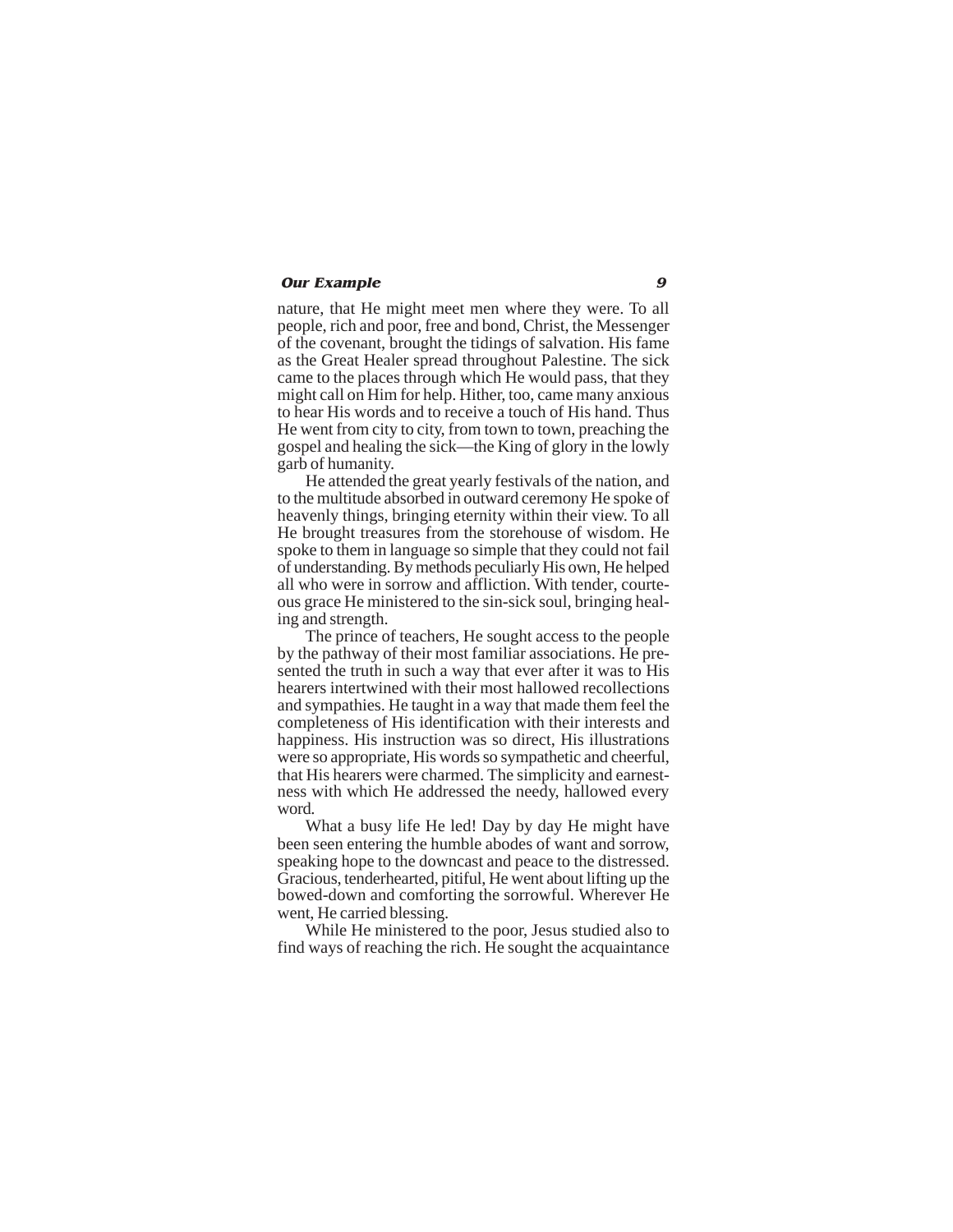of the wealthy and cultured Pharisee, the Jewish nobleman, and the Roman ruler. He accepted their invitations, attended their feasts, made Himself familiar with their interests and occupations, that He might gain access to their hearts and reveal to them the imperishable riches.

Christ came to this world to show that by receiving power from on high, man can live an unsullied life. With unwearying patience and sympathetic helpfulness He met men in their necessities. By the gentle touch of grace He banished from the soul unrest and doubt, changing enmity to love, and unbelief to confidence.

He could say to whom He pleased, "Follow Me"; and the one addressed arose and followed Him. The spell of the world's enchantment was broken. At the sound of His voice the spirit of greed and ambition fled from the heart, and men arose, emancipated, to follow the Saviour.

#### **Brotherly love**

Christ recognized no distinction of nationality or rank or creed. The scribes and Pharisees desired to make a local and a national benefit of the gifts of heaven and to exclude the rest of God's family in the world. But Christ came to break down every wall of partition. He came to show that His gift of mercy and love is as unconfined as the air, the light, or the showers of rain that refresh the earth.

The life of Christ established a religion in which there is no caste, a religion by which Jew and Gentile, free and bond, are linked in a common brotherhood, equal before God. No question of policy influenced His movements. He made no difference between neighbors and strangers, friends and enemies. That which appealed to His heart was a soul thirsting for the waters of life.

He passed by no human being as worthless, but sought to apply the healing remedy to every soul. In whatever company He found Himself He presented a lesson appropriate to the time and the circumstances. Every neglect or insult shown by men to their fellow men only made Him more conscious of their need of His divine-human sympathy. He sought to inspire with hope the roughest and most unpromising, set-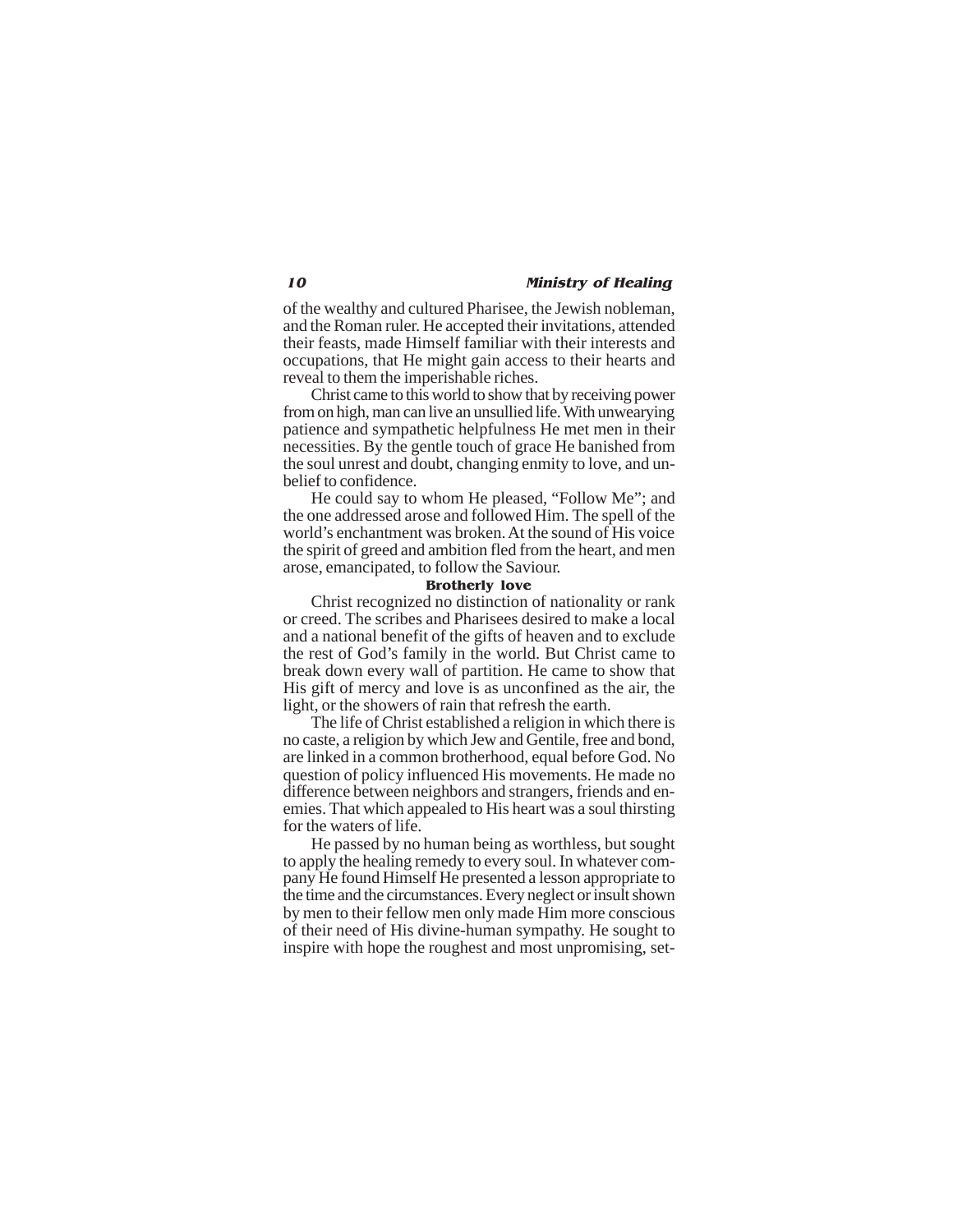#### **Our Example**

ting before them the assurance that they might become blameless and harmless, attaining such a character as would make them manifest as the children of God.

Often He met those who had drifted under Satan's control, and who had no power to break from his snare. To such a one, discouraged, sick, tempted, fallen, Jesus would speak words of tenderest pity, words that were needed and could be understood. Others He met were fighting a hand-to-hand battle with the adversary of souls. These He encouraged to persevere, assuring them that they would win; for angels of God were on their side and would give them the victory.

At the table of the publicans He sat as an honored guest, by His sympathy and social kindliness showing that He recognized the dignity of humanity; and men longed to become worthy of His confidence. Upon their thirsty hearts His words fell with blessed, life-giving power. New impulses were awakened, and to these outcasts of society there opened the possibility of a new life.

Though He was a Jew, Jesus mingled freely with the Samaritans, setting at nought the Pharisaic customs of His nation. In face of their prejudices He accepted the hospitality of this despised people. He slept with them under their roofs, ate with them at their tables,—partaking of the food prepared and served by their hands,—taught in their streets, and treated them with the utmost kindness and courtesy. And while He drew their hearts to Him by the tie of human sympathy, His divine grace brought to them the salvation which the Jews rejected.

#### **Personal Ministry**

Christ neglected no opportunity of proclaiming the gospel of salvation. Listen to His wonderful words to that one woman of Samaria. He was sitting by Jacob's well, as the woman came to draw water. To her surprise He asked a favor of her. "Give Me to drink," He said. He wanted a cool draft, and He wished also to open the way whereby He might give to her the water of life. "How is it," said the woman, "that Thou, being a Jew, askest drink of me, which am a woman of Samaria? for the Jews have no dealings with the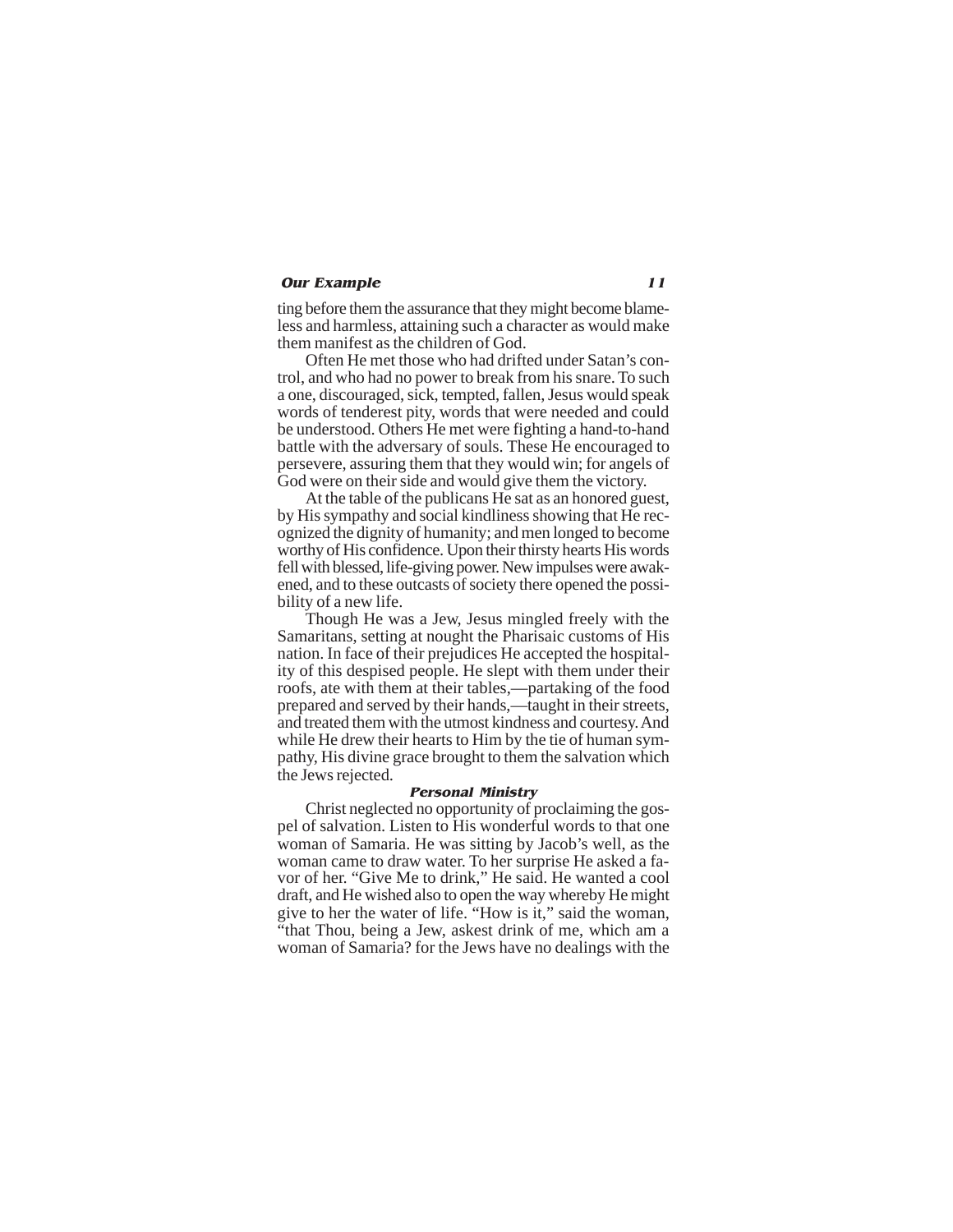Samaritans." Jesus answered, "If thou knewest the gift of God, and who it is that saith to thee, Give Me to drink; thou wouldest have asked of Him, and He would have given thee living water . . Whosoever drinketh of this water shall thirst again: but whosoever drinketh of the water that I shall give him shall never thirst; but the water that I shall give him shall be in him a well of water springing up into everlasting life." *John 4:7-14*.

How much interest Christ manifested in this one woman! How earnest and eloquent were His words! When the woman heard them, she left her waterpot, and went into the city, saying to her friends, "Come, see a man, which told me all things that ever I did: is not this the Christ?" We read that "many of the Samaritans of that city believed on Him." *Verses 29, 39*. And who can estimate the influence which these words have exerted for the saving of souls in the years that have passed since then?

Wherever hearts are open to receive the truth, Christ is ready to instruct them. He reveals to them the Father, and the service acceptable to Him who reads the heart. For such He uses no parables. To them, as to the woman at the well, He says, "I that speak unto thee am He."

> – Chapter 2 – Days of Ministry

"Never before had there been days like these for the world. Heaven was brought down to men."

In the fisherman's home at Capernaum the mother of Peter's wife is lying sick of "a great fever," and "they tell Him of her." Jesus "touched her hand, and the fever left her," and she arose and ministered to the Saviour and His disciples. *Luke 4:38; Mark 1:30; Matthew 8:15.*

Rapidly the tidings spread. The miracle had been wrought upon the Sabbath; and, for fear of the rabbis, the people dared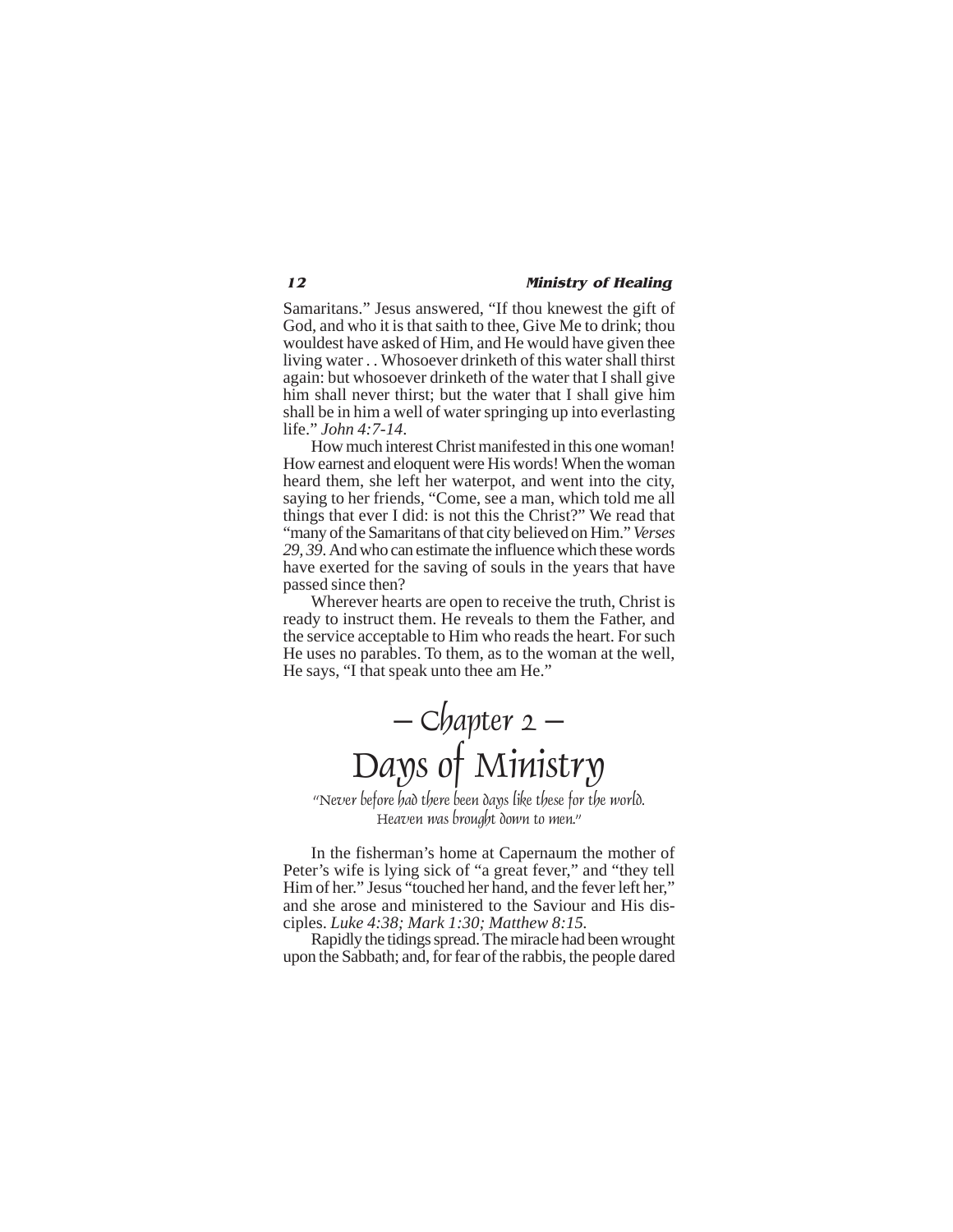### **Days of Ministry**

not come for healing until the sun was set. Then from the homes, the shops, the market places, the inhabitants of the city pressed toward the humble dwelling that sheltered Jesus. The sick were brought upon litters, they came leaning upon staffs, or, supported by friends, they tottered feebly into the Saviour's presence.

Hour after hour they came and went; for none could know whether tomorrow would find the Healer still among them. Never before had Capernaum witnessed a day like this. The air was filled with the voice of triumph and shouts of deliverance.

Not until the last sufferer had been relieved did Jesus cease His work. It was far into the night when the multitude departed and silence settled down upon the home of Simon. The long, exciting day was past, and Jesus sought rest. But while the city was wrapped in slumber, the Saviour, "rising" up a great while before day," "went out, and departed into a solitary place, and there prayed." *Mark 1:35*.

Early in the morning Peter and his companions came to Jesus, saying that already the people of Capernaum were seeking Him. With surprise they heard Christ's words, "I must preach the kingdom of God to other cities also: for therefore am I sent." *Luke 4:43*.

In the excitement which then pervaded Capernaum there was danger that the object of His mission would be lost sight of. Jesus was not satisfied to attract attention to Himself merely as a wonder-worker or as a healer of physical disease. He was seeking to draw men to Him as their Saviour. While the people were eager to believe that He had come as a king to establish an earthly reign, He desired to turn their minds from the earthly to the spiritual. Mere worldly success would interfere with His work.

And the wonder of the careless crowd jarred upon His spirits. No self-assertion mingled with His life. The homage which the world gives to position, wealth, or talent was foreign to the Son of man. None of the means that men employ to win allegiance or command homage did Jesus use. Centuries before His birth it had been prophesied of Him, "He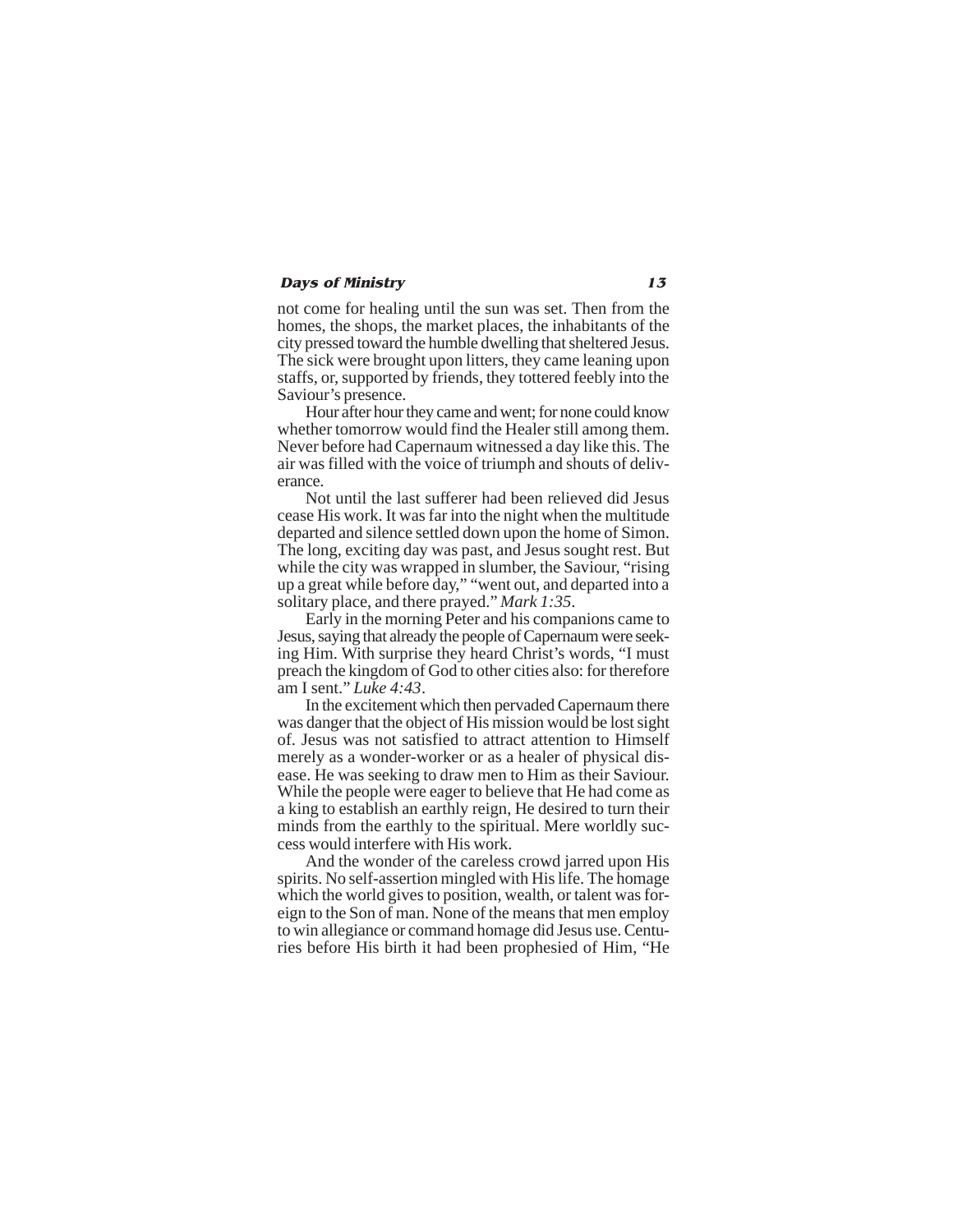shall not cry, nor lift up, nor cause His voice to be heard in the street. A bruised reed shall He not break, and the dimly burning flax shall He not quench: He shall bring forth judgment unto truth." *Isaiah 42:2-3, margin*.

The Pharisees sought distinction by their scrupulous ceremonialism and the ostentation of their worship and their charities. They proved their zeal for religion by making it the theme of discussion. Disputes between opposing sects were loud and long, and it was not unusual to hear on the streets the voice of angry controversy from learned doctors of the law.

In marked contrast to all this was the life of Jesus. In that life no noisy disputation, no ostentatious worship, no act to gain applause, was ever witnessed. Christ was hid in God, and God was revealed in the character of His Son. To this revelation Jesus desired the minds of the people to be directed.

The Sun of Righteousness did not burst upon the world in splendor, to dazzle the senses with His glory. It is written of Christ, "His going forth is prepared as the morning." *Hosea 6:3*. Quietly and gently the daylight breaks upon the earth, dispelling the darkness and waking the world to life. So did the Sun of Righteousness arise, "with healing in His wings." *Malachi 4:2.*

*"Behold My Servant, whom I uphold; Mine Elect, in whom My soul delighteth."—Isaiah 42:1.*

*"Thou hast been a strength to the poor, a strength to the needy in his distress, a refuge from the storm, a shadow from the heat."—Isaiah 25:4.*

*"Thus saith God the Lord, He that created the heavens, and stretched them out; He that spread forth the earth, and that which cometh out of it; He that giveth breath unto the people upon it, and spirit to them that walk therein: I the Lord have called Thee in righteousness, and will hold Thine hand, and will keep Thee, and give Thee for a covenant of the people, for a light of the Gentiles; to open the blind eyes, to bring out the prisoners from the prison, and them that sit in dark-*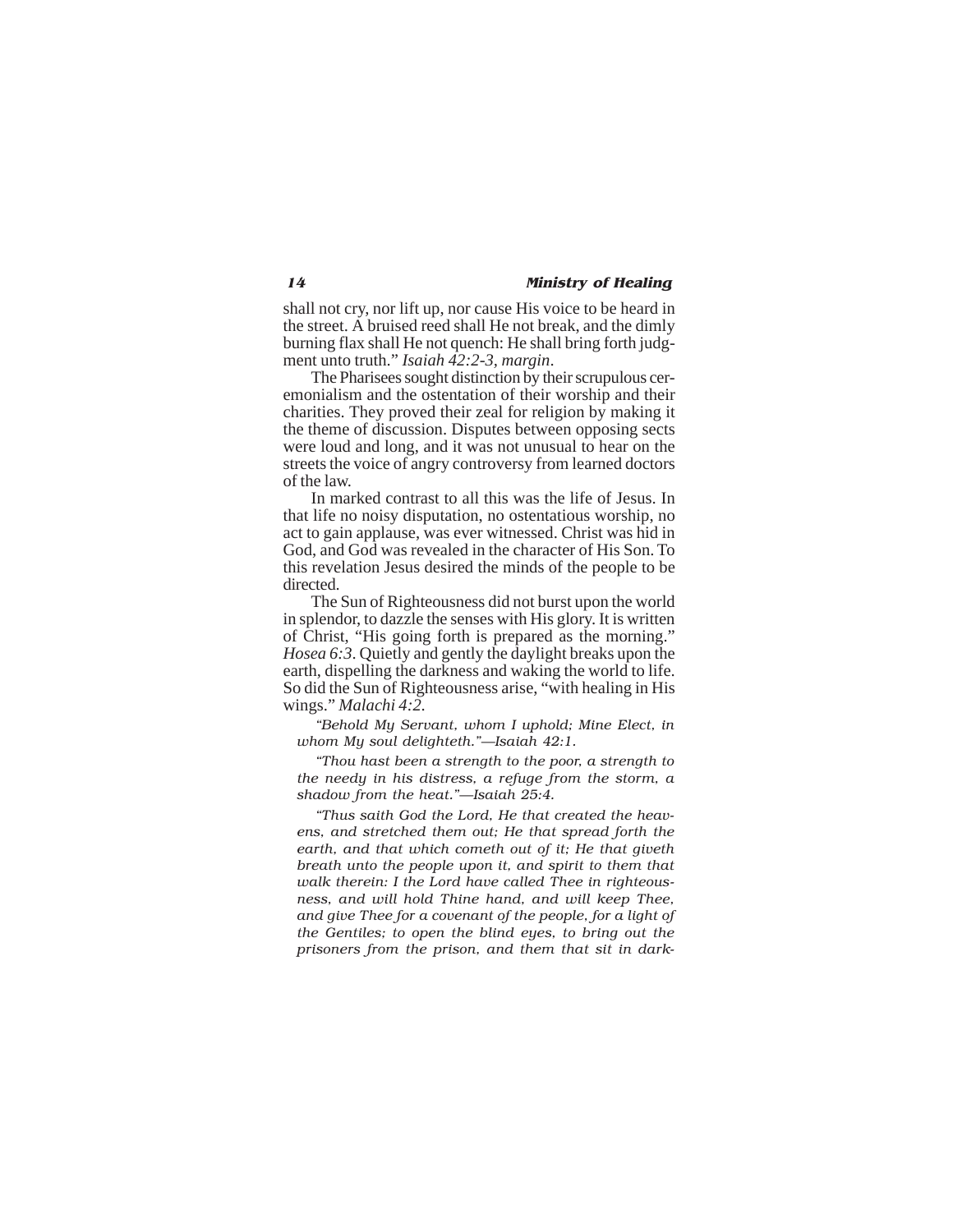#### **Days of Ministry**

*ness out of the prison house."—Isaiah 42:5-7.*

*"I will bring the blind by a way that they knew not; I will lead them in paths that they have not known: I will make darkness light before them, and crooked things straight. These things will I do unto them, and not forsake them."—Verse 16.*

*"Sing unto the Lord a new song, and His praise from the end of the earth, ye that go down to the sea, and all that is therein; the isles, and the inhabitants thereof. Let the wilderness and the cities thereof lift up their voice, the villages that Kedar doth inhabit: Let the inhabitants of the rock sing. Let them shout from the top of the mountains. Let them give glory unto the Lord, and declare His praise in the islands."—Verses 10-12.*

*"Sing, O ye heavens; for the Lord hath done it: Shout, ye lower parts of the earth: Break forth into singing, ye mountains, O forest, and every tree therein: For the Lord hath redeemed Jacob, and glorified Himself in Israel."— Isaiah 44:23.*

From Herod's dungeon, where in disappointment and perplexity concerning the Saviour's work, John the Baptist watched and waited. He sent two of his disciples to Jesus with the message:

"Art Thou He that should come, or do we look for another?" *Matthew 11:3*.

The Saviour did not at once answer the disciples' question. As they stood wondering at His silence, the afflicted were coming to Him. The voice of the Mighty Healer penetrated the deaf ear. A word, a touch of His hand, opened the blind eyes to behold the light of day, the scenes of nature, the faces of friends, and the face of the Deliverer. His voice reached the ears of the dying, and they arose in health and vigor. Paralyzed demoniacs obeyed His word, their madness left them, and they worshiped Him. The poor peasants and laborers, who were shunned by the rabbis as unclean, gathered about Him, and He spoke to them the words of eternal life.

Thus the day wore away, the disciples of John seeing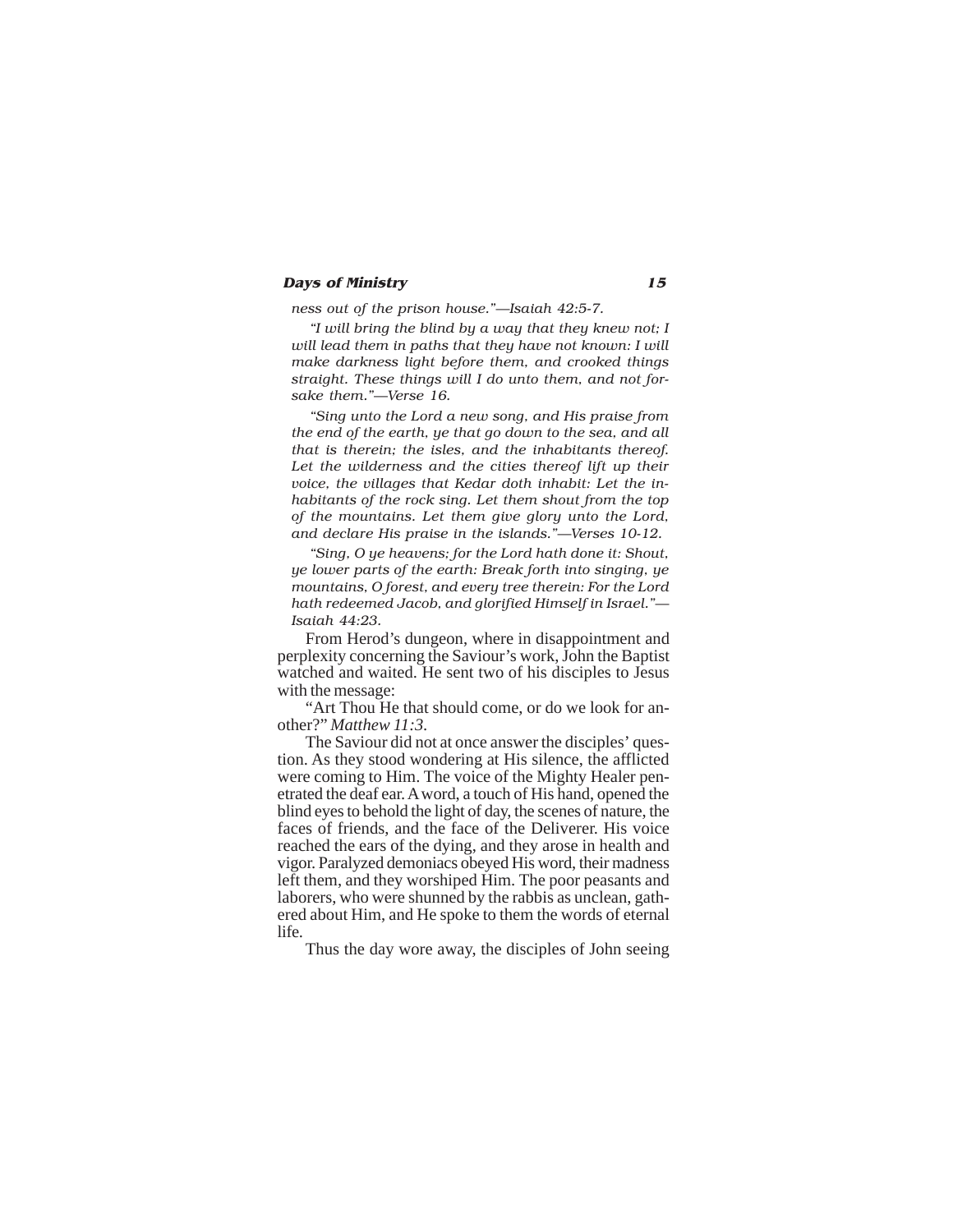and hearing all. At last Jesus called them to Him, and bade them go and tell John what they had seen and heard, adding, "Blessed is he, whosoever shall not be offended in Me." *Verse 6*. The disciples bore the message, and it was enough.

John recalled the prophecy concerning the Messiah, "Jehovah hath anointed Me to preach good tidings unto the meek; He hath sent Me to bind up the brokenhearted, to proclaim liberty to the captives, and the opening of the prison to them that are bound; to proclaim the year of Jehovah's favor, and . . to comfort all that mourn." *Isaiah 61:1-2 (A.R.V.)*. Jesus of Nazareth was the Promised One. The evidence of His divinity was seen in His ministry to the needs of suffering humanity. His glory was shown in His condescension to our low estate.

The works of Christ not only declared Him to be the Messiah, but showed in what manner His kingdom was to be established. To John was opened the same truth that had come to Elijah in the desert, when "a great and strong wind rent the mountains, and brake in pieces the rocks before the Lord; but the Lord was not in the wind: and after the wind an earthquake; but the Lord was not in the earthquake: and after the earthquake a fire; but the Lord was not in the fire: and after the fire, God spoke to the prophet by a still, small voice." *1 Kings 19:11-12*. So Jesus was to do His work, not by the overturning of thrones and kingdoms, not with pomp and outward display, but through speaking to the hearts of men by a life of mercy and self-sacrifice.

The kingdom of God comes not with outward show. It comes through the gentleness of the inspiration of His word, through the inward working of His Spirit, the fellowship of the soul with Him who is its life. The greatest manifestation of its power is seen in human nature brought to the perfection of the character of Christ.

The followers of Christ are to be the light of the world; but God does not bid them make an effort to shine. He does not approve of any self-satisfied endeavor to display superior goodness. He desires that their souls shall be imbued with the principles of heaven; then, as they come in contact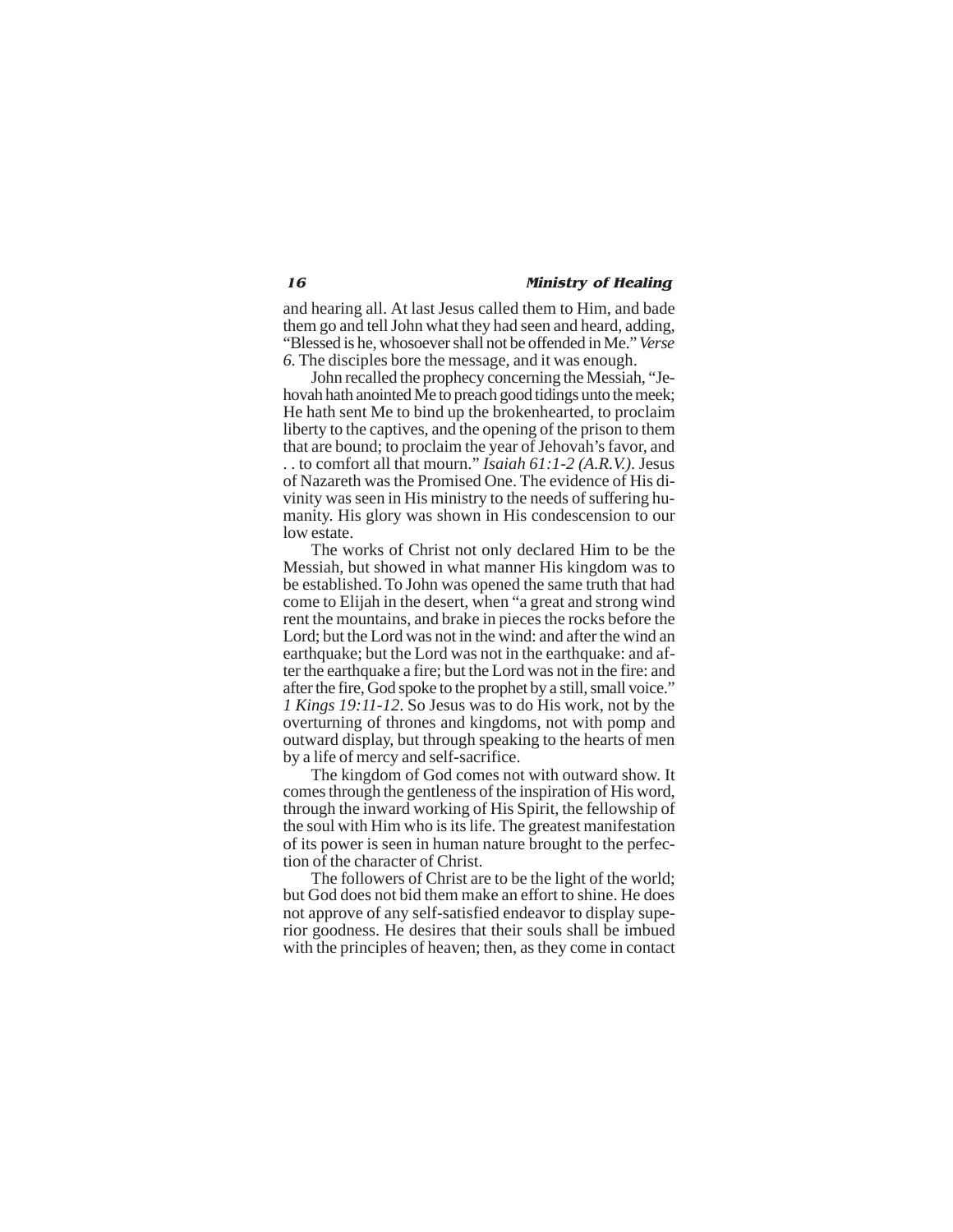### **Days of Ministry**

with the world, they will reveal the light that is in them. Their steadfast fidelity in every act of life will be a means of illumination.

Wealth or high position, costly equipment, architecture, or furnishings are not essential to the advancement of the work of God; neither are achievements that win applause from men and minister to vanity. Worldly display, however imposing, is of no value in God's sight. Above the seen and temporal, He values the unseen and eternal. The former is of worth only as it expresses the latter. The choicest productions of art possess no beauty that can compare with the beauty of character, which is the fruit of the Holy Spirit's working in the soul.

When God gave His Son to our world, He endowed human beings with imperishable riches—riches compared with the treasured wealth of men since the world began, which is nothingness. Christ came to the earth and stood before the children of men with the hoarded love of eternity; and this is the treasure that, through our connection with Him, we are to receive, to reveal, and to impart.

Human effort will be efficient in the work of God just according to the consecrated devotion of the worker—by revealing the power of the grace of Christ to transform the life. We are to be distinguished from the world because God has placed His seal upon us, because He manifests in us His own character of love. Our Redeemer covers us with His righteousness.

In choosing men and women for His service, God does not ask whether they possess worldly wealth, learning, or eloquence. He asks, "Do they walk in such humility that I can teach them My way? Can I put My words into their lips? Will they represent Me?"

God can use every person just in proportion as He can put His Spirit into the soul temple. The work that He will accept is the work that reflects His image. His followers are to bear, as their credentials to the world, the ineffaceable characteristics of His immortal principles.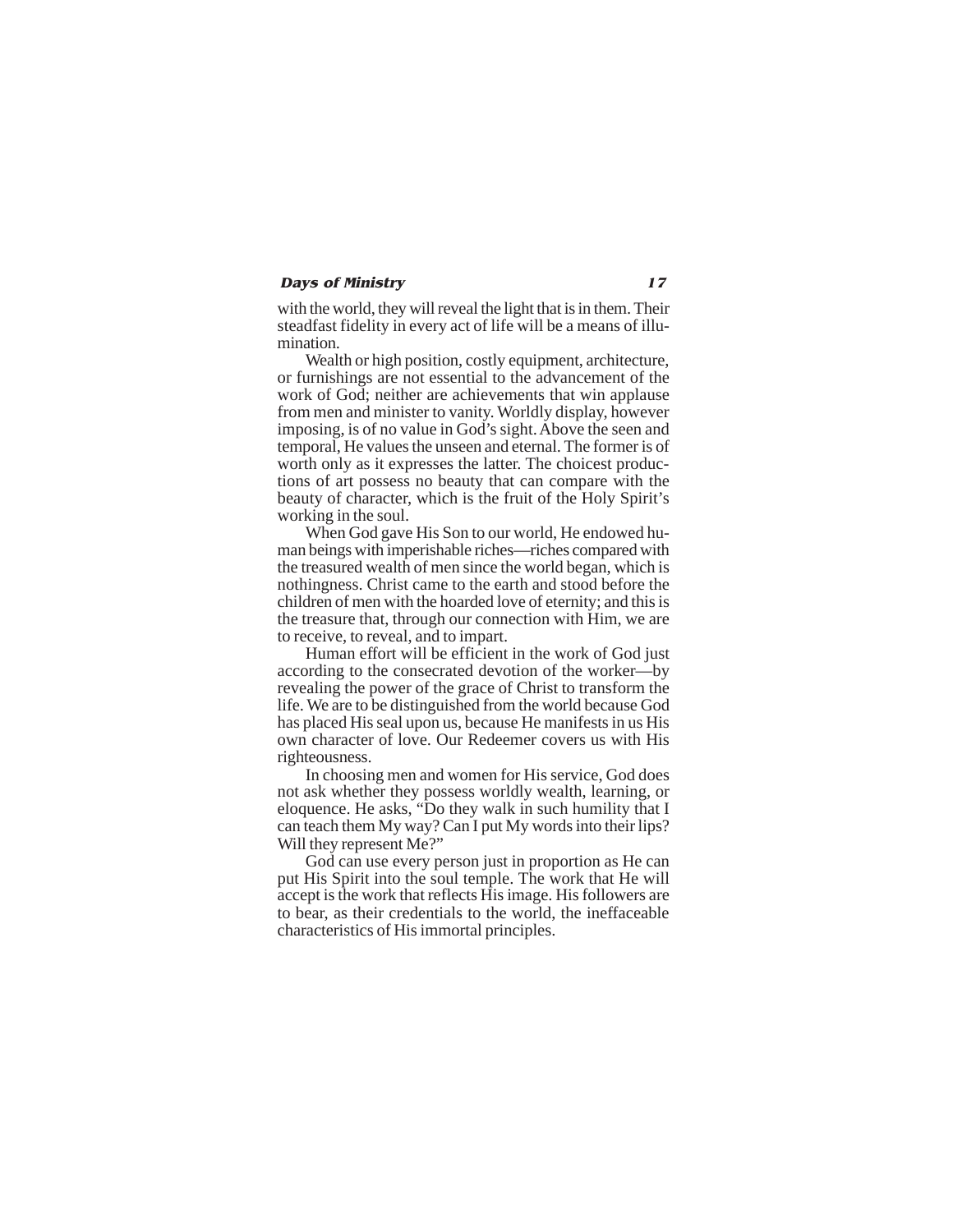#### **"He Shall Gather the Lambs with His Arm"**

As Jesus ministers in the streets of the cities, mothers with their sick and dying little ones in their arms press through the throng, seeking to come within reach of His notice.

Behold these mothers, pale, weary, almost despairing, yet determined and persevering. Bearing their burden of suffering, they seek the Saviour. As they are crowded back by the surging throng, Christ makes His way to them step by step, until He is close by their side. Hope springs up in their hearts. Their tears of gladness fall as they catch His attention, and look into the eyes expressing such pity and love.

Singling out one of the group, the Saviour invites her confidence, saying, "What shall I do for thee?" She sobs out her great want, "Master, that Thou wouldest heal my child." Christ takes the little one from her arms, and disease flees at His touch. The pallor of death is gone; the life-giving current flows through the veins; the muscles receive strength. Words of comfort and peace are spoken to the mother; and then another case, just as urgent, is presented. Again Christ exercises His life-giving power, and all give praise and honor to Him who doeth wonderful things.

We dwell much on the greatness of Christ's life. We speak of the wonderful things that He accomplished, of the miracles that He wrought. But His attention to things accounted small is even higher proof of His greatness.

Among the Jews it was customary for children to be brought to some rabbi, that he might lay his hands upon them in blessing; but the disciples thought the Saviour's work too important to be interrupted in this way. When the mothers came desiring Him to bless their little ones, the disciples looked on them with disfavor. They thought these children too young to be benefited by a visit to Jesus, and concluded that He would be displeased at their presence. But the Saviour understood the care and burden of the mothers who were seeking to train their children according to the word of God. He had heard their prayers. He Himself had drawn them into His presence.

One mother, with her child, had left her home to find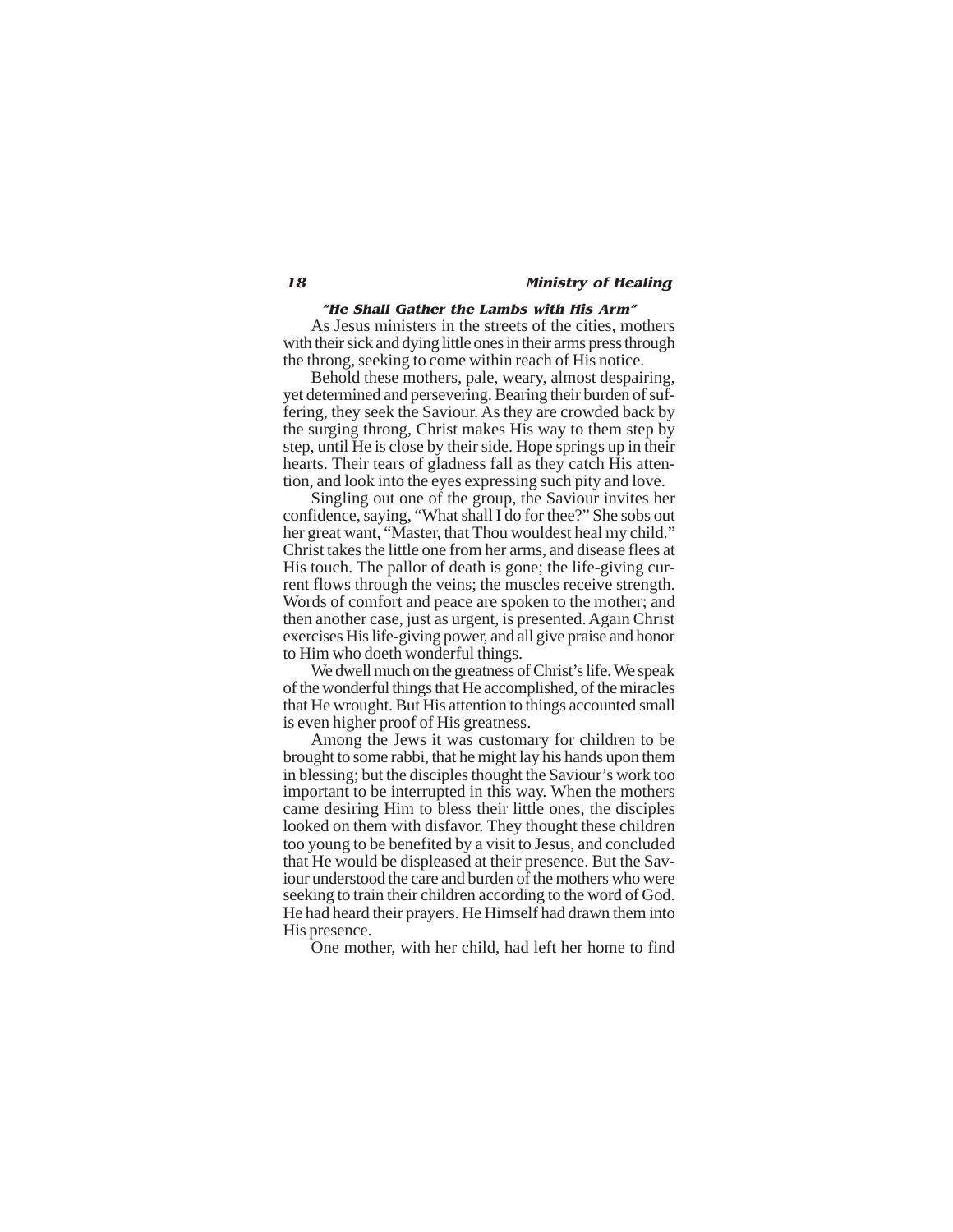#### **Days of Ministry**

Jesus. On the way she told a neighbor her errand, and the neighbor wished to have Jesus bless her children. Thus several mothers came here together, with their little ones. Some of the children had passed beyond the years of infancy to childhood and youth. When the mothers made known their desire, Jesus heard with sympathy the timid, tearful request. But He waited to see how the disciples would treat them. When He saw the disciples reproving the mothers and sending them away, thinking to do Him a favor, He showed them their error, saying, "Suffer the little children to come unto Me, and forbid them not: for of such is the kingdom of God." *Mark 10:14*. He took the children in His arms, He laid His hands upon them, and gave them the blessings for which they came.

The mothers were comforted. They returned to their homes strengthened and blessed by the words of Christ. They were encouraged to take up their burden with new cheerfulness and to work hopefully for their children.

Could the afterlife of that little group be opened before us, we should see the mothers recalling to the minds of their children the scene of that day, and repeating to them the loving words of the Saviour. We should see, too, how often, in after years, the memory of these words kept the children from straying from the path cast up for the ransomed of the Lord.

Christ is today the same compassionate Saviour as when He walked among men. He is as verily the helper of mothers now as when He gathered the little ones to His arms in Judea. The children of our hearths are as much the purchase of His blood as were the children of long ago.

Jesus knows the burden of every mother's heart. He who had a mother that struggled with poverty and privation, sympathizes with every mother in her labors. He who made a long journey in order to relieve the anxious heart of a Canaanite woman will do as much for the mothers of today. He who gave back to the widow of Nain her only son, and in His agony upon the cross remembered His own mother, is touched today by the mother's sorrow. In every grief and every need, He will comfort and help.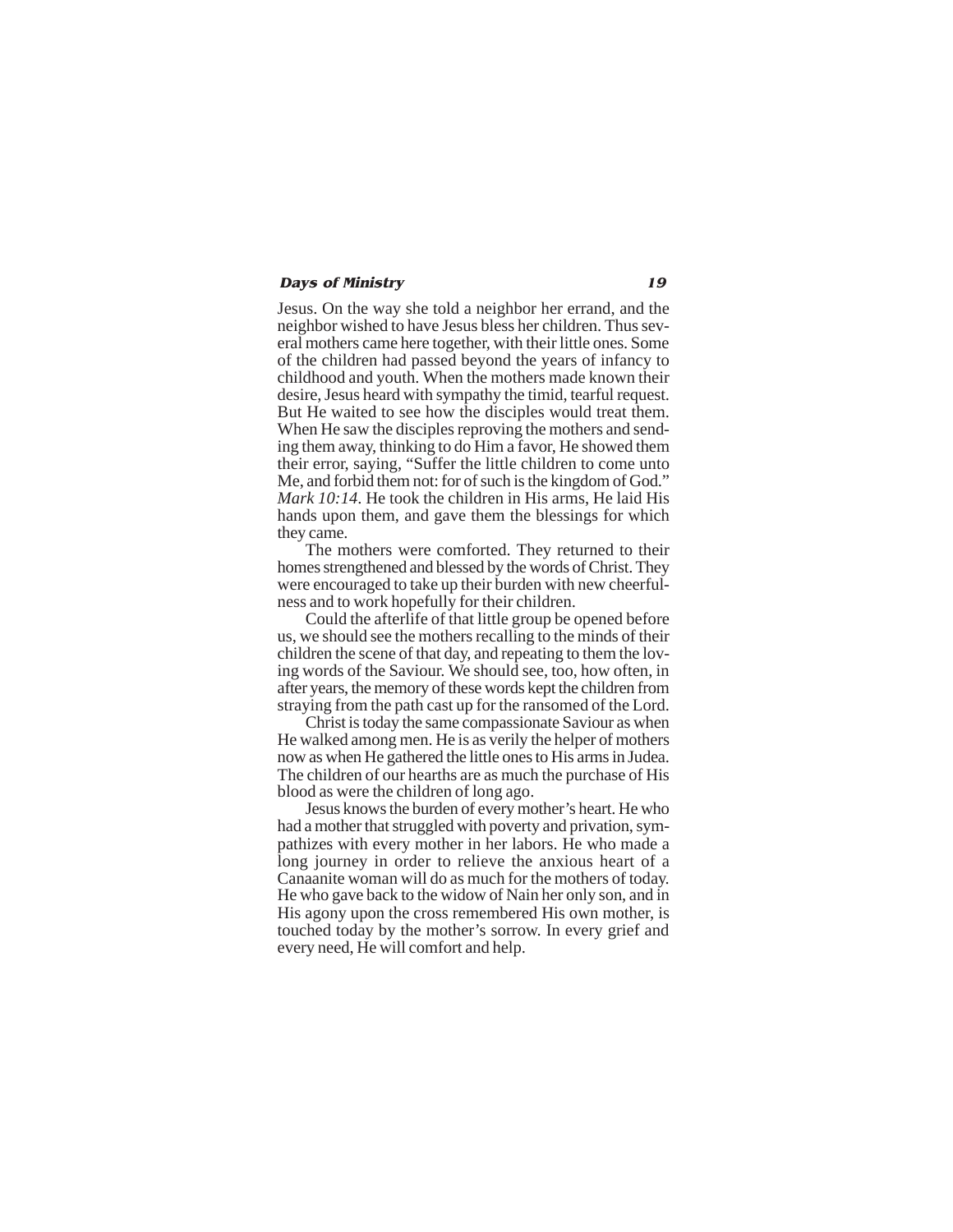Let mothers come to Jesus with their perplexities. They will find grace sufficient to aid them in the care of their children. The gates are open for every mother who would lay her burdens at the Saviour's feet. He who said, "Suffer the little children to come unto Me, and forbid them not" (*Mark 10:14*), still invites mothers to bring their little ones to be blessed by Him.

In the children who were brought in contact with Him, Jesus saw the men and women who should be heirs of His grace and subjects of His kingdom, and some of whom would become martyrs for His sake. He knew that these children would listen to Him and accept Him as their Redeemer far more readily than would grown-up people, many of whom were the worldly-wise and hardhearted. In teaching, He came down to their level. He, the Majesty of heaven, answered their questions and simplified His important lessons to meet their childish understanding. He planted in their minds the seeds of truth, which in after years would spring up and bear fruit unto eternal life.

When Jesus told the disciples not to forbid the children to come to Him, He was speaking to His followers in all ages—to officers of the church, ministers, helpers, and all Christians. Jesus is drawing the children, and He bids us, "Suffer them to come," as if He would say, They will come, if you do not hinder them.

Let not your un-Christlike character misrepresent Jesus. Do not keep the little ones away from Him by your coldness and harshness. Never give them cause to feel that heaven would not be a pleasant place to them if you were there. Do not speak of religion as something that children cannot understand, or act as if they were not expected to accept Christ in their childhood. Do not give them the false impression that the religion of Christ is a religion of gloom, and that in coming to the Saviour they must give up all that makes life joyful.

As the Holy Spirit moves upon the hearts of the children, co-operate with His work. Teach them that the Saviour is calling them, that nothing can afford Him greater joy than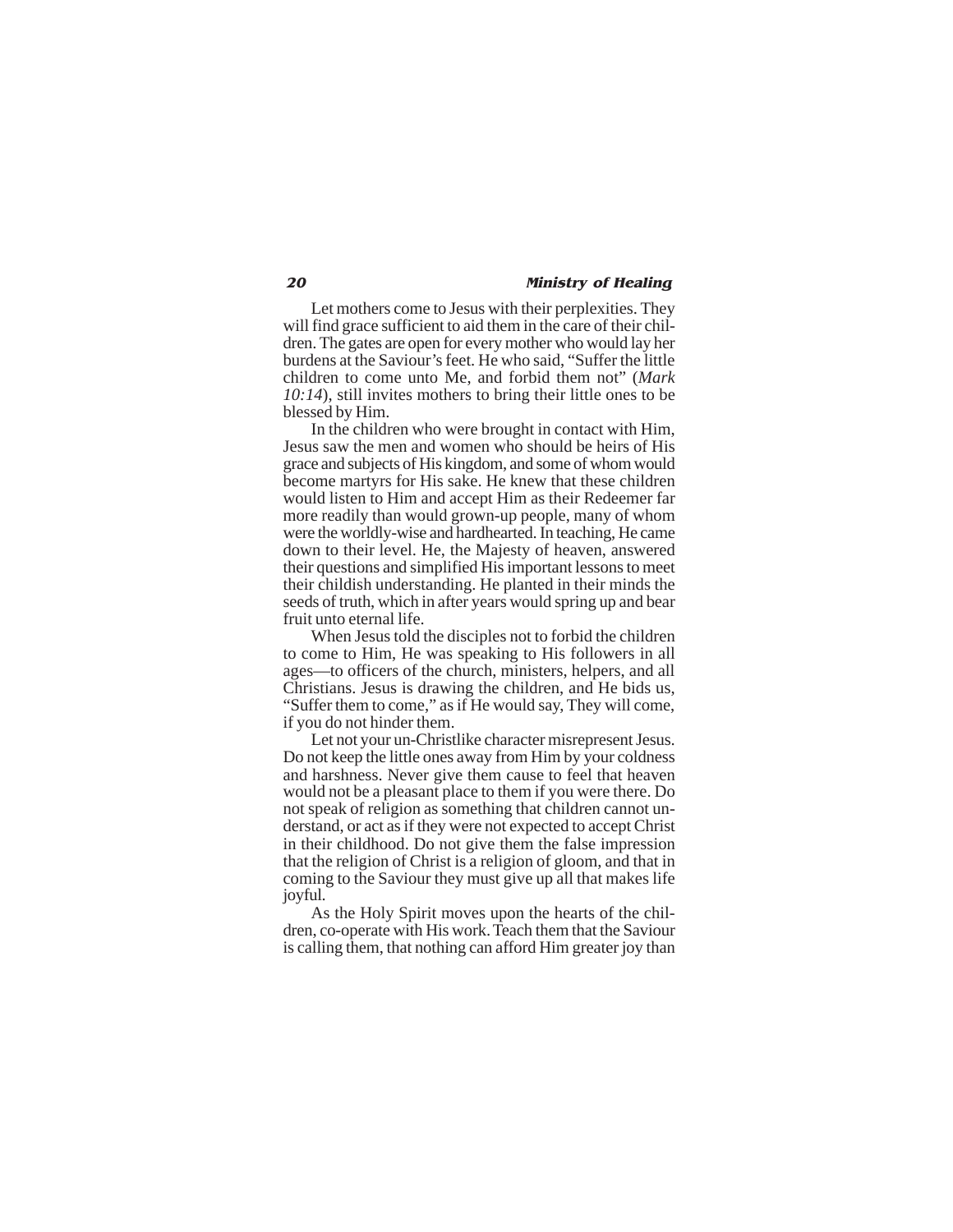#### **Days of Ministry**

for them to give themselves to Him in the bloom and freshness of their years.

#### **Parental Responsibility**

The Saviour regards with infinite tenderness the souls whom He has purchased with His blood. They are the claim of His love. He looks upon them with unutterable longing. His heart is drawn out, not only to the best-trained and most attractive children, but to those who by inheritance and through neglect have objectionable traits of character. Many parents do not understand how much they are responsible for these traits in their children. They have not the tenderness and wisdom to deal with the erring ones whom they have made what they are. But Jesus looks upon these children with pity. He traces from cause to effect.

The Christian worker may be Christ's agent in drawing these faulty and erring ones to the Saviour. By wisdom and tact he may bind them to his heart, he may give courage and hope, and through the grace of Christ may see them transformed in character, so that of them it may be said, "Of such is the kingdom of God."

### **Five Small Barley Loaves Feed the Multitude**

All day the people had thronged the steps of Christ and His disciples as He taught beside the sea. They had listened to His gracious words, so simple and so plain that they were as the balm of Gilead to their souls. The healing of His divine hand had brought health to the sick and life to the dying. The day had seemed to them like heaven on earth, and they were unconscious of how long it had been since they had eaten anything.

The sun was sinking in the west, and yet the people lingered. Finally the disciples came to Christ, urging that for their own sake the multitude should be sent away. Many had come from far and had eaten nothing since morning. In the surrounding towns and villages they might be able to obtain food. But Jesus said, "Give ye them to eat." *Matthew 14:16.* Then, turning to Philip, He questioned, "Whence shall we buy bread, that these may eat?" *John 6:5*.

Philip looked over the sea of heads and thought how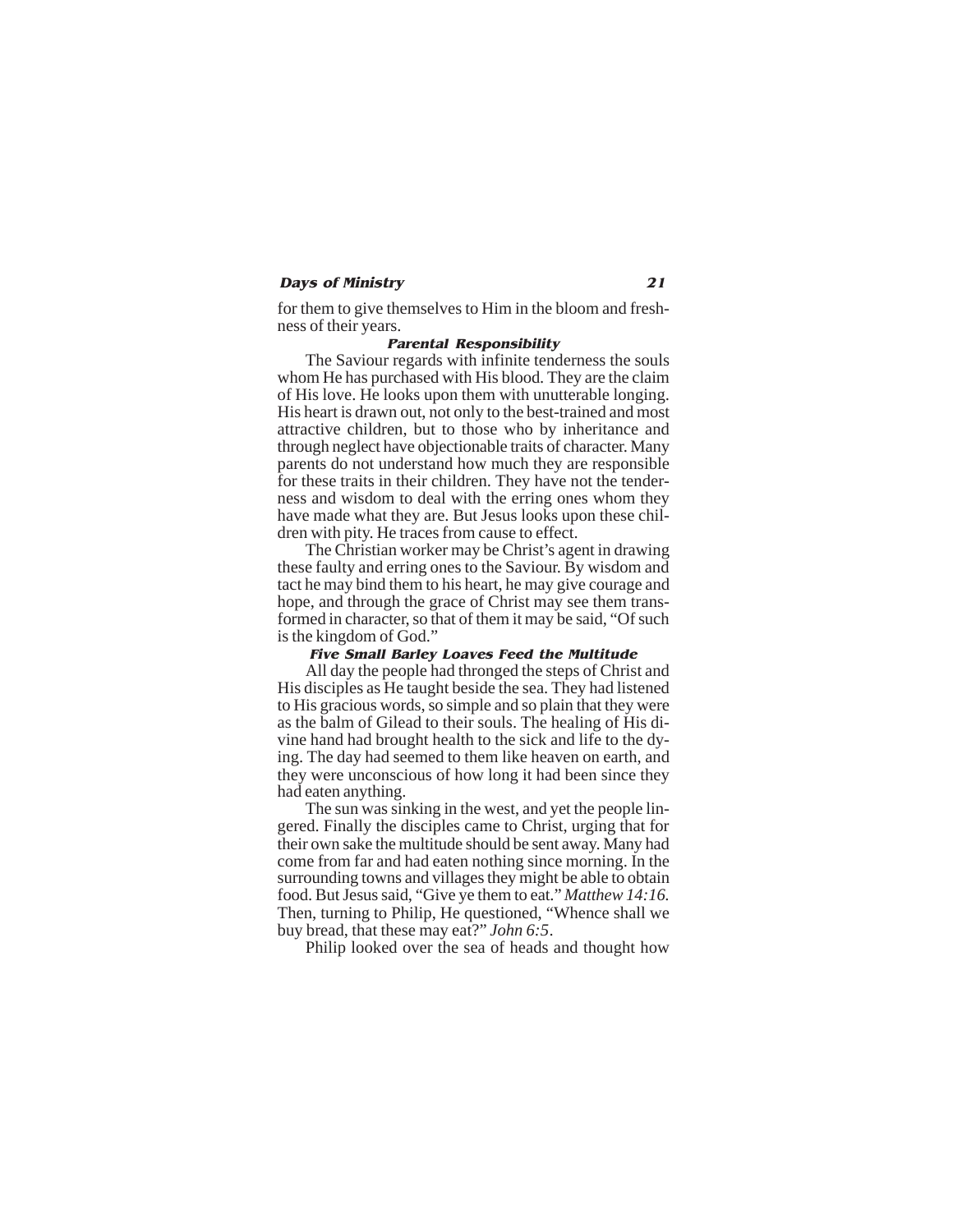impossible it would be to provide food for so great a company. He answered that two hundred pennyworth of bread would not be enough to divide among them so that each might have a little.

Jesus inquired how much food could be found among the company. "There is a lad here," said Andrew, "which hath five barley loaves and two small fishes: but what are they among so many?" *Verse 9*. Jesus directed that these be brought to Him. Then He bade the disciples seat the people on the grass. When this was accomplished, He took the food, "and looking up to heaven, He blessed, and brake, and gave the loaves to His disciples, and the disciples to the multitude. And they did all eat, and were filled: and they took up of the fragments that remained, twelve baskets full." *Matthew 14:19-20.*

It was by a miracle of divine power that Christ fed the multitude; yet how humble was the fare provided—only the fishes and barley loaves that were the daily fare of the fisherfolk of Galilee.

Christ could have spread for the people a rich repast, but food prepared merely for the gratification of appetite would have conveyed no lesson for their good. Through this miracle Christ desired to teach a lesson of simplicity. If men today were simple in their habits, living in harmony with nature's laws, as did Adam and Eve in the beginning, there would be an abundant supply for the needs of the human family. But selfishness and the indulgence of appetite have brought sin and misery, from excess on the one hand and from want on the other.

Jesus did not seek to attract the people to Him by gratifying the desire for luxury. To that great throng, weary and hungry after the long, exciting day, the simple fare was an assurance both of His power and of His tender care for them in the common needs of life. The Saviour has not promised His followers the luxuries of the world; their lot may be shut in by poverty; but His word is pledged that their need shall be supplied, and He has promised that which is better than earthly good—the abiding comfort of His own presence.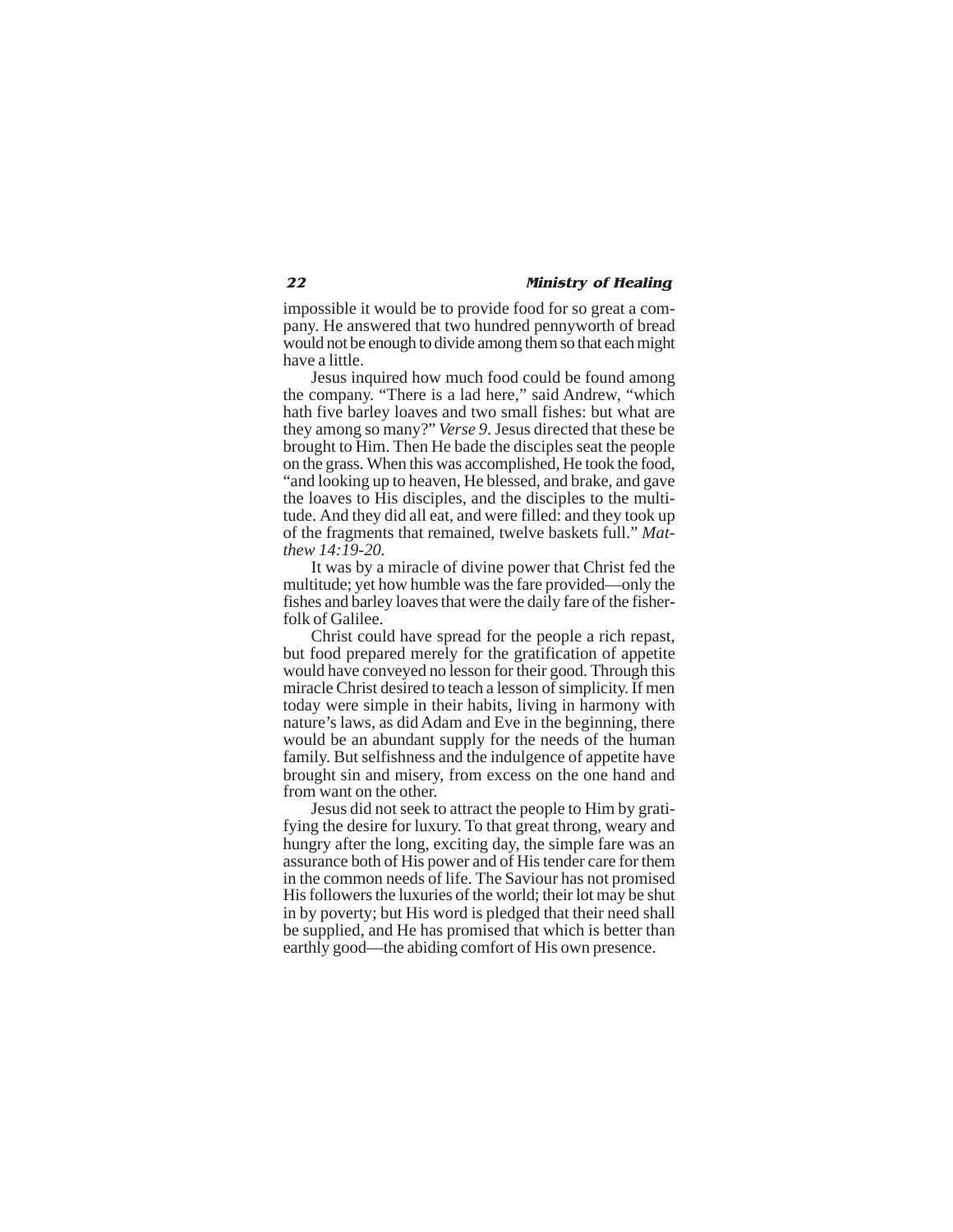#### **Days of Ministry**

After the multitude had been fed, there was an abundance of food left. Jesus bade His disciples, "Gather up the fragments that remain, that nothing be lost." *John 6:12*. These words meant more than putting the food into baskets. The lesson was twofold. Nothing is to be wasted. We are to let slip no temporal advantage. We should neglect nothing that would serve to benefit a human being. Let everything be gathered up that will relieve the necessities of earth's hungry ones. With the same carefulness are we to treasure the bread from heaven to satisfy the needs of the soul. By every word of God we are to live. Nothing that God has spoken is to be lost. Not one word that concerns our eternal salvation are we to neglect. Not one word is to fall useless to the ground.

The miracle of the loaves teaches dependence upon God. When Christ fed the five thousand, the food was not nigh at hand. Apparently He had no means at His command. There He was, with five thousand men, besides women and children, in the wilderness. He had not invited the multitude to follow Him thither. Eager to be in His presence, they had come without invitation or command; but He knew that after listening all day to His instruction they were hungry and faint. They were far from home, and the night was at hand. Many of them were without means to purchase food. He who, for their sake, had fasted forty days in the wilderness, would not suffer them to return fasting to their homes.

The providence of God had placed Jesus where He was, and He depended on His heavenly Father for means to relieve the necessity. When we are brought into strait places, we are to depend on God. In every emergency we are to seek help from Him who has infinite resources at His command.

In this miracle, Christ received from the Father; He imparted to the disciples, the disciples to the people, and the people to one another. So all who are united to Christ will receive from Him the bread of life and impart it to others. His disciples are the appointed means of communication between Christ and the people.

When the disciples heard the Saviour's direction, "Give ye them to eat," all the difficulties arose in their minds. They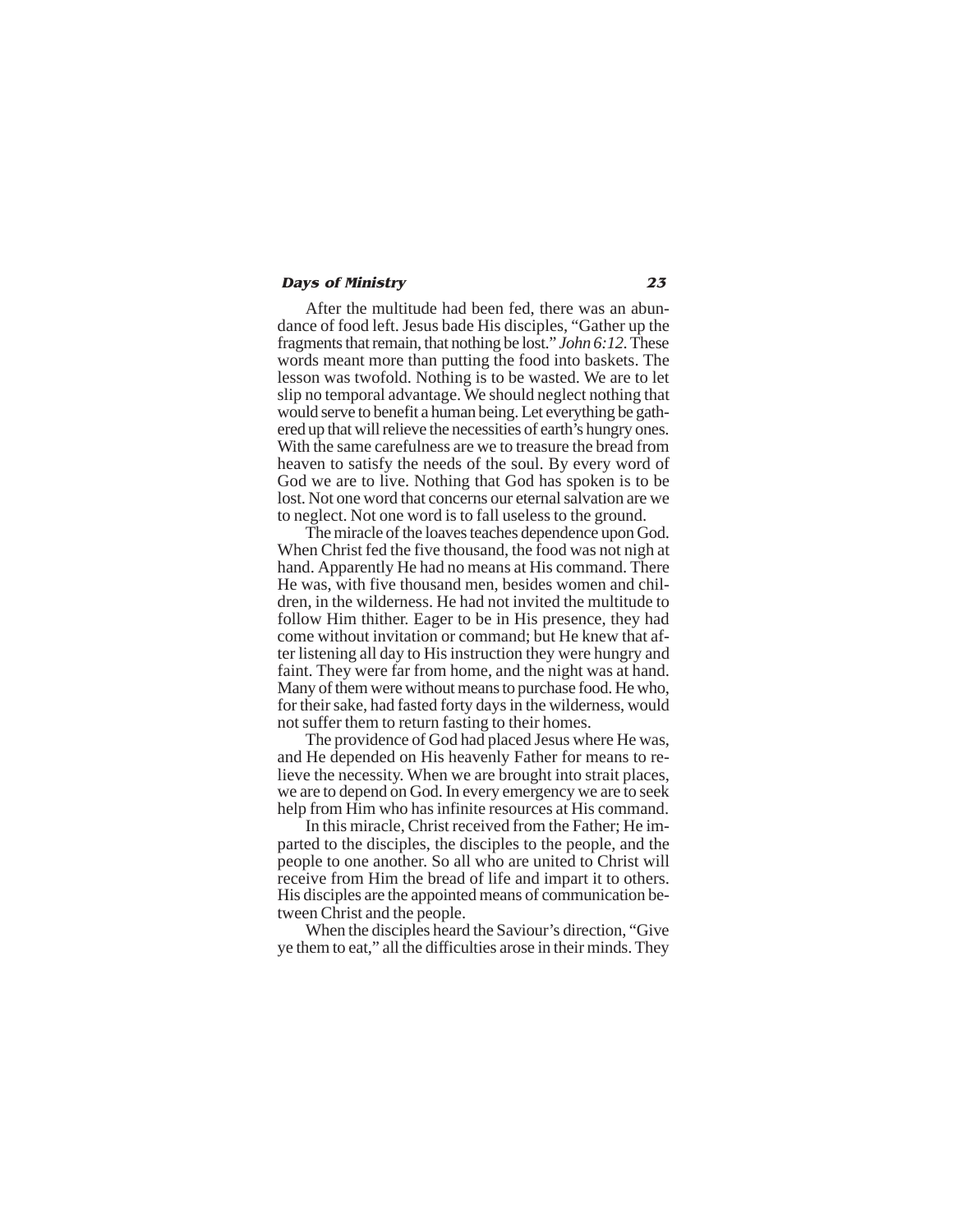questioned, "Shall we go into the villages to buy food?" But what said Christ? "Give *ye* them to eat." The disciples brought to Jesus all they had, but He did not invite them to eat. He bade them serve the people. The food multiplied in His hands, and the hands of the disciples, reaching out to Christ, were never unfilled. The little store was sufficient for all. When the multitude had been fed, the disciples ate with Jesus of the precious, heaven-supplied food.

As we see the necessities of the poor, the ignorant, the afflicted, how often our hearts sink. We question, "What avail our feeble strength and slender resources to supply this terrible necessity? Shall we not wait for someone of greater ability to direct the work or for some organization to undertake it?" Christ says, "Give *ye* them to eat." Use the means, the time, the ability, you have. Bring your barley loaves to Jesus.

Though your resources may not be sufficient to feed thousands, they may suffice to feed one. In the hand of Christ they may feed many. Like the disciples, give what you have. Christ will multiply the gift. He will reward honest, simple reliance upon Him. That which seemed but a meager supply will prove to be a rich feast.

"He that soweth sparingly shall reap also sparingly; and he that soweth with blessings shall reap also with blessings . . God is able to make all grace abound unto you; that ye, having always all sufficiency in everything, may abound unto every good work: as it is written,

*"He hath scattered abroad, He hath given to the poor; His righteousness abideth forever.*

"And He that supplieth seed to the sower and bread for food shall supply and multiply your seed for sowing, and increase the fruits of your righteousness: ye being enriched in everything unto all liberality."—*2 Corinthians 9:6-11, R.V., margin.*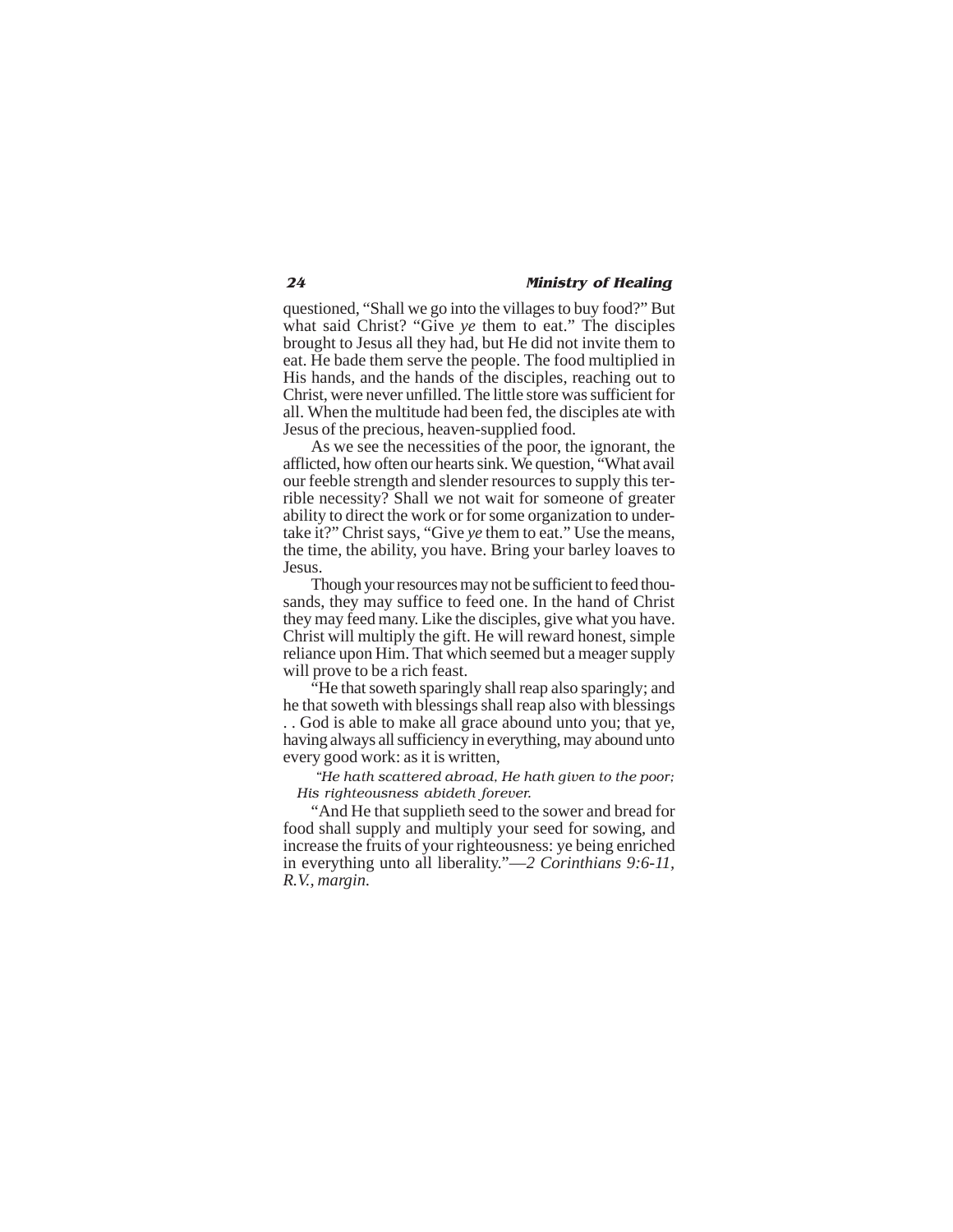**With Nature and with God**

 $-\mathsf{C}$ hapter 3  $-$ With Nature and with God

"In the green valleys, in the forest, on the mountainside, Jesus held communion with His Father in heaven."

The Saviour's life on earth was a life of communion with nature and with God. In this communion He revealed for us the secret of a life of power.

Jesus was an earnest, constant worker. Never lived there among men another so weighted with responsibilities. Never another carried so heavy a burden of the world's sorrow and sin. Never another toiled with such self-consuming zeal for the good of men. Yet His was a life of health. Physically as well as spiritually He was represented by the sacrificial lamb, "without blemish and without spot." *1 Peter 1:19*. In body as in soul He was an example of what God designed all humanity to be through obedience to His laws.

As the people looked upon Jesus, they saw a face in which divine compassion was blended with conscious power. He seemed to be surrounded with an atmosphere of spiritual life. While His manners were gentle and unassuming, He impressed men with a sense of power that was hidden, yet could not be wholly concealed.

During His ministry He was continually pursued by crafty and hypocritical men who were seeking His life. Spies were on His track, watching His words, to find some occasion against Him. The keenest and most highly cultured minds of the nation sought to defeat Him in controversy. But never could they gain an advantage. They had to retire from the field, confounded and put to shame by the lowly Teacher from Galilee. Christ's teaching had a freshness and a power such as men had never before known. Even His enemies were forced to confess, "Never man spake like this Man." *John 7:46.*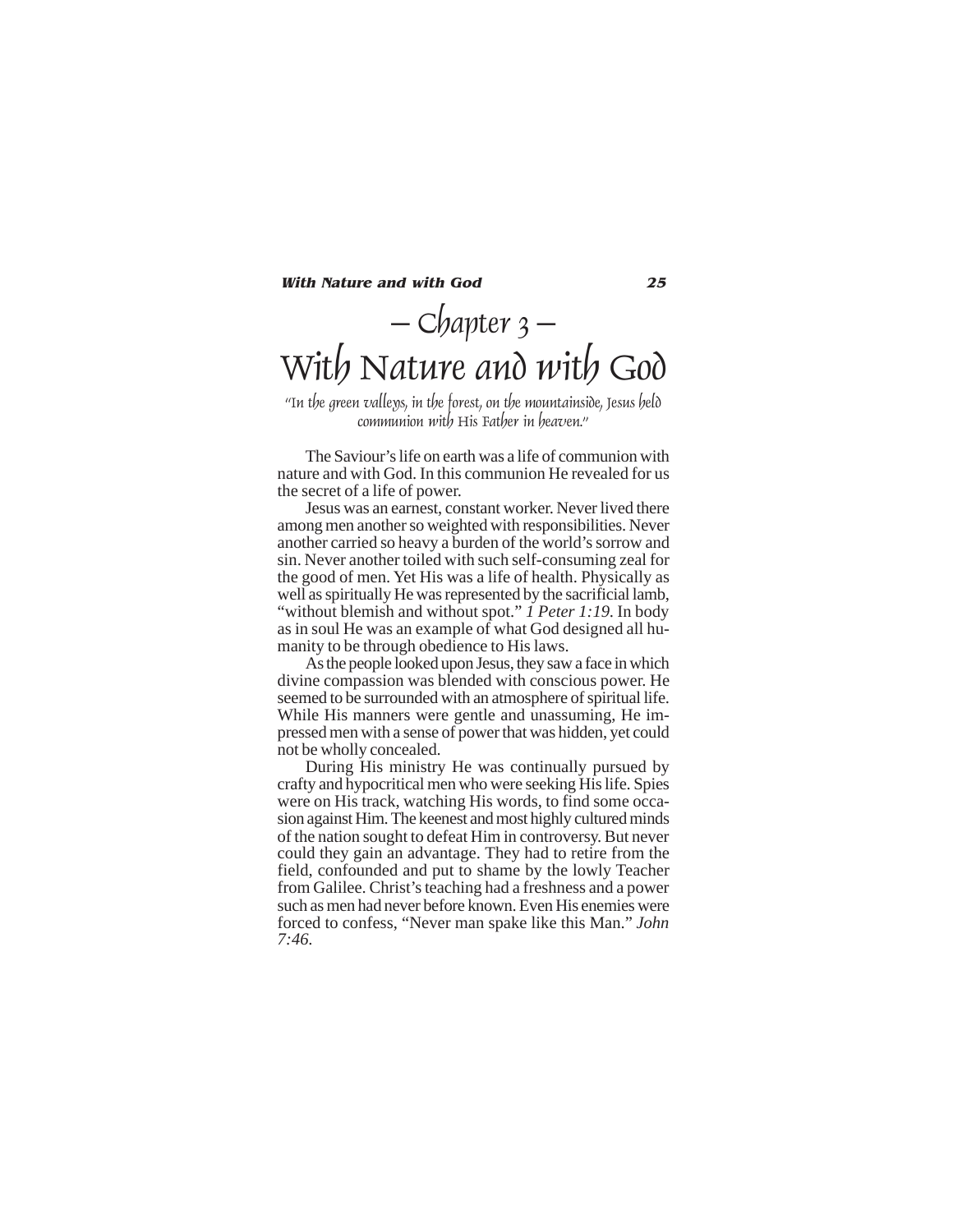The childhood of Jesus, spent in poverty, had been uncorrupted by the artificial habits of a corrupt age. Working at the carpenter's bench, bearing the burdens of home life, learning the lessons of obedience and toil, He found recreation amidst the scenes of nature, gathering knowledge as He sought to understand nature's mysteries. He studied the word of God, and His hours of greatest happiness were found when He could turn aside from the scene of His labors to go into the fields, to meditate in the quiet valleys, to hold communion with God on the mountainside or amid the trees of the forest. The early morning often found Him in some secluded place, meditating, searching the Scriptures, or in prayer. With the voice of singing He welcomed the morning light. With songs of thanksgiving He cheered His hours of labor and brought heaven's gladness to the toilworn and disheartened.

During His ministry Jesus lived to a great degree an outdoor life. His journeys from place to place were made on foot, and much of His teaching was given in the open air. In training His disciples He often withdrew from the confusion of the city to the quiet of the fields, as more in harmony with the lessons of simplicity, faith, and self-abnegation He desired to teach them. It was beneath the sheltering trees of the mountainside, but a little distance from the Sea of Galilee, that the Twelve were called to the apostolate and the Sermon on the Mount was given.

Christ loved to gather the people about Him under the blue heavens, on some grassy hillside, or on the beach beside the lake. Here, surrounded by the works of His own creation, He could turn their thoughts from the artificial to the natural. In the growth and development of nature were revealed the principles of His kingdom. As men should lift their eyes to the hills of God and behold the wonderful works of His hand, they could learn precious lessons of divine truth. In future days the lessons of the divine Teacher would thus be repeated to them by the things of nature. The mind would be uplifted and the heart would find rest.

The disciples who were associated with Him in His work,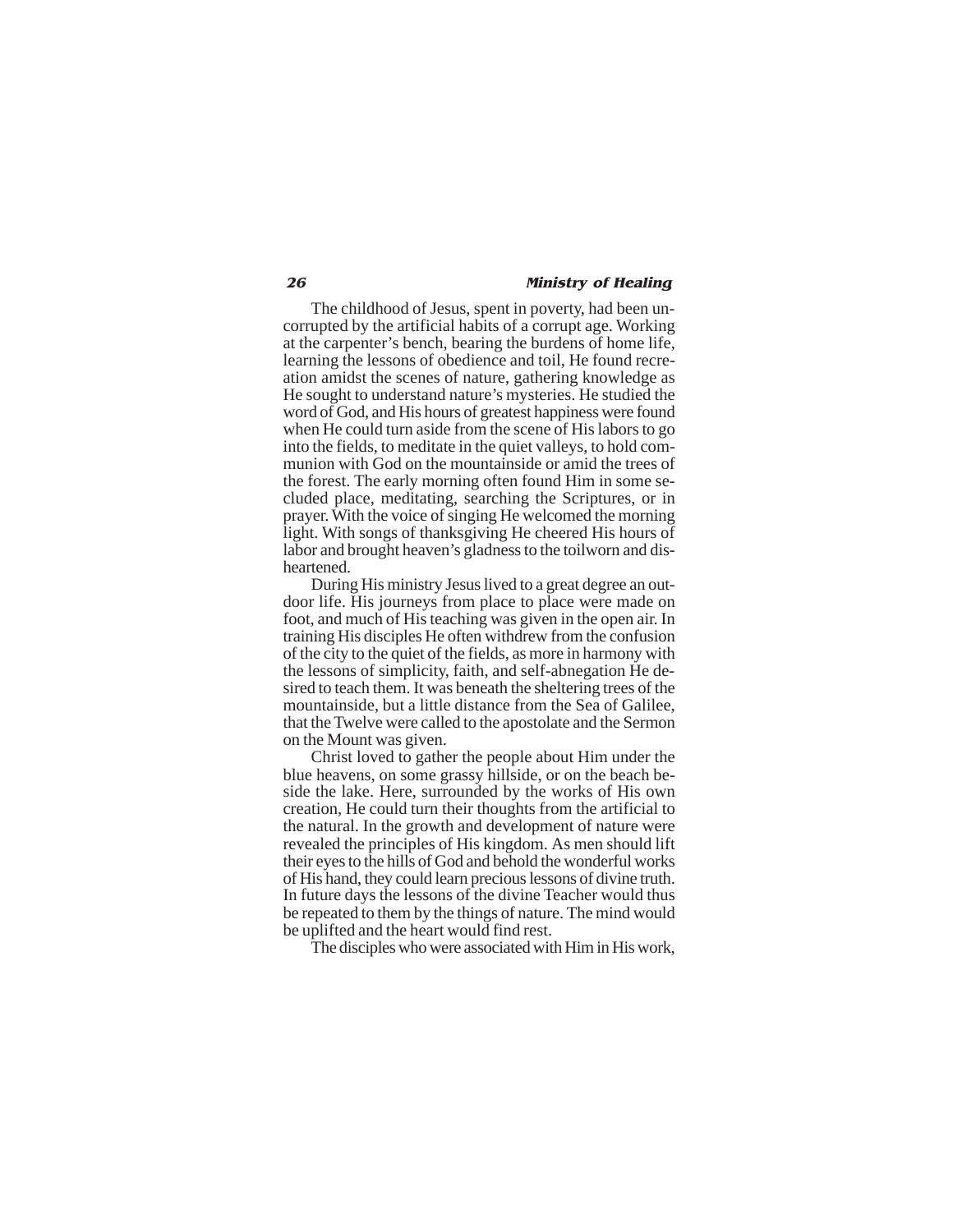#### **With Nature and with God**

Jesus often released for a season, that they might visit their homes and rest; but in vain were their efforts to draw Him away from His labors. All day He ministered to the throngs that came to Him; and, at eventide or in the early morning, He went away to the sanctuary of the mountains for communion with His Father.

Often His incessant labor and the conflict with the enmity and false teaching of the rabbis left Him so utterly wearied that His mother and brothers, and even His disciples, feared that His life would be sacrificed. But as He returned from the hours of prayer that closed the toilsome day, they marked the look of peace upon His face, the freshness and life, and power that seemed to pervade His whole being. From hours spent alone with God He came forth, morning by morning, to bring the light of heaven to men.

#### **A Season of Rest**

It was just after the return from their first missionary tour that Jesus bade His disciples, Come apart, and rest awhile. The disciples had returned, filled with the joy of their success as heralds of the gospel, when the tidings reached them of the death of John the Baptist at the hand of Herod. It was a bitter sorrow and disappointment. Jesus knew that, in leaving the Baptist to die in prison, He had severely tested the disciples' faith. With pitying tenderness He looked upon their sorrowful, tear-stained faces. Tears were in His own eyes and voice as He said, "Come ye yourselves apart into a desert place, and rest awhile." *Mark 6:31*.

Near Bethsaida, at the northern end of the Sea of Galilee, was a lonely region, beautiful with the fresh green of spring, that offered a welcome retreat to Jesus and His disciples. For this place they set out, going in their boat across the lake. Here they could rest, apart from the confusion of the multitude. Here the disciples could listen to the words of Christ, undisturbed by the retorts and accusations of the Pharisees. Here they hoped to enjoy a short season of fellowship in the society of their Lord.

Only a short time did Jesus have alone with His beloved ones, but how precious to them were those few moments.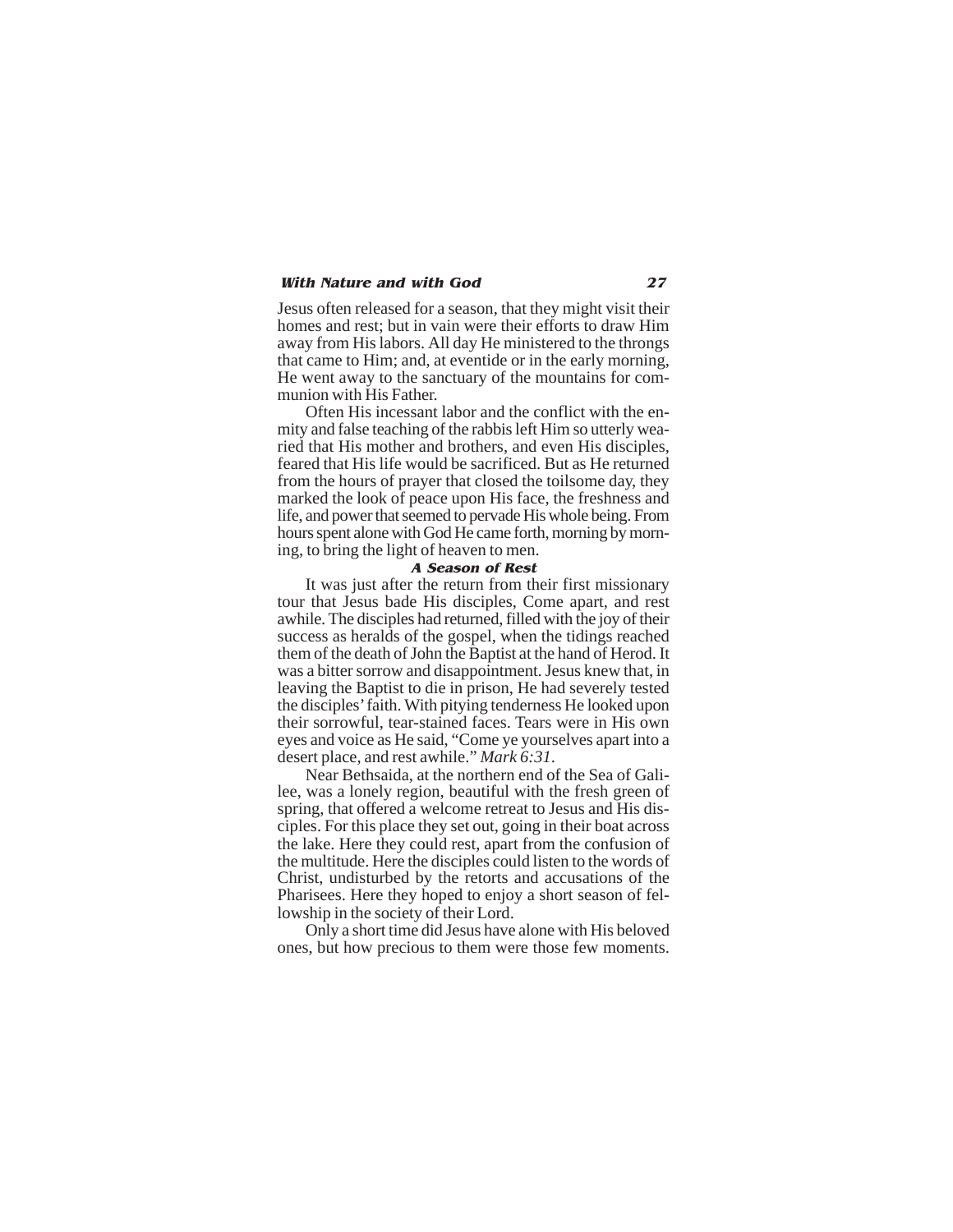They talked together regarding the work of the gospel and the possibility of making their labor more effective in reaching the people. As Jesus opened to them the treasures of truth, they were vitalized by divine power and inspired with hope and courage.

But soon He was again sought for by the multitude. Supposing that He had gone to His usual place of retirement, the people followed Him thither. His hope to gain even one hour of rest was frustrated. But in the depth of His pure, compassionate heart the Good Shepherd of the sheep had only love and pity for these restless, thirsting souls. All day He ministered to their needs, and at evening dismissed them to go to their homes and rest.

In a life wholly devoted to the good of others, the Saviour found it necessary to turn aside from ceaseless activity and contact with human needs, to seek retirement and unbroken communion with His Father. As the throng that had followed Him depart, He goes into the mountains, and there, alone with God, pours out His soul in prayer for these suffering, sinful, needy ones.

When Jesus said to His disciples that the harvest was great and the laborers were few, He did not urge upon them the necessity of ceaseless toil, but bade them, "Pray ye therefore the Lord of the harvest, that He will send forth laborers into His harvest." *Matthew 9:38*. To His toil-worn workers today as really as to His first disciples He speaks these words of compassion, "Come ye yourselves apart . . and rest awhile."

All who are under the training of God need the quiet hour for communion with their own hearts, with nature, and with God. In them is to be revealed a life that is not in harmony with the world, its customs, or its practices; and they need to have a personal experience in obtaining a knowledge of the will of God. We must individually hear Him speaking to the heart. When every other voice is hushed, and in quietness we wait before Him, the silence of the soul makes more distinct the voice of God. He bids us, "Be still, and know that I am God." *Psalm 46:10*. This is the effectual prepara-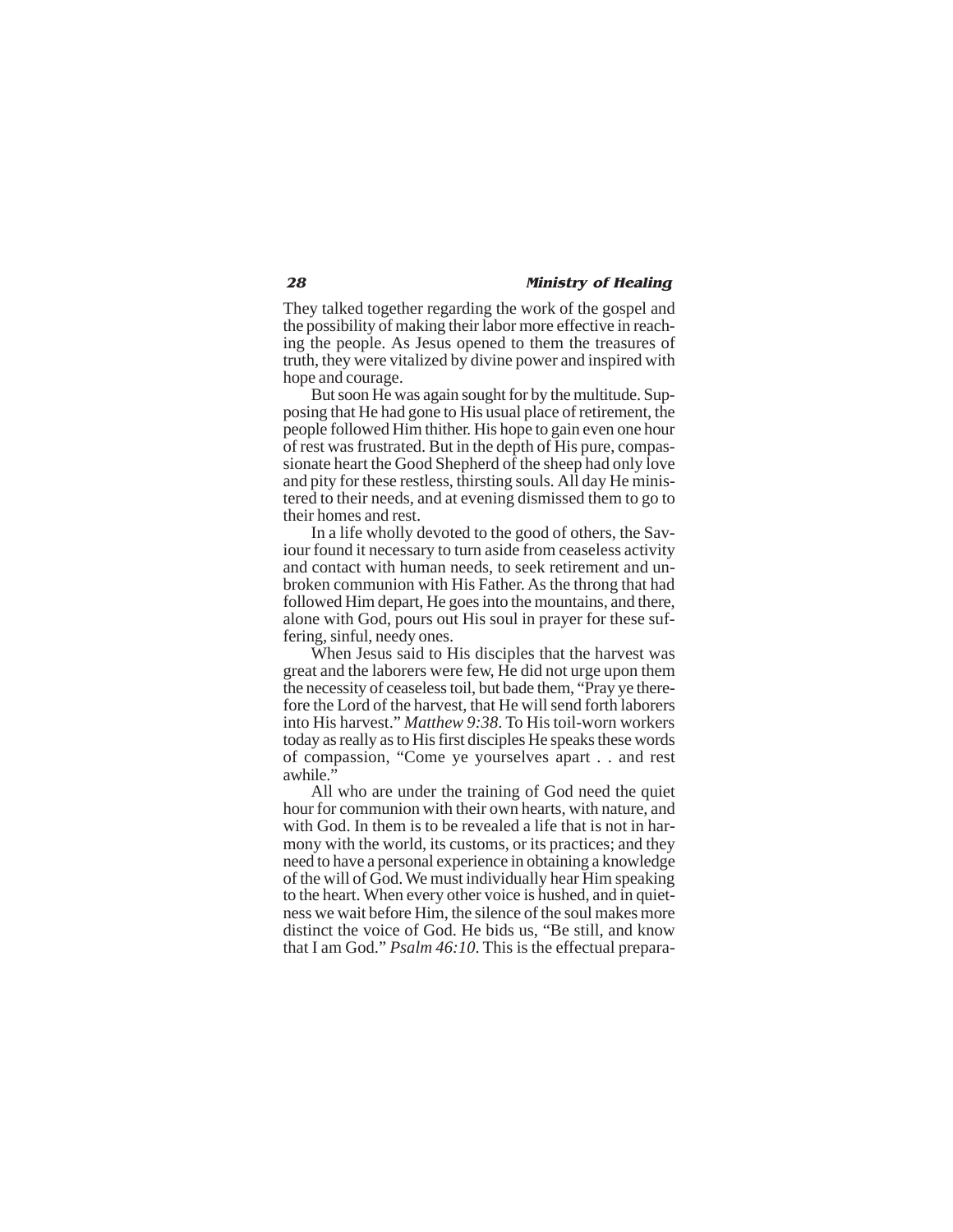#### **The Touch of Faith**

tion for all labor for God. Amidst the hurrying throng and the strain of life's intense activities, he who is thus refreshed will be surrounded with an atmosphere of light and peace. He will receive a new endowment of both physical and mental strength. His life will breathe out a fragrance, and will reveal a divine power that will reach men's hearts.

– Chapter 4 – The Touch of Faith

"Faith is the hand that touches infinity."

"If I may but touch His garment, I shall be whole." *Matthew 9:21*. It was a poor woman who spoke these words—a woman who for twelve years had suffered from a disease that made her life a burden. She had spent all her means upon physicians and remedies, only to be pronounced incurable. But as she heard of the Great Healer, her hopes revived. She thought, "If only I could get near enough to speak to Him, I might be healed."

Christ was on His way to the home of Jairus, the Jewish rabbi who had entreated Him to come and heal his daughter. The heartbroken petition, "My little daughter lieth at the point of death: I pray Thee, come and lay Thy hands on her, that she may be healed" (*Mark 5:23*), had touched the tender, sympathetic heart of Christ, and He at once set out with the ruler for his home.

They advanced but slowly; for the crowd pressed Christ on every side. In making His way through the multitude, the Saviour came near to where the afflicted woman was standing. Again and again she had tried in vain to get near Him. Now her opportunity had come. She could see no way of speaking to Him. She would not seek to hinder His slow advance. But she had heard that healing came from a touch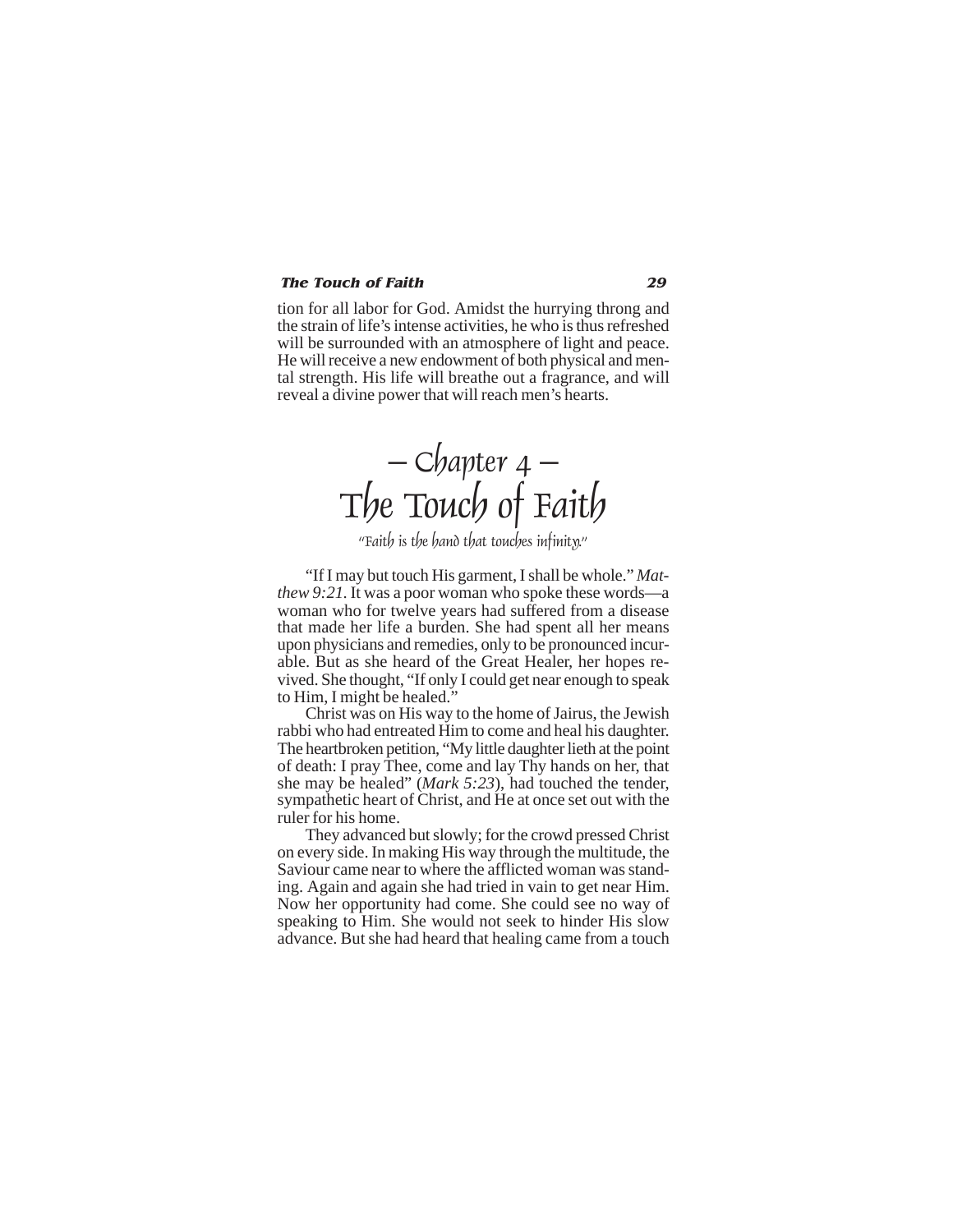of His garments; and, fearful of losing her one chance for relief, she pressed forward, saying to herself, "If I may but touch His garment, I shall be whole."

Christ knew every thought of her mind, and He was making His way to where she stood. He realized her great need, and He was helping her to exercise faith.

As He was passing, she reached forward and succeeded in barely touching the border of His garment. That moment she knew that she was healed. In that one touch was concentrated the faith of her life, and instantly her pain and feebleness disappeared. Instantly she felt the thrill as of an electric current passing through every fiber of her being. There came over her a sensation of perfect health. "She felt in her body that she was healed of that plague." *Verse 29*.

The grateful woman desired to express her thanks to the Mighty Healer, who had done more for her in one touch than the physicians had done in twelve long years; but she dared not. With a grateful heart she tried to withdraw from the crowd. Suddenly Jesus stopped, and looking round He asked, "Who touched Me?"

Looking at Him in amazement, Peter answered, "Master, the multitude throng Thee and press Thee, and sayest Thou, Who touched Me?" *Luke 8:45*.

"Somebody hath touched Me," Jesus said; "for I perceive that virtue is gone out of Me." *Verse 46*. He could distinguish the touch of faith from the casual touch of the careless throng. Someone had touched Him with a deep purpose and had received answer.

Christ did not ask the question for His own information. He had a lesson for the people, for His disciples, and for the woman. He wished to inspire the afflicted with hope. He wished to show that it was faith which had brought the healing power. The woman's trust must not be passed by without comment. God must be glorified by her grateful confession. Christ desired her to understand that He approved her act of faith. He would not have her depart with a half blessing only. She was not to remain in ignorance of His knowledge of her suffering, of His compassionate love, and of His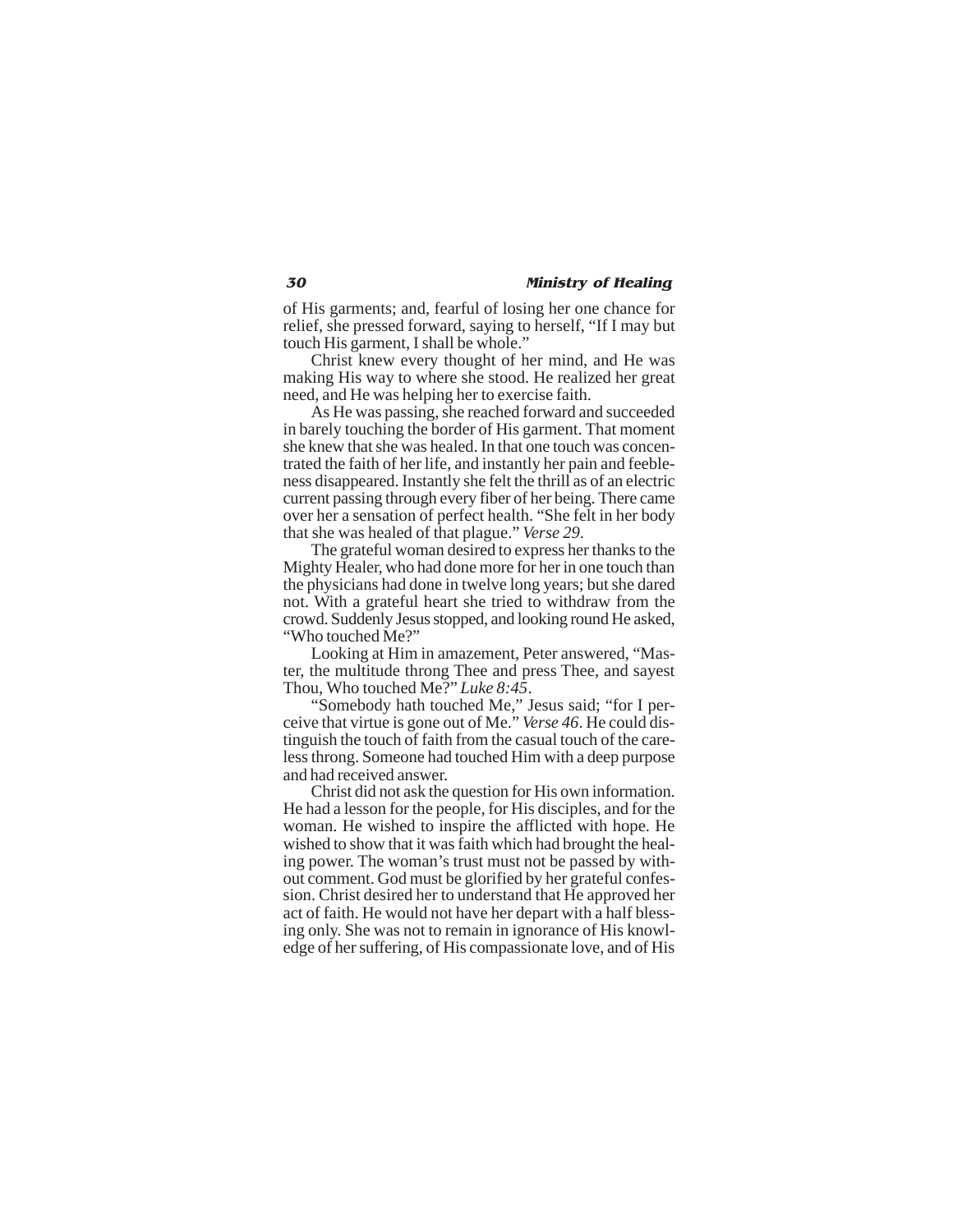#### **The Touch of Faith**

approval of her faith in His power to save to the uttermost all who come to Him.

Looking toward the woman, Christ insisted on knowing who had touched Him. Finding concealment vain, she came forward trembling, and cast herself at His feet. With grateful tears she told Him, before all the people, why she had touched His garment, and how she had been immediately healed. She feared that her act in touching His garment had been one of presumption; but no word of censure came from Christ's lips. He spoke only words of approval. They came from a heart of love, filled with sympathy for human woe. "Daughter," He said gently, "be of good comfort: thy faith hath made thee whole; go in peace." *Verse 48*. How cheering were these words to her. Now no fear that she had given offense embittered her joy.

To the curious crowd pressing about Jesus there was imparted no vital power. But the suffering woman who touched Him in faith received healing. So in spiritual things does the casual contact differ from the touch of faith. To believe in Christ merely as the Saviour of the world can never bring healing to the soul. The faith that is unto salvation is not a mere assent to the truth of the gospel. True faith is that which receives Christ as a personal Saviour. God gave His onlybegotten Son, that *I*, by believing in Him, "should not perish, but have everlasting life." *John 3:16*. When I come to Christ, according to His word, I am to believe that I receive His saving grace. The life that I now live, I am to "live by the faith of the Son of God, who loved me, and gave Himself for me." *Galatians 2:20*.

Many hold faith as an opinion. Saving faith is a transaction, by which those who receive Christ join themselves in covenant relation with God. A living faith means an increase of vigor, a confiding trust, by which, through the grace of Christ, the soul becomes a conquering power.

Faith is a mightier conqueror than death. If the sick can be led to fix their eyes in faith upon the Mighty Healer, we shall see wonderful results. It will bring life to the body and to the soul.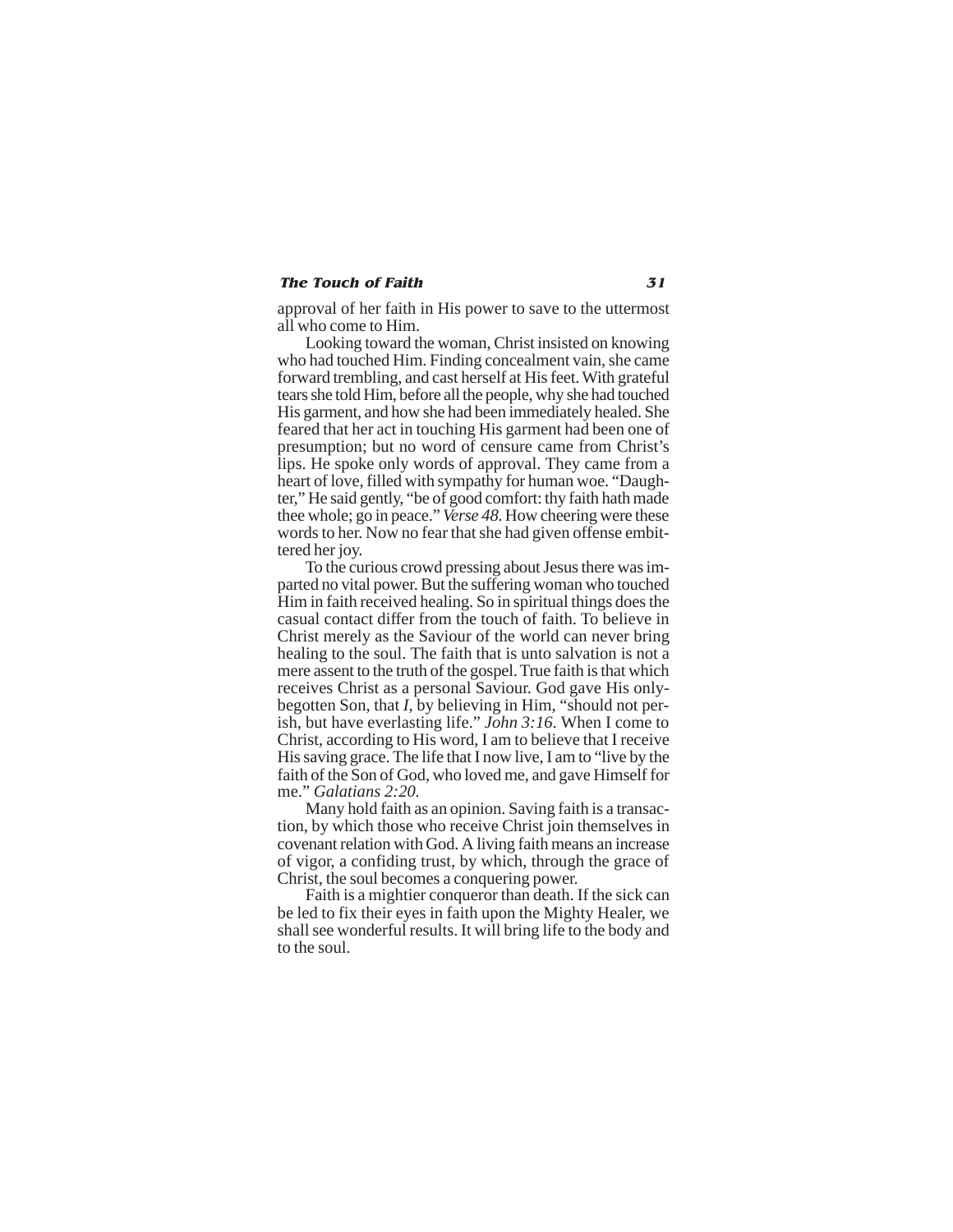In working for the victims of evil habits, instead of pointing them to the despair and ruin toward which they are hastening, turn their eyes away to Jesus. Fix them upon the glories of the heavenly. This will do more for the saving of body and soul than will all the terrors of the grave when kept before the helpless and apparently hopeless.

#### **"According to His Mercy He Saved Us"**

A centurion's servant was lying sick of the palsy. Among the Romans the servants were slaves, bought and sold in the market places, and often treated with abuse and cruelty; but the centurion was tenderly attached to his servant, and greatly desired his recovery. He believed that Jesus could heal him. He had not seen the Saviour, but the reports he had heard inspired him with faith. Notwithstanding the formalism of the Jews, this Roman was convinced that their religion was superior to his own. Already he had broken through the barriers of national prejudice and hatred that separated the conquerors from the conquered people. He had manifested respect for the service of God and had shown kindness to the Jews as His worshipers. In the teaching of Christ, as it had been reported to him, he found that which met the need of the soul. All that was spiritual within him responded to the Saviour's words. But he thought himself unworthy to approach Jesus, and he appealed to the Jewish elders to make request for his servant's healing.

The elders present the case to Jesus, urging that "he was worthy for whom He should do this: for he loveth our nation, and he hath built us a synagogue." *Luke 7:4-5.*

But on the way to the centurion's home, Jesus receives a message from the officer himself, "Lord, trouble not Thyself: for I am not worthy that Thou shouldest enter under my roof." *Verse 6*.

Still the Saviour keeps on His way, and the centurion comes in person to complete the message, saying, "Neither thought I myself worthy to come unto Thee," "but speak the word only, and my servant shall be healed. For I am a man under authority, having soldiers under me: and I say to this man, Go, and he goeth; and to another, Come, and he cometh;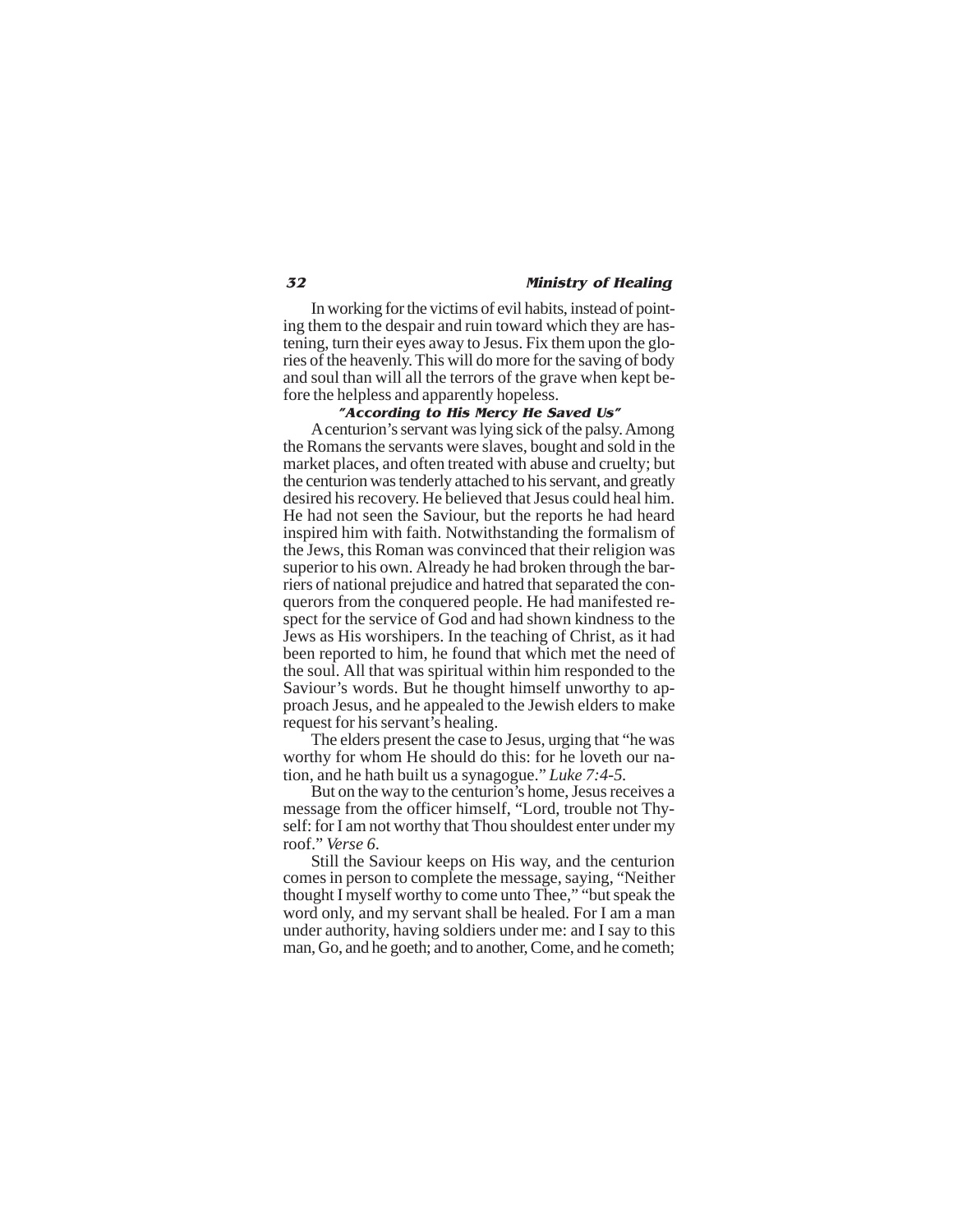#### **The Touch of Faith**

and to my servant, Do this, and he doeth it." *Verse 7; Matthew 8:8-9.*

"I represent the power of Rome, and my soldiers recognize my authority as supreme. So dost Thou represent the power of the infinite God, and all created things obey Thy word. Thou canst command the disease to depart, and it shall obey Thee. Speak but the word, and my servant shall be healed."

"As thou hast believed," Christ said, "so be it done unto thee. And his servant was healed in the selfsame hour." *Verse 13.*

The Jewish elders had commended the centurion to Christ because of the favor he had shown to "our nation." He is worthy, they said, for "he hath built us a synagogue." But the centurion said of himself, "I am not worthy." Yet he did not fear to ask help from Jesus. Not to his own goodness did he trust, but to the Saviour's mercy. His only argument was his great need.

In the same way every human being can come to Christ. "Not by works of righteousness which we have done, but according to His mercy He saved us." *Titus 3:5.* Do you feel that because you are a sinner you cannot hope to receive blessing from God? Remember that Christ came into the world to save sinners. We have nothing to recommend us to God; the plea that we may urge now and ever is our utterly helpless condition, which makes His redeeming power a necessity. Renouncing all self-dependence, we may look to the cross of Calvary and say:

*"In my hand no price I bring;*

*Simply to Thy cross I cling."*

"If thou canst believe, all things are possible to him that believeth." *Mark 9:23*. It is faith that connects us with heaven and brings us strength for coping with the powers of darkness. In Christ, God has provided means for subduing every evil trait and resisting every temptation, however strong. But many feel that they lack faith, and therefore they remain away from Christ. Let these souls, in their helpless unworthiness, cast themselves upon the mercy of their compassionate Sav-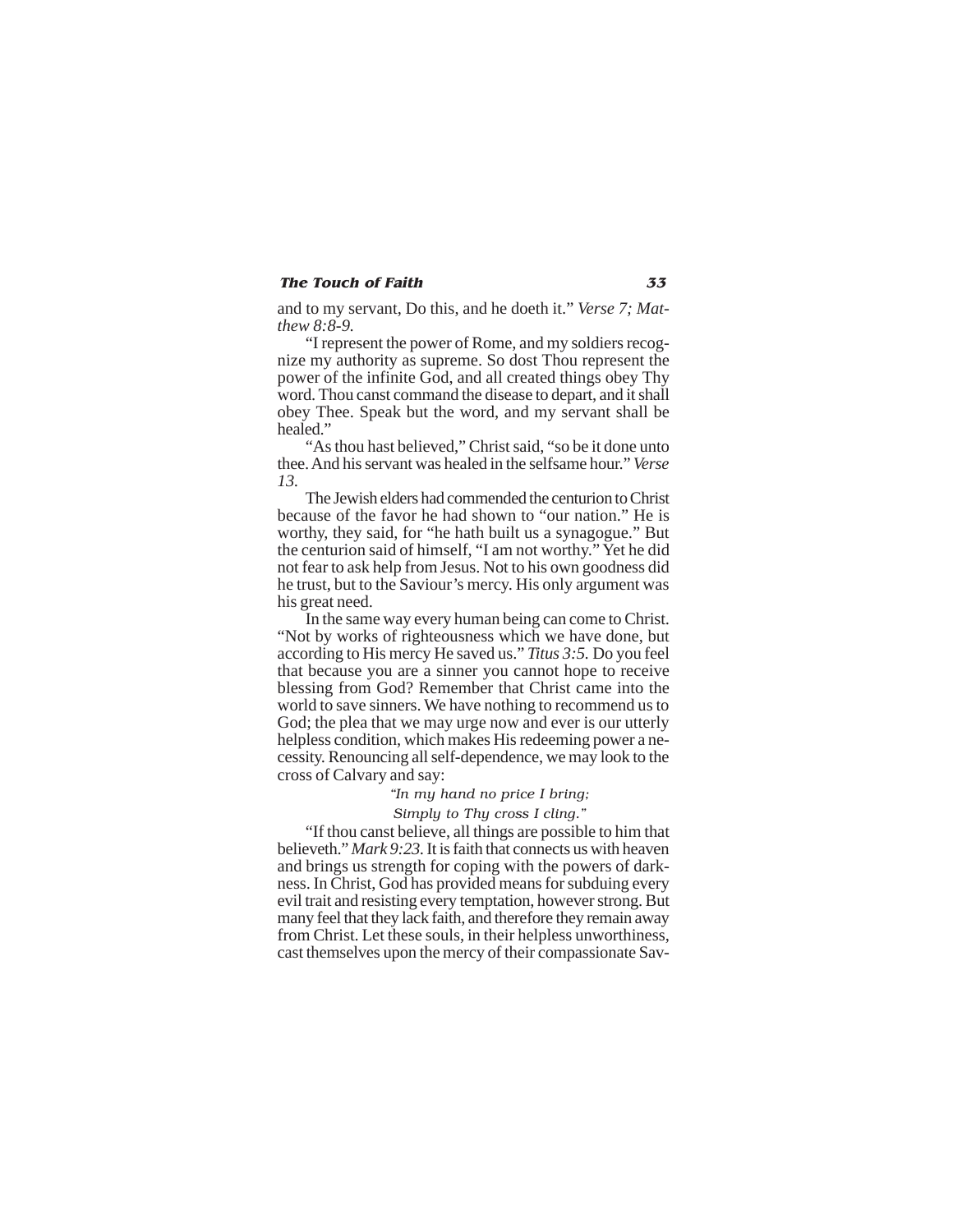iour. Look not to self, but to Christ. He who healed the sick and cast out demons when He walked among men is still the same mighty Redeemer. Then grasp His promises as leaves from the tree of life: "Him that cometh to Me I will in no wise cast out." *John 6:37*. As you come to Him, believe that He accepts you, because He has promised. You can never perish while you do this—never.

"God commendeth His love toward us, in that, while we were yet sinners, Christ died for us." *Romans 5:8*.

And "if God be for us, who can be against us? He that spared not His own Son, but delivered Him up for us all, how shall He not with Him also freely give us all things?" *Romans 8:31-32.*

"I am persuaded, that neither death, nor life, nor angels, nor principalities, nor powers, nor things present, nor things to come, nor height, nor depth, nor any other creation, shall be able to separate us from the love of God, which is in Christ Jesus our Lord." *Verses 38-39 (A.R.V.), margin.*

### **"Thou Canst Make Me Clean"**

Of all the diseases known in the East the leprosy was most dreaded. Its incurable and contagious character, and its horrible effect upon its victims, filled the bravest with fear. Among the Jews it was regarded as a judgment on account of sin, and hence was called "the stroke," "the finger of God." Deep-rooted, ineradicable, deadly, it was looked upon as a symbol of sin.

By the ritual law the leper was pronounced unclean. Whatever he touched was unclean. The air was polluted by his breath. Like one already dead, he was shut out from the habitations of men. One who was suspected of having the disease must present himself to the priests, who were to examine and decide his case. If pronounced a leper, he was isolated from his family, cut off from the congregation of Israel, and doomed to associate with those only who were similarly afflicted. Even kings and rulers were not exempt. A monarch attacked by this terrible disease must yield up the scepter and flee from society.

Away from his friends and his kindred the leper must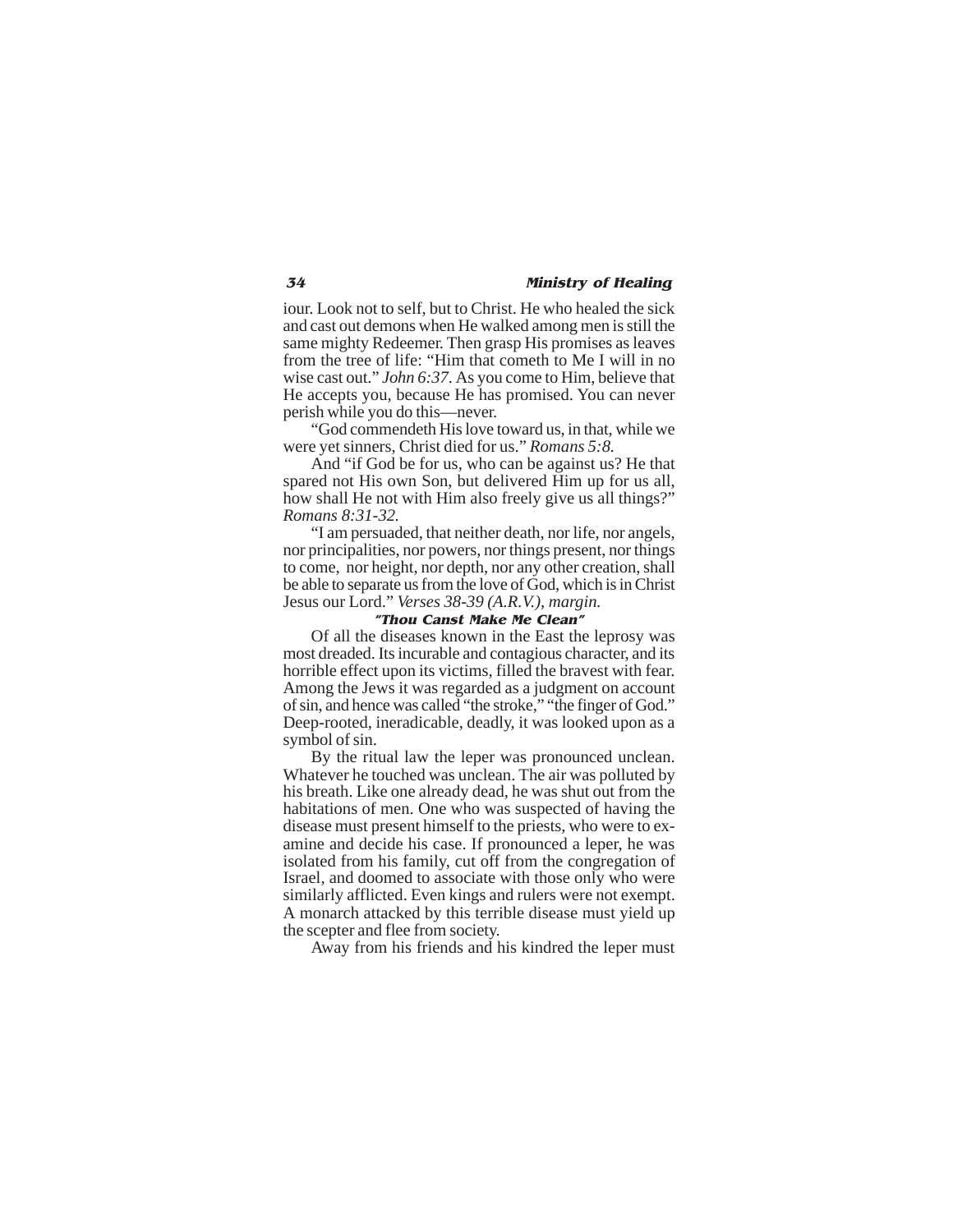### **The Touch of Faith**

bear the curse of his malady. He was obliged to publish his own calamity, to rend his garments, and sound the alarm, warning all to flee from his contaminating presence. The cry, "Unclean! unclean!" coming in mournful tones from the lonely exile, was a signal heard with fear and abhorrence.

In the region of Christ's ministry were many of these sufferers; and as the news of His work reached them, there is one in whose heart faith begins to spring up. If he could go to Jesus he might be healed. But how can he find Jesus? Doomed as he is to perpetual isolation, how can he present himself to the Healer? And will Christ heal him? Will He not, like the Pharisees and even the physicians, pronounce a curse upon him and warn him to flee from the haunts of men?

He thinks of all that has been told him of Jesus. Not one who has sought His help has been turned away. The wretched man determines to find the Saviour. Though shut out from the cities, it may be that he can cross His path in some byway along the mountain roads or find Him as He is teaching outside the towns. The difficulties are great, but this is his only hope.

Standing afar off, the leper catches a few words from the Saviour's lips. He sees Him laying His hands upon the sick. He sees the lame, the blind, the paralytic, and those dying of various maladies rise up in health, praising God for deliverance. His faith strengthens. Nearer and yet nearer he approaches to the listening throng. The restrictions laid upon him, the safety of the people, the fear with which all men regard him, are alike forgotten. He thinks only of the blessed hope of healing.

He is a loathsome spectacle. The disease has made frightful inroads, and his decaying body is horrible to look upon. At sight of him the people fall back. In their terror they crowd upon one another to escape from contact with him. Some try to prevent him from approaching Jesus, but in vain. He neither sees nor hears them. Their expressions of loathing are lost upon him. He sees only the Son of God, he hears only the voice that speaks life to the dying.

Pressing to Jesus, he casts himself at His feet with the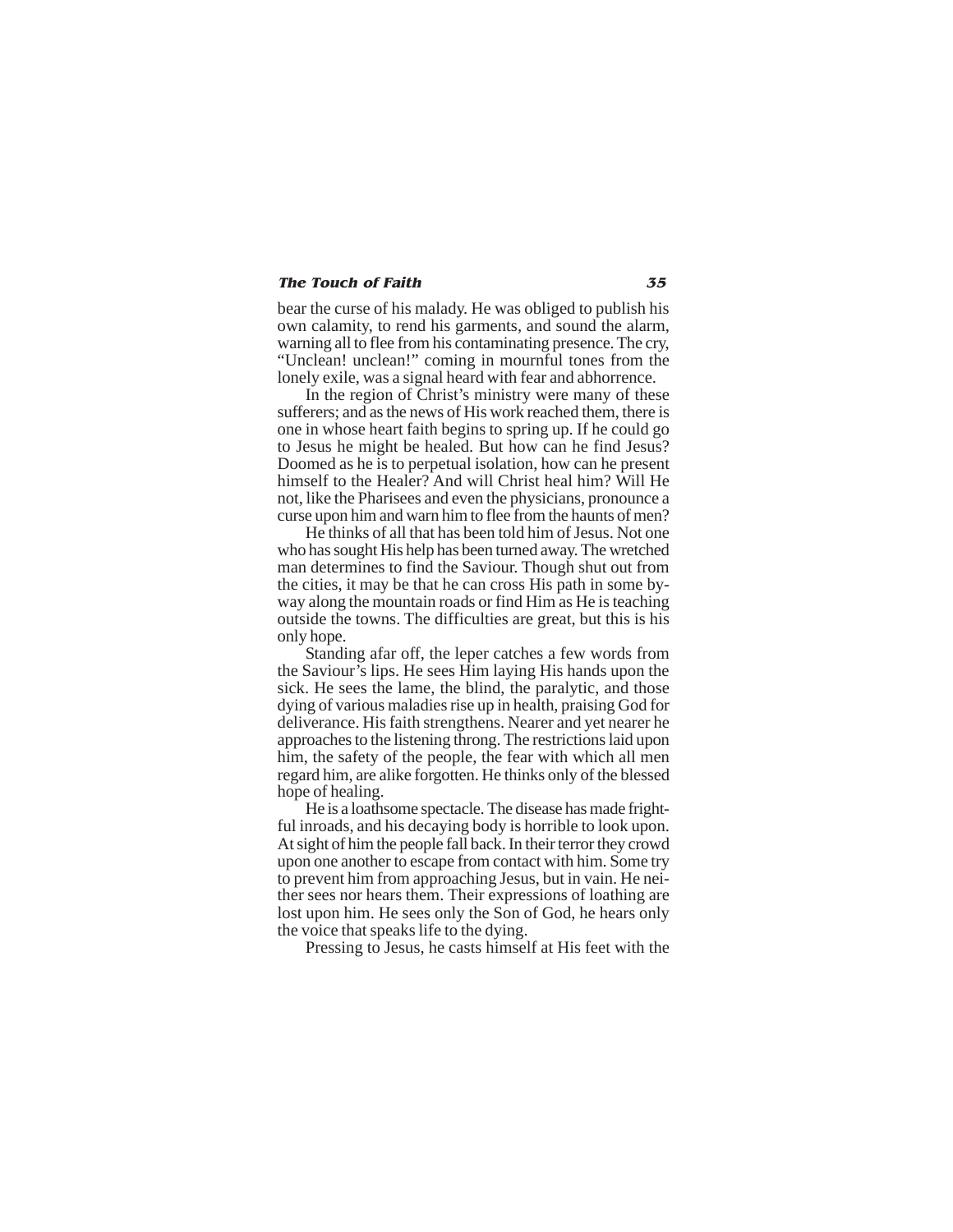cry, "Lord, if Thou wilt, Thou canst make me clean."

Jesus replies, "I will; be thou clean," and lays His hand upon him. *Matthew 8:2-3*.

Immediately a change passes over the leper. His blood becomes healthy, the nerves sensitive, the muscles firm. The unnaturally white, scaly surface peculiar to leprosy disappears; and his flesh becomes as the flesh of a little child.

Should the priests learn the facts concerning the healing of the leper, their hatred of Christ might lead them to render a dishonest sentence. Jesus desired that an impartial decision be secured. He therefore bids the man tell no one of the cure, but without delay present himself at the temple with an offering before any rumors concerning the miracle should be spread abroad. Before the priests could accept such an offering, they were required to examine the offerer and certify his complete recovery.

This examination was made. The priests who had condemned the leper to banishment testified to his cure. The healed man was restored to his home and society. He felt that the boon of health was very precious. He rejoiced in the vigor of manhood and in his restoration to his family. Notwithstanding the caution of Jesus, he could no longer conceal the fact of his cure, and joyfully he went about proclaiming the power of the One who had made him whole.

When this man came to Jesus, he was "full of leprosy." Its deadly poison permeated his whole body. The disciples sought to prevent their Master from touching him; for he who touched a leper became himself unclean. But in laying His hand upon the leper, Jesus received no defilement. The leprosy was cleansed. Thus it is with the leprosy of sin deep-rooted, deadly, impossible to be cleansed by human power. "The whole head is sick, and the whole heart faint. From the sole of the foot even unto the head there is no soundness in it; but wounds, and bruises, and putrefying sores." *Isaiah 1:5-6.* But Jesus, coming to dwell in humanity, receives no pollution. His presence was healing virtue for the sinner. Whoever will fall at His feet, saying in faith, "Lord, if Thou wilt, Thou canst make me clean," shall hear the an-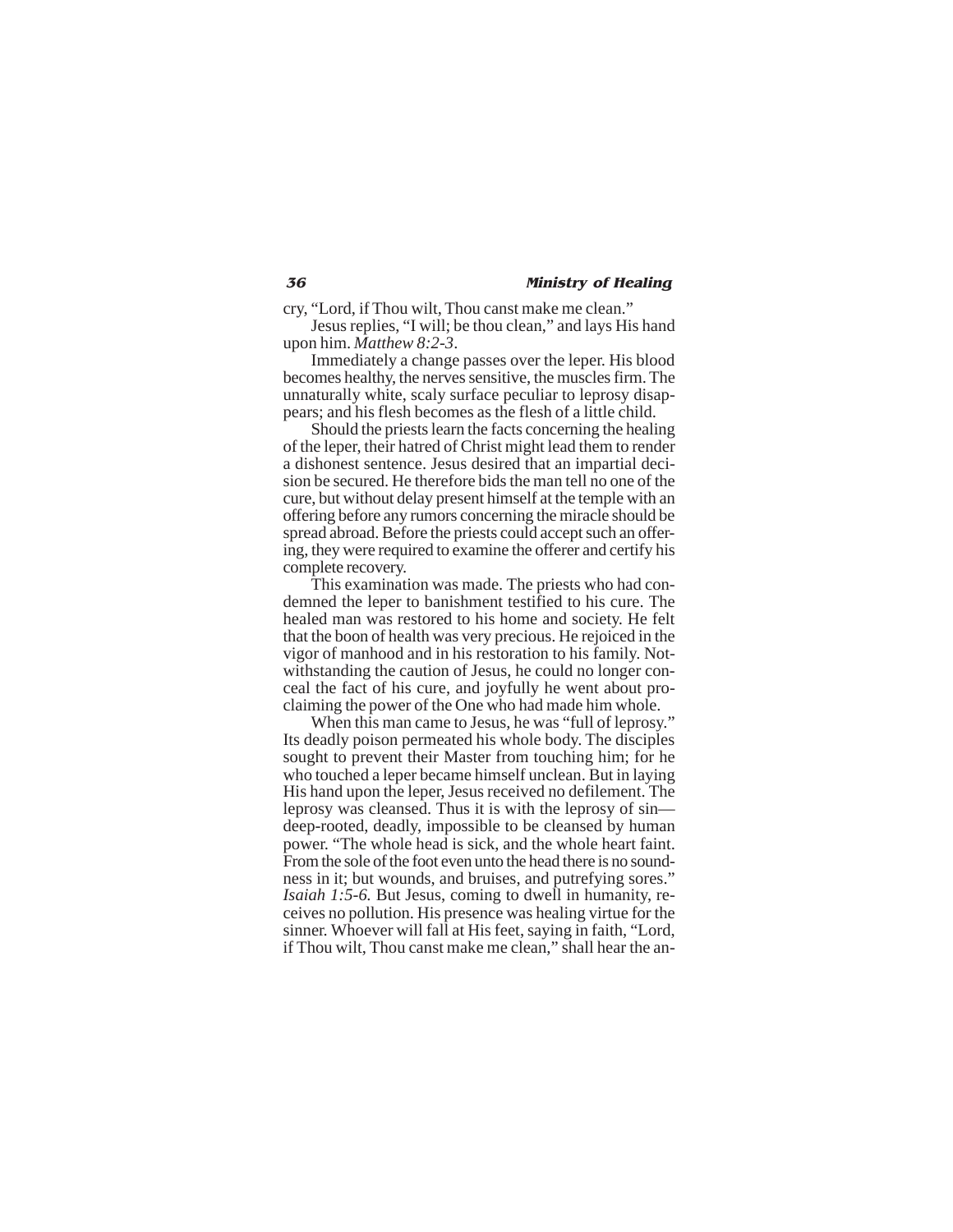#### **The Touch of Faith**

swer, "I will; be thou clean."

In some instances of healing, Jesus did not at once grant the blessing sought. But, in the case of leprosy, no sooner was the appeal made than it was granted. When we pray for earthly blessings, the answer to our prayer may be delayed or God may give us something other than we ask; but not so when we ask for deliverance from sin. It is His will to cleanse us from sin, to make us His children, and to enable us to live a holy life. Christ "gave Himself for our sins, that He might deliver us from this present evil world, according to the will of God and our Father." *Galatians 1:4*. "And this is the confidence that we have in Him, that, if we ask anything according to His will, He heareth us: and if we know that He hear us, whatsoever we ask, we know that we have the petitions that we desired of him." *1 John 5:14-15*.

Jesus looked upon the distressed and heart-burdened, those whose hopes were blighted, and who with earthly joys were seeking to quiet the longing of the soul, and He invited all to find rest in Him.

#### **"Ye Shall Find Rest"**

Tenderly He bade the toiling people, "Take My yoke upon you, and learn of Me; for I am meek and lowly in heart: and ye shall find rest unto your souls." *Matthew 11:29*.

In these words, Christ was speaking to every human being. Whether they know it or not, all are weary and heavyladen. All are weighed down with burdens that only Christ can remove. The heaviest burden that we bear is the burden of sin. If we were left to bear this burden, it would crush us. But the Sinless One has taken our place. "The Lord hath laid on Him the iniquity of us all." *Isaiah 53:6*.

He has borne the burden of our guilt. He will take the load from our weary shoulders. He will give us rest. The burden of care and sorrow also He will bear. He invites us to cast all our care upon Him; for He carries us upon His heart.

The Elder Brother of our race is by the eternal throne. He looks upon every soul who is turning his face toward Him as the Saviour. He knows by experience what are the weaknesses of humanity, what are our wants, and where lies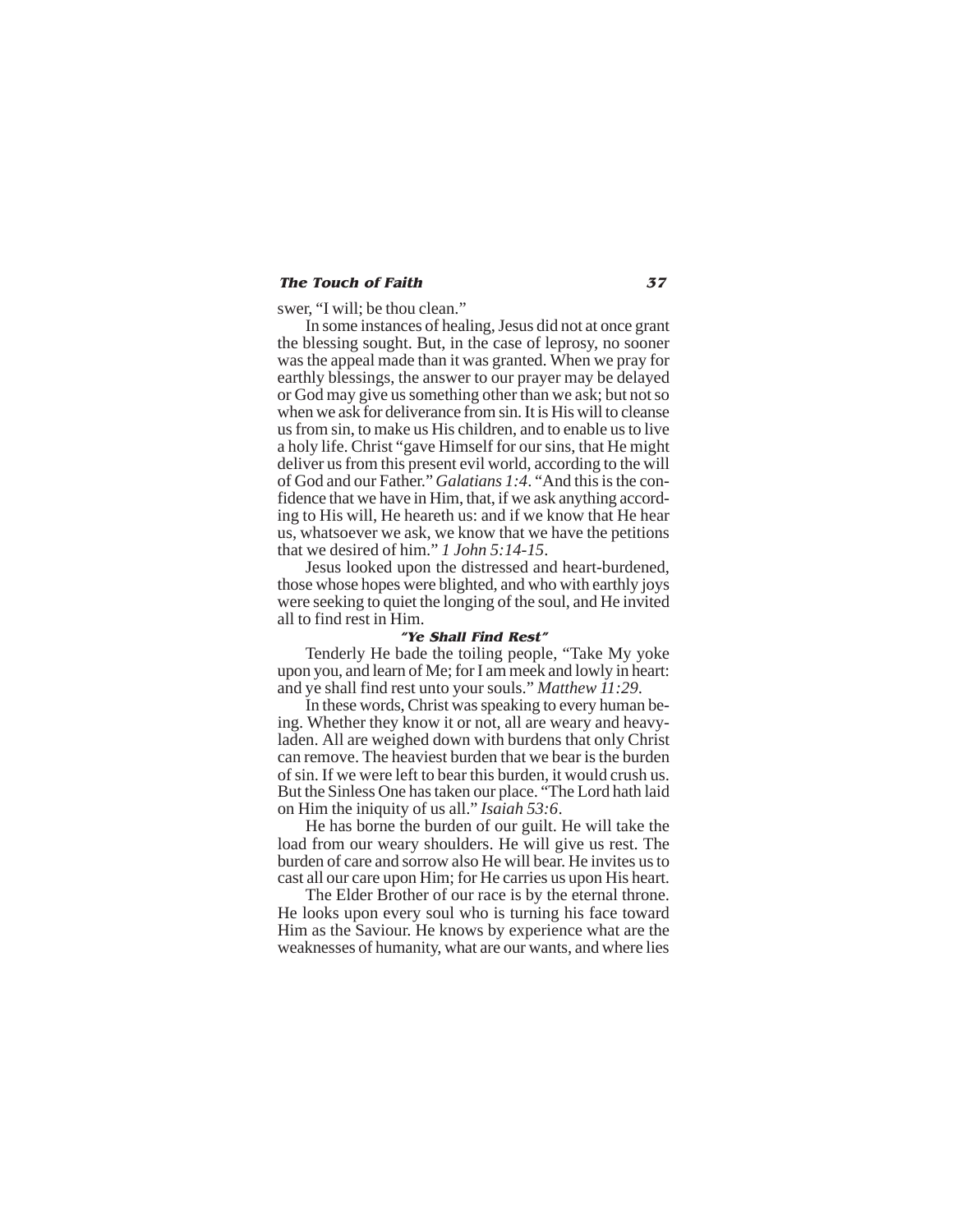the strength of our temptations; for He was "in all points tempted like as we are, yet without sin." *Hebrews 4:15*. He is watching over you, trembling child of God. Are you tempted? He will deliver. Are you weak? He will strengthen. Are you ignorant? He will enlighten. Are you wounded? He will heal. The Lord "telleth the number of the stars"; and yet "He healeth the broken in heart, and bindeth up their wounds." *Psalm 147:4-3*.

Whatever your anxieties and trials, spread out your case before the Lord. Your spirit will be braced for endurance. The way will be open for you to disentangle yourself from embarrassment and difficulty. The weaker and more helpless you know yourself to be, the stronger will you become in His strength. The heavier your burdens, the more blessed the rest in casting them upon your Burden Bearer.

Circumstances may separate friends; the restless waters of the wide sea may roll between us and them. But no circumstances, no distance, can separate us from the Saviour. Wherever we may be, He is at our right hand, to support, maintain, uphold, and cheer. Greater than the love of a mother for her child is Christ's love for His redeemed. It is our privilege to rest in His love, to say, "I will trust Him; for He gave His life for me."

Human love may change, but Christ's love knows no change. When we cry to Him for help, His hand is stretched out to save.

*"The mountains may depart, and the hills be removed; but My loving-kindness shall not depart from thee, neither shall My covenant of peace be removed, saith Jehovah that hath mercy on thee."—Isaiah 54:10 (A.R.V.).*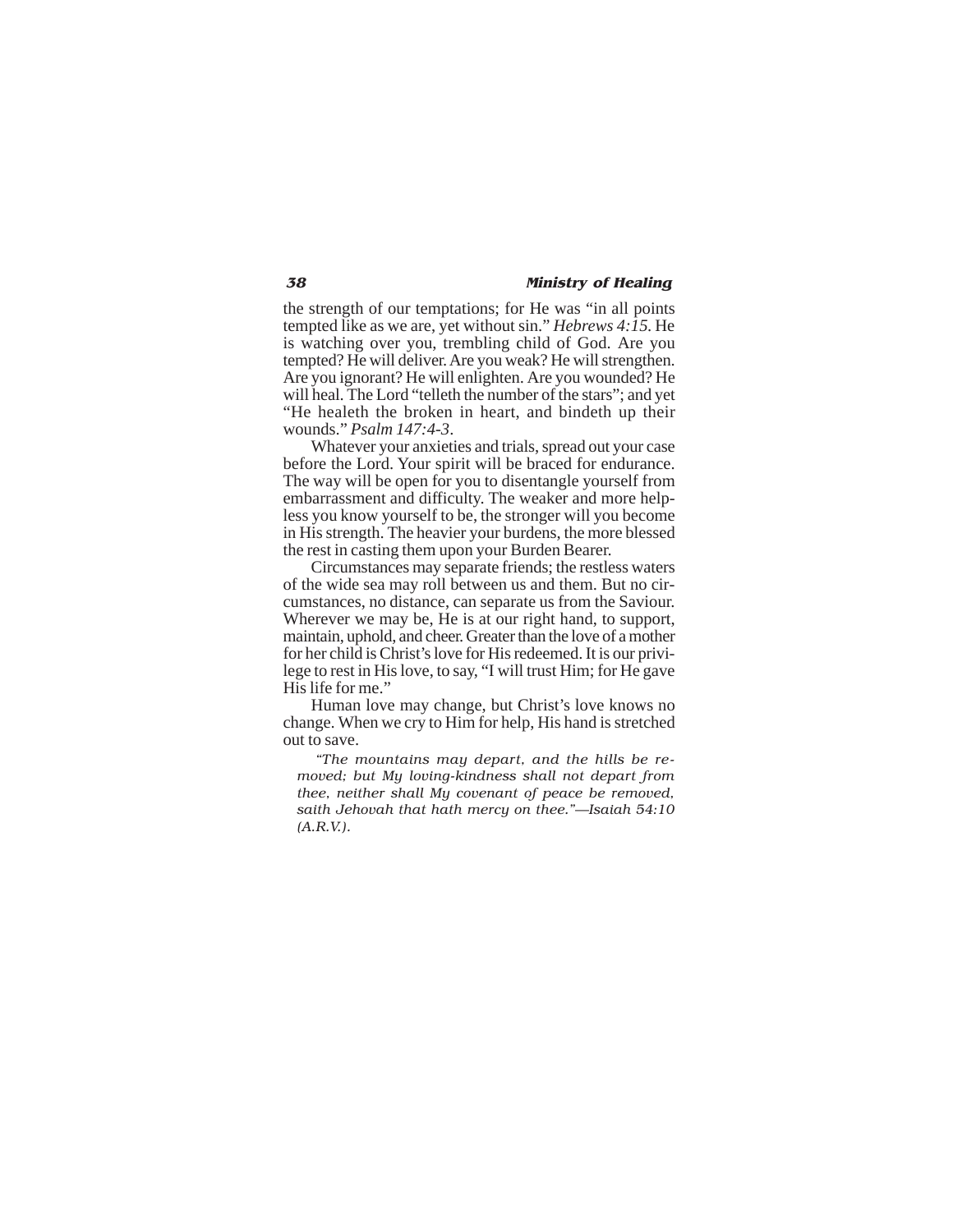**Healing of the Soul**

 $-\mathsf{C}$ hapter 5 – Healing of the Soul

"That ye may know that the Son of man hath power on earth to forgive sins."

Many of those who came to Christ for help had brought disease upon themselves, yet He did not refuse to heal them. And when virtue from Him entered into these souls, they were convicted of sin, and many were healed of their spiritual disease as well as of their physical maladies.

Among these was the paralytic at Capernaum. Like the leper, this paralytic had lost all hope of recovery. His disease was the result of a sinful life, and his sufferings were embittered by remorse. In vain he had appealed to the Pharisees and doctors for relief; they pronounced him incurable, they denounced him as a sinner and declared that he would die under the wrath of God.

The palsied man had sunk into despair. Then he heard of the works of Jesus. Others, as sinful and helpless as he, had been healed, and he was encouraged to believe that he, too, might be cured if he could be carried to the Saviour. But hope fell as he remembered the cause of his malady, yet he could not cast away the possibility of healing.

His great desire was relief from the burden of sin. He longed to see Jesus and receive the assurance of forgiveness and peace with heaven. Then he would be content to live or to die, according to God's will.

There was no time to lose; already his wasted flesh bore signs of death. He besought his friends to carry him on his bed to Jesus, and this they gladly undertook to do. But so dense was the crowd that had assembled in and about the house where the Saviour was, that it was impossible for the sick man and his friends to reach Him or even to come within hearing of His voice. Jesus was teaching in the home of Peter. According to their custom, His disciples sat close about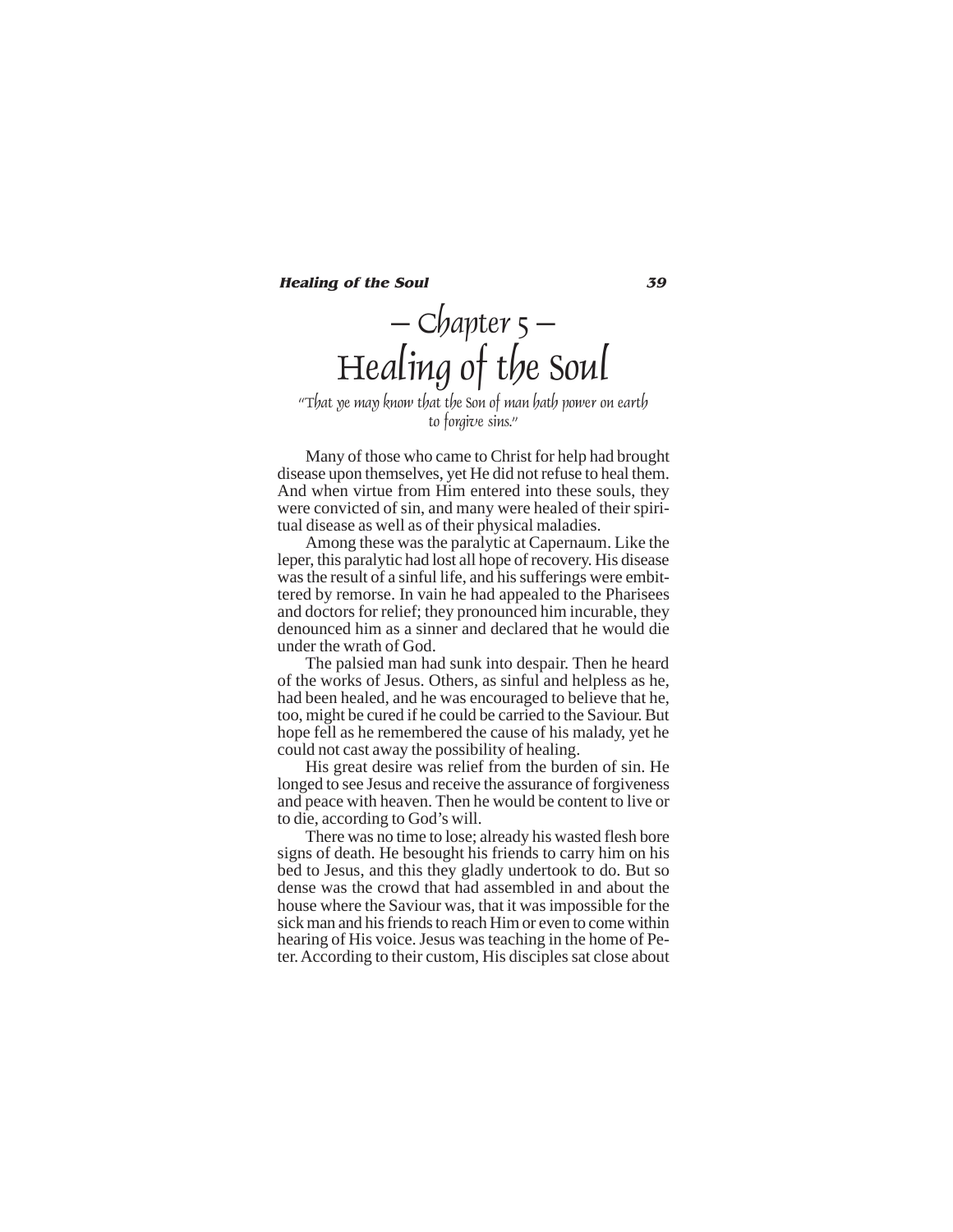Him, and "there were Pharisees and doctors of the law sitting by, who were come out of every village of Galilee and Judea and Jerusalem." *Luke 5:17 (A.R.V.).* Many of these had come as spies, seeking an accusation against Jesus. Beyond these thronged the promiscuous multitude, the eager, the reverent, the curious, and the unbelieving. Different nationalities and all grades of society were represented. "And the power of the Lord was present to heal." *Verse 17*. The Spirit of life brooded over the assembly, but Pharisees and doctors did not discern His presence. They felt no sense of need, and the healing was not for them. "He hath filled the hungry with good things; and the rich He hath sent empty away." *Luke 1:53*.

Again and again the bearers of the paralytic tried to push their way through the crowd, but in vain. The sick man looked about him in unutterable anguish. How could he relinquish hope when the longed-for help was so near? At his suggestion his friends bore him to the top of the house and, breaking up the roof, let him down at the feet of Jesus.

The discourse was interrupted. The Saviour looked upon the mournful countenance and saw the pleading eyes fixed upon Him. Well He knew the longing of that burdened soul. It was Christ who had brought conviction to his conscience when he was yet at home. When he repented of his sins and believed in the power of Jesus to make him whole, the mercy of the Saviour had blessed his heart. Jesus had watched the first glimmer of faith grow into a conviction that He was the sinner's only helper, and had seen it grow stronger with every effort to come into His presence. It was Christ who had drawn the sufferer to Himself. Now, in words that fell like music on the listener's ear, the Saviour said, "Son, be of good cheer; thy sins be forgiven thee." *Matthew 9:2*.

The burden of guilt rolls from the sick man's soul. He cannot doubt. Christ's words reveal His power to read the heart. Who can deny His power to forgive sins? Hope takes the place of despair, and joy of oppressive gloom. The man's physical pain is gone, and his whole being is transformed. Making no further request, he lay in peaceful silence, too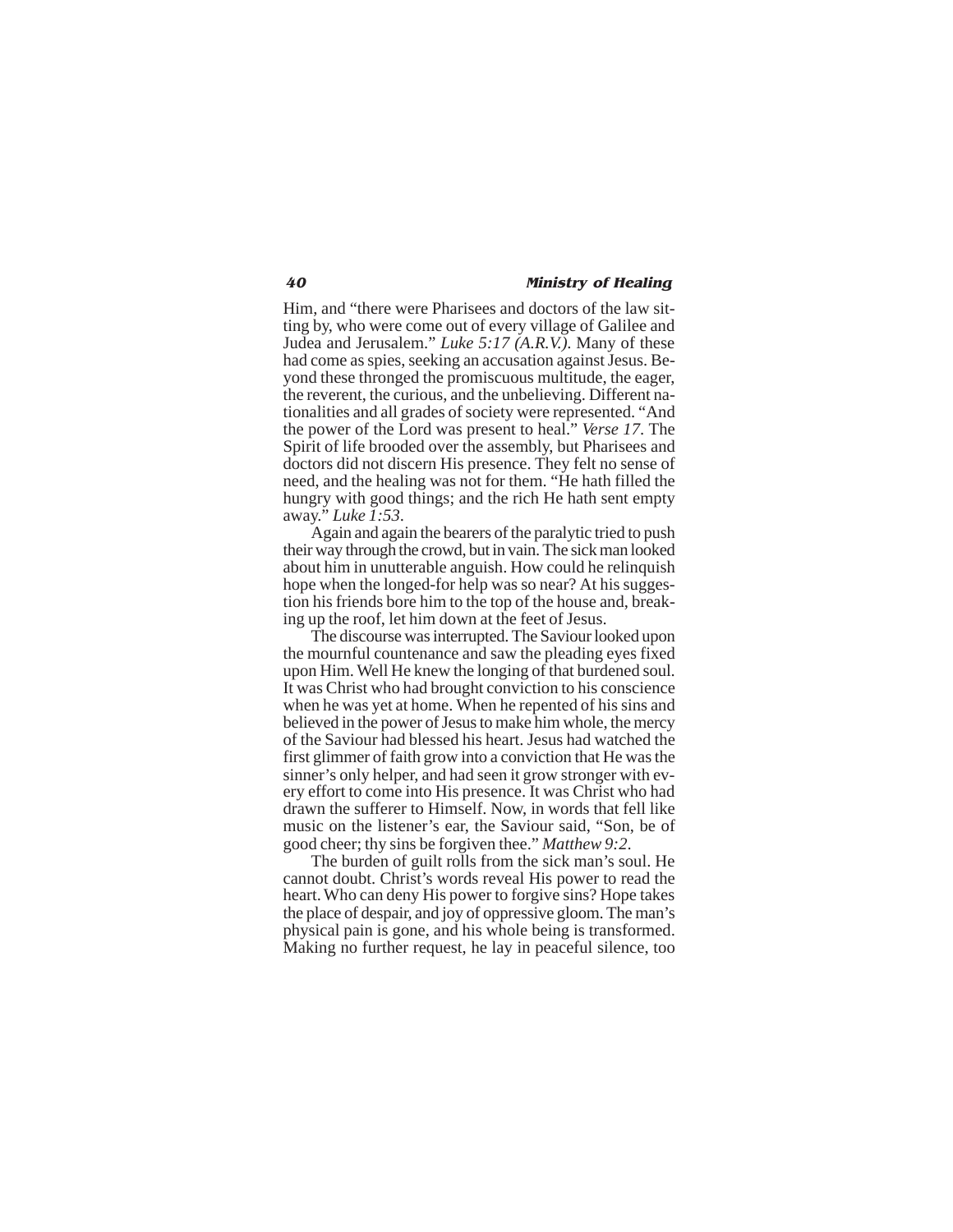#### **Healing of the Soul**

happy for words.

Many were watching, with breathless interest, every movement in this strange transaction. Many felt that Christ's words were an invitation to them. Were they not soul-sick because of sin? Were they not anxious to be freed from this burden?

But the Pharisees, fearful of losing their influence with the multitude, said in their hearts, "He blasphemeth: who can forgive sins but One, even God?" *Mark 2:7 (R.V)*.

Fixing His glance upon them, beneath which they cowered and drew back, Jesus said, "Wherefore think ye evil in your hearts? For whether is easier, to say, Thy sins be forgiven thee; or to say, Arise, and walk? But that ye may know that the Son of man hath power on earth to forgive sins," He said, turning to the paralytic, "Arise, take up thy bed, and go unto thine house." *Matthew 9:4-6*.

Then he who had been borne on a litter to Jesus rose to his feet with the elasticity and strength of youth. And immediately he "took up the bed, and went forth before them all; insomuch that they were all amazed, and glorified God, saying, We never saw it on this fashion." *Mark 2:12*.

It required nothing less than creative power to restore health to that decaying body. The same voice that spoke life to man, created from the dust of the earth, had spoken life to the dying paralytic. And the same power that gave life to the body had renewed the heart. He who at creation "spake, and it was," who "commanded, and it stood fast" (*Psalm 33:9*), had spoken life to the soul dead in trespasses and sins. The healing of the body was an evidence of the power that had renewed the heart. Christ bade the paralytic arise and walk, "that ye may know," He said, "that the Son of man hath power on earth to forgive sins."

The paralytic found in Christ healing for both the soul and the body. He needed health of soul before he could appreciate health of body. Before the physical malady could be healed, Christ must bring relief to the mind and cleanse the soul from sin. This lesson should not be overlooked. There are today thousands suffering from physical disease who,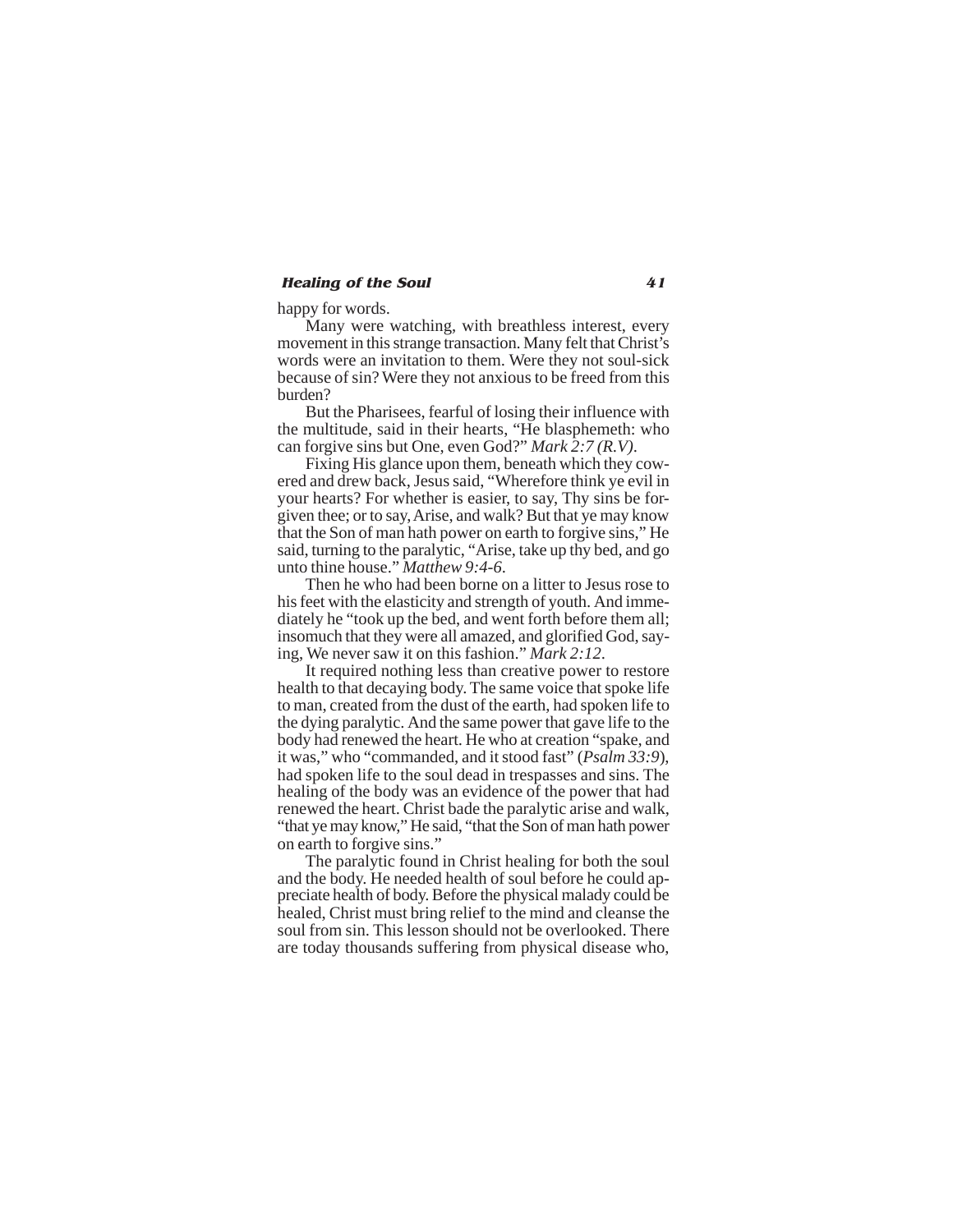like the paralytic, are longing for the message, "Thy sins are forgiven." The burden of sin, with its unrest and unsatisfied desires, is the foundation of their maladies. They can find no relief until they come to the Healer of the soul. The peace which He alone can impart would restore vigor to the mind and health to the body.

The effect produced upon the people, by the healing of the paralytic, was as if heaven had opened and revealed the glories of the better world. As the man who had been cured passed through the throng, blessing God at every step and bearing his burden as if it were a feather's weight, the people fell back to give him room and with awe-stricken faces gazed upon him, whispering softly among themselves, "We have seen strange things today." *Luke 5:26*.

In the home of the paralytic there was great rejoicing when he returned to his family, carrying with ease the couch upon which he had been slowly borne from their presence but a short time before. They gathered round with tears of joy, hardly daring to believe their eyes. He stood before them in the full vigor of manhood. Those arms that they had seen lifeless were quick to obey his will. The flesh that had been shrunken and leaden-hued was now fresh and ruddy. He walked with a firm, free step. Joy and hope were written in every lineament of his countenance, and an expression of purity and peace had taken the place of the marks of sin and suffering. Glad thanksgiving went up from that home, and God was glorified through His Son, who had restored hope to the hopeless and strength to the stricken one. This man and his family were ready to lay down their lives for Jesus. No doubt dimmed their faith, no unbelief marred their fealty to Him who had brought light into their darkened home.

*"Bless the Lord, O my soul: and all that is within me, bless His holy name. Bless the Lord, O my soul, and forget not all His benefits: Who forgiveth all thine iniquities; Who healeth all thy diseases; Who redeemeth thy life from destruction . . So that thy youth is renewed like the eagle's. The Lord executeth righteousness and judgment for all that are oppressed . . He hath not dealt*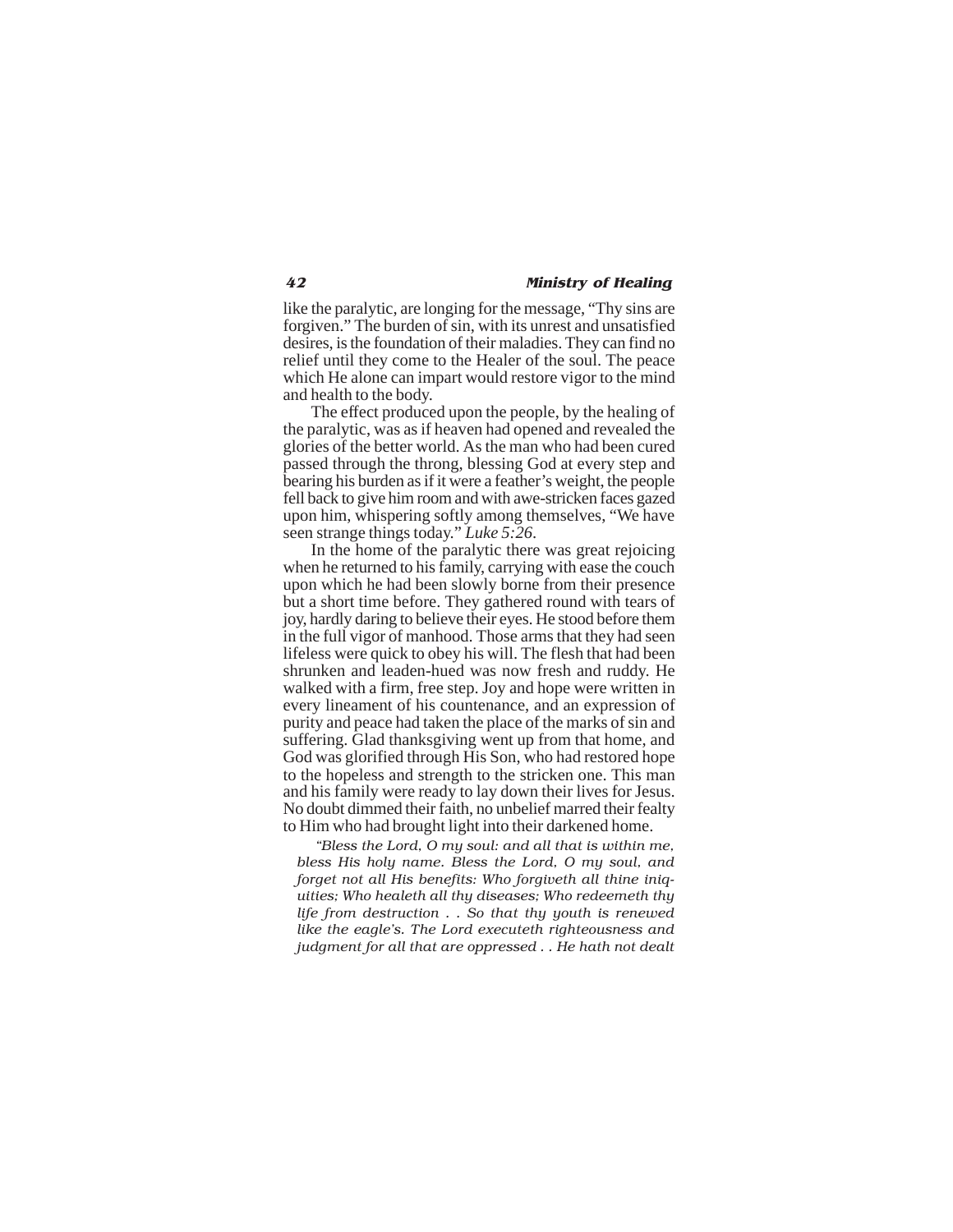#### **Healing of the Soul**

*with us after our sins; nor rewarded us according to our iniquities . . Like as a father pitieth his children, so the Lord pitieth them that fear Him. For He knoweth our frame; He remembereth that we are dust."—Psalm 103:1-14.*

#### **"Wilt Thou Be Made Whole?"**

"Now there is at Jerusalem by the sheep market a pool, which is called in the Hebrew tongue Bethesda, having five porches. In these lay a great multitude of impotent folk, of blind, halt, withered, waiting for the moving of the water." *John 5:2-3.*

At certain seasons the waters of this pool were agitated; and it was commonly believed that this was the result of supernatural power, and that whoever first, after the troubling of the pool, stepped into the waters, would be healed of whatever disease he might have. Hundreds of sufferers visited the place; but so great was the crowd when the water was troubled that they rushed forward, trampling underfoot men, women, and children, weaker than themselves. Many could not get near the pool. Many who had succeeded in reaching it died upon its bank. Shelters had been erected about the place, that the sick might be protected from the heat by the day and the chilliness of the night. There were some who spent the night in these porches, creeping to the edge of the pool day after day, in the vain hope of relief.

Jesus was at Jerusalem. Walking alone in apparent meditation and prayer, He came to the pool. He saw the wretched sufferers watching for that which they supposed to be their only chance of cure. He longed to exercise His healing power and make every sufferer whole. But it was the Sabbath day. Multitudes were going to the temple for worship, and He knew that such an act of healing would so excite the prejudice of the Jews as to cut short His work.

But the Saviour saw one case of supreme wretchedness. It was that of a man who had been a helpless cripple for thirty-eight years. His disease was in a great degree the result of his own evil habits and was looked upon as a judgment from God. Alone and friendless, feeling that he was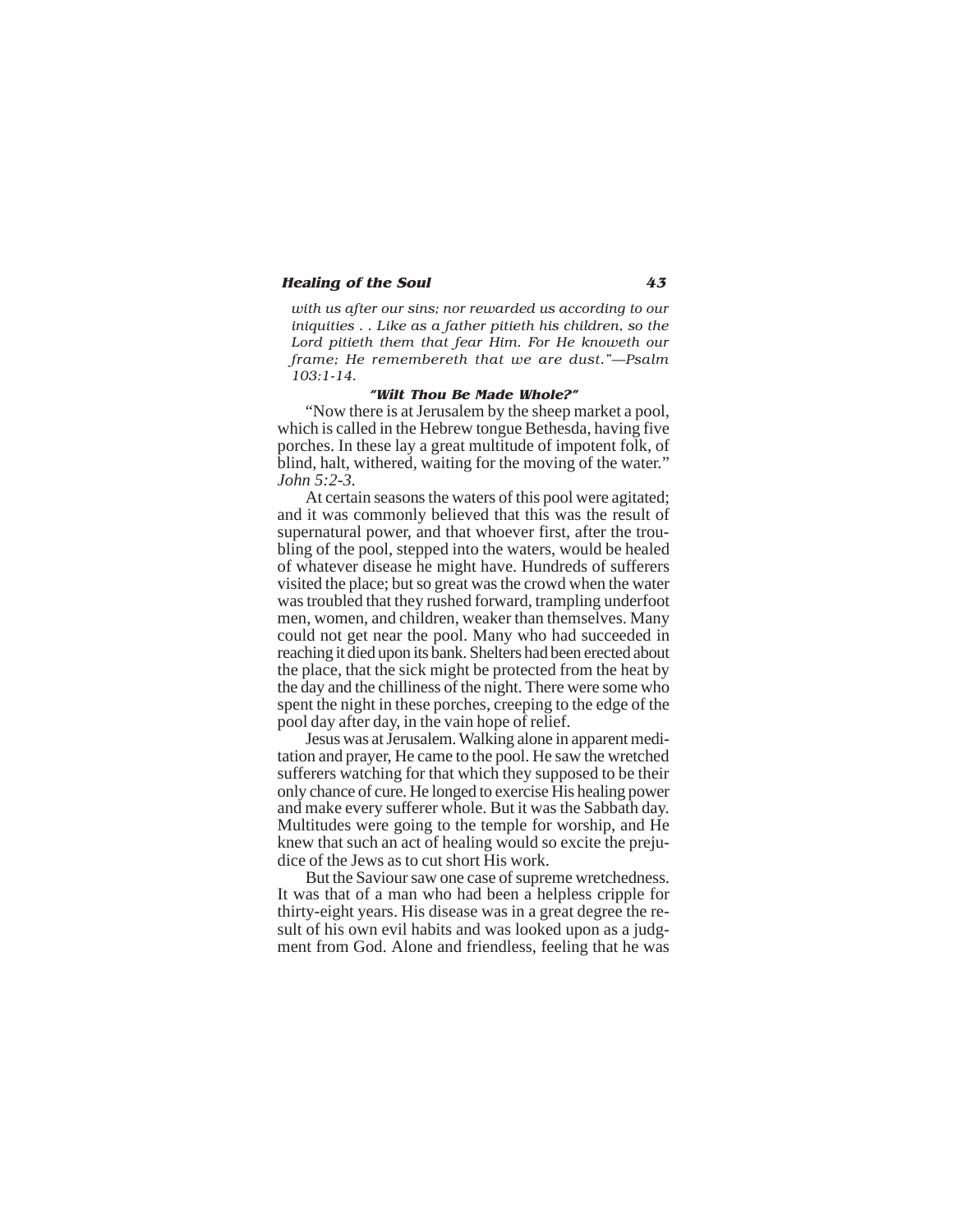shut out from God's mercy, the sufferer had passed long years of misery. At the time when it was expected that the water would be troubled, those who pitied his helplessness would bear him to the porches. But, at the favored moment, he had no one to help him in. He had seen the rippling of the water, but had never been able to get farther than the edge of the pool. Others stronger than him would plunge in before him. The poor, helpless sufferer was unable to contend successfully with the scrambling, selfish crowd. His persistent efforts toward the one object, and his anxiety and continual disappointment, were fast wearing away the remnant of his strength.

The sick man was lying on his mat and occasionally lifting his head to gaze at the pool when a tender, compassionate face bent over him, and the words, "Wilt thou be made whole?" arrested his attention. Hope came to his heart. He felt that in some way he was to have help. But the glow of encouragement soon faded. He remembered how often he had tried to reach the pool, and now he had little prospect of living till it should again be troubled. He turned away wearily, saying, "Sir, I have no man, when the water is troubled, to put me into the pool: but while I am coming, another steppeth down before me."

Jesus bids him, "Rise, take up thy bed, and walk." *Verse 8*. With a new hope the sick man looks upon Jesus. The expression of His countenance, the tones of His voice, are like no other. Love and power seem to breathe from His very presence. The cripple's faith takes hold upon Christ's word. Without question he sets his will to obey; and, as he does this, his whole body responds.

Every nerve and muscle thrills with new life, and healthful action comes to his crippled limbs. Springing to his feet, he goes on his way with firm, free step, praising God and rejoicing in his new-found strength.

Jesus had given the palsied man no assurance of divine help. The man might have said, "Lord, if Thou wilt make me whole, I will obey Thy word." He might have stopped to doubt, and thus have lost his one chance of healing. But no,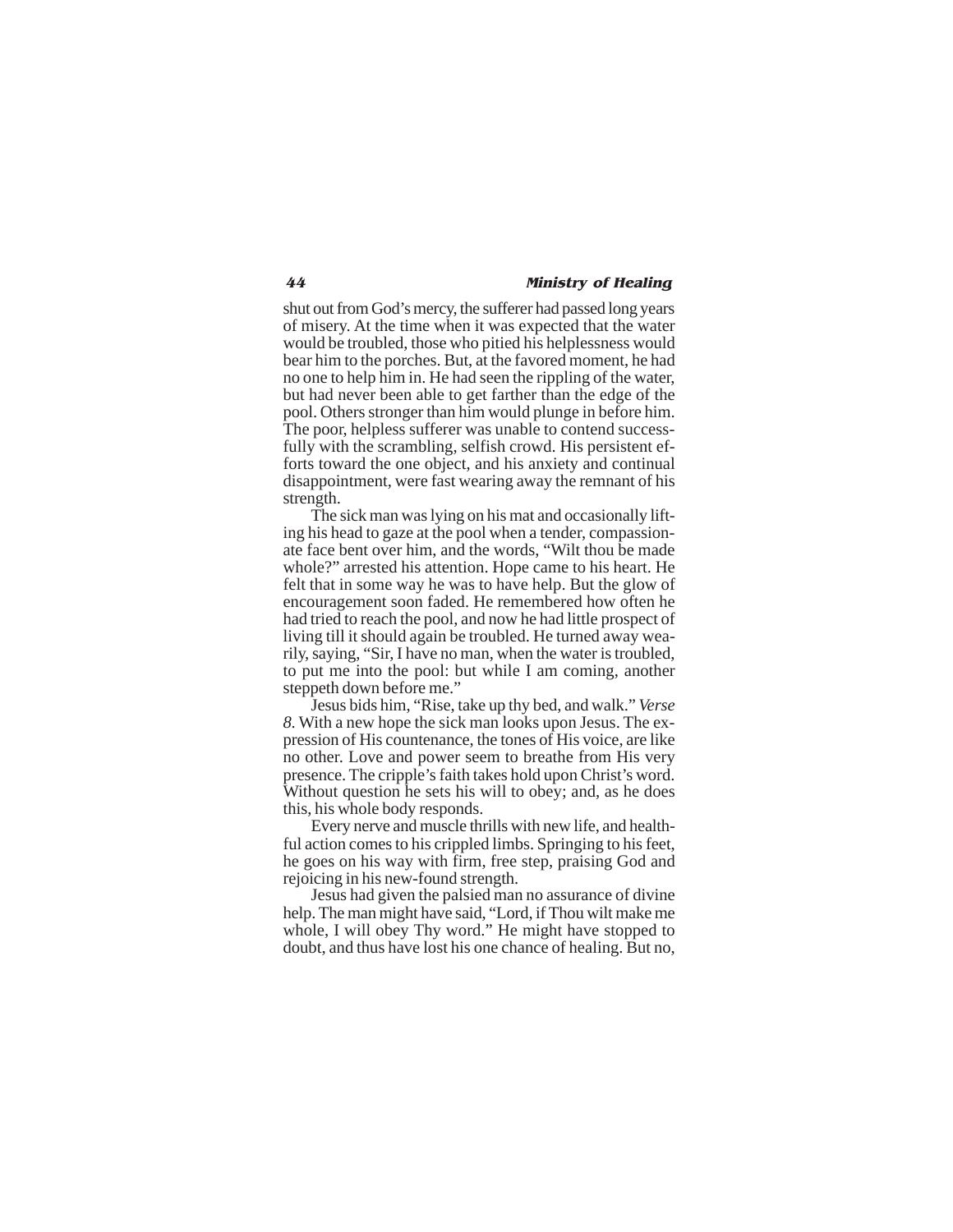#### **Healing of the Soul**

he believed Christ's word, believed that he was made whole; immediately he made the effort, and God gave him the power; he willed to walk, and he did walk. Acting on the word of Christ, he was made whole.

By sin we have been severed from the life of God. Our souls are palsied. Of ourselves we are no more capable of living a holy life than was the impotent man capable of walking. Many realize their helplessness; they are longing for that spiritual life which will bring them into harmony with God, and are striving to obtain it. But in vain. In despair they cry, "O wretched man that I am! who shall deliver me from this body of death?" *Romans 7:24*. Let these desponding, struggling ones look up. The Saviour is bending over the purchase of His blood, saying with inexpressible tenderness and pity, "Wilt thou be made whole?" He bids you arise in health and peace. Do not wait to feel that you are made whole. Believe the Saviour's word. Put your will on the side of Christ. Will to serve Him; and, in acting upon His word, you will receive strength. Whatever may be the evil practice, the master passion which through long indulgence binds both soul and body, Christ is able and longs to deliver. He will impart life to the soul that is "dead in trespasses." *Ephesians 2:1.* He will set free the captive that is held by weakness and misfortune and the chains of sin.

The sense of sin has poisoned the springs of life. But Christ says, "I will take your sins; I will give you peace. I have bought you with My blood. You are Mine. My grace shall strengthen your weakened will; your remorse for sin I will remove." When temptations assail you, when care and perplexity surround you, when depressed and discouraged, you are ready to yield to despair, look to Jesus, and the darkness that encompasses you will be dispelled by the bright shining of His presence. When sin struggles for the mastery in your soul, and burdens the conscience, look to the Saviour. His grace is sufficient to subdue sin. Let your grateful heart, trembling with uncertainty, turn to Him. Lay hold on the hope set before you. Christ waits to adopt you into His family. His strength will help your weakness; He will lead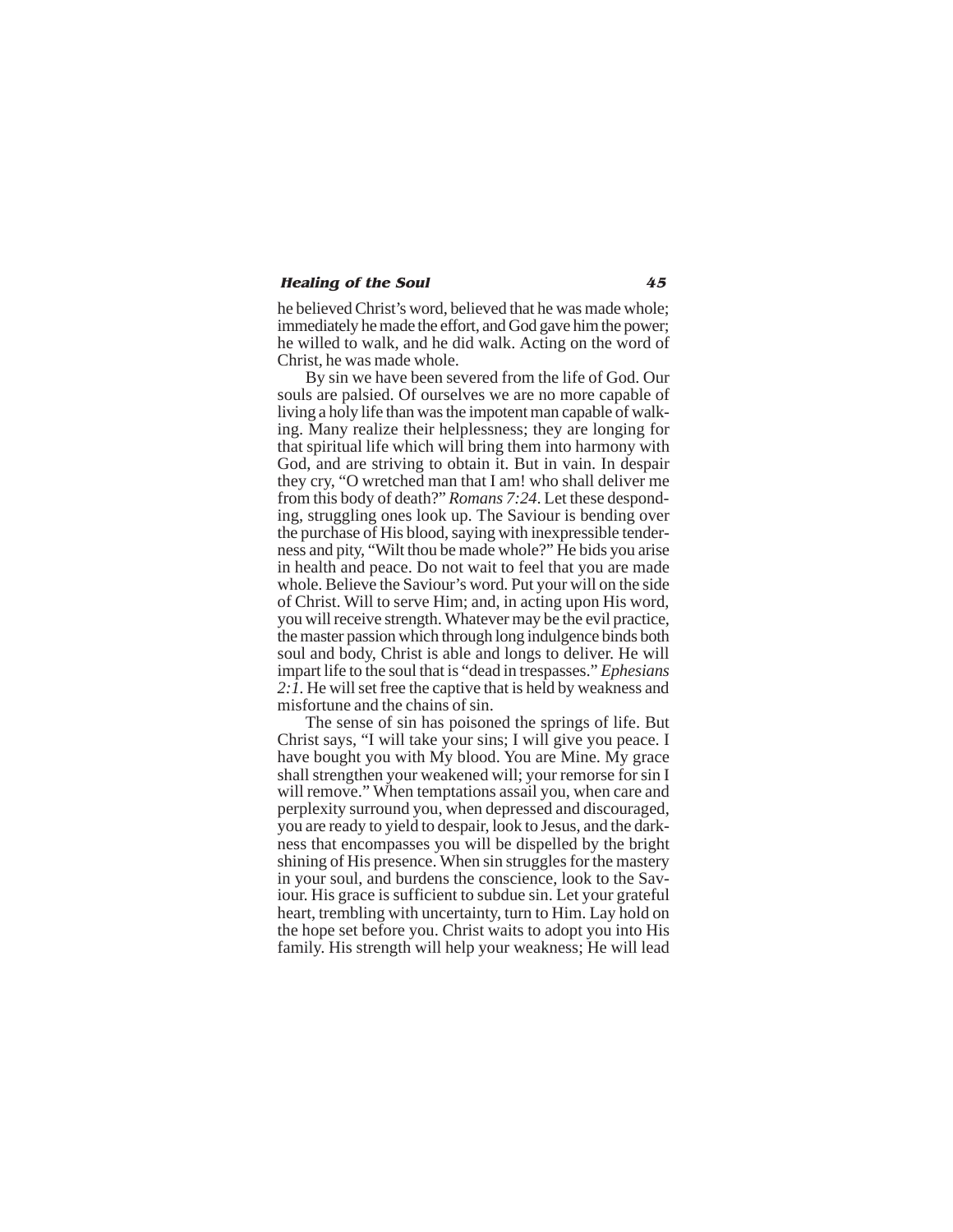you step by step. Place your hand in His, and let Him guide you.

Never feel that Christ is far away. He is always near. His loving presence surrounds you. Seek Him as One who desires to be found of you. He desires you not only to touch His garments, but to walk with Him in constant communion.

### **"Go, and Sin No More."**

The Feast of Tabernacles had just ended. The priests and rabbis at Jerusalem had been defeated in their plottings against Jesus; and, as evening fell, "every man went unto his own house. Jesus went unto the Mount of Olives." *John 7:53; 8:1.*

From the excitement and confusion of the city, from the eager crowds and the treacherous rabbis, Jesus turned away to the quiet of the olive groves, where He could be alone with God. But in the early morning He returned to the temple; and, as the people gathered about Him, He sat down and taught them.

He was soon interrupted. A group of Pharisees and scribes approached Him, dragging with them a terror-stricken woman, whom with hard, eager voices they accused of having violated the seventh commandment. Pushing her into the presence of Jesus, they said, with a hypocritical display of respect, "Master, this woman was taken in adultery, in the very act. Now Moses in the law commanded us, that such should be stoned: but what sayest Thou? *Verses 4-5*.

Their pretended reverence veiled a deep-laid plot for His ruin. Should Jesus acquit the woman, He might be charged with despising the law of Moses. Should He declare her worthy of death, He could be accused to the Romans as one who assumed authority belonging only to them.

Jesus looked upon the scene—the trembling victim in her shame, the hard-faced dignitaries, devoid of even human pity. His spirit of stainless purity shrank from the spectacle. Giving no sign that He had heard the question, He stooped and, fixing His eyes upon the ground, began to write in the dust.

Impatient at His delay and apparent indifference the ac-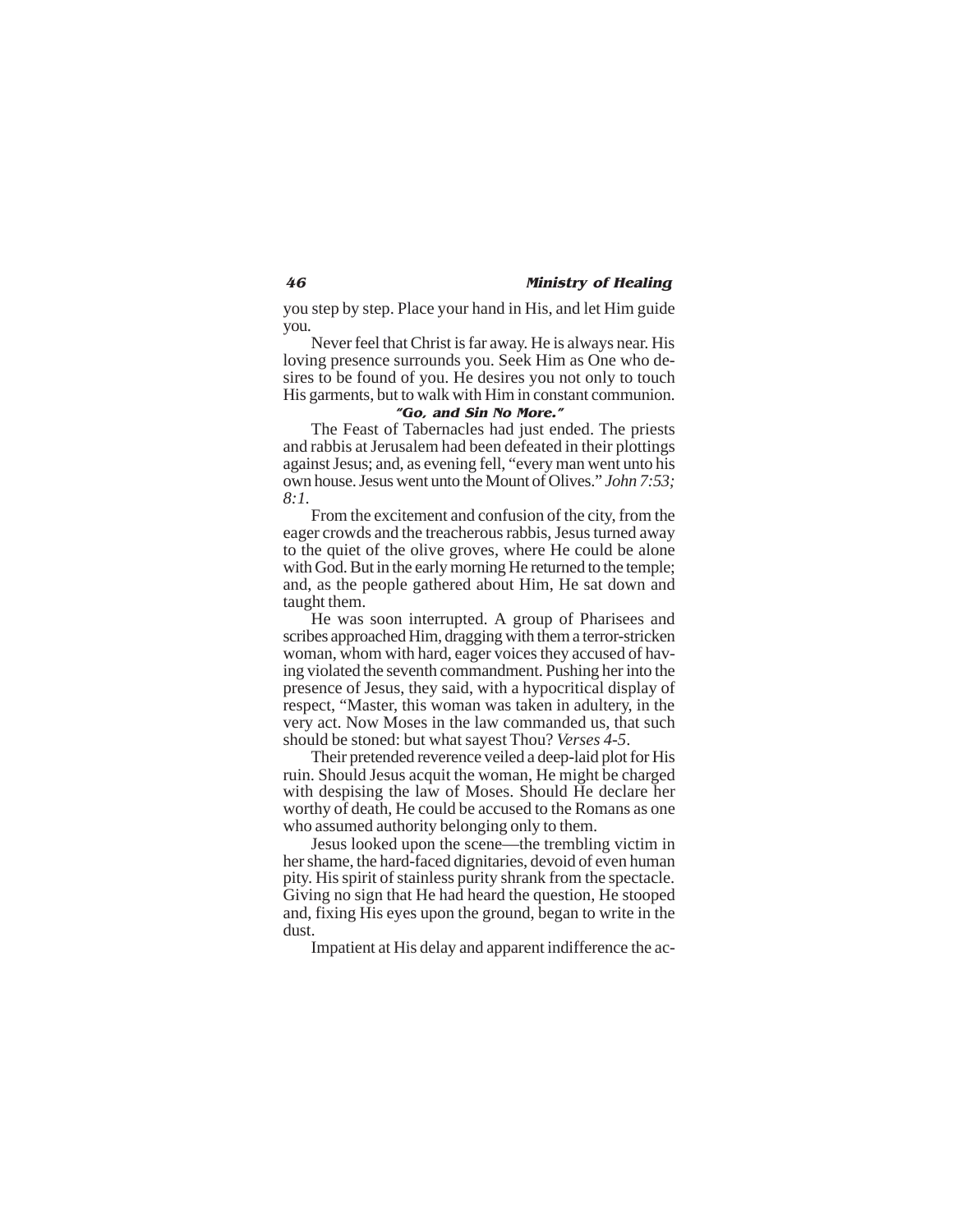### **Healing of the Soul**

cusers drew nearer, urging the matter upon His attention. But as their eyes, following those of Jesus, fell upon the pavement at His feet, their voices were silenced. There, traced before them, were the guilty secrets of their own lives.

Rising, and fixing His eyes upon the plotting elders, Jesus said, "He that is without sin among you, let him first cast a stone at her." *Verse 7*. And, stooping down, He continued writing.

He had not set aside the Mosaic law nor infringed upon the authority of Rome. The accusers were defeated. Now, their robes of pretended holiness torn from them, they stood, guilty and condemned, in the presence of infinite purity. Trembling lest the hidden iniquity of their lives should be laid open to the multitude, with bowed heads and downcast eyes they stole away, leaving their victim with the pitying Saviour.

Jesus arose and, looking upon the woman, said, "Where are those thine accusers? hath no man condemned thee? She said, No man, Lord. And Jesus said unto her, Neither do I condemn thee: go, and sin no more." *Verses 10-11*.

The woman had stood before Jesus, cowering with fear. His words, "He that is without sin among you, let him first cast a stone," had come to her as a death sentence. She dared not lift her eyes to the Saviour's face, but silently awaited her doom. In astonishment she saw her accusers depart speechless and confounded; then those words of hope fell upon her ear, "Neither do I condemn thee: go, and sin no more." Her heart was melted; and, casting herself at the feet of Jesus, she sobbed out her grateful love and with bitter tears confessed her sins.

This was to her the beginning of a new life, a life of purity and peace, devoted to God. In the uplifting of this fallen soul, Jesus performed a greater miracle than in healing the most grievous physical disease; He cured the spiritual malady which is unto death everlasting. This penitent woman became one of His most steadfast followers. With self-sacrificing love and devotion she showed her gratitude for His forgiving mercy. For this erring woman the world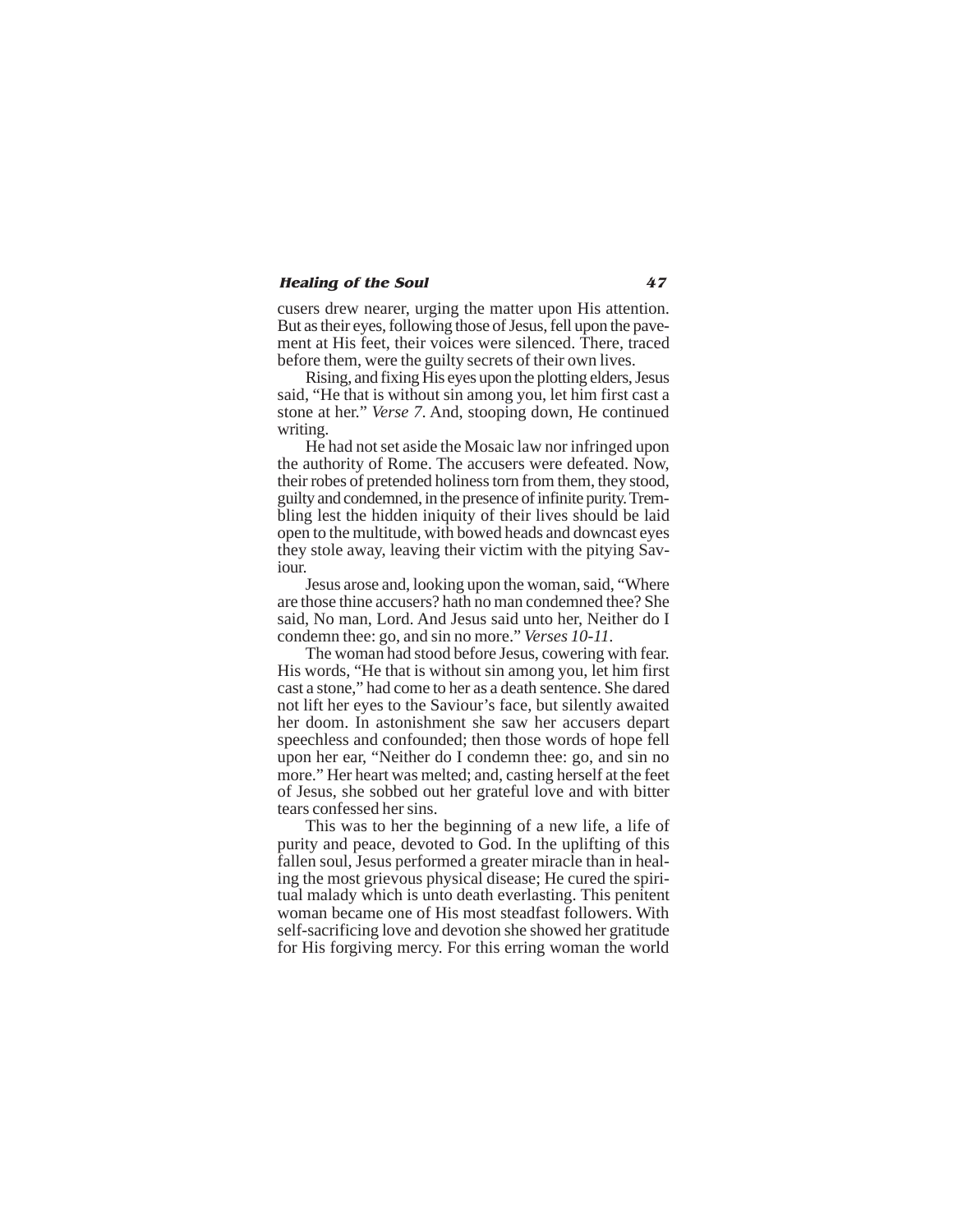had only contempt and scorn, but the Sinless One pitied her weakness and reached to her a helping hand. While the hypocritical Pharisees denounced, Jesus bade her, "Go, and sin no more."

Jesus knows the circumstances of every soul. The greater the sinner's guilt, the more he needs the Saviour. His heart of divine love and sympathy is drawn out most of all for the one who is the most hopelessly entangled in the snares of the enemy. With His own blood He has signed the emancipation papers of the race.

Jesus does not desire those who have been purchased at such a cost to become the sport of the enemy's temptations. He does not desire us to be overcome and perish. He who curbed the lions in their den, and walked with His faithful witnesses amid the fiery flames, is just as ready to work in our behalf to subdue every evil in our nature. Today He is standing at the altar of mercy, presenting before God the prayers of those who desire His help. He turns no weeping, contrite one away. Freely will He pardon all who come to Him for forgiveness and restoration. He does not tell to any all that He might reveal, but He bids every trembling soul take courage. Whosoever will, may take hold of God's strength, and make peace with Him, and He will make peace.

The souls that turn to Him for refuge, Jesus lifts above the accusing and the strife of tongues. No man or evil angel can impeach these souls. Christ unites them to His own divine-human nature. They stand besides the great Sin Bearer in the light proceeding from the throne of God.

The blood of Jesus Christ cleanses "from all sin." *1 John 1:7.*

"Who shall lay anything to the charge of God's elect? It is God that justifieth. Who is he that condemneth? It is Christ that died, yea rather, that is risen again, who is even at the right hand of God, who also maketh intercession for us." *Romans 8:33-34*.

### **"The Prey of the Terrible Shall Be Delivered"**

Over the winds and the waves, and over men possessed of demons, Christ showed that He had absolute control. He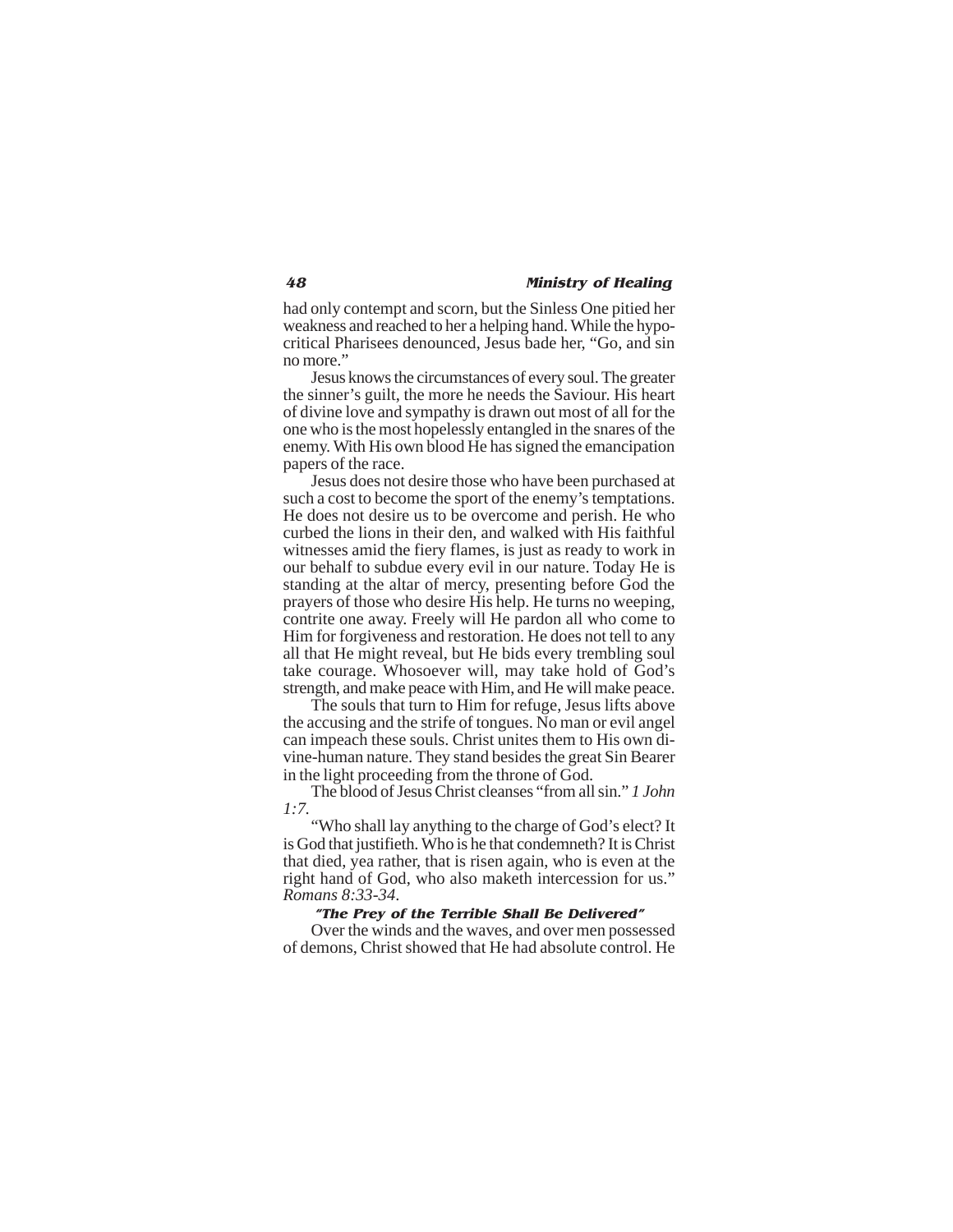### **Healing of the Soul**

who stilled the tempest and calmed the troubled sea spoke peace to minds distracted and overborne by Satan.

In the synagogue at Capernaum, Jesus was speaking of His mission to set free the slaves of sin. He was interrupted by a shriek of terror. A madman rushed forward from among the people, crying out, "Let us alone; what have we to do with Thee, Thou Jesus of Nazareth? art Thou come to destroy us? I know Thee who Thou art, the Holy One of God." *Mark 1:24*.

Jesus rebuked the demon, saying, "Hold thy peace, and come out of him. And when the devil had thrown him in the midst, he came out of him, and hurt him not." *Luke 4:35*.

The cause of this man's affliction also was in his own life. He had been fascinated with the pleasures of sin and had thought to make life a grand carnival. Intemperance and frivolity perverted the noble attributes of his nature, and Satan took entire control of him. Remorse came too late. When he would have sacrificed wealth and pleasure to regain his lost manhood he had become helpless in the grasp of the evil one.

In the Saviour's presence he was roused to long for freedom, but the demon resisted the power of Christ. When the man tried to appeal to Jesus for help, the evil spirit put words into his mouth, and he cried out in an agony of fear. The demoniac partially comprehended that he was in the presence of One who could set him free; but, when he tried to come within reach of that mighty hand, another's will held him, another's words found utterance through him.

The conflict between the power of Satan and his own desire for freedom was terrible. It seemed that the tortured man must lose his life in the struggle with the foe that had been the ruin of his manhood. But the Saviour spoke with authority and set the captive free. The man who had been possessed stood before the wondering people in the freedom of self-possession.

With glad voice he praised God for deliverance. The eye that had so lately glared with the fire of insanity now beamed with intelligence and overflowed with grateful tears. The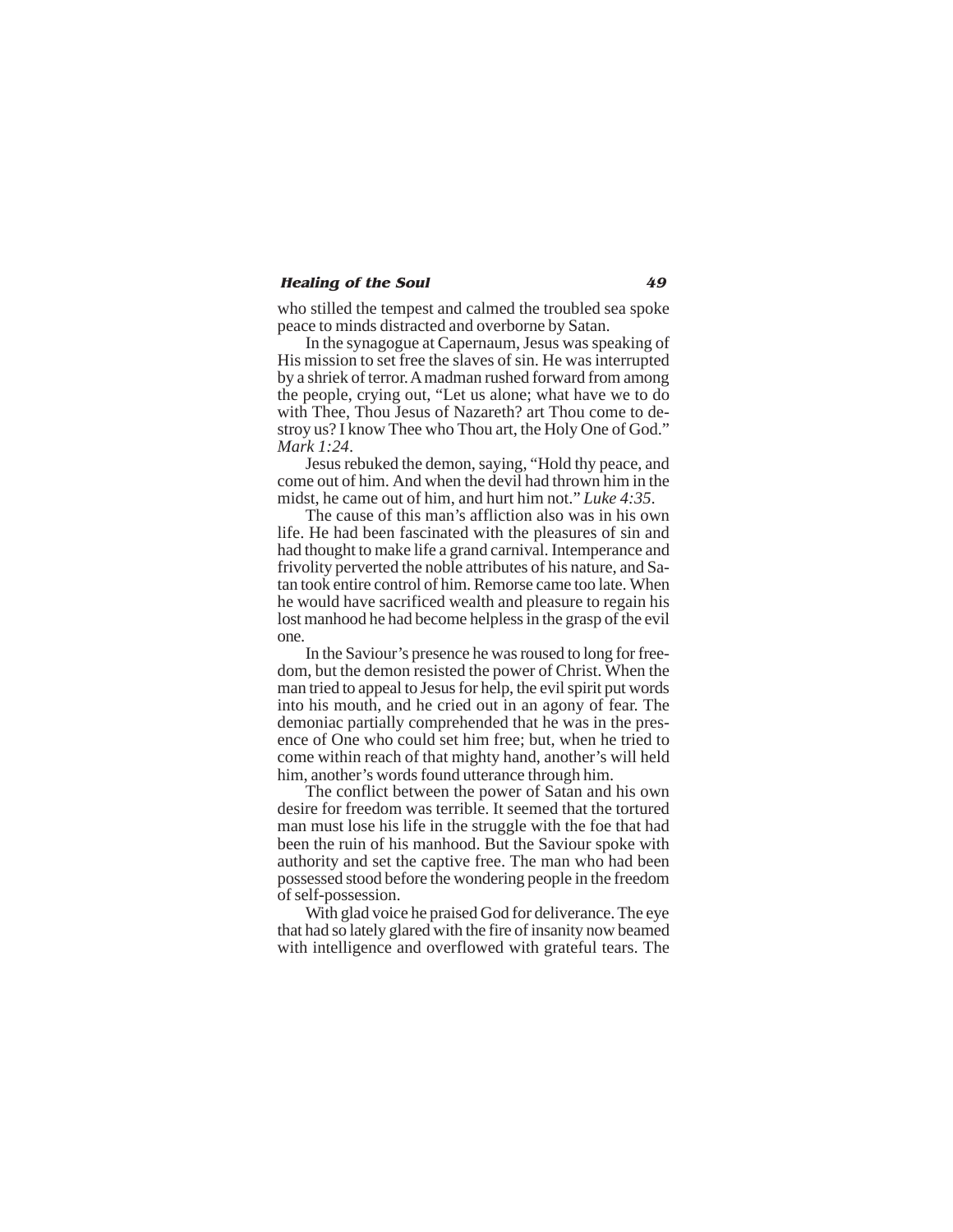people were dumb with amazement. As soon as they recovered speech they exclaimed one to another, "What is this? a new teaching! with authority He commandeth even the unclean spirits, and they obey Him." *Mark 1:27 (R.V.).*

There are multitudes today as truly under the power of evil spirits as was the demoniac of Capernaum. All who willfully depart from God's commandments are placing themselves under the control of Satan. Many a man tampers with evil, thinking that he can break away at pleasure; but he is lured on and on, until he finds himself controlled by a will stronger than his own. He cannot escape its mysterious power. Secret sin or master passion may hold him a captive as helpless as was the demoniac of Capernaum.

Yet his condition is not hopeless. God does not control our minds without our consent; but every man is free to choose what power he will have to rule over him. None have fallen so low, none are so vile, but that they may find deliverance in Christ. The demoniac, in place of prayer, could utter only the words of Satan; yet the heart's unspoken appeal was heard. No cry from a soul in need, though it fail of utterance in words, will be unheeded. Those who consent to enter into covenant with God are not left to the power of Satan or to the infirmity of their own nature.

"Shall the prey be taken from the mighty, or the lawful captive delivered? . . But thus saith the Lord, Even the captives of the mighty shall be taken away, and the prey of the terrible shall be delivered: for I will contend with him that contendeth with thee, and I will save thy children." *Isaiah 49:24-25.*

Marvelous will be the transformation wrought in him who by faith opens the door of the heart to the Saviour.

### **"I Give Unto You Power."**

Like the twelve apostles, the seventy disciples whom Christ sent forth later received supernatural endowments as a seal of their mission. When their work was completed, they returned with joy, saying, "Lord, even the devils are subject unto us through Thy name." Jesus answered, "I beheld Satan as lightning fall from heaven." *Luke 10:17-18*.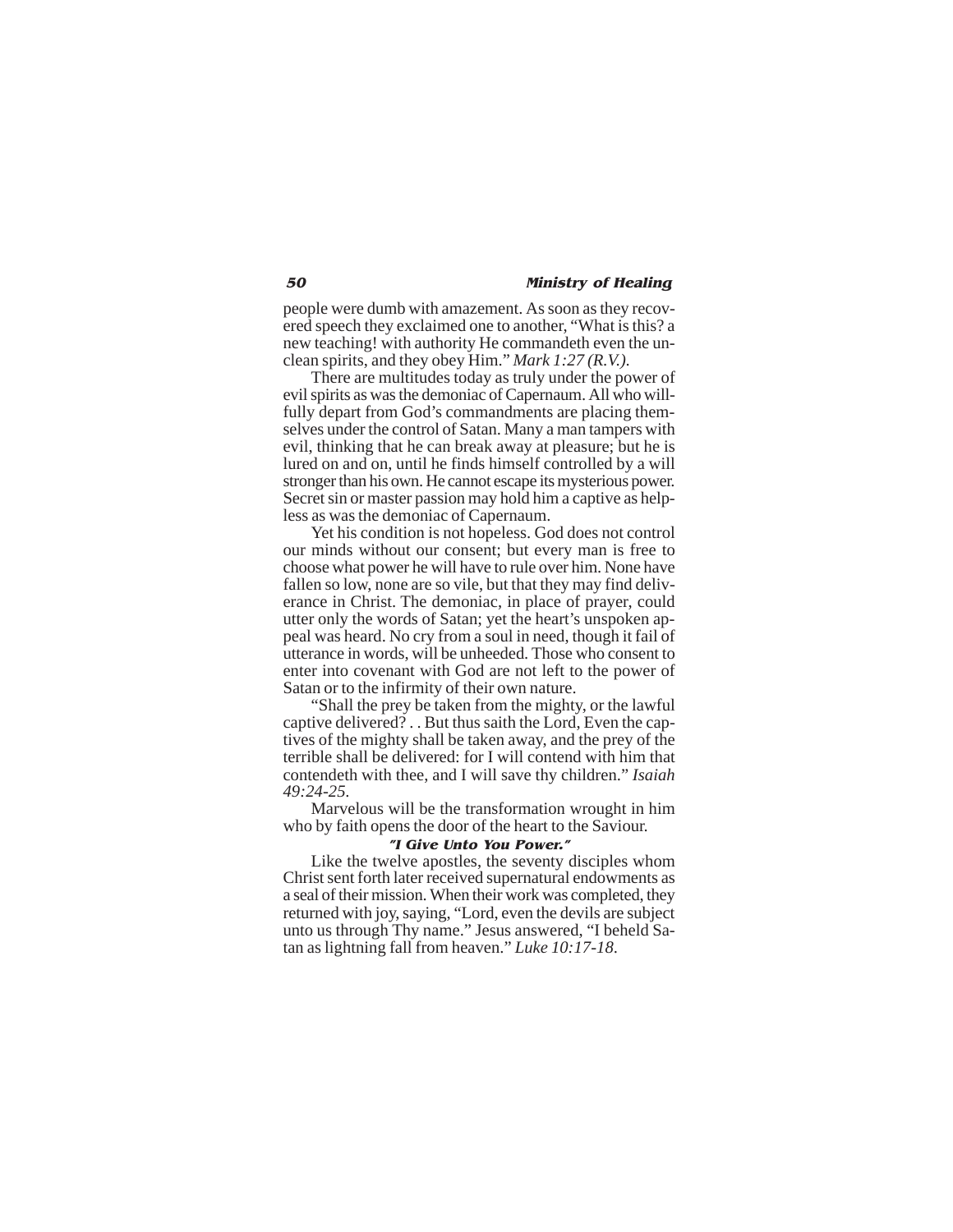#### **Saved to Serve**

Henceforth Christ's followers are to look upon Satan as a conquered foe. Upon the cross, Jesus was to gain the victory for them; that victory He desired them to accept as their own. "Behold," He said, "I give unto you power to tread on serpents and scorpions, and over all the power of the enemy: and nothing shall by any means hurt you." *Verse 19*.

The omnipotent power of the Holy Spirit is the defense of every contrite soul. No one who in penitence and faith has claimed His protection will Christ permit to pass under the enemy's power. It is true that Satan is a powerful being; but, thank God, we have a mighty Saviour, who cast out the evil one from heaven. Satan is pleased when we magnify his power. Why not talk of Jesus? Why not magnify His power and His love?

The rainbow of promise encircling the throne on high is an everlasting testimony that "God so loved the world, that He gave His only begotten Son, that whosoever believeth in Him should not perish, but have everlasting life." *John 3:16*. It testifies to the universe that God will never forsake His children in the struggle with evil. It is an assurance to us of strength and protection as long as the throne itself shall endure.

 $-\mathsf{C}$ hapter 6 –

## Saved to Serve

"Go and show how great things God had done for you."

It is morning on the Sea of Galilee. Jesus and His disciples have come to shore after a tempestuous night on the water, and the light of the rising sun touches sea and land as with the benediction of peace. But as they step upon the beach they are greeted with a sight more terrible than the stormtossed sea. From some hiding place among the tombs two madmen rush upon them as if to tear them in pieces. Hanging about these men are parts of chains which they have bro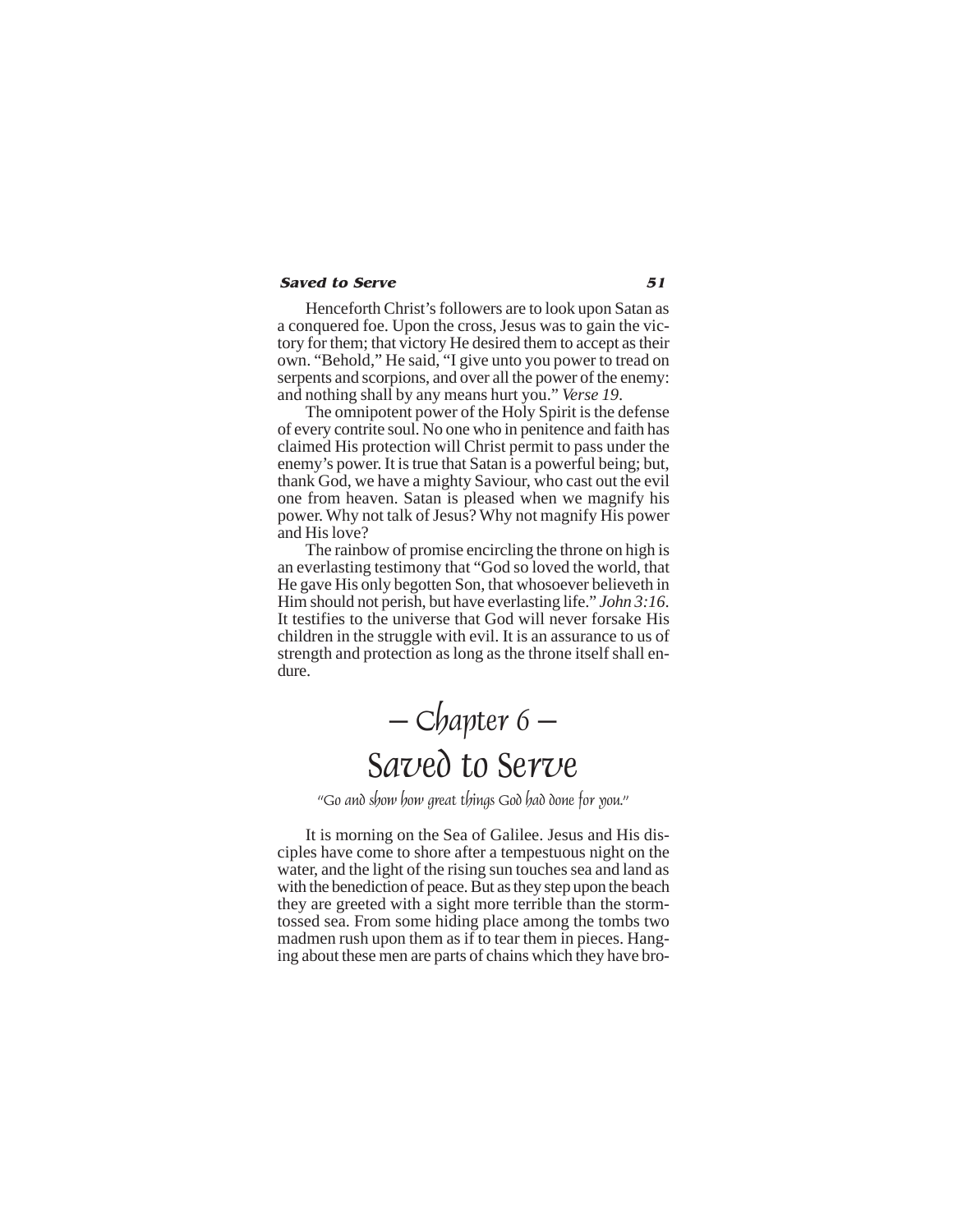ken in escaping from confinement. Their flesh is torn and bleeding, their eyes glare out from their long and matted hair, the very likeness of humanity seems to have been blotted out. They look more like wild beasts than like men.

The disciples and their companions flee in terror; but presently they notice that Jesus is not with them, and they turn to look for Him. He is standing where they left Him. He who stilled the tempest, who has before met Satan and conquered him, does not flee before these demons. When the men, gnashing their teeth and foaming at the mouth, approach Him, Jesus raises that hand which has beckoned the waves to rest, and the men can come no nearer. They stand before Him, raging but helpless.

With authority He bids the unclean spirits come out of them. The unfortunate men realize that One is near who can save them from the tormenting demons. They fall at the Saviour's feet to entreat His mercy; but, when their lips are opened, the demons speak through them, crying, "What have we to do with Thee, Jesus, Thou Son of God? art Thou come hither to torment us?" *Matthew 8:29*.

The evil spirits are forced to release their victims, and a wonderful change comes over the demoniacs. Light shines into their minds. Their eyes beam with intelligence. The countenances so long deformed into the image of Satan become suddenly mild, the bloodstained hands are quiet, and the men lift their voices in praise to God.

Meanwhile the demons, cast out from their human habitation, have entered into the swine and driven them to destruction. The keepers of the swine hurry away to publish the news, and the whole population flock to meet Jesus. The two demoniacs have been the terror of the country. Now these men are clothed and in their right mind, sitting at the feet of Jesus, listening to His words, and glorifying the name of Him who has made them whole. But those who behold this wonderful scene do not rejoice. The loss of the swine seems to them of greater moment than the deliverance of these captives of Satan. In terror they throng about Jesus, beseeching Him to depart from them, and He complies, taking ship at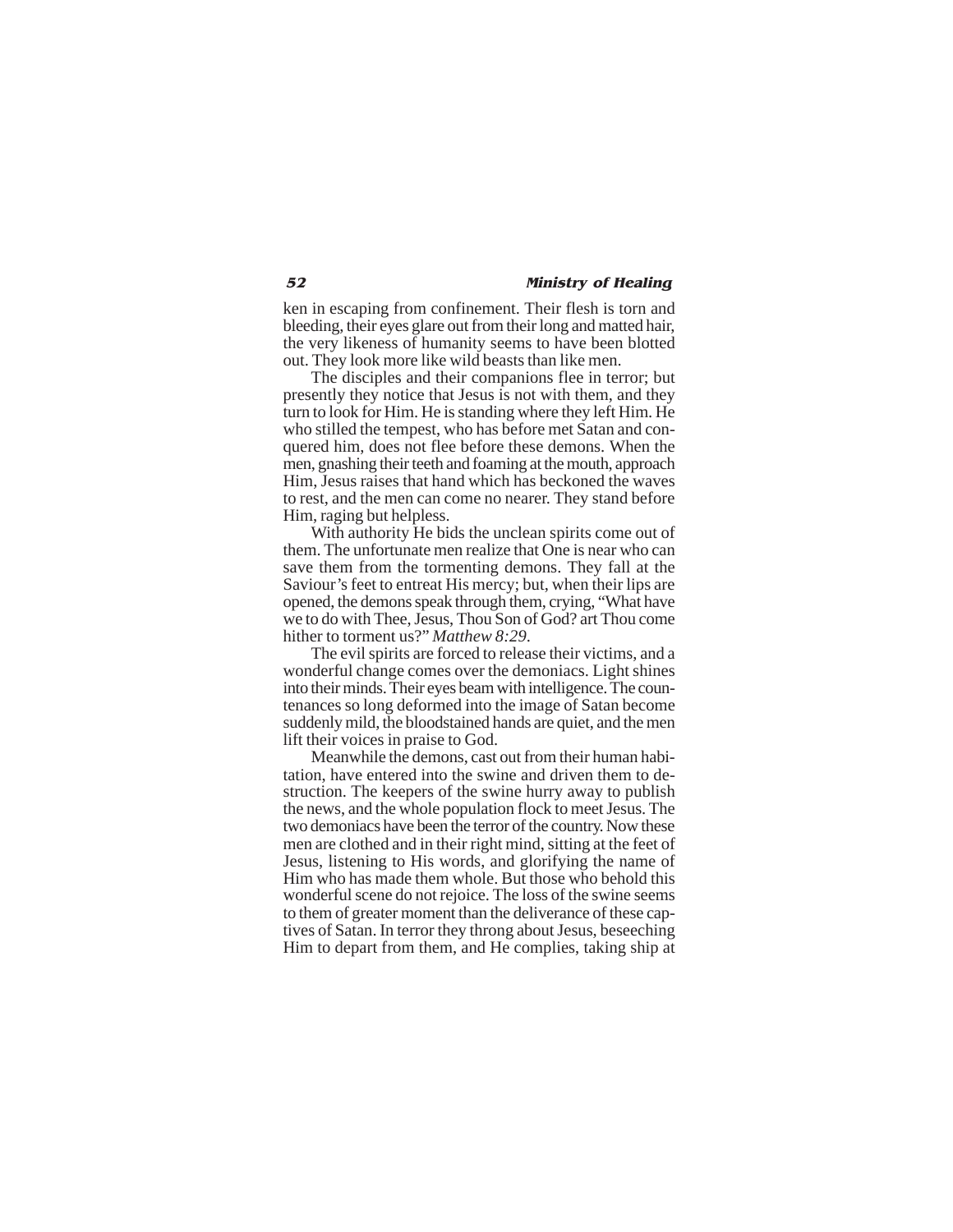#### **Saved to Serve**

once for the opposite shore.

Far different is the feeling of the restored demoniacs. They desire the companionship of their Deliverer. In His presence they feel secure from the demons that have tormented their lives and wasted their manhood. As Jesus is about to enter the boat they keep close to His side, kneel at His feet, and beg to remain near Him, where they may listen to His words. But Jesus bids them go home and tell what great things the Lord has done for them.

Here is a work for them to do—to go to a heathen home and tell of the blessings they have received from Jesus. It is hard for them to be separated from the Saviour. Great difficulties will beset them in association with their heathen countrymen. And their long isolation from society seems to have disqualified them for this work. But as soon as He points out their duty, they are ready to obey.

Not only did they tell their own households and neighbors about Jesus, but they went throughout Decapolis, everywhere declaring His power to save and describing how He had freed them from the demons.

Though the people of Gergesa had not received Jesus, He did not leave them to the darkness they had chosen. When they bade Him depart from them, they had not heard His words. They were ignorant of that which they were rejecting. Therefore He sent the light to them, and by those to whom they would not refuse to listen.

In causing the destruction of the swine, it was Satan's purpose to turn the people away from the Saviour and prevent the preaching of the gospel in that region. But this very occurrence roused the country as nothing else could have done, and directed attention to Christ. Though the Saviour Himself departed, the men whom He had healed remained as witnesses to His power. Those who had been mediums of the prince of darkness became channels of light, messengers of the Son of God. When Jesus returned to Decapolis, the people flocked about Him; and, for three days, thousands from all the surrounding country heard the message of salvation.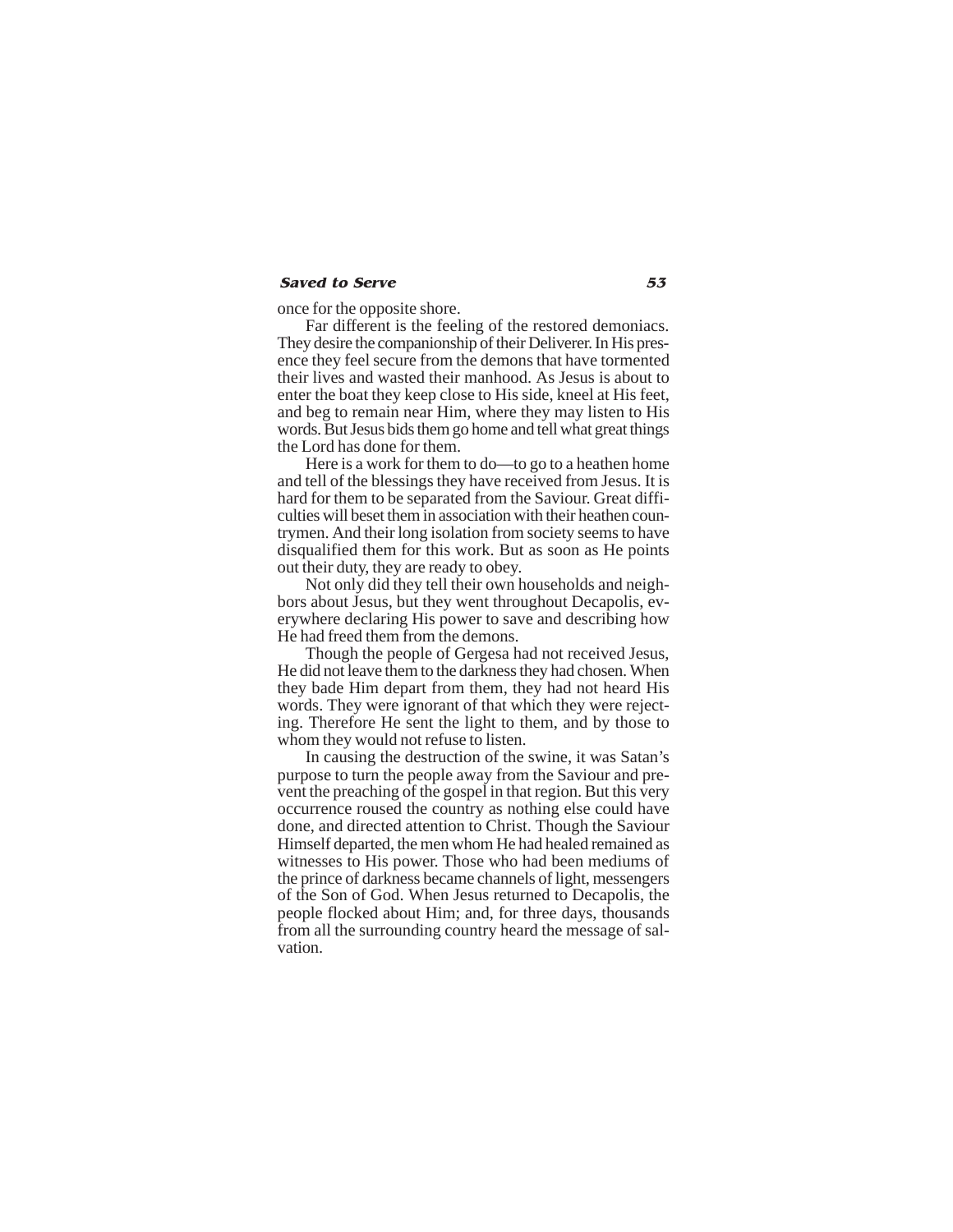The two restored demoniacs were the first missionaries whom Christ sent to teach the gospel in the region of Decapolis. For a short time only, these men had listened to His words. Not one sermon from His lips had ever fallen upon their ears. They could not instruct the people as the disciples who had been daily with Christ were able to do. But they could tell what they knew—what they themselves had seen, and heard, and felt of the Saviour's power. This is what everyone can do whose heart has been touched by the grace of God. This is the witness for which our Lord calls, and for want of which the world is perishing.

The gospel is to be presented, not as a lifeless theory, but as a living force to change the life. God would have His servants bear testimony to the fact that through His grace men may possess Christlikeness of character and may rejoice in the assurance of His great love. He would have us bear testimony to the fact that He cannot be satisfied until all who will accept salvation are reclaimed and reinstated in their holy privileges as His sons and daughters.

Even those whose course has been most offensive to Him He freely accepts. When they repent, He imparts to them His divine Spirit and sends them forth into the camp of the disloyal to proclaim His mercy. Souls that have been degraded into instruments of Satan are still, through the power of Christ, transformed into messengers of righteousness and are sent forth to tell how great things the Lord hath done for them and hath had compassion on them.

### **"My Praise Shall Be Continually of Thee."**

After the woman of Capernaum had been healed by the touch of faith, Jesus desired her to acknowledge the blessing she had received. The gifts which the gospel offers are not to be secured by stealth or enjoyed in secret

*"Ye are My witnesses, saith the Lord, that I am God."— Isaiah 43:12.*

Our confession of His faithfulness is Heaven's chosen agency for revealing Christ to the world. We are to acknowledge His grace as made known through the holy men of old; but that which will be most effectual is the testimony of our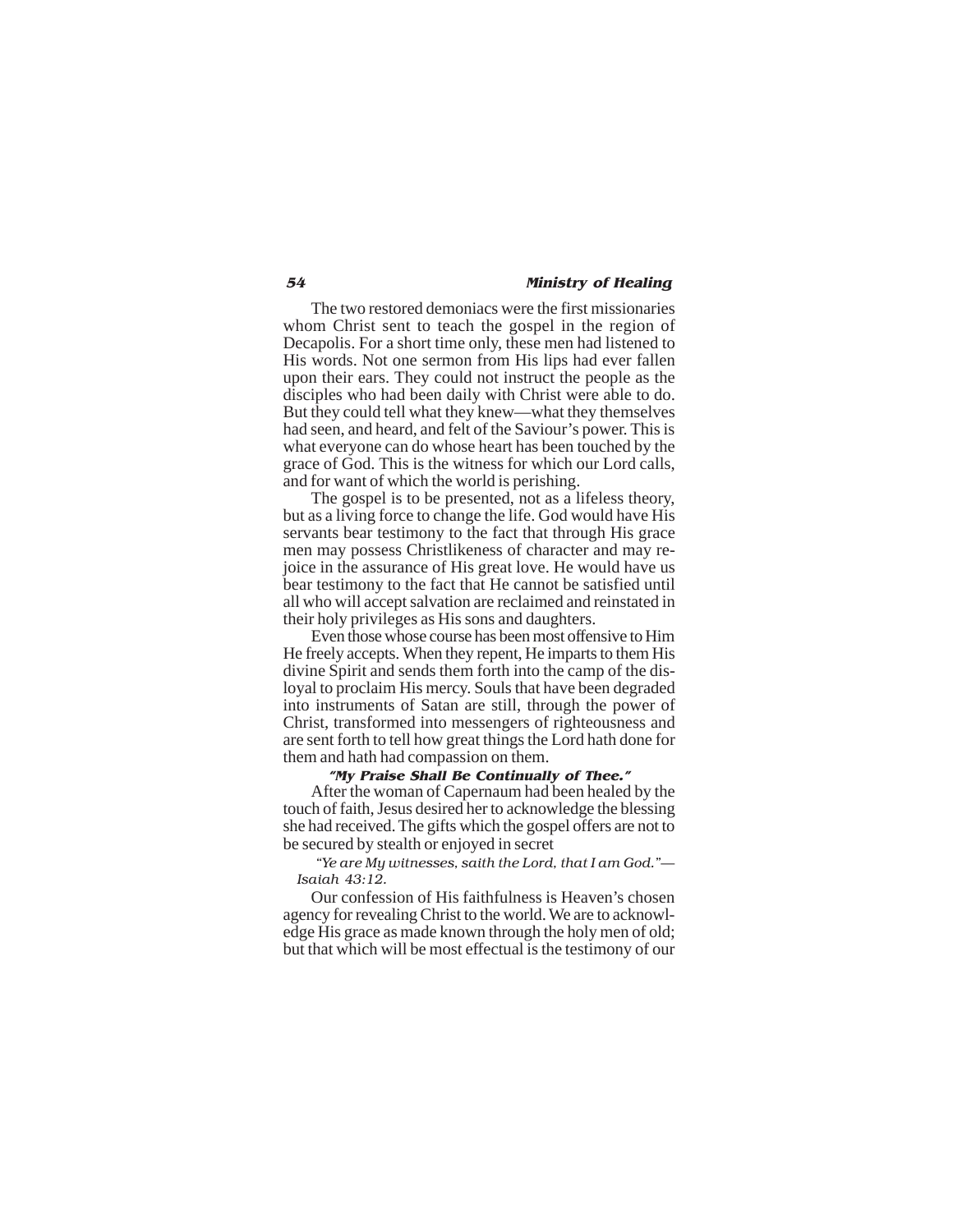#### **Saved to Serve**

own experience. We are witnesses for God as we reveal in ourselves the working of a power that is divine. Every individual has a life distinct from all others, and an experience differing essentially from theirs. God desires that our praise shall ascend to Him, marked with our own individuality. These precious acknowledgments to the praise of the glory of His grace, when supported by a Christlike life, have an irresistible power that works for the salvation of souls.

It is for our own benefit to keep every gift of God fresh in our memory. By this means faith is strengthened to claim and to receive more and more. There is greater encouragement for us in the least blessing we ourselves receive from God than in all the accounts we can read of the faith and experience of others. The soul that responds to the grace of God shall be like a watered garden. His health shall spring forth speedily; his light shall rise in obscurity, and the glory of the Lord shall be seen upon him.

*"What shall I render unto the Lord for all His benefits toward me? I will take the cup of salvation, and call upon the name of the Lord. I will pay my vows unto the Lord, Yea, in the presence of all His people."—Psalm 116:12-14 (R.V.).*

*"I will sing unto the Lord as long as I live: I will sing praise to my God while I have my being. My meditation of Him shall be sweet: I will be glad in the Lord."— Psalm 104:33-34.*

*"Who can utter the mighty acts of the Lord? Who can show forth all His praise?"—Psalm 106:2.*

*"Call upon His name; Make known among the peoples His doings. Sing unto Him, sing praises unto Him"— Psalm 105:1-2 (A.R.V.).*

*"Talk ye of all His wondrous works. Glory ye in His holy name: Let the heart of them rejoice that seek the Lord."—Psalm 105:103.*

*"Because Thy loving-kindness is better than life, my lips shall praise Thee . . my soul shall be satisfied as with marrow and fatness; and my mouth shall praise Thee with joyful lips; when I remember Thee upon my*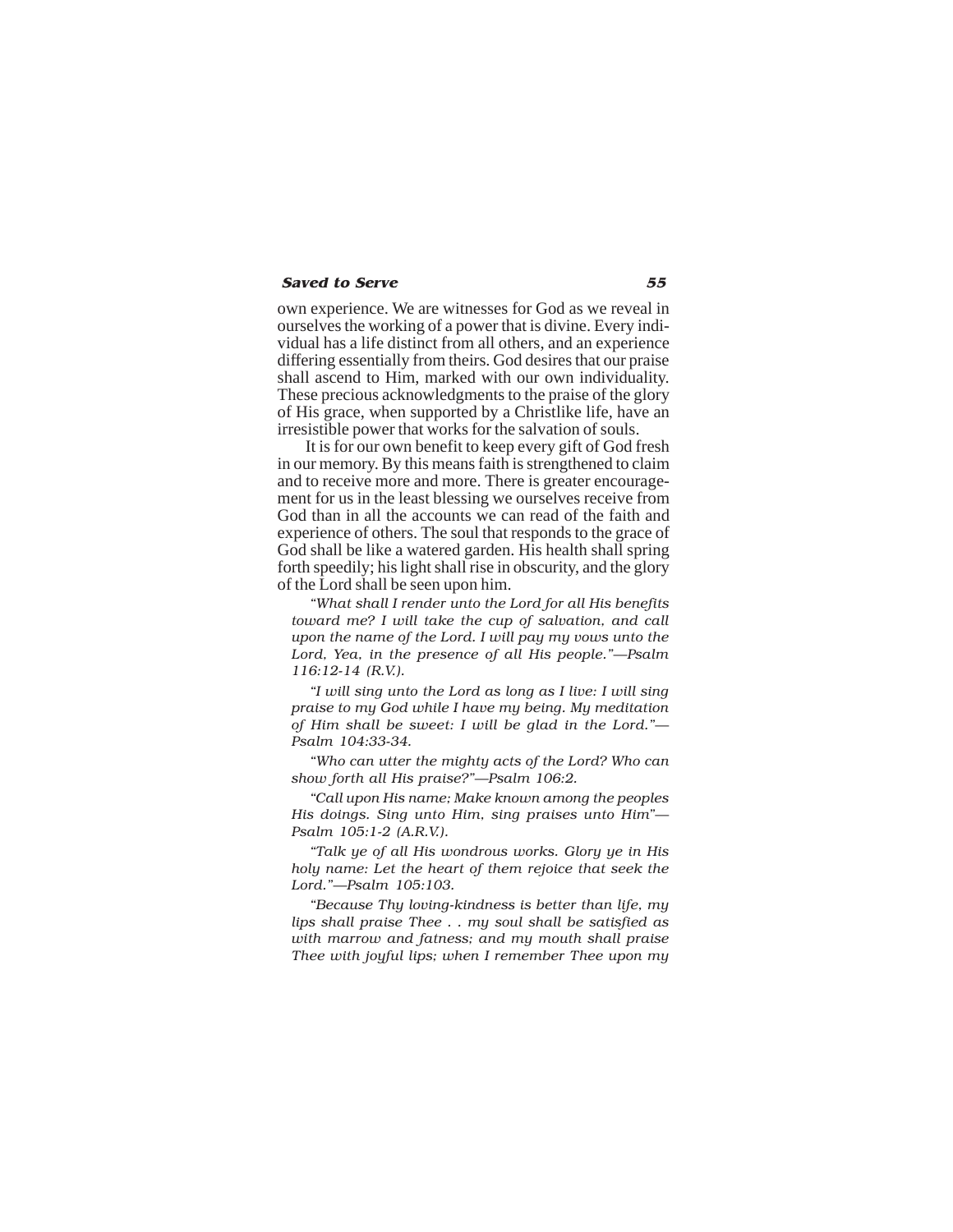*bed, and meditate on Thee in the night watches. For Thou hast been my help, and in the shadow of Thy wings will I rejoice."—Psalm 63:3-7 (A.R.V.).*

*"In God have I put my trust, I will not be afraid; What can man do unto me? Thy vows are upon me, O God: I will render thank offerings unto Thee. For Thou hast delivered my soul from death: Hast Thou not delivered my feet from falling, that I may walk before God in the light of the living?"—Psalm 56:11-13 (A.R.V.).*

*"O Thou Holy One of Israel. My lips shall greatly rejoice when I sing unto Thee; and my soul, which Thou hast redeemed. My tongue also shall talk of Thy righteousness all the day long. Thou art my trust from my youth . . My praise shall be continually of Thee."—Psalm 71:21-24, 5-6.*

 *"I will make Thy name to be remembered . . Therefore shall the people praise Thee."—Psalm 45:17.*

#### **"Freely Ye Have Received, Freely Give."**

The gospel invitation is not to be narrowed down and presented only to a select few, who, we suppose, will do us honor if they accept it. The message is to be given to all. When God blesses His children, it is not alone for their own sake, but for the world's sake. As He bestows His gifts on us, it is that we may multiply them by imparting.

The Samaritan woman who talked with Jesus at Jacob's well had no sooner found the Saviour than she brought others to Him. She proved herself a more effective missionary than His own disciples. The disciples saw nothing in Samaria to indicate that it was an encouraging field. Their thoughts were fixed upon a great work to be done in the future. They did not see that right around them was a harvest to be gathered. But through the woman whom they despised a whole cityful were brought to hear Jesus. She carried the light at once to her countrymen.

This woman represents the working of a practical faith in Christ. Every true disciple is born into the kingdom of God as a missionary. No sooner does he come to know the Saviour than he desires to make others acquainted with Him.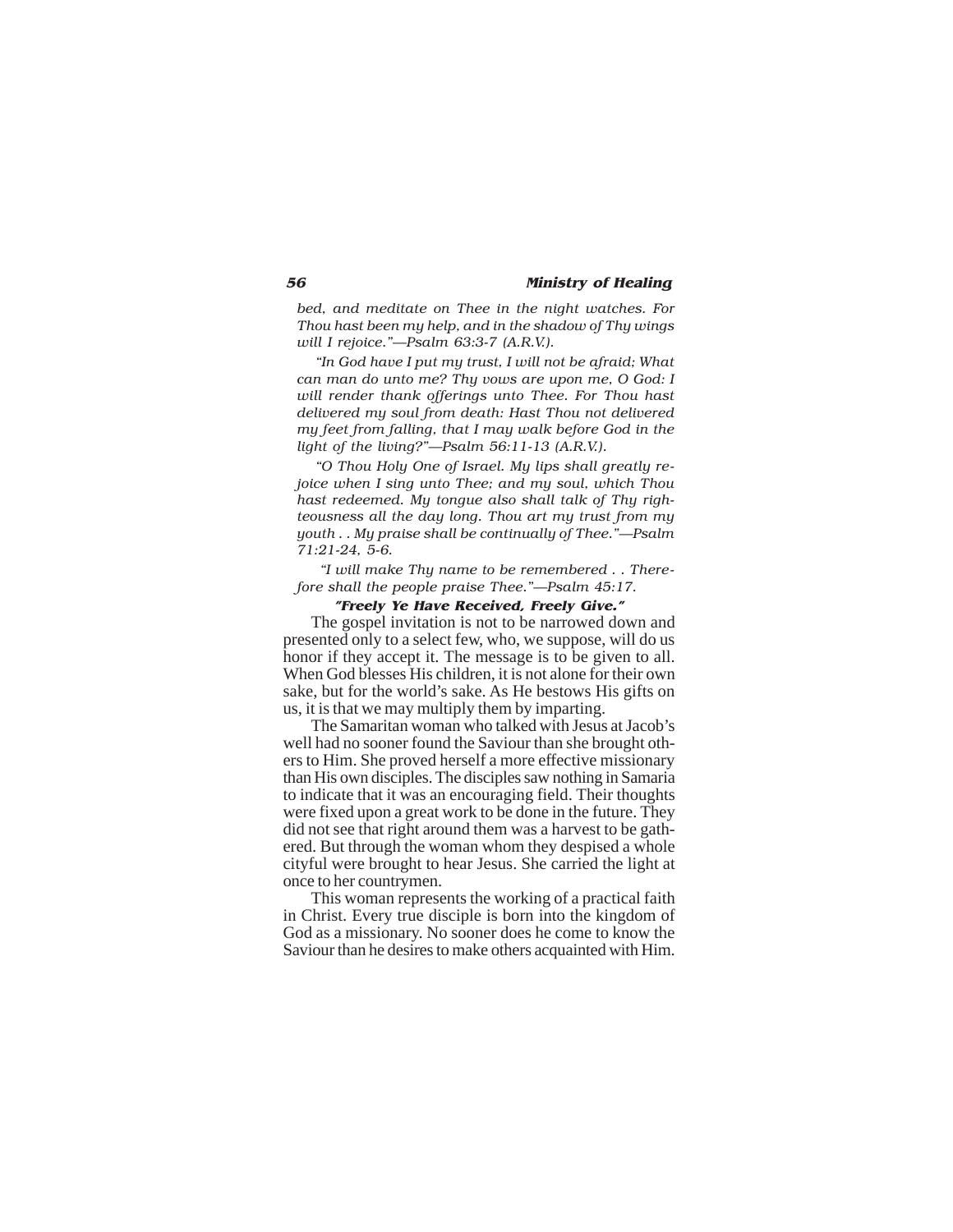### **Saved to Serve**

The saving and sanctifying truth cannot be shut up in his heart. He who drinks of the living water becomes a fountain of life. The receiver becomes a giver. The grace of Christ in the soul is like a spring in the desert, welling up to refresh all, and making those who are ready to perish eager to drink of the water of life. In doing this work a greater blessing is received than if we work merely to benefit ourselves. It is in working to spread the good news of salvation that we are brought near to the Saviour.

Of those who receive His grace the Lord says:

"I will make them and the places round about My hill a blessing; and I will cause the shower to come down in its season; there shall be showers of blessing." *Ezekiel 34:26 (A.R.V).*

"On the last day, the great day of the feast, Jesus stood and cried, saying, If any man thirst, let him come unto Me and drink. He that believeth on Me, as the scripture hath said, from within him shall flow rivers of living water." *John 7:37-38 (A.R.V).*

Those who receive are to impart to others. From every direction are coming calls for help. God calls upon men to minister gladly to their fellow men. Immortal crowns are to be won; the kingdom of heaven is to be gained; the world, perishing in ignorance, is to be enlightened.

"Say not ye, There are yet four months, and then cometh harvest? behold, I say unto you, Lift up your eyes, and look on the fields; for they are white already to harvest. And he that reapeth receiveth wages, and gathereth fruit unto life eternal." *John 4:35-36*.

### **"Lo, I am with You All the Days."**

For three years the disciples had before them the wonderful example of Jesus. Day by day they walked and talked with Him, hearing His words of cheer to the weary and heavyladen, and seeing the manifestations of His power in behalf of the sick and afflicted. When the time came for Him to leave them, He gave them grace and power to carry forward His work in His name. They were to shed abroad the light of His gospel of love and healing. And the Saviour promised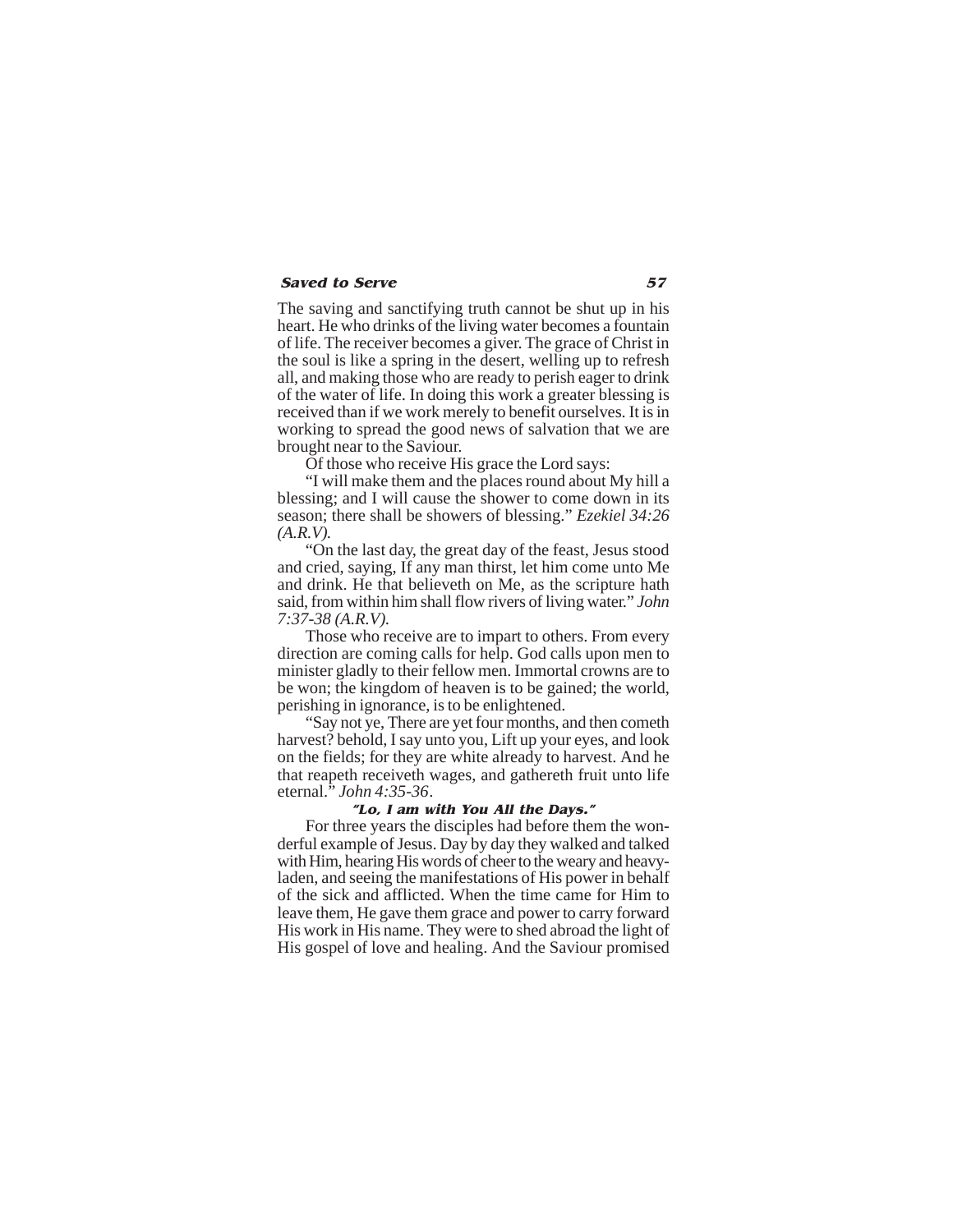that His presence would be always with them. Through the Holy Spirit He would be even nearer to them than when He walked visibly among men.

The work which the disciples did, we also are to do. Every Christian is to be a missionary. In sympathy and compassion we are to minister to those in need of help, seeking with unselfish earnestness to lighten the woes of suffering humanity.

All may find something to do. None need feel that there is no place where they can labor for Christ. The Saviour identifies Himself with every child of humanity. That we might become members of the heavenly family, He became a member of the earthly family. He is the Son of man, and thus a brother to every son and daughter of Adam. His followers are not to feel themselves detached from the perishing world around them. They are a part of the great web of humanity, and heaven looks upon them as brothers to sinners as well as to saints.

Millions upon millions of human beings, in sickness and ignorance and sin, have never so much as heard of Christ's love for them. Were our condition and theirs to be reversed, what would we desire them to do for us? All this, so far as lies in our power, we are to do for them. Christ's rule of life by which every one of us must stand or fall in the judgment is, "Whatsoever ye would that men should do to you, do ye even so to them." *Matthew 7:12*.

By all that has given us advantage over another,—be it education and refinement, nobility of character, Christian training, religious experience,—we are in debt to those less favored; and, so far as lies in our power, we are to minister unto them. If we are strong, we are to stay up the hands of the weak.

Angels of glory, that do always behold the face of the Father in heaven, joy in ministering to His little ones. Angels are ever present where they are most needed, with those who have the hardest battles with self to fight, and whose surroundings are the most discouraging. Weak and trembling souls who have many objectionable traits of character are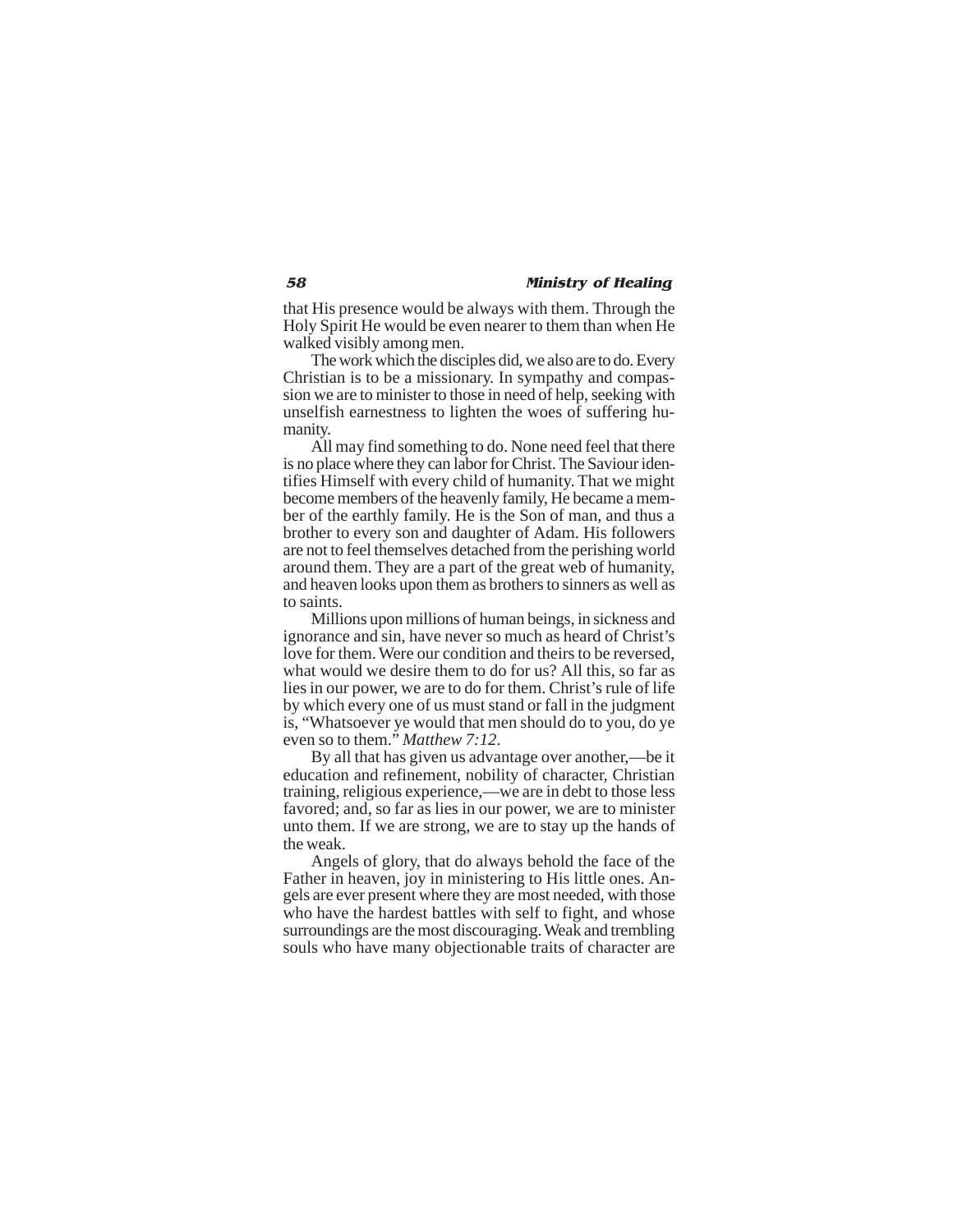### **Saved to Serve**

their special charge. That which selfish hearts would regard as humiliating service, ministering to those who are wretched and in every way inferior in character, is the work of the pure, sinless beings from the courts above.

Jesus did not consider heaven a place to be desired while we were lost. He left the heavenly courts for a life of reproach and insult, and a death of shame. He who was rich in heaven's priceless treasure became poor, that through His poverty we might be rich. We are to follow in the path He trod.

He who becomes a child of God should henceforth look upon himself as a link in the chain let down to save the world, one with Christ in His plan of mercy, going forth with Him to seek and save the lost.

Many feel that it would be a great privilege to visit the scenes of Christ's life on earth, to walk where He trod, to look upon the lake beside which He loved to teach, and the hills and valleys on which His eyes so often rested. But we need not go to Nazareth, to Capernaum or to Bethany in order to walk in the steps of Jesus. We shall find His footprints beside the sickbed, in the hovels of poverty, in the crowded alleys of the great cities, and in every place where there are human hearts in need of consolation.

We are to feed the hungry, clothe the naked, and comfort the suffering and afflicted. We are to minister to the despairing, and to inspire hope in the hopeless.

The love of Christ, manifested in unselfish ministry, will be more effective in reforming the evildoer than will the sword or the court of justice. These are necessary to strike terror to the lawbreaker, but the loving missionary can do more than this. Often the heart that hardens under reproof will melt under the love of Christ.

The missionary can not only relieve physical maladies, but he can lead the sinner to the Great Physician, who can cleanse the soul from the leprosy of sin. Through His servants, God designs that the sick, the unfortunate, and those possessed of evil spirits shall hear His voice. Through His human agencies He desires to be a comforter such as the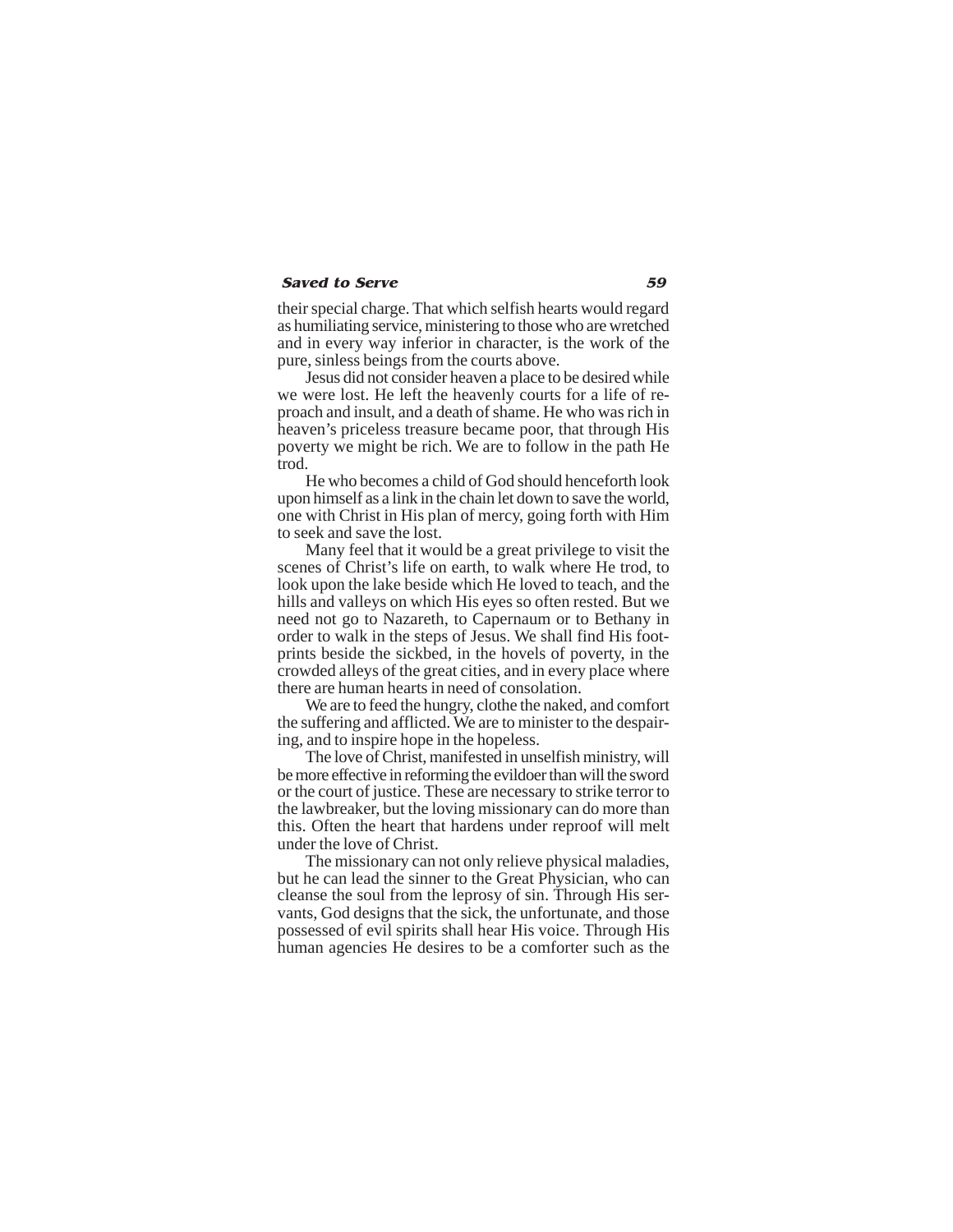world knows not.

The Saviour has given His precious life in order to establish a church capable of ministering to the suffering, the sorrowful, and the tempted. A company of believers may be poor, uneducated, and unknown; yet in Christ they may do a work in the home, in the community, and even in "the regions beyond," whose results shall be as far-reaching as eternity.

To Christ's followers today, no less than to the first disciples, these words are spoken:

"All power is given unto Me in heaven and in earth. Go ye therefore, and teach all nations." "Go ye into all the world, and preach the gospel to every creature." *Matthew 28:18- 19; Mark 16:15.*

And for us also is the promise of His presence, "Lo, I am with you alway, even unto the end of the world." *Matthew 28:20.*

Today no curious multitudes flock to the desert places to see and hear the Christ. His voice is not heard in the busy streets. No cry sounds from the wayside, "Jesus of Nazareth passeth by." *Luke 18:37*. Yet this word is true today. Christ walks unseen through our streets. With messages of mercy He comes to our homes. With all who are seeking to minister in His name, He waits to co-operate. He is in the midst of us, to heal and to bless, if we will receive Him.

"Thus saith Jehovah, in an acceptable time have I answered thee, and in a day of salvation have I helped thee; and I will preserve thee, and give thee for a covenant of the people, to raise up the land, to make them inherit the desolate heritages; saying to them that are bound, Go forth; to them that are in darkness, Show yourselves."

*"How beautiful upon the mountains are the feet of him that bringeth good tidings, that publisheth peace; That bringeth good tidings of good, that publisheth salvation; that saith unto Zion, thy God reigneth!"—Isaiah 49:8 (A.R.V.); 52:7.*

*"Break forth into joy, sing together, ye waste places . . For the Lord hath comforted His people . . The Lord*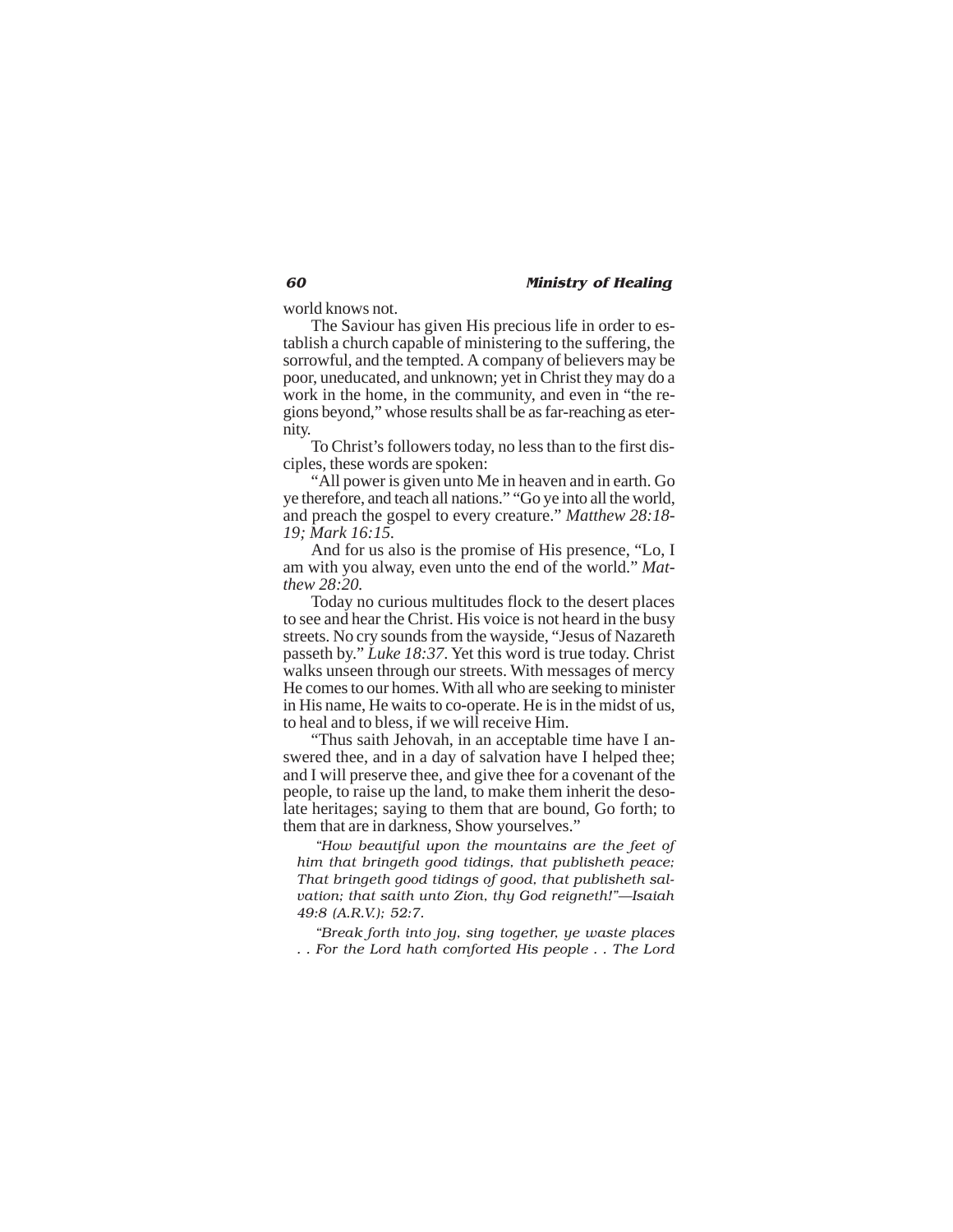#### **Co-working of the Divine and the Human**

*hath made bare His holy arm in the eyes of all the nations; and all the ends of the earth shall see the salvation of our God."—Verses 9-10.*

# $-\mathsf{C}$ hapter 7  $-$ The Co-working of the Divine and the Human

"The sick are to be restored through the cooperation of the human and the divine."

In the ministry of healing the physician is to be a coworker with Christ. The Saviour ministered to both the soul and the body. The gospel which He taught was a message of spiritual life and of physical restoration. Deliverance from sin and the healing of disease were linked together. The same ministry is committed to the Christian physician. He is to unite with Christ in relieving both the physical and spiritual needs of his fellow men. He is to be to the sick a messenger of mercy, bringing to them a remedy for the diseased body and for the sin-sick soul.

Christ is the true head of the medical profession. The chief Physician, He is at the side of every God-fearing practitioner who works to relieve human suffering. While the physician uses nature's remedies for physical disease, he should point his patients to Him who can relieve the maladies of both the soul and the body. That which physicians can only aid in doing, Christ accomplishes. They endeavor to assist nature's work of healing; Christ Himself is the healer. The physician seeks to preserve life; Christ imparts life.

#### **The Source of Healing**

The Saviour in His miracles revealed the power that is continually at work in man's behalf, to sustain and to heal him. Through the agencies of nature, God is working, day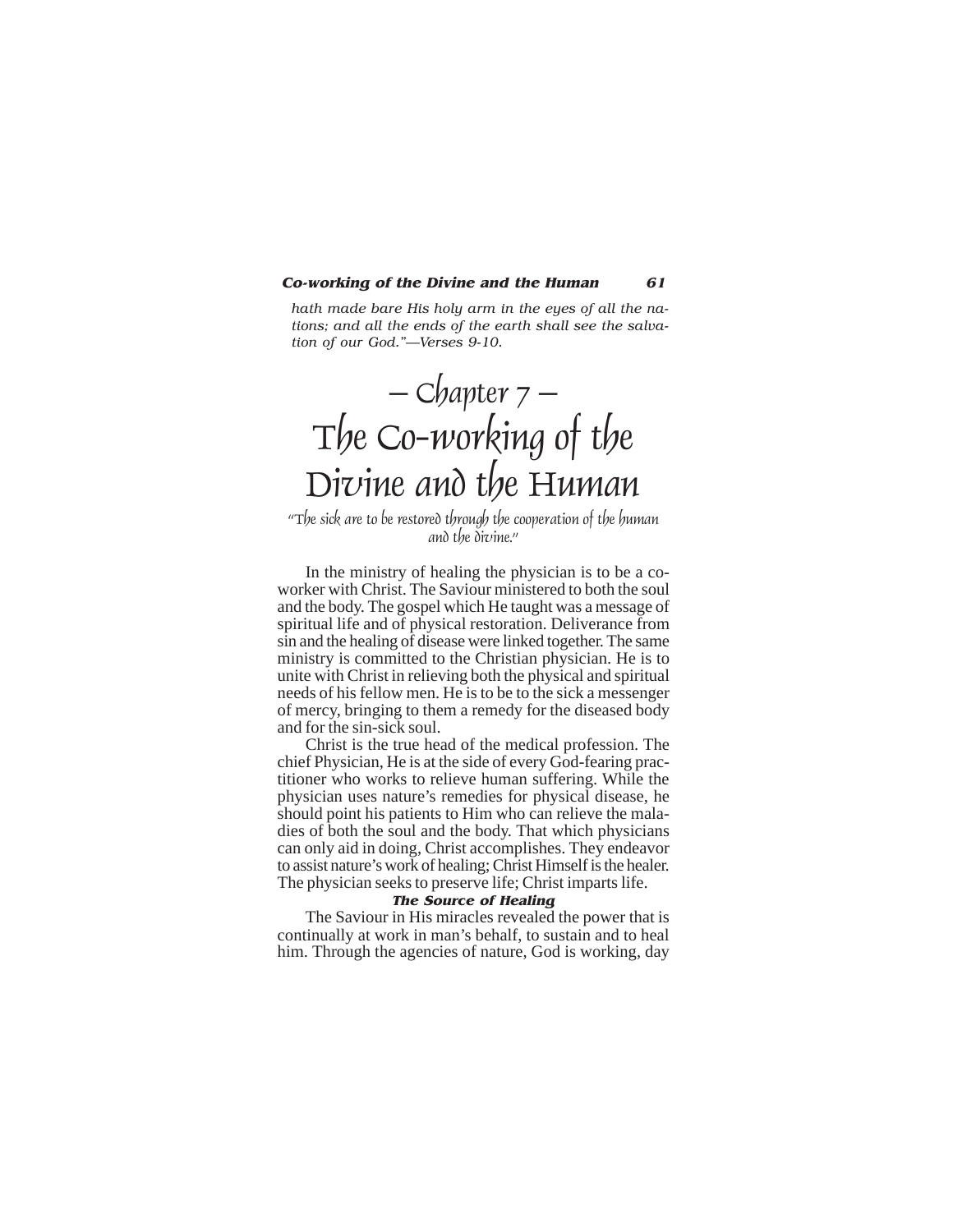by day, hour by hour, moment by moment, to keep us alive, to build up and restore us. When any part of the body sustains injury, a healing process is at once begun; nature's agencies are set at work to restore soundness. But the power working through these agencies is the power of God. All lifegiving power is from Him. When one recovers from disease, it is God who restores him.

Sickness, suffering, and death are work of an antagonistic power. Satan is the destroyer; God is the restorer.

The words spoken to Israel are true today of those who recover health of body or health of soul. "I am the Lord that healeth thee." *Exodus 15:26*.

The desire of God for every human being is expressed in the words, "Beloved, I wish above all things that thou mayest prosper and be in health, even as thy soul prospereth." *3 John 2*.

He it is who "forgiveth all thine iniquities; who healeth all thy diseases; who redeemeth thy life from destruction; who crowneth thee with loving-kindness and tender mercies." *Psalm 103:3-4*.

#### **Sin, the Cause of Disease**

When Christ healed disease, He warned many of the afflicted ones, "Sin no more, lest a worse thing come unto thee." *John 5:14*. Thus He taught that they had brought disease upon themselves by transgressing the laws of God, and that health could be preserved only by obedience.

The physician should teach his patients that they are to cooperate with God in the work of restoration. The physician has a continually increasing realization of the fact that disease is the result of sin. He knows that the laws of nature, as truly as the precepts of the Decalogue, are divine, and that only in obedience to them can health be recovered or preserved. He sees many suffering as the result of hurtful practices who might be restored to health if they would do what they might for their own restoration. They need to be taught that every practice which destroys the physical, mental, or spiritual energies is sin, and that health is to be secured through obedience to the laws that God has established for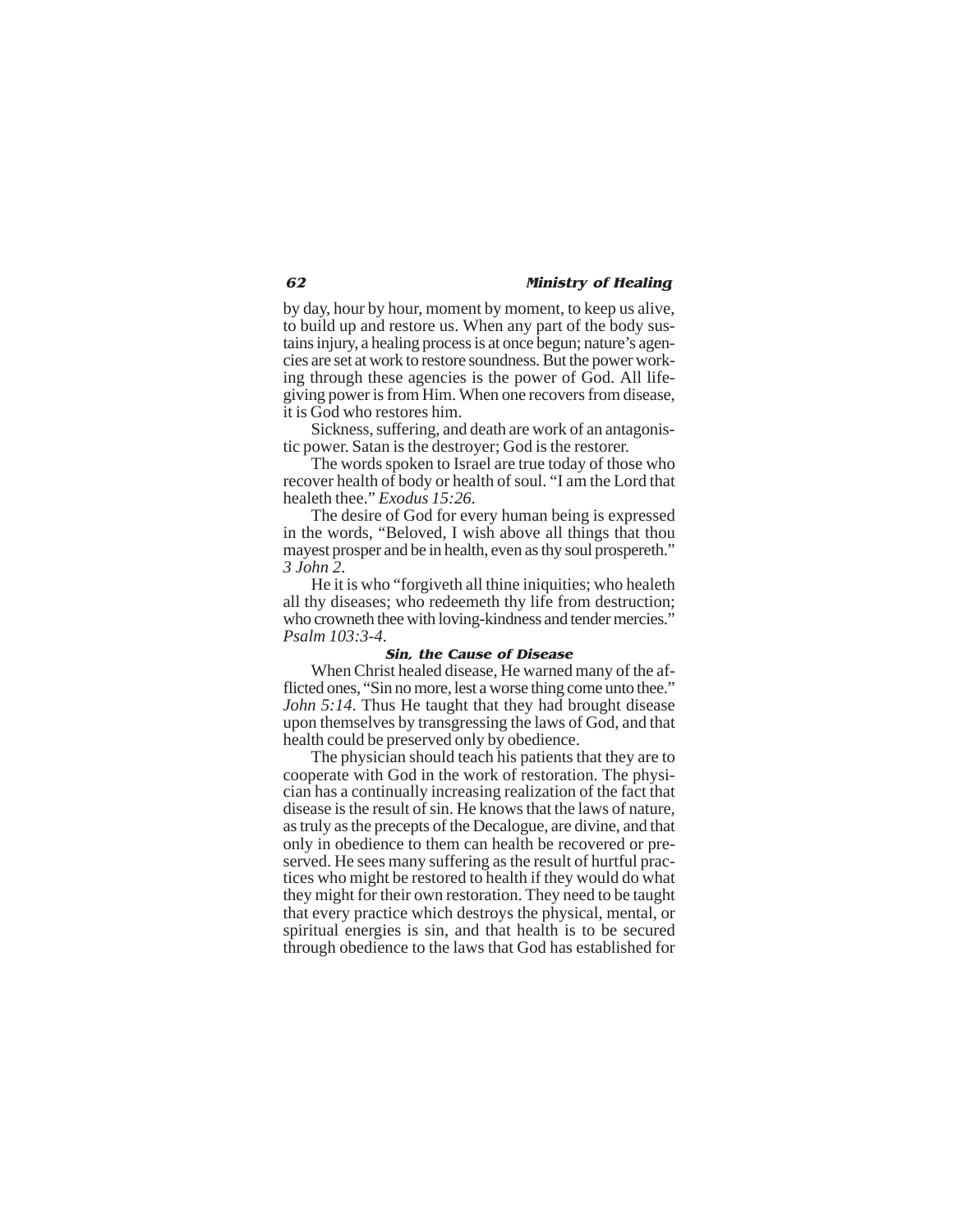the good of all mankind.

When a physician sees a patient suffering from disease caused by improper eating and drinking or other wrong habits, yet neglects to tell him of this, he is doing his fellow being an injury. Drunkards, maniacs, those who are given over to licentiousness, all appeal to the physician to declare clearly and distinctly that suffering results from sin. Those who understand the principles of life should be in earnest in striving to counteract the causes of disease. Seeing the continual conflict with pain, laboring constantly to alleviate suffering, how can the physician hold his peace? Is he benevolent and merciful if he does not teach strict temperance as a remedy for disease?

#### **God's Law of Life**

Let it be made plain that the way of God's commandments is the way of life. God has established the laws of nature, but His laws are not arbitrary exactions. Every "Thou shalt not," whether in physical or in moral law, implies a promise. If we obey it, blessing will attend our steps. God never forces us to do right, but He seeks to save us from the evil and lead us to the good.

Let attention be called to the laws that were taught to Israel. God gave them definite instruction in regard to their habits of life. He made known to them the laws relating to both physical and spiritual well-being; and on condition of obedience He assured them, "The Lord will take away from thee all sickness." *Deuteronomy 7:15*. "Set your hearts unto all the words which I testify among you this day." "For they are life unto those that find them, and health to all their flesh." *Deuteronomy 32:46; Proverbs 4:22*.

God desires us to reach the standard of perfection made possible for us by the gift of Christ. He calls upon us to make our choice on the right side, to connect with heavenly agencies, to adopt principles that will restore in us the divine image. In His written word and in the great book of nature He has revealed the principles of life. It is our work to obtain a knowledge of these principles, and by obedience to cooperate with Him in restoring health to the body as well as to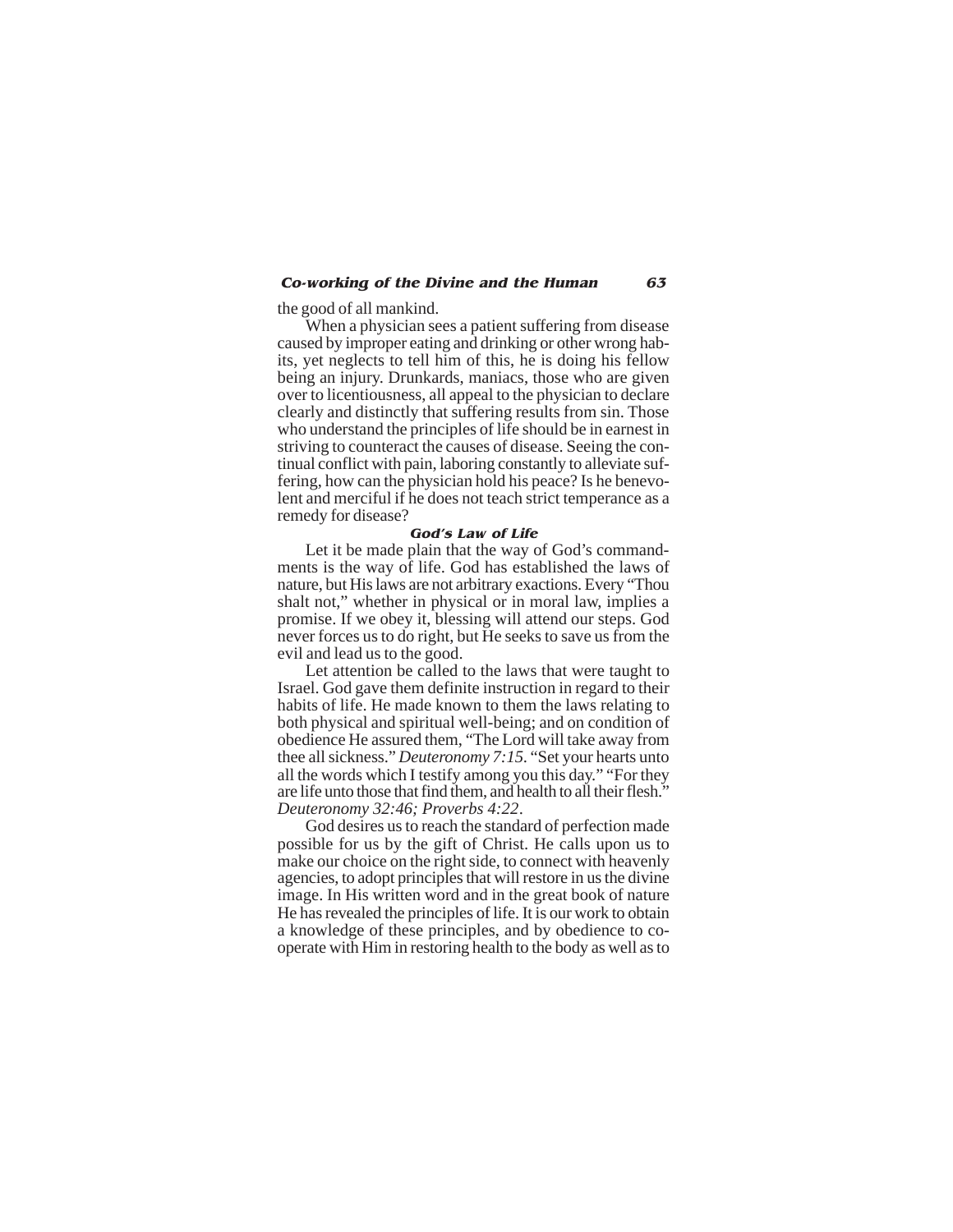the soul.

### **The Gospel of Health**

Men need to learn that the blessings of obedience, in their fullness, can be theirs only as they receive the grace of Christ. It is His grace that gives man power to obey the laws of God. It is this that enables him to break the bondage of evil habit. This is the only power that can make him and keep him steadfast in the right path.

When the gospel is received in its purity and power, it is a cure for the maladies that originated in sin. The Sun of Righteousness arises, "with healing in His wings." *Malachi 4:2*. Not all this world bestows can heal a broken heart, impart peace of mind, remove care, or banish disease. Fame, genius, talent—all are powerless to gladden the sorrowful heart or to restore the wasted life. The life of God in the soul is man's only hope.

The love which Christ diffuses through the whole being is a vitalizing power. Every vital part—the brain, the heart, the nerves—it touches with healing. By it the highest energies of the being are roused to activity. It frees the soul from the guilt and sorrow, the anxiety and care, that crush the life forces. With it come serenity and composure. It implants in the soul, joy that nothing earthly can destroy,—joy in the Holy Spirit,—health-giving, life-giving joy.

Our Saviour's words, "Come unto Me . . and I will give you rest" (*Matthew 11:28*), are a prescription for the healing of physical, mental, and spiritual ills. Though men have brought suffering upon themselves by their own wrongdoing, He regards them with pity. In Him they may find help. He will do great things for those who trust in Him.

Although for ages sin has been strengthening its hold on the human race, although through falsehood and artifice Satan has cast the black shadow of his interpretation upon the word of God, and has caused men to doubt His goodness; yet the Father's mercy and love have not ceased to flow earthward in rich currents. If human beings would open the windows of the soul heavenward, in appreciation of the divine gifts, a flood of healing virtue would pour in.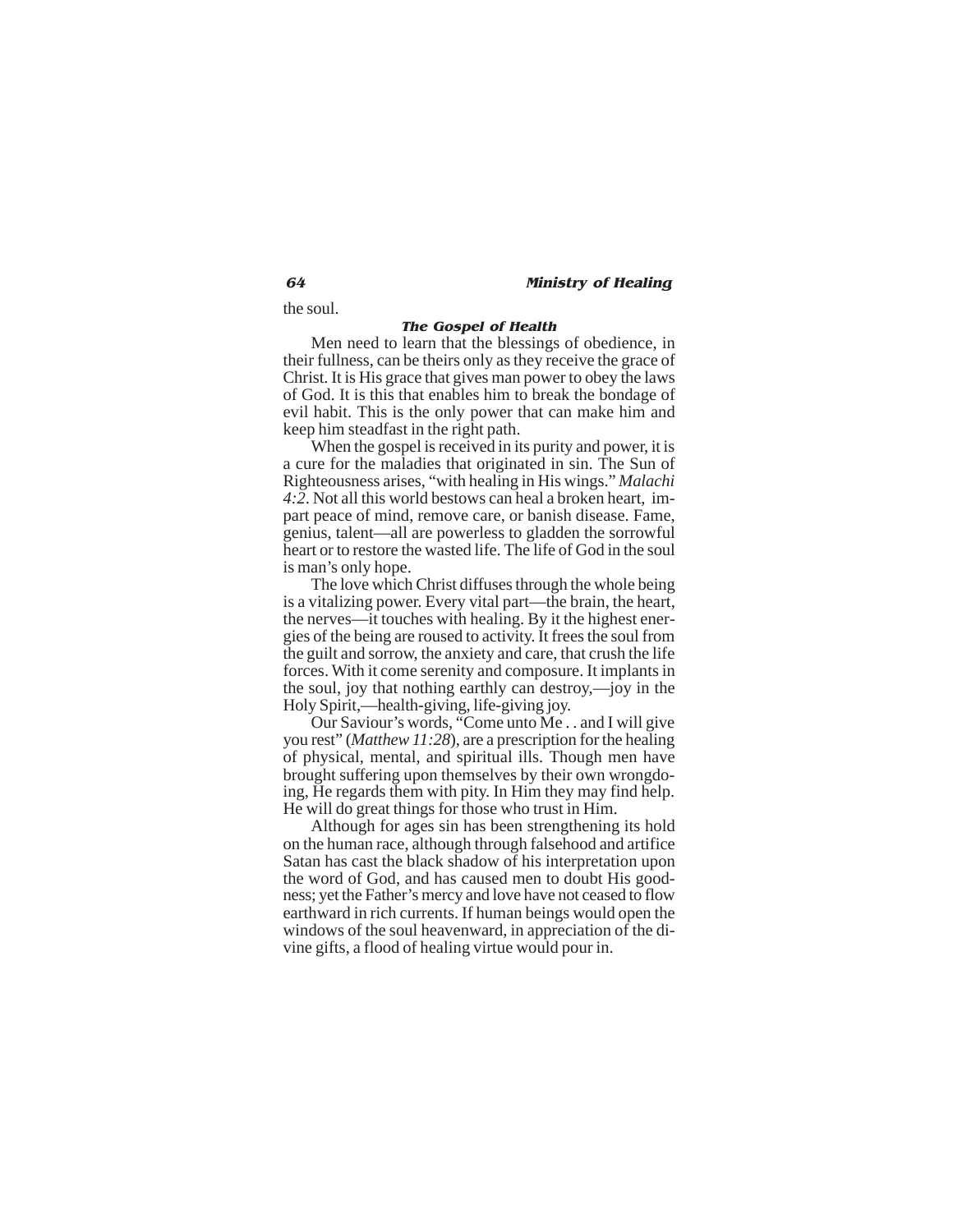#### **Co-working of the Divine and the Human**

#### **The Value of thorough Qualification**

The physician who desires to be an acceptable co-worker with Christ will strive to become efficient in every feature of his work. He will study diligently, that he may be well-qualified for the responsibilities of his profession, and will constantly endeavor to reach a higher standard, seeking for increased knowledge, greater skill, and deeper discernment. Every physician should realize that he who does weak, inefficient work is not only doing injury to the sick, but is also doing injustice to his fellow physicians. The physician who is satisfied with a low standard of skill and knowledge not only belittles the medical profession, but does dishonor to Christ, the Chief Physician.

Those who find that they are unfitted for medical work should choose some other employment. Those who are welladapted to care for the sick, but whose education and medical qualifications are limited, would do well to take up the humbler parts of the work, ministering faithfully as nurses. By patient service, under skillful physicians, they may be constantly learning; and, by improving every opportunity to acquire knowledge, they may in time become fully qualified for the work of a physician. Let the younger physicians, "as workers together with Him [the Chief Physician] . . receive not the grace of God in vain . . giving no offense in anything, that the ministry [of the sick] be not blamed: but in all things approving ourselves as the ministers of God." *2 Corinthians 6:1-4.*

God's purpose for us is that we shall ever move upward. The true medical missionary physician will be an increasingly skillful practitioner. Talented Christian physicians, having superior professional ability, should be sought out and encouraged to engage in the service of God in places where they can educate and train others to become medical missionaries.

The Physician should gather to his soul the light of the word of God. He should make continual growth in grace. With him, religion is not to be merely one influence among others. It is to be an influence dominating all others. He is to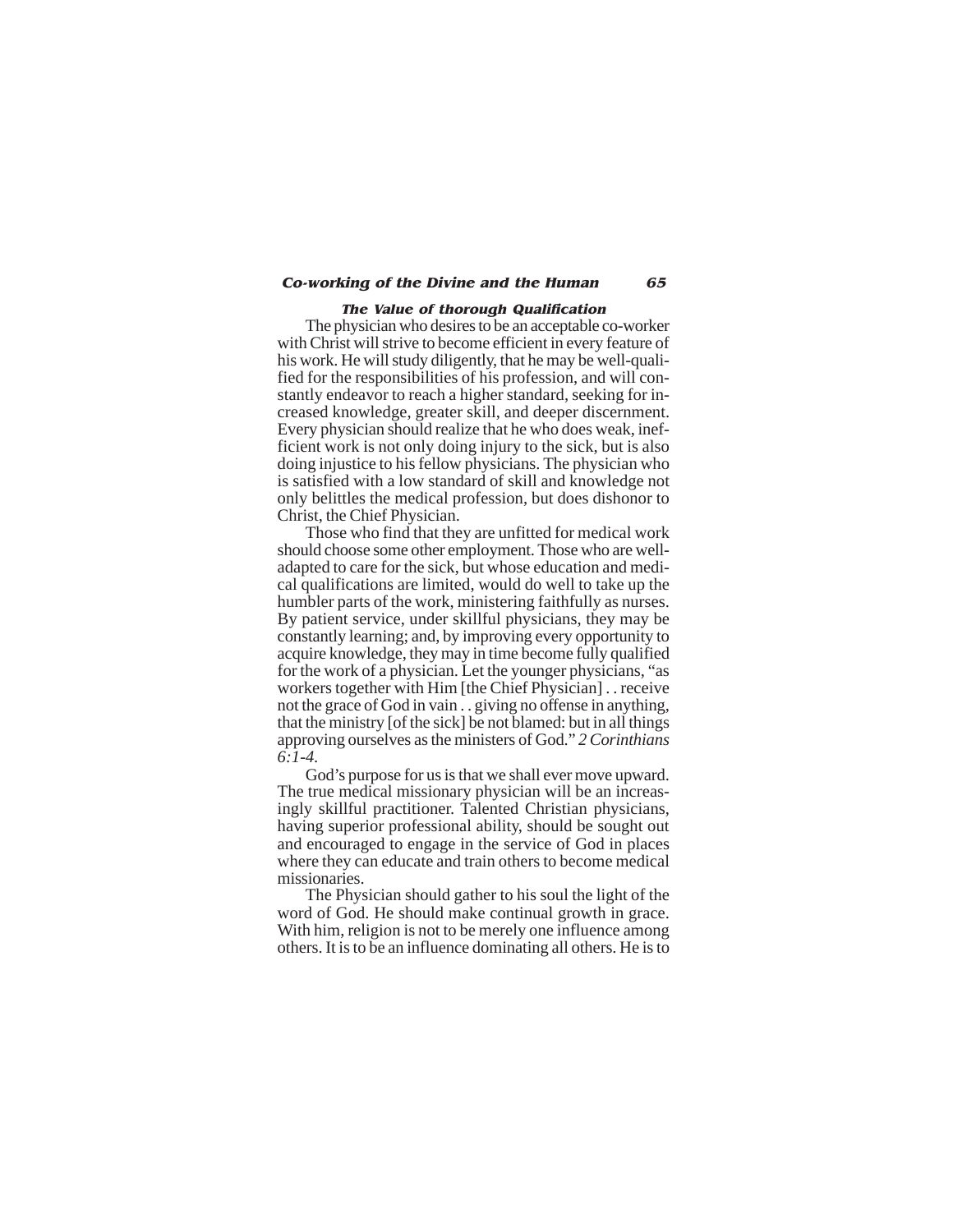act from high, holy motives—motives that are powerful because they proceed from the One who gave His life to furnish us with power to overcome evil.

If the physician faithfully and diligently strives to make himself efficient in his profession, if he consecrates himself to the service of Christ, and takes time to search his own heart, he will understand how to grasp the mysteries of his sacred calling. He may so discipline and educate himself that all within the sphere of his influence will see the excellence of the education and wisdom gained by the one who is connected with the God of wisdom and power.

### **A Divine Helper in the Sickroom**

In no place is a closer fellowship with Christ needed than in the work of the physician. He who would rightly perform the physician's duties must daily and hourly live a Christian life. The life of the patient is in the hands of the physician. One careless diagnosis, one wrong prescription, in a critical case, or one unskillful movement of the hand in an operation, even by so much as a hair's breadth, and a life may be sacrificed, a soul launched into eternity. How solemn the thought! How important that the physician shall be ever under the control of the divine Physician!

The Saviour is willing to help all who call upon Him for wisdom and clearness of thought. And who needs wisdom and clearness of thought more than does the physician, upon whose decisions so much depends? Let the one who is trying to prolong life look in faith to Christ to direct his every movement. The Saviour will give him tact and skill in dealing with difficult cases.

Wonderful are the opportunities given to the guardians of the sick. In all that is done for the restoration of the sick, let them understand that the physician is seeking to help them co-operate with God in combating disease. Lead them to feel that at every step taken in harmony with the laws of God, they may expect the aid of divine power.

The sick and suffering will have much more confidence in the physician who they are confident loves and fears God. They rely upon his words. They feel a sense of safety in the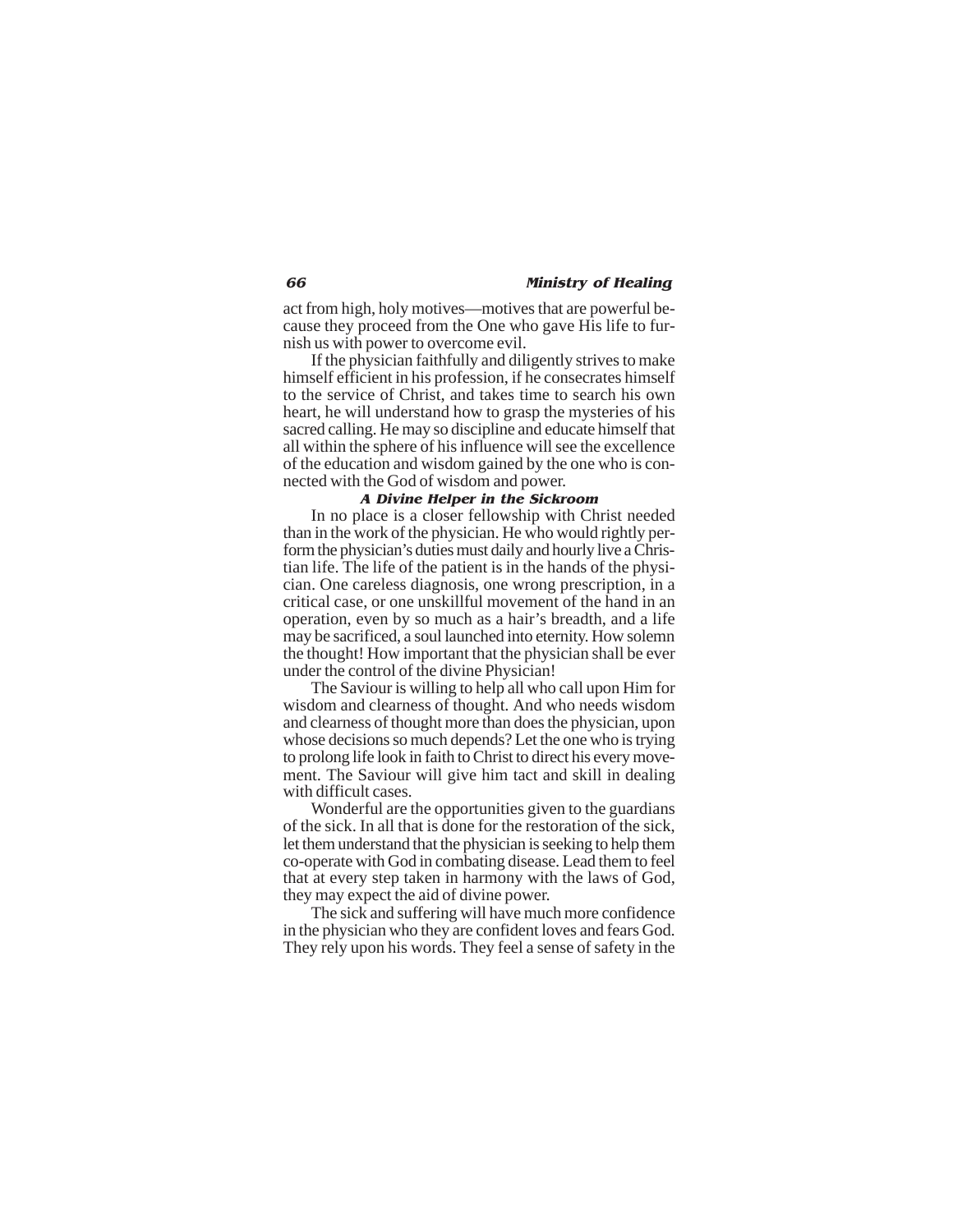### **Co-working of the Divine and the Human**

presence and administration of that physician.

Knowing the Lord Jesus, it is the privilege of the Christian practitioner by prayer to invite His presence in the sickroom. Before performing a critical operation, let the physician ask for the aid of the Great Physician. Let him assure the suffering one that God can bring him safely through the ordeal, that in all times of distress He is a sure refuge for those who trust in Him. The physician who cannot do this loses case after case that otherwise might have been saved. If he could speak words that would inspire faith in the sympathizing Saviour who feels every throb of anguish and could present the needs of the soul to Him in prayer, the crisis would oftener be safely passed.

Only He who reads the heart can know with what trembling and terror many patients consent to an operation under the surgeon's hand. They realize their peril. While they may have confidence in the physician's skill they know that it is not infallible. But as they see the physician bowed in prayer, asking help from God, they are inspired with confidence. Gratitude and trust open the heart to the healing power of God; the energies of the whole being are vitalized, and the life forces triumph.

To the physician also the Saviour's presence is an element of strength. Often the responsibilities and possibilities of his work bring dread upon the spirit. The feverishness of uncertainty and fear would make the hand unskillful. But the assurance that the divine Counselor is beside him, to guide and to sustain, imparts quietness and courage. The touch of Christ upon the physician's hand brings vitality, restfulness, confidence, and power.

When the crisis is safely passed, and success is apparent, let a few moments be spent with the patient in prayer. Give expression to your thankfulness for the life that has been spared. As words of gratitude flow from the patient to the physician, let the praise and thanksgiving be directed to God. Tell the patient his life has been spared because he was under the heavenly Physician's protection.

The physician who follows such a course is leading his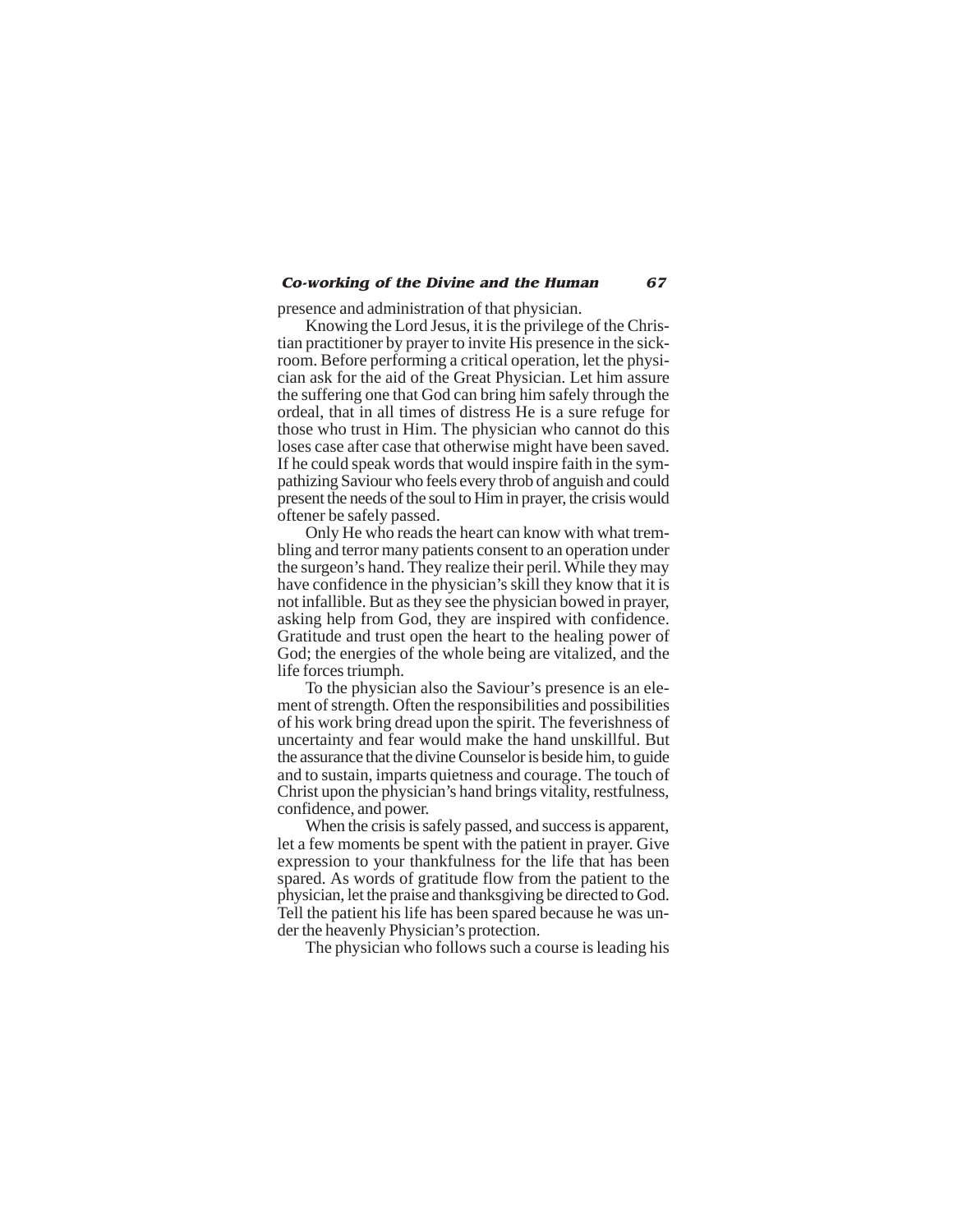patient to the One upon whom he is dependent for life, the One who can save to the uttermost all who come to Him.

#### **Ministry to the Soul**

Into the medical missionary work should be brought a deep yearning for souls. To the physician equally with the gospel minister is committed the highest trust ever committed to man. Whether he realizes it or not, every physician is entrusted with the cure of souls.

In their work of dealing with disease and death, physicians too often lose sight of the solemn realities of the future life. In their earnest effort to avert the peril of the body, they forget the peril of the soul. The one to whom they are ministering may be losing his hold on life. Its last opportunities are slipping from his grasp. This soul the physician must meet again at the judgment seat of Christ.

Often we miss the most precious blessings by neglecting to speak a word in season. If the golden opportunity is not watched for, it will be lost. At the bedside of the sick no word of creed or controversy should be spoken. Let the sufferer be pointed to the One who is willing to save all that come to Him in faith. Earnestly, tenderly strive to help the soul that is hovering between life and death.

The physician who knows that Christ is his personal Saviour, because he himself has been led to the Refuge, knows how to deal with the trembling, guilty, sin-sick souls who turn to him for help. He can respond to the inquiry, "What must I do to be saved?" He can tell the story of the Redeemer's love. He can speak from experience of the power of repentance and faith. In simple, earnest words he can present the soul's need to God in prayer and can encourage the sick one also to ask for, and accept, the mercy of the compassionate Saviour. As he thus ministers at the bedside of the sick, striving to speak words that will bring help and comfort, the Lord works with him and through him. As the mind of the sufferer is directed to the Saviour, the peace of Christ fills his heart, and the spiritual health that comes to him is used as the helping hand of God in restoring the health of the body.

In attending the sick, the physician will often find op-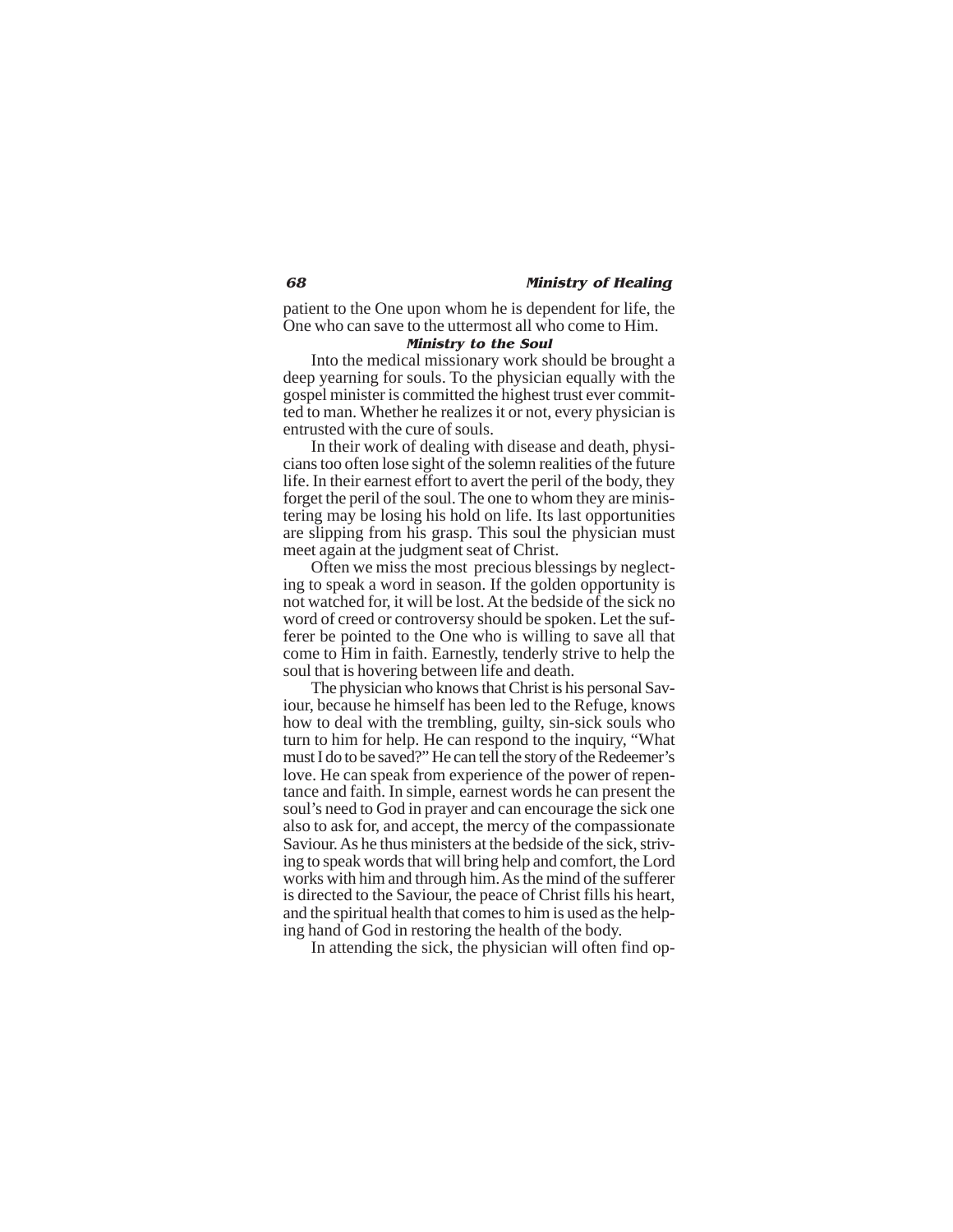#### **Co-working of the Divine and the Human**

portunity for ministering to the friends of the afflicted one. As they watch by the bed of suffering, feeling powerless to prevent one pang of anguish, their hearts are softened. Often grief concealed from others is expressed to the physician. Then is the opportunity to point these sorrowing ones to Him who has invited the weary and heavy-laden to come unto Him. Often prayer can be offered for and with them, presenting their needs to the Healer of all woes, the Soother of all sorrows.

### **God's Promises**

The physician has precious opportunities for directing his patients to the promises of God's word. He is to bring from the treasure house things new and old, speaking here and there the words of comfort and instruction that are longed for. Let the physician make his mind a storehouse of fresh thoughts. Let him study the word of God diligently, that he may be familiar with its promises. Let him learn to repeat the comforting words that Christ spoke during His earthly ministry when giving His lessons and healing the sick. He should talk of the works of healing wrought by Christ, of His tenderness and love. Never should he neglect to direct the minds of his patients to Christ, the Chief Physician.

The same power that Christ exercised when He walked visibly among men is in His word. It was by His word that Jesus healed disease and cast out demons; by His word He stilled the sea and raised the dead, and the people bore witness that His word was with power. He spoke the word of God, as He had spoken to all the prophets and teachers of the Old Testament. The whole Bible is a manifestation of Christ.

The Scriptures are to be received as God's word to us, not written merely, but spoken. When the afflicted ones came to Christ, He beheld not only those who asked for help, but all who throughout the ages should come to Him in like need and with like faith. When He said to the paralytic, "Son, be of good cheer; thy sins be forgiven thee;" when He said to the woman of Capernaum, "Daughter, be of good comfort: thy faith hath made thee whole; go in peace," He spoke to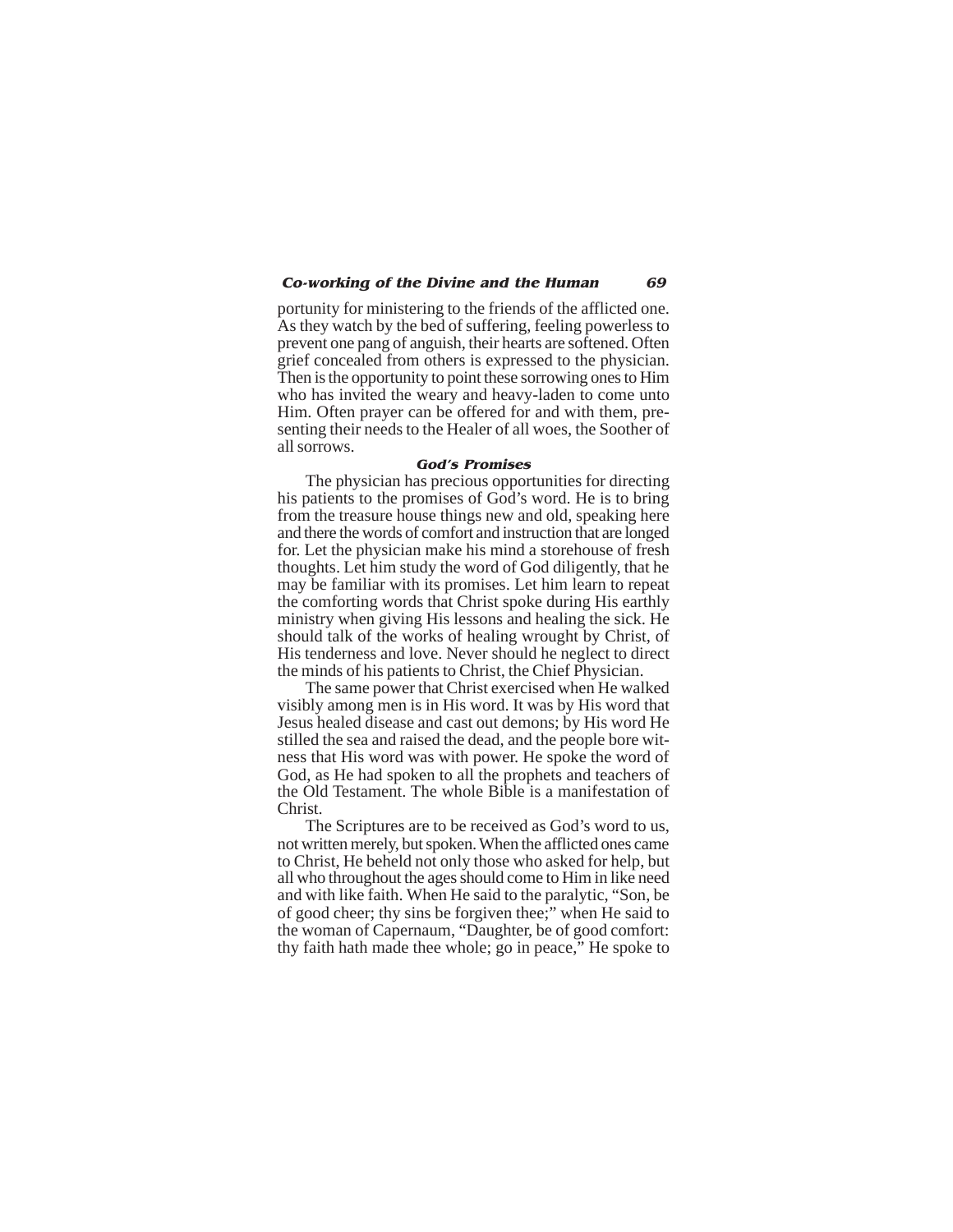other afflicted, sin-burdened ones who should seek His help. *Matthew 9:2; Luke 8:48*.

So with all the promises of God's word. In them He is speaking to us individually, speaking as directly as if we could listen to His voice. It is in these promises that Christ communicates to us His grace and power. They are leaves from that tree which is "for the healing of the nations." *Revelation 22:2*. Received, assimilated, they are to be the strength of the character, the inspiration and sustenance of the life. Nothing else can have such healing power. Nothing besides can impart the courage and faith which give vital energy to the whole being.

To one who stands trembling with fear on the brink of the grave, to the soul weary of the burden of suffering and sin, let the physician as he has opportunity repeat the words of the Saviour—for all the words of Holy Writ are His:

"Fear not: for I have redeemed thee, I have called thee by thy name; thou art Mine. When thou passest through the waters, I will be with thee; and through the rivers, they shall not overflow thee: when thou walkest through the fire, thou shalt not be burned; neither shall the flame kindle upon thee. For I am the Lord thy God, the Holy One of Israel, thy Saviour . . Since thou wast precious in My sight, thou hast been honorable, and I have loved thee." "I, even I, am He that blotteth out thy transgressions for Mine own sake, and will not remember thy sins." "Fear not . . for I am with thee." *Isaiah 43:1-4, 25, 5*.

"Like as a father pitieth his children, so the Lord pitieth them that fear Him. For He knoweth our frame; He remembereth that we are dust." *Psalm 103:13-14*.

"Only acknowledge thine iniquity, that thou hast transgressed against the Lord thy God". ."If we confess our sins, He is faithful and just to forgive us our sins, and to cleanse us from all unrighteousness." *Jeremiah 3:13; 1 John 1:9*.

"I have blotted out, as a thick cloud, thy transgressions, and, as a cloud, thy sins: return unto Me; for I have redeemed thee." *Isaiah 44:22*.

"Come now, and let us reason together, saith the Lord: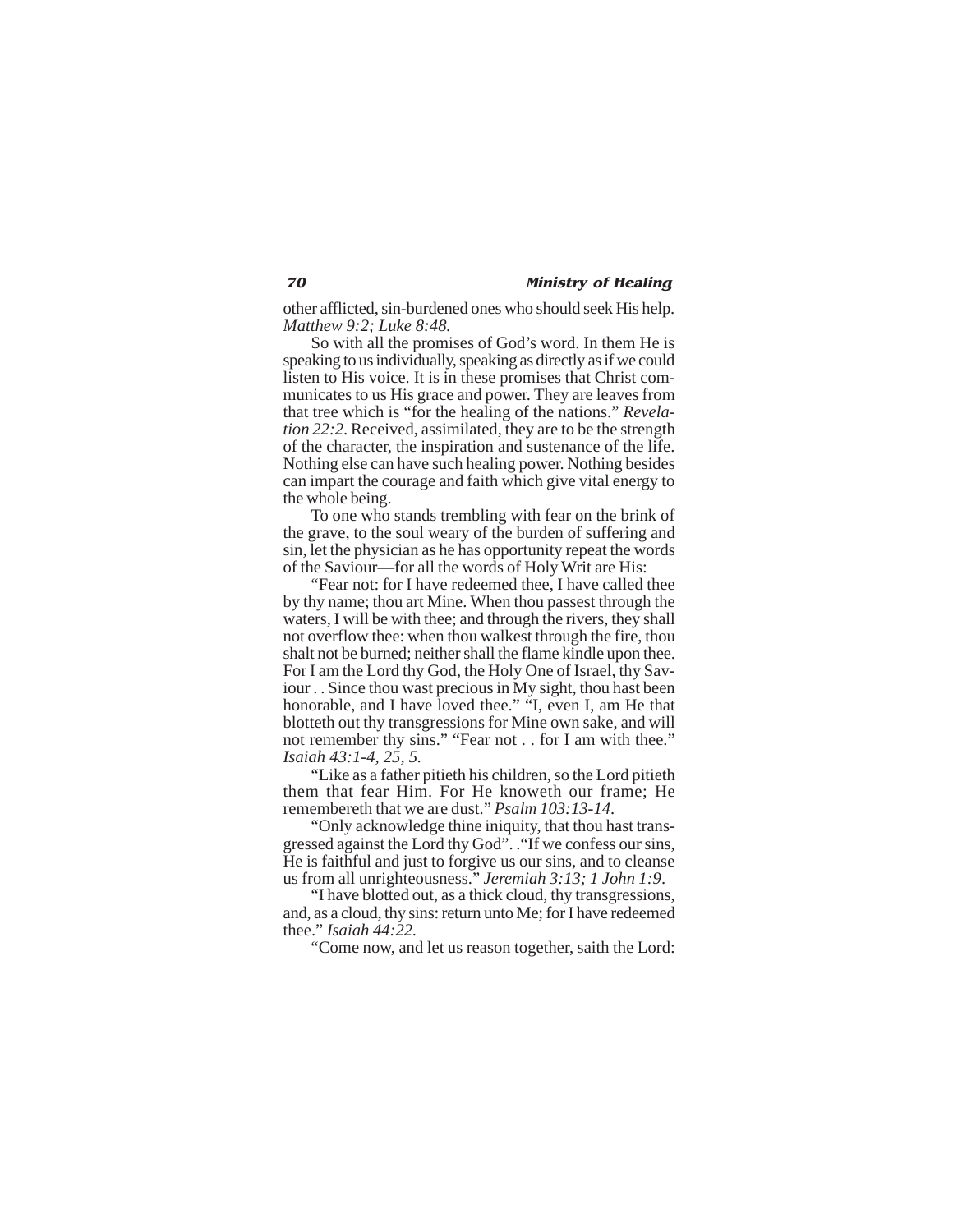### **Co-working of the Divine and the Human**

though your sins be as scarlet, they shall be as white as snow; though they be red like crimson, they shall be as wool. If ye be willing and obedient, ye shall eat the good of the land." *Isaiah 1:18-19*.

"I have loved thee with an everlasting love: therefore with loving-kindness have I drawn thee." "I hid My face from thee for a moment; but with everlasting kindness will I have mercy on thee." *Jeremiah 31:3; Isaiah 54:8*.

"Let not your heart be troubled." "Peace I leave with you . . My peace I give unto you: not as the world giveth, give I unto you. Let not your heart be troubled, neither let it be afraid." *John 14:1, 27*.

"A man shall be as an hiding place from the wind, and a covert from the tempest; as rivers of water in a dry place, as the shadow of a great rock in a weary land." *Isaiah 32:2*.

"When the poor and needy seek water, and there is none, and their tongue faileth for thirst, I the Lord will hear them, I the God of Israel will not forsake them." *Isaiah 41:17*.

"Thus saith the Lord that made thee . . I will pour water upon him that is thirsty, and floods upon the dry ground: I will pour My Spirit upon thy seed, and My blessing upon thine offspring." *Isaiah 44:2-3*.

"Look unto Me, and be ye saved, all the ends of the earth." *Isaiah 45:22*.

"Himself took our infirmities, and bare our sicknesses." "He was wounded for our transgressions, He was bruised for our iniquities; the chasitisement of our peace was upon Him; and with His stripes we are healed." *Matthew 8:17; Isaiah 53:5.*

– Chapter 8 – The Physician, an Educator

"The lips of the wise disperse knowledge."

The true physician is an educator. He recognizes his re-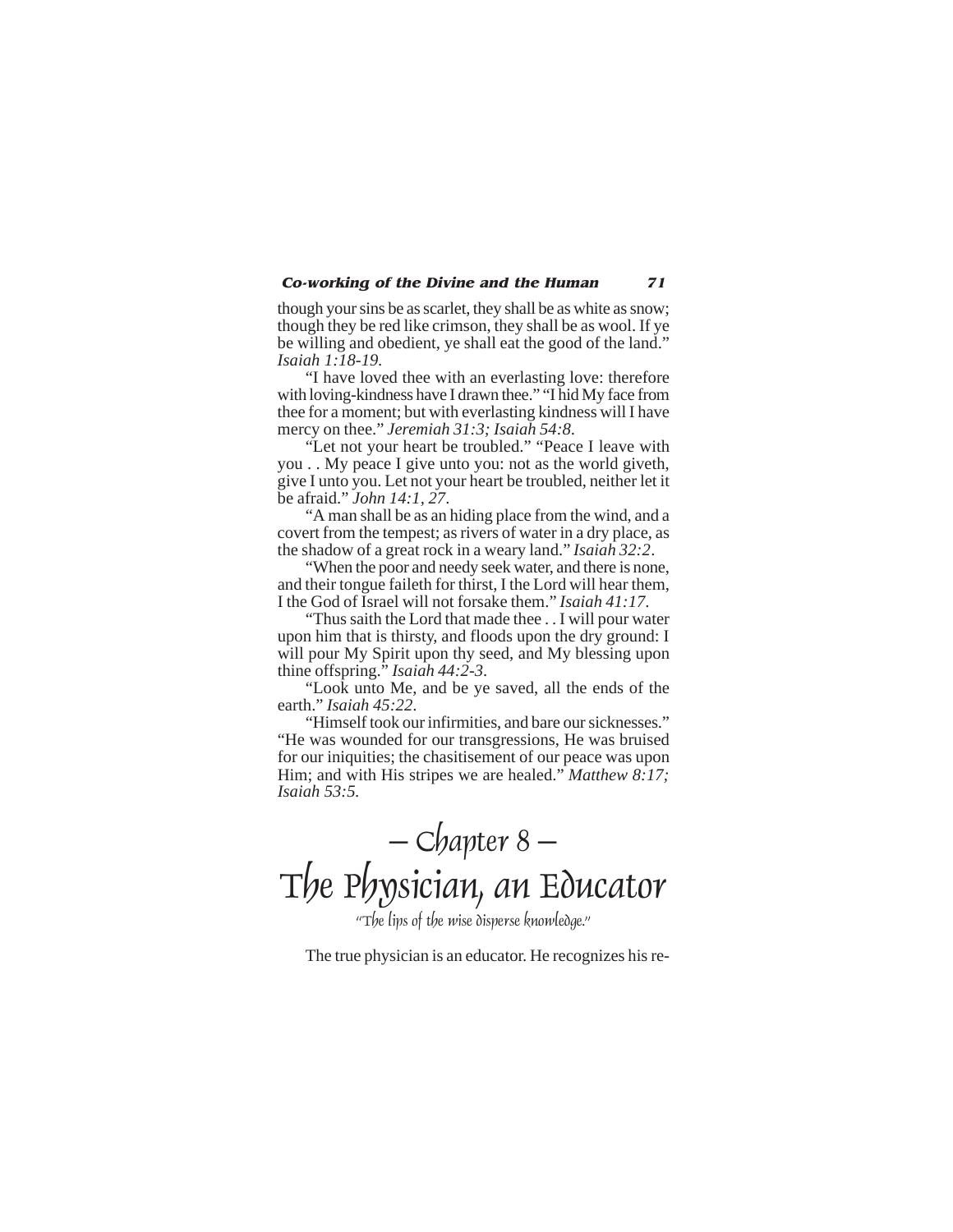sponsibility, not only to the sick who are under his direct care, but also to the community in which he lives. He stands as a guardian of both physical and moral health. It is his endeavor not only to teach right methods for the treatment of the sick, but to encourage right habits of living, and to spread a knowledge of right principles.

#### **Need of Education in Health Principles**

Education in health principles was never more needed than now. Notwithstanding the wonderful progress in so many lines relating to the comforts and conveniences of life, even to sanitary matters and to the treatment of disease, the decline in physical vigor and power of endurance is alarming. It demands the attention of all who have at heart the wellbeing of their fellow men.

Our artificial civilization is encouraging evils destructive of sound principles. Custom and fashion are at war with nature. The practices they enjoin, and the indulgences they foster, are steadily lessening both physical and mental strength, and bringing upon the race an intolerable burden. Intemperance and crime, disease and wretchedness, are everywhere.

Many transgress the laws of health through ignorance, and they need instruction. But the greater number know better than they do. They need to be impressed with the importance of making their knowledge a guide of life. The physician has many opportunities both of imparting a knowledge of health principles and of showing the importance of putting them in practice. By right instruction he can do much to correct evils that are working untold harm.

#### **The Use of Drugs**

A practice that is laying the foundation of a vast amount of disease and of even more serious evils is the free use of poisonous drugs. When attacked by disease, many will not take the trouble to search out the cause of their illness. Their chief anxiety is to rid themselves of pain and inconvenience. So they resort to patent nostrums, of whose real properties they know little, or they apply to a physician for some remedy to counteract the result of their misdoing, but with no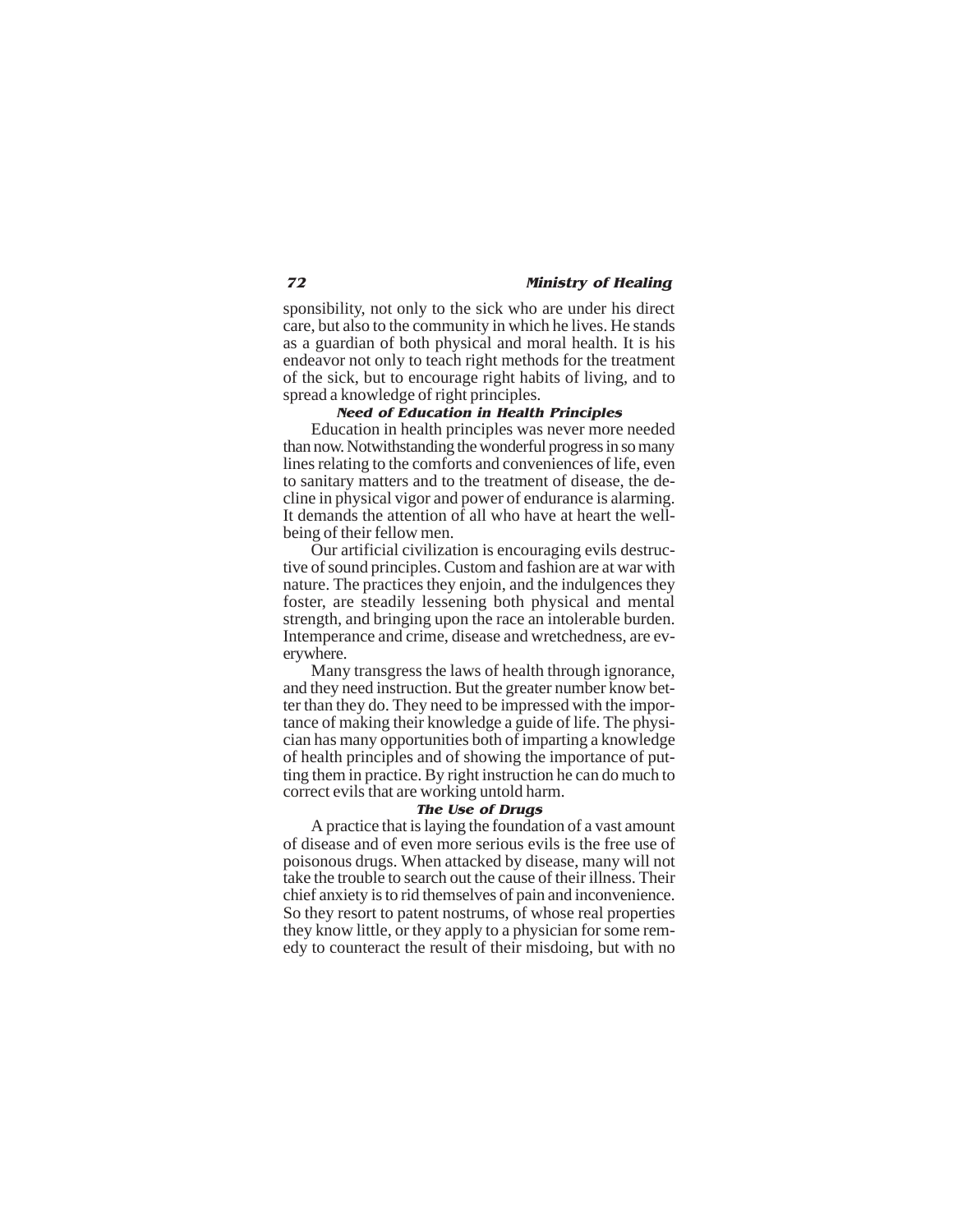### **The Physician, an Educator**

thought of making a change in their unhealthful habits. If immediate benefit is not realized, another medicine is tried, and then another. Thus the evil continues.

People need to be taught that drugs do not cure disease. It is true that they sometimes afford present relief, and the patient appears to recover as the result of their use; this is because nature has sufficient vital force to expel the poison and to correct the conditions that caused the disease. Health is recovered in spite of the drug. But in most cases the drug only changes the form and location of the disease. Often the effect of the poison seems to be overcome for a time, but the results remain in the system and work great harm at some later period

 $\bar{B}y$  the use of poisonous drugs, many bring upon themselves lifelong illness, and many lives are lost that might be saved by the use of natural methods of healing. The poisons contained in many so-called remedies create habits and appetites that mean ruin to both soul and body. Many of the popular nostrums called patent medicines, and even some of the drugs dispensed by physicians, act a part in laying the foundation of the liquor habit, the opium habit, the morphine habit, that are so terrible a curse to society.

# **Restorative Power in Nature**

The only hope of better things is in the education of the people in right principles. Let physicians teach the people that restorative power is not in drugs, but in nature. Disease is an effort of nature to free the system from conditions that result from a violation of the laws of health. In case of sickness, the cause should be ascertained. Unhealthful conditions should be changed, wrong habits corrected. Then nature is to be assisted in her effort to expel impurities and to re-establish right conditions in the system.

### **Natural Remedies**

Pure air, sunlight, abstemiousness, rest, exercise, proper diet, the use of water, trust in divine power—these are the true remedies. Every person should have a knowledge of nature's remedial agencies and how to apply them. It is essential both to understand the principles involved in the treat-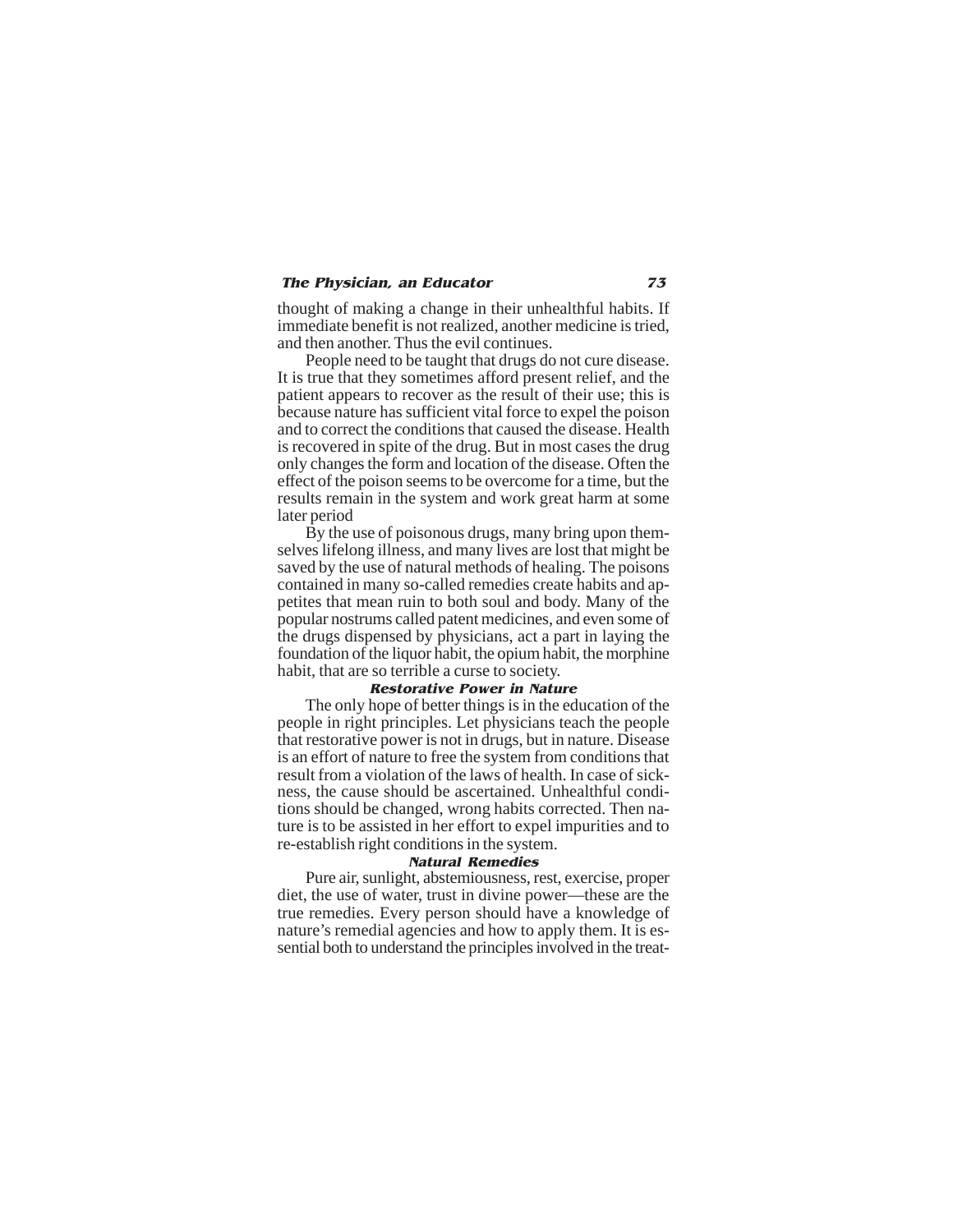ment of the sick and to have a practical training that will enable one rightly to use this knowledge.

The use of natural remedies requires an amount of care and effort that many are not willing to give. Nature's process of healing and upbuilding is gradual, and to the impatient it seems slow. The surrender of hurtful indulgences requires sacrifice. But in the end it will be found that nature, untrammeled, does her work wisely and well. Those who persevere in obedience to her laws will reap the reward in health of body and health of mind.

# **Preservation of Health**

Too little attention is generally given to the preservation of health. It is far better to prevent disease than to know how to treat it when contracted. It is the duty of every person, for his own sake, and for the sake of humanity, to inform himself in regard to the laws of life and conscientiously to obey them. All need to become acquainted with that most wonderful of all organisms, the human body. They should understand the functions of the various organs and the dependence of one upon another for the healthy action of all. They should study the influence of the mind upon the body, and of the body upon the mind, and the laws by which they are governed.

# **Training for Life's Conflict**

 We cannot be too often reminded that health does not depend on chance. It is a result of obedience to law. This is recognized by the contestants in athletic games and trials of strength. These men make the most careful preparation. They submit to thorough training and strict discipline. Every physical habit is carefully regulated. They know that neglect, excess, or carelessness, which weakens or cripples any organ or function of the body, would ensure defeat.

How much more important is such carefulness to ensure success in the conflict of life. It is not mimic battles in which we are engaged. We are waging a warfare upon which hang eternal results. We have unseen enemies to meet. Evil angels are striving for the dominion of every human being. Whatever injures the health, not only lessens physical vigor, but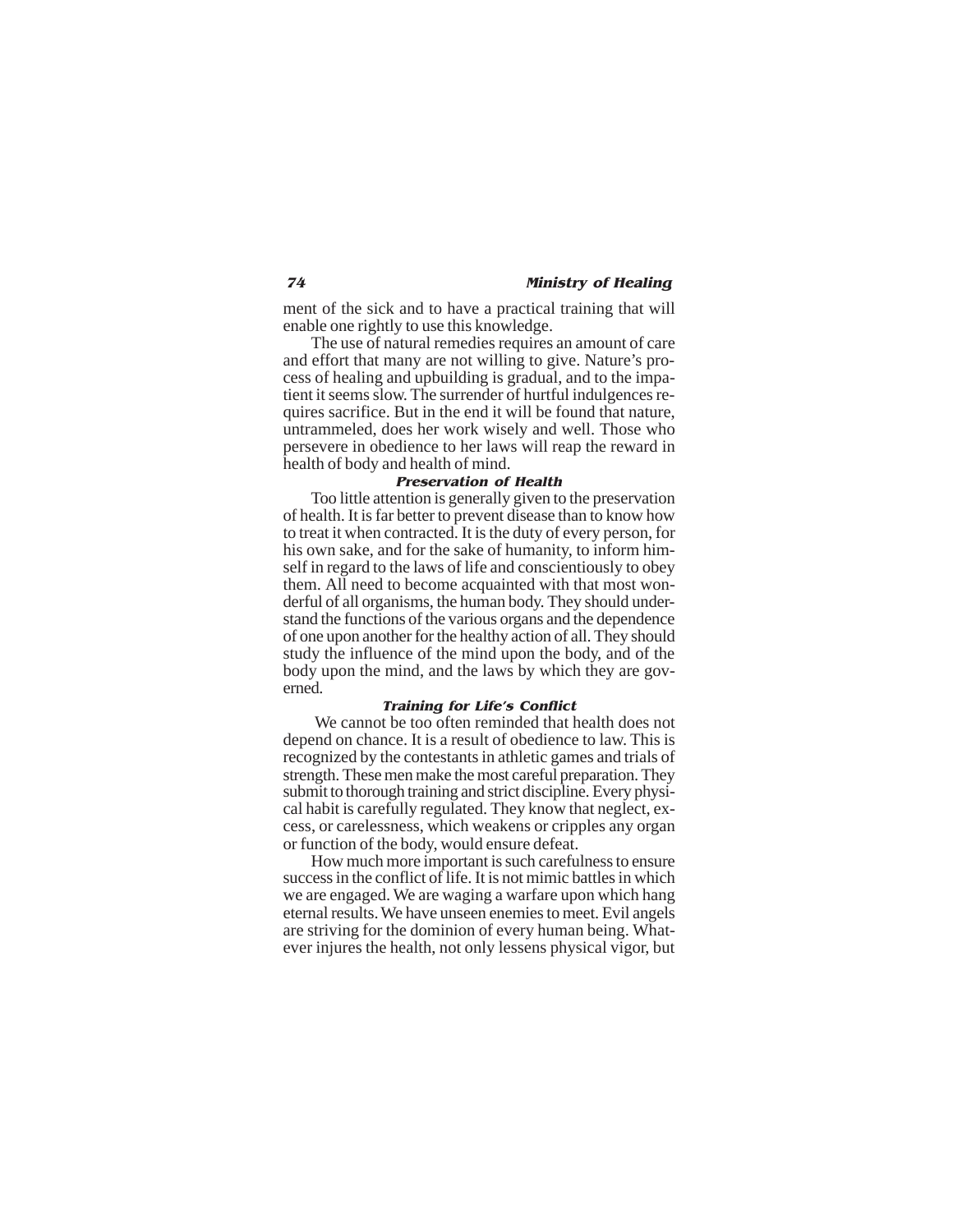# **The Physician, an Educator**

tends to weaken the mental and moral powers. Indulgence in any unhealthful practice makes it more difficult for one to discriminate between right and wrong, and hence more difficult to resist evil. It increases the danger of failure and defeat.

"They which run in a race run all, but one receiveth the prize." *1 Corinthians 9:24.* In the warfare in which we are engaged, all may win who will discipline themselves by obedience to right principles. The practice of these principles in the details of life is too often looked upon as unimportant a matter too trivial to demand attention. But in view of the issues at stake, nothing with which we have to do is small. Every act casts its weight into the scale that determines life's victory or defeat. The scriptures bids us, "So run, that ye may obtain." *Verse 24*.

With our first parents, intemperate desire resulted in the loss of Eden. Temperance in all things has more to do with our restoration to Eden than men realize.

Pointing to the self-denial practiced by the contestants in the ancient Greek games, the apostle Paul writes: "Every man that striveth for the mastery is temperate in all things. Now they do it to obtain a corruptible crown; but we an incorruptible. I therefore so run, not as uncertainly; so fight I, not as one that beateth the air: but I keep under my body, and bring it into subjection: lest that by any means, when I have preached to others, I myself should be a castaway." *Verses 25-27.*

# **Basis of Reform**

The progress of reform depends upon a clear recognition of fundamental truth. While, on the one hand, danger lurks in a narrow philosophy and a hard, cold orthodoxy, on the other hand there is great danger in a careless liberalism. The foundation of all enduring reform is the law of God. We are to present in clear, distinct lines the need of obeying this law. Its principles must be kept before the people. They are as everlasting and inexorable as God Himself.

One of the most deplorable effects of the original apostasy was the loss of man's power of self-control. Only as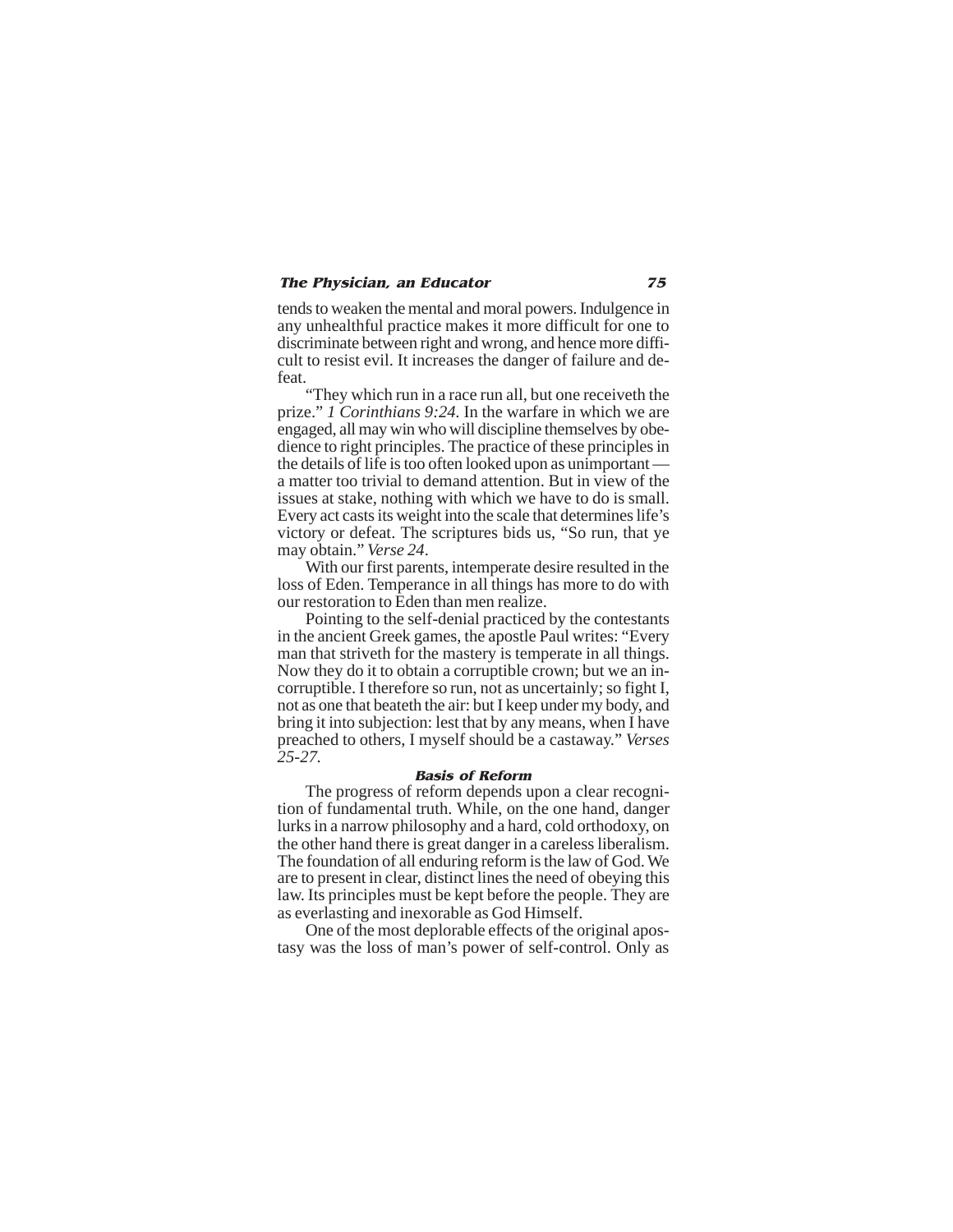this power is regained can there be real progress.

The body is the only medium through which the mind and the soul are developed for the upbuilding of character. Hence it is that the adversary of souls directs his temptations to the enfeebling and degrading of the physical powers. His success here means the surrender to evil of the whole being. The tendencies of our physical nature, unless under the dominion of a higher power, will surely work ruin and death.

The body is to be brought into subjection. The higher powers of the being are to rule. The passions are to be controlled by the will, which is itself to be under the control of God. The kingly power of reason, sanctified by divine grace, is to bear sway in our lives.

The requirements of God must be brought home to the conscience. Men and women must be awakened to the duty of self-mastery, the need of purity, freedom from every depraving appetite and defiling habit. They need to be impressed with the fact that all their powers of mind and body are the gift of God, and are to be preserved in the best possible condition for His service.

In that ancient ritual which was the gospel in symbol, no blemished offering could be brought to God's altar. The sacrifice that was to represent Christ must be spotless. The word of God points to this as an illustration of what His children are to be—"a living sacrifice," "holy and without blemish," "well-pleasing to God." *Romans 12:I, (R.V.), margin; Ephesians 5:27.*

# **Need of Divine Power**

Apart from divine power, no genuine reform can be effected. Human barriers against natural and cultivated tendencies are but as the sandbank against the torrent. Not until the life of Christ becomes a vitalizing power in our lives can we resist the temptations that assail us from within and from without.

Christ came to this world and lived the law of God, that man might have perfect mastery over the natural inclinations which corrupt the soul. The Physician of soul and body, He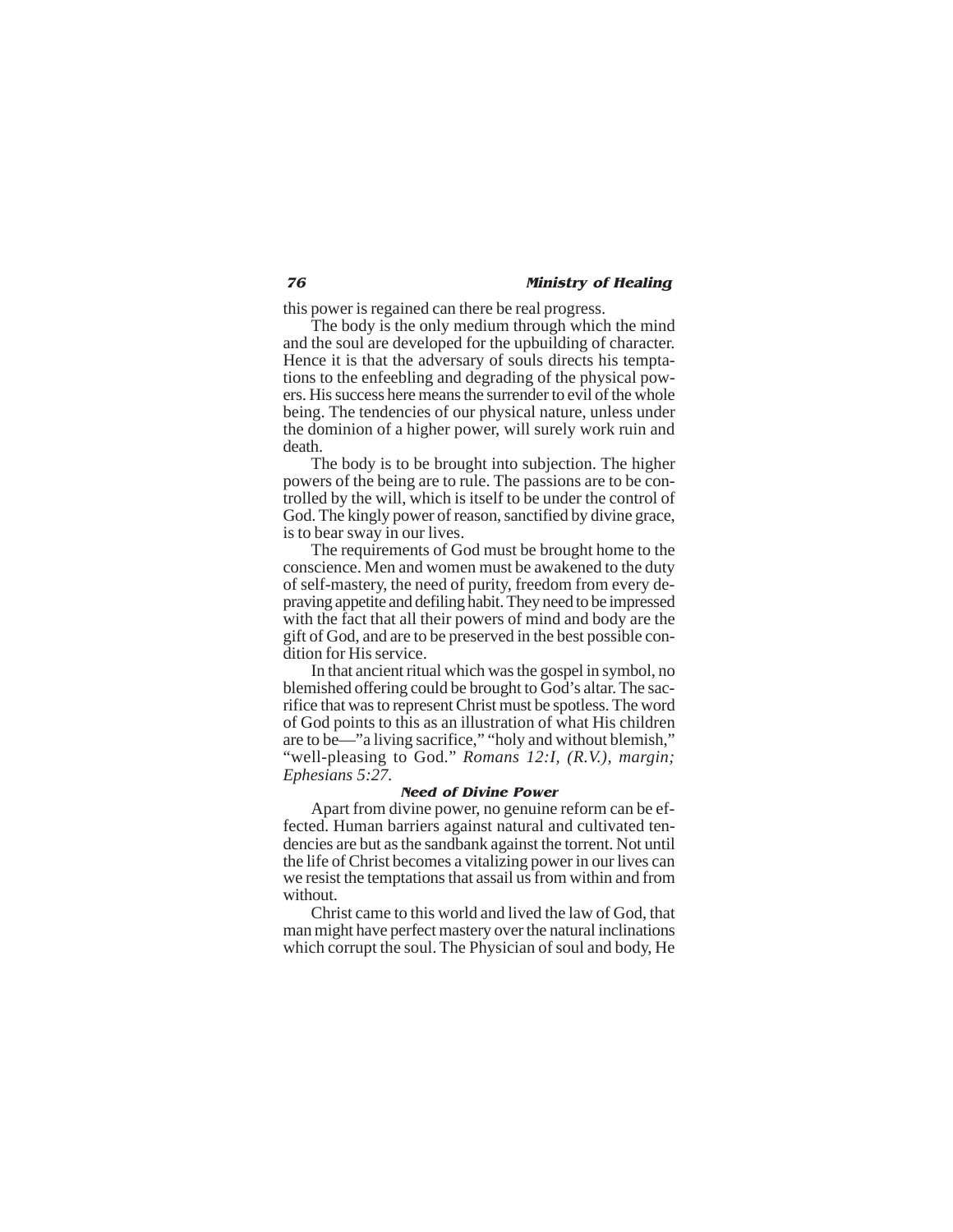### **The Physician, an Educator**

gives victory over warring lusts. He has provided every facility, that man may possess completeness of character.

When one surrenders to Christ, the mind is brought under the control of the law; but it is the royal law which proclaims liberty to every captive. By becoming one with Christ, man is made free. Subjection to the will of Christ means restoration to perfect manhood.

Obedience to God is liberty from the thralldom of sin, deliverance from human passion and impulse. Man may stand conqueror of himself, conqueror of his own inclinations, conqueror of principalities and powers, and of "the rulers of the darkness of this world," and of "spiritual wickedness in high places." *Ephesians 6:12*.

# **Teaching in the Home**

In no place is such instruction as this more needed, and nowhere will it be productive of greater good, than in the home. Parents have to do with the very foundation of habit and character. The reformatory movement must begin in presenting to them the principles of the law of God as bearing upon both physical and moral health. Show that obedience to God's word is our only safeguard against the evils that are sweeping the world to destruction. Make plain the responsibility of parents, not only for themselves, but for their children. They are giving to their children an example either of obedience or of transgression. By their example and teaching, the destiny of their households is decided. The children will be what their parents make them.

If parents could be led to trace the result of their action, and could see how, by their example and teaching, they perpetuate and increase the power of sin or the power of righteousness, a change would certainly be made. Many would turn away from tradition and custom, and accept the divine principles of life.

### **Power of Example**

 The physician who ministers in the homes of the people, watching at the bedside of the sick, relieving their distress, bringing them back from the borders of the grave, speaking hope to the dying, wins a place in their confidence and affec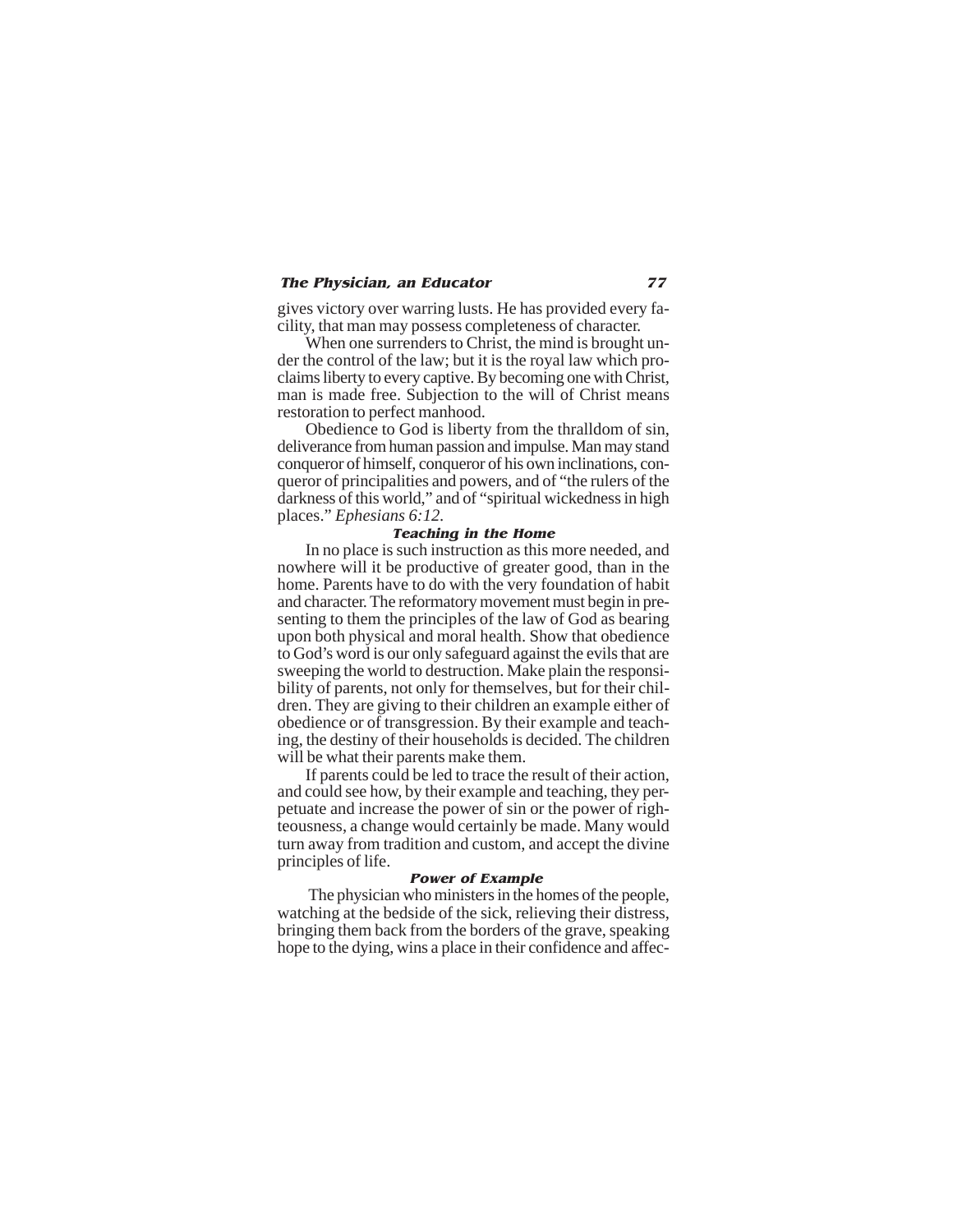tion, such as is granted to few others. Not even to the minister of the gospel are committed possibilities so great or an influence so far-reaching.

The physician's example, no less than his teaching, should be a positive power on the right side. The cause of reform calls for men and women whose life practice is an illustration of self-control. It is our practice of the principles we inculcate that gives them weight. The world needs a practical demonstration of what the grace of God can do in restoring to human beings their lost kingship, giving them mastery of themselves. There is nothing that the world needs so much as a knowledge of the gospel's saving power revealed in Christlike lives.

The physician is continually brought into contact with those who need the strength and encouragement of a right example. Many are weak in moral power. They lack selfcontrol and are easily overcome by temptation. The physician can help these souls only as he reveals in his own life a strength of principle that enables him to triumph over every injurious habit and defiling lust. In his life must be seen the working of a power that is divine. If he fails here, however forcible or persuasive his words may be, his influence will tell for evil.

Many seek medical advice and treatment who have become moral wrecks through their own wrong habits. They are bruised and weak and wounded, feeling their folly and their inability to overcome. Such ones should have nothing in their surroundings to encourage a continuance of the thoughts and feelings that have made them what they are. They need to breathe an atmosphere of purity, of high and noble thought. How terrible the responsibility when those who should give them a right example are themselves enthralled by hurtful habits, their influence affording to temptation an added strength!

## **The Physician and the Temperance Work**

 Many come under the physician's care who are ruining soul and body by the use of tobacco or intoxicating drink. The physician who is true to his responsibility must point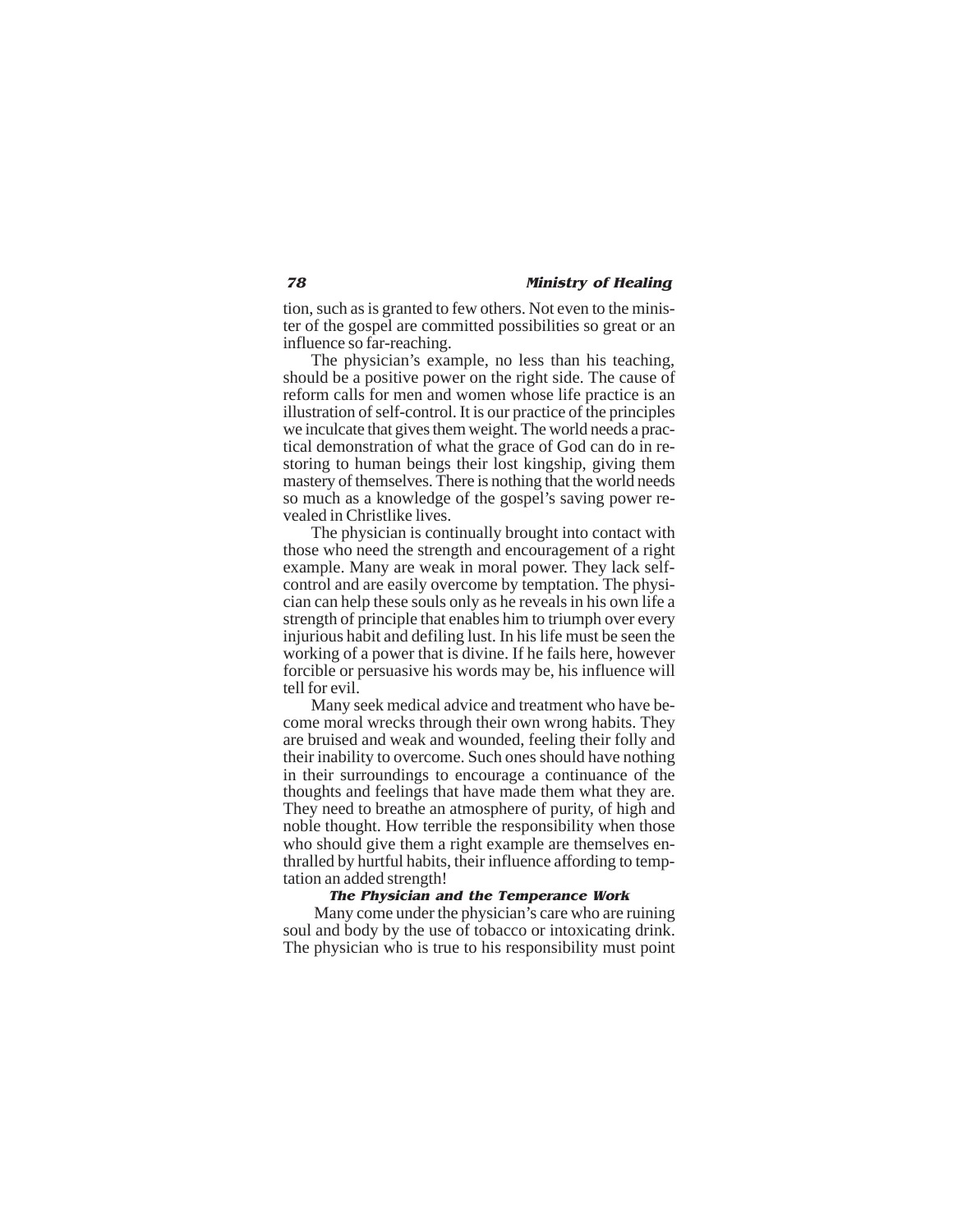### **The Physician, an Educator**

out to these patients the cause of their suffering. But if he himself is a user of tobacco or intoxicants, what weight will be given to his words? With the consciousness of his own indulgence before him, will he not hesitate to point out the plague spot in the life of his patient? While using these things himself, how can he convince the youth of their injurious effects?

How can a physician stand in the community as an example of purity and self-control, how can he be an effectual worker in the temperance cause, while he himself is indulging a vile habit? How can he minister acceptably at the bedside of the sick and the dying, when his very breath is offensive, laden with the odor of liquor or tobacco?

While disordering his nerves and clouding his brain by the use of narcotic poisons, how can one be true to the trust reposed in him as a skillful physician? How impossible for him to discern quickly or to execute with precision!

If he does not observe the laws that govern his own being, if he chooses selfish gratification above soundness of mind and body, does he not thereby declare himself unfit to be entrusted with the responsibility of human lives?

## **Discouragements in His Work**

However skilled and faithful a physician may be, there is in his experience much of apparent discouragement and defeat. Often his work fails of accomplishing that which he longs to see accomplished. Though health is restored to his patients, it may be no real benefit to them or to the world. Many recover health, only to repeat the indulgences that invited disease. With the same eagerness as before, they plunge again into the round of self-indulgence and folly. The physician's work for them seems like effort thrown away.

Christ had the same experience, yet He did not cease His efforts for one suffering soul. Of the ten lepers who were cleansed, only one appreciated the gift, and he was a stranger and a Samaritan. For the sake of that one, Christ healed the ten. If the physician meets with no better success than the Saviour had, let him learn a lesson from the Chief Physician. Of Christ it is written, "He shall not fail nor be discour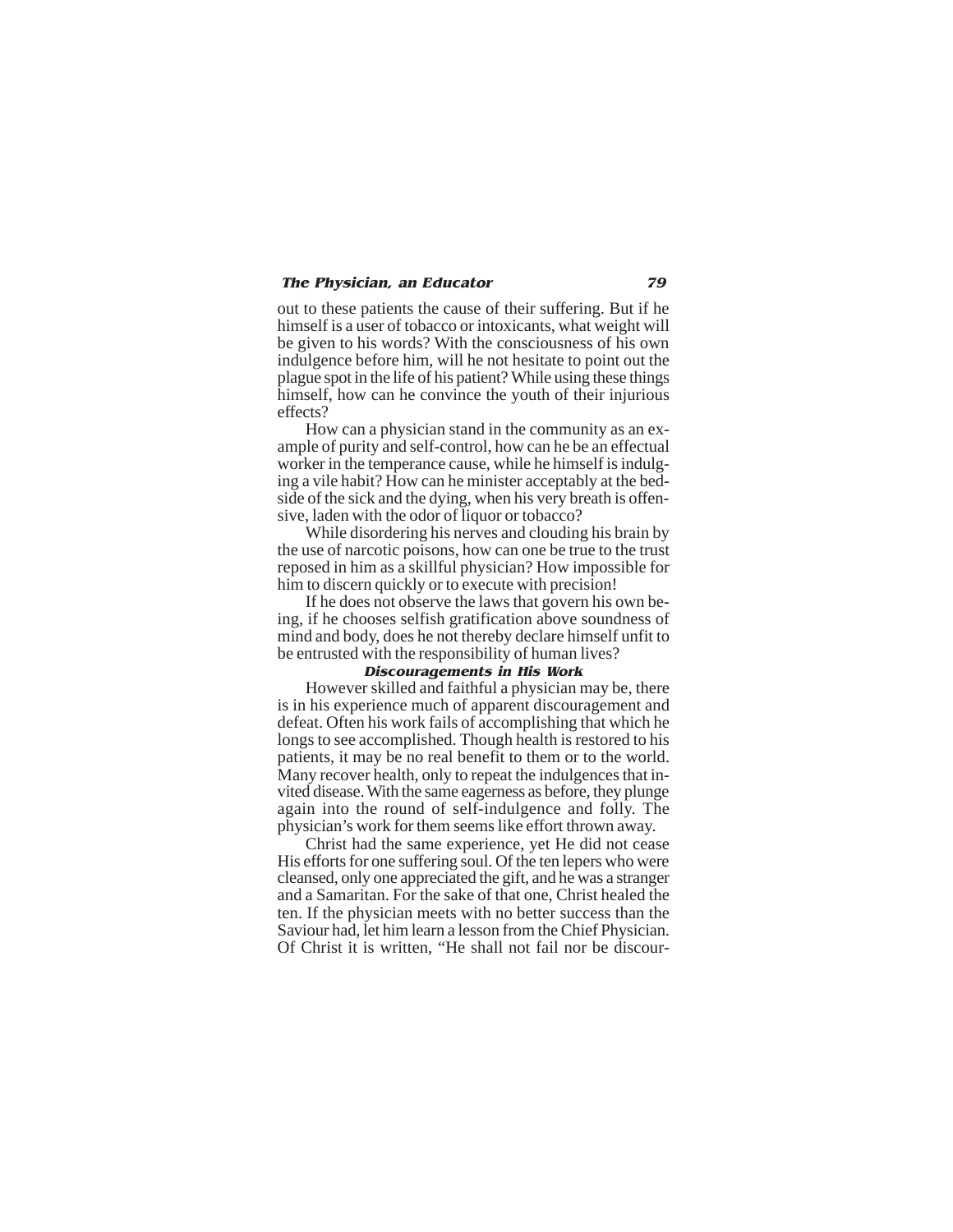aged." "He shall see of the travail of His soul, and shall be satisfied." *Isaiah 42:4; 53:11*.

If but one soul would have accepted the gospel of His grace, Christ would, to save that one, have chosen His life of toil and humiliation and His death of shame. If through our efforts one human being shall be uplifted and ennobled, fitted to shine in the courts of the Lord, have we not cause for rejoicing?

## **Personal Needs and Perils**

The duties of the physician are arduous and trying. In order to perform them most successfully he needs to have a strong constitution and vigorous health. A man that is feeble or diseased cannot endure the wearing labor incident to the physician's calling. One who lacks perfect self-control cannot become qualified to deal with all classes of disease.

Often deprived of sleep, neglecting even to take food, cut off in great degree from social enjoyment and religious privileges, the physician's life seems to lie under a continual shadow. The affliction he beholds, the dependent mortals longing for help, his contact with the depraved, make the heart sick, and well-nigh destroy confidence in humanity.

In the battle with disease and death every energy is taxed to the limit of endurance. The reaction from this terrible strain tests the character to the utmost. Then it is that temptation has greatest power. More than men in any other calling, is the physician in need of self-control, purity of spirit, and that faith which takes hold on heaven. For the sake of others and for his own sake, he cannot afford to disregard physical law. Recklessness in physical habits tends to recklessness in morals.

### **The Only Safeguard**

The physician's only safety is, under all circumstances, to act from principle, strengthened and ennobled by a firmness of purpose found only in God. He is to stand in the moral excellence of His character. Day by day, hour by hour, moment by moment, he is to live as in the sight of the unseen world. As did Moses, he must endure "as seeing Him who is invisible."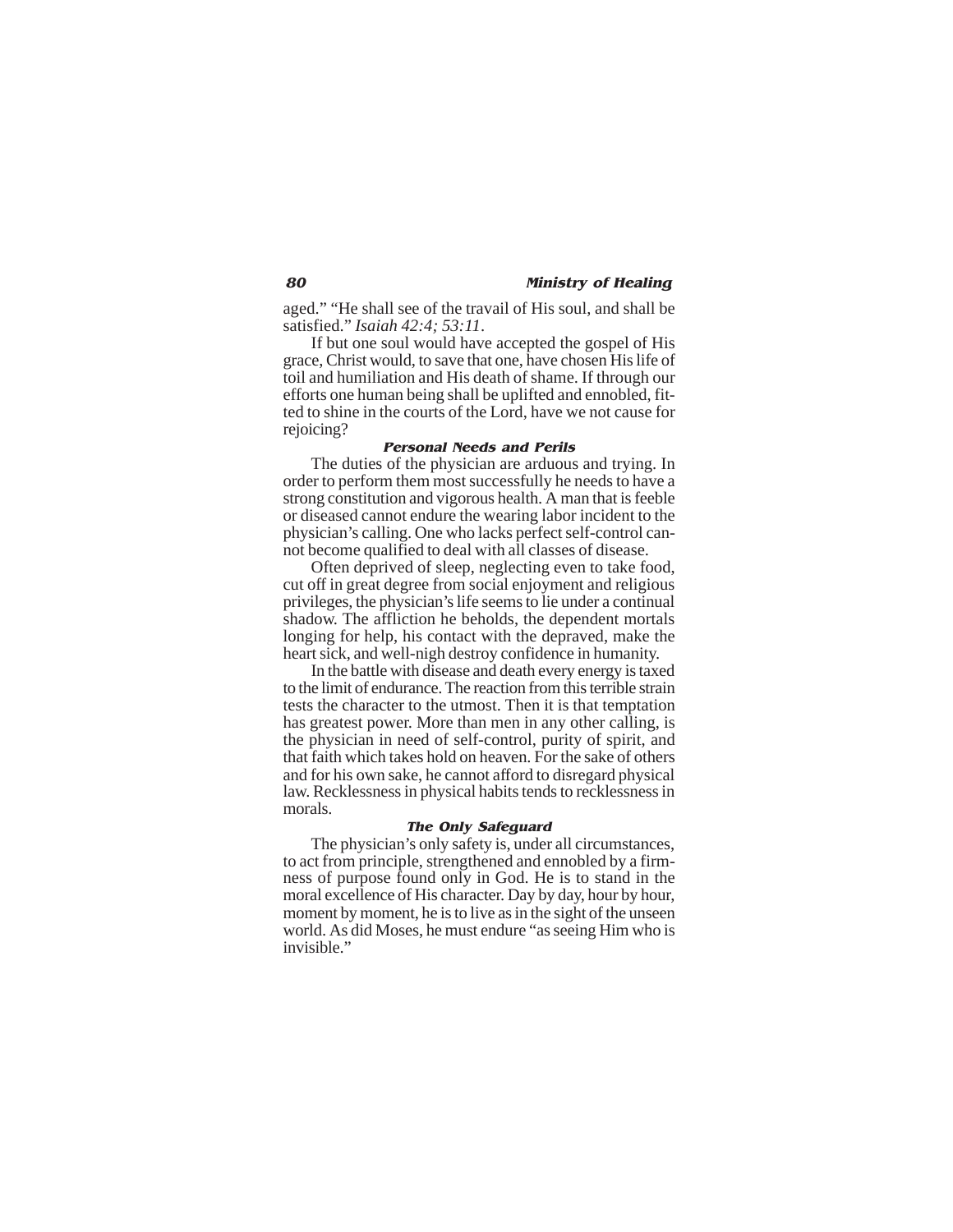### **The Physician, an Educator**

Righteousness has its root in godliness. No man can steadily maintain before his fellow men a pure, forceful life unless his life is hid with Christ in God. The greater the activity among men, the closer must be the communion of the heart with heaven.

The more urgent his duties and the greater his responsibilities, the greater the physician's need of divine power. Time must be redeemed from things temporal, for meditation upon things eternal. He must resist an encroaching world, which would so press upon him as to separate him from the Source of strength. Above all other men should he, by prayer and the study of the Scriptures, place himself under the protecting shield of God. He is to live in hourly contact and conscious communion with the principles of truth, righteousness, and mercy that reveal God's attributes within the soul.

Just to the degree in which the word of God is received and obeyed will it impress with its potency and touch with its life every spring of action, every phase of character. It will purify every thought, regulate every desire. Those who make God's word their trust will quit themselves like men and be strong. They will rise above all baser things into an atmosphere free from defilement.

When man is in fellowship with God, that unswerving purpose which preserved Joseph and Daniel amidst the corruption of heathen courts will make his a life of unsullied purity. His robes of character will be spotless. In his life the light of Christ will be undimmed. The bright and morning Star will appear shining steadfastly above him in changeless glory.

Such a life will be an element of strength in the community. It will be a barrier against evil, a safeguard to the tempted, a guiding light to those who, amidst difficulties and discouragements, are seeking the right way.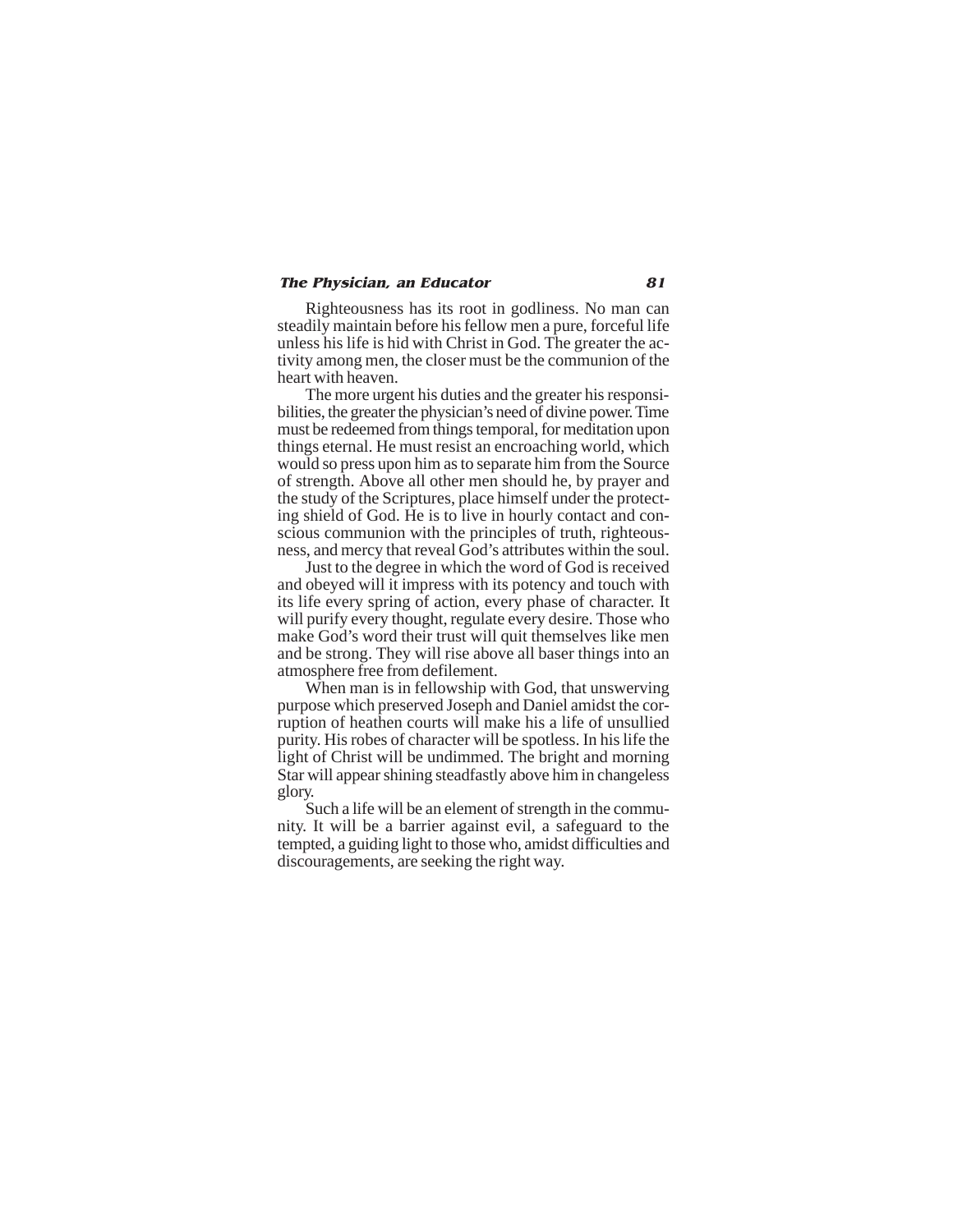# $-$  Chapter 9  $-$ Teaching and Healing

"He sent them to preach the kingdom of God, and to heal the sick."

When Christ sent out the twelve disciples on their first missionary tour, He bade them, "As ye go, preach, saying, The kingdom of heaven is at hand. Heal the sick, cleanse the lepers, raise the dead, cast out devils: freely ye have received, freely give." *Matthew 10:7-8*.

To the Seventy sent forth later He said: "Into whatsoever city ye enter . . heal the sick that are therein, and say unto them, The kingdom of God is come nigh unto you." *Luke 10:8-9*. The presence and power of Christ was with them, "and the Seventy returned again with joy, saying, Lord, even the devils are subject unto us through Thy name." *Verse 17.*

After Christ's ascension the same work was continued. The scenes of His own ministry were repeated. "Out of the cities round about" there came a multitude "unto Jerusalem, bringing sick folks, and them which were vexed with unclean spirits: and they were healed every one." *Acts 5:16*.

And the disciples "went forth, and preached everywhere, the Lord working with them." "Philip went down to the city of Samaria, and preached Christ unto them. And the people with one accord gave heed unto those things which Philip spake . . For unclean spirits . . came out of many that were possessed with them: and many taken with palsies, and that were lame, were healed. And there was great joy in that city." *Mark 16:20; Acts 8:5-8*.

### **Work of the Disciples**

Luke, the writer of the Gospel that bears his name, was a medical missionary. In the Scriptures he is called "the beloved physician." *Colossians 4:14*. The apostle Paul heard of his skill as a physician, and sought him out as one to whom the Lord had entrusted a special work. He secured his co-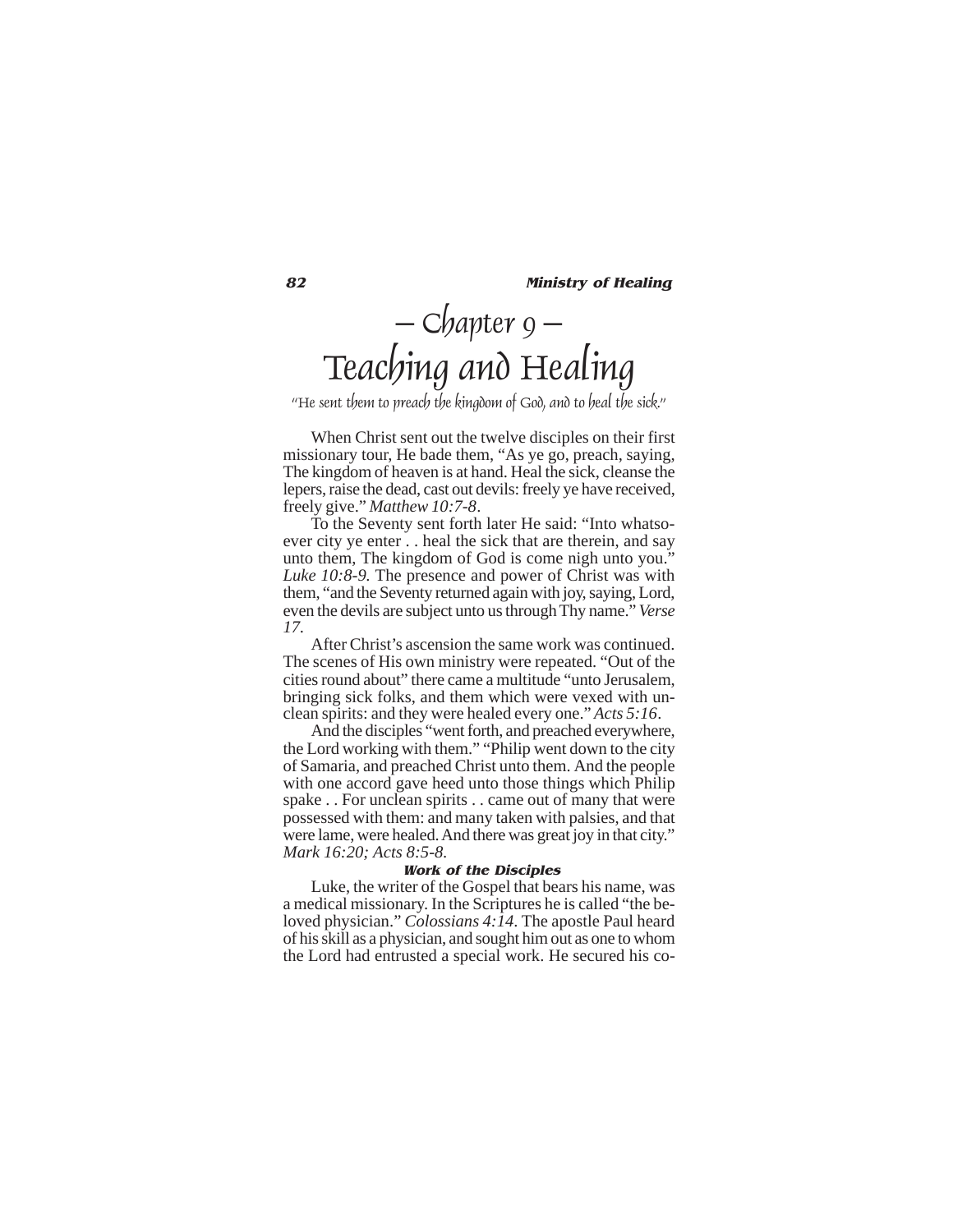operation, and for some time Luke accompanied him in his travels from place to place. After a time, Paul left Luke at Philippi, in Macedonia. Here he continued to labor for several years, both as a physician and as a teacher of the gospel. In his work as a physician he ministered to the sick, and then prayed for the healing power of God to rest upon the afflicted ones. Thus the way was opened for the gospel message. Luke's success as a physician gained for him many opportunities for preaching Christ among the heathen. It is the divine plan that we shall work as the disciples worked. Physical healing is bound up with the gospel commission. In the work of the gospel, teaching and healing are never to be separated.

The work of the disciples was to spread a knowledge of the gospel. To them was committed the work of proclaiming to all the world the good news that Christ brought to men. That work they accomplished for the people of their time. To every nation under heaven the gospel was carried in a single generation.

The giving of the gospel to the world is the work that God has committed to those who bear His name. For earth's sin and misery the gospel is the only antidote. To make known to all mankind the message of the grace of God is the first work of those who know its healing power.

### **Need of the Gospel**

When Christ sent forth the disciples with the gospel message, faith in God and His word had well-nigh departed from the world. Among the Jewish people, who professed to have a knowledge of Jehovah, His word had been set aside for tradition and human speculation. Selfish ambition, love of ostentation, greed of gain, absorbed men's thoughts. As reverence for God departed, so also departed compassion toward men. Selfishness was the ruling principle, and Satan worked his will in the misery and degradation of mankind.

Satanic agencies took possession of men. The bodies of human beings, made for the dwelling place of God, became the habitation of demons. The senses, the nerves, the organs of men were worked by supernatural agencies in the indul-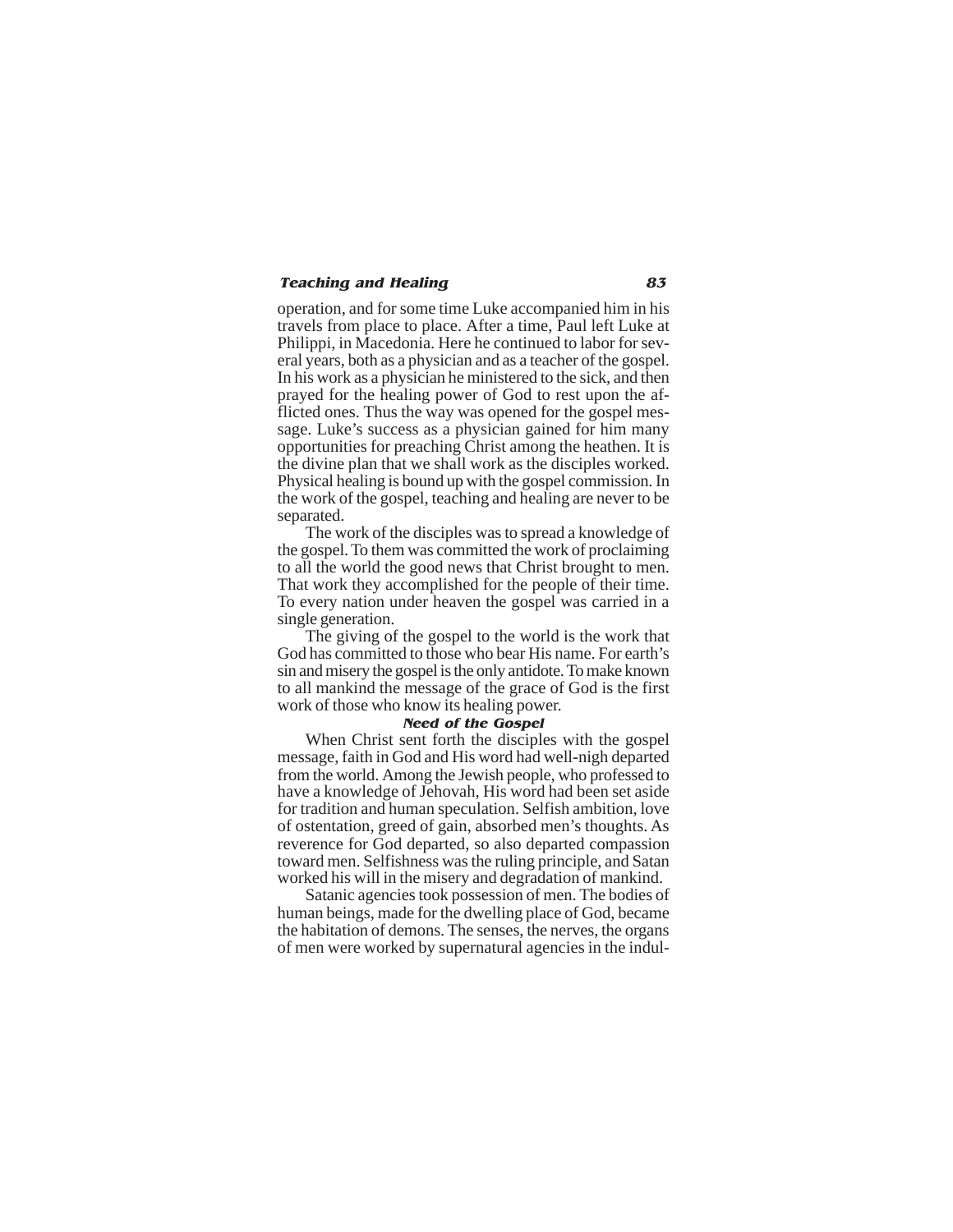# **84 Ministry of Healing**

gence of the vilest lust. The very stamp of demons was impressed upon the countenances of men. Human faces reflected the expression of the legions of evil with which men were possessed.

What is the condition in the world today? Is not faith in the Bible as effectually destroyed by the higher criticism and speculation of today as it was by tradition and rabbinism in the days of Christ? Have not greed and ambition and love of pleasure as strong a hold on men's hearts now as they had then? In the professedly Christian world, even in the professed churches of Christ, how few are governed by Christian principles. In business, social, domestic, even religious circles, how few make the teachings of Christ the rule of daily living. Is it not true that "justice standeth afar off:... equity cannot enter . . And he that departeth from evil maketh himself a prey"? *Isaiah 59:14-15*.

We are living in the midst of an "epidemic of crime," at which thoughtful, God-fearing men everywhere stand aghast. The corruption that prevails, it is beyond the power of the human pen to describe. Every day brings fresh revelations of political strife, bribery, and fraud. Every day brings its heart-sickening record of violence and lawlessness, of indifference to human suffering, of brutal, fiendish destruction of human life. Every day testifies to the increase of insanity, murder, and suicide. Who can doubt that satanic agencies are at work among men with increasing activity to distract and corrupt the mind, and defile and destroy the body?

And while the world is filled with these evils, the gospel is too often presented in so indifferent a manner as to make but little impression upon the consciences or the lives of men. Everywhere there are hearts crying out for something which they have not. They long for a power that will give them mastery over sin, a power that will deliver them from the bondage of evil, a power that will give health and life and peace. Many who once knew the power of God's word have dwelt where there is no recognition of God, and they long for the divine presence.

The world needs today what it needed nineteen hundred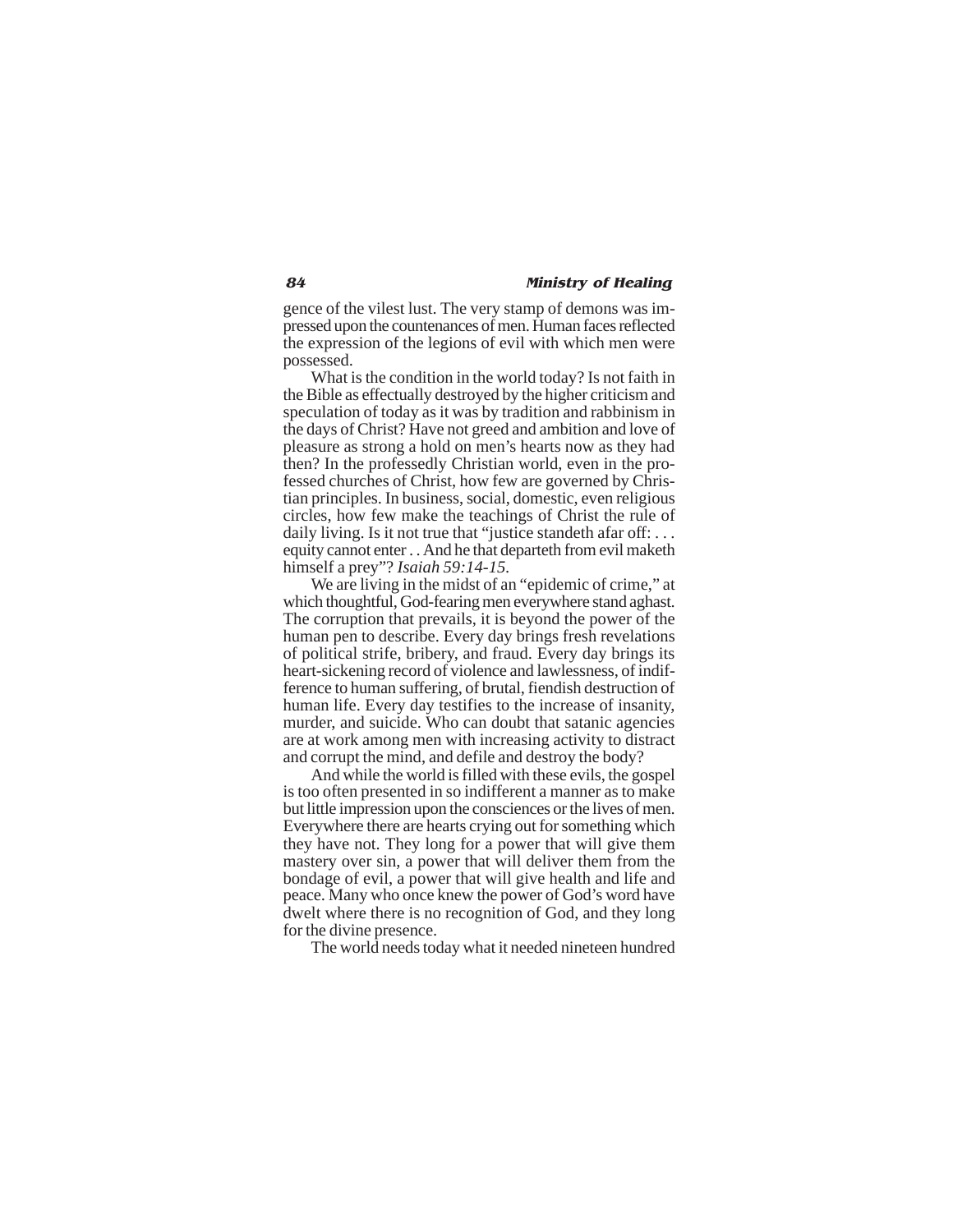years ago—a revelation of Christ. A great work of reform is demanded, and it is only through the grace of Christ that the work of restoration, physical, mental, and spiritual, can be accomplished.

# **Christ's Method of Reaching the People**

Christ's method alone will give true success in reaching the people. The Saviour mingled with men as one who desired their good. He showed His sympathy for them, ministered to their needs, and won their confidence. Then He bade them, "Follow Me."

There is need of coming close to the people by personal effort. If less time were given to sermonizing, and more time were spent in personal ministry, greater results would be seen. The poor are to be relieved, the sick cared for, the sorrowing and the bereaved comforted, the ignorant instructed, the inexperienced counseled. We are to weep with those that weep, and rejoice with those that rejoice. Accompanied by the power of persuasion, the power of prayer, the power of the love of God, this work will not, cannot, be without fruit.

We should ever remember that the object of the medical missionary work is to point sin-sick men and women to the Man of Calvary, who taketh away the sin of the world. By beholding Him, they will be changed into His likeness. We are to encourage the sick and suffering to look to Jesus and live. Let the workers keep Christ, the Great Physician, constantly before those to whom disease of body and soul has brought discouragement. Point them to the One who can heal both physical and spiritual disease. Tell them of the One who is touched with the feeling of their infirmities. Encourage them to place themselves in the care of Him who gave His life to make it possible for them to have life eternal. Talk of His love; tell of His power to save.

This is the high duty and precious privilege of the medical missionary. And personal ministry often prepares the way for this. God often reaches hearts through our efforts to relieve physical suffering.

Medical missionary work is the pioneer work of the gospel. In the ministry of the word and in the medical mission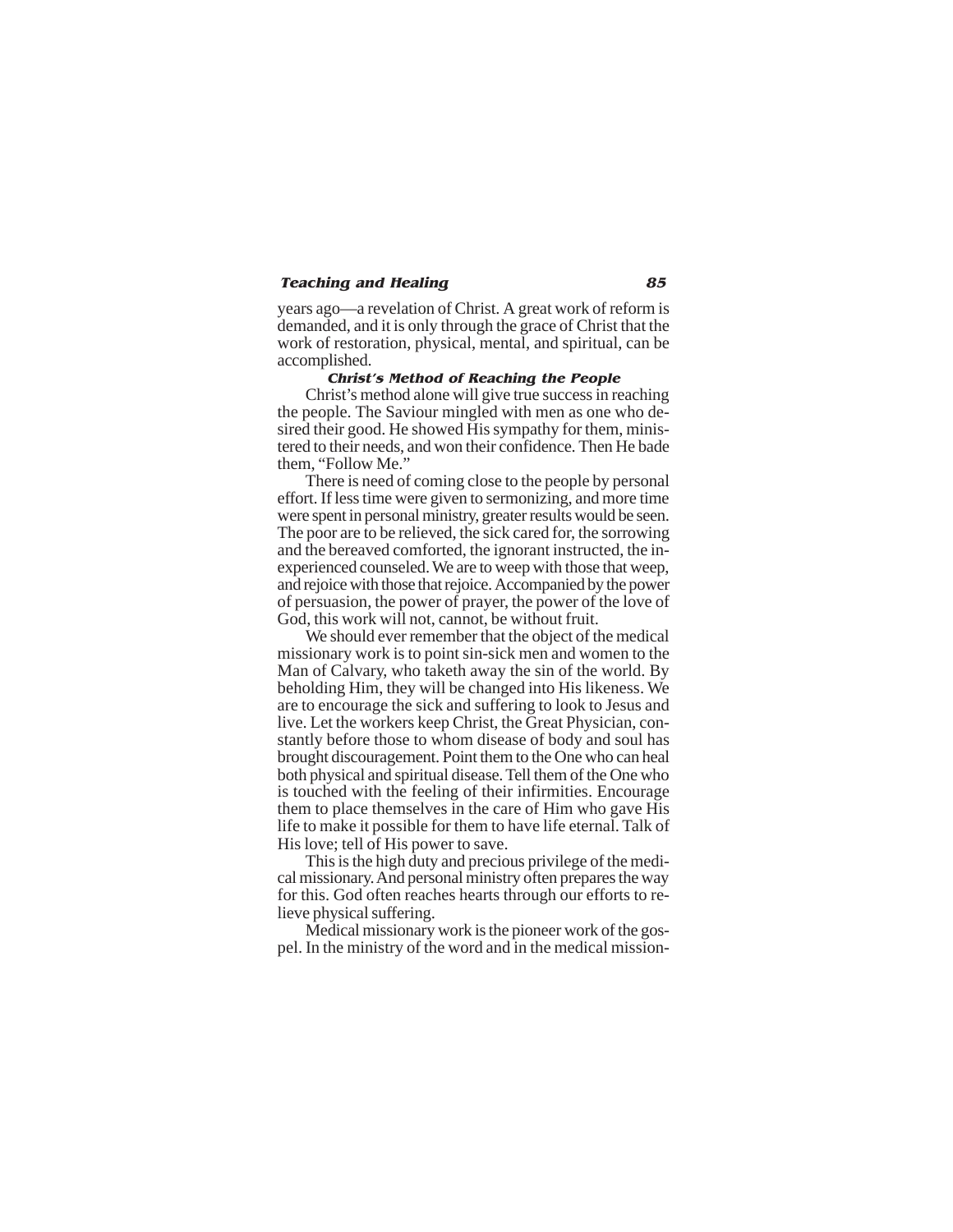ary work the gospel is to be preached and practiced. **Work of the Missionary Nurse**

In almost every community there are large numbers who do not listen to the preaching of God's word or attend any religious service. If they are reached by the gospel, it must be carried to their homes. Often the relief of their physical needs is the only avenue by which they can be approached. Missionary nurses who care for the sick and relieve the distress of the poor will find many opportunities to pray with them, to read to them from God's word, and to speak of the Saviour. They can pray with and for the helpless ones who have not strength of will to control the appetites that passion has degraded. They can bring a ray of hope into the lives of the defeated and disheartened. Their unselfish love, manifested in acts of disinterested kindness, will make it easier for these suffering ones to believe in the love of Christ.

Many have no faith in God and have lost confidence in man. But they appreciate acts of sympathy and helpfulness. As they see one with no inducement of earthly praise or compensation come into their homes, ministering to the sick, feeding the hungry, clothing the naked, comforting the sad, and tenderly pointing all to Him of whose love and pity the human worker is but the messenger—as they see this, their hearts are touched. Gratitude springs up. Faith is kindled. They see that God cares for them, and they are prepared to listen as His word is opened.

Whether in foreign missions or in the home field, all missionaries, both men and women, will gain much more ready access to the people, and will find their usefulness greatly increased, if they are able to minister to the sick. Women who go as missionaries to heathen lands may thus find opportunity for giving the gospel to the women of these lands, when every other door of access is closed. All gospel workers should know how to give the simple treatments that do so much to relieve pain and remove disease.

### **Teaching Health Principles**

Gospel workers should be able also to give instruction in the principles of healthful living. There is sickness every-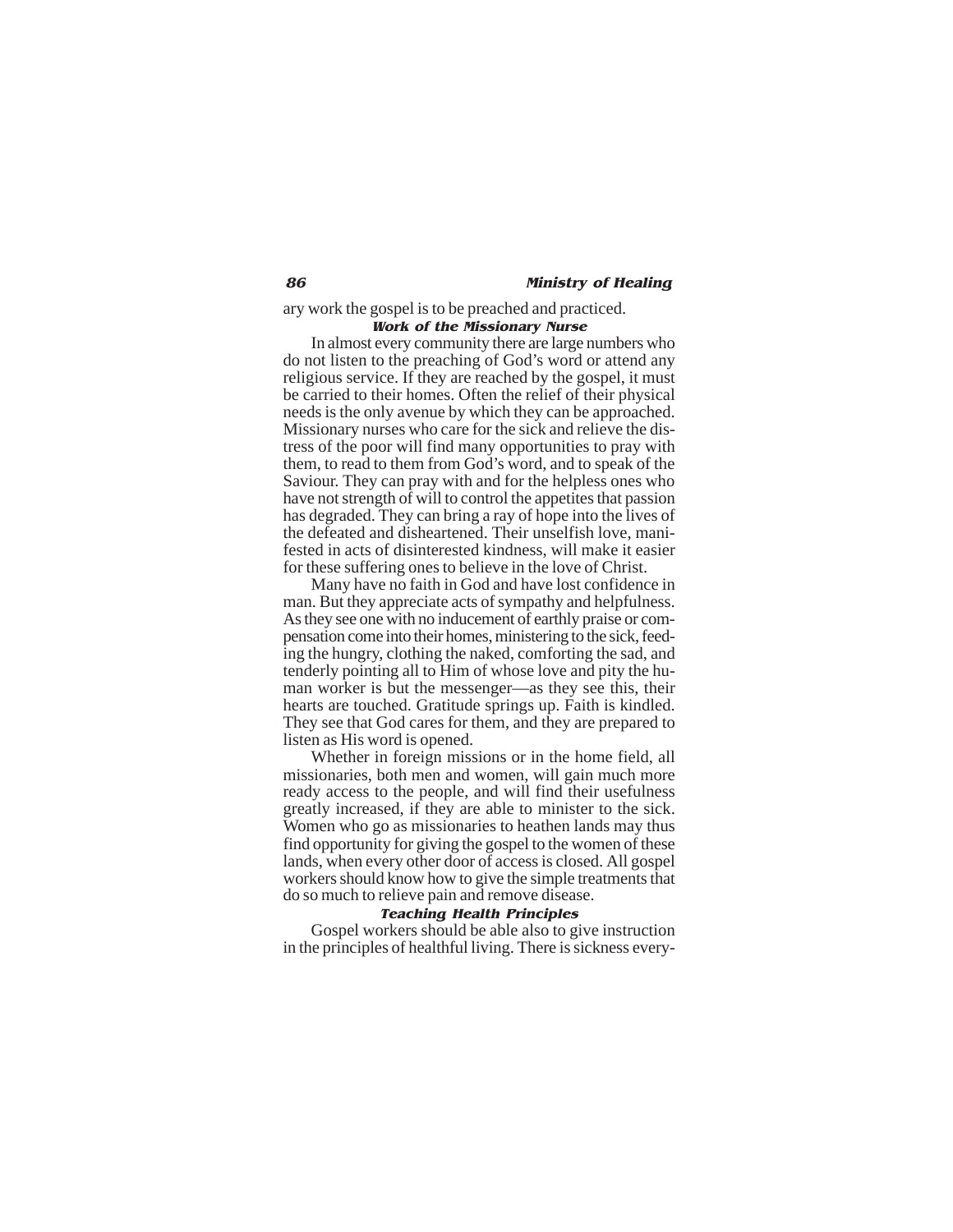where, and most of it might be prevented by attention to the laws of health. The people need to see the bearing of health principles upon their well-being, both for this life and for the life to come. They need to be awakened to their responsibility for the human habitation fitted up by their Creator as His dwelling place, and over which He desires them to be faithful stewards. They need to be impressed with the truth conveyed in the words of Holy Writ:

"Ye are the temple of the living God; as God hath said, I will dwell in them, and walk in them; and I will be their God, and they shall be My people." *2 Corinthians 6:16*

Thousands need and would gladly receive instruction concerning the simple methods of treating the sick—methods that are taking the place of the use of poisonous drugs. There is great need of instruction in regard to dietetic reform. Wrong habits of eating and the use of unhealthful food are in no small degree responsible for the intemperance and crime and wretchedness that curse the world.

In teaching health principles, keep before the mind the great object of reform—that its purpose is to secure the highest development of body and mind and soul. Show that the laws of nature, being the laws of God, are designed for our good; that obedience to them promotes happiness in this life, and aids in the preparation for the life to come.

Lead the people to study the manifestation of God's love and wisdom in the works of nature. Lead them to study that marvelous organism, the human system, and the laws by which it is governed. Those who perceive the evidences of God's love, who understand something of the wisdom and beneficence of His laws, and the results of obedience, will come to regard their duties and obligations from an altogether different point of view. Instead of looking upon an observance of the laws of health as a matter of sacrifice or self-denial, they will regard it, as it really is, as an inestimable blessing.

Every gospel worker should feel that the giving of instruction in the principles of healthful living is a part of his appointed work. Of this work there is great need, and the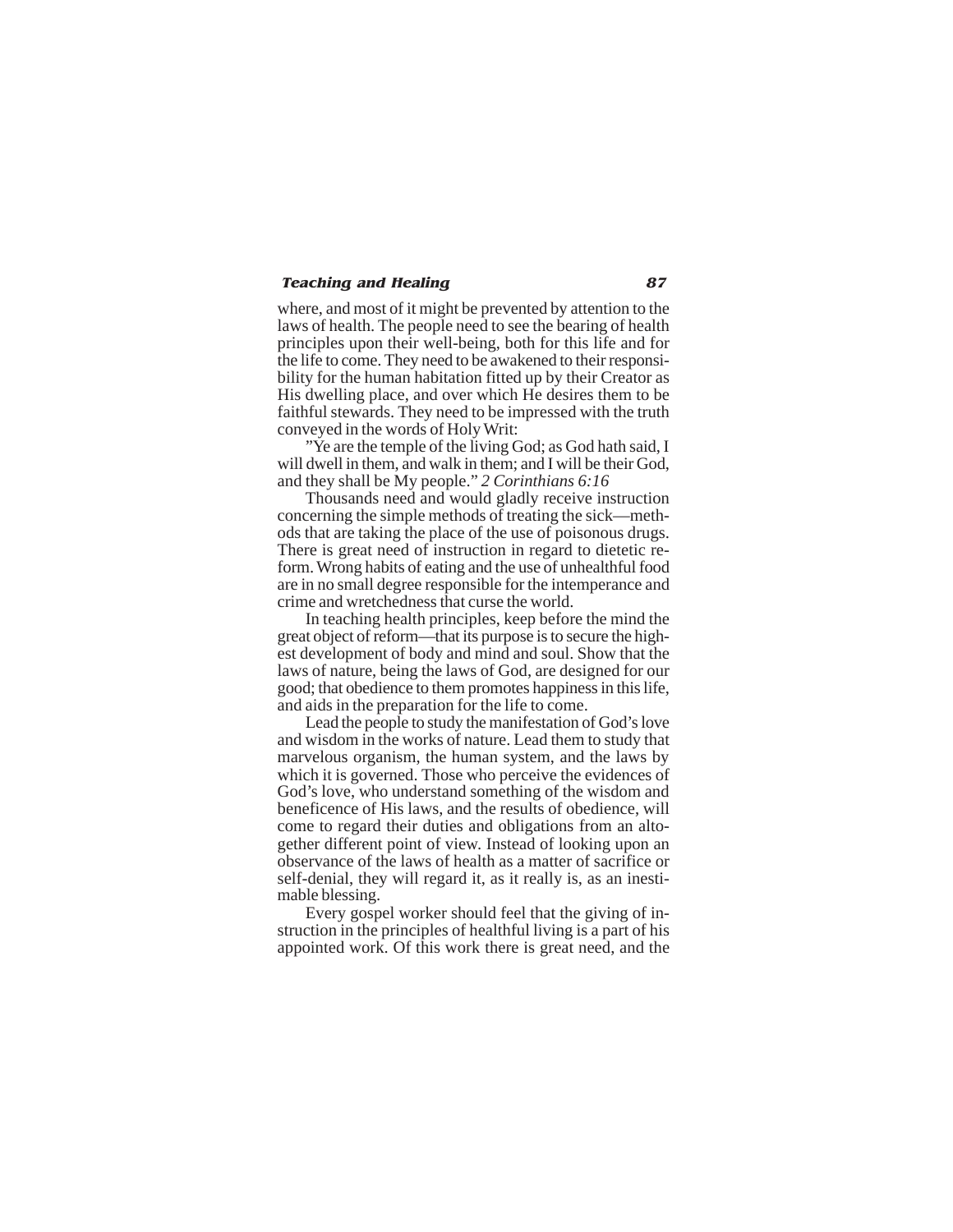world is open for it.

# **Individual Work**

Everywhere there is a tendency to substitute the work of organizations for individual effort. Human wisdom tends to consolidation, to centralization, to the building up of great churches and institutions. Multitudes leave to institutions and organizations the work of benevolence; they excuse themselves from contact with the world, and their hearts grow cold. They become self-absorbed and unimpressible. Love for God and man dies out of the soul.

Christ commits to His followers an individual work—a work that cannot be done by proxy. Ministry to the sick and the poor, the giving of the gospel to the lost, is not to be left to committees or organized charities. Individual responsibility, individual effort, personal sacrifice, is the requirement of the gospel.

"Go out into the highways and hedges, and compel them to come in," is Christ's command, "that My house may be filled." He brings men into touch with those whom they seek to benefit. "Bring the poor that are cast out to thy house," He says. "When thou seest the naked, that thou cover him." "They shall lay hands on the sick, and they shall recover." *Luke 14:23; Isaiah 58:7; Mark 16:18*. Through direct contact, through personal ministry, the blessings of the gospel are to be communicated.

### **All to Be Workers**

In giving light to His people anciently, God did not work exclusively through any one class. Daniel was a prince of Judah. Isaiah also was of the royal line. David was a shepherd boy, Amos a herdsman, Zechariah a captive from Babylon, Elisha a tiller of the soil. The Lord raised up as His representatives prophets and princes, the noble and the lowly, and taught them the truths to be given to the world.

To everyone who becomes a partaker of His grace the Lord appoints a work for others. Individually we are to stand in our lot and place, saying, "Here am I; send me." Isaiah *6:8*. Upon the minister of the word, the missionary nurse, the Christian physician, the individual Christian, whether he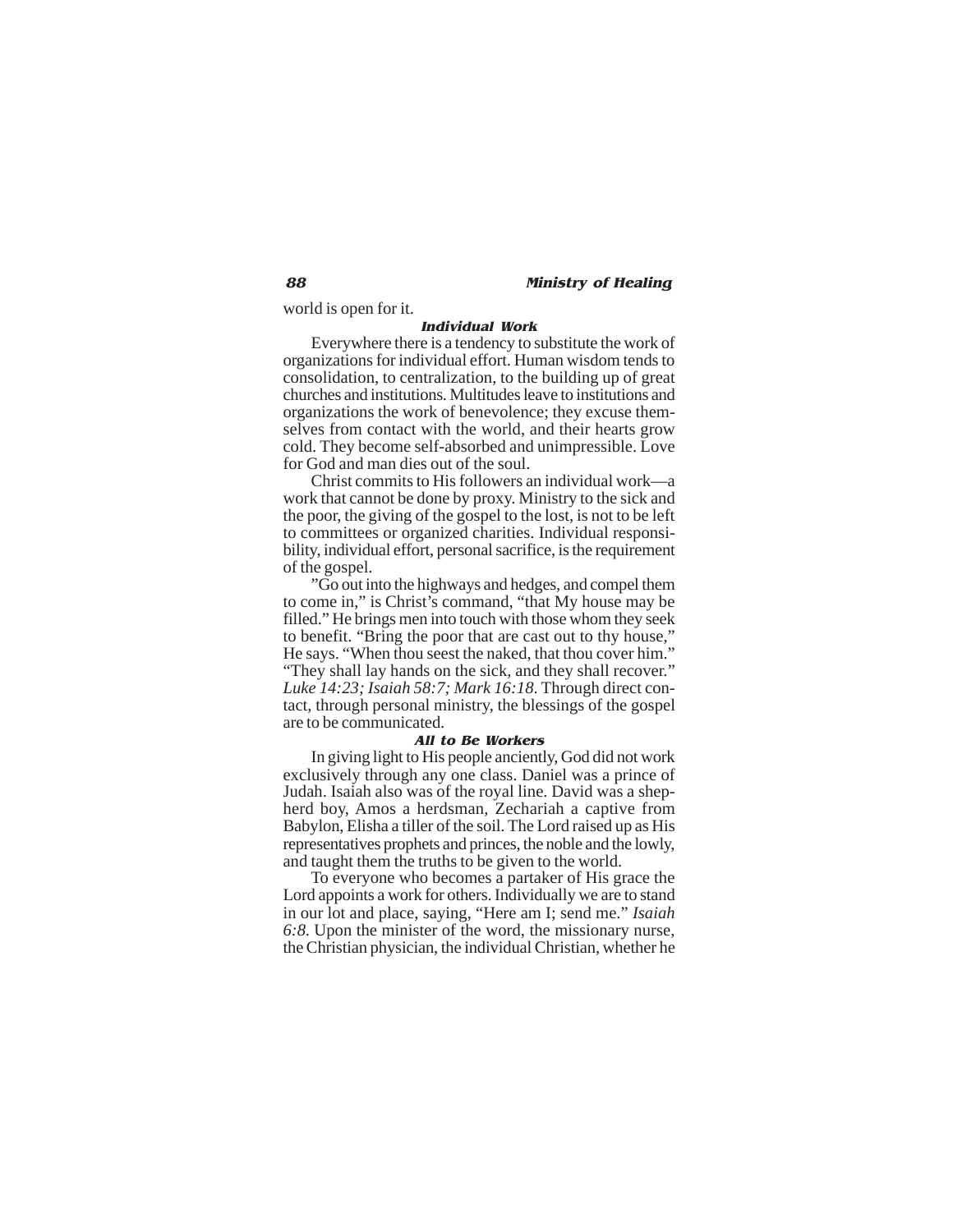be merchant or farmer, professional man or mechanic—the responsibility rests upon all. It is our work to reveal to men the gospel of their salvation. Every enterprise in which we engage should be a means to this end.

Those who take up their appointed work will not only be a blessing to others, but they will themselves be blessed. The consciousness of duty well done will have a reflex influence upon their own souls. The despondent will forget their despondency, the weak will become strong, the ignorant intelligent, and all will find an unfailing helper in Him who has called them.

# **The Church, a Training School**

The church of Christ is organized for service. Its watchword is ministry. Its members are soldiers, to be trained for conflict under the Captain of their salvation. Christian ministers, physicians, teachers, have a broader work than many have recognized. They are not only to minister to the people, but to teach them to minister. They should not only give instruction in right principles, but educate their hearers to impart these principles. Truth that is not lived, that is not imparted, loses its life-giving power, its healing virtue. Its blessing can be retained only as it is shared.

The monotony of our service for God needs to be broken up. Every church member should be engaged in some line of service for the Master. Some cannot do so much as others, but everyone should do his utmost to roll back the tide of disease and distress that is sweeping over our world. Many would be willing to work if they were taught how to begin. They need to be instructed and encouraged.

Every church should be a training school for Christian workers. Its members should be taught how to give Bible readings, how to conduct and teach Sabbath-school classes, how best to help the poor and to care for the sick, how to work for the unconverted. There should be schools of health, cooking schools, and classes in various lines of Christian help work. There should not only be teaching, but actual work under experienced instructors. Let the teachers lead the way in working among the people, and others, uniting with them,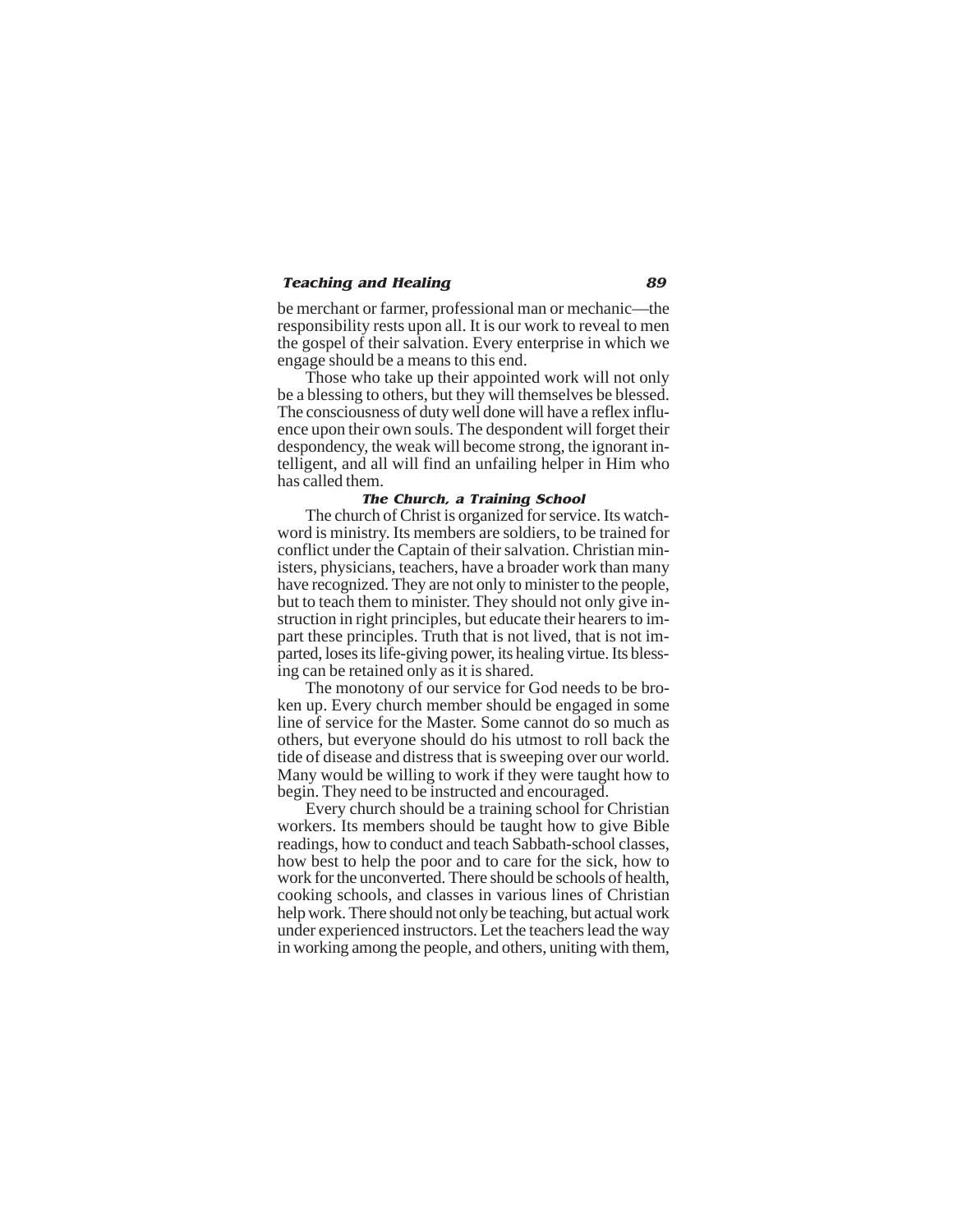will learn from their example. One example is worth more than many precepts.

Let all cultivate their physical and mental powers to the utmost of their ability, that they may work for God where His providence shall call them. The same grace that came from Christ to Paul and Apollos, that distinguished them for spiritual excellencies, will today be imparted to devoted Christian missionaries. God desires His children to have intelligence and knowledge, that with unmistakable clearness and power His glory may be revealed in our world.

### **The Most Successful Workers**

Educated workers who are consecrated to God can do service in a greater variety of ways and can accomplish more extensive work than can those who are uneducated. Their discipline of mind places them on vantage ground. But those who have neither great talents nor extensive education may minister acceptably to others. God will use men who are willing to be used. It is not the most brilliant or the most talented persons whose work produces the greatest and most lasting results. Men and women are needed who have heard a message from heaven. The most effective workers are those who respond to the invitation, "Take My yoke upon you, and learn of Me." *Matthew 11:29*.

It is heart missionaries that are needed. He whose heart God touches is filled with a great longing for those who have never known His love. Their condition impresses him with a sense of personal woe. Taking his life in his hand, he goes forth, a heaven-sent, heaven-inspired messenger, to do a work in which angels can co-operate.

If those to whom God has entrusted great talents of intellect put these gifts to a selfish use, they will be left, after a period of trial, to follow their own way. God will take men who do not appear to be so richly endowed, who have not large self-confidence, and He will make the weak strong, because they trust in Him to do for them that which they cannot do for themselves. God will accept the wholehearted service, and will Himself make up the deficiencies.

The Lord has often chosen for His colaborers men who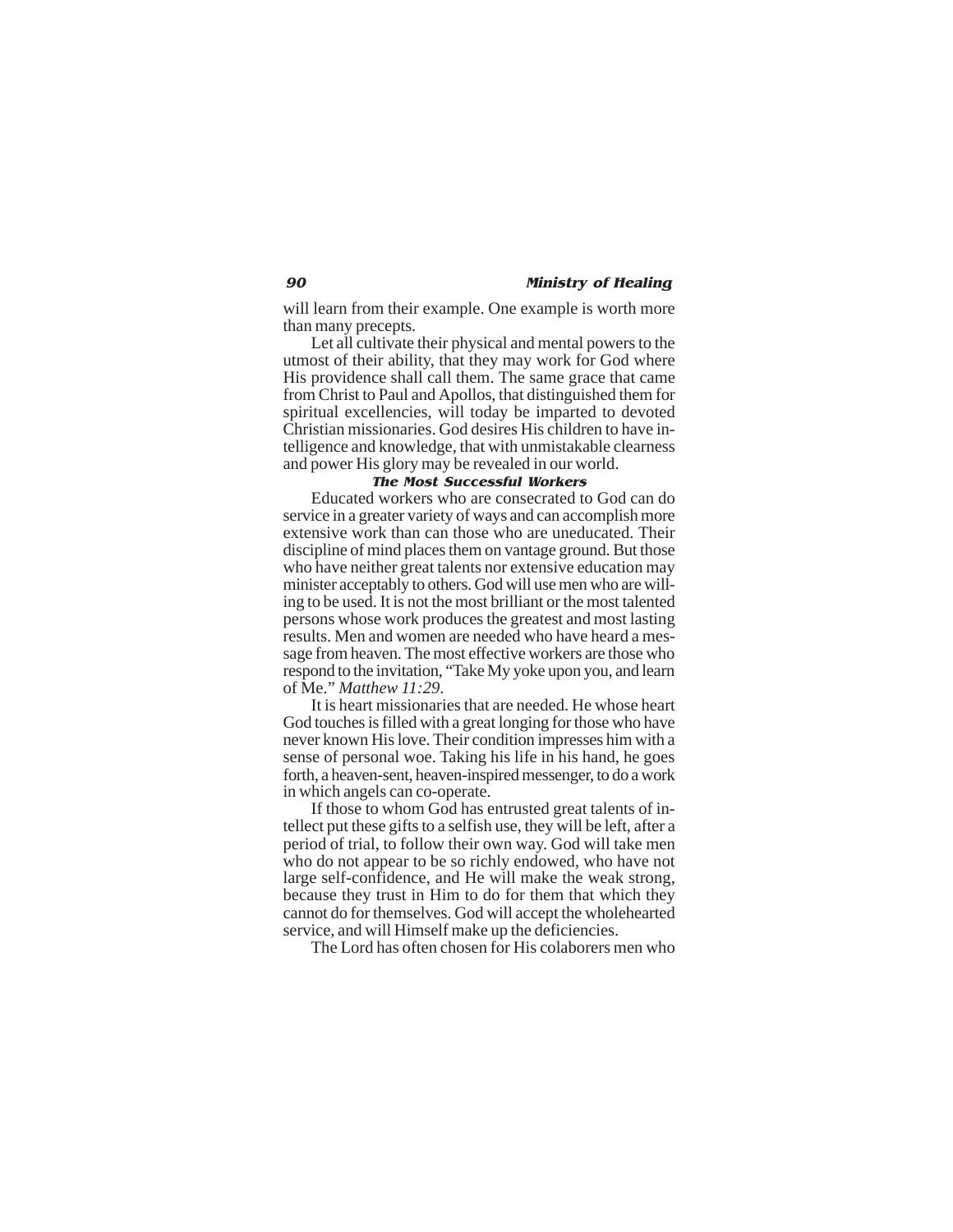have had opportunity to obtain but a limited school education. These men have applied their powers most diligently, and the Lord has rewarded their fidelity to His work, their industry, their thirst for knowledge. He has witnessed their tears and heard their prayers. As His blessing came to the captives in the courts of Babylon, so does He give wisdom and knowledge to His workers today.

Men deficient in school education, lowly in social position, have, through the grace of Christ, sometimes been wonderfully successful in winning souls for Him. The secret of their success was their confidence in God. They learned daily of Him who is wonderful in counsel and mighty in power.

Such workers are to be encouraged. The Lord brings them into connection with those of more marked ability, to fill up the gaps that others leave. Their quickness to see what is to be done, their readiness to help those in need, their kind words and deeds, open doors of usefulness that otherwise would remain closed. They come close to those in trouble, and the persuasive influence of their words has power to draw many trembling souls to God. Their work shows what thousands of others might do, if they only would.

### **A Broader Life**

Nothing will so arouse a self-sacrificing zeal and broaden and strengthen the character as to engage in work for others. Many professed Christians, is seeking church relationship, think only of themselves. They wish to enjoy church fellowship and pastoral care. They become members of large and prosperous churches, and are content to do little for others. In this way they are robbing themselves of the most precious blessings. Many would be greatly benefited by sacrificing their pleasant, ease-conducing associations. They need to go where their energies will be called out in Christian work and they can learn to bear responsibilities.

Trees that are crowded closely together do not grow healthfully and sturdily. The gardener transplants them that they may have room to develop. A similar work would benefit many of the members of large churches. They need to be placed where their energies will be called forth in active Chris-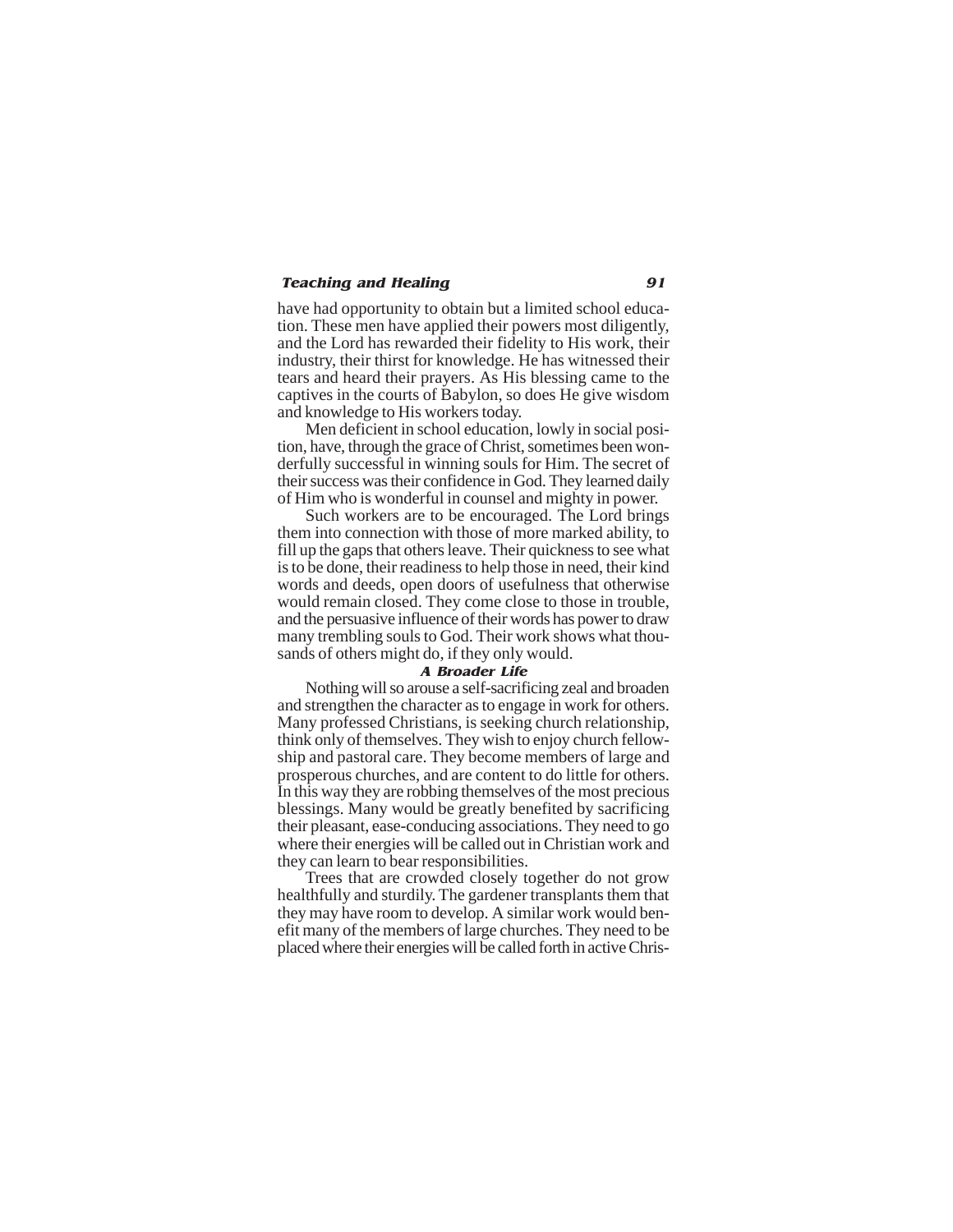tian effort. They are losing their spiritual life, becoming dwarfed and inefficient, for want of self-sacrificing labor for others. Transplanted to some missionary field, they would grow strong and vigorous.

But none need wait until called to some distant field before beginning to help others. Doors of service are open everywhere. All around us are those who need our help. The widow, the orphan, the sick and the dying, the heartsick, the discouraged, the ignorant, and the outcast are on every hand.

We should feel it our special duty to work for those living in our neighborhood. Study how you can best help those who take no interest in religious things. As you visit your friends and neighbors, show an interest in their spiritual as well as in their temporal welfare. Speak to them of Christ as a sin-pardoning Saviour. Invite your neighbors to your home, and read with them from the precious Bible and from books that explain its truths. Invite them to unite with you in song and prayer. In these little gatherings, Christ Himself will be present, as He has promised, and hearts will be touched by His grace.

Church members should educate themselves to do this work. This is just as essential as to save the benighted souls in foreign countries. While some feel the burden for souls afar off, let the many who are at home feel the burden of precious souls who are around them, and work just as diligently for their salvation.

Many regret that they are living a narrow life. They themselves can make their life broad and influential if they will. Those who love Jesus with heart and mind and soul, and their neighbor as themselves, have a wide field in which to use their ability and influence.

### **Little Opportunities**

Let none pass by little opportunities, to look for larger work. You might do successfully the small work, but fail utterly in attempting the larger work, and fall into discouragement. It is by doing with your might what you find to do that you will develop aptitude for larger work. It is by slighting the daily opportunities, by neglecting the little things right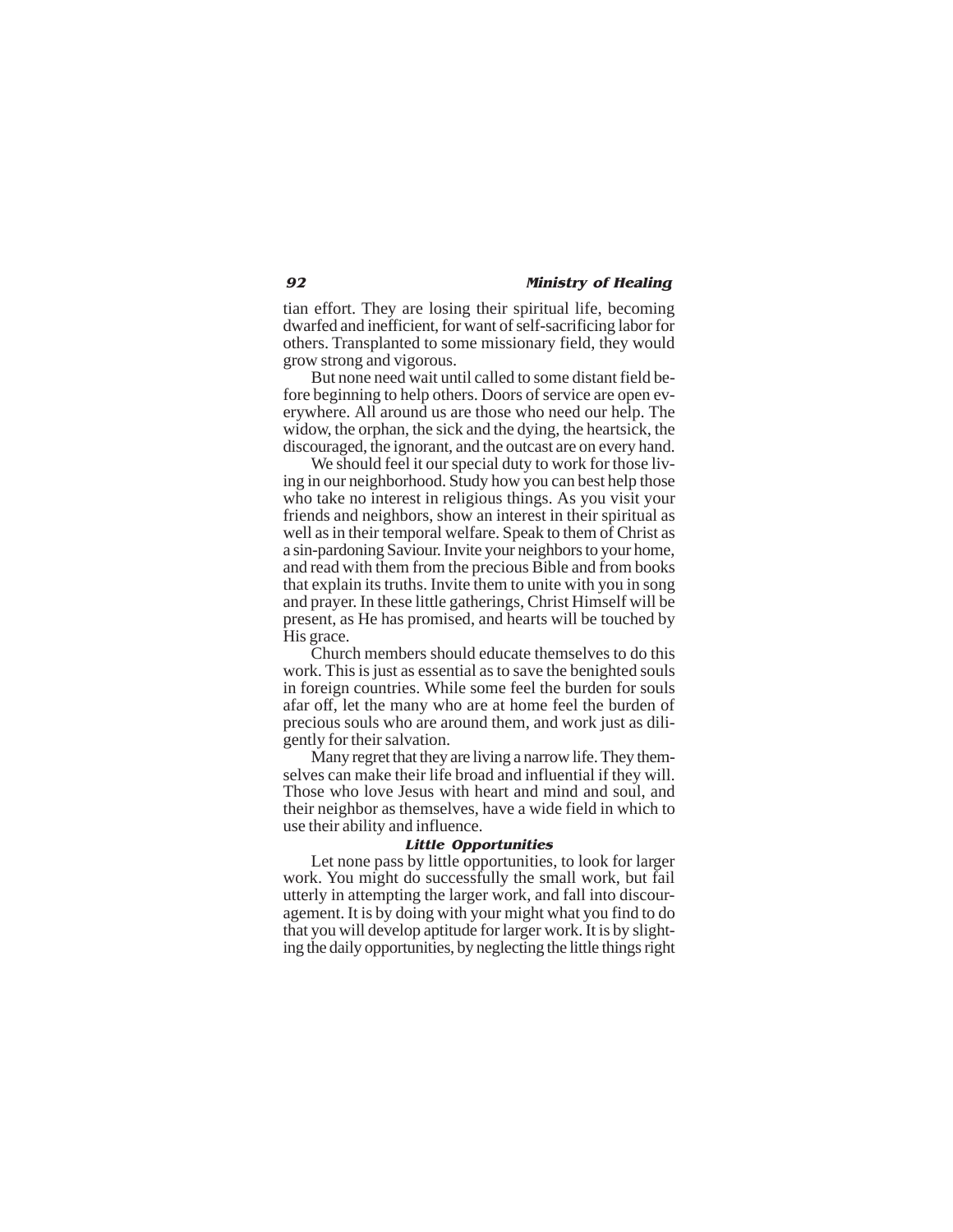at hand, that so many become fruitless and withered.

Do not depend upon human aid. Look beyond human beings to the One appointed by God to bear our griefs, to carry our sorrows, and to supply our necessities. Taking God at His word, make a beginning wherever you find work to do, and move forward with unfaltering faith. It is faith in Christ's presence that gives strength and steadfastness. Work with unselfish interest, with painstaking effort, with persevering energy.

In fields where the conditions are so objectionable and disheartening that many are unwilling to go to them, remarkable changes have been wrought by the efforts of self-sacrificing workers. Patiently and perseveringly they labored, not relying upon human power, but upon God, and His grace sustained them. The amount of good thus accomplished will never be known in this world, but blessed results will be seen in the great hereafter.

# **Self-supporting Missionaries**

In many places self-supporting missionaries can work successfully. It was as a self-supporting missionary that the apostle Paul labored in spreading the knowledge of Christ throughout the world. While daily teaching the gospel in the great cities of Asia and Europe, he wrought at the trade of a craftsman to sustain himself and his companions. His parting words to the elders of Ephesus, showing his manner of labor, have precious lessons for every gospel worker:

"Ye know," he said, "after what manner I have been with you at all seasons . . and how I kept back nothing that was profitable unto you, but have showed you, and have taught you publicly, and from house to house . . I have coveted no man's silver, or gold, or apparel. Yea, ye yourselves know, that these hands have ministered unto my necessities, and to them that were with me. I have showed you all things, how that so laboring ye ought to support the weak, and to remember the words of the Lord Jesus, how He said, It is more blessed to give than to receive." *Acts 20:18-35*.

Many today, if imbued with the same spirit of self-sacrifice, could do a good work in a similar way. Let two or more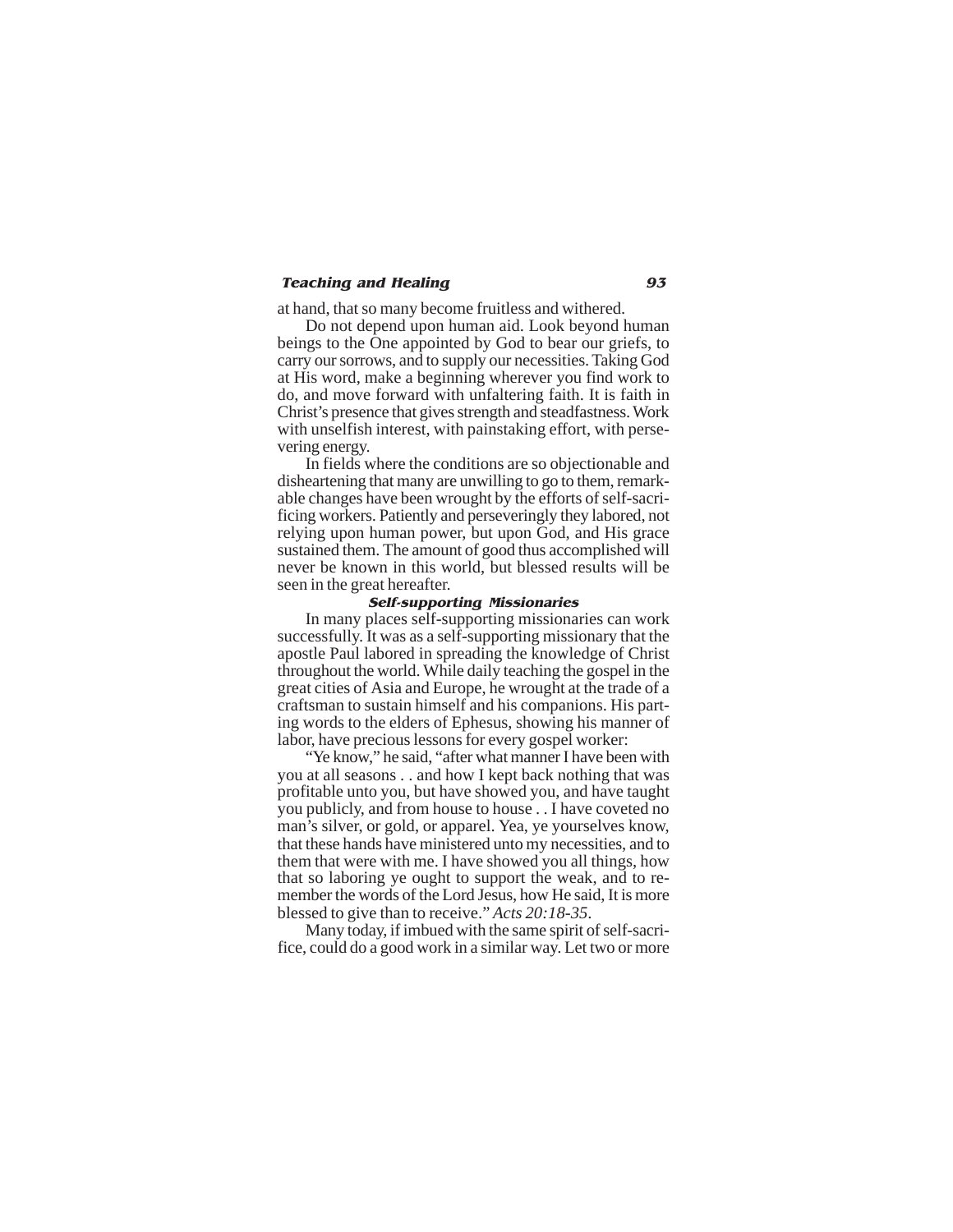# **94 Ministry of Healing**

start out together in evangelistic work. Let them visit the people, praying, singing, teaching, explaining the Scriptures, and ministering to the sick. Some can sustain themselves as canvassers; others, like the apostle, can labor at some handicraft or in other lines of effort. As they move forward in their work, realizing their helplessness, but humbly depending upon God, they gain a blessed experience. The Lord Jesus goes before them; and, among the wealthy and the poor, they find favor and help.

Those who have been trained for medical missionary work in foreign countries should be encouraged to go without delay where they expect to labor, and begin work among the people, learning the language as they work. Very soon they will be able to teach the simple truths of God's word.

Throughout the world, messengers of mercy are needed. There is a call for Christian families to go into communities that are in darkness and error, to go to foreign fields, to become acquainted with the needs of their fellow men, and to work for the cause of the Master. If such families would settle in the dark places of the earth, places where the people are enshrouded in spiritual gloom, and let the light of Christ's life shine out through them, what a noble work might be accomplished.

This work requires self-sacrifice. While many are waiting to have every obstacle removed, the work they might do is left undone, and multitudes are dying without hope and without God. Some, for the sake of commercial advantage, or to acquire scientific knowledge, will venture into unsettled regions and cheerfully endure sacrifice and hardship; but how few for the sake of their fellow men are willing to move their families into regions that are in need of the gospel.

To reach the people, wherever they are, and whatever their position or condition, and to help them in every way possible—this is true ministry. But such effort you may win hearts and open a door of access to perishing souls.

In all your work remember that you are bound up with Christ, a part of the great plan of redemption. The love of Christ, in a healing, life-giving current, is to flow through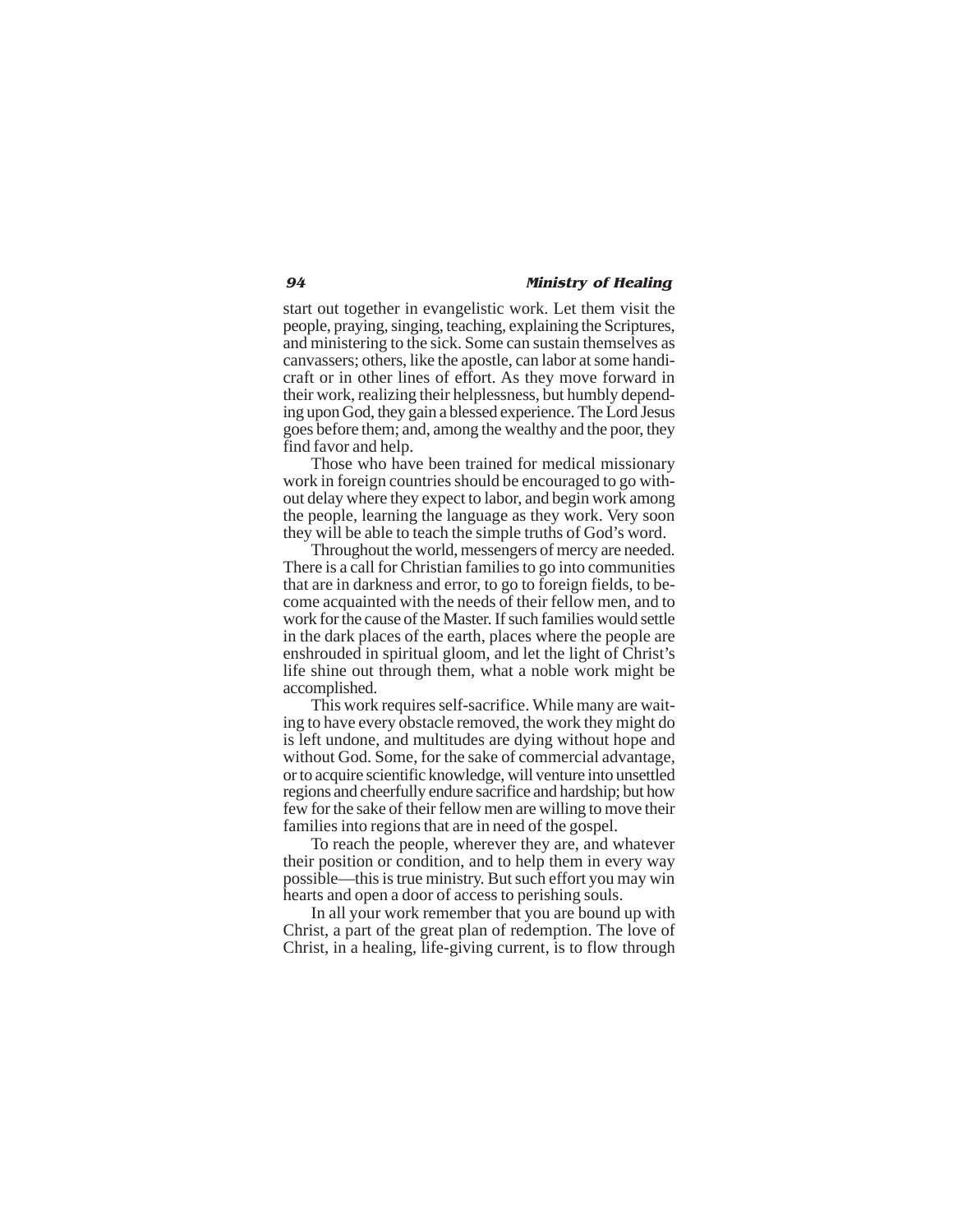your life. As you seek to draw others within the circle of His love, let the purity of your language, the unselfishness of your service, the joyfulness of your demeanor, bear witness to the power of His grace. Give to the world so pure and righteous a representation of Him, that men shall behold Him in His beauty.

### **Tact and Sympathy**

It is of little use to try to reform others by attacking what we may regard as wrong habits. Such effort often results in more harm than good. In His talk with the Samaritan woman, instead of disparaging Jacob's well, Christ presented something better. "If thou knewest the gift of God," He said, "and who it is that saith to thee, Give Me to drink; thou wouldest have asked of Him, and He would have given thee living water." *John 4:10*. He turned the conversation to the treasure He had to bestow, offering the woman something better than she possessed, even living water, the joy and hope of the gospel.

This is an illustration of the way in which we are to work. We must offer men something better than that which they possess, even the peace of Christ, which passeth all understanding. We must tell them of God's holy law, the transcript of His character, and an expression of that which He wishes them to become. Show them how infinitely superior to the fleeting joys and pleasures of the world is the imperishable glory of heaven. Tell them of the freedom and rest to be found in the Saviour. "Whosoever drinketh of the water that I shall give him shall never thirst," He declared. *Verse 14.*

Lift up Jesus, crying, "Behold, the Lamb of God, that taketh away the sin of the world!" *John 1:29* (A.R.V.). He alone can satisfy the craving of the heart and give peace to the soul.

Of all people in the world, reformers should be the most unselfish, the most kind, the most courteous. In their lives should be seen the true goodness of unselfish deeds. The worker who manifests a lack of courtesy, who shows impatience at the ignorance or waywardness of others, who speaks hastily or acts thoughtlessly, may close the door to hearts so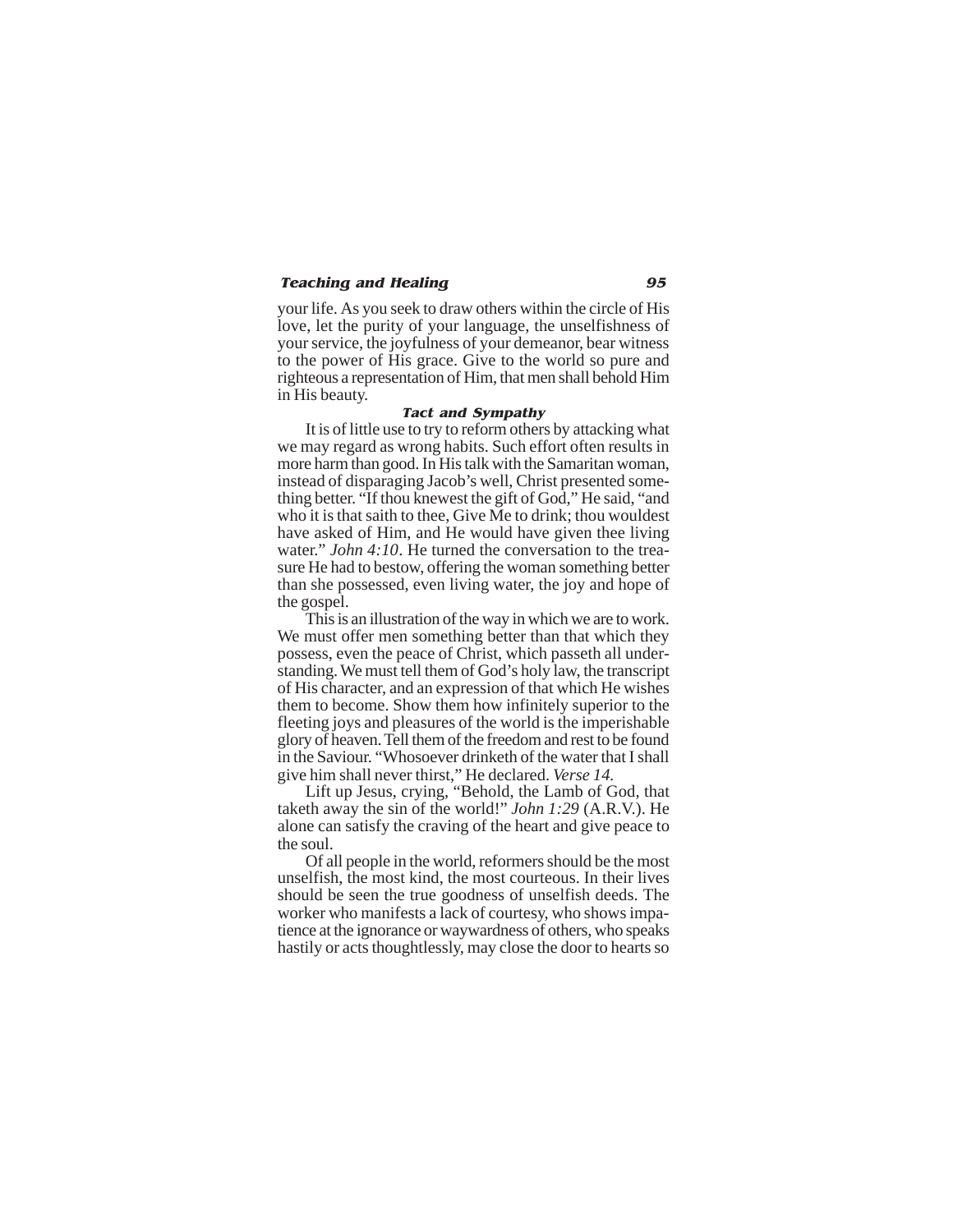that he can never reach them.

As the dew and the still showers fall upon the withering plants, so let words fall gently when seeking to win men from error. God's plan is first to reach the heart. We are to speak the truth in love, trusting in Him to give it power for the reforming of the life. The Holy Spirit will apply to the soul the word that is spoken in love.

Naturally we are self-centered and opinionated. But when we learn the lessons that Christ desires to teach us, we become partakers of His nature; henceforth we live His life. The wonderful example of Christ, the matchless tenderness with which He entered into the feelings of others, weeping with those who wept, rejoicing with those who rejoiced, must have a deep influence upon the character of all who follow Him in sincerity. By kindly words and acts they will try to make the path easy for weary feet.

### **A Word in Season**

"The Lord Eternal hath given me a tongue for teaching . . That I should know how to speak a word in season to him that is weary." *Isaiah 50:4 (Leeser; A.V.).*

All around us are afflicted souls. Here and there, everywhere, we may find them. Let us search out these suffering ones and speak a word in season to comfort their hearts. Let us ever be channels through which shall flow the refreshing waters of compassion.

In all our associations it should be remembered that in the experience of others there are chapters sealed from mortal sight. On the pages of memory are sad histories that are sacredly guarded from curious eyes. There stand registered long, hard battles with trying circumstances, perhaps troubles in the home life, that day by day weaken courage, confidence, and faith. Those who are fighting the battle of life at great odds may be strengthened and encouraged by little attentions that cost only a loving effort. To such the strong, helpful grasp of the hand by a true friend is worth more than gold or silver. Words of kindness are as welcome as the smile of angels.

There are multitudes struggling with poverty, compelled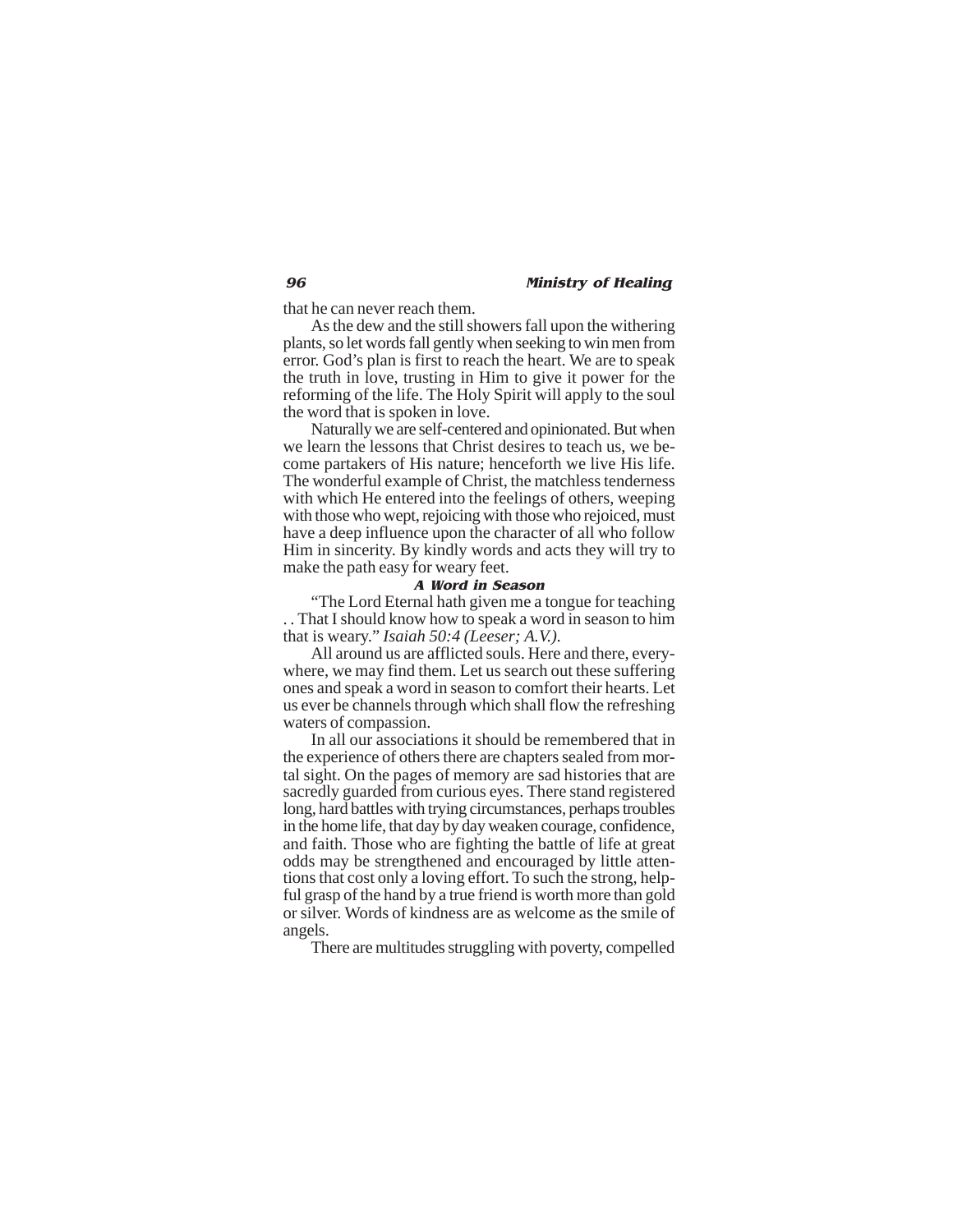to labor hard for small wages, and able to secure but the barest necessities of life. Toil and deprivation, with no hope of better things, make their burden very heavy. When pain and sickness are added, the burden is almost insupportable. Careworn and oppressed, they know not where to turn for relief. Sympathize with them in their trials, their heartaches and disappointments. This will open the way for you to help them. Speak to them of God's promises, pray with and for them, inspire them with hope.

Words of cheer and encouragement spoken when the soul is sick and the pulse of courage is low—these are regarded by the Saviour as if spoken to Himself. As hearts are cheered, the heavenly angels look on in pleased recognition.

### **From Age to Age**

From age to age the Lord has been seeking to awaken in the souls of men a sense of their divine brotherhood. Be coworkers with Him. While distrust and alienation are pervading the world, Christ's disciples are to reveal the spirit that reigns in heaven.

Speak as He would speak, act as He would act. Constantly reveal the sweetness of His character. Reveal that wealth of love which underlies all His teachings and all His dealings with men. The humblest workers, in co-operation with Christ, may touch chords whose vibrations shall ring to the ends of the earth and make melody throughout eternal ages.

Heavenly intelligences are waiting to co-operate with human instrumentalities, that they may reveal to the world what human beings may become, and what, through union with the Divine, may be accomplished for the saving of souls that are ready to perish. There is no limit to the usefulness of one who, putting self aside, makes room for the working of the Holy Spirit upon his heart and lives a life wholly consecrated to God. All who consecrate body, soul, and spirit to His service will be constantly receiving a new endowment of physical, mental, and spiritual power. The inexhaustible supplies of heaven are at their command. Christ gives them the breath of His own Spirit, the life of His own life. The Holy Spirit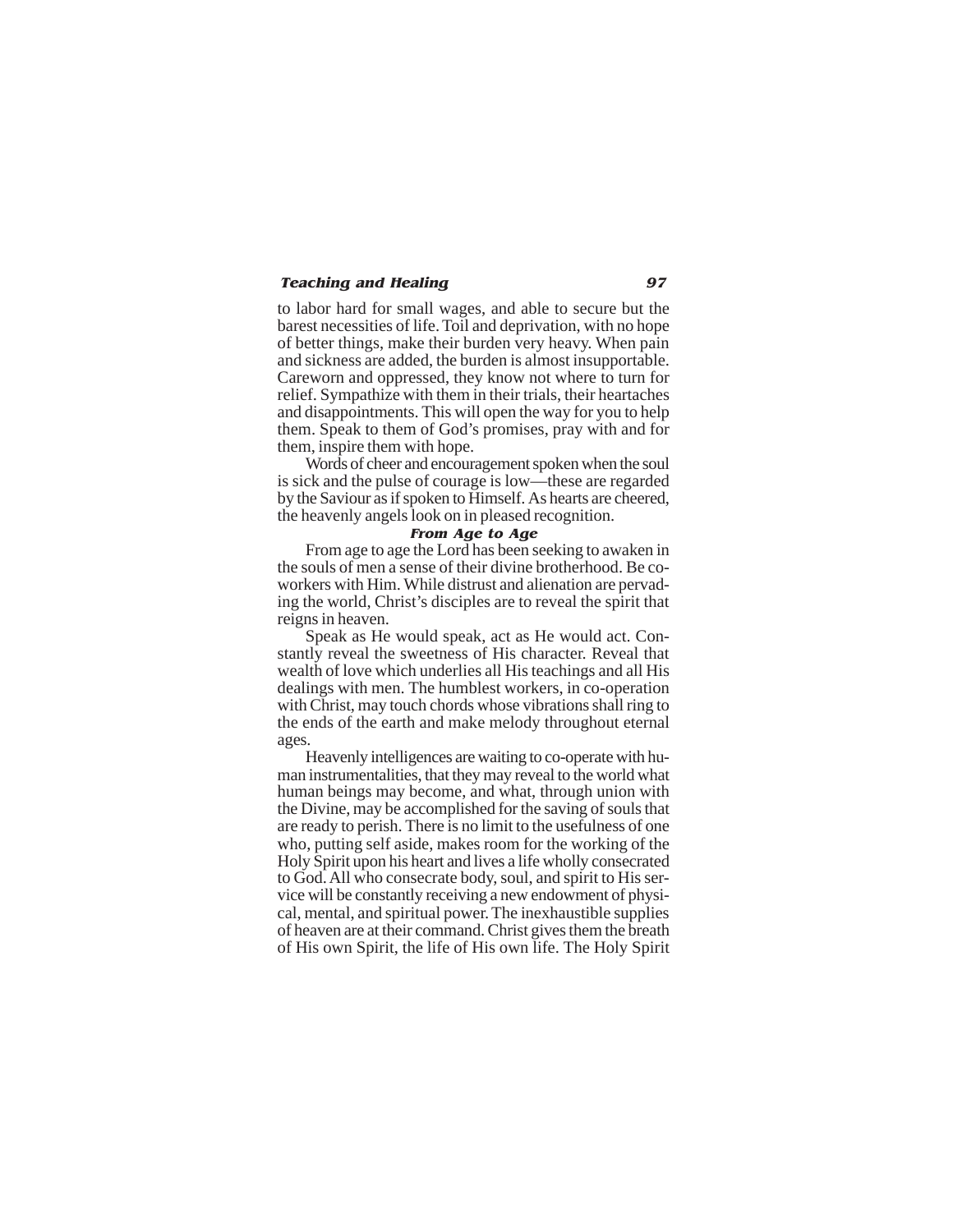# **98 Ministry of Healing**

puts forth its highest energies to work in mind and heart. Through the grace given us we may achieve victories that, because of our own erroneous and preconceived opinions, our defects of character, our smallness of faith, have seemed impossible.

To everyone who offers himself to the Lord for service, withholding nothing, is given power for the attainment of measureless results. For these God will do great things. He will work upon the minds of men so that, even in this world, there shall be seen in their lives a fulfillment of the promise of the future state.

*"The wilderness and the solitary place shall be glad for them; and the desert shall rejoice, and blossom as the rose. It shall blossom abundantly, and rejoice even with joy and singing. The glory of Lebanon shall be given unto it. The excellency of Carmel and Sharon: They shall see the glory of the Lord, and the excellency of our God.*

*"Strengthen ye the weak hands, and confirm the feeble knees. Say to them that are of a fearful heart, Be strong, fear not: behold, your God . .*

*"Then the eyes of the blind shall be opened, and the ears of the deaf shall be unstopped. Then shall the lame man leap as an hart, and the tongue of the dumb sing: For in the wilderness shall waters break out, and streams in the desert.*

*"And the parched ground shall become a pool, and the thirsty land springs of water . . and an highway shall be there, and a way, and it shall be called the way of holiness; the unclean shall not pass over it; but it shall be for those; the wayfaring men, though fools, shall not err therein.*

*"No lion shall be there, nor any ravenous beast shall go up thereon, it shall not be found there; but the redeemed shall walk there; and the ransomed of the Lord shall return, and come to Zion with songs and everlasting joy upon their heads; they shall obtain joy and gladness, and sorrow and sighing shall flee away."—Isaiah 35:1-10.*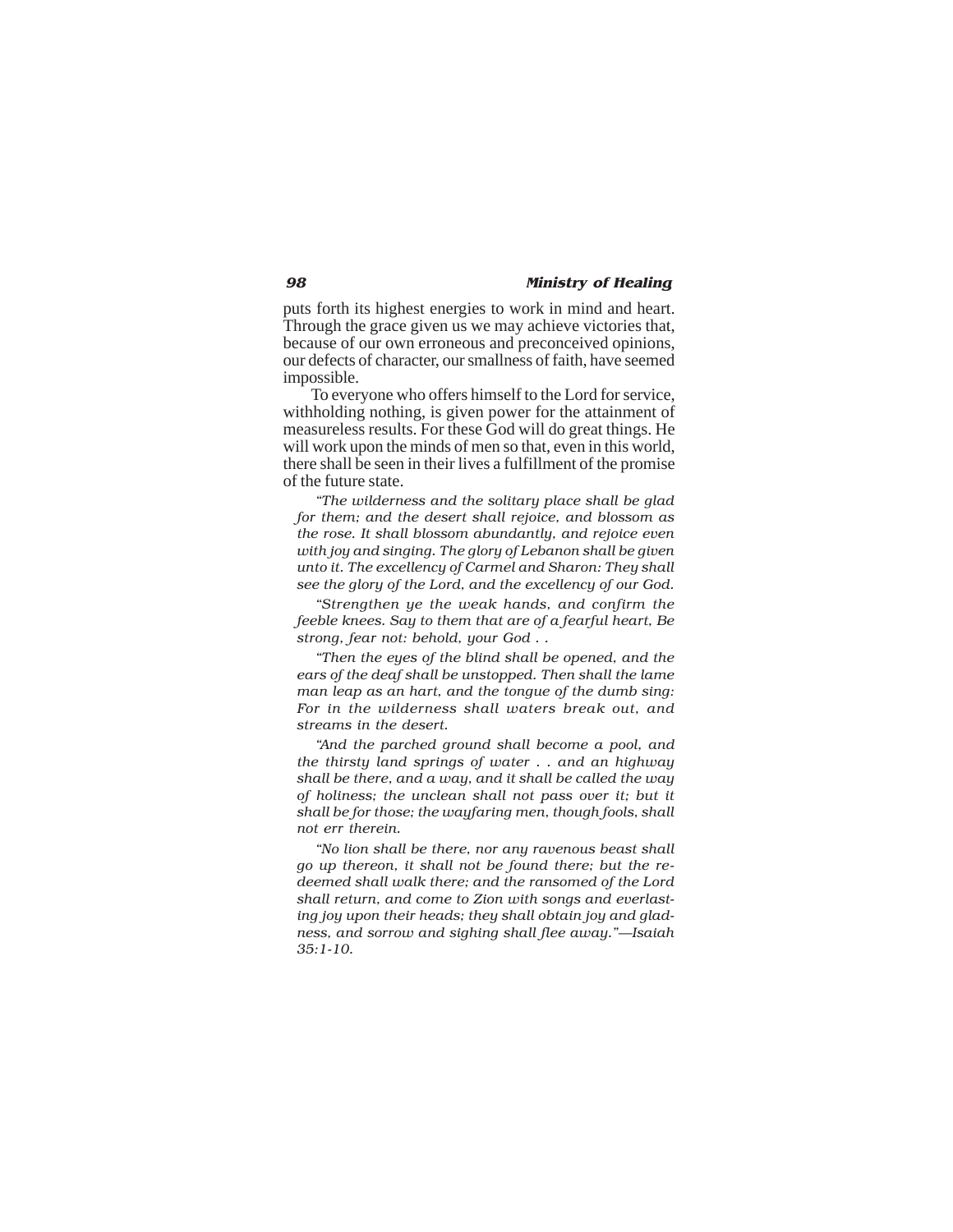**Helping the Tempted**

 $-\mathsf{C}$ hapter 10  $-$ Helping the Tempted

"As I have loved you, that ye also love one another."

Not because we first loved Him did Christ love us; but "while we were yet sinners" He died for us. He does not treat us according to our desert. Although our sins have merited condemnation, He does not condemn us. Year after year He has borne with our weakness and ignorance, with our ingratitude and waywardness. Notwithstanding our wanderings, our hardness of heart, our neglect of His Holy Word, His hand is stretched out still.

Grace is an attribute of God exercised toward undeserving human beings. We did not seek for it, but it was sent in search of us. God rejoices to bestow His grace upon us, not because we are worthy, but because we are so utterly unworthy. Our only claim to His mercy is our great need.

The Lord God through Jesus Christ holds out His hand all the day long, in invitation to the sinful and fallen. He will receive all. He welcomes all. It is His glory to pardon the chief of sinners. He will take the prey from the mighty, He will deliver the captive, He will pluck the brand from the burning. He will lower the golden chain of His mercy to the lowest depths of human wretchedness, and lift up the debased soul contaminated with sin.

Every human being is the object of loving interest to Him who gave His life that He might bring men back to God. Souls guilty and helpless, liable to be destroyed by the arts and snares of Satan, are cared for as a shepherd cares for the sheep of his flock.

The Saviour's example is to be the standard of our service for the tempted and the erring. The same interest and tenderness and long-suffering that He has manifested toward us, we are to manifest toward others. "As I have loved you," He says, "that ye also love one another." *John 13:34*. If Christ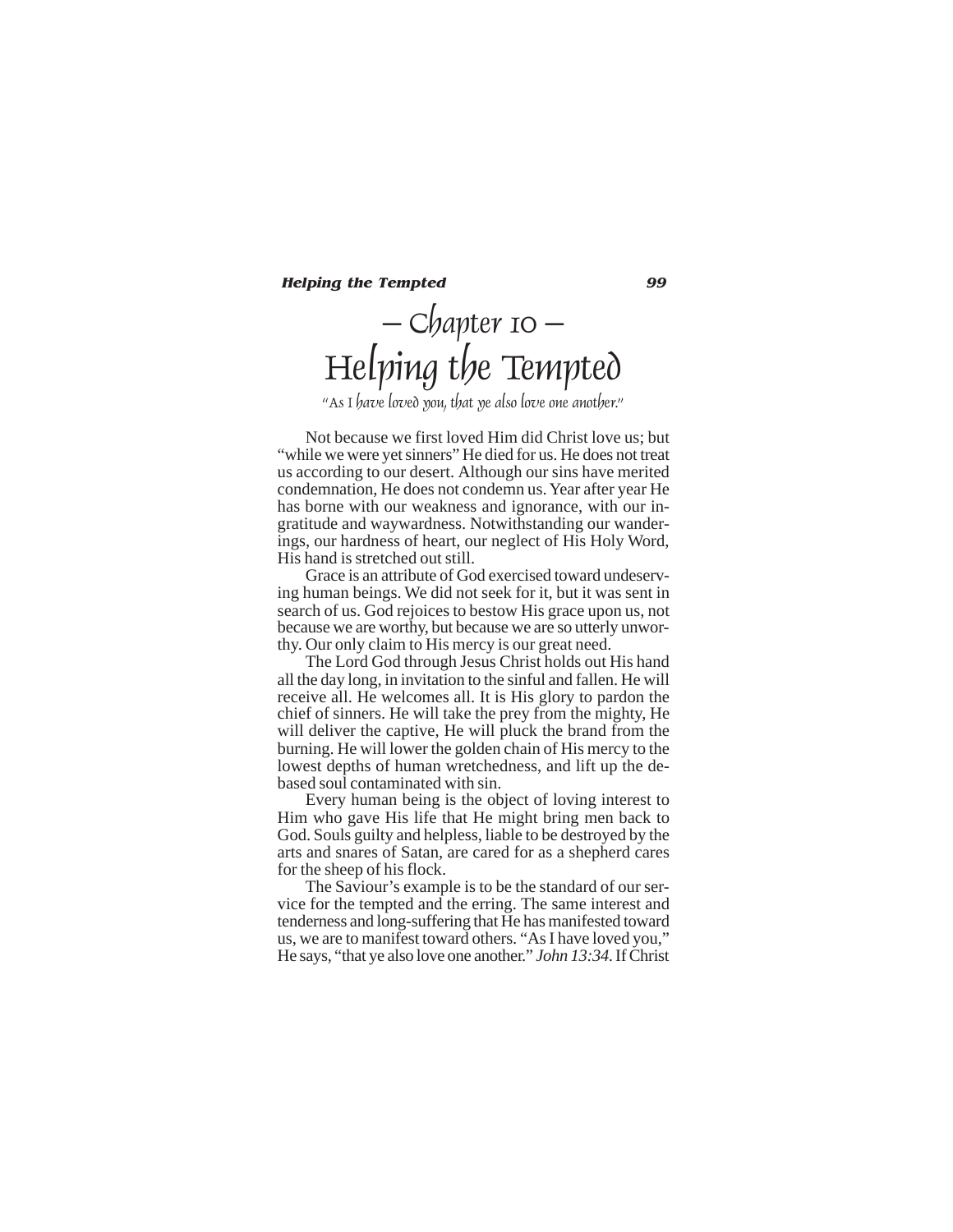dwells in us, we shall reveal His unselfish love toward all with whom we have to do. As we see men and women in need of sympathy and help, we shall not ask, "Are they worthy?" but "How can I benefit them?"

Rich and poor, high and low, free and bond, are God's heritage. He who gave His life to redeem man sees in every human being a value that exceeds finite computation. By the mystery and glory of the cross we are to discern His estimate of the value of the soul. When we do this, we shall feel that human beings, however degraded, have cost too much to be treated with coldness or contempt. We shall realize the importance of working for our fellow men, that they may be exalted to the throne of God.

The lost coin, in the Saviour's parable, though lying in the dirt and rubbish, was a piece of silver still. Its owner sought it because it was of value. So every soul, however degraded by sin, is in God's sight accounted precious. As the coin bore the image and superscription of the reigning power, so man at his creation bore the image and superscription of God. Though now marred and dim through the influence of sin, the traces of this inscription remain upon every soul. God desires to recover that soul and to retrace upon it His own image in righteousness and holiness.

# **Our Want of Compassion**

How little do we enter into sympathy with Christ on that which should be the strongest bond of union between us and Him—compassion for depraved, guilty, suffering souls, dead in trespasses and sins! The inhumanity of man toward man is our greatest sin. Many think that they are representing the justice of God while they wholly fail of representing His tenderness and His great love. Often the ones whom they meet with sternness and severity are under the stress of temptation. Satan is wrestling with these souls, and harsh, unsympathetic words discourage them and cause them to fall a prey to the tempter's power.

### **How to Reach Hearts**

It is a delicate matter to deal with minds. Only He who reads the heart knows how to bring men to repentance. Only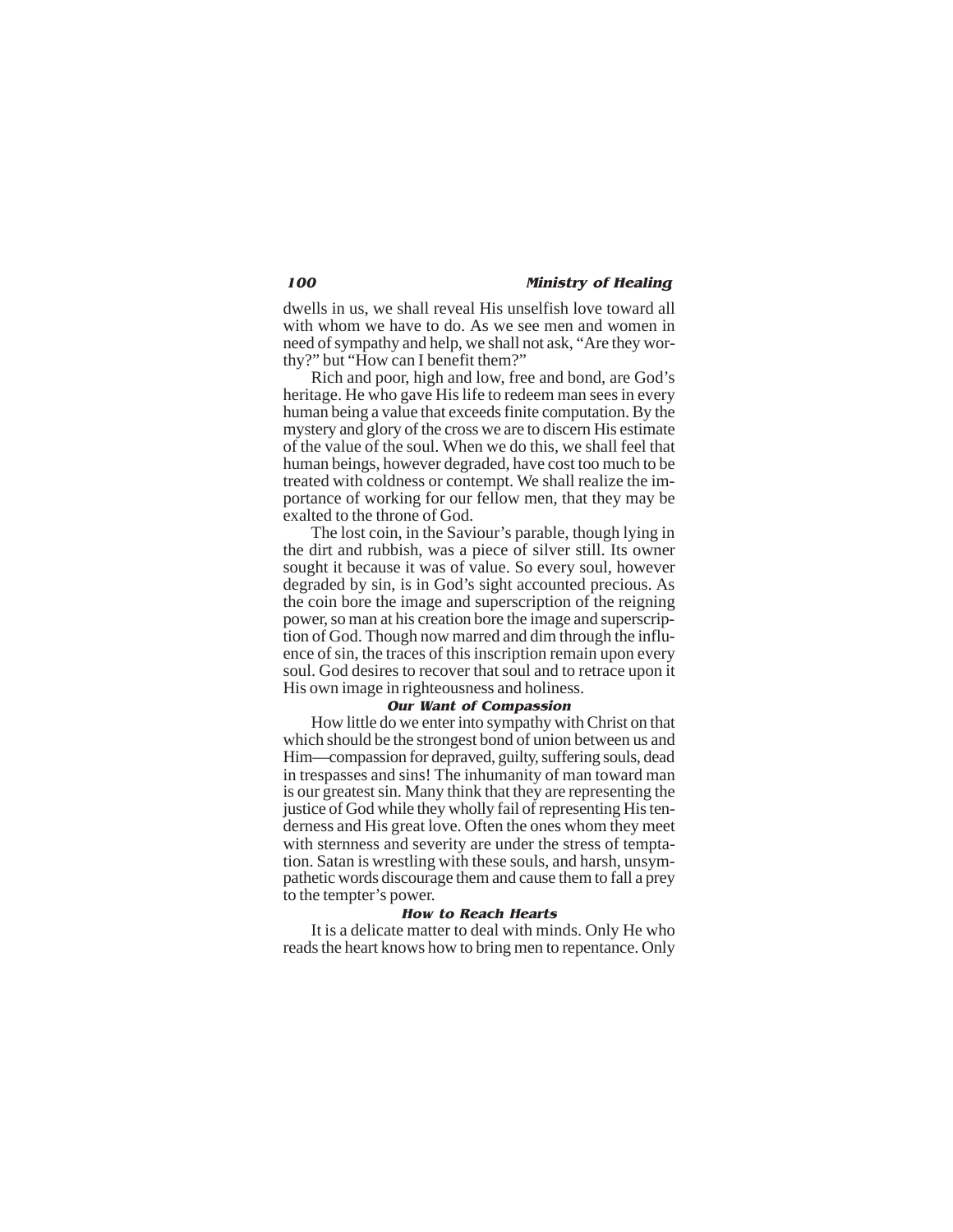# **Helping the Tempted**

His wisdom can give us success in reaching the lost. You may stand up stiffly, feeling, "I am holier than thou," and it matters not how correct your reasoning or how true your words; they will never touch hearts. The love of Christ, manifested in word and act, will win its way to the soul when the reiteration of precept or argument would accomplish nothing.

We need more of Christlike sympathy; not merely sympathy for those who appear to us to be faultless, but sympathy for poor, suffering, struggling souls, who are often overtaken in fault, sinning and repenting, tempted and discouraged. We are to go to our fellow men, touched, like our merciful High Priest, with the feeling of their infirmities.

It was the outcast, the publican and sinner, the despised of the nations, that Christ called and by His loving-kindness compelled to come unto Him. The one class that He would never countenance was those who stood apart in their selfesteem and looked down upon others.

"Go out into the highways and hedges, and compel them to come in," Christ bids us, "that My house may be filled." In obedience to this word we must go to the heathen who are near us, and to those who are afar off. The "publicans and harlots" must hear the Saviour's invitation. Through the kindness and long-suffering of His messengers the invitation becomes a compelling power to uplift those who are sunken in the lowest depths of sin.

Christian motives demand that we work with a steady purpose, an undying interest, an ever-increasing importunity, for the souls whom Satan is seeking to destroy. Nothing is to chill the earnest, yearning energy for the salvation of the lost.

Mark how all through the word of God there is manifest the spirit of urgency, of imploring men and women to come to Christ. We must seize upon every opportunity, in private and in public, presenting every argument, urging every motive of infinite weight, to draw men to the Saviour. With all our power we must urge them to look unto Jesus and to accept His life of self-denial and sacrifice. We must show that we expect them to give joy to the heart of Christ by using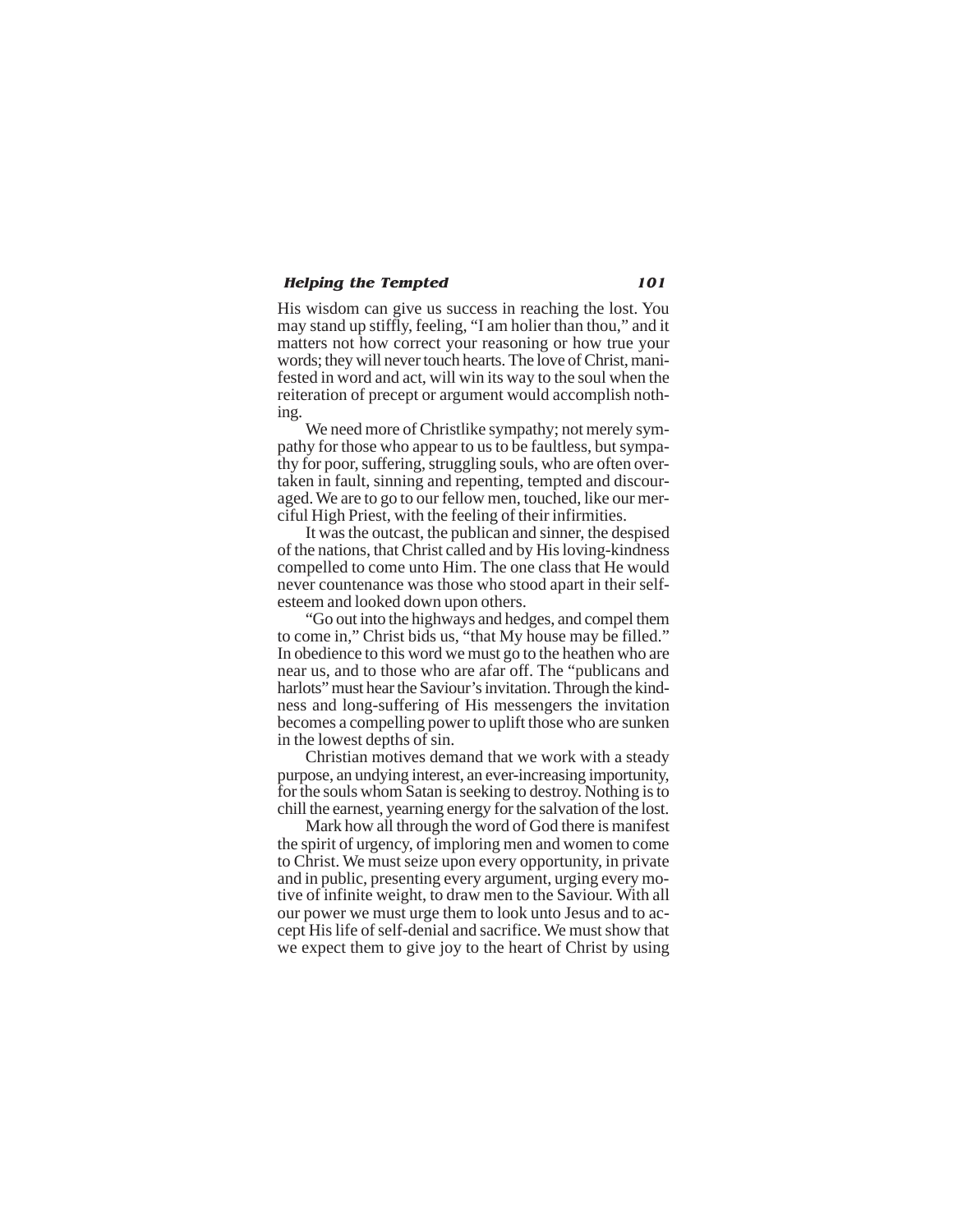every one of His gifts in honoring His name. **Saved by Hope**

"We are saved by hope." *Romans 8:24*. The fallen must be led to feel that it is not too late for them to be men. Christ honored man with His confidence and thus placed him on his honor. Even those who had fallen the lowest He treated with respect. It was a continual pain to Christ to be brought into contact with enmity, depravity, and impurity; but never did He utter one expression to show that His sensibilities were shocked or His refined tastes offended. Whatever the evil habits, the strong prejudices, or the overbearing passions of human beings, He met them all with pitying tenderness. As we partake of His Spirit, we shall regard all men as brethren, with similar temptations and trials, often falling and struggling to rise again, battling with discouragements and difficulties, craving sympathy and help. Then we shall meet them in such a way as not to discourage or repel them, but to awaken hope in their hearts. As they are thus encouraged, they can say with confidence, "Rejoice not against me, O mine enemy: when I fall, I shall arise; when I sit in darkness, the Lord shall be a light unto me." He will "plead my cause, and execute judgment for me: He will bring me forth to the light, and I shall behold His righteousness." *Micah 7:8-9.*

*God "looketh upon all the inhabitants of the earth. He fashioneth their hearts alike."—Psalm 33:14-15.*

He bids us, in dealing with the tempted and the erring, consider "thyself, lest thou also be tempted." *Galatians 6:1*. With a sense of our own infirmities, we shall have compassion for the infirmities of others.

"Who maketh thee to differ from another? and what hast thou that thou didst not receive? "One is your Master . . and all ye are brethren." "Why dost thou judge thy brother? or why dost thou set at nought thy brother?" "Let us not therefore judge one another . . but judge this rather, that no man put a stumbling block or an occasion to fall in his brother's way." *1 Corinthians 4:7; Matthew 23:8; Romans 14:10, 13.*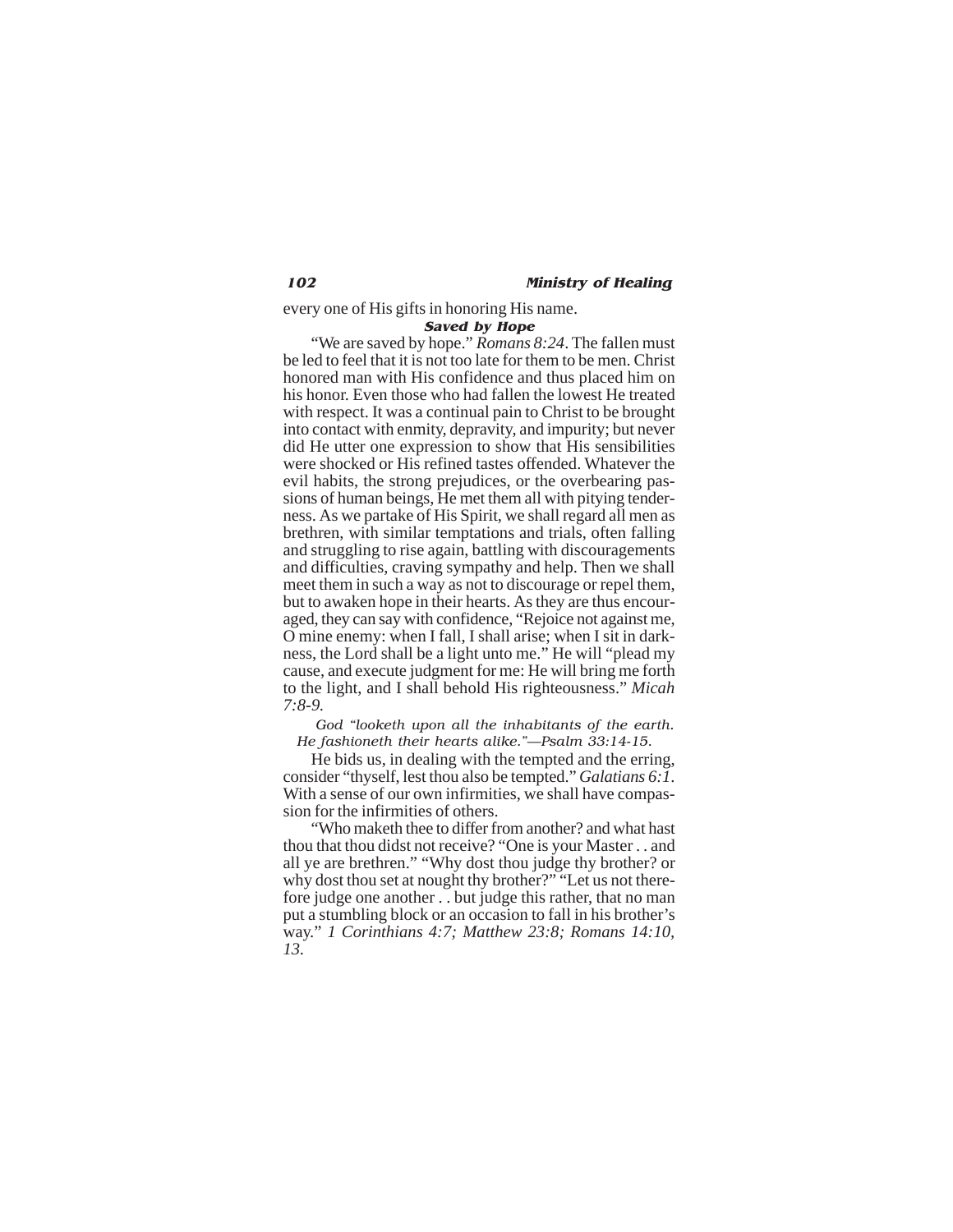# **Helping the Tempted**

### **Pointing Out Errors**

It is always humiliating to have one's errors pointed out. None should make the experience more bitter by needless censure. No one was ever reclaimed by reproach; but many have thus been repelled and have been led to steel their hearts against conviction. A tender spirit, a gentle, winning deportment, may save the erring and hide a multitude of sins.

The apostle Paul found it necessary to reprove wrong, but how carefully he sought to show that he was a friend to the erring! How anxiously he explained to them the reason of his action! He made them understand that it cost him pain to give them pain. He showed his confidence and sympathy toward the ones who were struggling to overcome.

"Out of much affliction and anguish of heart," he said, "I wrote unto you with many tears; not that ye should be grieved, but that ye might know the love which I have more abundantly unto you." *2 Corinthians 2:4*. "For though I made you sorry with my epistle, I do not regret it: though I did regret it . . I now rejoice, not that ye were made sorry, but that ye were made sorry unto repentance . . For behold, this selfsame thing, that ye were made sorry after a godly sort, what earnest care it wrought in you, yea what clearing of yourselves, yea what indignation, yea what fear, yea what longing, yea what zeal, yea what avenging! In everything ye approved yourselves to be pure in the matter . .Therefore we have been comforted." *2 Corinthians 7: 8-13 (A.R.V.).*

"I rejoice that in everything I am of good courage concerning you." "I thank my God upon every remembrance of you, always in every prayer of mine for you all making request with joy, for your fellowship in the gospel from the first day until now;" "being confident of this very thing, that He who began a good work in you will perfect it until the day of Jesus Christ: even as it is right for me to be thus minded on behalf of you all, because I have you in my heart." "Therefore, my brethren dearly beloved and longed for, my joy and crown, so stand fast in the Lord, my dearly beloved." "Now we live, if ye stand fast in the Lord." *Verse 16 (A.R.V).; Philippians 1:3-5; 1:6-7 (A.R.V.); 4:1, 1 Thessalonians 3:8.*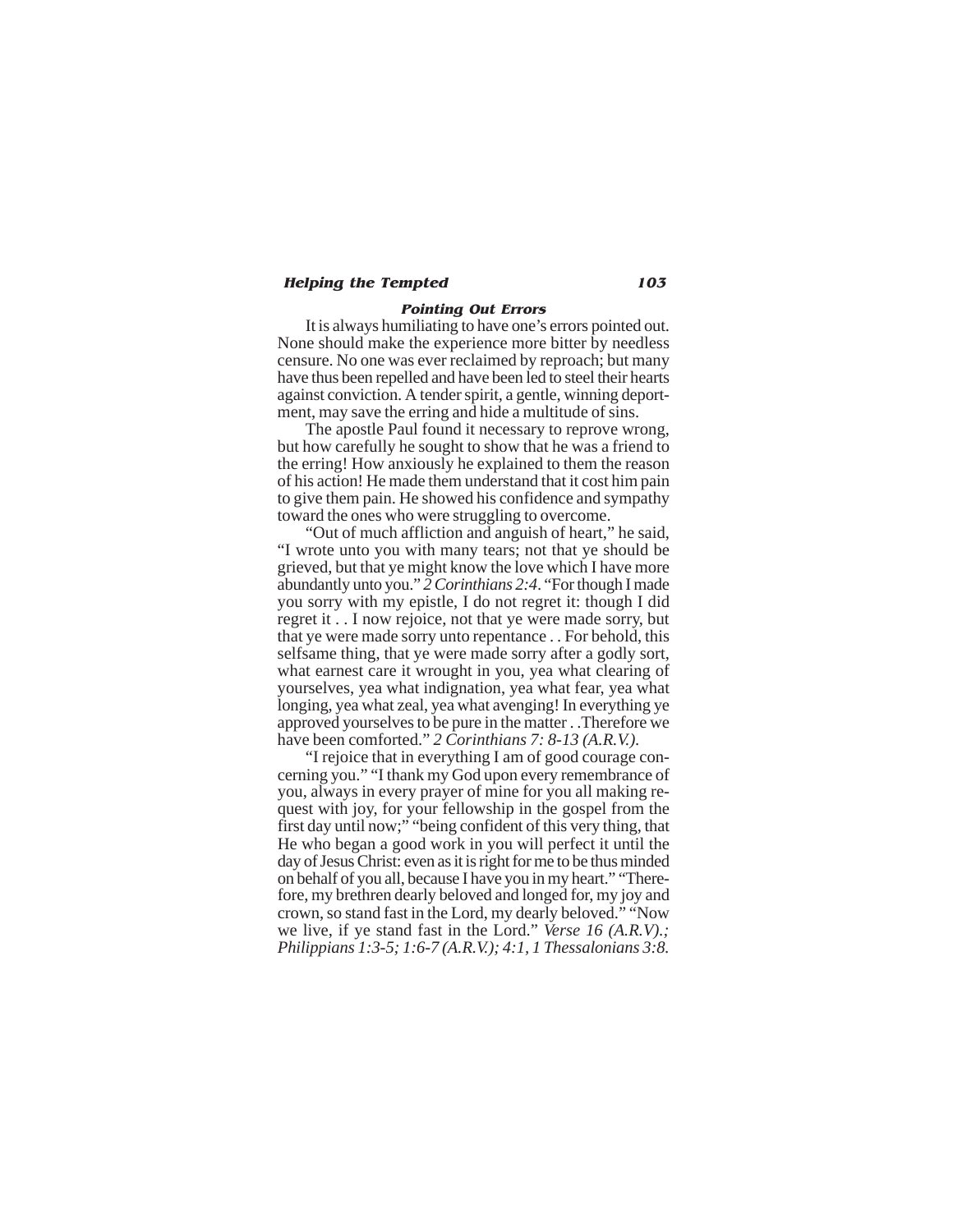# **104 Ministry of Healing**

Paul wrote to these brethren as "saints in Christ Jesus"; but he was not writing to those who were perfect in character. He wrote to them as men and women who were striving against temptation and who were in danger of falling. He pointed them to "the God of peace, that brought again from the dead our Lord Jesus, that Great Shepherd of the sheep." He assured them that "through the blood of the everlasting covenant" He will "make you perfect in every good work to do His will, working in you that which is well-pleasing in His sight, through Jesus Christ." *Hebrews 13:20-21*.

When one at fault becomes conscious of his error, be careful not to destroy his self-respect. Do not discourage him by indifference or distrust. Do not say, "Before giving him my confidence, I will wait to see whether he will hold out." Often this very distrust causes the tempted one to stumble.

We should strive to understand the weakness of others. We know little of the heart trials of those who have been bound in chains of darkness and who lack resolution and moral power. Most pitiable is the condition of him who is suffering under remorse; he is as one stunned, staggering, sinking into the dust. He can see nothing clearly. The mind is beclouded, he knows not what steps to take. Many a poor soul is misunderstood, unappreciated, full of distress and agony—a lost, straying sheep. He cannot find God, yet he has an intense longing for pardon and peace.

Oh, let no word be spoken to cause deeper pain! To the soul weary of a life of sin, but knowing not where to find relief, present the compassionate Saviour. Take him by the hand, lift him up, speak to him words of courage and hope. Help him to grasp the hand of the Saviour.

### **Not to Be Discouraged**

We become too easily discouraged over the souls who do not at once respond to our efforts. Never should we cease to labor for a soul while there is one gleam of hope. Precious souls cost our self-sacrificing Redeemer too dear a price to be lightly given up to the tempter's power.

We need to put ourselves in the place of the tempted ones. Consider the power of heredity, the influence of evil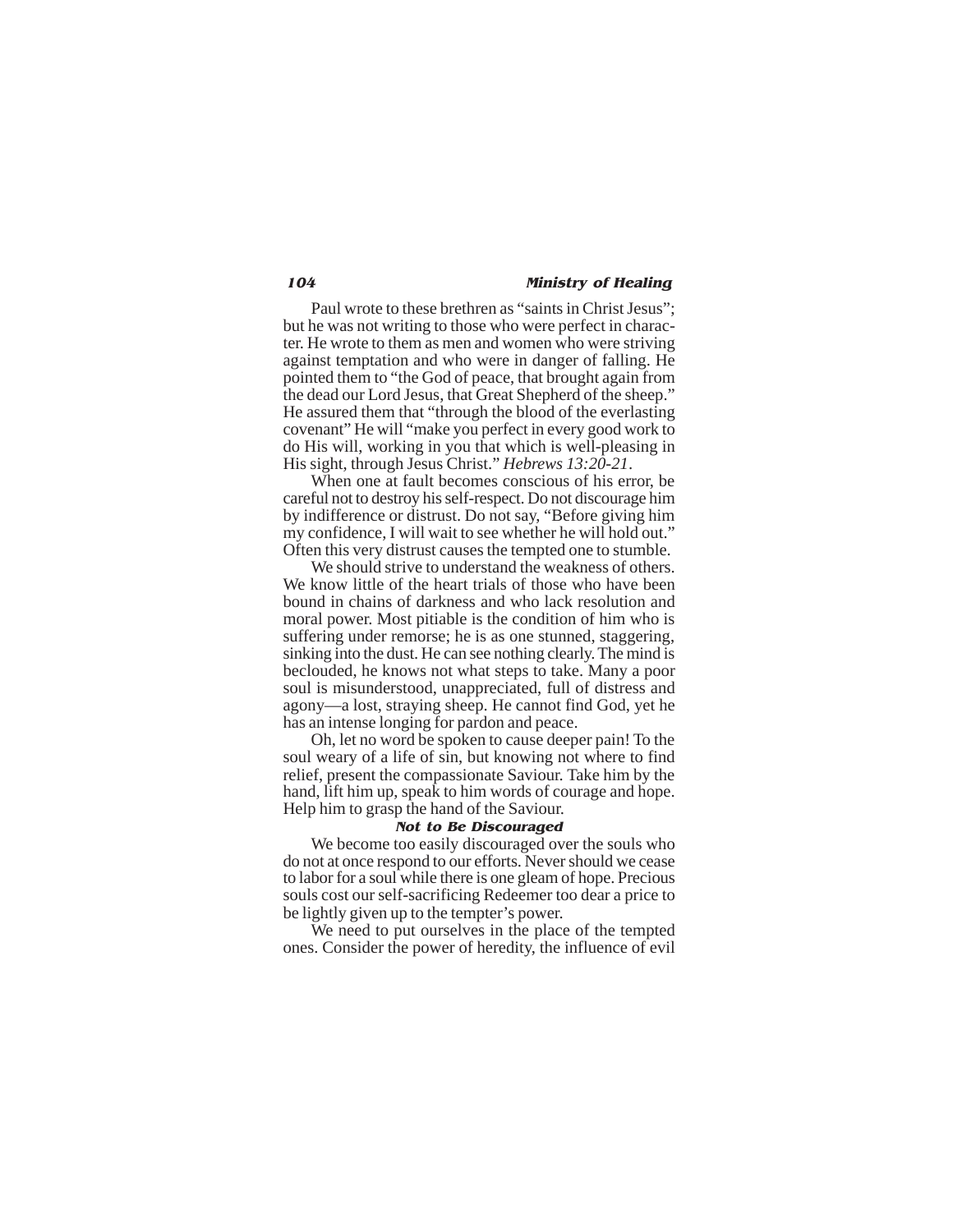# **Helping the Tempted**

associations and surroundings, the power of wrong habits. Can we wonder that under such influences many become degraded? Can we wonder that they should be slow to respond to efforts for their uplifting?

Often, when won to the gospel, those who appeared coarse and unpromising will be among its most loyal adherents and advocates. They are not altogether corrupt. Beneath the forbidding exterior there are good impulses that might be reached. Without a helping hand many would never recover themselves; but by patient, persistent effort they may be uplifted. Such need tender words, kind consideration, tangible help. They need that kind of counsel which will not extinguish the faint gleam of courage in the soul. Let the workers who come in contact with them consider this.

Some will be found whose minds have been so long debased that they will never in this life become what, under more favorable circumstances, they might have been. But the bright beams of the Sun of Righteousness may shine into the soul. It is their privilege to have the life that measures with the life of God. Plant in their minds uplifting, ennobling thoughts. Let your life make plain to them the difference between vice and purity, darkness and light. In your example let them read what it means to be a Christian. Christ is able to uplift the most sinful and place them where they will be acknowledged as children of God, joint heirs with Christ to the immortal inheritance.

By the miracle of divine grace, many may be fitted for lives of usefulness. Despised and forsaken, they have become utterly discouraged; they may appear stoical and stolid. But under the ministration of the Holy Spirit, the stupidity that makes their uplifting appear so hopeless will pass away. The dull, clouded mind will awake. The slave of sin will be set free. Vice will disappear, and ignorance will be overcome. Through the faith that works by love, the heart will be purified and the mind enlightened.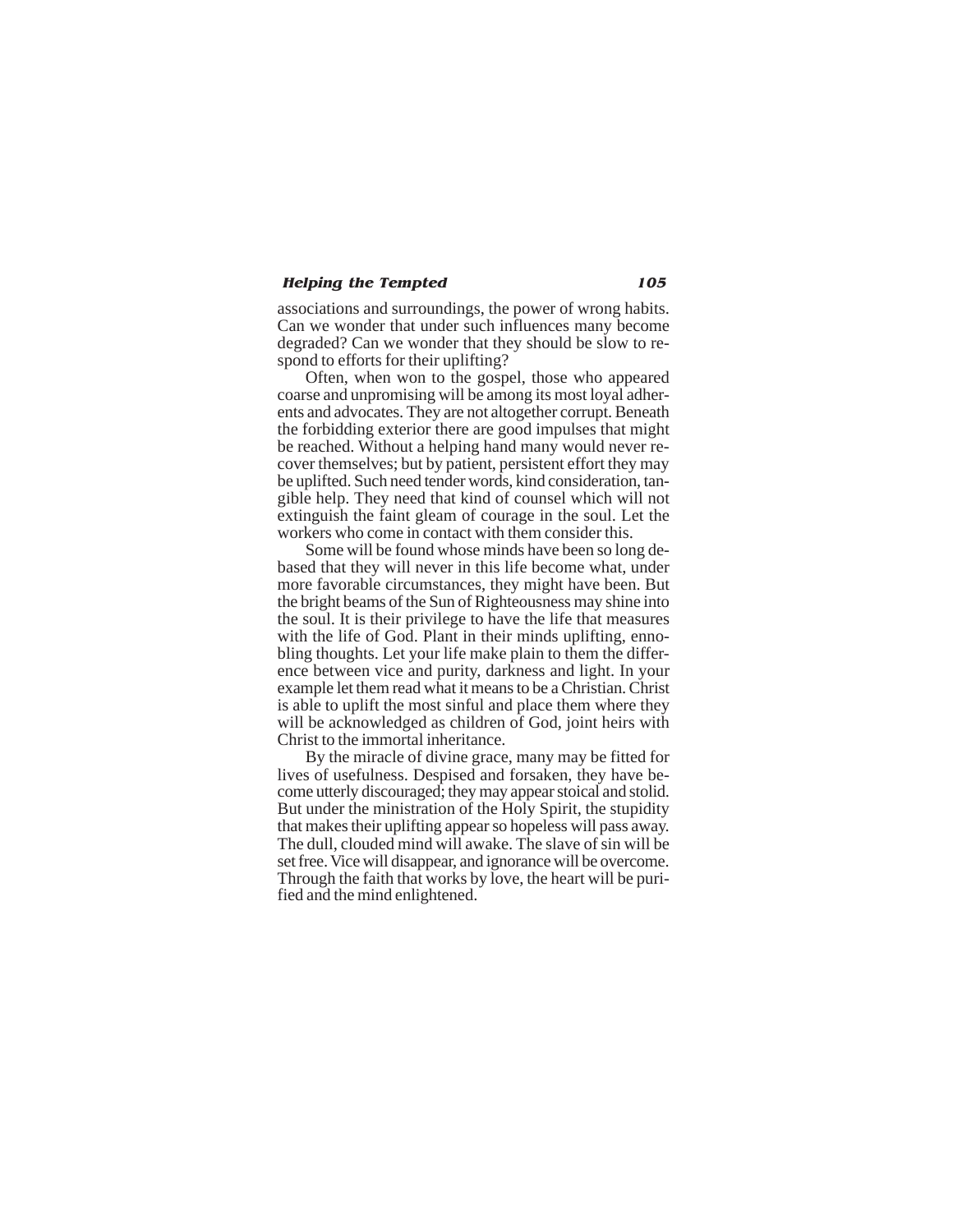# – Chapter 11 – Working for the Intemperate

"Deliver them that are carried away unto death, and those that are ready to be slain see that thou hold back."

Every true reform has its place in the work of the gospel and tends to the uplifting of the soul to a new and nobler life. Especially does the temperance reform demand the support of Christian workers. They should call attention to this work and make it a living issue. Everywhere they should present to the people the principles of true temperance and call for signers to the temperance pledge. Earnest effort should be made in behalf of those who are in bondage to evil habits.

There is everywhere a work to be done for those who through intemperance have fallen. In the midst of churches, religious institutions, and professedly Christian homes, many of the youth are choosing the path to destruction. Through intemperate habits they bring upon themselves disease; and, through greed to obtain money for sinful indulgence, they fall into dishonest practices. Health and character are ruined. Aliens from God, outcasts from society, these poor souls feel that they are without hope either for this life or for the life to come. The hearts of the parents are broken. Men speak of these erring ones as hopeless; but not so does God regard them. He understands all the circumstances that have made them what they are, and He looks upon them with pity. This is a class that demand help. Never give them occasion to say, "No man cares for my soul."

Among the victims of intemperance are men of all classes and all professions. Men of high station, of eminent talents, of great attainments, have yielded to the indulgence of appetite until they are helpless to resist temptation. Some of them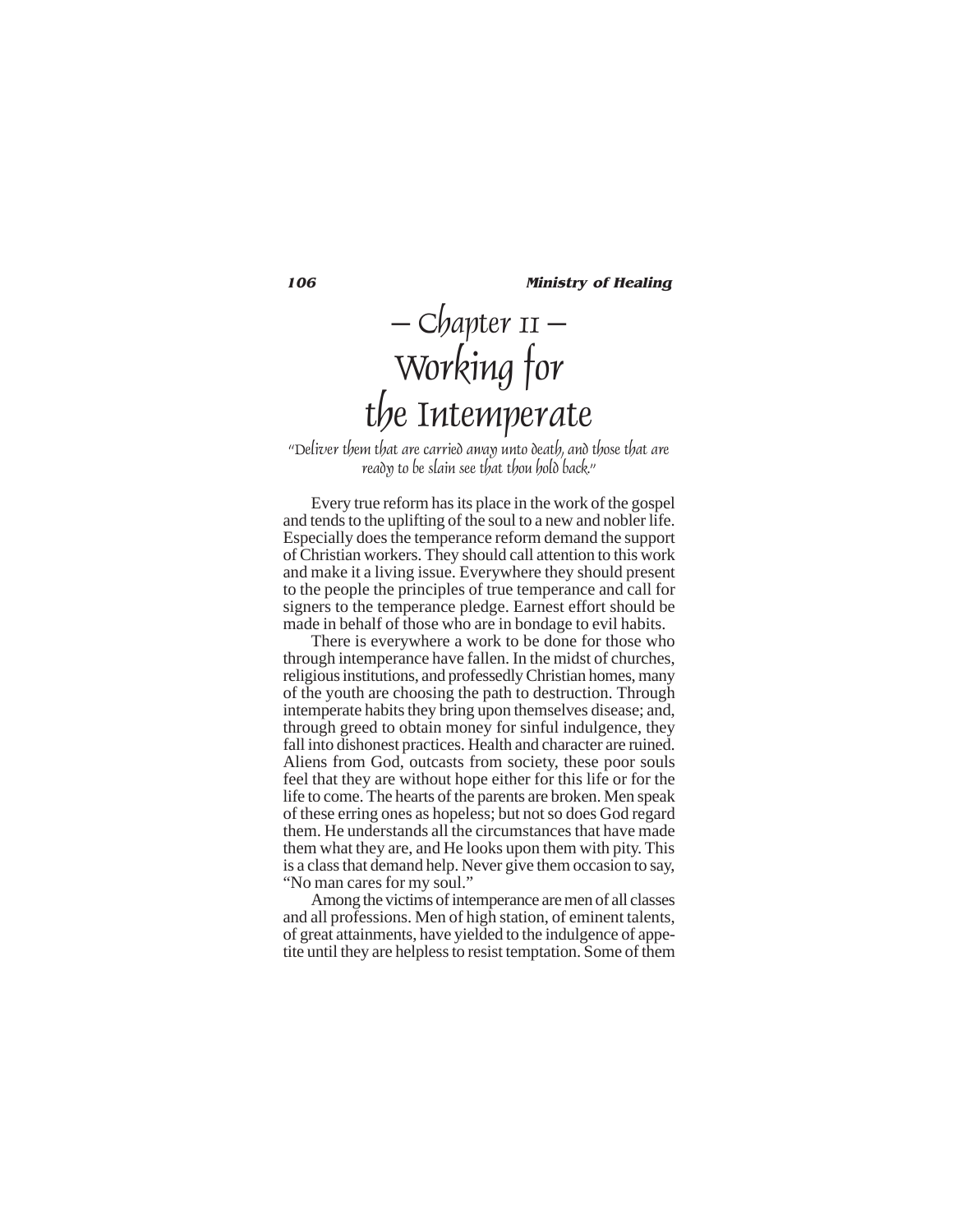### **Working for the Intemperate**

who were once in the possession of wealth are without home, without friends, in suffering, misery, disease, and degradation. They have lost their self-control. Unless a helping hand is held out to them, they will sink lower and lower. With these self-indulgence is not only a moral sin, but a physical disease.

Often in helping the intemperate we must, as Christ so often did, give first attention to their physical condition. They need wholesome, unstimulating food and drink, clean clothing, opportunity to secure physical cleanliness. They need to be surrounded with an atmosphere of helpful, uplifting Christian influence. In every city a place should be provided where the slaves of evil habit may receive help to break the chains that bind them. Strong drink is regarded by many as the only solace in trouble; but this need not be, if, instead of acting the part of the priest and Levite, professed Christians would follow the example of the good Samaritan.

In dealing with the victims of intemperance we must remember that we are not dealing with sane men, but with those who for the time being are under the power of a demon. Be patient and forbearing. Think not of the repulsive, forbidding appearance, but of the precious life that Christ died to redeem. As the drunkard awakens to a sense of his degradation, do all in your power to show that you are his friend. Speak no word of censure. Let no act or look express reproach or aversion. Very likely the poor soul curses himself. Help him to rise. Speak words that will encourage faith. Seek to strengthen every good trait in his character. Teach him how to reach upward. Show him that it is possible for him to live so as to win the respect of his fellow men. Help him to see the value of the talents which God has given him, but which he has neglected to improve.

Although the will has been depraved and weakened, there is hope for him in Christ. He will awaken in the heart higher impulses and holier desires. Encourage him to lay hold of the hope set before him in the gospel. Open the Bible before the tempted, struggling one, and over and over again read to him the promises of God. These promises will be to him as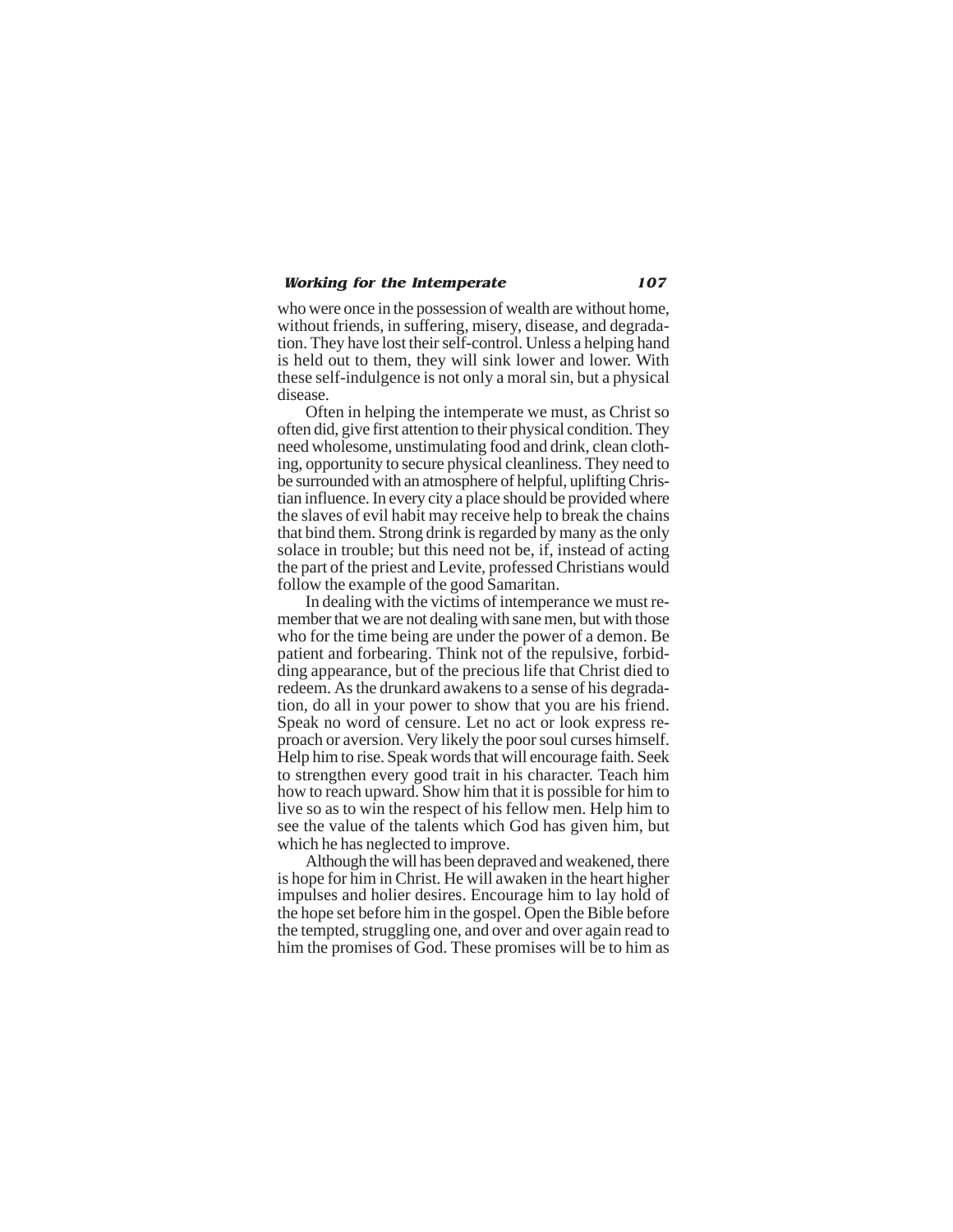# **108 Ministry of Healing**

the leaves of the tree of life. Patiently continue your efforts, until with grateful joy the trembling hand grasps the hope of redemption through Christ.

You must hold fast to those whom you are trying to help, else victory will never be yours. They will be continually tempted to evil. Again and again they will be almost overcome by the craving for strong drink; again and again they may fall; but do not, because of this, cease your efforts.

They have decided to make an effort to live for Christ; but their will power is weakened, and they must be carefully guarded by those who watch for souls as they that must give an account. They have lost their manhood, and this they must win back. Many have to battle against strong hereditary tendencies to evil. Unnatural cravings, sensual impulses, were their inheritance from birth. These must be carefully guarded against. Within and without, good and evil are striving for the mastery. Those who have never passed through such experiences cannot know the almost overmastering power of appetite or the fierceness of the conflict between habits of self-indulgence and the determination to be temperate in all things. Over and over again the battle must be fought.

Many who are drawn to Christ will not have moral courage to continue the warfare against appetite and passion. But the worker must not be discouraged by this. Is it only those rescued from the lowest depths that backslide?

Remember that you do not work alone. Ministering angels unite in service with every truehearted son and daughter of God. And Christ is the restorer. The Great Physician Himself stands beside His faithful workers, saying to the repentant soul, "Child, thy sins be forgiven thee." *Mark 2:5 (A.R.V). margin.*

Many are the outcasts who will grasp the hope set before them in the gospel and will enter the kingdom of heaven, while others who were blessed with great opportunities and great light which they did not improve will be left in outer darkness.

# **Effort for Themselves**

The victims of evil habit must be aroused to the neces-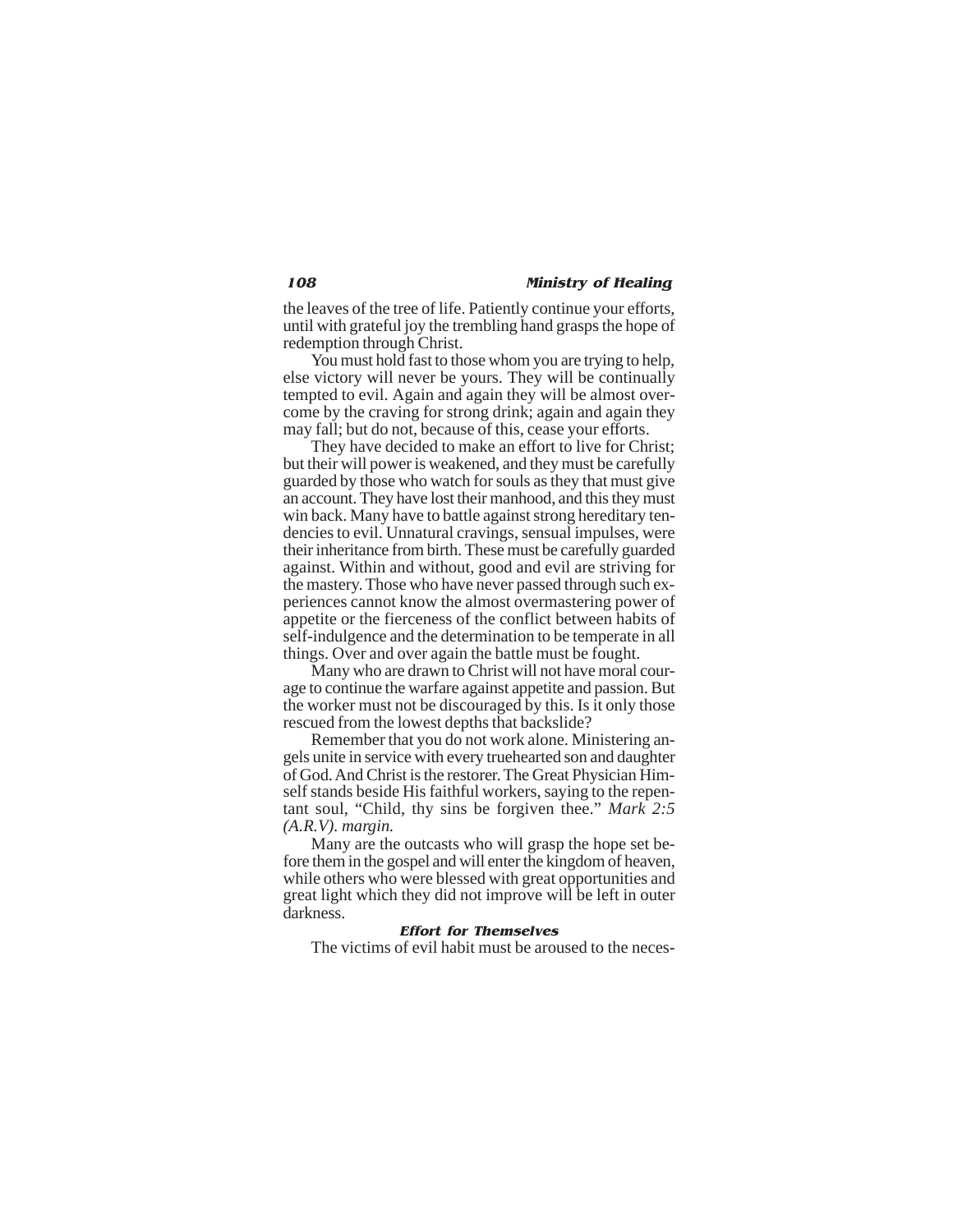### **Working for the Intemperate**

sity of making an effort for themselves. Others may put forth the most earnest endeavor to uplift them, the grace of God may be freely offered, Christ may entreat, His angels may minister; but all will be in vain unless they themselves are roused to fight the battle in their own behalf.

The last words of David to Solomon, then a young man, and soon to receive the crown of Israel, were, "Be . . strong, . . and show thyself a man." *1 Kings 2:2*. To every child of humanity, the candidate for an immortal crown, are these words of inspiration spoken, "Be . . strong . . and show thyself a man."

The self-indulgent must be led to see and feel that great moral renovation is necessary if they would be men. God calls upon them to arouse and, in the strength of Christ, win back the God-given manhood that has been sacrificed through sinful indulgence.

Feeling the terrible power of temptation, the drawing of desire that leads to indulgence, many a man cries in despair, "I cannot resist evil." Tell him that he can, that he must resist. He may have been overcome again and again, but it need not be always thus. He is weak in moral power, controlled by the habits of a life of sin. His promises and resolutions are like ropes of sand. The knowledge of his broken promises and forfeited pledges weakens his confidence in his own sincerity and causes him to feel that God cannot accept him or work with his efforts. But he need not despair.

Those who put their trust in Christ are not to be enslaved by any hereditary or cultivated habit or tendency. Instead of being held in bondage to the lower nature, they are to rule every appetite and passion. God has not left us to battle with evil in our own finite strength. Whatever may be our inherited or cultivated tendencies to wrong, we can overcome through the power that He is ready to impart.

### **The Power of the Will**

The tempted one needs to understand the true force of the will. This is the governing power in the nature of man the power of decision, of choice. Everything depends on the right action of the will. Desires for goodness and purity are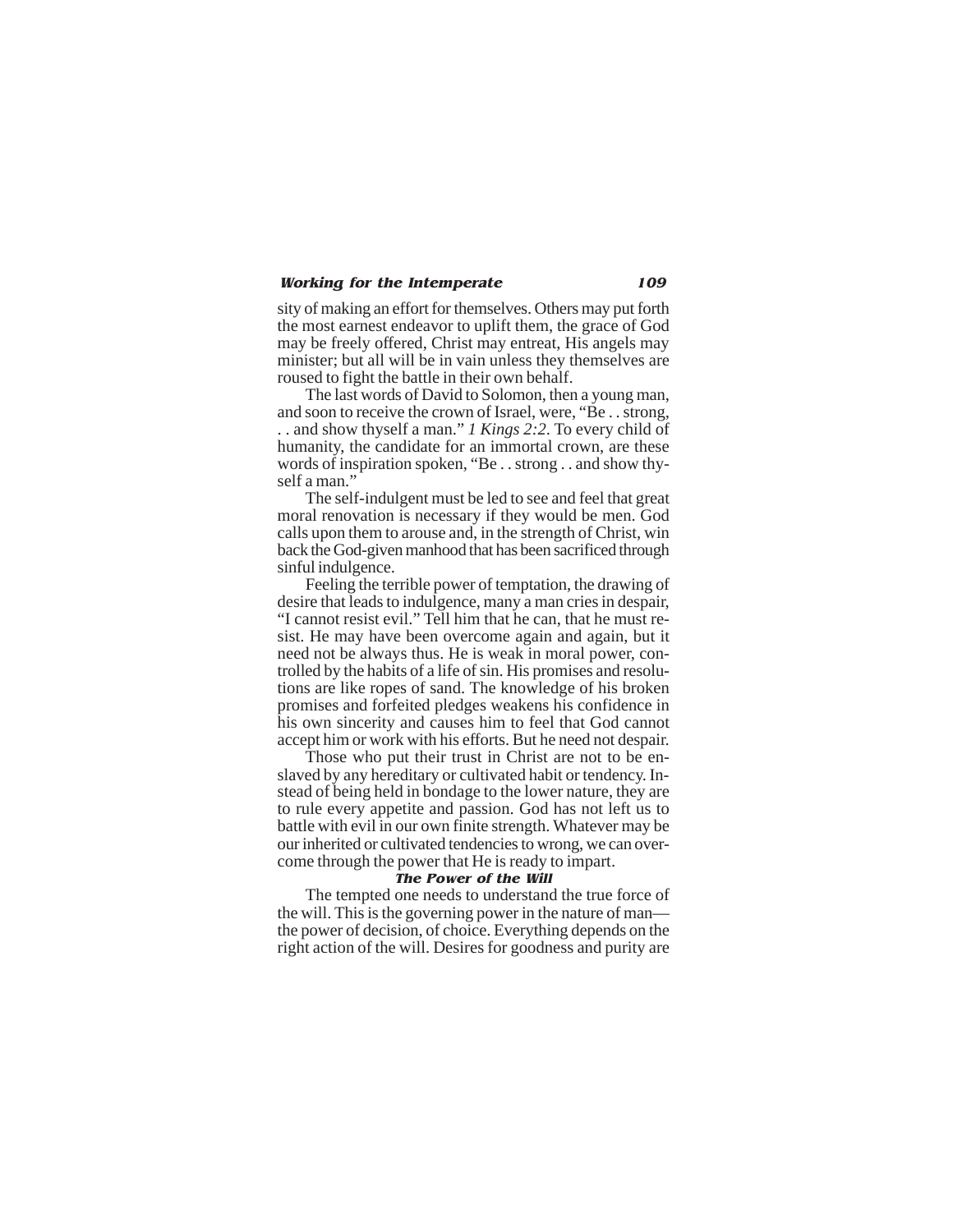right, so far as they go; but if we stop here, they avail nothing. Many will go down to ruin while hoping and desiring to overcome their evil propensities. They do not yield the will to God. They do not *choose* to serve Him.

God has given us the power of choice; it is ours to exercise. We cannot change our hearts, we cannot control our thoughts, our impulses, our affections. We cannot make ourselves pure, fit for God's service. But we can *choose* to serve God, we can give Him our will; then He will work in us to will and to do according to His good pleasure. Thus our whole nature will be brought under the control of Christ.

Through the right exercise of the will, an entire change may be made in the life. By yielding up the will to Christ, we ally ourselves with divine power. We receive strength from above to hold us steadfast. A pure and noble life, a life of victory over appetite and lust, is possible to everyone who will unite his weak, wavering human will to the omnipotent, unwavering will of God.

## **A Knowledge of Health Principles**

Those who are struggling against the power of appetite should be instructed in the principles of healthful living. They should be shown that violation of the laws of health, by creating diseased conditions and unnatural cravings, lays the foundation of the liquor habit. Only by living in obedience to the principles of health can they hope to be freed from the craving for unnatural stimulants. While they depend upon divine strength to break the bonds of appetite, they are to cooperate with God by obedience to His laws, both moral and physical.

## **Employment: Self-support**

Those who are endeavoring to reform should be provided with employment. None who are able to labor should be taught to expect food and clothing and shelter free of cost. For their own sake, as well as for the sake of others, some way should be devised whereby they may return an equivalent for what they receive. Encourage every effort toward self-support. This will strengthen self-respect and a noble independence. And occupation of mind and body in useful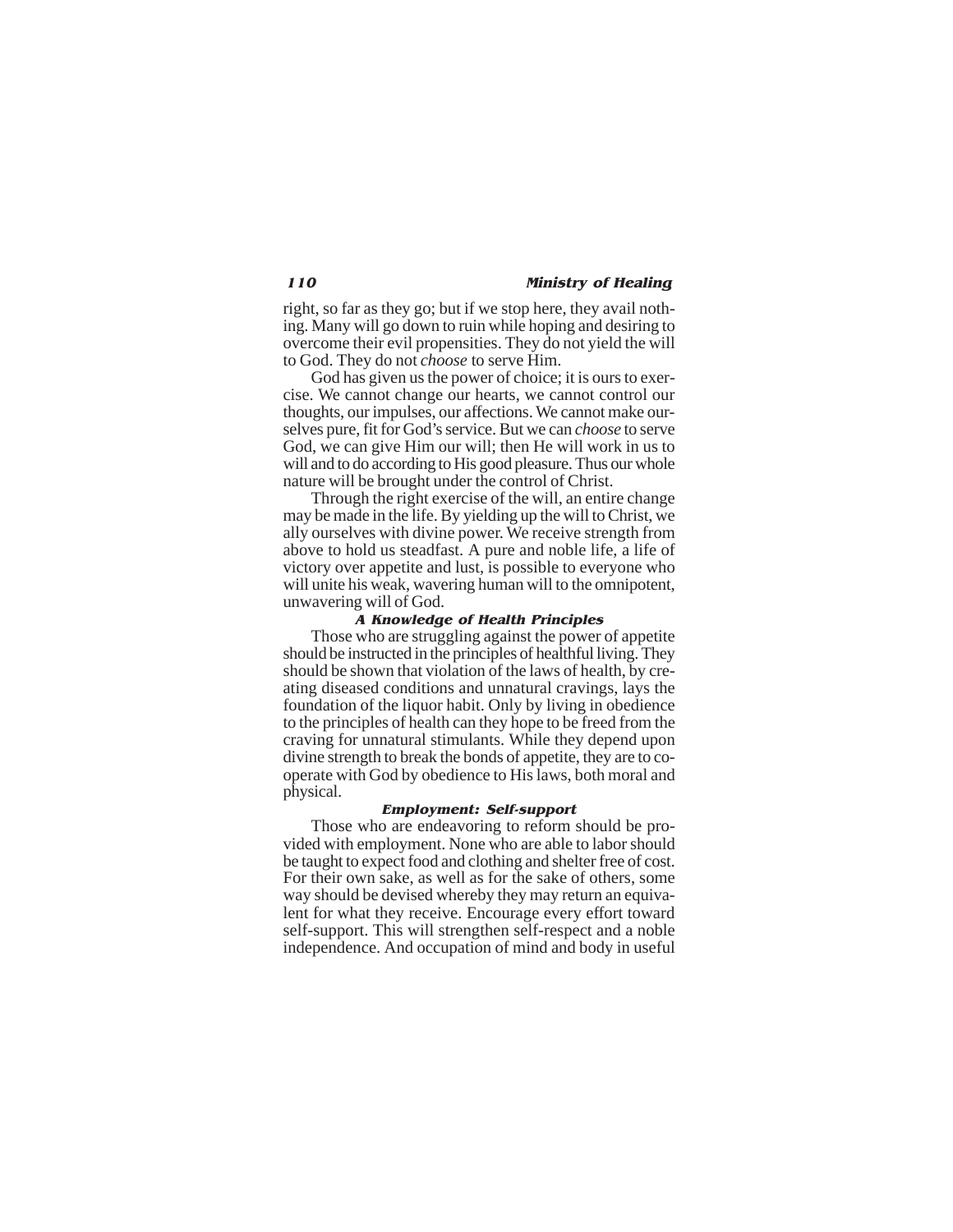### **Working for the Intemperate**

work is essential as a safeguard against temptation.

### **Disappointments, Dangers**

Those who work for the fallen will be disappointed in many who give promise of reform. Many will make but a superficial change in their habits and practices. They are moved by impulse, and for a time may seem to have reformed; but there is no real change of heart. They cherish the same self-love, have the same hungering for foolish pleasures, the same desire for self-indulgence. They have not a knowledge of the work of character building, and they cannot be relied upon as men of principle. They have debased their mental and spiritual powers by the gratification of appetite and passion, and this makes them weak. They are fickle and changeable. Their impulses tend toward sensuality. These persons are often a source of danger to others. Being looked upon as reformed men and women, they are trusted with responsibilities and are placed where their influence corrupts the innocent.

Even those who are sincerely seeking to reform are not beyond the danger of falling. They need to be treated with great wisdom as well as tenderness. The disposition to flatter and exalt those who have been rescued from the lowest depths sometimes proves their ruin. The practice of inviting men and women to relate, in public, the experience of their life of sin is full of danger to both speaker and hearers. To dwell upon scenes of evil is corrupting to mind and soul. And the prominence given to the rescued ones is harmful to them. Many are led to feel that their sinful life has given them a certain distinction. A love of notoriety and a spirit of self-trust are encouraged that prove fatal to the soul. Only in distrust of self and dependence on the mercy of Christ can they stand.

### **The Rescued to Help Others**

All who give evidence of true conversion should be encouraged to work for others. Let none turn away a soul who leaves the service of Satan for the service of Christ. When one gives evidence that the Spirit of God is striving with him, present every encouragement for entering the Lord's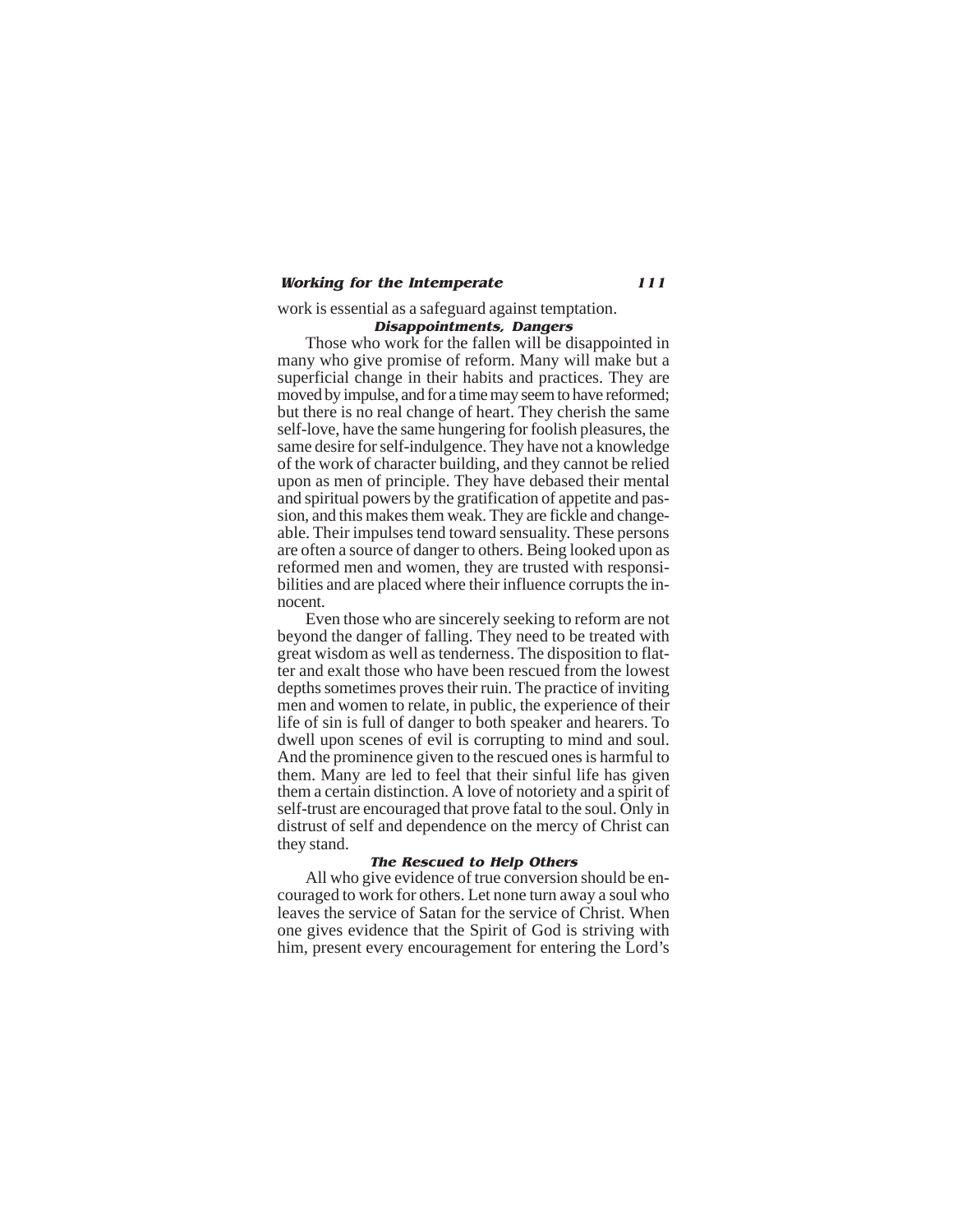service. "Of some have compassion, making a difference." *Jude 22*. Those who are wise in the wisdom that comes from God will see souls in need of help, those who have sincerely repented, but who without encouragement would hardly dare to lay hold of hope. The Lord will put it into the hearts of His servants to welcome these trembling, repentant ones to their loving fellowship. Whatever may have been their besetting sins, however low they may have fallen, when in contrition they come to Christ, He receives them. Then give them something to do for Him. If they desire to labor in uplifting others from the pit of destruction from which they themselves were rescued, give them opportunity. Bring them into association with experienced Christians, that they may gain spiritual strength. Fill their hearts and hands with work for the Master.

When light flashes into the soul, some who appeared to be most fully given to sin will become successful workers for just such sinners as they themselves once were. Through faith in Christ some will rise to high places of service and be entrusted with responsibilities in the work of saving souls. They see where their own weakness lies, they realize the depravity of their nature. They know the strength of sin, the power of evil habit. They realize their inability to overcome without the help of Christ, and their constant cry is, "I cast my helpless soul on Thee."

These can help others. The one who has been tempted and tried, whose hope was well-nigh gone, but who was saved by hearing a message of love, can understand the science of soulsaving. He whose heart is filled with love for Christ, because he himself has been sought for by the Saviour and brought back to the fold, knows how to seek the lost. He can point sinners to the Lamb of God. He has given himself without reserve to God and has been accepted in the Beloved. The hand that in weakness was held out for help has been grasped. By the ministry of such ones many prodigals will be brought to the Father.

### **Christ, the Hope of the Tempted**

For every soul struggling to rise from a life of sin to a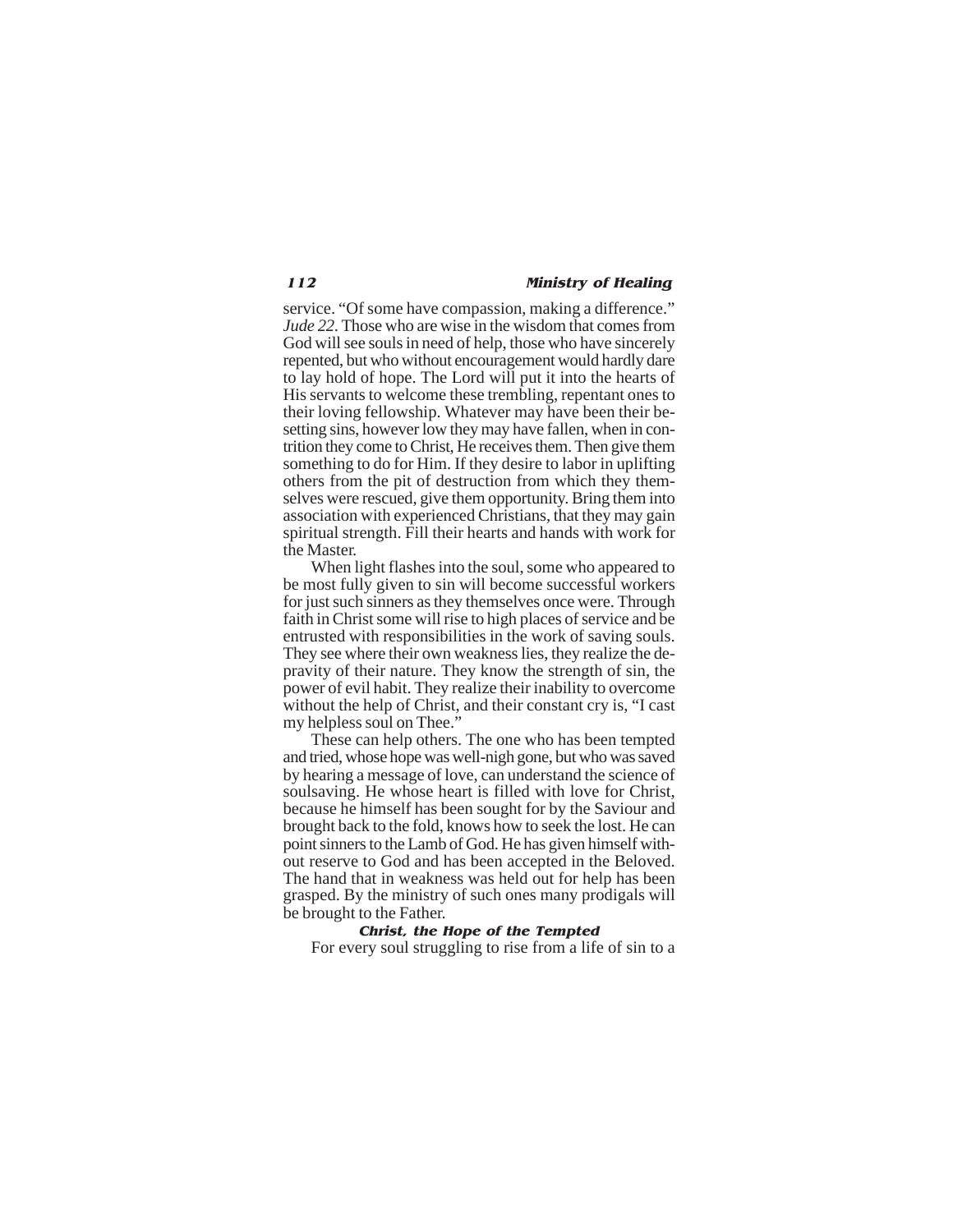### **Working for the Intemperate**

life of purity, the great element of power abides in the only "name under heaven given among men, whereby we must be saved." *Acts 4:12*. "If any man thirst" for restful hope, for deliverance from sinful propensities, Christ says, "let him come unto Me, and drink." *John 7:37*. The only remedy for vice is the grace and power of Christ.

The good resolutions made in one's own strength avail nothing. Not all the pledges in the world will break the power of evil habit. Never will men practice temperance in all things until their hearts are renewed by divine grace. We cannot keep ourselves from sin for one moment. Every moment we are dependent upon God.

True reformation begins with soul cleansing. Our work for the fallen will achieve real success only as the grace of Christ reshapes the character and the soul is brought into living connection with God.

Christ lived a life of perfect obedience to God's law; and, in this, He set an example for every human being. The life that He lived in this world we are to live through His power and under His instruction.

In our work for the fallen the claims of the law of God and the need of loyalty to Him are to be impressed on mind and heart. Never fail to show that there is a marked difference between the one who serves God and the one who serves Him not. God is love, but He cannot excuse willful disregard for His commands. The enactments of His government are such that men do not escape the consequences of disloyalty. Only those who honor Him can He honor. Man's conduct in this world decides his eternal destiny. As he has sown, so he must reap. Cause will be followed by effect.

Nothing less than perfect obedience can meet the standard of God's requirement. He has not left His requirements indefinite. He has enjoined nothing that is not necessary in order to bring man into harmony with Him. We are to point sinners to His ideal of character and to lead them to Christ, by whose grace only can this ideal be reached.

The Saviour took upon Himself the infirmities of humanity and lived a sinless life, that men might have no fear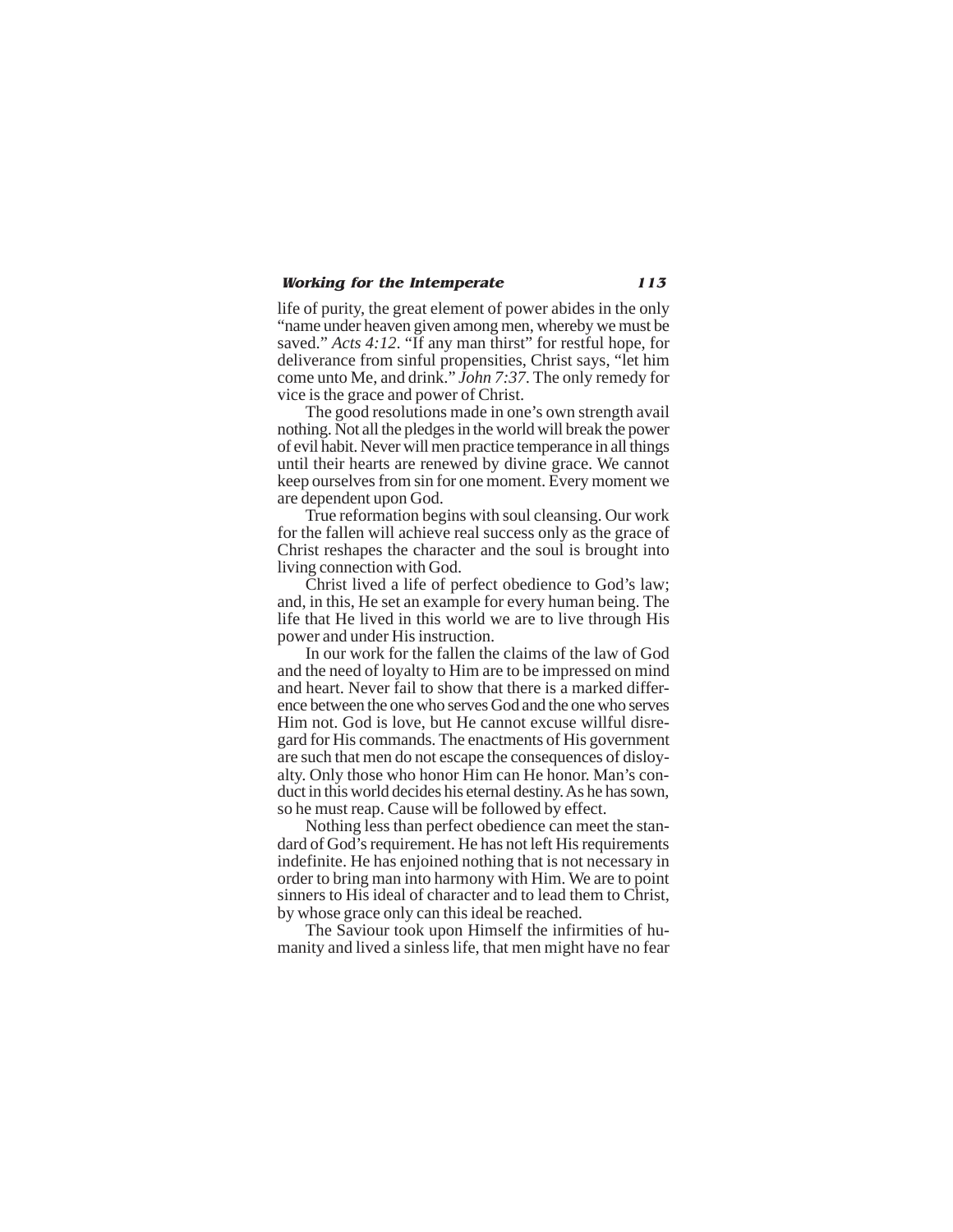that because of the weakness of human nature they could not overcome. Christ came to make us "partakers of the divine nature," and His life declares that humanity, combined with divinity, does not commit sin.

The Saviour overcame to show man how he may overcome. All the temptations of Satan Christ met with the word of God. By trusting in God's promises, He received power to obey God's commandments, and the tempter could gain no advantage. To every temptation His answer was, "It is written." So God has given us His word wherewith to resist evil. Exceeding great and precious promises are ours, that by these we "might be partakers of the divine nature, having escaped the corruption that is in the world through lust." *2 Peter 1:4.*

Bid the tempted one look not to circumstances, to the weakness of self, or to the power of temptation, but to the power of God's word. All its strength is ours. "Thy word," says the psalmist, "have I hid in mine heart, that I might not sin against Thee." "By the word of Thy lips I have kept me from the paths of the destroyer." *Psalms 119:11; 17:4*.

Talk courage to the people; lift them up to God in prayer. Many who have been overcome by temptation are humiliated by their failures, and they feel that it is in vain for them to approach unto God; but this thought is of the enemy's suggestion. When they have sinned, and feel that they cannot pray, tell them that it is then the time to pray. Ashamed they may be, and deeply humbled; but as they confess their sins, He who is faithful and just will forgive their sins and cleanse them from all unrighteousness.

Nothing is apparently more helpless, yet really more invincible, than the soul that feels its nothingness and relies wholly on the merits of the Saviour. By prayer, by the study of His word, by faith in His abiding presence, the weakest of human beings may live in contact with the living Christ, and He will hold them by a hand that will never let go.

### **Precious Promises**

These precious words every soul that abides in Christ may make his own. He may say: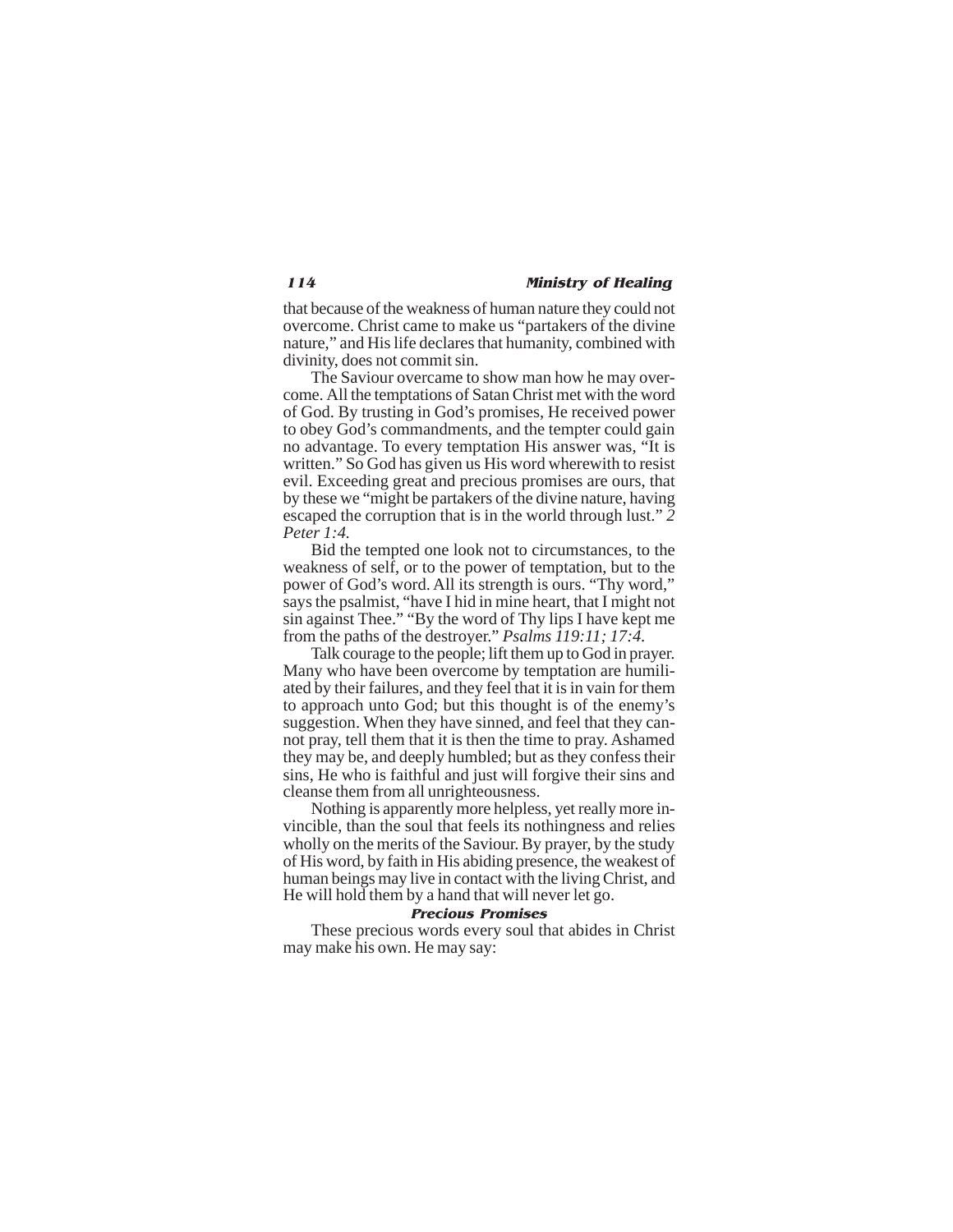### **Working for the Intemperate**

*"I will look unto the Lord; I will wait for the God of my salvation: My God will hear me. Rejoice not against me, O mine enemy: When I fall, I shall arise; when I sit in darkness, the Lord shall be a light unto me."—Micah 7:7-8.*

 *"He will again have compassion on us, He will blot out our iniquities; Yea, Thou wilt cast all our sins into the depths of the sea!"—Micah 7:19 (Noyes).*

God has promised:

*"I will make a man more precious than fine gold; even a man than the golden wedge of Ophir."—Isaiah 13:12.*

*"Though ye have lain among the pots, yet shall ye be as the wings of a dove covered with silver, and her feathers with yellow gold."—Psalm 68:13.*

Those whom Christ has forgiven most will love Him most. These are they who in the final day will stand nearest to His throne.

"They shall see His face; and His name shall be in their foreheads." *Revelation 22:4.*

# – Chapter 12 – Help for the Unemployed and Homeless

"God can spread a table in the wilderness."

There are largehearted men and women who are anxiously considering the condition of the poor and what means can be found for their relief. How the unemployed and the homeless can be helped to secure the common blessings of God's providence and to live the life He intended man to live, is a question to which many are earnestly endeavoring to find an answer. But there are not many, even among edu-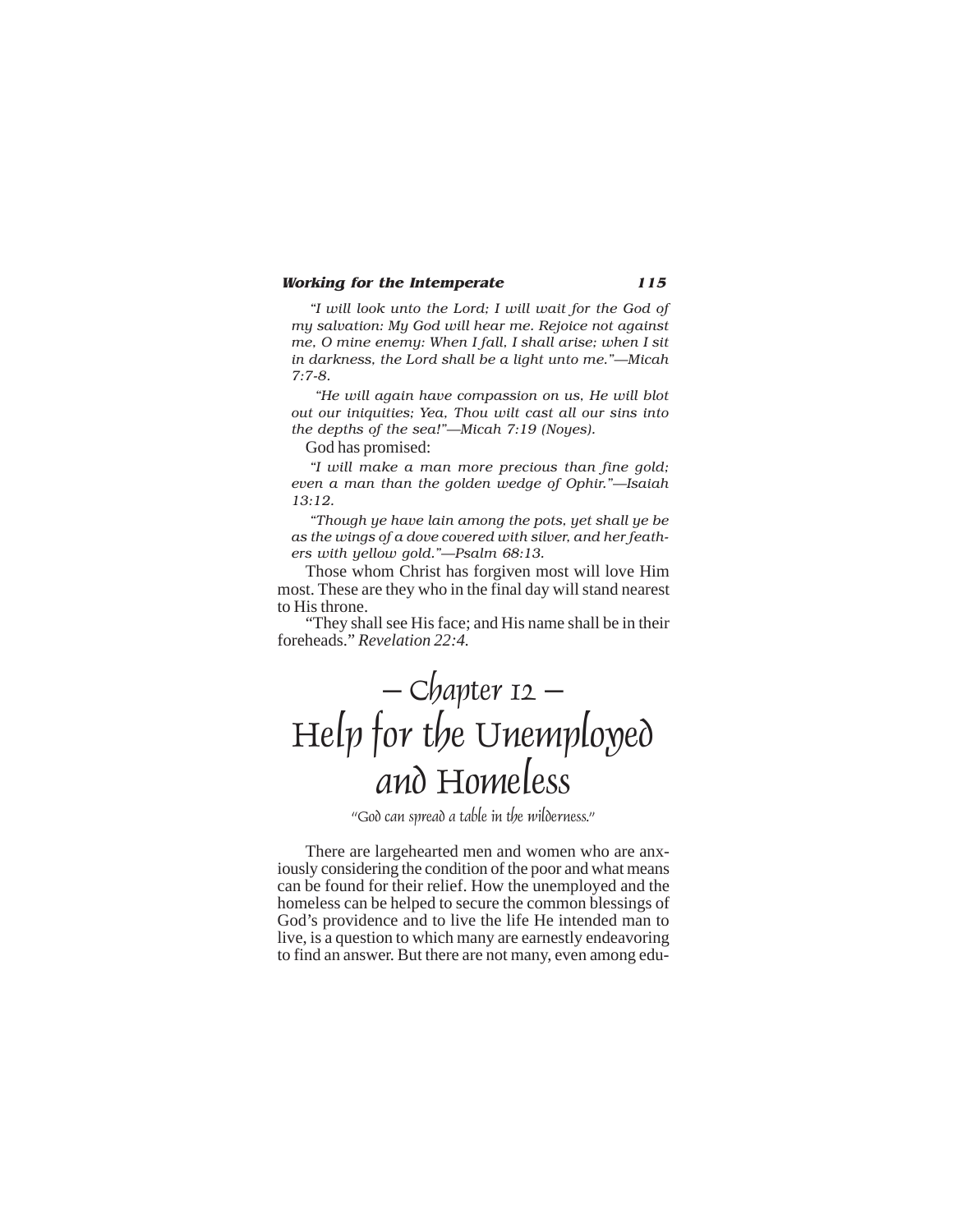cators and statesmen, who comprehend the causes that underlie the present state of society. Those who hold the reins of government are unable to solve the problem of poverty, pauperism, and increasing crime. They are struggling in vain to place business operations on a more secure basis.

If men would give more heed to the teaching of God's word, they would find a solution to these problems that perplex them. Much might be learned from the Old Testament in regard to the labor question and the relief of the poor.

### **God's Plan for Israel**

In God's plan for Israel every family had a home on the land, with sufficient ground for tilling. Thus were provided both the means and the incentive for a useful, industrious, and self-supporting life. And no devising of men has ever improved upon that plan. To the world's departure from it is owing, to a large degree, the poverty and wretchedness that exist today.

At the settlement of Israel in Canaan, the land was divided among the whole people, the Levites only, as ministers of the sanctuary, being excepted from the equal distribution. The tribes were numbered by families, and to each family, according to its numbers, was apportioned an inheritance.

And although one might for a time dispose of his possession, he could not permanently barter away the inheritance of his children. When able to redeem his land, he was at liberty at any time to do so. Debts were remitted every seventh year, and in the fiftieth, or year of jubilee, all landed property reverted to the original owner.

"The land shall not be sold forever," was the Lord's direction; "for the land is Mine; for ye are strangers and sojourners with Me. And in all the land of your possession ye shall grant a redemption for the land. If thy brother be waxen poor, and hath sold away some of his possession, and if any of his kin come to redeem it, then shall he redeem that which his brother sold. And if the man . . himself be able to redeem it . . he may return unto his possession. But if he be not able to restore it to him, then that which is sold shall remain in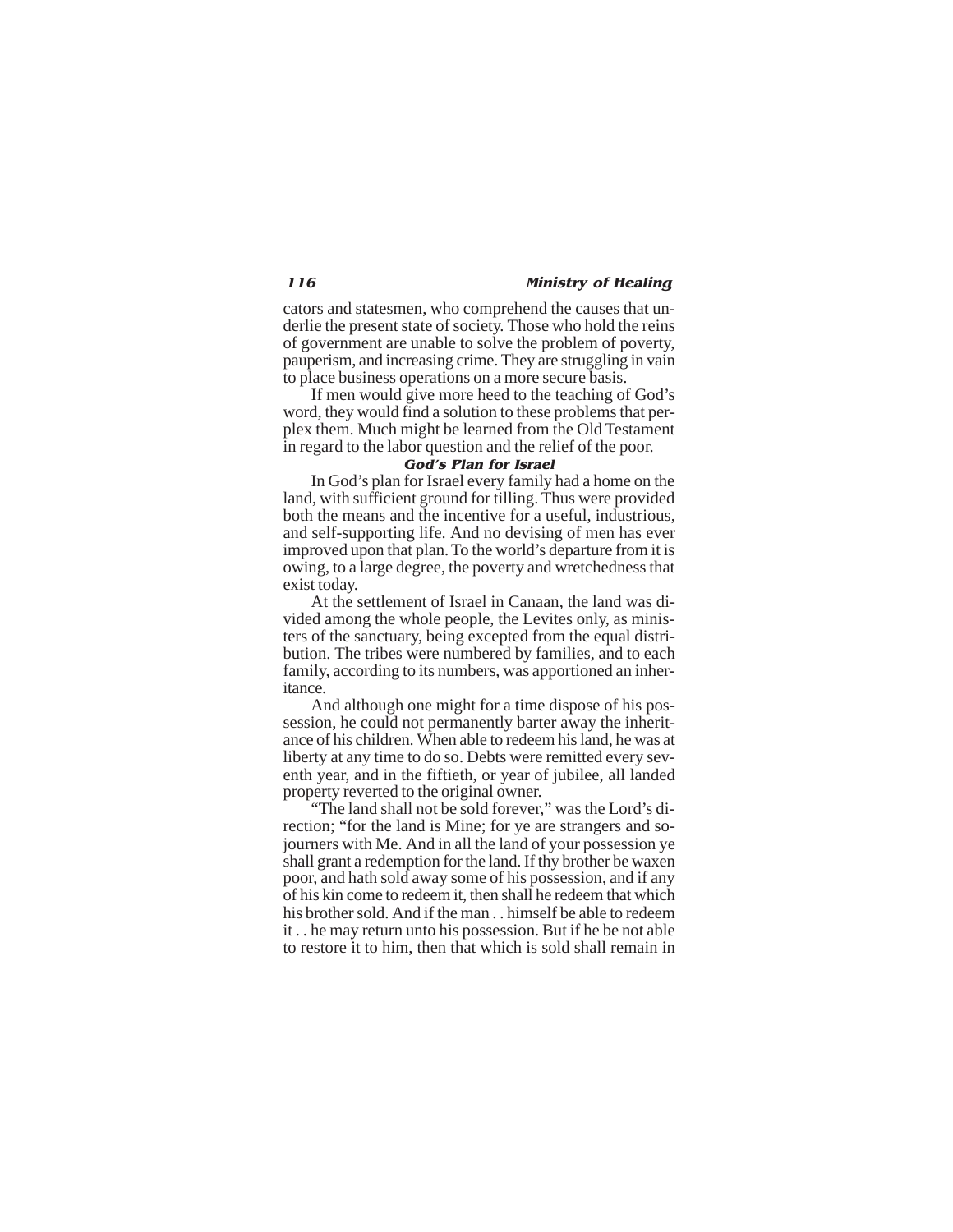### **Help for the Unemployed and Homeless**

the hand of him that hath bought it until the year of jubilee." *Leviticus 25:23-28.*

"Ye shall hallow the fiftieth year, and proclaim liberty throughout all the land unto all the inhabitants thereof: it shall be a jubilee unto you; and ye shall return every man unto his possession, and ye shall return every man unto his family." *Verse 10*.

Thus every family was secured in its possession, and a safeguard was afforded against the extremes of either wealth or want.

### **Industrial Training**

In Israel, industrial training was regarded as a duty. Every father was required to teach his sons some useful trade. The greatest men in Israel were trained to industrial pursuits. A knowledge of the duties pertaining to housewifery was considered essential for every woman. And skill in these duties was regarded as an honor to women of the highest station.

Various industries were taught in the schools of the prophets, and many of the students sustained themselves by manual labor.

## **Consideration for the Poor**

These arrangements did not, however, wholly do away with poverty. It was not God's purpose that poverty should wholly cease. It is one of His means for the development of character. "The poor," He says, "shall never cease out of the land: therefore I command thee, saying, Thou shalt open thine hand wide unto thy brother, to thy poor, and to thy needy, in thy land." *Deuteronomy 15:11*.

"If there be among you a poor man of one of thy brethren within any of thy gates in thy land which the Lord thy God giveth thee, thou shalt not harden thine heart, nor shut thine hand from thy poor brother. But thou shalt open thine hand wide unto him, and shalt surely lend him sufficient for his need, in that which he wanteth." *Verses 7-8*.

"If thy brother be waxen poor, and fallen in decay with thee; then thou shalt relieve him: yea, though he be a stranger, or a sojourner; that he may live with thee." *Leviticus 25:35*.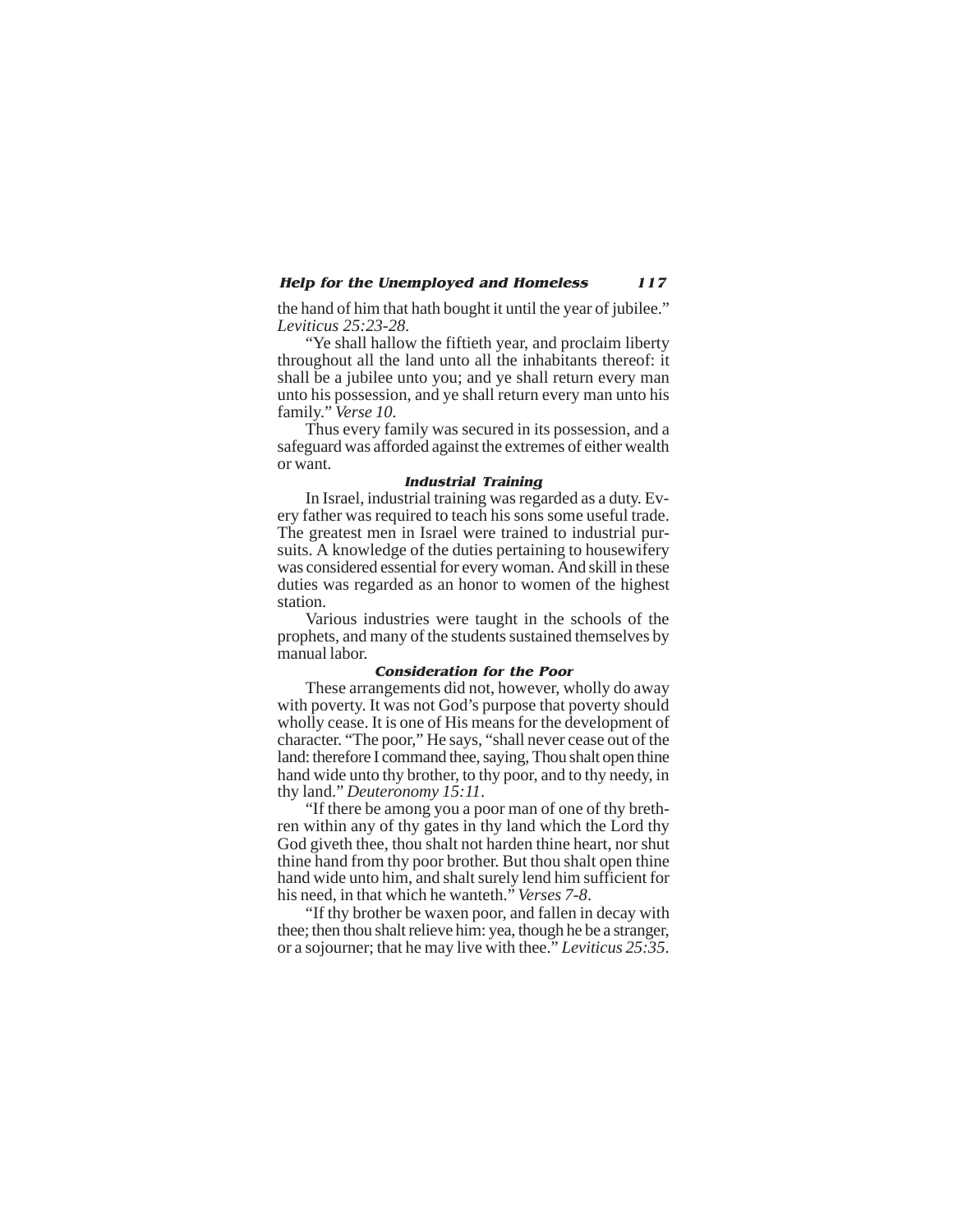"When ye reap the harvest of your land, thou shalt not wholly reap the corners of thy field." "When thou cuttest down thine harvest in thy field, and hast forgot a sheaf in the field, thou shalt not go again to fetch it . . When thou beatest thine olive tree, thou shalt not go over the boughs again . . When thou gatherest the grapes of thy vineyard, thou shalt not glean it afterward: it shall be for the stranger, for the fatherless, and for the widow." *Leviticus 19:9; Deuteronomy 24:19-21.*

None need fear that their liberality would bring them to want. Obedience to God's commandments would surely result in prosperity. "For this thing," God said, "the Lord thy God shall bless thee in all thy works, and in all that thou puttest thine hand unto . . Thou shalt lend unto many nations, but thou shalt not borrow; and thou shalt reign over many nations, but they shall not reign over thee." *Deuteronomy 15:10, 6.*

### **Business Principles**

God's word sanctions no policy that will enrich one class by the oppression and suffering of another. In all our business transactions it teaches us to put ourselves in the place of those with whom we are dealing, to look not only on our own things, but also on the things of others. He who would take advantage of another's misfortunes, in order to benefit himself, or who seeks to profit himself through another's weakness or incompetence, is a transgressor both of the principles and of the precepts of the word of God.

"Thou shalt not pervert the judgment of the stranger, nor of the fatherless; nor take a widow's raiment to pledge . . When thou dost lend thy brother anything, thou shalt not go into his house to fetch his pledge. Thou shalt stand abroad, and the man to whom thou dost lend shall bring out the pledge abroad unto thee. And if the man be poor, thou shalt not sleep with his pledge . . If thou at all take thy neighbor's raiment to pledge, thou shalt deliver it unto him by that the sun goeth down: for that is his covering only . . wherein shall he sleep? and it shall come to pass, when he crieth unto Me, that I will hear; for I am gracious." "If thou sell aught unto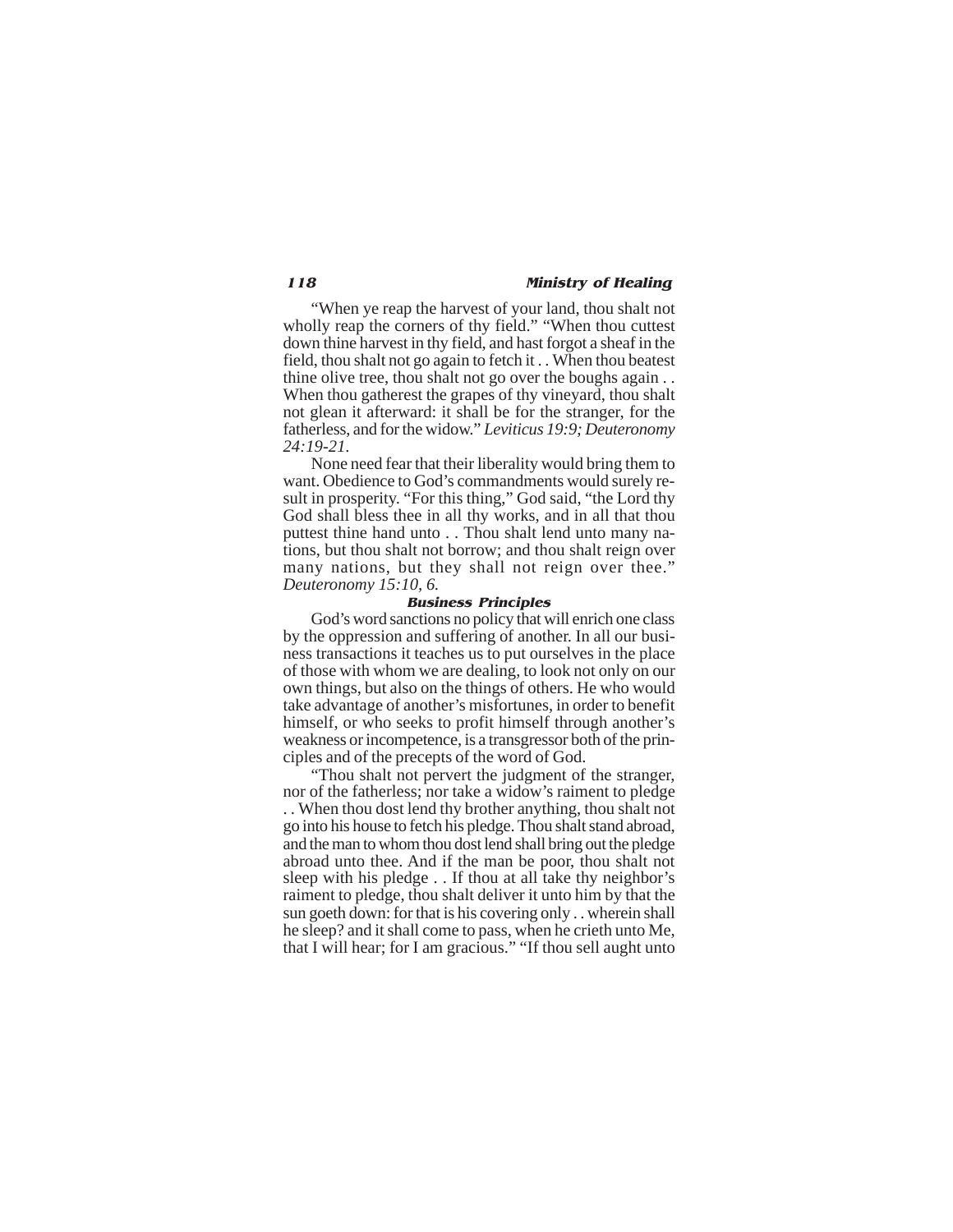### **Help for the Unemployed and Homeless**

thy neighbor, or buyest aught of thy neighbor's hand, ye shall not oppress one another" *Deuteronomy 24:17, 10-12; Exodus 22;26, 27; Leviticus 25:14.*

"Ye shall do no unrighteousness in judgment, in measures of length, of weight, or in measure." "Thou shalt not have in thy bag diverse weights, a great and a small. Thou shalt not have in thy house diverse measures, a great and a small . . Just balances, just weights, a just ephah, and a just hin, shall ye have." *Leviticus 19:35 (A.R.V.); Deuteronomy 25;13-14 (A.R.V.); Leviticus 19:36 (A.R.V.).*

"Give to him that asketh thee, and from him that would borrow of thee turn not thou away . . The wicked borroweth, and payeth not again: but the righteous showeth mercy, and giveth." *Matthew 5:42; Psalm 37:21*.

"Give counsel, execute justice; make thy shade as the night in the midst of the noonday; hide the outcasts; betray not the fugitive." "Let Mine outcasts dwell with thee . . be thou a covert to them from the face of the spoiler." *Isaiah 16:3-4 (A.R.V.).*

The plan of life that God gave to Israel was intended as an object lesson for all mankind. If these principles were carried out today, what a different place this world would be!

### **Opportunities for the Homeless**

Within the vast boundaries of nature there is still room for the suffering and needy to find a home. Within her bosom there are resources sufficient to provide them with food. Hidden in the depths of the earth are blessings for all who have courage and will and perseverance to gather her treasures.

The tilling of the soil, the employment that God appointed to man in Eden, opens a field in which there is opportunity for multitudes to gain a subsistence.

"Trust in the Lord, and do good; So shalt thou dwell in the land, and verily thou shalt be fed."—*Psalm 37:3*.

Thousands and tens of thousands might be working upon the soil who are crowded into the cities, watching for a chance to earn a trifle. In many cases this trifle is not spent for bread,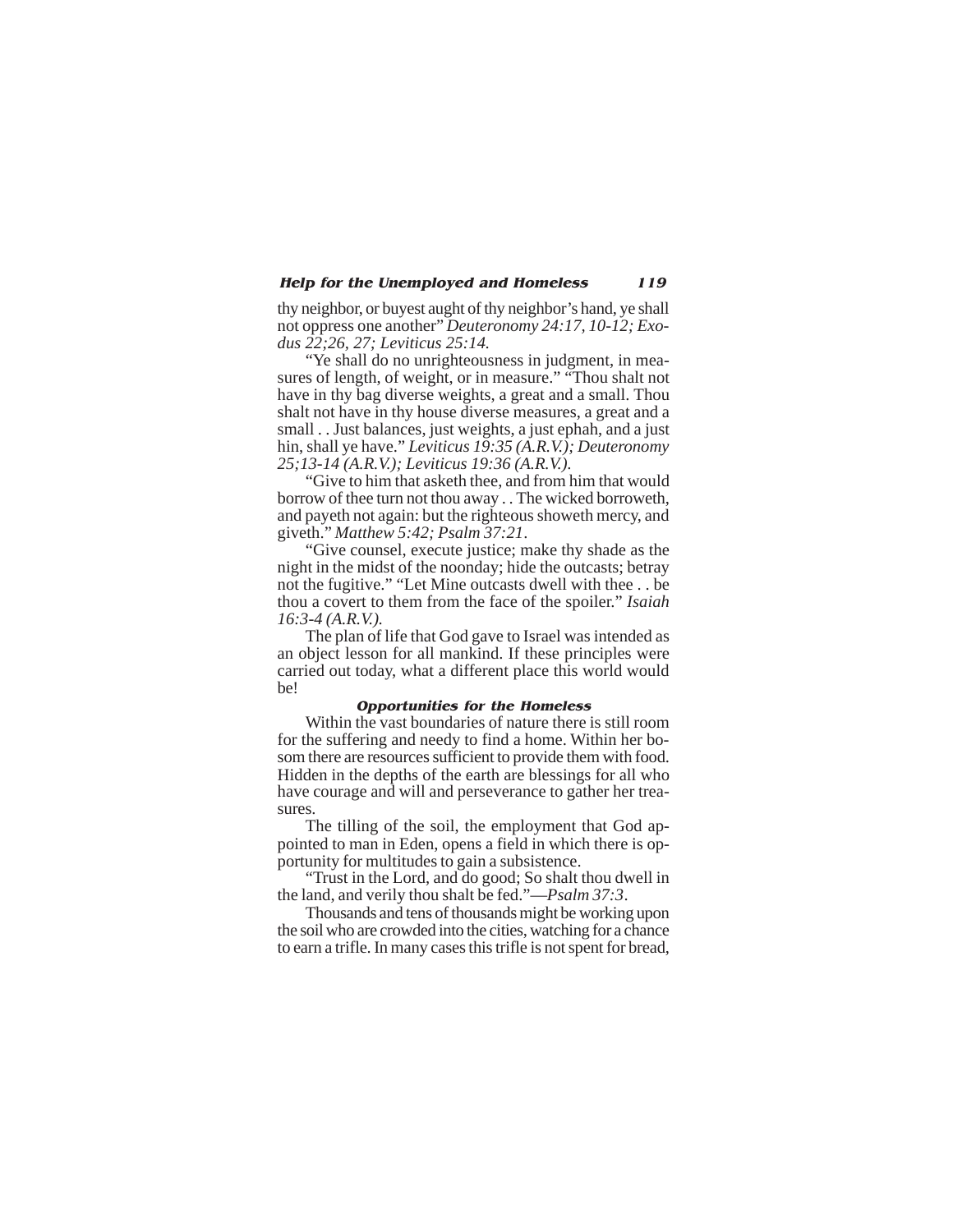but is put into the till of the liquor seller, to obtain that which destroys soul and body.

Many look upon labor as drudgery; and they try to obtain a livelihood by scheming rather than by honest toil. This desire to get a living without work opens the door to wretchedness and vice and crime almost without limit.

### **The City Slums**

In the great cities are multitudes who receive less care and consideration than are given to dumb animals. Think of the families herded together in miserable tenements, many of them dark basements, reeking with dampness and filth. In these wretched places children are born and grow up and die. They see nothing of the beauty of natural things that God has created to delight the senses and uplift the soul. Ragged and half-starved, they live amid vice and depravity, molded in character by the wretchedness and sin that surround them. Children hear the name of God only in profanity. Foul speech, imprecations, and revilings fill their ears. The fumes of liquor and tobacco, sickening stenches, moral degradation, pervert their senses. Thus multitudes are trained to become criminals, foes to society that have abandoned them to misery and degradation.

Not all the poor in the city slums are of this class. Godfearing men and women have been brought to the depths of poverty by illness or misfortune, often through the dishonest scheming of those who live by preying upon their fellows. Many who are upright and well-meaning become poor through lack of industrial training. Through ignorance they are unfitted to wrestle with the difficulties of life. Drifting into the cities, they are often unable to find employment. Surrounded by the sights and sounds of vice, they are subjected to terrible temptation. Herded and often classed with the vicious and degraded, it is only by a superhuman struggle, a more than finite power, that they can be preserved from sinking to the same depths. Many hold fast their integrity, choosing to suffer rather than to sin. This class especially demand help, sympathy, and encouragement.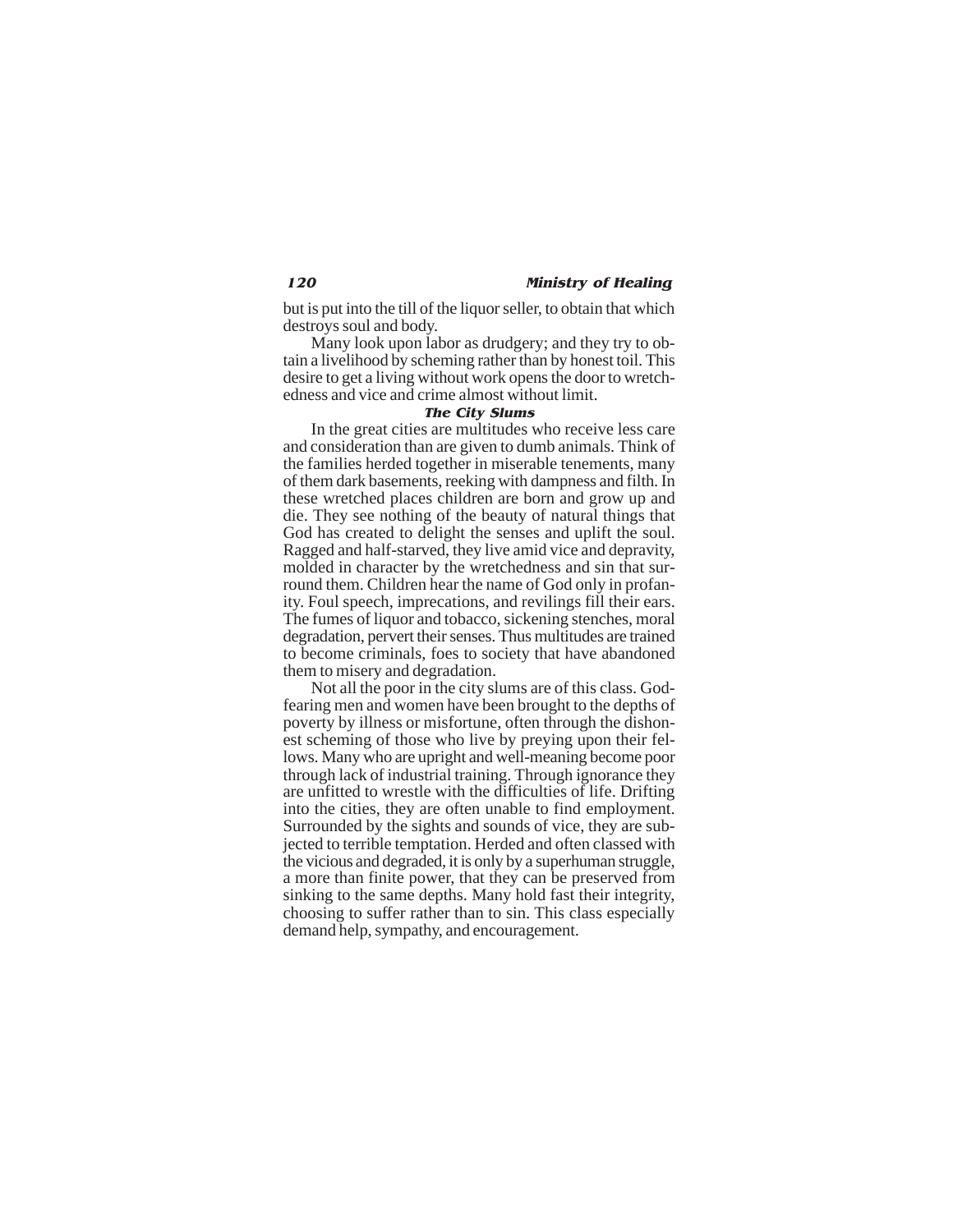### **Help for the Unemployed and Homeless**

### **Homes in the Country**

If the poor now crowded into the cities could find homes upon the land, they might not only earn a livelihood, but find health and happiness now unknown to them. Hard work, simple fare, close economy, often hardship and privation, would be their lot. But what a blessing would be theirs in leaving the city, with its enticements to evil, its turmoil and crime, misery and foulness, for the country's quiet and peace and purity.

To many of those living in the cities who have not a spot of green grass to set their feet upon, who year after year have looked out upon filthy courts and narrow alleys, brick walls and pavements, and skies clouded with dust and smoke—if these could be taken to some farming district, surrounded with the green fields, the woods and hills and brooks, the clear skies and the fresh, pure air of the country, it would seem almost like heaven.

Cut off to a great degree from contact with and dependence upon men, and separated from the world's corrupting maxims and customs and excitements, they would come nearer to the heart of nature. God's presence would be more real to them. Many would learn the lesson of dependence upon Him. Through nature they would hear His voice speaking to their hearts of His peace and love, and mind and soul and body would respond to the healing, life-giving power.

### **The Need of Industrial Education**

If they ever become industrious and self-supporting, very many must have assistance, encouragement, and instruction. There are multitudes of poor families for whom no better missionary work could be done than to assist them in settling on the land and in learning how to make it yield them a livelihood.

The need for such help and instruction is not confined to the cities. Even in the country, with all its possibilities for a better life, multitudes of the poor are in great need. Whole communities are devoid of education in industrial and sanitary lines. Families live in hovels, with scant furniture and clothing, without tools, without books, destitute both of com-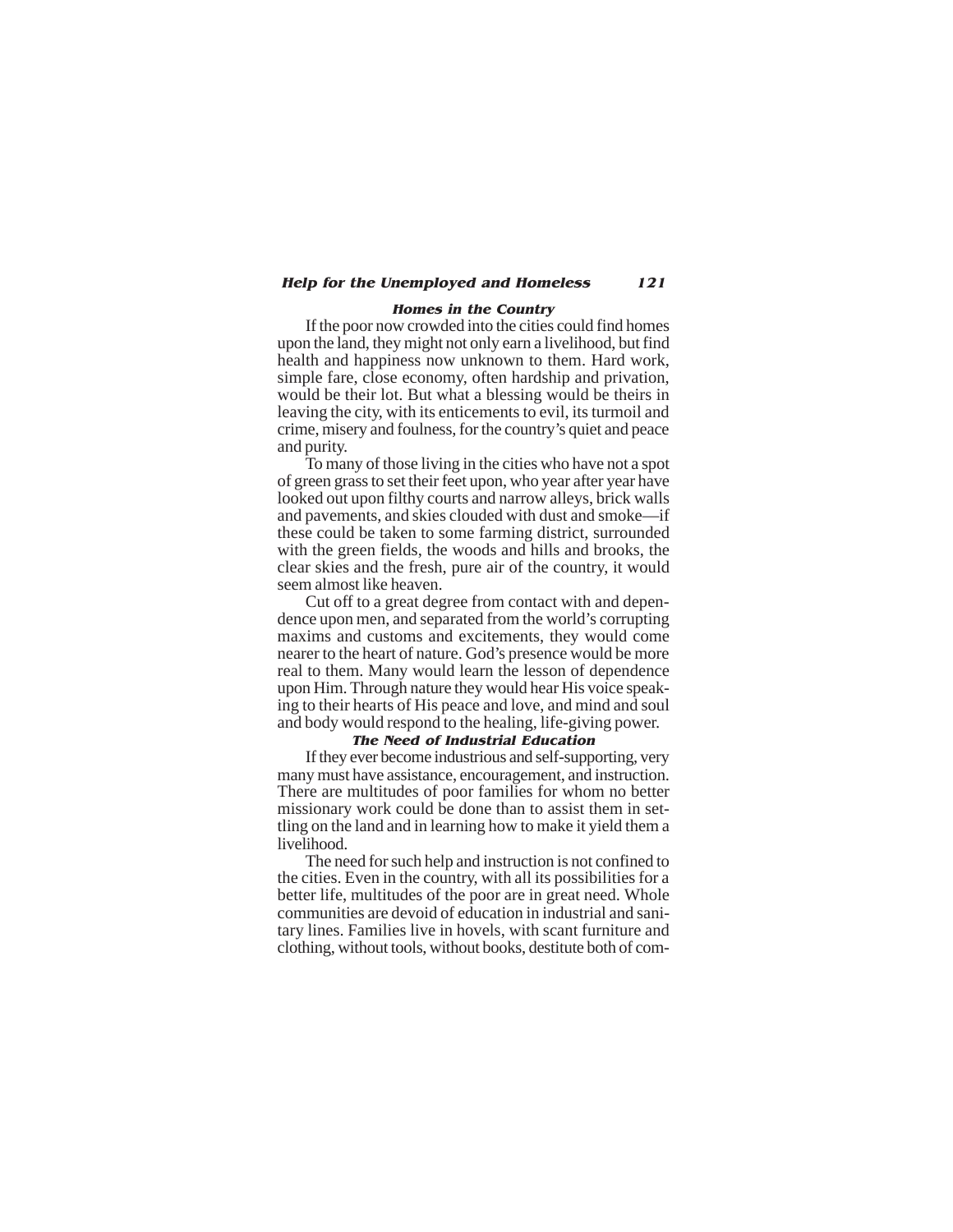forts and conveniences and of means of culture. Imbruted souls, bodies weak and ill-formed, reveal the results of evil heredity and of wrong habits. These people must be educated from the very foundation. They have led shiftless, idle, corrupt lives, and they need to be trained to correct habits.

How can they be awakened to the necessity of improvement? How can they be directed to a higher ideal of life? How can they be helped to rise? What can be done where poverty prevails and is to be contended with at every step? Certainly the work is difficult. The necessary reformation will never be made unless men and women are assisted by a power outside of themselves. It is God's purpose that the rich and the poor shall be closely bound together by the ties of sympathy and helpfulness. Those who have means, talents, and capabilities are to use these gifts in blessing their fellow men.

### **A Work for Christian Farmers**

Christian farmers can do real missionary work in helping the poor to find homes on the land and in teaching them how to till the soil and make it productive. Teach them how to use the implements of agriculture, how to cultivate various crops, how to plant and care for orchards.

Many who till the soil fail to secure adequate returns because of their neglect. Their orchards are not properly cared for, the crops are not put in at the right time, and a mere surface work is done in cultivating the soil. Their ill success they charge to the unproductiveness of the land. False witness is often borne in condemning land that, if properly worked, would yield rich returns. The narrow plans, the little strength put forth, the little study as to the best methods, call loudly for reform.

Let proper methods be taught to all who are willing to learn. If any do not wish you to speak to them of advanced ideas, let the lessons be given silently. Keep up the culture of your own land. Drop a word to your neighbors when you can, and let the harvest be eloquent in favor of right methods. Demonstrate what can be done with the land when properly worked.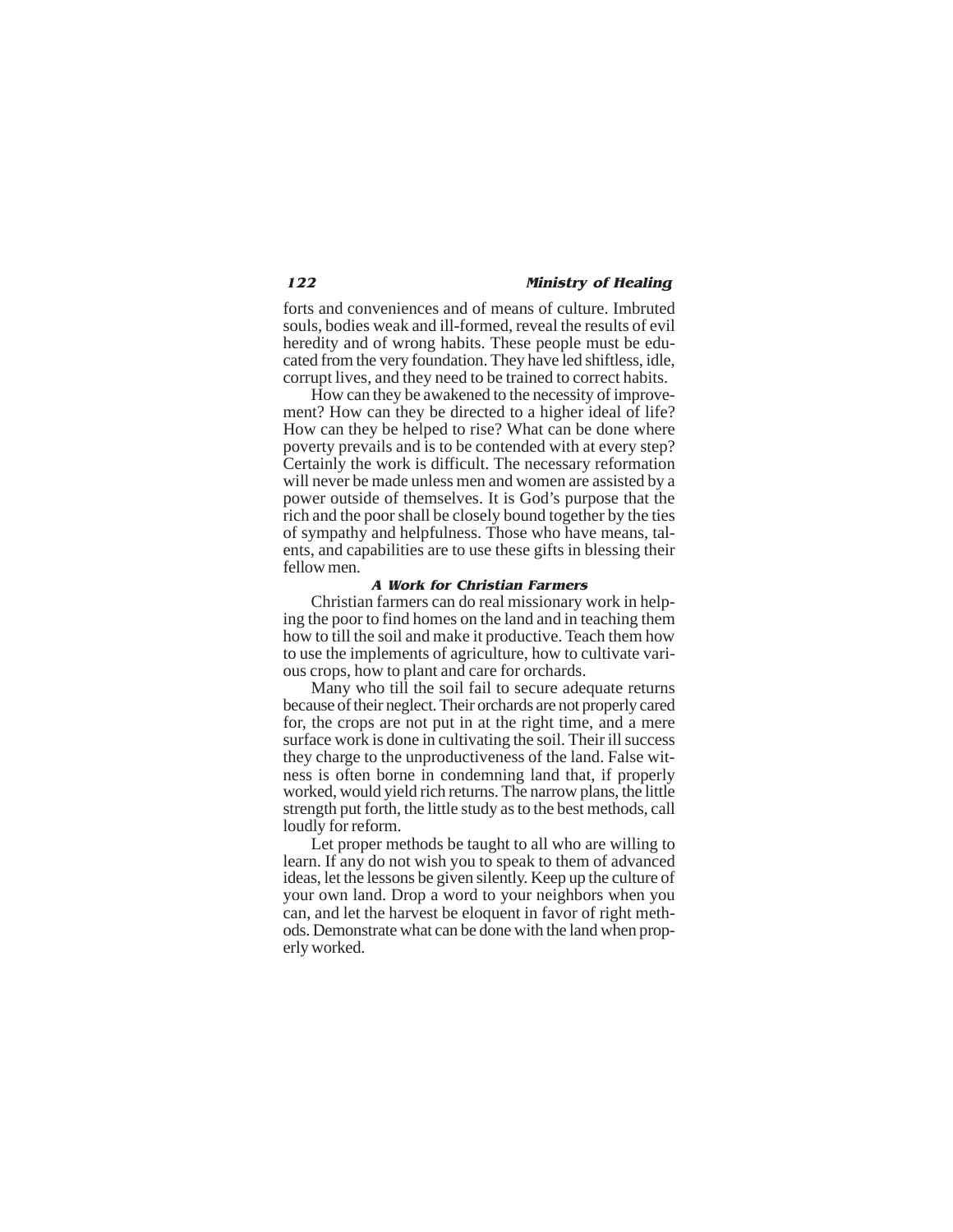### **123 Help for the Unemployed and Homeless**

### **Establishment of Industries**

Attention should be given to the establishment of various industries so that poor families can find employment. Carpenters, blacksmiths, and indeed everyone who understands some line of useful labor, should feel a responsibility to teach and help the ignorant and the unemployed.

In ministry to the poor there is a wide field of service for women as well as for men. The efficient cook, the housekeeper, the seamstress, the nurse—the help of all is needed. Let the members of poor households be taught how to cook, how to make and mend their own clothing, how to nurse the sick, how to care properly for the home. Let boys and girls be thoroughly taught some useful trade or occupation.

### **Missionary Families**

Missionary families are needed to settle in the waste places. Let farmers, financiers, builders, and those who are skilled in various arts and crafts, go to neglected fields, to improve the land, to establish industries, to prepare humble homes for themselves, and to help their neighbors.

The rough places of nature, the wild places, God has made attractive by placing beautiful things among the most unsightly. This is the work we are called to do. Even the desert places of the earth, where the outlook appears to be forbidding, may become as the garden of God.

*"In that day shall the deaf hear the words of the book, and the eyes of the blind shall see out of obscurity, and out of darkness. The meek also shall increase their joy in the Lord, and the poor among men shall rejoice in the Holy One of Israel."—Isaiah 29:18-19.*

### **Help Men to Help Themselves**

By instruction in practical lines we can often help the poor most effectively. As a rule, those who have not been trained to work do not have habits of industry, perseverance, economy, and self-denial. They do not know how to manage. Often, through lack of carefulness and right judgment, there is wasted that which would maintain their families in decency and comfort if it were carefully and economically used. "Much food is in the tillage of the poor: but there is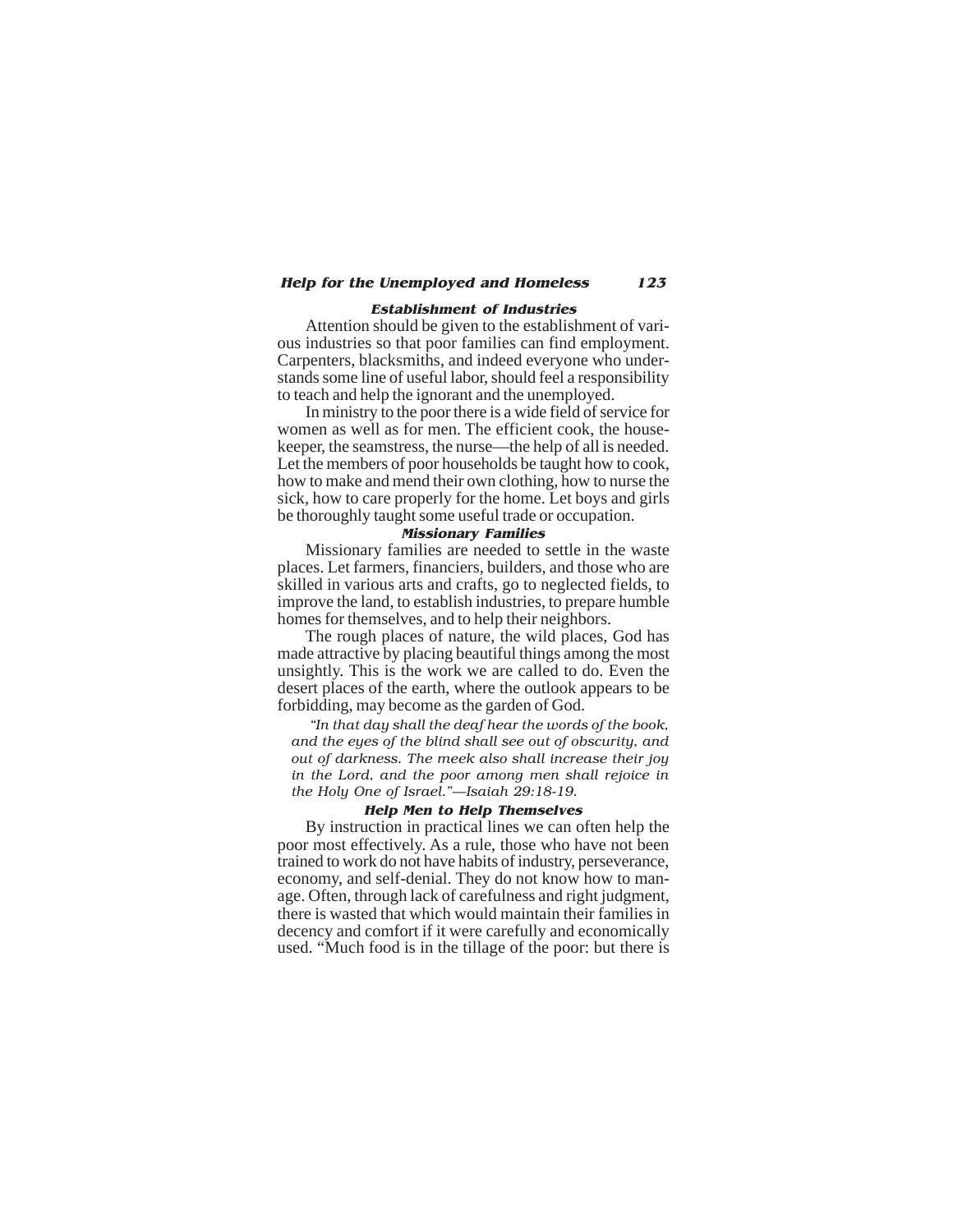that is destroyed for want of judgment." *Proverbs 13:23*.

We may give to the poor, and harm them, by teaching them to be dependent. Such giving encourages selfishness and helplessness. Often it leads to idleness, extravagance, and intemperance. No man who can earn his own livelihood has a right to depend on others. The proverb "The world owes me a living" has in it the essence of falsehood, fraud, and robbery. The world owes no man a living who is able to work and gain a living for himself.

Real charity helps men to help themselves. If one comes to our door and asks for food, we should not turn him away hungry; his poverty may be the result of misfortune. But true beneficence means more than mere gifts. It means a genuine interest in the welfare of others. We should seek to understand the needs of the poor and distressed, and to give them the help that will benefit them most. To give thought and time and personal effort costs far more than merely to give money. But it is the truest charity.

Those who are taught to earn what they receive will more readily learn to make the most of it. And in learning to be self-reliant, they are acquiring that which will not only make them self-sustaining, but will enable them to help others. Teach the importance of life's duties to those who are wasting their opportunities. Show them that Bible religion never makes men idlers. Christ always encouraged industry. "Why stand ye here all the day idle?" He said to the indolent. "I must work . . while it is day: the night cometh, when no man can work." *Matthew 20:6; John 9:4*.

### **Object Lessons**

It is the privilege of all to give to the world in their home life, in their customs and practices and order, an evidence of what the gospel can do for those who obey it. Christ came to our world to give us an example of what we may become. He expects His followers to be models of correctness in all the relations of life. He desires the divine touch to be seen upon outward things.

Our own homes and surroundings should be object lessons, teaching ways of improvement, so that industry, clean-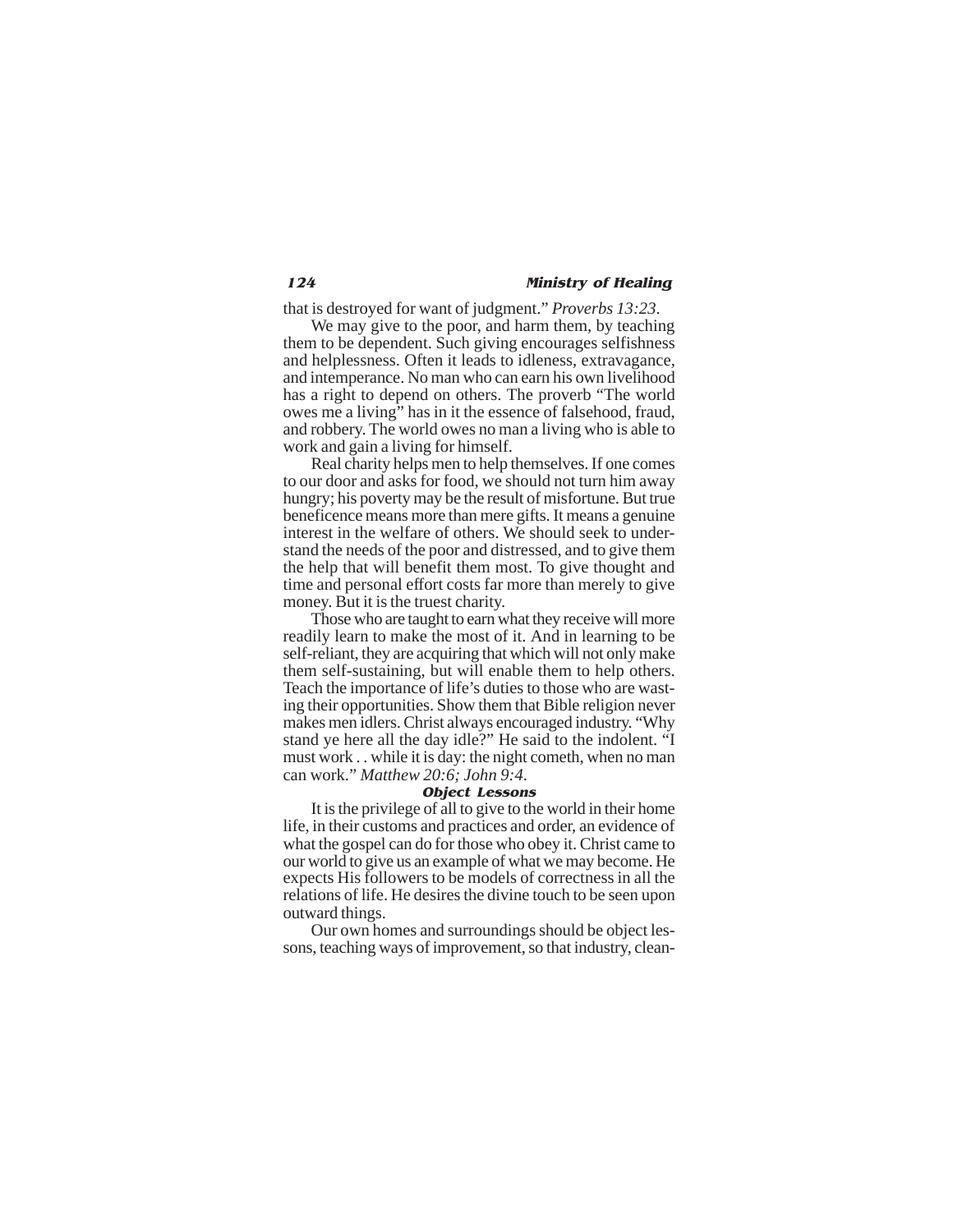### **Help for the Unemployed and Homeless**

liness, taste, and refinement may take the place of idleness, uncleanness, coarseness, and disorder. By our lives and example we can help others to discern that which is repulsive in their character or their surroundings; and, with Christian courtesy, we may encourage improvement. As we manifest an interest in them, we shall find opportunity to teach them how to put their energies to the best use.

### **Hope and Courage**

We can do nothing without courage and perseverance. Speak words of hope and courage to the poor and the disheartened. If need be, give tangible proof of your interest by helping them when they come into strait places. Those who have had many advantages should remember that they themselves still err in many things, and that it is painful to them when their errors are pointed out and there is held up before them a comely pattern of what they should be. Remember that kindness will accomplish more than censure. As you try to teach others, let them see that you wish them to reach the highest standard, and that you are ready to give them help. If in some things they fail, be not quick to condemn them.

### **Simplicity, Self-Denial**

Simplicity, self-denial, economy, lessons so essential for the poor to learn, often seem to them difficult and unwelcome. The example and spirit of the world is constantly exciting and fostering pride, love of display, self-indulgence, prodigality, and idleness. These evils bring thousands to penury and prevent thousands more from rising out of degradation and wretchedness. Christians are to encourage the poor to resist these influences.

Jesus came to this world in humility. He was of lowly birth. The Majesty of heaven, the King of glory, the Commander of all the angel host, He humbled Himself to accept humanity; and then He chose a life of poverty and humiliation. He had no opportunities that the poor do not have. Toil, hardship, and privation were a part of everyday's experience. "Foxes have holes," He said, "and birds of the air have nests; but the Son of man hath not where to lay His head." *Luke 9:58*.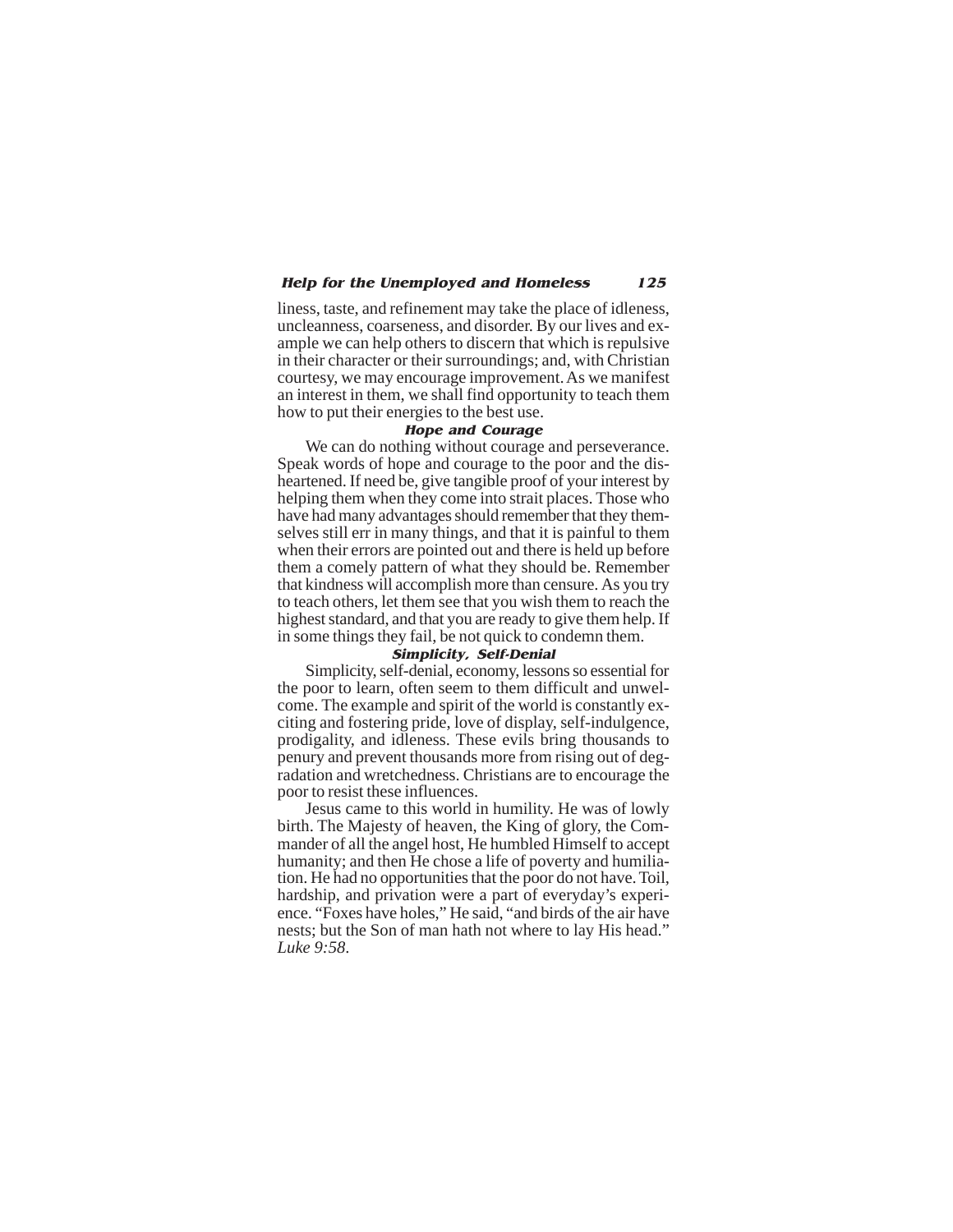Jesus did not seek the admiration or the applause of men. He commanded no army. He ruled no earthly kingdom. He did not court the favor of the wealthy and honored of the world. He did not claim a position among the leaders of the nation. He dwelt among the lowly. He set at nought the artificial distinctions of society. The aristocracy of birth, wealth, talent, learning, rank, He ignored.

He was the Prince of heaven; yet He did not choose His disciples from among the learned lawyers, the rulers, the scribes, or the Pharisees. He passed these by, because they prided themselves on their learning and position. They were fixed in their traditions and superstitions. He who could read all hearts chose humble fishermen who were willing to be taught. He ate with publicans and sinners, and mingled with the common people, not to become low and earthly with them, but in order by precept and example to present to them right principles, and to uplift them from their earthliness and debasement.

Jesus sought to correct the world's false standard of judging the value of men. He took His position with the poor, that He might lift from poverty the stigma that the world had attached to it. He has stripped from it forever the reproach of scorn, by blessing the poor, the inheritors of God's kingdom. He points us to the path He trod, saying, "If any man will come after Me, let him deny himself, and take up his cross daily, and follow Me." *Verse 23*.

Christian workers are to meet the people where they are, and educate them, not in pride, but in character building. Teach them how Christ worked and denied Himself. Help them to learn from Him the lessons of self-denial and sacrifice. Teach them to beware of self-indulgence in conforming to fashion. Life is too valuable, too full of solemn, sacred responsibilities, to be wasted in pleasing self.

### **Life's Best Things**

Men and women have hardly begun to understand the true object of life. They are attracted by glitter and show. They are ambitious for worldly pre-eminence. To this the true aims of life are sacrificed. Life's best things—simplic-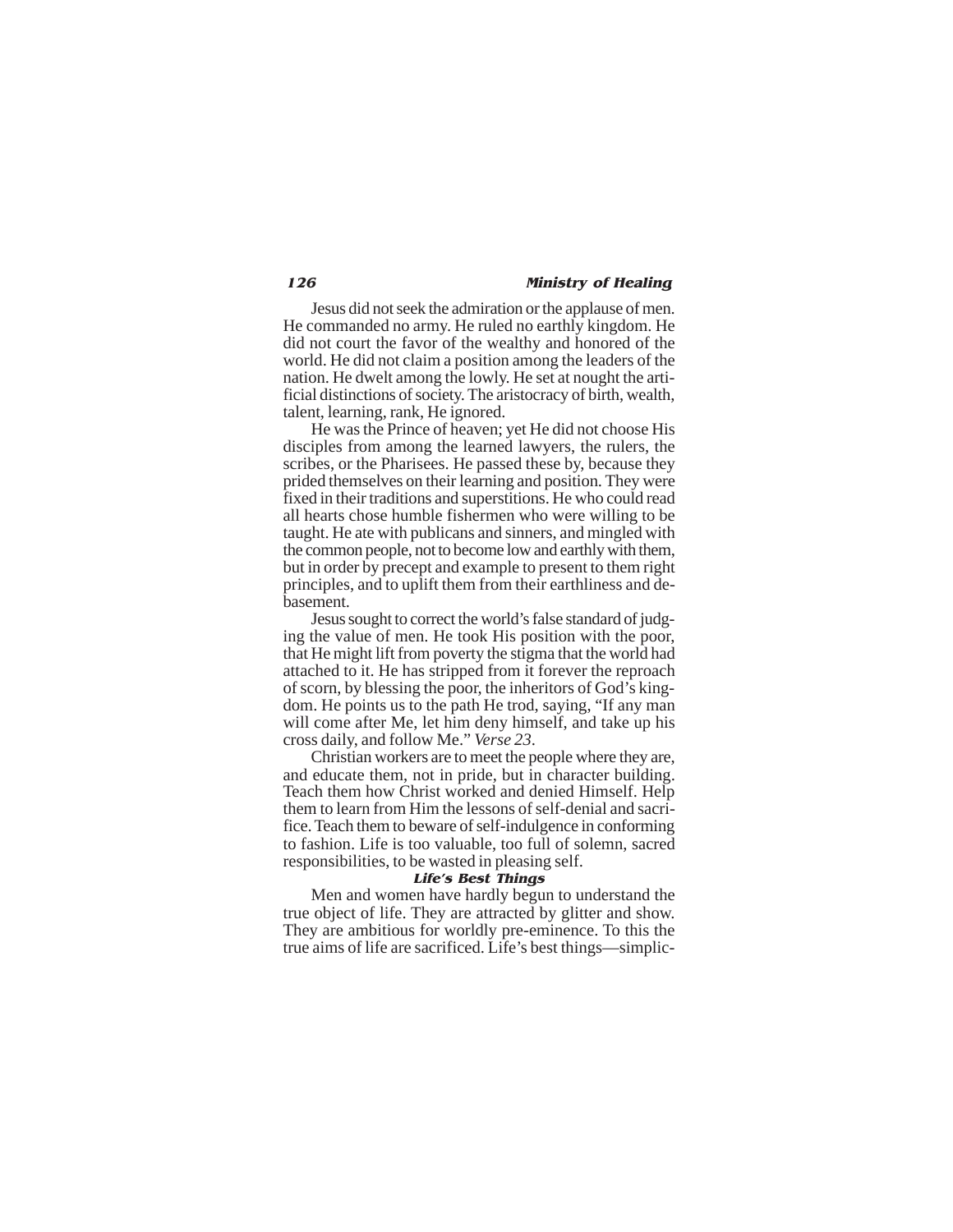### **127 Help for the Unemployed and Homeless**

ity, honesty, truthfulness, purity, integrity—cannot be bought or sold. They are as free to the ignorant as to the educated, to the humble laborer as to the honored statesman. For everyone God has provided pleasure that may be enjoyed by rich and poor alike—the pleasure found in cultivating pureness of thought and unselfishness of action, the pleasure that comes from speaking sympathizing words and doing kindly deeds. From those who perform such service the light of Christ shines to brighten lives darkened by many shadows.

## **God Will Give Success**

While helping the poor in temporal things, keep always in view their spiritual needs. Let your own life testify to the Saviour's keeping power. Let your character reveal the high standard to which all may attain. Teach the gospel in simple object lessons. Let everything with which you have to do be a lesson in character building.

In the humble round of toil, the very weakest, the most obscure, may be workers together with God and may have the comfort of His presence and sustaining grace. They are not to weary themselves with busy anxieties and needless cares. Let them work on from day to day, accomplishing faithfully the task that God's providence assigns, and He will care for them. He says:

"In nothing be anxious; but in everything by prayer and supplication with thanksgiving let your requests be made known unto God. And the peace of God, which passeth all understanding, shall keep your hearts and minds through Christ Jesus." *Philippians 4:6 (A.R.V.); 4:7*.

The Lord's care is over all His creatures. He loves them all and makes no difference, except that He has the most tender pity for those who are called to bear life's heaviest burdens. God's children must meet trials and difficulties. But they should accept their lot with a cheerful spirit, remembering that for all that the world neglects to bestow, God Himself will make up to them in the best of favors.

It is when we come into difficult places that He reveals His power and wisdom in answer to humble prayer. Have confidence in Him as a prayer-hearing, prayer-answering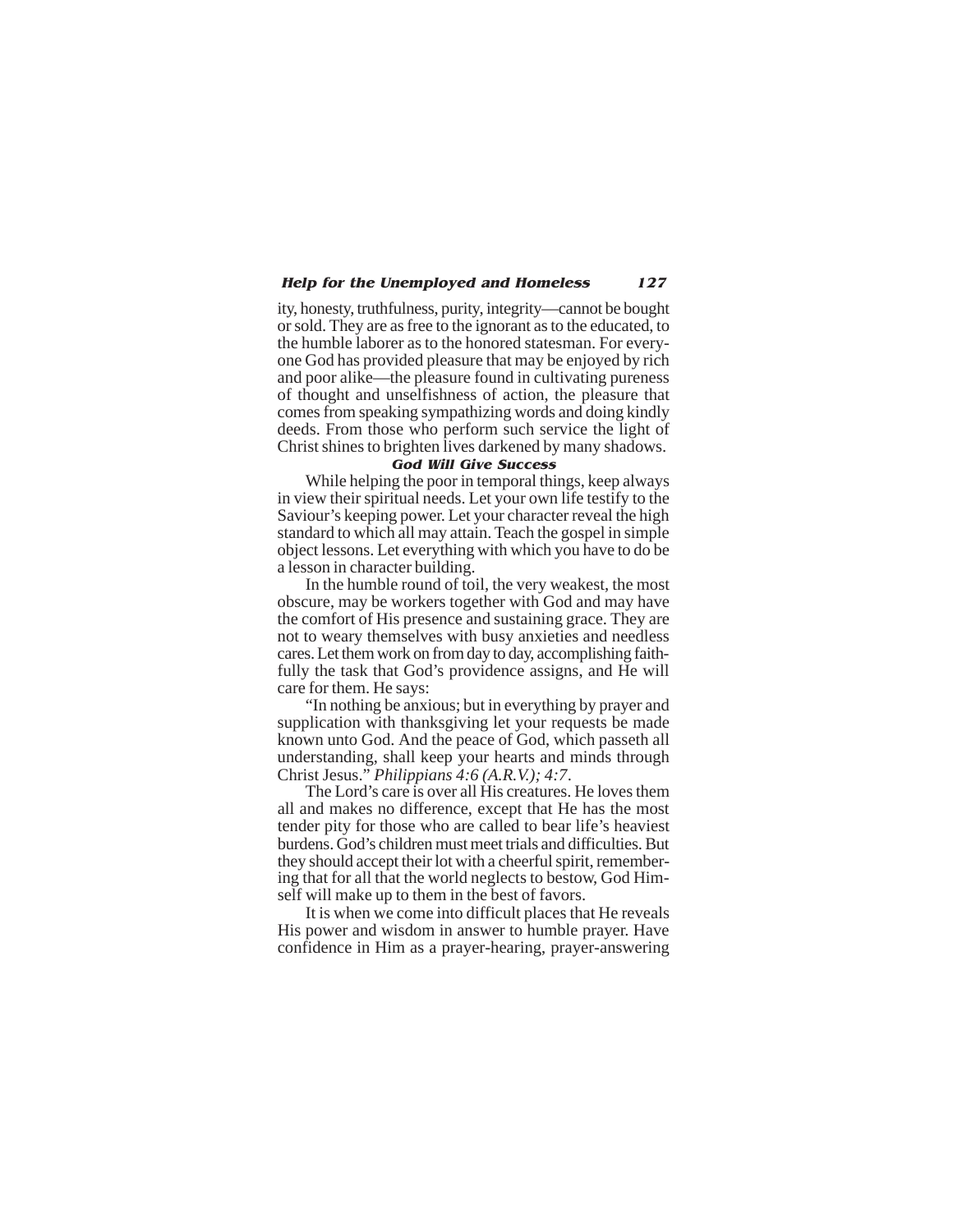God. He will reveal Himself to you as One who can help in every emergency. He who created man, who gave him his wonderful physical, mental, and spiritual faculties, will not withhold that which is necessary to sustain the life He has given. He who has given us His word—the leaves of the tree of life—will not withhold from us a knowledge of how to provide food for His needy children.

How can wisdom be obtained by him who holds the plow and drives the oxen? By seeking her as silver and searching for her as for hid treasure. "For his God doth instruct him to discretion, and doth teach him." *Isaiah 28:26*. "This also cometh forth from Jehovah of hosts, who is wonderful in counsel, and excellent in wisdom." *Verse 28 (A.R.V.).*

He who taught Adam and Eve in Eden how to tend the garden, desires to instruct men today. There is wisdom for him who drives the plow and sows the seed. Before those who trust and obey Him, God will open ways of advance. Let them move forward courageously, trusting in Him to supply their needs according to the riches of His goodness.

He who fed the multitude with five loaves and two small fishes is able today to give us the fruit of our labor. He who said to the fishers of Galilee, "Let down your nets for a draft," and who, as they obeyed, filled their nets till they broke, desires His people to see in this an evidence of what He will do for them today. The God who in the wilderness gave the children of Israel manna from heaven still lives and reigns. He will guide His people and give skill and understanding in the work they are called to do. He will give wisdom to those who strive to do their duty conscientiously and intelligently. He who owns the world is rich in resources, and will bless everyone who is seeking to bless others.

We need to look heavenward in faith. We are not to be discouraged because of apparent failure, nor should we be disheartened by delay. We should work cheerfully, hopefully, gratefully, believing that the earth holds in her bosom rich treasures for the faithful worker to garner, stores richer than gold or silver. The mountains and hills are changing; the earth is waxing old like a garment; but the blessing of God, which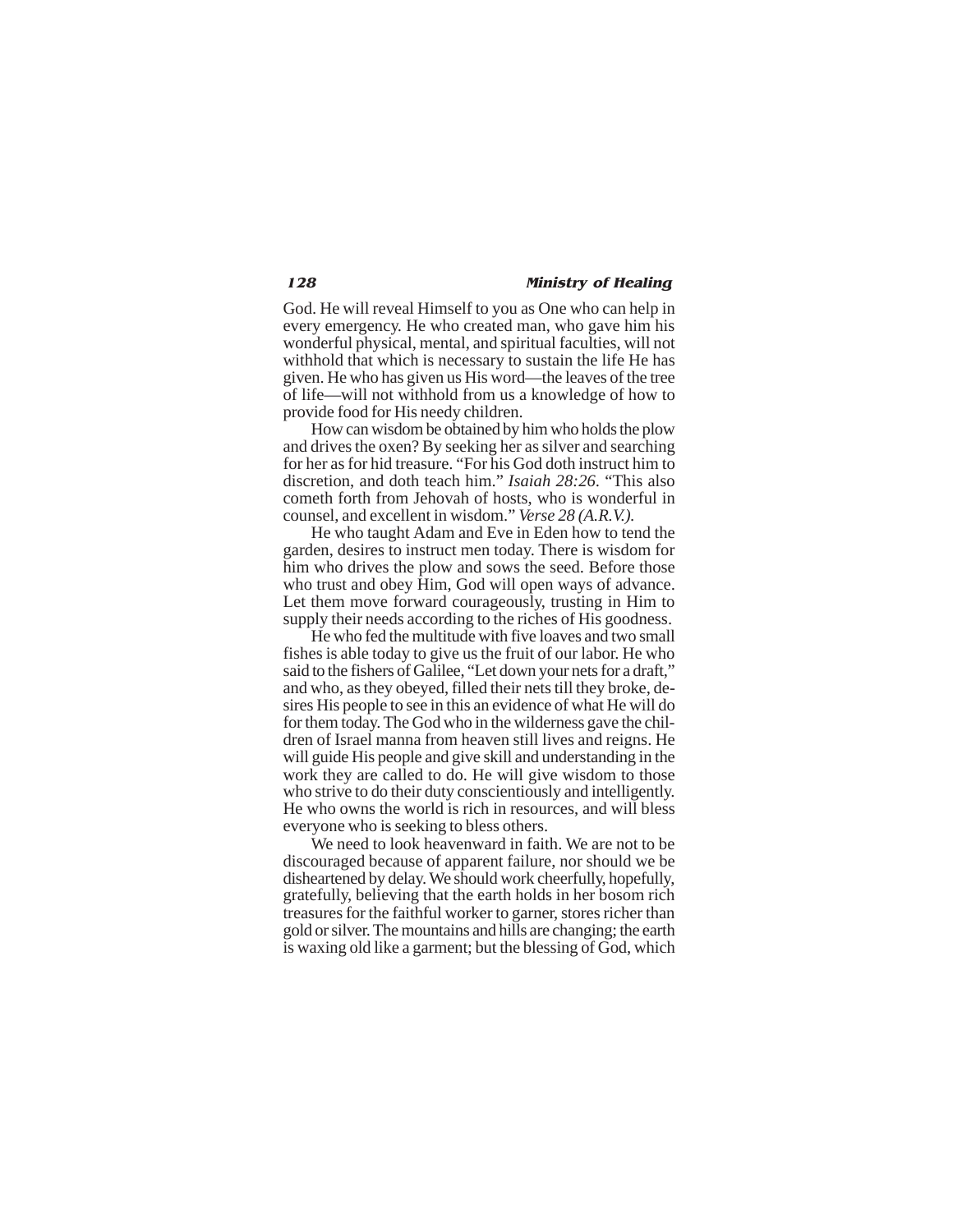### **The Helpless Poor**

spreads for His people a table in the wilderness, will never cease.

 $-\bigcirc$ bapter 13  $-$ The Helpless Poor

"Blessed is he that considereth the poor."

When all has been done that can be done in helping the poor to help themselves, there still remain the widow and the fatherless, the aged, the helpless, and the sick that claim sympathy and care. Never should these be neglected. They are committed by God Himself to the mercy, the love, and the tender care of all whom He has made His stewards.

### **The Household of Faith**

"As we have therefore opportunity, let us do good unto all men, especially unto them who are of the household of faith." *Galatians 6:10*.

In a special sense, Christ has laid upon His church the duty of caring for the needy among its own members. He suffers His poor to be in the borders of every church. They are always to be among us; and He places upon the members of the church a personal responsibility to care for them.

As the members of a true family care for one another, ministering to the sick, supporting the weak, teaching the ignorant, training the inexperienced, so is "the household of faith" to care for its needy and helpless ones. Upon no consideration are these to be passed by.

### **Widows and Orphans**

The widow and the fatherless are the objects of the Lord's special care.

 *"A Father of the fatherless, and a Judge of the widows, is God in His holy habitation."—Psalm 68:5.*

 *"Thy Maker is thy husband; Jehovah of hosts is*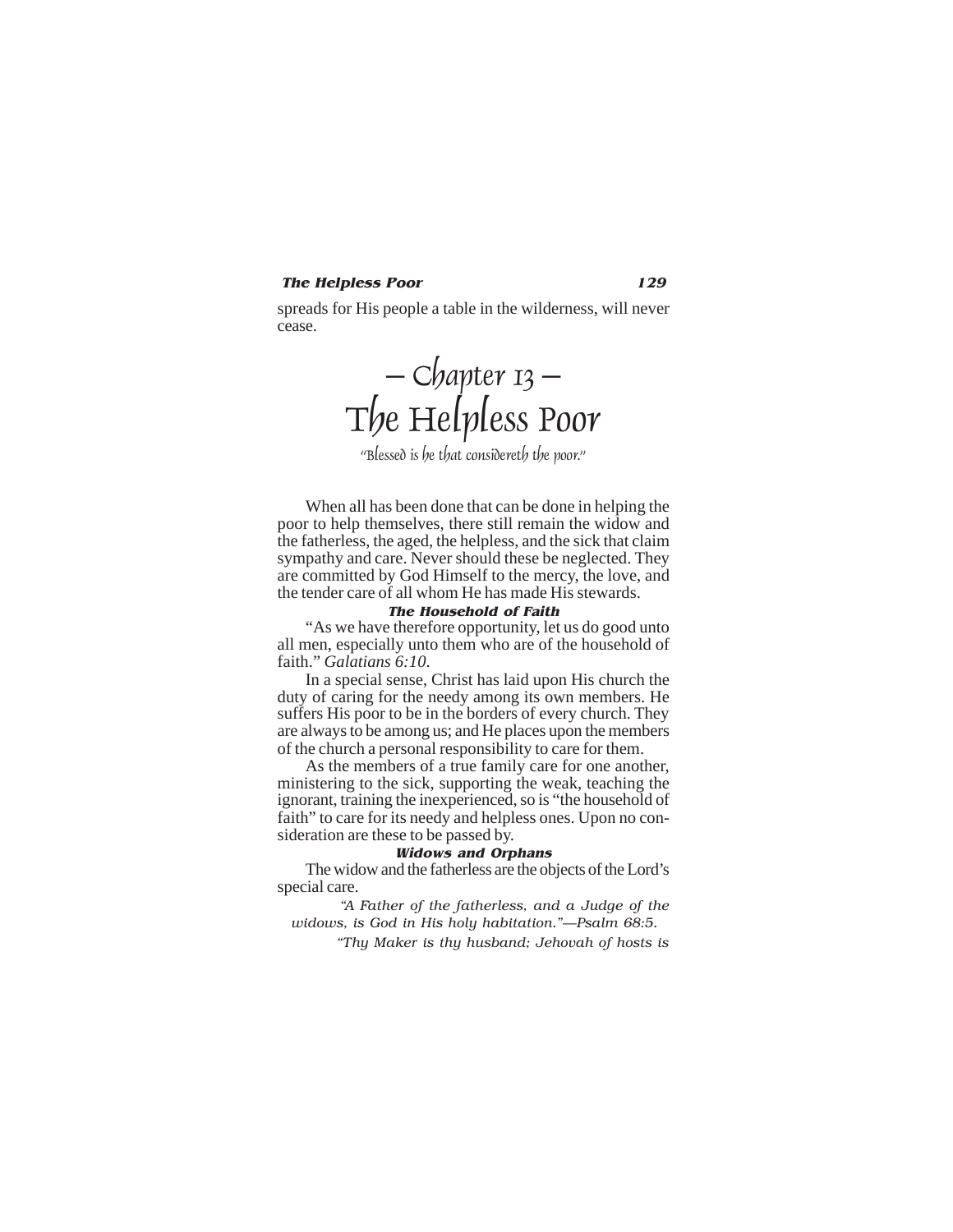*His name: And the Holy One of Israel is thy Redeemer; the God of the whole earth shall He be called."—Isaiah 54:5 (A.R.V.).*

 *"Leave thy fatherless children, I will preserve them alive; and let thy widows trust in Me."—Jeremiah 49:11.*

Many a father, when called upon to part from his loved ones, has died resting in faith upon God's promise to care for them. The Lord provides for the widow and the fatherless, not by a miracle in sending manna from heaven, not by sending ravens to bring them food; but by a miracle upon human hearts, expelling selfishness and unsealing the fountains of Christlike love. The afflicted and bereaved ones He commits to His followers as a precious trust. They have the very strongest claim upon our sympathy.

In homes supplied with life's comforts, in bins and granaries filled with the yield of abundant harvests, in warehouses stocked with the products of the loom, and vaults stored with gold and silver, God has supplied means for the sustenance of these needy ones. He calls upon us to be channels of His bounty.

Many a widowed mother with her fatherless children is bravely striving to bear her double burden, often toiling far beyond her strength in order to keep her little ones with her and to provide for their needs. Little time has she for their training and instruction, little opportunity to surround them with influences that would brighten their lives. She needs encouragement, sympathy, and tangible help.

God calls upon us to supply to these children, so far as we can, the want of a father's care. Instead of standing aloof, complaining of their faults, and of the trouble they may cause, help them in every way possible. Seek to aid the careworn mother. Lighten her burdens.

Then there are the multitudes of children who have been wholly deprived of the guidance of parents and the subduing influence of a Christian home. Let Christians open their hearts and homes to these helpless ones. The work that God has committed to them as an individual duty should not be turned over to some benevolent institution or left to the chances of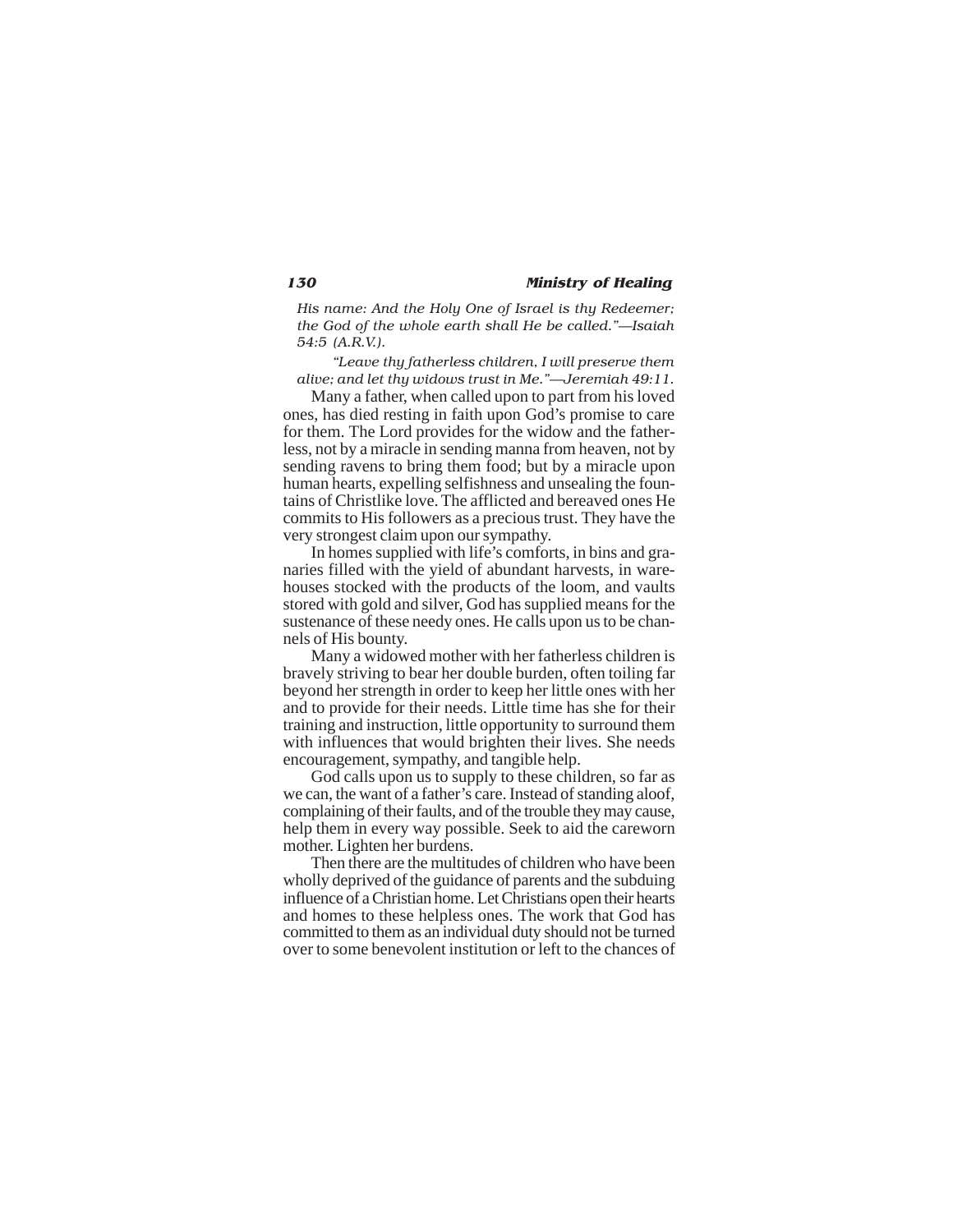### **The Helpless Poor**

the world's charity. If the children have no relatives able to give them care, let the members of the church provide homes for them. He who made us ordained that we should be associated in families, and the child nature will develop best in the loving atmosphere of a Christian home.

Many who have no children of their own could do a good work in caring for the children of others. Instead of giving attention to pets, lavishing affection upon dumb animals, let them give their attention to little children, whose characters they may fashion after the divine similitude. Place your love upon the homeless members of the human family. See how many of these children you can bring up in the nurture and admonition of the Lord. Many would thus be greatly benefited themselves.

### **The Aged**

The aged also need the helpful influences of the family. The home of brethren and sisters in Christ can most nearly be made up to them the loss of their own home. If encouraged to share in the interests and occupations of the household, it will help them to feel that their usefulness is not at an end. Make them feel that their help is valued, that there is something yet for them to do in ministering to others, and it will cheer their hearts and give interest to their lives.

So far as possible let those whose whitening heads and failing steps show that they are drawing near to the grave remain among friends and familiar associations. Let them worship among those whom they have known and loved. Let them be cared for by loving and tender hands.

Whenever they are able to do so, it should be the privilege of the members of every family to minister to their own kindred. When this cannot be, the work belongs to the church; and it should be accepted both as a privilege and as a duty. All who possess Christ's spirit will have a tender regard for the feeble and the aged.

The presence in our homes of one of these helpless ones is a precious opportunity to co-operate with Christ in His ministry of mercy and to develop traits of character like His. There is a blessing in the association of the old and the young.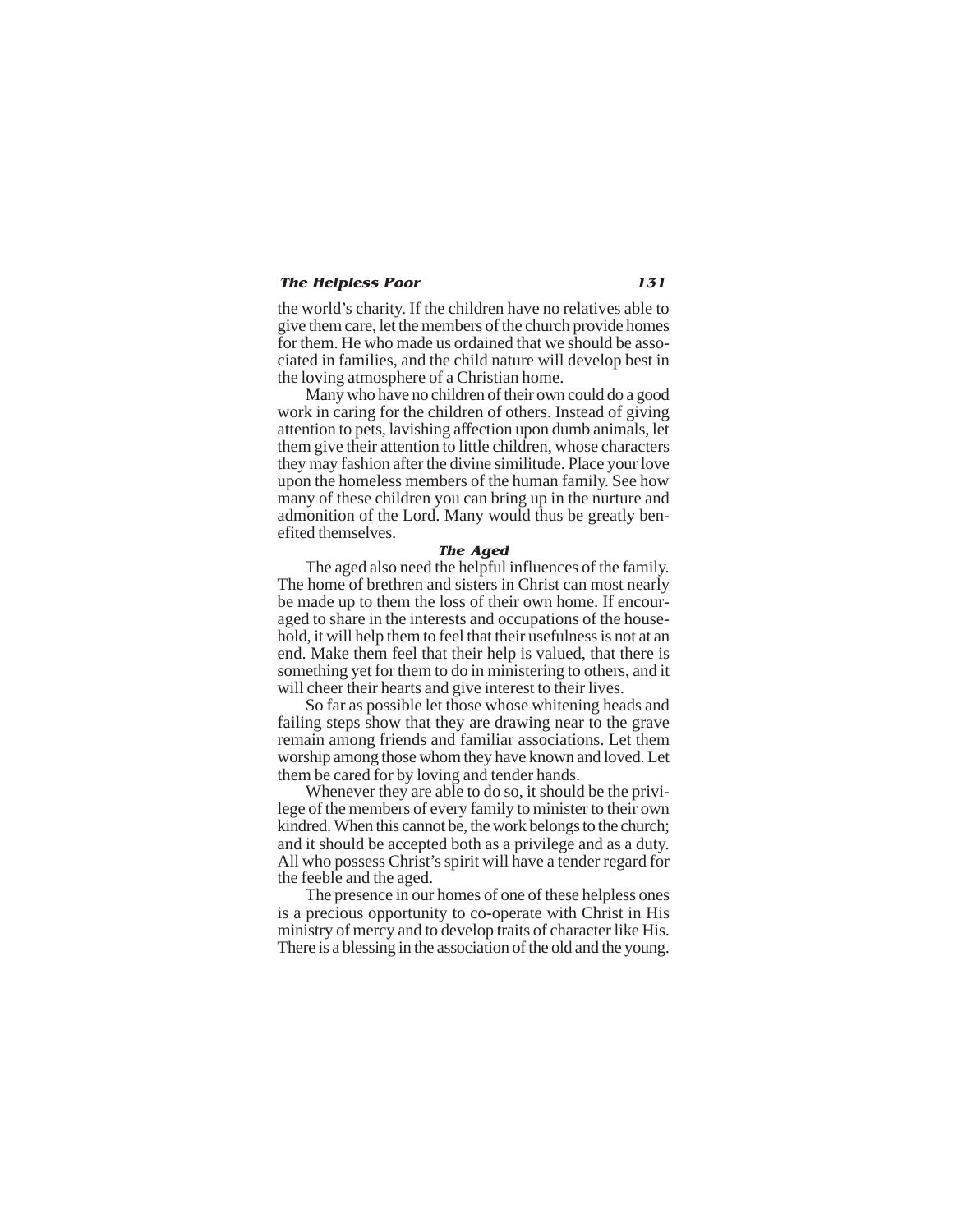The young may bring sunshine into the hearts and lives of the aged. Those whose hold on life is weakening need the benefit of contact with the hopefulness and buoyancy of youth. And the young may be helped by the wisdom and experience of the old. Above all, they need to learn the lesson of unselfish ministry. The presence of one in need of sympathy and forbearance and self-sacrificing love would be to many a household a priceless blessing. It would sweeten and refine the home life, and call forth in old and young those Christlike graces that would make them beautiful with a divine beauty and rich in heaven's imperishable treasure.

### **A Test of Character**

"Ye have the poor with you always," Christ said, "and whensoever ye will ye may do them good." "Pure religion and undefiled before God and the Father is this, To visit the fatherless and widows in their affliction, and to keep himself unspotted from the world." *Mark 14:7; James 1:27.*

In placing among them the helpless and the poor, to be dependent upon their care, Christ tests His professed followers. By our love and service for His needy children we prove the genuineness of our love for Him. To neglect them is to declare ourselves false disciples, strangers to Christ and His love.

### **Orphans' Homes**

If all were done that could be done in providing homes in families for orphan children, there would still remain very many requiring care. Many of them have received an inheritance of evil. They are unpromising, unattractive, perverse; but they are the purchase of the blood of Christ, and in His sight are just as precious as are our own little ones. Unless a helping hand is held out to them, they will grow up in ignorance and drift into vice and crime. Many of these children could be rescued through the work of orphan asylums.

Such institutions, to be most effective, should be modeled as closely as possible after the plan of a Christian home. Instead of large establishments, bringing great numbers together, let there be small institutions in different places. Instead of being in or near some town or large city, they should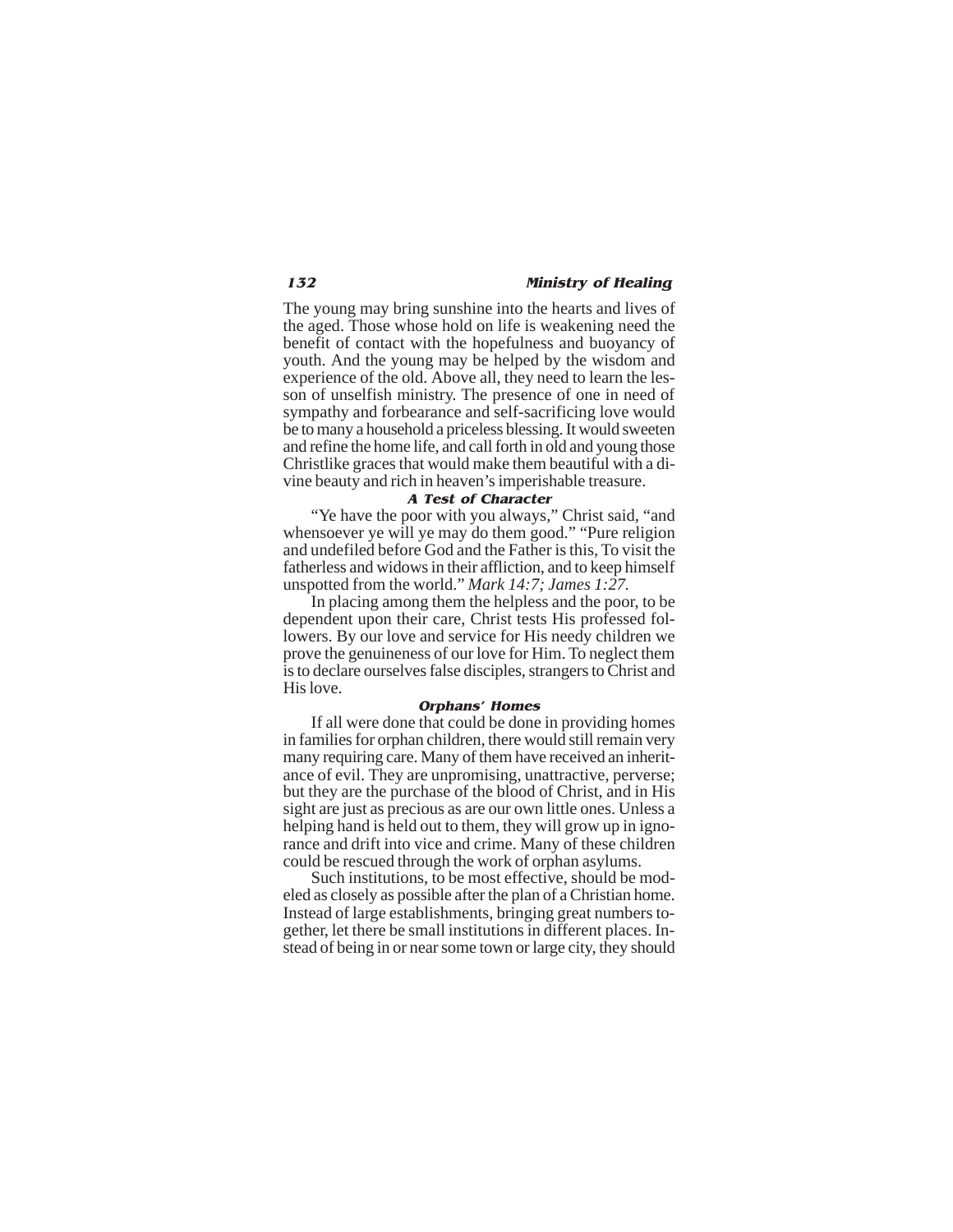### **The Helpless Poor**

be in the country where land can be secured for cultivation and the children can be brought into contact with nature and can have the benefits of industrial training.

Those in charge of such a home should be men and women who are largehearted, cultured, and self-sacrificing; men and women who undertake the work from love to Christ and who train the children for Him. Under such care many homeless and neglected ones may be prepared to become useful members of society, an honor to Christ themselves, and in their turn helping others.

### **Economy, Self-denial**

Many despise economy, confounding it with stinginess and narrowness. But economy is consistent with the broadest liberality. Indeed, without economy, there can be no true liberality. We are to save, that we may give.

No one can practice real benevolence without self-denial. Only by a life of simplicity, self-denial, and close economy is it possible for us to accomplish the work appointed us as Christ's representatives. Pride and worldly ambition must be put out of our hearts. In all our work the principle of unselfishness revealed in Christ's life is to be carried out. Upon the walls of our homes, the pictures, the furnishings, we are to read, "Bring the poor that are cast out to thy house." On our wardrobes we are to see written, as with the finger of God, "Clothe the naked." In the dining room, on the table laden with abundant food, we should see traced, "Is it not to deal thy bread to the hungry?" *Isaiah 58:7.*

A thousand doors of usefulness are open before us. Often we lament the scanty resources available, but were Christians thoroughly in earnest, they could multiply the resources a thousandfold. It is selfishness, self-indulgence, that bars the way to our usefulness.

How much means is expended for things that are mere idols, things that engross thought and time and strength which should be put to a higher use! How much money is wasted on expensive houses and furniture, on selfish pleasures, luxurious and unwholesome food, hurtful indulgences! How much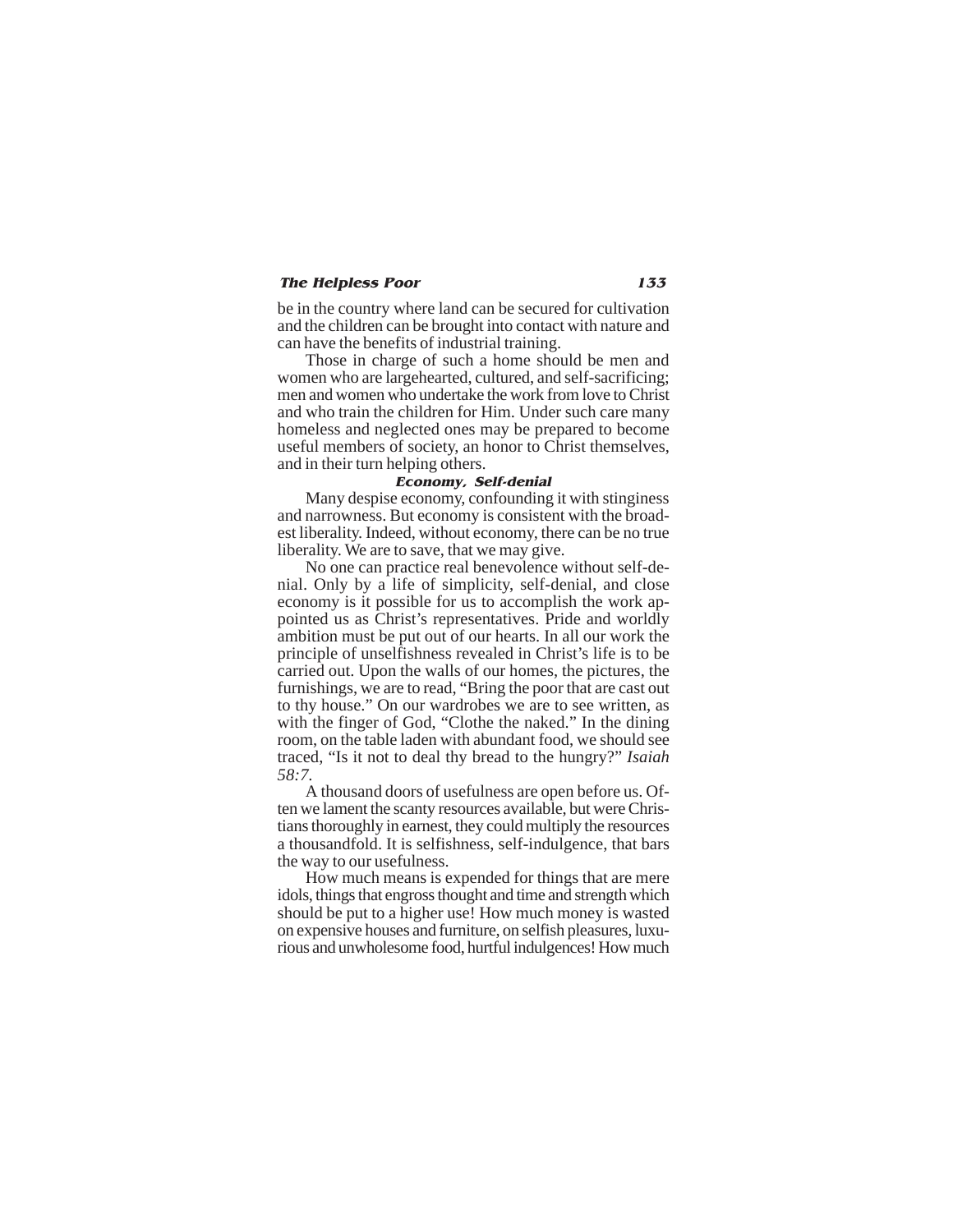is squandered on gifts that benefit no one! For things that are needless, often harmful, professed Christians are today spending more, many times more, than they spend in seeking to rescue souls from the tempter.

Many who profess to be Christians spend so much on dress that they have nothing to spare for the needs of others. Costly ornaments and expensive clothing they think they must have, regardless of the needs of those who can with difficulty provide themselves with even the plainest clothing.

My sisters, if you would bring your manner of dressing into conformity with the rules given in the Bible, you would have an abundance with which to help your poorer sisters. You would have not only means, but time. Often this is most needed. There are many whom you might help with your suggestions, your tact and skill. Show them how to dress simply and yet tastefully. Many a woman remains away from the house of God because her shabby, ill-fitting garments are in such striking contrast to the dress of others. Many a sensitive spirit cherishes a sense of bitter humiliation and injustice because of this contrast. And because of it many are led to doubt the reality of religion and to harden their hearts against the gospel.

Christ bids us, "Gather up the fragments that remain, that nothing be lost." While thousands are everyday perishing from famine, bloodshed, fire, and plague, it becomes every lover of his kind to see that nothing is wasted, that nothing is needlessly expended, whereby he might benefit a human being.

It is wrong to waste our time, wrong to waste our thoughts. We lose every moment that we devote to self-seeking. If every moment were valued and rightly employed, we should have time for everything that we need to do for ourselves or for the world. In the expenditure of money, in the use of time, strength, opportunities, let every Christian look to God for guidance. "If any of you lack wisdom, let him ask of God, that giveth to all men liberally, and upbraideth not; and it shall be given him." *James 1:5*.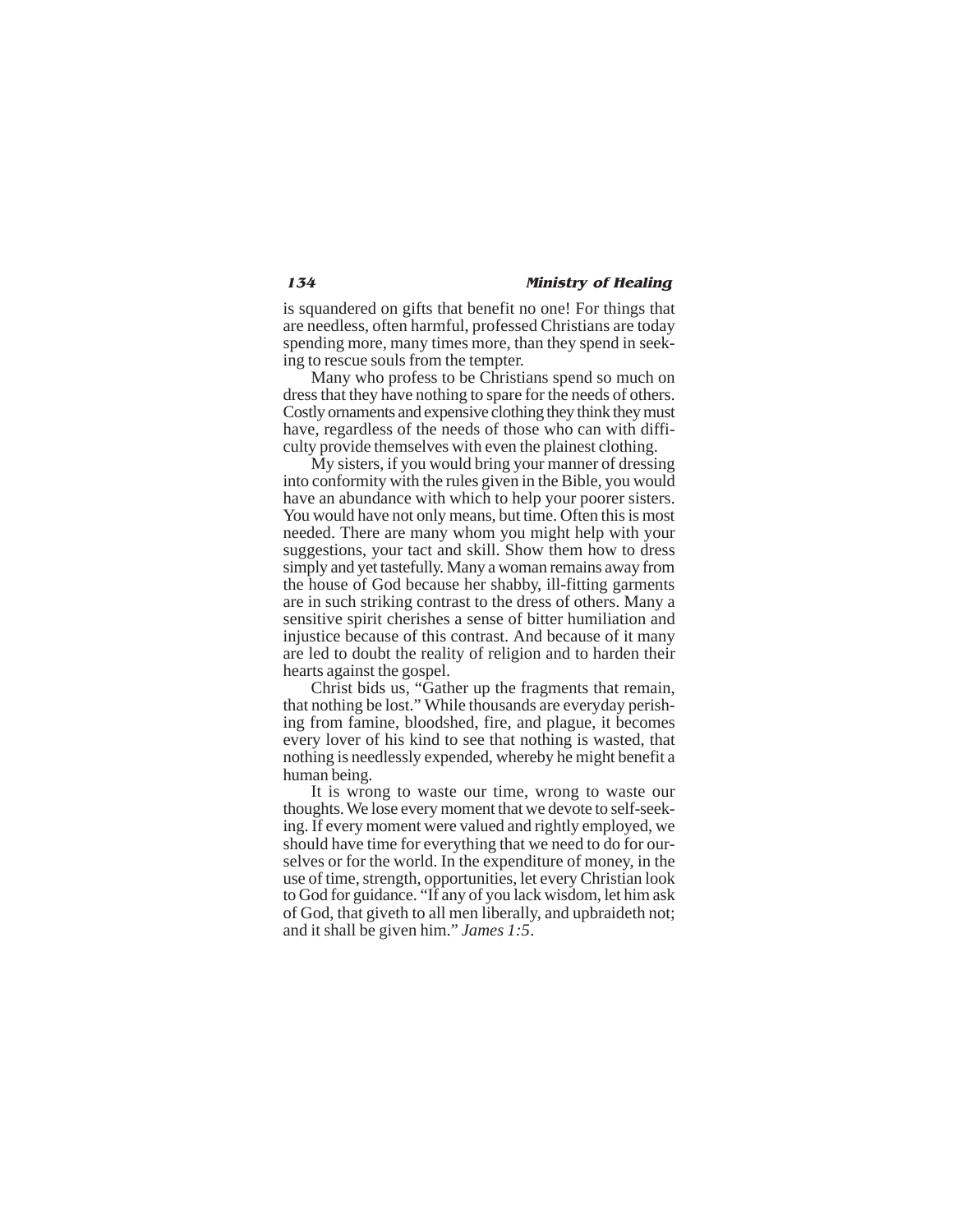### **Ministry to the Rich**

### **"Give, and it Shall Be Given unto You."**

"Do good, and lend, hoping for nothing again; and your reward shall be great, and ye shall be the children of the Highest: for He is kind unto the unthankful and to the evil." *Luke 6:35*.

"He that hideth his eyes shall have many a curse"; but "he that giveth unto the poor shall not lack." *Proverbs 28:27*.

"Give, and it shall be given unto you; good measure, pressed down, and shaken together, and running over, shall men give into your bosom." *Luke 6:38*.

# – Chapter 14 – Ministry to the Rich

"That they trust not in uncertain riches."

Cornelius, the Roman centurion, was a man of wealth and of noble birth. His position was one of trust and honor. A heathen by birth, training, and education, through contact with the Jews he had gained a knowledge of the true God, and he worshiped Him, showing the sincerity of his faith by compassion to the poor. He gave "alms to the people, and prayed to God always." *Acts 10:2 (A.R.V.).*

Cornelius had not a knowledge of the gospel as revealed in the life and death of Christ, and God sent a message direct from heaven to him; and, by another message, he directed the apostle Peter to visit and instruct him. Cornelius was not united with the Jewish church, and he would have been looked upon by the rabbis as a heathen and unclean; but God read the sincerity of his heart, and sent messengers from His throne to unite with His servant on earth in teaching the gospel to this officer of Rome.

So today God is seeking for souls among the high as well as the low. There are many like Cornelius, men whom He desires to connect with His church. Their sympathies are with the Lord's people. But the ties that bind them to the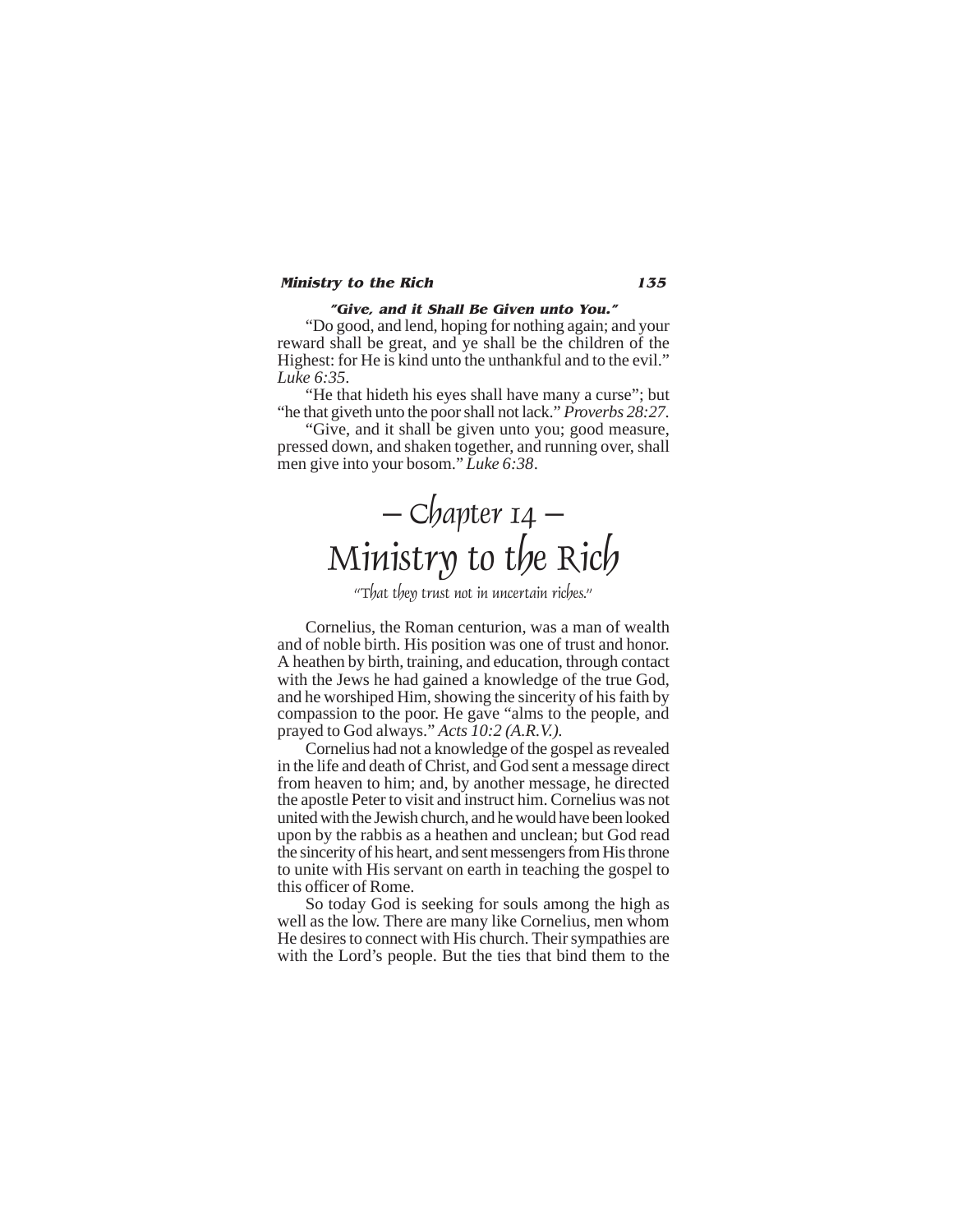world hold them firmly. It requires moral courage for these men to take their position with the lowly ones. Special effort should be made for these souls, who are in so great danger because of their responsibilities and associations.

Much is said concerning our duty to the neglected poor; should not some attention be given to the neglected rich? Many look upon this class as hopeless, and they do little to open the eyes of those, who, blinded and dazed by the glitter of earthly glory, have lost eternity out of their reckoning. Thousands of wealthy men have gone to their graves unwarned. But indifferent as they may appear, many among the rich are soul-burdened. "He that loveth silver shall not be satisfied with silver; nor he that loveth abundance with increase." He that says to fine gold, "Thou art my confidence," has "denied the God that is above." "None of them can by any means redeem his brother, nor give to God a ransom for him: (For the redemption of their soul is precious, and it ceaseth forever)." *Ecclesiastes 5:10; Job 31:24, 28; Psalm 49:7-8.*

Riches and worldly honor cannot satisfy the soul. Many among the rich are longing for some divine assurance, some spiritual hope. Many long for something that will bring to an end the monotony of their aimless lives. Many in official life feel their need of something which they have not. Few among them go to church; for they feel that they receive little benefit. The teaching they hear does not touch the heart. Shall we make no personal appeal to them?

Among the victims of want and sin are found those who were once in possession of wealth. Men of different vocations and different stations in life have been overcome by the pollutions of the world, by the use of strong drink, by the indulgence of lust, and have fallen under temptation. While these fallen one demand pity and help, should not some attention be given to those who have not yet descended to these depths, but who are setting their feet in the same path?

Thousands in positions of trust and honor are indulging habits that mean ruin to soul and body. Ministers of the gospel, statesmen, authors, men of wealth and talent, men of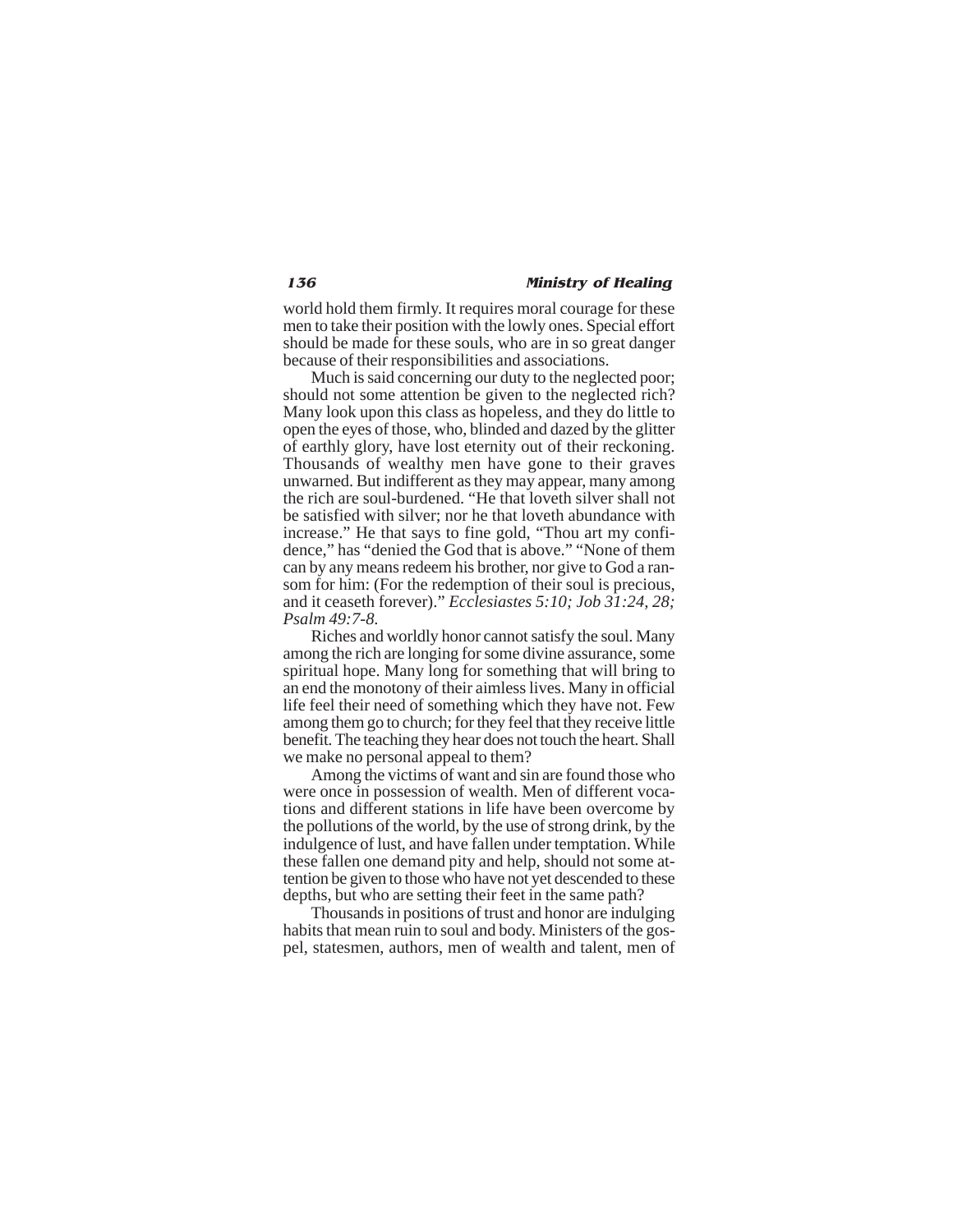### **Ministry to the Rich**

vast business capacity and power for usefulness, are in deadly peril because they do not see the necessity of self-control in all things. They need to have their attention called to the principles of temperance, not in a narrow or arbitrary way, but in the light of God's great purpose for humanity. Could the principles of true temperance thus be brought before them, there are very many of the higher classes who would recognize their value and give them a hearty acceptance.

We should show these persons the result of harmful indulgences in lessening physical, mental, and moral power. Help them to realize their responsibility as stewards of God's gifts. Show them the good they could do with the money they now spend for that which does them only harm. Present the total abstinence pledge, asking that the money they would otherwise spend for liquor, tobacco, or like indulgences be devoted to the relief of the sick poor or for the training of children and youth for usefulness in the world. To such an appeal not many would refuse to listen.

There is another danger to which the wealthy are especially exposed, and here is also a field for the medical missionary. Multitudes who are prosperous in the world, and who never stoop to the common forms of vice, are yet brought to destruction through the love of riches. The cup most difficult to carry is not the cup that is empty, but the cup that is full to the brim. It is this that needs to be most carefully balanced. Affliction and adversity bring disappointment and sorrow; but it is prosperity that is most dangerous to spiritual life.

Those who are suffering reverses are represented by the bush that Moses saw in the desert, which, though burning, was not consumed. The angel of the Lord was in the midst of the bush. So in deprivation and affliction the brightness of the presence of the Unseen is with us to comfort and sustain. Often prayer is solicited for those who are suffering from illness or adversity; but our prayers are most needed by the men entrusted with prosperity and influence.

In the valley of humiliation, where men feel their need and depend on God to guide their steps, there is comparative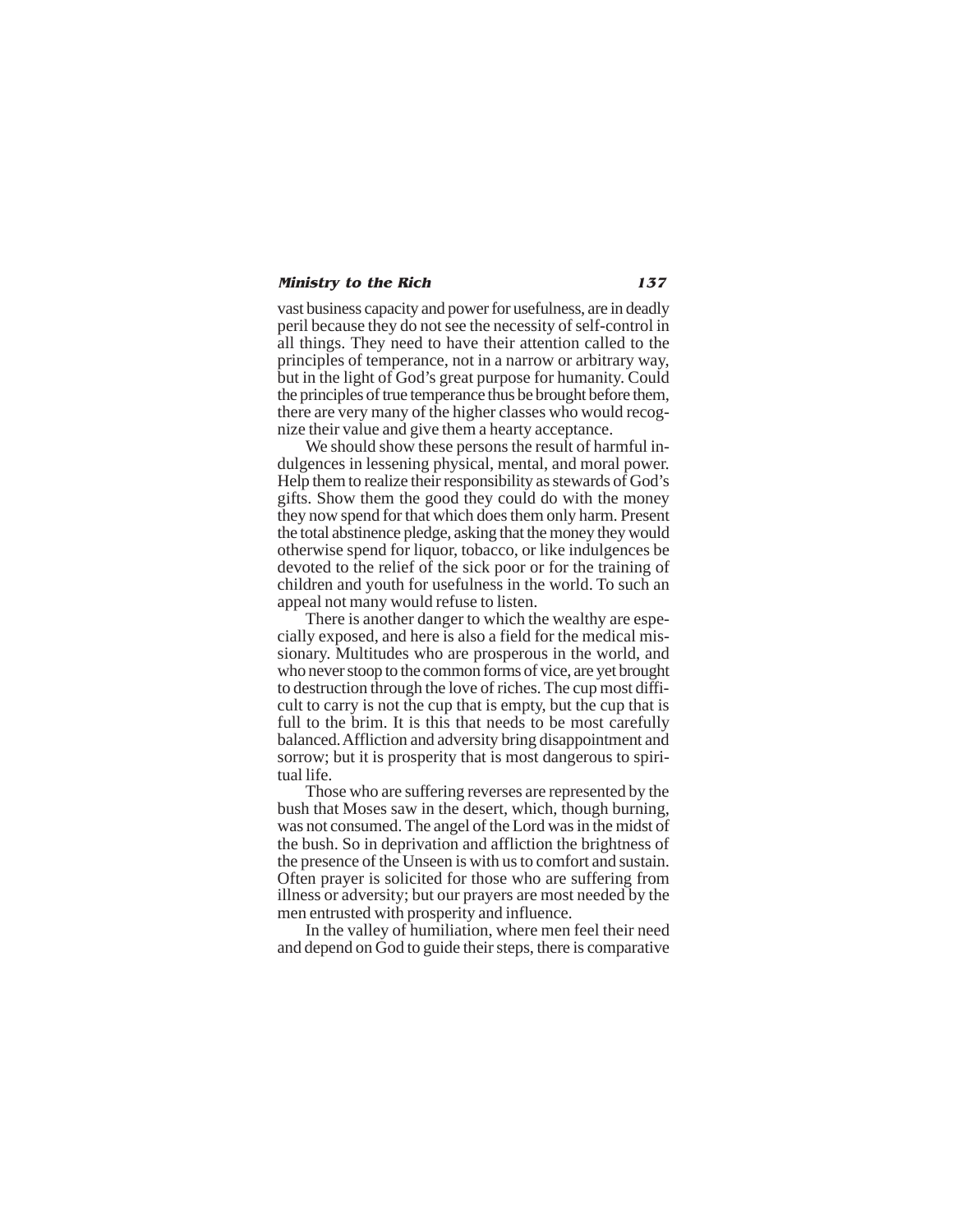safety. But the men who stand, as it were, on a lofty pinnacle, and who, because of their position, are supposed to possess great wisdom—these are in greatest peril. Unless such men make God their dependence, they will surely fall.

The Bible condemns no man for being rich, if he has acquired his riches honestly. Not money, but the love of money, is the root of all evil. It is God who gives men power to get wealth; and in the hands of him who acts as God's steward, using his means unselfishly, wealth is a blessing, both to its possessor and to the world. But many, absorbed in their interest in worldly treasures, become insensible to the claims of God and the needs of their fellow men. They regard their wealth as a means of glorifying themselves. They add house to house and land to land; they fill their homes with luxuries, while all about them are human beings in misery and crime, in disease and death. Those who thus give their lives to self-serving are developing in themselves, not the attributes of God, but the attributes of the wicked one.

These men are in need of the gospel. They need to have their eyes turned from the vanity of material things to behold the preciousness of the enduring riches. They need to learn the joy of giving, the blessedness of being co-workers with God.

The Lord bids us, "Charge them that are rich in this world" that they trust not "in uncertain riches, but in the living God, who giveth us richly all things to enjoy; that they do good, that they be rich in good works, ready to distribute, willing to communicate; laying up in store for themselves a good foundation against the time to come, that they may lay hold on eternal life." *1 Timothy 6:17-19*.

It is by no casual, accidental touch that wealthy, worldloving, world-worshiping souls can be drawn to Christ. These persons are often the most difficult of access. Personal effort must be put forth for them by men and women imbued with the missionary spirit, those who will not fail or be discouraged.

Some are especially fitted to work for the higher classes. These should seek wisdom from God to know how to reach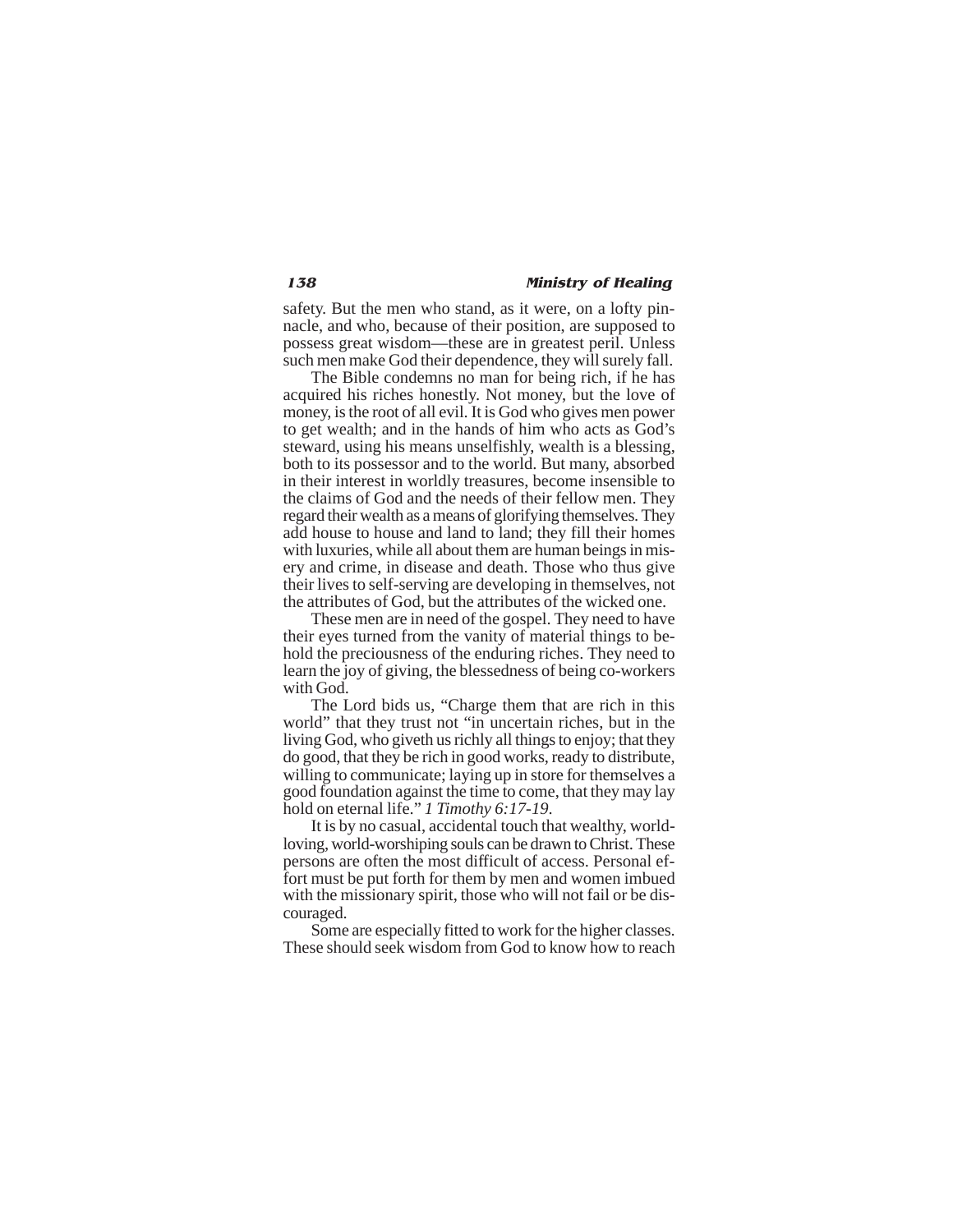### **Ministry to the Rich**

these persons, to have not merely a casual acquaintance with them, but by personal effort and living faith to awaken them to the needs of the soul, to lead them to a knowledge of the truth as it is in Jesus.

Many suppose that in order to reach the higher classes, a manner of life and method of work must be adopted that will be suited to their fastidious tastes. An appearance of wealth, costly edifices, expensive dress, equipage, and surroundings, conformity to worldly customs, the artificial polish of fashionable society, classical culture, the graces of oratory, are thought to be essential. This is an error. The way of worldly policy is not God's way of reaching the higher classes. That which will reach them effectually is a consistent, unselfish presentation of the gospel of Christ.

The experience of the apostle Paul in meeting the philosophers of Athens has a lesson for us. In presenting the gospel before the court of the Areopagus, Paul met logic with logic, science with science, philosophy with philosophy. The wisest of his hearers were astonished and silenced. His words could not be controverted. But the effort bore little fruit. Few were led to accept the gospel. Henceforth Paul adopted a different manner of labor. He avoided elaborate arguments and discussion of theories; and, in simplicity, pointed men and women to Christ as the Saviour of sinners. Writing to the Corinthians of his work among them, he said:

"I, brethren, when I came to you, came not with excellency of speech or of wisdom, declaring unto you the testimony of God. For I determined not to know anything among you, save Jesus Christ, and Him crucified . . My speech and my preaching was not with enticing words of man's wisdom, but in demonstration of the Spirit and of power: that your faith should not stand in the wisdom of men, but in the power of God." *1 Corinthians 2:1-5*.

Again, in his letter to the Romans, he says:

"I am not ashamed of the gospel of Christ: for it is the power of God unto salvation to everyone that believeth; to the Jew first, and also to the Greek." *Romans 1:16*.

Let those who work for the higher classes bear them-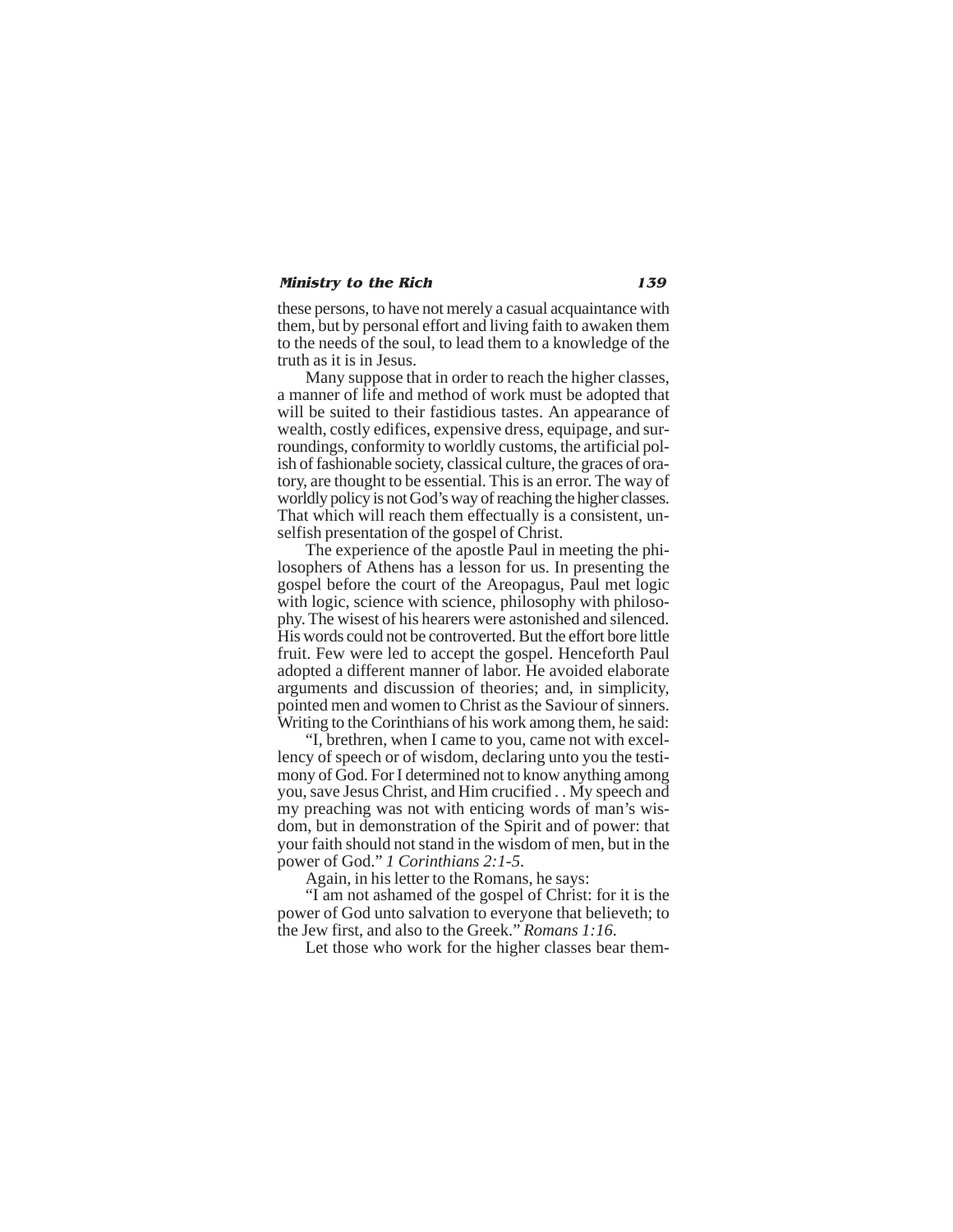selves with true dignity, remembering that angels are their companions. Let them keep the treasure house of mind and heart filled with, "It is written." Hang in memory's hall the precious words of Christ. They are to be valued far above gold or silver.

Christ has said that it is easier for a camel to go through the eye of a needle than for a rich man to enter the kingdom of God. In the work for this class many discouragements will be presented, many heartsickening revelations will be made. But all things are possible with God. He can and will work through human agencies upon the minds of men whose lives have been devoted to money getting.

There are miracles to be wrought in genuine conversion, miracles that are not now discerned. The greatest men of the earth are not beyond the power of a wonder-working God. If those who are workers together with Him will do their duty bravely and faithfully, God will convert men who occupy responsible places, men of intellect and influence. Through the power of the Holy Spirit, many will be led to accept the divine principles.

When it is made plain that the Lord expects them as His representatives to relieve suffering humanity, many will respond and will give of their means and their sympathies for the benefit of the poor. As their minds are thus drawn away from their own selfish interests, many will surrender themselves to Christ. With their talents of influence and means they will gladly unite in the work of beneficence with the humble missionary who was God's agent in their conversion. By a right use of their earthly treasures they will lay up for themselves "a treasure in the heavens that faileth not, where no thief approacheth, neither moth corrupteth."

When converted to Christ, many will become agencies in the hand of God to work for others of their own class. They will feel that a dispensation of the gospel is committed to them for those who have made this world their all. Time and money will be consecrated to God, talent and influence will be devoted to the work of winning souls to Christ.

Only eternity will reveal what has been accomplished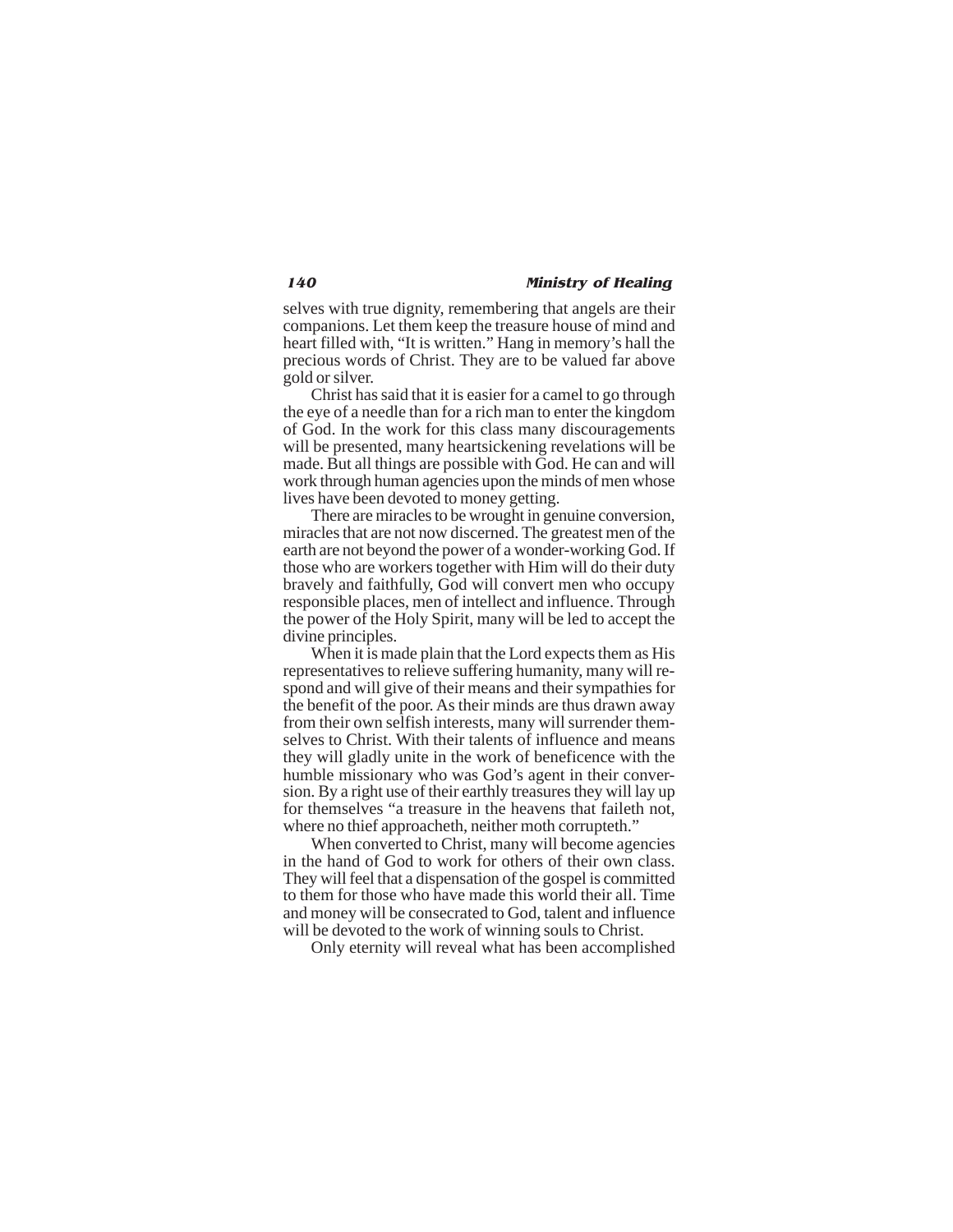### **In the Sickroom**

by this kind of ministry—how many souls, sick with doubt and tired of worldliness and unrest, have been brought to the great Restorer, who longs to save to the uttermost all that come unto Him. Christ is a risen Saviour, and there is healing in His wings.

 $-\text{C}$ hapter 15 – In the Sickroom

"As ye have done it unto one of the least of these My brethren, ye have done it unto Me."

Those who minister to the sick should understand the importance of careful attention to the laws of health. Nowhere is obedience to these laws more important than in the sickroom. Nowhere does so much depend upon faithfulness in little things on the part of the attendants. In cases of serious illness, a little neglect, a slight inattention to a patient's special needs or dangers, the manifestation of fear, excitement, or petulance, even a lack of sympathy, may turn the scale that is balancing life and death, and cause to go down to the grave a patient who otherwise might have recovered.

The efficiency of the nurse depends, to a great degree, upon physical vigor. The better the health, the better will she be able to endure the strain of attendance upon the sick, and the more successfully can she perform her duties. Those who care for the sick should give special attention to diet, cleanliness, fresh air, and exercise. Like carefulness on the part of the family will enable them also to endure the extra burdens brought upon them, and will help to prevent them from contracting disease.

Where the illness is serious, requiring the attendance of a nurse night and day, the work should be shared by at least two efficient nurses, so that each may have opportunity for rest and for exercise in the open air. This is especially important in cases where it is difficult to secure an abundance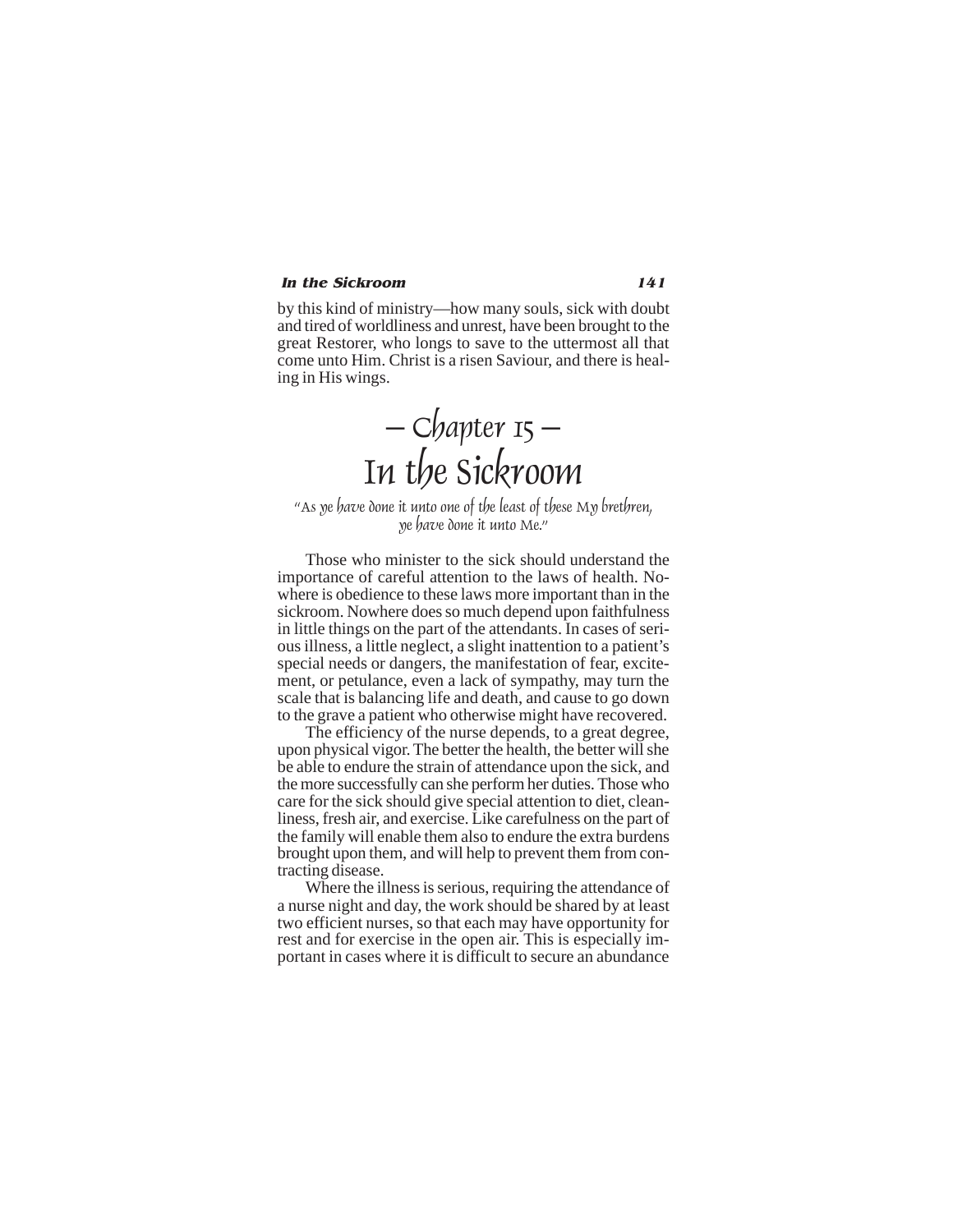of fresh air in the sickroom. Through ignorance of the importance of fresh air, ventilation is sometimes restricted, and the lives of both patient and attendant are often in danger.

If proper precaution is observed, noncontagious diseases need not be taken by others. Let the habits be correct, and by cleanliness and proper ventilation keep the sickroom free from poisonous elements. Under such conditions, the sick are much more likely to recover, and in most cases neither attendants nor the members of the family will contract the disease.

### **Sunlight, Ventilation, and Temperature**

To afford the patient the most favorable conditions for recovery, the room he occupies should be large, light, and cheerful, with opportunity for thorough ventilation. The room in the house that best meets these requirements should be chosen as the sickroom. Many houses have no special provision for proper ventilation, and to secure it is difficult; but every possible effort should be made to arrange the sickroom so that a current of fresh air can pass through it night and day.

So far as possible an even temperature should be maintained in the sickroom. The thermometer should be consulted. Those who have the care of the sick, being often deprived of sleep or awakened in the night to attend to the patient, are liable to chilliness and are not good judges of a healthful temperature.

### **Diet**

An important part of the nurse's duty is the care of the patient's diet. The patient should not be allowed to suffer or become unduly weakened through lack of nourishment, nor should the enfeebled digestive powers be overtaxed. Care should be taken so to prepare and serve the food that it will be palatable, but wise judgment should be used in adapting it to the needs of the patient, both in quantity and quality. In times of convalescence especially, when the appetite is keen, before the digestive organs have recovered strength, there is great danger of injury from errors in diet.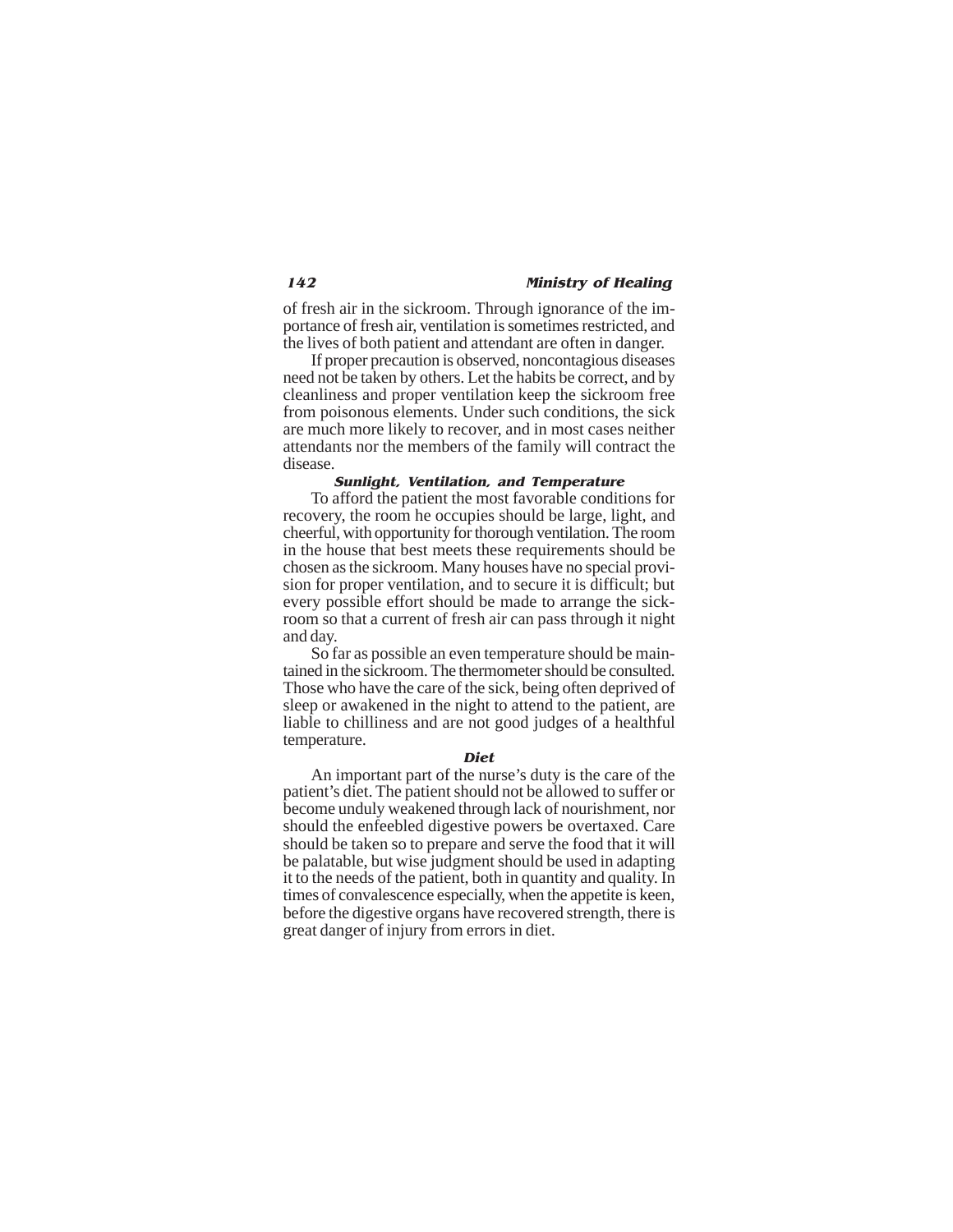### **In the Sick-Room**

### **Duties of Attendants**

Nurses, and all who have to do with the sickroom, should be cheerful, calm, and self-possessed. All hurry, excitement, or confusion, should be avoided. Doors should be opened and shut with care, and the whole household be kept quiet. In cases of fever, special care is needed when the crisis comes and the fever is passing away. Then constant watching is often necessary. Ignorance, forgetfulness, and recklessness have caused the death of many who might have lived had they received proper care from judicious, thoughtful nurses.

### **Visiting the Sick**

It is misdirected kindness, a false idea of courtesy, that leads to much visiting of the sick. Those who are very ill should not have visitors. The excitement connected with receiving callers wearies the patient at a time when he is in the greatest need of quiet, undisturbed rest.

To a convalescent or a patient suffering from chronic disease, it is often a pleasure and a benefit to know that he is kindly remembered; but this assurance conveyed by a message of sympathy or by some little gift will often serve a better purpose than a personal visit, and without danger of harm.

### **Institutional Nursing**

In sanitariums and hospitals, where nurses are constantly associated with large numbers of sick people, it requires a decided effort to be always pleasant and cheerful, and to show thoughtful consideration in every word and act. In these institutions it is of the utmost importance that the nurses strive to do their work wisely and well. They need ever to remember that in the discharge of their daily duties they are serving the Lord Christ.

The sick need to have wise words spoken to them. Nurses should study the Bible daily, that they may be able to speak words that will enlighten and help the suffering. Angels of God are in the rooms where these suffering ones are being ministered to, and the atmosphere surrounding the soul of the one giving treatment should be pure and fragrant. Physicians and nurses are to cherish the principles of Christ. In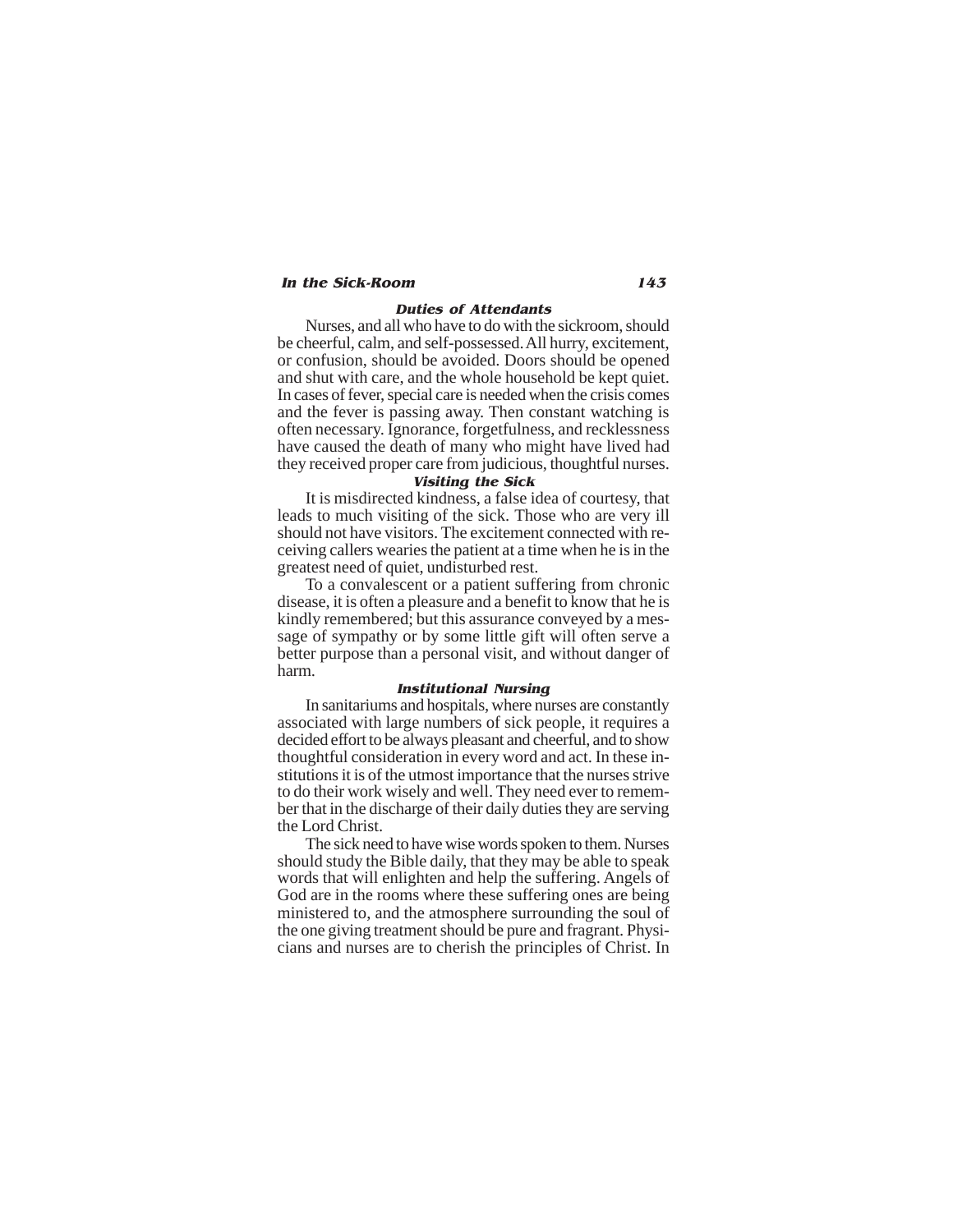their lives His virtues are to be seen. Then, by what they do and say, they will draw the sick to the Saviour.

The Christian nurse, while administering treatment for the restoration of health, will pleasantly and successfully draw the mind of the patient to Christ, the healer of the soul as well as of the body. The thoughts presented, here a little and there a little, will have their influence. The older nurses should lose no favorable opportunity of calling the attention of the sick to Christ. They should be ever ready to blend spiritual healing with physical healing.

In the kindest and tenderest manner nurses are to teach that he who would be healed must cease to transgress the law of God. He must cease to choose a life of sin. God cannot bless the one who continues to bring upon himself disease and suffering by a willful violation of the laws of heaven. But Christ, through the Holy Spirit, comes as a healing power to those who cease to do evil and learn to do well.

Those who have no love for God will work constantly against the best interests of soul and body. But those who awake to the importance of living in obedience to God in this present evil world will be willing to separate from every wrong habit. Gratitude and love will fill their hearts. They know that Christ is their friend. In many cases the realization that they have such a friend means more to the suffering ones in their recovery from sickness than the best treatment that can be given. But both lines of ministry are essential. They are to go hand in hand.

 $-\mathsf{C}$ hapter 16  $-$ Prayer for the Sick

"The prayer of faith shall save the sick."

The Scripture says that "men ought always to pray, and not to faint" (*Luke 18:1*); and if ever there is a time when they feel their need of prayer, it is when strength fails and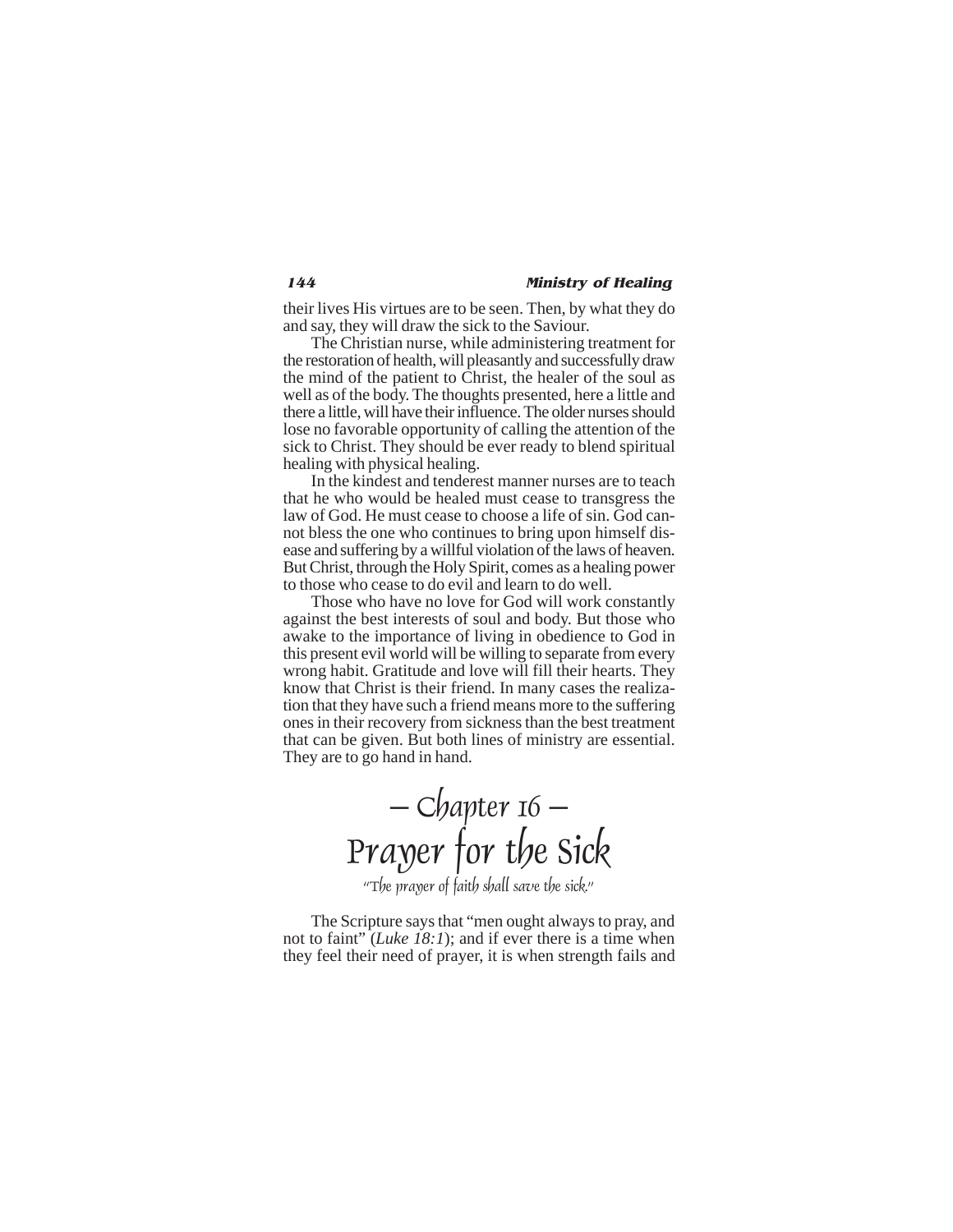### **Prayer for the Sick**

life itself seems slipping from their grasp. Often those who are in health forget the wonderful mercies continued to them day by day, year after year, and they render no tribute of praise to God for His benefits. But when sickness comes, God is remembered. When human strength fails, men feel their need of divine help. And never does our merciful God turn from the soul that in sincerity seeks Him for help. He is our refuge in sickness as in health.

 *"Like as a father pitieth his children, so the Lord pitieth them that fear Him. For He knoweth our frame; He remembereth that we are dust."—Psalm 103:13-14.*

 *"Because of their transgression, and because of their iniquities, [men] are afflicted. Their soul abhorreth all manner of food; and they draw near unto the gates of death."—Psalm 107:17-18 (A.R.V.).*

*"Then they cry unto the Lord in their trouble, and He saveth them out of their distresses. He sendeth His word, and healeth them, and delivereth them from their destructions."—Verses 19-20 (R.V.).*

God is just as willing to restore the sick to health now as when the Holy Spirit spoke these words through the psalmist. And Christ is the same compassionate physician now that He was during His earthly ministry. In Him there is healing balm for every disease, restoring power for every infirmity. His disciples in this time are to pray for the sick as verily as the disciples of old prayed. And recoveries will follow; for "the prayer of faith shall save the sick." We have the Holy Spirit's power, the calm assurance of faith, that can claim God's promises. The Lord's promise, "They shall lay hands on the sick, and they shall recover" (*Mark 16:18*), is just as trustworthy now as in the days of the apostles. It presents the privilege of God's children, and our faith should lay hold of all that it embraces. Christ's servants are the channel of His working, and through them He desires to exercise His healing power. It is our work to present the sick and suffering to God in the arms of our faith. We should teach them to believe in the Great Healer.

The Saviour would have us encourage the sick, the hope-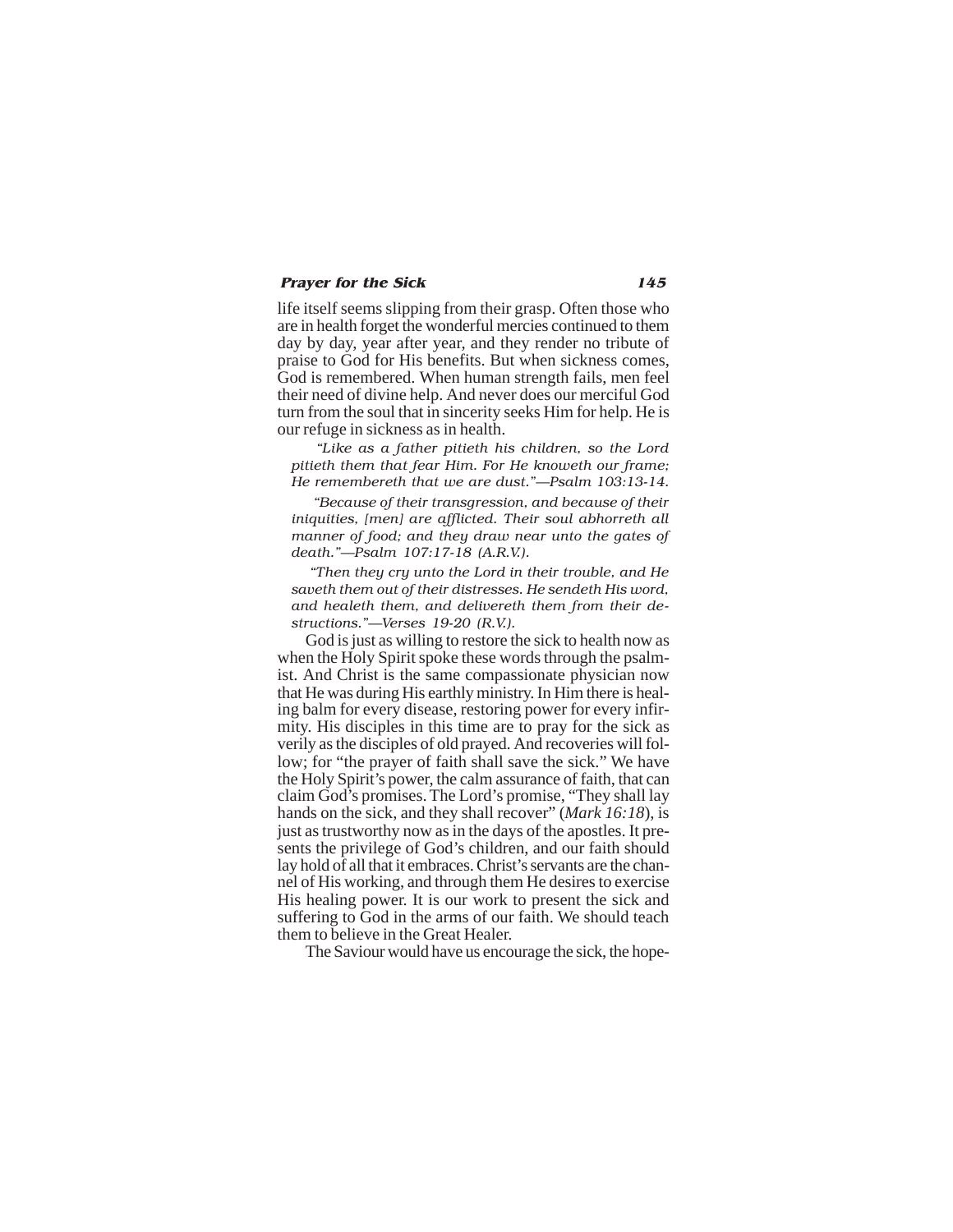less, the afflicted, to take hold upon His strength. Through faith and prayer the sickroom may be transformed into a Bethel. In word and deed, physicians and nurses may say, so plainly that it cannot be misunderstood, "God is in this place" to save, and not to destroy. Christ desires to manifest His presence in the sickroom, filling the hearts of physicians and nurses with the sweetness of His love. If the life of the attendants upon the sick is such that Christ can go with them to the bedside of the patient, there will come to him the conviction that the compassionate Saviour is present; and this conviction will itself do much for the healing of both the soul and the body.

And God hears prayer. Christ has said, "If ye shall ask anything in My name, I will do it." Again He says, "If any man serve Me . . him will My Father honor." *John 14:14; 12:26*. If we live according to His word, every precious promise He has given will be fulfilled to us. We are undeserving of His mercy, but as we give ourselves to Him, He receives us. He will work for, and through, those who follow Him.

# **Conditions of Answered Prayer**

But only as we live in obedience to His word can we claim the fulfillment of His promises. The psalmist says, "If I regard iniquity in my heart, the Lord will not hear me." *Psalm 66:18*. If we render to Him only a partial, halfhearted obedience, His promises will not be fulfilled to us.

In the word of God we have instruction relative to special prayer for the recovery of the sick. But the offering of such prayer is a most solemn act, and should not be entered upon without careful consideration. In many cases of prayer for the healing of the sick, that which is called faith is nothing less than presumption.

Many persons bring disease upon themselves by their self-indulgence. They have not lived in accordance with natural law or the principles of strict purity. Others have disregarded the laws of health in their habits of eating and drinking, dressing, or working. Often some form of vice is the cause of feebleness of mind or body. Should these persons gain the blessing of health, many of them would continue to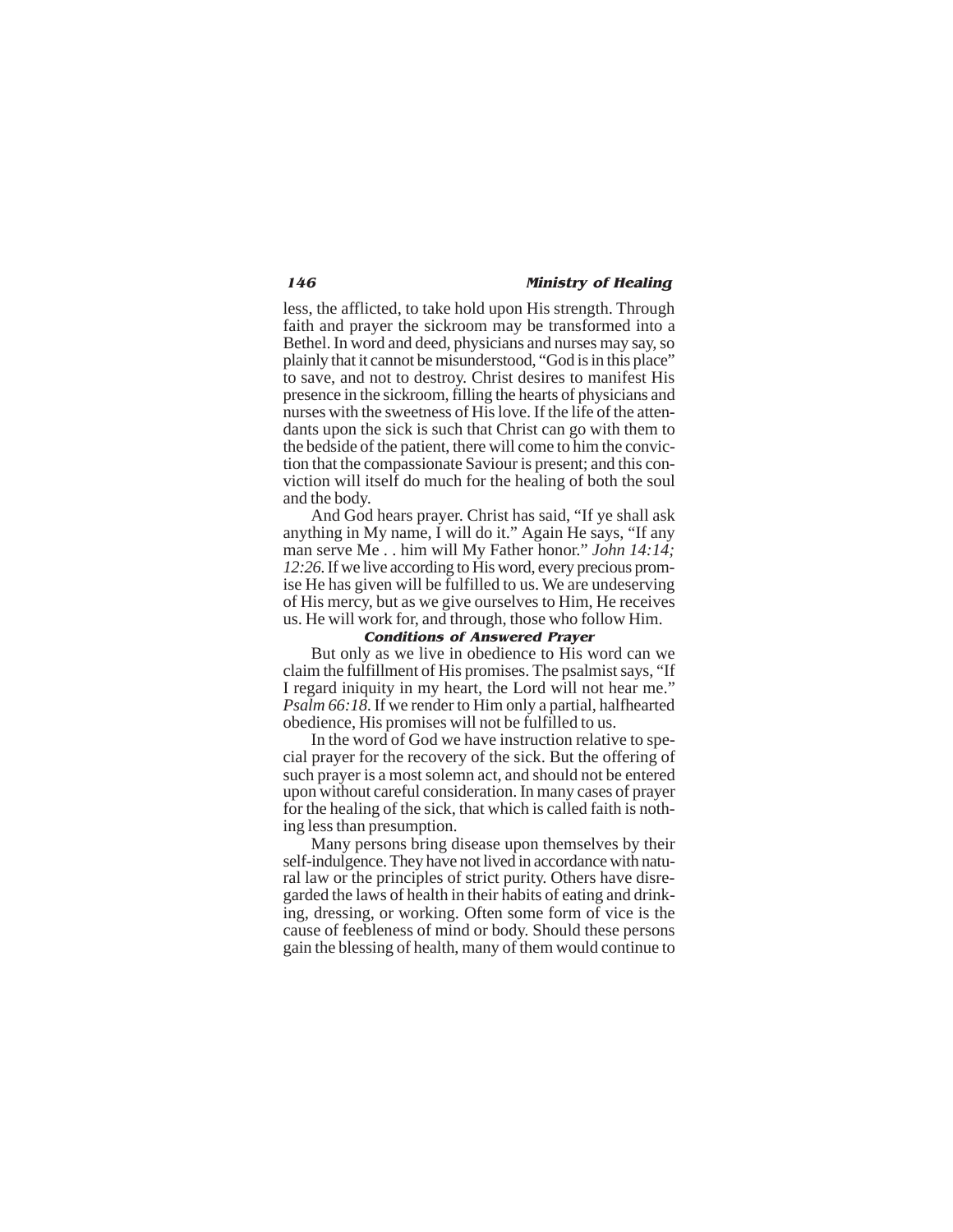## **Prayer for the Sick**

pursue the same course of heedless transgression of God's natural and spiritual laws, reasoning that if God heals them in answer to prayer, they are at liberty to continue their unhealthful practices and to indulge perverted appetite without restraint. If God were to work a miracle in restoring these persons to health, He would be encouraging sin.

It is labor lost to teach people to look to God as a healer of their infirmities, unless they are taught also to lay aside unhealthful practices. In order to receive His blessing in answer to prayer, they must cease to do evil and learn to do well. Their surroundings must be sanitary, their habits of life correct. They must live in harmony with the law of God, both natural and spiritual.

## **Confession of Sin**

To those who desire prayer for their restoration to health, it should be made plain that the violation of God's law, either natural or spiritual, is sin, and that in order for them to receive His blessing, sin must be confessed and forsaken.

The Scripture bids us, "Confess your faults one to another, and pray one for another, that ye may be healed." *James 5:16.* To the one asking for prayer, let thoughts like these be presented: "We cannot read the heart or know the secrets of your life. These are known only to yourself and to God. If you repent of your sins, it is your duty to make confession of them." Sin of a private character is to be confessed to Christ, the only mediator between God and man. For "if any man sin, we have an advocate with the Father, Jesus Christ the righteous." *1 John 2:1*. Every sin is an offense against God and is to be confessed to Him through Christ. Every open sin should be as openly confessed. Wrong done to a fellow being should be made right with the one who has been offended. If any who are seeking health have been guilty of evilspeaking, if they have sowed discord in the home, the neighborhood, or the church, and have stirred up alienation and dissension, if by any wrong practice they have led others into sin, these things should be confessed before God and before those who have been offended. "If we confess our sins, He is faithful and just to forgive us our sins, and to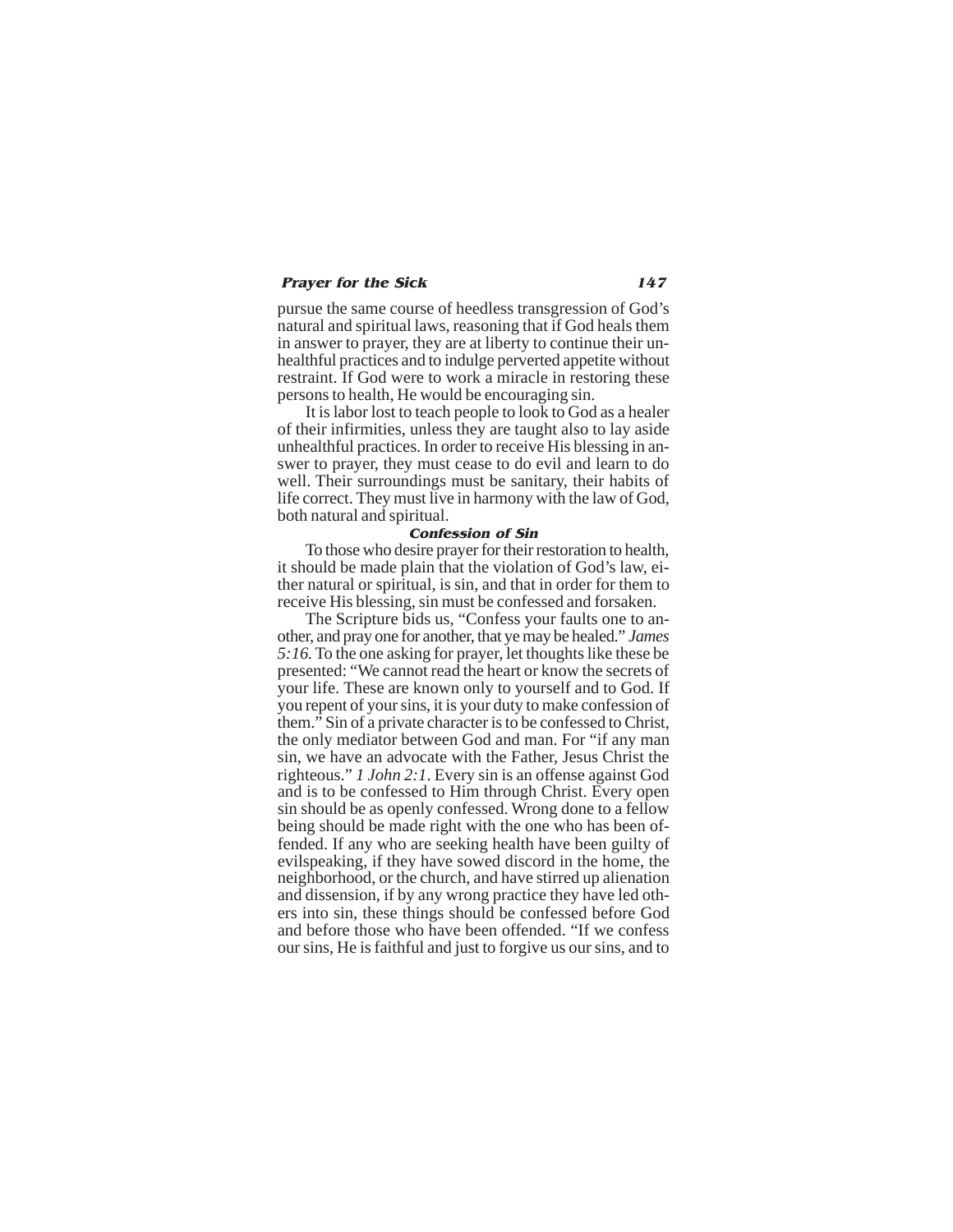cleanse us from all unrighteousness." *1 John 1:9*.

When wrongs have been righted, we may present the needs of the sick to the Lord in calm faith, as His Spirit may indicate. He knows each individual by name, and cares for each as if there were not another upon the earth for whom He gave His beloved Son. Because God's love is so great and so unfailing, the sick should be encouraged to trust in Him and be cheerful. To be anxious about themselves tends to cause weakness and disease. If they will rise above depression and gloom, their prospect of recovery will be better; for "the eye of the Lord is upon them . . that hope in His mercy." *Psalm 33:18.*

### **Submission to God's Will**

In prayer for the sick it should be remembered that "we know not what we should pray for as we ought." *Romans 8:26*. We do not know whether the blessing we desire will be best or not. Therefore our prayers should include this thought: "Lord, thou knowest every secret of the soul. Thou art acquainted with these persons. Jesus, their Advocate, gave His life for them. His love for them is greater than ours can possibly be. If, therefore, it is for Thy glory and the good of the afflicted ones, we ask, in the name of Jesus, that they may be restored to health. If it be not Thy will that they may be restored, we ask that Thy grace may comfort and Thy presence sustain them in their sufferings."

God knows the end from the beginning. He is acquainted with the hearts of all men. He reads every secret of the soul. He knows whether those for whom prayer is offered would or would not be able to endure the trials that would come upon them should they live. He knows whether their lives would be a blessing or a curse to themselves and to the world. This is one reason why, while presenting our petitions with earnestness, we should say, "Nevertheless not my will, but Thine, be done." *Luke 22:42*. Jesus added these words of submission to the wisdom and will of God when in the Garden of Gethsemane He pleaded, "O My Father, if it be possible, let this cup pass from Me." *Matthew 26:39*. And if they were appropriate for Him, the Son of God, how much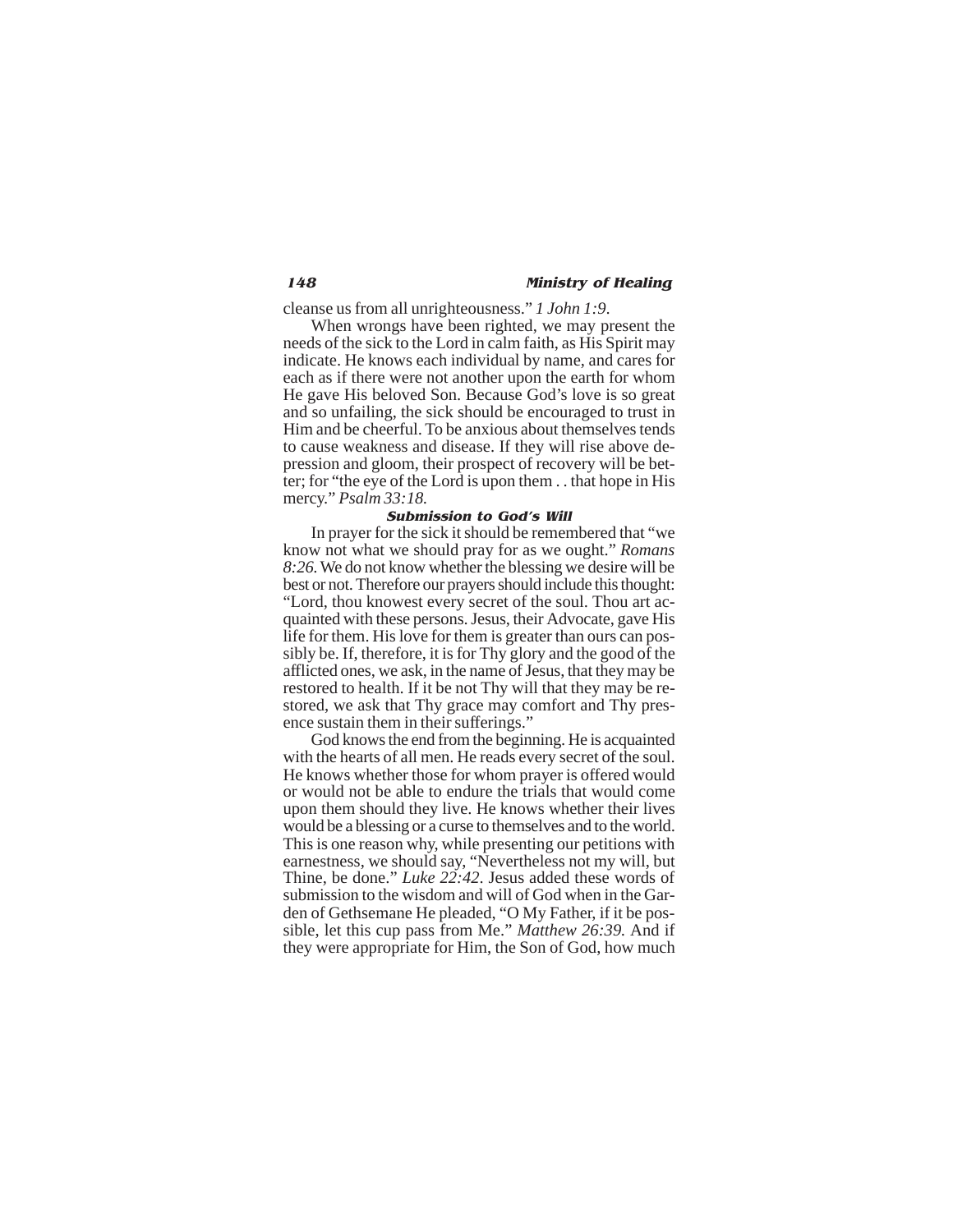### **Prayer for the Sick**

more are they becoming on the lips of finite, erring mortals!

The consistent course is to commit our desires to our all-wise heavenly Father, and then, in perfect confidence, trust all to Him. We know that God hears us if we ask according to His will. But to press our petitions without a submissive spirit is not right; our prayers must take the form, not of command, but of intercession.

There are cases where God works decidedly by His divine power in the restoration of health. But not all the sick are healed. Many are laid away to sleep in Jesus. John on the Isle of Patmos was bidden to write: "Blessed are the dead which die in the Lord from henceforth: Yea, saith the Spirit, that they may rest from their labors; and their works do follow them." *Revelation 14:13*. From this we see that if persons are not raised to health, they should not on this account be judged as wanting in faith.

We all desire immediate and direct answers to our prayers, and are tempted to become discouraged when the answer is delayed or comes in an unlooked-for form. But God is too wise and good to answer our prayers always at just the time and in just the manner we desire. He will do more and better for us than to accomplish all our wishes. And because we can trust His wisdom and love, we should not ask Him to concede to our will, but should seek to enter into and accomplish His purpose. Our desires and interests should be lost in His will. These experiences that test faith are for our benefit. By them it is made manifest whether our faith is true and sincere, resting on the word of God alone, or whether depending on circumstances, it is uncertain and changeable. Faith is strengthened by exercise. We must let patience have its perfect work, remembering that there are precious promises in the Scriptures for those who wait upon the Lord.

Not all understand these principles. Many who seek the Lord's healing mercy think that they must have a direct and immediate answer to their prayers or their faith is defective. For this reason, those who are weakened by disease need to be counseled wisely, that they may act with discretion. They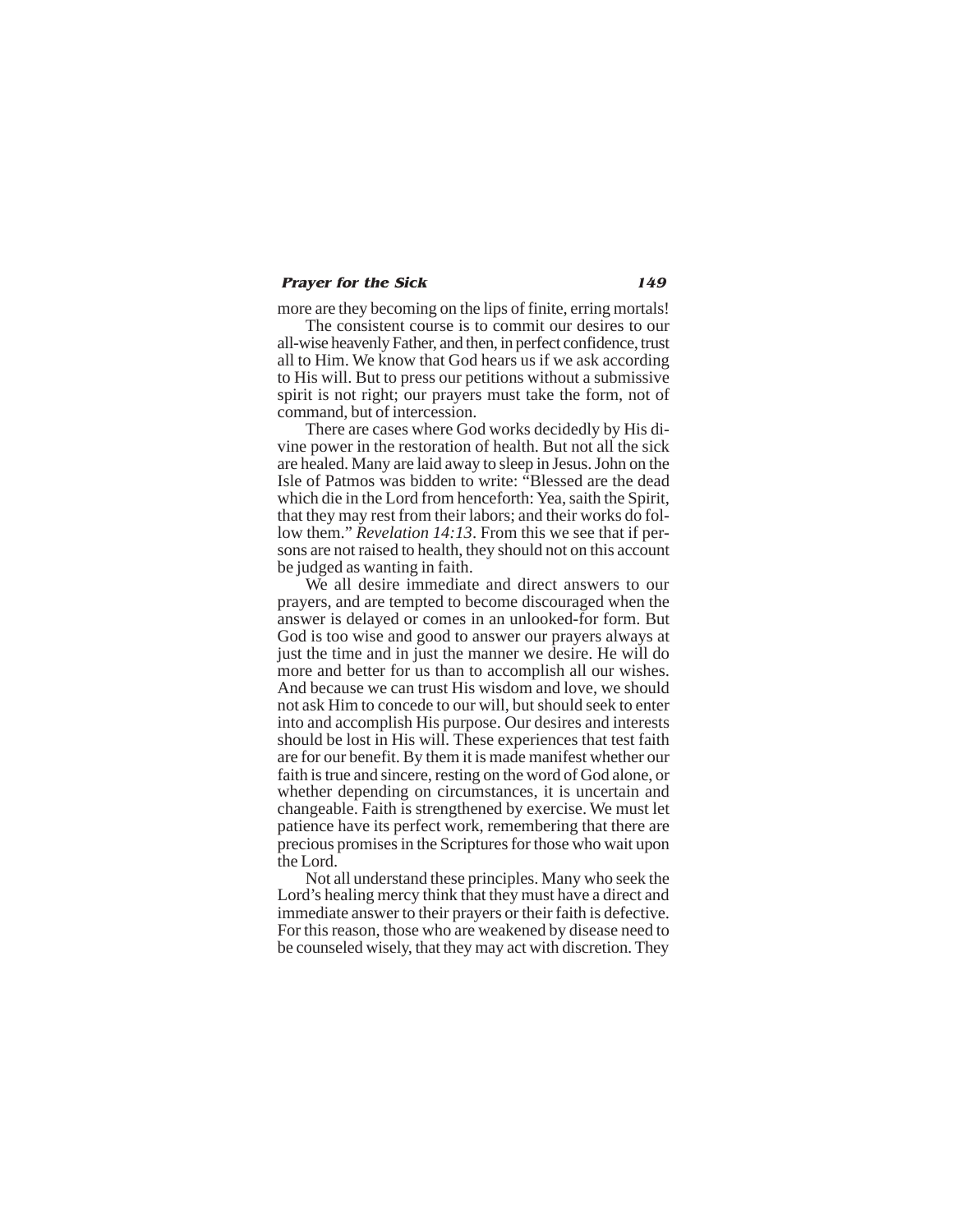should not disregard their duty to the friends who may survive them or neglect to employ nature's agencies for the restoration of health.

Often there is danger of error here. Believing that they will be healed in answer to prayer, some fear to do anything that might seem to indicate a lack of faith. But they should not neglect to set their affairs in order as they would desire to do if they expected to be removed by death. Nor should they fear to utter words of encouragement or counsel which at the parting hour they wish to speak to their loved ones.

# **Remedial Agencies, Bible Examples**

Those who seek healing by prayer should not neglect to make use of the remedial agencies within their reach. It is not a denial of faith to use such remedies as God has provided to alleviate pain and to aid nature in her work of restoration. It is no denial of faith to co-operate with God, and to place themselves in the condition most favorable to recovery. God has put it in our power to obtain a knowledge of the laws of life. This knowledge has been placed within our reach for use. We should employ every facility for the restoration of health, taking every advantage possible, working in harmony with natural laws. When we have prayed for the recovery of the sick, we can work with all the more energy, thanking God that we have the privilege of co-operating with Him, and asking His blessing on the means which He Himself has provided.

We have the sanction of the word of God for the use of remedial agencies. Hezekiah, king of Israel, was sick, and a prophet of God brought him the message that he should die. He cried unto the Lord, and the Lord heard His servant and sent him a message that fifteen years should be added to his life. Now, one word from God would have healed Hezekiah instantly; but special directions were given, "Let them take a lump of figs, and lay it for a plaster upon the boil, and he shall recover." *Isaiah 38:21*.

On one occasion Christ anointed the eyes of a blind man with clay and bade him, "Go, wash in the pool of Siloam . . He went his way therefore, and washed, and came seeing."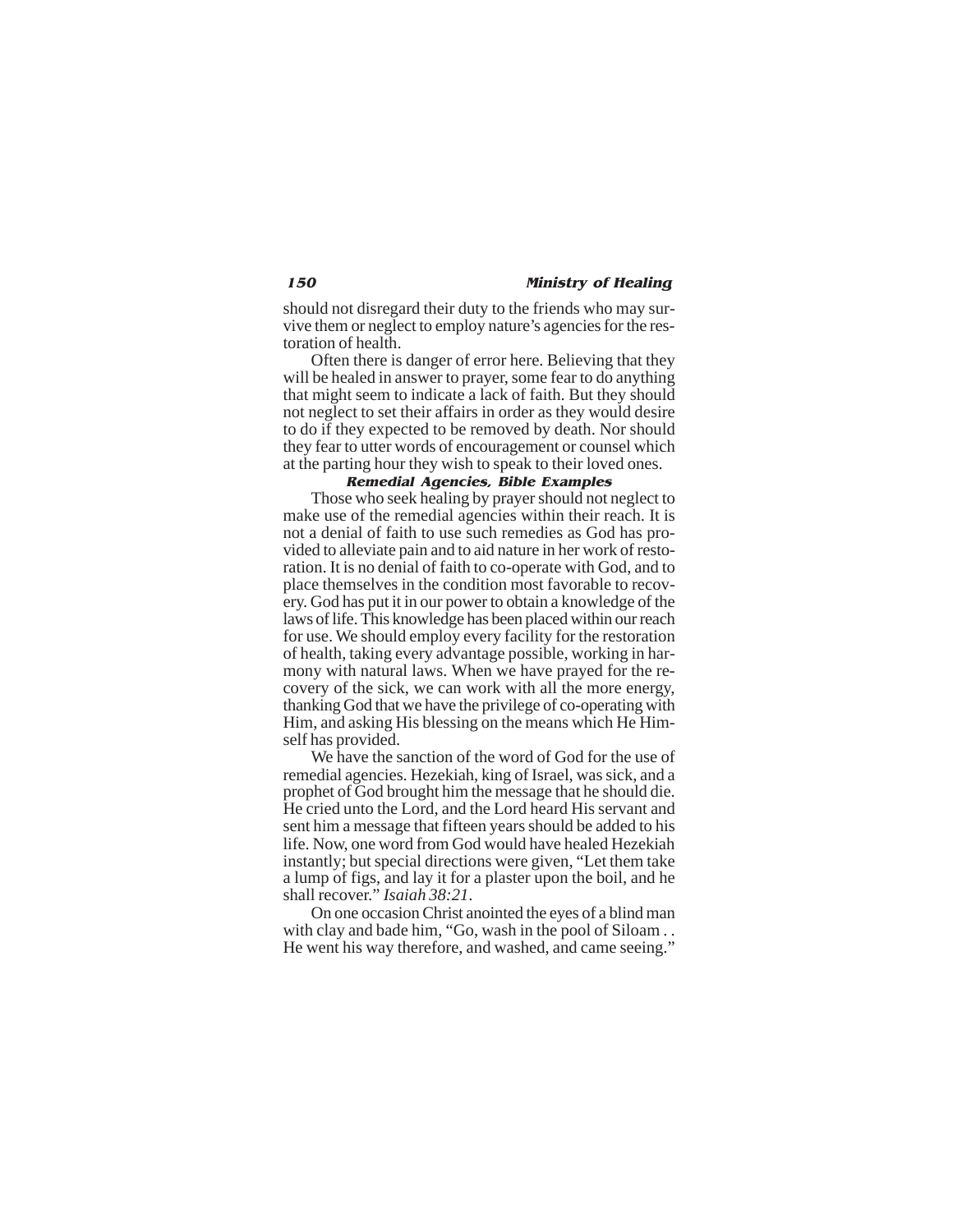#### **Use of Remedies**

*John 9:7*. The cure could be wrought only by the power of the Great Healer, yet Christ made use of the simple agencies of nature. While He did not give countenance to drug medication, He sanctioned the use of simple and natural remedies.

When we have prayed for the recovery of the sick, whatever the outcome of the case, let us not lose faith in God. If we are called upon to meet bereavement, let us accept the bitter cup, remembering that a Father's hand holds it to our lips. But should health be restored, it should not be forgotten that the recipient of healing mercy is placed under renewed obligation to the Creator. When the ten lepers were cleansed, only one returned to find Jesus and give Him glory. Let none of us be like the unthinking nine, whose hearts were untouched by the mercy of God. "Every good gift and every perfect gift is from above, and cometh down from the Father of lights, with whom is no variableness, neither shadow of turning." *James 1:17*.

 $-\mathsf{C}$ hapter 17  $-$ The Use of Remedies

"We are laborers together with God."

Disease never comes without a cause. The way is prepared, and disease invited, by disregard of the laws of health. Many suffer in consequence of the transgression of their parents. While they are not responsible for what their parents have done, it is nevertheless their duty to ascertain what are and what are not violations of the laws of health. They should avoid the wrong habits of their parents and, by correct living, place themselves in better conditions.

The greater number, however, suffer because of their own wrong course of action. They disregard the principles of health by their habits of eating, drinking, dressing, and working. Their transgression of nature's laws produces the sure result; and when sickness comes upon them, many do not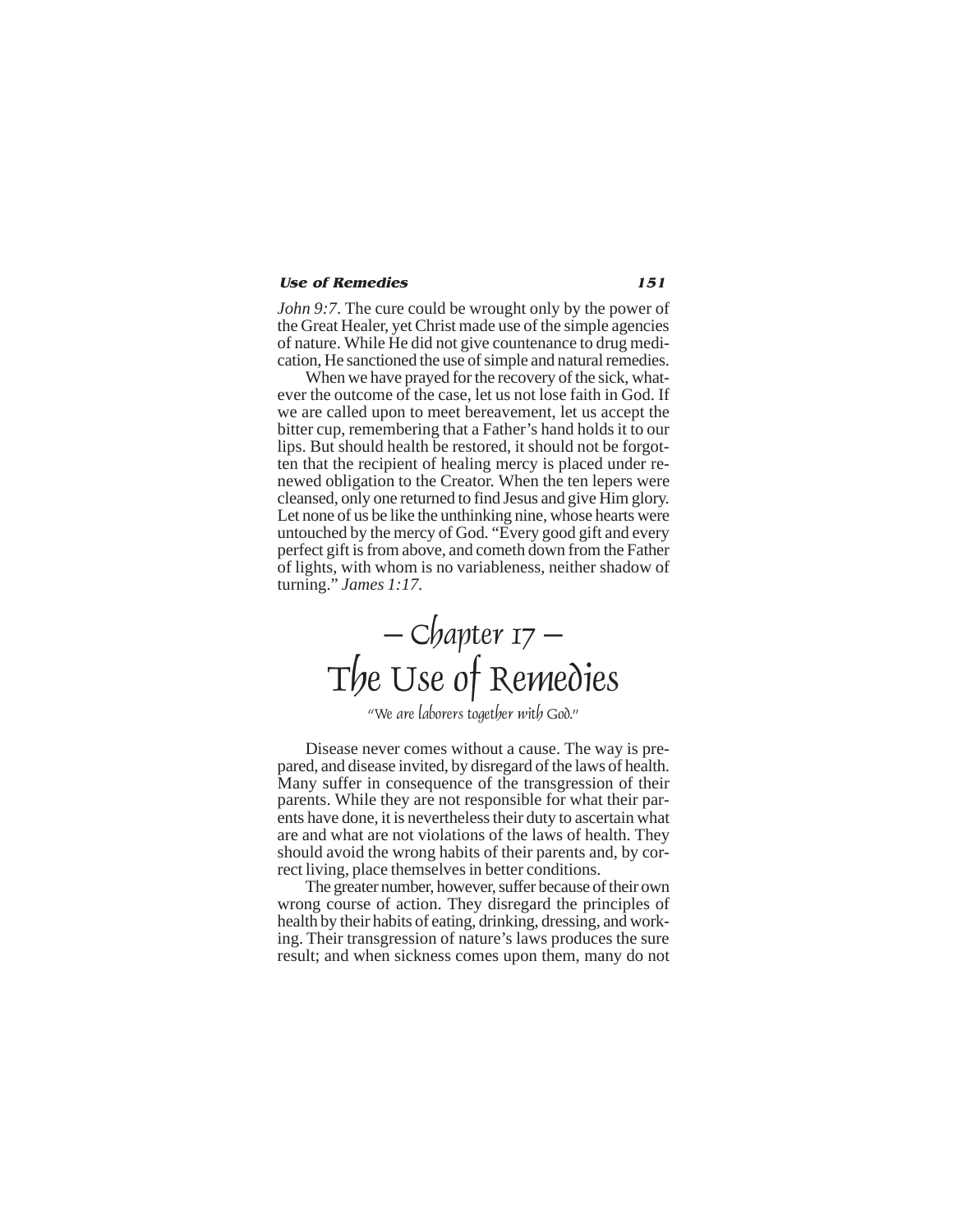credit their suffering to the true cause, but murmur against God because of their afflictions. But God is not responsible for the suffering that follows disregard of natural law.

God has endowed us with a certain amount of vital force. He has also formed us with organs suited to maintain the various functions of life, and He designs that these organs shall work together in harmony. If we carefully preserve the life force, and keep the delicate mechanism of the body in order, the result is health; but, if the vital force is too rapidly exhausted, the nervous system borrows power for present use from its resources of strength, and when one organ is injured, all are affected. Nature bears much abuse without apparent resistance; she then arouses and makes a determined effort to remove the effects of the ill-treatment she has suffered. Her effort to correct these conditions is often manifest in fever and various other forms of sickness.

## **Rational Remedies**

When the abuse of health is carried so far that sickness results, the sufferer can often do for himself what no one else can do for him. The first thing to be done is to ascertain the true character of the sickness and then go to work intelligently to remove the cause. If the harmonious working of the system has become unbalanced by overwork, overeating, or other irregularities, do not endeavor to adjust the difficulties by adding a burden of poisonous medicines.

# **The Diet-Cure**

Intemperate eating is often the cause of sickness, and what nature most needs is to be relieved of the undue burden that has been placed upon her. In many cases of sickness, the very best remedy is for the patient to fast for a meal or two, that the overworked organs of digestion may have an opportunity to rest. A fruit diet for a few days has often brought great relief to brain workers. Many times a short period of entire abstinence from food, followed by simple, moderate eating, has led to recovery through nature's own recuperative effort. An abstemious diet for a month or two would convince many sufferers that the path of self-denial is the path to health.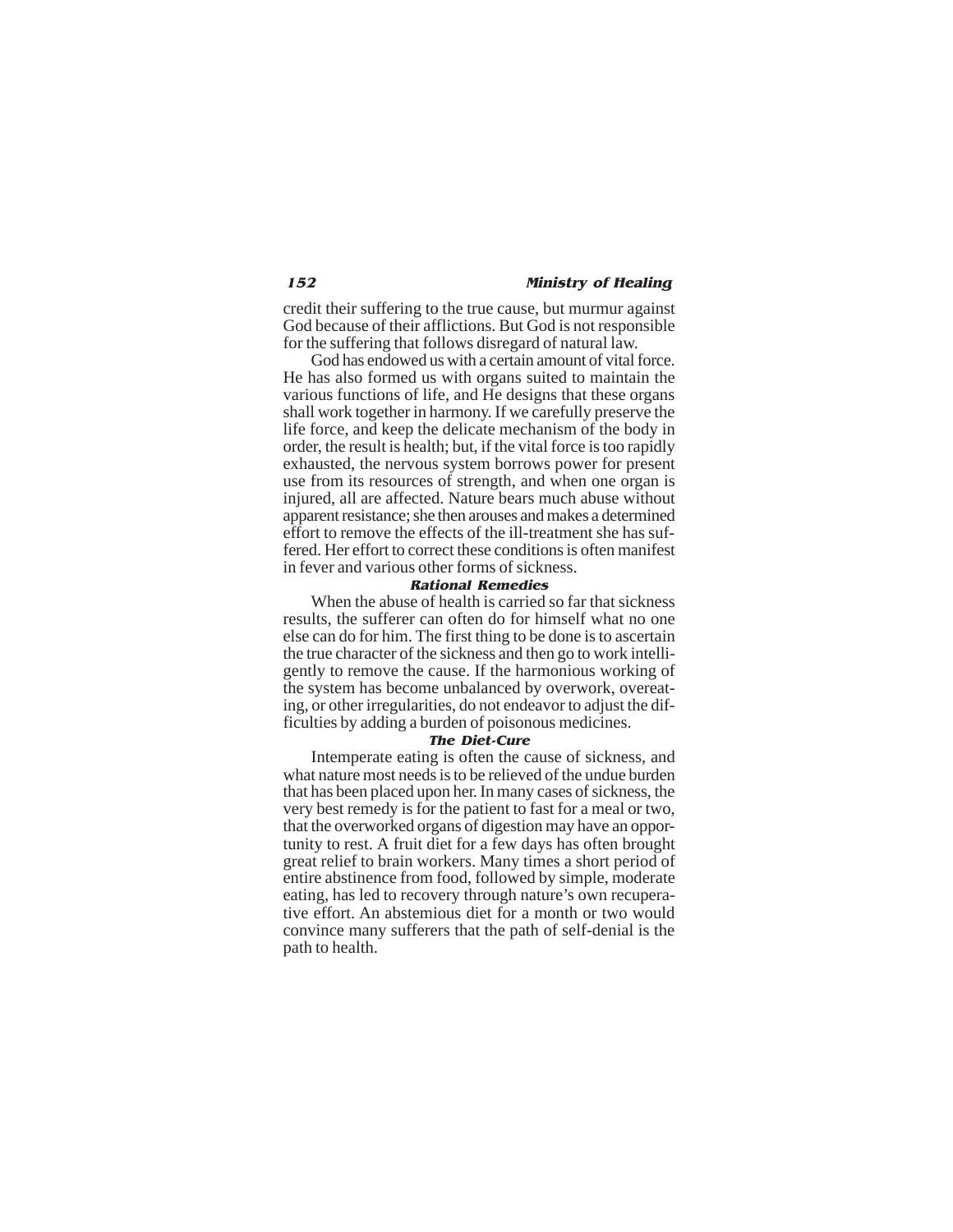### **The Use of Remedies**

#### **Rest as a Remedy**

Some make themselves sick by overwork. For these, rest, freedom from care, and a spare diet are essential to restoration of health. To those who are brain weary and nervous because of continual labor and close confinement, a visit to the country, where they can live a simple, carefree life, coming in close contact with the things of nature, will be most helpful. Roaming through the fields and the woods, picking the flowers, listening to the songs of the birds, will do far more that any other agency toward their recovery.

### **The Use of Water**

In health and in sickness, pure water is one of heaven's choicest blessings. Its proper use promotes health. It is the beverage which God provided to quench the thirst of animals and man. Drunk freely, it helps to supply the necessities of the system and assists nature to resist disease. The external application of water is one of the easiest and most satisfactory ways of regulating the circulation of the blood. A cold or cool bath is an excellent tonic. Warm baths open the pores and thus aid in the elimination of impurities. Both warm and neutral bath soothe the nerves and equalize the circulation.

But many have never learned by experience the beneficial effects of the proper use of water, and they are afraid of it. Water treatments are not appreciated as they should be, and to apply them skillfully requires work that many are unwilling to perform. But none should feel excused for ignorance or indifference on this subject. There are many ways in which water can be applied to relieve pain and check disease. All should become intelligent in its use in simple home treatments. Mothers, especially, should know how to care for their families in both health and sickness.

#### **Benefits of Exercise**

Action is a law of our being. Every organ of the body has its appointed work, upon the performance of which its development and strength depend. The normal action of all the organs gives strength and vigor while the tendency of disuse is toward decay and death. Bind up an arm, even for a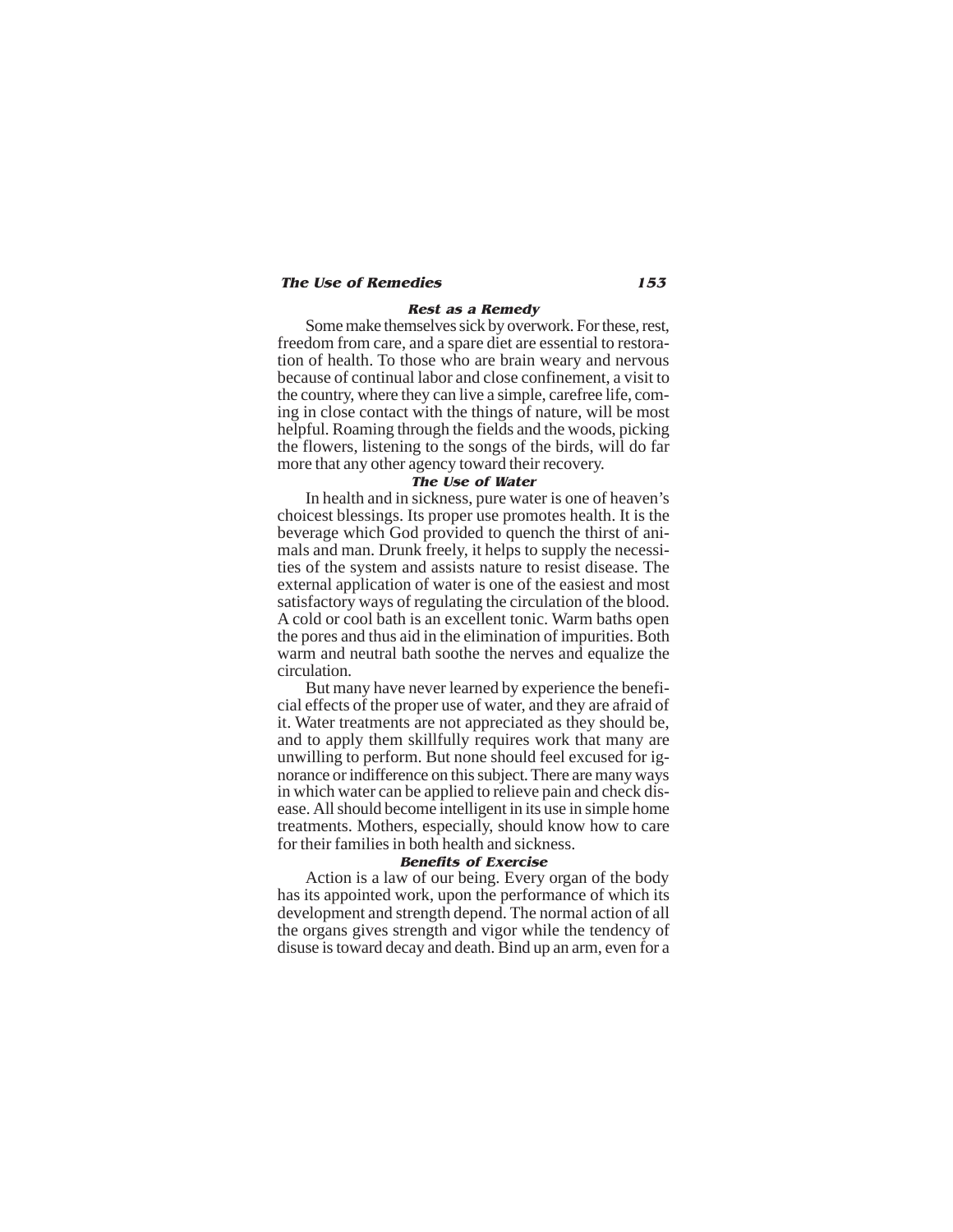few weeks, then free it from its bands, and you will see that it is weaker than the one you have been using moderately during the same time. Inactivity produces the same effect upon the whole muscular system.

Inactivity is a fruitful cause of disease. Exercise quickens and equalizes the circulation of the blood, but in idleness the blood does not circulate freely, and the changes in it, so necessary to life and health, do not take place. The skin, too, becomes inactive. Impurities are not expelled as they would be if the circulation had been quickened by vigorous exercise, the skin kept in a healthy condition, and the lungs fed with plenty of pure, fresh air. This state of the system throws a double burden on the excretory organs, and disease is the result.

Invalids should not be encourage in inactivity. When there has been serious overtaxation in any direction, entire rest for a time will sometimes ward off serious illness; but, in the case of confirmed invalids, it is seldom necessary to suspend all activity.

Those who have broken down from mental labor should have rest from wearing thought; but they should not be led to believe that it is dangerous to use their mental powers at all. Many are inclined to regard their condition as worse than it really is. This state of mind is unfavorable to recovery, and should not be encouraged.

Ministers, teachers, students, and other brain workers often suffer from illness as the result of severe mental taxation, unrelieved by physical exercise. What these persons need is a more active life. Strictly temperate habits, combined with proper exercise, would ensure both mental and physical vigor, and would give power of endurance to all brain workers.

Those who have overtaxed their physical powers should not be encouraged to forgo manual labor entirely. But labor, to be of the greatest advantage, should be systematic and agreeable. Outdoor exercise is the best; it should be so planned as to strengthen by use the organs that have become weakened; and the heart should be in it; the labor of the hands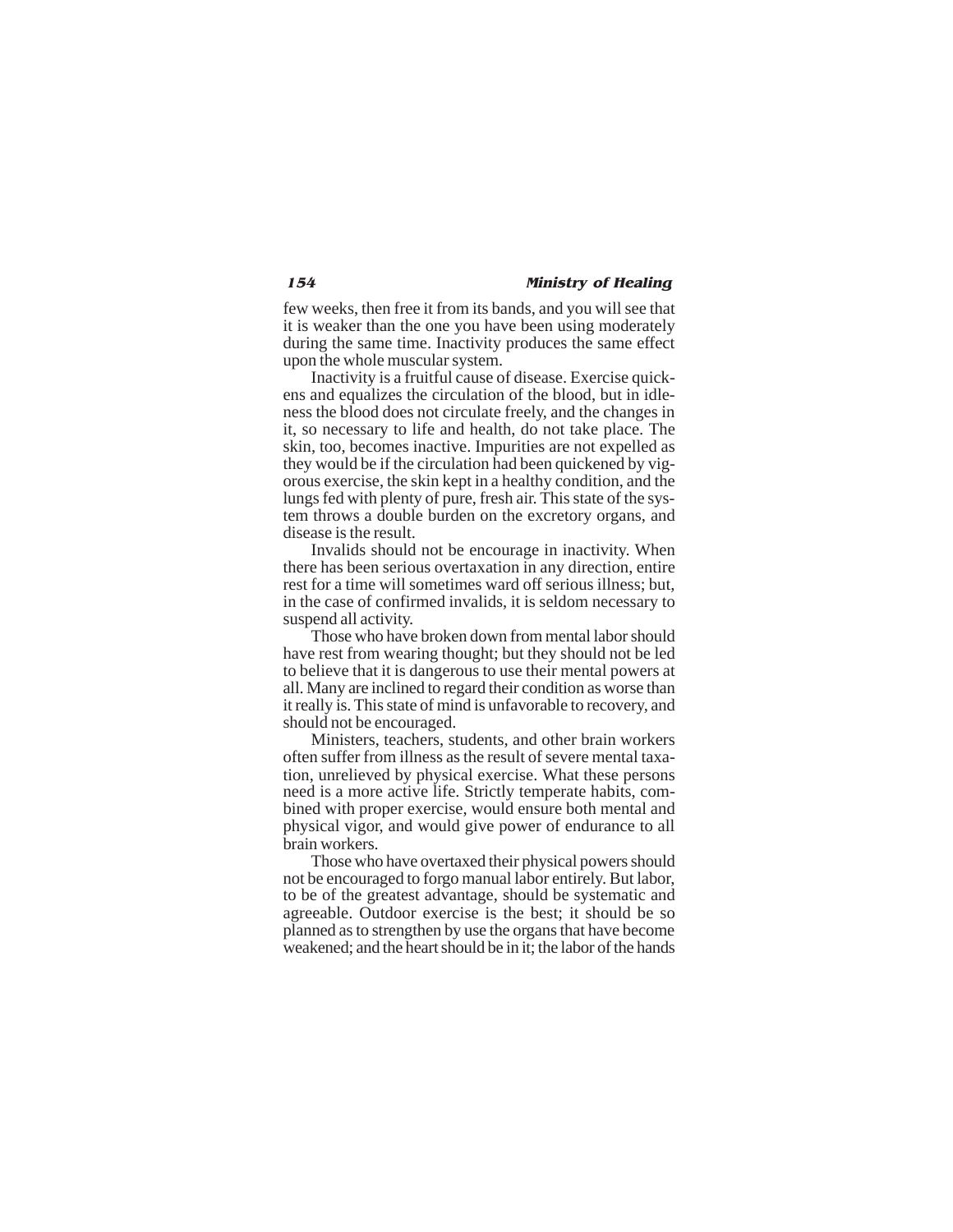# **The Use of Remedies**

should never degenerate into mere drudgery.

When invalids have nothing to occupy their time and attention, their thoughts become centered upon themselves, and they grow morbid and irritable. Many times they dwell upon their bad feelings until they think themselves much worse than they really are and wholly unable to do anything.

In all these cases well-directed physical exercise would prove an effective remedial agent. In some cases it is indispensable to the recovery of health. The will goes with the labor of the hands; and what these invalids need is to have the will aroused. When the will is dormant, the imagination becomes abnormal, and it is impossible to resist disease.

Inactivity is the greatest curse that could come upon most invalids. Light employment in useful labor; while it does not tax mind or body, it has a happy influence upon both. It strengthens the muscles, improves the circulation, and gives the invalid the satisfaction of knowing that he is not wholly useless in this busy world. He may be able to do but little at first, but he will soon find his strength increasing, and the amount of work done can be increased accordingly.

Exercise aids the dyspeptic by giving the digestive organs a healthy tone. To engage in severe study or violent physical exercise immediately after eating hinders the work of digestion; but a short walk after a meal, with the head erect and the shoulders back, is a great benefit.

Notwithstanding all that is said and written concerning its importance, there are still many who neglect physical exercise. Some grow corpulent because the system is clogged; others become thin and feeble because their vital powers are exhausted in disposing of an excess of food. The liver is burdened in its effort to cleanse the blood of impurities, and illness is the result.

Those whose habits are sedentary should, when the weather will permit, exercise in the open air everyday, summer or winter. Walking is preferable to riding or driving, for it brings more of the muscles into exercise. The lungs are forced into healthy action, since it is impossible to walk briskly without inflating them.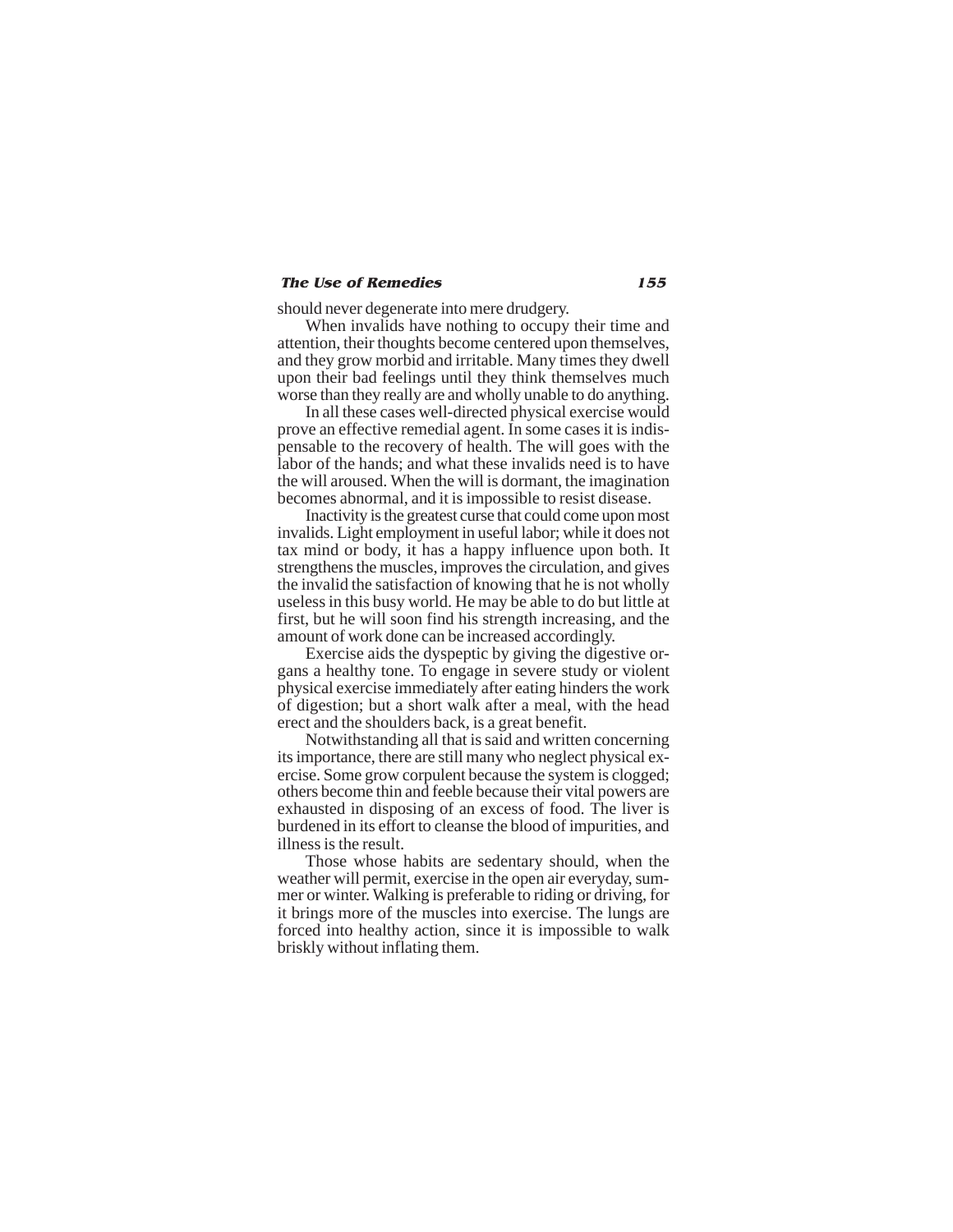Such exercise would in many cases be better for the health than medicine. Physicians often advise their patients to take an ocean voyage, to go to some mineral spring, or to visit different places for change of climate, when in most cases if they would eat temperately, and take cheerful, healthful exercise, they would recover health and would save time and money.



"The fellowship of the soul with Him who is its life."

The relation that exists between the mind and the body is very intimate. When one is affected, the other sympathizes. The condition of the mind affects the health to a far greater degree than many realize. Many of the diseases from which men suffer are the result of mental depression. Grief, anxiety, discontent, remorse, guilt, distrust, all tend to break down the life forces and to invite decay and death.

Disease is sometimes produced, and is often greatly aggravated by the imagination. Many are lifelong invalids who might be well if they only thought so. Many imagine that every slight exposure will cause illness, and the evil effect is produced because it is expected. Many die from disease the cause of which is wholly imaginary.

Courage, hope, faith, sympathy, love promote health and prolong life. A contented mind, a cheerful spirit, is health to the body and strength to the soul. "A merry [rejoicing] heart doeth good like a medicine." *Proverbs 17:22.*

In the treatment of the sick the effect of mental influence should not be overlooked. Rightly used, this influence affords one of the most effective agencies for combating disease.

# **Control of Mind over Mind**

There is, however, a form of mind cure that is one of the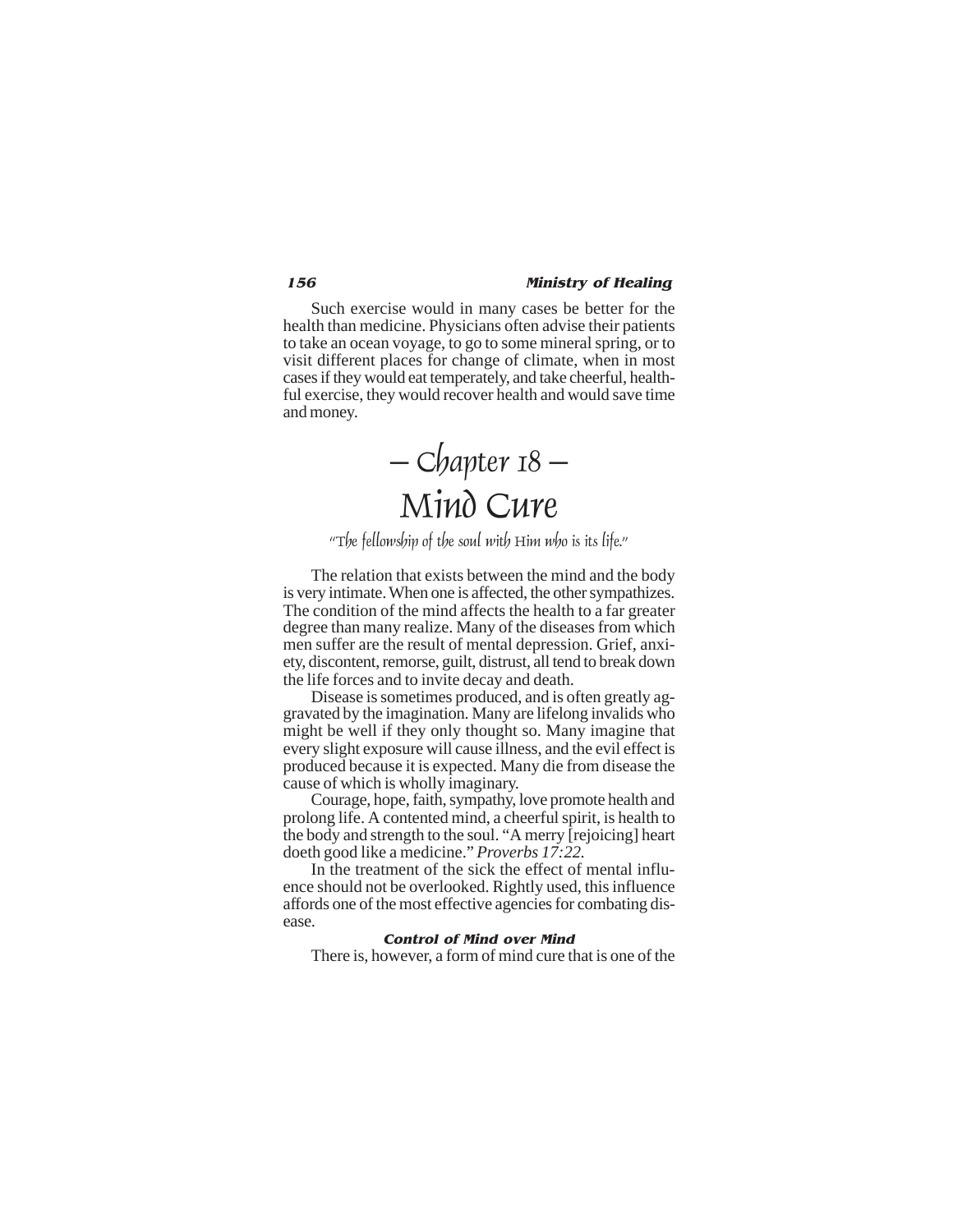# **Mind Cure**

most effective agencies for evil. Through this so-called science, one mind is brought under the control of another so that the individuality of the weaker is merged in that of the stronger mind. One person acts out the will of another. Thus it is claimed that the tenor of the thoughts may be changed, that health-giving impulses may be imparted, and patients may be enabled to resist and overcome disease.

This method of cure has been employed by persons who were ignorant of its real nature and tendency, and who believed it to be a means of benefit to the sick. But the socalled science is based upon false principles. It is foreign to the nature and spirit of Christ. It does not lead to Him who is life and salvation. The one who attracts minds to Himself leads them to separate from the true Source of their strength.

It is not God's purpose that any human being should yield his mind and will to the control of another, becoming a passive instrument in his hands. No one is to merge his individuality in that of another. He is not to look to any human being as the source of healing. His dependence must be in God. In the dignity of his God-given manhood he is to be controlled by God Himself, not by any human intelligence.

God desires to bring men into direct relation with Himself. In all His dealings with human beings He recognizes the principle of personal responsibility. He seeks to encourage a sense of personal dependence and to impress the need of personal guidance. He desires to bring the human into association with the divine, that men may be transformed into the divine likeness. Satan works to thwart this purpose. He seeks to encourage dependence upon men. When minds are turned away from God, the tempter can bring them under his rule. He can control humanity.

The theory of mind controlling mind was originated by Satan, to introduce himself as the chief worker, to put human philosophy where divine philosophy should be. Of all the errors that are finding acceptance among professedly Christian people, none is a more dangerous deception, none more certain to separate man from God, than is this. Innocent though it may appear, if exercised upon patients it will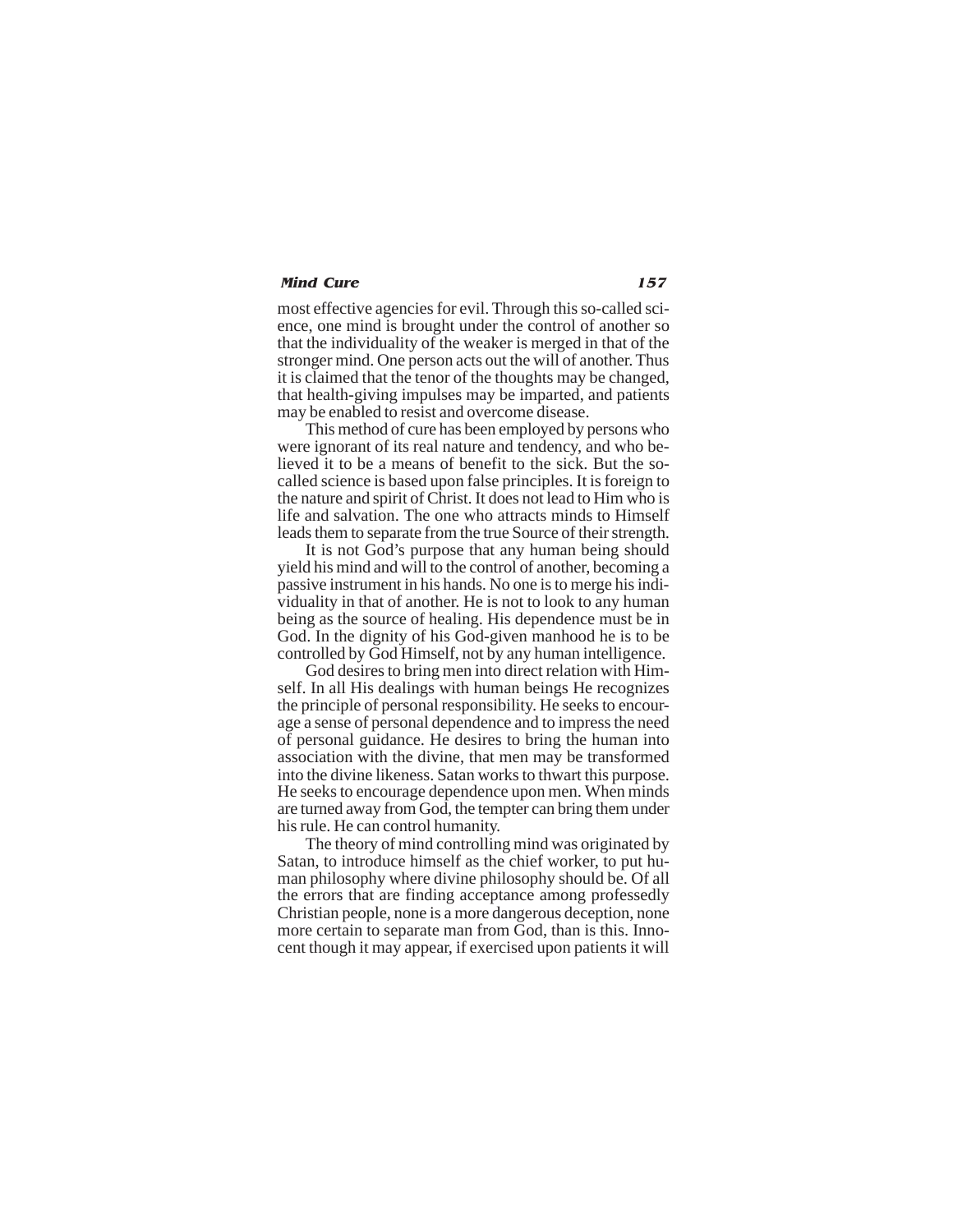tend to their destruction, not to their restoration. It opens a door through which Satan will enter to take possession both of the mind that is given up to be controlled by another, and of the mind that controls.

Fearful is the power thus given to evil-minded men and women. What opportunities it affords to those who live by taking advantage of another's weaknesses or follies! How many, through control of minds feeble or diseased, will find a means of gratifying lustful passion or greed of gain!

There is something better for us to engage in than the control of humanity by humanity. The physician should educate the people to look from the human to the divine. Instead of teaching the sick to depend upon human beings for the cure of soul and body, he should direct them to the One who can save to the uttermost all who come unto Him. He who made man's mind knows what the mind needs. God alone is the One who can heal. Those whose minds and bodies are diseased are to behold in Christ the restorer. "Because I live, He says, "ye shall live also." *John 14:19*. This is the life we are to present to the sick, telling them that if they have faith in Christ as the restorer, if they co-operate with Him, obeying the laws of health, and striving to perfect holiness in His fear, He will impart to them His life. When we present Christ to them in this way, we are imparting a power, a strength, that is of value; for it comes from above. This is the true science of healing for body and soul.

### **Sympathy**

Great wisdom is needed in dealing with diseases caused through the mind. A sore, sick heart, a discouraged mind, needs mild treatment. Many times some living home trouble is, like a canker, eating to the very soul and weakening the life force. And sometimes it is the case that remorse for sin undermines the constitution and unbalances the mind. It is through tender sympathy that this class of invalids can be benefited. The physician should first gain their confidence and then point them to the Great Healer. If their faith can be directed to the True Physician, and they can have confidence that He has undertaken their case, this will bring relief to the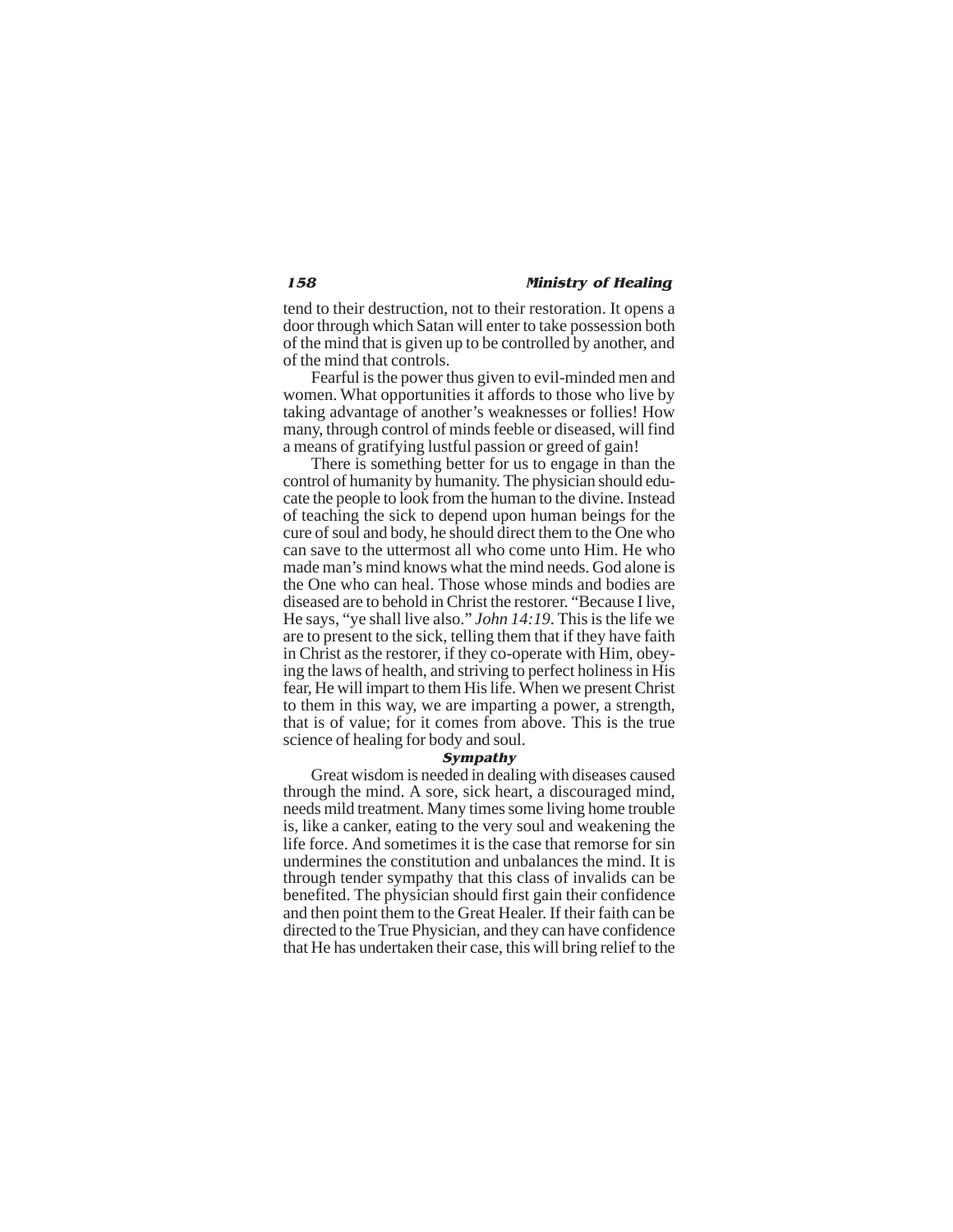# **Mind Cure**

mind and often give health to the body.

Sympathy and tact will often prove a greater benefit to the sick than will the most skillful treatment given in a cold, indifferent way. When a physician comes to the sickbed with a listless, careless manner, looks at the afflicted one with little concern, by word or action giving the impression that the case is not one requiring much attention, and then leaves the patient to his own reflections, he has done that patient positive harm. The doubt and discouragement produced by his indifference will often counteract the good effect of the remedies he may prescribe.

If physicians could put themselves in the place of the one whose spirit is humbled and whose will is weakened by suffering, and who longs for words of sympathy and assurance, they would be better prepared to appreciate his feelings. When the love and sympathy that Christ manifested for the sick is combined with the physician's knowledge, his very presence will be a blessing.

Frankness in dealing with a patient inspires him with confidence, and thus proves an important aid to recovery. There are physicians who consider it wise policy to conceal from the patient the nature and cause of the disease from which he is suffering. Many, fearing to excite or discourage a patient by stating the truth, will hold out false hopes of recovery, and even allow a patient to go down to the grave without warning him of his danger. All this is unwise. It may not always be safe or best to explain to the patient the full extent of his danger. This might alarm him and retard or even prevent recovery. Nor can the whole truth always be told to those whose ailments are largely imaginary. Many of these persons are unreasonable, and have not accustomed themselves to exercise self-control. They have peculiar fancies, and imagine many things that are false in regard to themselves and to others. To them these things are real, and those who care for them need to manifest constant kindness and unwearied patience and tact. If these patients were told the truth in regard to themselves, some would be offended, others discouraged. Christ said to His disciples, "I have yet many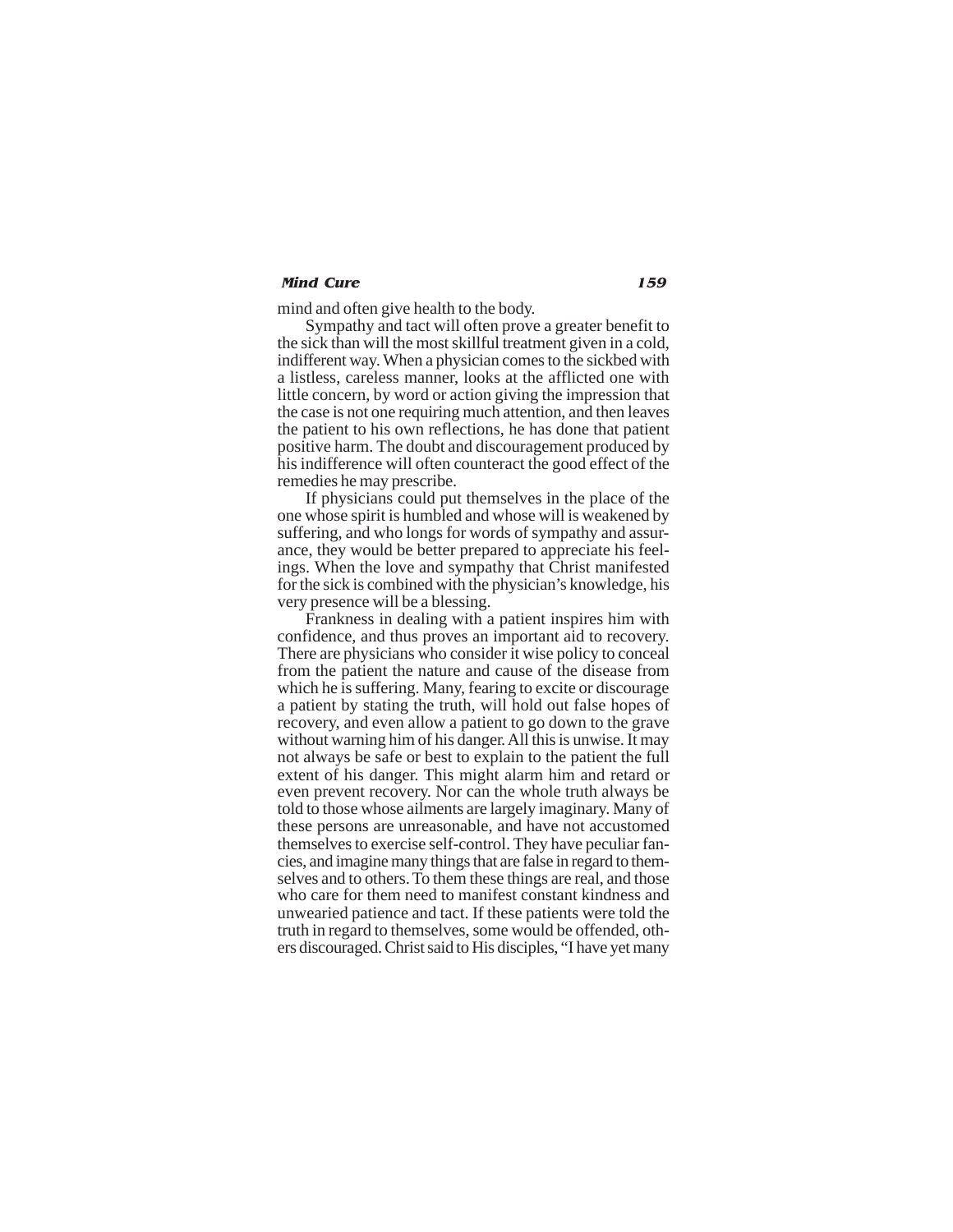things to say unto you, but ye cannot bear them now." *John 16:12*. But though the truth may not all be spoken on all occasions, it is never necessary or justifiable to deceive. Never should the physician or the nurse stoop to prevarication. He who does this places himself where God cannot co-operate with him; and, in forfeiting the confidence of his patients, he is casting away one of the most effective human aids to their restoration.

### **The Power of the Will**

The power of the will is not valued as it should be. Let the will be kept awake and rightly directed, and it will impart energy to the whole being and will be a wonderful aid in the maintenance of health. It is a power also in dealing with disease. Exercised in the right direction, it would control the imagination and be a potent means of resisting and overcoming disease of both mind and body. By the exercise of the will power in placing themselves in right relation to life, patients can do much to co-operate with the physician's efforts for their recovery. There are thousands who can recover health if they will. The Lord does not want them to be sick. He desires them to be well and happy, and they should make up their minds to be well. Often invalids can resist disease simply by refusing to yield to ailments and settle down in a state of inactivity. Rising above their aches and pains, let them engage in useful employment suited to their strength. By such employment and the free use of air and sunlight, many an emaciated invalid might recover health and strength.

# **Bible Principles of Cure**

For those who would regain or preserve health there is a lesson in the words of Scripture, "Be not drunk with wine, wherein is excess; but be filled with the Spirit." *Ephesians 5:18*. Not through the excitement or oblivion produced by unnatural or unhealthful stimulants; not through indulgence of the lower appetites or passions, is to be found true healing or refreshment for the body or the soul. Among the sick are many who are without God and without hope. They suffer from ungratified desires, disordered passions, and the condemnation of their own consciences; they are losing their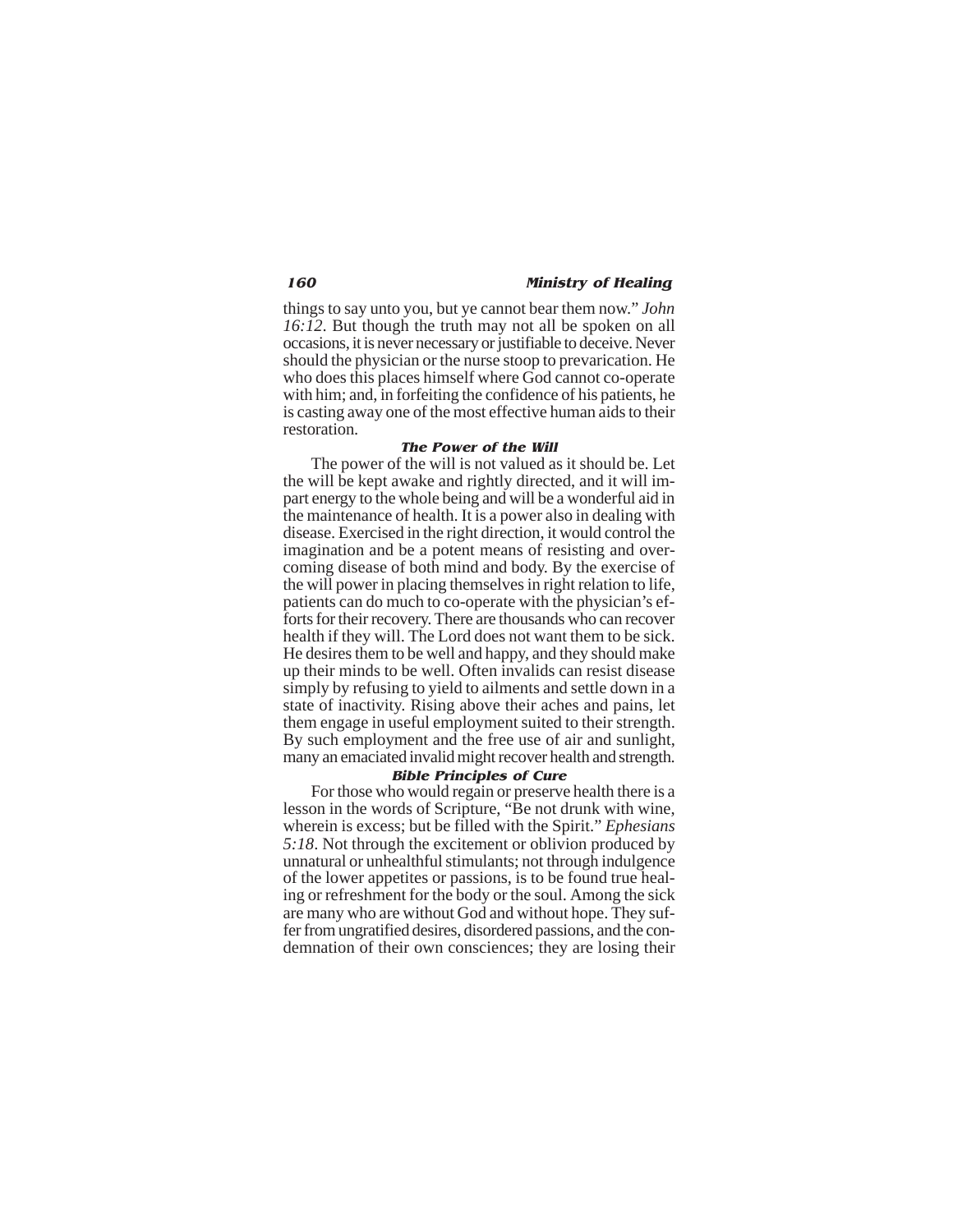### **Mind Cure**

hold upon this life, and they have no prospect for the life to come. Let not the attendants upon the sick hope to benefit these patients by granting them frivolous, exciting indulgences. These have been the curse of their lives. The hungry, thirsting soul will continue to hunger and thirst so long as it seeks to find satisfaction here. Those who drink at the fountain of selfish pleasure are deceived. They mistake hilarity for strength; and, when the excitement ceases, their inspiration ends and they are left to discontent and despondency.

Abiding peace, true rest of spirit, has but one Source. It was of this that Christ spoke when He said, "Come unto Me, all ye that labor and are heavy laden, and I will give you rest." *Matthew 11:28*. "Peace I leave with you, My peace I give unto you: not as the world giveth, give I unto you." *John 14:27*. This peace is not something that He gives apart from Himself. It is in Christ, and we can receive it only by receiving Him.

Christ is the wellspring of life. That which many need is to have a clearer knowledge of Him; they need to be patiently and kindly, yet earnestly, taught how the whole being may be thrown open to the healing agencies of heaven. When the sunlight of God's love illuminates the darkened chambers of the soul, restless weariness and dissatisfaction will cease, and satisfying joys will give vigor to the mind and health and energy to the body.

#### **Help in Every Trial**

We are in a world of suffering. Difficulty, trial, and sorrow await us all along the way to the heavenly home. But there are many who make life's burdens doubly heavy by continually anticipating trouble. If they meet with adversity or disappointment they think that everything is going to ruin, that theirs is the hardest lot of all, that they are surely coming to want. Thus they bring wretchedness upon themselves and cast a shadow upon all around them. Life itself becomes a burden to them. But it need not be thus. It will cost a determined effort to change the current of their thought. But the change can be made. Their happiness, both for this life and for the life to come, depends upon their fixing their minds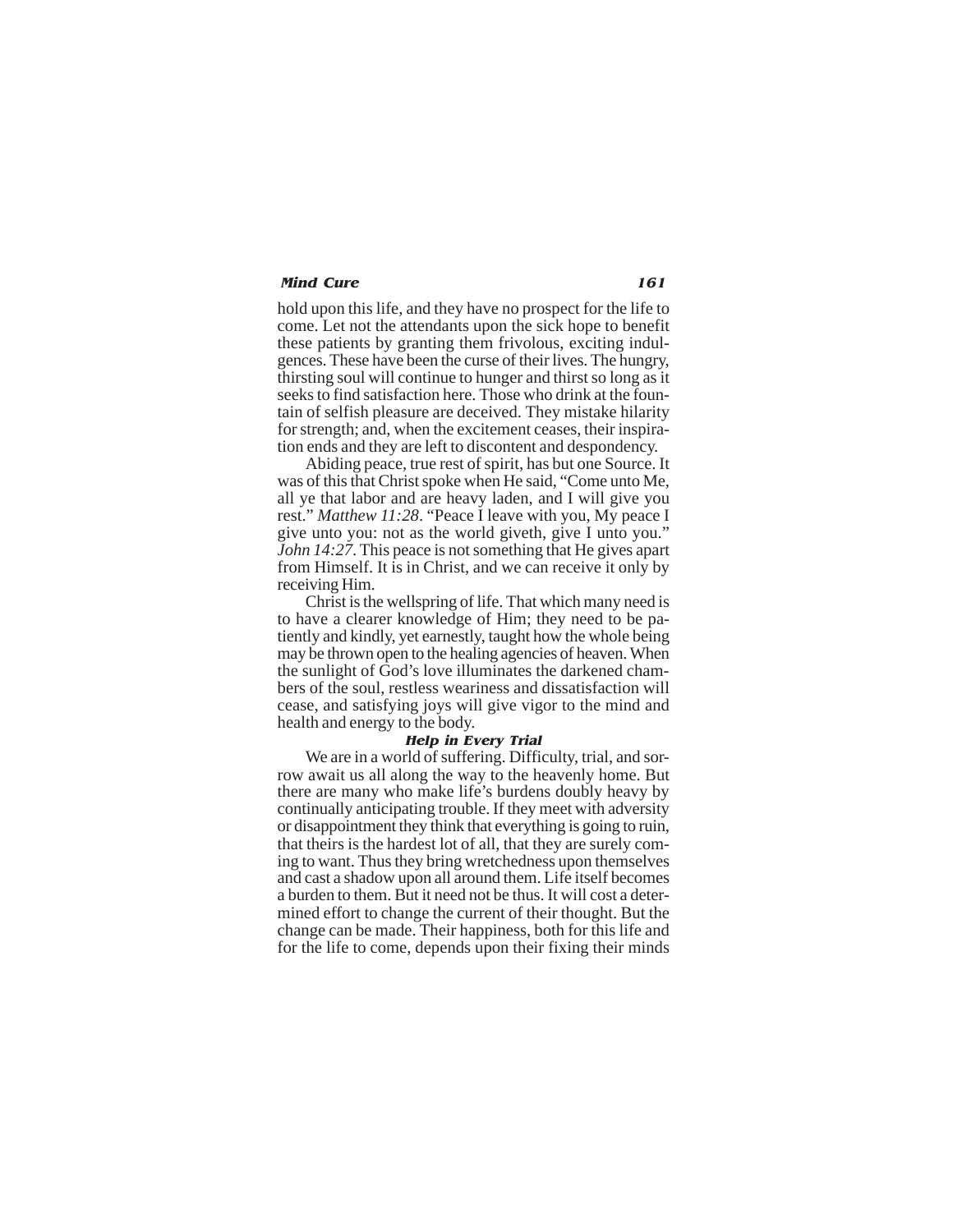upon cheerful things. Let them look away from the dark picture, which is imaginary, to the benefits which God has strewn in their pathway, and beyond these to the unseen and eternal.

For every trial, God has provided help. When Israel in the desert came to the bitter waters of Marah, Moses cried unto the Lord. The Lord did not provide some new remedy; He called attention to that which was at hand. A shrub which He had created was to be cast into the fountain to make the water pure and sweet. When this was done, the people drank of the water and were refreshed. In every trial, if we seek Him, Christ will give us help. Our eyes will be opened to discern the healing promises recorded in His word. The Holy Spirit will teach us how to appropriate every blessing that will be an antidote to grief. For every bitter draft that is placed to our lips, we shall find a branch of healing.

We are not to let the future, with its hard problems, its unsatisfying prospects, make our hearts faint, our knees tremble, our hands hang down. "Let him take hold of My strength," says the Mighty One, "that he may make peace with Me; and he shall make peace with Me." *Isaiah 27:5*. Those who surrender their lives to His guidance and to His service will never be placed in a position for which He has not made provision. Whatever our situation, if we are doers of His word, we have a Guide to direct our way; whatever our perplexity, we have a sure Counselor; whatever our sorrow, bereavement, or loneliness, we have a sympathizing Friend.

If in our ignorance we make missteps, the Saviour does not forsake us. We need never feel that we are alone. Angels are our companions. The Comforter that Christ promised to send in His name abides with us. In the way that leads to the City of God there are no difficulties which those who trust in Him may not overcome. There are no dangers which they may not escape. There is not a sorrow, not a grievance, not a human weakness, for which He has not provided a remedy.

None need abandon themselves to discouragement and despair. Satan may come to you with the cruel suggestion, "Yours is a hopeless case. You are irredeemable." But there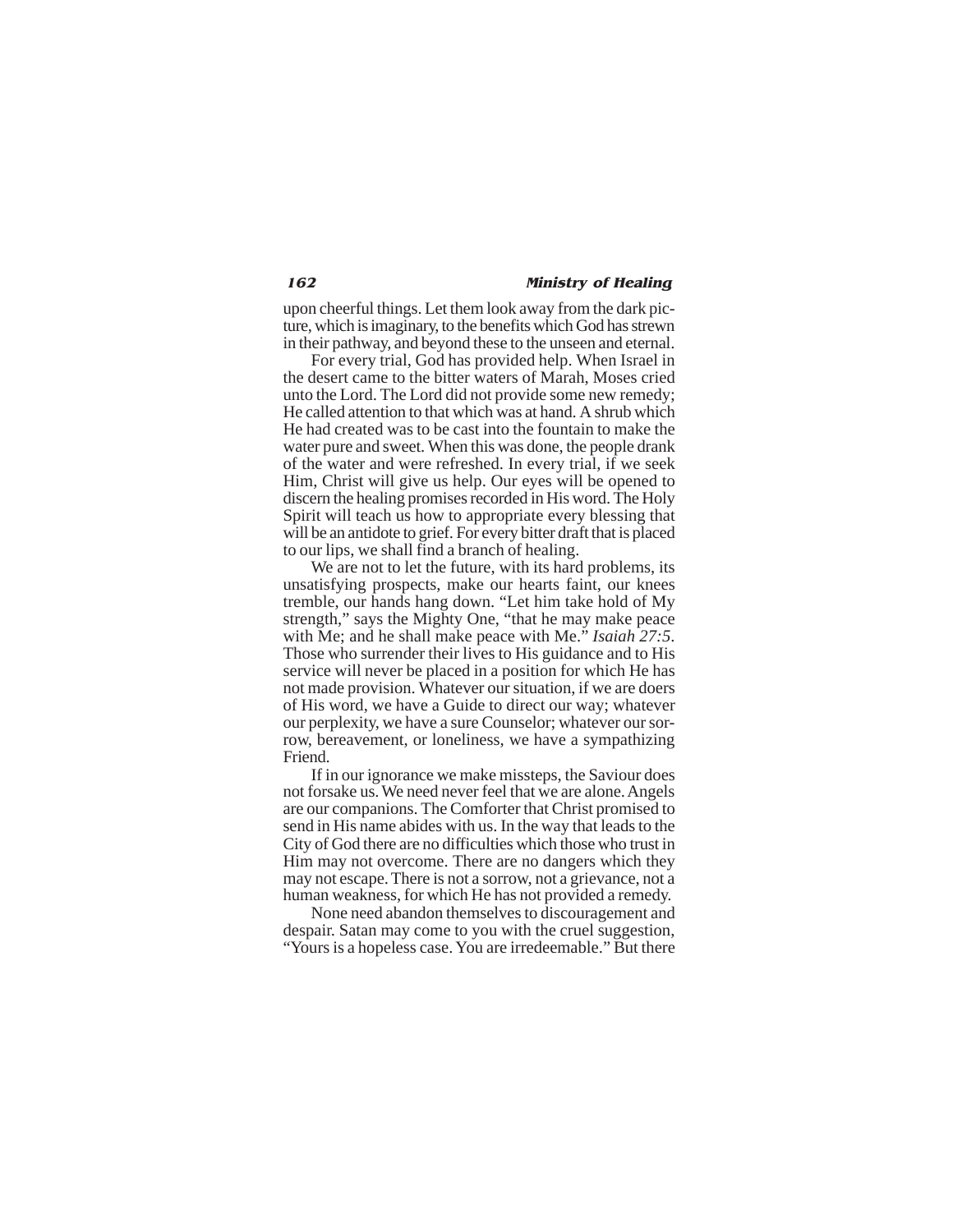# **Mind Cure**

is hope for you in Christ. God does not bid us overcome in our own strength. He asks us to come close to His side. Whatever difficulties we labor under, which weigh down soul and body, He waits to make us free.

He who took humanity upon Himself knows how to sympathize with the sufferings of humanity. Not only does Christ know every soul, and the peculiar needs and trials of that soul, but He knows all the circumstances that chafe and perplex the spirit. His hand is outstretched in pitying tenderness to every suffering child. Those who suffer most have most of His sympathy and pity. He is touched with the feeling of our infirmities, and He desires us to lay our perplexities and troubles at His feet and leave them there.

It is not wise to look to ourselves and study our emotions. If we do this, the enemy will present difficulties and temptations that weaken faith and destroy courage. Closely to study our emotions and give way to our feelings is to entertain doubt and entangle ourselves in perplexity. We are to look away from self to Jesus.

When temptations assail you, when care, perplexity, and darkness seem to surround your soul, look to the place where you last saw the light. Rest in Christ's love and under His protecting care. When sin struggles for the mastery in the heart, when guilt oppresses the soul and burdens the conscience, when unbelief clouds the mind, remember that Christ's grace is sufficient to subdue sin and banish the darkness. Entering into communion with the Saviour, we enter the region of peace.

### **The Healing Promises**

*"The Lord redeemeth the soul of His servants: and none of them that trust in Him shall be desolate."—Psalm 34:22.*

 *"In the fear of the Lord is strong confidence: and His children shall have a place of refuge."—Proverbs 14:26.*

 *"Zion said, Jehovah hath forsaken me, and the Lord hath forgotten me. Can a woman forget her sucking child, that she should not have compassion on the son of her womb? Yea, these may forget, yet will not I forget*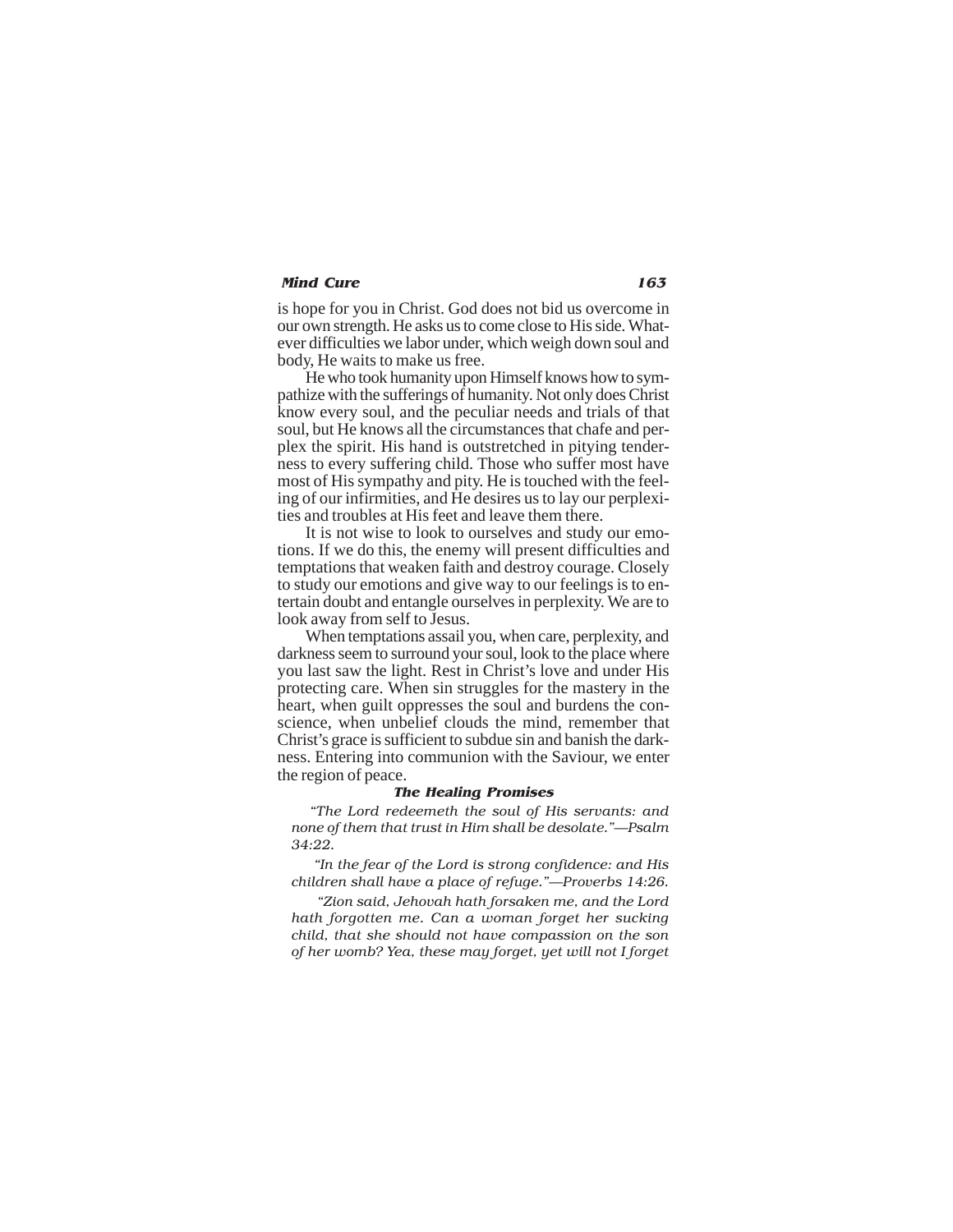*thee. Behold, I have graven thee upon the palms of My hands."—Isaiah 49:14-15 (A.R.V.).*

 *"Fear thou not; for I am with thee: be not dismayed; for I am thy God: I will strengthen thee; yea, I will help thee; Yea, I will uphold thee with the right hand of My righteousness."—Isaiah 41:10.*

 *"Ye that have been borne by Me from your birth, that have been carried by Me from your earliest breath, even to your old age I am the same; even to hoar hairs I will carry you; I have done it, and I will still bear you; I will carry, and I will deliver you."—Isaiah 46:3, 4 (Noyes).*

### **Gratitude and Praise**

Nothing tends more to promote health of body and of soul than does a spirit of gratitude and praise. It is a positive duty to resist melancholy, discontented thoughts and feelings—as much a duty as it is to pray. If we are heaven-bound, how can we go as a band of mourners, groaning and complaining all along the way to our Father's house?

Those professed Christians who are constantly complaining, and who seem to think cheerfulness and happiness a sin, have not genuine religion. Those who take a mournful pleasure in all that is melancholy in the natural world, who choose to look upon dead leaves rather than to gather the beautiful living flowers, who see no beauty in grand mountain heights and in valleys clothed with living green, who close their senses to the joyful voice which speaks to them in nature, and which is sweet and musical to the listening ear these are not in Christ. They are gathering to themselves gloom and darkness, when they might have brightness, even the Sun of Righteousness arising in their hearts with healing in His beams.

Often your mind may be clouded because of pain. Then do not try to think. You know that Jesus loves you. He understands your weakness. You may do His will by simply resting in His arms.

It is a law of nature that our thoughts and feelings are encouraged and strengthened as we give them utterance. While words express thoughts, it is also true that thoughts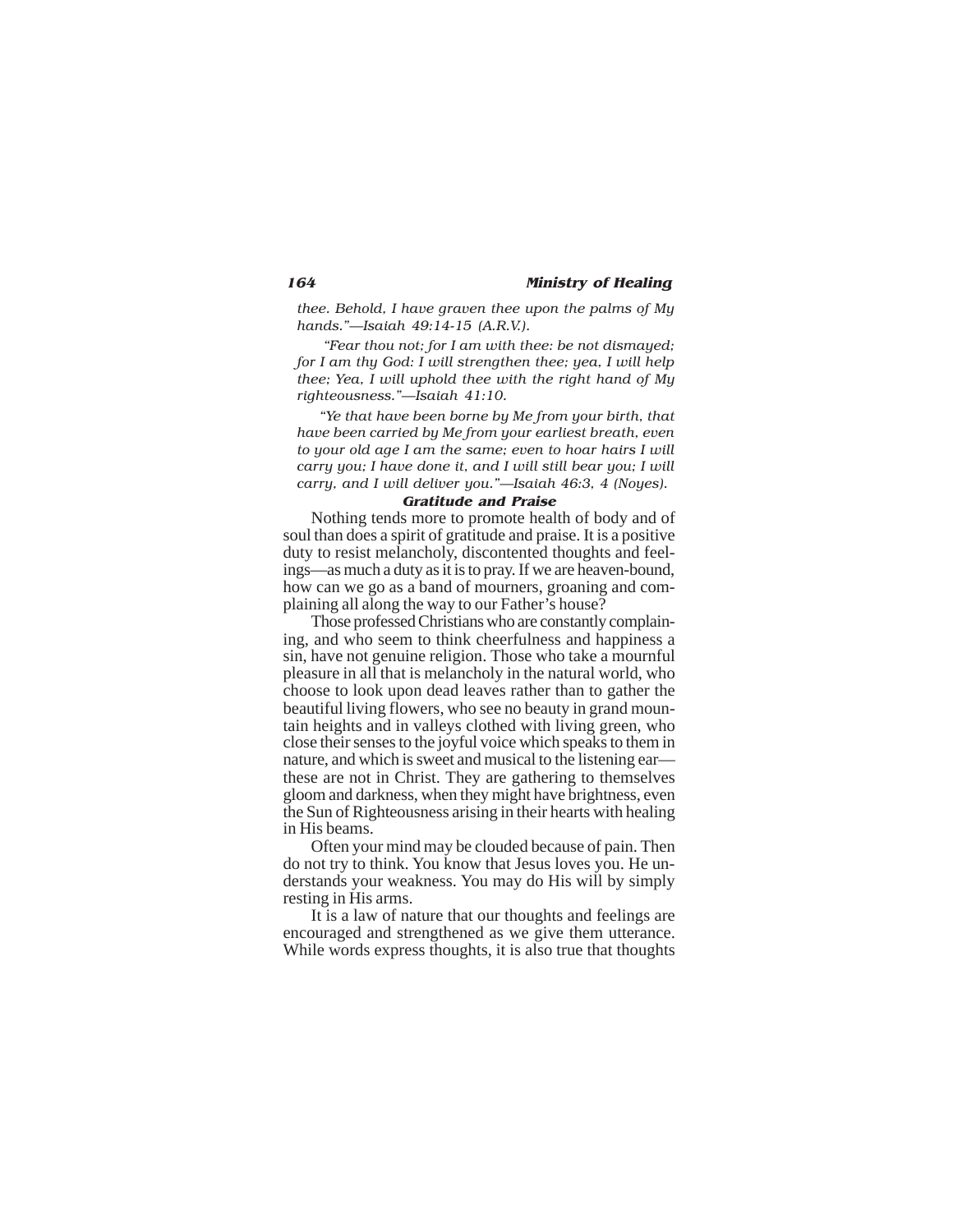# **Mind Cure**

follow words. If we would give more expression to our faith, rejoice more in the blessings that we know we have,—the great mercy and love of God,—we should have more faith and greater joy. No tongue can express, no finite mind can conceive, the blessing that results from appreciating the goodness and love of God. Even on earth we may have joy as a wellspring, never failing, fed by the streams that flow from the throne of God.

Then let us educate our hearts and lips to speak the praise of God for His matchless love. Let us educate our souls to be hopeful and to abide in the light shining from the cross of Calvary. Never should we forget that we are children of the heavenly King, sons and daughters of the Lord of hosts. It is our privilege to maintain a calm repose in God.

"Let the peace of God rule in your hearts . . and be ye thankful." *Colossians 3:15*. Forgetting our own difficulties and troubles, let us praise God for an opportunity to live for the glory of His name. Let the fresh blessings of each new day awaken praise in our hearts for these tokens of His loving care. When you open your eyes in the morning, thank God that He has kept you through the night. Thank Him for His peace in your heart. Morning, noon, and night, let gratitude as a sweet perfume ascend to heaven.

When someone asks how you are feeling, do not try to think of something mournful to tell in order to gain sympathy. Do not talk of your lack of faith and your sorrows and sufferings. The tempter delights to hear such words. When talking on gloomy subjects, you are glorifying him. We are not to dwell on the great power of Satan to overcome us. Often we give ourselves into his hands by talking of his power. Let us talk instead of the great power of God to bind up all our interests with His own. Tell of the matchless power of Christ, and speak of His glory. All heaven is interested in our salvation. The angels of God, thousands upon thousands, and ten thousand times ten thousand, are commissioned to minister to those who shall be heirs of salvation. They guard us against evil and press back the powers of darkness that are seeking our destruction. Have we not reason to be thank-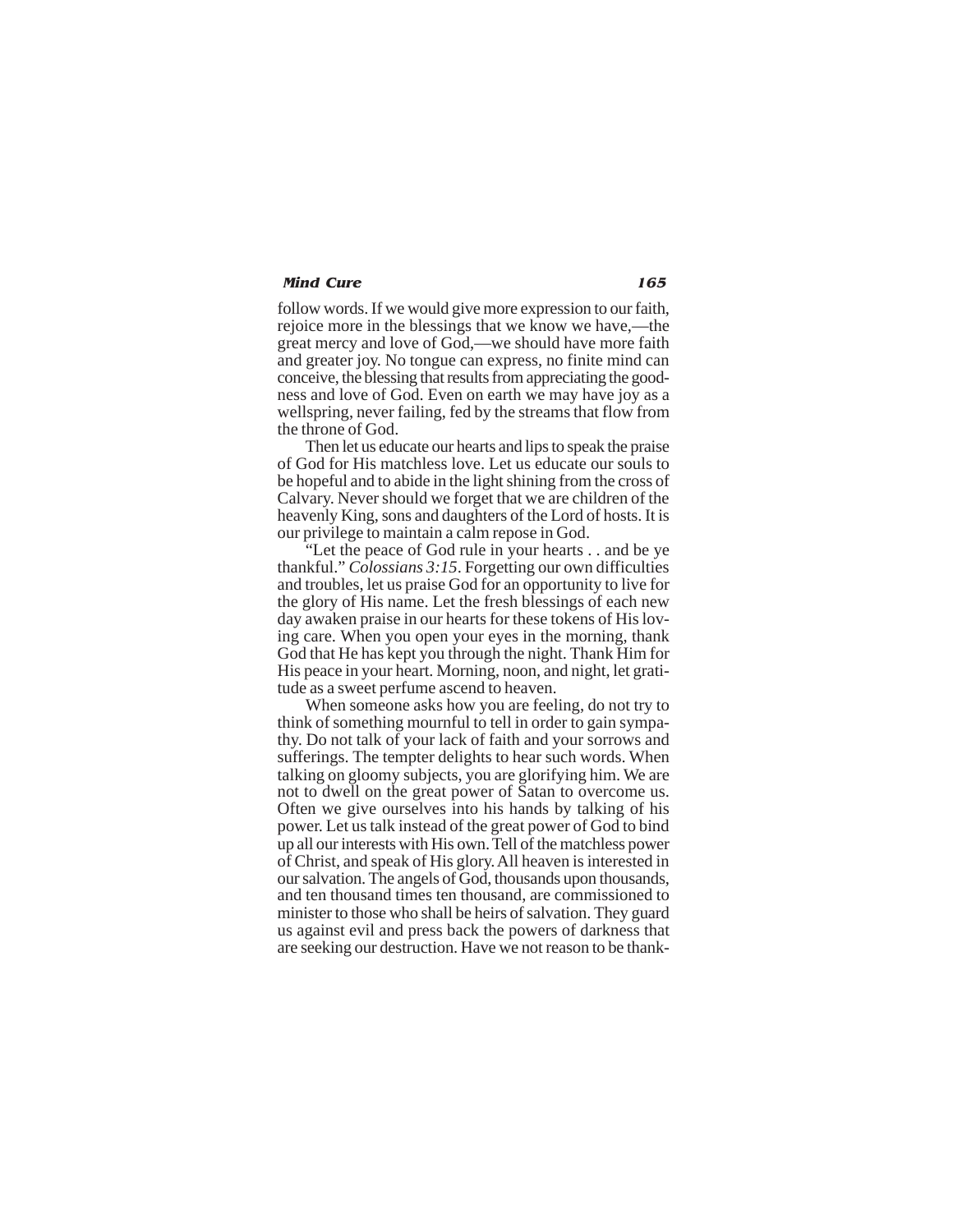ful every moment, thankful even when there are apparent difficulties in our pathway?

# **Sing Praises**

Let praise and thanksgiving be expressed in song. When tempted, instead of giving utterance to our feelings, let us by faith lift up a song of thanksgiving to God.

*We praise Thee, O God, for the Son of Thy love,—For Jesus who died and is now gone above.*

*We praise Thee, O God, for Thy Spirit of light, Who has shown us our Saviour, and scattered our night.*

*All glory and praise to the Lamb that was slain, Who has borne all our sins, and has cleansed every stain.*

*All glory and praise to the God of all grace, Who has bought us, and sought us, and guided our ways.*

*Revive us again; fill each heart with Thy love; May each soul be rekindled with fire from above.*

*Chorus: Hallelujah! Thine the glory, Hallelujah! amen; Hallelujah! Thine the glory, Revive us again.*

Song is a weapon that we can always use against discouragement. As we thus open the heart to the sunlight of the Saviour's presence, we shall have health and His blessing.

*"Give thanks unto the Lord, for He is good: For His mercy endureth forever. Let the redeemed of the Lord say so, whom He hath redeemed from the hand of the enemy."*

*"Sing unto Him, sing psalms unto Him: Talk ye of all His wondrous works. Glory ye in His holy name: Let the heart of them rejoice that seek the Lord."*

*"For He satisfieth the longing soul, and filleth the hungry soul with goodness. Such as sit in darkness and in the shadow of death, being bound in affliction and iron; . . They cried unto the Lord in their trouble, and He saved them out of their distresses. He brought them out of darkness and the shadow of death, and brake their bands in sunder. Oh that men would praise the Lord for His goodness, and for His wonderful works to the chil-*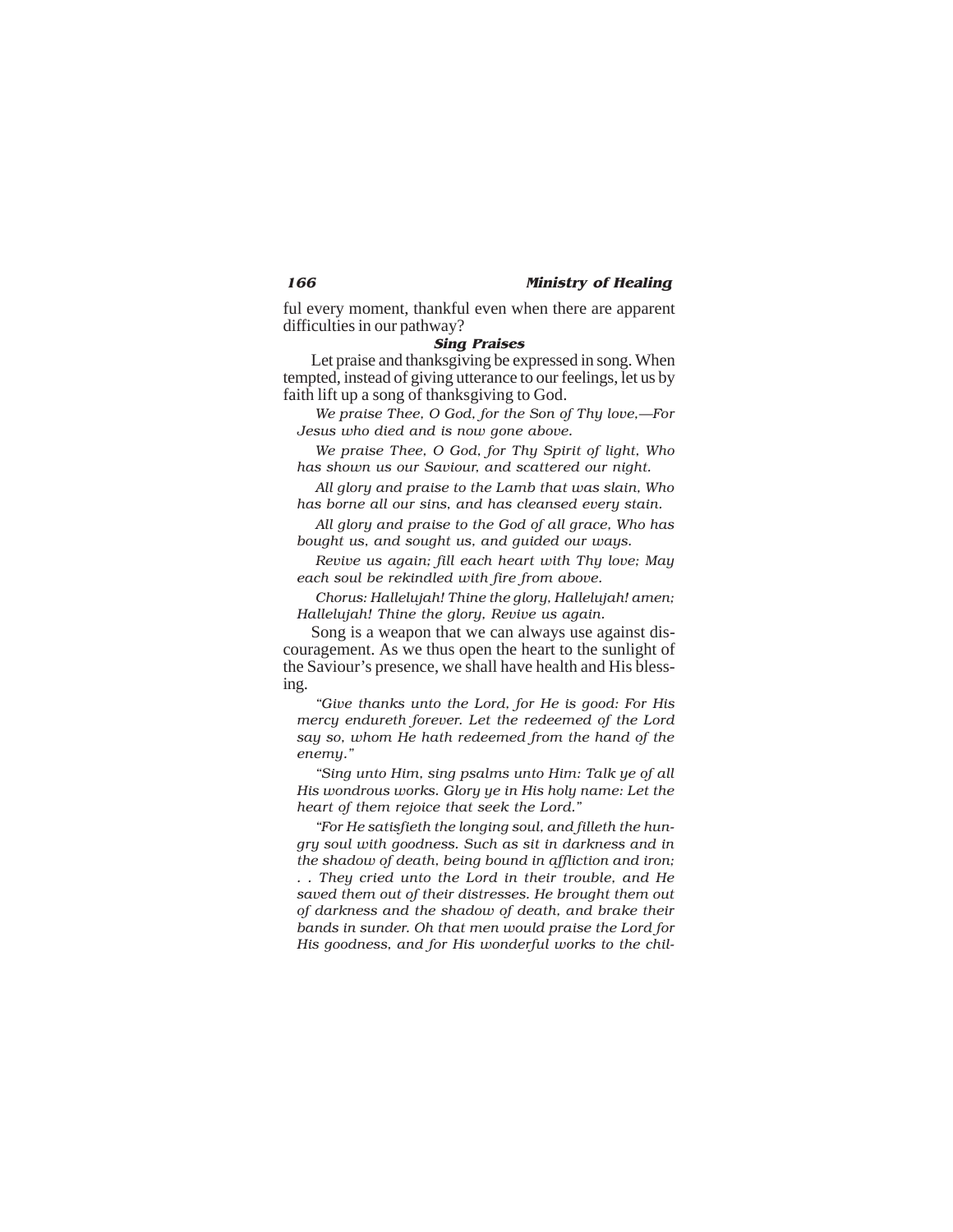### **Mind Cure**

*dren of men!"*

*"Why art thou cast down, O my soul? And why art thou disquieted within me? Hope thou in God: For I shall yet praise Him, Who is the health of my countenance, and my God."—Psalms 107:1-2; 105:2-3; 107:9-15; 42:11.*

"In everything give thanks: for this is the will of God in Christ Jesus concerning you." *I Thessalonians 5:18*. This command is an assurance that even the things which appear to be against us will work for our good. God would not bid us be thankful for that which would do us harm.

*"The Lord is my light and my salvation; Whom shall I fear? The Lord is the strength of my life; of whom shall I be afraid?" "In the day of trouble He shall keep me secretly in His pavilion: In the covert of His tabernacle shall He hide me . . And I will offer in His tabernacle sacrifices of joy; I will sing, yea, I will sing praises unto the Lord."*

*"I waited patiently for the Lord; and He inclined unto me, and heard my cry. He brought me up also out of an horrible pit, out of the miry clay, and set my feet upon a rock, and established my goings. And He hath put a new song in my mouth, even praise unto our God." "The Lord is my strength and my shield; my heart trusted in Him, and I am helped: Therefore my heart greatly rejoiceth; and with my song will I praise Him."—Psalms 27:1; 27:5-6 (R.V.); 40:1-3; 28:7.*

#### **Doing Good**

One of the surest hindrances to the recovery of the sick is the centering of attention upon themselves. Many invalids feel that everyone should give them sympathy and help, when what they need is to have their attention turned away from themselves, to think of and care for others.

Often prayer is solicited for the afflicted, the sorrowful, the discouraged; and this is right. We should pray that God will shed light into the darkened mind and comfort the sorrowful heart. But God answers prayer for those who place themselves in the channel of His blessings. While we offer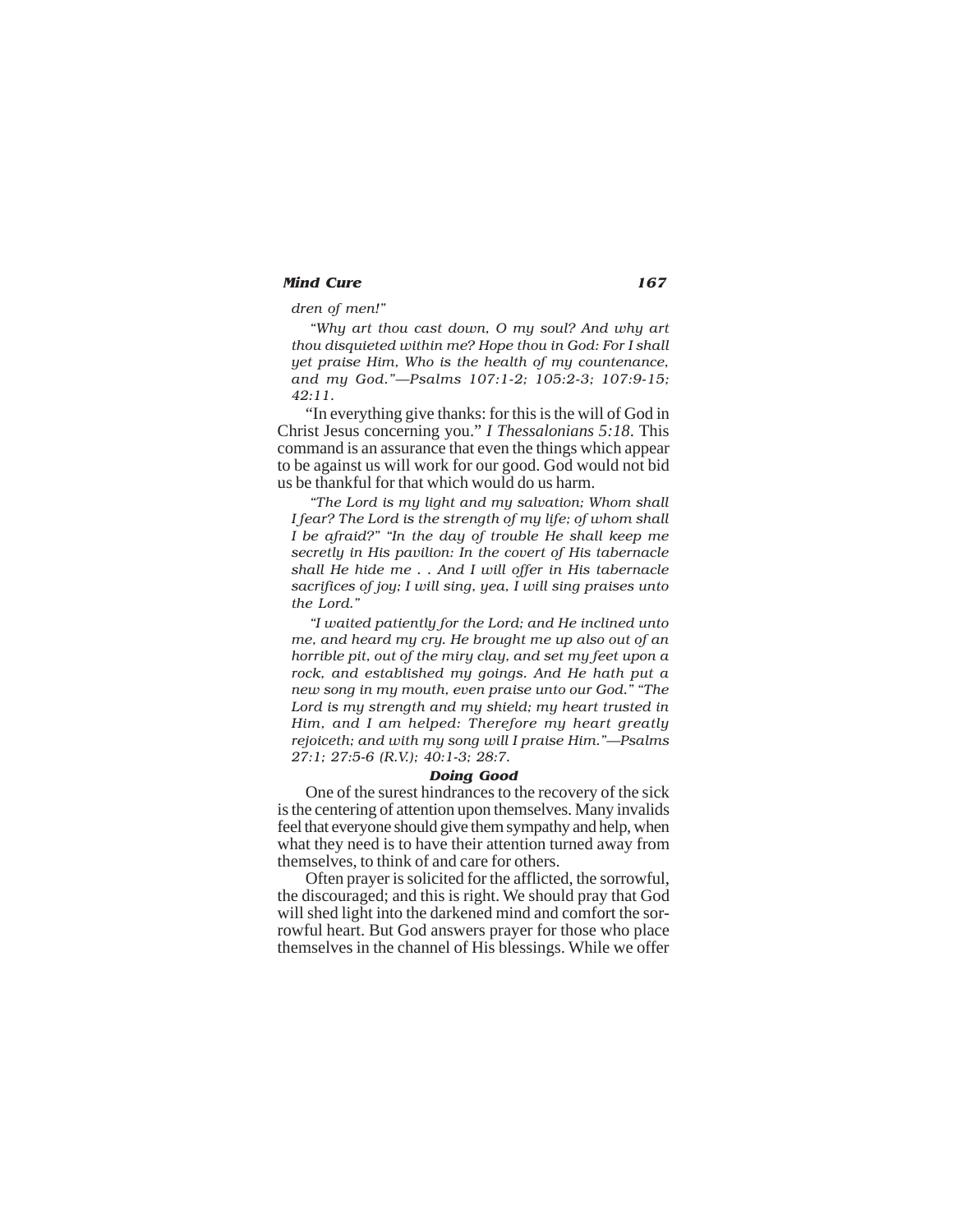prayer for these sorrowful ones, we should encourage them to try to help those more needy than themselves. The darkness will be dispelled from their own hearts as they try to help others. As we seek to comfort others with the comfort wherewith we are comforted, the blessing comes back to us.

The fifty-eighth chapter of Isaiah is a prescription for maladies of the body and of the soul. If we desire health and the true joy of life we must put into practice the rules given in this scripture. Of the service acceptable to Him, and its blessings, the Lord says:

*"Is it not to deal thy bread to the hungry, and that thou bring the poor that are cast out to thy house? when thou seest the naked, that thou cover him; and that thou hide not thyself from thine own flesh?*

*Then shall thy light break forth as the morning, and thine health shall spring forth speedily: and thy righteousness shall go before thee; the glory of the Lord shall be thy rearward. Then shalt thou call, and the Lord shall answer; Thou shalt cry, and He shall say, Here I am. If thou take away from the midst of thee the yoke, the putting forth of the finger, and speaking vanity; and if thou draw out thy soul to the hungry, and satisfy the afflicted soul; then shall thy light rise in obscurity, and thy darkness be as the noonday: and the Lord shall guide thee continually, and satisfy thy soul in drought, and make fat thy bones: and thou shalt be like a watered garden, and like a spring of water, whose waters fail not." Isaiah 58:7-11.*

Good deeds are twice a blessing, benefiting both the giver and the receiver of the kindness. The consciousness of rightdoing is one of the best medicines for diseased bodies and minds. When the mind is free and happy from a sense of duty well done and the satisfaction of giving happiness to others, the cheering, uplifting influence brings new life to the whole being.

Let the invalid, instead of constantly requiring sympathy, seek to impart it. Let the burden of your own weakness and sorrow and pain be cast upon the compassionate Sav-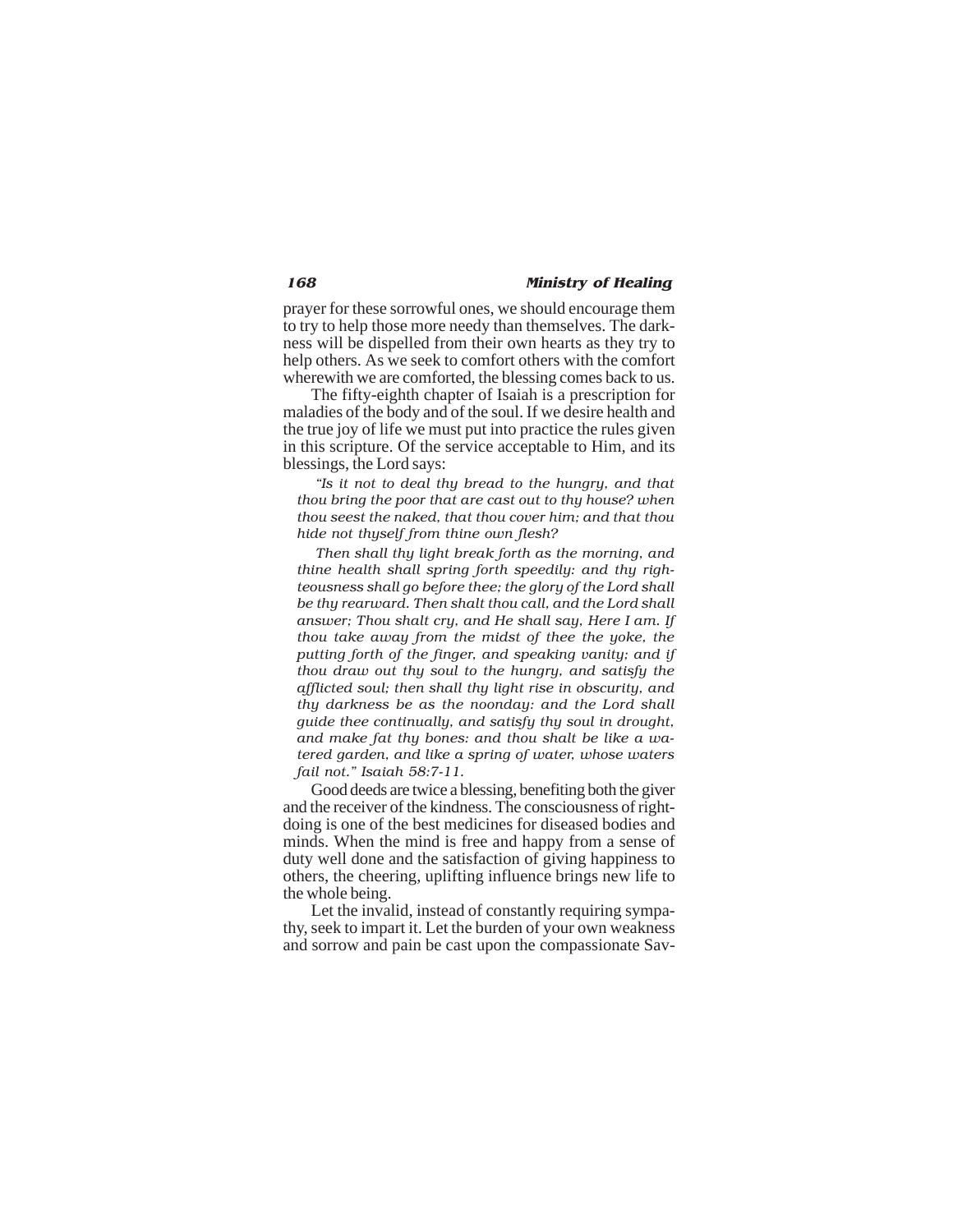# **Mind Cure**

iour. Open your heart to His love, and let it flow out to others. Remember that all have trials hard to bear, temptations hard to resist, and you may do something to lighten these burdens. Express gratitude for the blessings you have; show appreciation of the attentions you receive. Keep the heart full of the precious promises of God, that you may bring forth from this treasure, words that will be a comfort and strength to others. This will surround you with an atmosphere that will be helpful and uplifting. Let it be your aim to bless those around you, and you will find ways of being helpful, both to the members of your own family and to others.

If those who are suffering from ill-health would forget self in their interest for others; if they would fulfill the Lord's command to minister to those more needy than themselves, they would realize the truthfulness of the prophetic promise, "Then shall thy light break forth as the morning, and thine health shall spring forth speedily."

# **Marah and Elim**

*Today 'tis Elim with its palms and wells, and happy shade for desert weariness; 'twas Marah yesterday, all rock and sand, unshaded solitude and dreariness. Yet the same desert holds them both, the same hot breezes wander o'er the lonely ground; the same low stretch of valley shelters both, and the same mountains compass them around.*

*So it is here with us on earth, and so I do remember it has ever been; the bitter and the sweet, the grief and joy, lie near together, but a day between.*

*Sometimes God turns our bitter into sweet, Sometimes He gives us pleasant watersprings; sometimes He shades us with His pillar cloud, and sometimes to a blessed palm shade brings.*

 *What matters it? The time will not be long; Marah and Elim will alike be passed; our desert wells and palms will soon be done; we reach the "City of our God" at last. O happy land! beyond these lonely hills, Where gush in joy the everlasting springs; O holy Paradise! above these heavens, where we shall end our desert*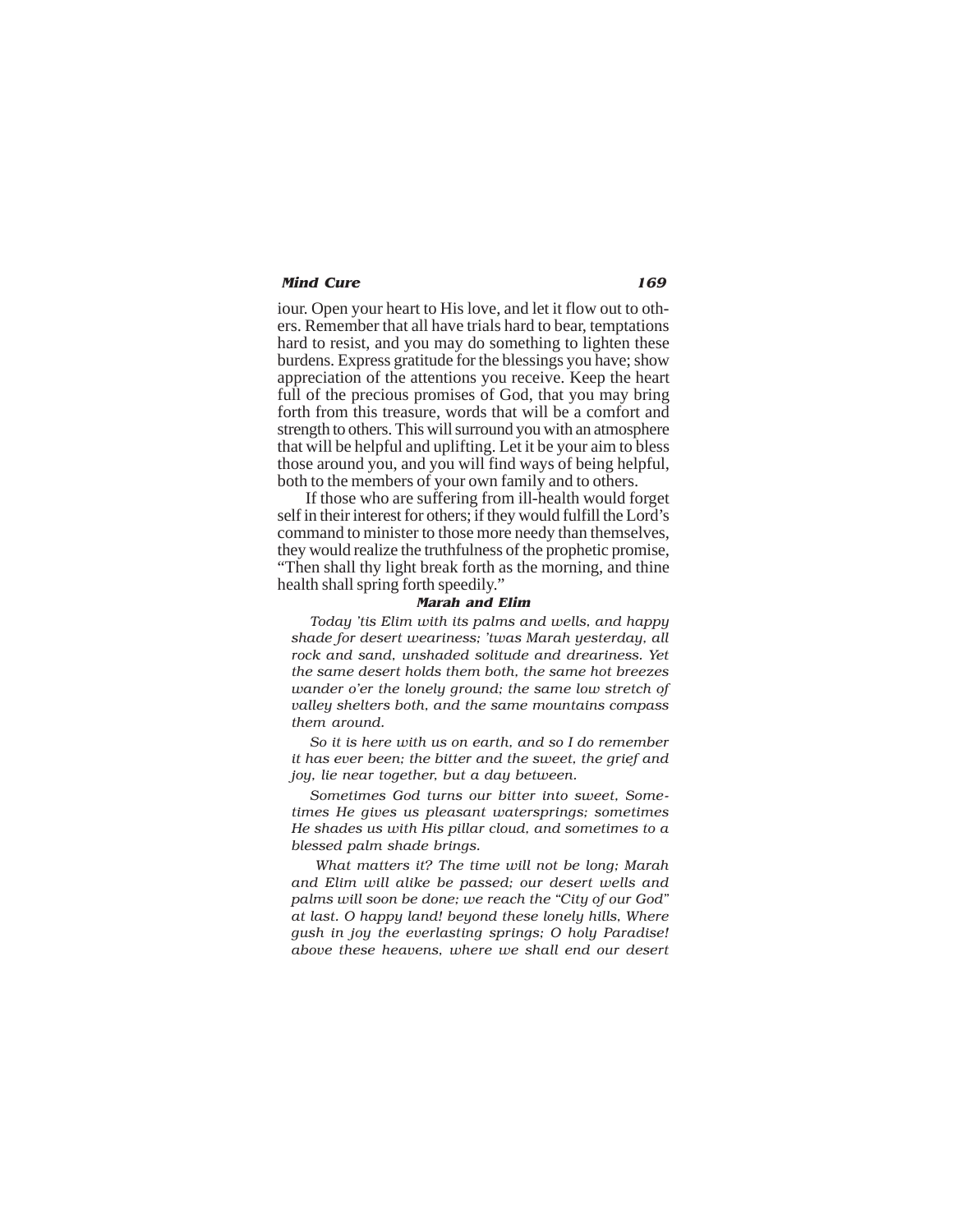*wanderings. —Horatius Bonar*

#### **Blessed Assurance**

*Blessed assurance, Jesus is mine! Oh, what a foretaste of glory divine! Heir of salvation, purchase of God. Born of His Spirit, washed in His blood.*

*Chorus: This is my story, this is my song, praising my Saviour all the day long; this is my story, this is my song, praising my Saviour all the day long.*

*Perfect submission, perfect delight, visions of rapture now burst on my sight. Angels descending bring from above echoes of mercy, whispers of love.*

*Perfect submission, all is at rest, I in my Saviour am happy and blest; watching and waiting, looking above, filled with His goodness, lost in His love.*

 *—Fanny J. Crosby*

# – Chapter 19 – In Contact with Nature

"Let us go forth into the fields."

The Creator chose for our first parents the surroundings best adapted for their health and happiness. He did not place them in a palace or surround them with the artificial adornments and luxuries that so many today are struggling to obtain. He placed them in close touch with nature and in close communion with the holy ones of heaven.

In the garden that God prepared as a home for His children, graceful shrubs and delicate flowers greeted the eye at every turn. There were trees of every variety, many of them laden with fragrant and delicious fruit. On their branches the birds caroled their songs of praise. Under their shadow the creatures of the earth sported together without a fear.

Adam and Eve, in their untainted purity, delighted in the sights and sounds of Eden. God appointed them their work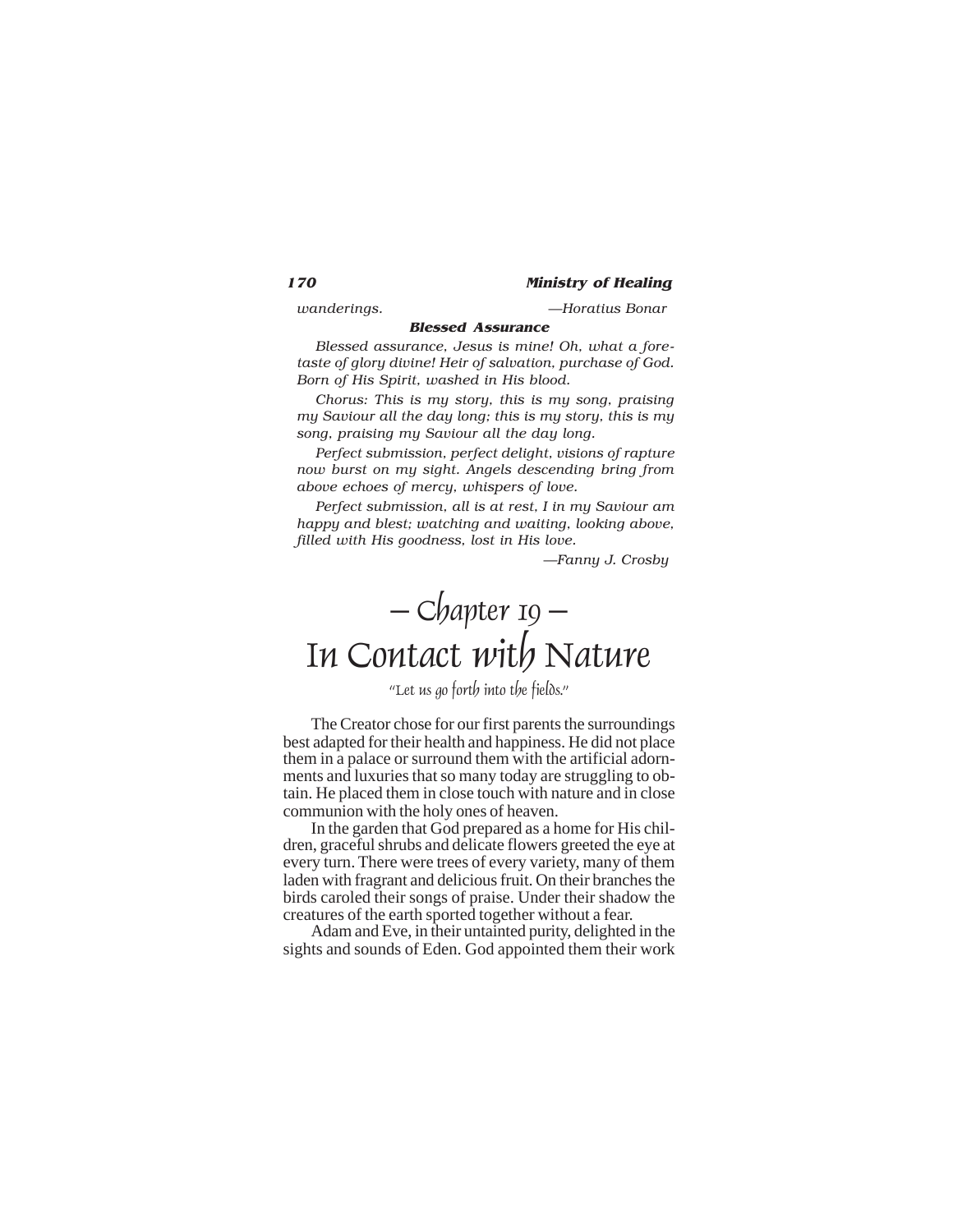# **In Contact with Nature**

in the garden, "to dress it and to keep it." Genesis *2:15*. Each day's labor brought them health and gladness, and the happy pair greeted with joy the visits of their Creator, as in the cool of the day He walked and talked with them. Daily God taught them His lessons.

The plan of life which God appointed for our first parents has lessons for us. Although sin has cast its shadow over the earth, God desires His children to find delight in the works of His hands. The more closely His plan of life is followed, the more wonderfully will He work to restore suffering humanity. The sick need to be brought into close touch with nature. An outdoor life amid natural surroundings would work wonders for many a helpless and almost hopeless invalid.

The noise and excitement and confusion of the cities, their constrained and artificial life, are most wearisome and exhausting to the sick. The air, laden with smoke and dust, with poisonous gases, and with germs of disease, is a peril to life. The sick, for the most part shut within four walls, come almost to feel as if they were prisoners in their rooms. They look out on houses and pavements and hurrying crowds, with perhaps not even a glimpse of blue sky or sunshine, of grass or flower or tree. Shut up in this way, they brood over their suffering and sorrow, and become a prey to their own sad thoughts.

And for those who are weak in moral power, the cities abound in dangers. In them, patients who have unnatural appetites to overcome are continually exposed to temptation. They need to be placed amid new surroundings where the current of their thoughts will be changed; they need to be placed under influences wholly different from those that have wrecked their lives. Let them for a season be removed from those influences that lead away from God, into a purer atmosphere.

Institutions for the care of the sick would be far more successful if they could be established away from the cities. And so far as possible, all who are seeking to recover health should place themselves amid country surroundings where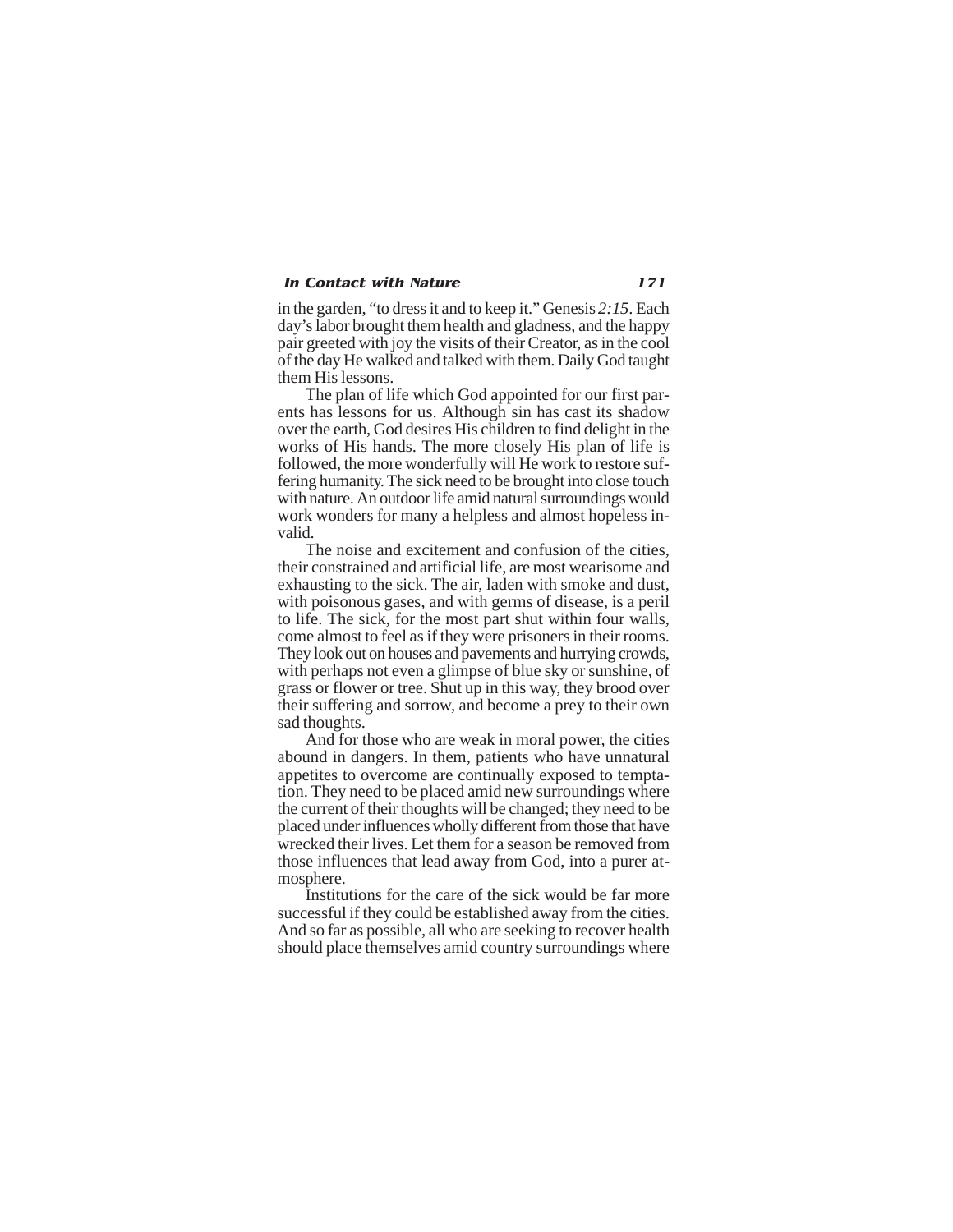they can have the benefit of outdoor life. Nature is God's physician. The pure air, the glad sunshine, the flowers and trees, the orchards and vineyards, and outdoor exercise amid these surroundings, are health-giving, life-giving.

Physicians and nurses should encourage their patients to be much in the open air. Outdoor life is the only remedy that many invalids need. It has a wonderful power to heal diseases caused by the excitements and excesses of fashionable life, a life that weakens and destroys the powers of body, mind, and soul.

How grateful to the invalids weary of city life, the glare of many lights, and the noise of the streets, are the quiet and freedom of the country! How eagerly do they turn to the scenes of nature! How glad would they be to sit in the open air, rejoice in the sunshine, and breathe the fragrance of tree and flower! There are life-giving properties in the balsam of the pine, in the fragrance of the cedar and the fir; and other trees also have properties that are health restoring.

To the chronic invalid, nothing so tends to restore health and happiness as living amid attractive country surroundings. Here the most helpless ones can sit or lie in the sunshine or in the shade of the trees. They have only to lift their eyes to see above them the beautiful foliage. A sweet sense of restfulness and refreshing comes over them as they listen to the murmuring of the breezes. The drooping spirits revive. The waning strength is recruited. Unconsciously the mind becomes peaceful, the fevered pulse more calm and regular. As the sick grow stronger, they will venture to take a few steps to gather some of the lovely flowers, precious messengers of God's love to His afflicted family here below.

Plans should be devised for keeping patients out of doors. For those who are able to work, let some pleasant, easy employment be provided. Show them how agreeable and helpful this outdoor work is. Encourage them to breathe the fresh air. Teach them to breathe deeply, and in breathing and speaking to exercise the abdominal muscles. This is an education that will be invaluable to them.

Exercise in the open air should be prescribed as a life-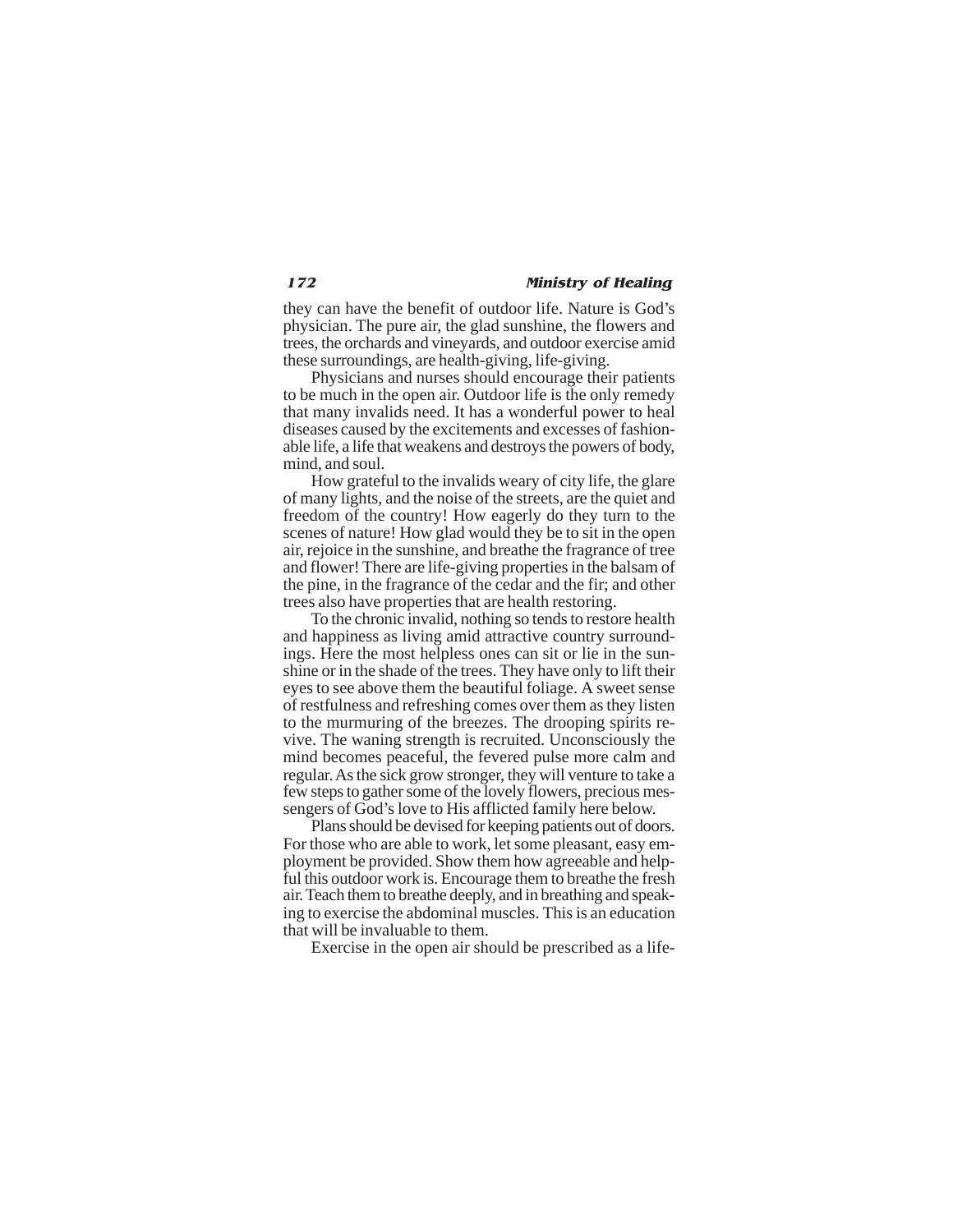# **In Contact with Nature**

giving necessity. And for such exercises there is nothing better than the cultivation of the soil. Let patients have flower beds to care for, or work to do in the orchard or vegetable garden. As they are encouraged to leave their rooms and spend time in the open air, cultivating flowers or doing some other light, pleasant work, their attention will be diverted from themselves and their sufferings.

The more the patient can be kept out of doors, the less care will he require. The more cheerful his surroundings, the more helpful will he be. Shut up in the house, be it ever so elegantly furnished, he will grow fretful and gloomy. Surround him with the beautiful things of nature; place him where he can see the flowers growing and hear the birds singing, and his heart will break into song in harmony with the songs of the birds. Relief will come to body and mind. The intellect will be awakened, the imagination quickened, and the mind prepared to appreciate the beauty of God's word.

In nature may always be found something to divert the attention of the sick from themselves and direct their thoughts to God. Surrounded by His wonderful works, their minds are uplifted from the things that are seen to the things that are unseen. The beauty of nature leads them to think of the heavenly home, where there will be nothing to mar the loveliness, nothing to taint or destroy, nothing to cause disease or death.

Let physicians and nurses draw from the things of nature, lessons teaching of God. Let them point the patients to Him whose hand has made the lofty trees, the grass, and the flowers, encouraging them to see in every bud and flower an expression of His love for His children. He who cares for the birds and the flowers will care for the beings formed in His own image.

Out of doors, amid the things that God has made, breathing the fresh, health-giving air, the sick can best be told of the new life in Christ. Here God's word can be read. Here the light of Christ's righteousness can shine into hearts darkened by sin.

*O, could I find, from day to day, a nearness to my God,*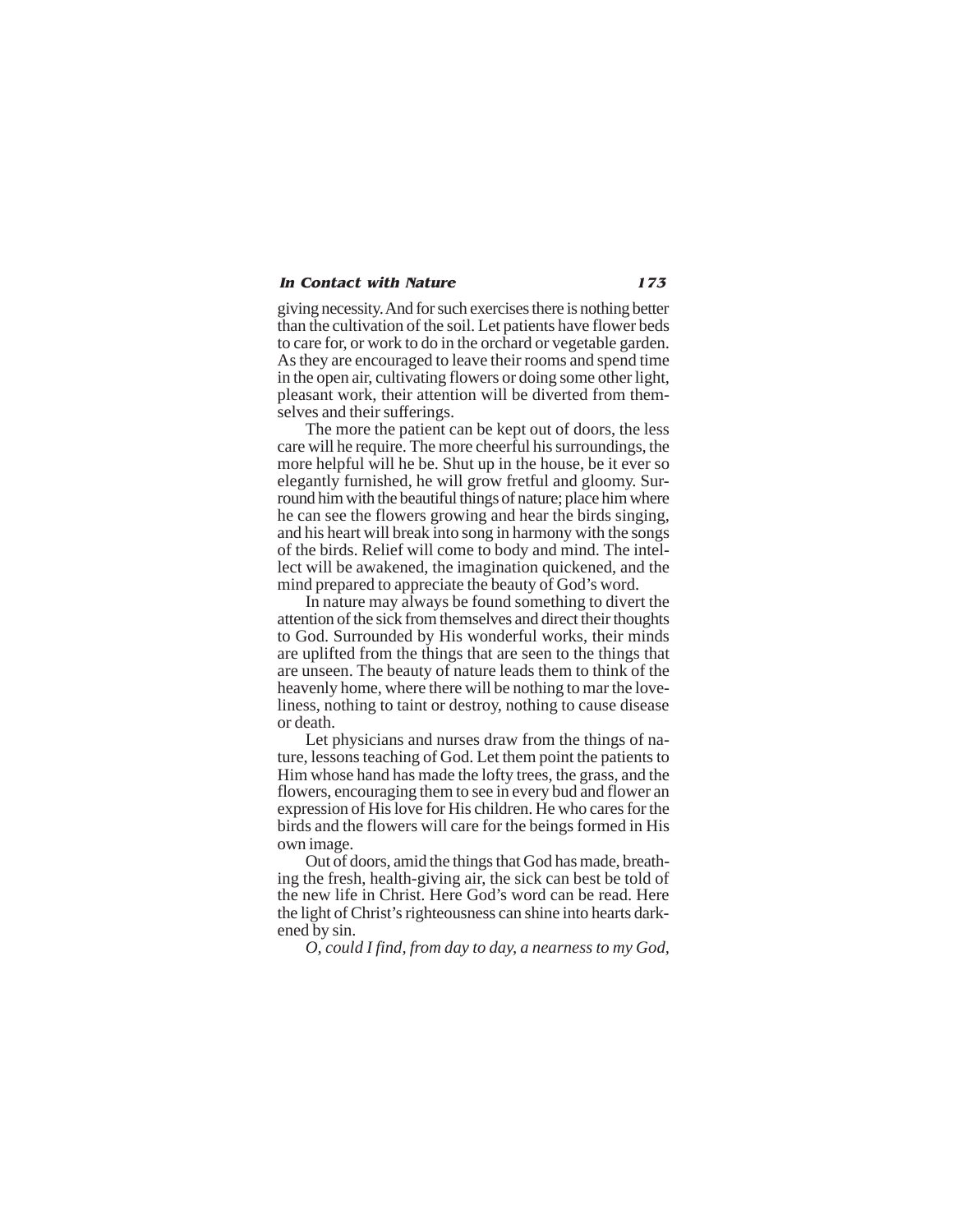*then would my hours glide sweet away, while leaning on His word.*

*Lord, I desire with Thee to live anew from day to day, in joys the world can never give, nor ever take away.*

*Blest Jesus, come and rule my heart, and make me wholly Thine, that I may nevermore depart, nor grieve Thy love devine. —Benjamin Cleveland*

Men and women in need of physical and spiritual healing are to be thus brought into contact with those whose words and acts will draw them to Christ. They are to be brought under the influence of the great Medical Missionary, who can heal both soul and body. They are to hear the story of the Saviour's love, of the pardon freely provided for all who come to Him confessing their sins.

Under such influences as these, many suffering ones will be guided into the way of life. Angels of heaven co-operate with human instrumentalities in bringing encouragement and hope and joy and peace to the hearts of the sick and suffering. Under such conditions the sick are doubly blessed, and many find health. The feeble step recovers its elasticity. The eye regains its brightness. The hopeless become hopeful. The once despondent countenance wears an expression of joy. The complaining tones of the voice give place to tones of cheerfulness and content.

As physical health is regained, men and women are better able to exercise that faith in Christ which secures the health of the soul. In the consciousness of sins forgiven there is inexpressible peace and joy and rest. The clouded hope of the Christian is brightened. The words express the belief, "God is our refuge and strength, a very pleasant help in trouble." "Yea, though I walk through the valley of the shadow of death, I will fear no evil: for Thou art with me; Thy rod and Thy staff they comfort me." "He giveth power to the faint; and to them that have no might He increaseth strength." *Psalms 46:1; 23:4; Isaiah 40:29*.

*My faith looks up to Thee, Thou Lamb of Calvary, Saviour divine. Now hear me while I pray. Take all my guilt away, O let me from this day be wholly Thine.*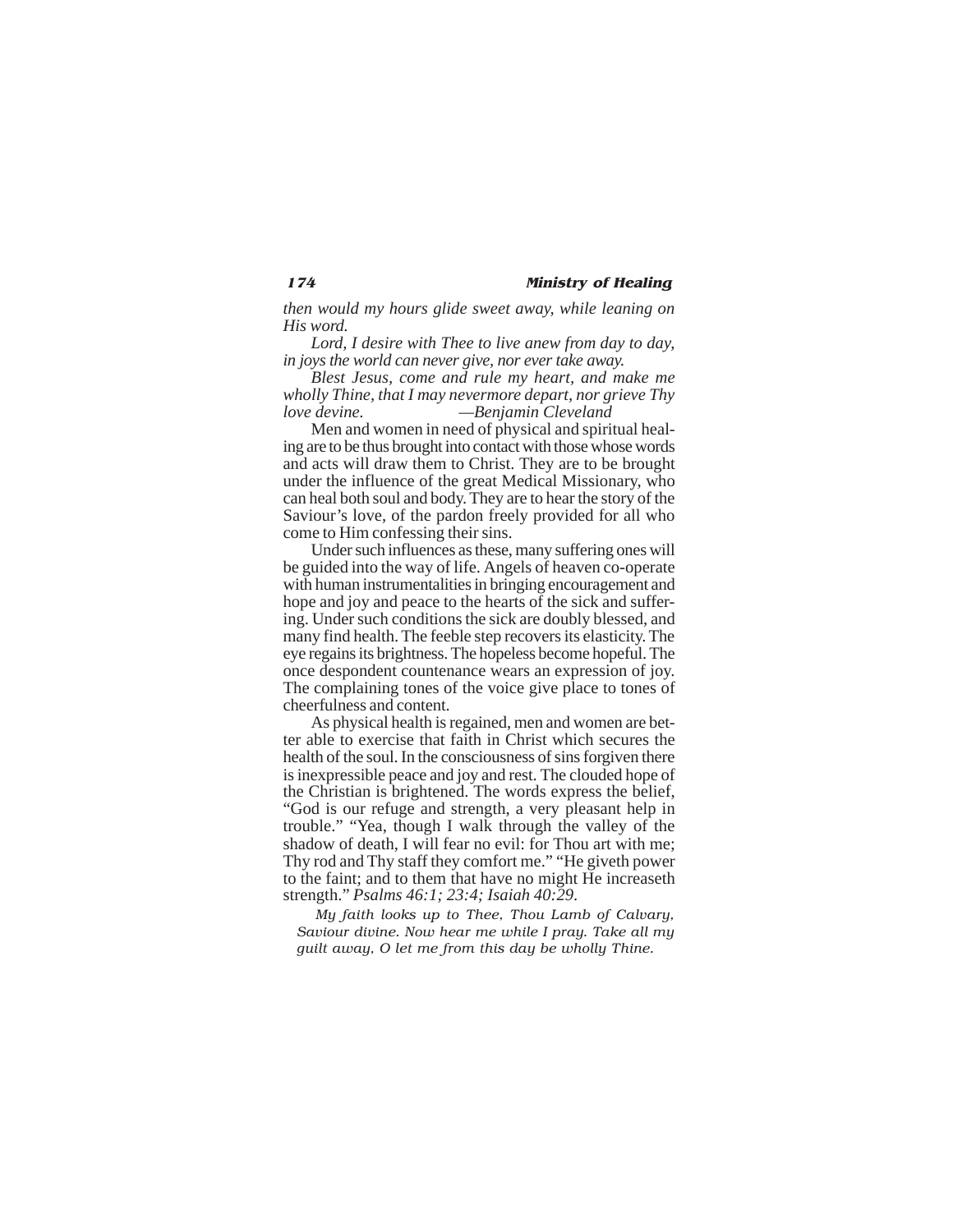### **In Contact with Nature**

*May Thy rich grace impart strength to my fainting heart, my zeal inspire; as Thou has died for me, O may my love to Thee pure, warm, and changeless be, a living fire.*

*While life's dark maze I tread, and griefs around me spread, be Thou my Guide. Bid darkness turn to day. Wipe sorrow's tears away, nor let me ever stray from* Thee aside. *Allenta aside. Allenta aside. Allenta aside aside. Allenta aside aside.* 

# **ENCOURAGEMENT FROM ABOVE**

"Whatever your anxieties and trials, spread out your case before the Lord. Your spirit will be braced for endurance. The way will be open for you to disentangle yourself from embarrassment and difficulty. The weaker and more helpless you know yourself to be, the stronger will you become in His strength. The heavier your burdens, the more blessed the rest in casting them upon your Burden Bearer.

"Circumstances may separate friends; the restless waters of the wide sea may roll between us and them. But no circumstances, no distance, can separate us from the Saviour. Wherever we may be, He is at our right hand, to support, maintain, uphold, and cheer. Greater than the love of a mother for her child is Christ's love for His redeemed. It is our privilege to rest in His love, to say, 'I will trust Him; for He gave His life for me.'

"Human love may change, but Christ's love knows no change. When we cry to Him for help, His hand is stretched out to save." – page 38.

"Worry is blind and cannot discern the future; but Jesus sees the end from the beginning. In every difficulty He has His way prepared to bring relief. 'No good thing will He withhold from them that walk uprightly.' " —page 324.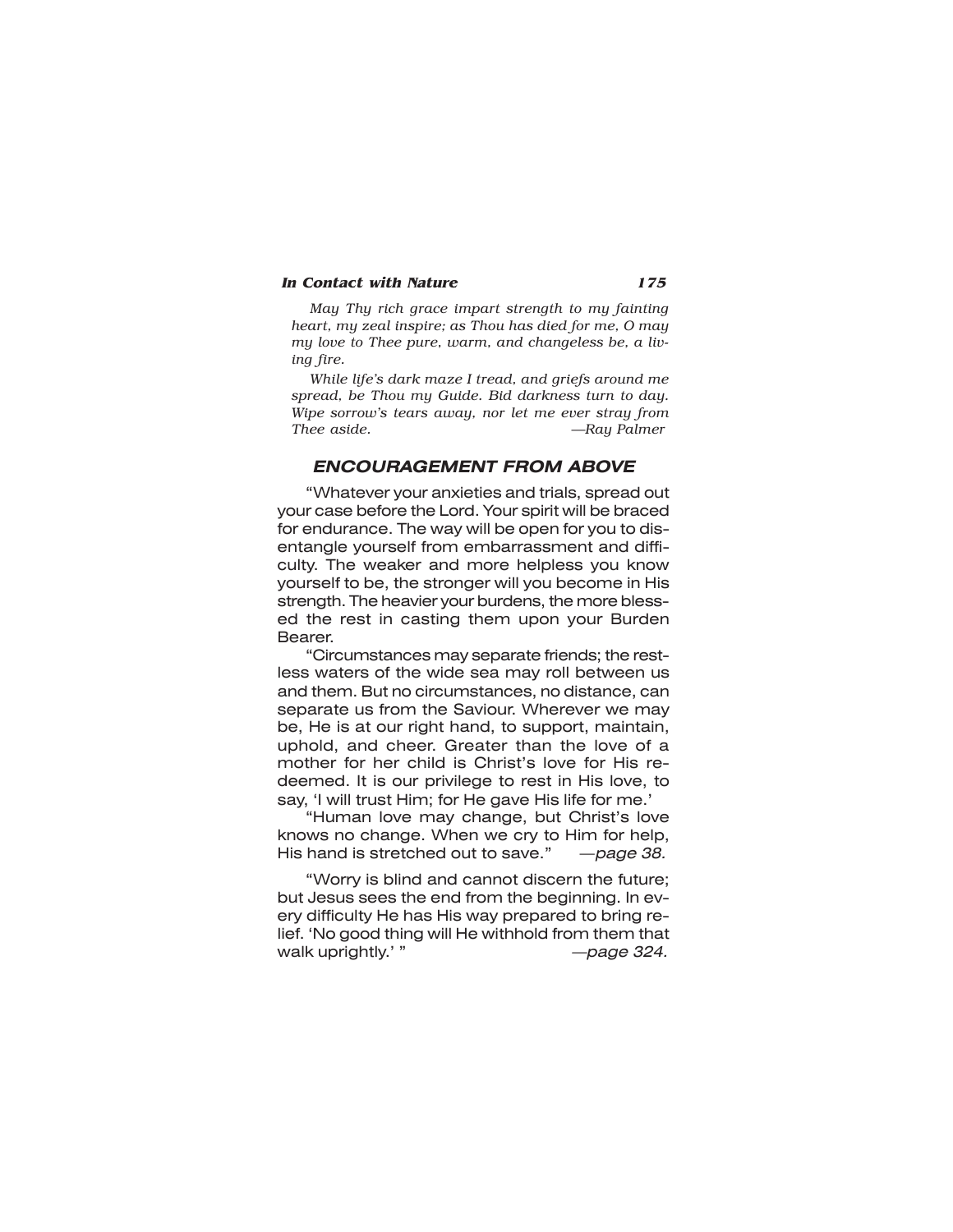# $-\mathsf{C}$ hapter 20  $-$ General Hygiene

"Ye are the temple of God." "There shall in no wise enter into it anything unclean."

The knowledge that man is to be a temple for God, a habitation for the revealing of His glory, should be the highest incentive to the care and development of our physical powers. Fearfully and wonderfully has the Creator wrought in the human frame, and He bids us make it our study, understand its needs, and act our part in preserving it from harm and defilement.

# **The Circulation of the Blood**

In order to have good health, we must have good blood; for the blood is the current of life. It repairs waste and nourishes the body. When supplied with the proper food elements and when cleansed and vitalized by contact with pure air, it carries life and vigor to every part of the system. The more perfect the circulation, the better will this work be accomplished.

At every pulsation of the heart the blood should make its way quickly and easily to all parts of the body. Its circulation should not be hindered by tight clothing or bands, or by insufficient clothing of the extremities. Whatever hinders the circulation forces the blood back to the vital organs, producing congestion. Headache, cough, palpitation of the heart, or indigestion is often the result.

### **Respiration**

In order to have good blood, we must breathe well. Full, deep inspirations of pure air, which fill the lungs with oxygen, purify the blood. They impart to it a bright color and send it, a life-giving current, to every part of the body. A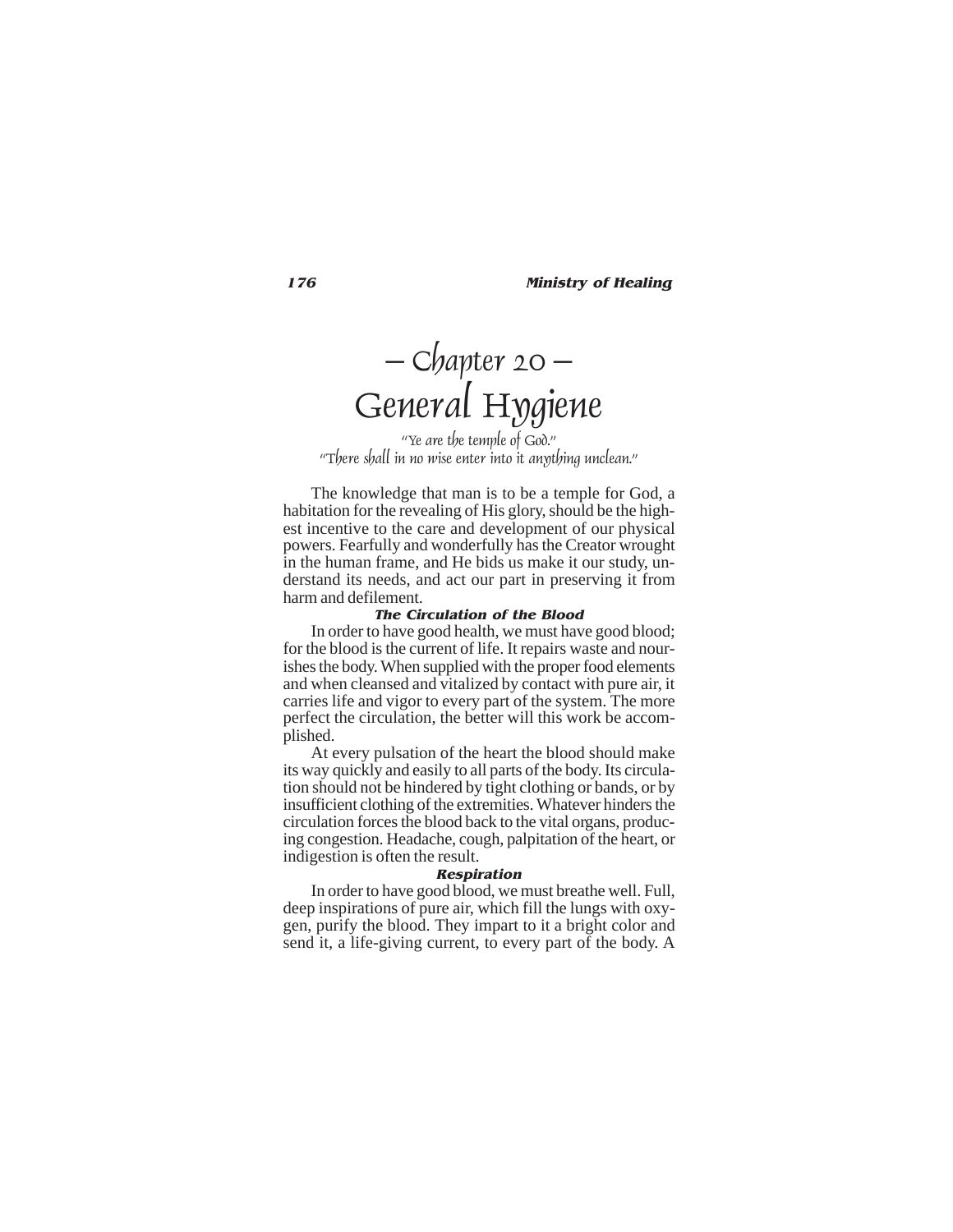# **General Hygiene**

good respiration soothes the nerves; it stimulates the appetite and renders digestion more perfect; and it induces sound, refreshing sleep.

The lungs should be allowed the greatest freedom possible. Their capacity is developed by free action; it diminishes if they are cramped and compressed. Hence the ill effects of the practice so common, especially in sedentary pursuits, of stooping at one's work. In this position it is impossible to breathe deeply. Superficial breathing soon becomes a habit, and the lungs lose their power to expand. A similar effect is produced by tight lacing. Sufficient room is not given to the lower part of the chest; the abdominal muscles, which were designed to aid in breathing, do not have full play, and the lungs are restricted in their action.

Thus an insufficient supply of oxygen is received. The blood moves sluggishly. The waste, poisonous matter, which should be thrown off in the exhalations from the lungs, is retained, and the blood becomes impure. Not only the lungs, but the stomach, liver, and brain are affected. The skin becomes sallow digestion is retarded; the heart is depressed; the brain is clouded; the thoughts are confused; gloom settles upon the spirits; the whole system becomes depressed and inactive, and peculiarly susceptible to disease.

The lungs are constantly throwing off impurities, and they need to be constantly supplied with fresh air. Impure air does not afford the necessary supply of oxygen, and the blood passes to the brain and other organs without being vitalized. Hence the necessity of thorough ventilation. To live in close, ill-ventilated rooms, where the air is dead and vitiated, weakens the entire system. It becomes peculiarly sensitive to the influence of cold, and a slight exposure induces disease. It is close confinement indoors that makes many women pale and feeble. They breathe the same air over and over until it becomes laden with poisonous matter thrown off through the lungs and pores, and impurities are thus conveyed back to the blood.

### **Ventilation and Sunlight**

In the construction of buildings, whether for public pur-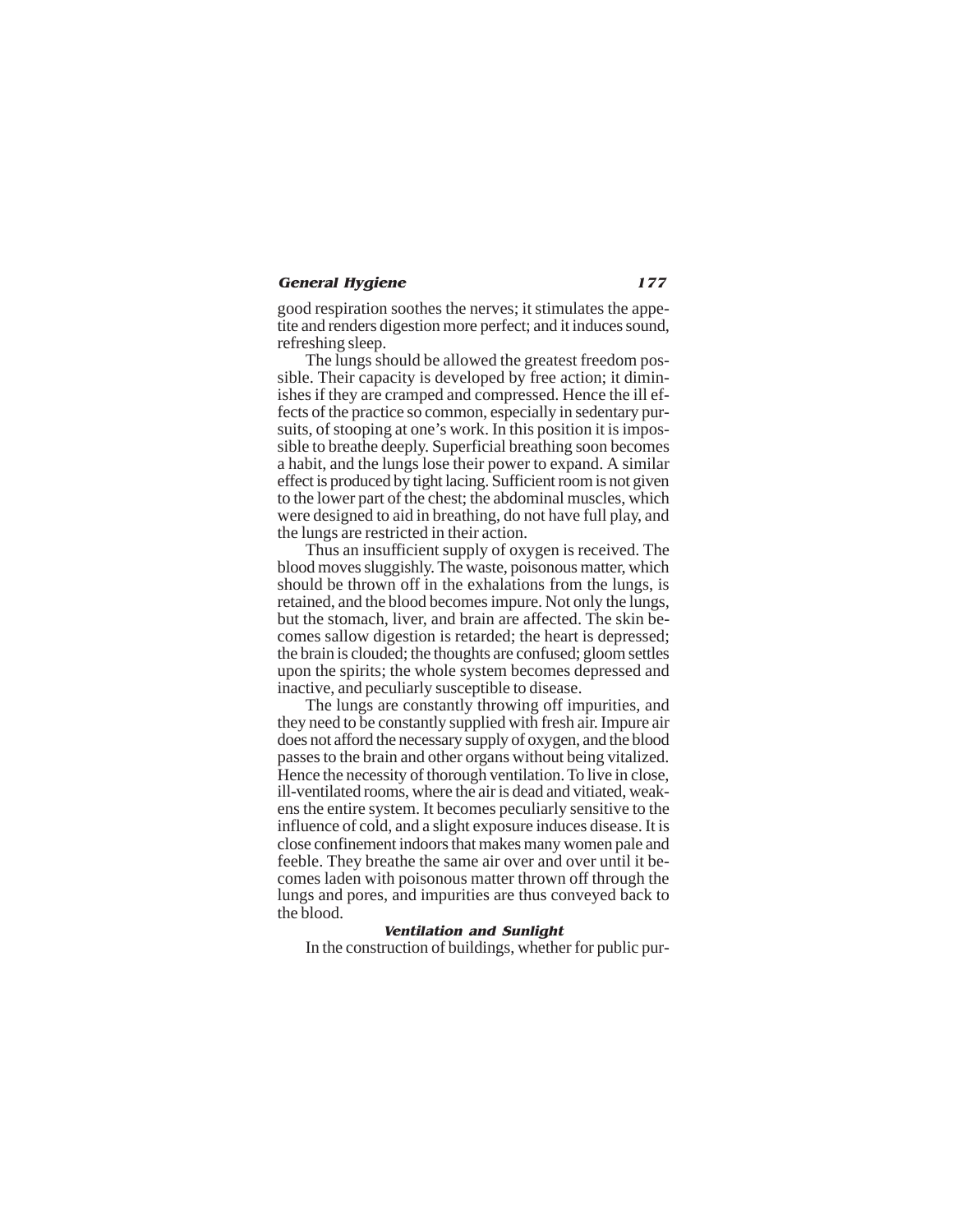poses or as dwellings, care should be taken to provide for good ventilation and plenty of sunlight. Churches and schoolrooms are often faulty in this respect. Neglect of proper ventilation is responsible for much of the drowsiness and dullness that destroy the effect of many a sermon and make the teacher's work toilsome and ineffective.

So far as possible, all buildings intended for human habitation should be placed on high, well-drained ground. This will ensure a dry site and prevent the danger of disease from dampness and miasma. This matter is often too lightly regarded. Continuous ill-health, serious diseases, and many deaths result from the dampness and malaria of low-lying, ill-drained situations.

In the building of houses it is especially important to secure thorough ventilation and plenty of sunlight. Let there be a current of air and an abundance of light in every room in the house. Sleeping rooms should be so arranged as to have a free circulation of air day and night. No room is fit to be occupied as a sleeping room unless it can be thrown open daily to the air and sunshine. In most countries bedrooms need to be supplied with conveniences for heating, that they may be thoroughly warmed and dried in cold or wet weather.

The guest chamber should have equal care with the rooms intended for constant use. Like the other bedrooms, it should have air and sunshine, and should be provided with some means of heating, to dry out the dampness that always accumulates in a room not in constant use. Whoever sleeps in a sunless room, or occupies a bed that has not been thoroughly dried and aired, does so at the risk of health, and often of life.

In building, many make careful provision for their plants and flowers. The greenhouse or window devoted to their use is warm and sunny; for without warmth, air, and sunshine, plants would not live and flourish. If these conditions are necessary to the life of plants, how much more necessary are they for our own health and that of our families and guests!

If we would have our homes the abiding place of health and happiness we must place them above the miasma and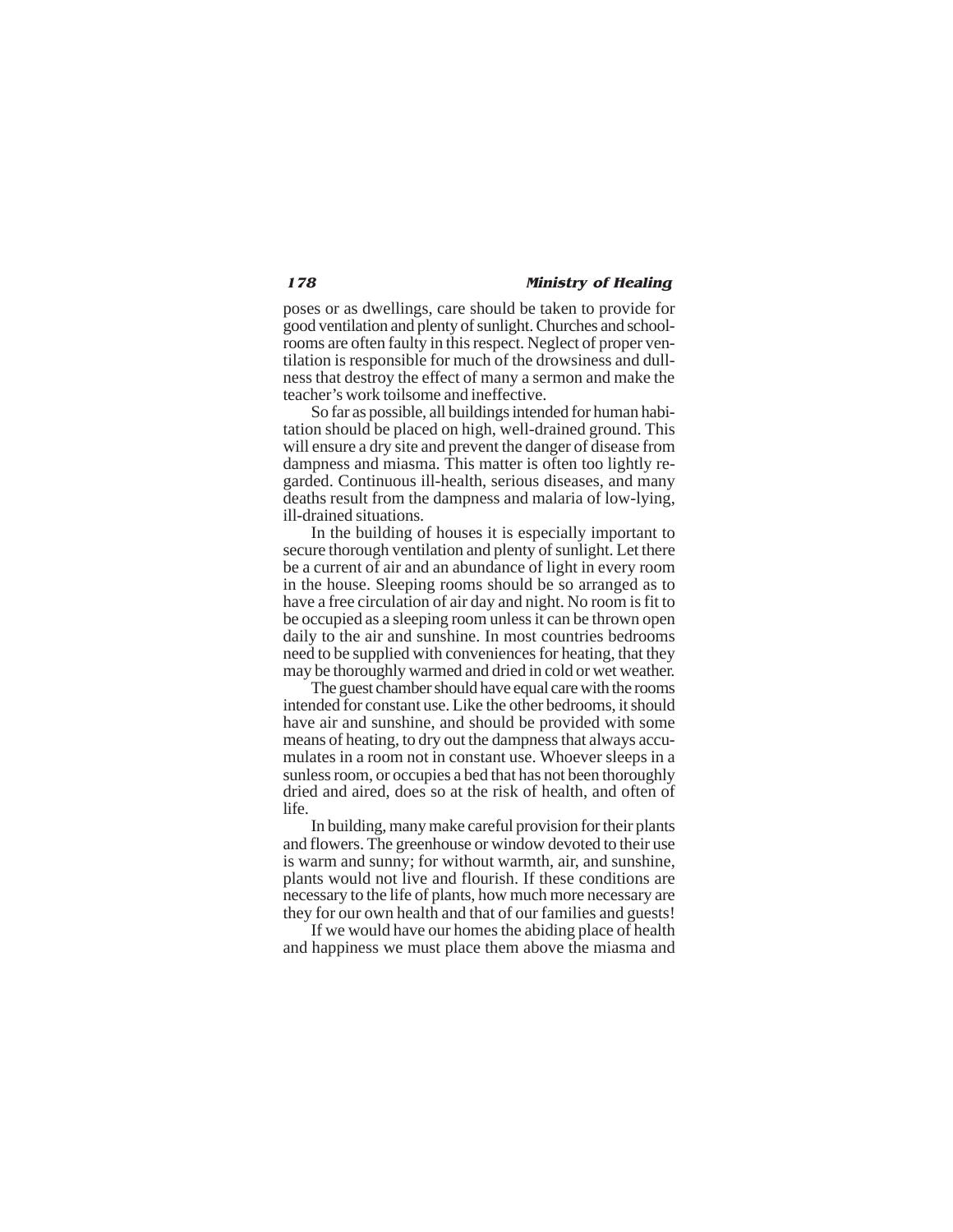### **General Hygiene**

fog of the lowlands, and give free entrance to heaven's lifegiving agencies. Dispense with heavy curtains, open the windows and the blinds, allow no vines, however beautiful, to shade the windows, and permit no trees to stand so near the house as to shut out the sunshine. The sunlight may fade the drapery and the carpets, and tarnish the picture frames; but it will bring a healthy glow to the cheeks of the children.

Those who have the aged to provide for should remember that these especially need warm, comfortable rooms. Vigor declines as years advance, leaving less vitality with which to resist unhealthful influences; hence the greater necessity for the aged to have plenty of sunlight and fresh, pure air.

### **Cleanliness**

Scrupulous cleanliness is essential to both physical and mental health. Impurities are constantly thrown off from the body through the skin. Its millions of pores are quickly clogged unless kept clean by frequent bathing, and the impurities which should pass off through the skin become an additional burden to the other eliminating organs.

Most persons would receive benefit from a cool or tepid bath everyday, morning or evening. Instead of increasing the liability to take cold, a bath, properly taken, fortifies against cold, because it improves the circulation; the blood is brought to the surface, and a more easy and regular flow is obtained. The mind and the body are alike invigorated. The muscles become more flexible, the intellect is made brighter. The bath is a soother of the nerves. Bathing helps the bowels, the stomach, and the liver, giving health and energy to each, and it promotes digestion.

It is important also that the clothing be kept clean. The garments worn absorb the waste matter that passes off through the pores; if they are not frequently changed and washed, the impurities will be reabsorbed.

Every form of uncleanliness tends to disease. Death-producing germs abound in dark, neglected corners, in decaying refuse, in dampness and mold and must. No waste vegetables or heaps of fallen leaves should be allowed to remain near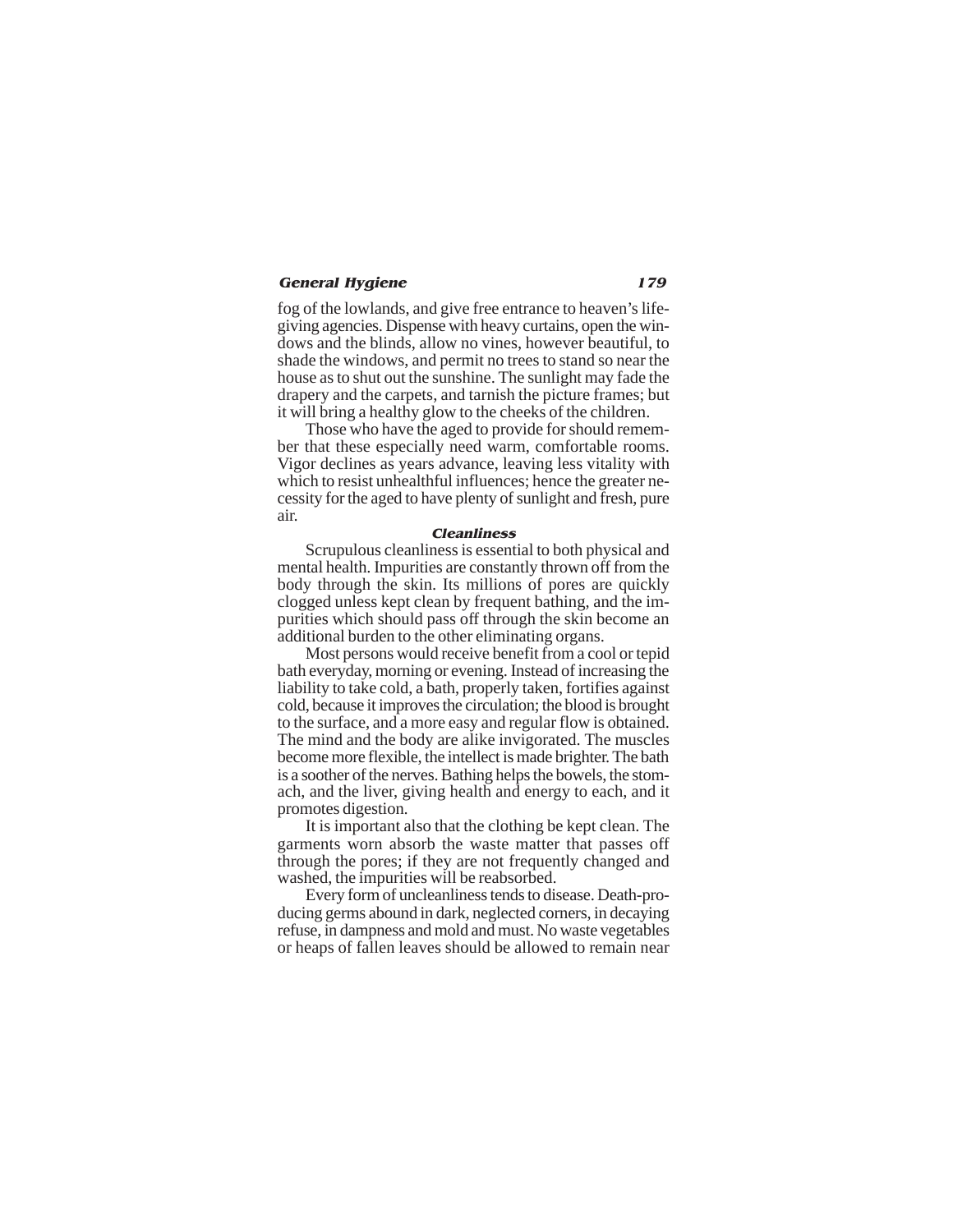the house to decay and poison the air. Nothing unclean or decaying should be tolerated within the home. In towns or cities regarded perfectly healthful, many an epidemic of fever has been traced to decaying matter about the dwelling of some careless householder.

Perfect cleanliness, plenty of sunlight, careful attention to sanitation in every detail of the home life, are essential to freedom from disease and to the cheerfulness and vigor of the inmates of the home.

> $-\mathsf{C}$ hapter 12 – Hygiene Among the Israelites

In the teaching that God gave to Israel, the preservation of health received careful attention. The people who had come from slavery, with the uncleanly and unhealthful habits which it engenders, were subjected to the strictest training in the wilderness before entering Canaan. Health principles were taught and sanitary laws enforced.

# **Prevention of Disease**

Not only in their religious service, but in all the affairs of daily life was observed the distinction between clean and unclean. All who came in contact with contagious or contaminating diseases were isolated from the encampment, and they were not permitted to return without thorough cleansing of both the person and the clothing. In the case of one afflicted with a contaminating disease, the direction was given:

"Every bed, whereon he lieth . . is unclean: and everything, whereon he sitteth, shall be unclean. And whosoever toucheth his bed shall wash his clothes, and bathe himself in

There is health in obedience to God's law.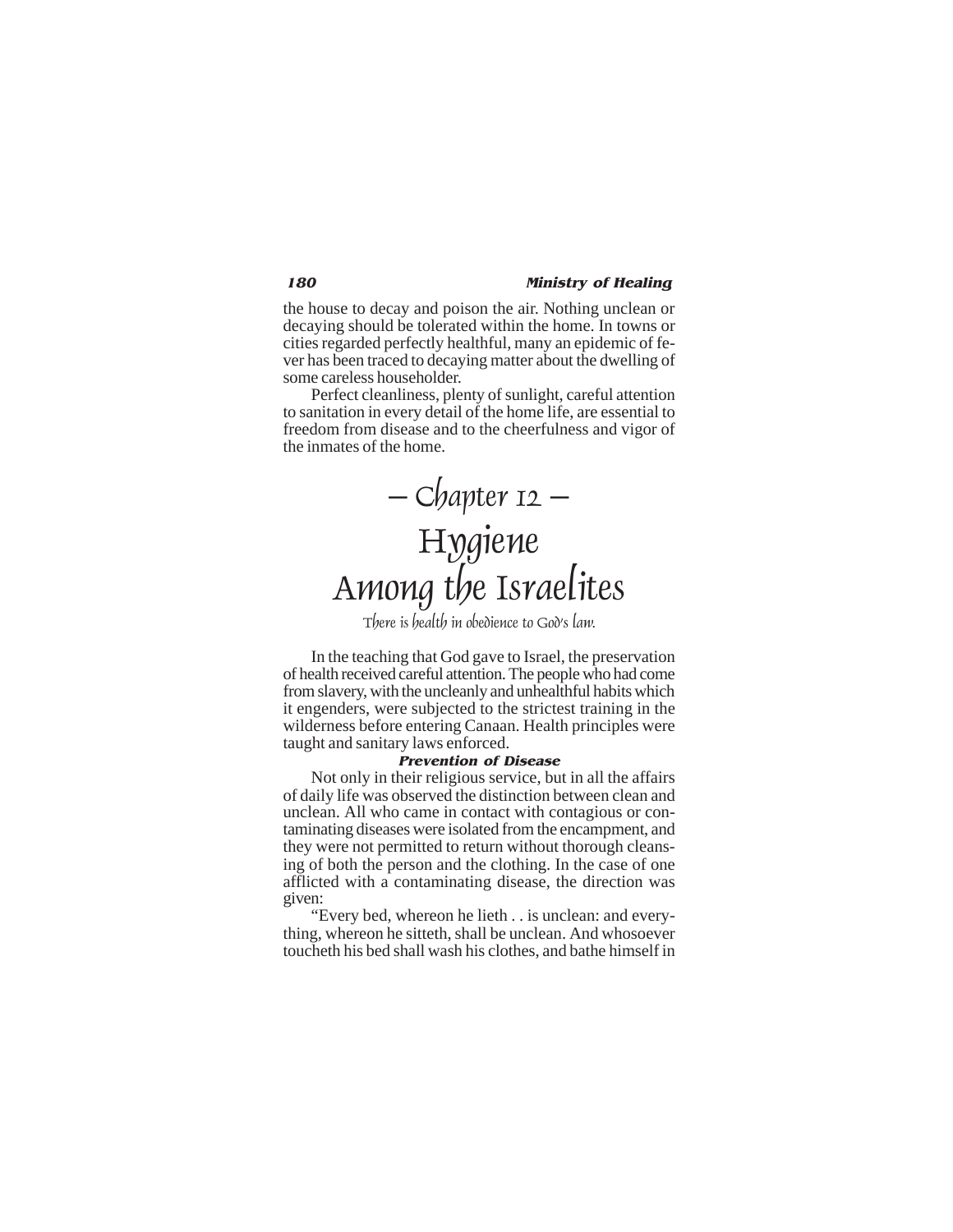### **Hygiene among the Israelites**

water, and be unclean until the even. And he that sitteth on anything whereon he sat . . shall wash his clothes, and bathe himself in water, and be unclean until the even. And he that toucheth the flesh of him . . shall wash his clothes, and bathe himself in water, and be unclean until the even . . And whosoever toucheth anything that was under him shall be unclean until the even: and he that beareth any of those things shall wash his clothes, and bathe himself in water, and be unclean until the even. And whomsoever he toucheth . . and hath not rinsed his hands in water, he shall wash his clothes, and bathe himself in water, and be unclean until the even. And the vessel of earth, that he toucheth . . shall be broken: and every vessel of wood shall be rinsed in water." *Leviticus 15:4-7,10-12.*

The law concerning leprosy is also an illustration of the thoroughness with which these regulations were to be enforced:

"All the days wherein the plague shall be in him [the leper] he shall be defiled; he is unclean: he shall dwell alone; without the camp shall his habitation be. The garment also that the plague of leprosy is in, whether it be a woolen garment, or a linen garment; whether it be in the warp, or woof; of linen, or of woolen; whether in a skin, or in anything made of skin . . the priest shall look upon the plague . . if the plague be spread in the garment, either in the warp, or in the woof, or in a skin, or in any work that is made of skin; the plague is a fretting leprosy; it is unclean. He shall therefore burn that garment, whether warp or woof, in woolen or in linen, or anything of skin, wherein the plague is: for it is a fretting leprosy; it shall be burnt in the fire." *Leviticus 13:46-52*.

So, too, if a house gave evidence of conditions that rendered it unsafe for habitation, it was destroyed. The priest was to "break down the house, the stones of it, and the timber thereof, and all the mortar of the house; and he shall carry them forth out of the city into an unclean place. Moreover he that goeth into the house all the while that it is shut up shall be unclean until the even. And he that lieth in the house shall wash his clothes; and he that eateth in the house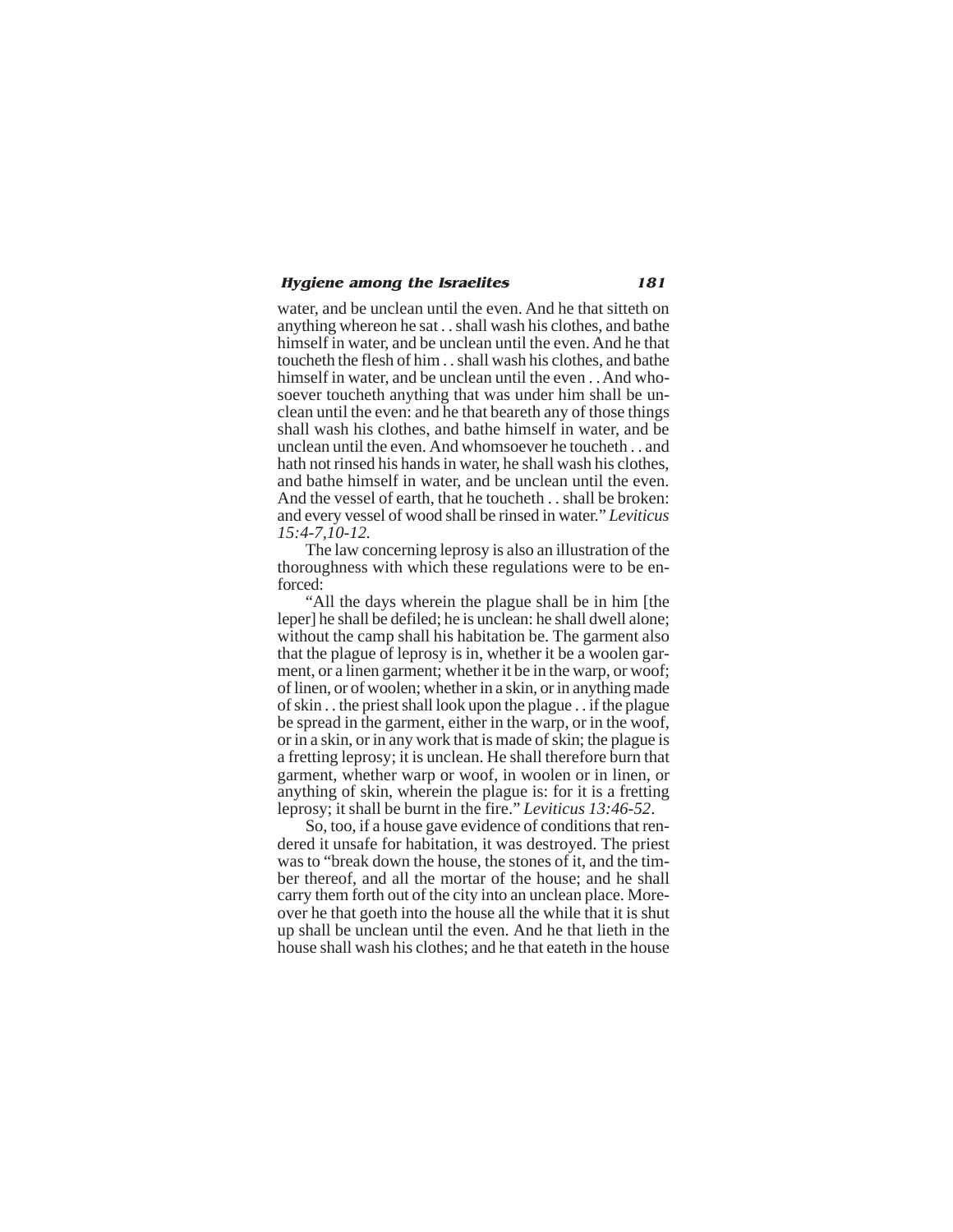shall wash his clothes." *Leviticus 14:45-47*. **Cleanliness**

The necessity of personal cleanliness was taught in the most impressive manner. Before gathering at Mount Sinai to listen to the proclamation of the law by the voice of God, the people were required to wash both their persons and their clothing. This direction was enforced on pain of death. No impurity was to be tolerated in the presence of God.

During the sojourn in the wilderness the Israelites were almost continually in the open air, where impurities would have a less harmful effect than upon the dwellers in close houses. But the strictest regard to cleanliness was required both within and without their tents. No refuse was allowed to remain within or about the encampment. The Lord said:

"The Lord thy God walketh in the midst of thy camp, to deliver thee, and to give up thine enemies before thee; therefore shall thy camp be holy." *Deuteronomy 23:14*.

### **Diet**

The distinction between clean and unclean was made in all matters of diet:

"I am the Lord your God, which have separated you from other people. Ye shall therefore put difference between clean beasts and unclean, and between unclean fowls and clean: and ye shall not make your souls abominable by beast, or by fowl, or by any manner of living thing . . which I have separated from you as unclean." *Leviticus 20:24-25.*

Many articles of food eaten freely by the heathen about them were forbidden to the Israelites. It was no arbitrary distinction that was made. The things prohibited were unwholesome. And the fact that they were pronounced unclean taught the lesson that the use of injurious foods is defiling. That which corrupts the body tends to corrupt the soul. It unfits the user for communion with God, unfits him for high and holy service.

#### **Advantages and Regulations**

In the Promised Land the discipline begun in the wilderness was continued under circumstances favorable to the formation of right habits. The people were not crowded together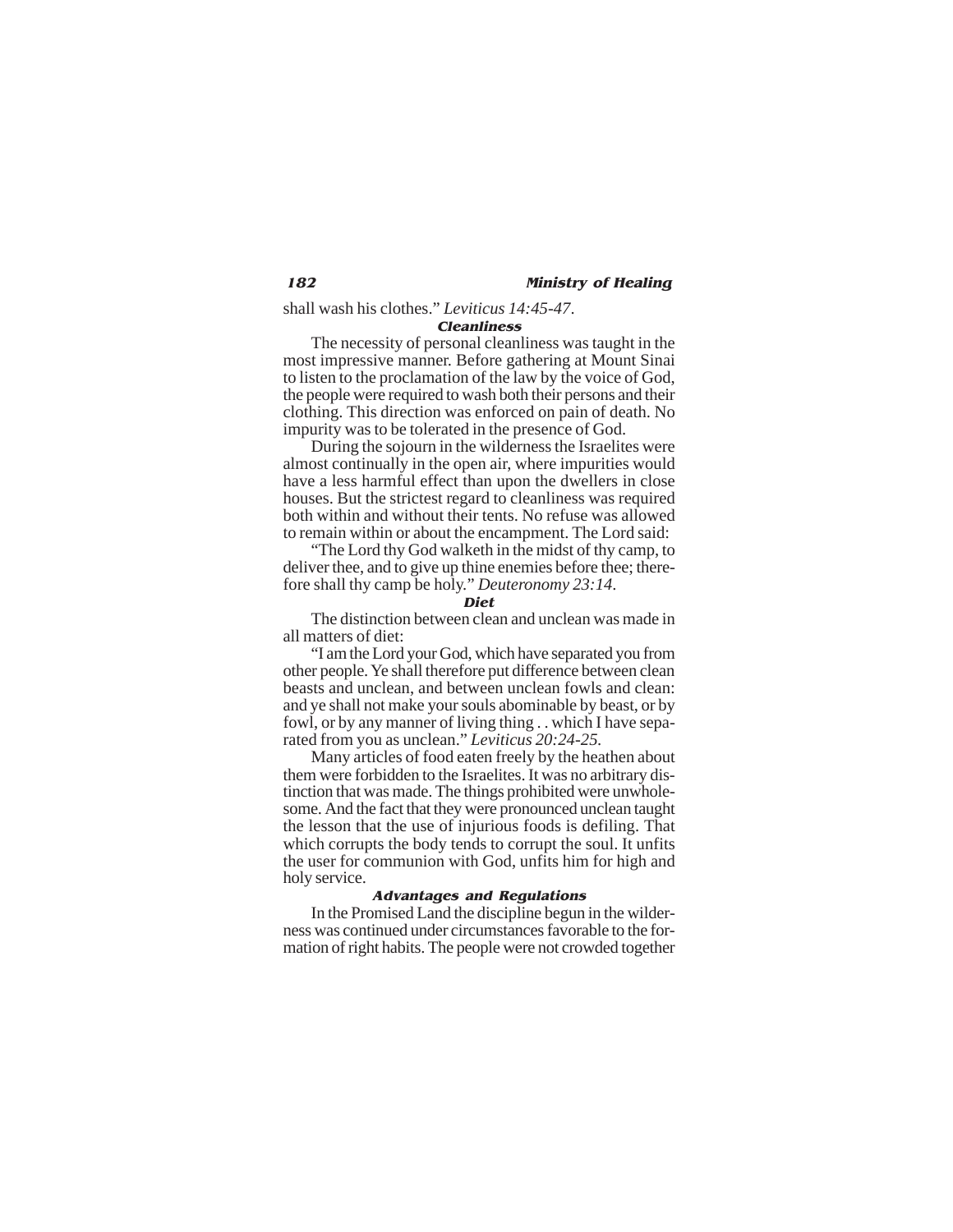in cities, but each family had its own landed possession, ensuring to all the health-giving blessings of a natural, unperverted life.

Concerning the cruel, licentious practices of the Canaanites, who were dispossessed by Israel, the Lord said:

"Ye shall not walk in the manners of the nation, which I cast out before you: for they committed all these things, and therefore I abhorred them." *Verse 23*. "Neither shalt thou bring an abomination into thine house, lest thou be a cursed thing like it." *Deuteronomy 7:26*.

In all the affairs of their daily life, the Israelites were taught the lesson set forth by the Holy Spirit:

"Know ye not that ye are the temple of God, and that the Spirit of God dwelleth in you? If any man defile the temple of God, him shall God destroy; for the temple of God is holy, which temple ye are." *1 Corinthians 3:16-17.*

# **Rejoicing**

"A merry [rejoicing] heart doeth good like a medicine." *Proverbs 17:22*. Gratitude, rejoicing, benevolence, trust in God's love and care—these are health's greatest safeguard. To the Israelites they were to be the very keynote of life.

The journey made three times a year to the annual feasts at Jerusalem, the week's sojourn in booths during the Feast of Tabernacles, were opportunities for outdoor recreation and social life. These feasts were occasions of rejoicing, made sweeter and more tender by the hospitable welcome given to the stranger, the Levite, and the poor.

"Rejoice in every good thing which the Lord thy God hath given unto thee, and unto thine house, thou, and the Levite, and the stranger that is among you." *Deuteronomy 26:11.*

So, in later years, when the law of God was read in Jerusalem to the captives returned from Babylon, and the people wept because of their transgressions, the gracious words were spoken . .

"Mourn not . . Go your way, eat the fat, and drink the sweet, and send portions unto them for whom nothing is prepared: for this day is holy unto our Lord: neither be ye sorry;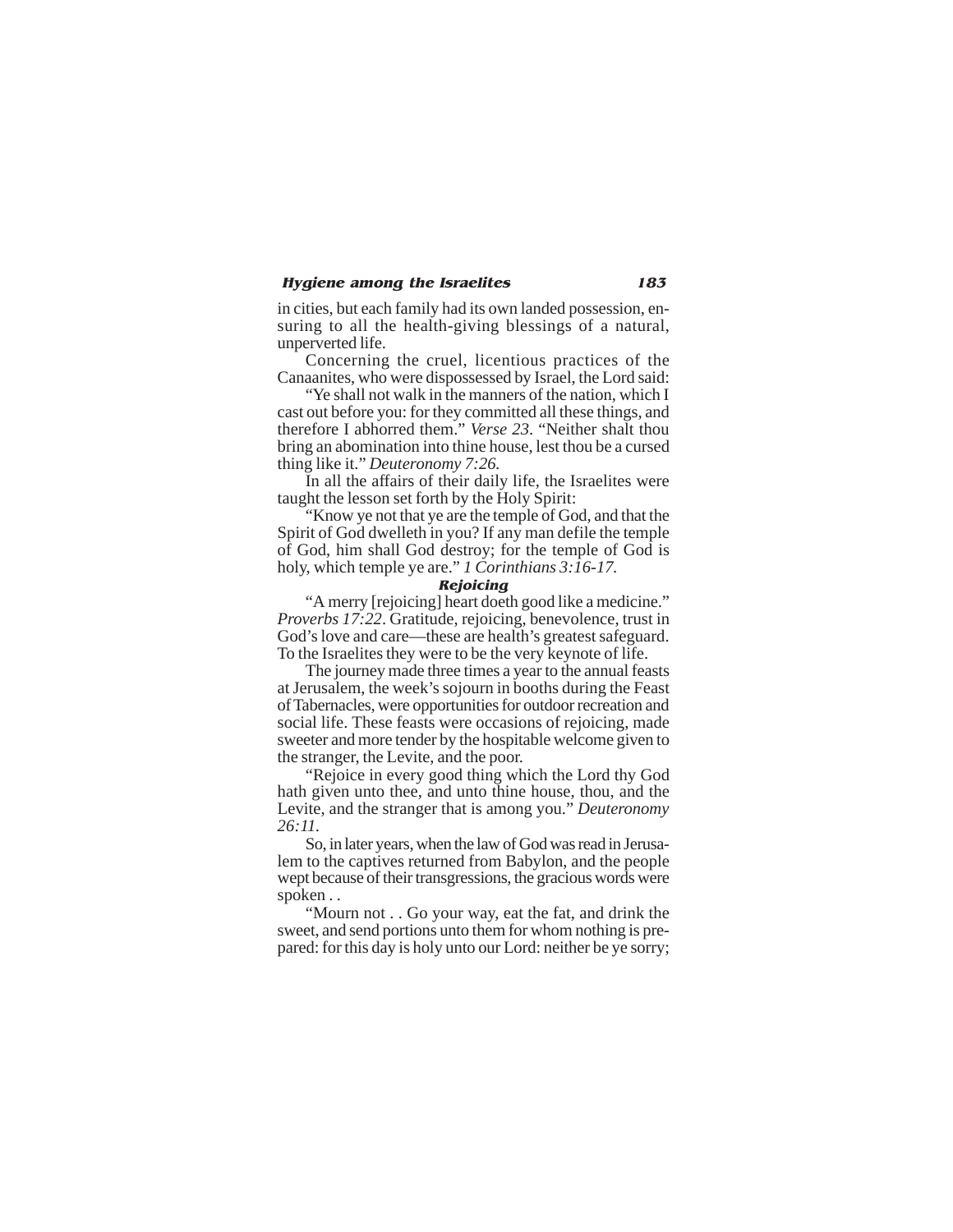for the joy of the Lord is your strength." *Nehemiah 8:9-10.*

And it was published and proclaimed "in all their cities, and in Jerusalem, saying, Go forth unto the mount, and fetch olive branches, and pine branches, and myrtle branches, and palm branches, and branches of thick trees, to make booths, as it is written. So the people went forth, and brought them, and made themselves booths, everyone upon the roof of his house, and in their courts, and in the courts of the house of God, and in the street of the water gate, and in the street of the gate of Ephraim. And all the congregation of them that were come again out of the captivity made booths, and sat under the booths . . And there was very great gladness." *Verses 15-17*.

# **Results of Obeying God's Law**

God gave to Israel instruction in all the principles essential to physical as well as to moral health, and it was concerning these principles no less than concerning those of the moral law that He commanded them:

"These words, which I command thee this day, shall be in thine heart: and thou shalt teach them diligently unto thy children, and shalt talk of them when thou sittest in thine house, and when thou walkest by the way, and when thou liest down, and when thou risest up. And thou shalt bind them for a sign upon thine hand, and they shall be as frontlets between thine eyes. And thou shalt write them upon the posts of thy house, and on thy gates." *Deuteronomy 6:6-9*.

"And when thy son asketh thee in time to come, saying, What mean the testimonies, and the statutes, and the judgments, which the Lord our God hath commanded you? Then thou shalt say unto thy son . . The Lord commanded us to do all these statutes, to fear the Lord our God, for our good always, that He might preserve us alive, as it is at this day." *Verses 20 , 21, 24*.

Had the Israelites obeyed the instruction they received, and profited by their advantages, they would have been the world's object lesson of health and prosperity. If as a people they had lived according to God's plan, they would have been preserved from the diseases that afflicted other nations.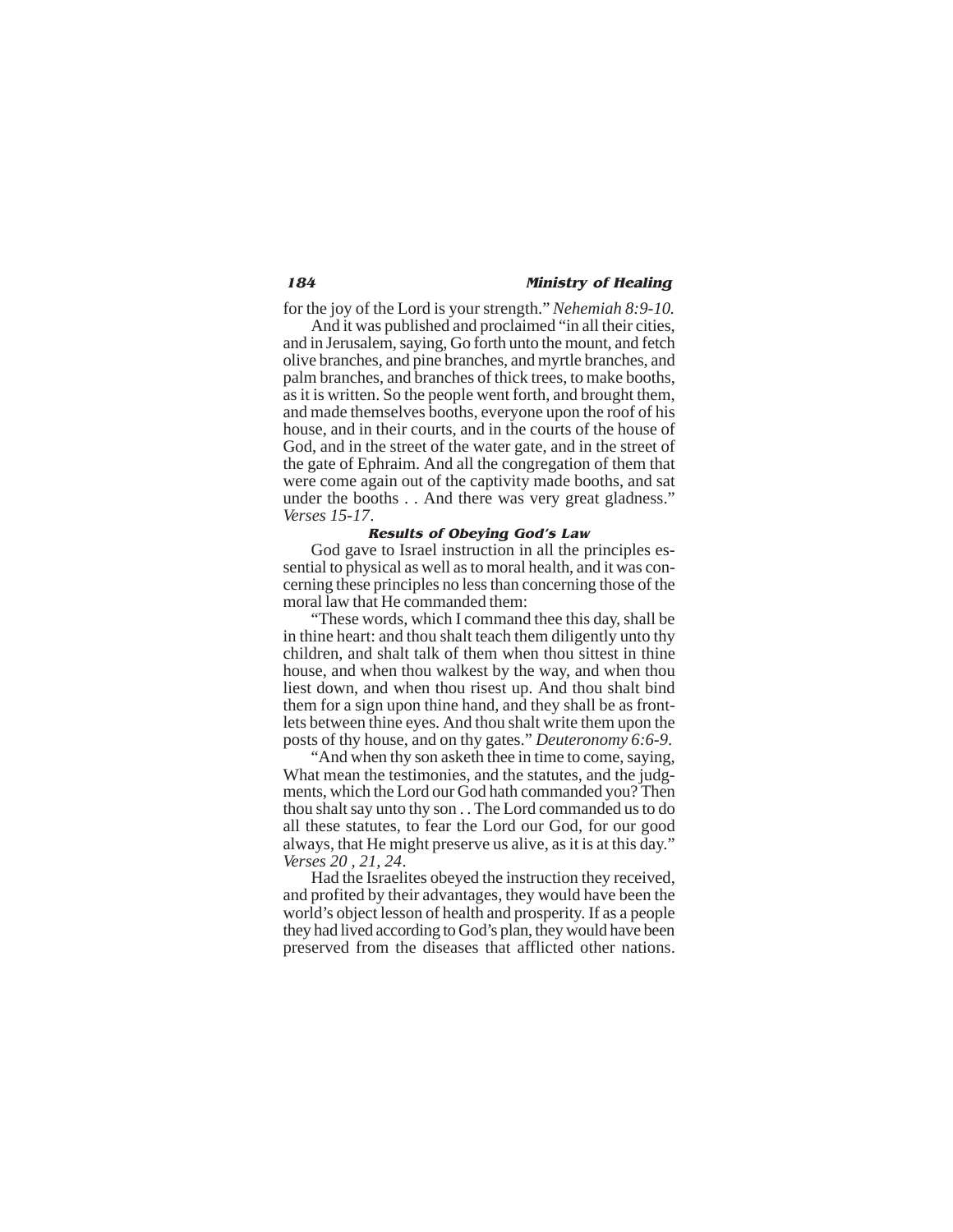**Hygiene among the Israelites**

Above any other people they would have possessed physical strength and vigor of intellect. They would have been the mightiest nation on the earth. God said:

"Thou shalt be blessed above all people." *Deuteronomy 7:14.*

"The Lord hath avouched thee this day to be His peculiar people, as He hath promised thee, and that thou shouldest keep all His commandments; and to make thee high above all nations which He hath made, in praise, and in name, and in honor; and that thou mayest be an holy people unto the Lord thy God, as He hath spoken." *Deuteronomy 26:18-19*.

"And all these blessings shall come on thee, and overtake thee, if thou shalt hearken unto the voice of the Lord thy God. Blessed shalt thou be in the city, and blessed shalt thou be in the field. Blessed shall be the fruit of thy body, and the fruit of thy ground, and the fruit of thy cattle, the increase of thy kine, and the flocks of thy sheep. Blessed shall be thy basket and thy store. Blessed shalt thou be when thou comest in, and blessed shalt thou be when thou goest out." *Deuteronomy 28:2-6*.

"The Lord shall command the blessing upon thee in thy storehouses, and in all that thou settest thine hand unto; and He shall bless thee in the land which the Lord thy God giveth thee. The Lord shall establish thee an holy people unto Himself, as He hath sworn unto thee, if thou shalt keep the commandments of the Lord thy God, and walk in His ways. And all people of the earth shall see that thou art called by the name of the Lord; and they shall be afraid of thee. And the Lord shall make thee plenteous in goods, in the fruit of thy body, and in the fruit of thy cattle, and in the fruit of thy ground, in the land which the Lord sware unto thy fathers to give thee. The Lord shall open unto thee His good treasure, the heaven to give the rain unto thy land in his season, and to bless all the work of thine hand . . And the Lord shall make thee the head, and not the tail; and thou shalt be above only, and thou shalt not be beneath; if that thou hearken unto the commandments of the Lord thy God, which I command thee this day, to observe and to do them." *Verses 8-13*.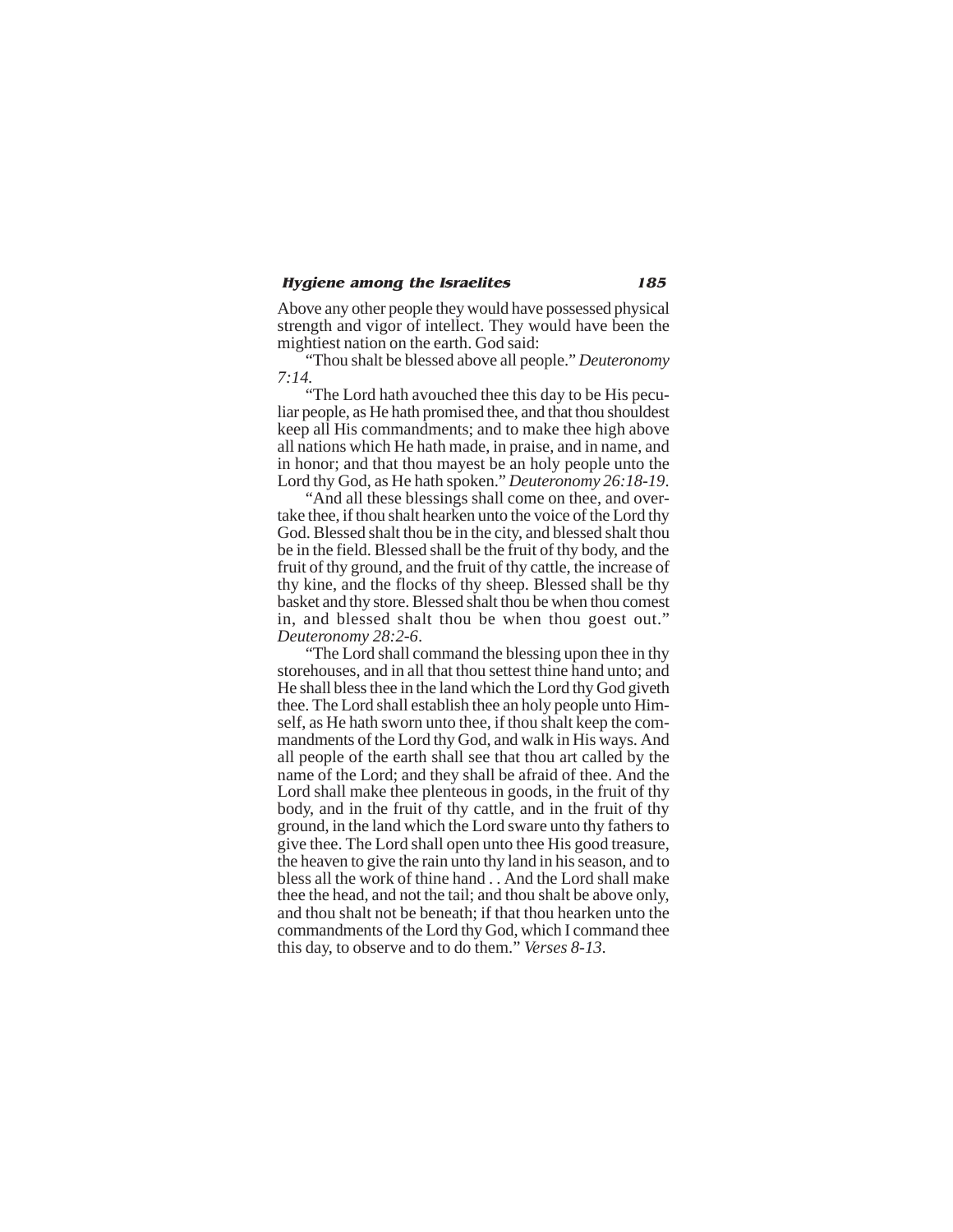To Aaron, the high priest and his sons, the direction was given:

*"On this wise ye shall bless the children of Israel, saying unto them,*

*"Jehovah bless thee, and keep thee: Jehovah make His face to shine upon thee, and be gracious unto thee: Jehovah lift up His countenance upon thee, and give thee peace. So shall they put My name upon the children of Israel; and I will bless them."*

*"As thy days, so shall thy strength be. There is none like unto God, O Jeshurun, Who rideth upon the heaven for thy help, and in His excellency on the skies. The eternal God is thy dwelling place, and underneath are the everlasting arms . . Israel dwelleth in safety, the fountain of Jacob alone.*

*"In a land of corn and wine; yea, His heavens drop down dew. Happy art thou, O Israel: who is like unto thee, a people saved by the Lord, the shield of thy help, and that is the sword of thy excellency!"—Numbers 6:23; 6:24-27 (A.R.V.); Deuteronomy 33:25-29 (R.V.).*

The Israelites failed of fulfilling God's purpose, and thus failed of receiving the blessings that might have been theirs. But in Joseph and Daniel, in Moses and Elisha, and many others, we have noble examples of the results of the true plan of living. Like faithfulness today will produce like results. To us it is written:

"Ye are a chosen generation, a royal priesthood, an holy nation, a peculiar people; that ye should show forth the praises of Him who hath called you out of darkness into His marvelous light." *1 Peter 2:9*.

 *"Blessed is the man that trusteth in the Lord, and whose hope the Lord is." He "shall flourish like the palm tree: He shall grow like a cedar in Lebanon. Those that be planted in the house of the Lord shall flourish in the courts of our God. They shall still bring forth fruit in old age." "They shall be vigorous and covered with foliage."*

 *"Let thine heart keep My commandments: For length of days, and long life, and peace, shall they add*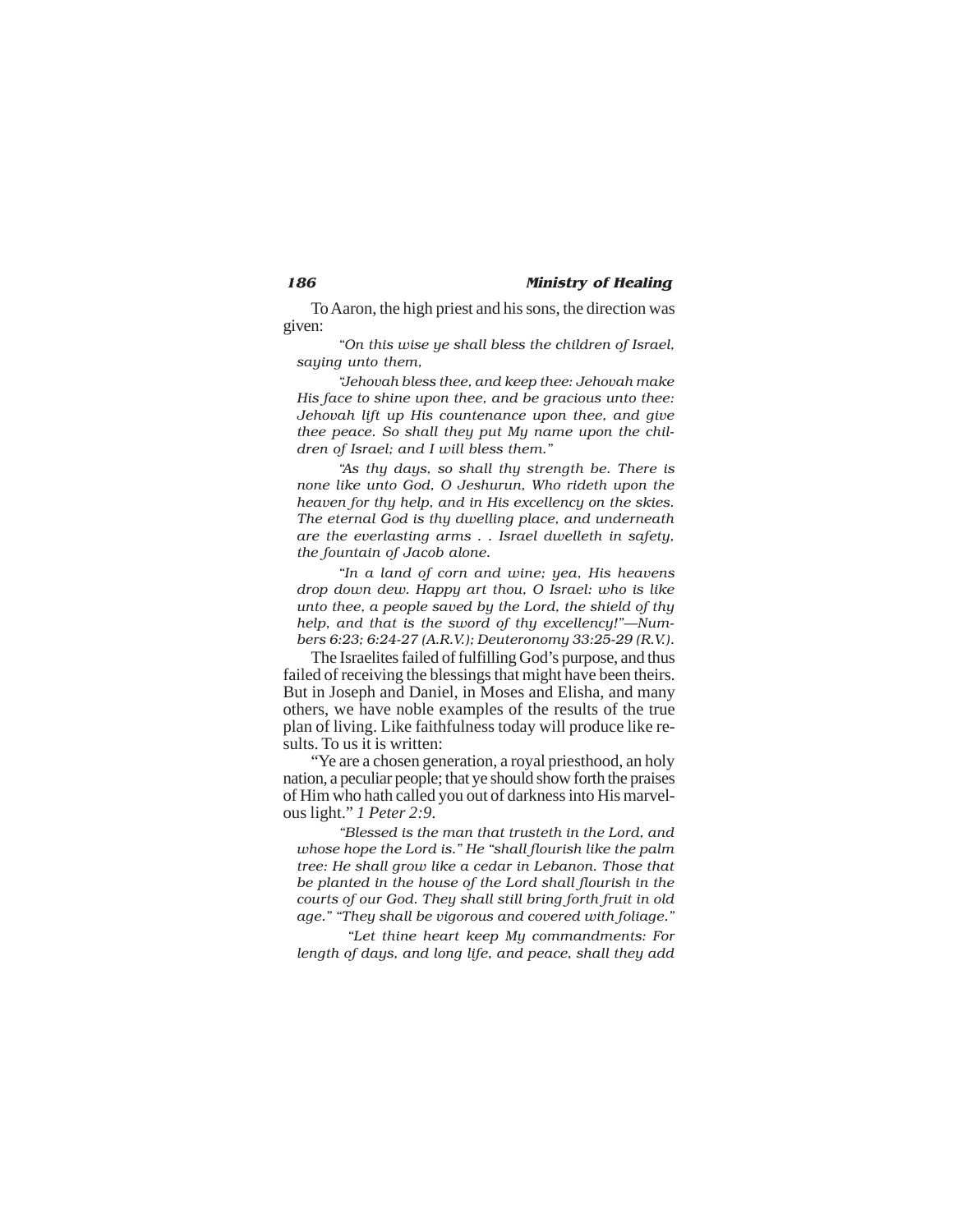#### **Dress**

*to thee." "Then shalt thou walk in thy way safely, and thy foot shall not stumble. When thou liest down, thou shalt not be afraid: Yea, thou shalt lie down, and thy sleep shall be sweet. Be not afraid of sudden fear, neither of the desolation of the wicked, when it cometh. For the Lord shall be thy confidence, and shall keep thy foot from being taken."—Jeremiah 17:7; Psalm 92:12- 14; 92:15 (Leeser); Proverbs 3:1-2, 23-26.*

 $-\mathsf{C}$ hapter 22  $-$ Dress

"Whatsoever He saith unto you, do."

The Bible teaches modesty in dress. "In like manner also, that women adorn themselves in modest apparel." *1 Timothy 2:9*. This forbids display in dress, gaudy colors, profuse ornamentation. Any device designed to attract attention to the wearer or to excite admiration is excluded from the modest apparel which God's word enjoins.

Our dress is to be inexpensive—not with "gold, or pearls, or costly array." *Verse 9*.

Money is a trust from God. It is not ours to expend for the gratification of pride or ambition. In the hands of God's children it is food for the hungry, and clothing for the naked. It is a defense to the oppressed, a means of health to the sick, a means of preaching the gospel to the poor. You could bring happiness to many hearts by using wisely the means that is now spent for show. Consider the life of Christ. Study His character, and be partakers with Him in His self-denial.

In the professed Christian world enough is expended for jewels and needlessly expensive dress to feed all the hungry and to clothe the naked. Fashion and display absorb the means that might comfort the poor and the suffering. They rob the world of the gospel of the Saviour's love. Missions languish. Multitudes perish for want of Christian teaching. Beside our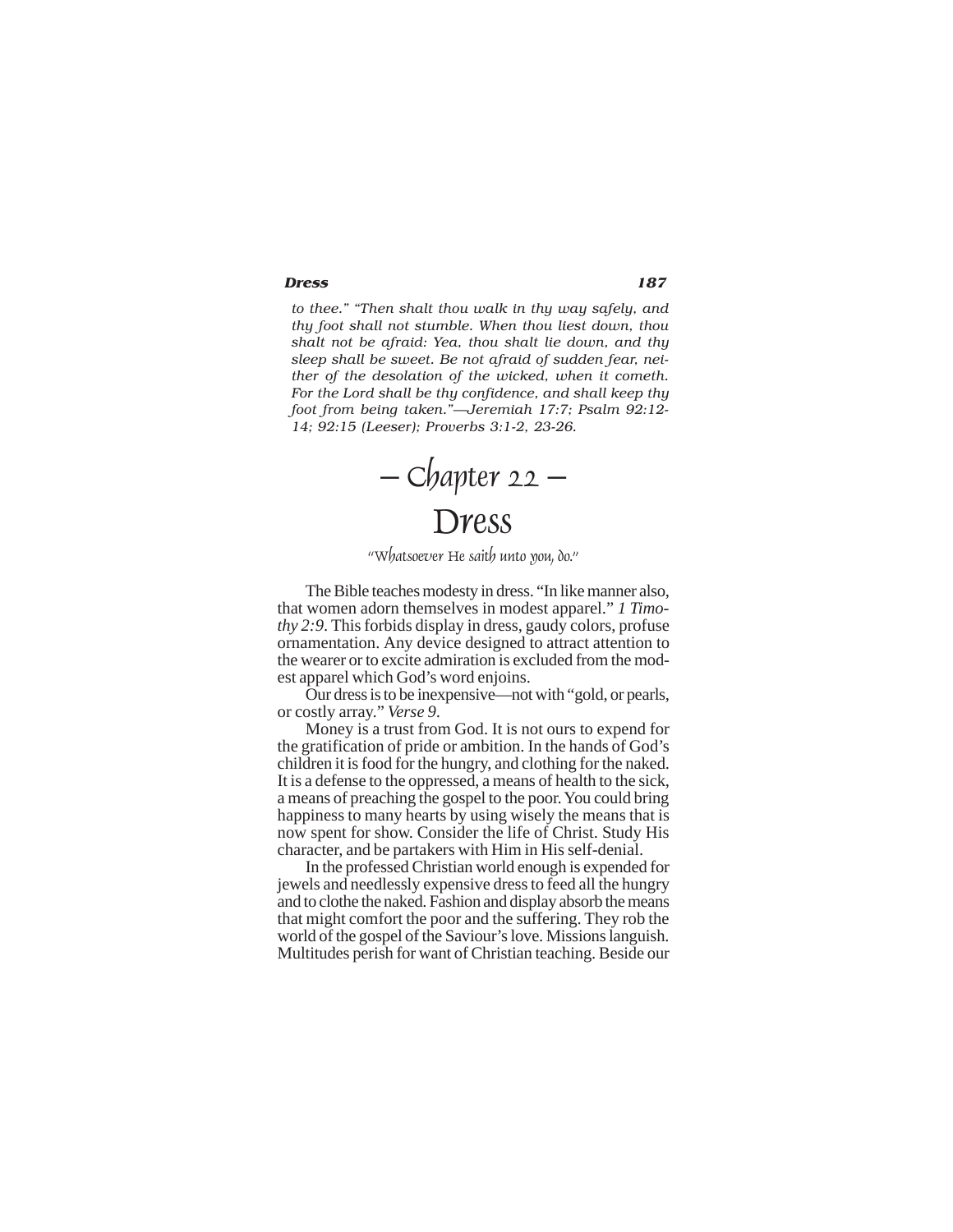own doors and in foreign lands the heathen are untaught and unsaved. While God has laden the earth with His bounties and filled its storehouses with the comforts of life, while He has so freely given to us a saving knowledge of His truth, what excuse can we offer for permitting the cries of the widow and the fatherless, the sick and the suffering, the untaught and the unsaved, to ascend to heaven? In the day of God, when brought face to face with Him who gave His life for these needy ones, what excuse will those offer who are spending their time and money upon indulgences that God has forbidden? To such will not Christ say, "I was an hungered, and ye gave Me no meat: I was thirsty, and ye gave Me no drink . . naked, and ye clothed Me not: sick, and in prison, and ye visited Me not"? *Matthew 25:42-43*.

But our clothing, while modest and simple, should be of good quality, of becoming colors, and suited for service. It should be chosen for durability rather than display. It should provide warmth and proper protection. The wise woman described in the Proverbs "is not afraid of the snow for her household: for all her household are clothed with double garments." *Proverbs 31:21, margin*.

Our dress should be cleanly. Uncleanliness in dress is unhealthful, and thus defiling to the body and to the soul. "Ye are the temple of God . . If any man defile the temple of God, him shall God destroy." *1 Corinthians 3:16-17.*

In all respects the dress should be healthful. "Above all things," God desires us to "be in health"—health of body and of soul. And we are to be workers together with Him for the health of both soul and body. Both are promoted by healthful dress.

It should have the grace, the beauty, the appropriateness of natural simplicity. Christ has warned us against the pride of life, but not against its grace and natural beauty. He pointed to the flowers of the field, to the lily unfolding in its purity, and said, "Even Solomon in all his glory was not arrayed like one of these." *Matthew 6:29*. Thus by the things of nature Christ illustrates the beauty that heaven values, the modest grace, the simplicity, the purity, the appropriateness,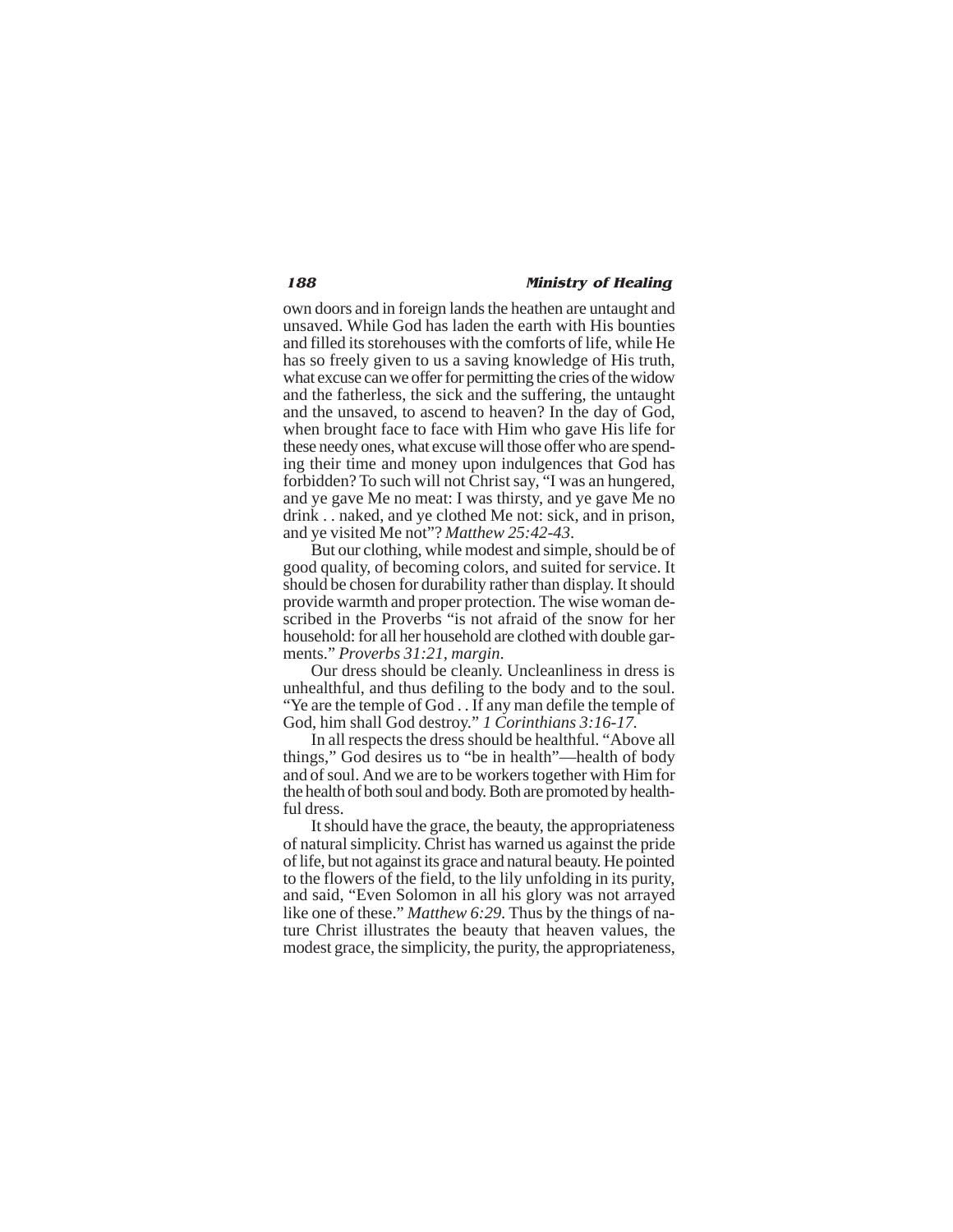#### **Dress**

that would make our attire pleasing to Him.

The most beautiful dress He bids us wear upon the soul. No outward adorning can compare in value or loveliness with that "meek and quiet spirit" which in His sight is "of great price." *1 Peter 3:4*.

To those who make the Saviour's principles their guide, how precious His words of promise:

"Why are ye anxious concerning raiment? . . If God doth so clothe the grass of the field, which today is, and tomorrow is cast into the oven, shall He not much more clothe you? . . Be not therefore anxious, saying . . Wherewithal shall we be clothed? . . For your heavenly Father knoweth that ye have need of all these things. But seek ye first His kingdom, and His righteousness; and all these things shall be added unto you." *Matthew 6:28, 30-33 (R.V.).*

"Thou wilt keep him in perfect peace, whose mind is stayed on Thee: because he trusteth in Thee." *Isaiah 26:3*.

#### **The Rule of Fashion**

What a contrast is this to the weariness, the unrest, the disease and wretchedness, that result from the rule of fashion! How contrary to the principles given in the Scriptures are many of the modes of dress that fashion prescribes! Think of the styles that have prevailed for the last few hundreds of years or even for the last few decades. How many of them, when not in fashion, would be declared immodest; how many would be pronounced inappropriate for a refined, God-fearing, self-respecting woman.

The making of changes in apparel for the sake of fashion merely is not sanctioned by the word of God. Changing styles and elaborate, costly ornamentation squander the time and means of the rich, and lay waste the energies of mind and soul. They impose a heavy burden on the middle and poorer classes. Many who can hardly earn a livelihood, and who with simple modes might make their own clothing, are compelled to resort to the dressmaker in order to be in fashion. Many a poor girl, for the sake of a stylish gown, has deprived herself of warm underwear, and paid the penalty with her life. Many another, coveting the display and elegance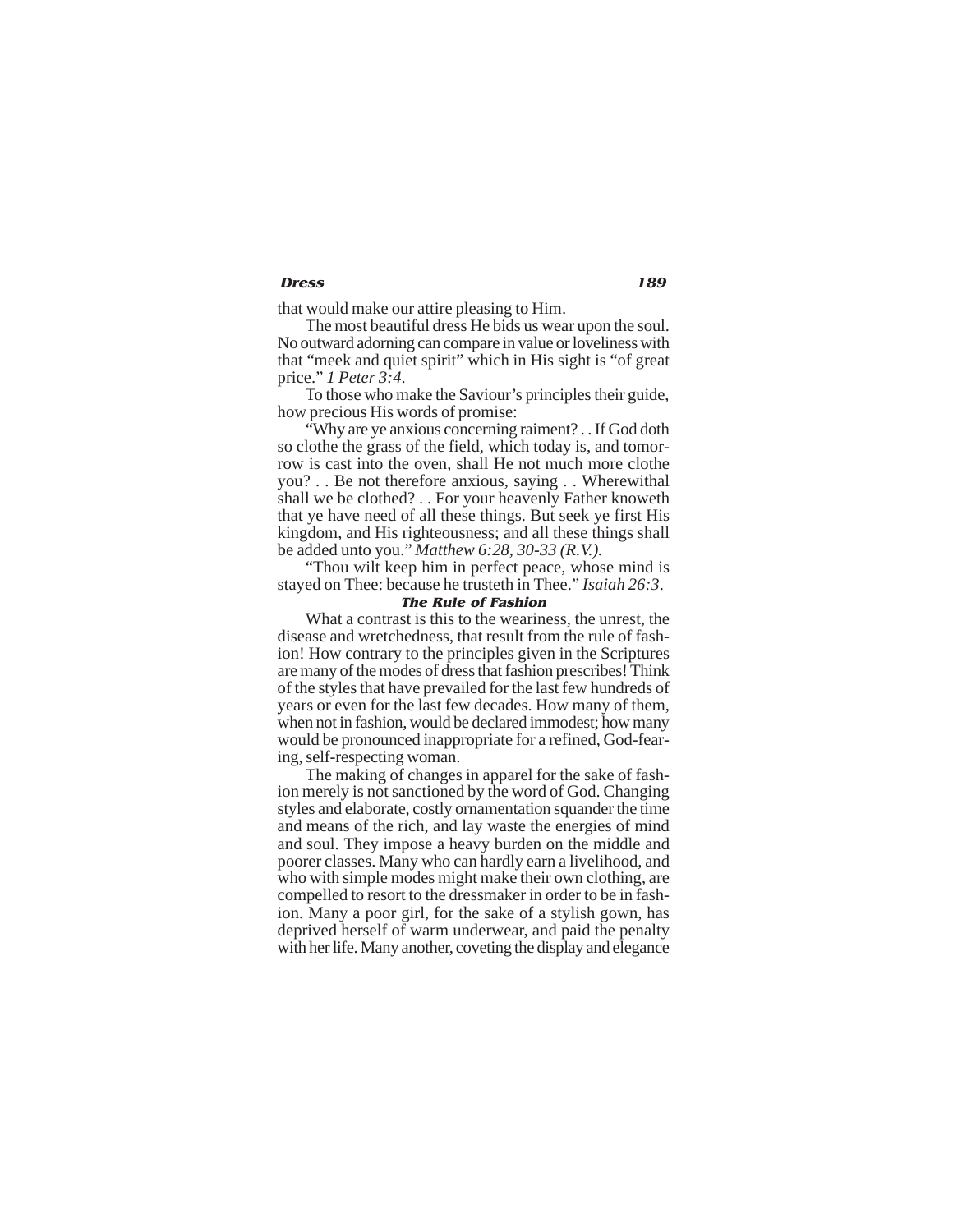of the rich, has been enticed into paths of dishonesty and shame. Many a home is deprived of comforts, many a man is driven to embezzlement or bankruptcy, to satisfy the extravagant demands of the wife or children.

Many a woman, forced to prepare for herself or her children the stylish costumes demanded by fashion, is doomed to ceaseless drudgery. Many a mother with throbbing nerves and trembling fingers toils far into the night to add to her children's clothing ornamentation that contributes nothing to healthfulness, comfort, or real beauty. For the sake of fashion she sacrifices health and that calmness of spirit so essential to the right guidance of her children. The culture of mind and heart is neglected. The soul is dwarfed.

The mother has no time to study the principles of physical development, that she may know how to care for the health of her children. She has no time for ministering to their mental or spiritual needs, no time to sympathize with them in their little disappointments and trials, or to share in their interests and pursuits.

Almost as soon as they come into the world the children are subjected to fashion's influence. They hear more of dress than of their Saviour. They see their mothers consulting the fashion plates more earnestly than the Bible. The display of dress is treated as of greater importance than the development of character. Parents and children are robbed of that which is best and sweetest and truest in life. For fashion's sake they are cheated out of a preparation for the life to come.

# **Physical Effects of Improper Dress**

It was the adversary of all good who instigated the invention of the ever-changing fashions. He desires nothing so much as to bring grief and dishonor to God by working the misery and ruin of human beings. One of the means by which he most effectually accomplishes this is the devices of fashion that weaken the body as well as enfeeble the mind and belittle the soul.

Women are subject to serious maladies, and their sufferings are greatly increased by their manner of dress. Instead of preserving their health for the trying emergencies that are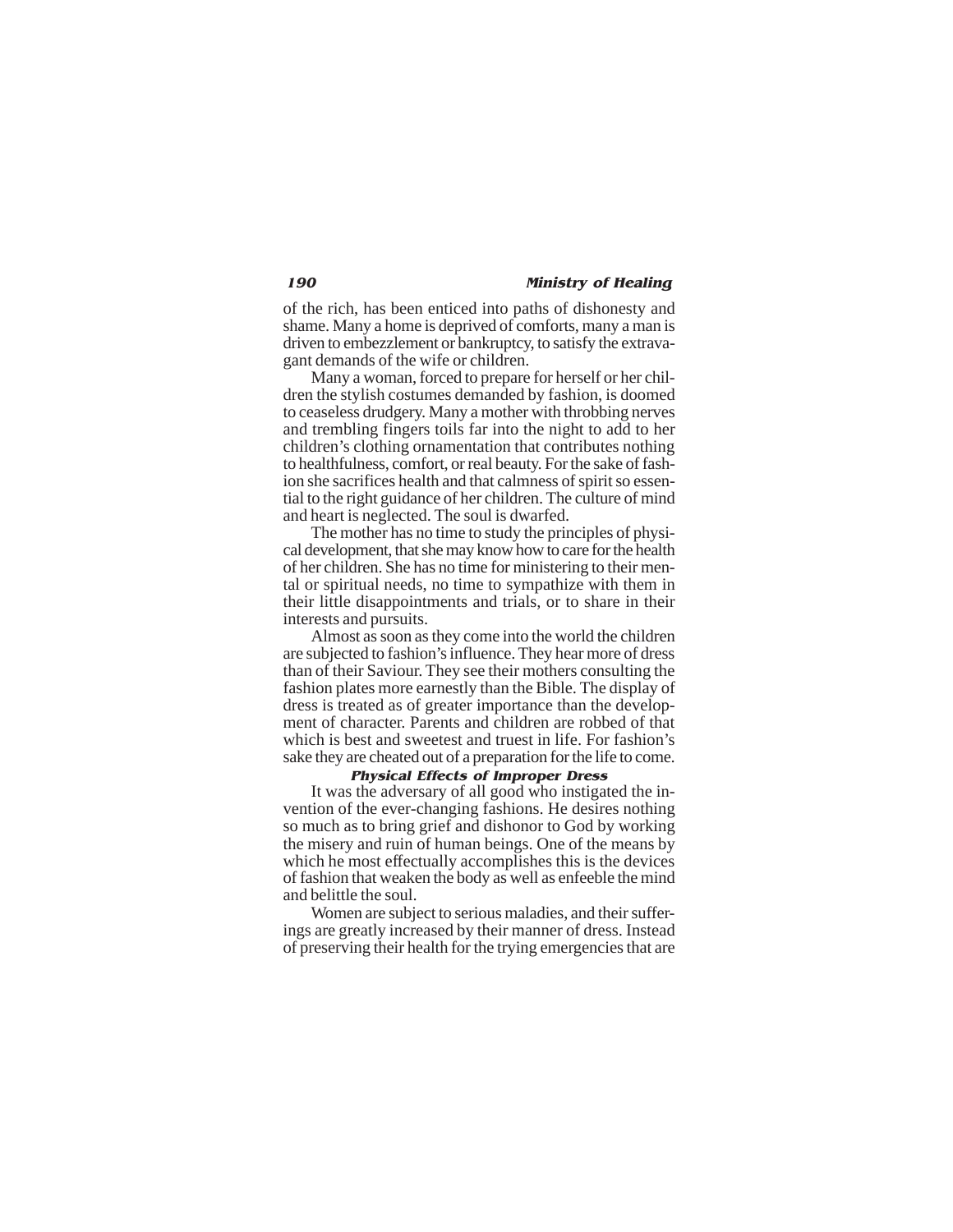#### **Dress**

sure to come, they by their wrong habits too often sacrifice not only health but life, and leave to their children a legacy of woe in a ruined constitution, perverted habits, and false ideas of life.

One of fashion's wasteful and mischievous devices is the skirt that sweeps the ground. Uncleanly, uncomfortable, inconvenient, unhealthful—all this and more is true of the trailing skirt. It is extravagant, both because of the superfluous material required and because of the needless wear on account of its length. And whoever has seen a woman in a trailing skirt, with hands filled with parcels, attempt to go up or down stairs, to enter a streetcar, to walk through a crowd, to walk in the rain or on a muddy road, needs no other proof of its inconvenience and discomfort.

Another serious evil is the wearing of skirts so that their weight must be sustained by the hips. This heavy weight, pressing upon the internal organs, drags them downward and causes weakness of the stomach and a feeling of lassitude, inclining the wearer to stoop, which further cramps the lungs, making correct breathing more difficult.

Of late years the dangers resulting from compression of the waist have been so fully discussed that few can be ignorant in regard to them; yet so great is the power of fashion that the evil continues. By this practice, women and young girls are doing themselves untold harm. It is essential to health that the chest have room to expand to its fullest extent in order that the lungs may be enabled to take full inspiration. When the lungs are restricted, the quantity of oxygen received into them is lessened. The blood is not properly vitalized, and the waste, poisonous matter which should be thrown off through the lungs is retained. In addition to this the circulation is hindered, and the internal organs are so cramped and crowded out of place that they cannot perform their work properly.

Tight lacing does not improve the form. One of the chief elements in physical beauty is symmetry, the harmonious proportion of parts. And the correct model for physical development is to be found, not in the figures displayed by French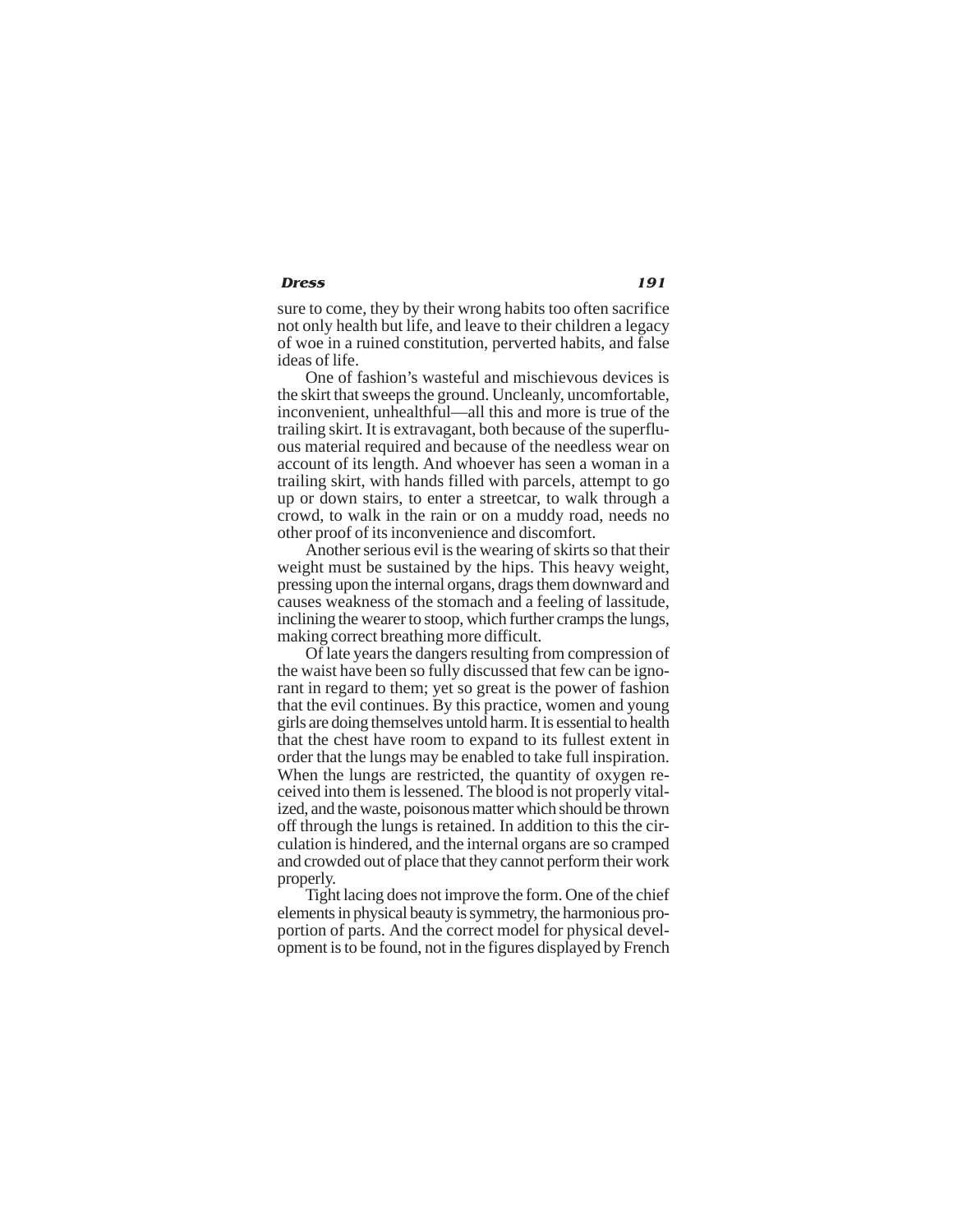modistes, but in the human form as developed according to the laws of God in nature. God is the author of all beauty, and only as we conform to His ideal shall we approach the standard of true beauty.

Another evil which custom fosters is the unequal distribution of the clothing, so that while some parts of the body have more than is required, others are insufficiently clad. The feet and limbs, being remote from the vital organs, should be especially guarded from cold by abundant clothing. It is impossible to have health when the extremities are habitually cold; for if there is too little blood in them there will be too much in other portions of the body. Perfect health requires a perfect circulation; but this cannot be had while three or four times as much clothing is worn upon the body, where the vital organs are situated, as upon the feet and limbs.

A multitude of women are nervous and careworn because they deprive themselves of the pure air that would make pure blood, and of the freedom of motion that would send the blood bounding through the veins, giving life, health; and energy. Many women have become confirmed invalids when they might have enjoyed health, and many have died of consumption and other diseases when they might have lived their allotted term of life had they dressed in accordance with health principles and exercised freely in the open air.

In order to secure the most healthful clothing, the needs of every part of the body must be carefully studied. The character of the climate, the surroundings, the condition of health, the age, and the occupation must all be considered. Every article of dress should fit easily, obstructing neither the circulation of the blood nor a free, full, natural respiration. Everything worn should be so loose that when the arms are raised the clothing will be correspondingly lifted.

Women who are in failing health can do much for themselves by sensible dressing and exercise. When suitably dressed for outdoor enjoyment, let them exercise in the open air, carefully at first, but increasing the amount of exercise as they can endure it. By taking this course, many might re-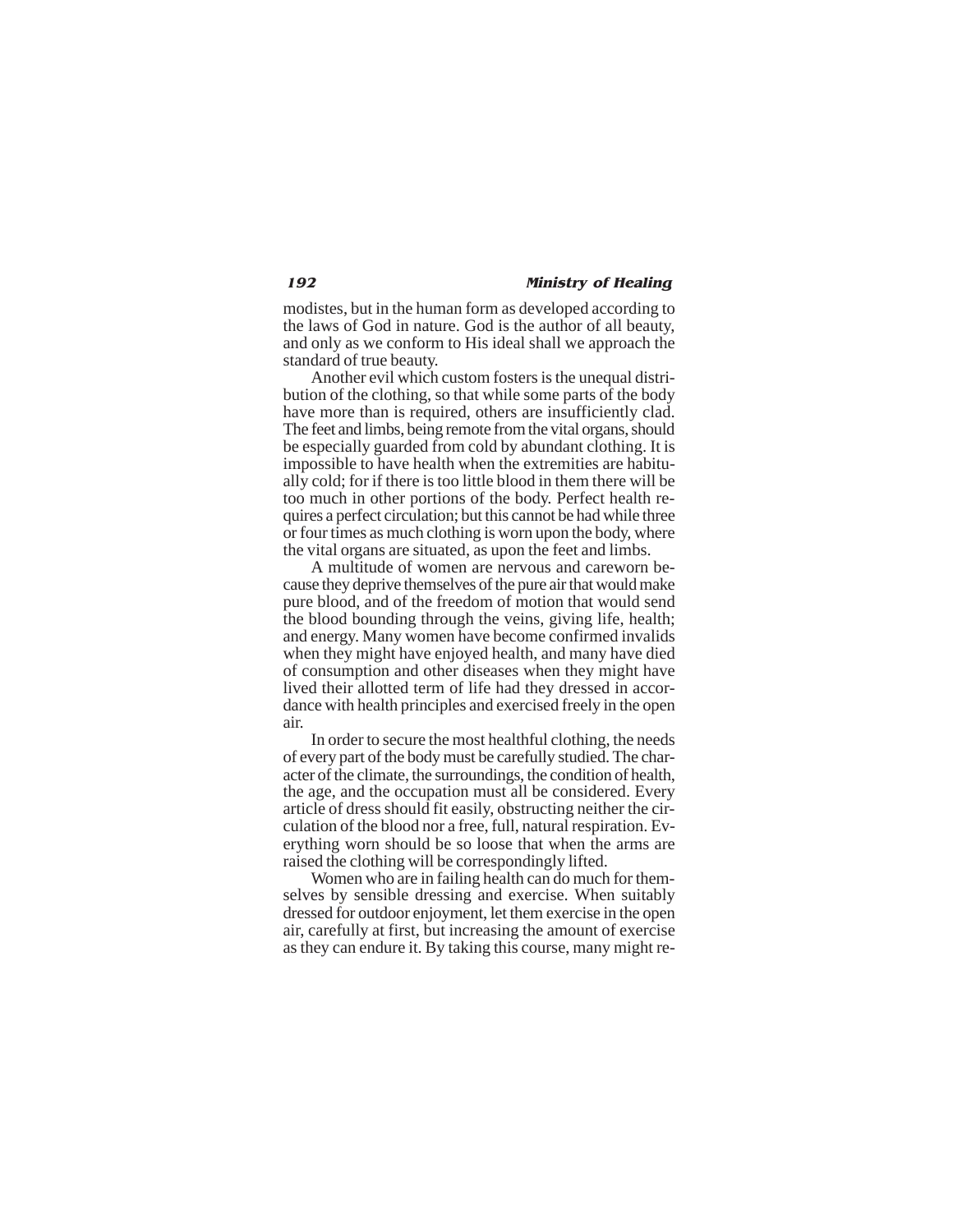# **Diet and Health**

gain health and live to take their share in the world's work. **Independent of Fashion**

Let women themselves, instead of struggling to meet the demands of fashion, have the courage to dress healthfully and simply. Instead of sinking into a mere household drudge, let the wife and mother take time to read, to keep herself well informed, to be a companion to her husband, and to keep in touch with the developing minds of her children. Let her use wisely the opportunities now hers to influence her dear ones for the higher life. Let her take time to make the dear Saviour a daily companion and familiar friend. Let her take time for the study of His word, take time to go with the children into the fields, and learn of God through the beauty of His works.

Let her keep cheerful and buoyant. Instead of spending every moment in endless sewing, make the evening a pleasant social season, a family reunion after the day's duties. Many a man would thus be led to choose the society of his home before that of the clubhouse or the saloon. Many a boy would be kept from the street or the corner grocery. Many a girl would be saved from frivolous, misleading associations. The influence of the home would be to parents and children what God designed it should be, a lifelong blessing.

 $-$  Chapter 23  $-$ Diet and Health

"Eat for Strength, and not for drunkenness."

Our bodies are built up from the food we eat. There is a constant breaking down of the tissues of the body; every movement of every organ involves waste, and this waste is repaired from our food. Each organ of the body requires its share of nutrition. The brain must be supplied with its portion; the bones, muscles, and nerves demand theirs. It is a wonderful process that transforms the food into blood and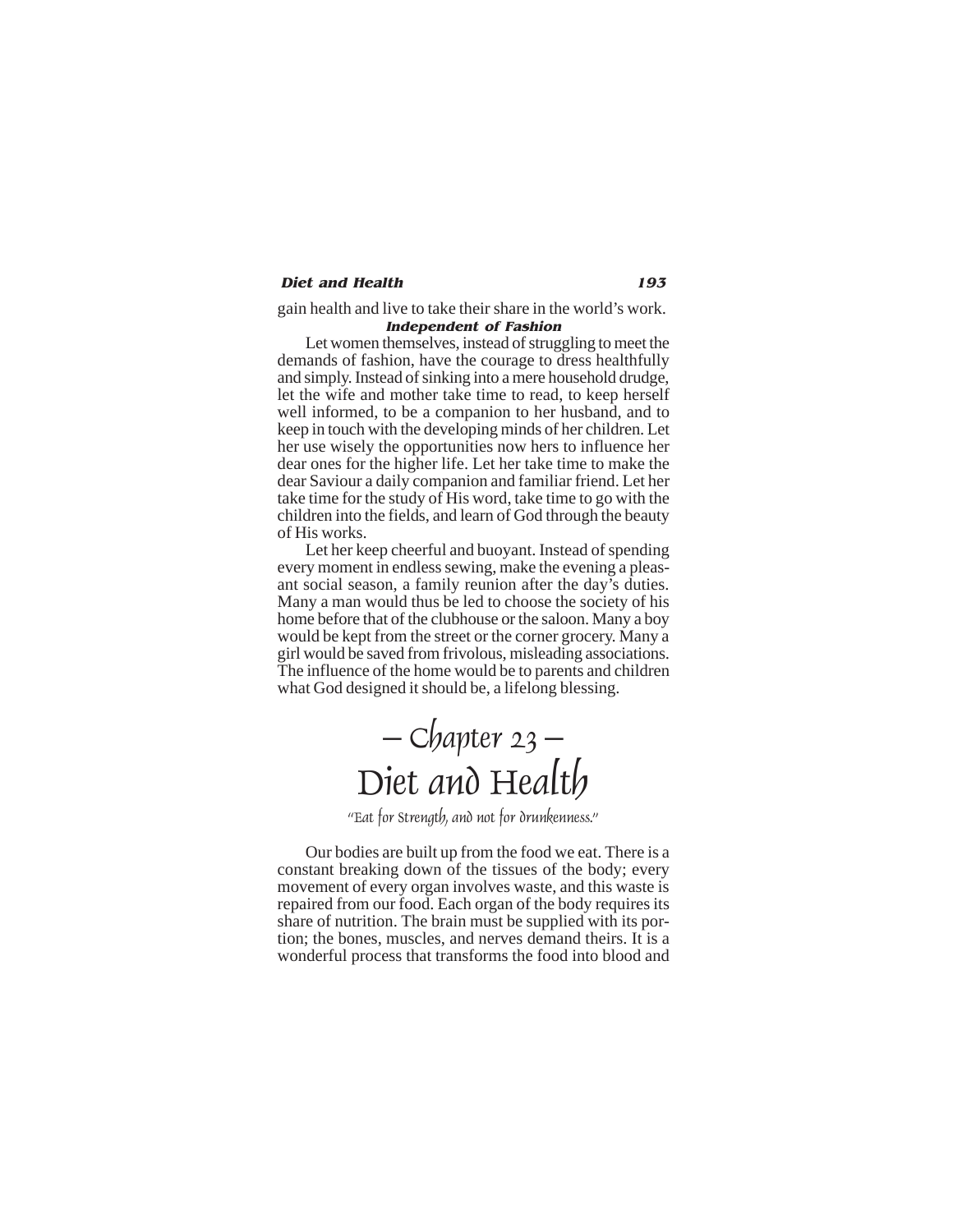uses this blood to build up the varied parts of the body; but this process is going on continually, supplying with life and strength each nerve, muscle, and tissue.

# **Selection of Food**

Those foods should be chosen that best supply the elements needed for building up the body. In this choice, appetite is not a safe guide. Through wrong habits of eating, the appetite has become perverted. Often it demands food that impairs health and causes weakness instead of strength. We cannot safely be guided by the customs of society. The disease and suffering that everywhere prevail are largely due to popular errors in regard to diet.

In order to know what are the best foods, we must study God's original plan for man's diet. He who created man and who understands his needs appointed Adam his food. "Behold," He said, "I have given you every herb yielding seed . . and every tree, in which is the fruit of a tree yielding seed; to you it shall be for food." *Genesis 1:29 (A.R.V.).* Upon leaving Eden to gain his livelihood by tilling the earth under the curse of sin, man received permission to eat also "the herb of the field." *Genesis 3:18*.

Grains, fruits, nuts, and vegetables constitute the diet chosen for us by our Creator. These foods, prepared in as simple and natural a manner as possible, are the most healthful and nourishing. They impart a strength, a power of endurance, and a vigor of intellect that are not afforded by a more complex and stimulating diet.

But not all foods wholesome in themselves are equally suited to our needs under all circumstances. Care should be taken in the selection of food. Our diet should be suited to the season, to the climate in which we live, and to the occupation we follow. Some foods that are adapted for use at one season or in one climate are not suited to another. So there are different foods best suited for persons in different occupations. Often food that can be used with benefit by those engaged in hard physical labor is unsuitable for persons of sedentary pursuits or intense mental application. God has given us an ample variety of healthful foods, and each per-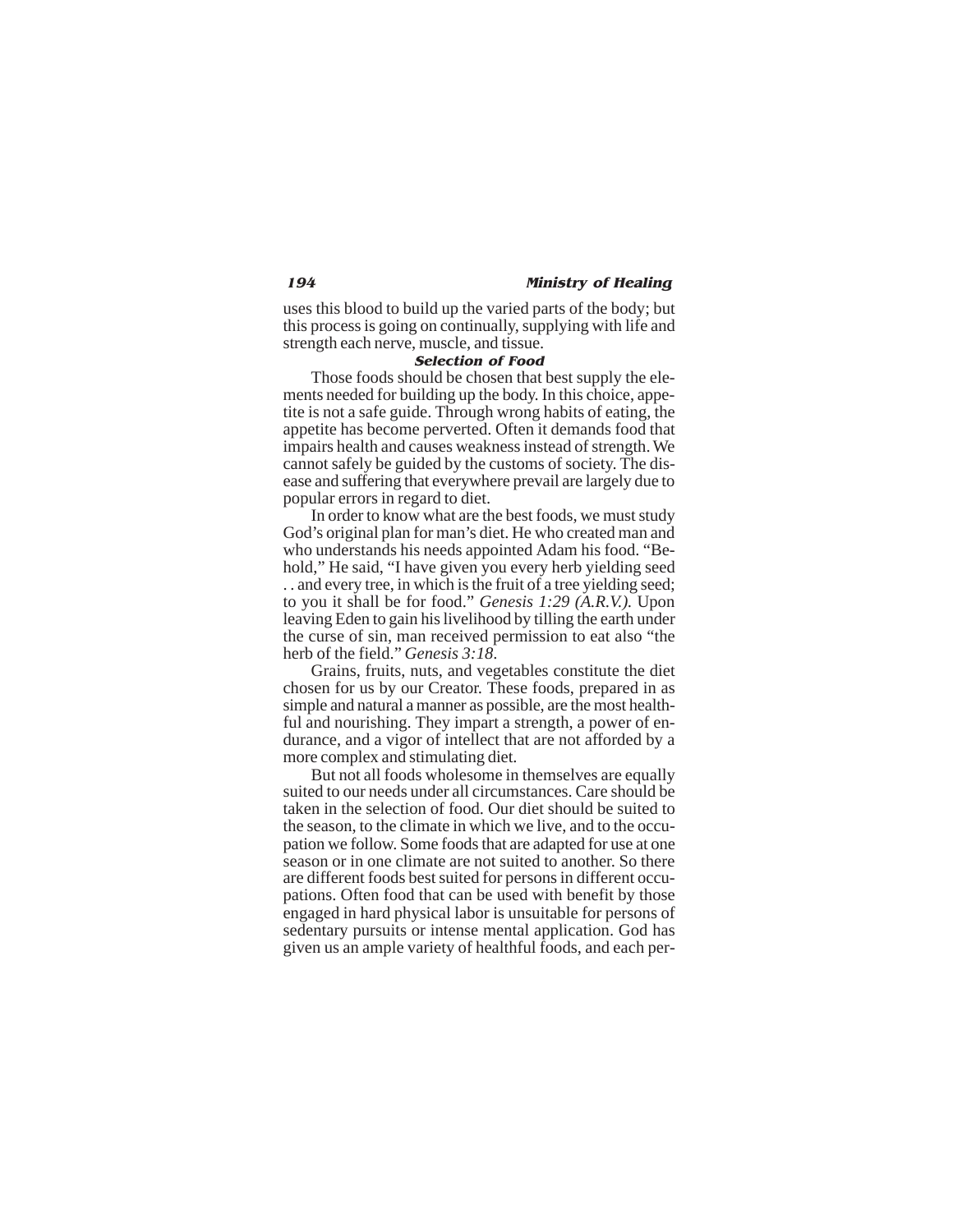### **Diet and Health**

son should choose from it the things that experience and sound judgment prove to be best suited to his own necessities.

Nature's abundant supply of fruits, nuts, and grains is ample; and year by year the products of all lands are more generally distributed to all, by the increased facilities for transportation. As a result many articles of food which a few years ago were regarded as expensive luxuries are now within the reach of all as foods for everyday use. This is especially the case with dried and canned fruits.

Nuts and nut foods are coming largely into use to take the place of flesh meats. With nuts may be combined grains, fruits, and some roots, to make foods that are healthful and nourishing. Care should be taken, however, not to use too large a proportion of nuts. Those who realize ill effects from the use of nut foods may find the difficulty removed by attending to this precaution. It should be remembered, too, that some nuts are not so wholesome as others. Almonds are preferable to peanuts, but peanuts in limited quantities, used in connection with grains, are nourishing and digestible.

When properly prepared, olives, like nuts, supply the place of butter and flesh meats. The oil, as eaten in the olive, is far preferable to animal oil or fat. It serves as a laxative. Its use will be found beneficial to consumptives, and it is healing to an inflamed, irritated stomach.

Persons who have accustomed themselves to a rich, highly stimulating diet have an unnatural taste, and they cannot at once relish food that is plain and simple. It will take time for the taste to become natural and for the stomach to recover from the abuse it has suffered. But those who persevere in the use of wholesome food will, after a time, find it palatable. Its delicate and delicious flavors will be appreciated, and it will be eaten with greater enjoyment than can be derived from unwholesome dainties. And the stomach, in a healthy condition, neither fevered nor overtaxed, can readily perform its task.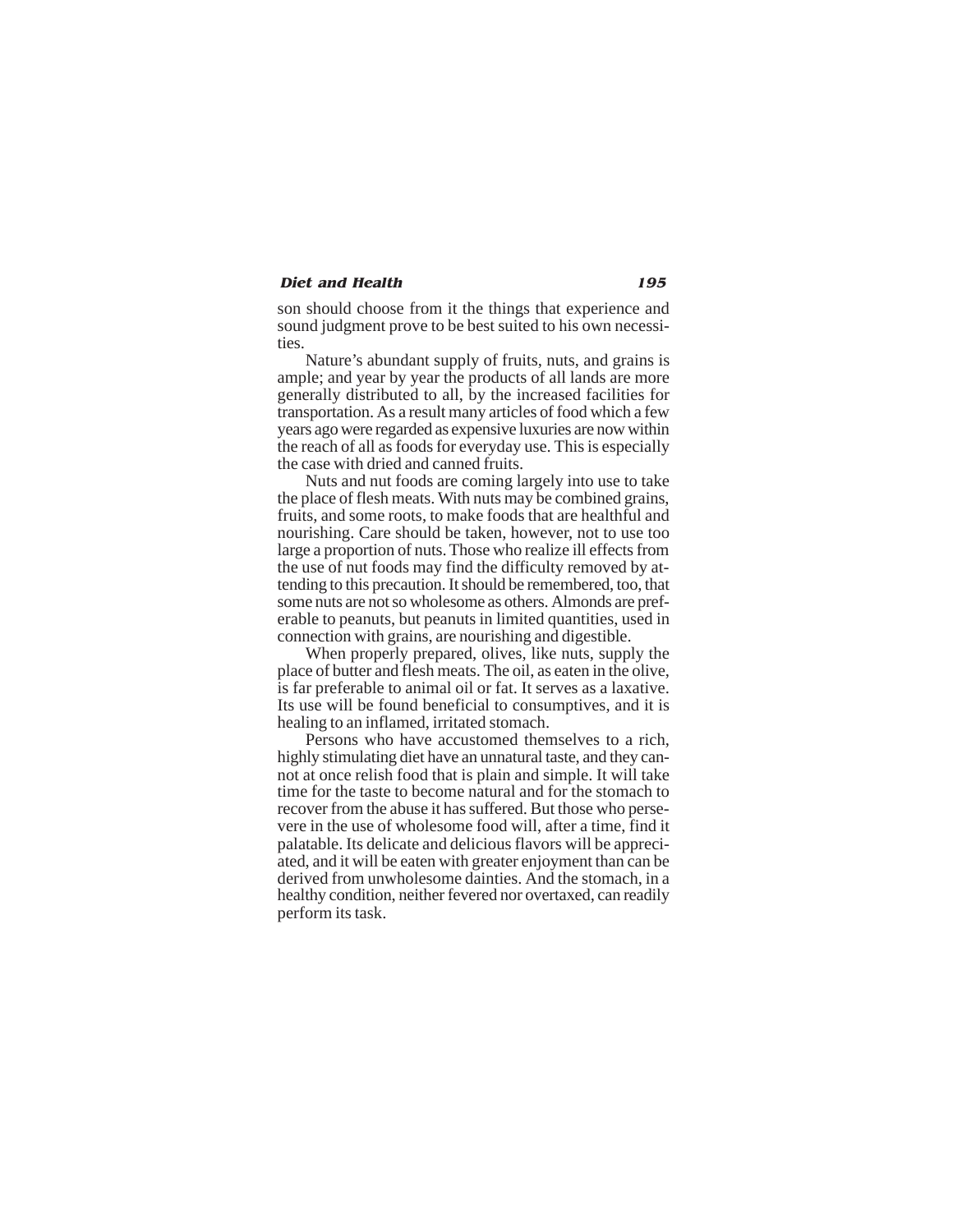## **Variety**

In order to maintain health, a sufficient supply of good, nourishing food is needed.

If we plan wisely, that which is most conducive to health can be secured in almost every land. The various preparations of rice, wheat, corn, and oats are sent abroad everywhere, also beans, peas, and lentils. These, with native or imported fruits, and the variety of vegetables that grow in each locality, give an opportunity to select a dietary that is complete without the use of flesh meats.

Wherever fruit can be grown in abundance, a liberal supply should be prepared for winter, by canning or drying. Small fruits, such as currants, gooseberries, strawberries, raspberries, and blackberries, can be grown to advantage in many places where they are but little used and their cultivation is neglected.

For household canning, glass, rather than tin cans, should be used whenever possible. It is especially necessary that the fruit for canning should be in good condition. Use little sugar, and cook the fruit only long enough to ensure its preservation. Thus prepared, it is an excellent substitute for fresh fruit.

Wherever dried fruits, such as raisins, prunes, apples, pears, peaches, and apricots are obtainable at moderate prices, it will be found that they can be used as staple articles of diet much more freely than is customary, with the best results to the health and vigor of all classes of workers.

There should not be a great variety at any one meal, for this encourages overeating and causes indigestion.

It is not well to eat fruit and vegetables at the same meal. If the digestion is feeble, the use of both will often cause distress and inability to put forth mental effort. It is better to have the fruit at one meal and the vegetables at another.

The meals should be varied. The same dishes, prepared in the same way, should not appear on the table meal after meal and day after day. The meals are eaten with greater relish, and the system is better nourished, when the food is varied.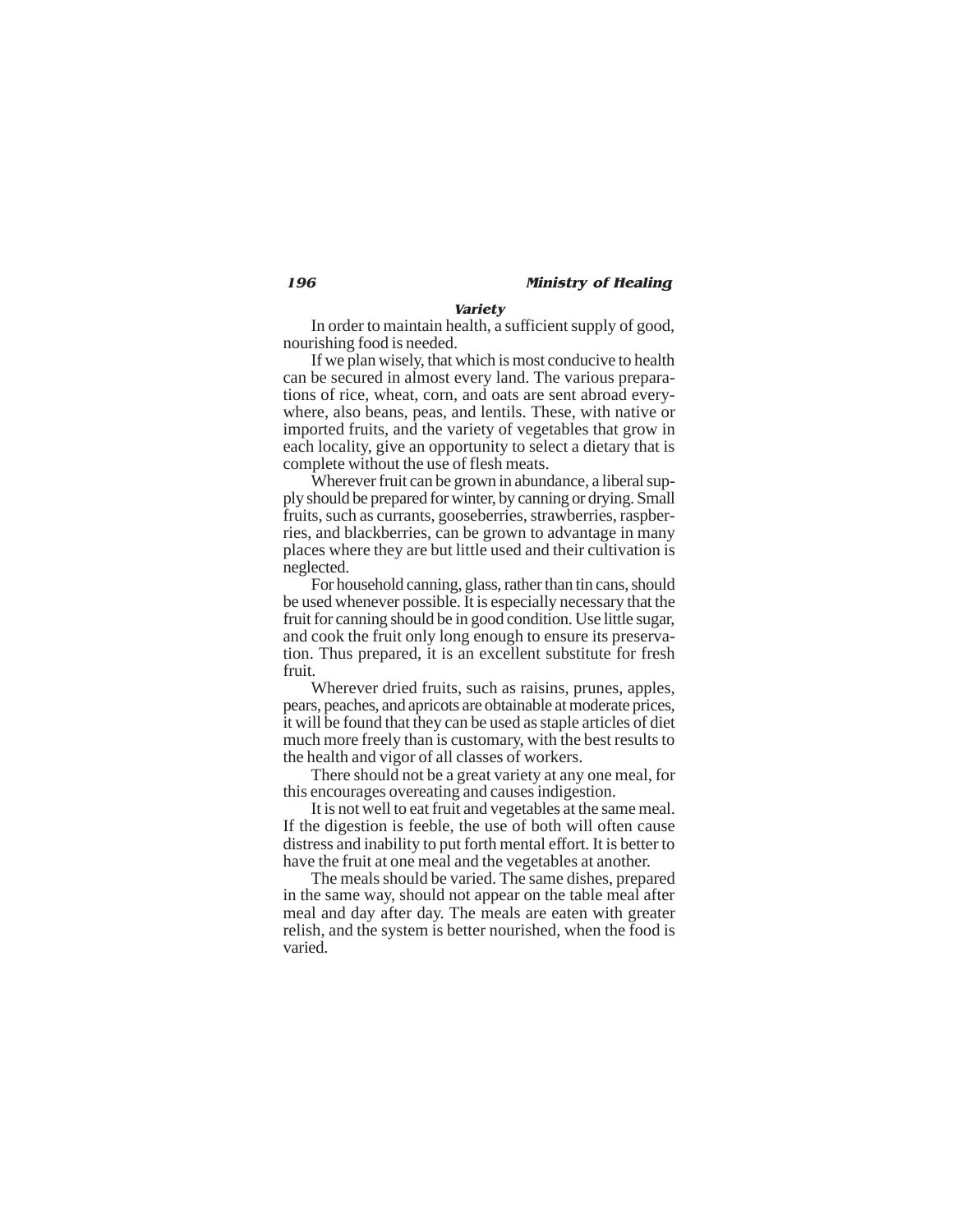### **Diet and Health**

#### **Preparation of Food**

It is wrong to eat merely to gratify the appetite, but no indifference should be manifested regarding the quality of the food or the manner of its preparation. If the food eaten is not relished, the body will not be so well nourished. The food should be carefully chosen and prepared with intelligence and skill.

For use in breadmaking, the superfine white flour is not the best. Its use is neither healthful nor economical. Fineflour bread is lacking in nutritive elements to be found in bread made from the whole wheat. It is a frequent cause of constipation and other unhealthful conditions.

The use of soda or baking powder in breadmaking is harmful and unnecessary. Soda causes inflammation of the stomach and often poisons the entire system. Many housewives think that they cannot make good bread without soda, but this is an error. If they would take the trouble to learn better methods, their bread would be more wholesome, and, to a natural taste, it would be more palatable.

In the making of raised or yeast bread, milk should not be used in place of water. The use of milk is an additional expense, and it makes the bread much less wholesome. Milk bread does not keep sweet so long after baking as does that made with water, and it ferments more readily in the stomach.

Bread should be light and sweet. Not the least taint of sourness should be tolerated. The loaves should be small and so thoroughly baked that, so far as possible, the yeast germs shall be destroyed. When hot or new, raised bread of any kind is difficult of digestion. It should never appear on the table. This rule does not, however, apply to unleavened bread. Fresh rolls made of wheaten meal without yeast or leaven, and baked in a well-heated oven, are both wholesome and palatable.

Grains used for porridge or "mush" should have several hours' cooking. But soft or liquid foods are less wholesome than dry foods, which require thorough mastication. Zwieback, or twice-baked bread, is one of the most easily digested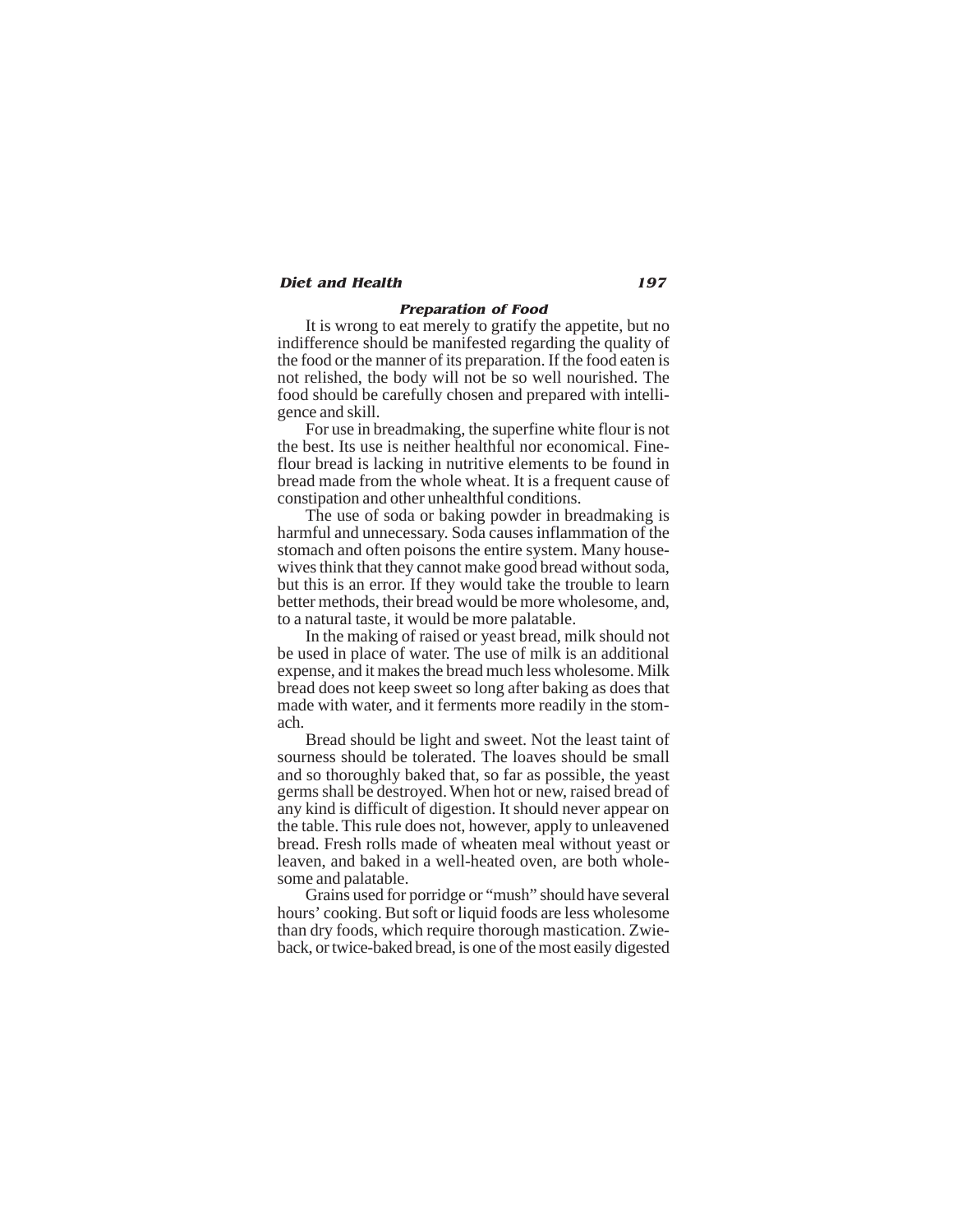and most palatable of foods. Let ordinary raised bread be cut in slices and dried in a warm oven till the last trace of moisture disappears. Then let it be browned slightly all the way through. In a dry place this bread can be kept much longer than ordinary bread, and, if reheated before using; it will be as fresh as when new.

Far too much sugar is ordinarily used in food. Cakes, sweet puddings, pastries, jellies, jams, are active causes of indigestion. Especially harmful are the custards and puddings in which milk, eggs, and sugar are the chief ingredients. The free use of milk and sugar taken together should be avoided.

If milk is used, it should be thoroughly sterilized; with this precaution, there is less danger of contracting disease from its use. Butter is less harmful when eaten on cold bread than when used in cooking; but, as a rule, it is better to dispense with it altogether. Cheese is still more objectionable; it is wholly unfit for food.

Scanty, ill-cooked food depraves the blood by weakening the blood-making organs. It deranges the system and brings on disease, with its accompaniment of irritable nerves and bad tempers. The victims of poor cookery are numbered by thousands and tens of thousands. Over many graves might be written: "Died because of poor cooking," "Died of an abused stomach."

It is a sacred duty for those who cook to learn how to prepare healthful food. Many souls are lost as the result of poor cookery. It takes thought and care to make good bread; but there is more religion in a loaf of good bread than many think. There are few really good cooks. Young women think that it is menial to cook and do other kinds of housework; and, for this reason, many girls who marry and have the care of families have little idea of the duties devolving upon a wife and mother.

Cooking is no mean science, and it is one of the most essential in practical life. It is a science that all women should learn, and it should be taught in a way to benefit the poorer classes. To make food appetizing, and at the same time simple and nourishing, requires skill; but it can be done. Cooks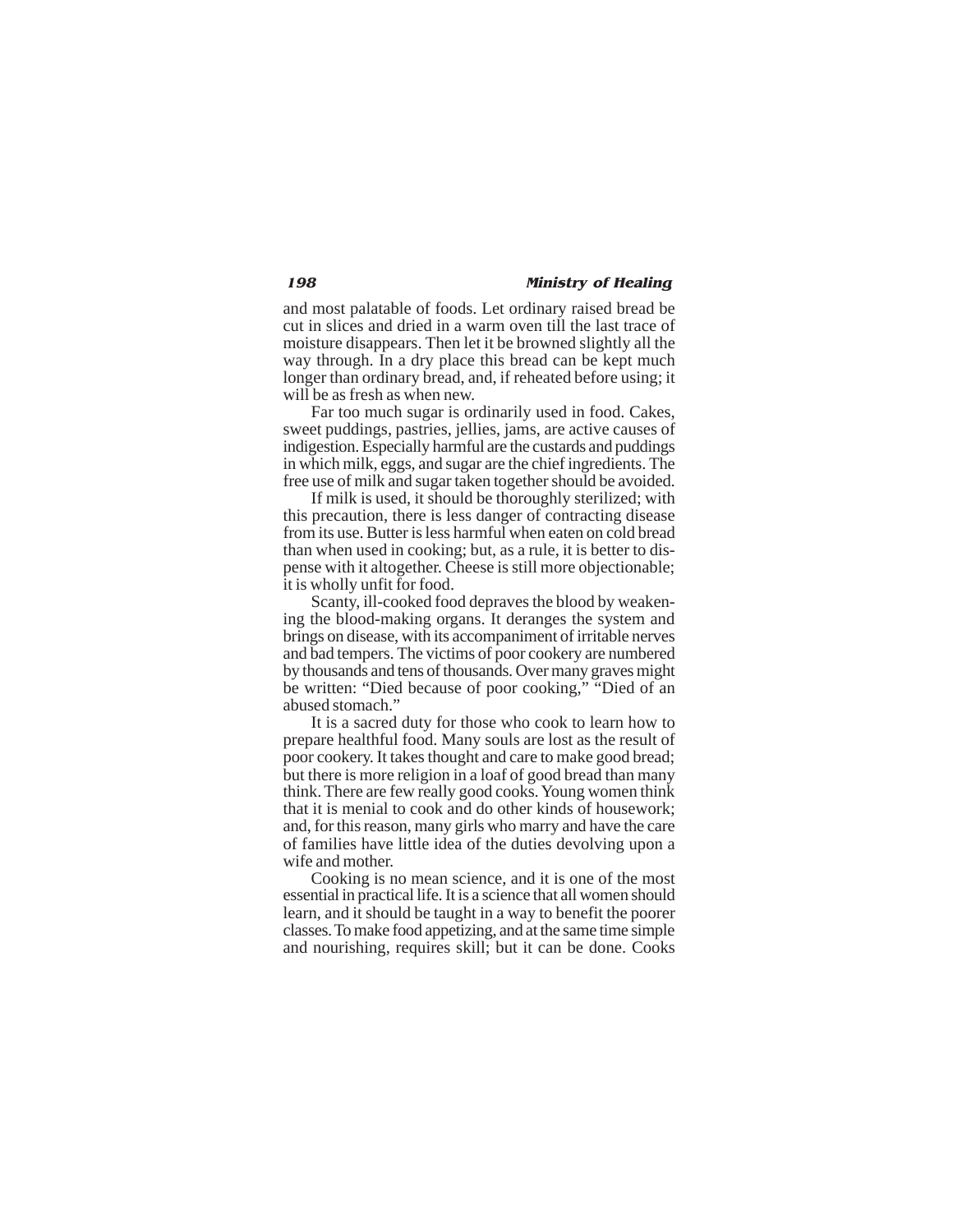### **Diet and Health**

should know how to prepare simple food in a simple and healthful manner, and so that it will be found more palatable, as well as more wholesome, because of its simplicity.

Every woman who is at the head of a family and yet does not understand the art of healthful cookery should determine to learn that which is so essential to the well-being of her household. In many places hygienic cooking schools afford opportunity for instruction in this line. She who has not the help of such facilities should put herself under the instruction of some good cook and persevere in her efforts for improvement until she is mistress of the culinary art.

# **Regularity in Eating**

Regularity in eating is of vital importance. There should be a specified time for each meal. At this time let everyone eat what the system requires and then take nothing more until the next meal. There are many who eat when the system needs no food, at irregular intervals, and between meals, because they have not sufficient strength of will to resist inclination. When traveling, some are constantly nibbling if anything eatable is within their reach. This is very injurious. If travelers would eat regularly of food that is simple and nutritious, they would not feel so great weariness nor suffer so much from sickness.

Another pernicious habit is that of eating just before bedtime. The regular meals may have been taken; but because there is a sense of faintness, more food is eaten. By indulgence this wrong practice becomes a habit and often so firmly fixed that it is thought impossible to sleep without food. As a result of eating late suppers, the digestive process is continued through the sleeping hours. But though the stomach works constantly, its work is not properly accomplished. The sleep is often disturbed with unpleasant dreams; and, in the morning, the person awakes unrefreshed and with little relish for breakfast. When we lie down to rest, the stomach should have its work all done, that it, as well as the other organs of the body, may enjoy rest. For persons of sedentary habits, late suppers are particularly harmful. With them the disturbance created is often the beginning of disease that ends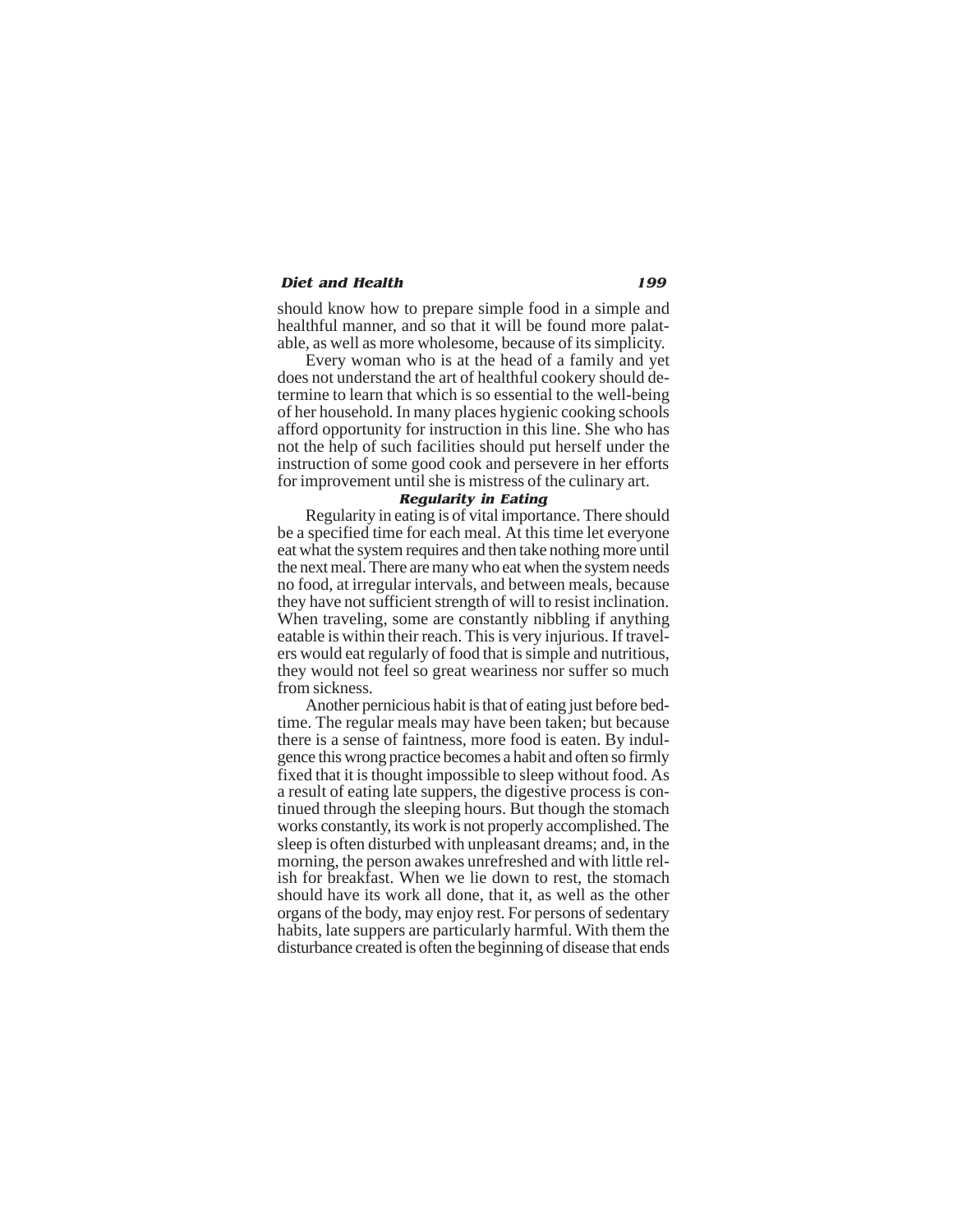in death.

In many cases the faintness that leads to a desire for food is felt because the digestive organs have been too severely taxed during the day. After disposing of one meal, the digestive organs need rest. At least five or six hours should intervene between the meals, and most persons who give the plan a trial will find that two meals a day are better than three.

# **Wrong Conditions of Eating**

Food should not be eaten very hot or very cold. If food is cold, the vital force of the stomach is drawn upon in order to warm it before digestion can take place. Cold drinks are injurious for the same reason while the free use of hot drinks is debilitating. In fact, the more liquid there is taken with the meals, the more difficult it is for the food to digest; for the liquid must be absorbed before digestion can begin. Do not eat largely of salt, avoid the use of pickles and spiced foods, eat an abundance of fruit, and the irritation that calls for so much drink at mealtime will largely disappear.

Food should be eaten slowly and should be thoroughly masticated. This is necessary in order that the saliva may be properly mixed with the food and the digestive fluids be called into action.

Another serious evil is eating at improper times, as after violent or excessive exercise, when one is much exhausted or heated. Immediately after eating there is a strong draft upon the nervous energies; and, when mind or body is heavily taxed just before or just after eating, digestion is hindered. When one is excited, anxious, or hurried, it is better not to eat until rest or relief is found.

The stomach is closely related to the brain; and, when the stomach is diseased, the nerve power is called from the brain to the aid of the weakened digestive organs. When these demands are too frequent, the brain becomes congested. When the brain is constantly taxed, and there is lack of physical exercise, even plain food should be eaten sparingly. At mealtime cast off care and anxious thought; do not feel hurried, but eat slowly and with cheerfulness, with your heart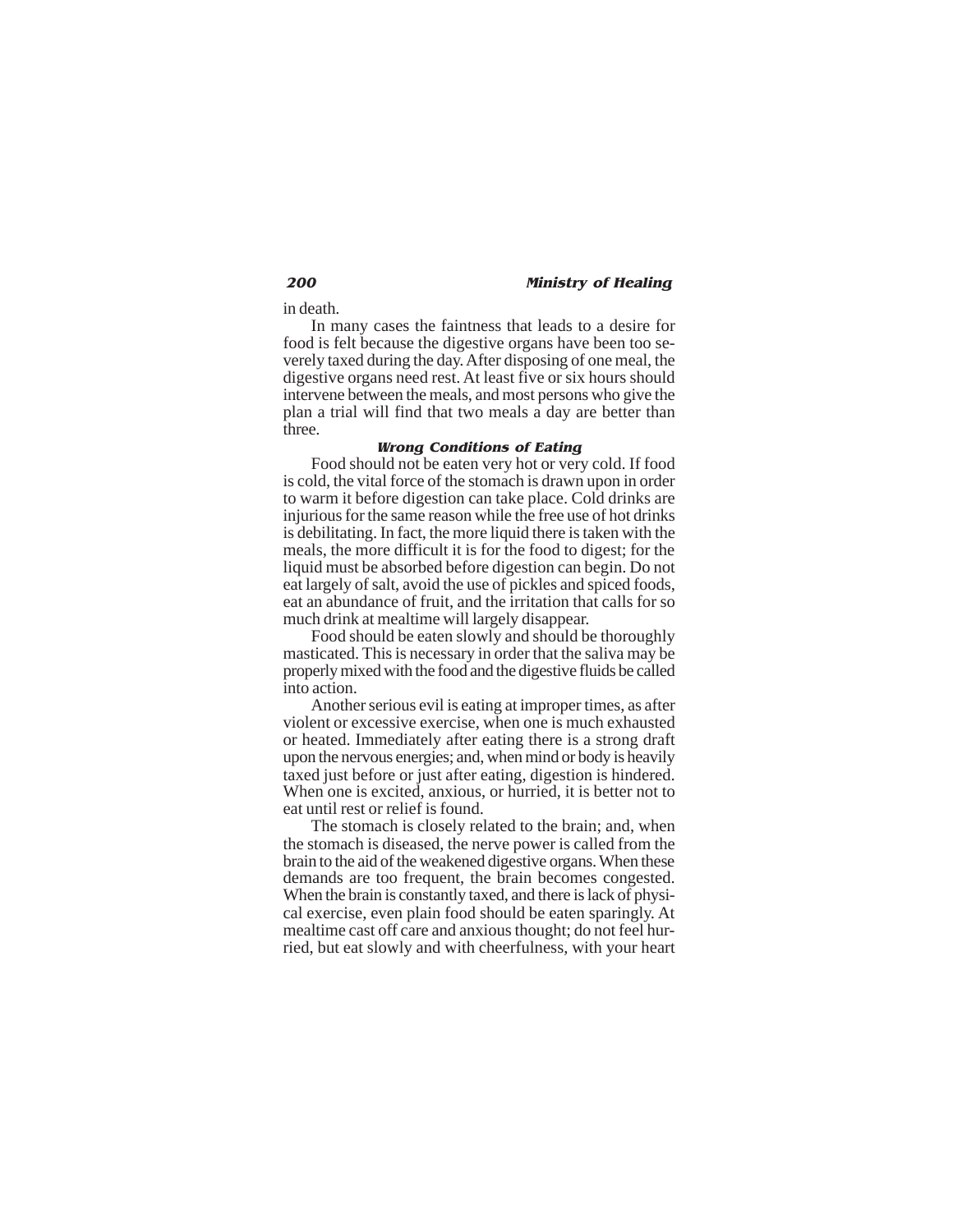# **Diet and Health**

filled with gratitude to God for all His blessings.

**Overeating**

Many who discard flesh meats and other gross and injurious articles think that because their food is simple and wholesome they may indulge appetite without restraint, and they eat to excess, sometimes to gluttony. This is an error. The digestive organs should not be burdened with a quantity or quality of food which it will tax the system to appropriate.

Custom has decreed that the food shall be placed upon the table in courses. Not knowing what is coming next, one may eat a sufficiency of food which perhaps is not the best suited to him. When the last course is brought on, he often ventures to overstep the bounds, and take the tempting dessert, which, however, proves anything but good for him. If all the food intended for a meal is placed on the table at the beginning, one has opportunity to make the best choice.

Sometimes the result of overeating is felt at once. In other cases there is no sensation of pain; but the digestive organs lose their vital force, and the foundation of physical strength is undermined.

The surplus food burdens the system and produces morbid, feverish conditions. It calls an undue amount of blood to the stomach, causing the limbs and extremities to chill quickly. It lays a heavy tax on the digestive organs; and, when these organs have accomplished their task, there is a feeling of faintness or languor. Some who are continually overeating call this all-gone feeling hunger; but it is caused by the over-worked condition of the digestive organs. At times there is numbness of the brain, with disinclination to mental or physical effort.

These unpleasant symptoms are felt because nature has accomplished her work at an unnecessary outlay of vital force and is thoroughly exhausted. The stomach is saying, "Give me rest." But with many the faintness is interpreted as a demand for more food; so, instead of giving the stomach rest, another burden is placed upon it. As a consequence the digestive organs are often worn out when they should be ca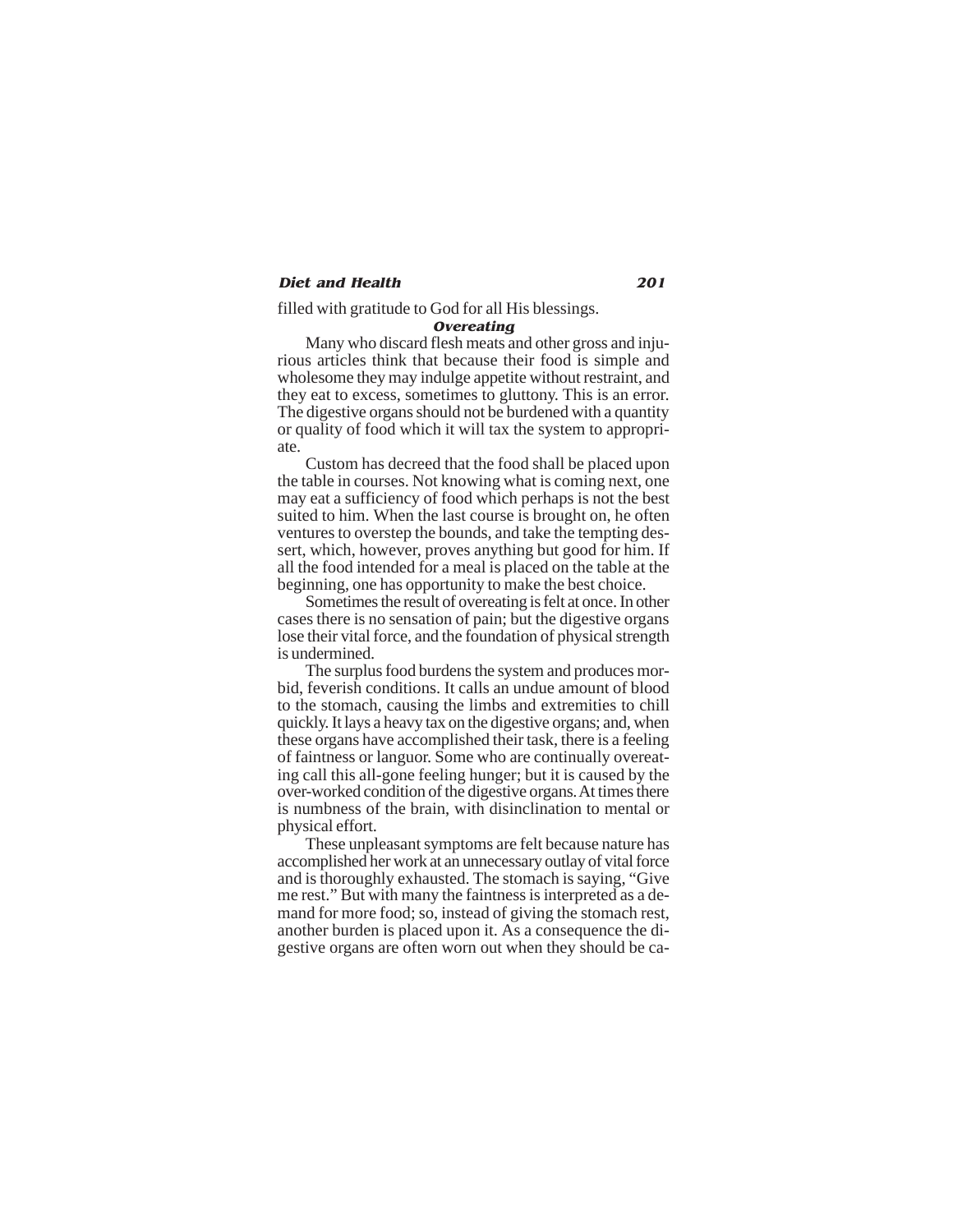pable of doing good work.

# **Diet on the Sabbath**

We should not provide for the Sabbath a more liberal supply or a greater variety of food than for other days. Instead of this the food should be more simple, and less should be eaten in order that the mind may be clear and vigorous to comprehend spiritual things. A clogged stomach means a clogged brain. The most precious words may be heard and not appreciated because the mind is confused by an improper diet. By overeating on the Sabbath, many do more than they think to unfit themselves for receiving the benefit of its sacred opportunities.

Cooking on the Sabbath should be avoided; but it is not therefore necessary to eat cold food. In cold weather the food prepared the day before should be heated. And let the meals, however simple, be palatable and attractive. Especially in families where there are children, it is well, on the Sabbath, to provide something that will be regarded as a treat, something the family do not have everyday.

# **Reform in Diet**

Where wrong habits of diet have been indulged, there should be no delay in reform. When dyspepsia has resulted from abuse of the stomach, efforts should be made carefully to preserve the remaining strength of the vital forces by removing every overtaxing burden. The stomach may never entirely recover health after long abuse; but a proper course of diet will save further debility, and many will recover more or less fully. It is not easy to prescribe rules that will meet every case; but, with attention to right principles in eating, great reforms may be made, and the cook need not be continually toiling to tempt the appetite.

Abstemiousness in diet is rewarded with mental and moral vigor; it also aids in the control of the passions. Overeating is especially harmful to those who are sluggish in temperament; these should eat sparingly and take plenty of physical exercise. There are men and women of excellent natural ability who do not accomplish half what they might if they would exercise self-control in the denial of appetite.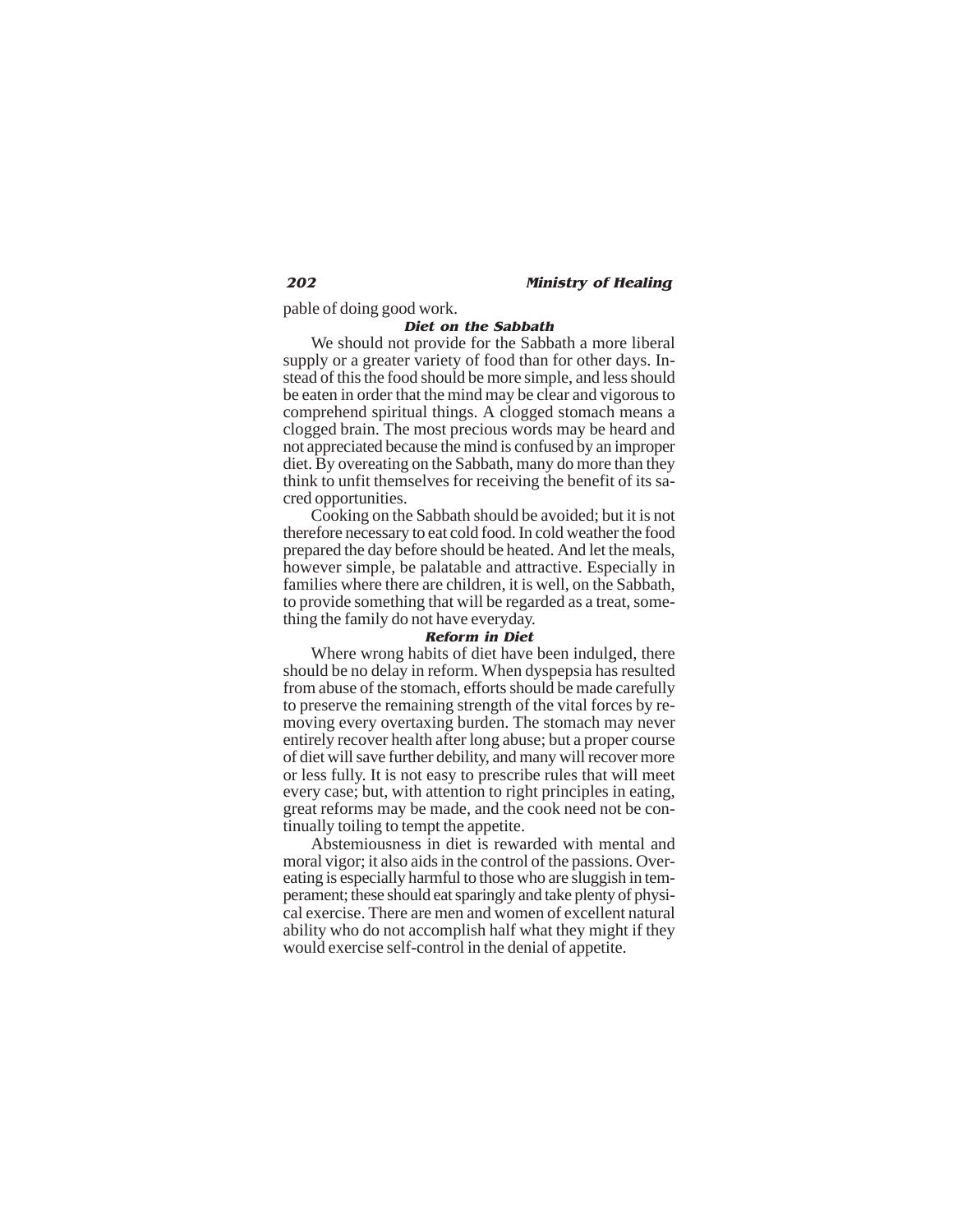### **Diet and Health**

Many writers and speakers fail here. After eating heartily, they give themselves to sedentary occupations, reading, study, or writing, allowing no time for physical exercise. As a consequence the free flow of thought and words is checked. They cannot write or speak with the force and intensity necessary in order to reach the heart; their efforts are tame and fruitless.

Those upon whom rest important responsibilities, those, above all, who are guardians of spiritual interests, should be men of keen feeling and quick perception. More than others, they need to be temperate in eating. Rich and luxurious food should have no place upon their tables.

Everyday men in positions of trust have decisions to make upon which depend results of great importance. Often they have to think rapidly, and this can be done successfully by those only who practice strict temperance. The mind strengthens under the correct treatment of the physical and mental powers. If the strain is not too great, new vigor comes with every taxation. But often the work of those who have important plans to consider and important decisions to make is affected for evil by the results of improper diet. A disordered stomach produces a disordered, uncertain state of mind. Often it causes irritability, harshness, or injustice. Many a plan that would have been a blessing to the world has been set aside, many unjust, oppressive, even cruel measures have been carried, as the result of diseased conditions due to wrong habits of eating.

Here is a suggestion for all whose work is sedentary or chiefly mental; let those who have sufficient moral courage and self-control try it: At each meal take only two or three kinds of simple food, and eat no more than is required to satisfy hunger. Take active exercise everyday, and see if you do not receive benefit.

Strong men who are engaged in active physical labor are not compelled to be as careful as to the quantity or quality of their food as are persons of sedentary habits; but even these would have better health if they would practice selfcontrol in eating and drinking.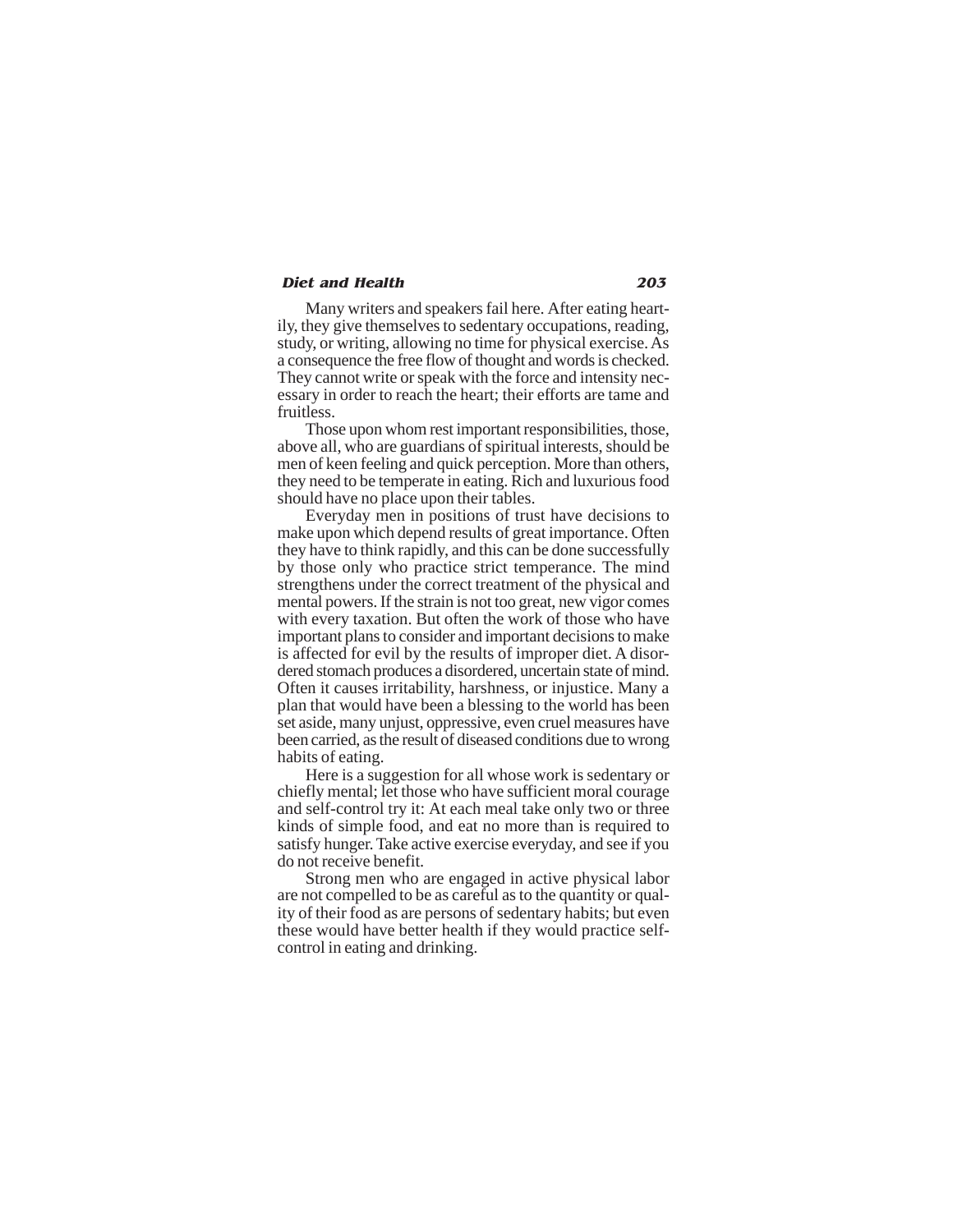Some wish that an exact rule could be prescribed for their diet. They overeat, and then regret it, and so they keep thinking about what they eat and drink. This is not as it should be. One person cannot lay down an exact rule for another. Everyone should exercise reason and self-control, and should act from principle.

Our bodies are Christ's purchased possession, and we are not at liberty to do with them as we please. All who understand the laws of health should realize their obligation to obey these laws which God has established in their being. Obedience to the laws of health is to be made a matter of personal duty. We ourselves must suffer the results of violated law. We must individually answer to God for our habits and practices. Therefore the question with us is not, "What is the world's practice?" but, "How shall I as an individual treat the habitation that God has given me?"

 $-\mathsf{C}$ hapter 24  $-$ Flesh as Food

"From the beginning it was not so."

The diet appointed man in the beginning did not include animal food. Not till after the Flood, when every green thing on the earth had been destroyed, did man receive permission to eat flesh.

In choosing man's food in Eden, the Lord showed what was the best diet; in the choice made for Israel He taught the same lesson. He brought the Israelites out of Egypt and undertook their training, that they might be a people for His own possession. Through them He desired to bless and teach the world. He provided them with the food best adapted for this purpose, not flesh, but manna, "the bread of heaven." It was only because of their discontent and their murmuring for the fleshpots of Egypt that animal food was granted them, and this only for a short time. Its use brought disease and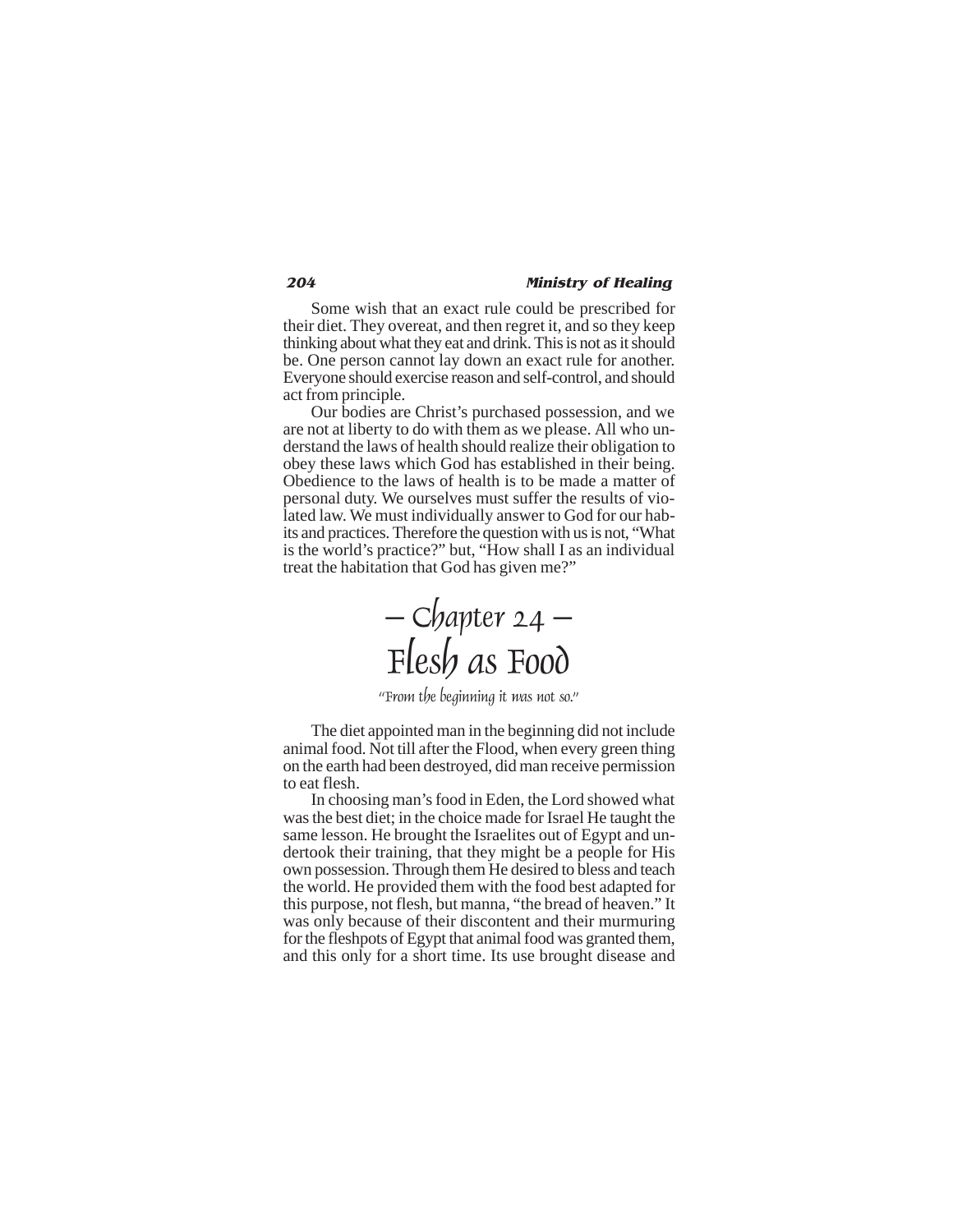# **Flesh as Food**

death to thousands. Yet the restriction to a nonflesh diet was never heartily accepted. It continued to be the cause of discontent and murmuring, open or secret, and it was not made permanent.

Upon their settlement in Canaan, the Israelites were permitted the use of animal food, but under careful restrictions which tended to lessen the evil results. The use of swine's flesh was prohibited, as also of other animals and of birds and fish whose flesh was pronounced unclean. Of the meats permitted, the eating of the fat and the blood was strictly forbidden.

Only such animals could be used for food as were in good condition. No creature that was torn, that had died of itself, or from which the blood had not been carefully drained, could be used as food.

By departing from the plan divinely appointed for their diet, the Israelites suffered great loss. They desired a flesh diet, and they reaped its results. They did not reach God's ideal of character or fulfill His purpose. The Lord "gave them their request; but sent leanness into their soul." *Psalm 106:15.* They valued the earthly above the spiritual, and the sacred pre-eminence which was His purpose for them they did not attain.

# **Reasons for Discarding Flesh Foods**

Those who eat flesh are but eating grains and vegetables second hand; for the animal receives from these things the nutrition that produces growth. The life that was in the grains and vegetables passes into the eater. We receive it by eating the flesh of the animal. How much better to get it direct, by eating the food that God provided for our use!

Flesh was never the best food; but its use is now doubly objectionable, since disease in animals is so rapidly increasing. Those who use flesh foods little know what they are eating. Often if they could see the animals when living and know the quality of the meat they eat, they would turn from it with loathing. People are continually eating flesh that is filled with tuberculous and cancerous germs. Tuberculosis, cancer, and other fatal diseases are thus communicated.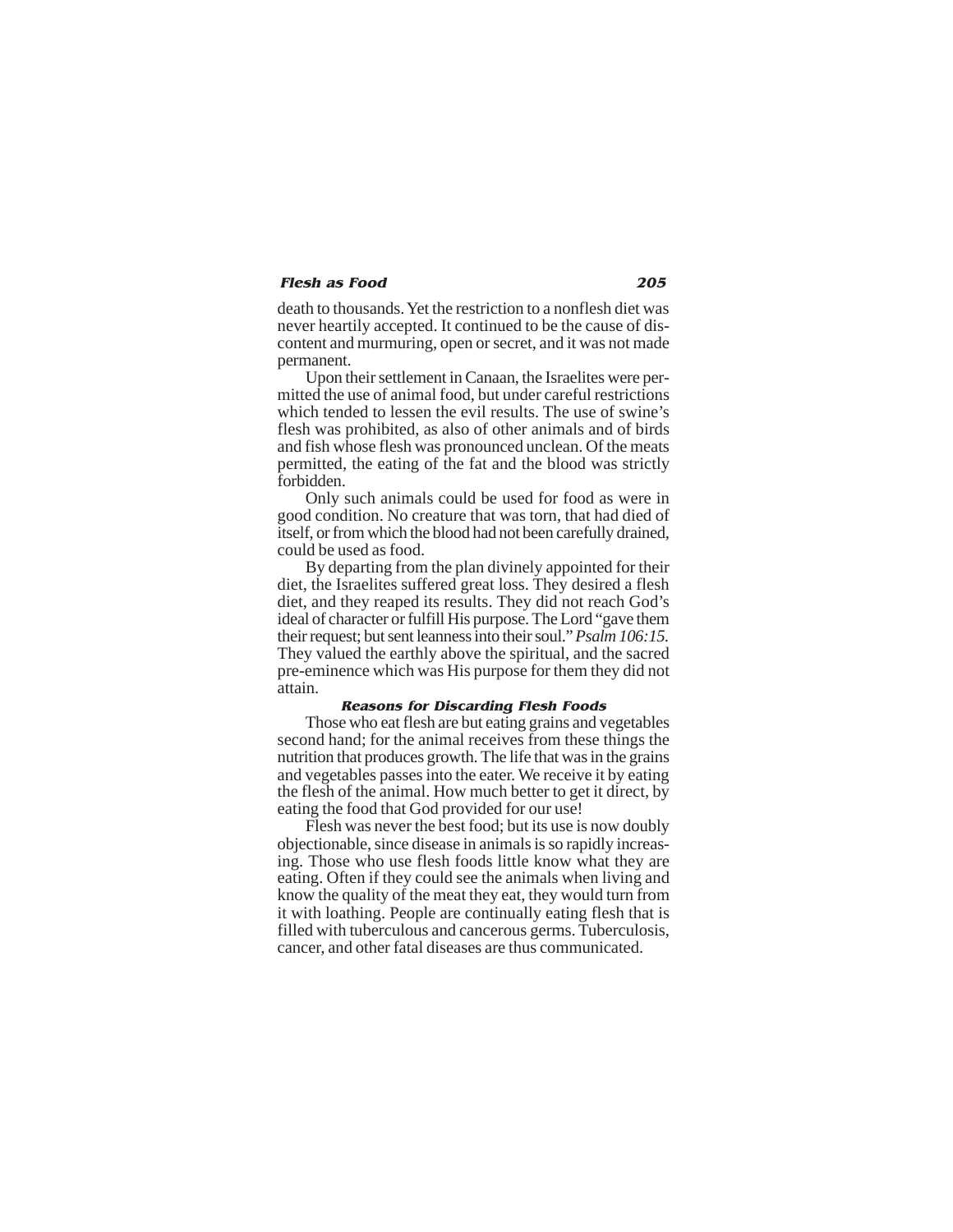The tissues of the swine swarm with parasites. Of the swine God said, "It is unclean unto you: ye shall not eat of their flesh, nor touch their dead carcass." *Deuteronomy 14:8*. This command was given because swine's flesh is unfit for food. Swine are scavengers, and this is the only use they were intended to serve. Never, under any circumstances, was their flesh to be eaten by human beings. It is impossible for the flesh of any living creature to be wholesome when filth is its natural element and when it feeds upon every detestable thing.

Often animals are taken to market and sold for food when they are so diseased that their owners fear to keep them longer. And some of the processes of fattening them for market produce disease. Shut away from the light and pure air, breathing the atmosphere of filthy stables, perhaps fattening on decaying food, the entire body soon becomes contaminated with foul matter.

Animals are often transported long distances and subjected to great suffering in reaching a market. Taken from the green pastures, and traveling for weary miles over the hot, dusty roads or crowded into filthy cars, feverish and exhausted, often for many hours deprived of food and water, the poor creatures are driven to their death, that human beings may feast on the carcasses.

In many places fish become so contaminated by the filth on which they feed as to be a cause of disease. This is especially the case where the fish come in contact with the sewage of large cities. The fish that are fed on the contents of the drains may pass into distant waters and may be caught where the water is pure and fresh. Thus when used as food they bring disease and death in those who do not suspect the danger.

The effects of a flesh diet may not be immediately realized; but this is no evidence that it is not harmful. Few can be made to believe that it is the meat they have eaten which has poisoned their blood and caused their suffering. Many die of diseases wholly due to meat eating, while the real cause is not suspected by themselves or by others.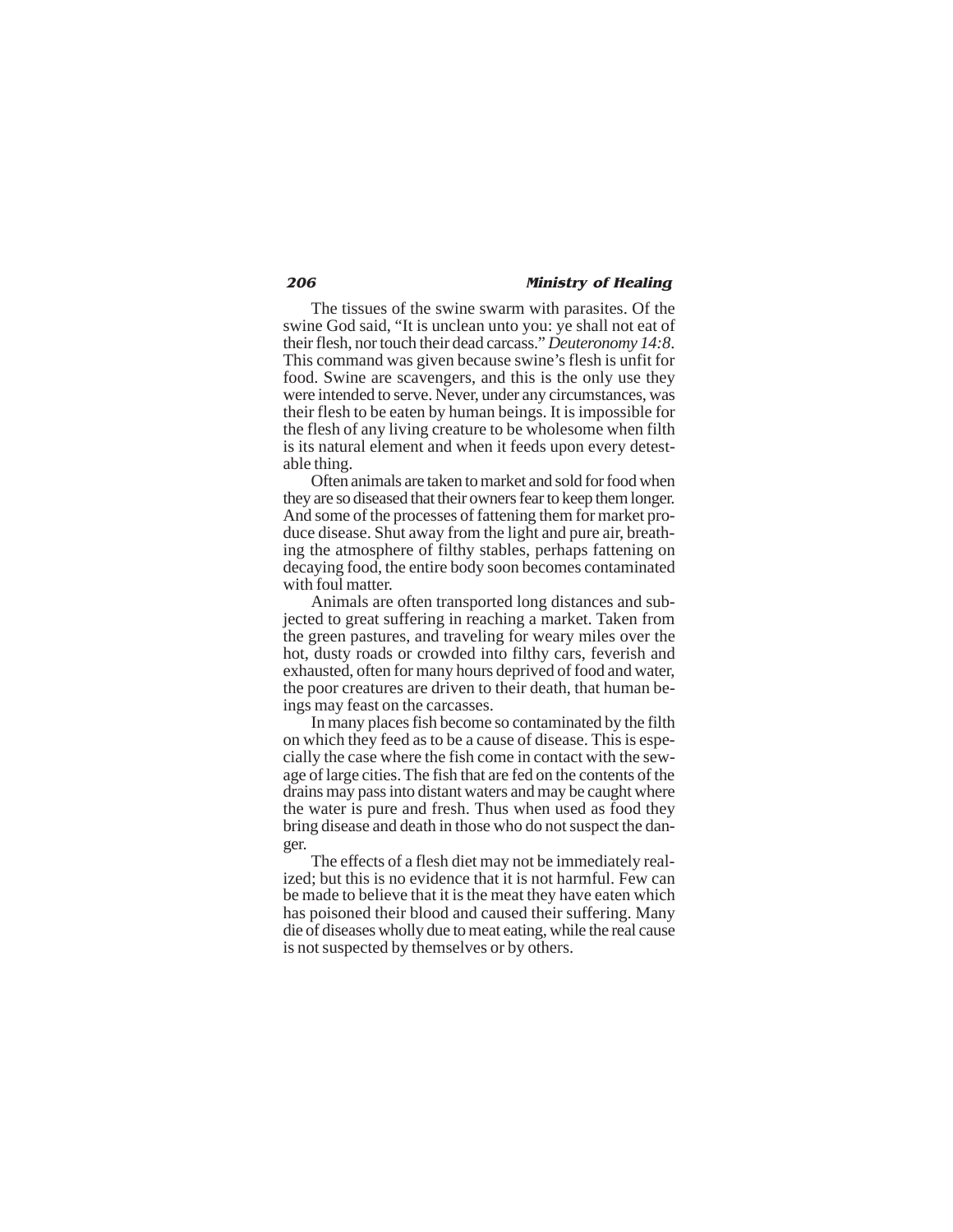### **Flesh as Food**

The moral evils of a flesh diet are not less marked than are the physical ills. Flesh food is injurious to health, and whatever affects the body has a corresponding effect on the mind and the soul. Think of the cruelty to animals that meat eating involves, and its effect on those who inflict and those who behold it. How it destroys the tenderness with which we should regard these creatures of God!

The intelligence displayed by many dumb animals approaches so closely to human intelligence that it is a mystery. The animals see and hear and love and fear and suffer. They use their organs far more faithfully than many human beings use theirs. They manifest sympathy and tenderness toward their companions in suffering. Many animals show an affection for those who have charge of them, far superior to the affection shown by some of the human race. They form attachments for man which are not broken without great suffering to them.

What man with a human heart, who has ever cared for domestic animals, could look into their eyes, so full of confidence and affection, and willingly give them over to the butcher's knife? How could he devour their flesh as a sweet morsel?

#### **Changing the Diet**

It is a mistake to suppose that muscular strength depends on the use of animal food. The needs of the system can be better supplied, and more vigorous health can be enjoyed, without its use. The grains, with fruits, nuts, and vegetables, contain all the nutritive properties necessary to make good blood. These elements are not so well or so fully supplied by a flesh diet. Had the use of flesh been essential to health and strength, animal food would have been included in the diet appointed man in the beginning.

When the use of flesh food is discontinued, there is often a sense of weakness, a lack of vigor. Many urge this as evidence that flesh food is essential; but it is because foods of this class are stimulating, because they fever the blood and excite the nerves, that they are so missed. Some will find it as difficult to leave off flesh eating as it is for the drunkard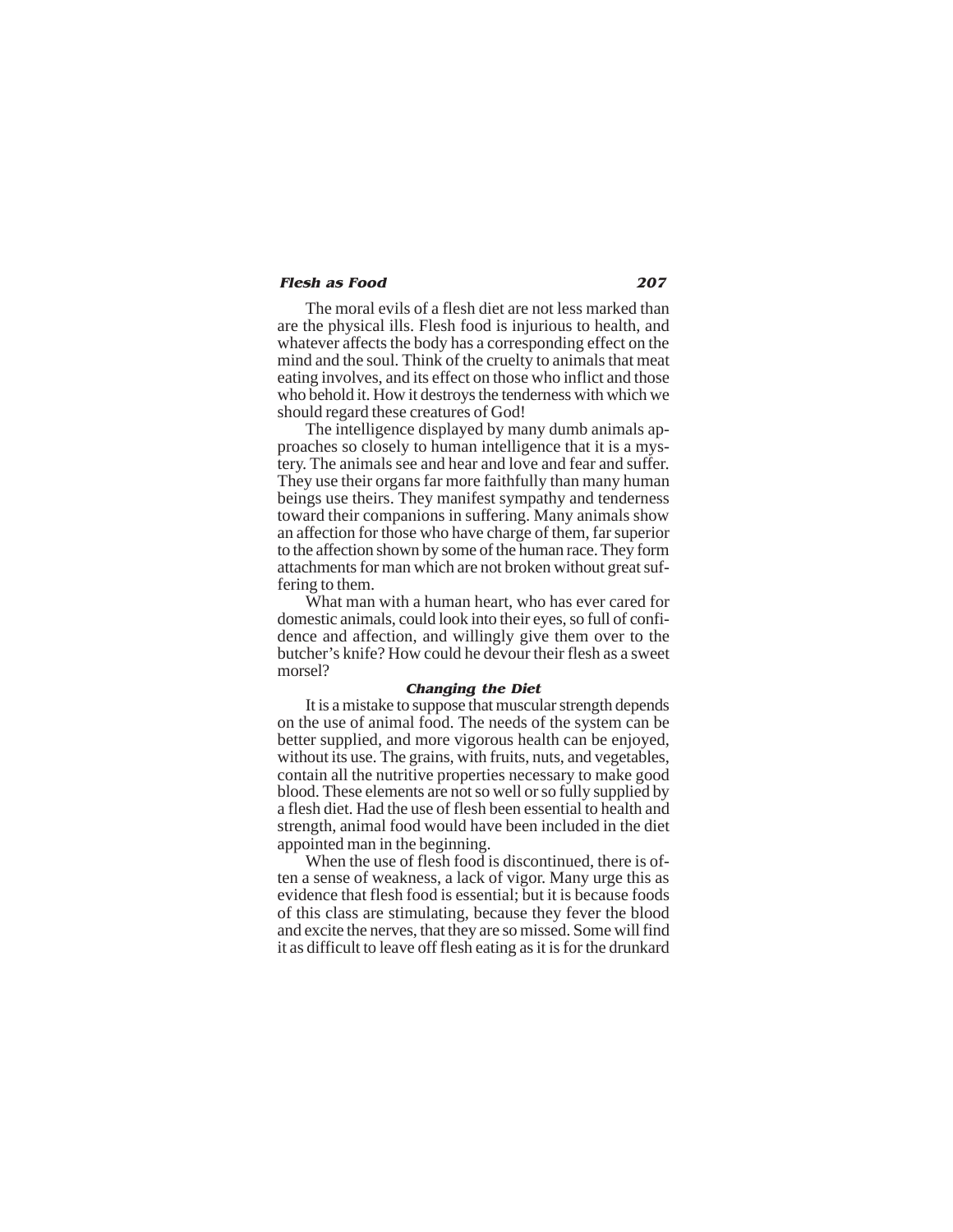to give up his dram; but they will be the better for the change.

When flesh food is discarded, its place should be supplied with a variety of grains, nuts, vegetables, and fruits that will be both nourishing and appetizing. This is especially necessary in the case of those who are weak or who are taxed with continuous labor. In some countries where poverty abounds, flesh is the cheapest food. Under these circumstances the change will be made with greater difficulty; but it can be effected. We should, however, consider the situation of the people and the power of lifelong habit, and should be careful not to urge even right ideas unduly. None should be urged to make the change abruptly. The place of meat should be supplied with wholesome foods that are inexpensive. In this matter very much depends on the cook. With care and skill, dishes may be prepared that will be both nutritious and appetizing, and will, to a great degree, take the place of flesh food.

In all cases educate the conscience, enlist the will, supply good, wholesome food, and the change will be readily made, and the demand for flesh will soon cease.

Is it not time that all should aim to dispense with flesh foods? How can those who are seeking to become pure, refined, and holy, that they may have the companionship of heavenly angels, continue to use as food anything that has so harmful an effect on soul and body? How can they take the life of God's creatures that they may consume the flesh as a luxury? Let them, rather, return to the wholesome and delicious food given to man in the beginning, and themselves practice, and teach their children to practice, mercy toward the dumb creatures that God has made and has placed under our dominion.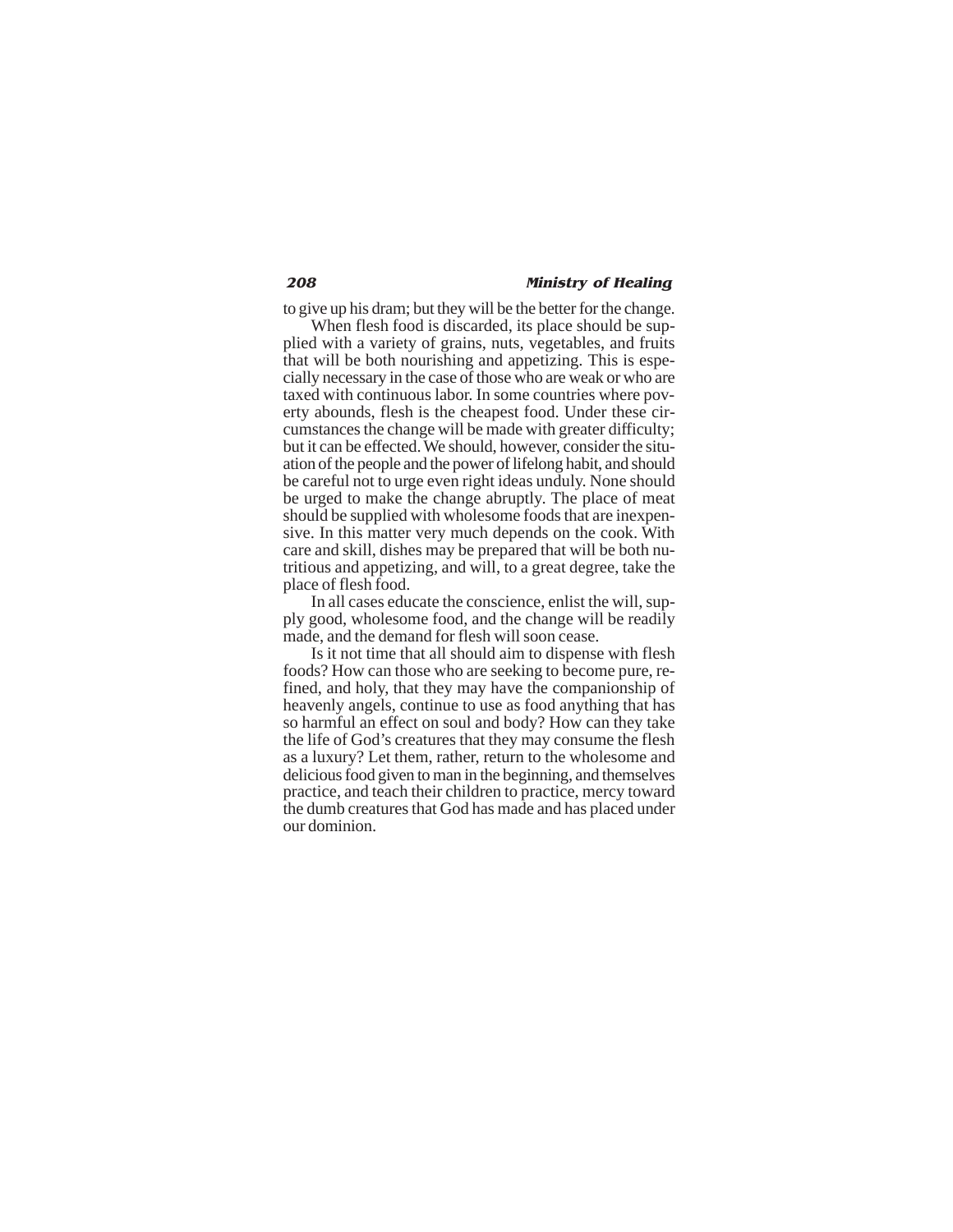**Extremes in Diet**

# $-$  Chapter 25  $-$ Extremes in Diet

"Let your moderation be known unto all men."

Not all who profess to believe in dietetic reform are really reformers. With many persons the reform consists merely in discarding certain unwholesome foods. They do not understand clearly the principles of health, and their tables, still loaded with harmful dainties, are far from being an example of Christian temperance and moderation.

Another class, in their desire to set a right example, go to the opposite extreme. Some are unable to obtain the most desirable foods, and, instead of using such things as would best supply the lack, they adopt an impoverished diet. Their food does not supply the elements needed to make good blood. Their health suffers, their usefulness is impaired, and their example tells against, rather than in favor of, reform in diet.

Others think that since health requires a simple diet, there need be little care in the selection or the preparation of food. Some restrict themselves to a very meager diet, not having sufficient variety to supply the needs of the system, and they suffer in consequence.

Those who have but a partial understanding of the principles of reform are often the most rigid, not only in carrying out their views themselves, but in urging them on their families and their neighbors. The effect of their mistaken reforms, as seen in their own ill-health, and their efforts to force their views upon others, give many a false idea of dietetic reform, and lead them to reject it altogether.

Those who understand the laws of health and who are governed by principle, will shun the extremes, both of indulgence and of restriction. Their diet is chosen, not for the mere gratification of appetite, but for the upbuilding of the body. They seek to preserve every power in the best condition for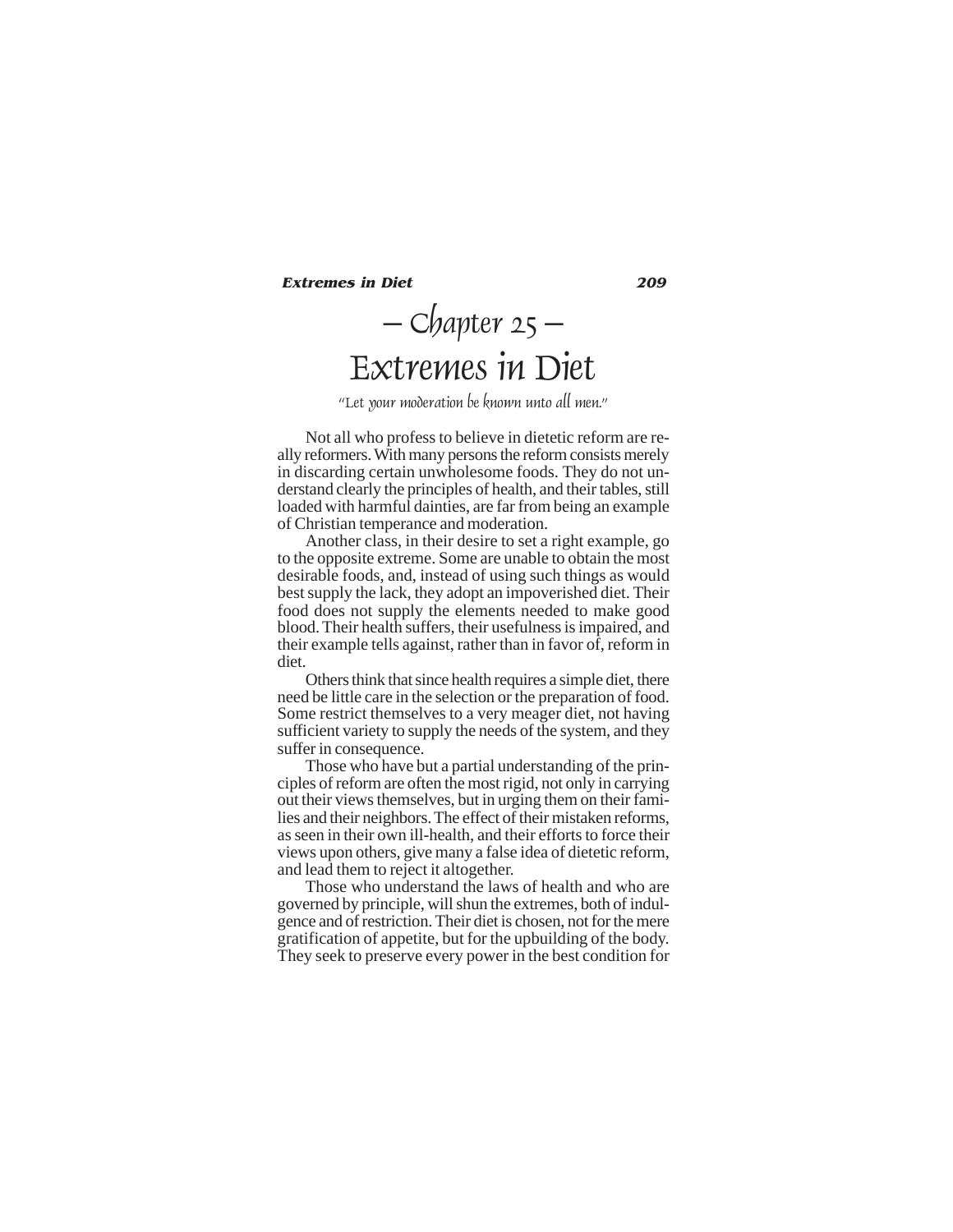highest service to God and man. The appetite is under the control of reason and conscience, and they are rewarded with health of body and mind. While they do not urge their views offensively upon others, their example is a testimony in favor of right principles. These persons have a wide influence for good.

There is real common sense in dietetic reform. The subject should be studied broadly and deeply, and no one should criticize others because their practice is not, in all things, in harmony with his own. It is impossible to make an unvarying rule to regulate everyone's habits, and no one should think himself a criterion for all. Not all can eat the same things. Foods that are palatable and wholesome to one person may be distasteful, and even harmful, to another. Some cannot use milk, while others thrive on it. Some persons cannot digest peas and beans; others find them wholesome. For some the coarser grain preparations are good food, while others cannot use them.

Those who live in new countries or in poverty-stricken districts, where fruits and nuts are scarce, should not be urged to exclude milk and eggs from their dietary. It is true that persons in full flesh and in whom the animal passions are strong need to avoid the use of stimulating foods. Especially in families of children who are given to sensual habits, eggs should not be used. But in the case of persons whose bloodmaking organs are feeble,—especially if other foods to supply the needed elements cannot be obtained,—milk and eggs should not be wholly discarded. Great care should be taken, however, to obtain milk from healthy cows, and eggs from healthy fowls, that are well-fed and well-cared for; and the eggs should be so cooked as to be most easily digested.

The diet reform should be progressive. As disease in animals increases, the use of milk and eggs will become more and more unsafe. An effort should be made to supply their place with other things that are healthful and inexpensive. The people everywhere should be taught how to cook without milk and eggs, so far as possible, and yet have their food wholesome and palatable.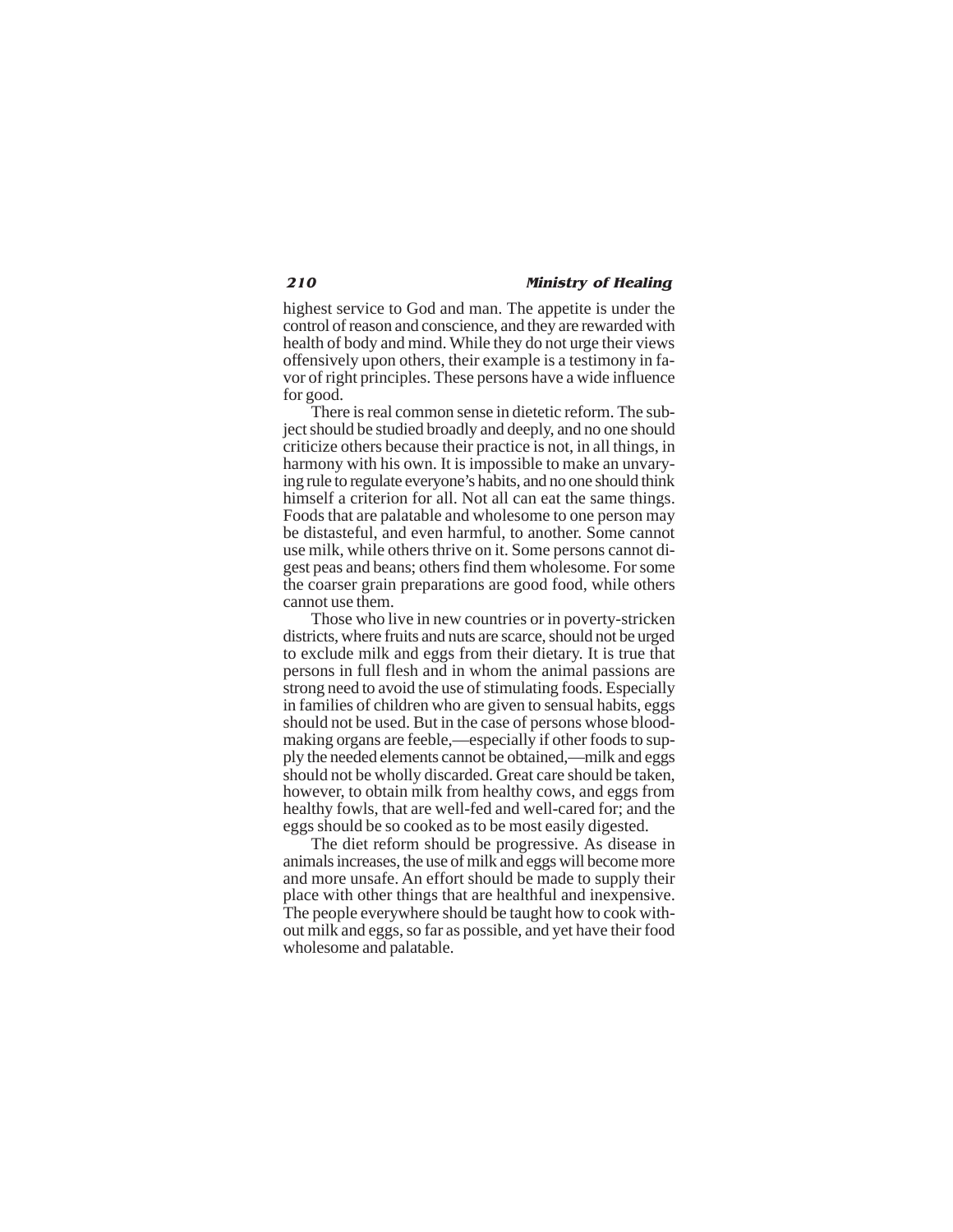#### **Extremes in Diet**

The practice of eating but two meals a day is generally found a benefit to health; yet under some circumstances persons may require a third meal. This should, however, if taken at all, be very light, and of food most easily digested. "Crackers"—the English biscuit—or zwieback, and fruit, or cereal coffee, are the foods best suited for the evening meal.

Some are continually anxious lest their food, however simple and healthful, may hurt them. To these let me say, Do not think that your food will injure you; do not think about it at all. Eat according to your best judgment; and when you have asked the Lord to bless the food for the strengthening of your body, believe that He hears your prayer, and be at rest.

Because principle requires us to discard those things that irritate the stomach and impair health, we should remember that an impoverished diet produces poverty of the blood. Cases of disease most difficult to cure result from this cause. The system is not sufficiently nourished, and dyspepsia and general debility are the result. Those who use such a diet are not always compelled by poverty to do so, but they choose it through ignorance or negligence, or to carry out their erroneous ideas of reform.

God is not honored when the body is neglected or abused and is thus unfitted for His service. To care for the body by providing for it food that is relishable and strengthening is one of the first duties of the householder. It is far better to have less expensive clothing and furniture than to stint the supply of food.

Some householders stint the family table in order to provide expensive entertainment for visitors. This is unwise. In the entertainment of guests there should be greater simplicity. Let the needs of the family have first attention.

Unwise economy and artificial customs often prevent the exercise of hospitality where it is needed and would be a blessing. The regular supply of food for our tables should be such that the unexpected guest can be made welcome without burdening the housewife to make extra preparation.

All should learn what to eat and how to cook it. Men, as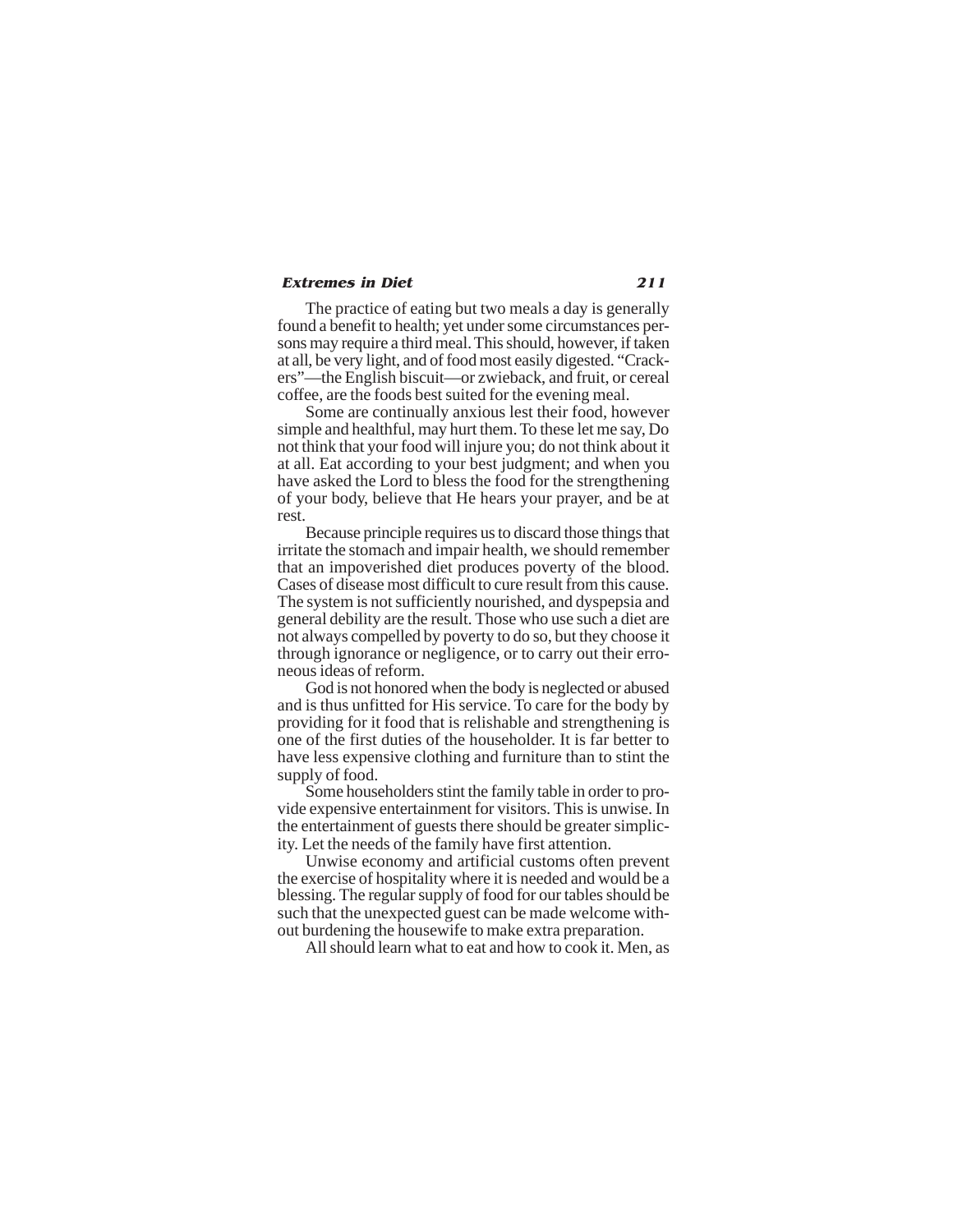well as women, need to understand the simple, healthful preparation of food. Their business often calls them where they cannot obtain wholesome food; then, if they have a knowledge of cookery, they can use it to good purpose.

Carefully consider your diet. Study from cause to effect. Cultivate self-control. Keep appetite under the control of reason. Never abuse the stomach by overeating, but do not deprive yourself of the wholesome, palatable food that health demands.

The narrow ideas of some would-be health reformers have been a great injury to the cause of hygiene. Hygienists should remember that dietetic reform will be judged, to a great degree, by the provision they make for their tables; and, instead of taking a course that will bring discredit upon it, they should so exemplify its principles as to commend them to candid minds. There is a large class who will oppose any reform movement, however reasonable, if it places a restriction on the appetite. They consult taste instead of reason or the laws of health. By this class, all who leave the beaten track of custom and advocate reform will be accounted radical, no matter how consistent their course. That these persons may have no ground for criticism, hygienists should not try to see how different they can be from others, but should come as near to them as possible without the sacrifice of principle.

When those who advocate hygienic reform go to extremes, it is no wonder that many who regard these persons as representing health principles reject the reform altogether. These extremes frequently do more harm in a short time than could be undone by a lifetime of consistent living.

Hygienic reform is based upon principles that are broad and far-reaching, and we should not belittle it by narrow views and practices. But no one should permit opposition or ridicule, or a desire to please or influence others, to turn him from true principles or cause him lightly to regard them. Those who are governed by principle will be firm and decided in standing for the right; yet, in all their associations, they will manifest a generous, Christlike spirit and true mod-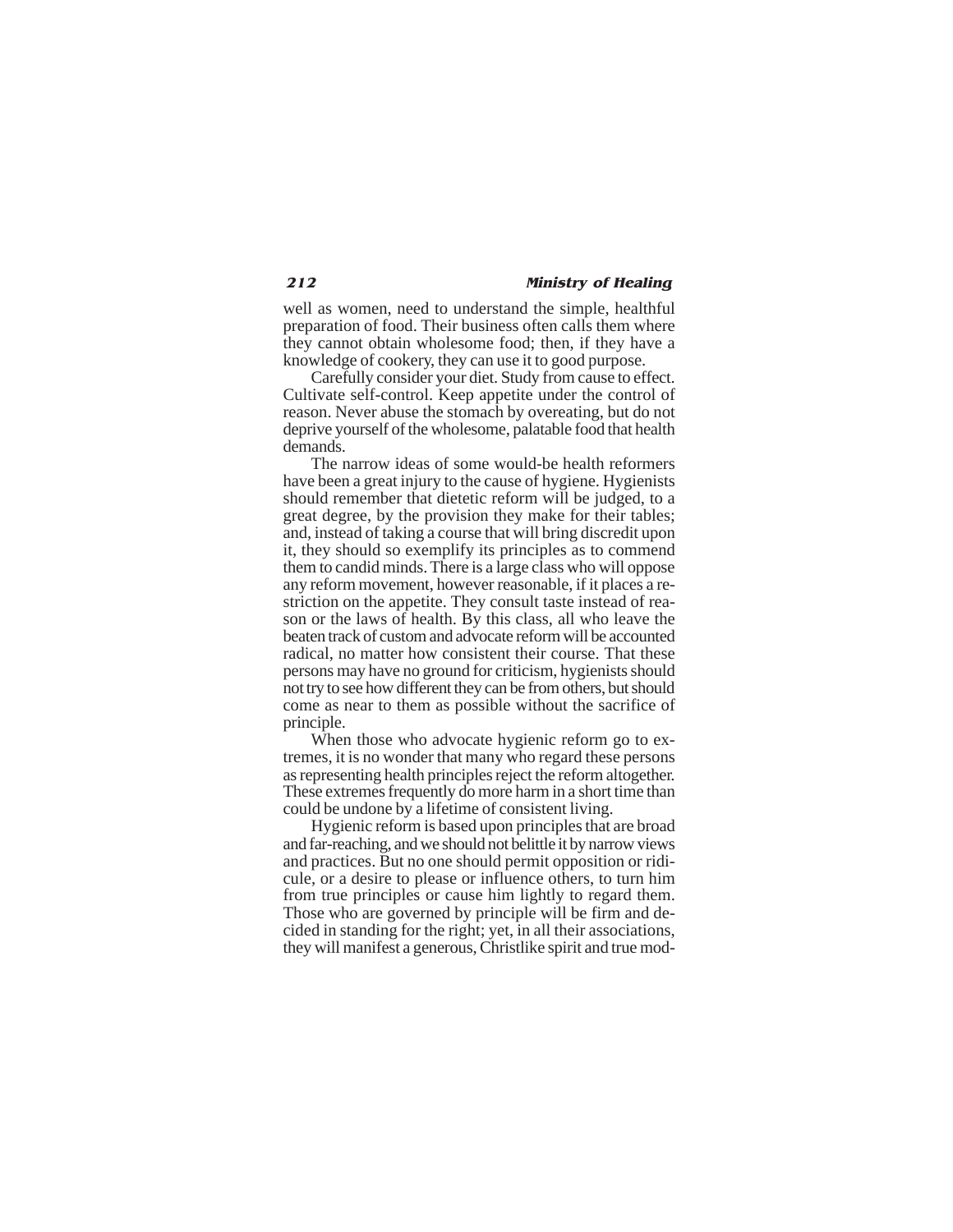# **Stimulants and Narcotics**

eration.

# $-\mathsf{C}$ hapter 26 – Stimulants and Narcotics

"Touch not, taste not, handle not."

Under the head of stimulant and narcotics is classed a great variety of articles that, altogether used as food or drink, irritate the stomach, poison the blood, and excite the nerves. Their use is a positive evil. Men seek the excitement of stimulants, because, for the time, the results are agreeable. But there is always a reaction. The use of unnatural stimulants always tends to excess, and it is an active agent in promoting physical degeneration and decay.

#### **Condiments**

In this fast age, the less exciting the food, the better. Condiments are injurious in their nature. Mustard, pepper, spices, pickles, and other things of a like character, irritate the stomach and make the blood feverish and impure. The inflamed condition of the drunkard's stomach is often pictured as illustrating the effect of alcoholic liquors. A similarly inflamed condition is produced by the use of irritating condiments. Soon ordinary food does not satisfy the appetite. The system feels a want, a craving, for something more stimulating.

### **Tea and Coffee**

Tea acts as a stimulant and, to a certain extent, produces intoxication. The action of coffee and many other popular drinks is similar. The first effect is exhilarating. The nerves of the stomach are excited; these convey irritation to the brain, and this in turn is aroused to impart increased action to the heart and short-lived energy to the entire system. Fatigue is forgotten; the strength seems to be increased. The intellect is aroused, the imagination becomes more vivid.

Because of these results, many suppose that their tea or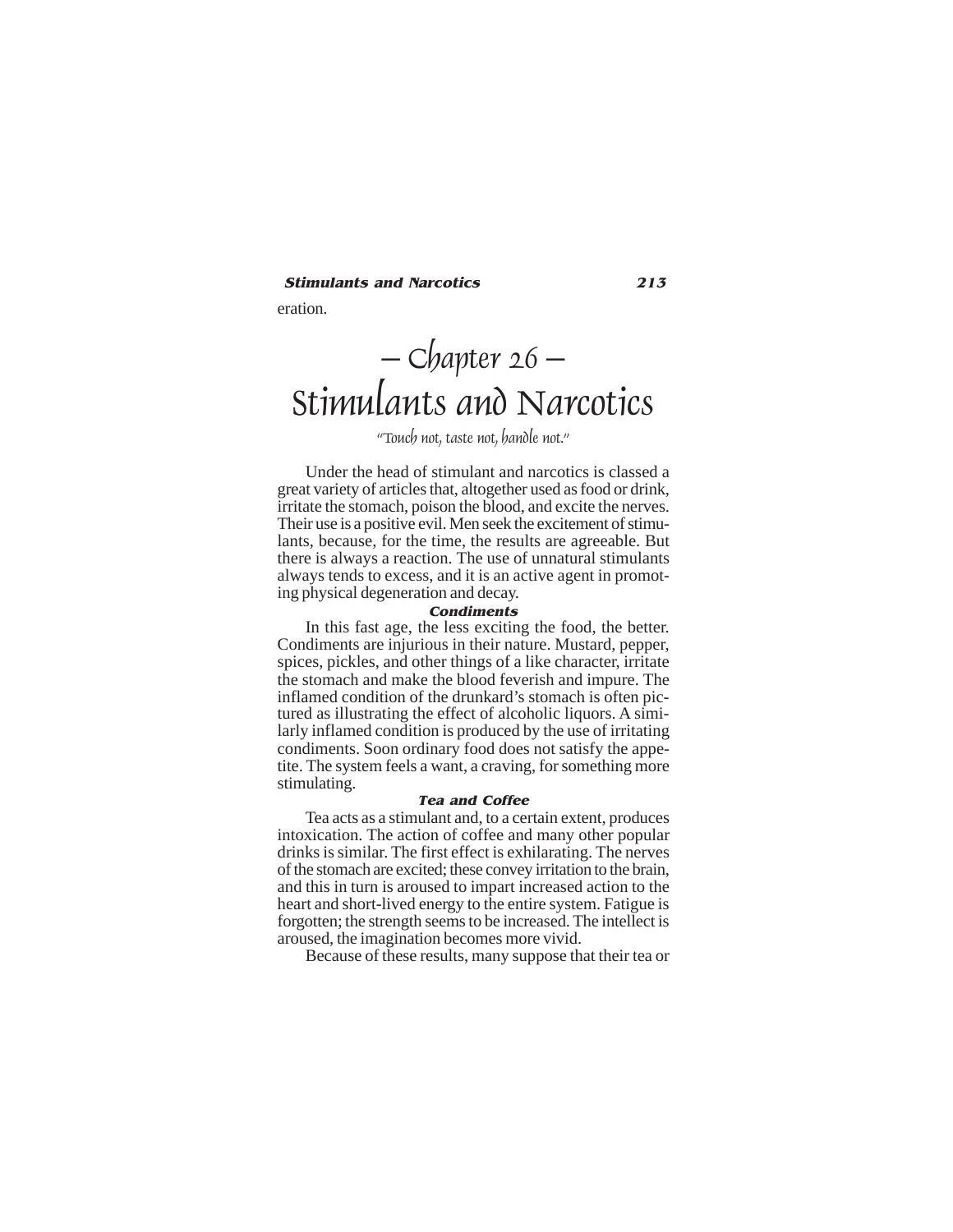coffee is doing them great good. But this is a mistake. Tea and coffee do not nourish the system. Their effect is produced before there has been time for digestion and assimilation, and what seems to be strength is only nervous excitement. When the influence of the stimulant is gone, the unnatural force abates, and the result is a corresponding degree of languor and debility.

The continued use of these nerve irritants is followed by headache, wakefulness, palpitation of the heart, indigestion, trembling, and many other evils; for they wear away the life forces. Tired nerves need rest and quiet instead of stimulation and overwork. Nature needs time to recuperate her exhausted energies. When her forces are goaded on by the use of stimulants, more will be accomplished for a time; but, as the system becomes debilitated by their constant use, it gradually becomes more difficult to rouse the energies to the desired point. The demand for stimulants becomes more difficult to control, until the will is overborne and there seems to be no power to deny the unnatural craving. Stronger and still stronger stimulants are called for, until exhausted nature can no longer respond.

### **The Tobacco Habit**

Tobacco is a slow, insidious, but most malignant poison. In whatever form it is used, it tells upon the constitution; it is all the more dangerous because its effects are slow and at first hardly perceptible. It excites and then paralyzes the nerves. It weakens and clouds the brain. Often it affects the nerves in a more powerful manner than does intoxicating drink. It is more subtle, and its effects are difficult to eradicate from the system. Its use excites a thirst for strong drink and in many cases lays the foundation for the liquor habit.

The use of tobacco is inconvenient, expensive, uncleanly, defiling to the user, and offensive to others. Its devotees are encountered everywhere. You rarely pass through a crowd but some smoker puffs his poisoned breath in your face. It is unpleasant and unhealthful to remain in a railway car or in a room where the atmosphere is laden with the fumes of liquor and tobacco. Though men persist in using these poisons them-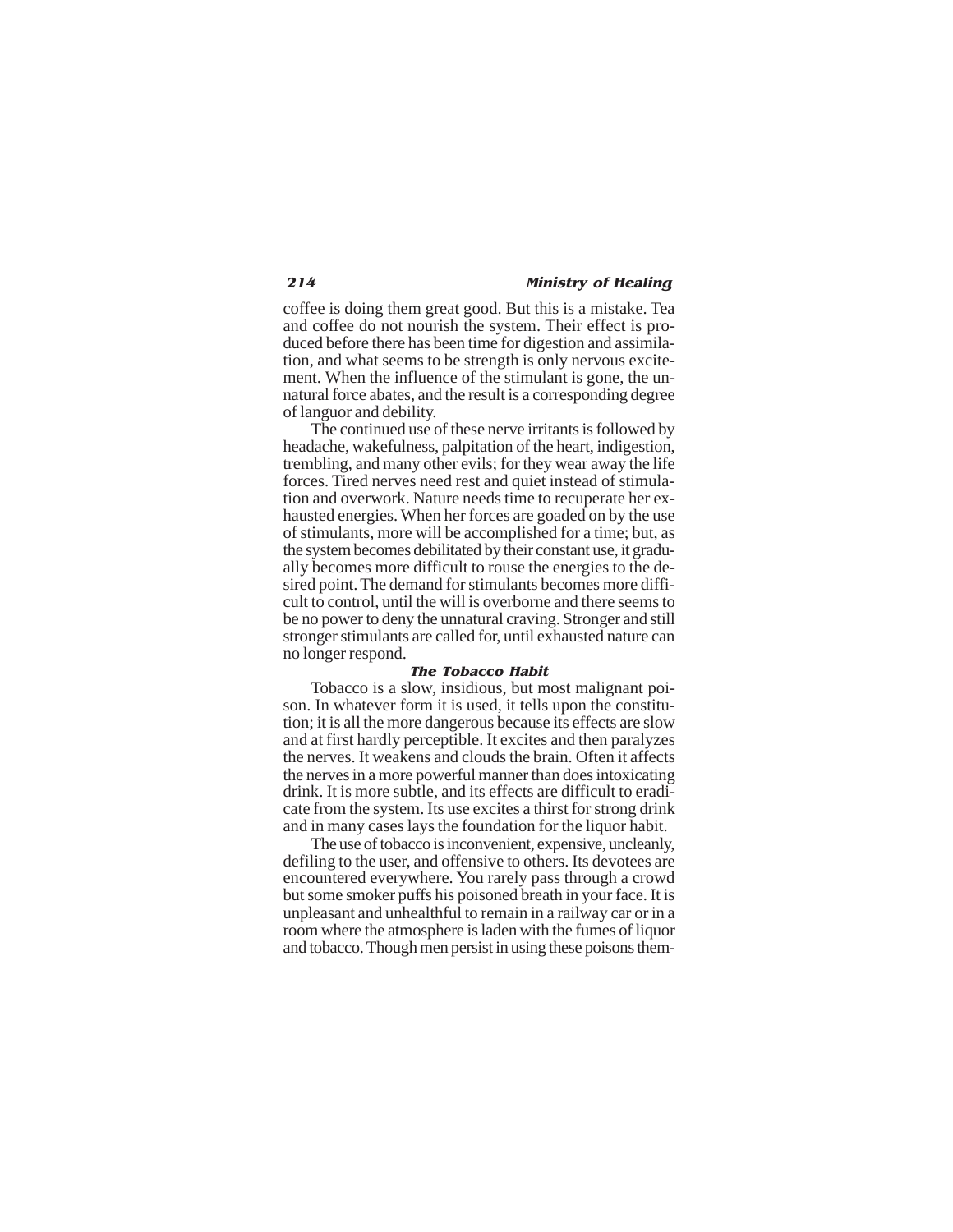### **Stimulants and Narcotics**

selves, what right have they to defile the air that others must breathe?

Among children and youth the use of tobacco is working untold harm. The unhealthful practices of past generations affect the children and youth of today. Mental inability, physical weakness, disordered nerves, and unnatural cravings are transmitted as a legacy from parents to children. And the same practices, continued by the children, are increasing and perpetuating the evil results. To this cause in no small degree is owing the physical, mental, and moral deterioration which is becoming such a cause of alarm.

Boys begin the use of tobacco at a very early age. The habit thus formed, when body and mind are especially susceptible to its effects, undermines the physical strength, dwarfs the body, stupefies the mind, and corrupts the morals.

But what can be done to teach children and youth the evils of a practice of which parents, teachers, and ministers set them the example? Little boys, hardly emerged from babyhood, may be seen smoking their cigarettes. If one speaks to them about it, they say, "My father uses tobacco." They point to the minister or the Sunday-school superintendent and say, "Such a man smokes; what harm for me to do as he does?" Many workers in the temperance cause are addicted to the use of tobacco. What power can such persons have to stay the progress of intemperance?

I appeal to those who profess to believe and obey the word of God: Can you as Christians indulge a habit that is paralyzing your intellect and robbing you of power rightly to estimate eternal realities? Can you consent daily to rob God of service which is His due, and to rob your fellow men both of service you might render and of the power of example?

Have you considered your responsibility as God's stewards, for the means in your hands? How much of the Lord's money do you spend for tobacco? Reckon up what you have thus spent during your lifetime. How does the amount consumed by this defiling lust compare with what you have given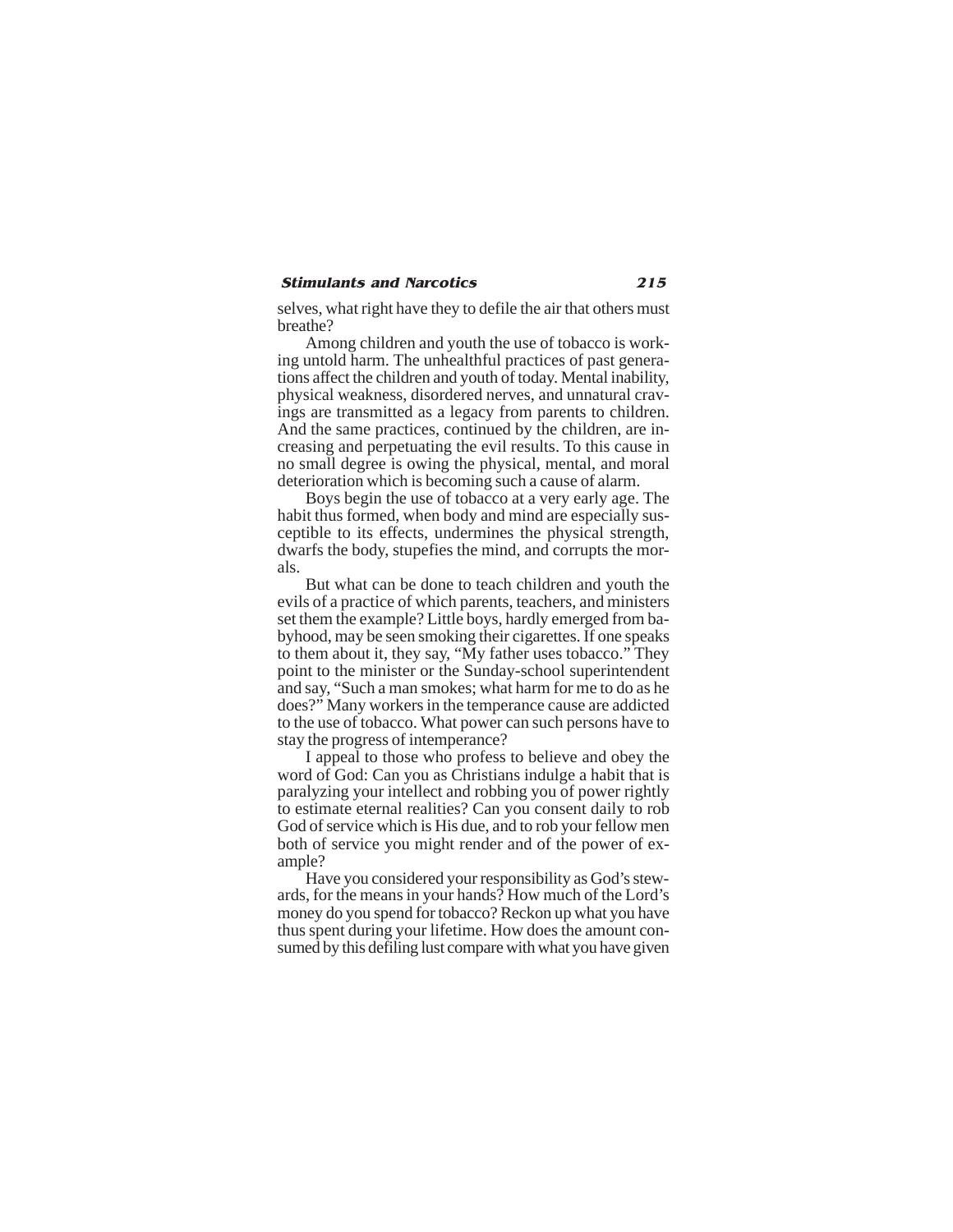for the relief of the poor and the spread of the gospel?

No human being needs tobacco, but multitudes are perishing for want of the means that by its use is worse than wasted. Have you not been misappropriating the Lord's goods? Have you not been guilty of robbery toward God and your fellow men? "Know ye not that . . ye are not your own? For ye are bought with a price: therefore glorify God in your body, and in your spirit, which are God's." *1 Corinthians 6:19-20.*

# **Intoxicating Drinks**

*"Wine is a mocker, strong drink is raging: and whosoever is deceived thereby is not wise." "Who hath woe? who hath sorrow? who hath contentions? Who hath babbling? who hath wounds without cause? Who hath redness of eyes? they that tarry long at the wine; they that go to seek mixed wine. Look not thou upon the wine when it is red, when it giveth his color in the cup, when it moveth itself aright. At the last it biteth like a serpent, and stingeth like an adder."—Proverbs 20:1; 23:29- 32.*

Never was traced by human hand a more vivid picture of the debasement and the slavery of the victim of intoxicating drink. Enthralled, degraded, even when awakened to a sense of his misery, he has no power to break from the snare; he "will seek it yet again." *Verse 35*.

No argument is needed to show the evil effects of intoxicants on the drunkard. The bleared, besotted wrecks of humanity—souls for whom Christ died, and over whom angels weep—are everywhere. They are a blot on our boasted civilization. They are the shame and curse and peril of every land.

And who can picture the wretchedness, the agony, the despair, that are hidden in the drunkard's home? Think of the wife, often delicately reared, sensitive, cultured, and refined, linked to one whom drink transforms into a sot or a demon. Think of the children, robbed of home comforts, education, and training, living in terror of him who should be their pride and protection, thrust into the world, bearing the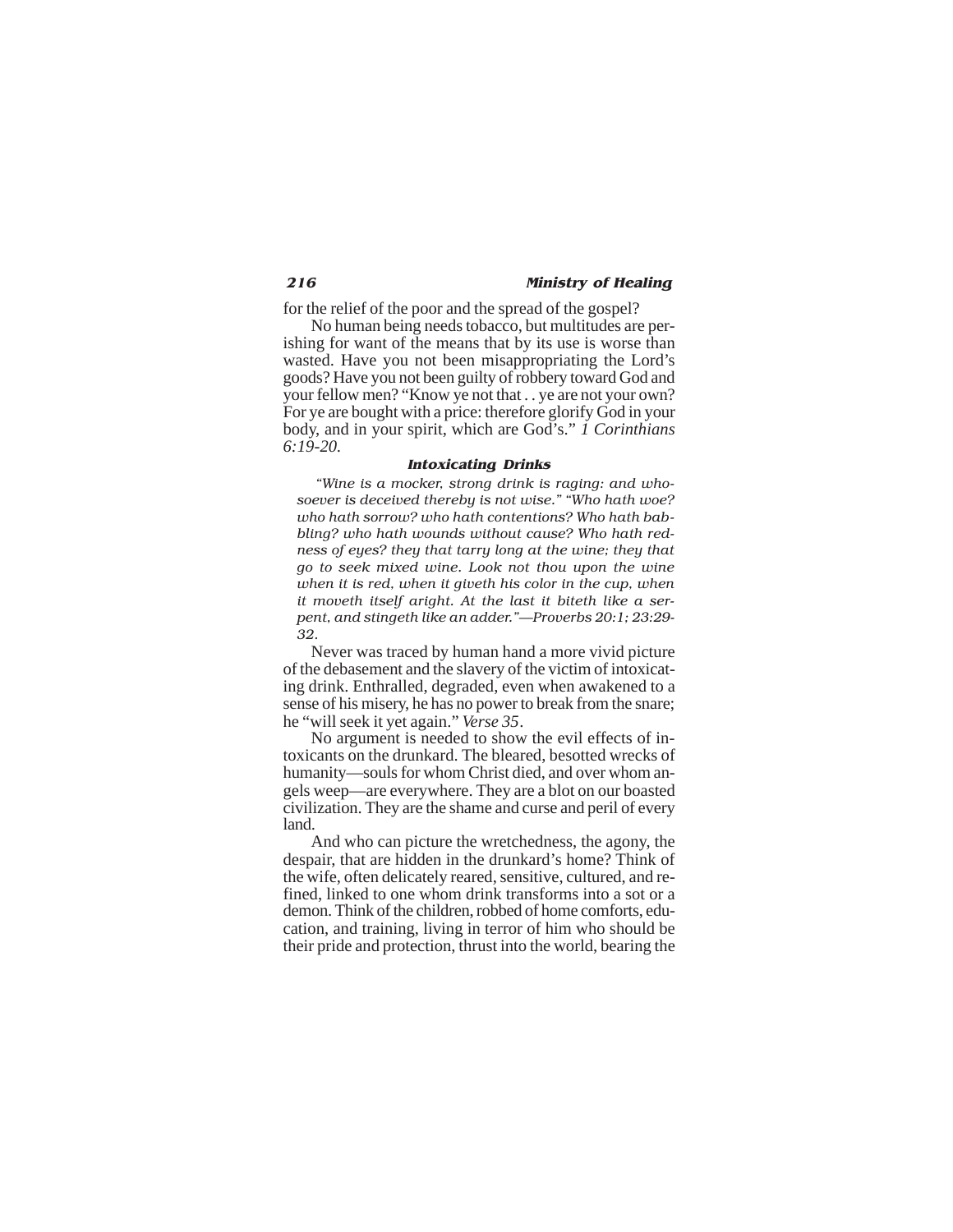brand of shame, often with the hereditary curse of the drunkard's thirst.

Think of the frightful accidents that are everyday occurring through the influence of drink. Some official on a railway train neglects to heed a signal or misinterprets an order. On goes the train; there is a collision, and many lives are lost. Or a steamer is run aground, and passengers and crew find a watery grave. When the matter is investigated, it is found that someone at an important post was under the influence of drink. To what extent can one indulge the liquor habit and be safely trusted with the lives of human beings? He can be trusted only as he totally abstains.

#### **The Milder Intoxicants**

Persons who have inherited an appetite for unnatural stimulants should by no means have wine, beer, or cider in their sight, or within their reach; for this keeps the temptation constantly before them. Regarding sweet cider as harmless, many have no scruples in purchasing it freely. But it remains sweet for a short time only; then fermentation begins. The sharp taste which it then acquires makes it all the more acceptable to many palates, and the user is loath to admit that it has become hard, or fermented.

There is danger to health in the use of even sweet cider as ordinarily produced. If people could see what the microscope reveals in regard to the cider they buy, few would be willing to drink it. Often those who manufacture cider for the market are not careful as to the condition of the fruit used, and the juice of wormy and decayed apples is expressed. Those who would not think of using the poisonous, rotten apples in any other way, will drink the cider made from them, and call it a luxury; but the microscope shows that even when fresh from the press, this pleasant beverage is wholly unfit for use.

Intoxication is just as readily produced by wine, beer, and cider as by stronger drinks. The use of these drinks awakens the taste for those that are stronger, and thus the liquor habit is established. Moderate drinking is the school in which men are educated for the drunkard's career. Yet so insidious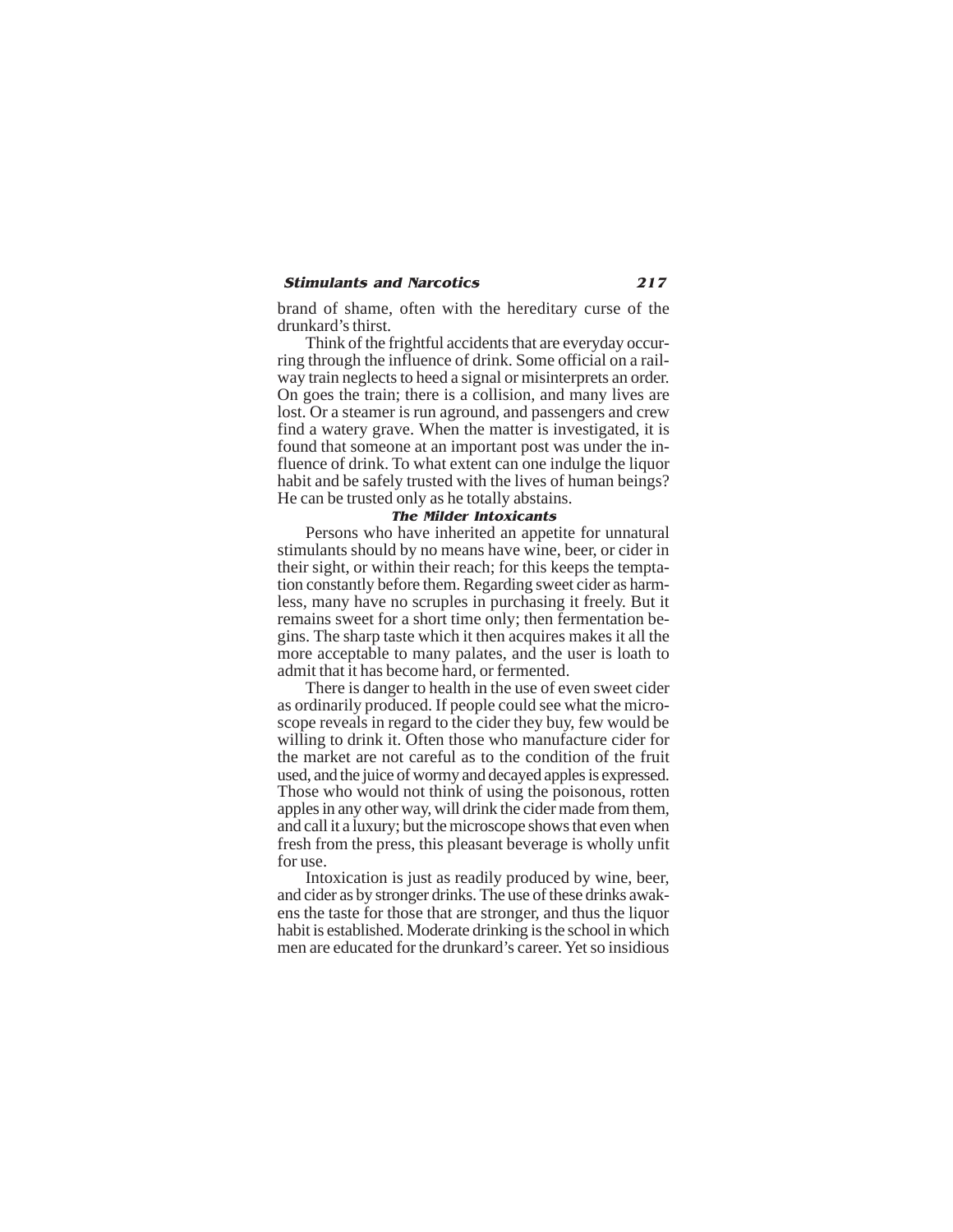is the work of these milder stimulants that the highway to drunkenness is entered before the victim suspects his danger.

Some who are never considered really drunk are always under the influence of mild intoxicants. They are feverish, unstable in mind, unbalanced. Imagining themselves secure, they go on and on, until every barrier is broken down, every principle sacrificed. The strongest resolutions are undermined, the highest considerations are not sufficient to keep the debased appetite under the control of reason.

The Bible nowhere sanctions the use of intoxicating wine. The wine that Christ made from water at the marriage feast of Cana was the pure juice of the grape. This is the "new wine . . found in the cluster," of which the Scripture says, "Destroy it not; for a blessing is in it." *Isaiah 65:8.*

It was Christ who, in the Old Testament, gave the warning to Israel, "Wine is a mocker, strong drink is raging: and whosoever is deceived thereby is not wise." *Proverbs 20:1*. He Himself provided no such beverage. Satan tempts men to indulgence that will becloud reason and benumb the spiritual perceptions, but Christ teaches us to bring the lower nature into subjection. He never places before men that which would be a temptation. His whole life was an example of self-denial. It was to break the power of appetite that in the forty days' fast in the wilderness He suffered in our behalf the severest test that humanity could endure. It was Christ who directed that John the Baptist should drink neither wine nor strong drink. It was He who enjoined similar abstinence upon the wife of Manoah. Christ did not contradict His own teaching. The unfermented wine that He provided for the wedding guests was a wholesome and refreshing drink. This is the wine that was used by our Saviour and His disciples in the first Communion. It is the wine that should always be used on the Communion table as a symbol of the Saviour's blood. The sacramental service is designed to be soul-refreshing and life-giving. There is to be connected with it nothing that could minister to evil.

In the light of what the Scriptures, nature, and reason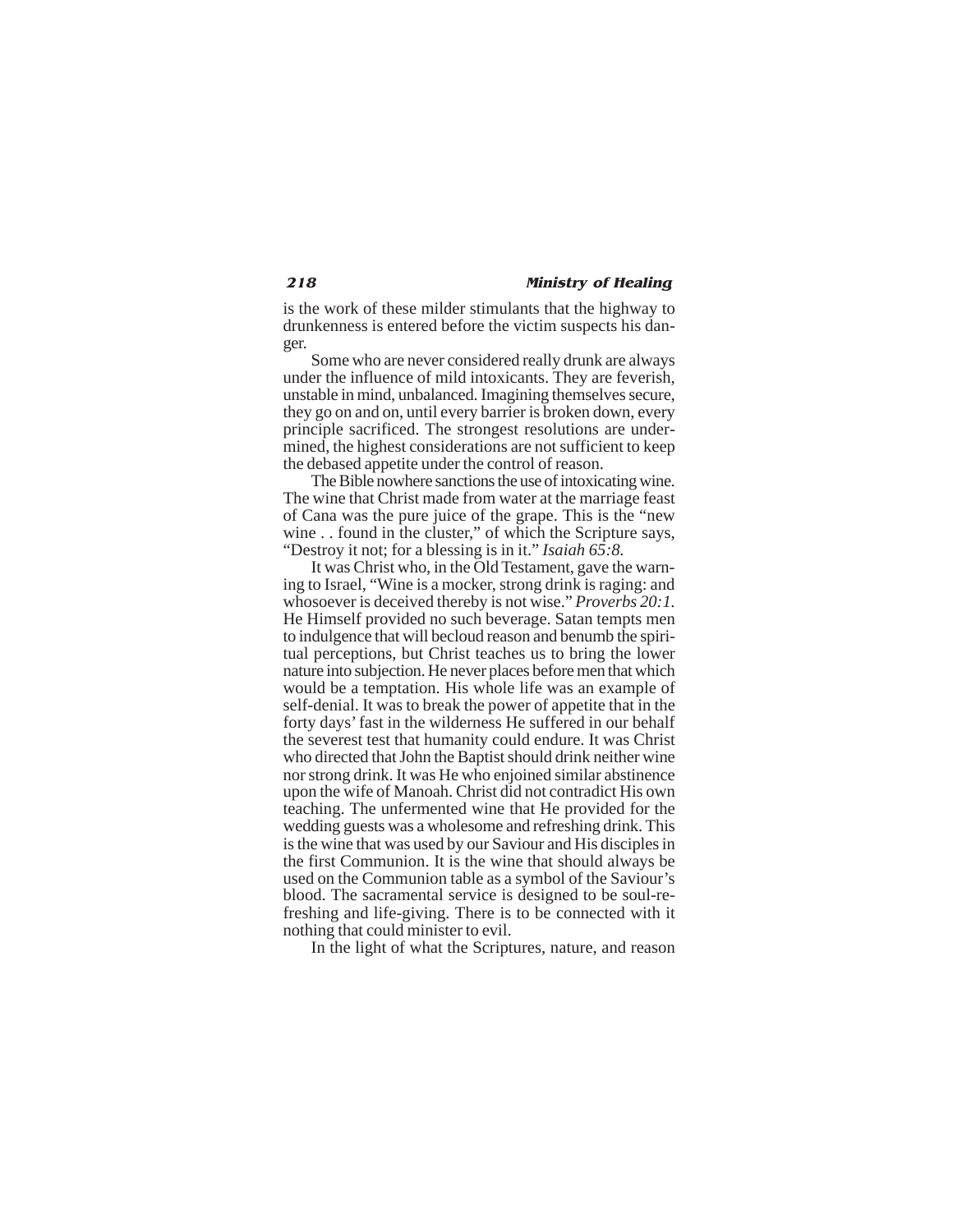#### **Stimulants and Narcotics**

teach concerning the use of intoxicants, how can Christians engage in the raising of hops for beer making, or in the manufacture of wine or cider for the market? If they love their neighbor as themselves, how can they help to place in his way that which will be a snare to him?

### **Responsibility of Parents**

Often intemperance begins in the home. By the use of rich, unhealthful food the digestive organs are weakened, and a desire is created for food that is still more stimulating. Thus the appetite is educated to crave continually something stronger. The demand for stimulants becomes more frequent and more difficult to resist. The system becomes more or less filled with poison; and, the more debilitated it becomes, the greater is the desire for these things. One step in the wrong direction prepares the way for another. Many who would not be guilty of placing on their table wine or liquor of any kind will load their table with food which creates such a thirst for strong drink that to resist the temptation is almost impossible. Wrong habits of eating and drinking destroy the health and prepare the way for drunkenness.

There would soon be little necessity for temperance crusades if in the youth who form and fashion society, right principles in regard to temperance could be implanted. Let parents begin a crusade against intemperance at their own firesides, in the principles they teach their children to follow from infancy, and they may hope for success.

There is work for mothers in helping their children to form correct habits and pure tastes. Educate the appetite; teach the children to abhor stimulants. Bring your children up to have moral stamina to resist the evil that surrounds them. Teach them that they are not to be swayed by others, that they are not to yield to strong influences, but to influence others for good.

### **Personal Responsibility**

Great efforts are made to put down intemperance; but there is much effort that is not directed to the right point. The advocates of temperance reform should be awake to the evils resulting from the use of unwholesome food, condi-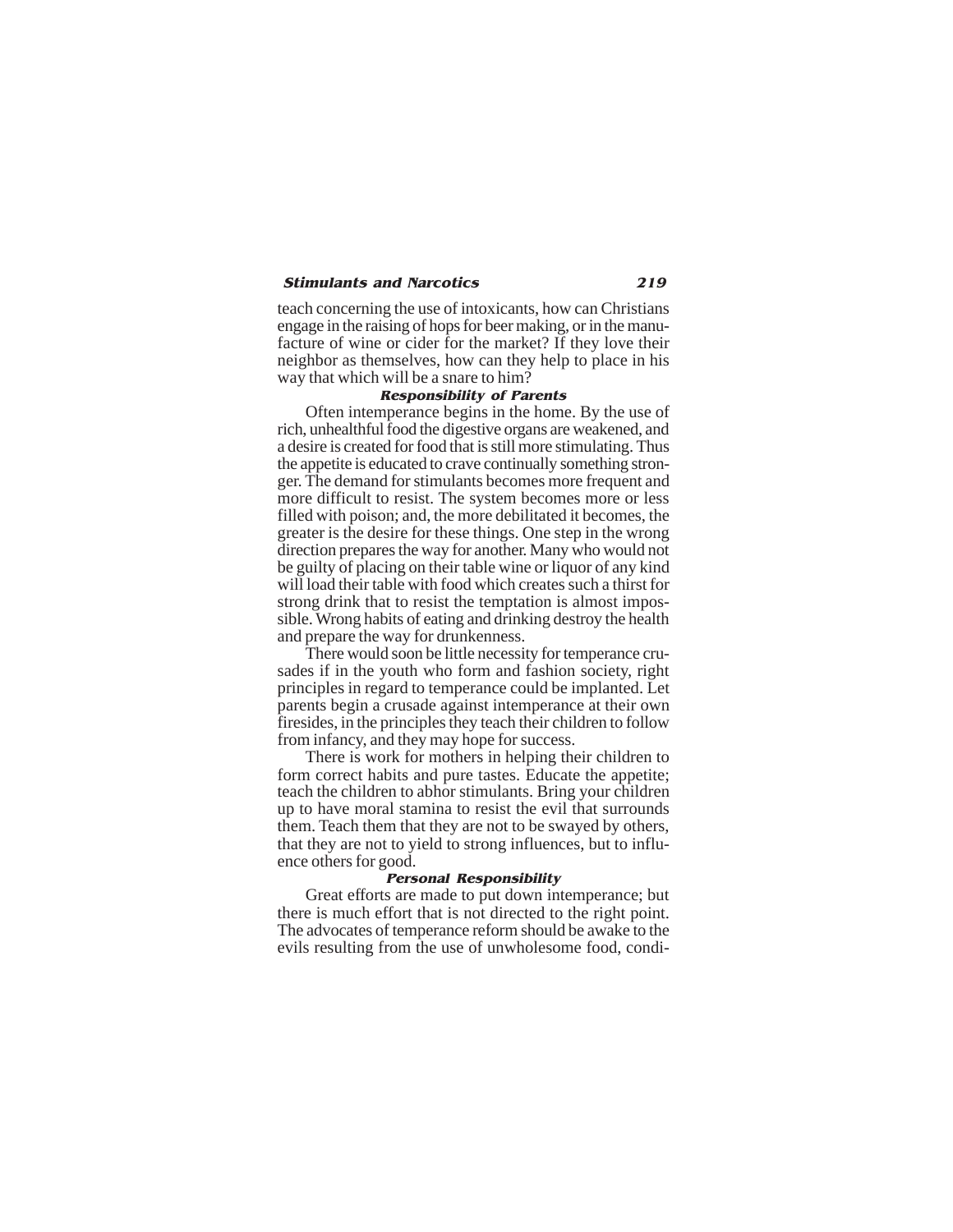ments, tea, and coffee. We bid all temperance workers Godspeed; but we invite them to look more deeply into the cause of the evil they war against and to be sure that they are consistent in reform.

It must be kept before the people that the right balance of the mental and moral powers depends in a great degree on the right condition of the physical system. All narcotics and unnatural stimulants that enfeeble and degrade the physical nature tend to lower the tone of the intellect and morals. Intemperance lies at the foundation of the moral depravity of the world. By the indulgence of perverted appetite, man loses his power to resist temptation.

Temperance reformers have a work to do in educating the people in these lines. Teach them that health, character, and even life, are endangered by the use of stimulants, which excite the exhausted energies to unnatural, spasmodic action.

In relation to tea, coffee, tobacco, and alcoholic drinks, the only safe course is to touch not, taste not, handle not. The tendency of tea, coffee, and similar drinks is in the same direction as that of alcoholic liquor and tobacco; and, in some cases, the habit is as difficult to break as it is for the drunkard to give up intoxicants. Those who attempt to leave off these stimulants will for a time feel a loss and will suffer without them. But, by persistence, they will overcome the craving and cease to feel the lack. Nature may require a little time to recover from the abuse she has suffered; but give her a chance, and she will again rally and perform her work nobly and well.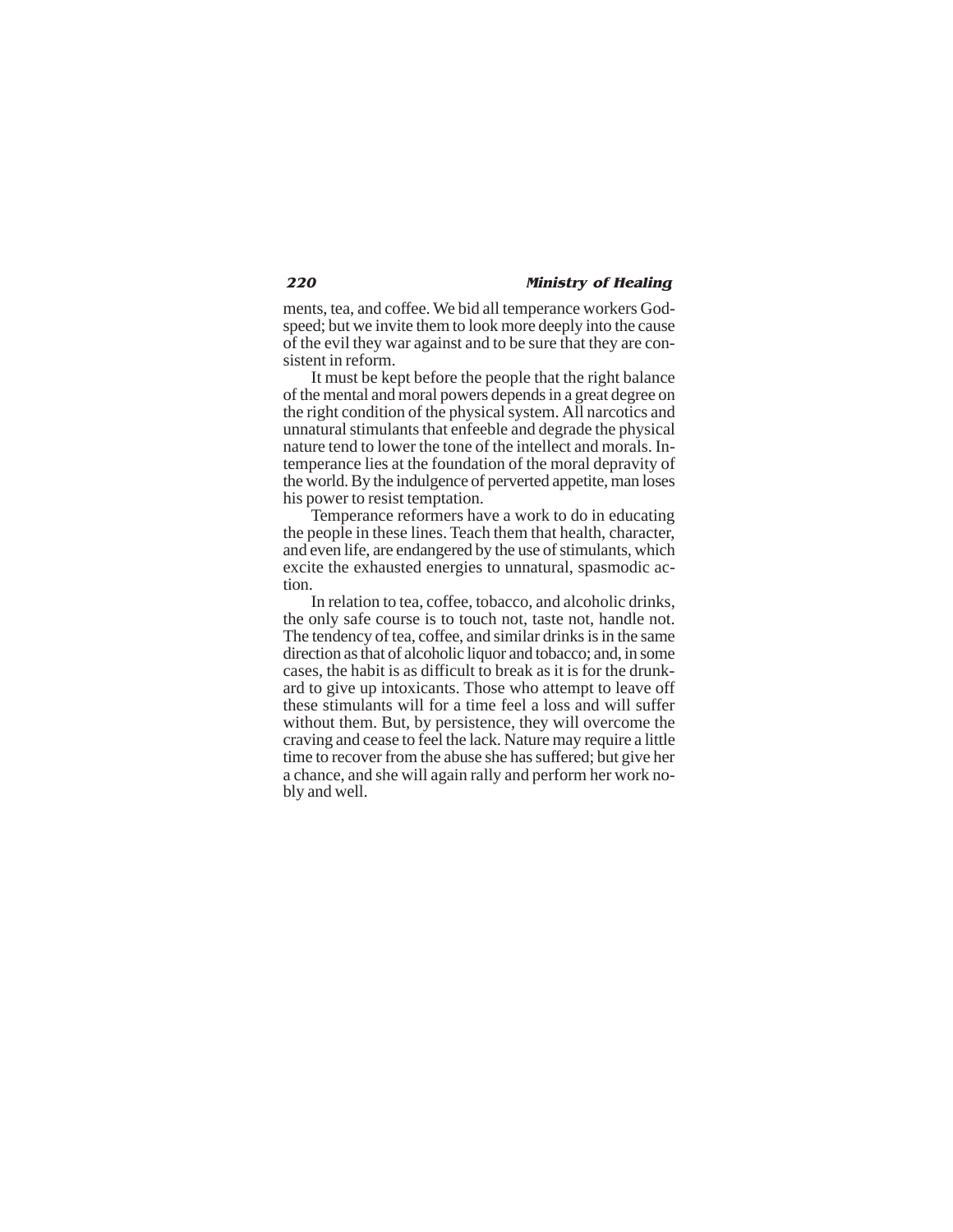**Liquor Traffic and Prohibition**

## $-\mathsf{C}$ hapter 27 – Liquor Traffic and Prohibition

"Woe unto him that giveth his neightbor drink, and makest him drunken."

"Woe unto him that buildeth his house by unrighteousness, and his chambers by wrong . . that saith, I will build me a wide house and large chambers, and cutteth him out windows; and it is ceiled with cedar, and painted with vermilion. Shalt thou reign, because thou closest thyself in cedar? . . Thine eyes and thine heart are not but for thy covetousness, and for to shed innocent blood, and for oppression, and for violence, to do it." *Jeremiah 22:13-17*.

### **The Work of the Liquor Seller**

This scripture pictures the work of those who manufacture and sell intoxicating liquor. Their business means robbery. For the money they receive, no equivalent is returned. Every dollar they add to their gains has brought a curse to the spender.

With a liberal hand, God has bestowed His blessings upon men. If His gifts were wisely used, how little the world would know of poverty or distress! It is the wickedness of men that turns His blessings into a curse. It is through the greed of gain and the lust of appetite that the grains and fruits given for our sustenance are converted into poisons that bring misery and ruin.

Every year millions upon millions of gallons of intoxicating liquors are consumed. Millions upon millions of dollars are spent in buying wretchedness, poverty, disease, degradation, lust, crime, and death. For the sake of gain, the liquor seller deals out to his victims that which corrupts and destroys mind and body. He entails on the drunkard's family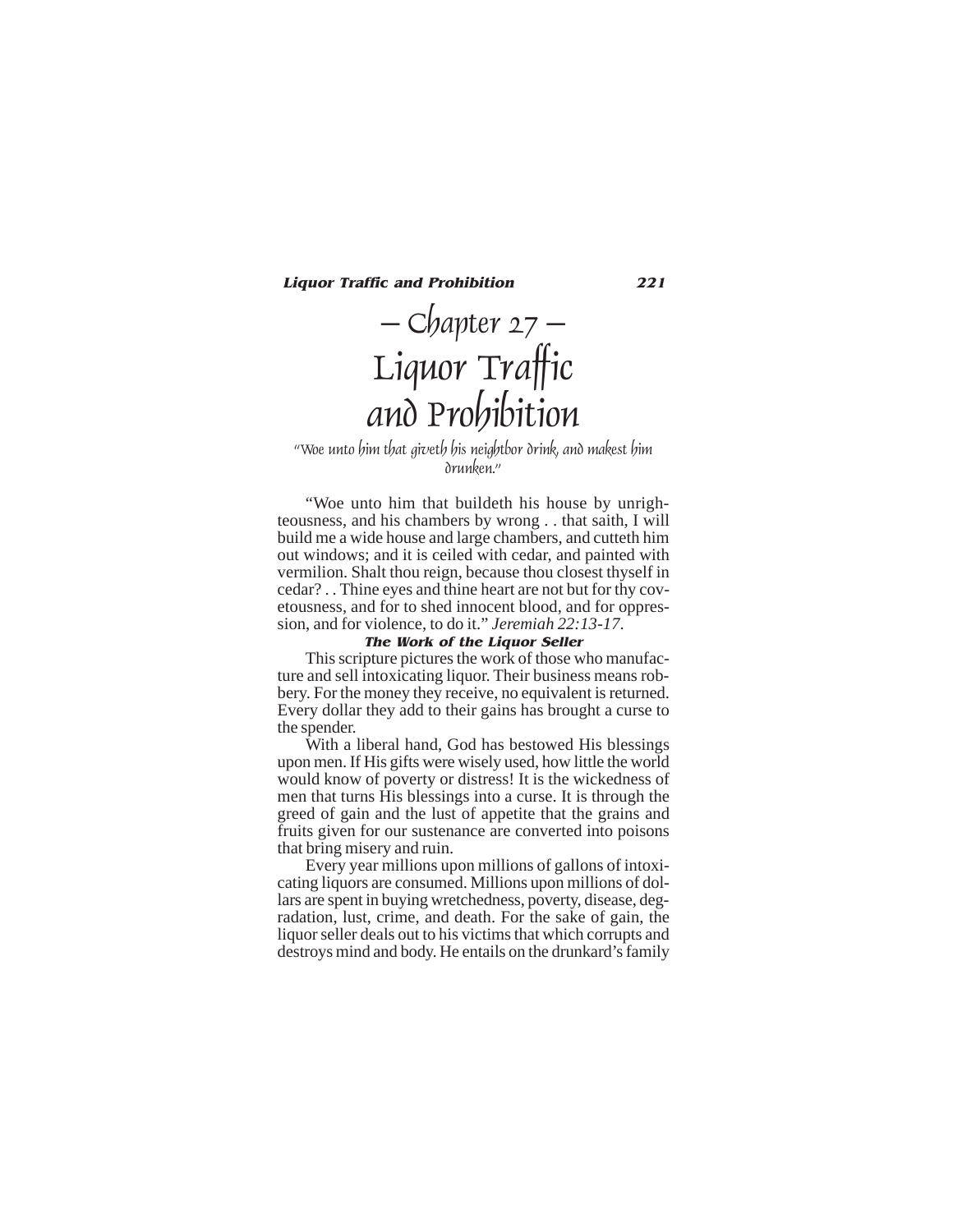poverty and wretchedness.

When his victim is dead, the rum seller's exactions do not cease. He robs the widow and brings children to beggary. He does not hesitate to take the very necessaries of life from the destitute family, to pay the drink bill of the husband and father. The cries of the suffering children, the tears of the agonized mother, serve only to exasperate him. What is it to him if these suffering ones starve? What is it to him if they, too, are driven to degradation and ruin? He grows rich on the pittances of those whom he is leading to perdition.

Houses of prostitution, dens of vice, criminal courts, prisons, almshouses, insane asylums, hospitals, all are, to a great degree, filled as a result of the liquor seller's work. Like the mystic Babylon of the Apocalypse, he is dealing in "slaves, and souls of men." Behind the liquor seller stands the mighty destroyer of souls, and every art which earth or hell can devise is employed to draw human beings under his power. In the city and the country, on the railway trains, on the great steamers, in places of business, in the halls of pleasure, in the medical dispensary, even in the church, on the sacred Communion table, his traps are set. Nothing is left undone to create and to foster the desire for intoxicants. On almost every corner stands the public house, with its brilliant lights, its welcome and good cheer, inviting the working man, the wealthy idler, and the unsuspecting youth.

In private lunchrooms and fashionable resorts, ladies are supplied with popular drinks, under some pleasing name, that are really intoxicants. For the sick and the exhausted, there are the widely advertised bitters, consisting largely of alcohol.

To create the liquor appetite in little children, alcohol is introduced into confectionery. Such confectionery is sold in the shops. And, by the gift of these candies, the liquor seller entices children into his resorts.

Day by day, month by month, year by year, the work goes on. Fathers and husbands and brothers, the stay and hope and pride of the nation, are steadily passing into the liquor dealer's haunts, to be sent back wrecked and ruined.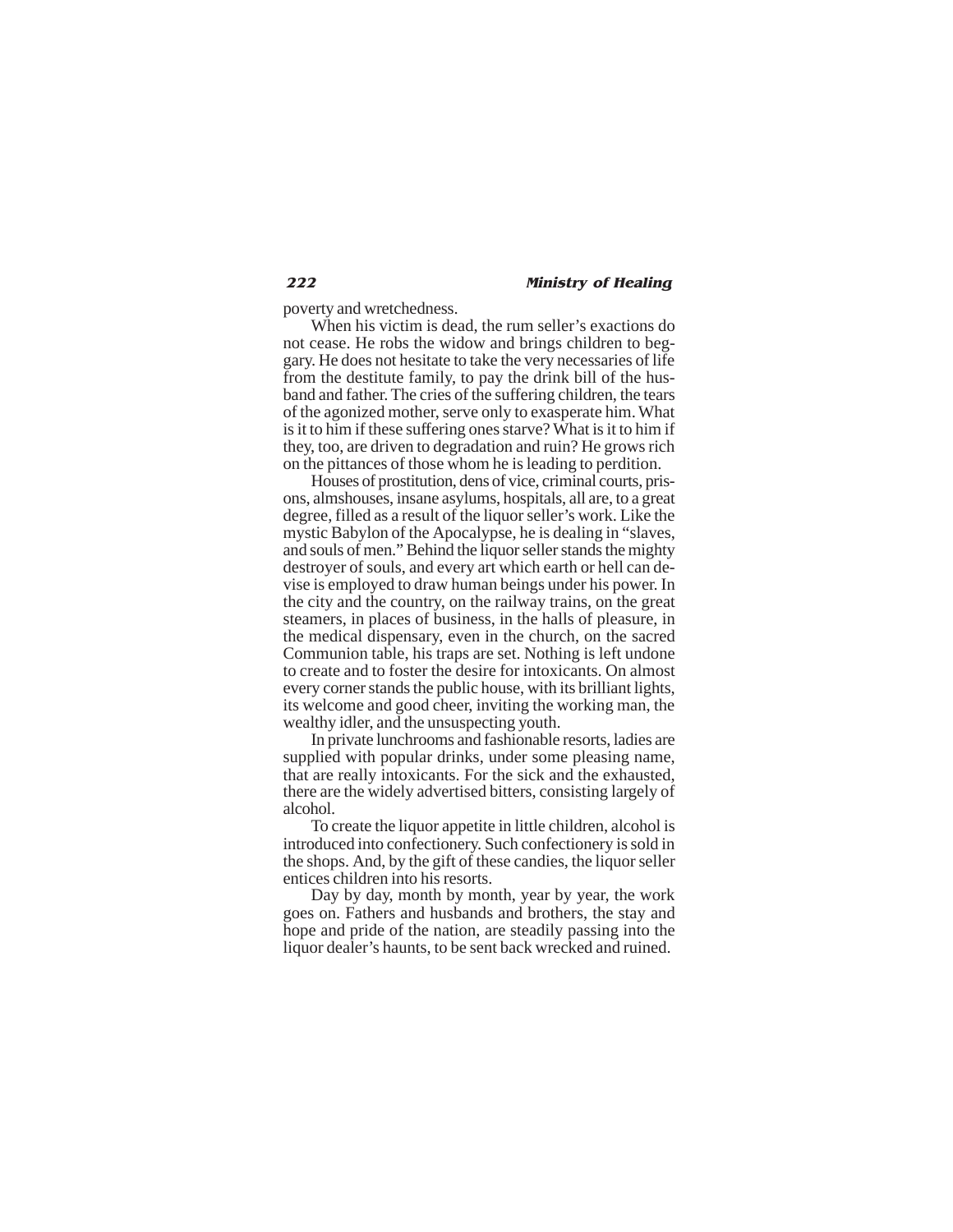#### **Liquor Traffic and Prohibition**

More terrible still, the curse is striking the very heart of the home. More and more, women are forming the liquor habit. In many a household, little children, even in the innocence and helplessness of babyhood, are in daily peril through the neglect, the abuse, the vileness of drunken mothers. Sons and daughters are growing up under the shadow of this terrible evil. What outlook for their future but that they will sink even lower than their parents?

From so-called Christian lands the curse is carried to the regions of idolatry. The poor, ignorant savages are taught the use of liquor. Even among the heathen, men of intelligence recognize and protest against it as a deadly poison; but in vain have they sought to protect their lands from its ravages. By civilized peoples, tobacco, liquor, and opium are forced upon the heathen nations. The ungoverned passions of the savage, stimulated by drink, drag him down to degradation before unknown; and it becomes an almost hopeless undertaking to send missionaries to these lands.

Through their contact with peoples who should have given them a knowledge of God, the heathen are led into vices which are proving the destruction of whole tribes and races. And in the dark places of the earth the men of civilized nations are hated because of this.

#### **The Responsibility of the Church**

The liquor interest is a power in the world. It has on its side the combined strength of money, habit, appetite. Its power is felt even in the church. Men whose money has been made, directly or indirectly, in the liquor traffic, are members of churches, "in good and regular standing." Many of them give liberally to popular charities. Their contributions help to support the enterprises of the church and to sustain its ministers. They command the consideration shown to the money power. Churches that accept such members are virtually sustaining the liquor traffic. Too often the minister has not the courage to stand for the right. He does not declare to his people what God has said concerning the work of the liquor seller. To speak plainly would mean the offending of his congregation, the sacrifice of his popularity, the loss of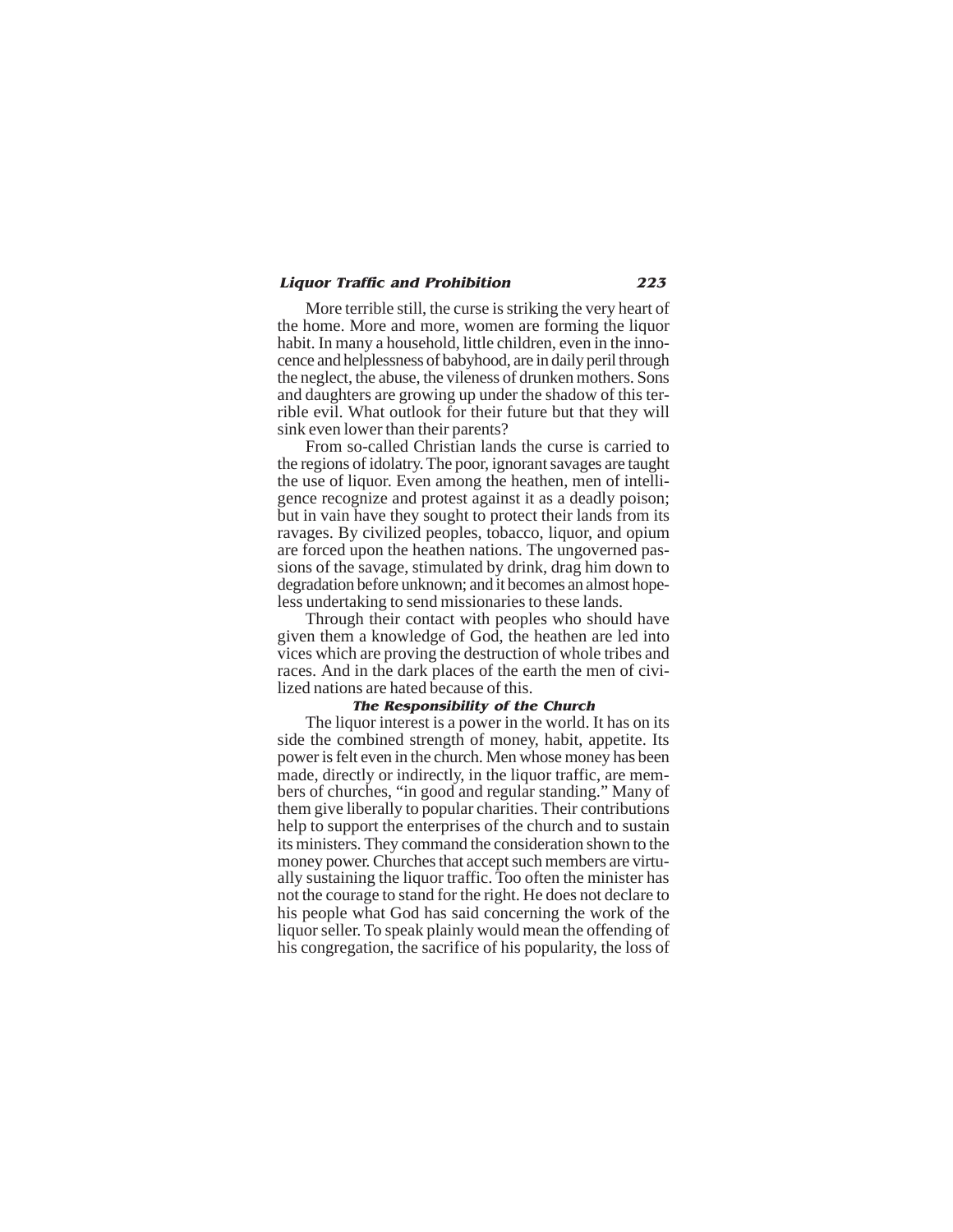his salary.

But above the tribunal of the church is the tribunal of God. He who declared to the first murderer, "The voice of thy brother's blood crieth unto Me from the ground" (*Genesis 4:10*), will not accept for His altar the gifts of the liquor dealer. His anger is kindled against those who attempt to cover their guilt with a cloak of liberality. Their money is stained with blood. A curse is upon it.

*"To what purpose is the multitude of your sacrifices unto Me? saith the Lord . . When ye come to appear before Me, who hath required this at your hand, to tread My courts? Bring no more vain oblation . . When ye spread forth your hands, I will hide Mine eyes from you: Yea, when ye make many prayers, I will not hear: Your hands are full of blood."—Isaiah 1:11-15.*

The drunkard is capable of better things. He has been entrusted with talents with which to honor God and bless the world; but his fellow men have laid a snare for his soul and built themselves up by his degradation. They have lived in luxury while the poor victims whom they have robbed, lived in poverty and wretchedness. But God will require for this at the hand of him who has helped to speed the drunkard on to ruin. He who rules in the heavens has not lost sight of the first cause or the last effect of drunkenness. He who has a care for the sparrow and clothes the grass of the field, will not pass by those who have been formed in His own image, purchased with His own blood, and pay no heed to their cries. God marks all this wickedness that perpetuates crime and misery.

The world and the church may have approval for the man who has gained wealth by degrading the human soul. They may smile upon him by whom men are led down step by step in the path of shame and degradation. But God notes it all and renders a just judgment. The liquor seller may be termed by the world a good businessman; but the Lord says, "Woe unto him." He will be charged with the hopelessness, the misery, the suffering, brought into the world by the liquor traffic. He will have to answer for the want and woe of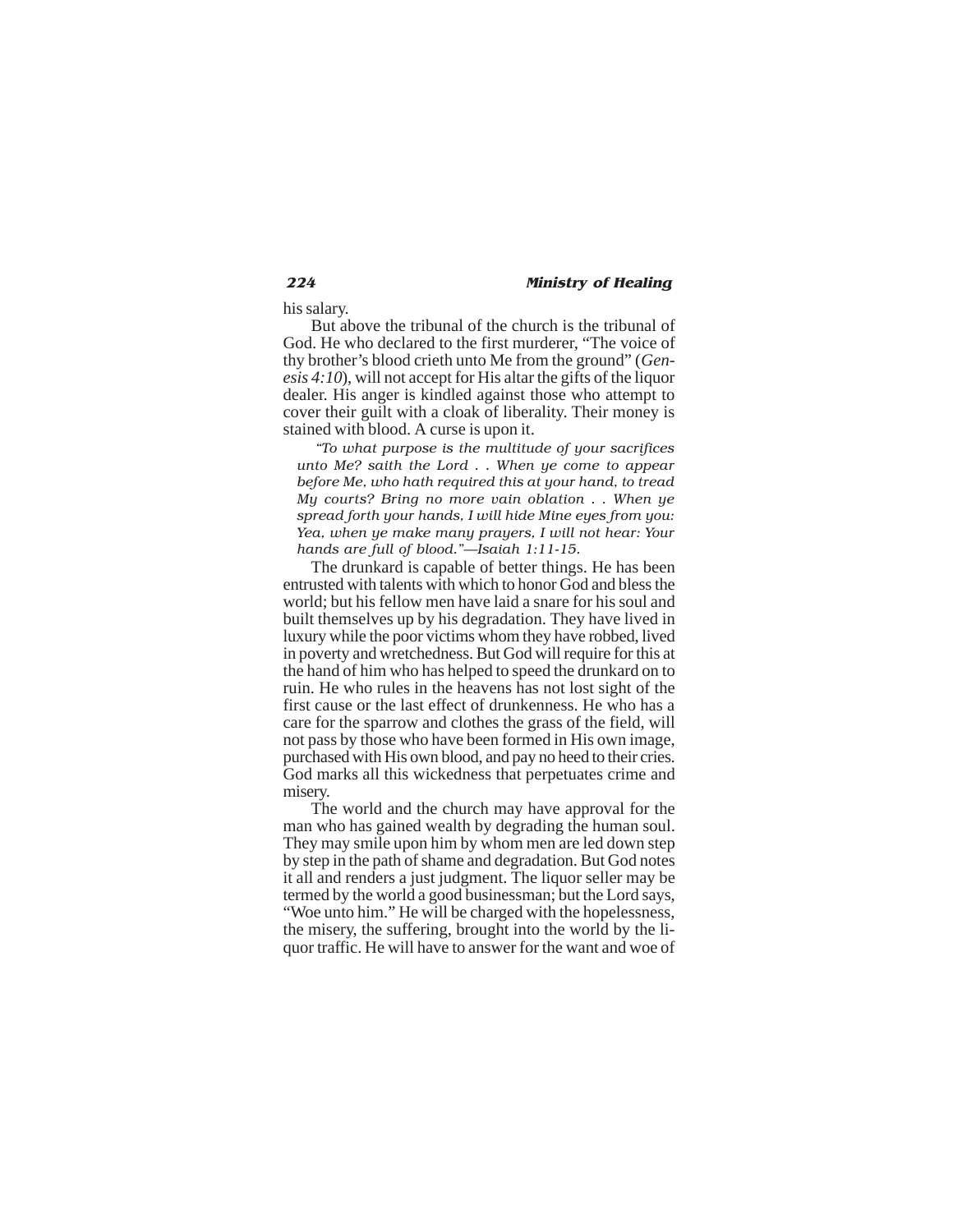### **Liquor Traffic and Prohibition**

the mothers and children who have suffered for food and clothing and shelter, and who have buried all hope and joy. He will have to answer for the souls he has sent unprepared into eternity. And those who sustain the liquor seller in his work are sharers in his guilt. To them God says, "Your hands are full of blood."

#### **License Laws**

The licensing of the liquor traffic is advocated by many as tending to restrict the drink evil. But the licensing of the traffic places it under the protection of law. The government sanctions its existence, and thus fosters the evil which it professes to restrict. Under the protection of license laws, breweries, distilleries, and wineries are planted all over the land, and the liquor seller plies his work beside our very doors.

Often he is forbidden to sell intoxicants to one who is drunk or who is known to be a confirmed drunkard; but the work of making drunkards of the youth goes steadily forward. Upon the creating of the liquor appetite in the youth the very life of the traffic depends. The youth are led on, step by step, until the liquor habit is established and the thirst is created that at any cost demands satisfaction. Less harmful would it be to grant liquor to the confirmed drunkard, whose ruin, in most cases, is already determined, than to permit the flower of our youth to be lured to destruction through this terrible habit.

By the licensing of the liquor traffic, temptation is kept constantly before those who are trying to reform. Institutions have been established where the victims of intemperance may be helped to overcome their appetite. This is a noble work; but so long as the sale of liquor is sanctioned by law, the intemperate receive little benefit from inebriate asylums. They cannot remain there always. They must again take their place in society. The appetite for intoxicating drink, though subdued, is not wholly destroyed; and, when temptation assails them, as it does on every hand, they too often fall an easy prey.

The man who has a vicious beast and who, knowing its disposition, allows it liberty, is by the laws of the land held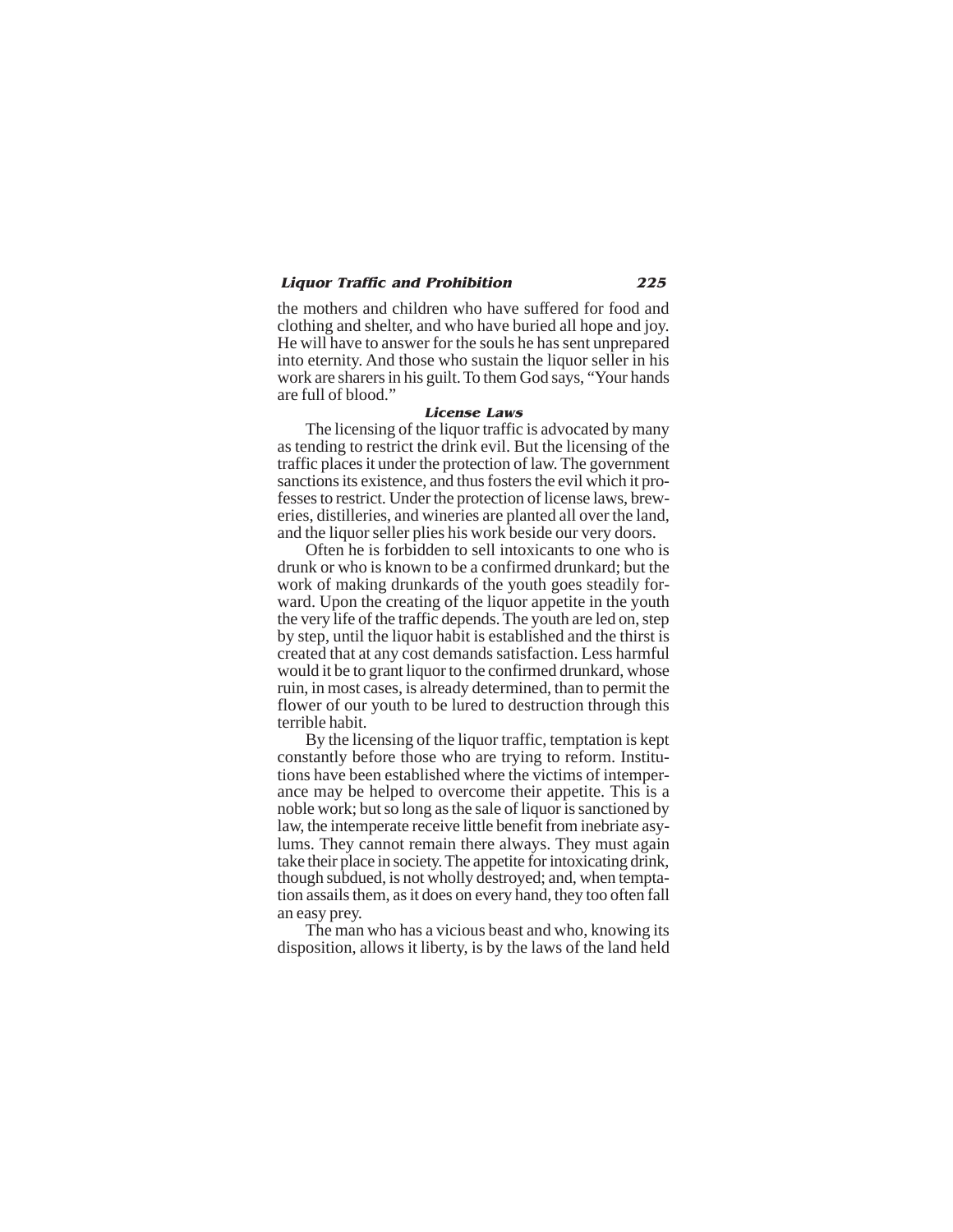accountable for the evil the beast may do. In the laws given to Israel the Lord directed that when a beast known to be vicious caused the death of a human being, the life of the owner should pay the price of his carelessness or malignity. On the same principle the government that licenses the liquor seller should be held responsible for the results of his traffic. And if it is a crime worthy of death to give liberty to a vicious beast, how much greater is the crime of sanctioning the work of the liquor seller!

Licenses are granted on the plea that they bring a revenue to the public treasury. But what is this revenue when compared with the enormous expense incurred for the criminals, the insane, the paupers, that are the fruit of the liquor traffic! A man under the influence of liquor commits a crime; he is brought into court; and those who legalized the traffic are forced to deal with the result of their own work. They authorized the sale of a draft that would make a sane man mad; and now it is necessary for them to send the man to prison or to the gallows, while often his wife and children are left destitute to become the charge of the community in which they live.

Considering only the financial aspect of the question, what folly it is to tolerate such a business! But what revenue can compensate for the loss of human reason, for the defacing and deforming of the image of God in man, for the ruin of children, reduced to pauperism and degradation, to perpetuate in their children the evil tendencies of their drunken fathers?

#### **Prohibition**

The man who has formed the habit of using intoxicants is in a desperate situation. His brain is diseased, his will power is weakened. So far as any power in himself is concerned, his appetite is uncontrollable. He cannot be reasoned with or persuaded to deny himself. Drawn into the dens of vice, one who has resolved to quit drink is led to seize the glass again; and, with the first taste of the intoxicant, every good resolution is overpowered, every vestige of will destroyed. One taste of the maddening draft, and all thought of its results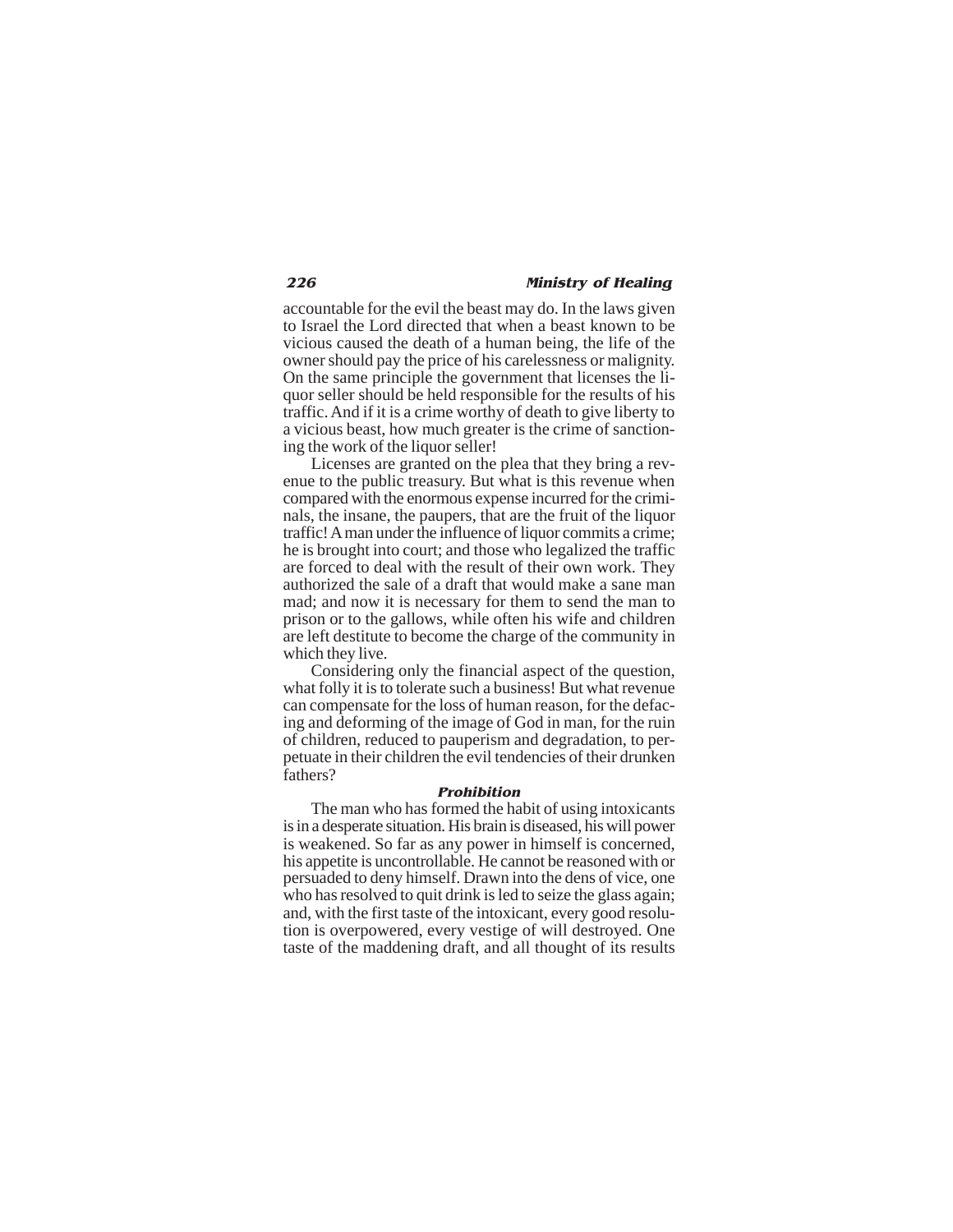**Liquor Traffic and Prohibition**

has vanished. The heartbroken wife is forgotten. The debauched father no longer cares that his children are hungry and naked. By legalizing the traffic, the law gives its sanction to this downfall of the soul and refuses to stop the trade that fills the world with evil.

Must this always continue? Will souls always have to struggle for victory, with the door of temptation wide open before them? Must the curse of intemperance forever rest like a blight upon the civilized world? Must it continue to sweep, every year, like a devouring fire over thousands of happy homes? When a ship is wrecked in sight of shore, people do not idly look on. They risk their lives in the effort to rescue men and women from a watery grave. How much greater the demand for effort in rescuing them from the drunkard's fate!

It is not the drunkard and his family alone who are imperiled by the work of the liquor seller, nor is the burden of taxation the chief evil which his traffic brings on the community. We are all woven together in the web of humanity. The evil that befalls any part of the great human brotherhood brings peril to all.

Many a man who through love of gain or ease would have nothing to do with restricting the liquor traffic has found, too late, that the traffic had to do with him. He has seen his own children besotted and ruined. Lawlessness runs riot. Property is in danger. Life is unsafe. Accidents by sea and by land multiply. Diseases that breed in the haunts of filth and wretchedness make their way to lordly and luxurious homes. Vices fostered by the children of debauchery and crime infect the sons and daughters of refined and cultured households.

There is no man whose interests the liquor traffic does not imperil. There is no man who for his own safeguard should not set himself to destroy it.

Above all other places having to do with secular interests only, legislative halls and courts of justice should be free from the curse of intemperance. Governors, senators, representatives, judges, men who enact and administer a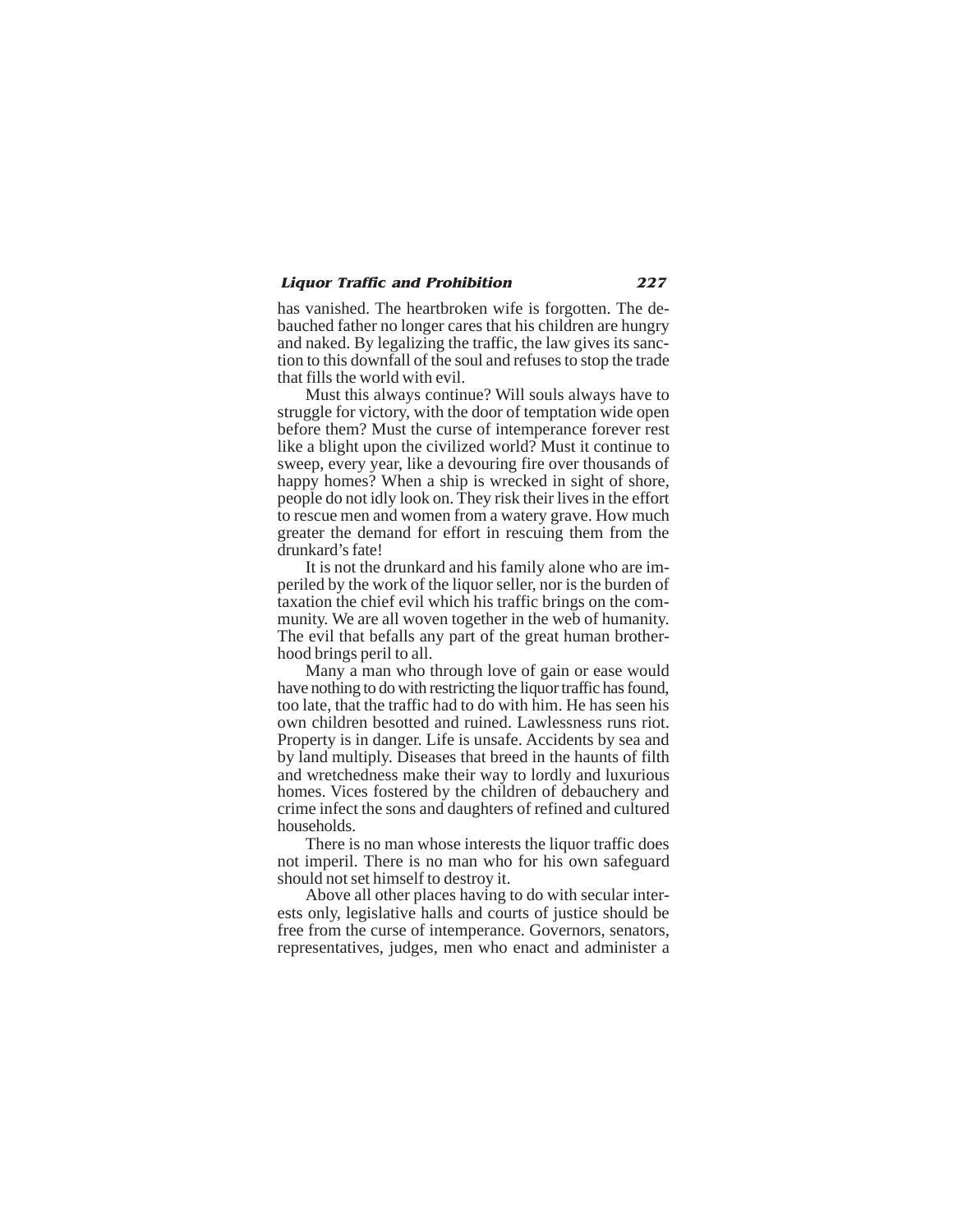nation's laws, men who hold in their hands the lives, the fair fame, the possessions of their fellows, should be men of strict temperance. Only thus can their minds be clear to discriminate between right and wrong. Only thus can they possess firmness of principle, and wisdom to administer justice and to show mercy. But how does the record stand? How many of these men have their minds beclouded, their sense of right and wrong confused, by strong drink! How many are the oppressive laws enacted, how many the innocent persons condemned to death, through the injustice of drinking lawmakers, witnesses, jurors, lawyers, and even judges! Many there are, "mighty to drink wine," and "men of strength to mingle strong drink," "that call evil good, and good evil;" that "justify the wicked for reward, and take away the righteousness of the righteous from him!" Of such God says:

*"Woe unto them . . As the fire devoureth the stubble, and the flame consumeth the chaff, so their root shall be as rottenness, and their blossom shall go up as dust: Because they have cast away the law of the Lord of hosts, and despised the word of the Holy One of Israel."— Isaiah 5:22-24.*

The honor of God, the stability of the nation, the wellbeing of the community, of the home, and of the individual, demand that every possible effort be made in arousing the people to the evil of intemperance. Soon we shall see the result of this terrible evil as we do not see it now. Who will put forth a determined effort to stay the work of destruction? As yet the contest has hardly begun. Let an army be formed to stop the sale of the drugged liquors that are making men mad. Let the danger from the liquor traffic be made plain and a public sentiment be created that shall demand its prohibition. Let the drink-maddened men be given an opportunity to escape from their thralldom. Let the voice of the nation demand of its lawmakers that a stop be put to this infamous traffic.

*"If thou forbear to deliver them that are drawn unto death, and those that are ready to be slain; if thou sayest, Behold, we knew it not; doth not He that ponder-*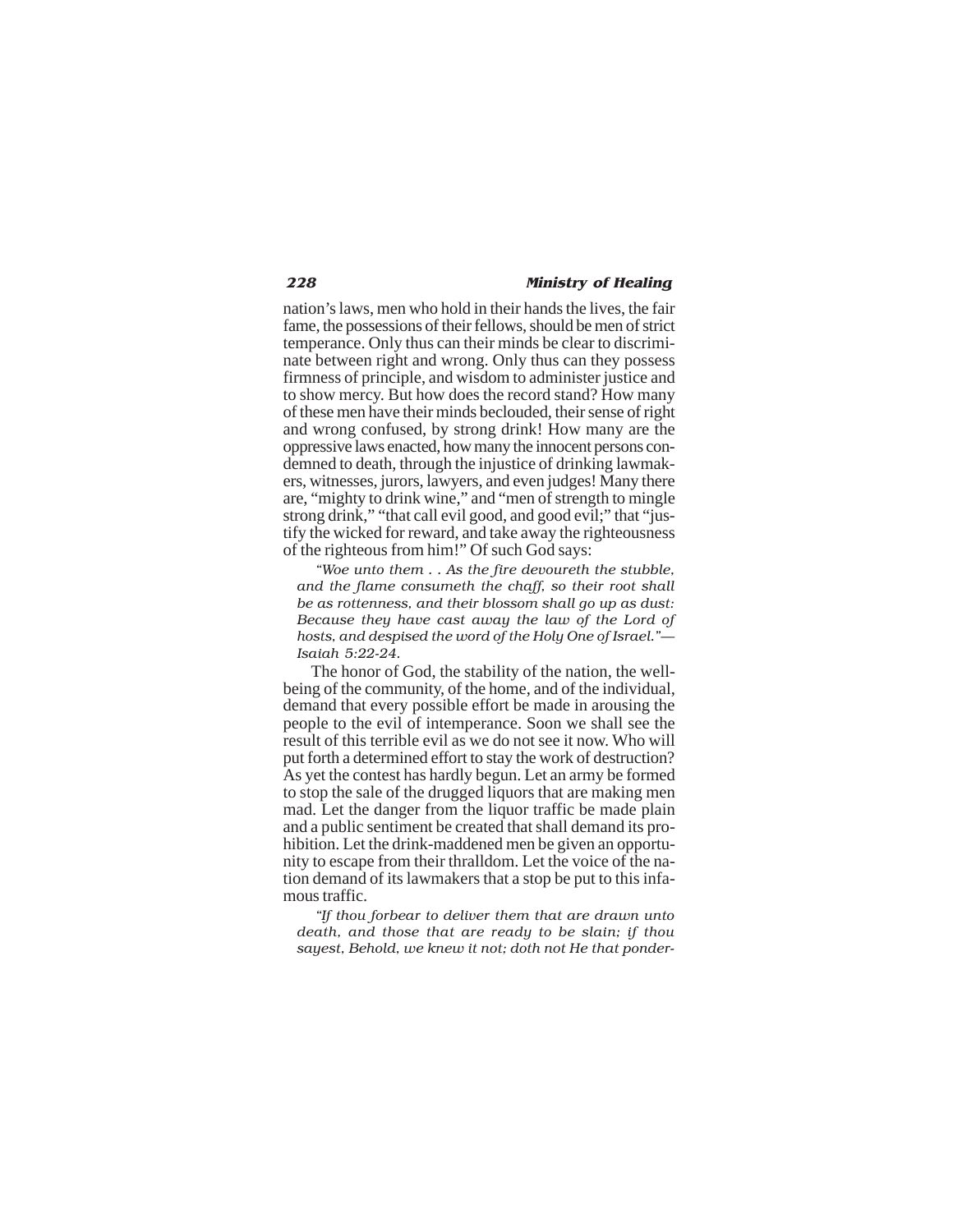#### **Ministry of the Home**

*eth the heart consider it? and He that keepeth thy soul, doth not He know it?" And "what wilt thou say when He shall punish thee?"—Proverbs 24:11-12; Jeremiah 13:21.*

## $-\mathsf{C}$ hapter 28 – Ministry of the Home

"There is no more important missionary field than that committed to fathers and mothers."

The restoration and uplifting of humanity begins in the home. The work of parents underlies every other. Society is composed of families, and is what the heads of families make it. Out of the heart are "the issues of life" (*Proverbs 4:23*); and the heart of the community, of the church, and of the nation is the household. The well-being of society, the success of the church, the prosperity of the nation, depend upon home influences.

The importance and the opportunities of the home life are illustrated in the life of Jesus. He who came from heaven to be our example and teacher spent thirty years as a member of the household at Nazareth. Concerning these years the Bible record is very brief. No mighty miracles attracted the attention of the multitude. No eager throngs followed His steps or listened to His words. Yet during all these years He was fulfilling His divine mission. He lived as one of us, sharing the home life, submitting to its discipline, performing its duties, bearing its burdens. In the sheltering care of a humble home, participating in the experiences of our common lot, He "increased in wisdom and stature, and in favor with God and man." *Luke 2:52*.

During all these secluded years His life flowed out in currents of sympathy and helpfulness. His unselfishness and patient endurance, His courage and faithfulness, His resistance of temptation, His unfailing peace and quiet joyful-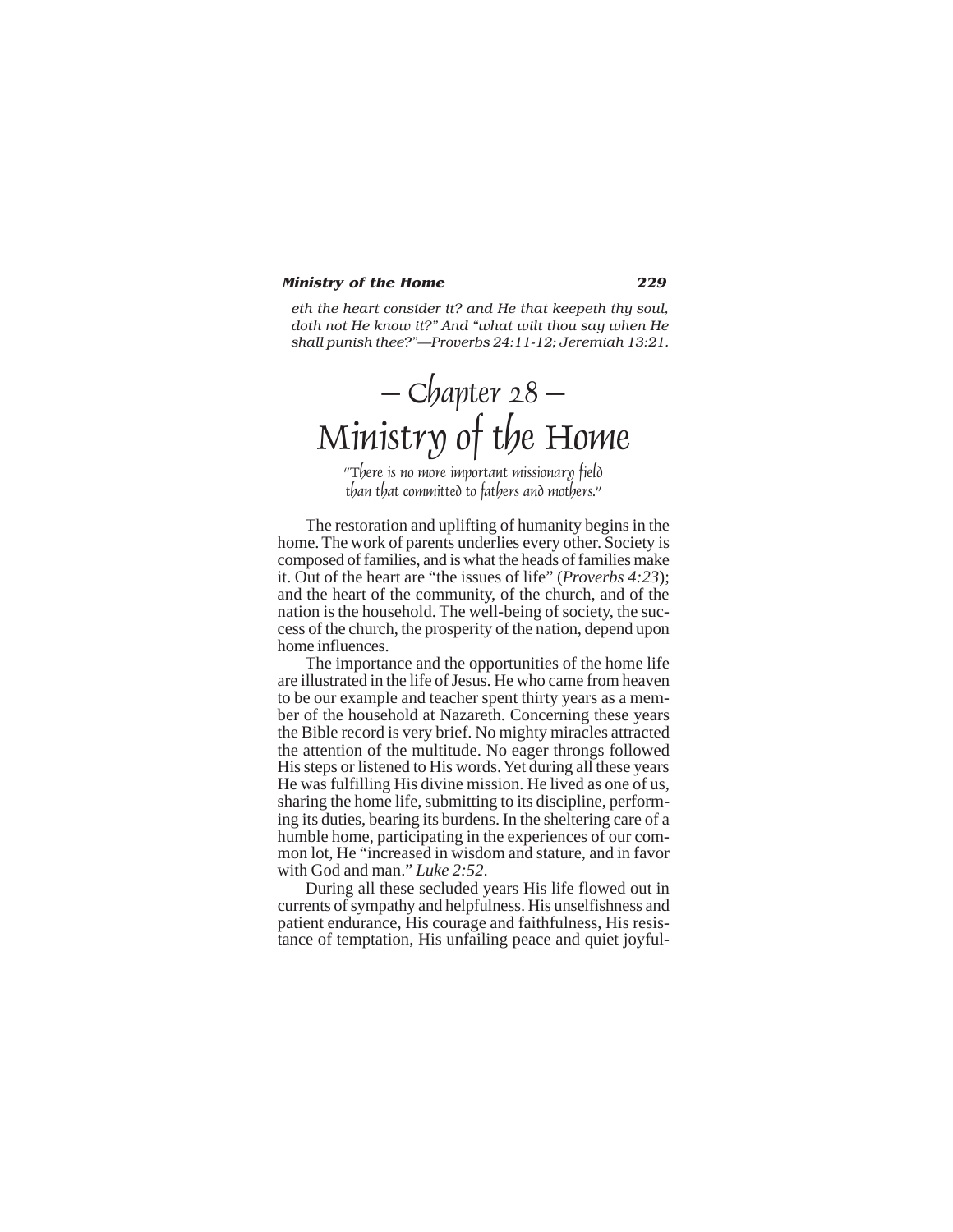ness, were a constant inspiration. He brought a pure, sweet atmosphere into the home, and His life was as leaven working amidst the elements of society. None said that He had wrought a miracle; yet virtue—the healing, life-giving power of love—went out from Him to the tempted, the sick, and the disheartened. In an unobtrusive way, from His very childhood, He ministered to others; and, because of this, when He began His public ministry, many heard Him gladly.

The Saviour's early years are more than an example to the youth. They are a lesson, and should be an encouragement to every parent. The circle of family and neighborhood duties is the very first field of effort for those who would work for the uplifting of their fellow men. There is no more important field of effort than that committed to the founders and guardians of the home. No work entrusted to human beings involves greater or more far-reaching results than does the work of fathers and mothers.

It is by the youth and children of today that the future of society is to be determined and what these youth and children shall be depends upon the home. To the lack of right home training may be traced the larger share of the disease and misery and crime that curse humanity. If the home life were pure and true, if the children who went forth from its care were prepared to meet life's responsibilities and dangers, what a change would be seen in the world!

Great efforts are put forth, time and money and labor almost without limit are expended, in enterprises and institutions for reforming the victims of evil habits. And even these efforts are inadequate to meet the great necessity. Yet how small is the result! How few are permanently reclaimed!

Multitudes long for a better life, but they lack courage and resolution to break away from the power of habit. They shrink from the effort and struggle and sacrifice demanded, and their lives are wrecked and ruined. Thus even men of the brightest minds, men of high aspirations and noble powers, otherwise fitted by nature and education to fill positions of trust and responsibility, are degraded and lost for this life and for the life to come.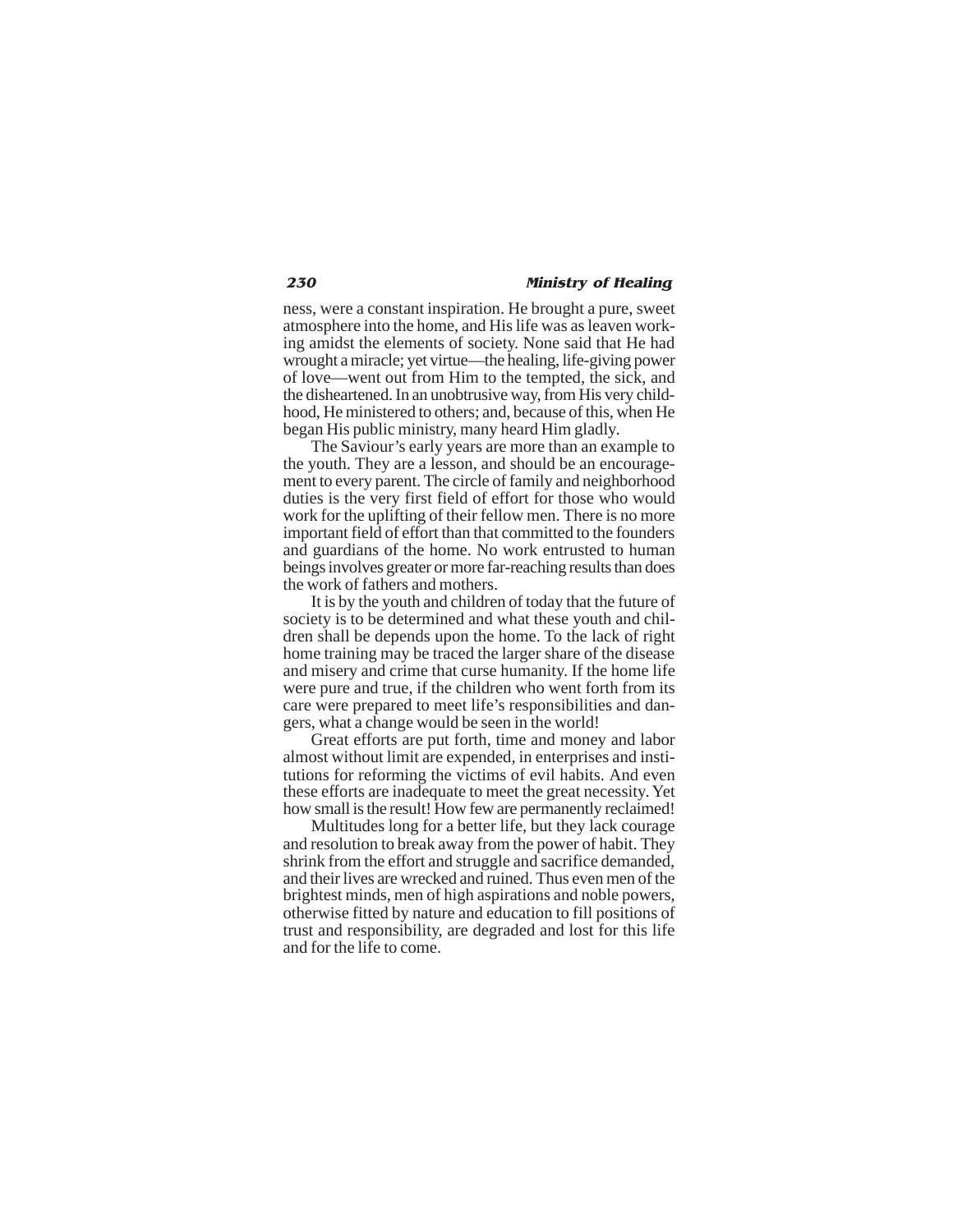#### **Ministry of the Home**

For those who do reform, how bitter the struggle to regain their manhood! And all their life long, in a shattered constitution, a wavering will, impaired intellect, and weakened soul power, many reap the harvest of their evil sowing. How much more might be accomplished if the evil were dealt with at the beginning!

This work rests, in a great degree, with parents. In the efforts put forth to stay the progress of intemperance and of other evils that are eating like a cancer in the social body, if more attention were given to teaching parents how to form the habits and character of their children, a hundredfold more good would result. Habit, which is so terrible a force for evil, it is in their power to make a force for good. They have to do with the stream at its source, and it rests with them to direct it rightly.

Parents may lay for their children the foundation for a healthy, happy life. They may send them forth from their homes with moral stamina to resist temptation, and courage and strength to wrestle successfully with life's problems. They may inspire in them the purpose and develop the power to make their lives an honor to God and a blessing to the world. They may make straight paths for their feet, through sunshine and shadow, to the glorious heights above.

#### **An Object-Lesson**

The mission of the home extends beyond its own members. The Christian home is to be an object lesson, illustrating the excellence of the true principles of life. Such an illustration will be a power for good in the world. Far more powerful than any sermon that can be preached is the influence of a true home upon human hearts and lives. As the youth go out from such a home, the lessons they have learned are imparted. Nobler principles of life are introduced into other households, and an uplifting influence works in the community.

#### **Hospitality**

There are many others to whom we might make our homes a blessing. Our social entertainments should not be governed by the dictates of worldly custom, but by the Spirit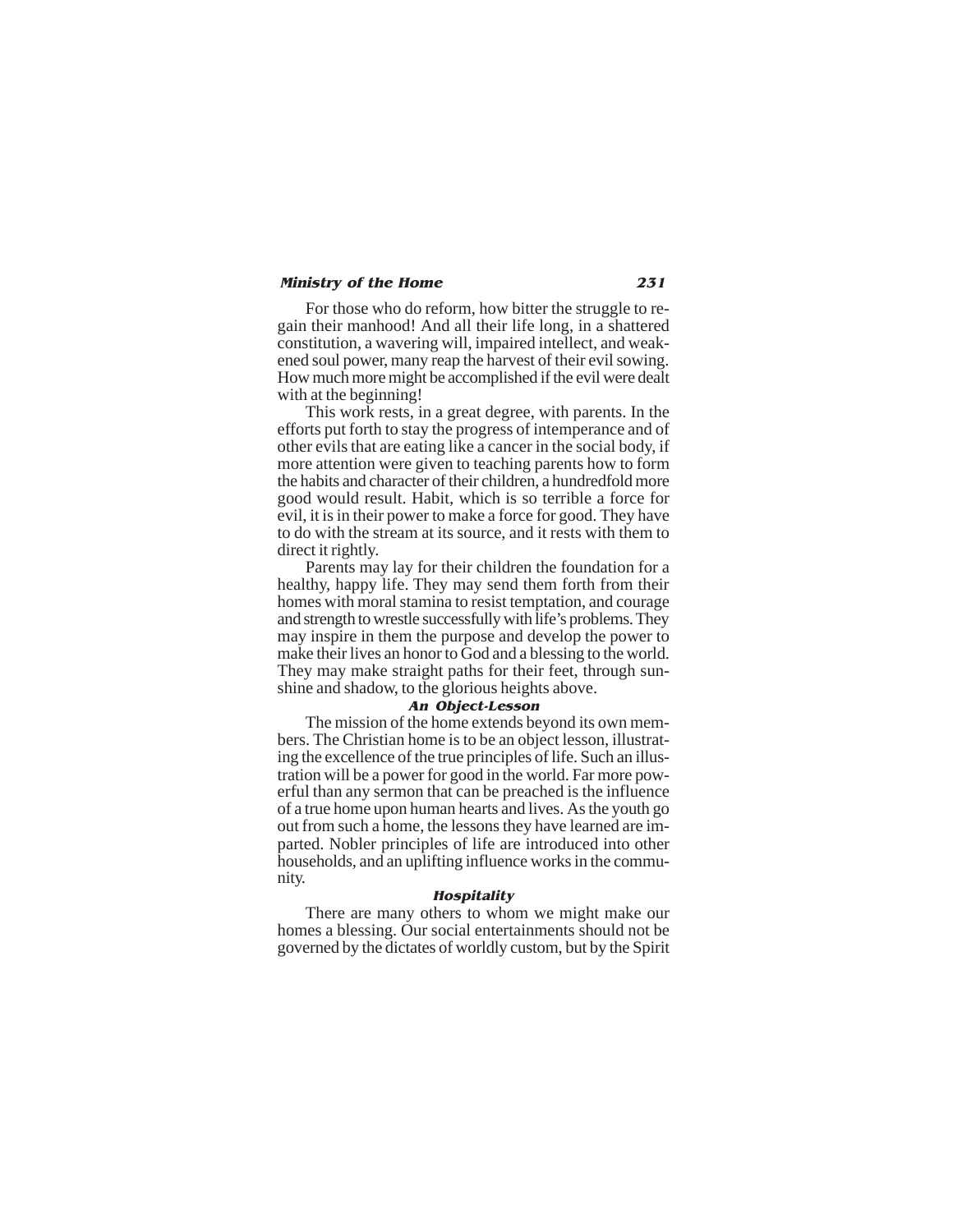of Christ and the teaching of His word. The Israelites, in all their festivities, included the poor, the stranger, and the Levite, who was the assistant of the priest in the sanctuary, a religious teacher, and missionary. These were regarded as the guests of the people, to share their hospitality on all occasions of social and religious rejoicing, and to be tenderly cared for in sickness or in need. It is such as these whom we should make welcome to our homes. How much such a welcome might do to cheer and encourage the missionary nurse or the teacher, the care-burdened, hard-working mother, or the feeble and aged, so often without a home, and struggling with poverty and many discouragements.

"When thou makest a dinner or a supper," Christ says, "call not thy friends, nor thy brethren, neither thy kinsmen, nor thy rich neighbors; lest they also bid thee again, and a recompense be made thee. But when thou makest a feast, call the poor, the maimed, the lame, the blind: and thou shalt be blessed; for they cannot recompense thee: for thou shalt be recompensed at the resurrection of the just." *Luke 14:12- 14.*

These are guests whom it will lay on you no great burden to receive. You will not need to provide for them elaborate or expensive entertainment. You will need to make no effort at display. The warmth of a genial welcome, a place at your fireside, a seat at your home table, the privilege of sharing the blessing of the hour of prayer would to many of these be like a glimpse of heaven.

Our sympathies are to overflow the boundaries of self and the enclosure of family walls. There are precious opportunities for those who will make their homes a blessing to others. Social influence is a wonderful power. We can use it if we will as a means of helping those about us.

Our homes should be a place of refuge for the tempted youth. Many there are who stand at the parting of the ways. Every influence, every impression, is determining the choice that shapes their destiny both here and hereafter. Evil invites them. Its resorts are made bright and attractive. They have a welcome for every comer. All about us are youth who have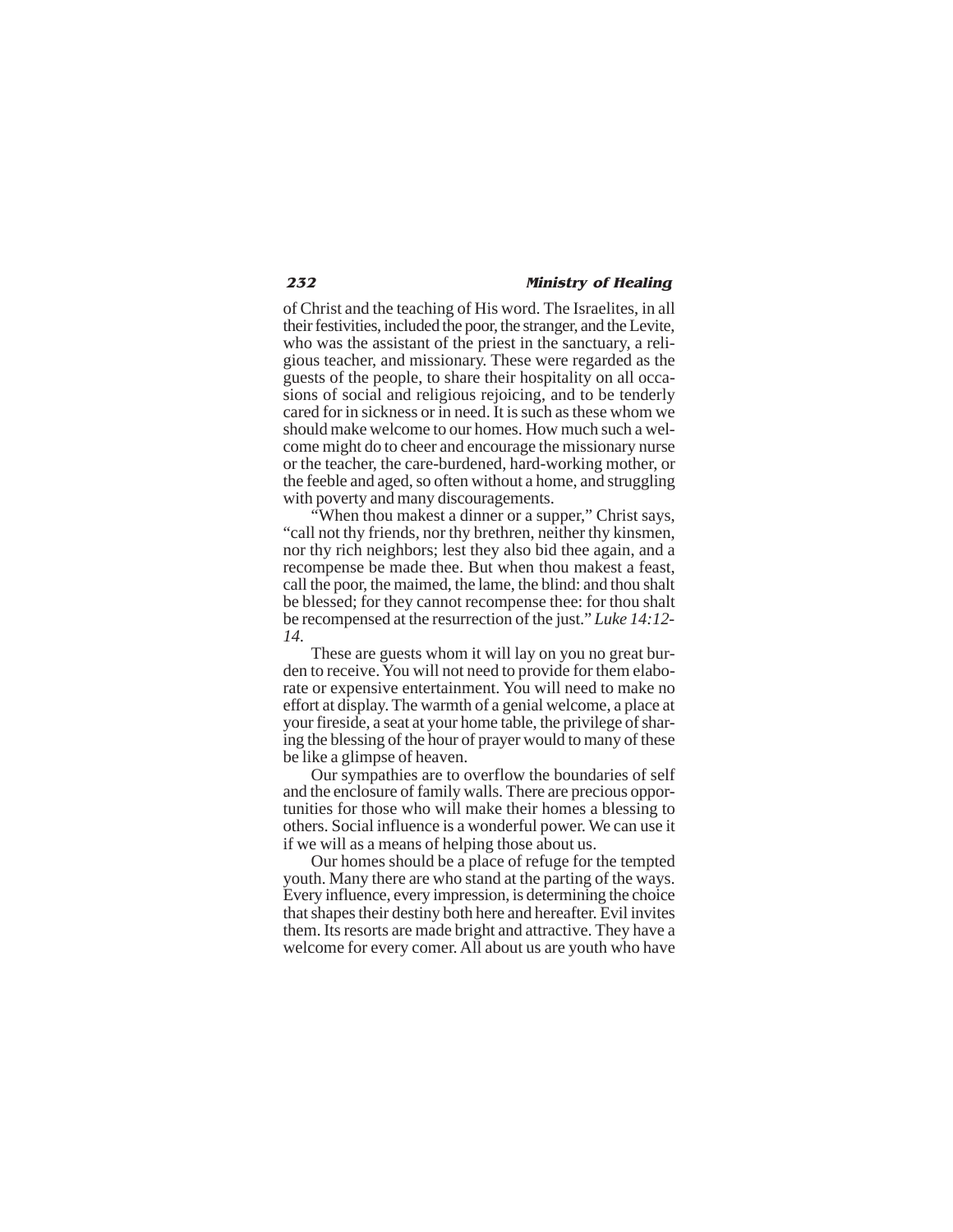### **Ministry of the Home**

no home, and many whose homes have no helpful, uplifting power; and the youth drift into evil. They are going down to ruin within the very shadow of our own doors.

These youth need a hand stretched out to them in sympathy. Kind words simply spoken, little attentions simply bestowed, will sweep away the clouds of temptation which gather over the soul. The true expression of heaven-born sympathy has power to open the door of hearts that need the fragrance of Christlike words and the simple, delicate touch of the spirit of Christ's love. If we would show an interest in the youth, invite them to our homes, and surround them with cheering, helpful influences, there are many who would gladly turn their steps into the upward path.

### **Life's Opportunities**

Our time here is short. We can pass through this world but once; as we pass along, let us make the most of life. The work to which we are called does not require wealth or social position or great ability. It requires a kindly, self-sacrificing spirit and a steadfast purpose. A lamp, however small, if kept steadily burning, may be the means of lighting many other lamps. Our sphere of influence may seem narrow, our ability small, our opportunities few, our acquirements limited; yet wonderful possibilities are ours through a faithful use of the opportunities of our own homes. If we will open our hearts and homes to the divine principles of life we shall become channels for currents of life-giving power. From our homes will flow streams of healing, bringing life and beauty and fruitfulness where now are barrenness and dearth.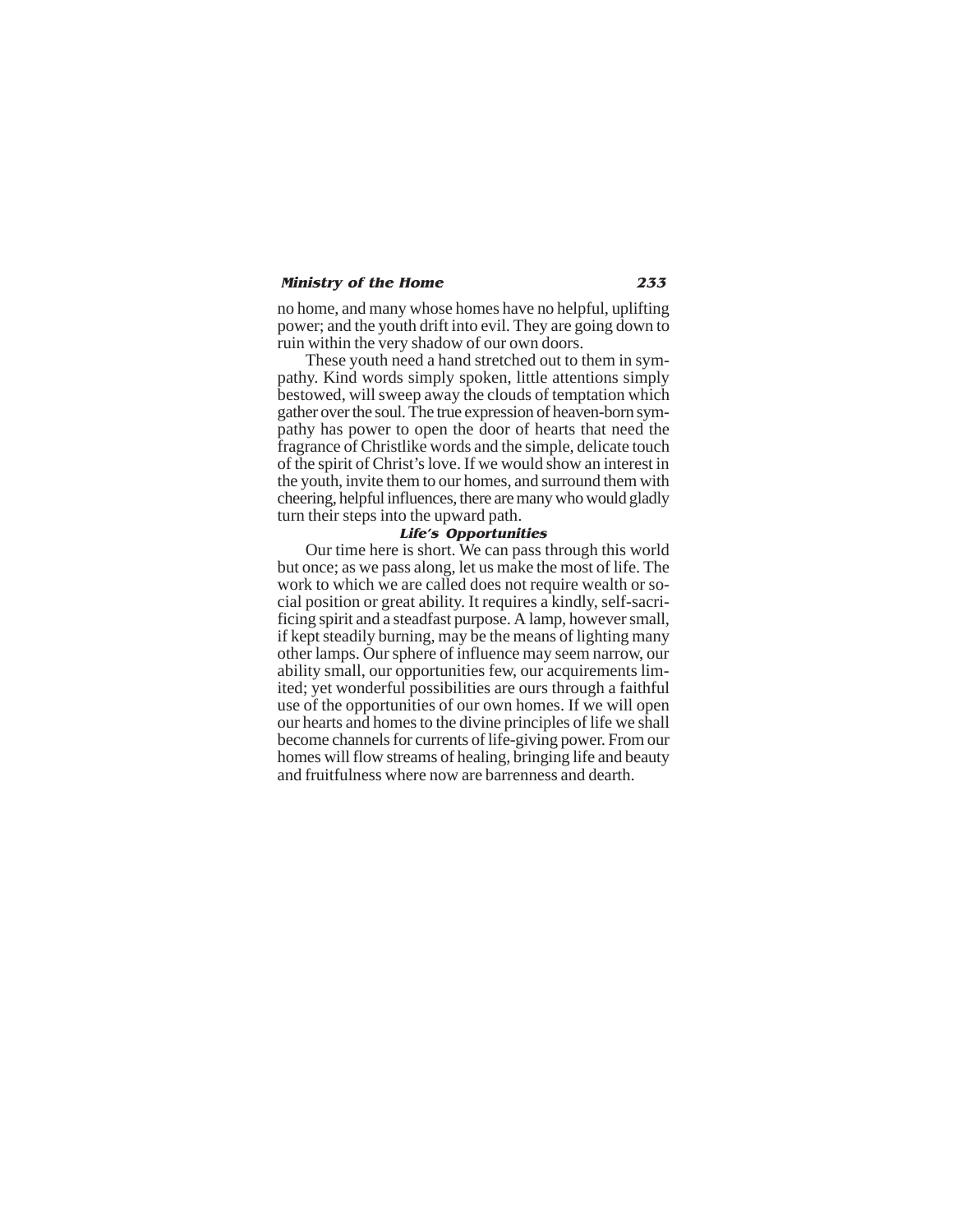$-\mathsf{C}$ hapter 29  $-$ The Builders of the Home

"Through wisdom is an house builded; and by understanding it is established."

He who gave Eve to Adam, as a helpmeet, performed His first miracle at a marriage festival. In the festal hall where friends and kindred rejoiced together, Christ began His public ministry. Thus He sanctioned marriage, recognizing it as an institution that He Himself had established. He ordained that men and women should be united in holy wedlock, to rear families whose members, crowned with honor, should be recognized as members of the family above.

Christ honored the marriage relation by making it also a symbol of the union between Him and His redeemed ones. He Himself is the Bridegroom; the bride is the church, of which, as His chosen one, He says, "Thou art all fair, My love; there is no spot in thee." *Song of Solomon 4:7.*

Christ "loved the church, and gave Himself for it; that He might sanctify and cleanse it . . that it should be holy and without blemish." "So ought men to love their wives." *Ephesians 5:25-26, 28.*

The family tie is the closest, the most tender and sacred, of any on earth. It was designed to be a blessing to mankind. And it is a blessing wherever the marriage covenant is entered into intelligently, in the fear of God, and with due consideration for its responsibilities.

Those who are contemplating marriage should consider what will be the character and influence of the home they are founding. As they become parents, a sacred trust is committed to them. Upon them depends in a great measure the wellbeing of their children, in this world, and their happiness in the world to come. To a great extent they determine both the physical and the moral stamp that the little ones receive. And upon the character of the home depends the condition of so-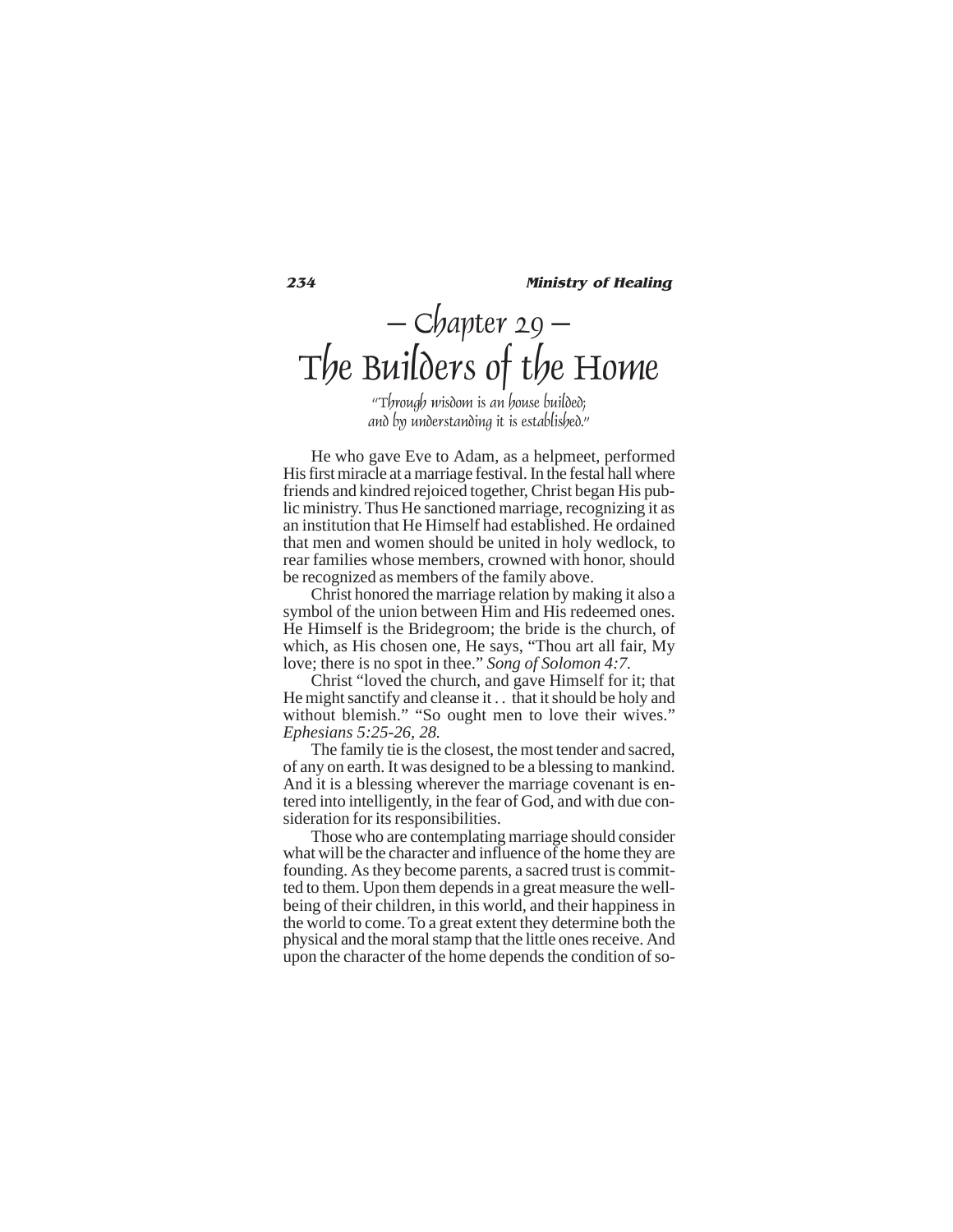#### **Builders of the Home**

ciety; the weight of each family's influence will tell in the upward or the downward scale.

The choice of a life companion should be such as best to secure physical, mental, and spiritual well-being for parents and for their children—such as will enable both parents and children to bless their fellow men and to honor their Creator.

Before assuming the responsibilities involved in marriage, young men and young women should have such an experience in practical life as will prepare them for its duties and its burdens. Early marriages are not to be encouraged. A relation so important as marriage and so far-reaching in its results should not be entered upon hastily, without sufficient preparation, and before the mental and physical powers are well developed.

The parties may not have worldly wealth, but they should have the far greater blessing of health. And, in most cases, there should not be a great disparity in age. A neglect of this rule may result in seriously impairing the health of the younger. And often the children are robbed of physical and mental strength. They cannot receive from an aged parent the care and companionship which their young lives demand, and they may be deprived by death of the father or the mother at the very time when love and guidance are most needed.

It is only in Christ that a marriage alliance can be safely formed. Human love should draw its closest bonds from divine love. Only where Christ reigns can there be deep, true, unselfish affection.

Love is a precious gift, which we receive from Jesus. Pure and holy affection is not a feeling, but a principle. Those who are actuated by true love are neither unreasonable nor blind. Taught by the Holy Spirit, they love God supremely and their neighbor as themselves.

Let those who are contemplating marriage weigh every sentiment and watch every development of character in the one with whom they think to unite their life destiny. Let every step toward a marriage alliance be characterized by modesty, simplicity, sincerity, and an earnest purpose to please and honor God. Marriage affects the afterlife both in this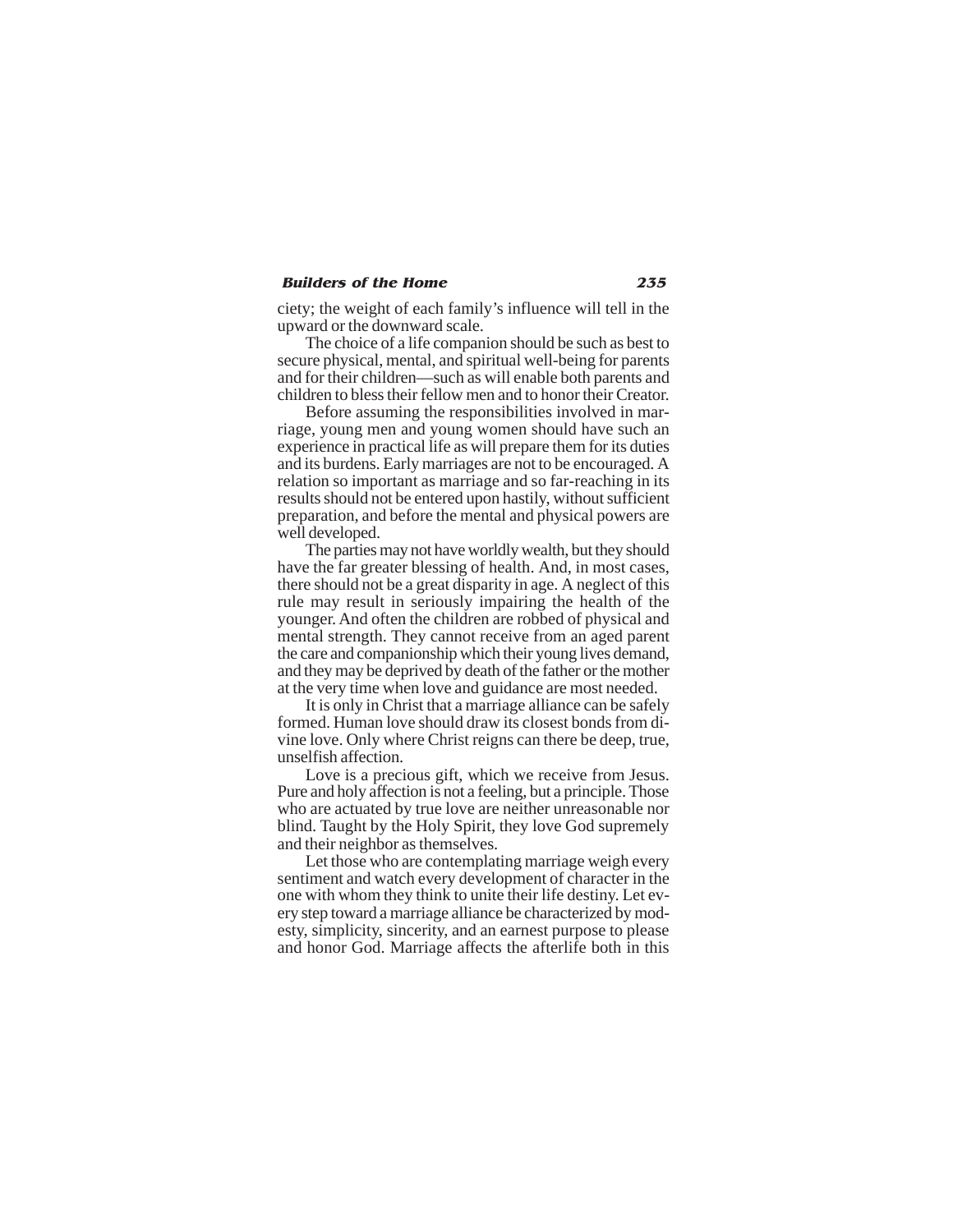world and in the world to come. A sincere Christian will make no plans that God cannot approve.

If you are blessed with God-fearing parents, seek counsel of them. Open to them your hopes and plans; learn the lessons which their life experiences have taught, and you will be saved many a heartache. Above all, make Christ your counselor. Study His word with prayer.

Under such guidance let a young woman accept as a life companion only one who possesses pure, manly traits of character, one who is diligent, aspiring, and honest, one who loves and fears God. Let a young man seek one to stand by his side who is fitted to bear her share of life's burdens, one whose influence will ennoble and refine him, and who will make him happy in her love.

"A prudent wife is from the Lord." "The heart of her husband doth safely trust in her . . She will do him good and not evil all the days of her life." "She openeth her mouth with wisdom; and in her tongue is the law of kindness. She looketh well to the ways of her household, and eateth not the bread of idleness. Her children arise up, and call her blessed; her husband also, and he praiseth her," saying, "Many daughters have done virtuously, but thou excellest them all." He who gains such a wife "findeth a good thing, and obtaineth favor of the Lord." *Proverbs 19:14; 31:11-12, 26-29; 18:22*.

## **The After Experience**

However carefully and wisely marriage may have been entered into, few couples are completely united when the marriage ceremony is performed. The real union of the two in wedlock is the work of the after years.

As life with its burden of perplexity and care meets the newly wedded pair, the romance with which imagination so often invests marriage disappears. Husband and wife learn each other's character as it was impossible to learn it in their previous association. This is a most critical period in their experience. The happiness and usefulness of their whole future life depend upon their taking a right course now. Often they discern in each other unsuspected weaknesses and defects; but the hearts that love has united will discern excel-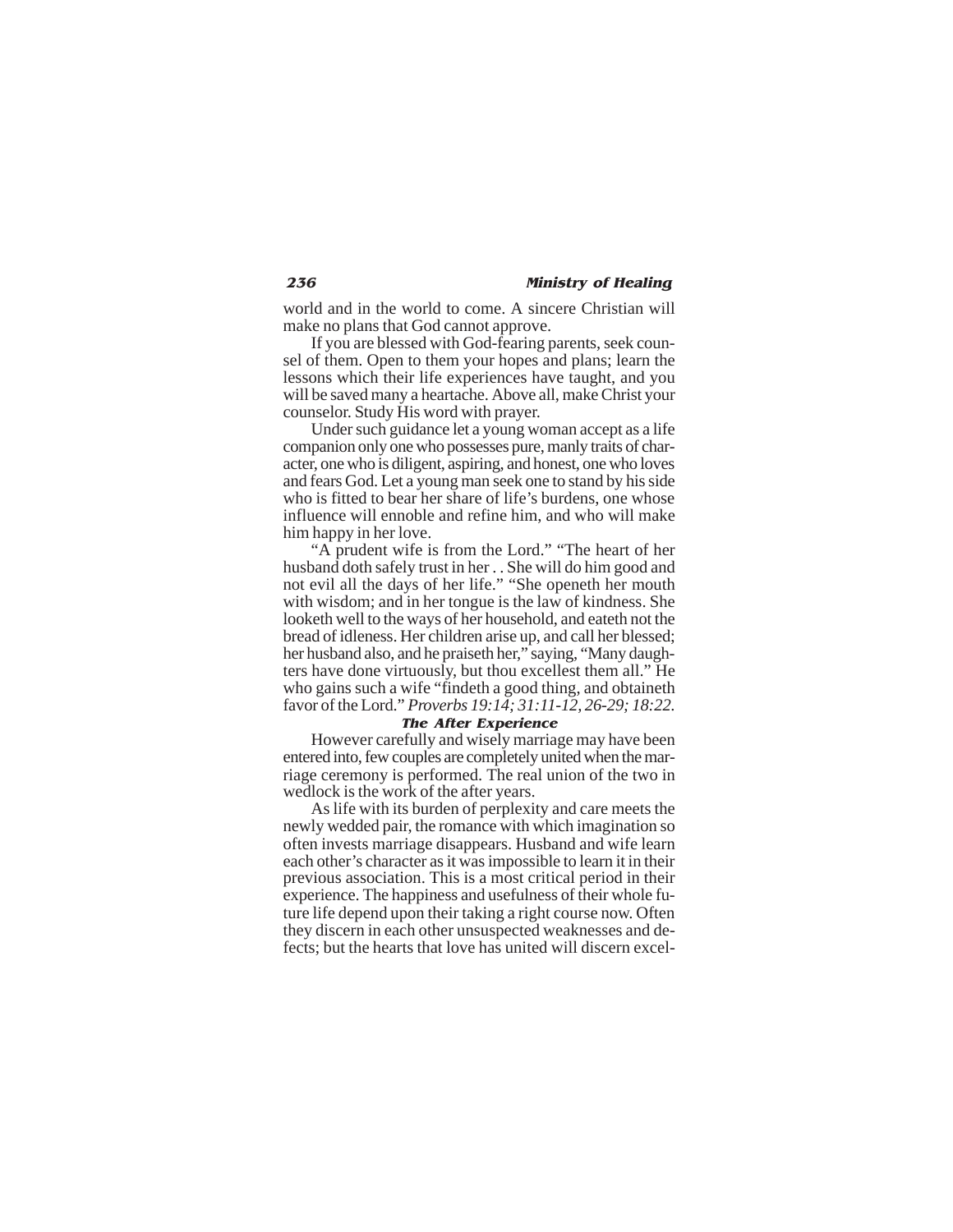#### **Builders of the Home**

lencies also heretofore unknown. Let all seek to discover the excellencies rather than the defects. Often it is our own attitude, the atmosphere that surrounds ourselves, which determines what will be revealed to us in another. There are many who regard the expression of love as a weakness, and they maintain a reserve that repels others. This spirit checks the current of sympathy. As the social and generous impulses are repressed, they wither, and the heart becomes desolate and cold. We should beware of this error. Love cannot long exist without expression. Let not the heart of one connected with you starve for the want of kindness and sympathy.

#### **"Forbearing One Another in Love"**

Though difficulties, perplexities, and discouragements may arise, let neither husband nor wife harbor the thought that their union is a mistake or a disappointment. Determine to be all that it is possible to be to each other. Continue the early attentions. In every way encourage each other in fighting the battles of life. Study to advance the happiness of each other. Let there be mutual love, mutual forbearance. Then marriage, instead of being the end of love, will be as it were the very beginning of love. The warmth of true friendship, the love that binds heart to heart, is a foretaste of the joys of heaven.

Around every family there is a sacred circle that should be kept unbroken. Within this circle no other person has a right to come. Let not the husband or the wife permit another to share the confidences that belong solely to themselves.

Let each give love rather than exact it. Cultivate that which is noblest in yourselves, and be quick to recognize the good qualities in each other. The consciousness of being appreciated is a wonderful stimulus and satisfaction. Sympathy and respect encourage the striving after excellence, and love itself increases as it stimulates to nobler aims.

Neither the husband nor the wife should merge his or her individuality in that of the other. Each has a personal relation to God. Of Him each is to ask, "What is right?" "What is wrong?" "How may I best fulfill life's purpose?"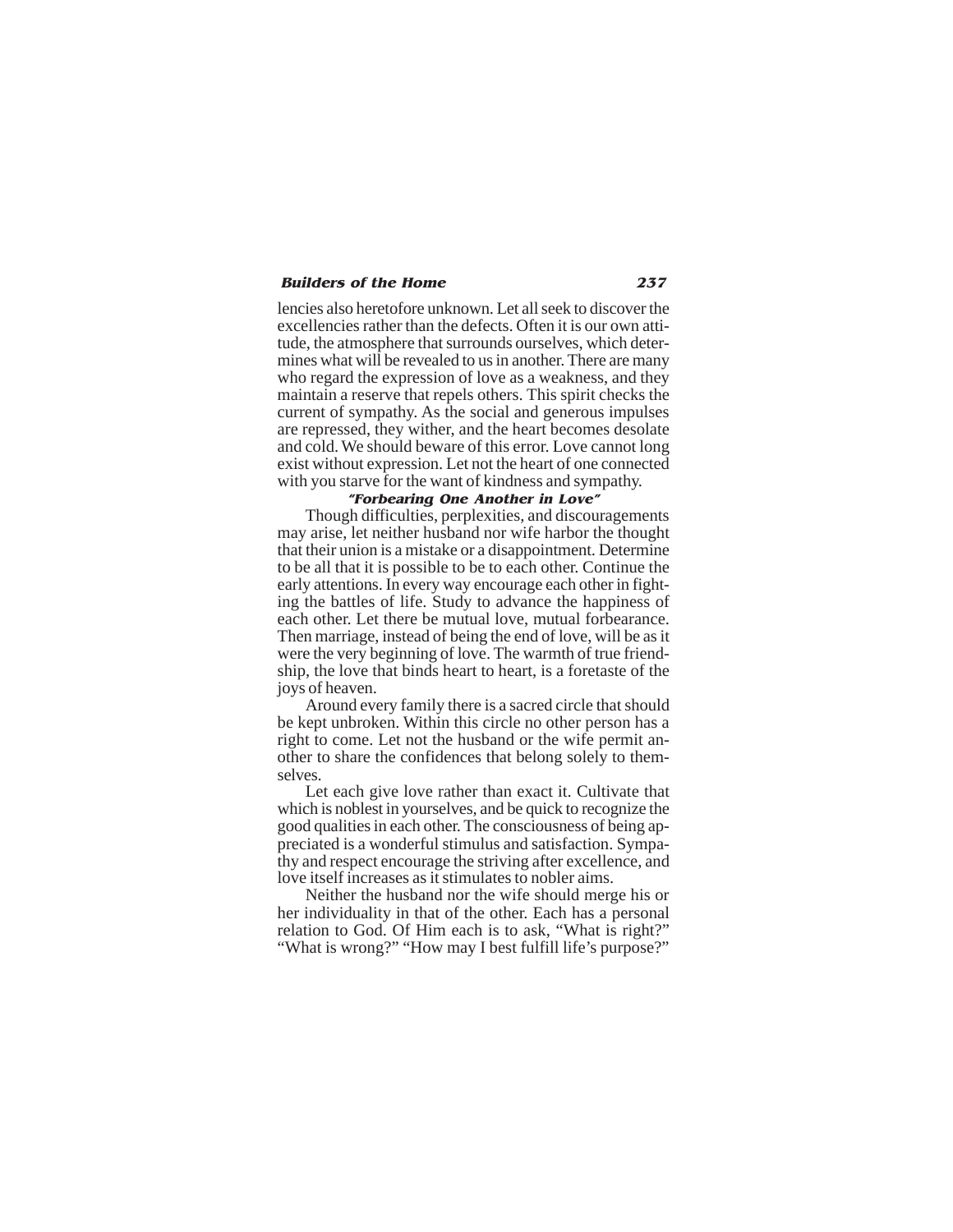Let the wealth of your affection flow forth to Him who gave His life for you. Make Christ first and last and best in everything. As your love for Him becomes deeper and stronger, your love for each other will be purified and strengthened.

The spirit that Christ manifests toward us is the spirit that husband and wife are to manifest toward each other. "As Christ also hath loved us," "walk in love." "As the church is subject unto Christ, so let the wives be to their own husbands in everything. Husbands, love your wives, even as Christ also loved the church, and gave Himself for it." *Ephesians 5:2, 24-25*.

Neither the husband nor the wife should attempt to exercise over the other an arbitrary control. Do not try to compel each other to yield to your wishes. You cannot do this and retain each other's love. Be kind, patient, and forbearing, considerate, and courteous. By the grace of God you can succeed in making each other happy, as in your marriage vow you promised to do.

### **Happiness in Unselfish Service**

But remember that happiness will not be found in shutting yourselves up to yourselves, satisfied to pour out all your affection upon each other. Seize upon every opportunity for contributing to the happiness of those around you. Remember that true joy can be found only in unselfish service.

Forbearance and unselfishness mark the words and acts of all who live the new life in Christ. As you seek to live His life, striving to conquer self and selfishness and to minister to the needs of others, you will gain victory after victory. Thus your influence will bless the world.

Men and women can reach God's ideal for them if they will take Christ as their helper. What human wisdom cannot do, His grace will accomplish for those who give themselves to Him in loving trust. His providence can unite hearts in bonds that are of heavenly origin. Love will not be a mere exchange of soft and flattering words. The loom of heaven weaves with warp and woof finer, yet more firm, than can be woven by the looms of earth. The result is not a tissue fab-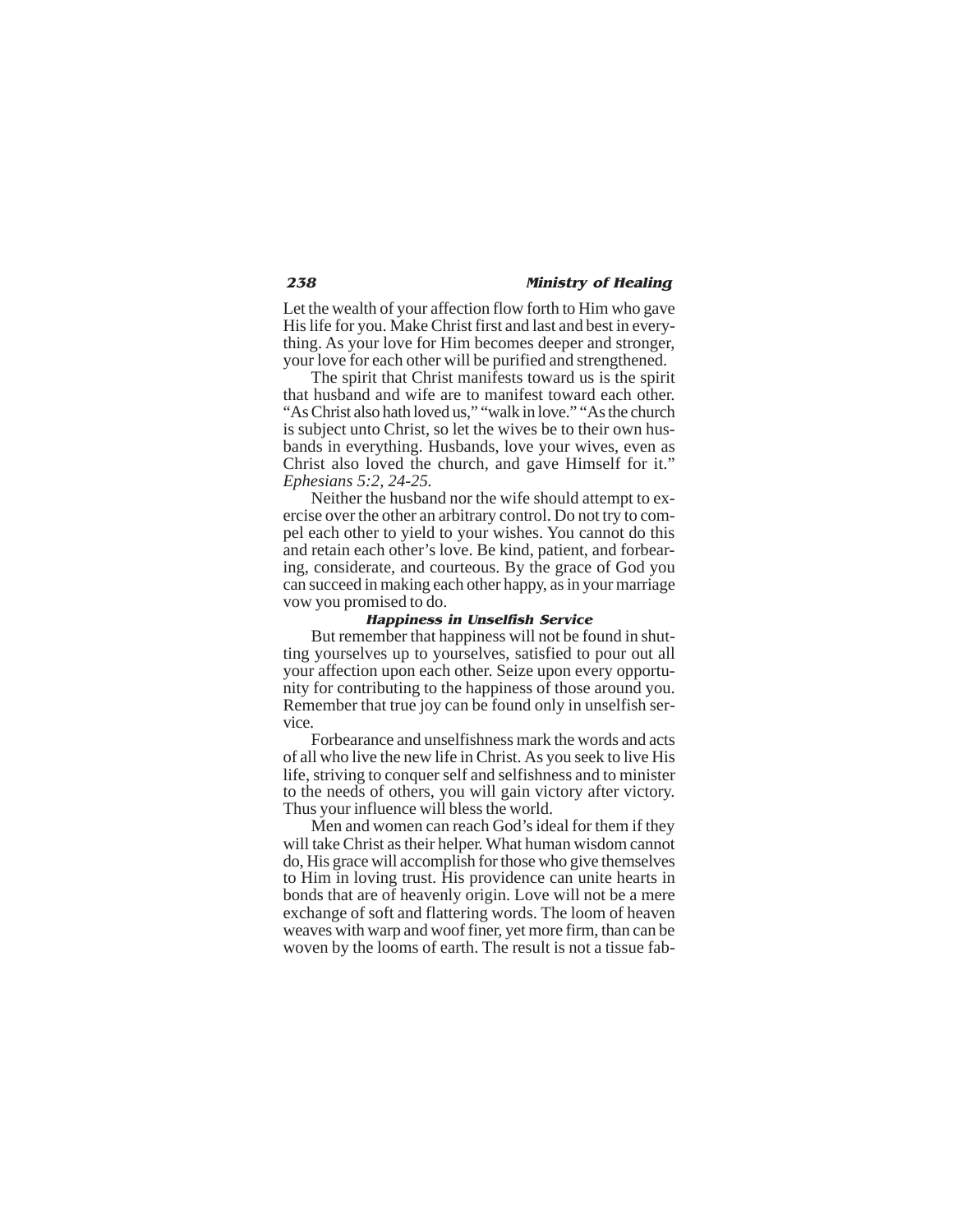#### **239 Choice and Preparation of the Home**

ric, but a texture that will bear wear and test and trial. Heart will be bound to heart in the golden bonds of a love that is enduring.

*Better than gold is a peaceful home, where all the fireside charities come; the shrine of love and the heaven of life, hallowed by mother, or sister, or wife. However humble the home may be, or tried with sorrows by heaven's decree, the blessings that never were bought or sold, and center there, are better than gold.—Anonymous.*

# – Chapter 30 – Choice and Preparation of the Home

"The Lord planted a garden, . . and there He put the man."

The gospel is a wonderful simplifier of life's problems. Its instruction, heeded, would make plain many a perplexity and save us from many an error. It teaches us to estimate things at their true value and to give the most effort to the things of greatest worth—the things that will endure. This lesson is needed by those upon whom rests the responsibility of selecting a home. They should not allow themselves to be diverted from the highest aim. Let them remember that the home on earth is to be a symbol of, and a preparation for, the home in heaven. Life is a training school, from which parents and children are to be graduated to the higher school in the mansions of God. As the location for a home is sought, let this purpose direct the choice. Be not controlled by the desire for wealth, the dictates of fashion, or the customs of society. Consider what will tend most to simplicity, purity, health, and real worth.

The world over, cities are becoming hotbeds of vice. On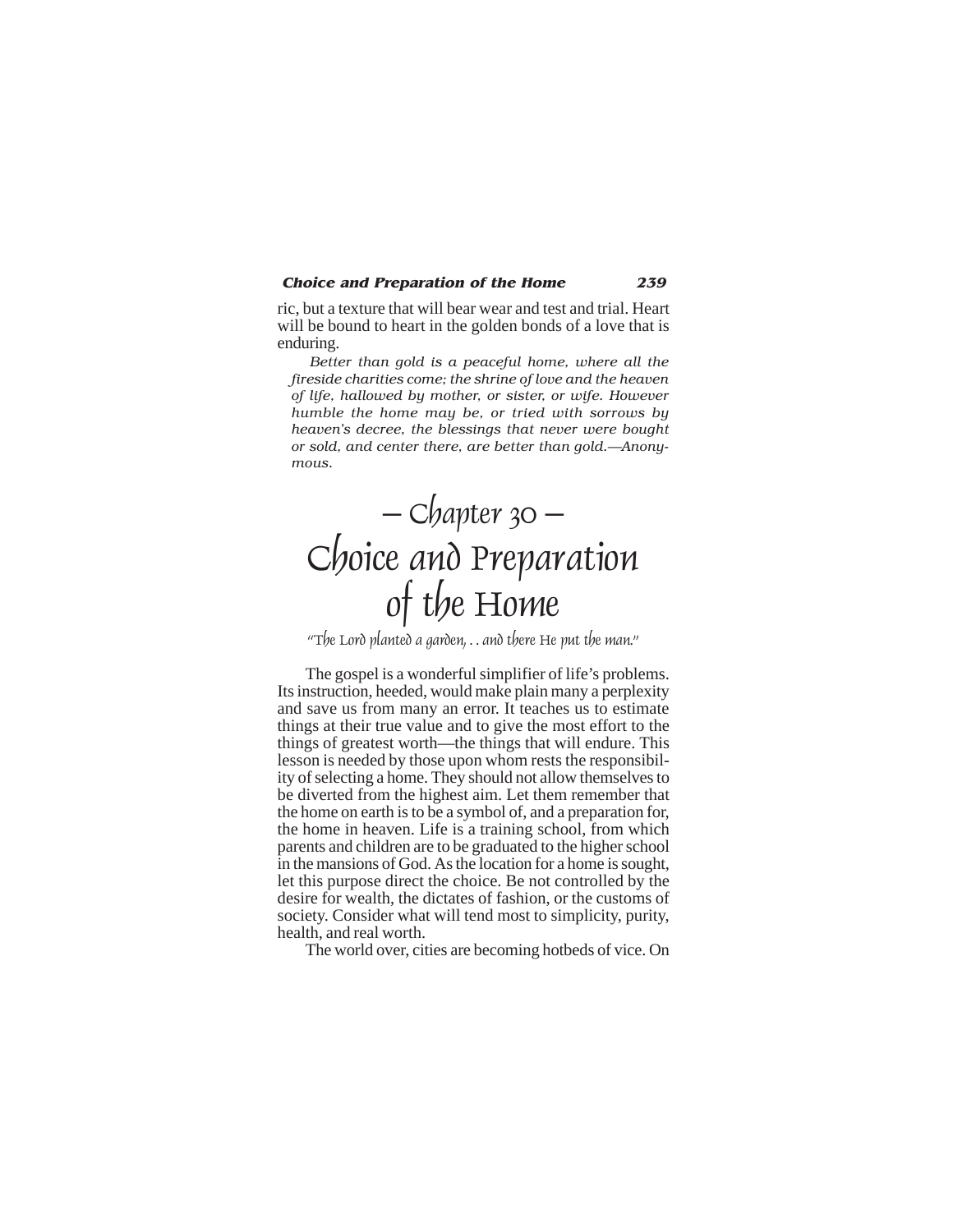every hand are the sights and sounds of evil. Everywhere are enticements to sensuality and dissipation. The tide of corruption and crime is continually swelling. Every day brings the record of violence—robberies, murders, suicides, and crimes unnamable.

Life in the cities is false and artificial. The intense passion for money getting, the whirl of excitement and pleasure seeking, the thirst for display, the luxury and extravagance, all are forces that, with the great masses of mankind, are turning the mind from life's true purpose. They are opening the door to a thousand evils. Upon the youth they have almost irresistible power.

One of the most subtle and dangerous temptations that assail the children and youth in the cities is the love of pleasure. Holidays are numerous; games and horse racing draw thousands, and the whirl of excitement and pleasure attracts them away from the sober duties of life. Money that should have been saved for better uses is frittered away for amusements.

Through the working of trusts, and the results of labor unions and strikes, the conditions of life in the city are constantly becoming more and more difficult. Serious troubles are before us; and, for many families, removal from the cities will become a necessity.

The physical surroundings in the cities are often a peril to health. The constant liability to contact with disease, the prevalence of foul air, impure water, impure food, the crowded, dark, unhealthful dwellings, are some of the many evils to be met.

It was not God's purpose that people should be crowded into cities, huddled together in terraces and tenements. In the beginning He placed our first parents amidst the beautiful sights and sounds He desires us to rejoice in today. The more nearly we come into harmony with God's original plan, the more favorable will be our position to secure health of body, and mind, and soul.

An expensive dwelling, elaborate furnishings, display, luxury, and ease, do not furnish the conditions essential to a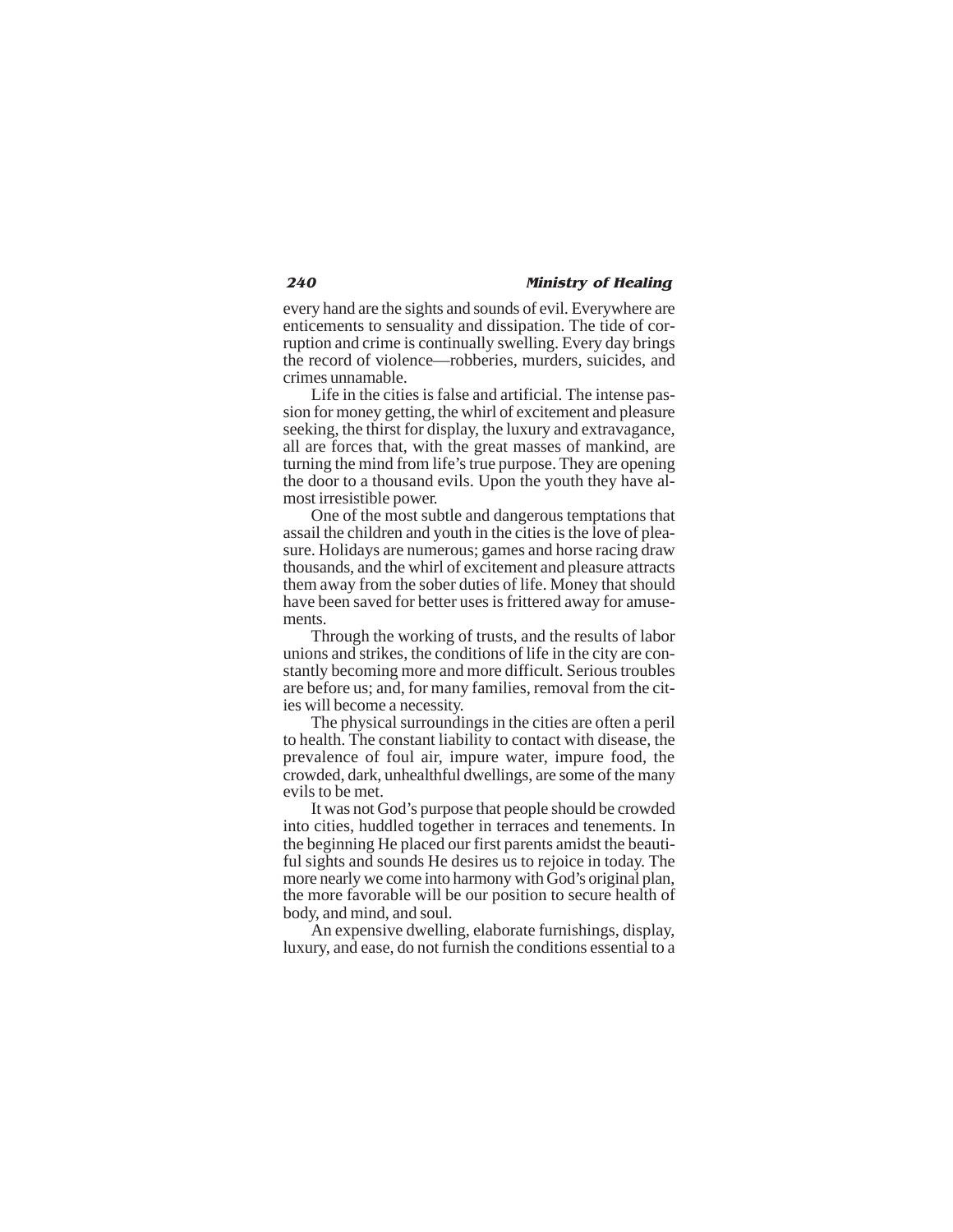### **Choice and Preparation of the Home**

happy, useful life. Jesus came to this earth to accomplish the greatest work ever accomplished among men. He came as God's ambassador, to show us how to live so as to secure life's best results. What were the conditions chosen by the infinite Father for His Son? A secluded home in the Galilean hills; a household sustained by honest, self-respecting labor; a life of simplicity; daily conflict with difficulty and hardship; self-sacrifice, economy, and patient, gladsome service; the hour of study at His mother's side with the open scroll of Scripture; the quiet of dawn or twilight in the green valley; the holy ministries of nature; the study of creation and providence; and the soul's communion with God—these were the conditions and opportunities of the early life of Jesus.

So with the great majority of the best and noblest men of all ages. Read the history of Abraham, Jacob, and Joseph, of Moses, David, and Elisha. Study the lives of men of later times who have most worthily filled positions of trust and responsibility, the men whose influence has been most effective for the world's uplifting.

How many of these were reared in country homes. They knew little of luxury. They did not spend their youth in amusement. Many were forced to struggle with poverty and hardship. They early learned to work, and their active life in the open air gave vigor and elasticity to all their faculties. Forced to depend upon their own resources, they learned to combat difficulties and to surmount obstacles, and they gained courage and perseverance. They learned the lessons of self-reliance and self-control. Sheltered in a great degree from evil associations, they were satisfied with natural pleasures and wholesome companionships. They were simple in their tastes and temperate in their habits. They were governed by principle, and they grew up pure and strong and true. When called to their lifework, they brought to it physical and mental power, buoyancy of spirit, ability to plan and execute, and steadfastness in resisting evil, that made them a positive power for good in the world.

Better than any other inheritance of wealth you can give to your children will be the gift of a healthy body, a sound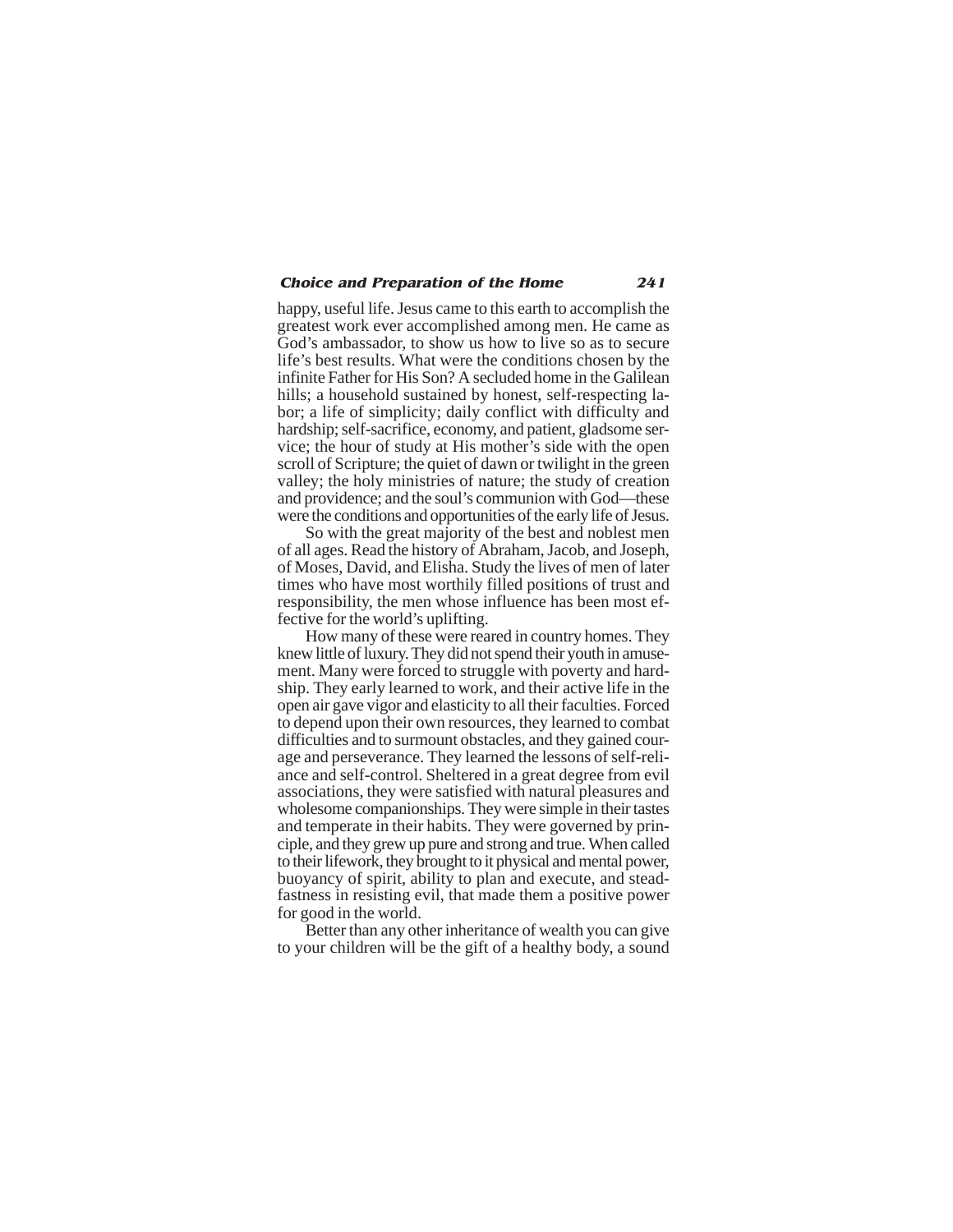mind, and a noble character. Those who understand what constitutes life's true success will be wise betimes. They will keep in view life's best things in their choice of a home.

Instead of dwelling where only the works of men can be seen, where the sights and sounds frequently suggest thoughts of evil, where turmoil and confusion bring weariness and disquietude, go where you can look upon the works of God. Find rest of spirit in the beauty and quietude and peace of nature. Let the eye rest on the green fields, the groves, and the hills. Look up to the blue sky, unobscured by the city's dust and smoke, and breathe the invigorating air of heaven. Go where, apart from the distractions and dissipations of city life, you can give your children your companionship, where you can teach them to learn of God through His works, and train them for lives of integrity and usefulness.

### **Simplicity in Furnishing**

Our artificial habits deprive us of many blessings and much enjoyment, and unfit us for living the most useful lives. Elaborate and expensive furnishings are a waste not only of money, but of that which is a thousandfold more precious. They bring into the home a heavy burden of care and labor and perplexity.

What are the conditions in many homes, even where resources are limited and the work of the household rests chiefly on the mother? The best rooms are furnished in a style beyond the means of the occupants and unsuited to their convenience and enjoyment. There are expensive carpets, elaborately carved and daintily upholstered furniture, and delicate drapery. Tables, mantels, and every other available space are crowded with ornaments and the walls are covered with pictures, until the sight becomes wearying. And what an amount of work is required to keep all these in order and free from dust! This work, and the other artificial habits of the family in its conformity to fashion, demand of the housewife unending toil.

In many a home the wife and mother has no time to read, to keep herself well-informed, no time to be a companion to her husband, no time to keep in touch with the developing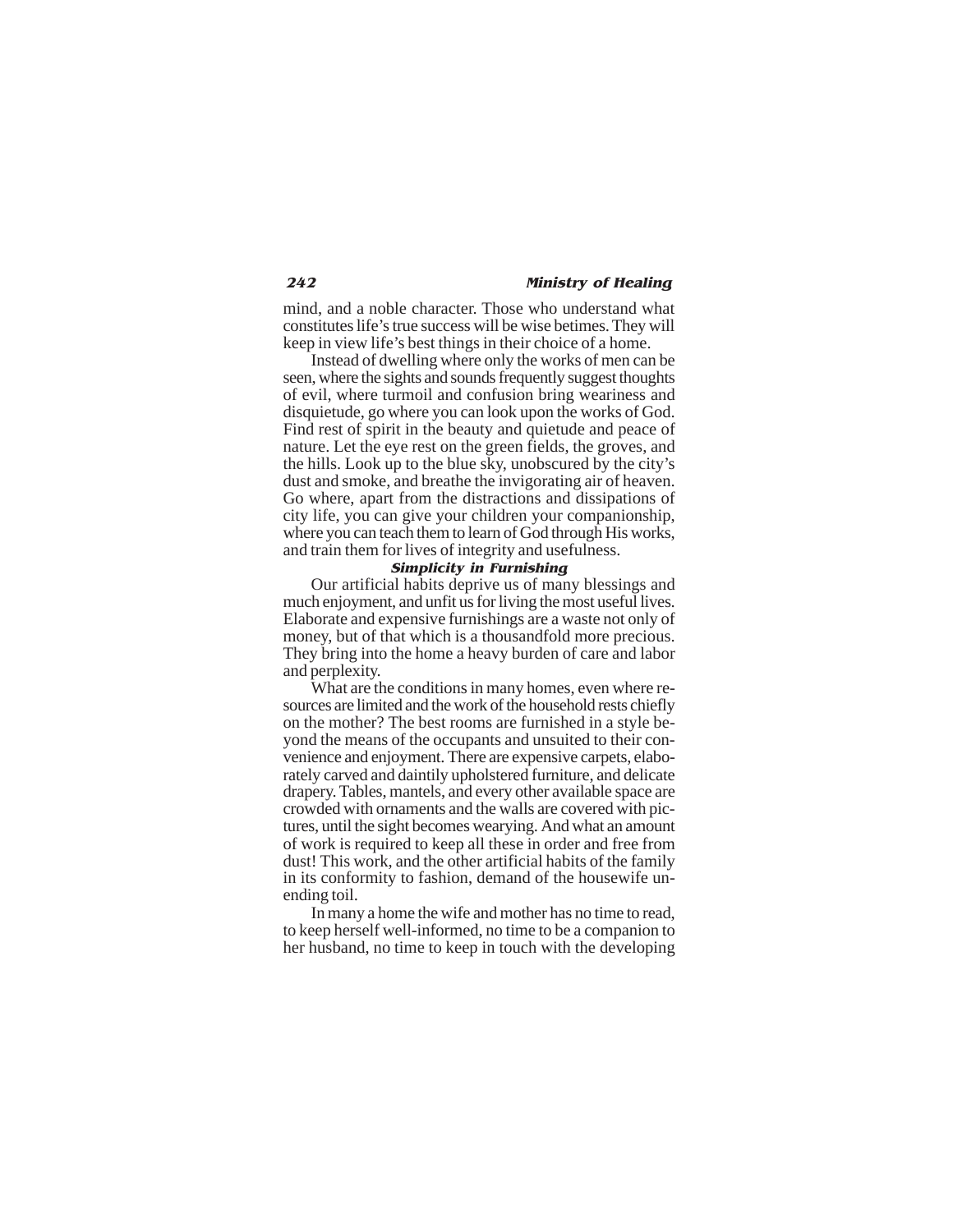#### **Choice and Preparation of the Home**

minds of her children. There is no time or place for the precious Saviour to be a close, dear companion. Little by little she sinks into a mere household drudge, her strength and time and interest absorbed in the things that perish with the using. Too late she awakes to find herself almost a stranger in her own home. The precious opportunities once hers to influence her dear ones for the higher life, unimproved, have passed away forever.

Let the homemakers resolve to live on a wiser plan. Let it be your first aim to make a pleasant home. Be sure to provide the facilities that will lighten labor and promote health and comfort. Plan for the entertainment of the guests whom Christ has bidden us welcome, and of whom He says, "Inasmuch as ye have done it unto one of the least of these My brethren, ye have done it unto Me." *Matthew 25:40*.

Furnish your home with things plain and simple, things that will bear handling, that can be easily kept clean, and that can be replaced without great expense. By exercising taste, you can make a very simple home attractive and inviting, if love and contentment are there.

#### **Beautiful Surroundings**

God loves the beautiful. He has clothed the earth and the heavens with beauty; and, with a Father's joy, He watches the delight of His children in the things that He has made. He desires us to surround our homes with the beauty of natural things.

Nearly all dwellers in the country, however poor, could have about their homes a bit of grassy lawn, a few shade trees, flowering shrubbery, or fragrant blossoms. And far more than any artificial adorning will they minister to the happiness of the household. They will bring into the home life a softening, refining influence, strengthening the love of nature and drawing the members of the household nearer to one another and nearer to God.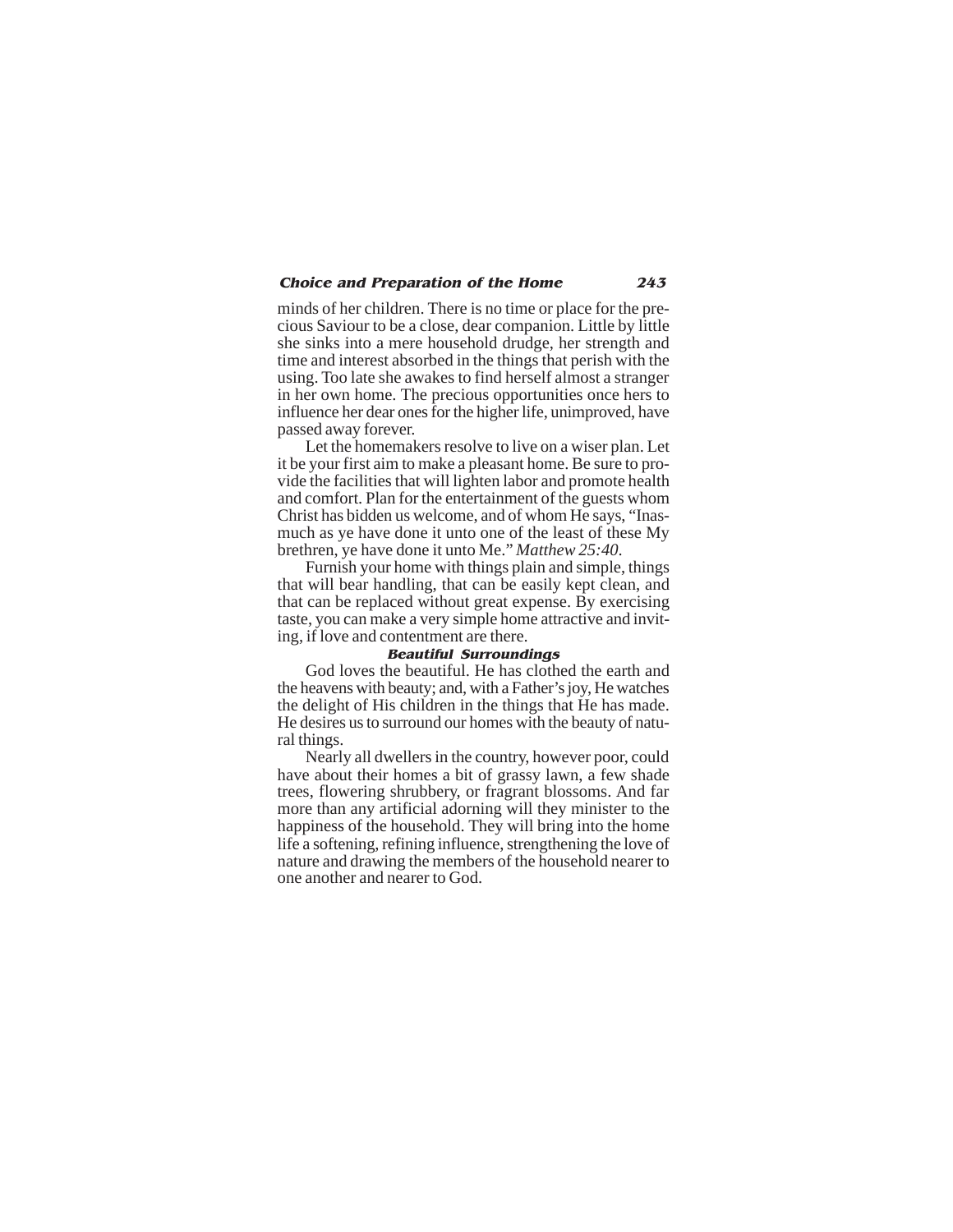– Chapter 31 – The Mother

"All that I commanded her, let her observe."

What the parents are, that, to a great extent, the children will be. The physical conditions of the parents, their dispositions and appetites, their mental and moral tendencies, are, to a greater or less degree, reproduced in their children.

The nobler the aims, the higher the mental and spiritual endowments, and the better developed the physical powers of the parents, the better will be the life equipment they give their children. In cultivating that which is best in themselves, parents are exerting an influence to mold society and to uplift future generations.

Fathers and mothers need to understand their responsibility. The world is full of snares for the feet of the young. Multitudes are attracted by a life of selfish and sensual pleasure. They cannot discern the hidden dangers or the fearful ending of the path that seems to them the way of happiness. Through the indulgence of appetite and passion, their energies are wasted, and millions are ruined for this world and for the world to come. Parents should remember that their children must encounter these temptations. Even before the birth of the child, the preparation should begin that will enable it to fight successfully the battle against evil.

Especially does responsibility rest upon the mother. She, by whose lifeblood the child is nourished and its physical frame built up, imparts to it also mental and spiritual influences that tend to the shaping of mind and character. It was Jochebed, the Hebrew mother, who, strong in faith, was "not afraid of the king's commandment" (*Hebrews 11:23*), of whom was born Moses, the deliverer of Israel. It was Hannah, the woman of prayer and self-sacrifice and heavenly inspiration, who gave birth to Samuel, the heaven-instructed child, the incorruptible judge, the founder of Israel's sacred schools.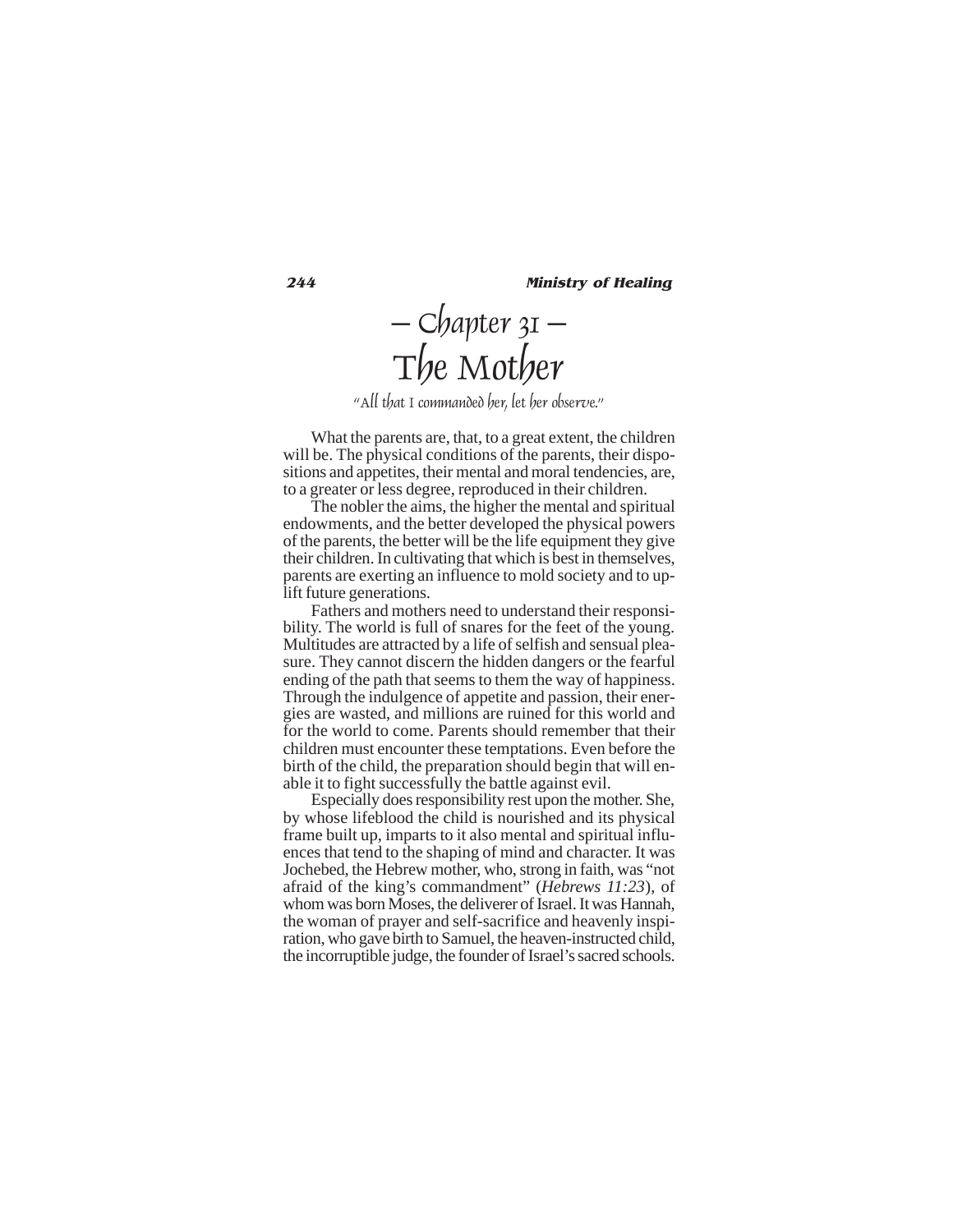#### **The Mother**

It was Elizabeth, the kinswoman and kindred spirit of Mary of Nazareth, who was the mother of the Saviour's herald.

### **Temperance and Self-Control**

The carefulness with which the mother should guard her habits of life is taught in the Scriptures. When the Lord would raise up Samson as a deliverer for Israel, "the angel of Jehovah" appeared to the mother, with special instruction concerning her habits, and also for the treatment of her child. "Beware," he said, "and now drink no wine nor strong drink, neither eat any unclean thing." *Judges 13:13, 7.*

The effect of prenatal influences is, by many parents, looked upon as a matter of little moment; but heaven does not so regard it. The message sent by an angel of God, and twice given in the most solemn manner, shows it to be deserving of our most careful thought.

In the words spoken to the Hebrew mother, God speaks to all mothers in every age. "Let her beware," the angel said; "all that I commanded her let her observe." The well-being of the child will be affected by the habits of the mother. Her appetites and passions are to be controlled by principle. There is something for her to shun, something for her to work against, if she fulfills God's purpose for her in giving her a child. If before the birth of her child she is self-indulgent, if she is selfish, impatient, and exacting, these traits will be reflected in the disposition of the child. Thus many children have received as a birthright almost unconquerable tendencies to evil.

But if the mother unswervingly adheres to right principles, if she is temperate and self-denying, if she is kind, gentle, and unselfish, she may give her child these same precious traits of character. Very explicit was the command prohibiting the use of wine by the mother. Every drop of strong drink taken by her to gratify appetite endangers the physical, mental, and moral health of her child, and is a direct sin against her Creator.

Many advisers urge that every wish of the mother should be gratified; that if she desires any article of food, however harmful, she should freely indulge her appetite. Such advice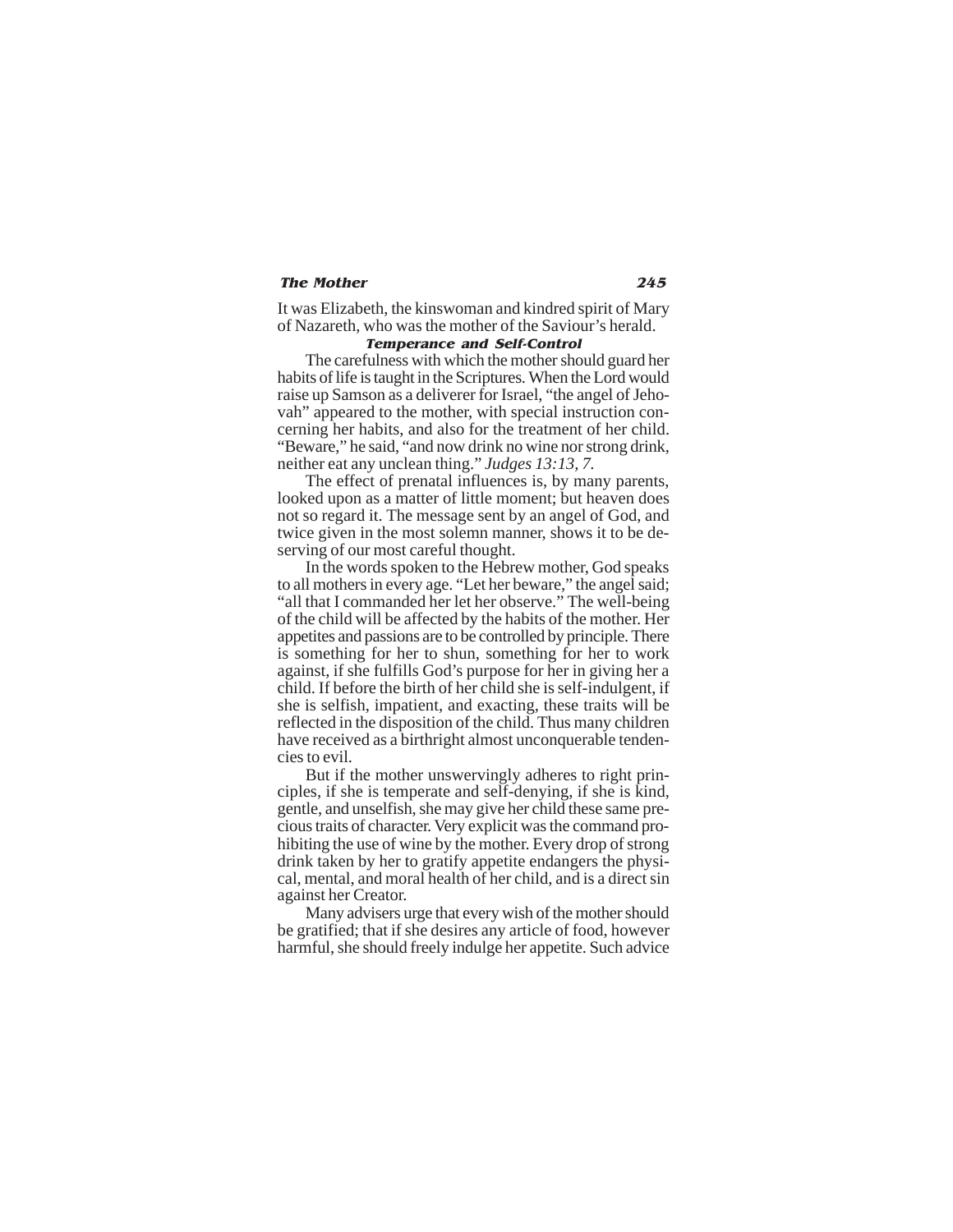is false and mischievous. The mother's physical needs should in no case be neglected. Two lives are depending upon her, and her wishes should be tenderly regarded, her needs generously supplied. But at this time above all others she should avoid, in diet and in every other line, whatever would lessen physical or mental strength. By the command of God Himself she is placed under the most solemn obligation to exercise self-control.

#### **Overwork**

The strength of the mother should be tenderly cherished. Instead of spending her precious strength in exhausting labor, her care and burdens should be lessened. Often the husband and father is unacquainted with the physical laws which the well-being of his family requires him to understand. Absorbed in the struggle for a livelihood, or bent on acquiring wealth and pressed with cares and perplexities, he allows to rest upon the wife and mother burdens that overtax her strength at the most critical period and cause feebleness and disease.

Many a husband and father might learn a helpful lesson from the carefulness of the faithful shepherd. Jacob, when urged to undertake a rapid and difficult journey, made answer:

"The children are tender, and the flocks and herds with young are with me: and if men should overdrive them one day, all the flock will die. . I will lead on softly, according as the cattle that goeth before me and the children be able to endure." *Genesis 33:13-14*.

In life's toilsome way let the husband and father "lead on softly," as the companion of his journey is able to endure. Amidst the world's eager rush for wealth and power, let him learn to stay his steps, to comfort and support the one who is called to walk by his side.

#### **Cheerfulness**

The mother should cultivate a cheerful, contented, happy disposition. Every effort in this direction will be abundantly repaid in both the physical well-being and the moral character of her children. A cheerful spirit will promote the happi-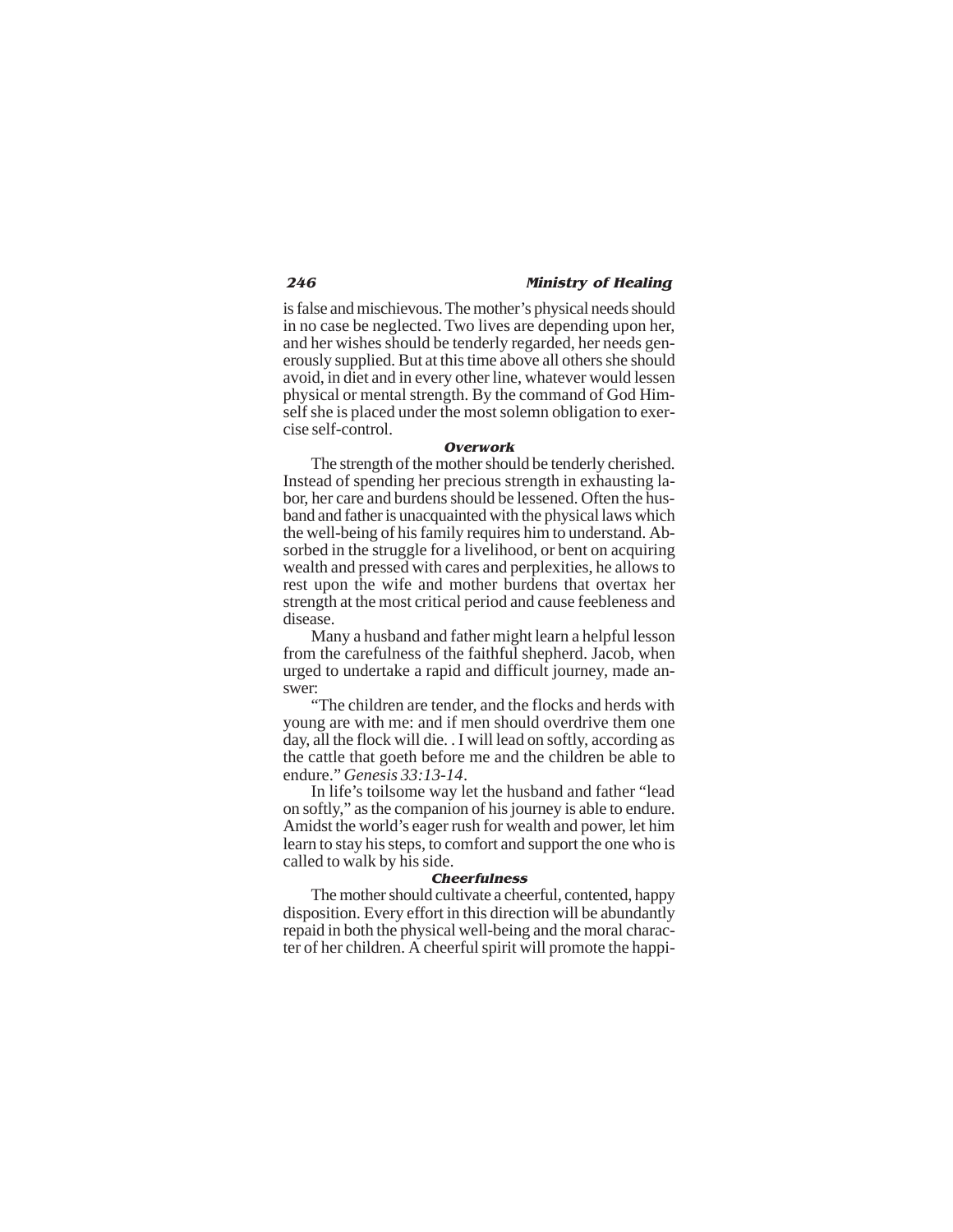#### **The Mother**

ness of her family and in a very great degree improve her own health.

Let the husband aid his wife by his sympathy and unfailing affection. If he wishes to keep her fresh and gladsome, so that she will be as sunshine in the home, let him help her bear her burdens. His kindness and loving courtesy will be to her a precious encouragement, and the happiness he imparts will bring joy and peace to his own heart.

The husband and father who is morose, selfish, and overbearing, is not only unhappy himself, but he casts gloom upon all the inmates of his home. He will reap the result in seeing his wife dispirited and sickly, and his children marred with his own unlovely temper.

If the mother is deprived of the care and comforts she should have, if she is allowed to exhaust her strength through overwork or through anxiety and gloom, her children will be robbed of the vital force and of the mental elasticity and cheerful buoyancy they should inherit. Far better will it be to make the mother's life bright and cheerful, to shield her from want, wearing labor, and depressing care and let the children inherit good constitutions, so that they may battle their way through life with their own energetic strength.

Great is the honor and the responsibility placed upon fathers and mothers, in that they are to stand in the place of God to their children. Their character, their daily life, their methods of training, will interpret His words to the little ones. Their influence will win or repel the child's confidence in the Lord's assurances.

#### **The Privilege of Parents in Child Training**

Happy are the parents whose lives are a true reflection of the divine, so that the promises and commands of God awaken in the child gratitude and reverence; the parents whose tenderness and justice and long-suffering interpret to the child the love and justice and long-suffering of God; and who, by teaching the child to love and trust and obey them, are teaching him to love and trust and obey his Father in heaven. Parents who impart to a child such a gift have endowed him with a treasure more precious than the wealth of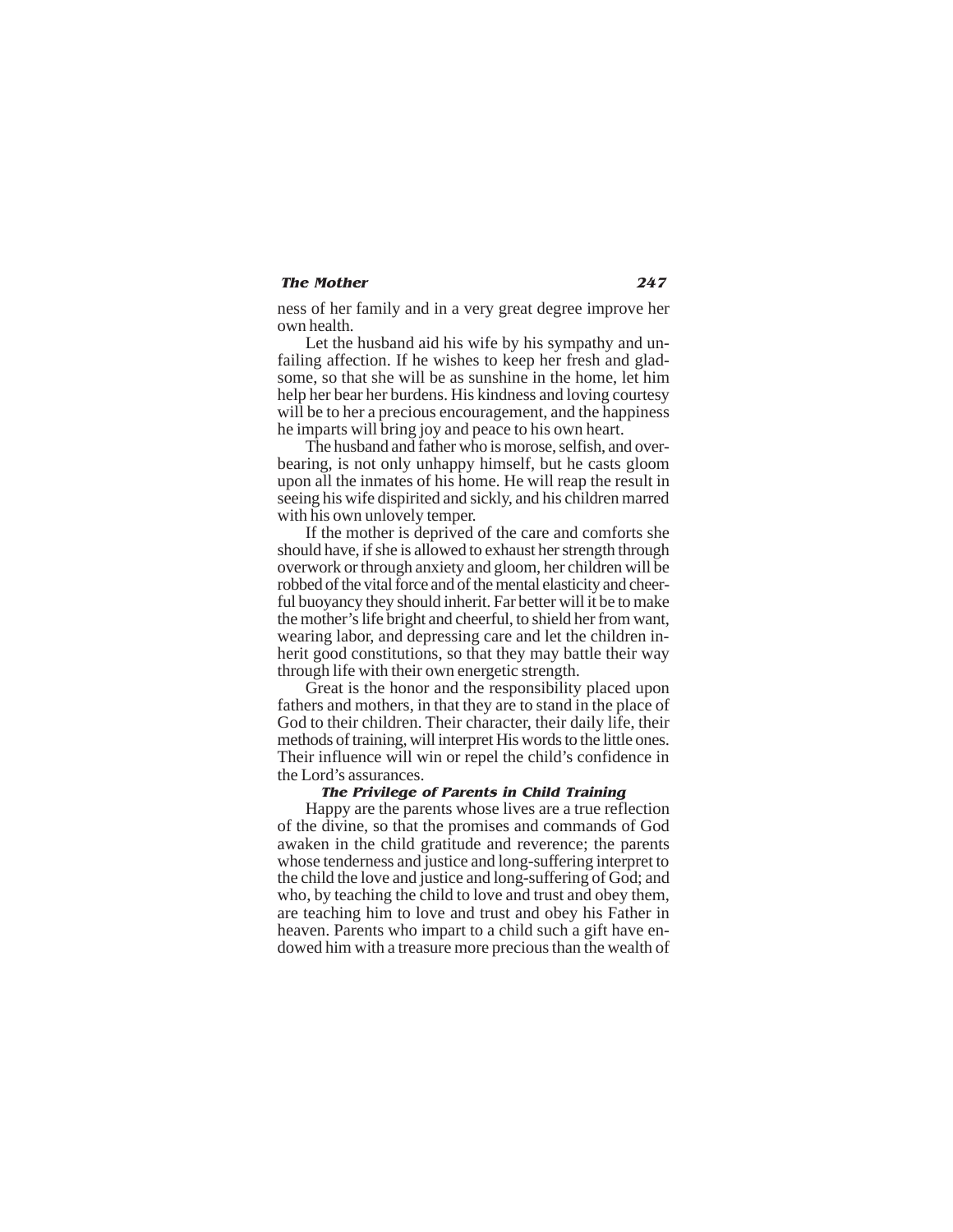all the ages—a treasure as enduring as eternity.

In the children committed to her care, every mother has a sacred charge from God. "Take this son, this daughter," He says; "train it for Me; give it a character polished after the similitude of a palace, that it may shine in the courts of the Lord forever."

The mother's work often seems to her an unimportant service. It is a work that is rarely appreciated. Others know little of her many cares and burdens. Her days are occupied with a round of little duties, all calling for patient effort, for self-control, for tact, wisdom, and self-sacrificing love; yet she cannot boast of what she has done as any great achievement. She has only kept things in the home running smoothly; often weary and perplexed, she has tried to speak kindly to the children, to keep them busy and happy, and to guide the little feet in the right path. She feels that she has accomplished nothing. But it is not so. Heavenly angels watch the care-worn mother, noting the burdens she carries day by day. Her name may not have been heard in the world, but it is written in the Lamb's book of life.

### **The Mother's Opportunity**

There is a God above, and the light and glory from His throne rests upon the faithful mother as she tries to educate her children to resist the influence of evil. No other work can equal hers in importance. She has not, like the artist, to paint a form of beauty upon canvas, nor, like the sculptor, to chisel it from marble. She has not, like the author, to embody a noble thought in words of power, nor, like the musician, to express a beautiful sentiment in melody. It is hers, with the help of God, to develop in a human soul the likeness of the divine.

The mother who appreciates this will regard her opportunities as priceless. Earnestly will she seek, in her own character and by her methods of training, to present before her children the highest ideal. Earnestly, patiently, courageously, she will endeavor to improve her own abilities, that she may use aright the highest powers of the mind in the training of her children. Earnestly will she inquire at every step, "What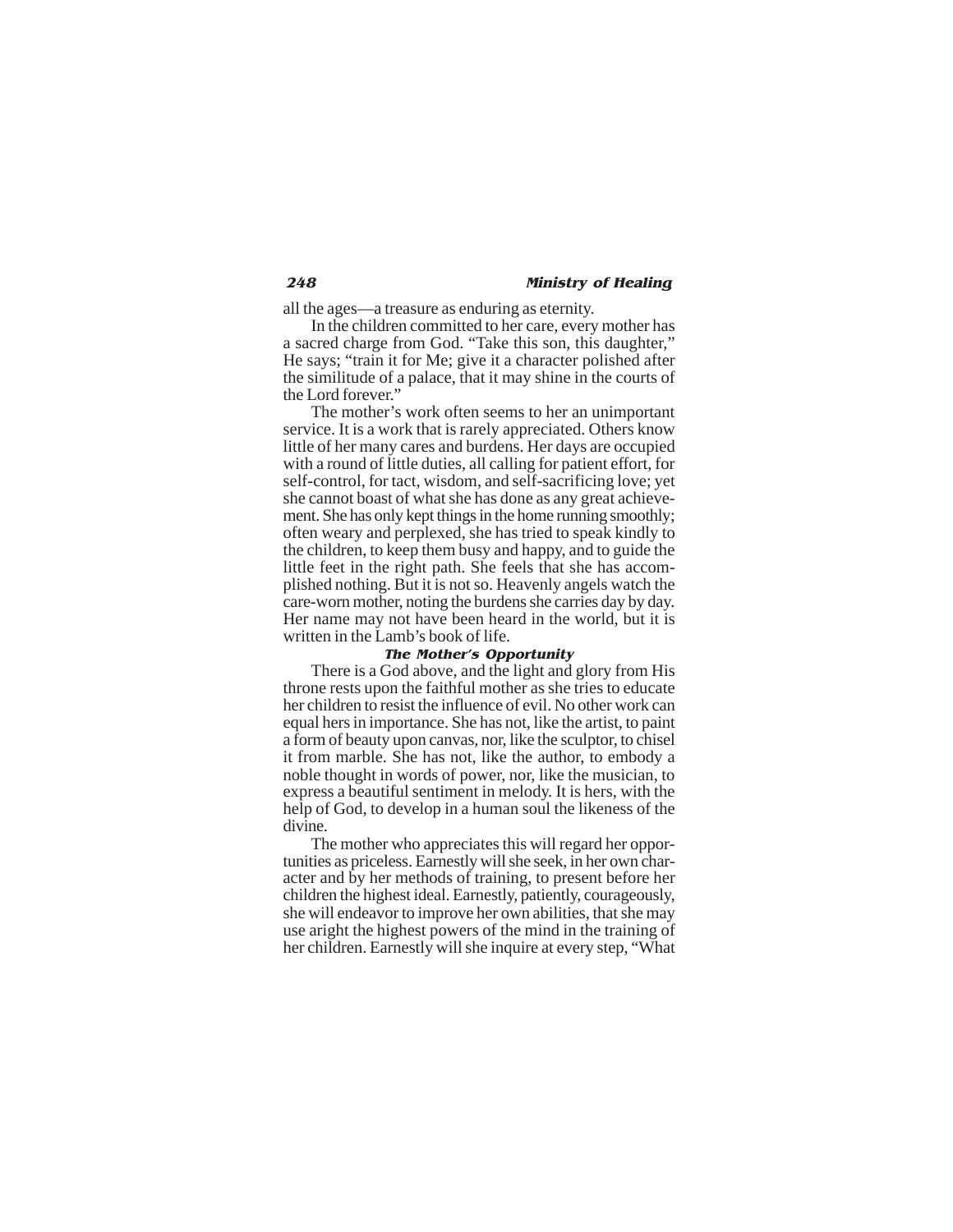#### **The Child**

hath God spoken?" Diligently she will study His word. She will keep her eyes fixed upon Christ, that her own daily experience, in the lowly round of care and duty, may be a true reflection of the one true Life.

– Chapter 32 – The Child

"How shall we order the child?"

Not only the habits of the mother, but the training of the child were included in the angel's instruction to the Hebrew parents. It was not enough that Samson, the child who was to deliver Israel, should have a good legacy at his birth. This was to be followed by careful training. From infancy he was to be trained to habits of strict temperance.

Similar instruction was given in regard to John the Baptist. Before the birth of the child, the message sent from heaven to the father was:

"Thou shalt have joy and gladness; and many shall rejoice at his birth. For he shall be great in the sight of the Lord, and he shall drink no wine nor strong drink; and he shall be filled with the Holy Spirit." *Luke 1:14-15 (A.R.V.)*.

On heaven's record of noble men the Saviour declared that there stood not one greater than John the Baptist. The work committed to him was one demanding not only physical energy and endurance, but the highest qualities of mind and soul. So important was right physical training as a preparation for this work that the highest angel in heaven was sent with a message of instruction to the parents of the child.

The directions given concerning the Hebrew children teach us that nothing which affects the child's physical wellbeing is to be neglected. Nothing is unimportant. Every influence that affects the health of the body has its bearing upon mind and character.

Too much importance cannot be placed upon the early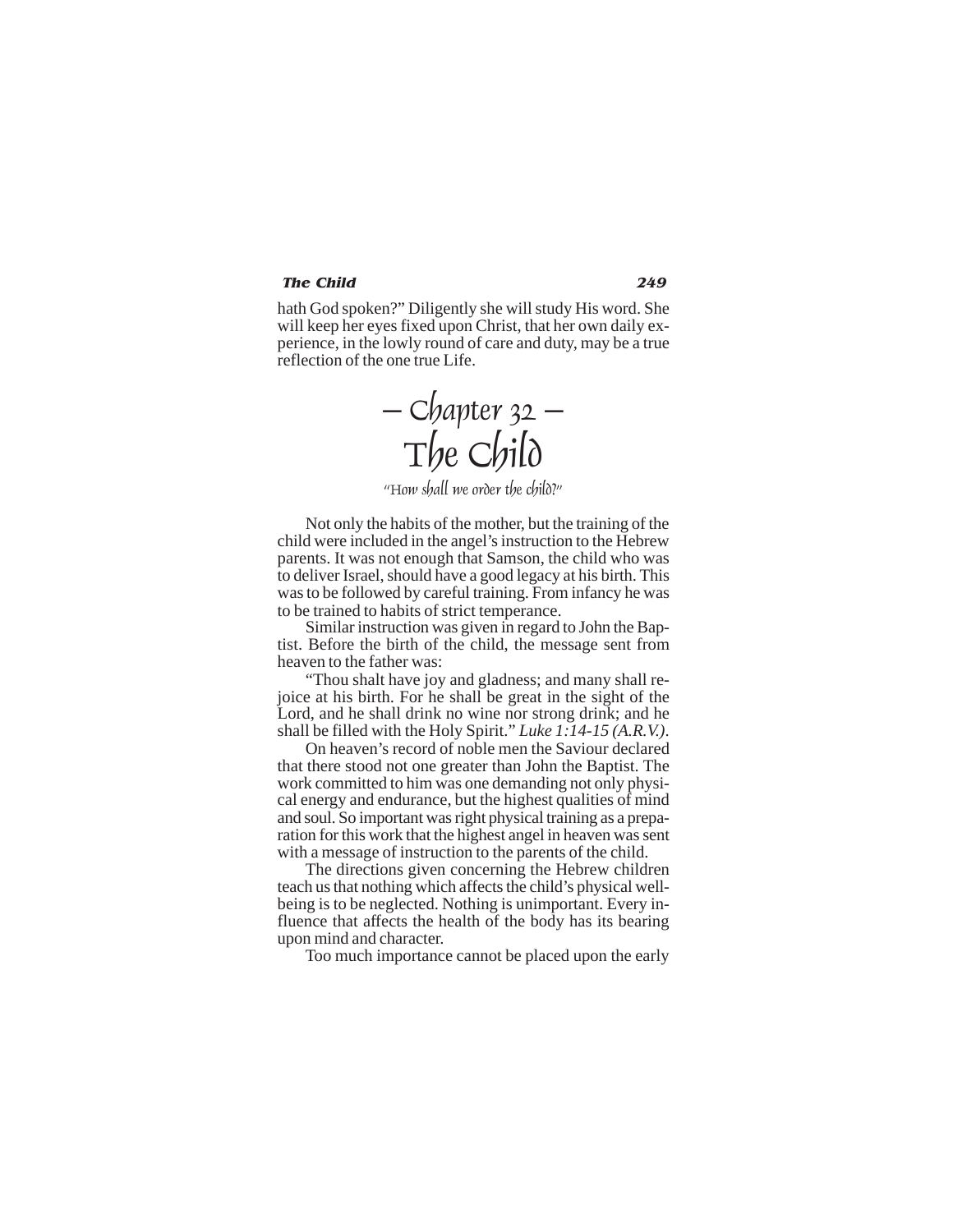training of children. The lessons learned, the habits formed, during the years of infancy and childhood, have more to do with the formation of the character and the direction of the life than have all the instruction and training of after years.

Parents need to consider this. They should understand the principles that underlie the care and training of children. They should be capable of rearing them in physical, mental, and moral health. Parents should study the laws of nature. They should become acquainted with the organism of the human body. They need to understand the functions of the various organs, and their relation and dependence. They should study the relation of the mental to the physical powers, and the conditions required for the healthy action of each. To assume the responsibilities of parenthood without such preparation is a sin.

Far too little thought is given to the causes underlying the mortality, the disease and degeneracy, that exist today even in the most civilized and favored lands. The human race is deteriorating. More than one third die in infancy; of those who reach manhood and womanhood, by far the greater number suffer from disease in some form, and but few reach the limit of human life.

Most of the evils that are bringing misery and ruin to the race might be prevented, and the power to deal with them rests to a great degree with parents. It is not a "mysterious providence" that removes the little children. God does not desire their death. He gives them to the parents to be trained for usefulness here, and for heaven hereafter. Did fathers and mothers do what they might to give their children a good inheritance, and then by right management endeavor to remedy any wrong conditions of their birth, what a change for the better the world might see!

#### **The Care of Infants**

The more quiet and simple the life of the child, the more favorable it will be to both physical and mental development. At all times the mother should endeavor to be quiet, calm, and self-possessed. Many infants are extremely susceptible to nervous excitement, and the mother's gentle, un-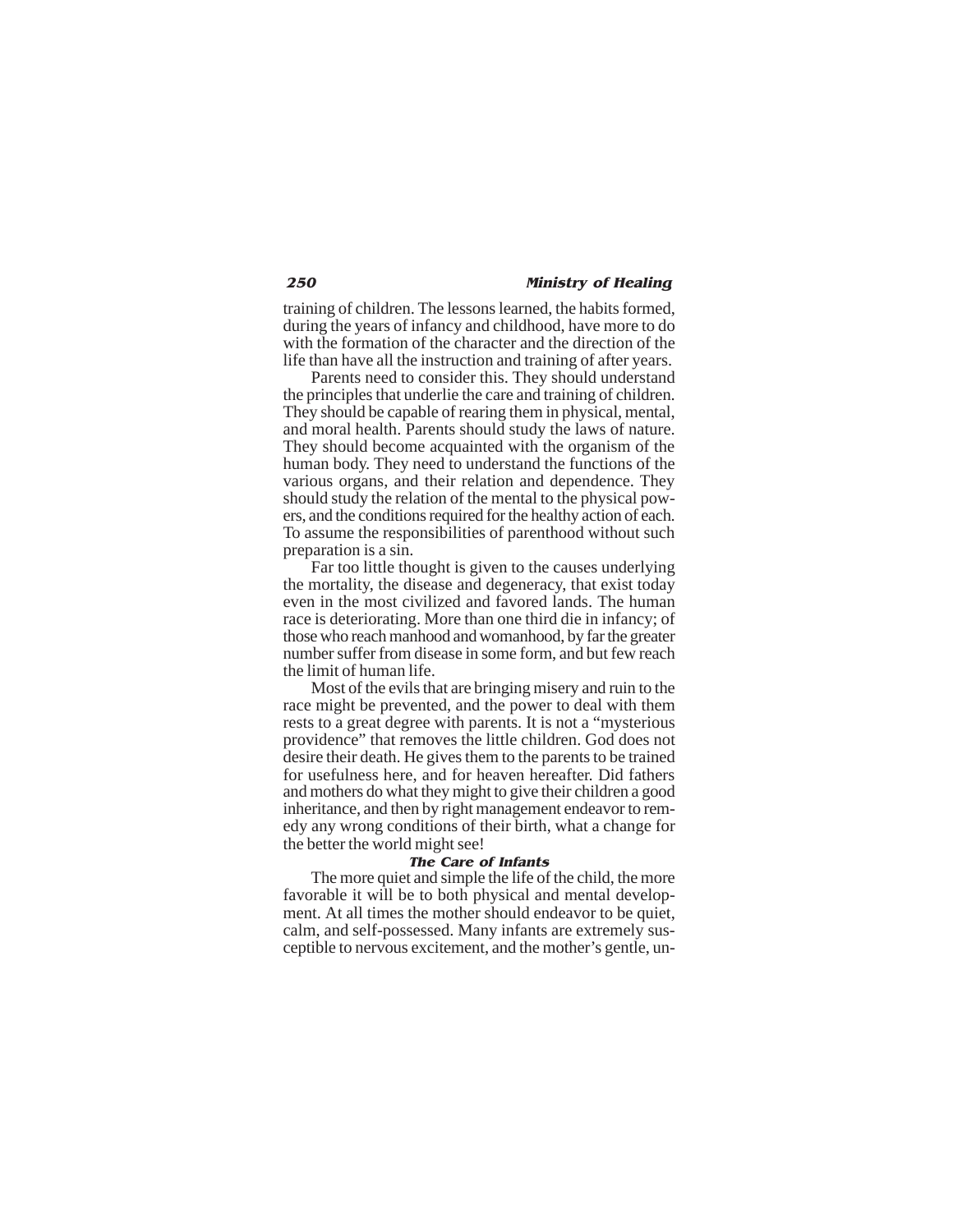### **The Child**

hurried manner will have a soothing influence that will be of untold benefit to the child.

Babies require warmth, but a serious error is often committed in keeping them in overheated rooms, deprived to a great degree of fresh air. The practice of covering the infant's face while sleeping is harmful, since it prevents free respiration.

The baby should be kept free from every influence that would tend to weaken or to poison the system. The most scrupulous care should be taken to have everything about it sweet and clean. While it may be necessary to protect the little ones from sudden or too great changes of temperature, care should be taken, that, sleeping or waking, day or night, they breathe a pure, invigorating atmosphere.

#### **The Child's Dress**

In the preparation of the baby's wardrobe, convenience, comfort, and health should be sought before fashion or a desire to excite admiration. The mother should not spend time in embroidery and fancywork to make the little garments beautiful, thus taxing herself with unnecessary labor at the expense of her own health and the health of her child. She should not bend over sewing that severely taxes eyes and nerves, at a time when she needs much rest and pleasant exercise. She should realize her obligation to cherish her strength, that she may be able to meet the demands that will be made upon her.

If the dress of the child combines warmth, protection, and comfort, one of the chief causes of irritation and restlessness will be removed. The little one will have better health, and the mother will not find the care of the child so heavy a tax upon her strength and time.

Tight bands or waists hinder the action of the heart and lungs, and should be avoided. No part of the body should at any time be made uncomfortable by clothing that compresses any organ or restricts its freedom of movement. The clothing of all children should be loose enough to admit of the freest and fullest respiration, and so arranged that the shoulders will support its weight.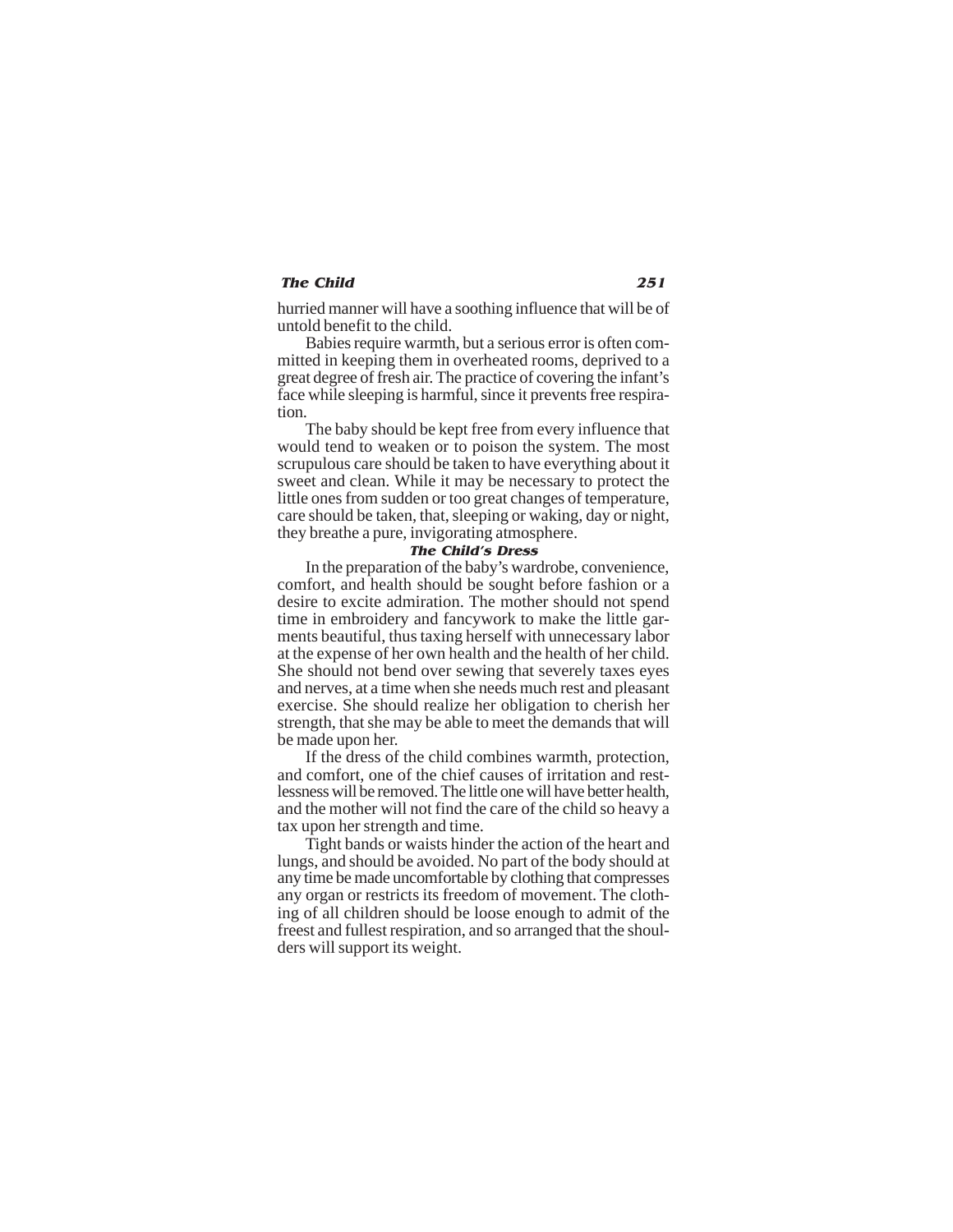In some countries the custom of leaving bare the shoulders and limbs of little children still prevails. This custom cannot be too severely condemned. The limbs being remote from the center of circulation, demand greater protection than the other parts of the body. The arteries that convey the blood to the extremities are large, providing for a sufficient quantity of blood to afford warmth and nutrition. But when the limbs are left unprotected or are insufficiently clad, the arteries and veins become contracted, the sensitive portions of the body are chilled, and the circulation of the blood hindered.

In growing children all the forces of nature need every advantage to enable them to perfect the physical frame. If the limbs are insufficiently protected, children, and especially girls, cannot be out of doors unless the weather is mild. So they are kept in for fear of the cold. If children are wellclothed, it will benefit them to exercise freely in the open air, summer or winter.

Mothers who desire their boys and girls to possess the vigor of health should dress them properly and encourage them in all reasonable weather to be much in the open air. It may require effort to break away from the chains of custom, and dress and educate the children with reference to health; but the result will amply repay the effort.

### **The Child's Diet**

The best food for the infant is the food that nature provides. Of this it should not be needlessly deprived. It is a heartless thing for a mother, for the sake of convenience or social enjoyment, to seek to free herself from the tender office of nursing her little one.

The mother who permits her child to be nourished by another should consider well what the result may be. To a greater or less degree the nurse imparts her own temper and temperament to the nursing child.

The importance of training children to right dietetic habits can hardly be overestimated. The little ones need to learn that they eat to live, not live to eat. The training should begin with the infant in its mother's arms. The child should be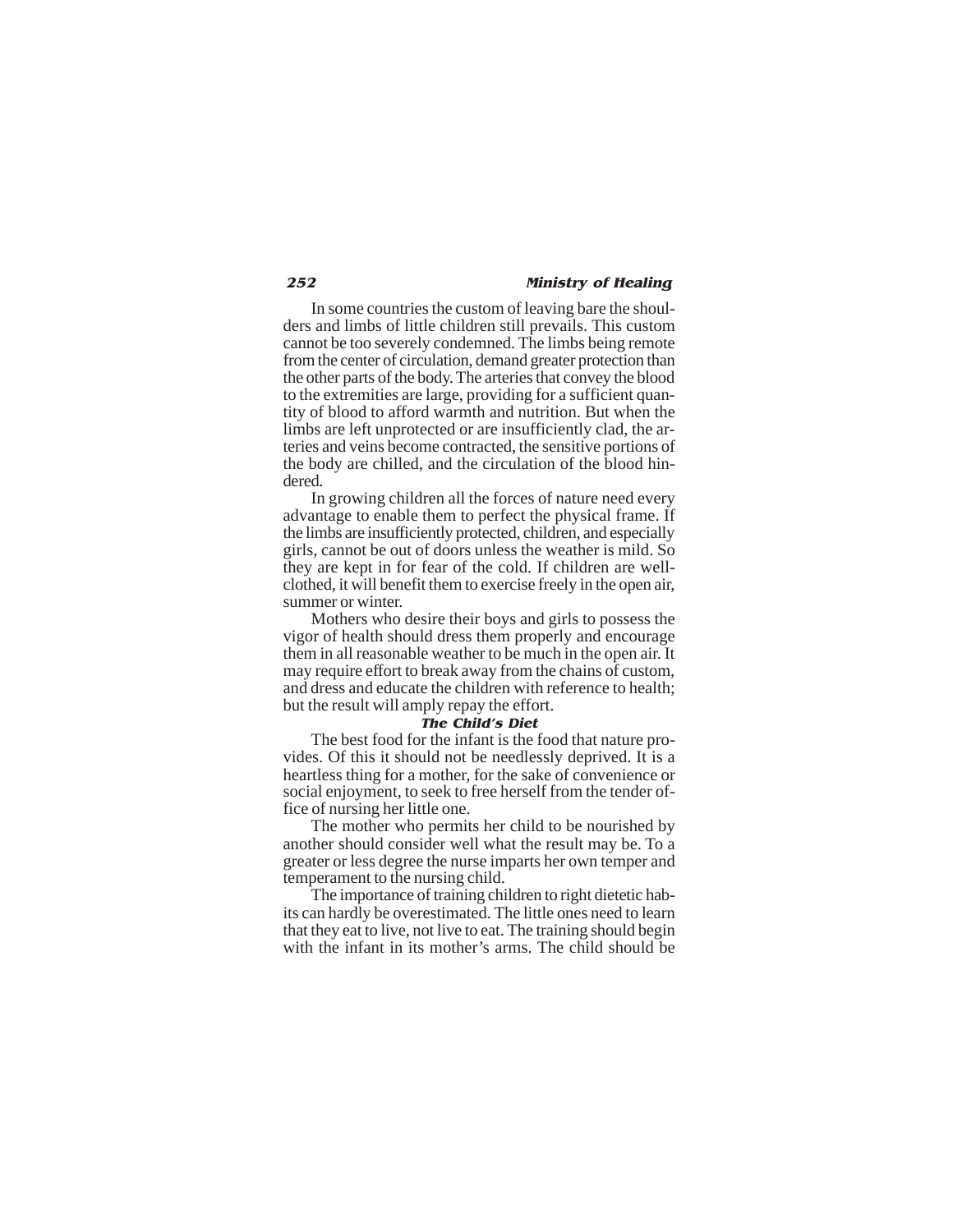# **The Child**

given food only at regular intervals, and less frequently as it grows older. It should not be given sweets or the food of older persons, which it is unable to digest. Care and regularity in the feeding of infants will not only promote health, and thus tend to make them quiet and sweet-tempered, but will lay the foundation of habits that will be a blessing to them in after years.

As children emerge from babyhood, great care should still be taken in educating their tastes and appetite. Often they are permitted to eat what they choose and when they choose, without reference to health. The pains and money so often lavished upon unwholesome dainties lead the young to think that the highest object in life, and that which yields the greatest amount of happiness, is to be able to indulge the appetite. The result of this training is gluttony, then comes sickness, which is usually followed by dosing with poisonous drugs.

Parents should train the appetites of their children and should not permit the use of unwholesome foods. But in the effort to regulate the diet, we should be careful not to err in requiring children to eat that which is distasteful or to eat more than is needed. Children have rights, they have preferences; and, when these preferences are reasonable, they should be respected.

Regularity in eating should be carefully observed. Nothing should be eaten between meals, no confectionery, nuts, fruits, or food of any kind. Irregularities in eating destroy the healthful tone of the digestive organs, to the detriment of health and cheerfulness. And when the children come to the table, they do not relish wholesome food; their appetites crave that which is hurtful for them.

Mothers who gratify the desires of their children at the expense of health and happy tempers, are sowing seeds of evil that will spring up and bear fruit. Self-indulgence grows with the growth of the little ones, and both mental and physical vigor are sacrificed. Mothers who do this work reap with bitterness the seed they have sown. They see their children grow up unfitted, in mind and character, to act a noble and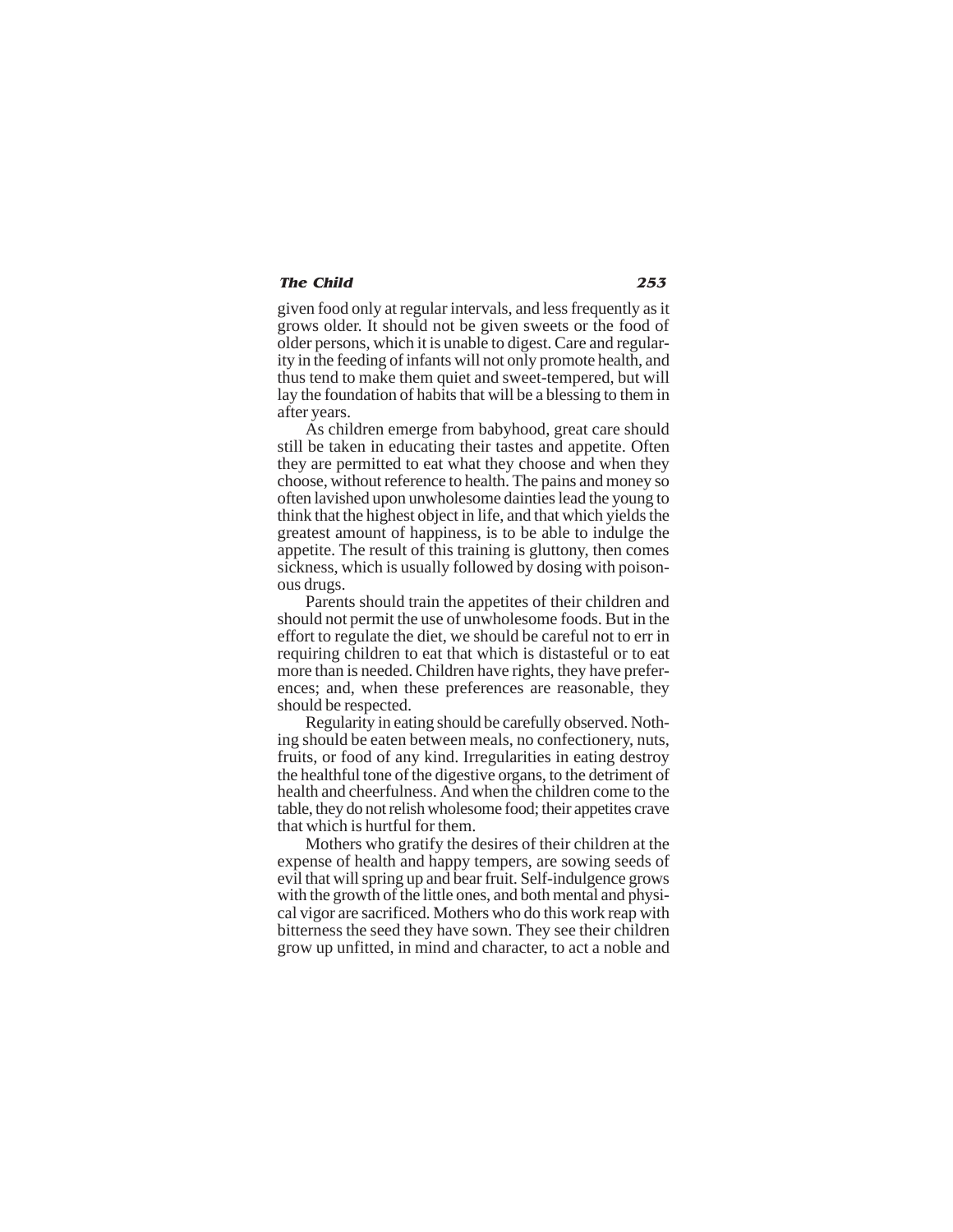useful part in society or in the home. The spiritual as well as the mental and physical powers suffer under the influence of unhealthful food. The conscience becomes stupefied, and the susceptibility to good impressions is impaired.

While the children should be taught to control the appetite and to eat with reference to health; let it be made plain that they are denying themselves only that which would do them harm. They give up hurtful things for something better. Let the table be made inviting and attractive, as it is supplied with the good things which God has so bountifully bestowed. Let mealtime be a cheerful, happy time. As we enjoy the gifts of God, let us respond by grateful praise to the Giver.

# **The Care of Children in Sickness**

In many cases the sickness of children can be traced to errors in management. Irregularities in eating, insufficient clothing in the chilly evening, lack of vigorous exercise to keep the blood in healthy circulation, or lack of abundance of air for its purification, may be the cause of the trouble. Let the parents study to find the causes of the sickness, and then remedy the wrong conditions as soon as possible.

All parents have it in their power to learn much concerning the care and prevention, and even the treatment, of disease. Especially ought the mother to know what to do in common cases of illness in her family. She should know how to minister to her sick child. Her love and insight should fit her to perform services for it which could not so well be trusted to a stranger's hand.

# **The Study of Physiology**

Parents should early seek to interest their children in the study of physiology and should teach them its simpler principles. Teach them how best to preserve the physical, mental, and spiritual powers, and how to use their gifts so that their lives may bring blessing to one another and honor to God. This knowledge is invaluable to the young. An education in the things that concern life and health is more important to them than a knowledge of many of the sciences taught in the schools.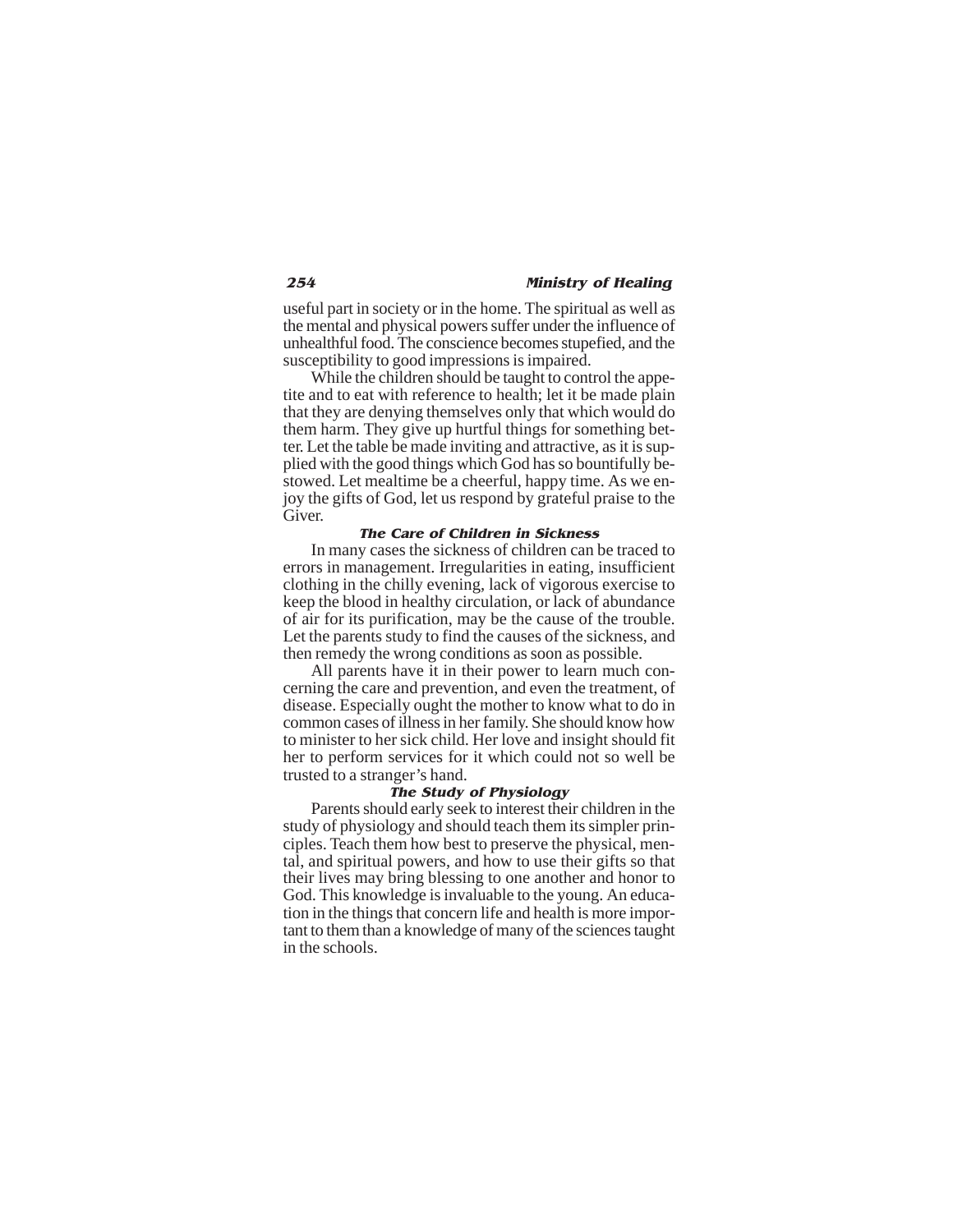### **The Child**

Parents should live more for their children, and less for society. Study health subjects, and put your knowledge to a practical use. Teach your children to reason from cause to effect. Teach them that if they desire health and happiness, they must obey the laws of nature. Though you may not see so rapid improvement as you desire, be not discouraged, but patiently and perseveringly continue your work.

Teach your children from the cradle to practice self-denial and self-control. Teach them to enjoy the beauties of nature and in useful employments to exercise systematically all the powers of body and mind. Bring them up to have sound constitutions and good morals, to have sunny dispositions and sweet tempers. Impress upon their tender minds the truth that God does not design that we should live for present gratification merely, but for our ultimate good. Teach them that to yield to temptation is weak and wicked; to resist, noble and manly. These lessons will be as seed sown in good soil, and they will bear fruit that will make your hearts glad.

Above all things else, let parents surround their children with an atmosphere of cheerfulness, courtesy, and love. A home where love dwells, and where it is expressed in looks, in words, and in acts, is a place where angels delight to manifest their presence.

Parents, let the sunshine of love, cheerfulness, and happy contentment enter your own hearts, and let its sweet, cheering influence pervade your home. Manifest a kindly, forbearing spirit and encourage the same in your children, cultivating all the graces that will brighten the home life. The atmosphere thus created will be to the children what air and sunshine are to the vegetable world, promoting health and vigor of mind and body.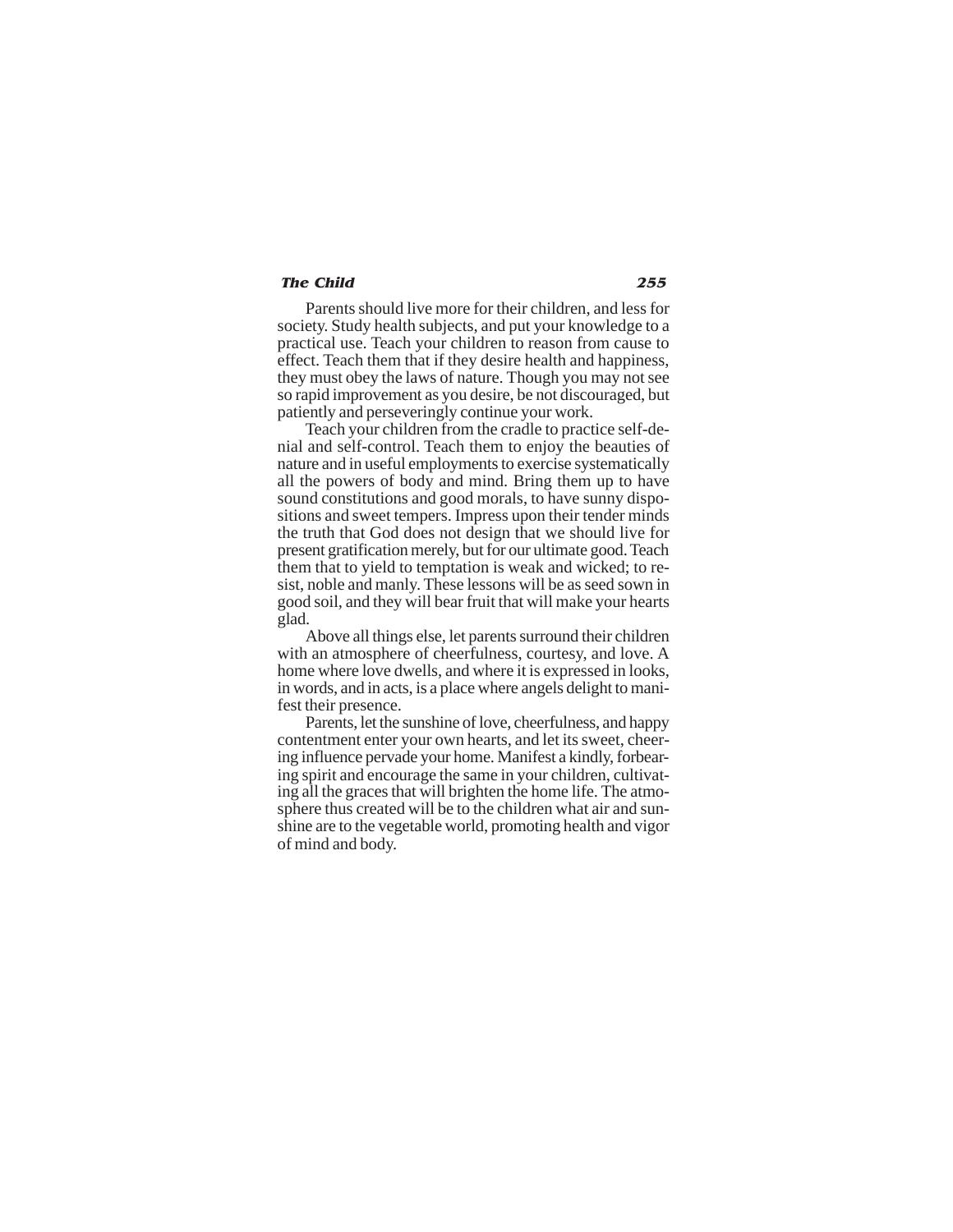# $-\text{Cb$ apter 33 – Home Influences

More powerful than any other earthly influence is that of a true home upon human hearts and lives.

The home should be to the children the most attractive place in the world, and the mother's presence should be its greatest attraction. Children have sensitive, loving natures. They are easily pleased and easily made unhappy. By gentle discipline, in loving words and acts, mothers may bind their children to their hearts.

Young children love companionship and can seldom enjoy themselves alone. They yearn for sympathy and tenderness. That which they enjoy they think will please mother also, and it is natural for them to go to her with their little joys and sorrows. The mother should not wound their sensitive hearts by treating with indifference matters that, though trifling to her, are of great importance to them. Her sympathy and approval are precious. An approving glance, a word of encouragement or commendation, will be like sunshine in their hearts, often making the whole day happy.

Instead of sending her children from her, that she may not be annoyed by their noise or troubled by their little wants, let the mother plan amusement or light work to employ the active hands and minds.

By entering into their feelings and directing their amusements and employments, the mother will gain the confidence of her children, and she can the more effectually correct wrong habits or check the manifestations of selfishness or passion. A word of caution or reproof spoken at the right time will be of great value. By patient, watchful love, she can turn the minds of the children in the right direction, cultivating in them beautiful and attractive traits of character.

Mothers should guard against training their children to be dependent and self-absorbed. Never lead them to think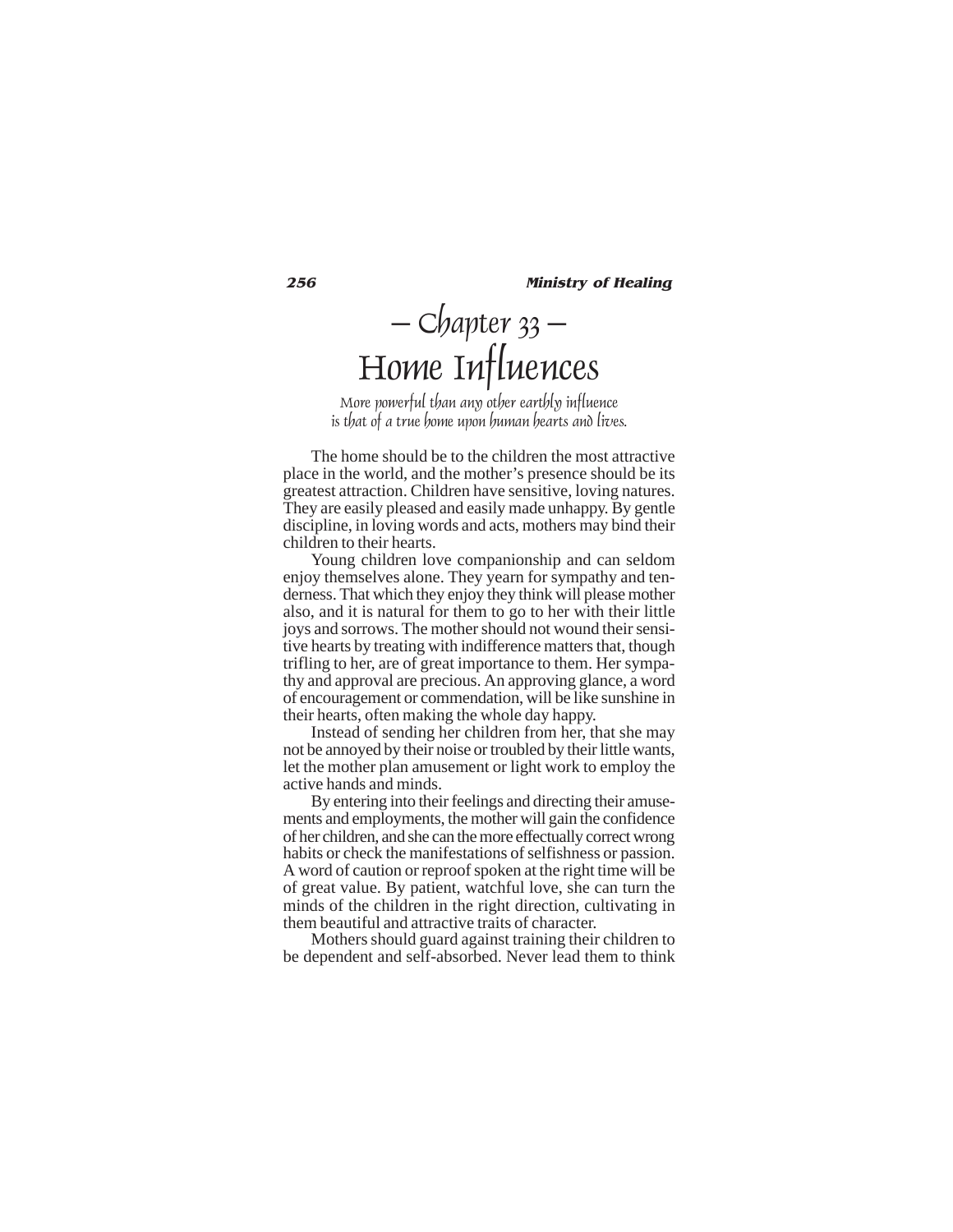### **Home Influences**

that they are the center, and that everything must revolve around them. Some parents give much time and attention to amusing their children, but children should be trained to amuse themselves, to exercise their own ingenuity and skill. Thus they will learn to be content with very simple pleasures. They should be taught to bear bravely their little disappointments and trials. Instead of calling attention to every trifling pain or hurt, divert their minds, teach them to pass lightly over little annoyances or discomforts. Study to suggest ways by which the children may learn to be thoughtful to others.

But let not the children be neglected. Burdened with many cares, mothers sometimes feel that they cannot take time patiently to instruct their little ones and give them love and sympathy. But they should remember that if the children do not find in their parents and in their home that which will satisfy their desire for sympathy and companionship, they will look to other sources, where both mind and character may be endangered.

For lack of time and thought, many a mother refuses her children some innocent pleasure while busy fingers and weary eyes are diligently engaged on work designed only for adornment, something that, at best, will serve only to encourage vanity and extravagance in their young hearts. As the children approach manhood and womanhood, these lessons bear fruit in pride and moral worthlessness. The mother grieves over her children's faults, but does not realize that the harvest she is reaping is from seed which she herself planted.

Some mothers are not uniform in the treatment of their children. At times they indulge them to their injury, and again they refuse some innocent gratification that would make the childish heart very happy. In this they do not imitate Christ; He loved the children; He comprehended their feelings and sympathized with them in their pleasures and their trials.

# **The Father's Responsibility**

The husband and father is the head of the household. The wife looks to him for love and sympathy, and for aid in the training of the children; and this is right. The children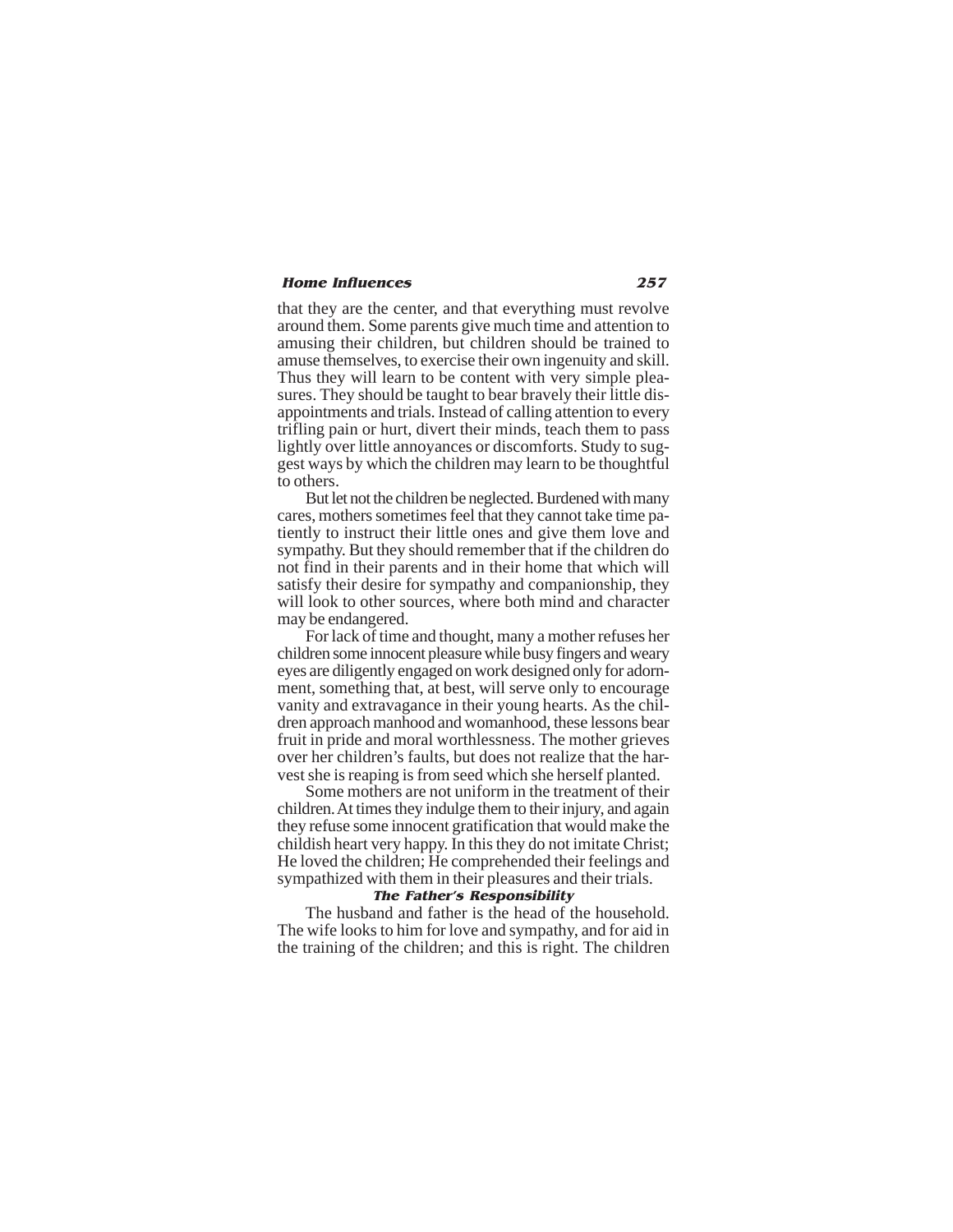are his as well as hers, and he is equally interested in their welfare. The children look to their father for support and guidance; he needs to have a right conception of life and of the influences and associations that should surround his family; above all, he should be controlled by the love and fear of God and by the teaching of His word, that he may guide the feet of his children in the right way.

The father is the lawmaker of the household; and, like Abraham, he should make the law of God the rule of his home. God said of Abraham, "I know him, that he will command his children and his household." *Genesis 18:19*. There would be no sinful neglect to restrain evil, no weak, unwise, indulgent favoritism; no yielding of his conviction of duty to the claims of mistaken affection. Abraham would not only give right instruction, but he would maintain the authority of just and righteous laws. God has given rules for our guidance. Children should not be left to wander away from the safe path marked out in God's word, into ways leading to danger, which are open on every side. Kindly, but firmly, with persevering, prayerful effort, their wrong desires should be restrained, their inclinations denied.

The father should enforce in his family the sterner virtues —energy, integrity, honesty, patience, courage, diligence, and practical usefulness. And what he requires of his children he himself should practice, illustrating these virtues in his own manly bearing.

But, fathers, do not discourage your children. Combine affection with authority, kindness and sympathy with firm restraint. Give some of your leisure hours to your children; become acquainted with them; associate with them in their work and in their sports, and win their confidence. Cultivate friendship with them, especially with your sons. In this way you will be a strong influence for good.

The father should do his part toward making home happy. Whatever his cares and business perplexities, they should not be permitted to overshadow his family; he should enter his home with smiles and pleasant words.

In a sense the father is the priest of the household, lay-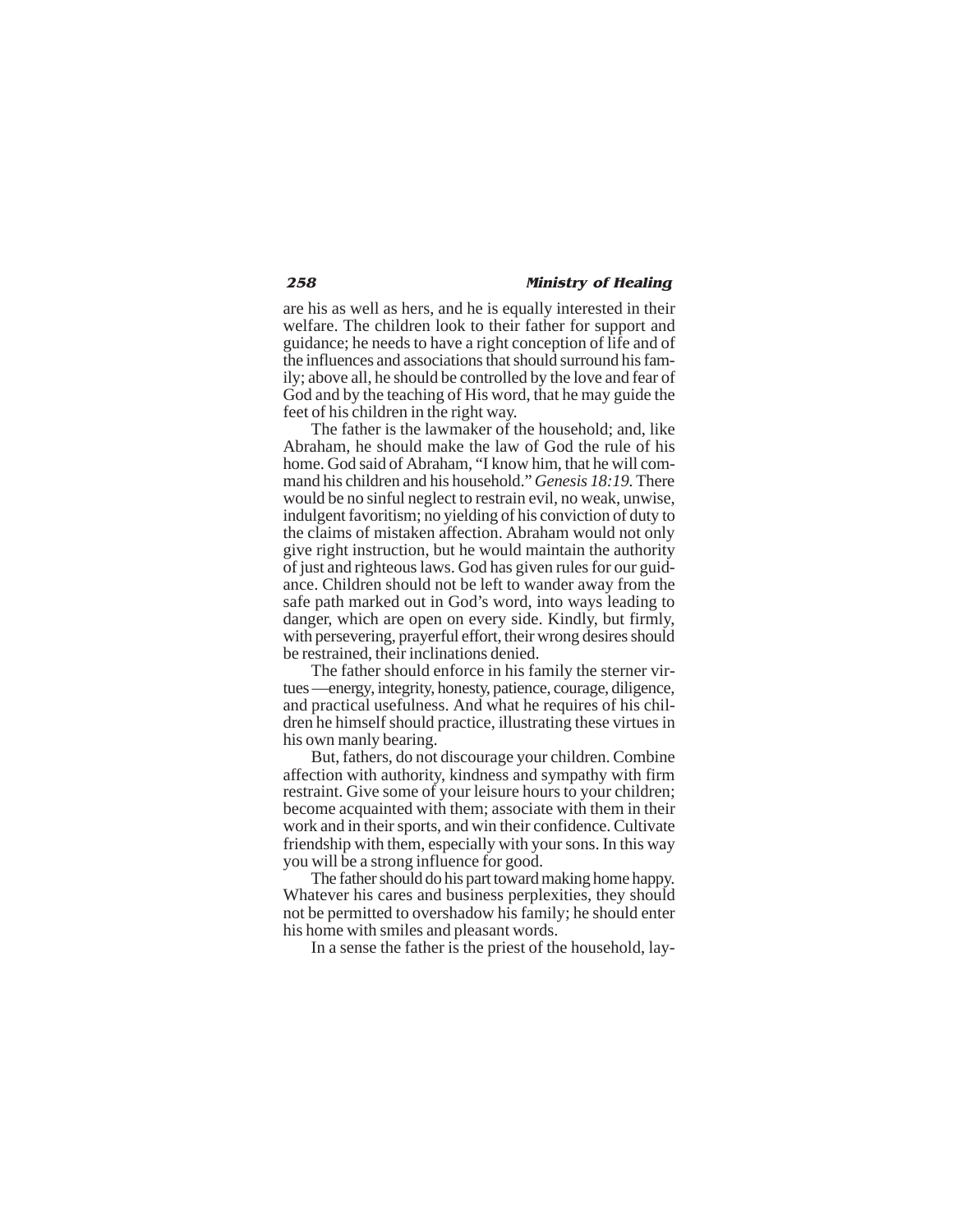#### **Home Influences**

ing upon the family altar the morning and evening sacrifice. But the wife and children should unite in prayer and join in the song of praise. In the morning before he leaves home for his daily labor, let the father gather his children about him and, bowing before God, commit them to the care of the Father in heaven. When the cares of the day are past, let the family unite in offering grateful prayer and raising the song of praise, in acknowledgment of divine care during the day.

Fathers and mothers, however pressing your business, do not fail to gather your family around God's altar. Ask for the guardianship of holy angels in your home. Remember that your dear ones are exposed to temptations. Daily annoyances beset the path of young and old. Those who would live patient, loving, cheerful lives must pray. Only by receiving constant help from God can we gain the victory over self.

Home should be a place where cheerfulness, courtesy, and love abide; and where these graces dwell, there will abide happiness and peace. Troubles may invade, but these are the lot of humanity. Let patience, gratitude, and love keep sunshine in the heart, though the day may be ever so cloudy. In such homes angels of God abide.

Let the husband and wife study each other's happiness, never failing in the small courtesies and little kindly acts that cheer and brighten the life. Perfect confidence should exist between husband and wife. Together they should consider their responsibilities. Together they should work for the highest good of their children. Never should they in the presence of the children criticize each other's plans or question each other's judgment. Let the wife be careful not to make the husband's work for the children more difficult. Let the husband hold up the hands of his wife, giving her wise counsel and loving encouragement.

No barrier of coldness and reserve should be allowed to arise between parents and children. Let parents become acquainted with their children, seeking to understand their tastes and dispositions, entering into their feelings, and drawing out what is in their hearts.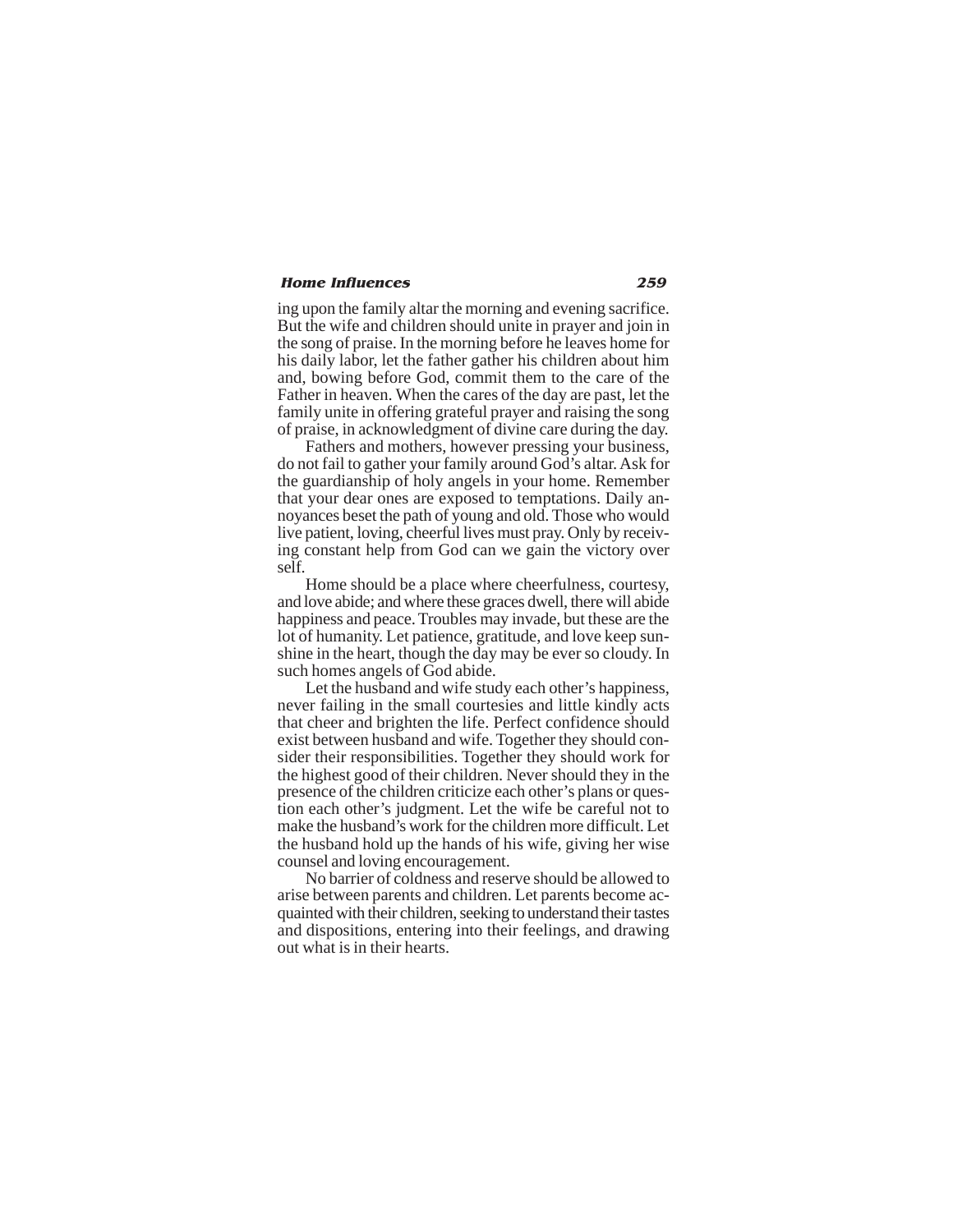Parents, let your children see that you love them and will do all in your power to make them happy. If you do so, your necessary restrictions will have far greater weight in their young minds. Rule your children with tenderness and compassion, remembering that "their angels do always behold the face of My Father which is in heaven." *Matthew 18:10*. If you desire the angels to do for your children the work given them of God, co-operate with them by doing your part.

Brought up under the wise and loving guidance of a true home, children will have no desire to wander away in search of pleasure and companionship. Evil will not attract them. The spirit that prevails in the home will mold their characters; they will form habits and principles that will be a strong defense against temptation when they shall leave the home shelter and take their place in the world.

Children as well as parents have important duties in the home. They should be taught that they are a part of the home firm. They are fed and clothed and loved and cared for, and they should respond to these many mercies by bearing their share of the home burdens and bringing all the happiness possible into the family of which they are members.

Children are sometimes tempted to chafe under restraint; but in afterlife they will bless their parents for the faithful care and strict watchfulness that guarded and guided them in their years of inexperience.

 $-\mathsf{C}$ hapter 34  $-$ True Education, a Missionary Training Every real Crhistian is the helping hand of God.

True education is missionary training. Every son and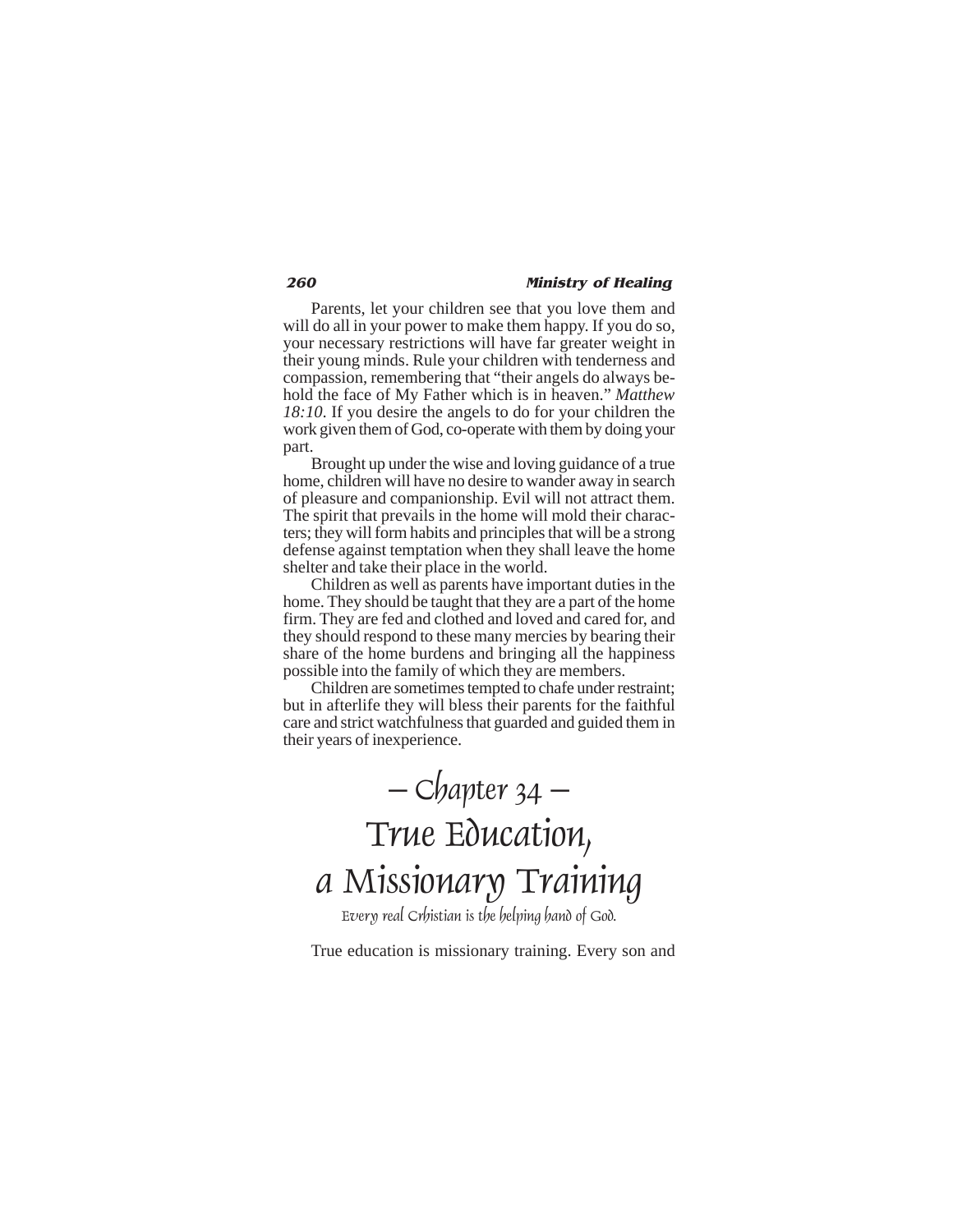# **True Education, a Missionary Training**

daughter of God is called to be a missionary; we are called to the service of God and our fellow men; and to fit us for this service should be the object of our education.

# **Training for Service**

This object should ever be kept in view by Christian parents and teachers. We know not in what line our children may serve. They may spend their lives within the circle of the home; they may engage in life's common vocations, or go as teachers of the gospel to heathen lands; but all are alike called to be missionaries for God, ministers of mercy to the world.

The children and youth, with their fresh talent, energy, and courage, their quick susceptibilities, are loved of God, and He desires to bring them into harmony with divine agencies. They are to obtain an education that will help them to stand by the side of Christ in unselfish service.

Of all His children to the close of time, no less than of the first disciples, Christ said, "As Thou hast sent Me into the world, even so have I also sent them into the world" (*John 17:18*), to be representatives of God, to reveal His Spirit, to manifest His character, to do His work.

Our children stand, as it were, at the parting of the ways. On every hand the world's enticements to self-seeking and self-indulgence call them away from the path cast up for the ransomed of the Lord. Whether their lives shall be a blessing or a curse depends upon the choice they make. Overflowing with energy, eager to test their untried capabilities, they must find some outlet for their superabounding life. Active they will be for good or for evil.

God's word does not repress activity, but guides it aright. God does not bid the youth to be less aspiring. The elements of character that make a man truly successful and honored among men—the irrepressible desire for some greater good, the indomitable will, the strenuous application, the untiring perseverance—are not to be discouraged. By the grace of God they are to be directed to the attainment of objects as much higher than mere selfish and worldly interests as the heavens are higher than the earth.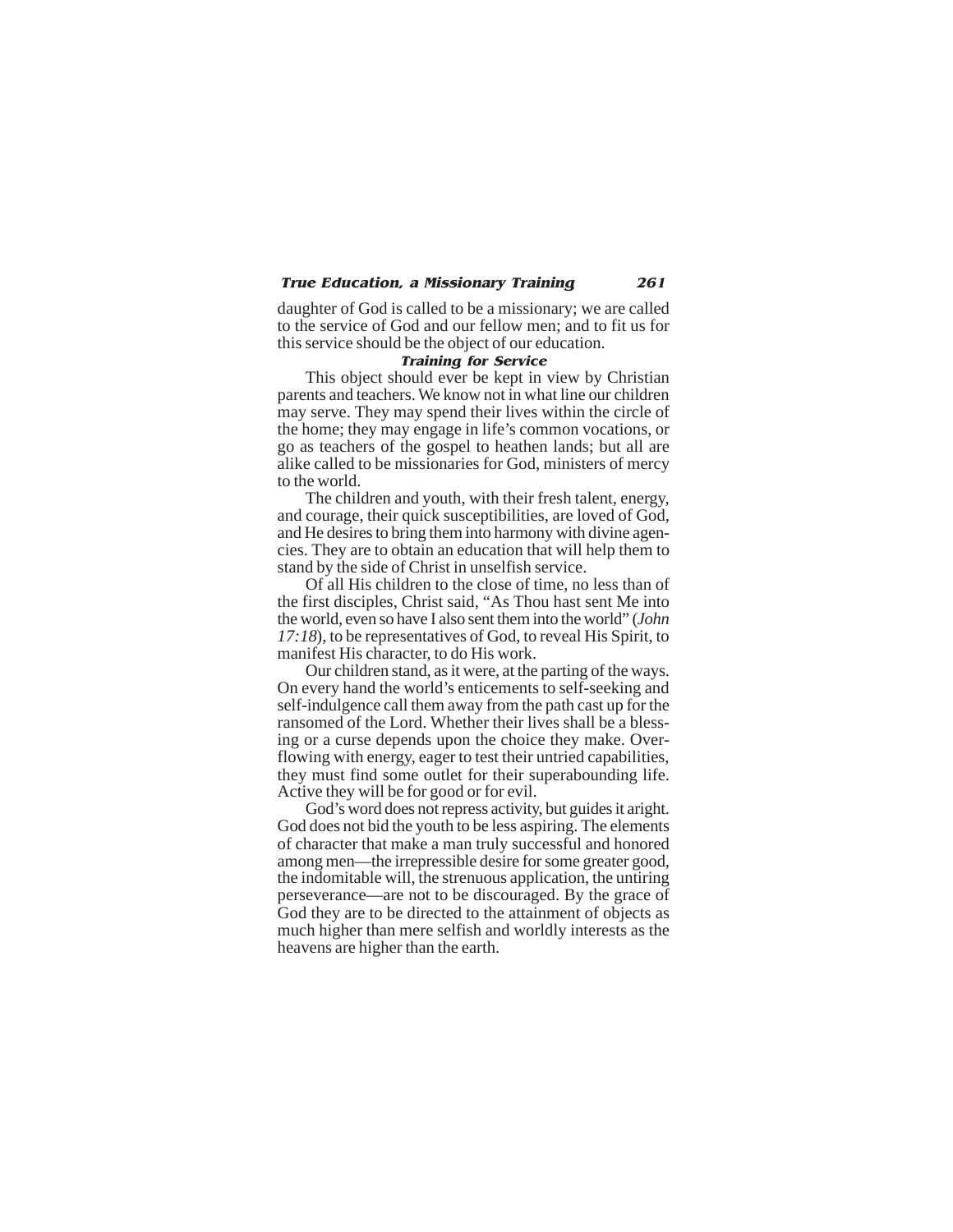With us, as parents and as Christians, it rests to give our children right direction. They are to be carefully, wisely, tenderly guided into paths of Christlike ministry. We are under sacred covenant with God to rear our children for His service. To surround them with such influences as shall lead them to choose a life of service, and to give them the training needed, is our first duty.

"God so loved . . that He gave . . gave His only begotten Son," "that we should not perish, but have everlasting life. "Christ . . hath loved us, and hath given Himself for us." If we love we shall give. "Not to be ministered unto, but to minister" is the great lesson which we are to learn and to teach. *John 3:16; Ephesians 5:2; Matthew 20:28.*

Let the youth be impressed with the thought that they are not their own. They belong to Christ. They are the purchase of His blood, the claim of His love. They live because He keeps them by His power. Their time, their strength, their capabilities are His, to be developed, to be trained, to be used for Him.

Next to the angelic beings, the human family, formed in the image of God, are the noblest of His created works. God desires them to become all that He has made it possible for them to be, and to do their very best with the powers He has given them.

Life is mysterious and sacred. It is the manifestation of God Himself, the source of all life. Precious are its opportunities, and earnestly should they be improved. Once lost, they are gone forever.

Before us God places eternity, with its solemn realities, and gives us a grasp on immortal, imperishable themes. He presents valuable, ennobling truth, that we may advance in a safe and sure path, in pursuit of an object worthy of the earnest engagement of all our capabilities.

God looks into the tiny seed that He Himself has formed, and sees wrapped within it the beautiful flower, the shrub, or the lofty, wide-spreading tree. So does He see the possibilities in every human being. We are here for a purpose. God has given us His plan for our life, and He desires us to reach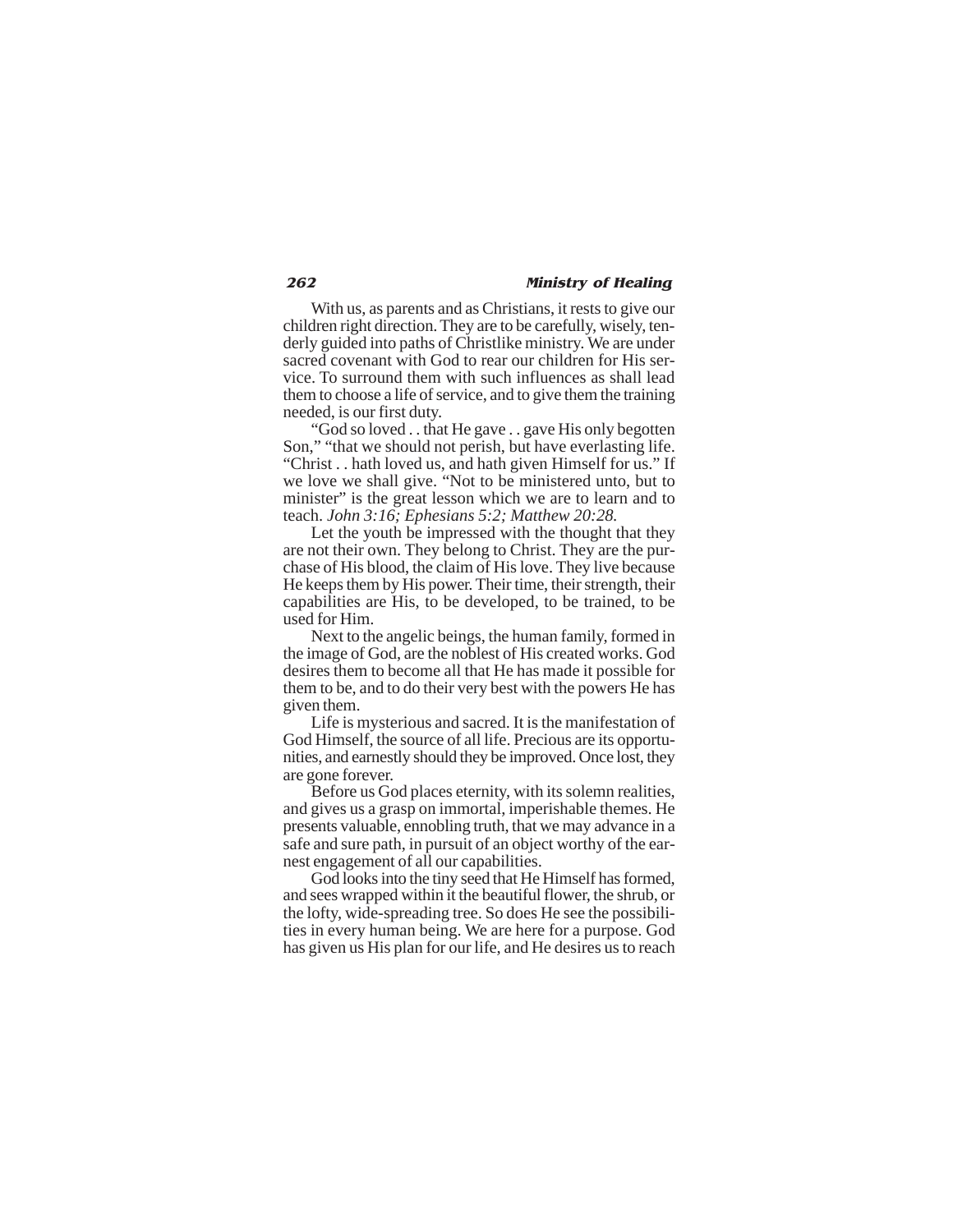### **True Education, a Missionary Training**

the highest standard of development.

He desires that we shall constantly be growing in holiness, in happiness, in usefulness. All have capabilities which they must be taught to regard as sacred endowments, to appreciate as the Lord's gifts, and rightly to employ. He desires the youth to cultivate every power of their being, and to bring every faculty into active exercise. He desires them to enjoy all that is useful and precious in this life, to be good and to do good, laying up a heavenly treasure for the future life.

It should be their ambition to excel in all things that are unselfish, high, and noble. Let them look to Christ as the pattern after which they are to be fashioned. The holy ambition that He revealed in His life they are to cherish—an ambition to make the world better for their having lived in it. This is the work to which they are called.

# **A Broad Foundation**

The highest of all sciences is the science of soul saving. The greatest work to which human beings can aspire is the work of winning men from sin to holiness. For the accomplishment of this work, a broad foundation must be laid. A comprehensive education is needed—an education that will demand from parents and teachers such thought and effort as mere instruction in the sciences does not require. Something more is called for than the culture of the intellect. Education is not complete unless the body, the mind, and the heart are equally educated. The character must receive proper discipline for its fullest and highest development. All the faculties of mind and body are to be developed and rightly trained. It is a duty to cultivate and to exercise every power that will render us more efficient workers for God.

True education includes the whole being. It teaches the right use of one's self. It enables us to make the best use of brain, bone, and muscle, of body, mind, and heart. The faculties of the mind, as the higher powers, are to rule the kingdom of the body. The natural appetites and passions are to be brought under the control of the conscience and the spiritual affections. Christ stands at the head of humanity, and it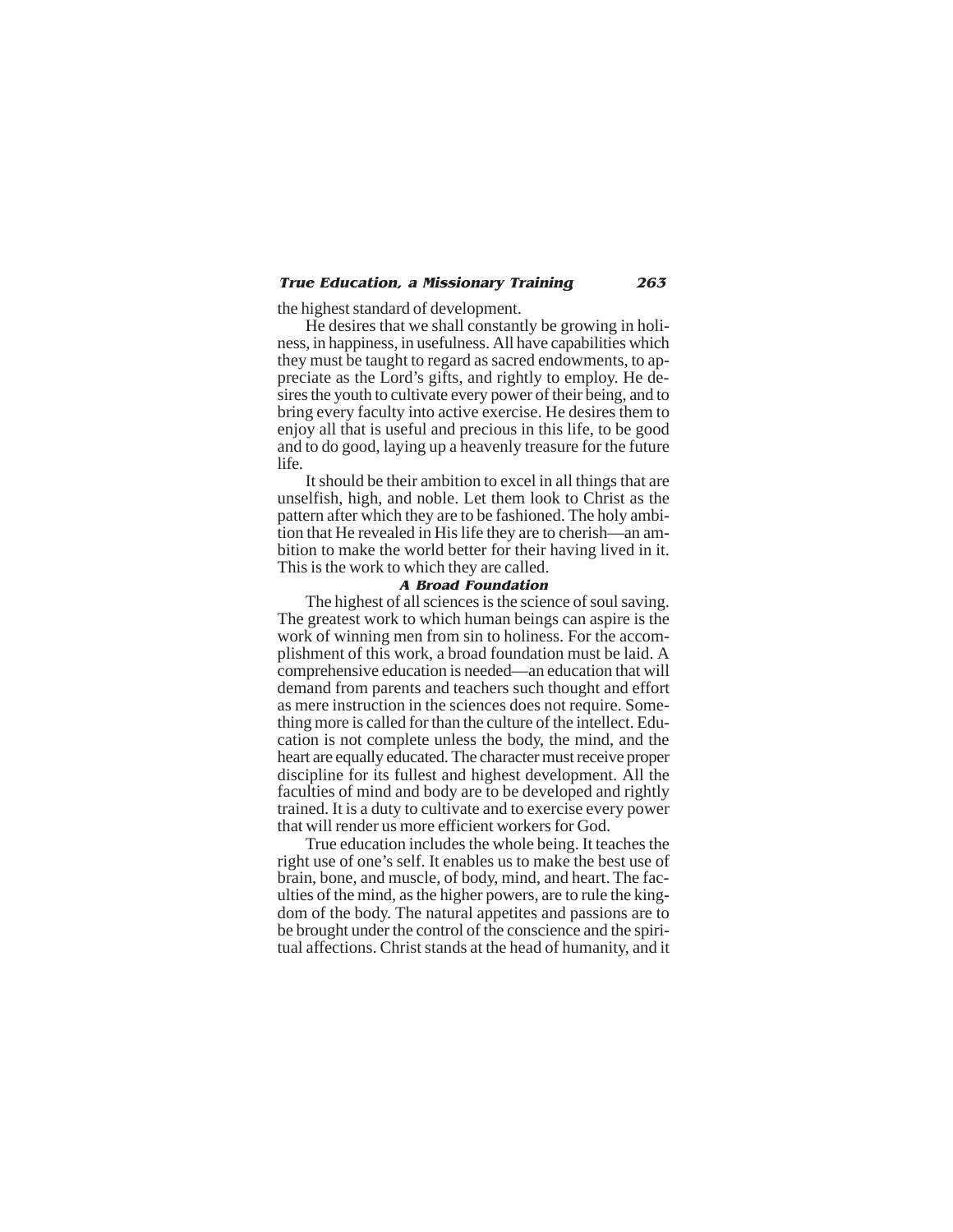is His purpose to lead us, in His service, into high and holy paths of purity. By the wondrous working of His grace, we are to be made complete in Him.

Jesus secured His education in the home. His mother was His first human teacher. From her lips, and from the scrolls of the prophets, He learned of heavenly things. He lived in a peasant's home and faithfully and cheerfully acted His part in bearing the household burdens. He who had been the commander of heaven was a willing servant, a loving, obedient son. He learned a trade and with His own hands worked in the carpenter's shop with Joseph. In the garb of a common laborer He walked the streets of the little town, going to and returning from His humble work.

With the people of that age the value of things was estimated by outward show. As religion had declined in power, it had increased in pomp. The educators of the time sought to command respect by display and ostentation. To all this the life of Jesus presented a marked contrast. His life demonstrated the worthlessness of those things that men regarded as life's great essentials. The schools of His time, with their magnifying of things small and their belittling of things great, He did not seek. His education was gained from Heavenappointed sources, from useful work, from the study of the Scriptures, from nature, and from the experiences of life— God's lesson books, full of instruction to all who bring to them the willing hand, the seeing eye, and the understanding heart.

"The Child grew, and waxed strong in spirit, filled with wisdom: and the grace of God was upon Him." *Luke 2:40*.

Thus prepared, He went forth to His mission, in every moment of His contact with men exerting upon them an influence to bless, a power to transform, such as the world had never witnessed.

### **The Home Teaching**

The home is the child's first school, and it is here that the foundation should be laid for a life of service. Its principles are to be taught not merely in theory. They are to shape the whole life training.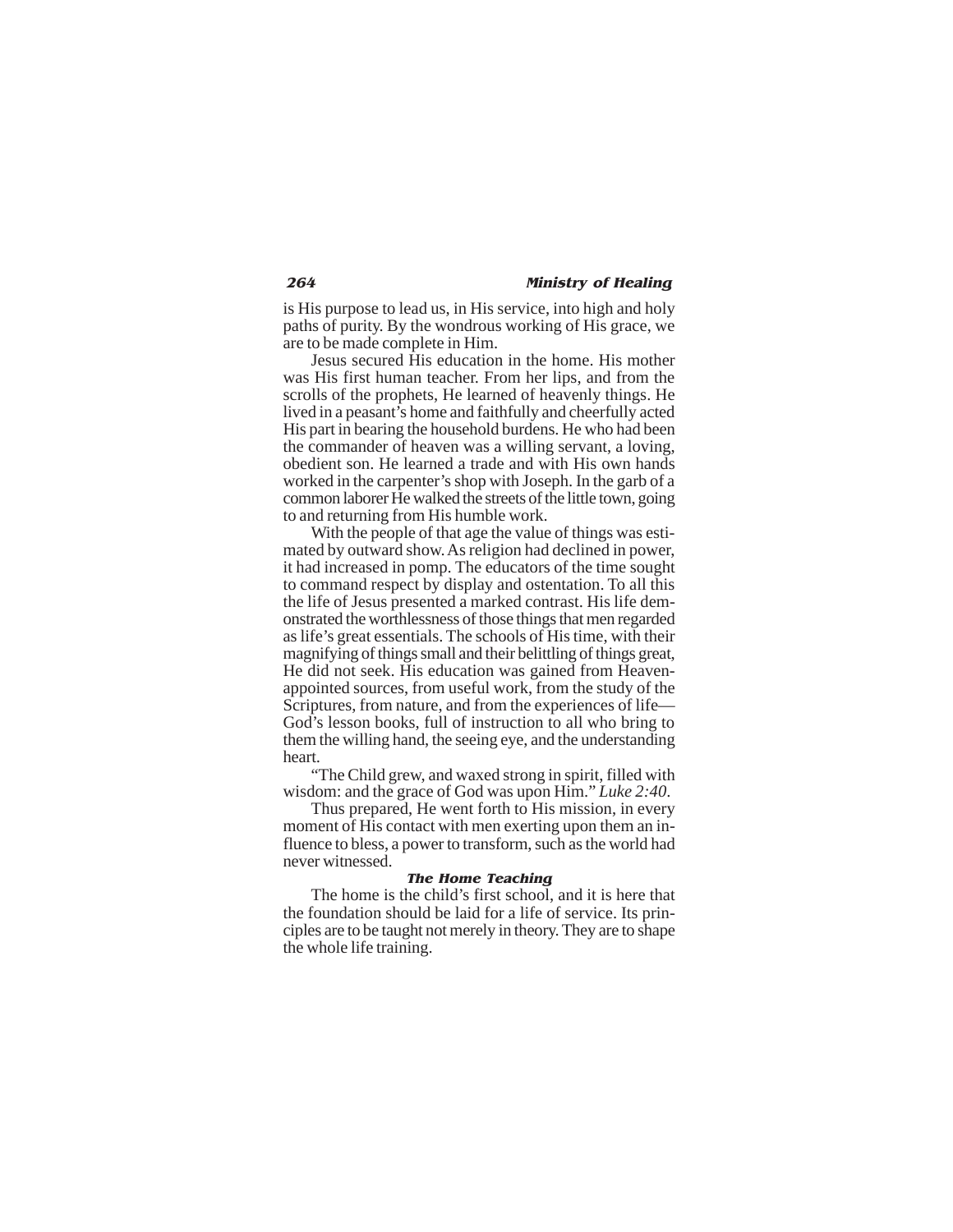### **True Education, a Missionary Training**

Very early the lesson of helpfulness should be taught the child. As soon as strength and reasoning power are sufficiently developed, he should be given duties to perform in the home. He should be encouraged in trying to help father and mother, encouraged to deny and to control himself, to put another's happiness and convenience before his own, to watch for opportunities to cheer and assist brothers and sisters and playmates, and to show kindness to the aged, the sick, and the unfortunate. The more fully the spirit of true ministry pervades the home, the more fully it will be developed in the lives of the children. They will learn to find joy in service and sacrifice for the good of others.

# **The Work of the School**

The home training should be supplemented by the work of the school. The development of the whole being—physical, mental, and spiritual—and the teaching of service and sacrifice should be kept constantly in view.

Above any other agency, service for Christ's sake in the little things of everyday experience has power to mold the character and to direct the life into lines of unselfish ministry. To awaken this spirit, to encourage and rightly to direct it, is the parents' and the teachers' work. No more important work could be committed to them. The spirit of ministry is the spirit of heaven, and with every effort to develop and encourage it angels will co-operate.

Such an education must be based upon the word of God. Here only are its principles given in their fullness. The Bible should be made the foundation of study and of teaching. The essential knowledge is a knowledge of God and of Him whom He has sent.

Every child and every youth should have a knowledge of himself. He should understand the physical habitation that God has given him, and the laws by which it is kept in health. All should be thoroughly grounded in the common branches of education. And they should have industrial training that will make them men and women of practical ability, fitted for the duties of everyday life. To this should be added training and practical experience in various lines of missionary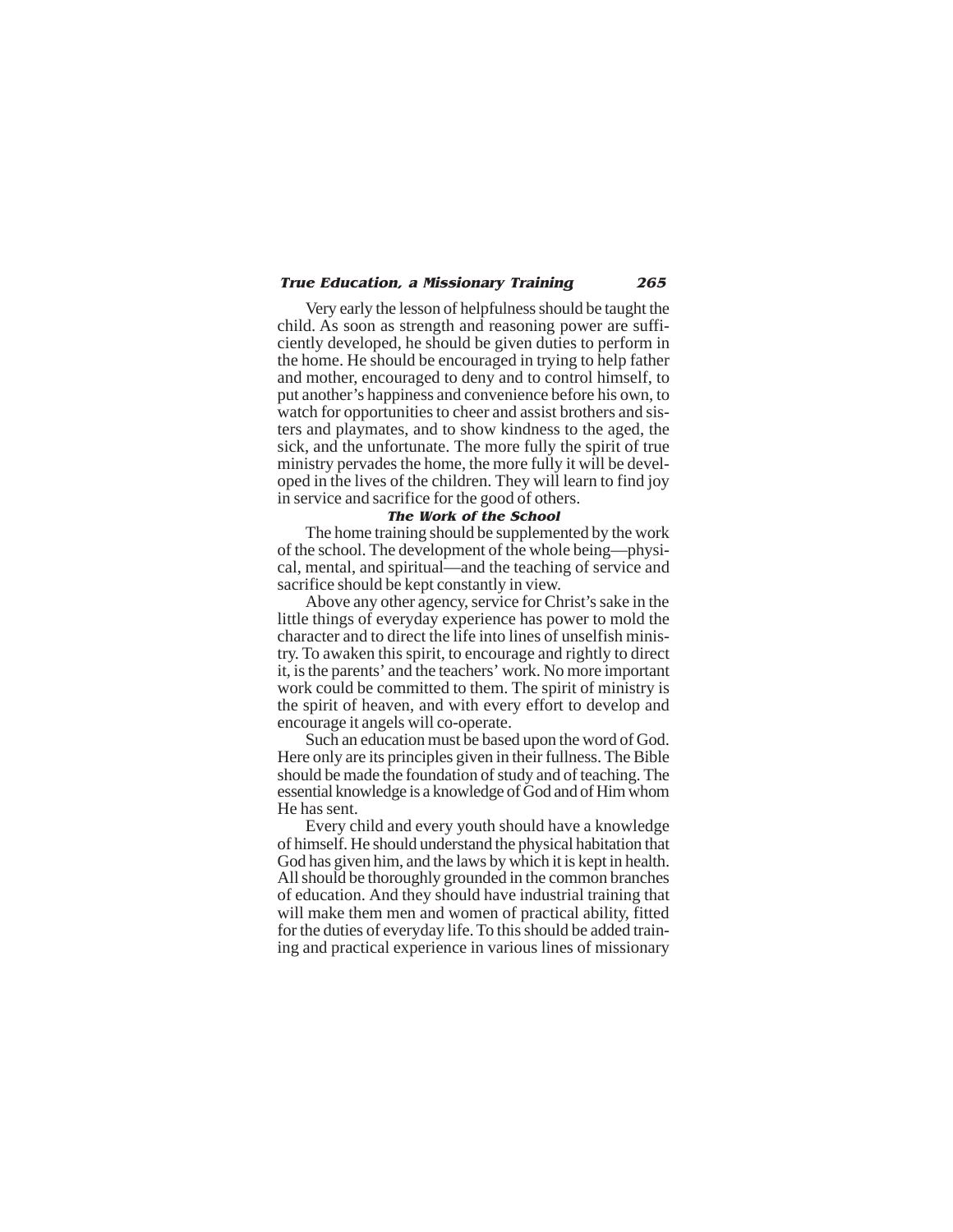effort.

# **Learning by Imparting**

Let the youth advance as fast and as far as they can in the acquisition of knowledge. Let their field of study be as broad as their powers can compass. And, as they learn, let them impart their knowledge. It is thus that their minds will acquire discipline and power. It is the use they make of knowledge that determines the value of their education. To spend a long time in study, with no effort to impart what is gained, often proves a hindrance rather than a help to real development. In both the home and the school it should be the student's effort to learn how to study and how to impart the knowledge gained. Whatever his calling, he is to be both a learner and a teacher as long as life shall last. Thus he may advance continually, making God his trust, clinging to Him who is infinite in wisdom, who can reveal the secrets hidden for ages, who can solve the most difficult problems for minds that believe in Him.

# **Influence of Association**

God's word places great stress upon the influence of association, even upon men and women. How much greater is its power on the developing mind and character of children and youth. The company they keep, the principles they adopt, the habits they form, will decide the question of their usefulness here and of their future, eternal interest.

It is a terrible fact, and one that should make the hearts of parents tremble, that in so many schools and colleges to which the youth are sent for mental culture and discipline, influences prevail which misshape the character, divert the mind from life's true aims, and debase the morals. Through contact with the irreligious, the pleasure loving, and the corrupt, many, many youth lose the simplicity and purity, the faith in God, and the spirit of self-sacrifice that Christian fathers and mothers have cherished and guarded by careful instruction and earnest prayer.

Many who enter school with the purpose of fitting themselves for some line of unselfish ministry become absorbed in secular studies. An ambition is aroused to win distinction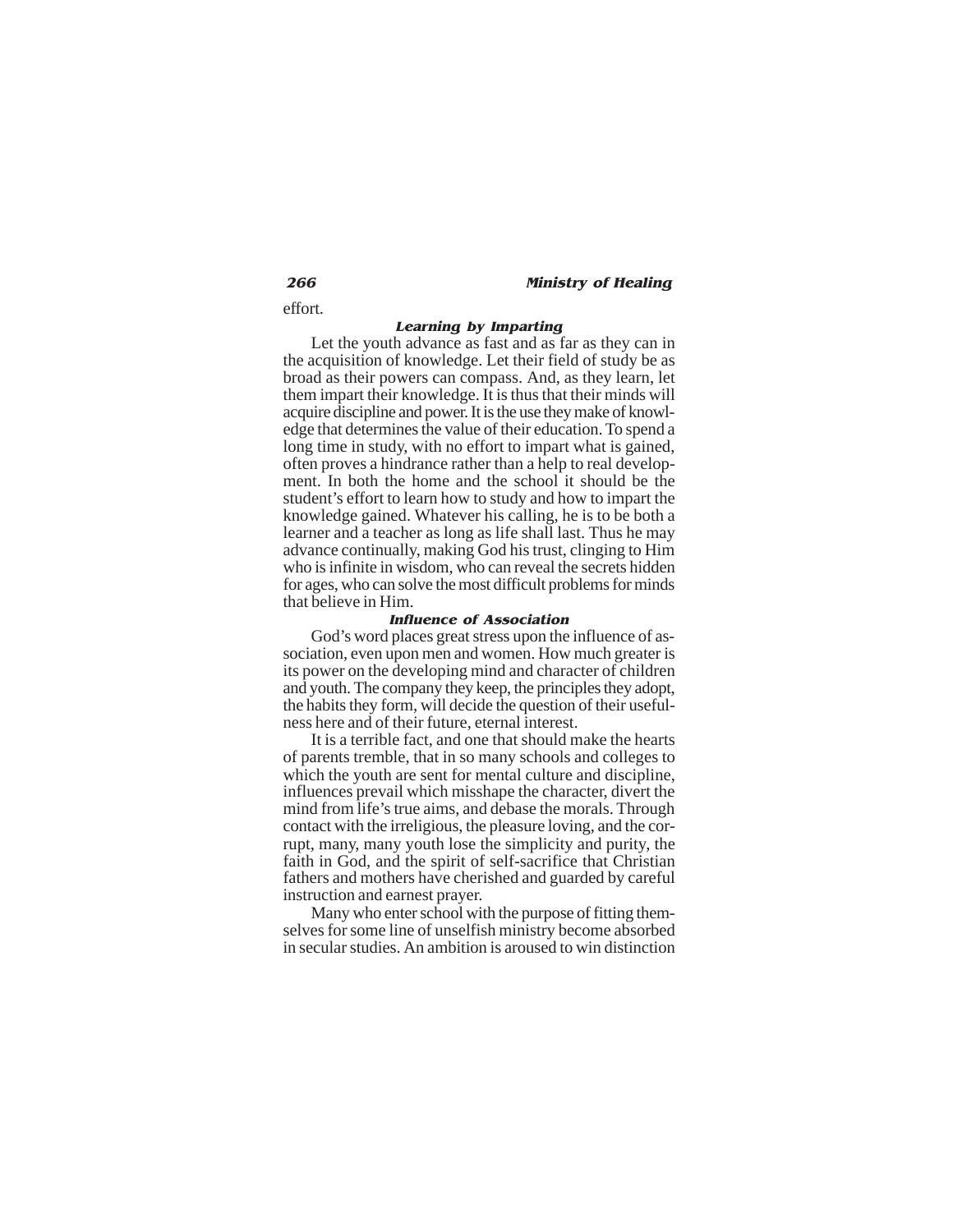**True Education, a Missionary Training**

in scholarship and to gain position and honor in the world. The purpose for which they entered school is lost sight of, and the life is given up to selfish and worldly pursuits. And often habits are formed that ruin the life both for this world and for the world to come.

As a rule, men and women who have broad ideas, unselfish purposes, noble aspirations, are those in whom these characteristics were developed by their associations in early years. In all His dealings with Israel, God urged upon them the importance of guarding the associations of their children. All the arrangements of civil, religious, and social life were made with a view to preserving the children from harmful companionship and making them, from their earliest years, familiar with the precepts and principles of the law of God. The object lesson given at the birth of the nation was of a nature deeply to impress all hearts. Before the last terrible judgment came upon the Egyptians in the death of the firstborn, God commanded His people to gather their children into their own homes. The doorpost of every house was marked with blood, and within the protection assured by this token all were to abide. So today parents who love and fear God are to keep their children under "the bond of the covenant"—within the protection of those sacred influences made possible through Christ's redeeming blood.

#### **"Be Ye Separate"**

Of His disciples Christ said, "I have given them Thy word; and . . they are not of the world, even as I am not of the world." *John 17:14*.

"Be not conformed to this world," God bids us; "but be ye transformed by the renewing of your mind." *Romans 12:2*.

"Be ye not unequally yoked together with unbelievers: for what fellowship hath righteousness with unrighteousness? and what communion hath light with darkness? . . and what agreement hath the temple of God with idols? for ye are the temple of the living God; as God hath said, I will dwell in them, and walk in them; and I will be their God, and they shall be My people. Wherefore "Come out from among them, and be ye separate . . and touch not the unclean . . and I will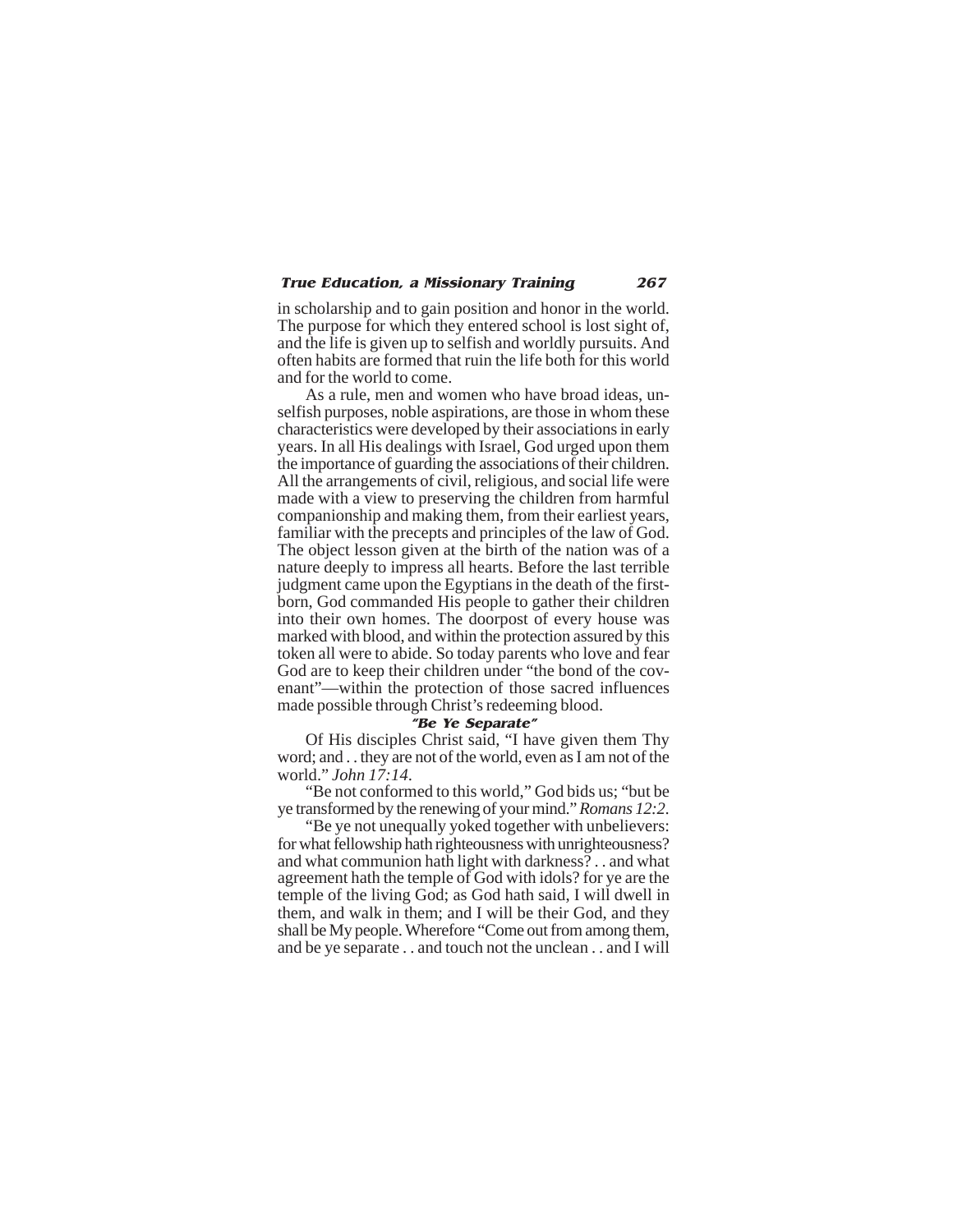receive you, and will be a Father unto you, and ye shall be My sons and daughters, saith the Lord Almighty."—*2 Corinthians 6:14-18.*

"Gather the children." "Make them know the statutes of God, and His laws." *Joel 2:16; Exodus 18:16.*

"Put My name upon the children of Israel; and I will bless them." *Numbers 6:27.*

"And all the peoples of the earth shall see that thou art called by the name of Jehovah." *Deuteronomy 28:10 (A.R.V.).*

*"The remnant of Jacob shall be in the midst of many people as a dew from the Lord, as the showers upon the grass, that tarrieth not for man, nor waiteth for the sons of men."—Micah 5:7.*

We are numbered with Israel. All the instruction given to the Israelites of old concerning the education and training of their children, all the promises of blessing through obedience, are for us.

God's word to us is, "I will bless thee . . and thou shalt be a blessing." *Genesis 12:2.*

Of the first disciples and of all who should believe on Him through their word Christ said, "The glory which Thou gavest Me I have given them; that they may be one, even as We are one: I in them, and Thou in Me, that they may be made perfect in one; and that the world may know that Thou hast sent Me, and hast loved them, as Thou hast loved Me." *John 17:22-23*.

Wonderful, wonderful words, almost beyond the grasp of faith! The Creator of all worlds loves those who give themselves to His service, even as He loves His Son. Even here and now His gracious favor is bestowed upon us to this marvelous extent. He has given us the Light and Majesty of heaven, and with Him He has bestowed all the heavenly treasure. Much as He has promised us for the life to come, He bestows princely gifts in this life. As subjects of His grace, He desires us to enjoy everything that will ennoble, expand, and elevate our characters. He is waiting to inspire the youth with power from above, that they may stand under the bloodstained banner of Christ, to work as He worked, to lead souls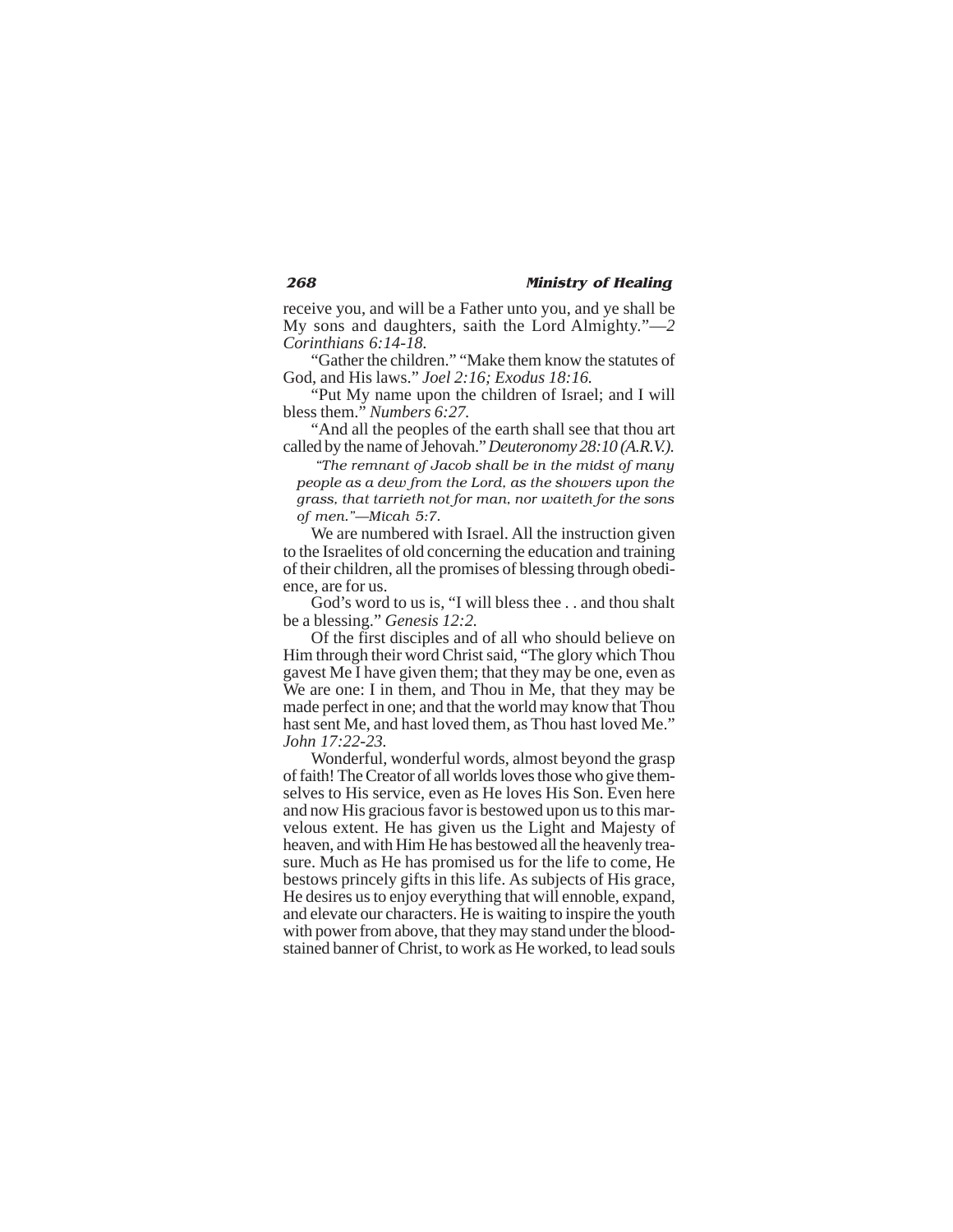### **True Education, a Missionary Training**

into safe paths, to plant the feet of many upon the Rock of Ages.

#### **God's Assurances**

All who are seeking to work in harmony with God's plan of education will have His sustaining grace, His continual presence, His keeping power. To everyone He says:

"Be strong and of a good courage; be not afraid, neither be thou dismayed: for the Lord thy God is with thee." "I will not fail thee, nor forsake thee." *Joshua 1:9, 5*.

 *"As the rain cometh down, and the snow from heaven, and returneth not thither, but watereth the earth, and maketh it bring forth and bud, that it may give seed to the sower, and bread to the eater: So shall My word be that goeth forth out of My mouth: It shall not return unto Me void, but it shall accomplish that which I please, and it shall prosper in the thing whereto I sent it. For ye shall go out with joy, and be led forth with peace: the mountains and the hills shall break forth before you into singing, and all the trees of the field shall clap their hands. Instead of the thorn shall come up the fir tree, and instead of the brier shall come up the myrtle tree: and it shall be to the Lord for a name, for an everlasting sign that shall not be cut off."—Isaiah 55:10-13.*

Throughout the world, society is in disorder, and a thorough transformation is needed. The education given to the youth is to mold the whole social fabric.

*"They shall build the old wastes, they shall raise up the former desolations, and they shall repair the waste cities, the desolations of many generations." Men shall call them "the ministers of our God . . Everlasting joy shall be unto them. For I, Jehovah, love justice."*

*"I will direct their work in truth, and I will make an everlasting covenant with them." "Their race shall be illustrious among the nations, and their offspring among the people; all that see them shall acknowledge that they are a race which Jehovah hath blessed . . For as the earth putteth forth her shoots, and as a garden*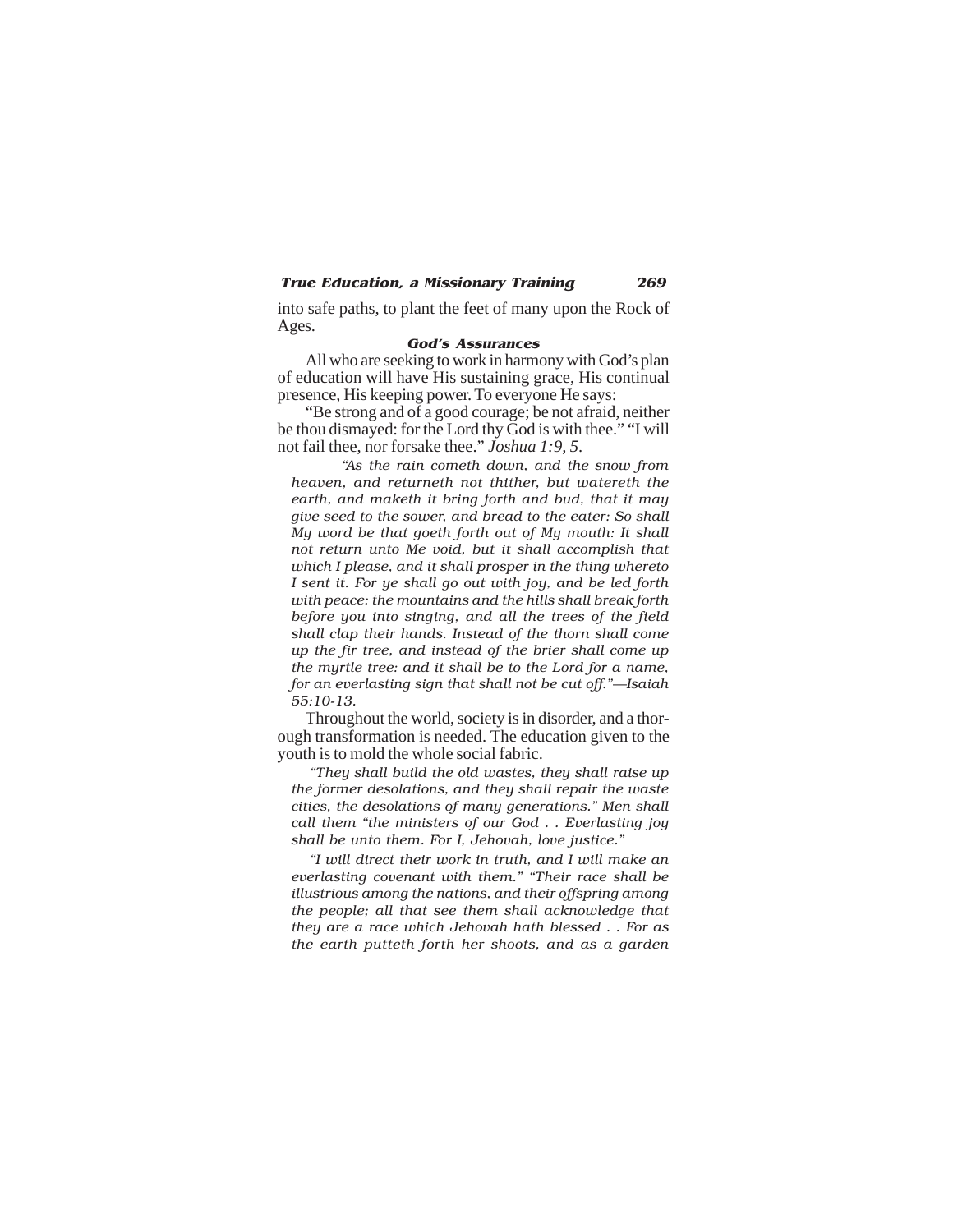*causeth its plants to spring forth, so shall the Lord Jehovah cause salvation to spring forth, and praise before all the nations."—Isaiah 61:4, 6-8 (Noyes); 61:8; 61:9, 11 (Noyes).*



"All things are given unto us through a knowledge of Him."

Like our Saviour, we are in this world to do service for God. We are here to become like God in character, and by a life of service to reveal Him to the world. In order to be coworkers with God, in order to become like Him and to reveal His character, we must know Him aright. We must know Him as He reveals Himself.

A knowledge of God is the foundation of all true education and of all true service. It is the only real safeguard against temptation. It is this alone that can make us like God in character.

This is the knowledge needed by all who are working for the uplifting of their fellow men. Transformation of character, purity of life, efficiency in service, adherence to correct principles, all depend upon a right knowledge of God. This knowledge is the essential preparation both for this life and for the life to come.

"The knowledge of the Holy is understanding." *Proverbs 9:10.*

Through a knowledge of Him are given unto us "all things that pertain unto life and godliness." *2 Peter 1:3*.

"This is life eternal," said Jesus, "that they might know Thee the only true God, and Jesus Christ, whom Thou hast sent." *John 17:3.*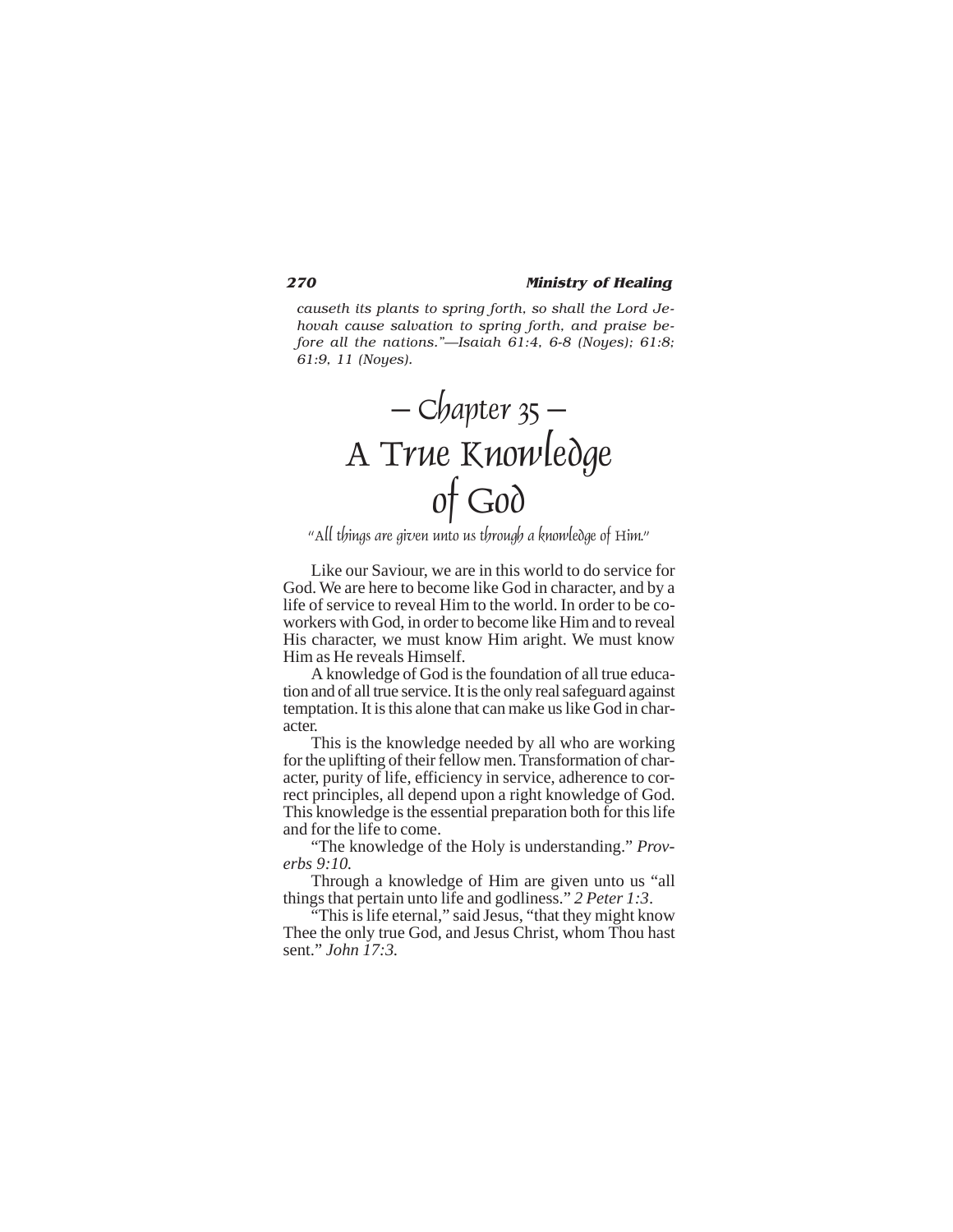### **A True Knowledge of God**

*"Thus saith the Lord, Let not the wise man glory in his wisdom, neither let the mighty man glory in his might, let not the rich man glory in his riches: But let him that glorieth glory in this, that he understandeth and knoweth Me, that I am the Lord which exercise loving-kindness, judgment, and righteousness, in the earth: For in these things I delight, saith the Lord."—Jeremiah 9:23-24.*

We need to study the revelations of Himself that God has given.

*"Acquaint now thyself with Him, and be at peace: thereby good shall come unto thee. Receive, I pray thee, the law from His mouth, and lay up His words in thy heart . . And the Almighty will be thy treasure . .*

*"Then shalt thou delight thyself in the Almighty, and shalt lift up thy face unto God. Thou shalt make thy prayer unto Him, and He will hear thee; and thou shalt pay thy vows. Thou shalt also decree a thing, and it shall be established unto thee; and light shall shine upon thy ways. When they cast thee down, thou shalt say, There is lifting up; and the humble person He will save."—Job 22:21-29 (A.R.V.).*

# **God Revealed through Nature**

"The invisible things of Him since the creation of the world are clearly seen, being perceived through the things that are made, even His everlasting power and divinity." *Romans 1:20 (A.R.V.).*

The things of nature that we now behold give us but a faint conception of Eden's glory. Sin has marred earth's beauty; on all things may be seen traces of the work of evil. Yet much that is beautiful remains. Nature testifies that One infinite in power, great in goodness, mercy, and love, created the earth, and filled it with life and gladness. Even in their blighted state, all things reveal the handiwork of the great Master Artist. Wherever we turn, we may hear the voice of God, and see evidences of His goodness.

From the solemn roll of the deep-toned thunder and old ocean's ceaseless roar, to the glad songs that make the for-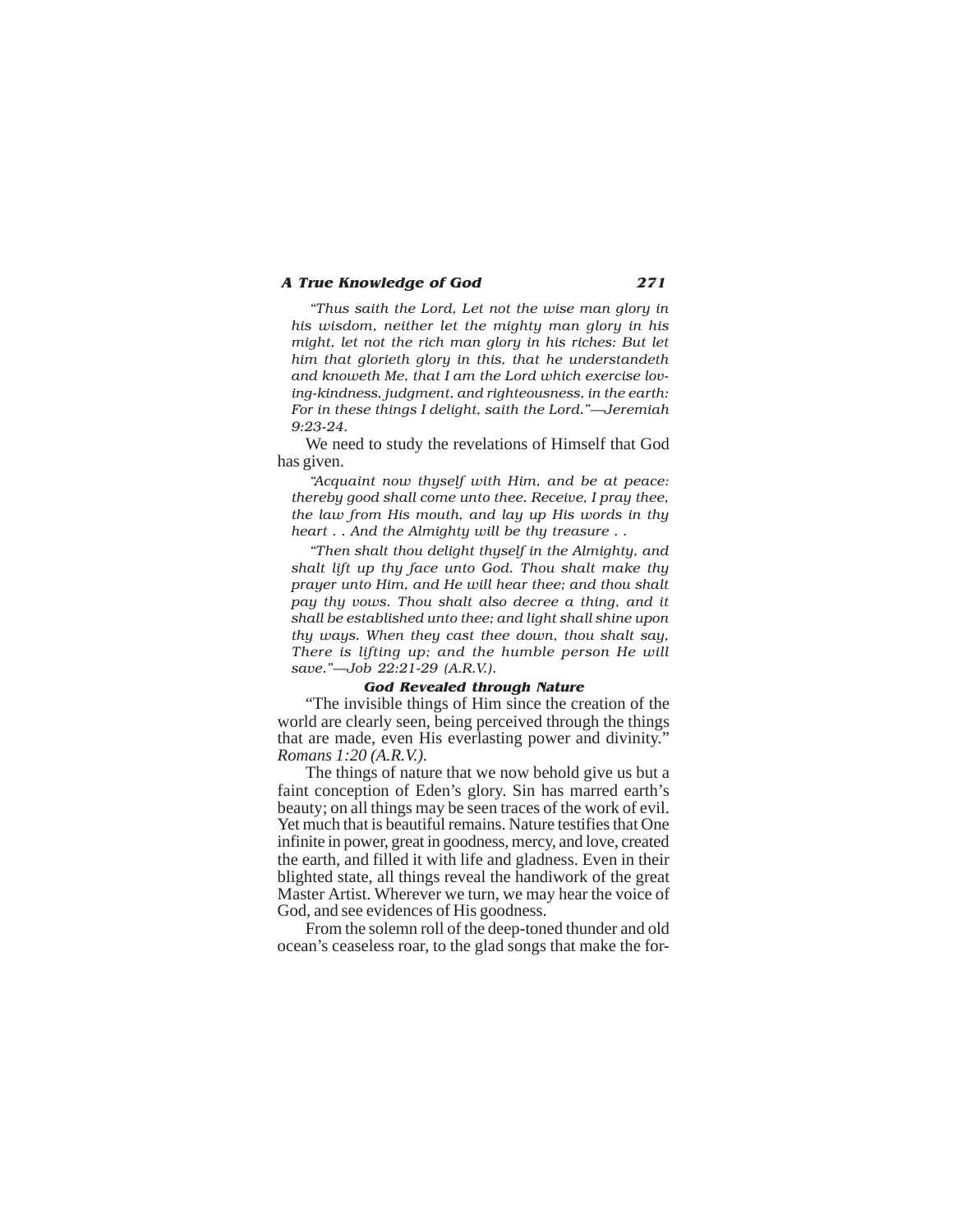ests vocal with melody, nature's ten thousand voices speak His praise. In earth and sea and sky, with their marvelous tint and color, varying in gorgeous contrast or blended in harmony, we behold His glory. The everlasting hills tell us of His power. The trees that wave their green banners in the sunlight, and the flowers in their delicate beauty, point to their Creator. The living green that carpets the brown earth tells of God's care for the humblest of His creatures. The caves of the sea and the depths of the earth reveal His treasures. He who placed the pearls in the ocean and the amethyst and chrysolite among the rocks is a lover of the beautiful. The sun rising in the heavens is a representative of Him who is the life and light of all that He has made. All the brightness and beauty that adorn the earth and light up the heavens, speak of God.

*"His glory covered the heavens." "The earth is full of Thy riches."*

*"Day unto day uttereth speech, and night unto night showeth knowledge. There is no speech nor language. Without these their voice is heard. Their line is gone out through all the earth, and their words to the end of the world."—Habakkuk 3:3; Psalms 104:24; 19:2-4, margin.*

All things tell of His tender, fatherly care and of His desire to make His children happy.

### **A Personal God**

The mighty power that works through all nature and sustains all things is not, as some men of science represent, merely an all-pervading principle, an actuating energy. God is a Spirit; yet He is a personal Being; for so He has revealed Himself:

*"The Lord is the true God, He is the living God, and an everlasting King . . The gods that have not made the heavens and the earth, even they shall perish from the earth, and from under these heavens."*

*"The portion of Jacob is not like them: for He is the former of all things."*

*"He hath made the earth by His power, He hath es-*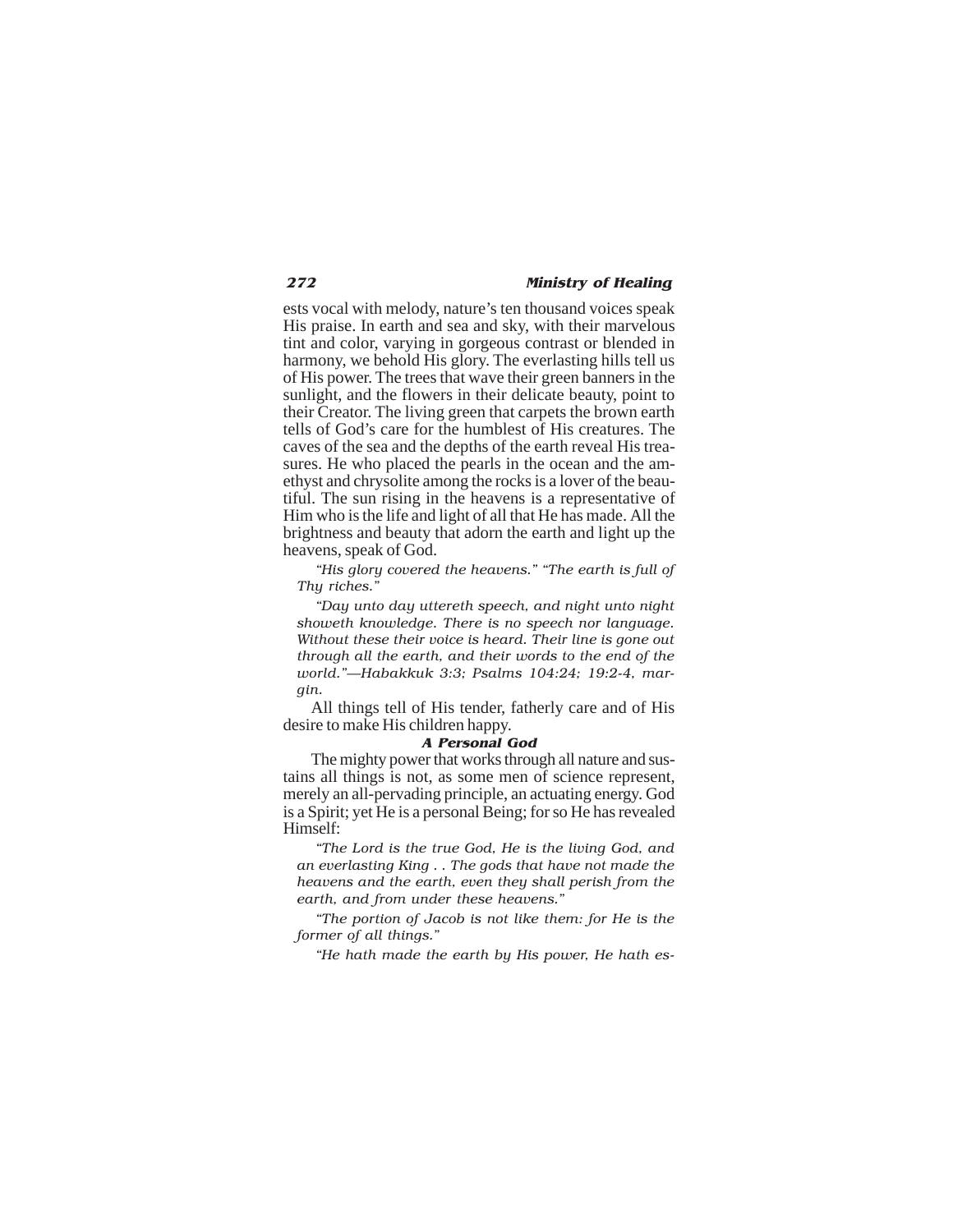#### **A True Knowledge of God**

*tablished the world by His wisdom, and hath stretched out the heavens by His discretion."—Jeremiah 10:10- 11, 16, 12.*

# **Nature Is Not God**

God's handiwork in nature is not God Himself in nature. The things of nature are an expression of God's character and power; but we are not to regard nature as God. The artistic skill of human beings produces very beautiful workmanship, things that delight the eye, and these things reveal to us something of the thought of the designer; but the thing made is not the maker. It is not the work, but the workman, that is counted worthy of honor. So while nature is an expression of God's thought, it is not nature, but the God of nature, that is to be exalted.

*"Let us worship and bow down: Let us kneel before the Lord." "In His hand are the deep places of the earth; the heights of the mountains are His also. The sea is His, and He made it; and His hands formed the dry land."—Psalm 95:6; 95:4-5 (A.R.V.).*

*"Seek Him that maketh the Pleiades and Orion, and turneth the shadow of death into the morning, and maketh the day dark with night"; "He that formeth the mountains, and createth the wind, and declareth unto man what is His thought"; "He that buildeth His spheres in the heaven, and hath founded His arch [Noyes's translation] in the earth"; "He that calleth for the waters of the sea, and poureth them out upon the face of the earth; Jehovah is His name."—Amos 5:8 (A.R.V.); 4:13 (A.R.V.); 9:6, margin; 9:6 (A.R.V.).*

# **The Creation of the Earth**

The work of creation cannot be explained by science. What science can explain the mystery of life?

"Through faith we understand that the worlds were framed by the word of God, so that things which are seen were not made of things which do appear." *Hebrews 11:3*.

*"I form the light, and create darkness . . I the Lord do all these things . . I have made the earth, and created man upon it: I, even My hands, have stretched out the*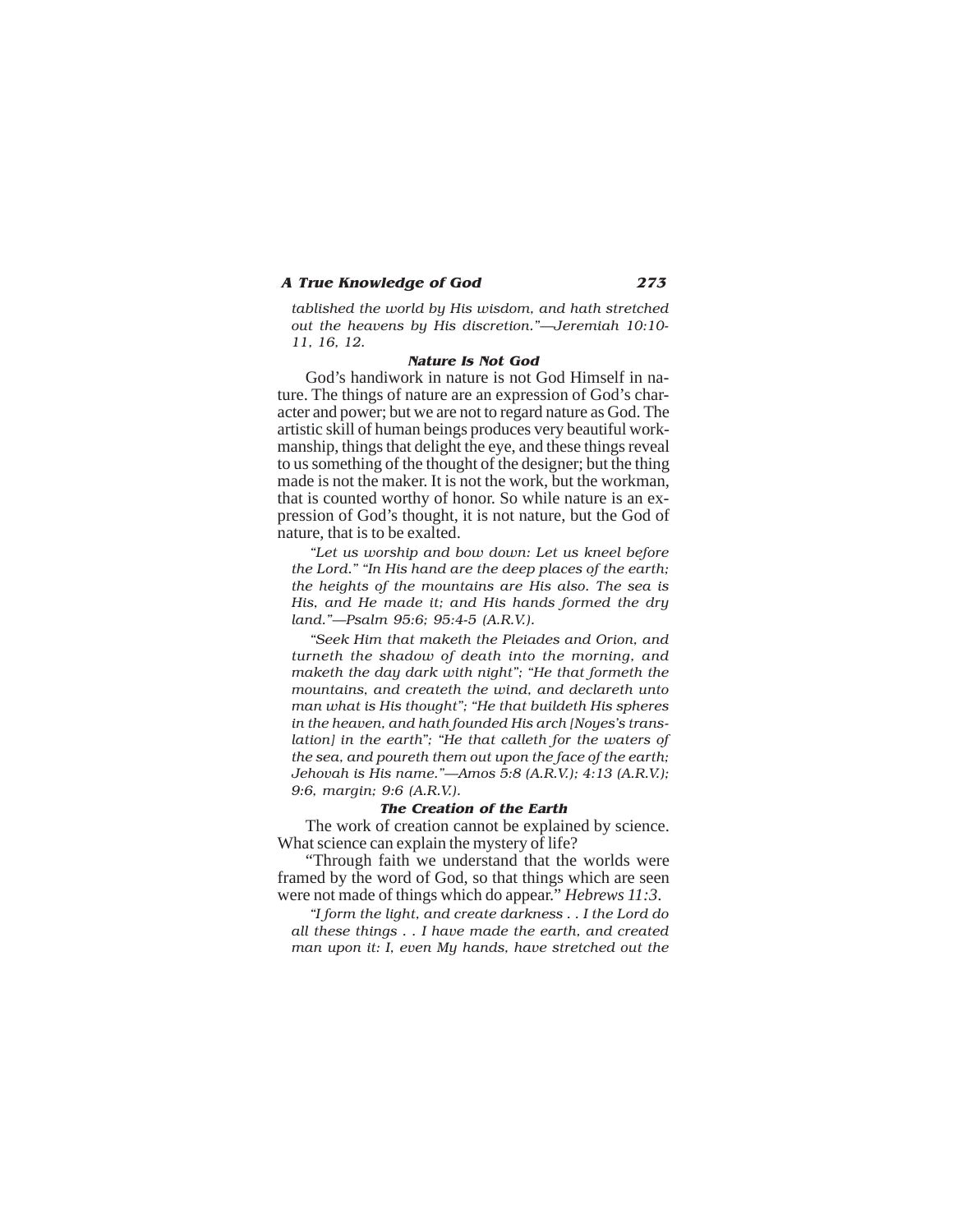*heavens, and all their host have I commanded." "When I call unto them, they stand up together."—Isaiah 45:7- 8, 12; 48:13.*

# **The Creation of Man**

In the creation of the earth, God was not indebted to pre-existing matter. "He spake, and it was . . He commanded, and it stood fast." *Psalm 33:9*. All things, material or spiritual stood up before the Lord Jehovah at His voice and were created for His own purpose. The heavens and all the host of them, the earth and all things therein, came into existence by the breath of His mouth.

In the creation of man was manifest the agency of a personal God. When God had made man in His image, the human form was perfect in all its arrangements, but it was without life. Then a personal, self-existing God breathed into that form the breath of life, and man became a living, intelligent being. All parts of the human organism were set in action. The heart, the arteries, the veins, the tongue, the hands, the feet, the senses, the faculties of the mind, all began their work, and all were placed under law. Man became a living soul. Through Christ the Word, a personal God created man and endowed him with intelligence and power.

Our substance was not hid from Him when we were made in secret; His eyes saw our substance, yet being imperfect, and in His book all our members were written when as yet there were none of them.

Above all lower orders of being, God designed that man, the crowning work of His creation, should express His thought and reveal His glory. But man is not to exalt himself as God.

*"Make a joyful noise unto the Lord . . Serve the Lord with gladness: Come before His presence with singing. Know ye that the Lord He is God: It is He that hath made us, not we ourselves; we are His people, and the sheep of His pasture. Enter into His gates with thanksgiving, and into His courts with praise: Be thankful unto Him, and bless His name." "Exalt the Lord our God, and worship at His holy hill; for the Lord our God is*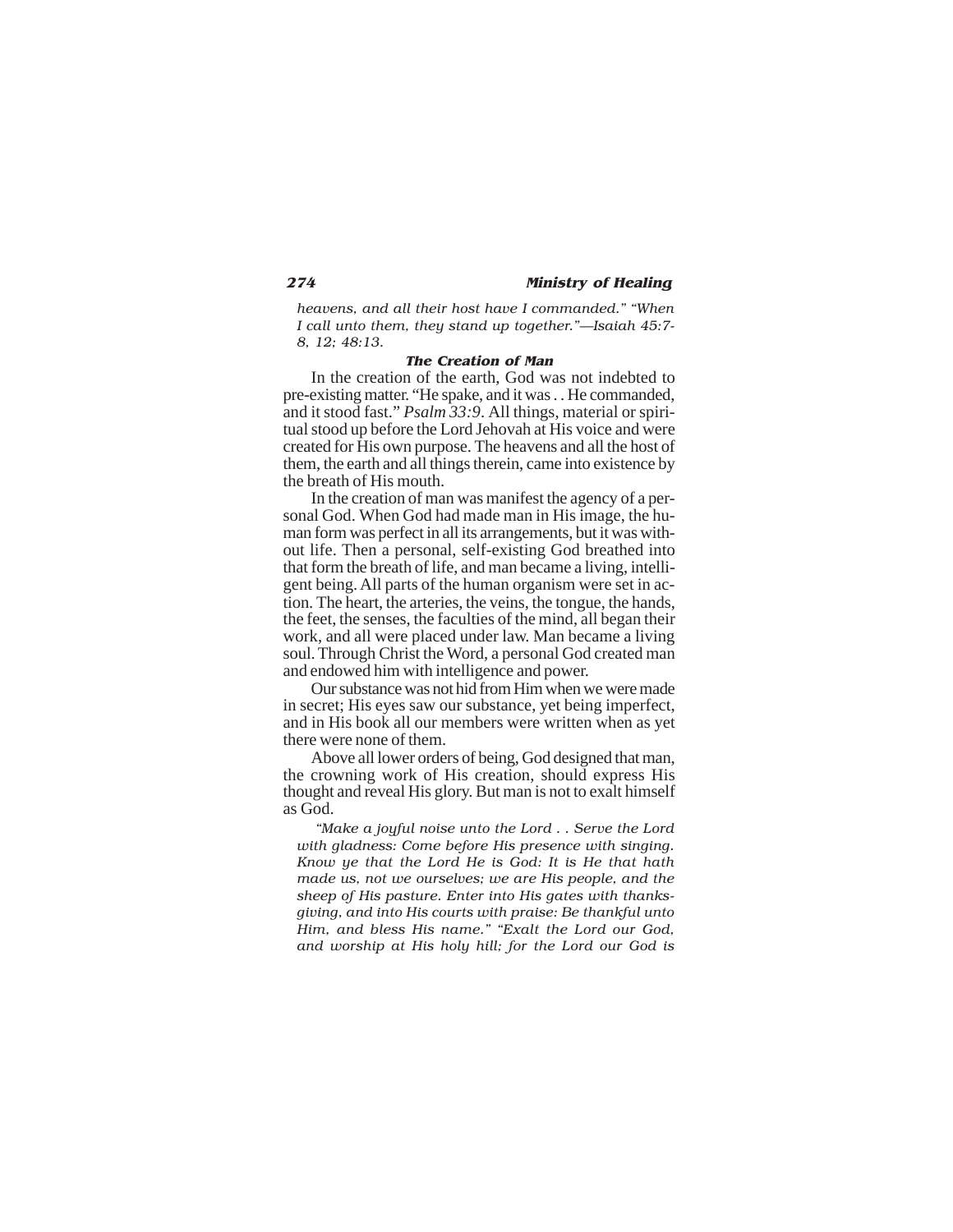### **A True Knowledge of God**

*holy."—Psalms 100:1-4, margin; 99:9.*

### **The Laws of Nature, God's Servants**

God is constantly employed in upholding and using as His servants the things that He has made. He works through the laws of nature, using them as His instruments. They are not self-acting. Nature in her work testifies of the intelligent presence and active agency of a Being who moves in all things according to His will.

*"Forever, O Lord, Thy word is settled in heaven. Thy faithfulness is unto all generations: Thou hast established the earth, and it abideth. They continue this day according to Thine ordinances: For all are Thy servants." "Whatsoever the Lord pleased, that did He in heaven, and in earth, in the seas, and all deep places." "He commanded, and they were created. He hath also established them for ever and ever: He hath made a decree which shall not pass."—Psalms 119:89-91; 135:6; 148:5- 6.*

It is not by inherent power that year by year the earth yields its bounties and continues its march around the sun. The hand of the Infinite One is perpetually at work guiding this planet. It is God's power continually exercised that keeps the earth in position in its rotation. It is God who causes the sun to rise in the heavens. He opens the windows of heaven and gives rain.

*"He giveth snow like wool: He scattereth the hoarfrost like ashes."*

*"When He uttereth His voice, there is a multitude of waters in the heavens, and He causeth the vapors to ascend from the ends of the earth; He maketh lightnings with rain, and bringeth forth the wind out of His treasures."—Psalm 147:16; Jeremiah 10:13.*

It is by His power that vegetation is caused to flourish, that every leaf appears, every flower blooms, every fruit develops.

The mechanism of the human body cannot be fully understood; it presents mysteries that baffle the most intelligent. It is not as the result of a mechanism, which, once set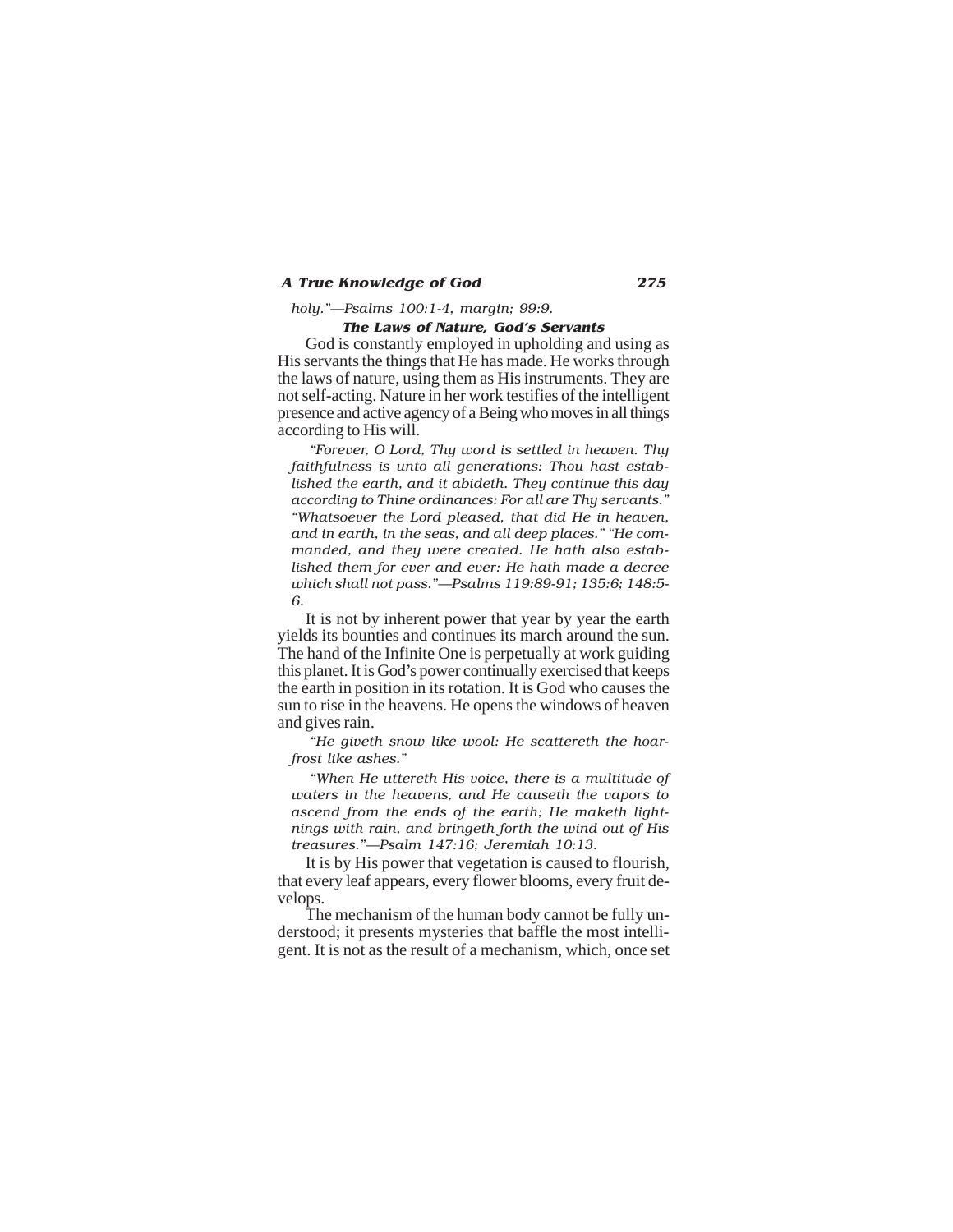in motion, continues its work, that the pulse beats and breath follows breath. In God we live and move and have our being. The beating heart, the throbbing pulse, every nerve and muscle in the living organism, is kept in order and activity by the power of an ever-present God.

# **His Providential Care**

The Bible shows us God in His high and holy place, not in a state of inactivity, not in silence and solitude, but surrounded by ten thousand times ten thousand and thousands of thousands of holy beings, all waiting to do His will. Through these messengers He is in active communication with every part of His dominion. By His Spirit He is everywhere present. Through the agency of His Spirit and His angels He ministers to the children of men.

Above the distractions of the earth He sits enthroned; all things are open to His divine survey; and from His great and calm eternity He orders that which His providence sees best.

*"The way of man is not in himself: It is not in man that walketh to direct his steps."*

*"Trust in the Lord with all thine heart . . In all thy ways acknowledge Him, and He shall direct thy paths."*

*"The eye of the Lord is upon them that fear Him, upon them that hope in His mercy; to deliver their soul from death, and to keep them alive in famine."*

*"How precious is Thy loving-kindness, O God! . . The children of men take refuge under the shadow of Thy wings." "Happy is he that hath the God of Jacob for his help, whose hope is in the Lord his God."*

*"The earth, O Jehovah, is full of Thy loving-kindness." Thou lovest "righteousness and justice." Thou "art the confidence of all the ends of the earth, and of them that are afar off upon the sea: Who by His strength setteth fast the mountains, being girded about with might; who stilleth the roaring of the seas . . and the tumult of the peoples."*

*"Thou makest the outgoings of the morning and evening to rejoice." "Thou crownest the year with thy*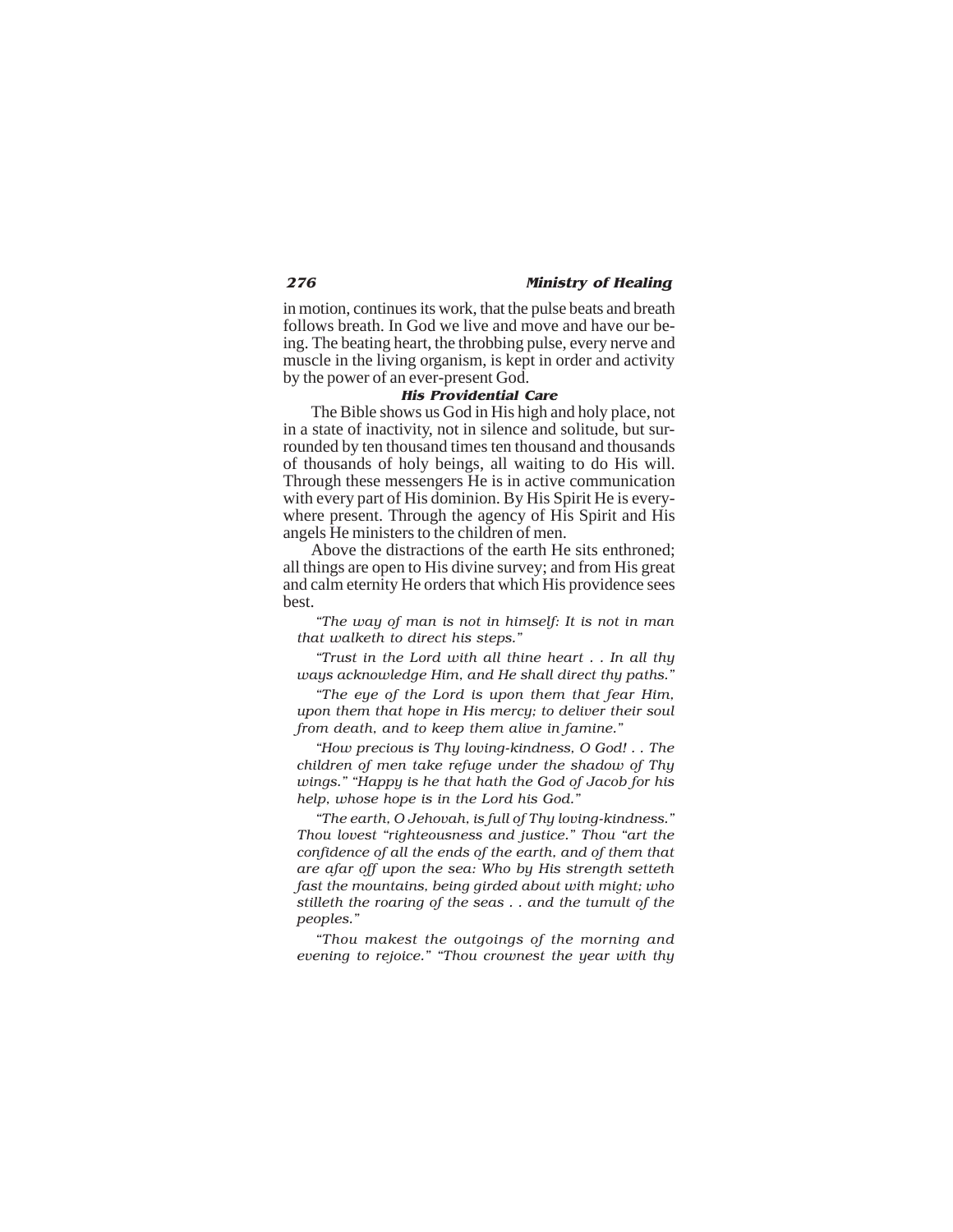# **A True Knowledge of God**

*goodness; and thy paths drop fatness."*

*"The Lord upholdeth all that fall, and raiseth up all those that be bowed down. The eyes of all wait upon Thee; and Thou givest them their meat in due season. Thou openest Thine hand, and satisfiest the desire of every living thing."—Jeremiah 10:23; Proverbs 3:5-6; Psalms 33:18, 19; 36:7 (A.R.V.); 146:5; 119:64 (A.R.V.); 33:5 (A.R.V.); 65:5-7 (A.R.V.); 65:8, 11; 145:14-16.*

# **Personality of God Revealed in Christ**

As a personal being, God has revealed Himself in His Son. The outshining of the Father's glory, "and the express image of His person," Jesus, as a personal Saviour, came to the world. As a personal Saviour He ascended on high. As a personal Saviour He intercedes in the heavenly courts. Before the throne of God in our behalf ministers "One like unto the Son of man." *Hebrews 1:3; Revelation 1:13*.

Christ, the Light of the world, veiled the dazzling splendor of His divinity and came to live as a man among men, that they might, without being consumed, become acquainted with their Creator. Since sin brought separation between man and his Maker, no man has seen God at any time, except as He is manifested through Christ.

"I and My Father are one," Christ declared. "No man knoweth the Son, but the Father; neither knoweth any man the Father, save the Son, and he to whomsoever the Son will reveal Him." *John 10:30; Matthew 11:27*.

Christ came to teach human beings what God desires them to know. In the heavens above, in the earth, in the broad waters of the ocean, we see the handiwork of God. All created things testify to His power, His wisdom, His love. Yet not from the stars or the ocean or the cataract can we learn of the personality of God as it was revealed in Christ.

God saw that a clearer revelation than nature was needed to portray both His personality and His character. He sent His Son into the world to manifest, so far as could be endured by human sight, the nature and the attributes of the invisible God.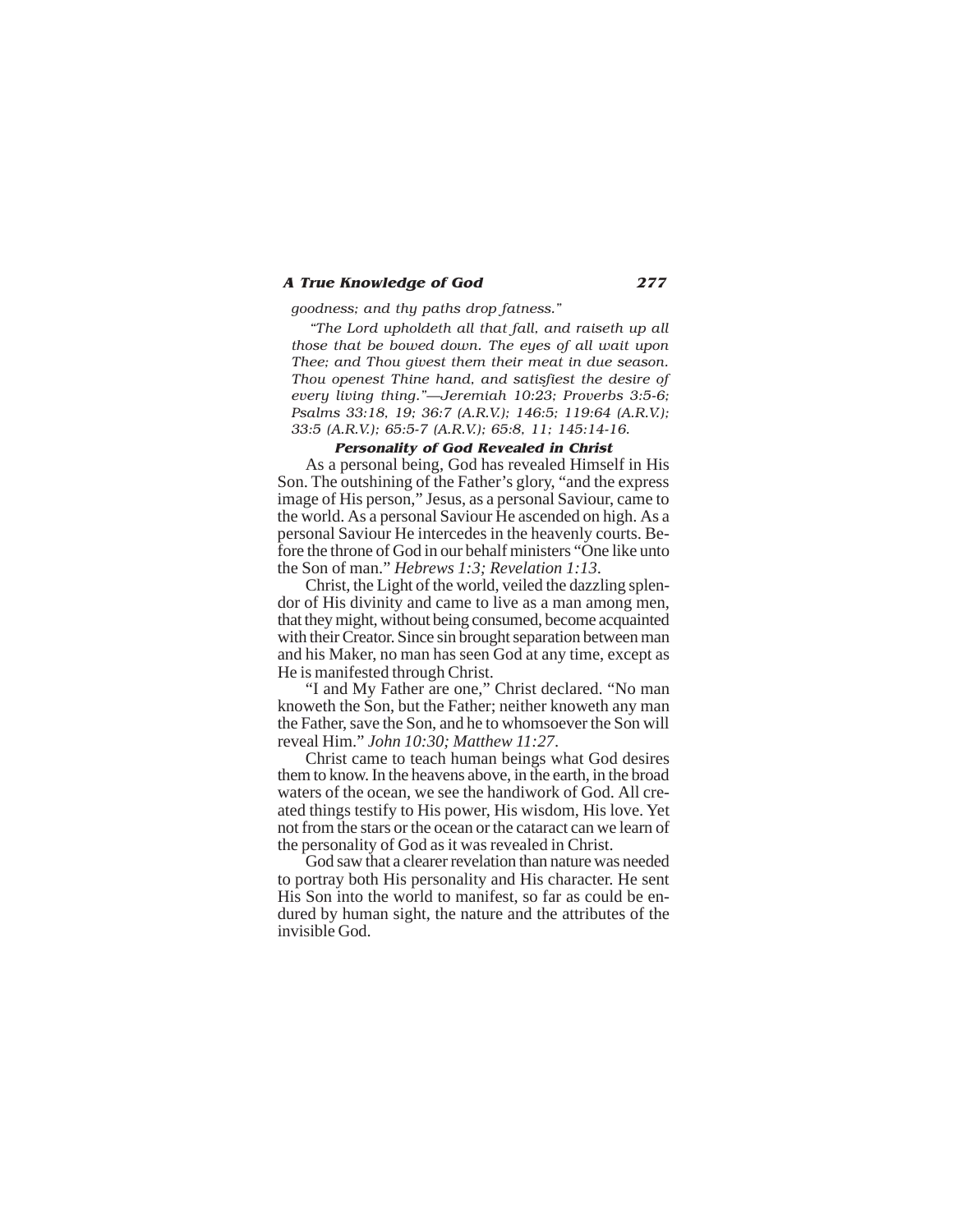# **Revealed to the Disciples**

Let us study the words that Christ spoke in the upper chamber on the night before His crucifixion. He was nearing His hour of trial, and He sought to comfort His disciples, who were to be so severely tempted and tried.

"Let not your heart be troubled," He said. "Ye believe in God, believe also in Me. In My Father's house are many mansions: if it were not so, I would have told you. I go to prepare a place for you . .

"Thomas saith unto Him, Lord, we know not whither Thou goest; and how can we know the way? Jesus saith unto him, I am the way, the truth, and the life: no man cometh unto the Father, but by Me. If ye had known Me, ye should have known My Father also: and from henceforth ye know Him, and have seen Him . ."Lord, show us the Father," said Philip, "and it sufficeth us. Jesus saith unto him, Have I been so long time with you, and yet hast thou not known Me, Philip? he that hath seen Me hath seen the Father; and how sayest thou then, Show us the Father? Believest thou not that I am in the Father, and the Father in Me? the words that I speak unto you I speak not of Myself: but the Father that dwelleth in Me, He doeth the works." *John 14:1-10*.

The disciples did not yet understand Christ's words concerning His relation to God. Much of His teaching was still dark to them. Christ desired them to have a clearer, more distinct knowledge of God.

"These things have I spoken unto you in proverbs," He said; "but the time cometh, when I shall no more speak unto you in proverbs, but I shall show you plainly of the Father." *John 16:25, margin.*

When, on the Day of Pentecost, the Holy Spirit was poured out on the disciples, they understood more fully the truths that Christ had spoken in parables. Much of the teaching that had been a mystery to them was made clear. But not even then did the disciples receive the complete fulfillment of Christ's promise. They received all the knowledge of God that they could bear, but the complete fulfillment of the promise that Christ would show them plainly of the Father was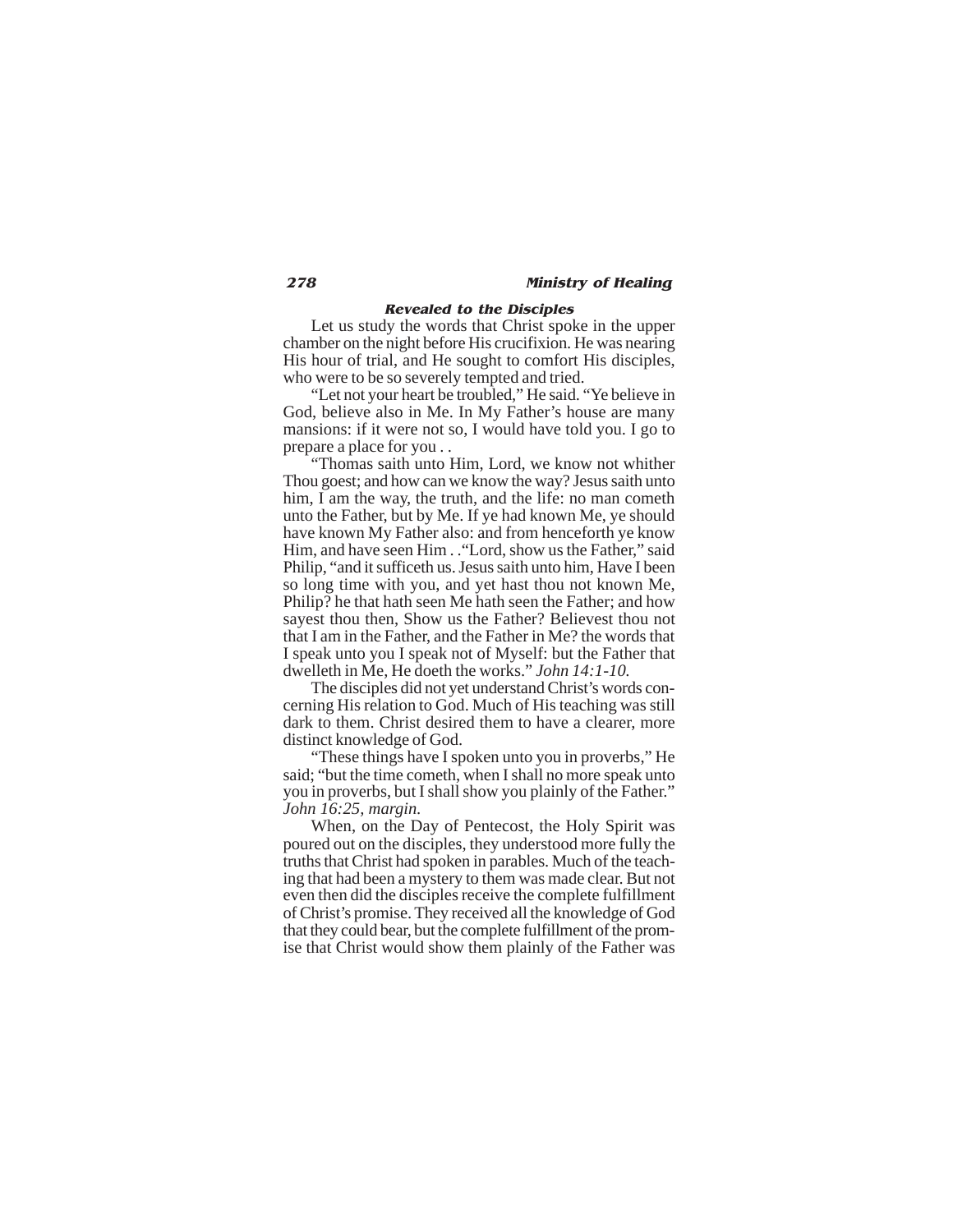# **A True Knowledge of God**

yet to come. Thus it is today. Our knowledge of God is partial and imperfect. When the conflict is ended, and the Man Christ Jesus acknowledges before the Father His faithful workers, who in a world of sin have borne true witness for Him, they will understand clearly what now are mysteries to them.

Christ took with Him to the heavenly courts His glorified humanity. To those who receive Him He gives power to become the sons of God, that at last God may receive them as His, to dwell with Him throughout eternity. If during this life they are loyal to God, they will at last "see His face; and His name shall be in their foreheads." *Revelation 22:4*. And what is the happiness of heaven but to see God? What greater joy could come to the sinner saved by the grace of Christ than to look upon the face of God and know Him as Father?

# **Testimony of Scripture**

The Scriptures clearly indicate the relation between God and Christ, and they bring to view as clearly the personality and individuality of each.

"God, who at sundry times and in divers manners spake in time past unto the fathers by the prophets, hath in these last days spoken unto us by His Son . . who being the brightness of His glory, and the express image of His person, and upholding all things by the word of His power, when He had by Himself purged our sins, sat down on the right hand of the Majesty on high; being made so much better than the angels, as He hath by inheritance obtained a more excellent name than they. For unto which of the angels said He at any time,—

*"Thou art My Son. This day have I begotten Thee? And again, I will be to Him a Father, and He shall be to Me a Son?"—Hebrews 1:1-5.*

The personality of the Father and the Son, also the unity that exists between Them, are presented in the seventeenth chapter of John, in the prayer of Christ for His disciples:

"Neither pray I for these alone, but for them also which shall believe on Me through their word; that they all may be one; as Thou, Father, art in Me, and I in Thee, that they also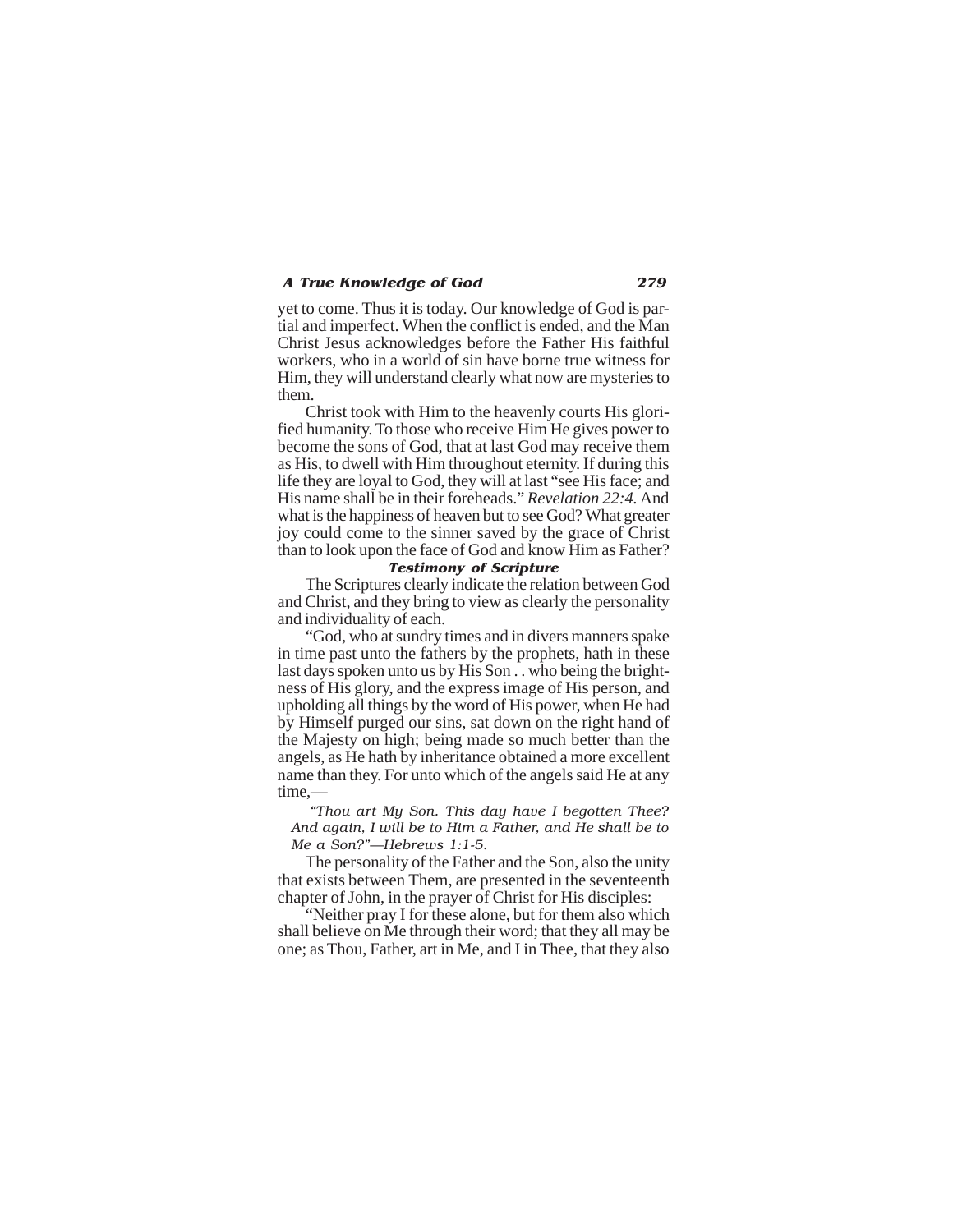may be one in Us: that the world may believe that Thou hast sent Me." *John 17:20-21*.

The unity that exists between Christ and His disciples does not destroy the personality of either. They are one in purpose, in mind, in character, but not in person. It is thus that God and Christ are one.

# **Character of God Revealed in Chris**

Taking humanity upon Him, Christ came to be one with humanity, and at the same time to reveal our heavenly Father to sinful human beings. He who had been in the presence of the Father from the beginning, He who was the express image of the invisible God, was alone able to reveal the character of the Deity to mankind. He was in all things made like unto His brethren. He became flesh even as we are. He was hungry and thirsty and weary. He was sustained by food and refreshed by sleep. He shared the lot of men; yet He was the blameless Son of God. He was a stranger and sojourner on the earth—in the world, but not of the world; tempted and tried as men and women today are tempted and tried, yet living a life free from sin. Tender, compassionate, sympathetic, ever considerate of others, He represented the character of God, and was constantly engaged in service for God and man.

*"Jehovah hath anointed Me," He said, "to preach good tidings unto the poor; He hath sent Me to bind up the brokenhearted, to proclaim liberty to the captives," "and recovering of sight to the blind"; "to proclaim the year of Jehovah's favor . . to comfort all that mourn."—Isaiah 61:1 (A.R.V.), margin; Luke 4:18; Isaiah 61:2 (A.R.V.).*

"Love your enemies," He bids us; "bless them that curse you, do good to them that hate you, and pray for them which despitefully use you, and persecute you; that ye may be the children of your Father which is in heaven . . for He is kind unto the unthankful and to the evil." "He maketh His sun to rise on the evil and on the good, and sendeth rain on the just and on the unjust." "Be ye therefore merciful, as your Father also is merciful." *Matthew 5:44-45; Luke 6:35; Matthew 5:45; Luke 6:36.*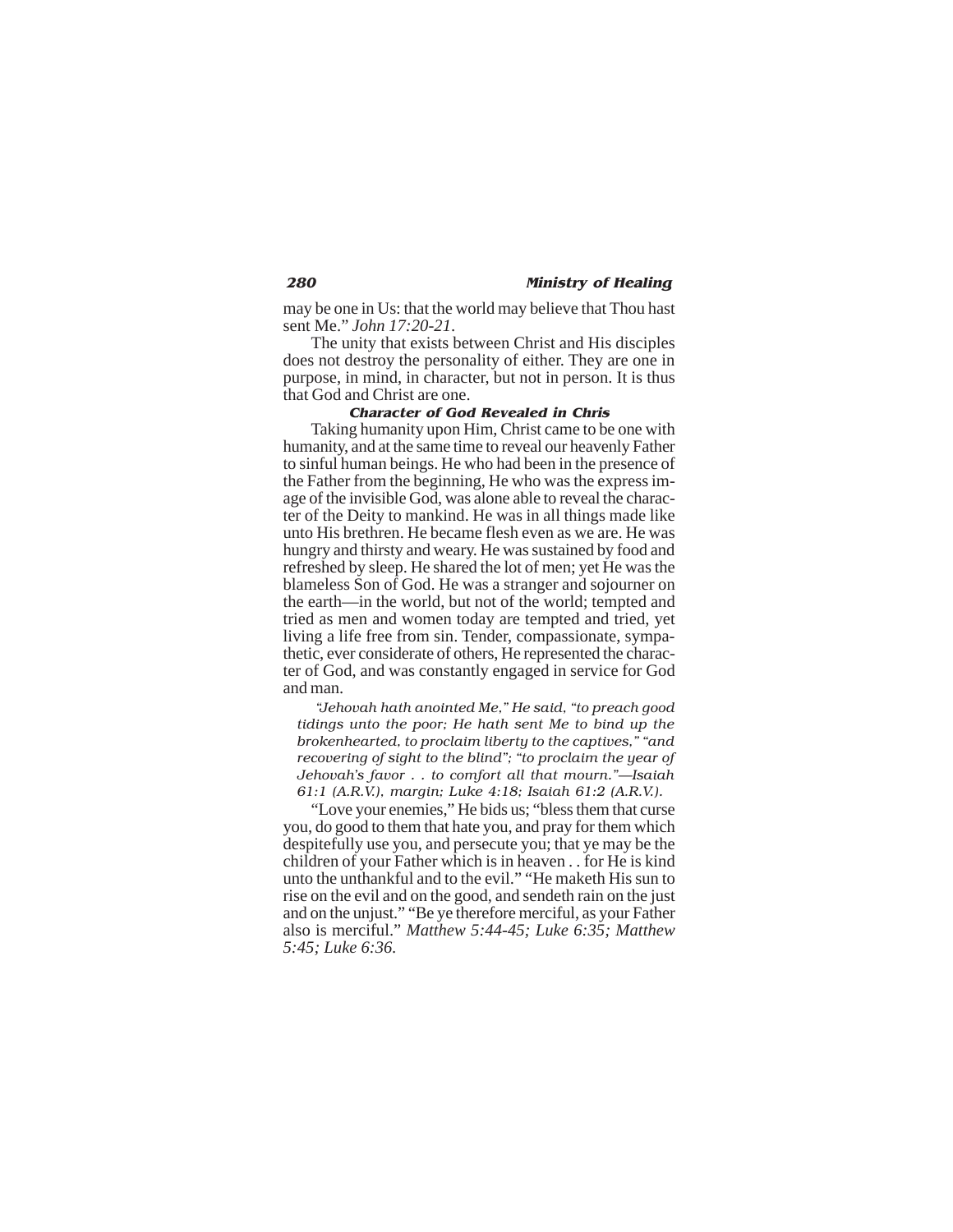### **A True Knowledge of God**

*"Through the tender mercy of our God . . the Dayspring from on high hath visited us, to give light to them that sit in darkness and in the shadow of death, to guide our feet into the way of peace."—Luke 1:78- 79.*

# **The Glory of the Cross**

 The revelation of God's love to man centers in the cross. Its full significance tongue cannot utter, pen cannot portray, the mind of man cannot comprehend. Looking upon the cross of Calvary, we can only say, "God so loved the world, that He gave His only begotten Son, that whosoever believeth in Him should not perish, but have everlasting life." *John 3:16*.

Christ crucified for our sins, Christ risen from the dead, Christ ascended on high, is the science of salvation that we are to learn and to teach.

#### **It Was Christ**

"Who, existing in the form of God, counted not the being on an equality with God a thing to be grasped, but emptied Himself, taking the form of a servant, being made in the likeness of men; and being found in fashion as a man, He humbled Himself, becoming obedient even unto death, yea, the death of the cross." *Philippians 2:6-8 (A.R.V.).*

"It is Christ that died, yea rather, that is risen again, who is even at the right hand of God." "Wherefore He is able also to save them to the uttermost that come unto God by Him, seeing He ever liveth to make intercession for them." *Romans 8:34; Hebrews 7:25*.

"We have not a high priest that cannot be touched with the feeling of our infirmities; but One that hath been in all points tempted like as we are, yet without sin." Hebrews 4:15  $(A.R.V.).$ 

### **The Unspeakable Gift**

It is through the gift of Christ that we receive every blessing. Through that gift there comes to us, day by day, the unfailing flow of Jehovah's goodness. Every flower, with its delicate tints and its fragrance, is given for our enjoyment through that one Gift. The sun and the moon were made by Him. There is not a star which beautifies the heavens that He did not make. Every drop of rain that falls, every ray of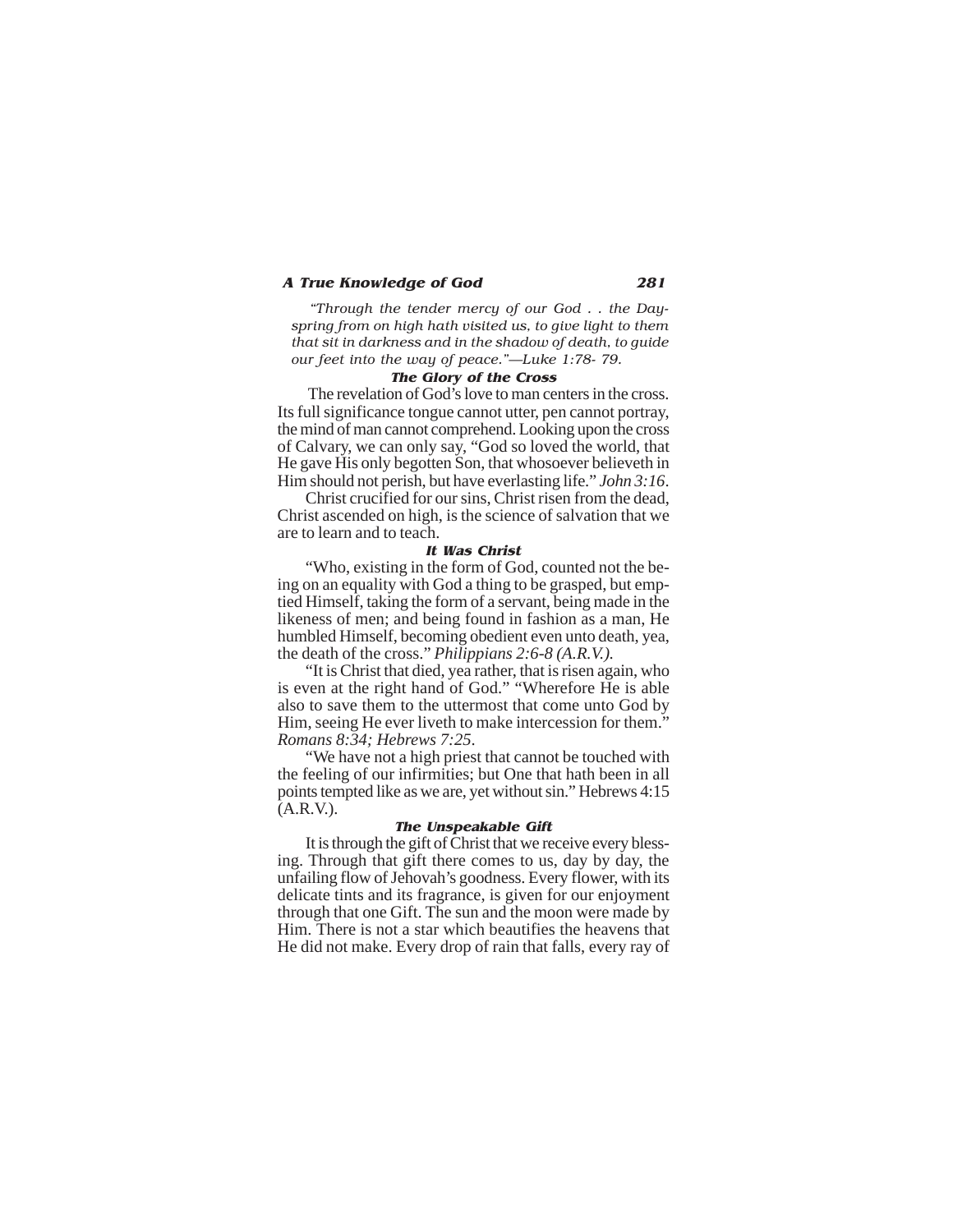light shed upon our unthankful world, testifies to the love of God in Christ. Everything is supplied to us through the one unspeakable Gift, God's only-begotten Son. He was nailed to the cross that all these bounties might flow to God's workmanship.

"Behold, what manner of love the Father hath bestowed upon us, that we should be called the sons of God." *1 John 3:1.*

*"Men have not heard, nor perceived by the ear, neither hath the eye seen, O God besides Thee, who worketh for him that waiteth for Him."—Isaiah 64:4 (A.R.V.).*

# **The Knowledge that Works Transformation**

The knowledge of God as revealed in Christ is the knowledge that all who are saved must have. It is the knowledge that works transformation of character. This knowledge, received, will re-create the soul in the image of God. It will impart to the whole being a spiritual power that is divine.

"We all, with open face beholding as in a glass the glory of the Lord, are changed into the same image from glory to glory." *2 Corinthians 3:18*.

Of His own life the Saviour said, "I have kept My Father's commandments." *John 15:10*. "The Father hath not left Me alone; for I do always those things that please Him." *John 8:29.* As Jesus was in human nature, so God means His followers to be. In His strength we are to live the life of purity and nobility which the Saviour lived.

"For this cause," Paul says, "I bow my knees unto the Father of our Lord Jesus Christ, of whom the whole family in heaven and earth is named, that He would grant you, according to the riches of His glory, to be strengthened with might by His Spirit in the inner man; that Christ may dwell in your hearts by faith; that ye, being rooted and grounded in love, may be able to comprehend with all saints what is the breadth, and length, and depth, and height; and to know the love of Christ, which passeth knowledge, that ye might be filled with all the fullness of God." *Ephesians 3:14-19*.

We "do not cease to pray for you, and to desire that ye might be filled with the knowledge of His will in all wisdom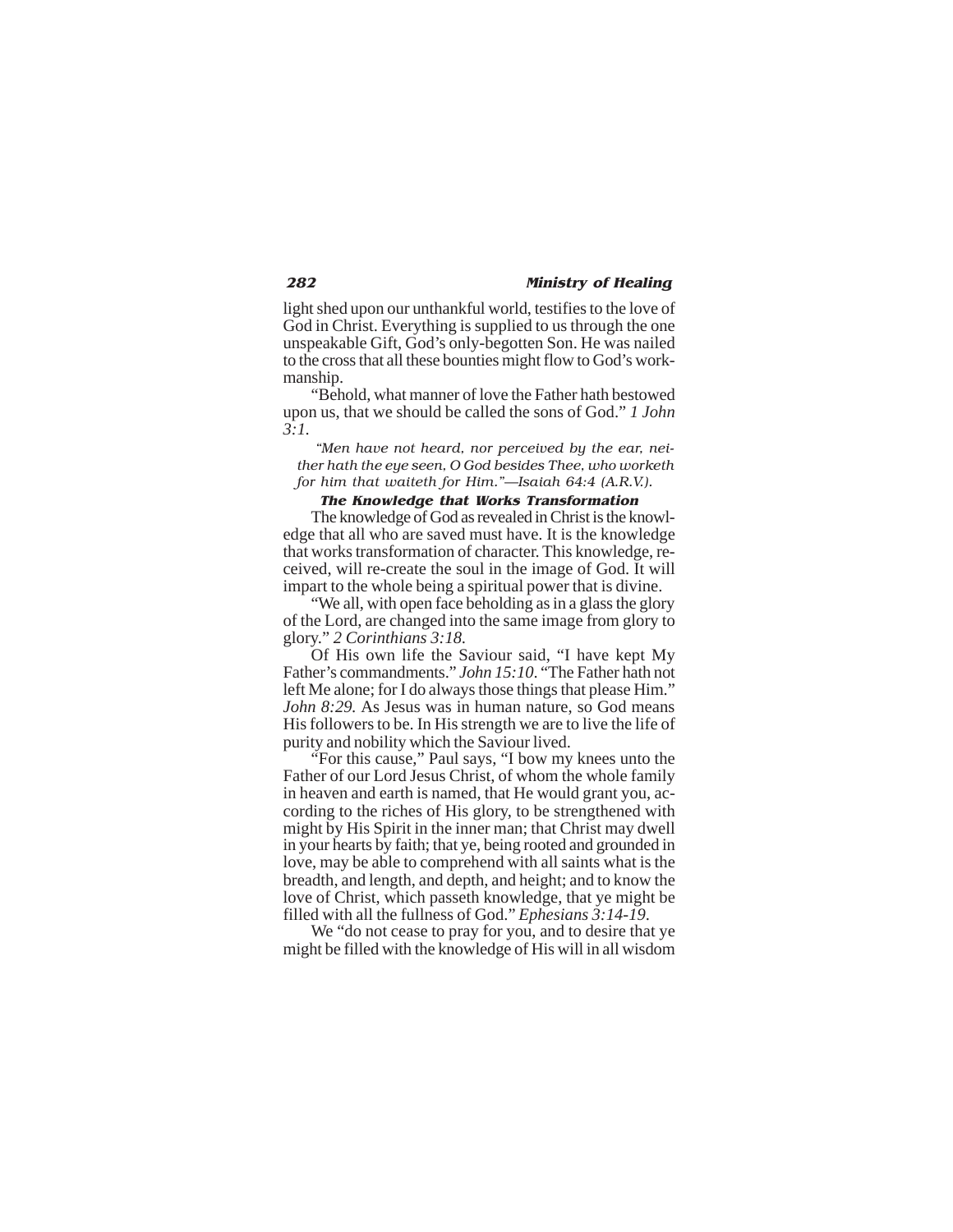# **A True Knowledge of God**

and spiritual understanding; that ye might walk worthy of the Lord unto all pleasing, being fruitful in every good work, and increasing in the knowledge of God; strengthened with all might, according to His glorious power, unto all patience and long-suffering with joyfulness." *Colossians 1:9-11*.

This is the knowledge which God is inviting us to receive, and beside which all else is vanity and nothingness.

– Chapter 36 – Danger in Speculative Knowledge

"Professing themselves to be wise, they became vain in their reasonings, and their senseless heart was darkened."

One of the greatest evils that attends the quest for knowledge, the investigations of science, is the disposition to exalt human reasoning above its true value and its proper sphere. Many attempt to judge of the Creator and His works by their own imperfect knowledge of science. They endeavor to determine the nature and attributes and prerogatives of God, and indulge in speculative theories concerning the Infinite One. Those who engage in this line of study are treading upon forbidden ground. Their research will yield no valuable results and can be pursued only at the peril of the soul.

Our first parents were led into sin through indulging a desire for knowledge that God had withheld from them. In seeking to gain this knowledge, they lost all that was worth possessing. If Adam and Eve had never touched the forbidden tree, God would have imparted to them knowledge knowledge upon which rested no curse of sin, knowledge that would have brought them everlasting joy. All that they gained by listening to the tempter was an acquaintance with sin and its results. By their disobedience, humanity was es-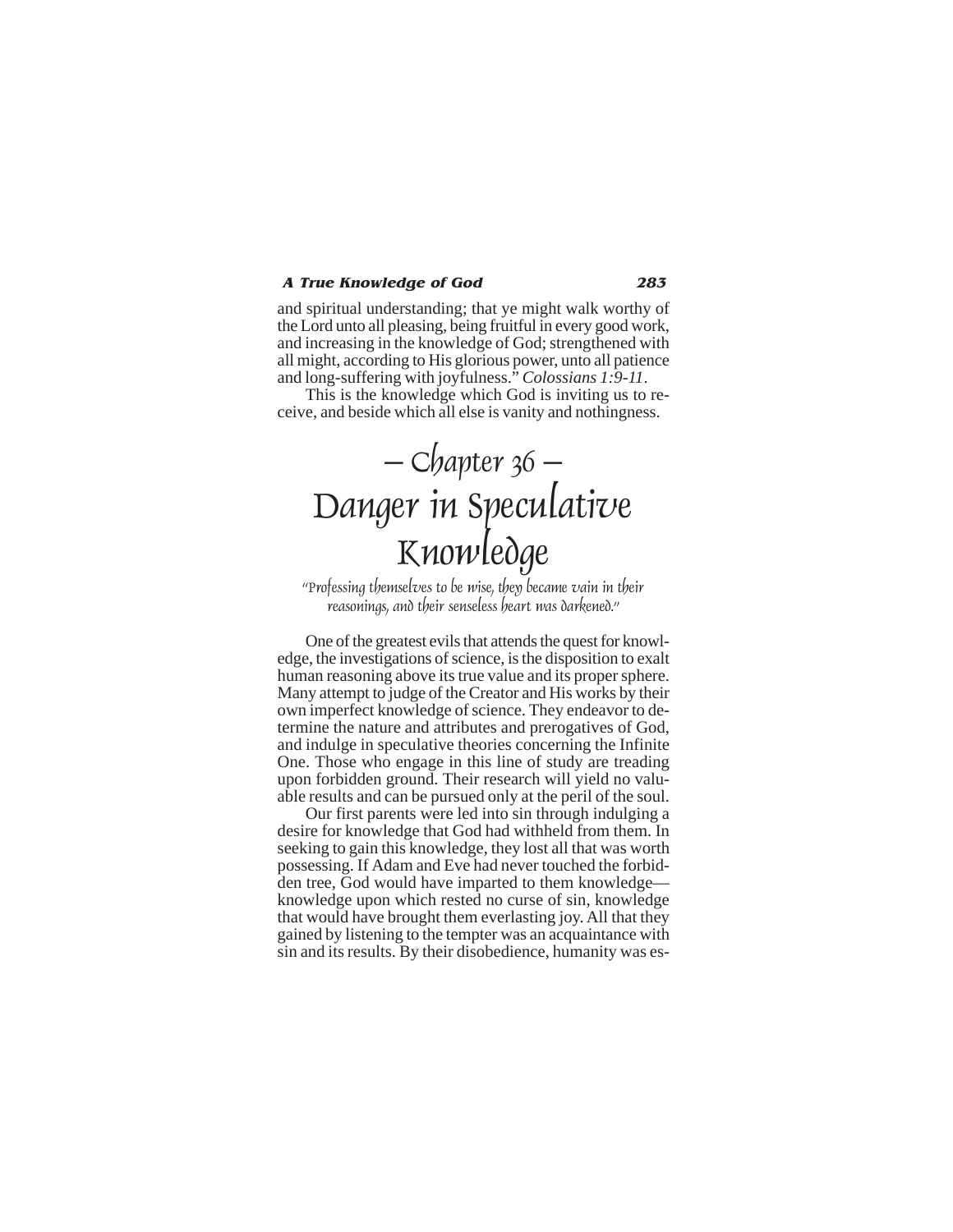tranged from God and the earth was separated from heaven.

The lesson is for us. The field into which Satan led our first parents is the same to which he is alluring men today. He is flooding the world with pleasing fables. By every device at his command he tempts men to speculate in regard to God. Thus he seeks to prevent them from obtaining that knowledge of God which is salvation.

### **Pantheistic Theories**

 Today there are coming into educational institutions and into the churches everywhere spiritualistic teachings that undermine faith in God and in His word. The theory that God is an essence pervading all nature is received by many who profess to believe the Scriptures; but, however beautifully clothed, this theory is a most dangerous deception. It misrepresents God and is a dishonor to His greatness and majesty. And it surely tends not only to mislead, but to debase men. Darkness is its element, sensuality its sphere. The result of accepting it is separation from God. And to fallen human nature this means ruin.

Our condition through sin is unnatural, and the power that restores us must be supernatural, else it has no value. There is but one power that can break the hold of evil from the hearts of men, and that is the power of God in Jesus Christ. Only through the blood of the Crucified One is there cleansing from sin. His grace alone can enable us to resist and subdue the tendencies of our fallen nature. The spiritualistic theories concerning God make His grace of no effect. If God is an essence pervading all nature, then He dwells in all men; and in order to attain holiness, man has only to develop the power within him.

These theories, followed to their logical conclusion, sweep away the whole Christian economy. They do away with the necessity for the atonement and make man his own savior. These theories regarding God make His word of no effect, and those who accept them are in great danger of being led finally to look upon the whole Bible as a fiction. They may regard virtue as better than vice; but, having shut out God from His rightful position of sovereignty, they place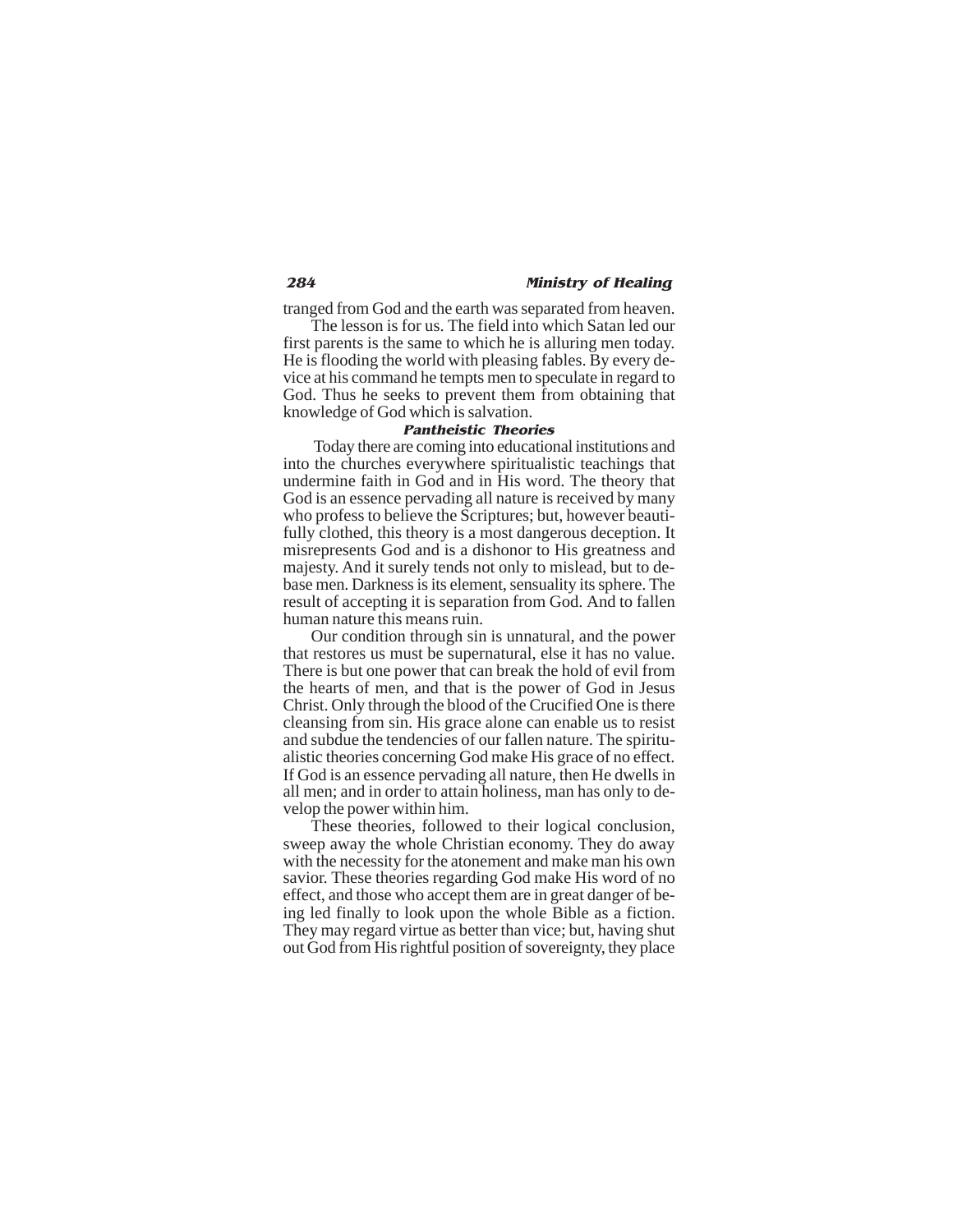# **Danger in Speculative Knowledge**

their dependence upon human power, which, without God, is worthless. The unaided human will has no real power to resist and overcome evil. The defenses of the soul are broken down. Man has no barrier against sin. When once the restraints of God's word and His Spirit are rejected, we know not to what depths one may sink.

*"Every word of God is pure: He is a shield unto them that put their trust in Him. Add thou not unto His words, lest He reprove thee, and thou be found a liar."*

*"His own iniquities shall take the wicked himself, and he shall be holden with the cords of his sins."—Proverbs 30:5-6; 5:22.*

# **Searching into Divine Mysteries**

"The secret things belong unto the Lord our God: but those things which are revealed belong unto us and to our children forever." *Deuteronomy 29:29*. The revelation of Himself that God has given in His word is for our study. This we may seek to understand. But beyond this we are not to penetrate. The highest intellect may tax itself until it is wearied out in conjectures regarding the nature of God, but the effort will be fruitless. This problem has not been given us to solve. No human mind can comprehend God. None are to indulge in speculation regarding His nature. Here silence is eloquence. The Omniscient One is above discussion.

Even the angels were not permitted to share the counsels between the Father and the Son when the plan of salvation was laid. And human beings are not to intrude into the secrets of the Most High. We are as ignorant of God as little children; but, as little children, we may love and obey Him. Instead of speculating in regard to His nature or His prerogatives, let us give heed to the words He has spoken:

*"Canst thou by searching find out God? Canst thou find out the Almighty unto perfection? It is as high as heaven; what canst thou do? Deeper than hell; what canst thou know? The measure thereof is longer than the earth, and broader than the sea." "Where shall wisdom be found? And where is the place of understanding? Man knoweth not the price thereof; neither is it*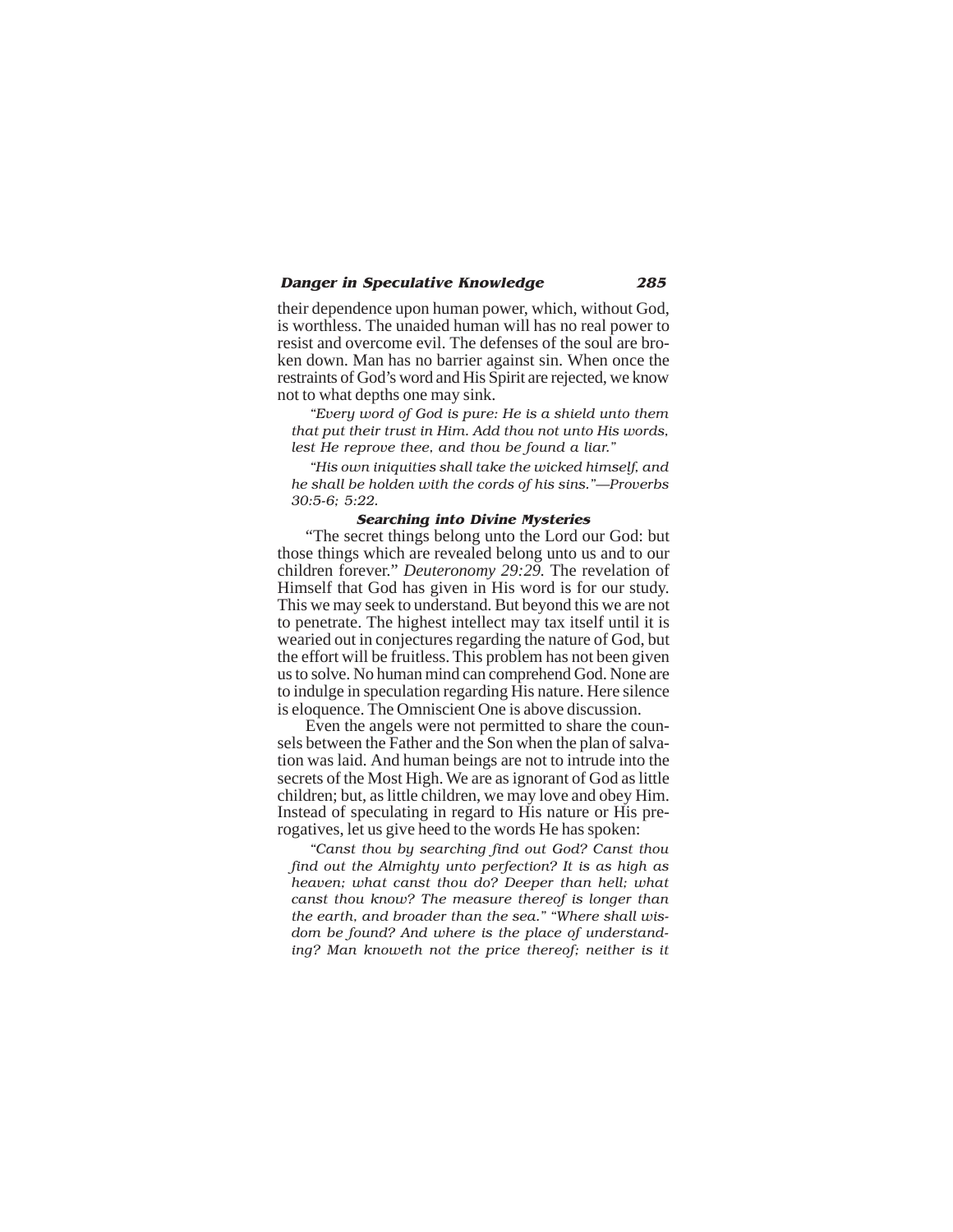*found in the land of the living. The depth saith, It is not in me: And the sea saith, It is not with me. It cannot be gotten for gold, neither shall silver be weighed for the price thereof. It cannot be valued with the gold of Ophir, with the precious onyx, or the sapphire. The gold and the crystal cannot equal it: and the exchange of it shall not be for jewels of fine gold. No mention shall be made of coral, or of pearls: for the price of wisdom is above rubies. The topaz of Ethiopia shall not equal it, Neither shall it be valued with pure gold. Whence then cometh wisdom? And where is the place of understanding? . . Destruction and death say, We have heard the fame thereof with our ears. God understandeth the way thereof, and He knoweth the place of thereof. "For He looketh to the ends of the earth, and seeth under the whole heaven . . When He made a decree for the rain, and a way for the lightning of the thunder: then did He see it, and declare it; He prepared it, yea, and searched it out. And unto man He said, Behold, the fear of the Lord, that is wisdom; and to depart from evil is understanding." Job 11:7-9; 28:12-28.*

Neither by searching the recesses of the earth nor in vain endeavors to penetrate the mysteries of God's being, is wisdom found. It is found, rather, in humbly receiving the revelation that He has been pleased to give, and in conforming the life to His will.

### **The Mysteries of Nature**

Men of the greatest intellect cannot understand the mysteries of Jehovah as revealed in nature. Divine inspiration asks many questions which the most profound scholar cannot answer. These questions were not asked that we might answer them, but to call our attention to the deep mysteries of God and to teach us that our wisdom is limited; that in the surroundings of our daily life there are many things beyond the comprehension of finite beings.

Skeptics refuse to believe in God because they cannot comprehend the infinite power by which He reveals Himself. But God is to be acknowledged as much from what He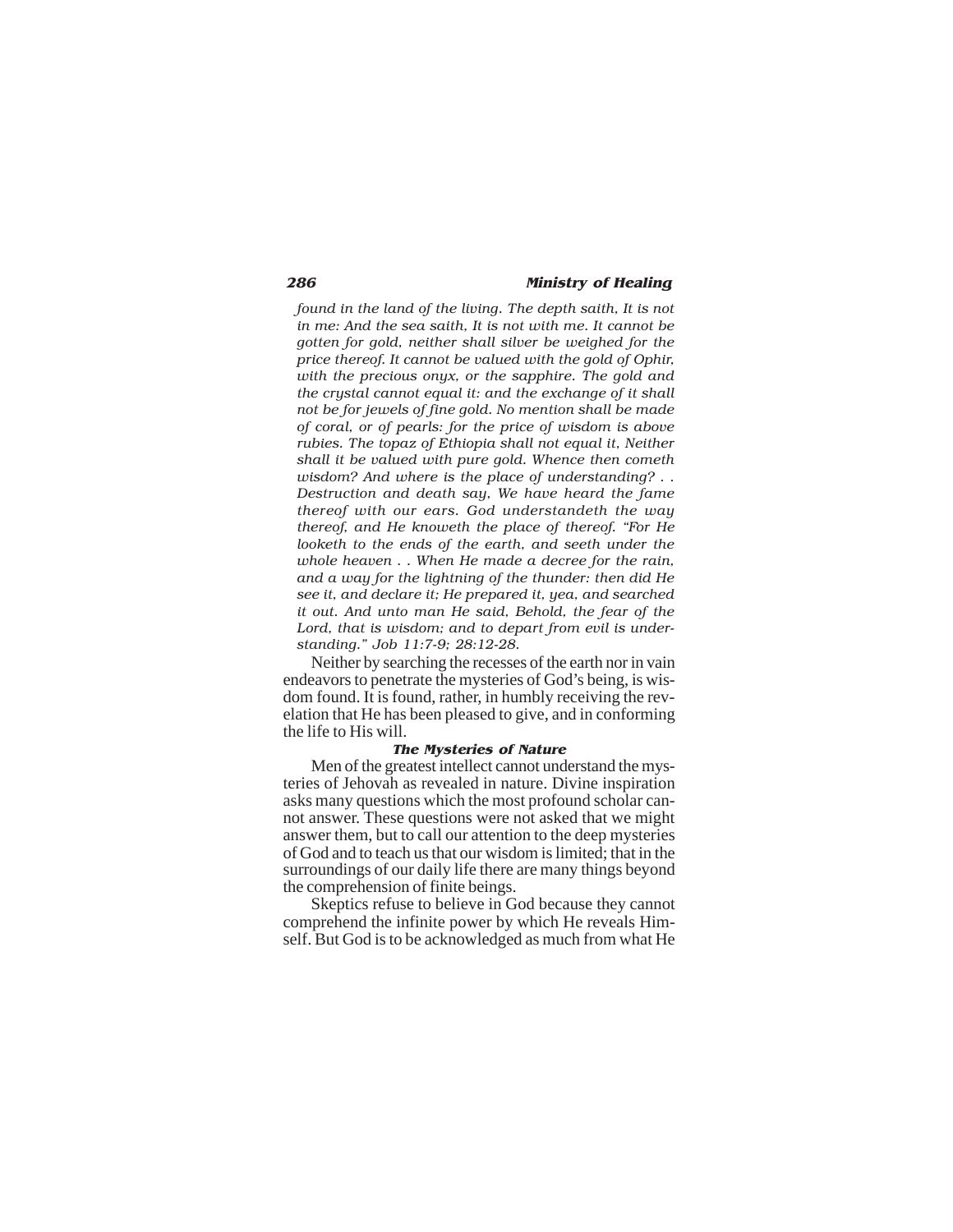# **Danger in Speculative Knowledge**

does not reveal of Himself, as from that which is open to our limited comprehension. Both in divine revelation and in nature, God has given mysteries to command our faith. This must be so. We may be ever searching, ever inquiring, ever learning, and yet there is an infinity beyond.

*"Who hath measured the waters in the hollow of His hand, and meted out heaven with the span, and comprehend the dust of the earth in a measure, and weighed the mountains in scales, and the hills in a balance? Who hath directed the Spirit of Jehovah, or being His counselor hath taught Him? . . Behold, the nations are as a drop of a bucket, and are accounted as the small dust of the balance: Behold, He taketh up the isles as a very little thing. And Lebanon is not sufficient to burn, nor the beasts thereof sufficient for a burnt offering. All the nations are as nothing; they are accounted by Him as less than nothing, and vanity.*

*"To whom then will ye liken God? Or what likeness will ye compare unto Him? . . Have ye not known? Have ye not heard? Hath it not been told you from the beginning? Have ye not understood from the foundations of the earth? It is He that sitteth above the circle of the earth, and the inhabitants thereof are as grasshoppers; that stretcheth out the heavens as a curtain, and spreadeth them out as a tent to dwell in . . To whom then will ye liken Me? . . saith the Holy One. Lift up your eyes on high, and see who hath created these things, that bringeth out their host by number; He calleth them all by names; by the greatness of His might, and for that He is strong in power, not one is lacking.*

*"Why sayest thou, O Jacob, and speakest, O Israel, My way is hid from Jehovah, and the justice due to me is passed away from my God? Hast thou not known? Hast thou not heard? The everlasting God, Jehovah, the Creator of the ends of the earth, fainteth not, neither is weary; there is no searching of His understanding."— Isaiah 40:12-28 (A.R.V.).*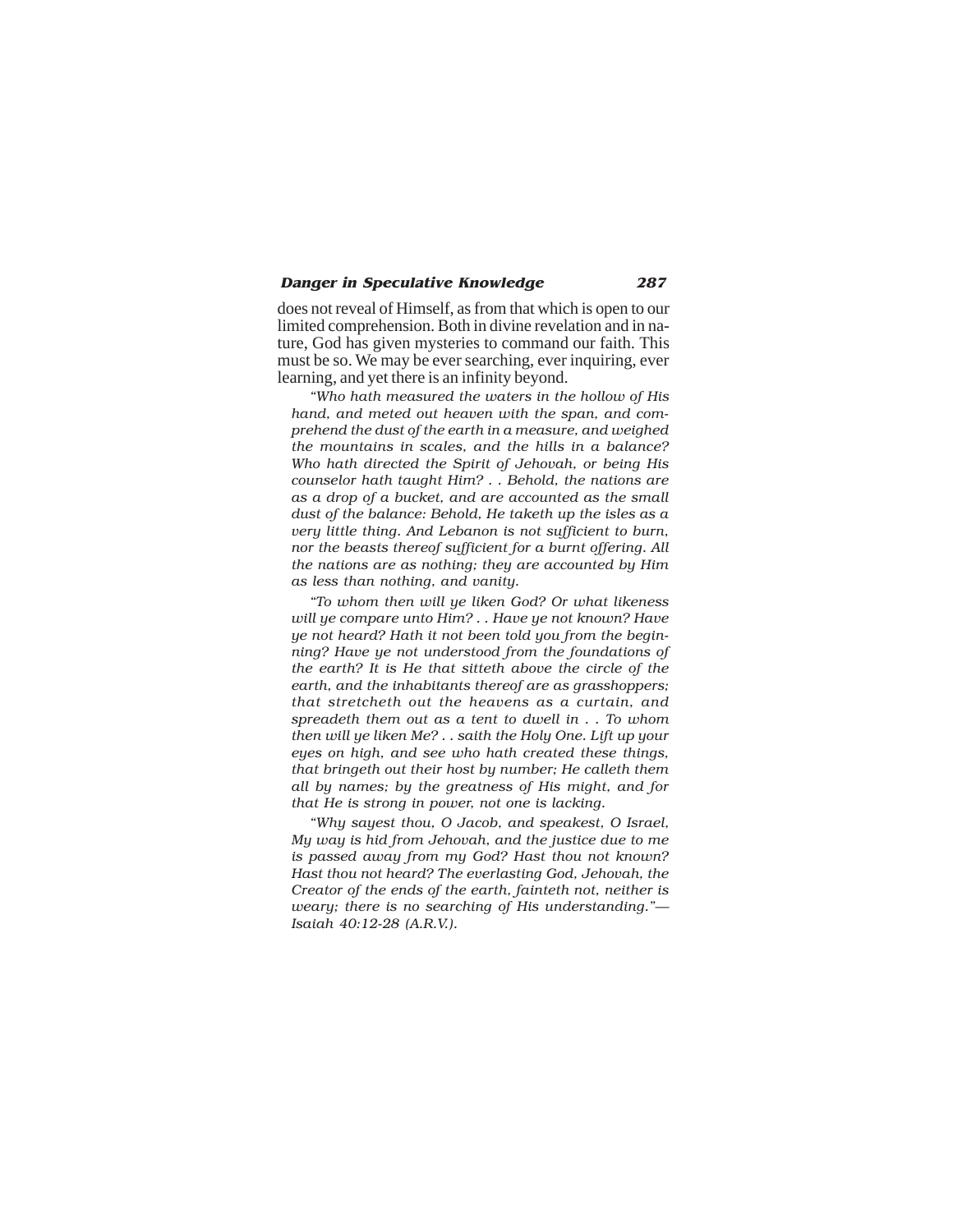# **The Greatness of God**

From the representations given by the Holy Spirit to His prophets, let us learn the greatness of our God. The prophet Isaiah writes:

"In the year that King Uzziah died I saw the Lord sitting upon a throne, high and lifted up; and His train filled the temple. Above Him stood the seraphim: each one had six wings; with twain he covered his face, and with twain he covered his feet, and with twain he did fly. And one cried unto another, and said, Holy, holy, holy, is Jehovah of hosts: the whole earth is full of His glory. And the foundations of the thresholds shook at the voice of him that cried, and the house was filled with smoke.

"Then said I, Woe is me! for I am undone; because I am a man of unclean lips, and I dwell in the midst of a people of unclean lips: for mine eyes have seen the King, Jehovah of hosts.

"Then flew one of the seraphim unto me, having a live coal in his hand, which he had taken with the tongs from off the altar: and he touched my mouth with it, and said, Lo, this hath touched thy lips; and thine iniquity is taken away, and thy sin expiated." *Isaiah 6:1-7 (A.R.V.), margin*.

*"There is none like unto Thee, O Lord; Thou art great, and Thy name is great in might. Who would not fear Thee, O King of nations? . . O Lord, Thou hast searched me, and known me. Thou knowest my downsitting and mine uprising, Thou understandest my thought afar off. Thou compassest my path and my lying down, and art acquainted with all my ways. For there is not a word in my tongue, lo, O Lord, Thou knowest it altogether. Thou hast beset my behind and before, and laid Thine hand upon me. Such knowledge is too wonderful for me; it is high, I cannot attain unto it."—Jeremiah 10:6-7; Psalm 139:1-6.*

"Great is our Lord, and of great power: His understanding is infinite." *Psalm 147:5*.

"The ways of man are before the eyes of the Lord, and He pondereth all his goings." *Proverbs 5:21*.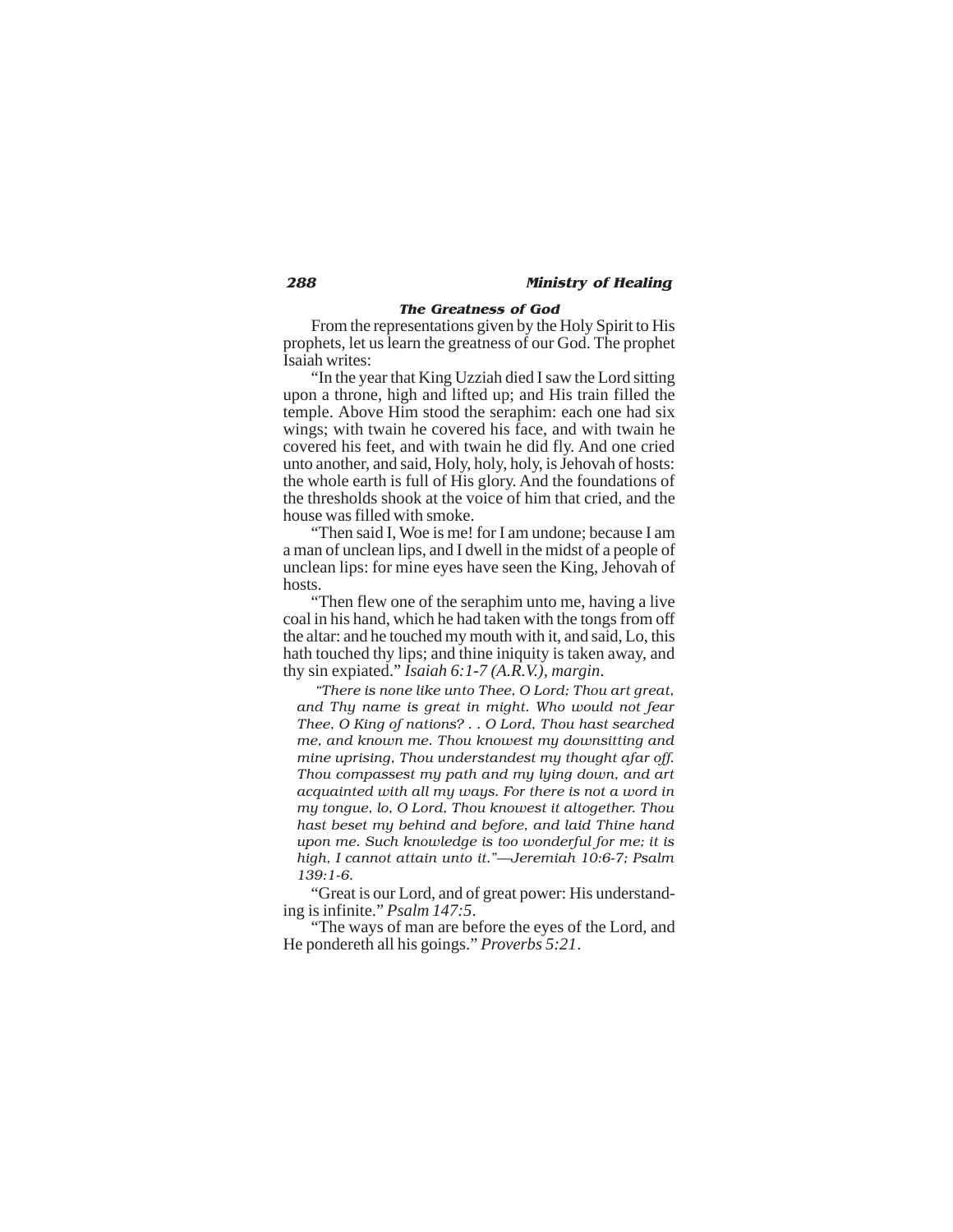#### **Danger in Speculative Knowledge**

"He revealeth the deep and secret things: He knoweth what is in the darkness, and the light dwelleth with Him." *Daniel 2:22*.

"Known unto God are all His works from the beginning of the world." "Who hath known the mind of the Lord? or who hath been His counselor? Or who hath first given to Him, and it shall be recompensed unto him again? For of Him, and through Him, and to Him, are all things: to whom be glory forever." *Acts 15:18; Romans 11:34-36*.

"Unto the King eternal, immortal, invisible," "who only hath immortality, dwelling in the light which no man can approach unto; whom no man hath seen, nor can see: to whom be honor and power everlasting." *1 Timothy 1:17; 6:16*.

*"Shall not His excellency make you afraid? and His dread fall upon you?" "Is not God in the height of heaven? And behold the height of the stars, how high they are!" "Is there any number of His armies? and upon whom doth not His light arise?" "Great things doeth He, which we cannot comprehend. For He saith to the snow, Fall thou on the earth; likewise to the shower of rain, and to the showers of His mighty rain. He sealeth up the hand of every man, that all men whom He hath made may know it . . He spreadeth abroad the cloud of His lightning: and it is turned round about by His guidance, that they may do whatsoever He commandeth them upon the face of the habitable world; whether it be for correction, or for His land, or for loving-kindness, that He cause it to come. "Hearken unto this . . Stand still, and consider the wondrous works of God. Dost thou know how God layeth His charge upon them, and causeth the lightning of His cloud to shine? Dost thou know the balancings of the clouds, the wondrous works of Him who is perfect in knowledge? . . Canst thou with Him spread out the sky, which is strong as a molten mirror? Teach us what we shall say unto Him; for we cannot set our speech in order by reason of darkness . . And now men cannot look on the light when it is bright in the skies.*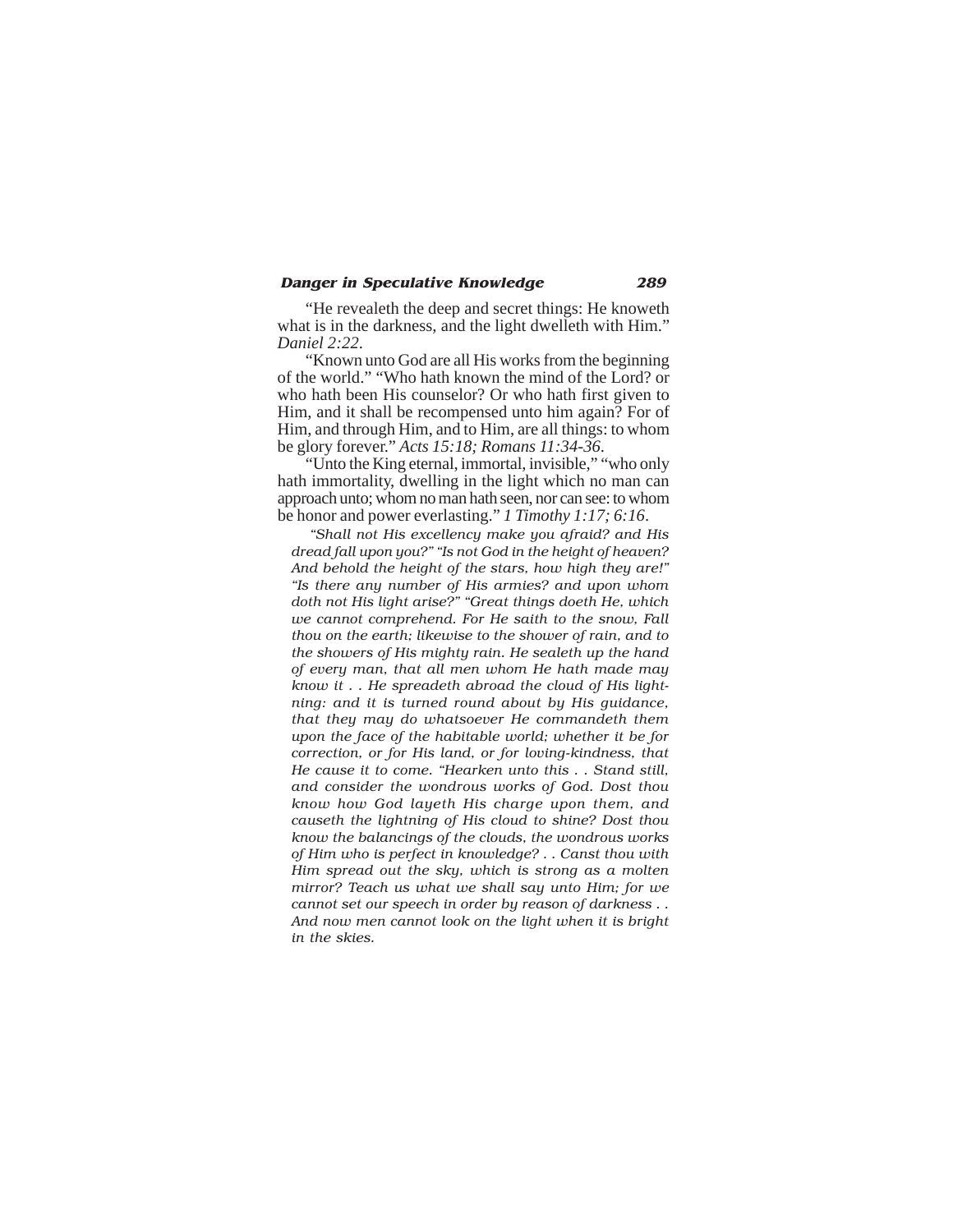*"When the wind hath passed, and cleared them. Out of the north cometh golden splendor: God hath upon Him terrible majesty. Touching the Almighty, we cannot find Him out: He is excellent in power; and in justice and plenteous righteousness . . Men do therefore fear Him."*

*"Who is like unto the Lord our God, who dwelleth on high, who humbleth Himself to behold the things that are in heaven, and in the earth!"*

*"The Lord hath His way in the whirlwind and in the storm, and the clouds are the dust of His feet."*

*"Great is the Lord, and greatly to be praised; and His greatness is unsearchable. One generation shall praise Thy works to another, and shall declare Thy mighty acts. I will speak of the glorious honor of Thy majesty, and of Thy wondrous works. and men shall speak of the might of Thy terrible acts: and I will declare Thy greatness. They shall abundantly utter the memory of Thy great goodness, and shall sing of Thy righteousness . .*

*"All Thy works shall praise Thee, O Lord; and Thy saints shall bless Thee. They shall speak of the glory of Thy kingdom, and talk of Thy power; to make known to the sons of men His mighty acts, and the glorious majesty of His kingdom. Thy kingdom is an everlasting kingdom, and Thy dominion endureth throughout all generations . . My mouth shall speak the praise of the Lord: And let all flesh bless His holy name for ever and ever."— Job 13:11; 22:12; 25:3; 37:5-24 (A.R.V.), margin; Psalm 113:5-6; Nahum 1:3; Psalm 145:3-21.*

# **Warnings against Presumption**

As we learn more and more of what God is, and of what we ourselves are in His sight, we shall fear and tremble before Him. Let men of today take warning from the fate of those who in ancient times presumed to make free with that which God had declared sacred. When the Israelites ventured to open the ark on its return from the land of the Philistines, their irreverent daring was signally punished.

Again, consider the judgment that fell upon Uzzah. As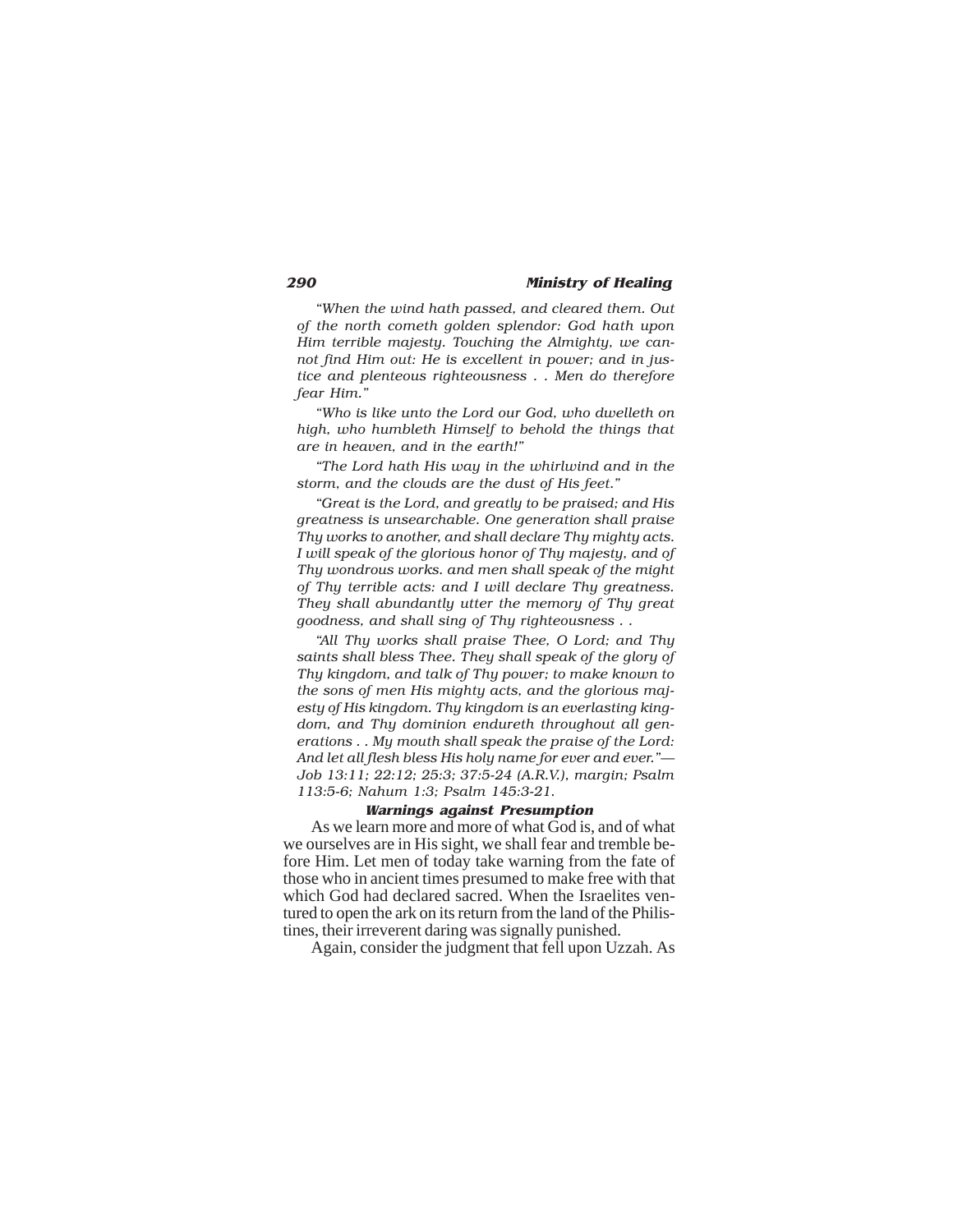### **Danger in Speculative Knowledge**

in David's reign the ark was being carried to Jerusalem, Uzzah put forth his hand to keep it steady. For presuming to touch the symbol of God's presence, he was smitten with instant death.

### **Sacredness of God's Presence**

At the burning bush, when Moses, not recognizing God's presence, turned aside to behold the wonderful sight, the command was given:

"Draw not nigh hither: put off thy shoes from off thy feet, for the place whereon thou standest is holy ground . . And Moses hid his face; for he was afraid to look upon God." *Exodus 3:5-6*.

"And Jacob went out from Beersheba, and went toward Haran. And he lighted upon a certain place, and tarried there all night, because the sun was set; and he took of the stones of that place, and put them for his pillows, and lay down in that place to sleep.

"And he dreamed, and behold a ladder set up on the earth, and the top of it reached to heaven: and behold the angels of God ascending and descending on it. And, behold, the Lord stood above it, and said,

"I am the Lord God of Abraham thy father, and the God of Isaac: the land whereon thou liest, to thee will I give it, and to thy seed . . And, behold, I am with thee, and will keep thee in all places whither thou goest, and will bring thee again into this land; for I will not leave thee, until I have done that which I have spoken to thee of.

"And Jacob awaked out of his sleep, and he said, Surely the Lord is in this place; and I knew it not. And he was afraid, and said, How dreadful is this place! this is none other but the house of God, and this is the gate of heaven." *Genesis 28:10-17.*

In the sanctuary of the wilderness tabernacle and of the temple that were the earthly symbols of God's dwelling place, one apartment was sacred to His presence. The veil inwrought with cherubim at its entrance was not to be lifted by any hand save one. To lift that veil, and intrude unbidden into the sacred mystery of the most holy place, was death. For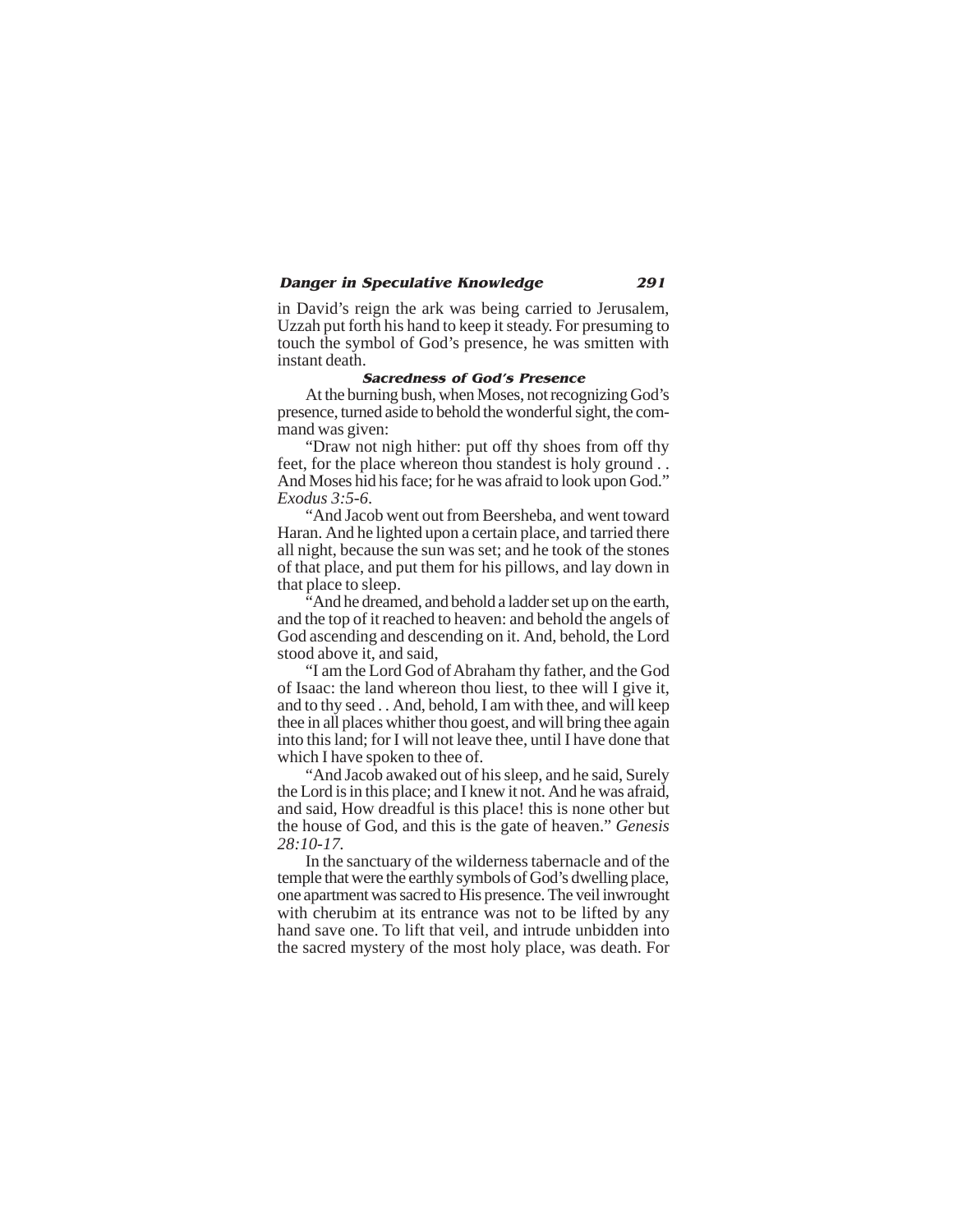above the mercy seat dwelt the glory of the Holiest—glory upon which no man might look and live. On the one day of the year appointed for ministry in the most holy place, the high priest with trembling entered God's presence while clouds of incense veiled the glory from his sight. Throughout the courts of the temple every sound was hushed. No priests ministered at the altars. The host of worshipers, bowed in silent awe, offered their petitions for God's mercy.

"These things happened unto them for ensamples: and they are written for our admonition, upon whom the ends of the world are come." *1 Corinthians 10:11*.

 *"The Lord is in His holy temple: Let all the earth keep silence before Him."*

 *"The Lord reigneth; let the people tremble: He sitteth between the cherubims; let the earth be moved. The Lord is great in Zion; and He is high above all the people. Let them praise Thy great and terrible name; for it is holy."*

 *"The Lord's throne is in heaven: His eyes behold, His eyelids try the children of men." "From the height of His sanctuary" "He hath looked down." "From the place of His habitation He looketh upon all the inhabitants of the earth. He fashioneth their hearts alike; He considereth all their works." "Let all the earth fear the Lord: Let all the inhabitants of the world stand in awe of Him."— Habakkuk 2:20; Psalms 99:1-3; 11:4; 102:19; 33:14-15, 8.*

Man cannot by searching find out God. Let none seek, with presumptuous hand, to lift the veil that conceals His glory. "Unsearchable are His judgments, and His ways past finding out." *Romans 11:33*. It is a proof of His mercy that there is the hiding of His power; for to lift the veil that conceals the divine presence is death. No mortal mind can penetrate the secrecy in which the Mighty One dwells and works. Only that which He sees fit to reveal can we comprehend of Him. Reason must acknowledge an authority superior to itself. Heart and intellect must bow to the great I AM.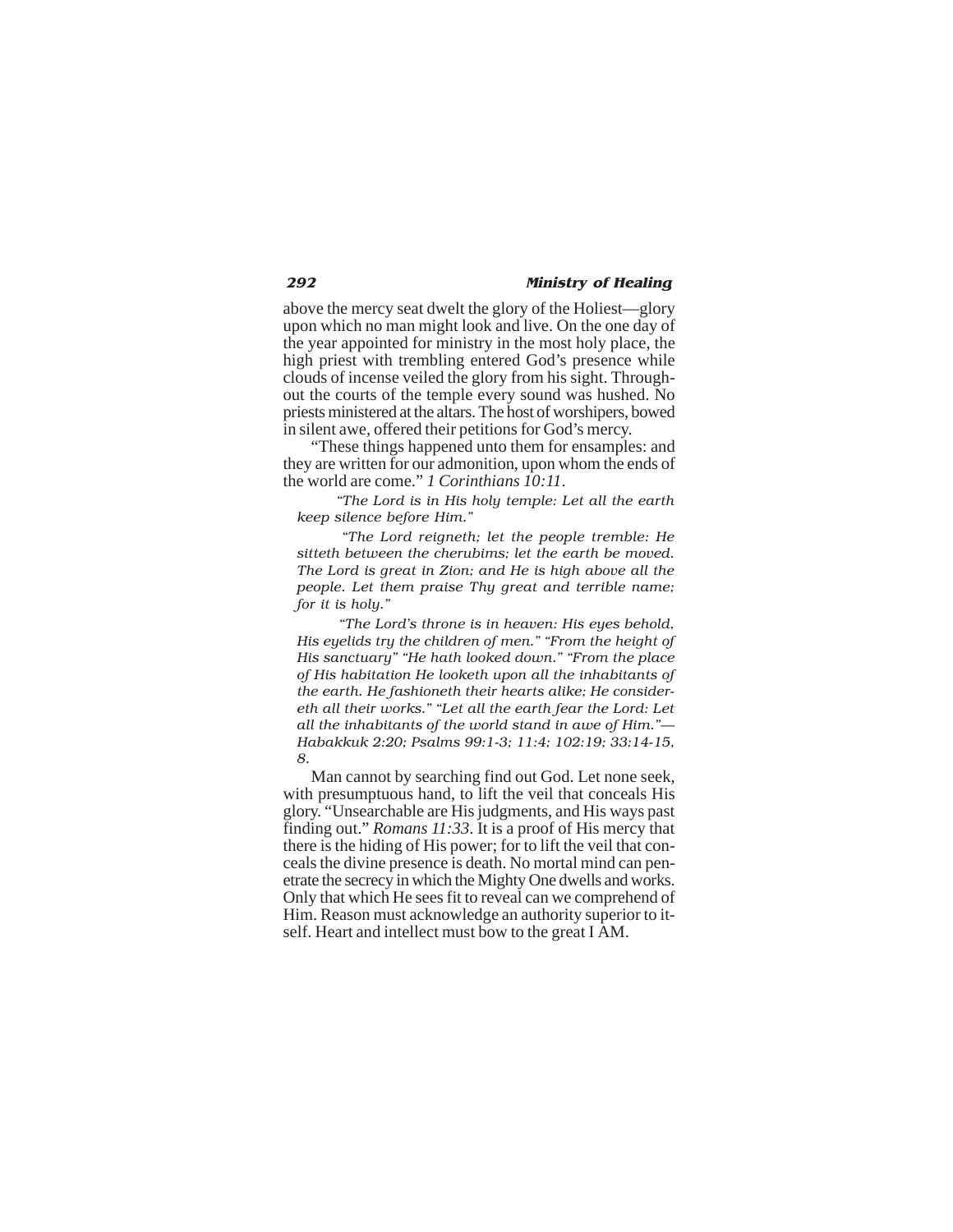# $-\mathsf{C}$ hapter 37  $-$ The False and the True in Education

"Wherefore do ye spend money for that which is not bread?"

The mastermind in the confederacy of evil is ever working to keep out of sight the words of God, and to bring into view the opinions of men. He means that we shall not hear the voice of God, saying, "This is the way, walk ye in it." *Isaiah 30:21*. Through perverted educational processes he is doing his utmost to obscure heaven's light.

Philosophical speculation and scientific research in which God is not acknowledged are making skeptics of thousands. In the schools of today the conclusions that learned men have reached as the result of their scientific investigations are carefully taught and fully explained while the impression is distinctly given that if these learned men are correct, the Bible cannot be. Skepticism is attractive to the human mind. The youth see in it an independence that captivates the imagination, and they are deceived. Satan triumphs. He nourishes every seed of doubt that is sown in young hearts. He causes it to grow and bear fruit, and soon a plentiful harvest of infidelity is reaped.

It is because the human heart is inclined to evil that it is so dangerous to sow the seeds of skepticism in young minds. Whatever weakens faith in God robs the soul of power to resist temptation. It removes the only real safeguard against sin. We are in need of schools where the youth shall be taught that greatness consists in honoring God by revealing His character in daily life. Through His word and His works we need to learn of God, that our lives may fulfill His purpose.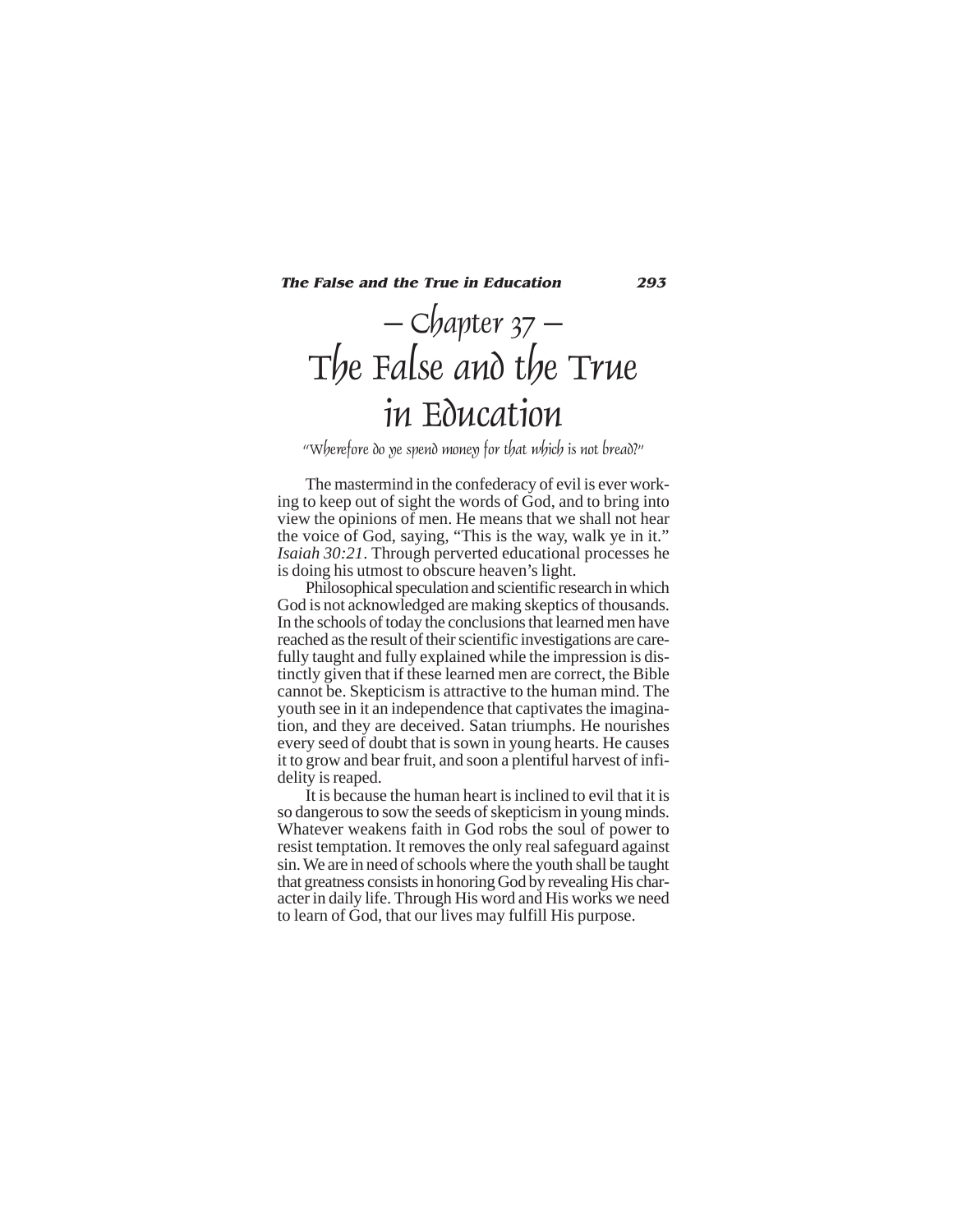#### **Infidel Authors**

In order to obtain an education, many think it essential to study the writings of infidel authors, because these works contain many bright gems of thought. But who was the originator of these gems of thought? It was God, and God only. He is the source of all light. Why then should we wade through the mass of error contained in the works of infidels for the sake of a few intellectual truths, when all truth is at our command.

How is it that men who are at war with the government of God come into possession of the wisdom which they sometimes display? Satan himself was educated in the heavenly courts, and he has a knowledge of good as well as of evil. He mingles the precious with the vile, and this is what gives him power to deceive. But because Satan has robed himself in garments of heavenly brightness, shall we receive him as an angel of light? The tempter has his agents, educated according to his methods, inspired by his spirit, and adapted to his work. Shall we co-operate with them? Shall we receive the works of his agents as essential to the acquirement of an education?

If the time and effort spent in seeking to grasp the bright ideas of infidels were given to studying the precious things of the word of God, thousands who now sit in darkness and in the shadow of death would be rejoicing in the glory of the Light of life.

### **Historical and Theological Lore**

As a preparation for Christian work, many think it essential to acquire an extensive knowledge of historical and theological writings. They suppose that this knowledge will be an aid to them in teaching the gospel. But their laborious study of the opinions of men tends to the enfeebling of their ministry rather than to its strengthening. As I see libraries filled with ponderous volumes of historical and theological lore, I think, Why spend money for that which is not bread? The sixth chapter of John tells us more than can be found in such works. Christ says: "I am the Bread of Life: he that cometh to Me shall never hunger; and he that believeth on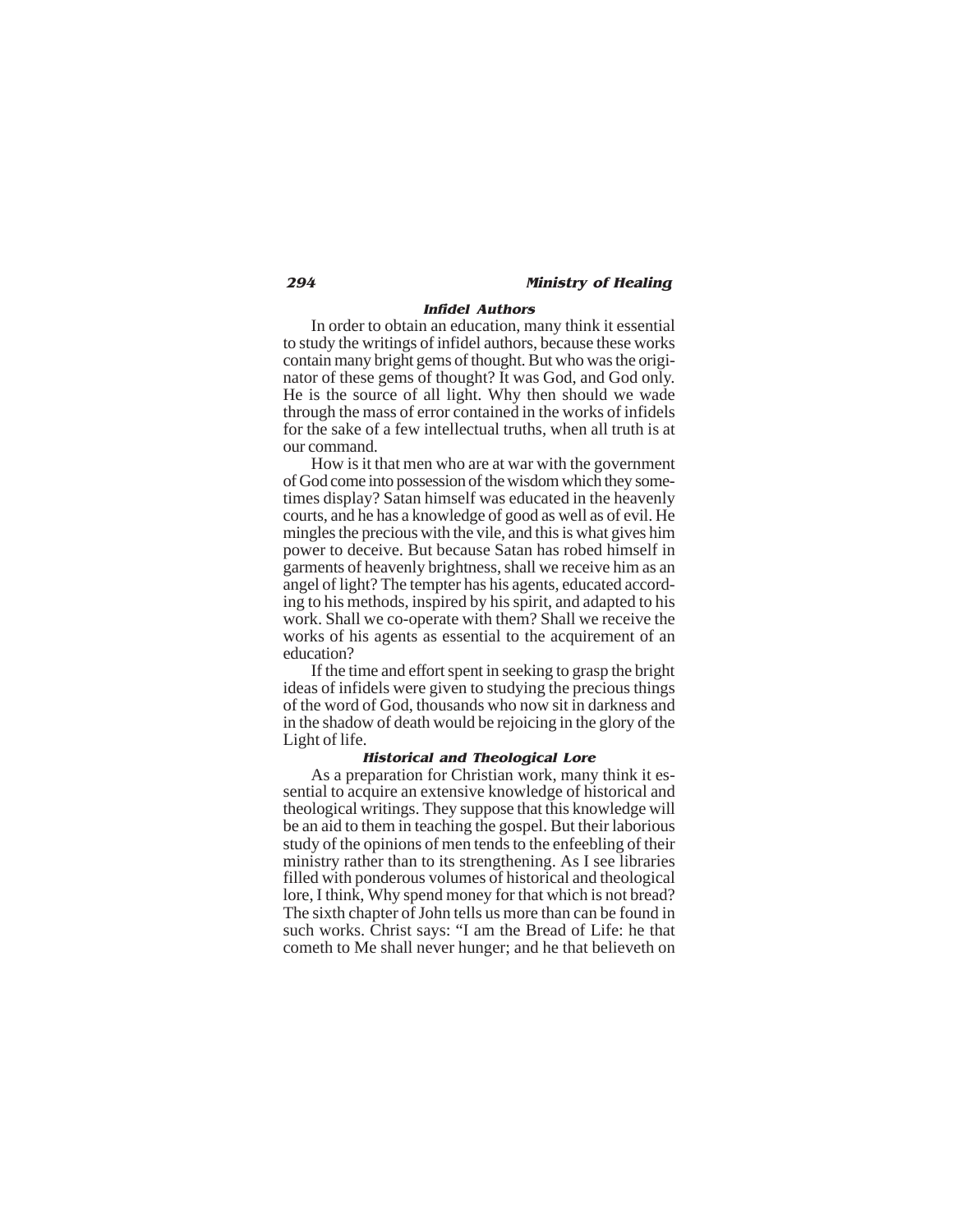**The False and the True in Education**

Me shall never thirst." "I am the living Bread which came down from heaven: if any man eat of this Bread, he shall live forever." "He that believeth on Me hath everlasting life." "The words that I speak unto you, they are spirit, and they are life." *John 6:35, 51, 47, 63*.

There is a study of history that is not to be condemned. Sacred history was one of the studies in the schools of the prophets. In the record of His dealings with the nations were traced the footsteps of Jehovah. So today we are to consider the dealings of God with the nations of the earth. We are to see in history the fulfillment of prophecy, to study the workings of Providence in the great reformatory movements, and to understand the progress of events in the marshaling of the nations for the final conflict of the great controversy.

Such study will give broad, comprehensive views of life. It will help us to understand something of its relations and dependencies, how wonderfully we are bound together in the great brotherhood of society and nations, and to how great an extent the oppression and degradation of one member means loss to all.

But history, as commonly studied, is concerned with man's achievements, his victories in battle, his success in attaining power and greatness. God's agency in the affairs of men is lost sight of. Few study the working out of His purpose in the rise and fall of nations.

And, to a great degree, theology, as studied and taught, is but a record of human speculation, serving only to "darken counsel by words without knowledge." Too often the motive in accumulating these many books is not so much a desire to obtain food for mind and soul, as it is an ambition to become acquainted with philosophers and theologians, a desire to present Christianity to the people in learned terms and propositions.

Not all the books written can serve the purpose of a holy life. "'Learn of Me,' " said the Great Teacher," "'take My yoke upon you,' learn My meekness and lowliness." Your intellectual pride will not aid you in communicating with souls that are perishing for want of the bread of life. In your study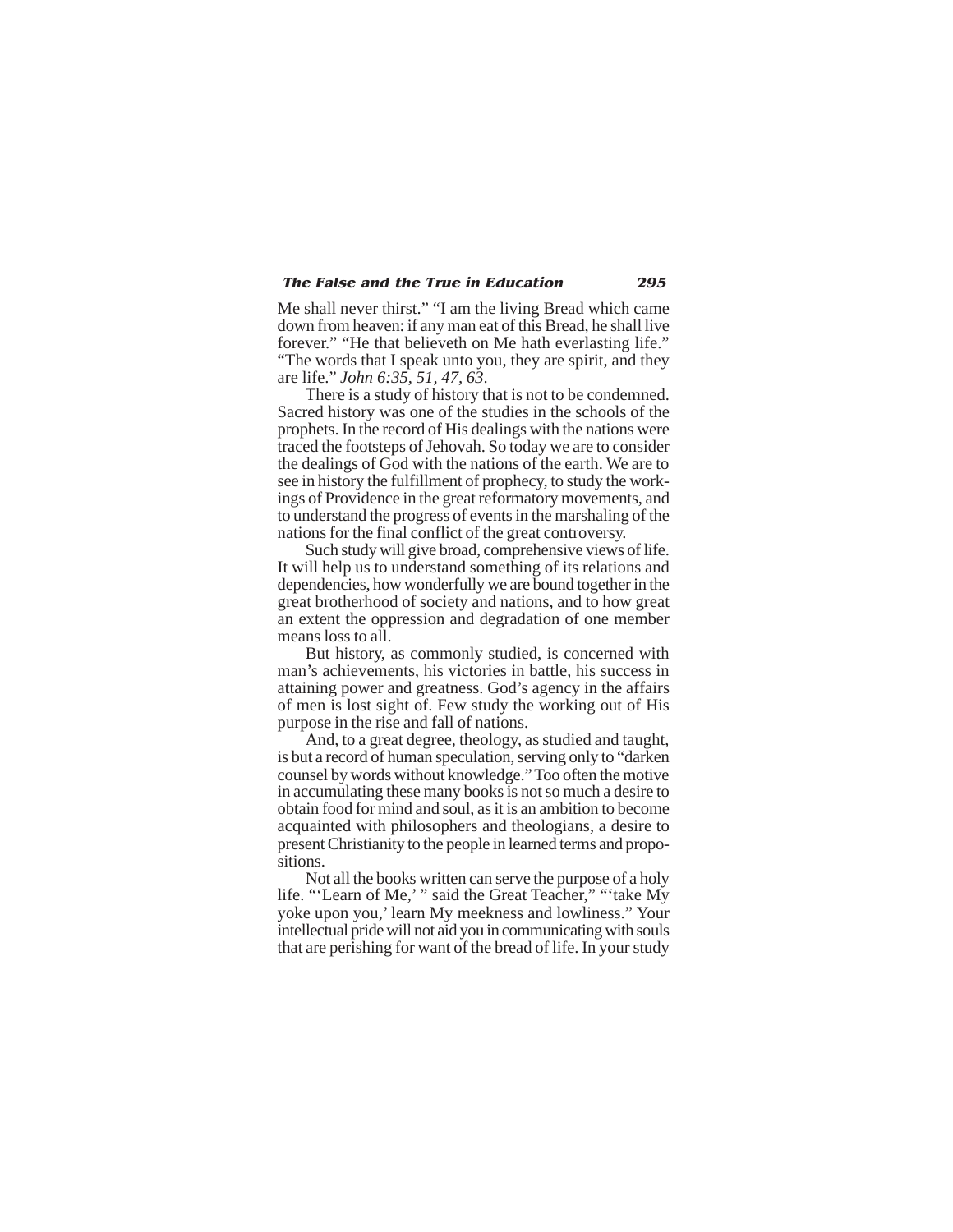of these books you are allowing them to take the place of the practical lessons you should be learning from Christ. With the results of this study the people are not fed. Very little of the research which is so wearying to the mind furnishes that which will help one to be a successful laborer for souls.

The Saviour came "to preach the gospel to the poor." *Luke 4:18*. In His teaching He used the simplest terms and the plainest symbols. And it is said that "the common people heard Him gladly." *Mark 12:37*. Those who are seeking to do His work for this time need a deeper insight into the lessons He has given.

The words of the living God are the highest of all education. Those who minister to the people need to eat of the bread of life. This will give them spiritual strength; then they will be prepared to minister to all classes of people.

#### **The Classics**

In the colleges and universities thousands of youth devote a large part of the best years of life to the study of Greek and Latin. And while they are engaged in these studies, mind and character are molded by the evil sentiments of pagan literature, the reading of which is generally regarded as an essential part of the study of these languages.

Those who are conversant with the classics declare that "the Greek tragedies are full of incest, murder, and human sacrifices to lustful and revengeful gods." Far better would it be for the world were the education gained from such sources to be dispensed with. "Can one go upon hot coals, and his feet not be burned?" *Proverbs 6:28*. "Who can bring a clean thing out of an unclean? not one." *Job 14:4*. Can we then expect the youth to develop Christian character while their education is molded by the teaching of those who set at defiance the principles of the law of God?

In casting off restraint and plunging into reckless amusement, dissipation, and vice, students are but imitating that which is kept before their minds by these studies. There are callings in which a knowledge of Greek and Latin is needed. Some must study these languages. But the knowledge of them essential for practical uses might be gained without a study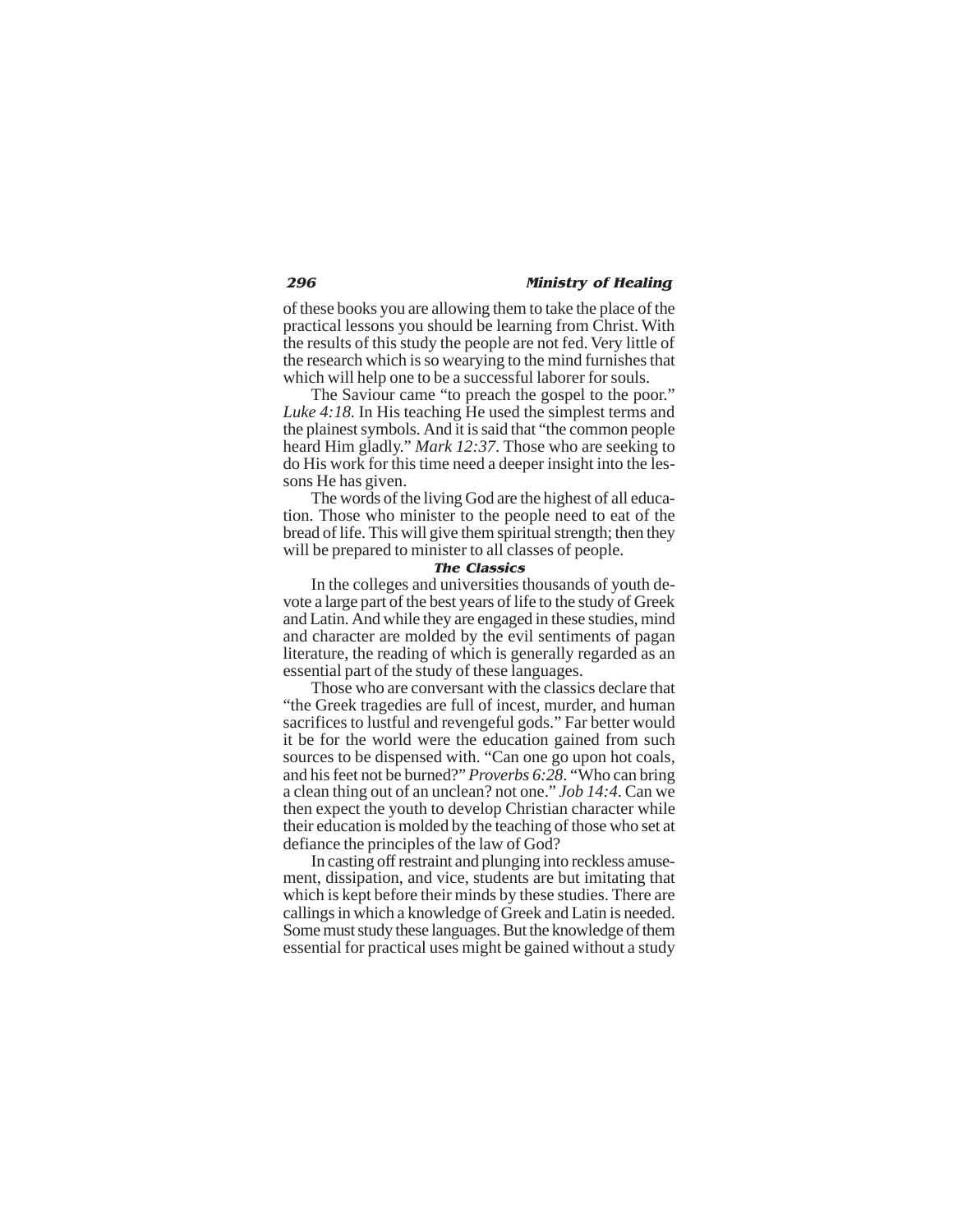#### **The False and the True in Education**

of literature that is corrupt and corrupting.

And a knowledge of Greek and Latin is not needed by many. The study of dead languages should be made secondary to a study of those subjects that teach the right use of all the powers of body and mind. It is folly for students to devote their time to the acquirement of dead languages or of book knowledge in any line, to the neglect of a training for life's practical duties.

What do students carry with them when they leave school? Where are they going? What are they to do? Have they the knowledge that will enable them to teach others? Have they been educated to be true fathers and mothers? Can they stand at the head of a family as wise instructors? The only education worthy of the name is that which leads young men and young women to be Christlike, which fits them to bear life's responsibilities, fits them to stand at the head of their families. Such an education is not to be acquired by a study of heathen classics.

### **Sensational Literature**

Many of the popular publications of the day are filled with sensational stories that are educating the youth in wickedness and leading them in the path to perdition. Mere children in years are old in a knowledge of crime. They are incited to evil by the tales they read. In imagination they act over the deeds portrayed, until their ambition is aroused to see what they can do in committing crime and evading punishment.

To the active minds of children and youth the scenes pictured in imaginary revelations of the future are realities. As revolutions are predicted and all manner of proceedings described that break down the barriers of law and self-restraint, many catch the spirit of these representations. They are led to the commission of crimes even worse, if possible, than these sensational writers depict. Through such influences as these, society is becoming demoralized. The seeds of lawlessness are sown broadcast. None need marvel that a harvest of crime is the result.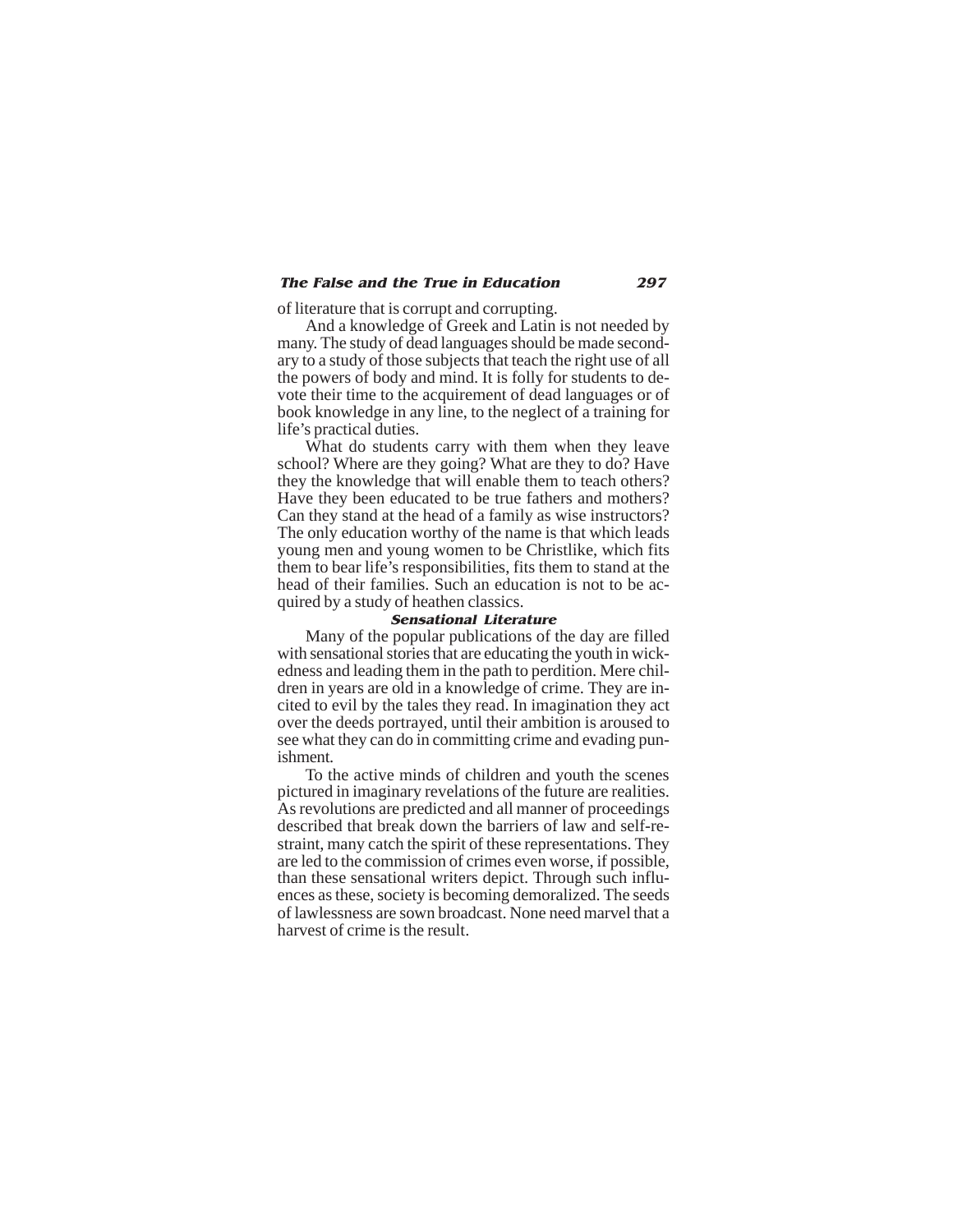#### **Romance**

Works of romance, frivolous, exciting tales, are, in hardly less degree, a curse to the reader. The author may profess to teach a moral lesson, throughout his work he may interweave religious sentiments; but often these serve only to veil the folly and worthlessness beneath.

The world is flooded with books that are filled with enticing error. The youth receive as truth that which the Bible denounces as falsehood, and they love and cling to deception that means ruin to the soul.

#### **High-Class Fiction**

There are works of fiction that were written for the purpose of teaching truth or exposing some great evil. Some of these works have accomplished good. Yet they have also wrought untold harm. They contain statements and highly wrought pen pictures that excite the imagination and give rise to a train of thought which is full of danger, especially to the youth. The scenes described are lived over and over again in their thoughts. Such reading unfits the mind for usefulness and disqualifies it for spiritual exercise. It destroys interest in the Bible. Heavenly things find little place in the thoughts. As the mind dwells upon the scenes of impurity portrayed, passion is aroused, and the end is sin.

Even fiction which contains no suggestion of impurity, and which may be intended to teach excellent principles, is harmful. It encourages the habit of hasty and superficial reading merely for the story. Thus it tends to destroy the power of connected and vigorous thought; it unfits the soul to contemplate the great problems of duty and destiny.

By fostering love for mere amusement, the reading of fiction creates a distaste for life's practical duties. Through its exciting, intoxicating power it is not infrequently a cause of both mental and physical disease. Many a miserable, neglected home, many a lifelong invalid, many an inmate of the insane asylum, has become such through the habit of novel reading.

It is often urged that, in order to win the youth from sensational or worthless literature, we should supply them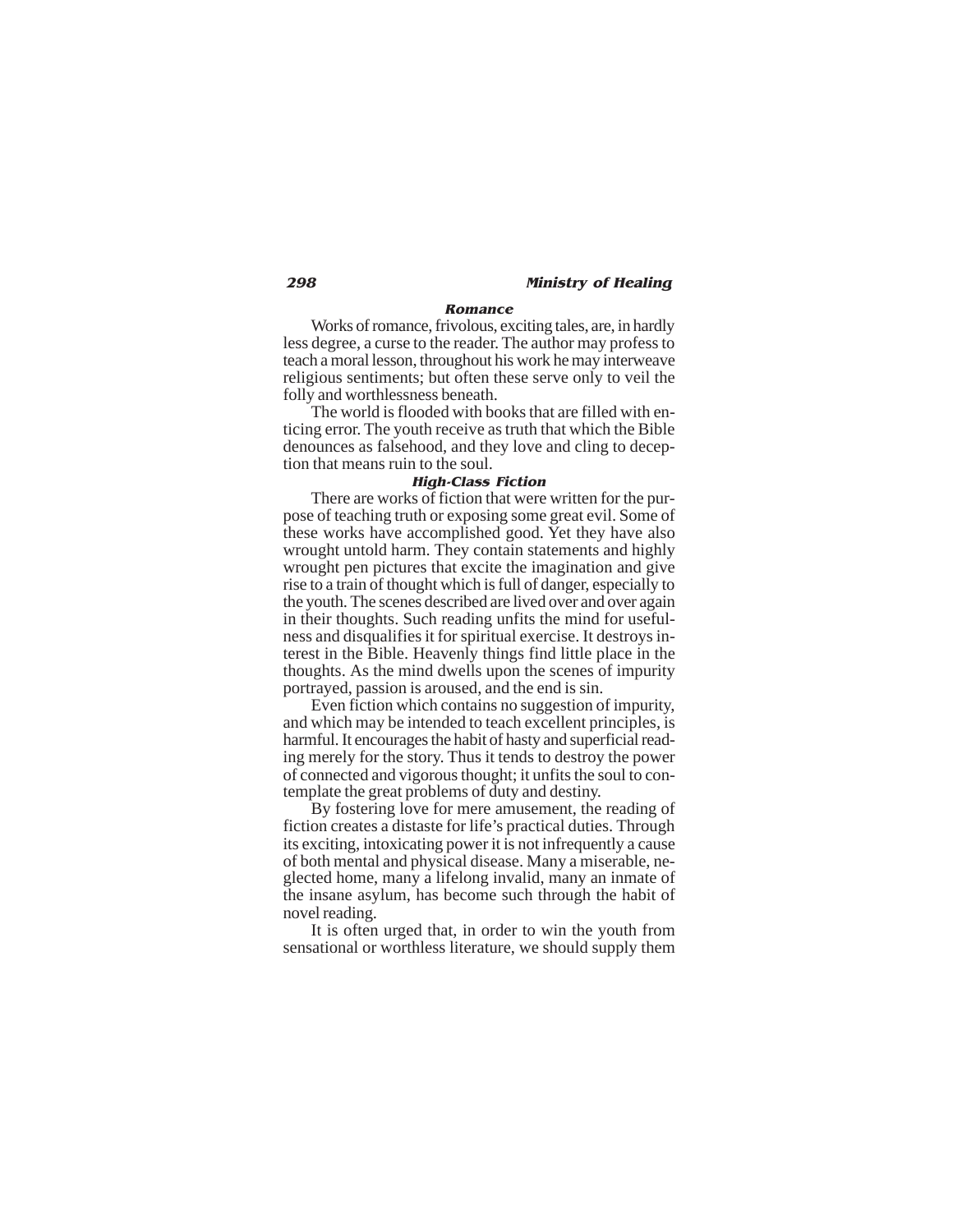#### **The False and the True in Education**

with a better class of fiction. This is like trying to cure the drunkard by giving him, in the place of whisky or brandy, the milder intoxicants, such as wine, beer, or cider. The use of these would continually foster the appetite for stronger stimulants. The only safety for the inebriate, and the only safeguard for the temperate man, is total abstinence. For the lover of fiction the same rule holds true. Total abstinence is his only safety.

#### **Myths and Fairy Tales**

In the education of children and youth, fairy tales, myths, and fictitious stories are now given a large place. Books of this character are used in the schools, and they are to be found in many homes. How can Christian parents permit their children to use books so filled with falsehood? When the children ask the meaning of stories so contrary to the teaching of their parents, the answer is that the stories are not true; but this does not do away with the evil results of their use. The ideas presented in these books mislead the children. They impart false views of life and beget and foster a desire for the unreal.

The widespread use of such books at this time is one of the cunning devices of Satan. He is seeking to divert the minds of old and young from the great work of character building. He means that our children and youth shall be swept away by the soul-destroying deceptions with which he is filling the world. Therefore he seeks to divert their minds from the word of God and thus prevent them from obtaining a knowledge of those truths that would be their safeguard.

Never should books containing a perversion of truth be placed in the hands of children or youth. Let not our children, in the very process of obtaining an education, receive ideas that will prove to be seeds of sin. If those with mature minds had nothing to do with such books, they would themselves be far safer, and their example and influence on the right side would make it far less difficult to guard the youth from temptation.

#### **A Purer Fountain**

We have an abundance of that which is real, that which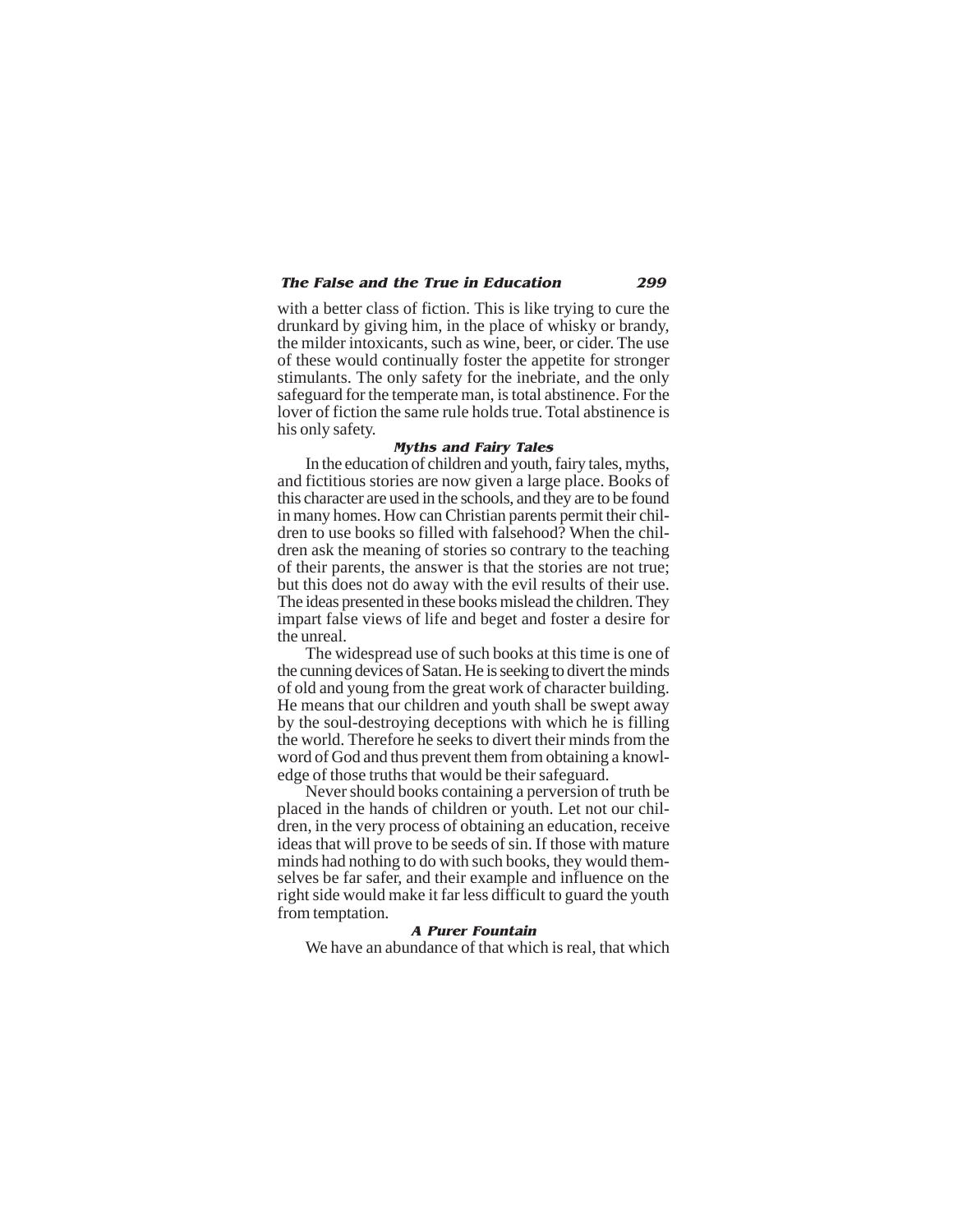is divine. Those who thirst for knowledge need not go to polluted fountains. The Lord says:

*"Bow down thine ear, and hear the words of the wise, and apply thine heart unto My knowledge . . That thy trust may be in the Lord, I have made known to thee this day, even to thee. Have not I written to thee excellent things in counsels and knowledge, that I might make thee know the certainty of the words of truth; that thou mightest answer the words of truth to them that send unto thee?" "He established a testimony in Jacob, and appointed a law in Israel, which He commanded our fathers, that they should make them known to their children"; "showing to the generation to come to the praises of the Lord, and His strength, and His wonderful works that He hath done" "that the generation to come might know them, even the children which should be born; who should arise and declare them to their children: that they might set their hope in God."*

 *"The blessing of the Lord, it maketh rich, and He addeth no sorrow with it."—Proverbs 22:17-21; Psalm 78:5, 4, 6-7; Proverbs 10:22.*

#### **Christ's Teaching**

So also Christ presented the principles of truth in the gospel. In His teaching we may drink of the pure streams that flow from the throne of God. Christ could have imparted to men knowledge that would have surpassed any previous disclosures, and put in the background every other discovery. He could have unlocked mystery after mystery, and could have concentrated around these wonderful revelations the active, earnest thought of successive generations till the close of time. But He would not spare a moment from teaching the science of salvation. His time, His faculties, and His life were appreciated and used only as the means for working out the salvation of the souls of men. He had come to seek and to save that which was lost, and He would not be turned from His purpose. He allowed nothing to divert Him.

Christ imparted only that knowledge which could be utilized. His instruction of the people was confined to the needs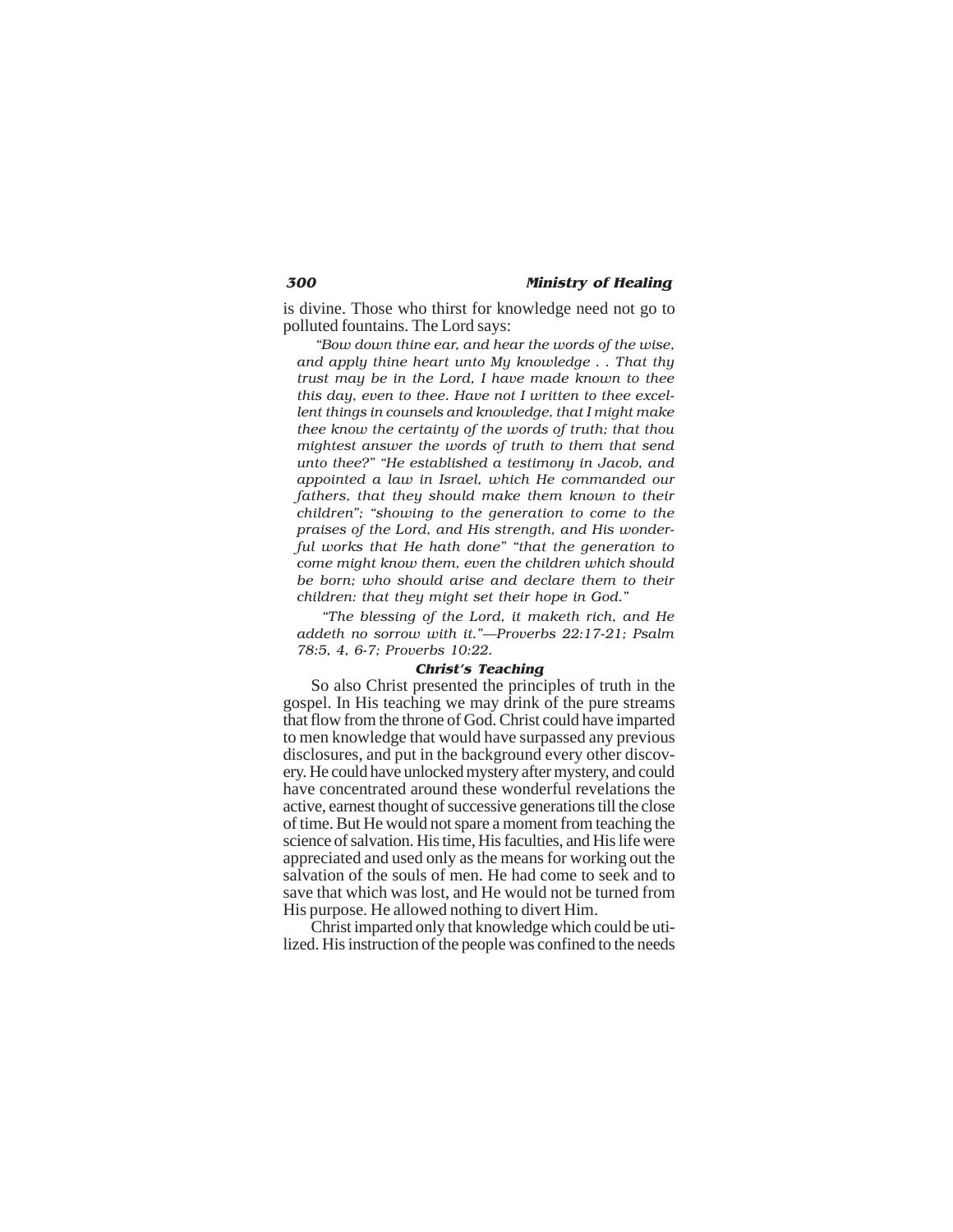#### **The False and the True in Education**

of their own condition in practical life. The curiosity that led them to come to Him with prying questions, He did not gratify. All such questionings He made the occasion for solemn, earnest, vital appeals. To those who were so eager to pluck from the tree of knowledge, He offered the fruit of the tree of life. They found every avenue closed except the way that leads to God. Every fountain was sealed save the fountain of eternal life.

Our Saviour did not encourage any to attend the rabbinical schools of His day, for the reason that their minds would be corrupted with the continually repeated, "They say," or, "It has been said." Why, then, should we accept the unstable words of men as exalted wisdom, when a greater, a certain, wisdom is at our command?

That which I have seen of eternal things, and that which I have seen of the weakness of humanity, has deeply impressed my mind and influenced my lifework. I see nothing wherein man should be praised or glorified. I see no reason why the opinions of worldly-wise men and so-called great men should be trusted in and exalted. How can those who are destitute of divine enlightenment have correct ideas of God's plans and ways? They either deny Him altogether and ignore His existence, or they circumscribe His power by their own finite conceptions.

Let us choose to be taught by Him who created the heavens and the earth, by Him who set the stars in their order in the firmament and appointed the sun and the moon to do their work.

### **Knowledge that Can Be Utilized**

It is right for the youth to feel that they must reach the highest development of their mental powers. We would not restrict the education to which God has set no limit. But our attainments avail nothing if not put to use for the honor of God and the good of humanity.

It is not well to crowd the mind with studies that require intense application, but that are not brought into use in practical life. Such education will be a loss to the student. For these studies lessen his desire and inclination for the studies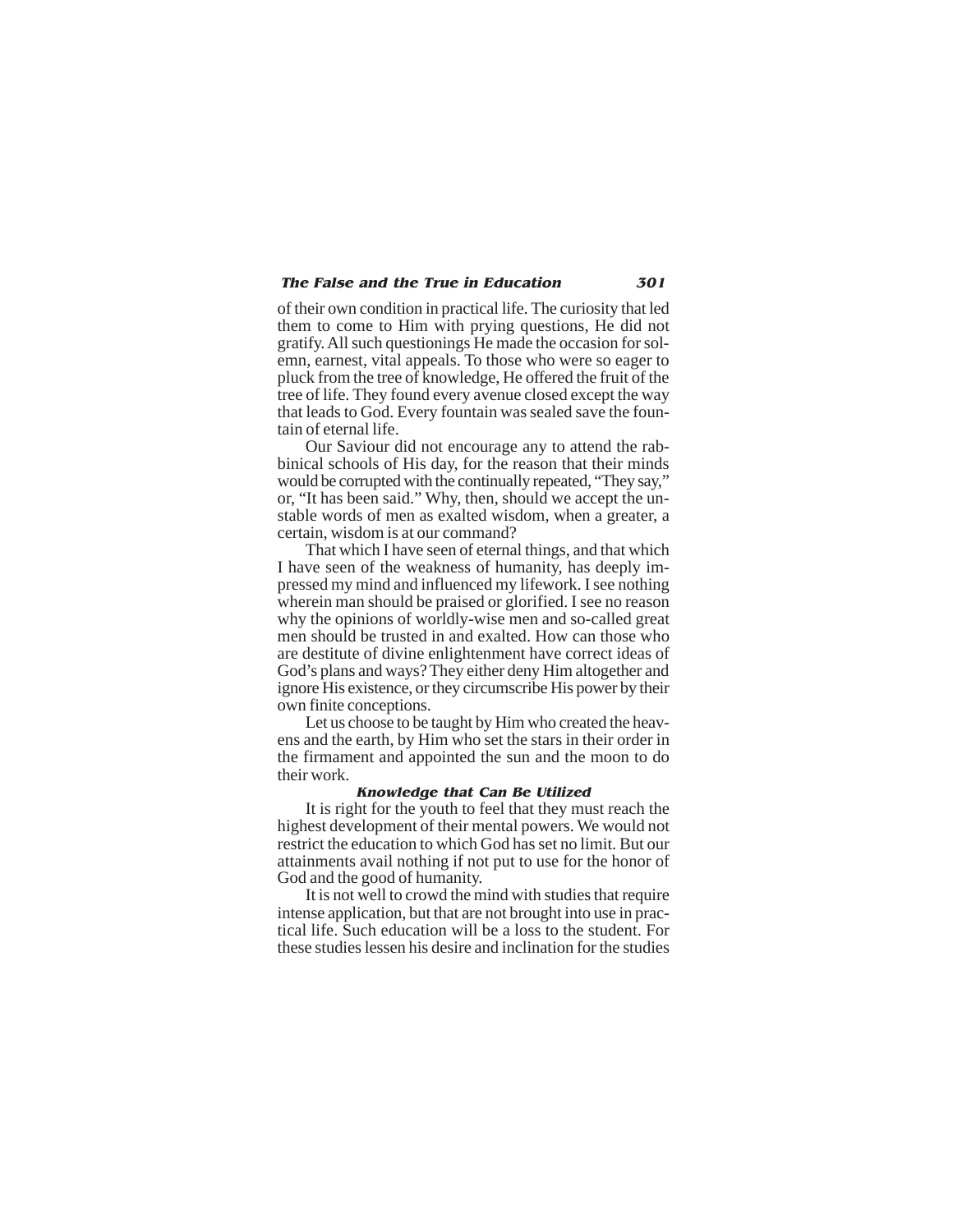that would fit him for usefulness and enable him to fulfill his responsibilities. A practical training is worth far more than any amount of mere theorizing. It is not enough even to have knowledge. We must have ability to use the knowledge aright.

The time, means, and study that so many expend for a comparatively useless education should be devoted to gaining an education that would make them practical men and women, fitted to bear life's responsibilities. Such an education would be of the highest value.

### **What We Need is Heart Education**

What we need is knowledge that will strengthen mind and soul, that will make us better men and women. Heart education is of far more importance than mere book learning. It is well, even essential, to have a knowledge of the world in which we live; but if we leave eternity out of our reckoning, we shall make a failure from which we can never recover.

A student may devote all his powers to acquiring knowledge; but unless he has a knowledge of God, unless he obeys the laws that govern his own being, he will destroy himself. By wrong habits, he loses the power of self-appreciation; he loses self-control. He cannot reason correctly about matters that concern him most deeply. He is reckless and irrational in his treatment of mind and body. Through his neglect to cultivate right principles, he is ruined both for this world and for the world to come.

If the youth understood their own weakness, they would find in God their strength. If they seek to be taught by Him, they will become wise in His wisdom and their lives will be fruitful of blessing to the world. But, if they give up their minds to mere worldly and speculative study and thus separate from God, they will lose all that enriches life.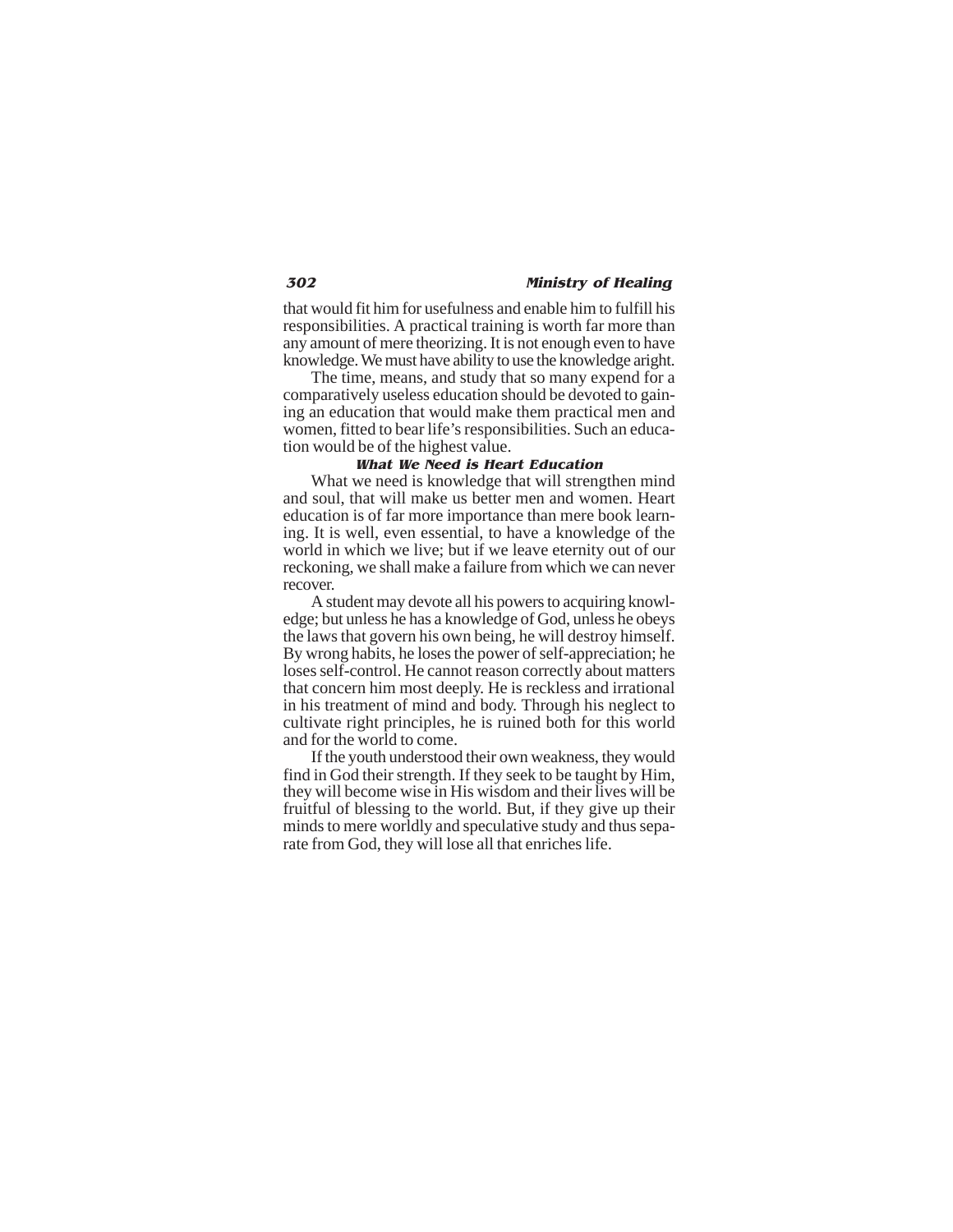$-$  Chapter 38  $-$ The Importance of Seeking True Knowledge

"Bow down thine ear, . . and apply thine heart unto My knowledge."

More clearly than we do we need to understand the issues at stake in the great conflict in which we are engaged. We need to understand more fully the value of the truths of the word of God and the danger of allowing our minds to be diverted from them by the great deceiver.

The infinite value of the sacrifice required for our redemption reveals the fact that sin is a tremendous evil. Through sin the whole human organism is deranged, the mind is perverted, the imagination corrupted. Sin has degraded the faculties of the soul. Temptations from without find an answering chord within the heart, and the feet turn imperceptibly toward evil.

As the sacrifice in our behalf was complete, so our restoration from the defilement of sin is to be complete. No act of wickedness will the law of God excuse; no unrighteousness can escape its condemnation. The ethics of the gospel acknowledge no standard but the perfection of the divine character. The life of Christ was a perfect fulfillment of every precept of the law. He said, "I have kept My Father's commandments." His life is our example of obedience and service. God alone can renew the heart. "It is God which worketh in you both to will and to do of His good pleasure." But we are bidden, "Work out your own salvation." *John 15:10; Philippians 2:13-12.*

#### **The Work that Requires Our Thought**

Wrongs cannot be righted, nor can reformations in conduct be made by a few feeble, intermittent efforts. Character building is the work, not of a day, nor of a year, but of a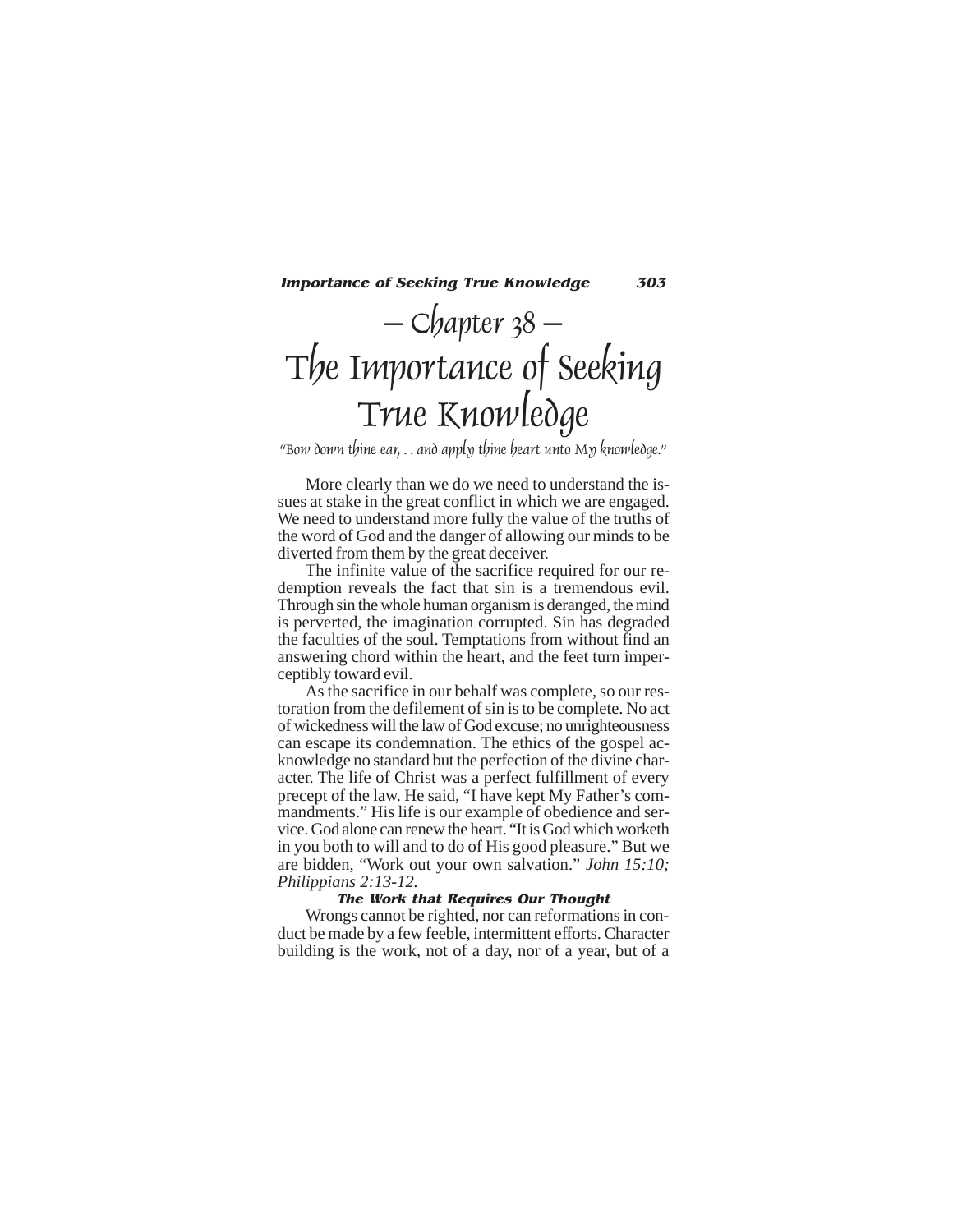lifetime. The struggle for conquest over self, for holiness and heaven, is a lifelong struggle. Without continual effort and constant activity, there can be no advancement in the divine life, no attainment of the victor's crown.

The strongest evidence of man's fall from a higher state is the fact that it costs so much to return. The way of return can be gained only by hard fighting, inch by inch, hour by hour. In one moment, by a hasty, unguarded act, we may place ourselves in the power of evil; but it requires more than a moment to break the fetters and attain to a holier life. The purpose may be formed, the work begun; but its accomplishment will require toil, time, perseverance, patience, and sacrifice.

We cannot allow ourselves to act from impulse. We cannot be off guard for a moment. Beset with temptations without number, we must resist firmly or be conquered. Should we come to the close of life with our work undone, it would be an eternal loss.

The life of the apostle Paul was a constant conflict with self. He said, "I die daily." *1 Corinthians 15:31*. His will and his desires everyday conflicted with duty and the will of God. Instead of following inclination, he did God's will, however crucifying to his nature.

At the close of his life of conflict, looking back over its struggles and triumphs, he could say, "I have fought a good fight, I have finished my course, I have kept the faith: henceforth there is laid up for me a crown of righteousness, which the Lord, the righteous Judge, shall give me at that day." *2 Timothy 4:7-8.*

The Christian life is a battle and a march. In this warfare there is no release; the effort must be continuous and persevering. It is by unceasing endeavor that we maintain the victory over the temptations of Satan. Christian integrity must be sought with resistless energy and maintained with a resolute fixedness of purpose.

No one will be borne upward without stern, persevering effort in his own behalf. All must engage in this warfare for themselves; no one else can fight our battles. Individually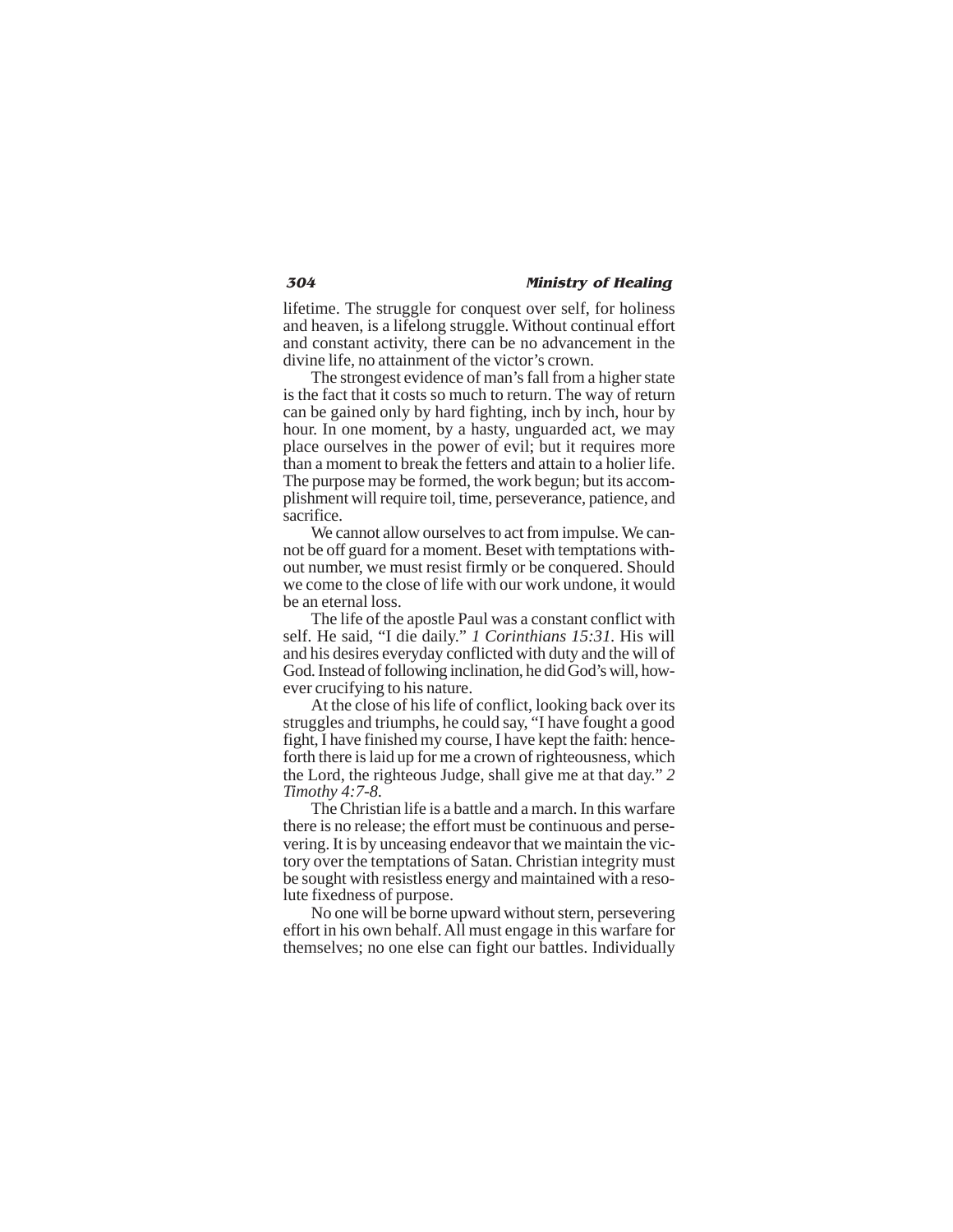#### **305 Importance of Seeking True Knowledge**

we are responsible for the issues of the struggle; though Noah, Job, and Daniel were in the land they could deliver neither son nor daughter by their righteousness.

# **The Science to Be Mastered**

There is a science of Christianity to be mastered—a science as much deeper, broader, higher than any human science as the heavens are higher than the earth. The mind is to be disciplined, educated, trained; for we are to do service for God in ways that are not in harmony with inborn inclination. Hereditary and cultivated tendencies to evil must be overcome. Often the education and training of a lifetime must be discarded, that one may become a learner in the school of Christ. Our hearts must be educated to become steadfast in God. We are to form habits of thought that will enable us to resist temptation. We must learn to look upward. The principles of the word of God—principles that are as high as heaven, and that compass eternity—we are to understand in their bearing upon our daily life. Every act, every word, every thought, is to be in accord with these principles. All must be brought into harmony with, and subject to, Christ.

The precious graces of the Holy Spirit are not developed in a moment. Courage, fortitude, meekness, faith, unwavering trust in God's power to save, are acquired by the experience of years. By a life of holy endeavor and firm adherence to the right the children of God are to seal their destiny.

# **No Time to Lose**

We have no time to lose. We know not how soon our probation may close. At the longest, we have but a brief lifetime here, and we know not how soon the arrow of death may strike our hearts. We know not how soon we may be called to give up the world and all its interests. Eternity stretches before us. The curtain is about to be lifted. But a few short years, and for everyone now numbered with the living the mandate will go forth:

"He that is unjust, let him be unjust still . . and he that is righteous, let him be righteous still: and he that is holy, let him be holy still." *Revelation 22:11*.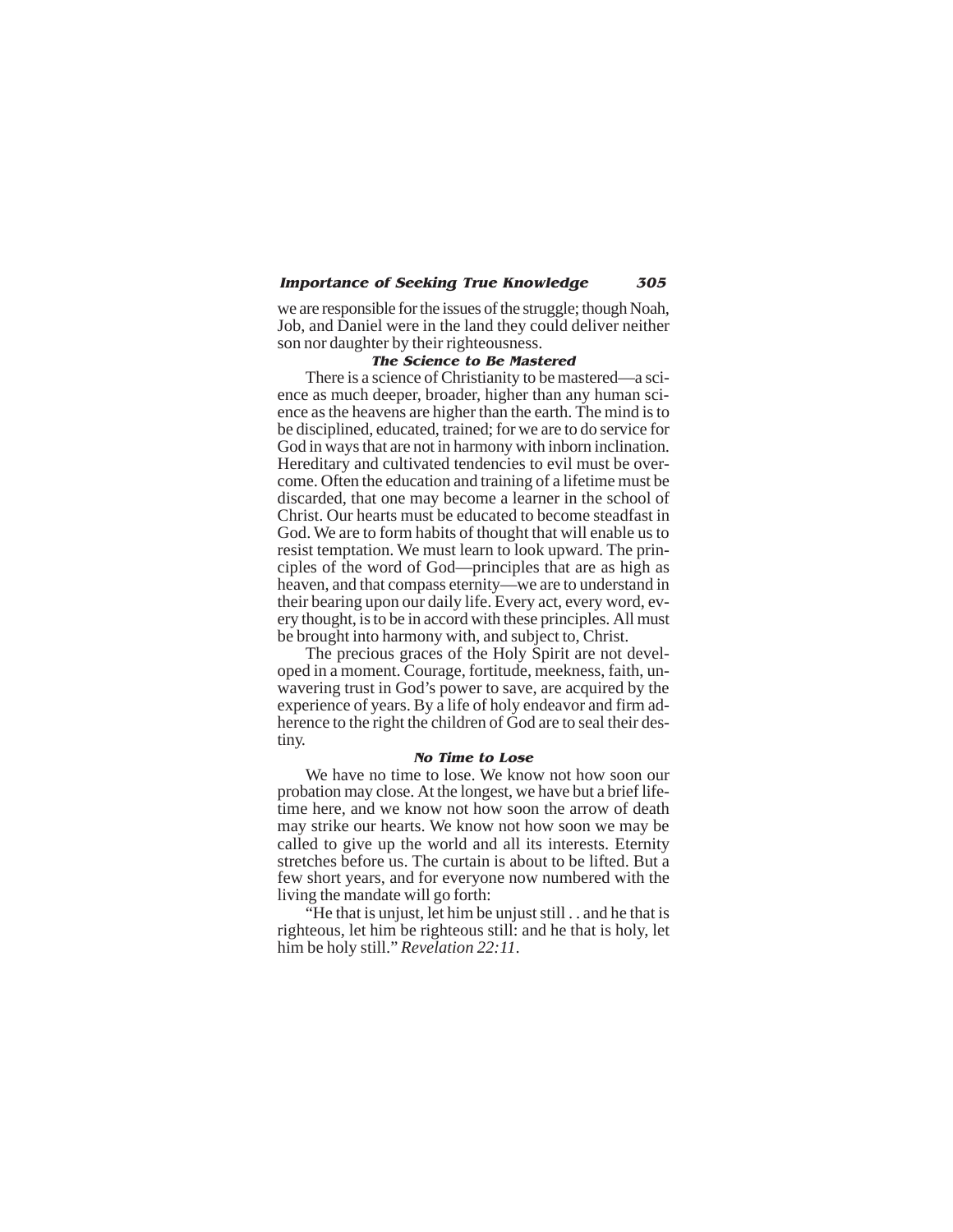Are we prepared? Have we become acquainted with God, the Governor of heaven, the Lawgiver, and with Jesus Christ whom He sent into the world as His representative? When our lifework is ended, shall we be able to say, as did Christ our example:

"I have glorified Thee on the earth: I have finished the work which Thou gavest Me to do . . I have manifested Thy name"? *John 17:4-6*.

The angels of God are seeking to attract us from ourselves and from earthly things. Let them not labor in vain.

Minds that have been given up to loose thought need to change. "Gird up the loins of your mind, be sober, and hope to the end for the grace that is to be brought unto you at the revelation of Jesus Christ; as obedient children, not fashioning yourselves according to the former lusts in your ignorance: but as He which hath called you is holy, so be ye holy in all manner of conversation; because it is written, Be ye holy; for I am holy." *1 Peter 1:13-16.*

The thoughts must be centered upon God. We must put forth earnest effort to overcome the evil tendencies of the natural heart. Our efforts, our self-denial, and perseverance must be proportionate to the infinite value of the object of which we are in pursuit. Only by overcoming as Christ overcame shall we win the crown of life.

### **The Need of Self-Renunciation**

Man's great danger is in being self-deceived, indulging self-sufficiency, and thus separating from God, the source of his strength. Our natural tendencies, unless corrected by the Holy Spirit of God, have in them the seeds of moral death. Unless we become vitally connected with God, we cannot resist the unhallowed effects of self-indulgence, self-love, and temptation to sin.

In order to receive help from Christ, we must realize our need. We must have a true knowledge of ourselves. It is only he who knows himself to be a sinner that Christ can save. Only as we see our utter helplessness and renounce all selftrust, shall we lay hold on divine power.

It is not only at the beginning of the Christian life that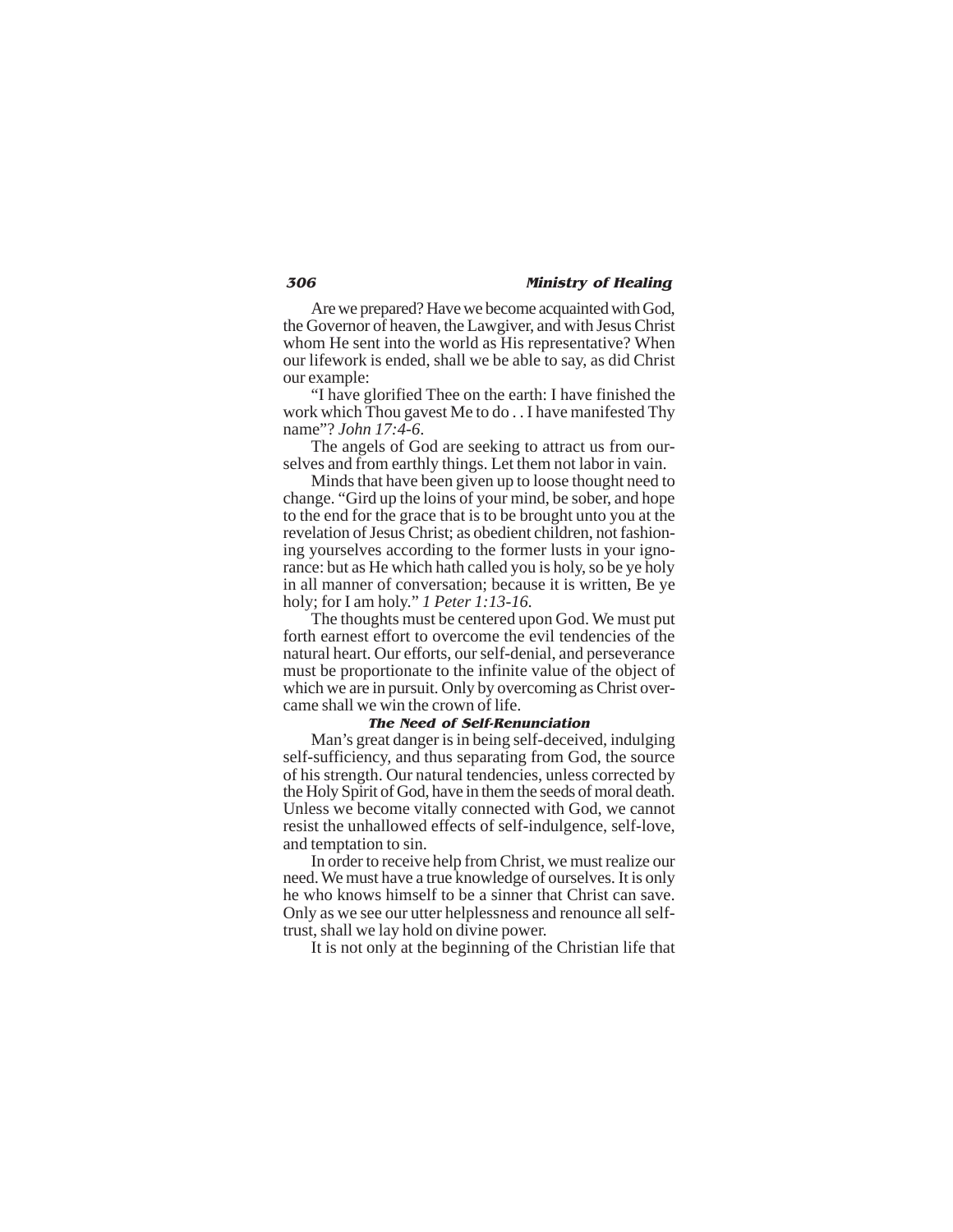#### **307 Importance of Seeking True Knowledge**

this renunciation of self is to be made. At every advance step heavenward it is to be renewed. All our good works are dependent on a power outside of ourselves; therefore there needs to be a continual reaching out of the heart after God, a constant, earnest confession of sin and humbling of the soul before Him. Perils surround us; and we are safe only as we feel our weakness and cling with the grasp of faith to our mighty Deliverer.

### **Christ the Fountainhead of True Knowledge**

We must turn away from a thousand topics that invite attention. There are matters that consume time and arouse inquiry, but end in nothing. The highest interests demand the close attention and energy that are so often given to comparatively insignificant things.

Accepting new theories does not in itself bring new life to the soul. Even an acquaintance with facts and theories important in themselves is of little value unless put to a practical use. We need to feel our responsibility to give our souls food that will nourish and stimulate spiritual life.

*"Incline thine ear unto wisdom . . Apply thy heart to understanding . . Seek her as silver . . Search for her for hid treasures: Then shalt thou understand the fear of Jehovah, and find the knowledge of God . . Then shalt thou understand righteousness and justice, and equity, yea, every good path. For wisdom shall enter into thy heart, and knowledge shall be pleasant unto thy soul. Discretion shall watch over thee; understanding shall keep thee." Wisdom "is a tree of life to them that lay hold upon her: And happy is everyone that retaineth her."— Proverbs 2:2-11 (A.R.V.); 3:18.*

The question for us to study is, "What is truth—the truth that is to be cherished, loved, honored, and obeyed?" The devotees of science have been defeated and disheartened in their efforts to find out God. What they need to inquire at this time is, "What is the truth that will enable us to win the salvation of our souls?"

"What think ye of Christ?"—this is the all-important question. Do you receive Him as a personal Saviour? To all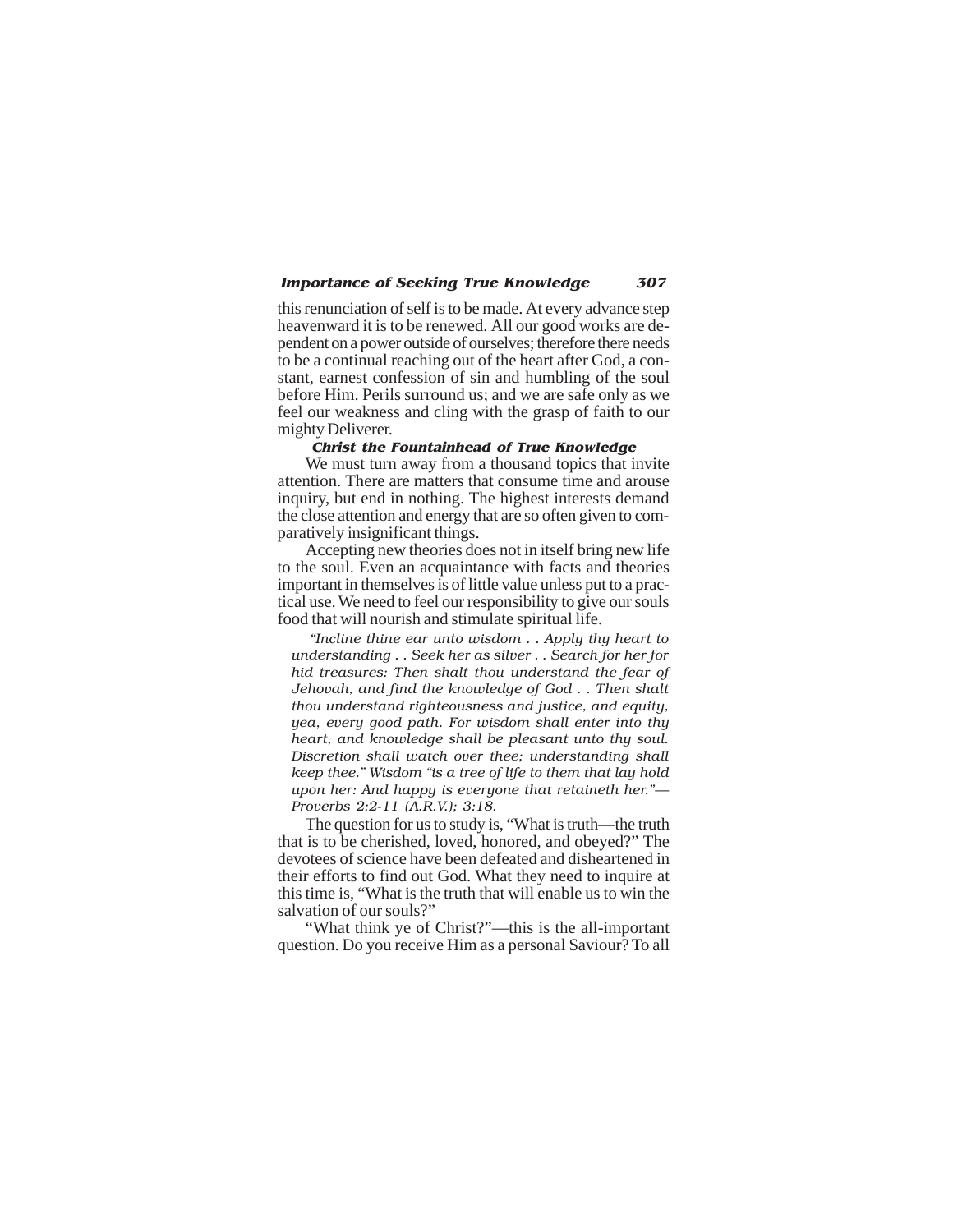who receive Him He gives power to become sons of God.

Christ revealed God to His disciples in a way that performed in their hearts a special work, such as He desires to do in our hearts. There are many who, in dwelling too largely upon theory, have lost sight of the living power of the Saviour's example. They have lost sight of Him as the humble, self-denying worker. What they need is to behold Jesus. Daily we need the fresh revealing of His presence. We need to follow more closely His example of self-renunciation and self-sacrifice.

We need the experience that Paul had when he wrote: "I am crucified with Christ: nevertheless I live; yet not I, but Christ liveth in me: and the life which I now live in the flesh I live by the faith of the Son of God, who loved me, and gave Himself for me." *Galatians 2:20*.

The knowledge of God and of Jesus Christ, expressed in character, is an exaltation above everything else that is esteemed on earth or in heaven. It is the very highest education. It is the key that opens the portals of the heavenly city. This knowledge it is God's purpose that all who put on Christ shall possess.

# $-$  Chapter 39  $-$ The Knowledge Received through God's Word

"The opening of Thy words giveth light; it giveth understanding."

The whole Bible is a revelation of the glory of God in Christ. Received, believed, obeyed, it is the great instrumentality in the transformation of character. It is the grand stimulus, the constraining force, that quickens the physical, mental, and spiritual powers, and directs the life into right channels.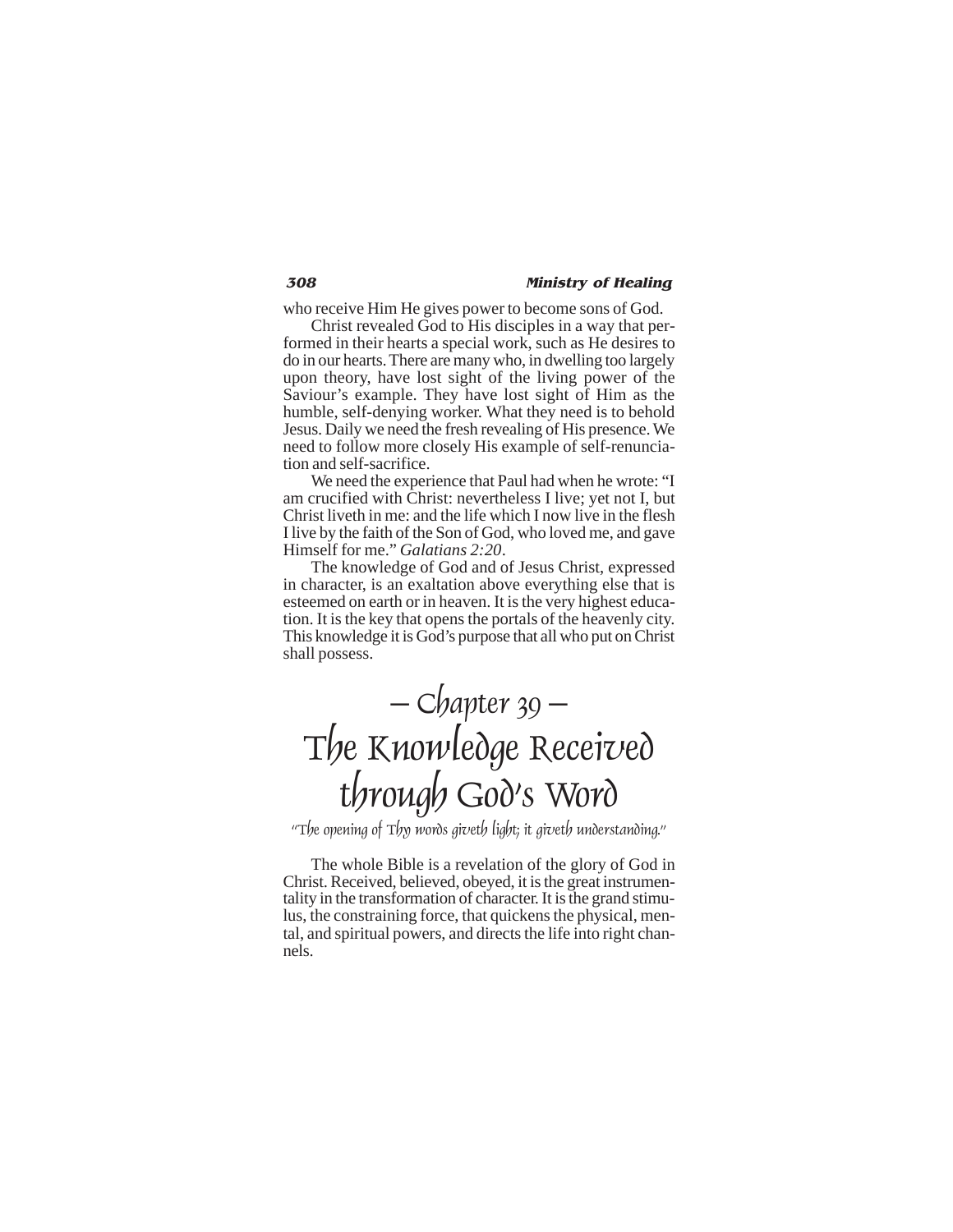#### **309 Knowledge Received through God's Word**

The reason why the youth, and even those of mature years, are so easily led into temptation and sin, is that they do not study the word of God and meditate upon it as they should. The lack of firm, decided will power, which is manifest in life and character, results from neglect of the sacred instruction of God's word. They do not by earnest effort direct the mind to that which would inspire pure, holy thought and divert it from that which is impure and untrue. There are few who choose the better part, who sit at the feet of Jesus, as did Mary, to learn of the divine Teacher. Few treasure His words in the heart and practice them in the life.

The truths of the Bible, received, will uplift mind and soul. If the word of God were appreciated as it should be, both young and old would possess an inward rectitude, a strength of principle, that would enable them to resist temptation.

Let men teach and write the precious things of the Holy Scriptures. Let the thought, the aptitude, the keen exercise of brain power, be given to the study of the thoughts of God. Study not the philosophy of man's conjectures, but study the philosophy of Him who is truth. No other literature can compare with this in value.

The mind that is earthly finds no pleasure in contemplating the word of God; but, for the mind renewed by the Holy Spirit, divine beauty and celestial light shine from the sacred page. That which to the earthly mind was a desolate wilderness, to the spiritual mind becomes a land of living streams.

The knowledge of God as revealed in His word is the knowledge to be given to our children. From the earliest dawn of reason they should be made familiar with the name and the life of Jesus. Their first lessons should teach them that God is their Father. Their first training should be that of loving obedience. Reverently and tenderly let the word of God be read and repeated to them in portions suited to their comprehension and adapted to awaken their interest. And, above all, let them learn of His love revealed in Christ, and its great lesson: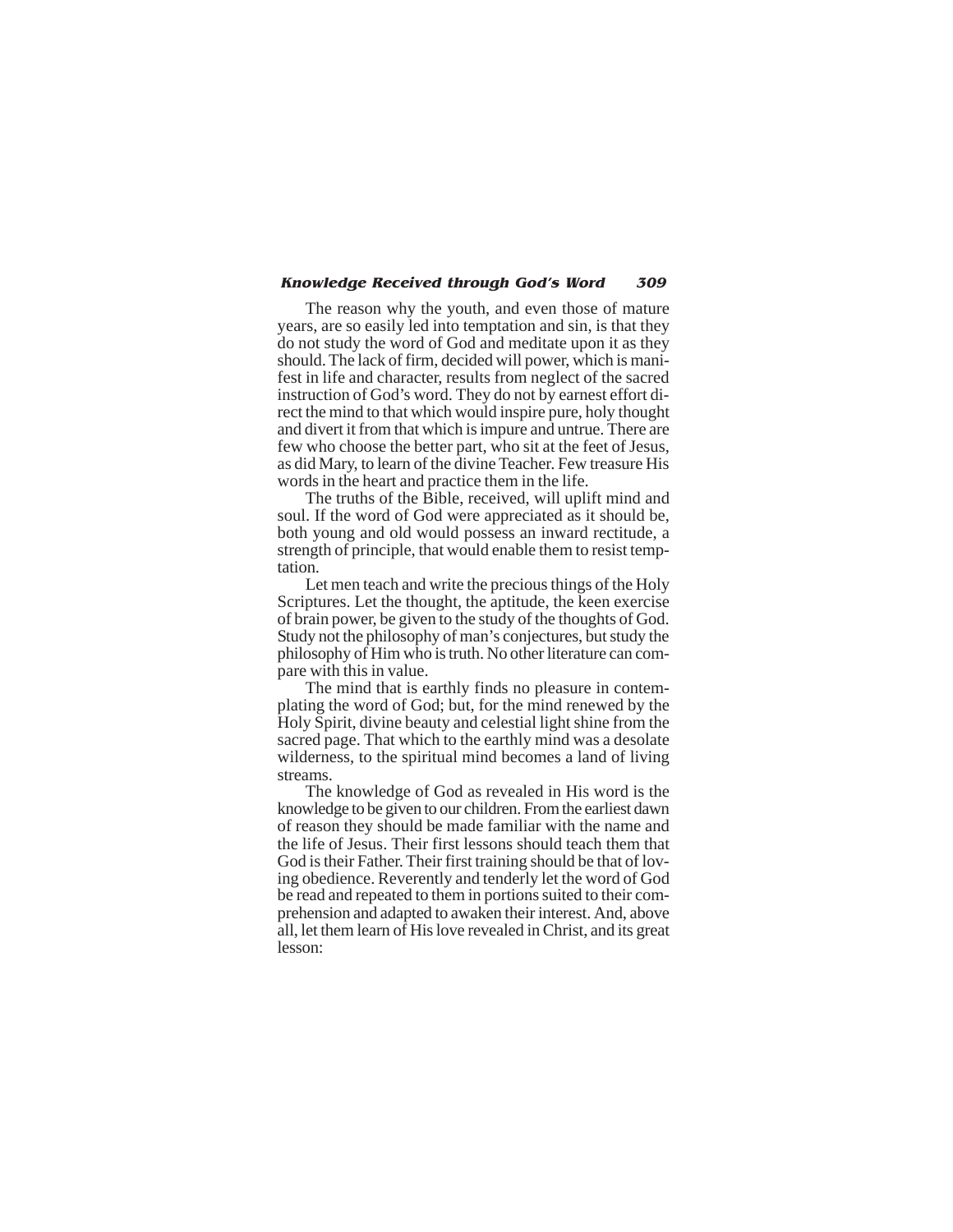"If God so loved us, we ought also to love one another." *1 John 4:11.*

Let the youth make the word of God the food of mind and soul. Let the cross of Christ be made the science of all education, the center of all teaching and all study. Let it be brought into the daily experience in practical life. So will the Saviour become to the youth a daily companion and friend. Every thought will be brought into captivity to the obedience of Christ. With the apostle Paul they will be able to say:

"God forbid that I should glory, save in the cross of our Lord Jesus Christ, by whom the world is crucified unto me, and I unto the world." *Galatians 6:14*.

#### **An Experimental Knowledge**

Thus through faith they come to know God by an experimental knowledge. They have proved for themselves the reality of His word, the truth of His promises. They have tasted, and they know that the Lord is good.

The beloved John had a knowledge gained through his own experience. He could testify:

"That which was from the beginning, which we have heard, which we have seen with our eyes, which we have looked upon, and our hands have handled, of the Word of life; (for the life was manifested, and we have seen it, and bear witness, and show unto you that eternal life, which was with the Father, and was manifested unto us;) that which we have seen and heard declare we unto you, that ye also may have fellowship with us: and truly our fellowship is with the Father, and with His Son Jesus Christ." *1 John 1:1-3*.

So everyone may be able, through his own experience, to "set his seal, that God is true." *John 3:33 (A.R.V.).* He can bear witness to that which he himself has seen and heard and felt of the power of Christ. He can testify:

"I needed help, and I found it in Jesus. Every want was supplied, the hunger of my soul was satisfied; the Bible is to me the revelation of Christ. I believe in Jesus because He is to me a divine Saviour. I believe the Bible because I have found it to be the voice of God to my soul."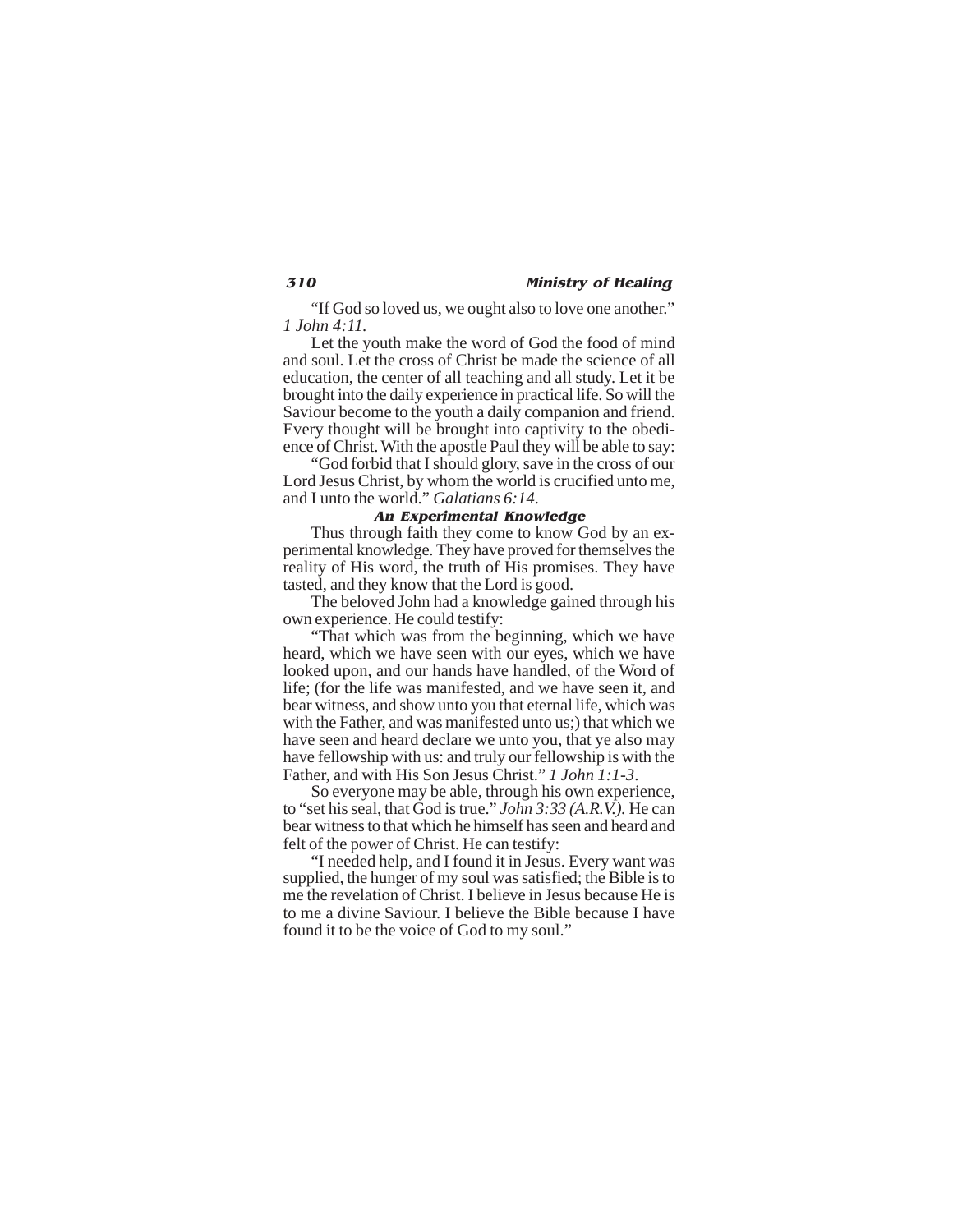#### **311 Knowledge Received through God's Word**

### **An Aid in the Study of Nature**

He who has gained a knowledge of God and His word through personal experience is prepared to engage in the study of natural science. Of Christ it is written, "In Him was life; and the life was the light of men." *John 1:4*. Before the entrance of sin, Adam and Eve in Eden were surrounded with a clear and beautiful light, the light of God. This light illuminated everything which they approached. There was nothing to obscure their perception of the character or the works of God. But when they yielded to the tempter, the light departed from them. In losing the garments of holiness, they lost the light that had illuminated nature. No longer could they read it aright. They could not discern the character of God in His works. So today man cannot of himself read aright the teaching of nature. Unless guided by divine wisdom, he exalts nature and the laws of nature above nature's God. This is why mere human ideas in regard to science so often contradict the teaching of God's word. But for those who receive the light of the life of Christ, nature is again illuminated. In the light shining from the cross, we can rightly interpret nature's teaching.

He who has a knowledge of God and His word through personal experience has a settled faith in the divinity of the Holy Scriptures. He has proved that God's word is truth, and he knows that truth can never contradict itself. He does not test the Bible by men's ideas of science; he brings these ideas to the test of the unerring standard. He knows that in true science there can be nothing contrary to the teaching of the word; since both have the same Author, a correct understanding of both will prove them to be in harmony. Whatever in so-called scientific teaching contradicts the testimony of God's word is mere human guesswork.

To such a student, scientific research will open vast fields of thought and information. As he contemplates the things of nature, a new perception of truth comes to him. The book of nature and the written word shed light upon each other. Both make him better acquainted with God by teaching him of His character and of the laws through which He works.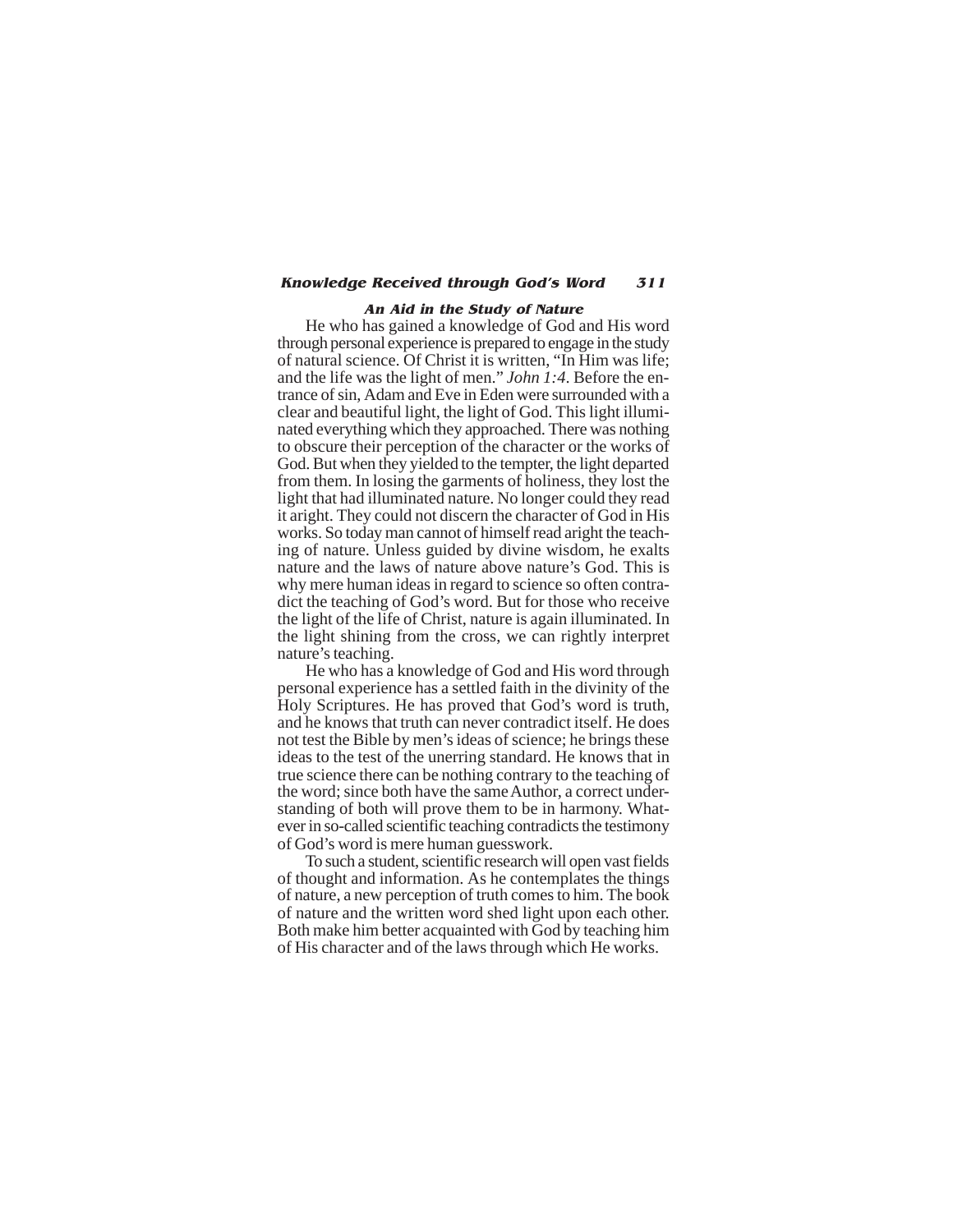#### **The Psalmist's Experience**

The experience of the psalmist is the experience that all may gain by receiving God's word through nature and through revelation. He says:

*"Thou, Lord, hast made me glad through Thy work: I will triumph in the works of Thy hands." "Thy mercy, O Lord, is in the heavens; and Thy faithfulness reacheth unto the clouds. Thy righteousness is like the great mountains; Thy judgments are a great deep . .*

*"How excellent is Thy loving-kindness, O God!" "The children of men take refuge under the shadow of Thy wings . . and Thou wilt make them drink of the river of Thy pleasures. For with Thee is the fountain of life: in Thy light shall we see light."*

*"Blessed are they that are upright in way, who walk in the law of Jehovah. Blessed are they that keep His testimonies, that seek Him with the whole heart."*

*"Wherewith shall a young man cleanse his way? By taking heed thereto according to Thy word." "I have chosen the way of faithfulness: Thine ordinances have I set before Me." "Thy word have I laid up in my heart, that I might not sin against Thee." "And I shall walk at liberty; for I have sought Thy precepts."*

*"Open Thou mine eyes, that I may behold wondrous things out of Thy law." "Thy testimonies also are my delight and my counselors." "The law of Thy mouth is better unto me than thousands of gold and silver."*

*"Oh how love I Thy law! It is my meditation all the day." "Thy testimonies are wonderful; therefore doth my soul keep them." "Thy statutes have been my songs in the house of my pilgrimage."*

*"Thy word is very pure; therefore Thy servant loveth it."*

*"The sum of Thy word is truth; and every one of Thy righteous ordinances endureth forever."*

*"Let my soul live, and it shall praise Thee; and let Thine ordinances help me." "Great peace have they that*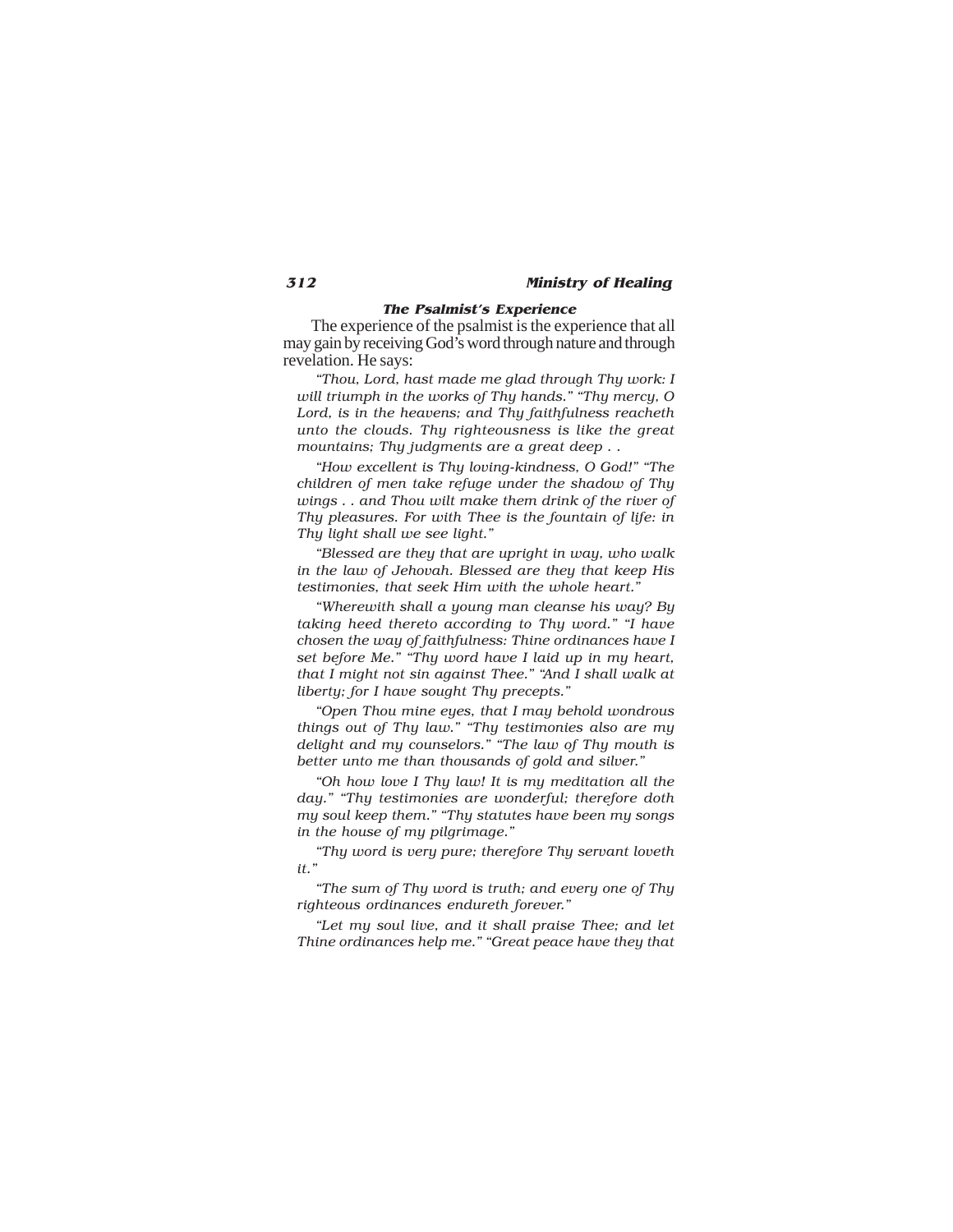#### **313 Knowledge Received through God's Word**

*love Thy law; and they have no occasion of stumbling.*

*"I have hoped for Thy salvation, O Jehovah, and have done Thy commandments. My soul hath observed Thy testimonies; and I love them exceedingly."*

*"The opening of Thy words giveth light; it giveth understanding unto the simple." "Thy commandments make me wiser than mine enemies; for they are ever with me. I have more understanding than all my teachers; for Thy testimonies are my meditation. I understand more than the aged, because I have kept Thy precepts." "Through Thy precepts I get understanding: Therefore I hate every false way." "Thy testimonies have I taken as a heritage forever; for they are the rejoicing of my heart." Psalms 92:4; 36:5-7; 36:7-9 (A.R.V.); 119:1, 2, 9, 30 (A.R.V., margin); 119:11, 45, 18, 24, 72, 97, 129, 54, 140, 160, 175, 165-167, 130, 98-100, 104, 111 (A.R.V.).*

### **Clearer Revealings of God**

 It is our privilege to reach higher and still higher for clearer revealings of the character of God. When Moses prayed, "I beseech Thee, show me Thy glory," the Lord did not rebuke him, but He granted his prayer. God declared to His servant, "I will make all My goodness pass before thee, and I will proclaim the name of the Lord before thee." *Exodus 33:18-19.*

It is sin that darkens our minds and dims our perceptions. As sin is purged from our hearts, the light of the knowledge of the glory of God in the face of Jesus Christ, illuminating His word and reflected from the face of nature, more and more fully will declare Him "merciful and gracious, longsuffering, and abundant in goodness and truth." *Exodus 34:6*.

In His light shall we see light, until mind and heart and soul are transformed into the image of His holiness.

For those who thus lay hold of the divine assurances of God's word, there are wonderful possibilities. Before them lie vast fields of truth, vast resources of power. Glorious things are to be revealed. Privileges and duties which they do not even suspect to be in the Bible will be made manifest.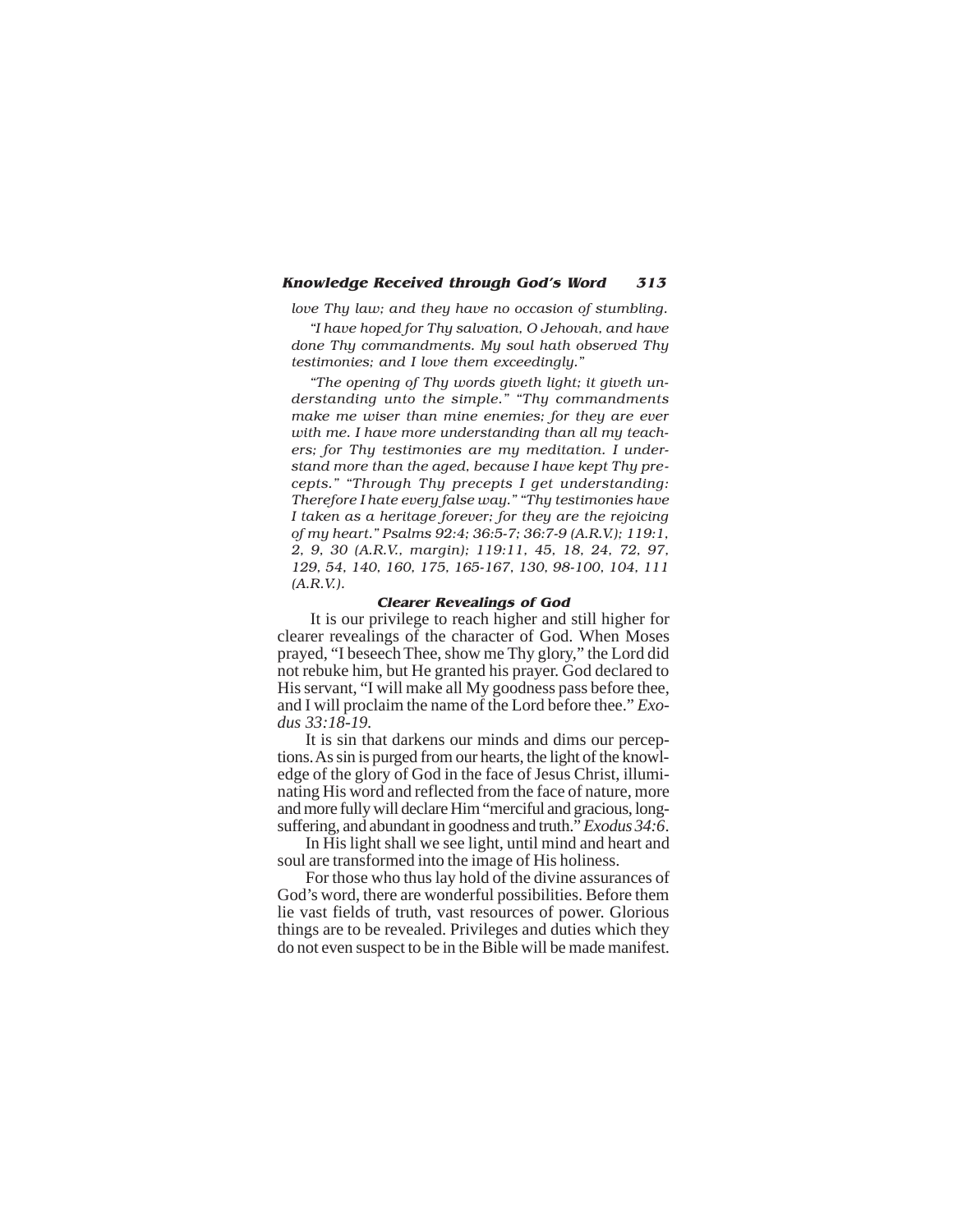All who walk in the path of humble obedience, fulfilling His purpose, will know more and more of the oracles of God.

Let the student take the Bible as his guide and stand firm for principle, and he may aspire to any height of attainment. All the philosophies of human nature have led to confusion and shame when God has not been recognized as all in all. But the precious faith inspired of God imparts strength and nobility of character. As His goodness, His mercy, and His love are dwelt upon, clearer and still clearer will be the perception of truth; higher, holier, the desire for purity of heart and clearness of thought. The soul dwelling in the pure atmosphere of holy thought is transformed by intercourse with God through the study of His word. Truth is so large, so far-reaching, so deep, so broad, that self is lost sight of. The heart is softened and subdued into humility, kindness, and love.

And the natural powers are enlarged because of holy obedience. From the study of the word of life, students may come forth with minds expanded, elevated, ennobled. If they are, like Daniel, hearers and doers of the word of God, they may advance as he did in all branches of learning. Being pureminded, they will become strong-minded. Every intellectual faculty will be quickened. They may so educate and discipline themselves that all within the sphere of their influence shall see what man can be, and what he can do, when connected with the God of wisdom and power.

# **Education in the Life Eternal**

Our lifework here is a preparation for the life eternal. The education begun here will not be completed in this life; it will be going forward through all eternity—ever progressing, never completed. More and more fully will be revealed the wisdom and love of God in the plan of redemption. The Saviour, as He leads His children to the fountains of living waters, will impart rich stores of knowledge. And day by day the wonderful works of God, the evidences of His power in creating and sustaining the universe, will open before the mind in new beauty. In the light that shines from the throne, mysteries will disappear, and the soul will be filled with as-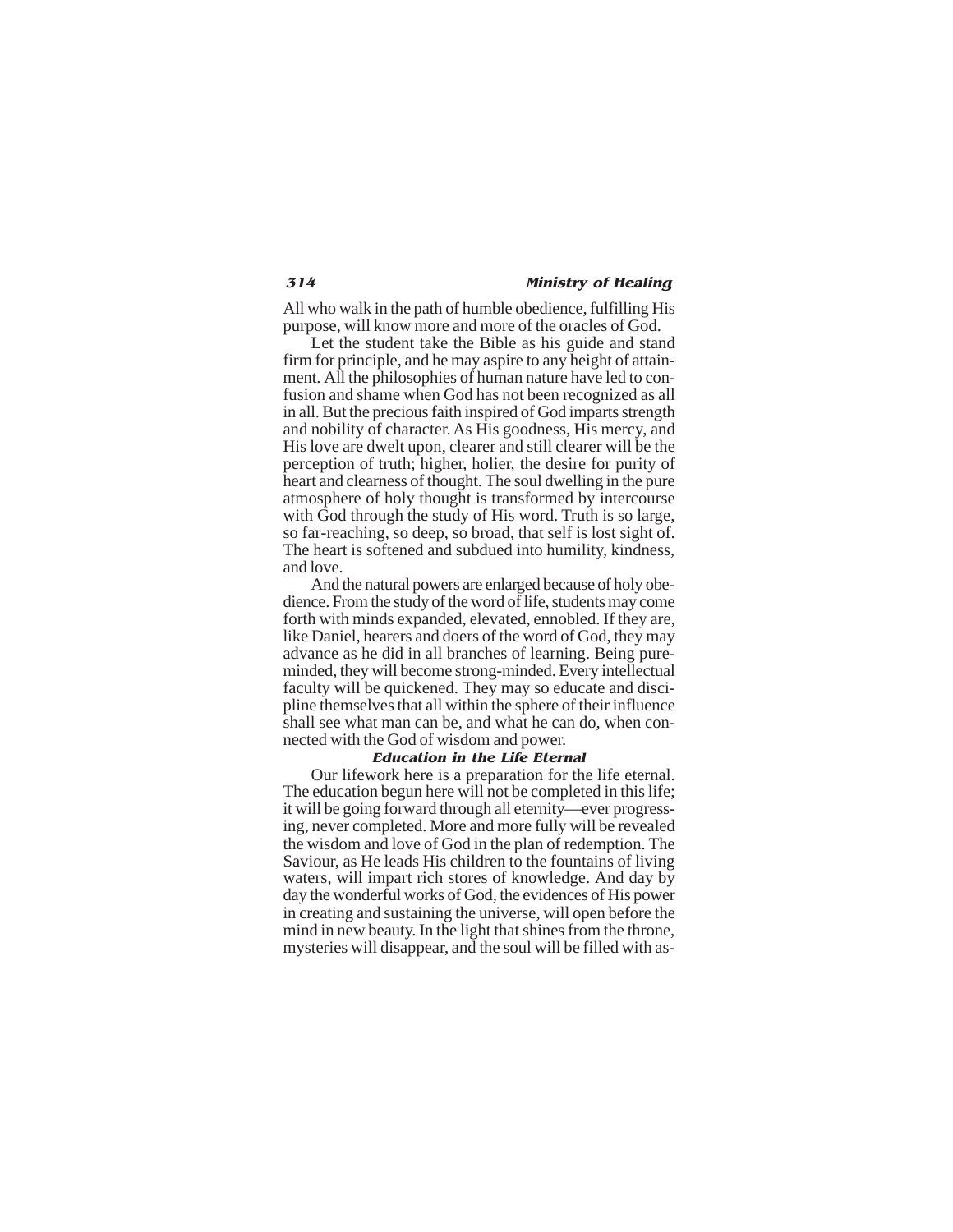#### **315 Knowledge Received through God's Word**

tonishment at the simplicity of the things that were never before comprehended.

Now we see through a glass, darkly; but then face to face; now we know in part; but then we shall know even as also we are known.

> – Chapter 40 – Help in Daily Living

"As thy days, so shall thy strength be."

There is an eloquence far more powerful than the eloquence of words in the quiet, consistent life of a pure, true Christian. What a man is has more influence than what he says.

The officers who were sent to Jesus came back with the report that never man spoke as He spoke. But the reason for this was that never man lived as He lived. Had His life been other than it was, He could not have spoken as He did. His words bore with them a convincing power, because they came from a heart pure and holy, full of love and sympathy, benevolence and truth.

It is our own character and experience that determine our influence upon others. In order to convince others of the power of Christ's grace, we must know its power in our own hearts and lives. The gospel we present for the saving of souls must be the gospel by which our own souls are saved. Only through a living faith in Christ as a personal Saviour is it possible to make our influence felt in a skeptical world. If we would draw sinners out of the swift-running current, our own feet must be firmly set upon the Rock, Christ Jesus.

The badge of Christianity is not an outward sign, not the wearing of a cross or a crown, but it is that which reveals the union of man with God. By the power of His grace manifested in the transformation of character the world is to be convinced that God has sent His Son as its Redeemer. No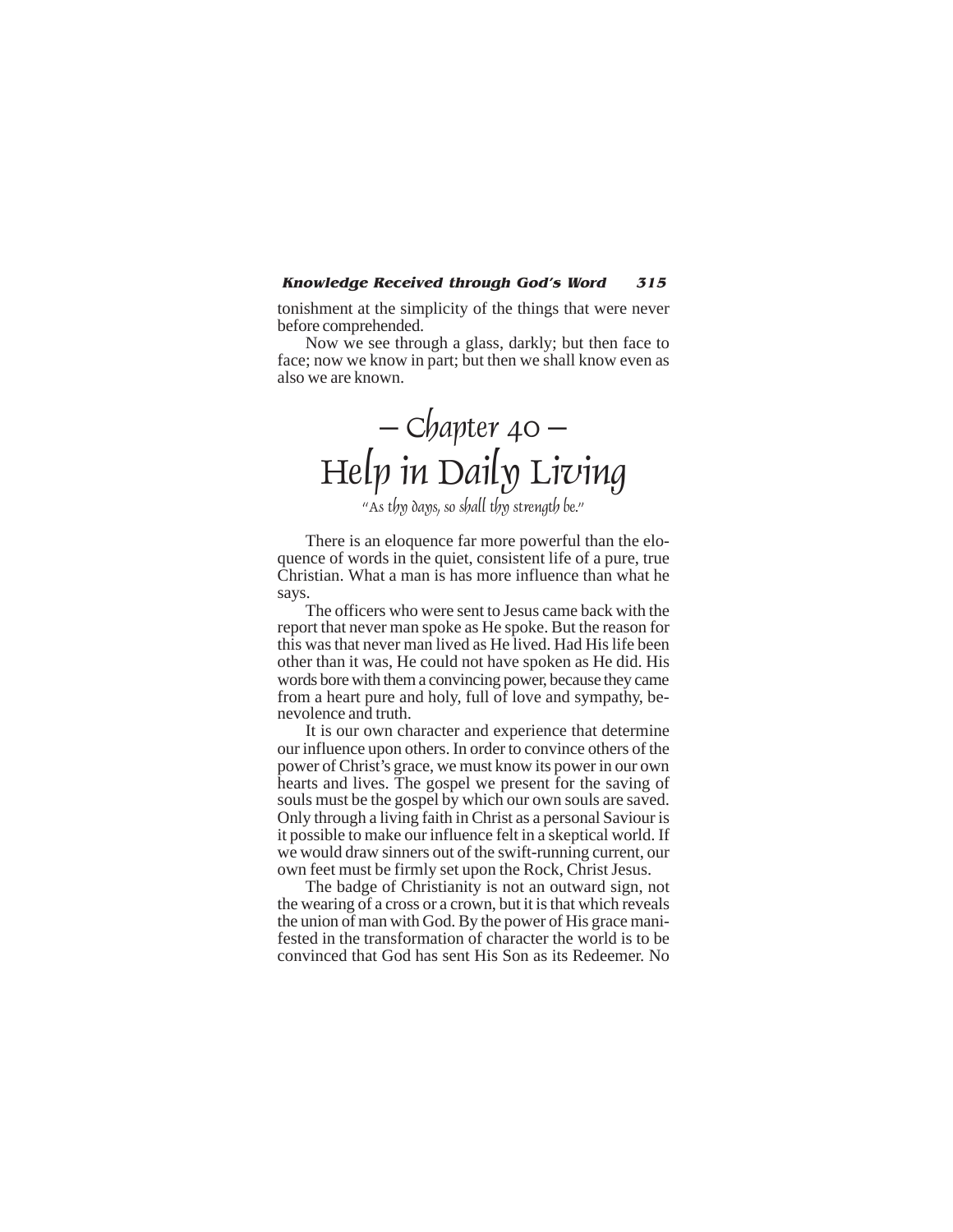other influence that can surround the human soul has such power as the influence of an unselfish life. The strongest argument in favor of the gospel is a loving and lovable Christian.

#### **The Discipline of Trial**

To live such a life, to exert such an influence, costs at every step effort, self-sacrifice, discipline. It is because they do not understand this that many are so easily discouraged in the Christian life. Many who sincerely consecrate their lives to God's service are surprised and disappointed to find themselves, as never before, confronted by obstacles and beset by trials and perplexities. They pray for Christlikeness of character, for a fitness for the Lord's work, and they are placed in circumstances that seem to call forth all the evil of their nature. Faults are revealed of which they did not even suspect the existence. Like Israel of old they question, "If God is leading us, why do all these things come upon us?"

It is because God is leading them that these things come upon them. Trials and obstacles are the Lord's chosen methods of discipline and His appointed conditions of success. He who reads the hearts of men knows their characters better than they themselves know them. He sees that some have powers and susceptibilities which, rightly directed, might be used in the advancement of His work. In His providence He brings these persons into different positions and varied circumstances, that they may discover in their character the defects which have been concealed from their own knowledge. He gives them opportunity to correct these defects and to fit themselves for His service. Often He permits the fires of affliction to assail them that they may be purified.

The fact that we are called upon to endure trial shows that the Lord Jesus sees in us something precious which He desires to develop. If He saw in us nothing whereby He might glorify His name, He would not spend time in refining us. He does not cast worthless stones into His furnace. It is valuable ore that He refines. The blacksmith puts the iron and steel into the fire that he may know what manner of metal they are. The Lord allows His chosen ones to be placed in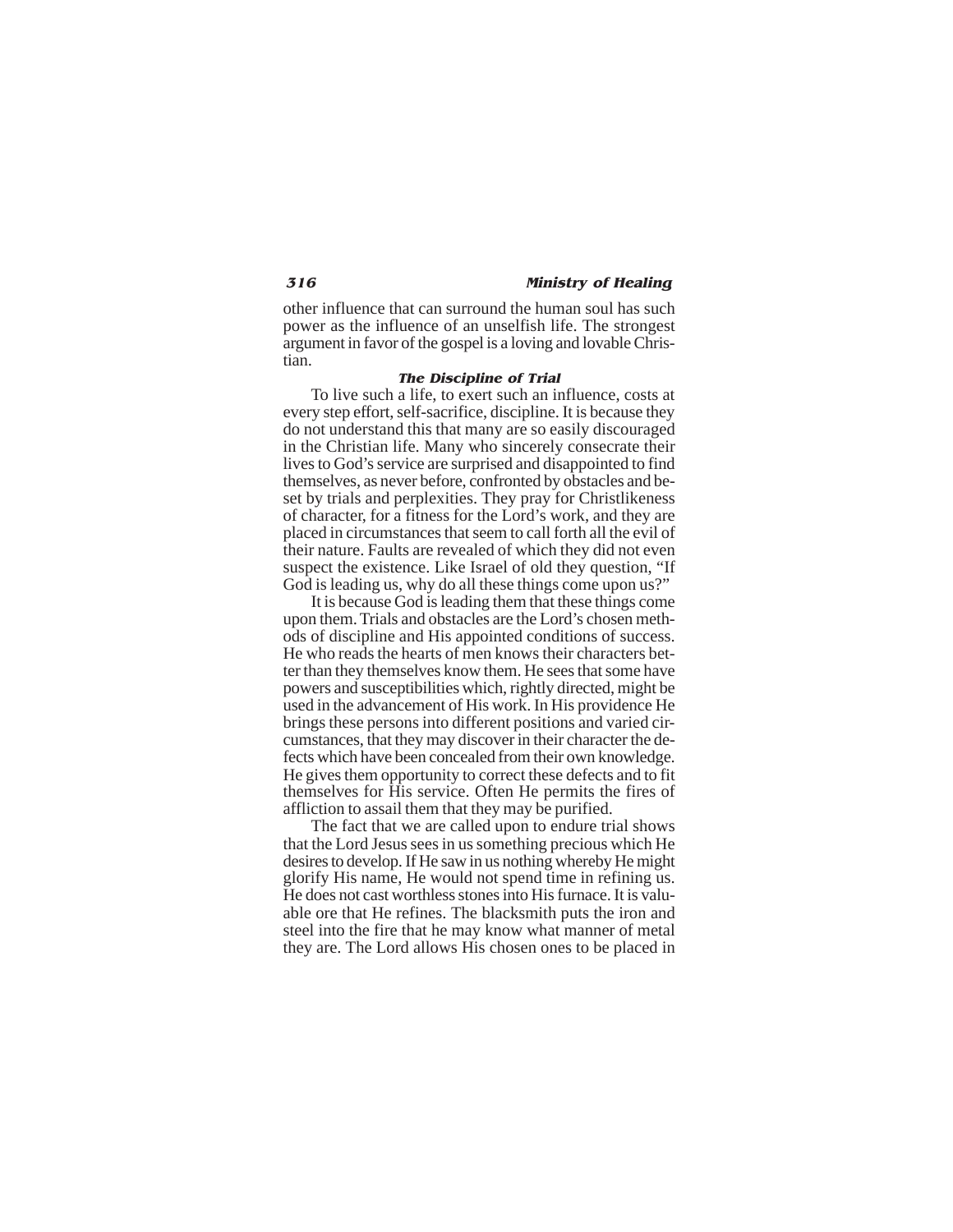### **Help in Daily Living**

the furnace of affliction, to prove what temper they are of and whether they can be fashioned for His work.

The potter takes the clay and molds it according to his will. He kneads it and works it. He tears it apart and presses it together. He wets it and then dries it. He lets it lie for a while without touching it. When it is perfectly pliable, he continues the work of making of it a vessel. He forms it into shape and on the wheel trims and polishes it. He dries it in the sun and bakes it in the oven. Thus it becomes a vessel fit for use. So the great Master Worker desires to mold and fashion us. And as the clay is in the hands of the potter, so are we to be in His hands. We are not to try to do the work of the potter. Our part is to yield ourselves to be molded by the Master Worker.

"Beloved, think it not strange concerning the fiery trial which is to try you, as though some strange thing happened unto you: but rejoice, inasmuch as ye are partakers of Christ's sufferings; that, when His glory shall be revealed, ye may be glad also with exceeding joy." *1 Peter 4:12-13*.

In the full light of day, and in hearing of the music of other voices, the caged bird will not sing the song that his master seeks to teach him. He learns a snatch of this, a trill of that, but never a separate and entire melody. But the master covers the cage, and places it where the bird will listen to the one song he is to sing. In the dark, he tries and tries again to sing that song until it is learned, and he breaks forth in perfect melody. Then the bird is brought forth, and ever after he can sing that song in the light. Thus God deals with His children. He has a song to teach us, and when we have learned it amid the shadows of affliction we can sing it ever afterward.

### **God's Choice in Our Lifework**

Many are dissatisfied with their lifework. It may be that their surroundings are uncongenial; their time is occupied with commonplace work, when they think themselves capable of higher responsibilities; often their efforts seem to them to be unappreciated or fruitless; their future is uncertain.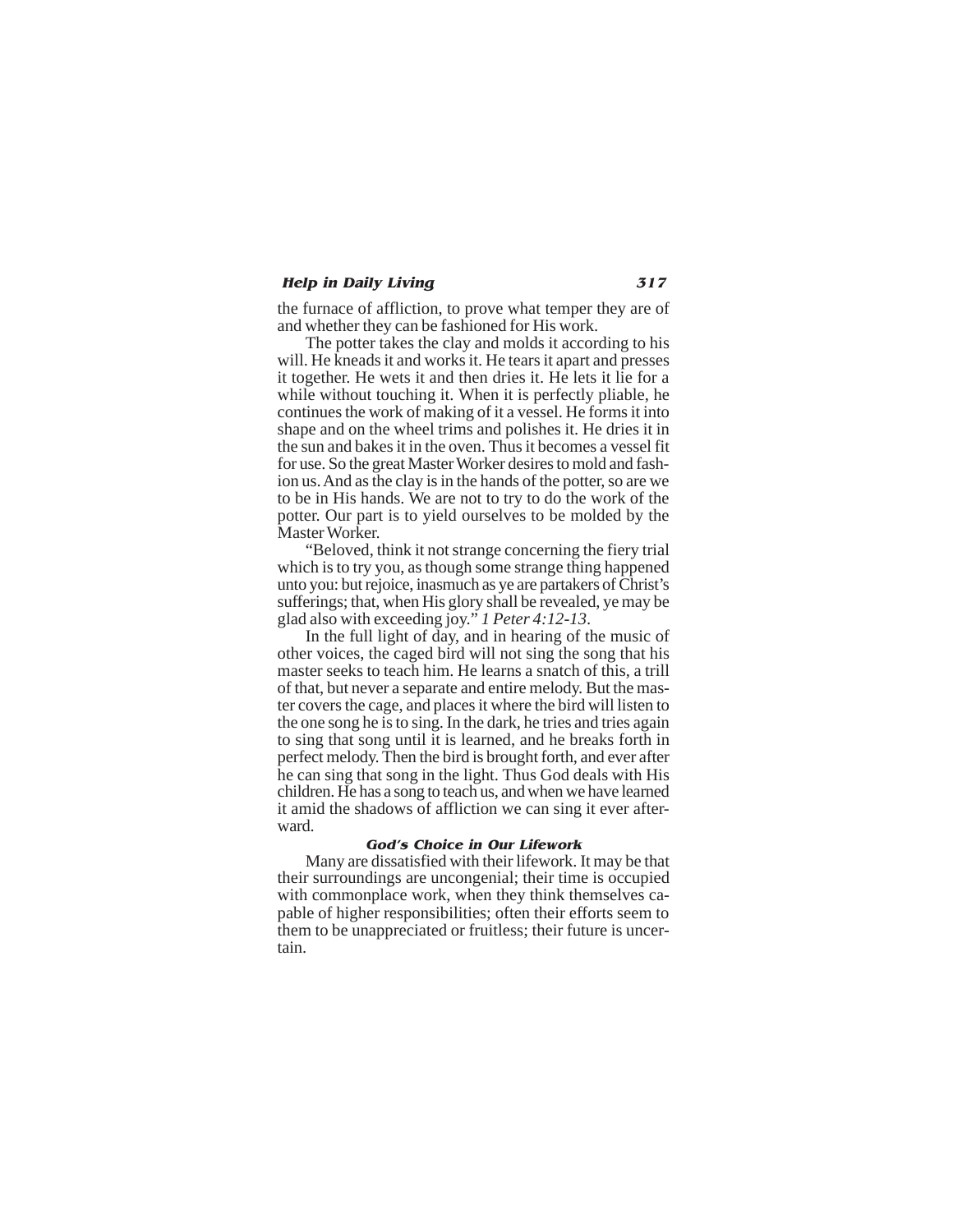Let us remember that while the work we have to do may not be our choice, it is to be accepted as God's choice for us. Whether pleasing or unpleasing, we are to do the duty that lies nearest. "Whatsoever thy hand findeth to do, do it with thy might; for there is no work, nor device, nor knowledge, nor wisdom, in the grave, whither thou goest." *Ecclesiastes 9:10.*

If the Lord desires us to bear a message to Nineveh, it will not be as pleasing to Him for us to go to Joppa or to Capernaum. He has reasons for sending us to the place toward which our feet have been directed. At that very place there may be someone in need of the help we can give. He who sent Philip to the Ethiopian councilor, Peter to the Roman centurion, and the little Israelitish maiden to the help of Naaman, the Syrian captain, sends men and women and youth today as His representatives to those in need of divine help and guidance.

#### **God's Plans, the Best**

Our plans are not always God's plans. He may see that it is best for us and for His cause to refuse our very best intentions, as He did in the case of David. But of one thing we may be assured, He will bless and use in the advancement of His cause those who sincerely devote themselves and all they have to His glory. If He sees it best not to grant their desires He will counterbalance the refusal by giving them tokens of His love and entrusting to them another service.

In His loving care and interest for us, often He who understands us better than we understand ourselves refuses to permit us selfishly to seek the gratification of our own ambition. He does not permit us to pass by the homely but sacred duties that lie next to us. Often these duties afford the very training essential to prepare us for a higher work. Often our plans fail that God's plans for us may succeed.

We are never called upon to make a real sacrifice for God. Many things He asks us to yield to Him; but, in doing this, we are but giving up that which hinders us in the heavenward way. Even when called upon to surrender those things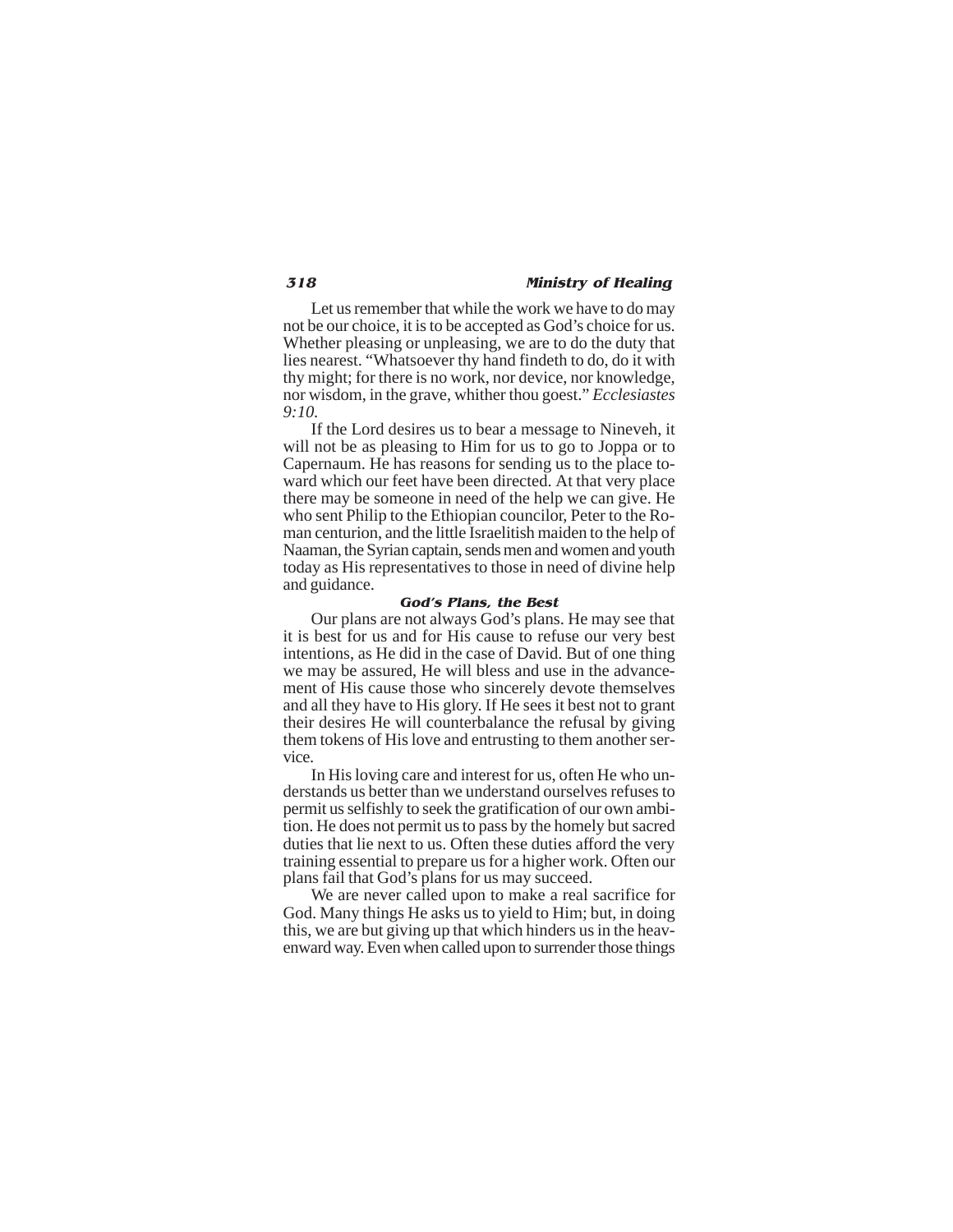# **Help in Daily Living**

which in themselves are good, we may be sure that God is thus working out for us some higher good.

In the future life the mysteries that here have annoyed and disappointed us will be made plain. We shall see that our seemingly unanswered prayers and disappointed hopes have been among our greatest blessings.

We are to look upon every duty, however humble, as sacred because it is a part of God's service. Our daily prayer should be, "Lord, help me to do my best. Teach me how to do better work. Give me energy and cheerfulness. Help me to bring into my service the loving ministry of the Saviour."

#### **A Lesson from the Life of Moses**

Consider the experience of Moses. The education he received in Egypt as the king's grandson and the prospective heir to the throne was very thorough. Nothing was neglected that was calculated to make him a wise man, as the Egyptians understood wisdom. He received the highest civil and military training. He felt that he was fully prepared for the work of delivering Israel from bondage. But God judged otherwise. His providence appointed Moses forty years of training in the wilderness as a keeper of sheep.

The education that Moses had received in Egypt was a help to him in many respects; but the most valuable preparation for his lifework was that which he received while employed as a shepherd. Moses was naturally of an impetuous spirit. In Egypt a successful military leader and a favorite with the king and the nation, he had been accustomed to receiving praise and flattery. He had attracted the people to himself. He hoped to accomplish by his own powers the work of delivering Israel. Far different were the lessons he had to learn as God's representative. As he led his flocks through the wilds of the mountains and into the green pastures of the valleys, he learned faith and meekness, patience, humility, and self-forgetfulness. He learned to care for the weak, to nurse the sick, to seek after the straying, to bear with the unruly, to tend the lambs, and to nurture the old and the feeble.

In this work Moses was drawn nearer to the Chief Shepherd. He became closely united to the Holy One of Israel. No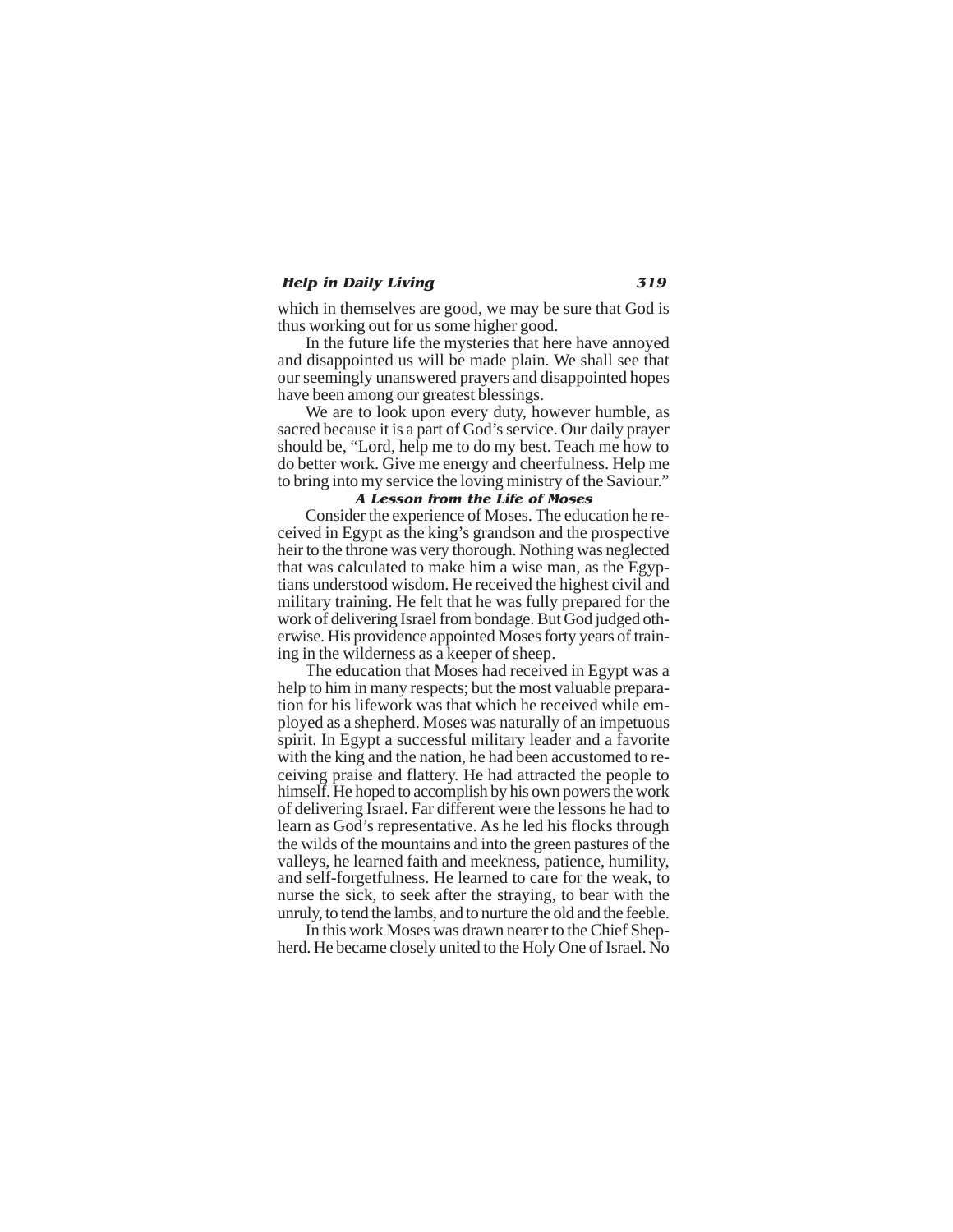longer did he plan to do a great work. He sought to do faithfully as unto God the work committed to his charge. He recognized the presence of God in his surroundings. All nature spoke to him of the Unseen One. He knew God as a personal God; and, in meditating upon His character, he grasped more and more fully the sense of His presence. He found refuge in the everlasting arms.

After this experience, Moses heard the call from heaven to exchange his shepherd's crook for the rod of authority; to leave his flock of sheep and take the leadership of Israel. The divine command found him self-distrustful, slow of speech, and timid. He was overwhelmed with a sense of his incapacity to be a mouthpiece for God. But he accepted the work, putting his whole trust in the Lord. The greatness of his mission called into exercise the best powers of his mind. God blessed his ready obedience, and he became eloquent, hopeful, self-possessed, fitted for the greatest work ever given to man. Of him it is written: "There hath not arisen a prophet since in Israel like unto Moses, whom Jehovah knew face to face." *Deuteronomy 34:10 (A.R.V.).*

Let those who feel that their work is not appreciated, and who crave a position of greater responsibility, consider that "promotion cometh neither from the east, nor from the west, nor from the south. But God is the Judge: He putteth down one, and setteth up another." *Psalm 75:6-7*. Every man has his place in the eternal plan of heaven. Whether we fill that place depends upon our own faithfulness in co-operating with God.

We need to beware of self-pity. Never indulge the feeling that you are not esteemed as you should be, that your efforts are not appreciated, that your work is too difficult. Let the memory of what Christ has endured for us silence every murmuring thought. We are treated better than was our Lord. "Seekest thou great things for thyself? seek them not." *Jeremiah 45:5*. The Lord has no place in His work for those who have a greater desire to win the crown than to bear the cross. He wants men who are more intent upon doing their duty than upon receiving their reward—men who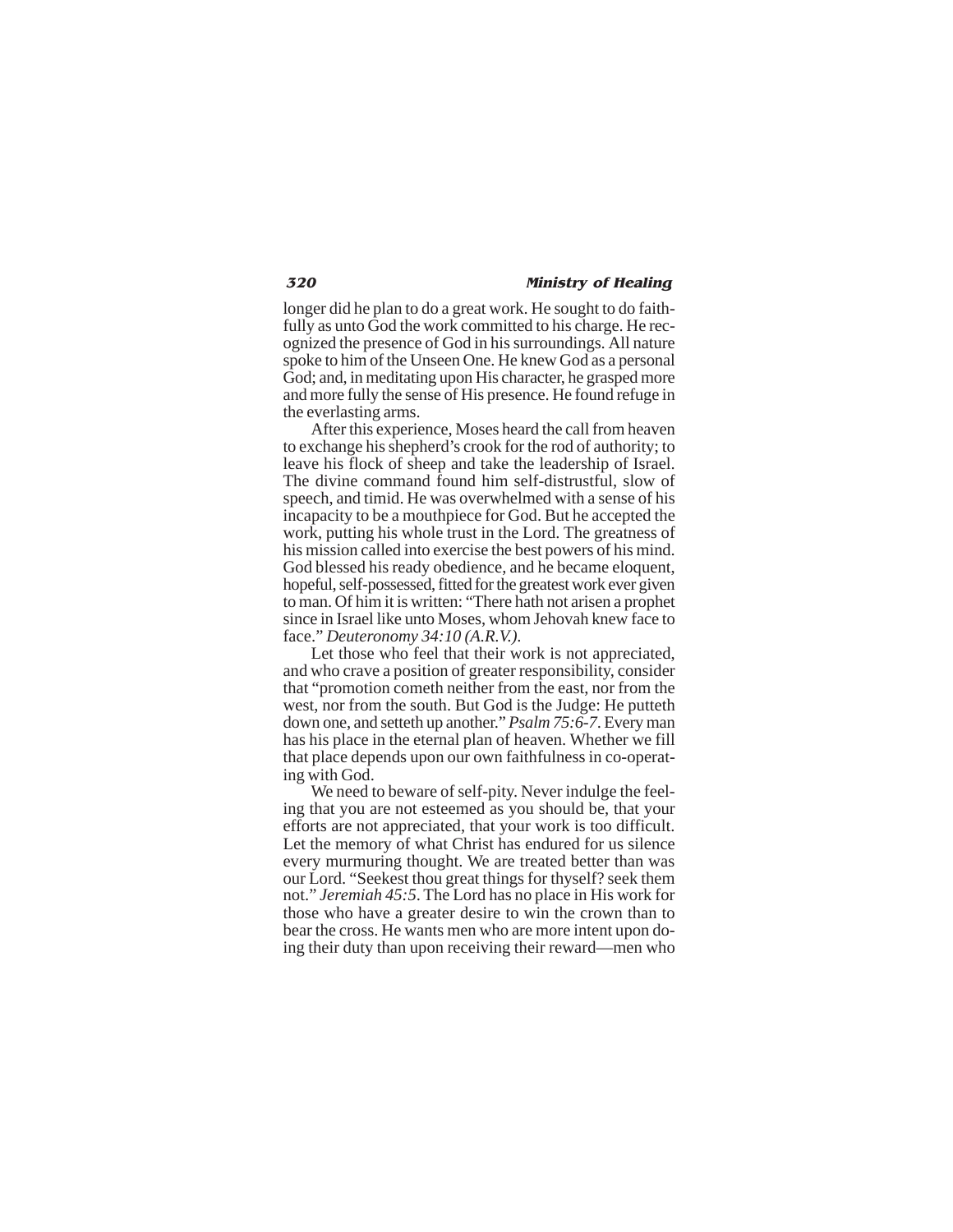### **Help in Daily Living**

are more solicitous for principle than for promotion.

Those who are humble, and who do their work as unto God, may not make so great a show as do those who are full of bustle and self-importance; but their work counts for more. Often those who make a great parade call attention to self, interposing between the people and God, and their work proves a failure. "Wisdom is the principal thing; therefore get wisdom: and with all thy getting get understanding. Exalt her, and she shall promote thee: she shall bring thee to honor, when thou dost embrace her." *Proverbs 4:7-8*.

Because they have not the determination to take themselves in hand and to reform, many become stereotyped in a wrong course of action. But this need not be. They may cultivate their powers to do the very best kind of service, and then they will be always in demand. They will be valued for all that they are worth.

If any are qualified for a higher position, the Lord will lay the burden, not alone on them, but on those who have tested them, who know their worth, and who can understandingly urge them forward. It is those who perform faithfully their appointed work day by day, who in God's own time will hear His call, "Come up higher."

While the shepherds were watching their flocks on the hills of Bethlehem, angels from heaven visited them. So today while the humble worker for God is following his employment, angels of God stand by his side, listening to his words, noting the manner in which his work is done, to see if larger responsibilities may be entrusted to his hands.

#### **True Greatness**

Not by their wealth, their education, or their position does God estimate men. He estimates them by their purity of motive and their beauty of character. He looks to see how much of His Spirit they possess and how much of His likeness their life reveals. To be great in God's kingdom is to be as a little child in humility, in simplicity of faith, and in purity of love.

"Ye know," Christ said, "that the rulers of the Gentiles lord it over them, and their great ones exercise authority over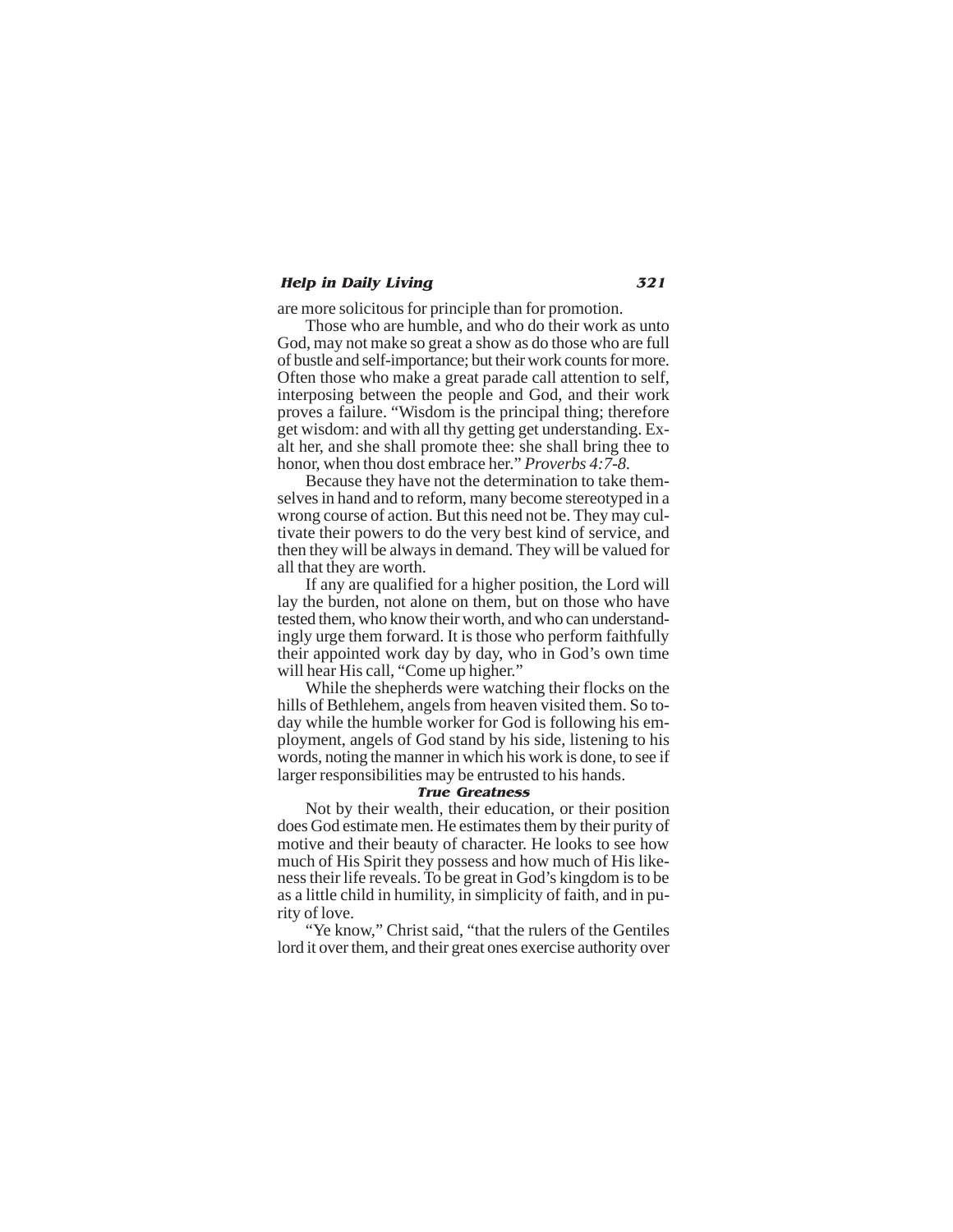them. Not so shall it be among you: but whosoever would become great among you shall be your minister." *Matthew 20:25-26 (A.R.V.).*

Of all the gifts that heaven can bestow upon men, fellowship with Christ in His sufferings is the most weighty trust and the highest honor. Not Enoch, who was translated to heaven, not Elijah, who ascended in a chariot of fire, was greater or more honored than John the Baptist, who perished alone in the dungeon. "Unto you it is given in the behalf of Christ, not only to believe on Him, but also to suffer for His sake." *Philippians 1:29.*

### **Plans for the Future**

Many are unable to make definite plans for the future. Their life is unsettled. They cannot discern the outcome of affairs, and this often fills them with anxiety and unrest. Let us remember that the life of God's children in this world is a pilgrim life. We have not wisdom to plan our own lives. It is not for us to shape our future. "By faith Abraham, when he was called to go out into a place which he should after receive for an inheritance, obeyed; and he went out, not knowing whither he went." *Hebrews 11:8*.

Christ in His life on earth made no plans for Himself. He accepted God's plans for Him, and day by day the Father unfolded His plans. So should we depend upon God, that our lives may be the simple outworking of His will. As we commit our ways to Him, He will direct our steps.

Too many, in planning for a brilliant future, make an utter failure. Let God plan for you. As a little child, trust to the guidance of Him who will "keep the feet of His saints." *1 Samuel 2:9*. God never leads His children otherwise than they would choose to be led, if they could see the end from the beginning and discern the glory of the purpose which they are fulfilling as co-workers with Him.

#### **Wages**

When Christ called His disciples to follow Him, He offered them no flattering prospects in this life. He gave them no promise of gain or worldly honor, nor did they make any stipulation as to what they should receive. To Matthew as he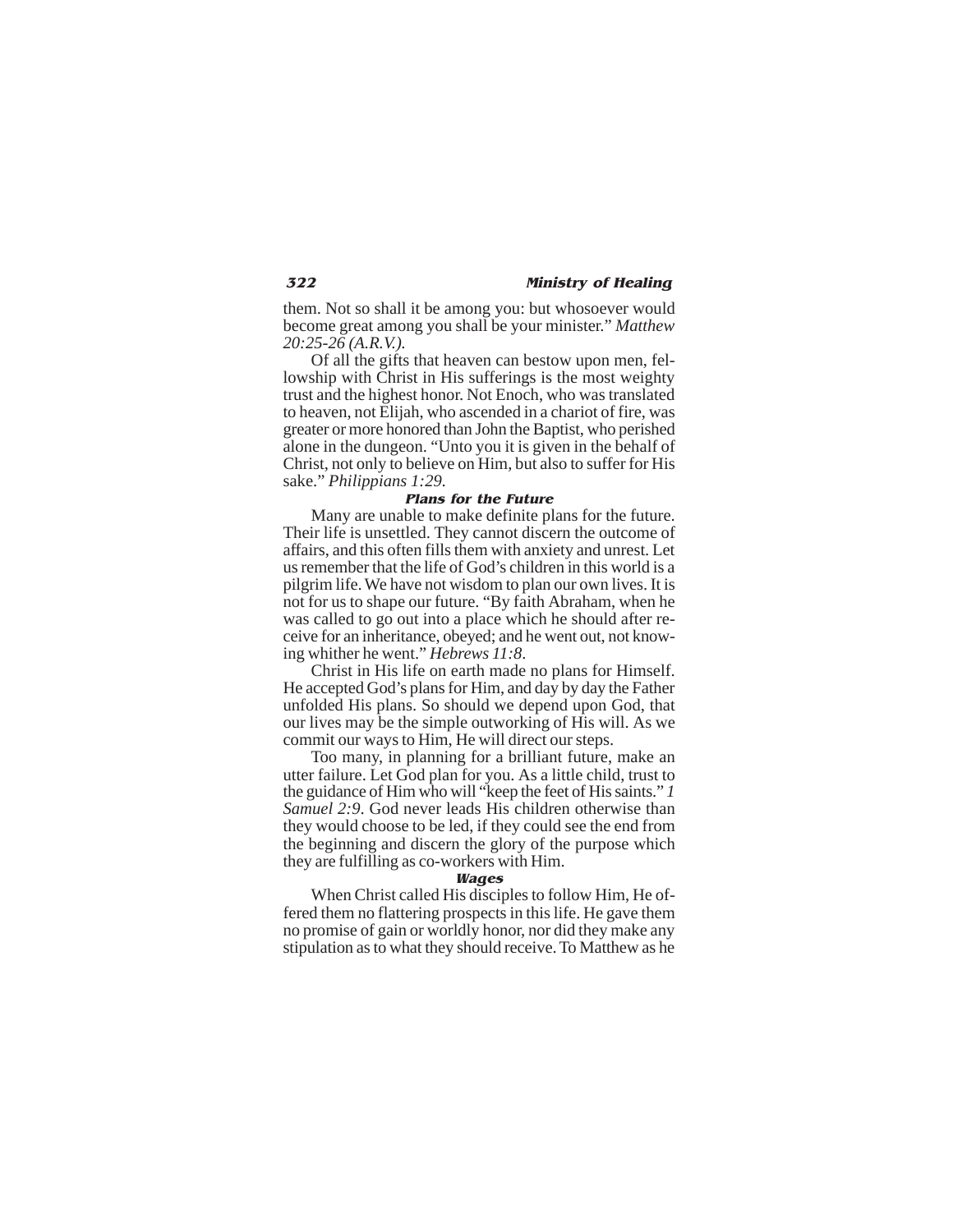#### **Help in Daily Living**

sat at the receipt of custom, the Saviour said, "Follow Me. And he left all, rose up, and followed Him." *Luke 5:27-28*. Matthew did not, before rendering service, wait to demand a certain salary equal to the amount received in his former occupation. Without question or hesitation he followed Jesus. It was enough for him that he was to be with the Saviour, that he might hear His words and unite with Him in His work.

So it was with the disciples previously called. When Jesus bade Peter and his companions follow Him, immediately they left their boats and nets. Some of these disciples had friends dependent on them for support; but, when they received the Saviour's invitation, they did not hesitate and inquire, "How shall I live and sustain my family?" They were obedient to the call; and, when afterward Jesus asked them, "When I sent you without purse, and scrip, and shoes, lacked ye anything?" they could answer, "Nothing." *Luke 22:35*.

Today the Saviour calls us, as He called Matthew and John and Peter, to His work. If our hearts are touched by His love, the question of compensation will not be uppermost in our minds. We shall rejoice to be co-workers with Christ, and we shall not fear to trust His care. If we make God our strength we shall have clear perceptions of duty, unselfish aspirations; our life will be actuated by a noble purpose which will raise us above sordid motives.

#### **God Will Provide**

Many who profess to be Christ's followers have an anxious, troubled heart because they are afraid to trust themselves with God. They do not make a complete surrender to Him, for they shrink from the consequences that such a surrender may involve. Unless they do make this surrender they cannot find peace.

There are many whose hearts are aching under a load of care because they seek to reach the world's standard. They have chosen its service, accepted its perplexities, adopted its customs. Thus their character is marred and their life made a weariness. The continual worry is wearing out the life forces. Our Lord desires them to lay aside this yoke of bondage. He invites them to accept His yoke; He says, "My yoke is easy,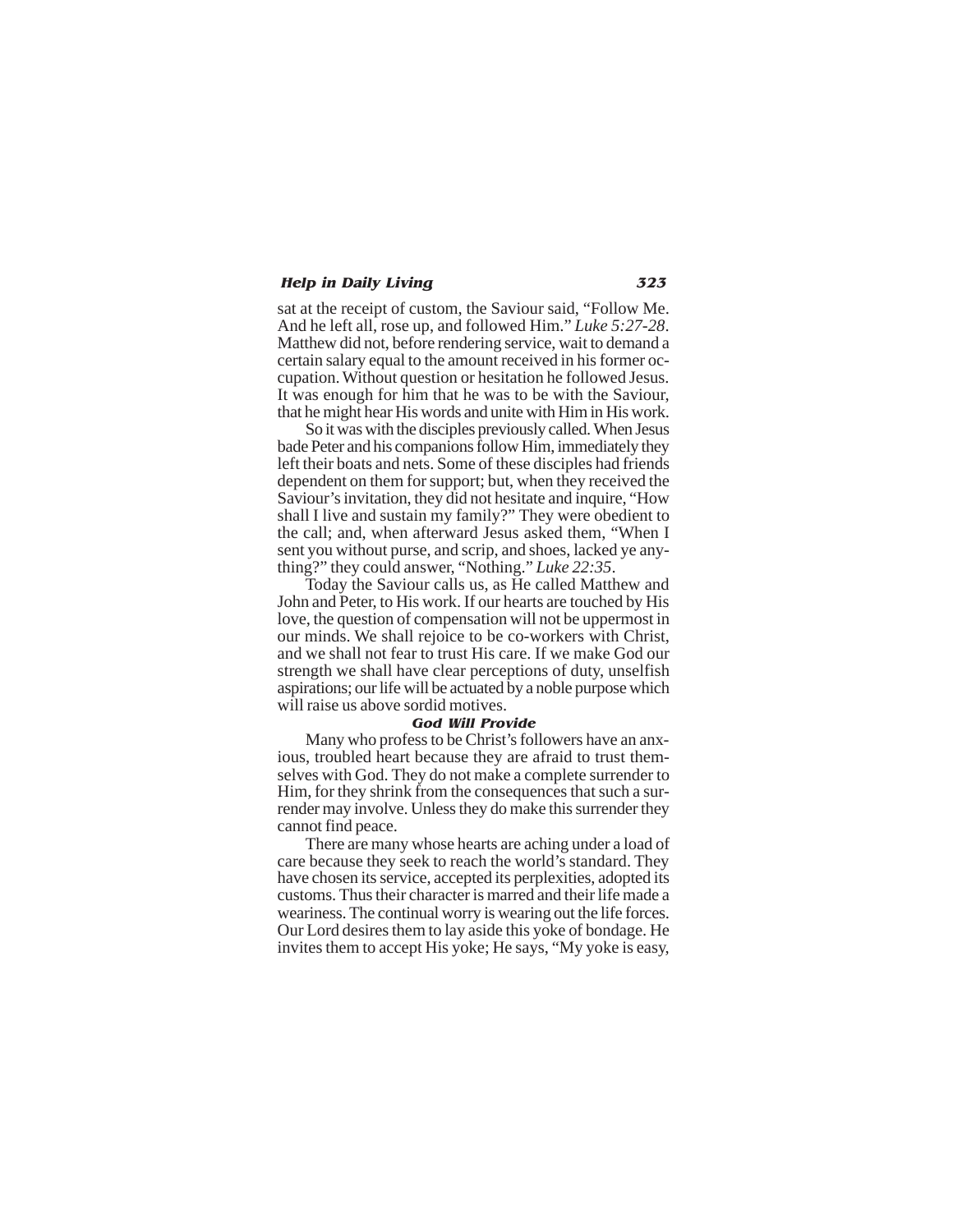and My burden is light." Worry is blind and cannot discern the future; but Jesus sees the end from the beginning. In every difficulty He has His way prepared to bring relief. "No good thing will He withhold from them that walk uprightly." *Matthew 11:30; Psalm 84:11*.

Our heavenly Father has a thousand ways to provide for us of which we know nothing. Those who accept the one principle of making the service of God supreme, will find perplexities vanish and a plain path before their feet.

#### **Encouraging Faith**

The faithful discharge of today's duties is the best preparation for tomorrow's trials. Do not gather together all tomorrow's liabilities and cares and add them to the burden of today. "Sufficient unto the day is the evil thereof." *Matthew 6:34.*

Let us be hopeful and courageous. Despondency in God's service is sinful and unreasonable. He knows our every necessity. To the omnipotence of the King of kings our covenant-keeping God unites the gentleness and care of the tender shepherd. His power is absolute, and it is the pledge of the sure fulfillment of His promises to all who trust in Him. He has means for the removal of every difficulty, that those who serve Him and respect the means He employs may be sustained. His love is as far above all other love as the heavens are above the earth. He watches over His children with a love that is measureless and everlasting.

In the darkest days, when appearances seem most forbidding, have faith in God. He is working out His will, doing all things well in behalf of His people. The strength of those who love and serve Him will be renewed day by day.

He is able and willing to bestow upon His servants all the help they need. He will give them the wisdom which their varied necessities demand.

Said the tried apostle Paul: "He said unto me, My grace is sufficient for thee: for My strength is made perfect in weakness. Most gladly therefore will I rather glory in my infirmities, that the power of Christ may rest upon me. Therefore I take pleasure in infirmities, in reproaches, in necessities, in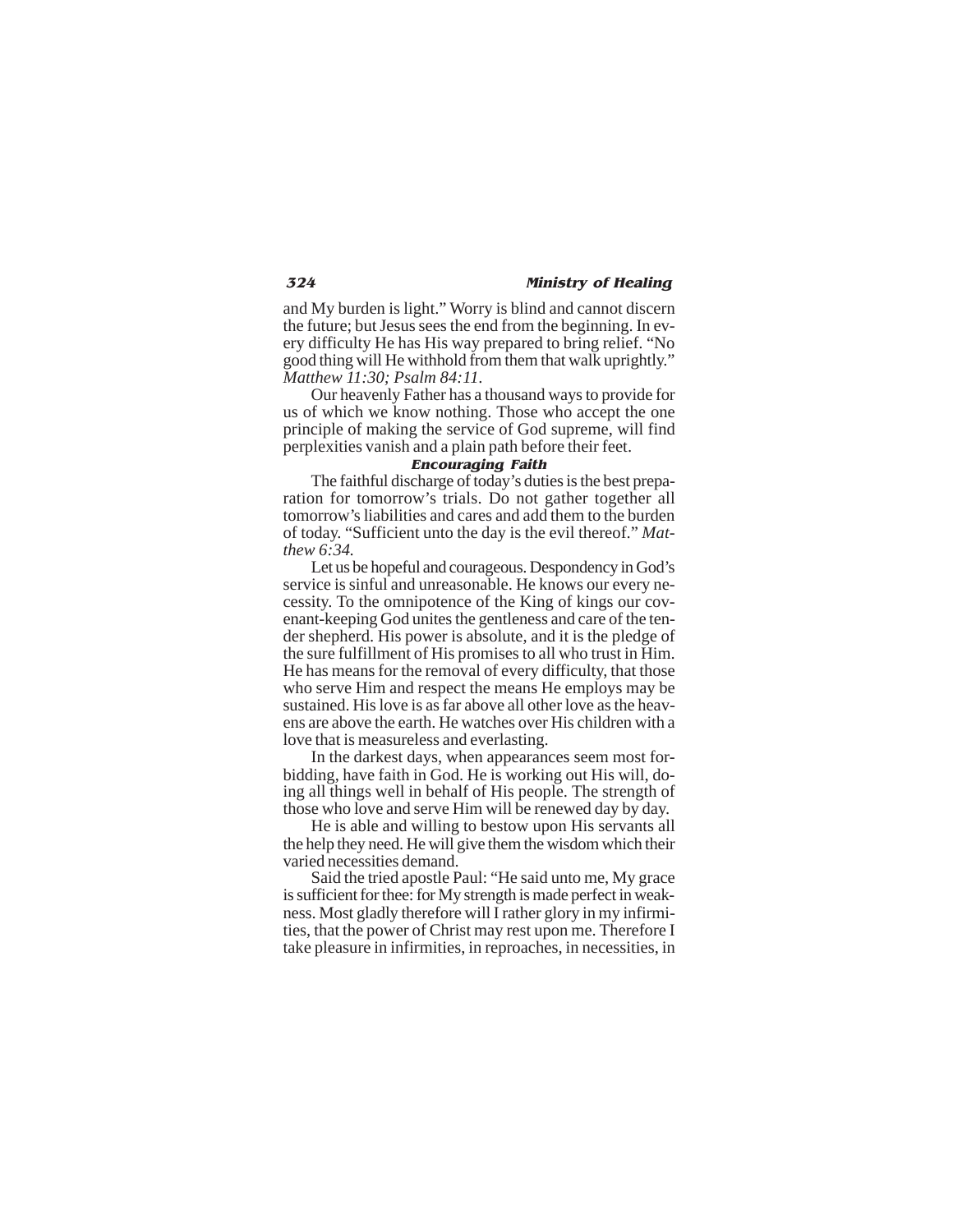#### **In Contact with Others**

persecutions, in distresses for Christ's sake: for when I am weak, then am I strong." *2 Corinthians 12:9-10.*

# $-\mathsf{C}$ hapter 41 – In Contact with Others

"Bear ye one another's burdens, and so fulfill the law of Christ."

Every association of life calls for the exercise of selfcontrol, forbearance, and sympathy. We differ so widely in disposition, habits, education, that our ways of looking at things vary. We judge differently. Our understanding of truth, our ideas in regard to the conduct of life, are not in all respects the same. There are no two whose experience is alike in every particular. The trials of one are not the trials of another. The duties that one finds light are to another most difficult and perplexing.

So frail, so ignorant, so liable to misconception is human nature, that each should be careful in the estimate he places upon another. We little know the bearing of our acts upon the experience of others. What we do or say may seem to us of little moment, when, could our eyes be opened, we should see that upon it depended the most important results for good or for evil.

### **Consideration for Burden Bearers**

Many have borne so few burdens, their hearts have known so little real anguish, they have felt so little perplexity and distress in behalf of others, that they cannot understand the work of the true burden bearer. No more capable are they of appreciating his burdens than is the child of understanding the care and toil of his burdened father. The child may wonder at his father's fears and perplexities. These appear needless to him. But when years of experience shall have been added to his life, when he himself comes to bear its burdens, he will look back upon his father's life and understand that which was once so incomprehensible. Bitter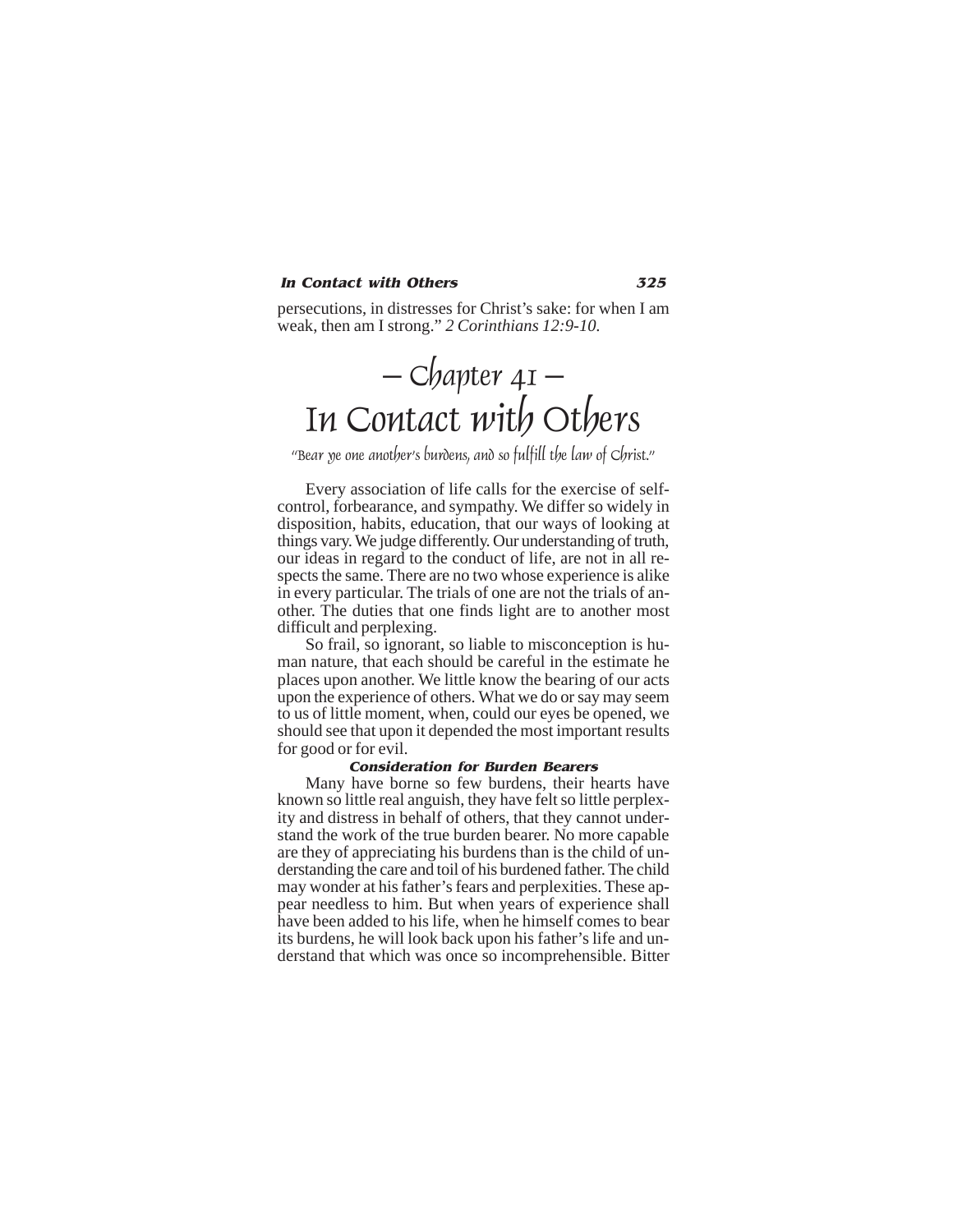experience has given him knowledge.

The work of many a burden bearer is not understood, his labors are not appreciated, until death lays him low. When others take up the burdens he has laid down, and meet the difficulties he encountered, they can understand how his faith and courage were tested. Often then the mistakes they were so quick to censure are lost sight of. Experience teaches them sympathy. God permits men to be placed in positions of responsibility. When they err, He has power to correct or to remove them. We should be careful not to take into our hands the work of judging that belongs to God.

The conduct of David toward Saul has a lesson. By command of God, Saul had been anointed as king over Israel. Because of his disobedience the Lord declared that the kingdom should be taken from him; and yet how tender and courteous and forbearing was the conduct of David toward him! In seeking the life of David, Saul came into the wilderness and, unattended, entered the very cave where David with his men of war lay hidden. "And the men of David said unto him, Behold the day of which the Lord said unto thee . . I will deliver thine enemy into thine hand, that thou mayest do to him as it shall seem good unto thee . . And he said unto his men, The Lord forbid that I should do this thing unto my master, the Lord's anointed, to stretch forth mine hand against him, seeing he is the anointed of the Lord." The Saviour bids us, "Judge not, that ye be not judged. For with what judgment ye judge, ye shall be judged: and with what measure ye mete, it shall be measured to you again." Remember that soon your life record will pass in review before God. Remember, too, that He has said, "Thou art inexcusable, O man, whosoever thou art that judgest . . for thou that judgest doest the same things." *1 Samuel 24:4-6; Matthew 7:1-2; Romans 2:1.*

#### **Forbearance under Wrong**

We cannot afford to let our spirits chafe over any real or supposed wrong done to ourselves. Self is the enemy we most need to fear. No form of vice has a more baleful effect upon the character than has human passion not under the control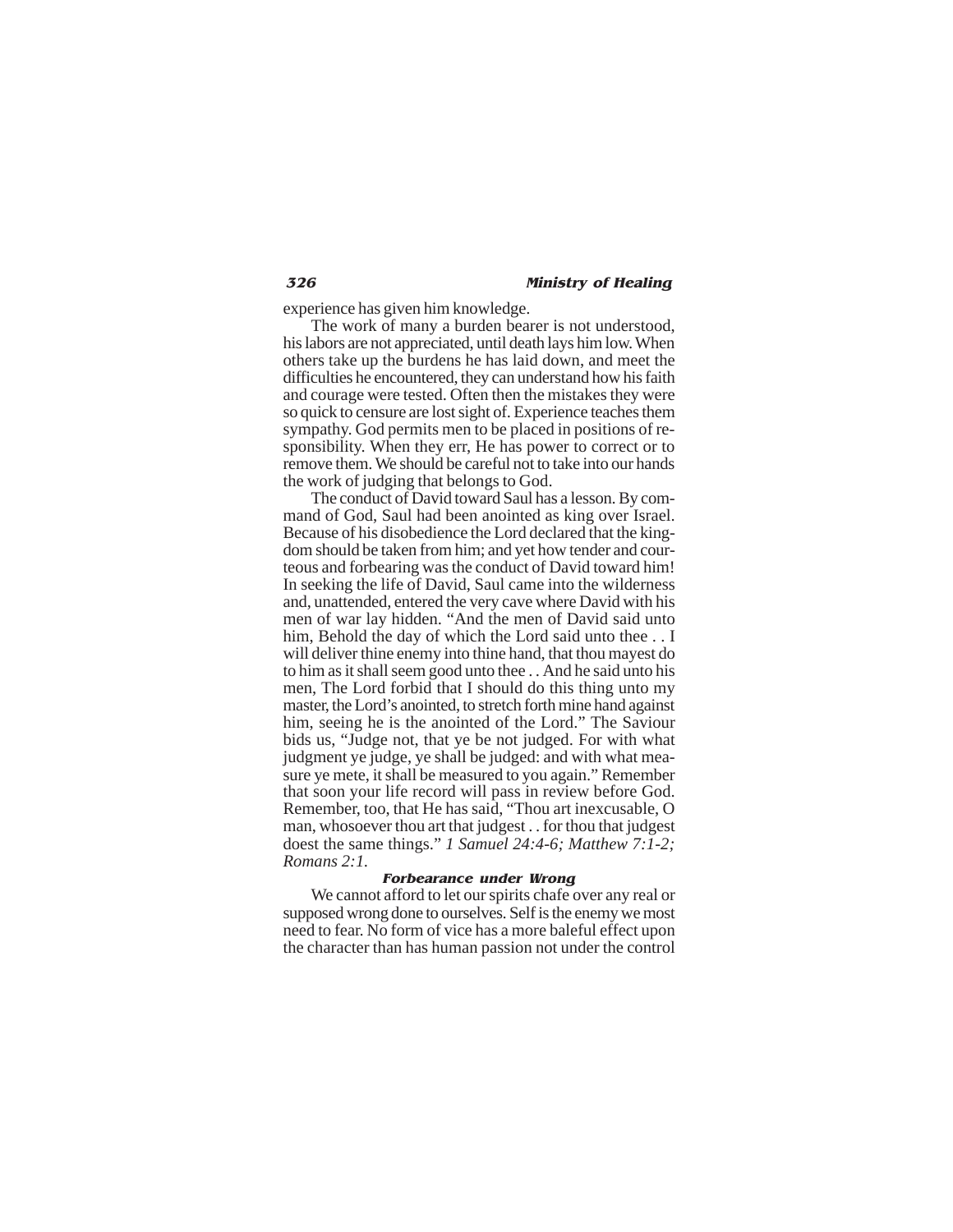### **In Contact with Others**

of the Holy Spirit. No other victory we can gain will be so precious as the victory gained over self.

We should not allow our feelings to be easily wounded. We are to live, not to guard our feelings or our reputation, but to save souls. As we become interested in the salvation of souls we cease to mind the little differences that so often arise in our association with one another. Whatever others may think of us or do to us, it need not disturb our oneness with Christ, the fellowship of the Spirit. "What glory is it, if, when ye be buffeted for your faults, ye shall take it patiently? but if, when ye do well, and suffer for it, ye take it patiently, this is acceptable with God." *1 Peter 2:20*.

Do not retaliate. So far as you can do so, remove all cause for misapprehension. Avoid the appearance of evil. Do all that lies in your power, without the sacrifice of principle, to conciliate others. "If thou bring thy gift to the altar, and there rememberest that thy brother hath aught against thee; leave there thy gift before the altar, and go thy way; first be reconciled to thy brother, and then come and offer thy gift." *Matthew 5:23-24*.

If impatient words are spoken to you, never reply in the same spirit. Remember that "a soft answer turneth away wrath." *Proverbs 15:1*. And there is wonderful power in silence. Words spoken in reply to one who is angry sometimes serve only to exasperate. But anger met with silence, in a tender, forbearing spirit, quickly dies away.

Under a storm of stinging, faultfinding words, keep the mind stayed upon the word of God. Let mind and heart be stored with God's promises. If you are ill-treated or wrongfully accused, instead of returning an angry answer, repeat to yourself the precious promises:

"Be not overcome of evil, but overcome evil with good." *Romans 12:21*.

"Commit thy way unto the Lord; trust also in Him; and He shall bring it to pass. And He shall bring forth thy righteousness as the light, and thy judgment as the noonday." *Psalm 37:5-6.*

"There is nothing covered, that shall not be revealed;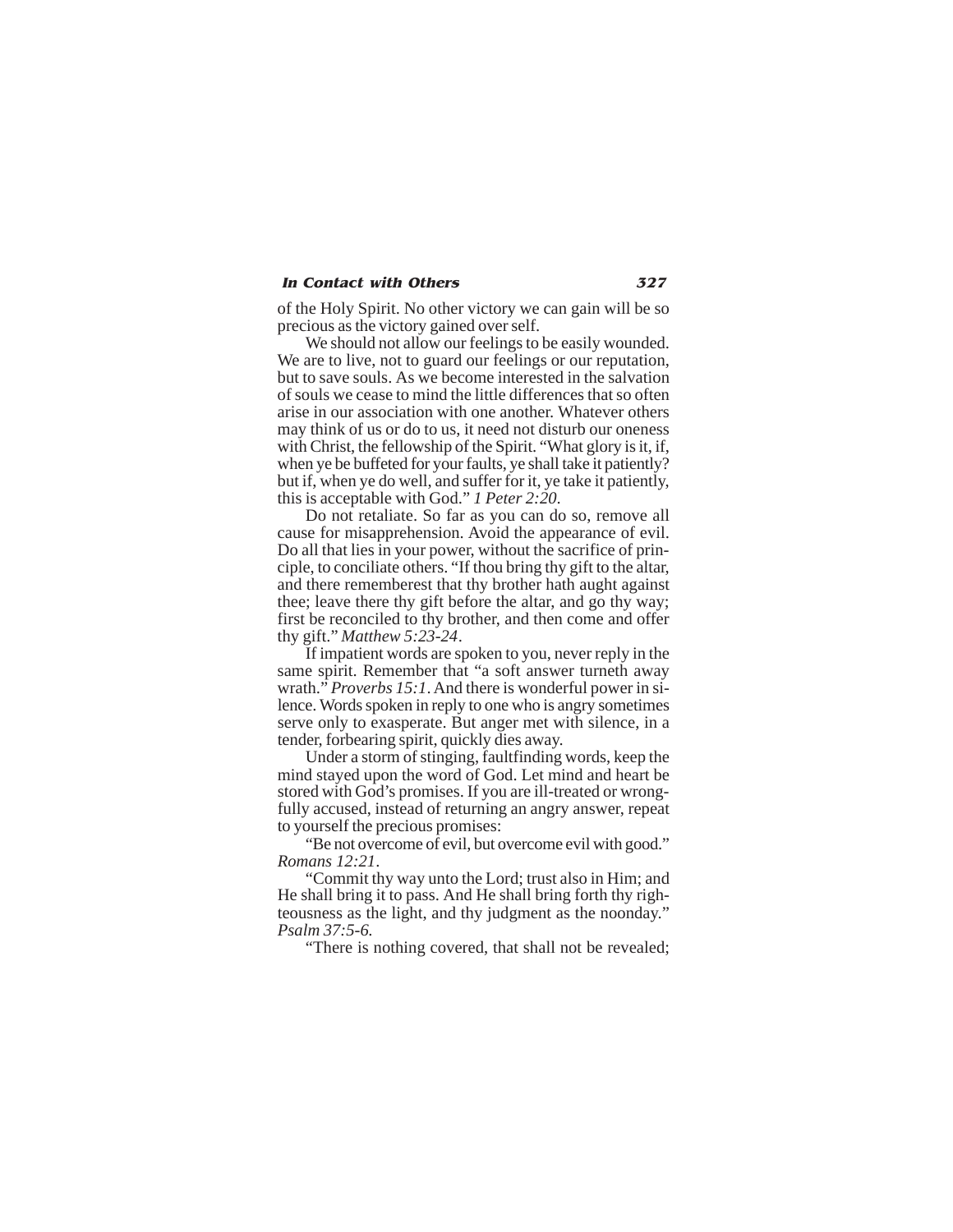neither hid, that shall not be known." *Luke 12:2*.

"Thou hast caused men to ride over our heads; we went through fire and through water: but Thou broughtest us out into a wealthy place." *Psalm 66:12*.

We are prone to look to our fellow men for sympathy and uplifting instead of looking to Jesus. In His mercy and faithfulness God often permits those in whom we place confidence to fail us, in order that we may learn the folly of trusting in man and making flesh our arm. Let us trust fully, humbly, unselfishly in God. He knows the sorrows that we feel to the depths of our being, but which we cannot express. When all things seem dark and unexplainable, remember the words of Christ, "What I do thou knowest not now; but thou shalt know hereafter." *John 13:7*.

Study the history of Joseph and of Daniel. The Lord did not prevent the plottings of men who sought to do them harm; but He caused all these devices to work for good to His servants who amidst trial and conflict preserved their faith and loyalty.

So long as we are in the world, we shall meet with adverse influences. There will be provocations to test the temper; and it is by meeting these in a right spirit that the Christian graces are developed. If Christ dwells in us, we shall be patient, kind, forbearing, and cheerful amid frets and irritations. Day by day and year by year we shall conquer self, and grow into a noble heroism. This is our allotted task; but it cannot be accomplished without help from Jesus, resolute decision, unwavering purpose, continual watchfulness, and unceasing prayer. Each one has a personal battle to fight. Not even God can make our characters noble or our lives useful, unless we become co-workers with Him. Those who decline the struggle lose the strength and joy of victory.

We need not keep our own record of trials and difficulties, griefs, and sorrows. All these things are written in the books, and heaven will take care of them. While we are counting up the disagreeable things, many things that are pleasant to reflect upon are passing from memory, such as the merciful kindness of God surrounding us every moment and the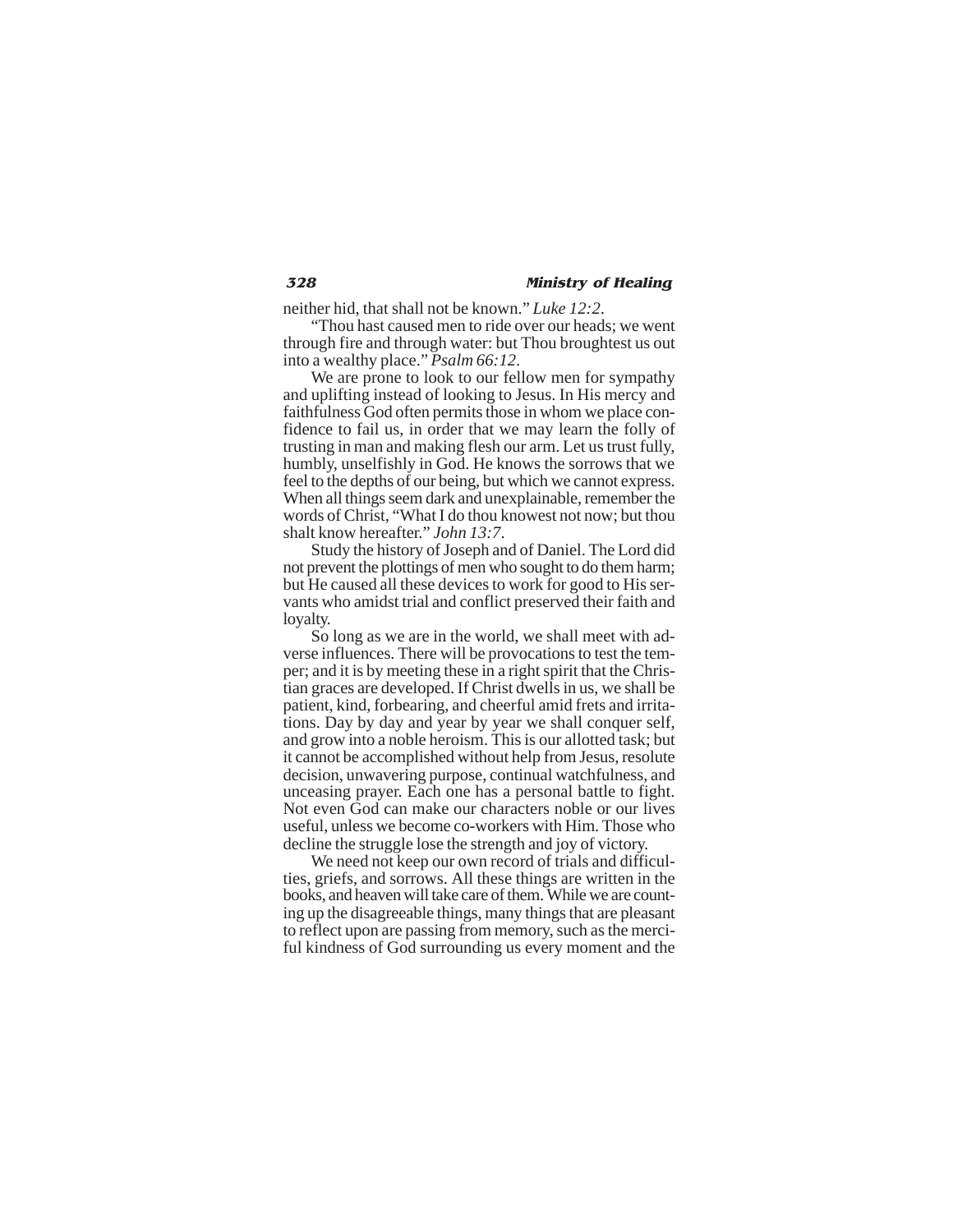#### **In Contact with Others**

love over which angels marvel, that God gave His Son to die for us. If as workers for Christ you feel that you have had greater cares and trials than have fallen to the lot of others, remember that for you there is a peace unknown to those who shun these burdens. There is comfort and joy in the service of Christ. Let the world see that life with Him is no failure.

If you do not feel lighthearted and joyous, do not talk of your feelings. Cast no shadow upon the lives of others. A cold, sunless religion never draws souls to Christ. It drives them away from Him into the nets that Satan has spread for the feet of the straying. Instead of thinking of your discouragements, think of the power you can claim in Christ's name. Let your imagination take hold upon things unseen. Let your thoughts be directed to the evidences of the great love of God for you. Faith can endure trial, resist temptation, bear up under disappointment. Jesus lives as our advocate. All is ours that His mediation secures.

Think you not that Christ values those who live wholly for Him? Think you not that He visits those who, like the beloved John in exile, are for His sake in hard and trying places? God will not suffer one of His truehearted workers to be left alone, to struggle against great odds and be overcome. He preserves as a precious jewel everyone whose life is hid with Christ in Him. Of every such one He says: "I . . will make thee as a signet: for I have chosen thee." *Haggai 2:23.*

Then talk of the promises; talk of Jesus' willingness to bless. He does not forget us for one brief moment. When, notwithstanding disagreeable circumstances, we rest confidingly in His love and shut ourselves in with Him, the sense of His presence will inspire a deep, tranquil joy. Of Himself Christ said: "I do nothing of Myself; but as My Father hath taught Me, I speak these things. And He that sent Me is with Me: the Father hath not left Me alone; for I do always those things that please Him." *John 8:28-29*.

The Father's presence encircled Christ, and nothing befell Him but that which infinite love permitted for the bless-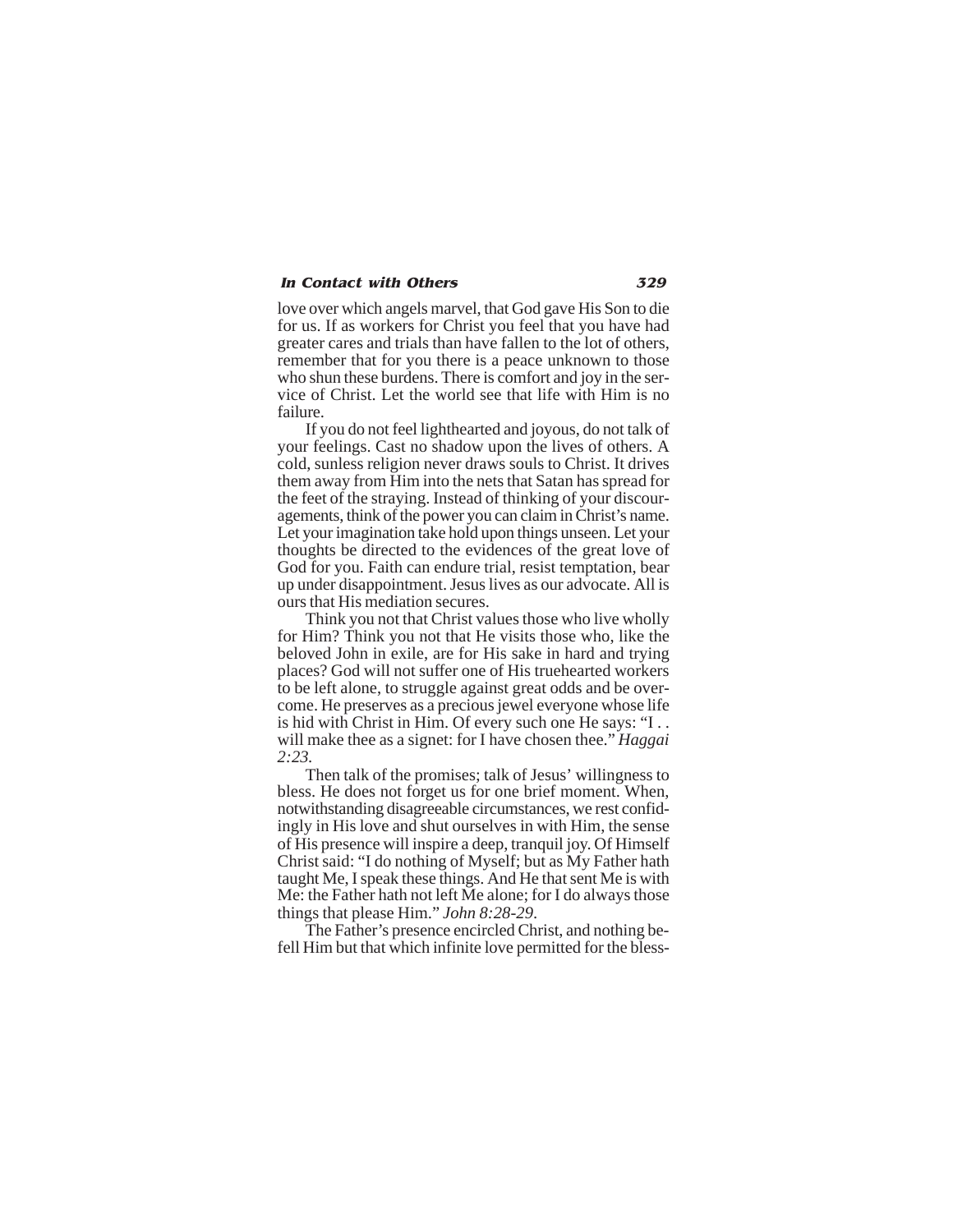ing of the world. Here was His source of comfort, and it is for us. He who is imbued with the Spirit of Christ abides in Christ. Whatever comes to him comes from the Saviour, who surrounds him with His presence. Nothing can touch him except by the Lord's permission. All our sufferings and sorrows, all our temptations and trials, all our sadness and griefs, all our persecutions and privations, in short, all things work together for our good. All experiences and circumstances are God's workmen whereby good is brought to us.

### **Speak No Evil**

If we have a sense of the long-suffering of God toward us, we shall not be found judging or accusing others. When Christ was living on the earth, how surprised His associates would have been, if, after becoming acquainted with Him, they had heard Him speak one word of accusation, of faultfinding, or of impatience. Let us never forget that those who love Him are to represent Him in character.

"Be kindly affectioned one to another with brotherly love; in honor preferring one another." "Not rendering evil for evil, or railing for railing: but contrariwise blessing; knowing that ye are thereunto called, that ye should inherit a blessing." *Romans 12:10; 1 Peter 3:9*.

#### **Courtesy**

The Lord Jesus demands our acknowledgment of the rights of every man. Men's social rights, and their rights as Christians, are to be taken into consideration. All are to be treated with refinement and delicacy, as the sons and daughters of God.

Christianity will make a man a gentleman. Christ was courteous, even to His persecutors; and His true followers will manifest the same spirit. Look at Paul when brought before rulers. His speech before Agrippa is an illustration of true courtesy as well as persuasive eloquence. The gospel does not encourage the formal politeness current with the world, but the courtesy that springs from real kindness of heart.

The most careful cultivation of the outward proprieties of life is not sufficient to shut out all fretfulness, harsh judg-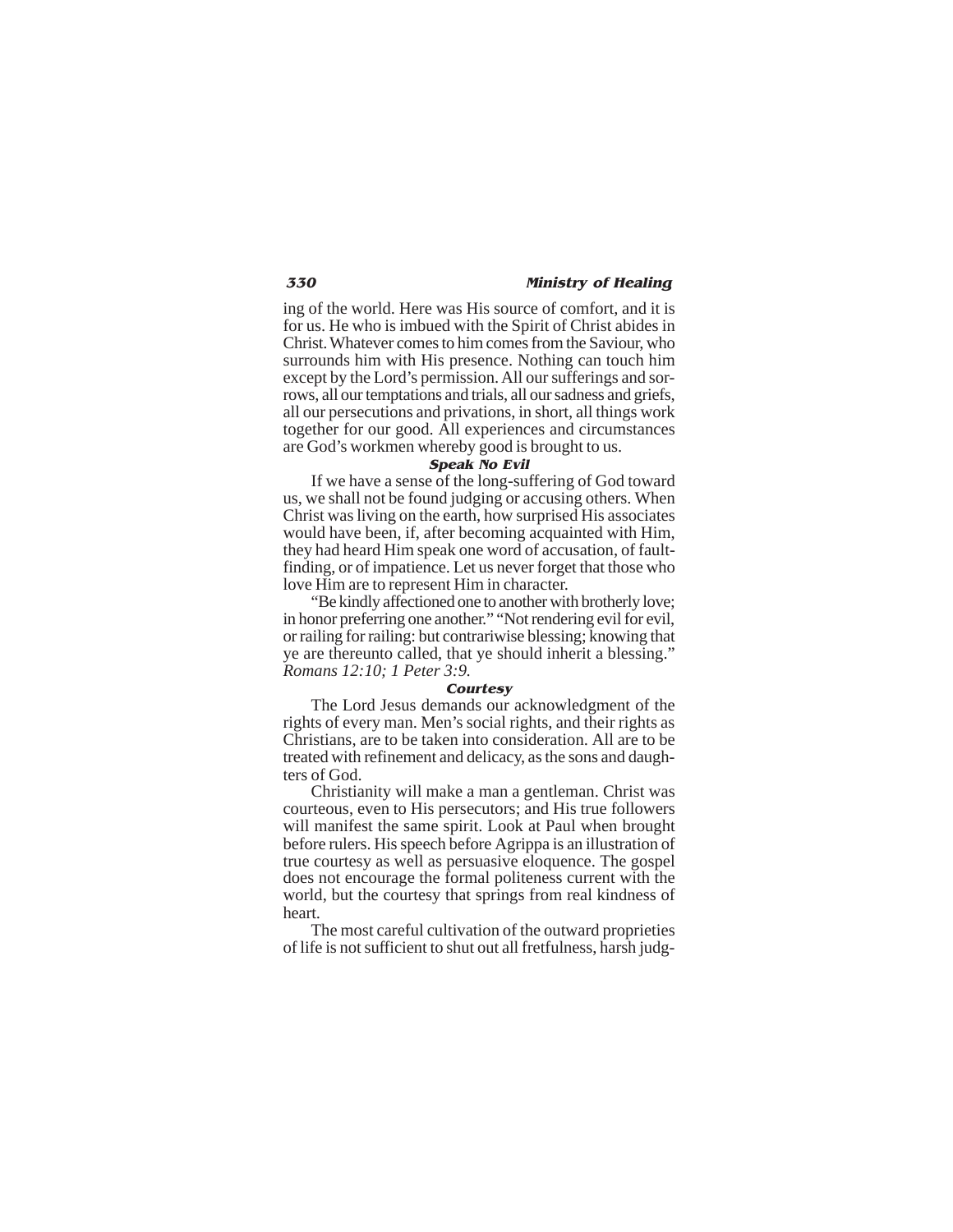#### **In Contact with Others**

ment, and unbecoming speech. True refinement will never be revealed so long as self is considered as the supreme object. Love must dwell in the heart. A thoroughgoing Christian draws his motives of action from his deep heart love for his Master. Up through the roots of his affection for Christ springs an unselfish interest in his brethren. Love imparts to its possessor grace, propriety, and comeliness of deportment. It illuminates the countenance and subdues the voice; it refines and elevates the whole being.

### **Importance of Little Things**

Life is chiefly made up, not of great sacrifices and wonderful achievements, but of little things. It is oftenest through the little things which seem so unworthy of notice that great good or evil is brought into our lives. It is through our failure to endure the tests that come to us in little things, that the habits are molded, the character misshaped; and when the greater tests come, they find us unready. Only by acting upon principle in the tests of daily life can we acquire power to stand firm and faithful in the most dangerous and most difficult positions.

#### **Self-Discipline**

We are never alone. Whether we choose Him or not, we have a companion. Remember that wherever you are, whatever you do, God is there. Nothing that is said or done or thought can escape His attention. To your every word or deed you have a witness—the holy, sin-hating God. Before you speak or act, always think of this. As a Christian, you are a member of the royal family, a child of the heavenly King. Say no word, do no act, that shall bring dishonor upon "that worthy name by the which ye are called." *James 2:7*.

Study carefully the divine-human character, and constantly inquire, "What would Jesus do were He in my place?" This should be the measurement of our duty. Do not place yourselves needlessly in the society of those who by their arts would weaken your purpose to do right or bring a stain upon your conscience. Do nothing among strangers, in the street, on the cars, in the home, that would have the least appearance of evil. Do something everyday to improve, beau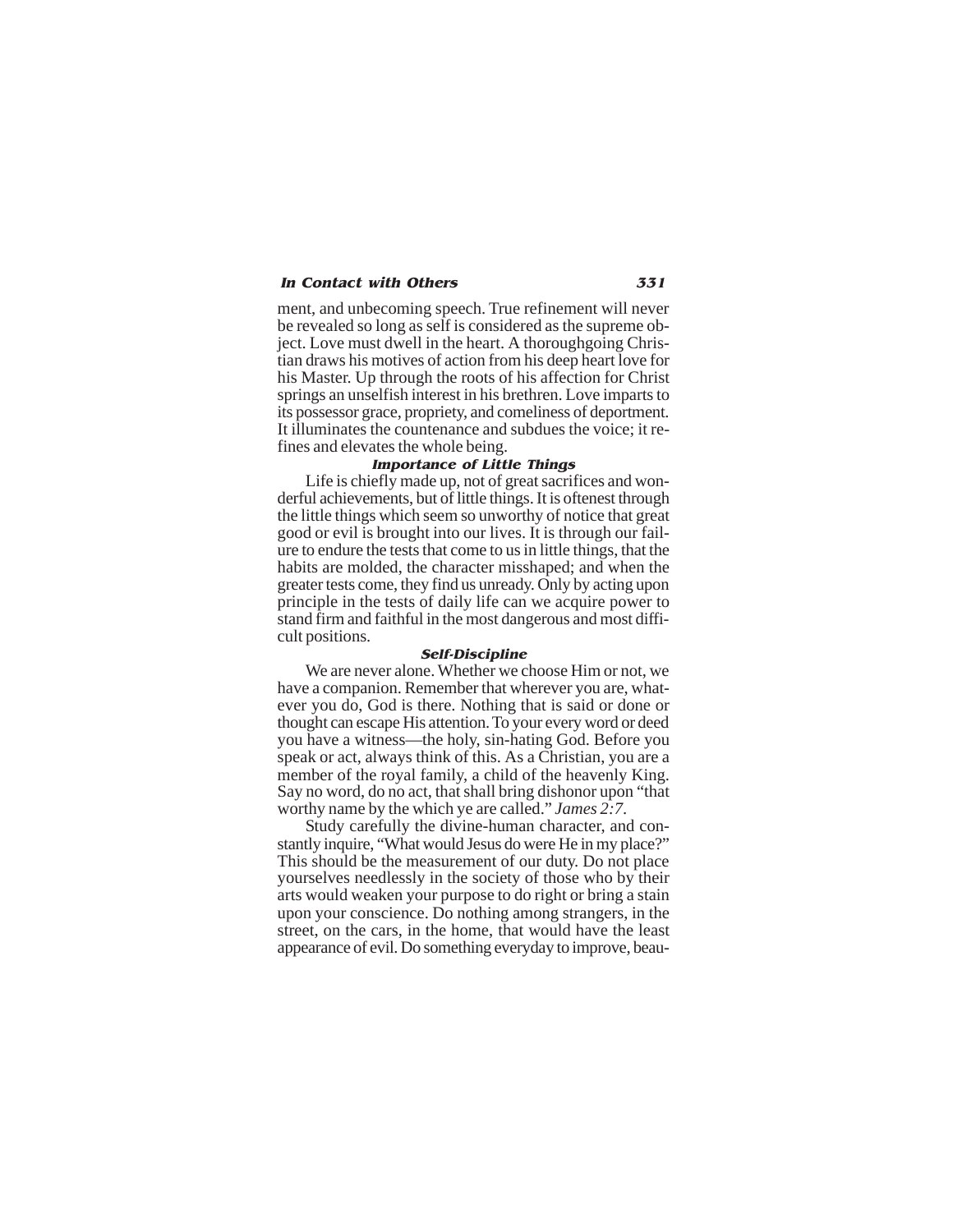tify, and ennoble the life that Christ has purchased with His own blood.

Always act from principle, never from impulse. Temper the natural impetuosity of your nature with meekness and gentleness. Indulge in no lightness or trifling. Let no low witticism escape your lips. Even the thoughts are not to be allowed to run riot. They must be restrained, brought into captivity to the obedience of Christ. Let them be placed upon holy things. Then, through the grace of Christ, they will be pure and true.

We need a constant sense of the ennobling power of pure thoughts. The only security for any soul is right thinking. As a man "thinketh in his heart, so is he." *Proverbs 23:7*. The power of self-restraint strengthens by exercise. That which at first seems difficult, by constant repetition grows easy until right thoughts and actions become habitual. If we will we may turn away from all that is cheap and inferior, and rise to a high standard; we may be respected by men and beloved of God.

### **Commend; Encourage**

Cultivate the habit of speaking well of others. Dwell upon the good qualities of those with whom you associate, and see as little as possible of their errors and failings. When tempted to complain of what someone has said or done, praise something in that person's life or character. Cultivate thankfulness. Praise God for His wonderful love in giving Christ to die for us. It never pays to think of our grievances. God calls upon us to think of His mercy and His matchless love, that we may be inspired with praise.

Earnest workers have no time for dwelling upon the faults of others. We cannot afford to live on the husks of others' faults or failings. Evilspeaking is a twofold curse, falling more heavily upon the speaker than upon the hearer. He who scatters the seeds of dissension and strife reaps in his own soul the deadly fruits. The very act of looking for evil in others develops evil in those who look. By dwelling upon the faults of others, we are changed into the same image. But by beholding Jesus, talking of His love and perfection of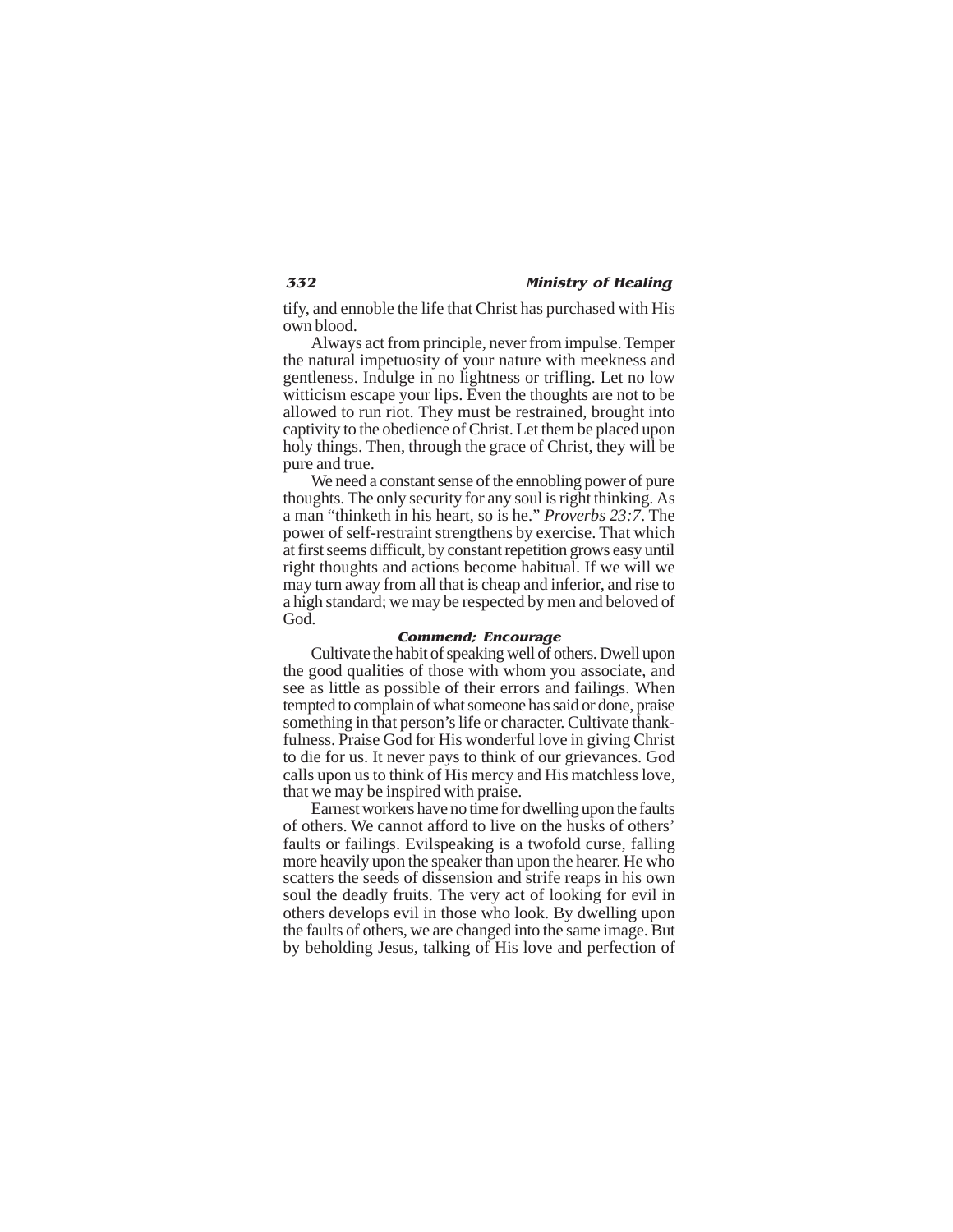#### **In Contact with Others**

character, we become changed into His image. By contemplating the lofty ideal He has placed before us, we shall be uplifted into a pure and holy atmosphere, even the presence of God. When we abide here, there goes forth from us a light that irradiates all who are connected with us.

Instead of criticizing and condemning others, say, "I must work out my own salvation. If I co-operate with Him who desires to save my soul, I must watch myself diligently. I must put away every evil from my life. I must overcome every fault. I must become a new creature in Christ. Then, instead of weakening those who are striving against evil, I can strengthen them by encouraging words." We are too indifferent in regard to one another. Too often we forget that our fellow laborers are in need of strength and cheer. Take care to assure them of your interest and sympathy. Help them by your prayers, and let them know that you do it.

#### **Patience with the Erring**

Not all who profess to be workers for Christ are true disciples. Among those who bear His name, and who are even numbered with His workers, are some who do not represent Him in character. They are not governed by His principles. These persons are often a cause of perplexity and discouragement to their fellow workers who are young in Christian experience; but none need be misled. Christ has given us a perfect example. He bids us follow Him.

Till the end of time there will be tares among the wheat. When the servants of the householder, in their zeal for his honor, asked permission to root out the tares, the master said: "Nay; lest while ye gather up the tares, ye root up also the wheat with them. Let both grow together until the harvest." *Matthew 13:29-30*.

In His mercy and long-suffering, God bears patiently with the perverse and even the falsehearted. Among Christ's chosen apostles was Judas the traitor. Should it then be a cause of surprise or discouragement that there are falsehearted ones among His workers today? If He who reads the heart could bear with him who He knew was to be His betrayer, with what patience should we bear with those at fault.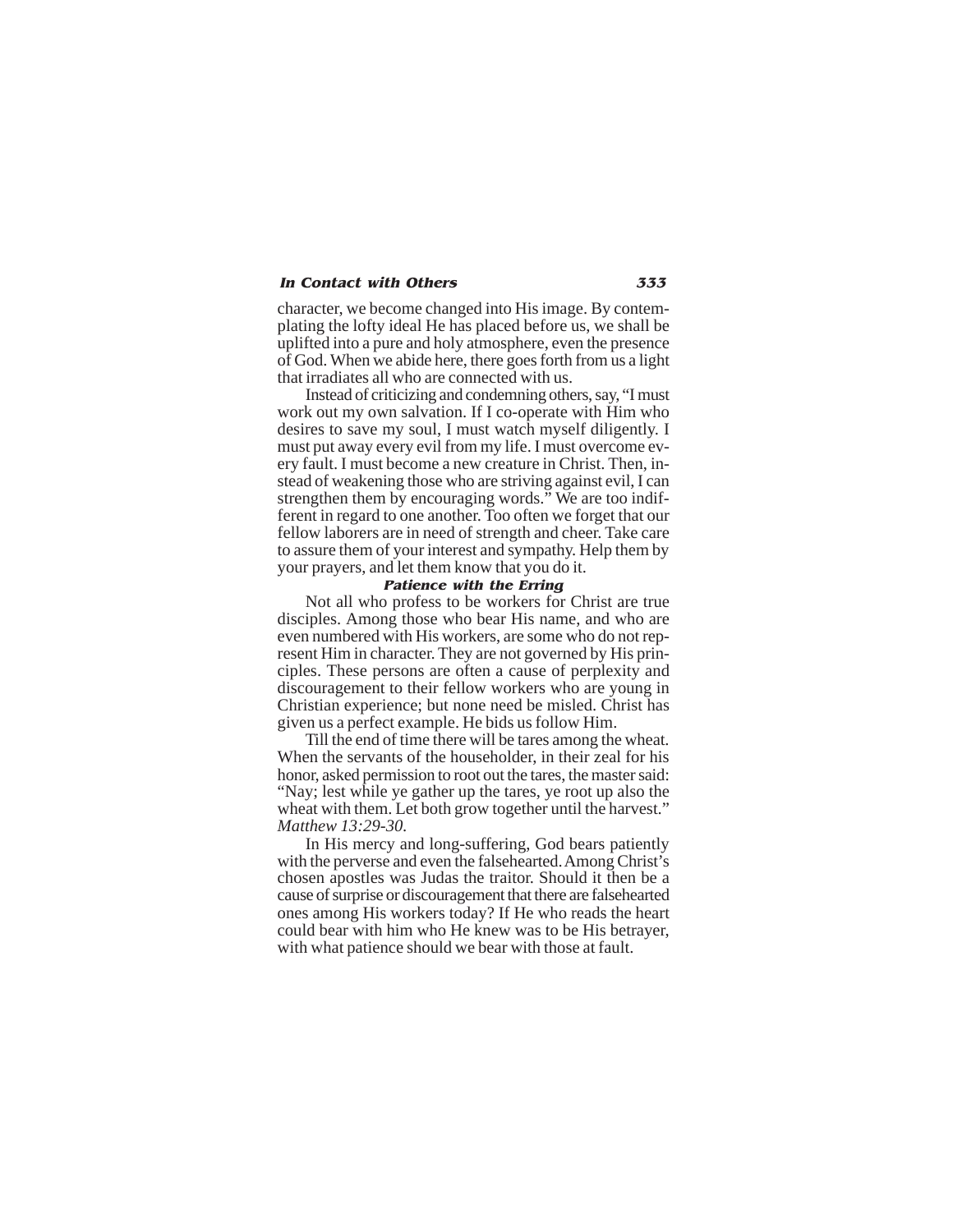And not all, even of those who appear most faulty, are like Judas. Peter, impetuous, hasty, and self-confident, often appeared to far greater disadvantage than Judas did. He was oftener reproved by the Saviour. But what a life of service and sacrifice was his! What a testimony does it bear to the power of God's grace! So far as we are capable, we are to be to others what Jesus was to His disciples when He walked and talked with them on the earth.

Regard yourselves as missionaries, first of all, among your fellow workers. Often it requires a vast amount of time and labor to win one soul to Christ. And when a soul turns from sin to righteousness, there is joy in the presence of the angels. Think you that the ministering spirits who watch over these souls are pleased to see how indifferently they are treated by some who claim to be Christians? Should Jesus deal with us as we too often deal with one another, who of us could be saved?

Remember that you cannot read hearts. You do not know the motives which prompted the actions that to you look wrong. There are many who have not received a right education; their characters are warped, they are hard and gnarled, and seem to be crooked in every way. But the grace of Christ can transform them. Never cast them aside, never drive them to discouragement or despair by saying, "You have disappointed me, and I will not try to help you." A few words spoken hastily under provocation—just what we think they deserve—may cut the cords of influence that should have bound their hearts to ours.

The consistent life, the patient forbearance, the spirit unruffled under provocation, is always the most conclusive argument and the most solemn appeal. If you have had opportunities and advantages that have not fallen to the lot of others, consider this, and be ever a wise, careful, gentle teacher.

In order to have the wax take a clear, strong impression of the seal, you do not dash the seal upon it in a hasty, violent way; you carefully place the seal on the plastic wax and quietly, steadily press it down until it has hardened in the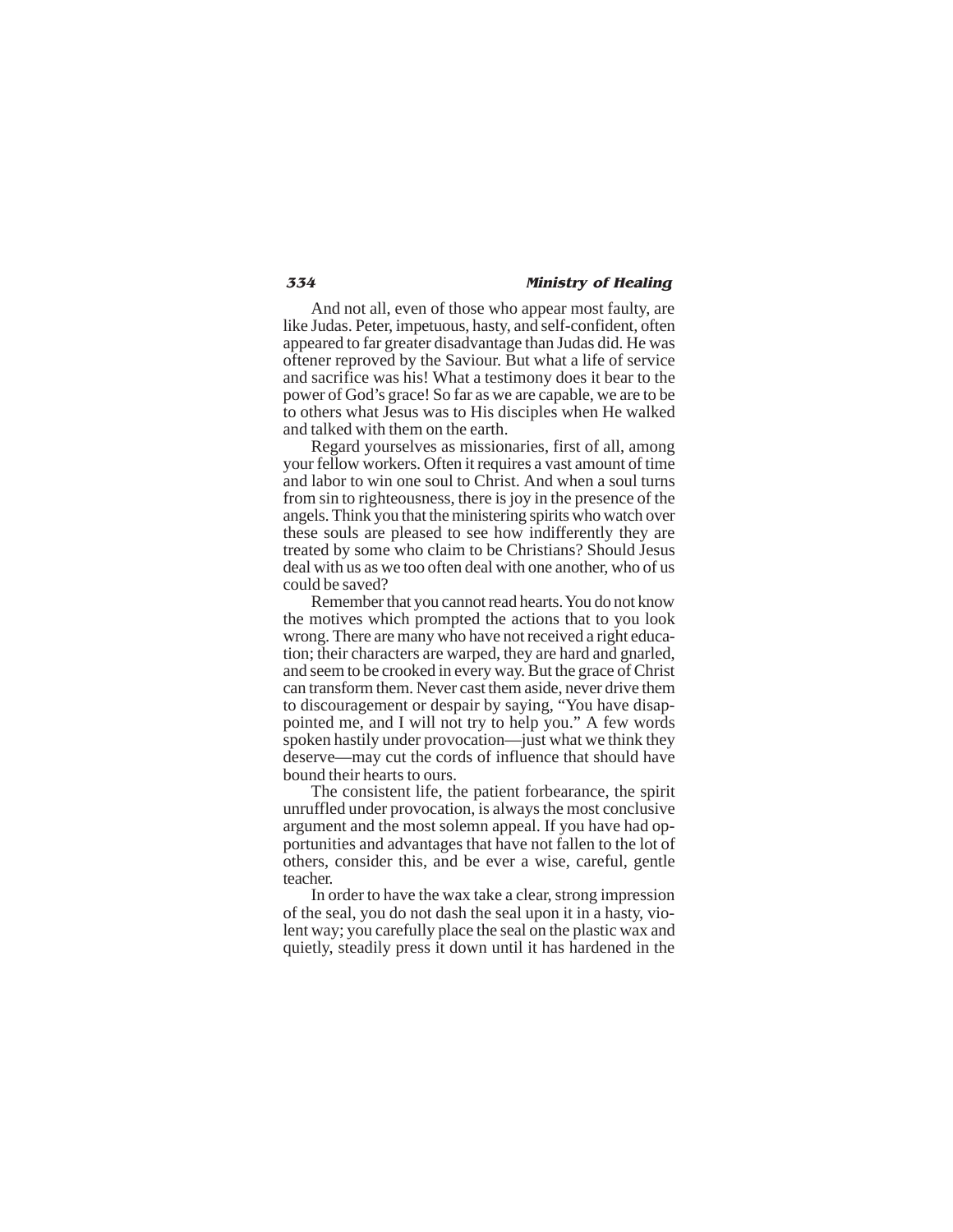#### **In Contact with Others**

mold. In like manner deal with human souls. The continuity of Christian influence is the secret of its power, and this depends on the steadfastness of your manifestation of the character of Christ. Help those who have erred, by telling them of your experiences. Show how, when you made grave mistakes, patience, kindness, and helpfulness on the part of your fellow workers gave you courage and hope.

Until the judgment you will never know the influence of a kind, considerate course toward the inconsistent, the unreasonable, the unworthy. When we meet with ingratitude and betrayal of sacred trusts, we are roused to show our contempt or indignation. This the guilty expect; they are prepared for it. But kind forbearance takes them by surprise and often awakens their better impulses and arouses a longing for a nobler life.

"Brethren, if a man be overtaken in a fault, ye which are spiritual, restore such an one in the spirit of meekness; considering thyself, lest thou also be tempted. Bear ye one another's burdens, and so fulfill the law of Christ." *Galatians 6:1-2.*

All who profess to be children of God should bear in mind that as missionaries they will be brought into contact with all classes of minds. There are the refined and the coarse, the humble and the proud, the religious and the skeptical, the educated and the ignorant, the rich and the poor. These varied minds cannot be treated alike; yet all need kindness and sympathy. By mutual contact our minds should receive polish and refinement. We are dependent upon one another, closely bound together by the ties of human brotherhood.

*"Heaven forming each on other to depend, a master or a servant or a friend, bids each on other for assistance call, till one man's weakness grows the strength of all."*

It is through the social relations that Christianity comes in contact with the world. Every man or woman who has received the divine illumination is to shed light on the dark pathway of those who are unacquainted with the better way. Social power, sanctified by the Spirit of Christ, must be im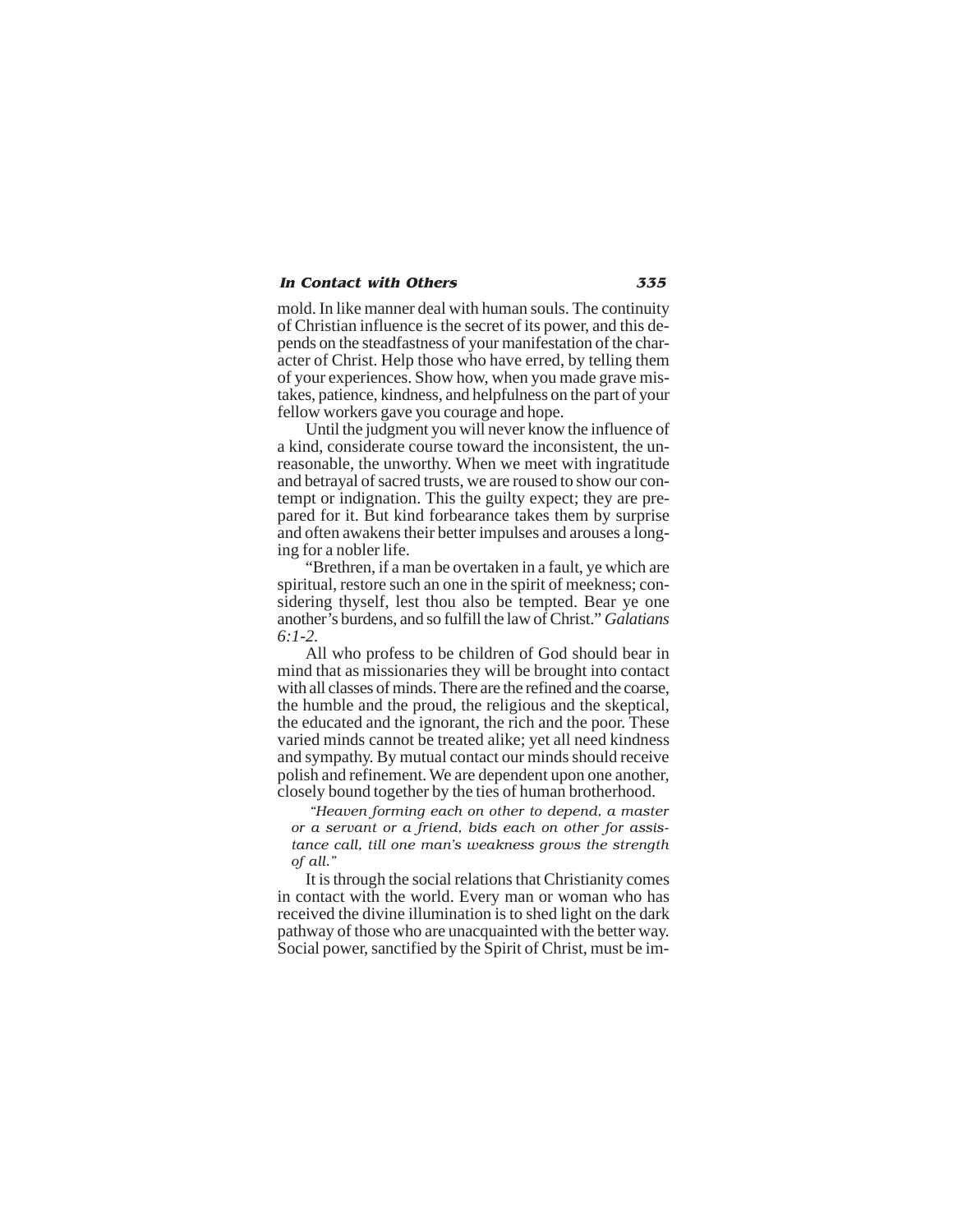proved in bringing souls to the Saviour. Christ is not to be hid away in the heart as a coveted treasure, sacred and sweet, to be enjoyed solely by the possessor. We are to have Christ in us as a well of water, springing up into everlasting life, refreshing all who come in contact with us.

# $-\mathsf{C}$ hapter 42 – Development and Service

"Quit you like men; be strong."

Christian life is more than many take it to be. It does not consist wholly in gentleness, patience, meekness, and kindliness. These graces are essential; but there is need also of courage, force, energy, and perseverance. The path that Christ marks out is a narrow, self-denying path. To enter that path and press on through difficulties and discouragements requires men who are more than weaklings.

#### **Force of Character**

Men of stamina are wanted, men who will not wait to have their way smoothed and every obstacle removed, men who will inspire with fresh zeal the flagging efforts of dispirited workers, men whose hearts are warm with Christian love and whose hands are strong to do their Master's work.

Some who engage in missionary service are weak, nerveless, spiritless, easily discouraged. They lack push. They have not those positive traits of character that give power to do something—the spirit and energy that kindle enthusiasm. Those who would win success must be courageous and hopeful. They should cultivate not only the passive but the active virtues. While they are to give the soft answer that turns away wrath, they must possess the courage of a hero to resist evil. With the charity that endures all things, they need the force of character that will make their influence a positive power.

Some have no firmness of character. Their plans and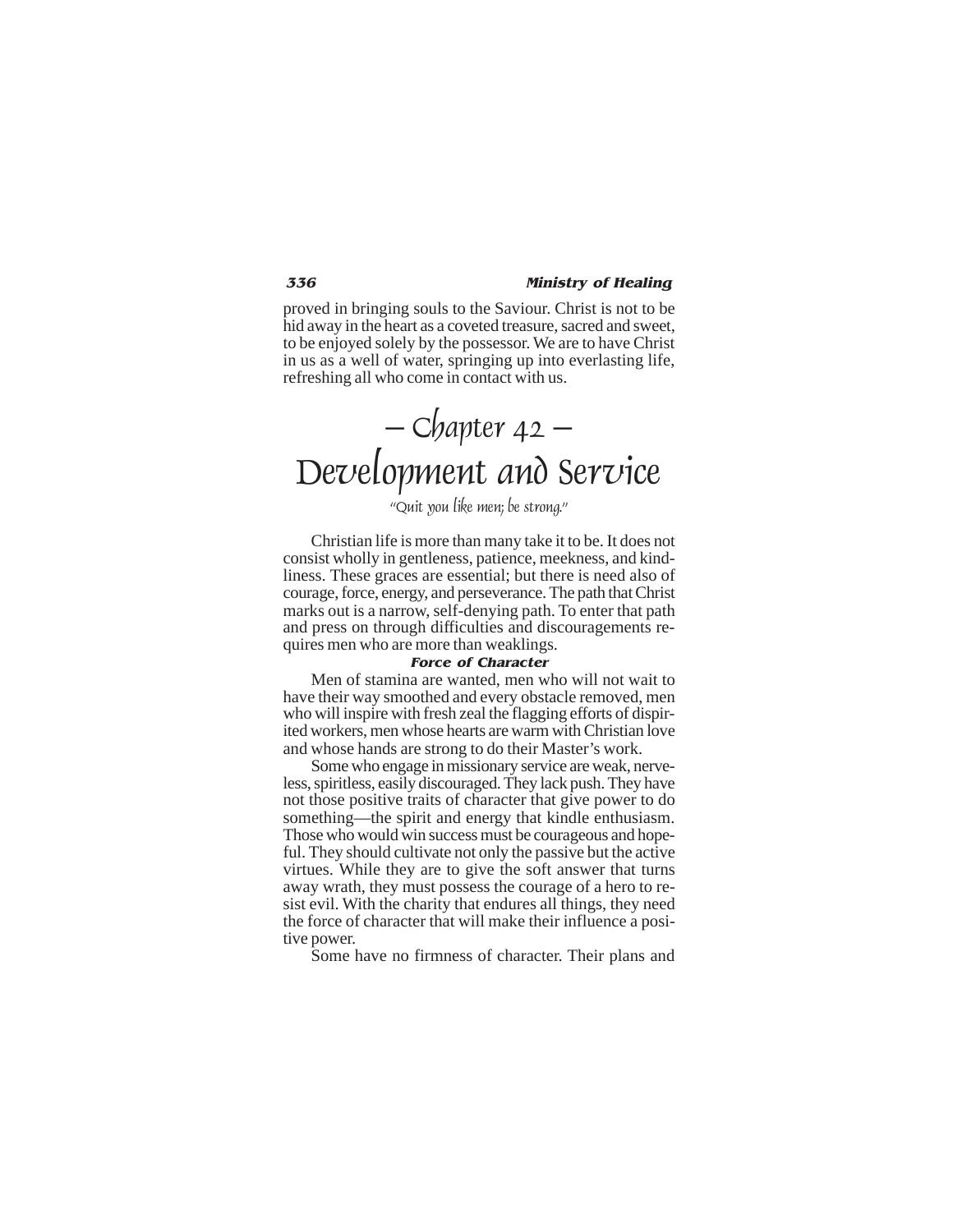#### **Development and Service**

purposes have no definite form and consistency. They are of but little practical use in the world. This weakness, indecision, and inefficiency should be overcome. There is in true Christian character an indomitableness that cannot be molded or subdued by adverse circumstances. We must have moral backbone, an integrity that cannot be flattered, bribed, or terrified.

#### **Mental Culture**

God desires us to make use of every opportunity for securing a preparation for His work. He expects us to put all our energies into its performance and to keep our hearts alive to its sacredness and its fearful responsibilities.

Many who are qualified to do excellent work accomplish little because they attempt little. Thousands pass through life as if they had no great object for which to live, no high standard to reach. One reason for this is the low estimate which they place upon themselves. Christ paid an infinite price for us; and, according to the price paid, He desires us to value ourselves.

Be not satisfied with reaching a low standard. We are not what we might be, or what it is God's will that we should be. God has given us reasoning powers, not to remain inactive or to be perverted to earthly and sordid pursuits, but that they may be developed to the utmost, refined, sanctified, ennobled, and used in advancing the interests of His kingdom.

None should consent to be mere machines, run by another man's mind. God has given us ability, to think and to act, and it is by acting with carefulness, looking to Him for wisdom that you will become capable of bearing burdens. Stand in your God-given personality. Be no other person's shadow. Expect that the Lord will work in and by and through you.

Never think that you have learned enough, and that you may now relax your efforts. The cultivated mind is the measure of the man. Your education should continue during your lifetime; everyday you should be learning and putting to practical use the knowledge gained.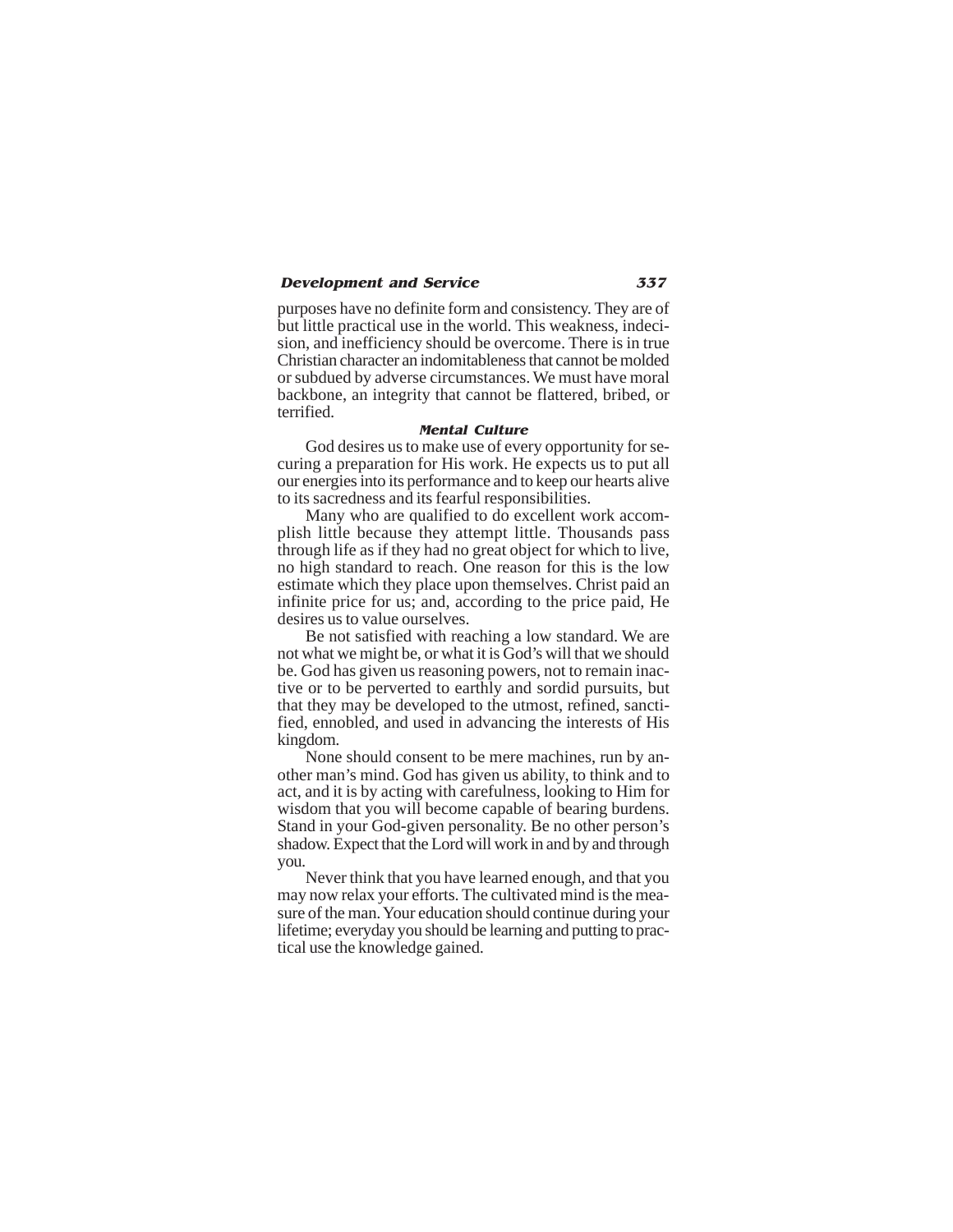Remember that in whatever position you may serve you are revealing motive, developing character. Whatever your work, do it with exactness, with diligence; overcome the inclination to seek an easy task.

The same spirit and principles that one brings into the daily labor will be brought into the whole life. Those who desire a fixed amount to do and a fixed salary, and who wish to prove an exact fit without the trouble of adaptation or training, are not the ones whom God calls to work in His cause. Those who study how to give as little as possible of their physical, mental, and moral power are not the workers upon whom He can pour out abundant blessings. Their example is contagious. Self-interest is the ruling motive. Those who need to be watched, and who work only as every duty is specified to them, are not the ones who will be pronounced good and faithful. Workers are needed who manifest energy, integrity, diligence, those who are willing to do anything that needs to be done.

Many become inefficient by evading responsibilities for fear of failure. Thus they fail of gaining that education which results from experience, and which reading and study and all the advantages otherwise gained cannot give them.

Man can shape circumstances, but circumstances should not be allowed to shape the man. We should seize upon circumstances as instruments by which to work. We are to master them, but should not permit them to master us.

Men of power are those who have been opposed, baffled, and thwarted. By calling their energies into action, the obstacles they meet prove to them positive blessings. They gain self-reliance. Conflict and perplexity call for the exercise of trust in God and for that firmness which develops power.

#### **The Motive in Service**

Christ gave no stinted service. He did not measure His work by hours. His time, His heart, His soul and strength, were given to labor for the benefit of humanity. Through weary days He toiled, and through long nights He bent in prayer for grace and endurance that He might do a larger work. With strong crying and tears He sent His petitions to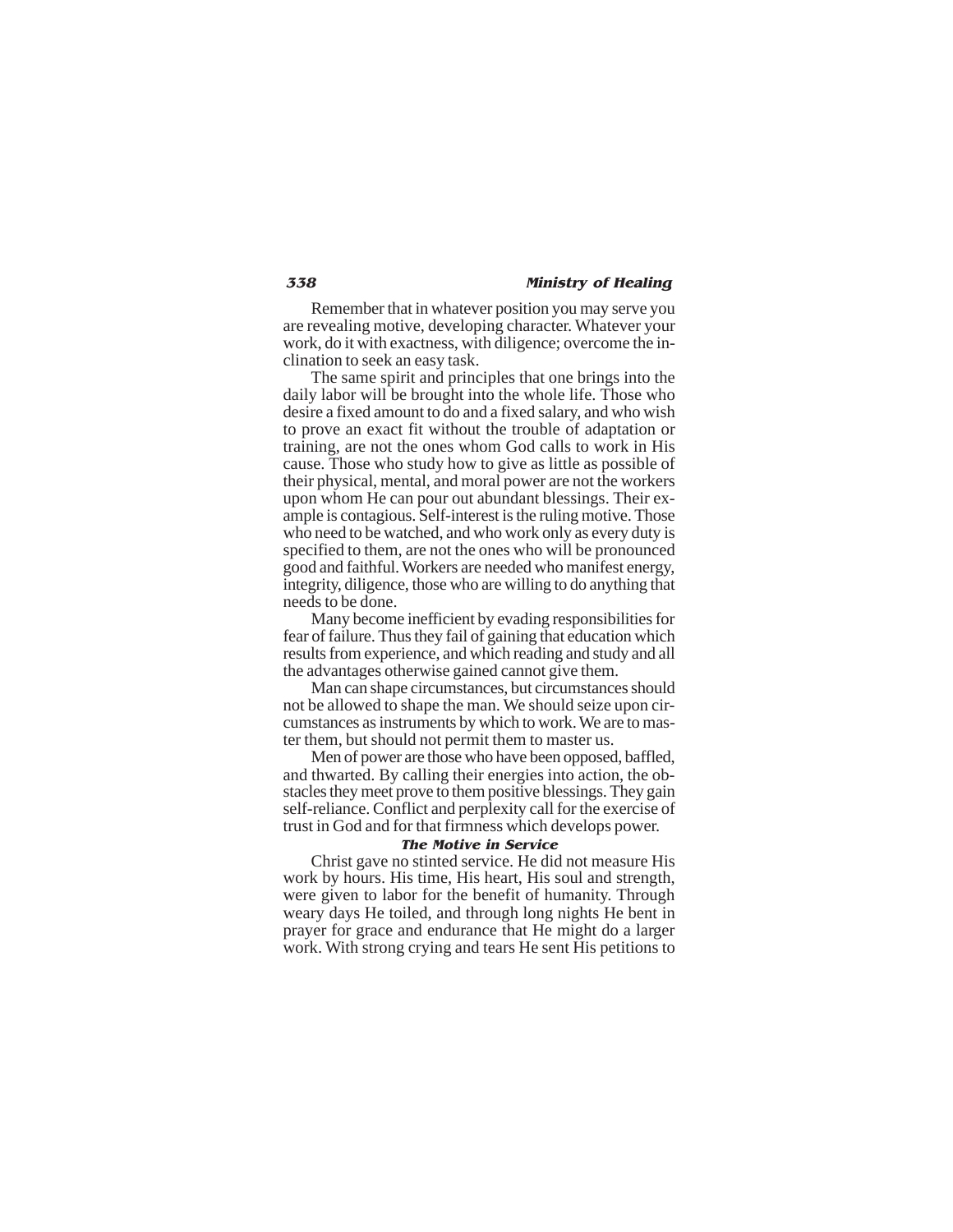#### **Development and Service**

heaven, that His human nature might be strengthened, that He might be braced to meet the wily foe in all his deceptive workings, and fortified to fulfill His missions of uplifting humanity. To His workers He says, "I have given you an example, that ye should do as I have done." *John 13:15*.

"The love of Christ," said Paul, "constraineth us." *2 Corinthians 5:14*. This was the actuating principle of his conduct; it was his motive power. If ever his ardor in the path of duty flagged for a moment, one glance at the cross caused him to gird up anew the loins of his mind and press forward in the way of self-denial. In his labors for his brethren he relied much upon the manifestation of infinite love in the sacrifice of Christ, with its subduing, constraining power.

How earnest, how touching, his appeal: "Ye know the grace of our Lord Jesus Christ, that, though He was rich, yet for your sakes He became poor, that ye through His poverty might be rich." *2 Corinthians 8:9*. You know the height from which He stooped, the depth of humiliation to which He descended. His feet entered upon the path of sacrifice and turned not aside until He had given His life. There was no rest for Him between the throne in heaven and the cross. His love for man led Him to welcome every indignity and suffer every abuse.

Paul admonishes us to "look not every man on his own things, but every man also on the things of others." He bids us possess the mind "which was also in Christ Jesus: who, being in the form of God, thought it not robbery to be equal with God: but made Himself of no reputation, and took upon Him the form of a servant, and was made in the likeness of men: and being found in fashion as a man, He humbled Himself, and became obedient unto death, even the death of the cross." *Philippians 2:4-8*.

Paul was deeply anxious that the humiliation of Christ should be seen and realized. He was convinced that if men could be led to consider the amazing sacrifice made by the Majesty of heaven, selfishness would be banished from their hearts. The apostle lingers over point after point, that we may in some measure comprehend the wonderful condescen-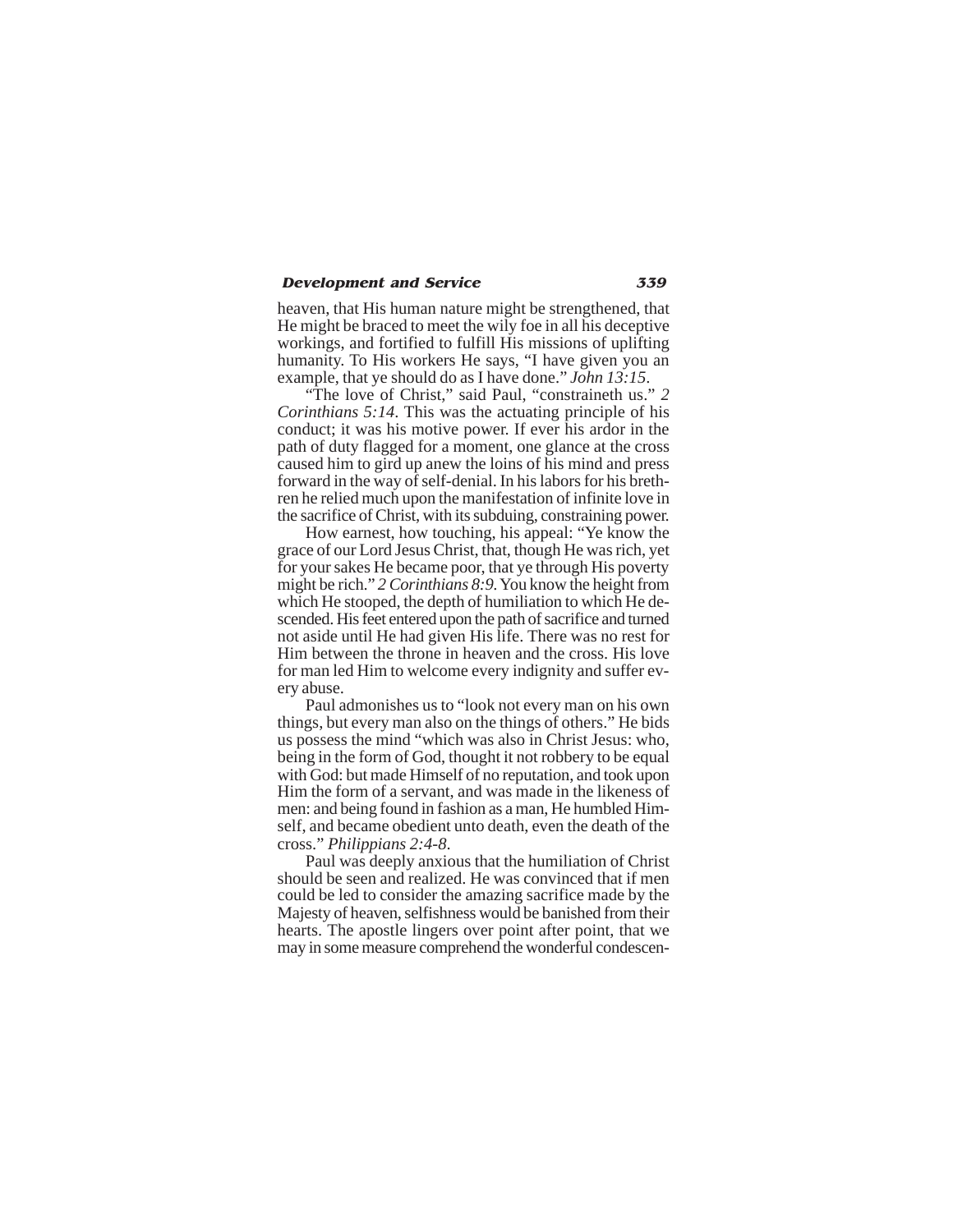sion of the Saviour in behalf of sinners. He directs the mind first to the position which Christ occupied in heaven in the bosom of His Father; he reveals Him afterward as laying aside His glory, voluntarily subjecting Himself to the humbling conditions of man's life, assuming the responsibilities of a servant, and becoming obedient unto death, and that the most ignominious and revolting—the most agonizing—the death of the cross. Can we contemplate this wonderful manifestation of the love of God without gratitude and love, and a deep sense of the fact that we are not our own? Such a Master should not be served from grudging, selfish motives.

"Ye know," says Peter, "that ye were not redeemed with corruptible things, as silver and gold." *1 Peter 1:18*. Oh, had these been sufficient to purchase the salvation of man, how easily it might have been accomplished by Him who says, "The silver is Mine, and the gold is Mine"! *Haggai 2:8*. But the sinner could be redeemed only by the precious blood of the Son of God. Those who, failing to appreciate this wonderful sacrifice, withhold themselves from Christ's service, will perish in their selfishness.

### **Singleness of Purpose**

In the life of Christ, everything was made subordinate to His work, the great work of redemption which He came to accomplish. And the same devotion, the same self-denial and sacrifice, the same subjection to the claims of the word of God, is to be manifest in His disciples.

Everyone who accepts Christ as his personal Saviour will long for the privilege of serving God. Contemplating what heaven has done for him, his heart is moved with boundless love and adoring gratitude. He is eager to signalize his gratitude by devoting his abilities to God's service. He longs to show his love for Christ and for His purchased possession. He covets toil, hardship, sacrifice.

The true worker for God will do his best; because, in so doing, he can glorify his Master. He will do right in order to regard the requirements of God. He will endeavor to improve all his faculties. He will perform every duty as unto God. His one desire will be that Christ may receive homage and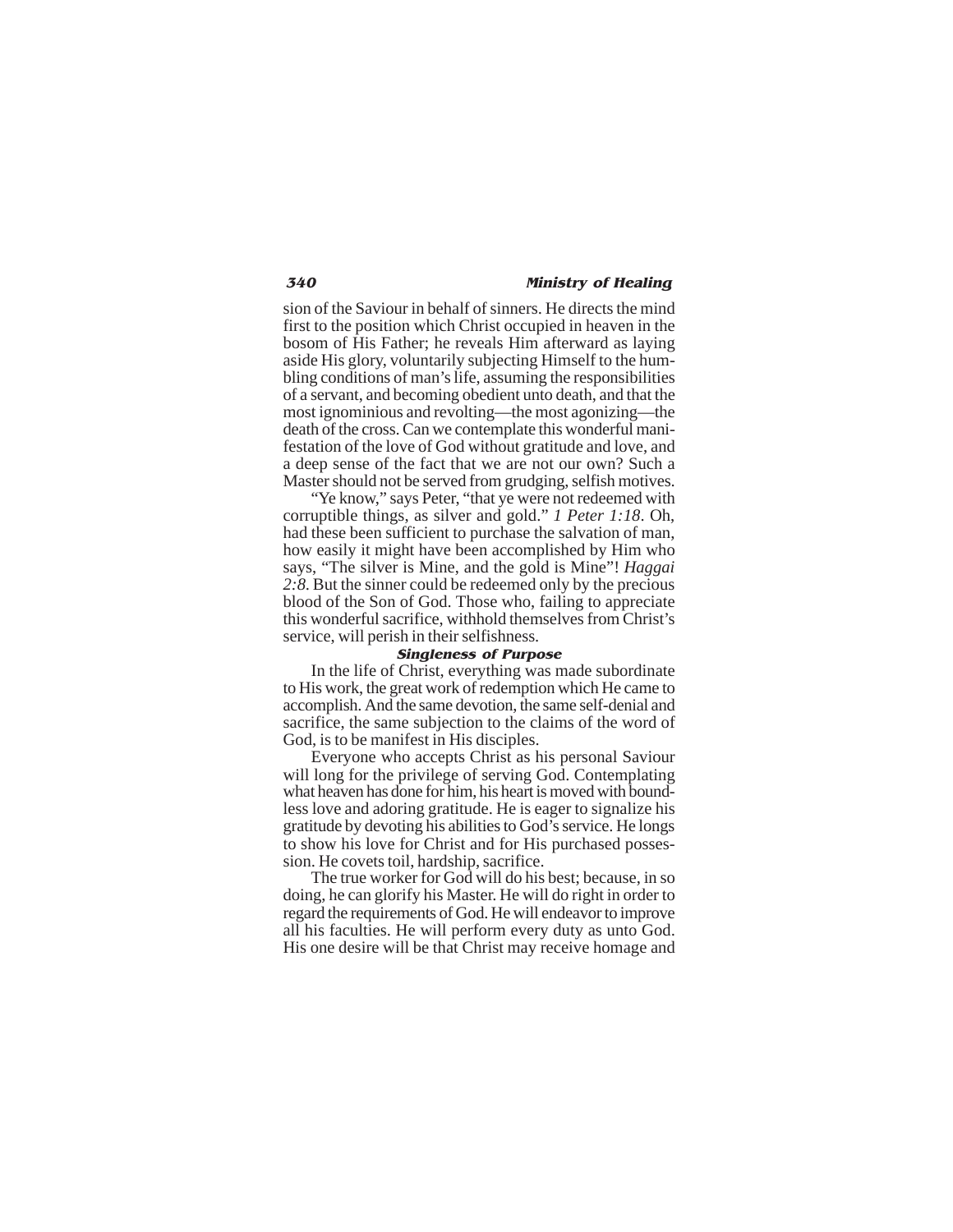#### **A Higher Experience**

perfect service.

There is a picture representing a bullock standing between a plow and an altar, with the inscription, "Ready for either," ready to toil in the furrow or to be offered on the altar of sacrifice. This is the position of the true child of God—willing to go where duty calls, to deny self, to sacrifice for the Redeemer's cause.

– Chapter 43 – A Higher Experience

"Abide in Me, and I in you."

We need constantly a fresh revelation of Christ, a daily experience that harmonizes with His teachings. High and holy attainments are within our reach. Continual progress in knowledge and virtue is God's purpose for us. His law is the echo of His own voice, giving to all the invitation, "Come up higher. Be holy, holier still." Everyday we may advance in perfection of Christian character.

Those who are engaged in service for the Master need an experience much higher, deeper, broader, than many have yet thought of having. Many who are already members of God's great family know little of what it means to behold His glory and to be changed from glory to glory. Many have a twilight perception of Christ's excellence, and their hearts thrill with joy. They long for a fuller, deeper sense of the Saviour's love. Let these cherish every desire of the soul after God. The Holy Spirit works with those who will be worked, molds those who will be molded, fashions those who will be fashioned. Give yourselves the culture of spiritual thoughts and holy communings. You have seen but the first rays of the early dawn of His glory. As you follow on to know the Lord, you will know that "the path of the righteous is as the light of dawn, that shineth more and more unto the perfect day." *Proverbs 4:18 (R.V.), margin.*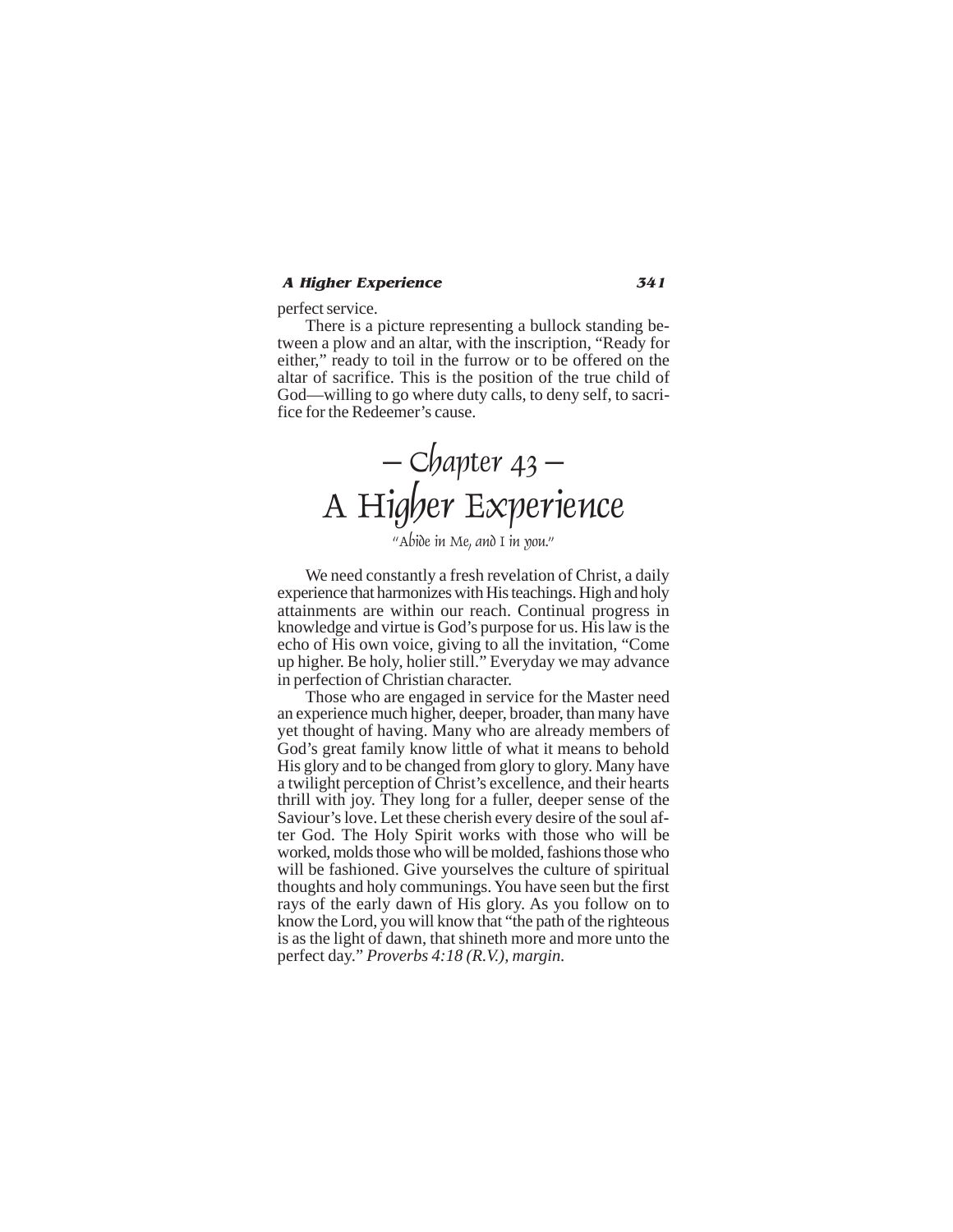#### **The Joy of the Lord**

"These things have I spoken unto you," said Christ, "that My joy might remain in you, and that your joy might be full." *John 15:11*.

Ever before Him, Christ saw the result of His mission. His earthly life, so full of toil and self-sacrifice, was cheered by the thought that He would not have all this travail for nought. By giving His life for the life of men, He would restore in humanity the image of God. He would lift us up from the dust, reshape the character after the pattern of His own character, and make it beautiful with His own glory.

Christ saw of the travail of His soul and was satisfied. He viewed the expanse of eternity and saw the happiness of those who through His humiliation should receive pardon and everlasting life. He was wounded for their transgressions, bruised for their iniquities. The chastisement of their peace was upon Him, and with His stripes they were healed. He heard the shout of the redeemed. He heard the ransomed ones singing the song of Moses and the Lamb. Although the baptism of blood must first be received, although the sins of the world were to weigh upon His innocent soul, although the shadow of an unspeakable woe was upon Him; yet for the joy that was set before Him He chose to endure the cross and despised the shame.

This joy all His followers are to share. However great and glorious hereafter, our reward is not all to be reserved for the time of final deliverance. Even here we are by faith to enter into the Saviour's joy. Like Moses, we are to endure as seeing the Invisible.

Now the church is militant. Now we are confronted with a world in darkness, almost wholly given over to idolatry.

*There were ninety and nine that safely lay in the shelter of the fold. But one was out on the hills away, far, far from the gates of gold—away on the mountains wild and bare, away from the tender Shepherd's care.*

*"Lord, Thou hast here Thy ninety and nine; are they not enough for Thee?" But the Shepherd made answer: "One of Mine has wandered away from Me. And although*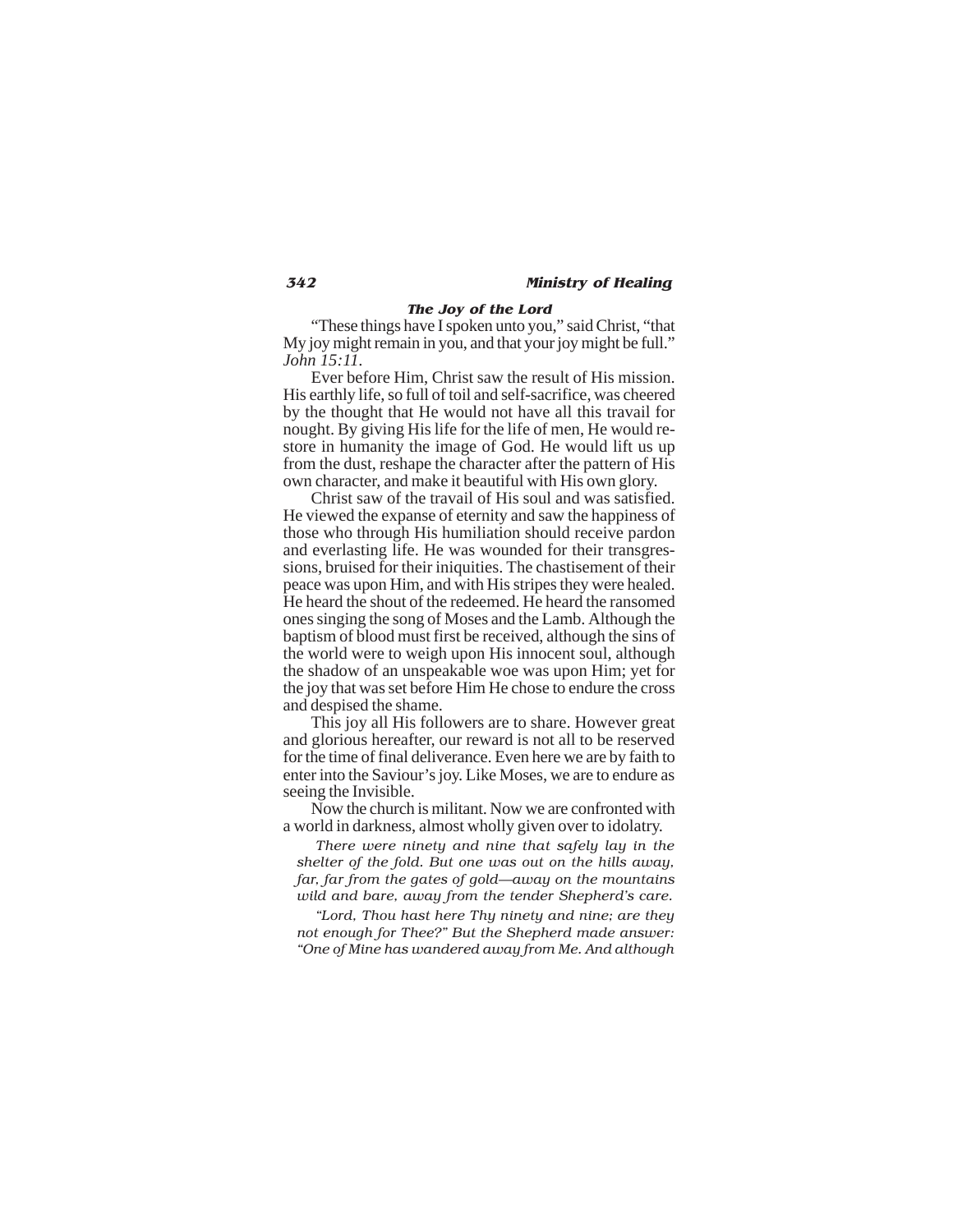#### **A Higher Experience**

*the road be rough and steep, I go to the desert to find My sheep."*

*But none of the ransomed ever knew how deep were the waters crossed, nor how dark was the night that the Lord passed through ere He found His sheep that was lost. Far out in the desert He heard its cry—fainting and helpless, and ready to die.*

*"Lord, whence are these blood drops all the way that marked out the mountain's track?" They were shed for one who had gone astray, ere the Shepherd could bring him back. "Lord, why are Thy hands so rent and torn?" "They were pierced tonight by many a thorn."*

*But all though the mountains, thunder-riven, and up from the rocky steep, there rose a cry to the gate of heaven, "Rejoice, I have found My sheep!" And the angels sang around the throne, "Rejoice, for the Lord brings back His own?" Elizabeth C. Clephane*

But the day is coming when the battle will have been fought, the victory won. The will of God is to be done on earth as it is done in heaven. All will be a happy, united family, clothed with the garments of praise and adoration. The world will be bathed in the light of heaven. The light of the moon will be as the light of the sun, and the light of the sun will be sevenfold greater than it is now. The years will move on in gladness. Over the scene the morning stars will sing together, the sons of God will shout for joy while God and Christ will unite in proclaiming, "There shall be no more sin, neither shall there be anymore death."

These visions of future glory, scenes pictured by the hand of God, should be dear to His children.

Stand on the threshold of eternity and hear the gracious welcome given to those who in this life have co-operated with Christ, regarding it as a privilege and an honor to suffer for His sake. With the angels, they cast their crowns at the feet of the Redeemer, exclaiming, "Worthy is the Lamb that was slain to receive power, and riches, and wisdom, and strength, and honor, and glory, and blessing . . Honor, and glory, and power, be unto Him that sitteth upon the throne,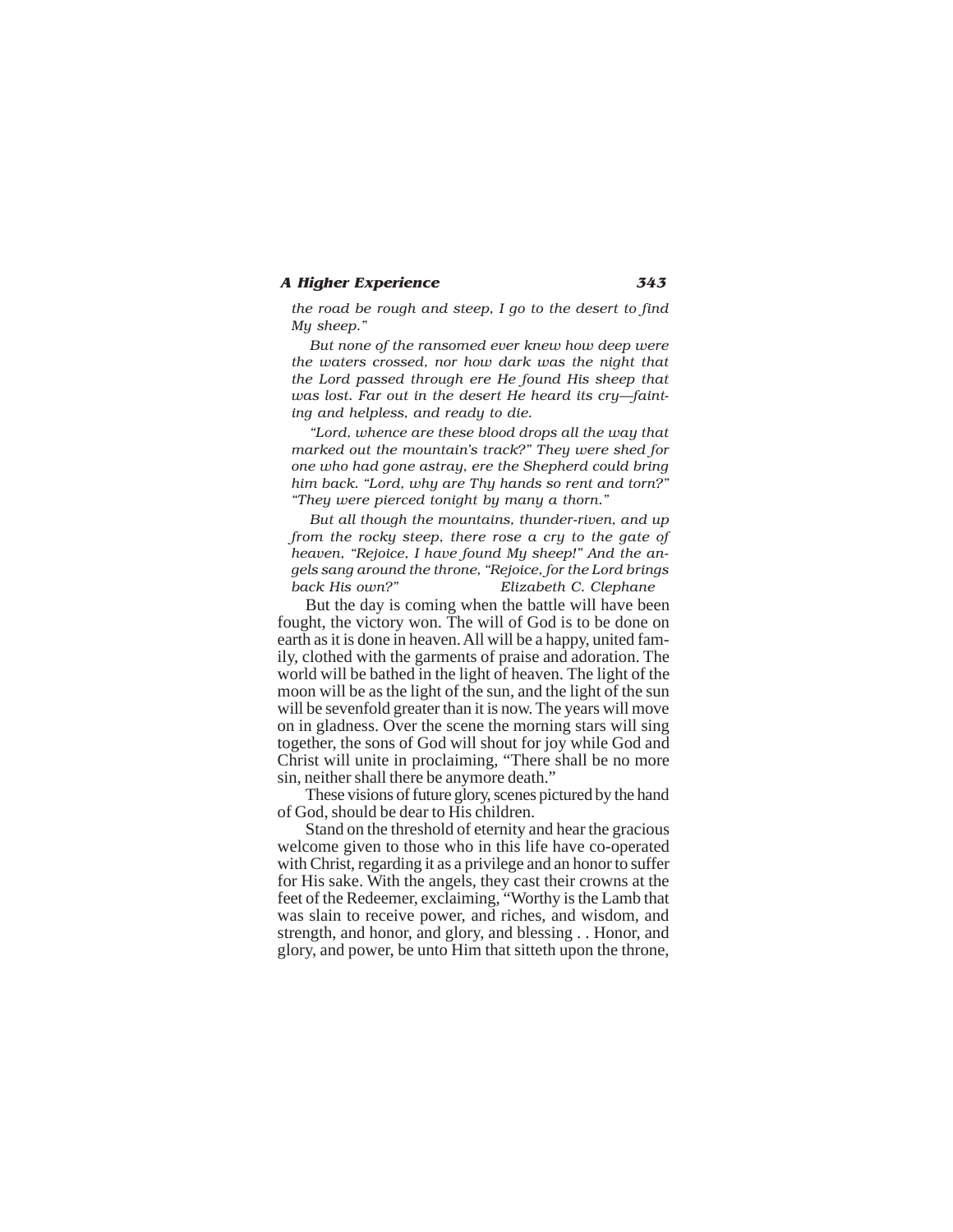and unto the Lamb for ever and ever." *Revelation 5:12-13*.

There the redeemed ones greet those who directed them to the uplifted Saviour. They unite in praising Him who died that human beings might have the life that measures with the life of God. The conflict is over. All tribulation and strife are at an end. Songs of victory fill all heaven, as the redeemed stand around the throne of God. All take up the joyful strain, "Worthy is the Lamb that was slain" and hath redeemed us to God.

"I beheld, and, lo, a great multitude, which no man could number, of all nations, and kindreds, and people, and tongues, stood before the throne, and before the Lamb, clothed with white robes, and palms in their hands; and cried with a loud voice, saying, Salvation to our God which sitteth upon the throne, and unto the Lamb." *Revelation 7:9-10*.

"These are they which came out of great tribulation, and have washed their robes, and made them white in the blood of the Lamb. Therefore are they before the throne of God, and serve Him day and night in His temple: and He that sitteth on the throne shall dwell among them. They shall hunger no more, neither thirst any more; neither shall the sun light on them, nor any heat. For the Lamb which is in the midst of the throne shall feed them, and shall lead them unto living fountains of waters: and God shall wipe away all tears from their eyes." "And there shall be no more death, neither sorrow, nor crying, neither shall there be any more pain: for the former things are passed away." *Verses 14-17; 21:4*.

We need to keep ever before us this vision of things unseen. It is thus that we shall be able to set a right value on the things of eternity and the things of time. It is this that will give us power to influence others for the higher life.

#### **In the Mount with God**

"Come up to Me into the mount," God bids us. To Moses, before he could be God's instrument in delivering Israel, was appointed the forty years of communion with Him in the mountain solitudes. Before bearing God's message to Pharaoh, he spoke with the angel in the burning bush. Before receiving God's law as the representative of His people, he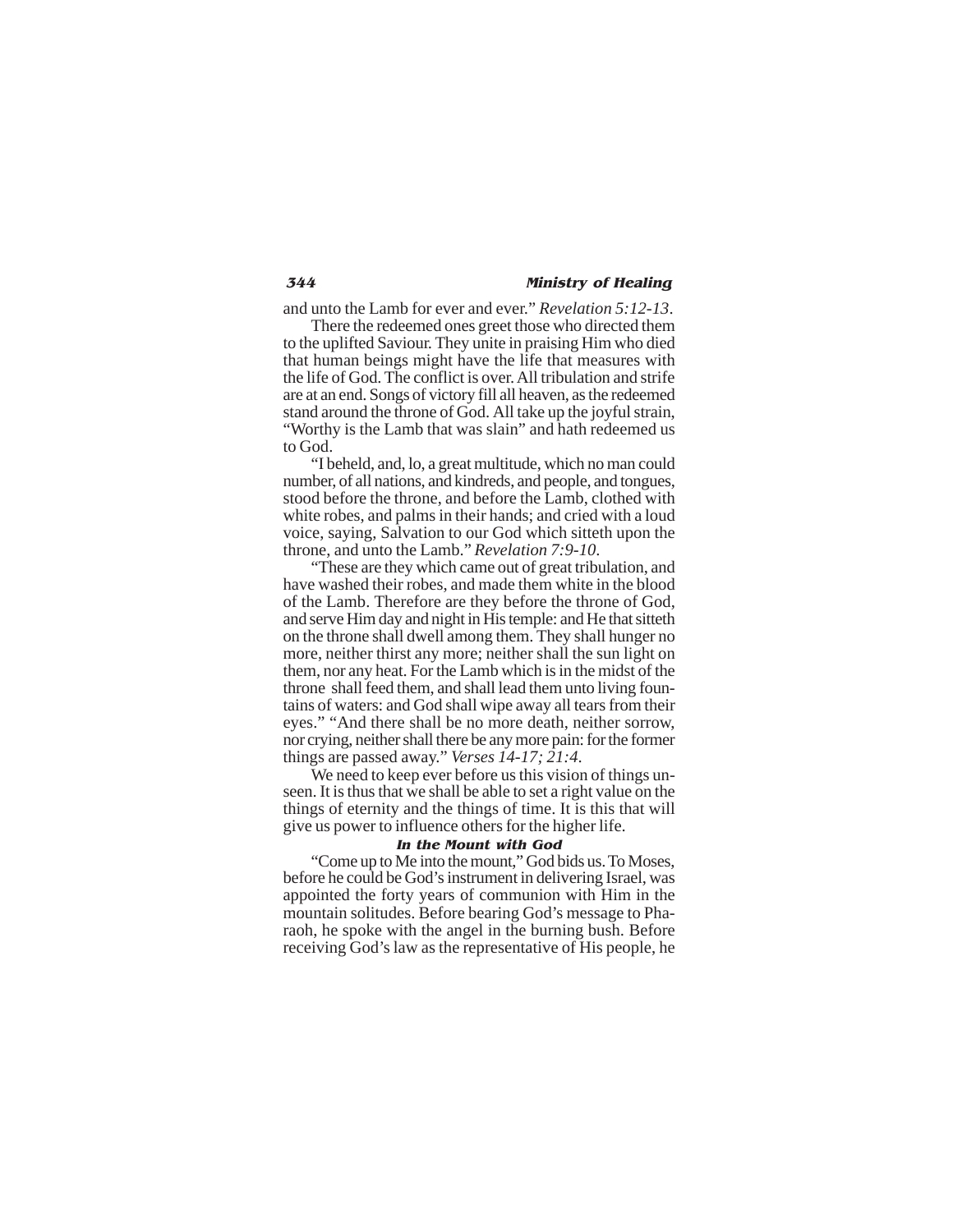### **A Higher Experience**

was called into the mount, and beheld His glory. Before executing justice on the idolaters, he was hidden in the cleft of the rock, and the Lord said, "I will proclaim the name of the Lord before thee," "merciful and gracious, and abundant in loving-kindness and truth . . and that will by no means clear the guilty." *Exodus 33:19; 34:6-7 (A.R.V.).* Before he laid down, with his life, his burden for Israel, God called him to the top of Pisgah and spread out before him the glory of the Promised Land.

Before the disciples went forth on their mission, they were called up into the mount with Jesus. Before the power and glory of Pentecost came the night of communion with the Saviour, the meeting on the mountain in Galilee, the parting scene upon Olivet, with the angel's promise and the days of prayer and communion in the upper chamber.

Jesus, when preparing for some great trial or some important work, would resort to the solitude of the mountains and spend the night in prayer to His Father. A night of prayer preceded the ordination of the apostles and the Sermon on the Mount, the transfiguration, the agony of the judgment hall and the cross, and the resurrection glory.

### **The Privilege of Prayer**

We, too, must have times set apart for meditation and prayer and for receiving spiritual refreshing. We do not value the power and efficacy of prayer as we should. Prayer and faith will do what no power on earth can accomplish. We are seldom, in all respects, placed in the same position twice. We continually have new scenes and new trials to pass through, where past experience cannot be a sufficient guide. We must have the continual light that comes from God.

Christ is ever sending messages to those who listen for His voice. On the night of the agony in Gethsemane, the sleeping disciples heard not the voice of Jesus. They had a dim sense of the angels' presence, but lost the power and glory of the scene. Because of their drowsiness and stupor they failed of receiving the evidence that would have strengthened their souls for the terrible scenes before them. Thus today the very men who most need divine instruction often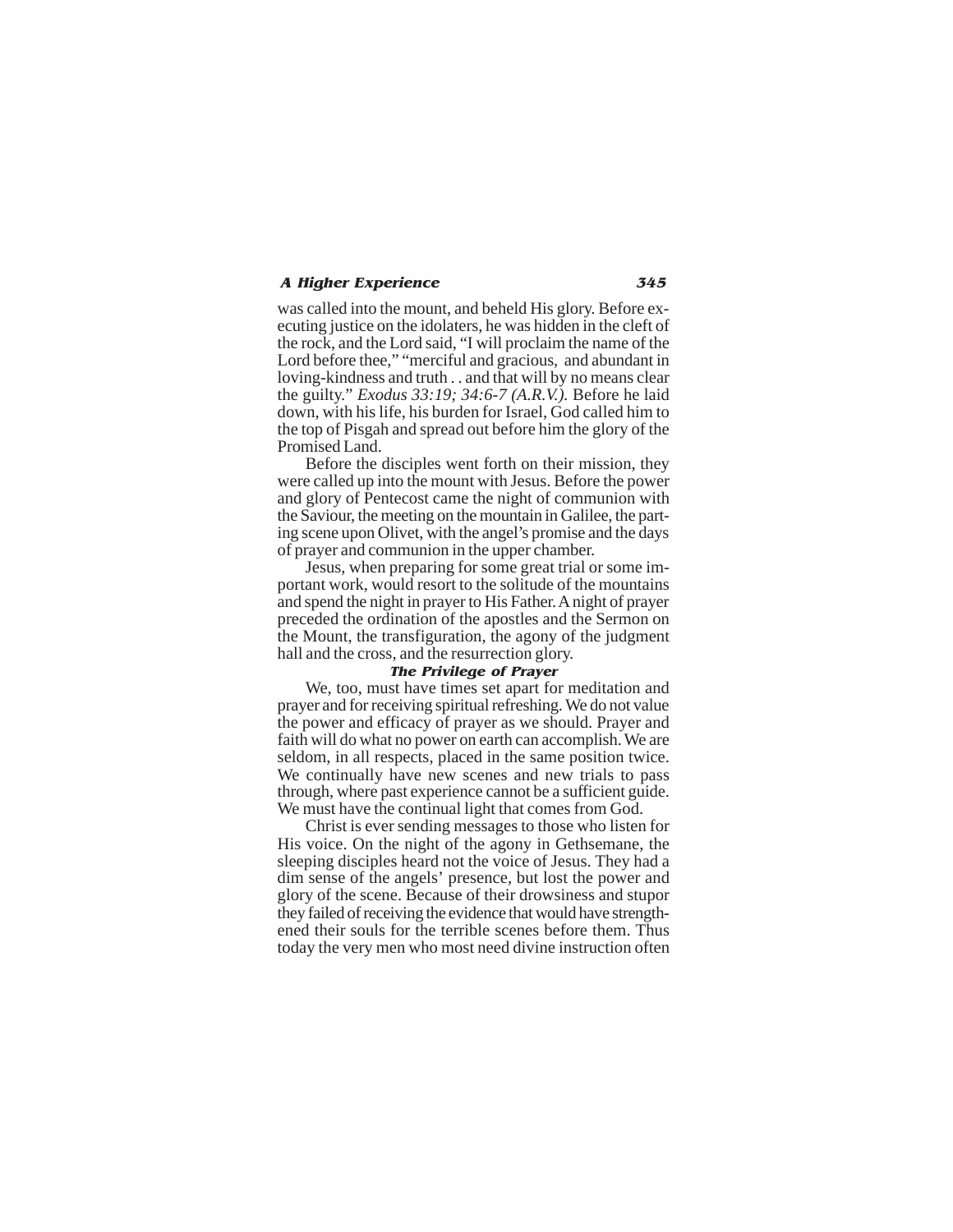fail of receiving it, because they do not place themselves in communion with heaven.

The temptations to which we are daily exposed make prayer a necessity. Dangers beset every path. Those who are seeking to rescue others from vice and ruin are especially exposed to temptation. In constant contact with evil, they need a strong hold upon God lest they themselves be corrupted. Short and decisive are the steps that lead men down from high and holy ground to a low level. In a moment decisions may be made that fix one's condition forever. One failure to overcome leaves the soul unguarded. One evil habit, if not firmly resisted, will strengthen into chains of steel, binding the whole man.

The reason why so many are left to themselves in places of temptation is that they do not set the Lord always before them. When we permit our communion with God to be broken, our defense is departed from us. Not all your good purposes and good intentions will enable you to withstand evil. You must be men and women of prayer. Your petitions must not be faint, occasional, and fitful, but earnest, persevering, and constant. It is not always necessary to bow upon your knees in order to pray. Cultivate the habit of talking with the Saviour when you are alone, when you are walking, and when you are busy with your daily labor. Let the heart be continually uplifted in silent petition for help, for light, for strength, for knowledge. Let every breath be a prayer.

As workers for God we must reach men where they are, surrounded with darkness, sunken in vice, and stained with corruption. But while we stay our minds upon Him who is our sun and our shield, the evil that surrounds us will not bring one stain upon our garments. As we work to save the souls that are ready to perish we shall not be put to shame if we make God our trust. Christ in the heart, Christ in the life, this is our safety. The atmosphere of His presence will fill the soul with abhorrence of all that is evil. Our spirit may be so identified with His that in thought and aim we shall be one with Him.

It was through faith and prayer that Jacob, from being a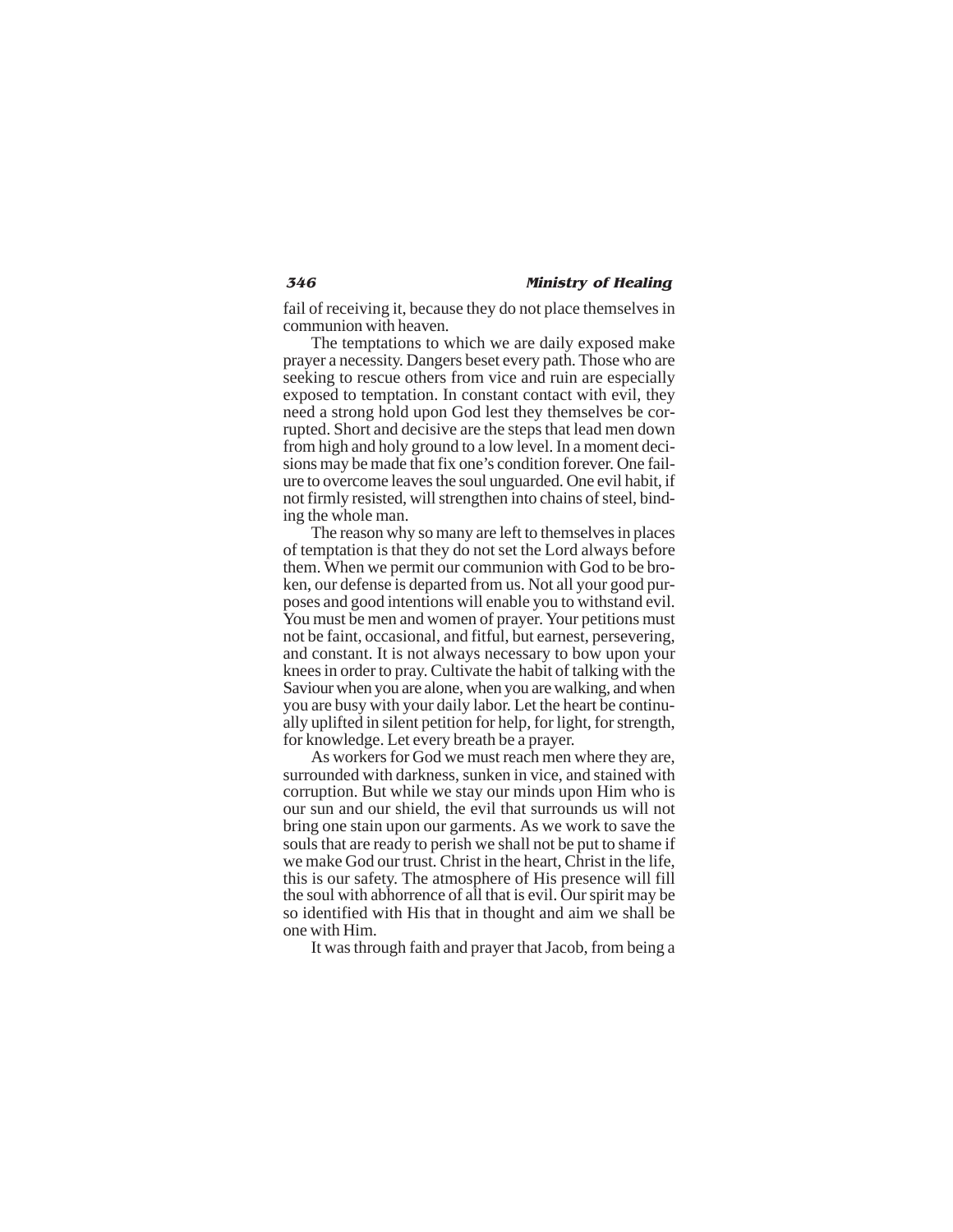### **A Higher Experience**

man of feebleness and sin, became a prince with God. It is thus that you may become men and women of high and holy purpose, of noble life, men and women who will not for any consideration be swayed from truth, right, and justice. All are pressed with urgent cares, burdens, and duties, but the more difficult your position and the heavier your burdens, the more you need Jesus.

It is a serious mistake to neglect the public worship of God. The privileges of divine service should not be lightly regarded. Those who attend upon the sick are often unable to avail themselves of these privileges, but they should be careful not to absent themselves needlessly from the house of worship.

In ministering to the sick, more than in any merely secular business, success depends on the spirit of consecration and self-sacrifice with which the work is done. Those who bear responsibilities need to place themselves where they will be deeply impressed by the Spirit of God. You should have as much greater anxiety than do others for the aid of the Holy Spirit and for a knowledge of God as your position of trust is more responsible than that of others.

Nothing is more needed in our work than the practical results of communion with God. We should show by our daily lives that we have peace and rest in the Saviour. His peace in the heart will shine forth in the countenance. It will give to the voice a persuasive power. Communion with God will ennoble the character and the life. Men will take knowledge of us, as of the first disciples, that we have been with Jesus. This will impart to the worker a power that nothing else can give. Of this power he must not allow himself to be deprived.

We must live a twofold life—a life of thought and action, of silent prayer and earnest work. The strength received through communion with God, united with earnest effort in training the mind to thoughtfulness and caretaking, prepares one for daily duties and keeps the spirit in peace under all circumstances, however trying.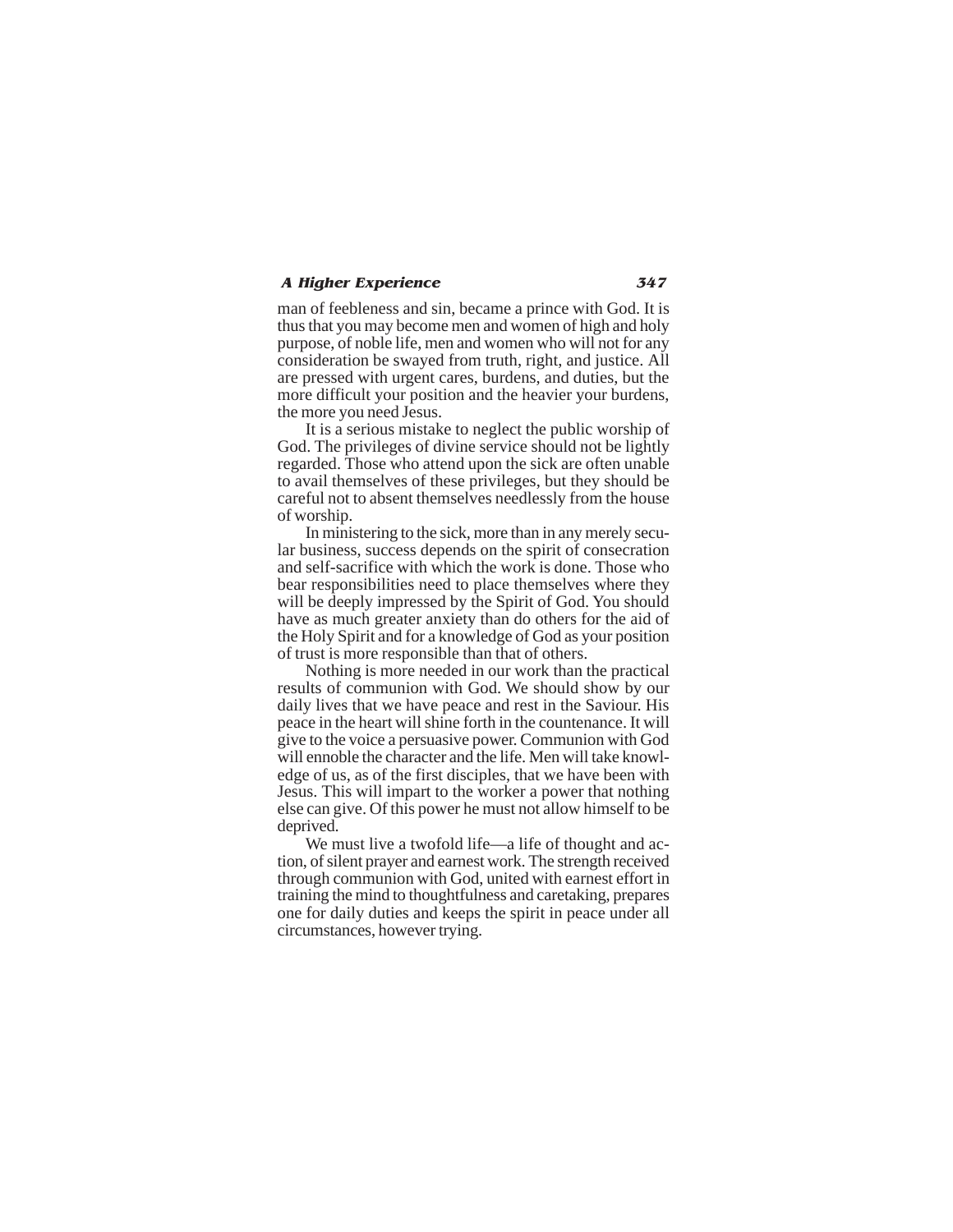#### **The Divine Counselor**

When in trouble, many think they must appeal to some earthly friend, telling him their perplexities, and begging for help. Under trying circumstances unbelief fills their hearts, and the way seems dark. And all the time there stands beside them the mighty Counselor of the ages, inviting them to place their confidence in Him. Jesus, the great Burden Bearer, is saying, "Come unto Me, and I will give you rest." Shall we turn from Him to uncertain human beings, who are as dependent upon God as we ourselves are?

You may feel the deficiency of your character and the smallness of your ability in comparison with the greatness of the work. But if you had the greatest intellect ever given to man, it would not be sufficient for your work. "Without Me ye can do nothing," says our Lord and Saviour. *John 15:5*. The result of all we do rests in the hands of God. Whatever may betide, lay hold upon Him with steady, persevering confidence.

In your business, in companionship for leisure hours, and in alliance for life, let all the associations you form be entered upon with earnest, humble prayer. You will thus show that you honor God, and God will honor you. Pray when you are fainthearted. When you are desponding, close the lips firmly to men; do not shadow the path of others, but tell everything to Jesus. Reach up your hands for help. In your weakness lay hold of infinite strength. Ask for humility, wisdom, courage, increase of faith, that you may see light in God's light and rejoice in His love.

#### **Consecration; Trust**

When we are humble and contrite we stand where God can and will manifest Himself to us. He is well-pleased when we urge past mercies and blessings as a reason why He should bestow on us greater blessings. He will more than fulfill the expectations of those who trust fully in Him. The Lord Jesus knows just what His children need, how much divine power we will appropriate for the blessing of humanity; and He bestows upon us all that we will employ in blessing others and ennobling our own souls.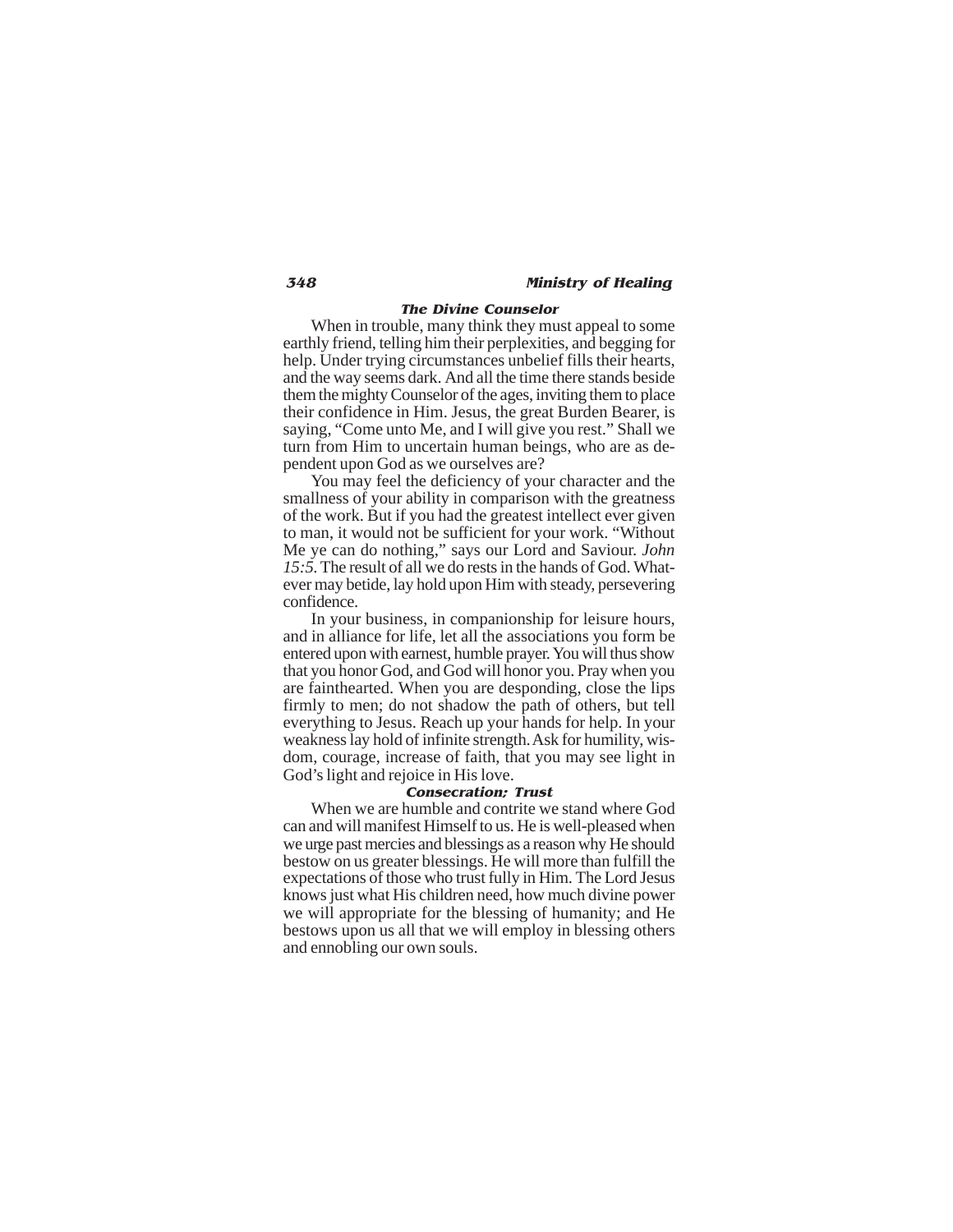### **A Higher Experience**

We must have less trust in what we ourselves can do, and more trust in what the Lord can do for and through us. You are not engaged in your own work; you are doing the work of God. Surrender your will and way to Him. Make not a single reserve, not a single compromise, with self. Know what it is to be free in Christ.

The mere hearing of sermons Sabbath after Sabbath, the reading of the Bible through and through, or the explanation of it verse by verse, will not benefit us or those who hear us, unless we bring the truths of the Bible into our individual experience. The understanding, the will, the affections, must be yielded to the control of the word of God. Then through the work of the Holy Spirit the precepts of the word will become the principles of the life.

As you ask the Lord to help you, honor your Saviour by believing that you do receive His blessing. All power, all wisdom, are at our command. We have only to ask.

Walk continually in the light of God. Meditate day and night upon His character. Then you will see His beauty and rejoice in His goodness. Your heart will glow with a sense of His love. You will be uplifted as if borne by everlasting arms. With the power and light that God imparts, you can comprehend more and accomplish more than you ever before deemed possible.

#### **"Abide in Me."**

Christ bids us: "Abide in Me, and I in you. As the branch cannot bear fruit of itself, except it abide in the vine; no more can ye, except ye abide in Me . . He that abideth in Me, and I in him, the same bringeth forth much fruit: for without Me ye can do nothing . . If ye abide in Me, and My words abide in you, ye shall ask what ye will, and it shall be done unto you. Herein is My Father glorified, that ye bear much fruit; so shall ye be My disciples.

"As the Father hath loved Me, so have I loved you: continue ye in My love . .

"Ye have not chosen Me, but I have chosen you, and ordained you, that ye should go and bring forth fruit, and that your fruit should remain: that whatsoever ye shall ask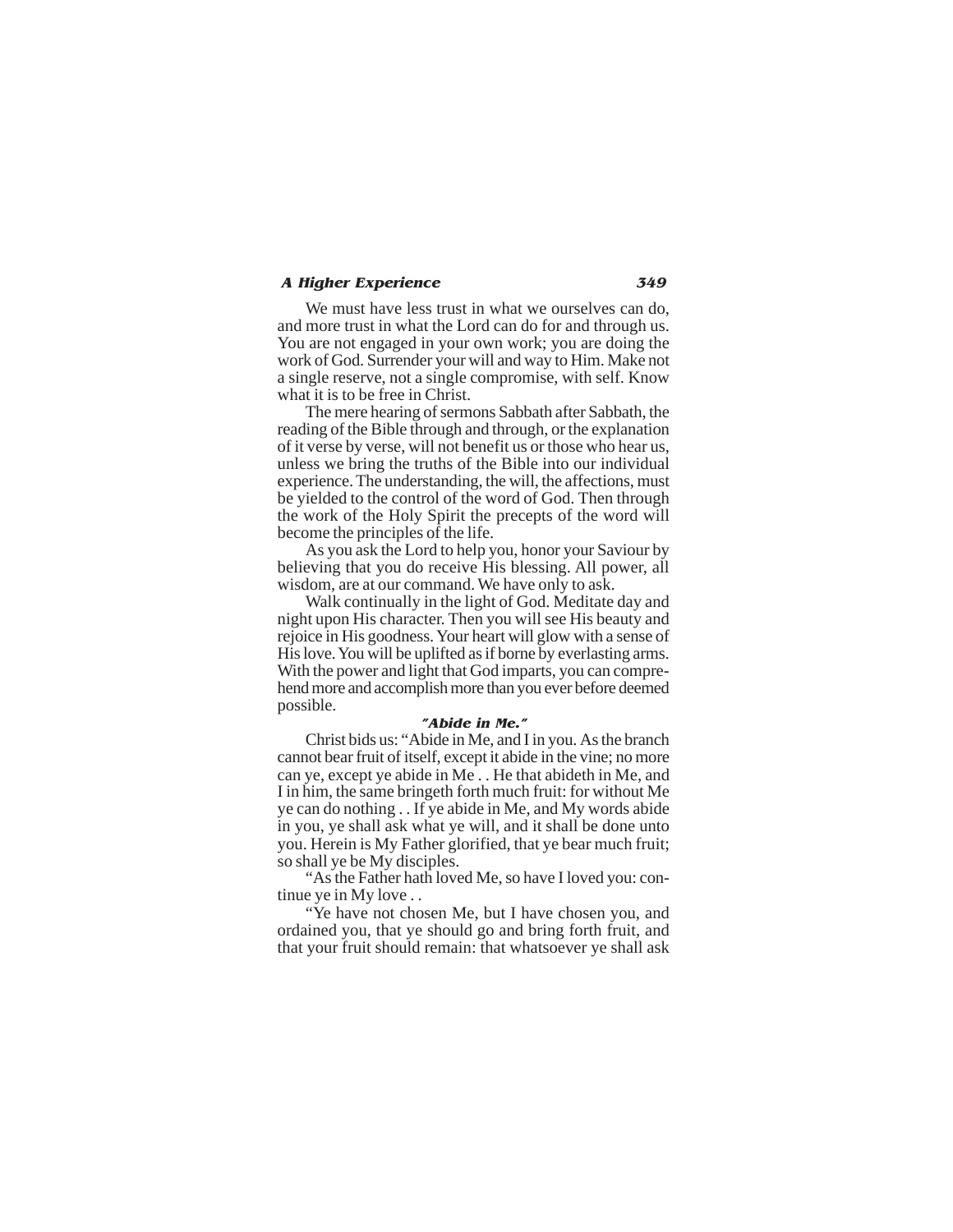of the Father in My name, He may give it you." *John 15:4- 16.*

"Behold, I stand at the door, and knock: if any man hear My voice, and open the door, I will come in to him, and will sup with him, and he with Me." *Revelation 3:20.*

"To him that overcometh will I give to eat of the hidden manna, and will give him a white stone, and in the stone a new name written, which no man knoweth saving he that receiveth it." *Revelation 2:17*.

"He that overcometh . . I will give him the Morning Star," "and I will write upon him the name of My God, and the name of the city of My God . . and I will write upon him My new name." *Verses 26-28; 3:12*.

### **"This One Thing I Do."**

He whose trust is in God will with Paul be able to say, "I can do all things in Him that strengtheneth me." *Philippians 4:13 (R.V.)*. Whatever the mistakes or failures of the past, we may, with the help of God, rise above them. With the apostle we may say:

"This one thing I do, forgetting those things which are behind, and reaching forth unto those things which are before, I press toward the mark for the prize of the high calling of God in Christ Jesus." *Philippians 3:13-14*.

"This God is our God for ever and ever; He will be our Guide even unto death."—*Psalm 48:14*

"All thy children shall be taught of the Lord, and great shall be the peace of thy children."—*Isaiah 54:13*

"Ye shall walk in all the ways which the Lord your God hath commanded you, that ye may live, and that it may be well with you, and that ye may prolong your days in the land which ye shall possess."— *Deuteronomy 5:33*

"To this man will I look: even to him that is poor, and of a contrite spirit, and trembleth at My Word."—*Isaiah 66:2*

"He forgetteth not the cry of the humble."—*Psalm 9:12*

"The secret of the Lord is with them that fear Him, and He will show them His covenant."—*Psalm 25:14*

"My God shall supply all your need according to His riches in glory by Christ Jesus."—*Philippians 4:19*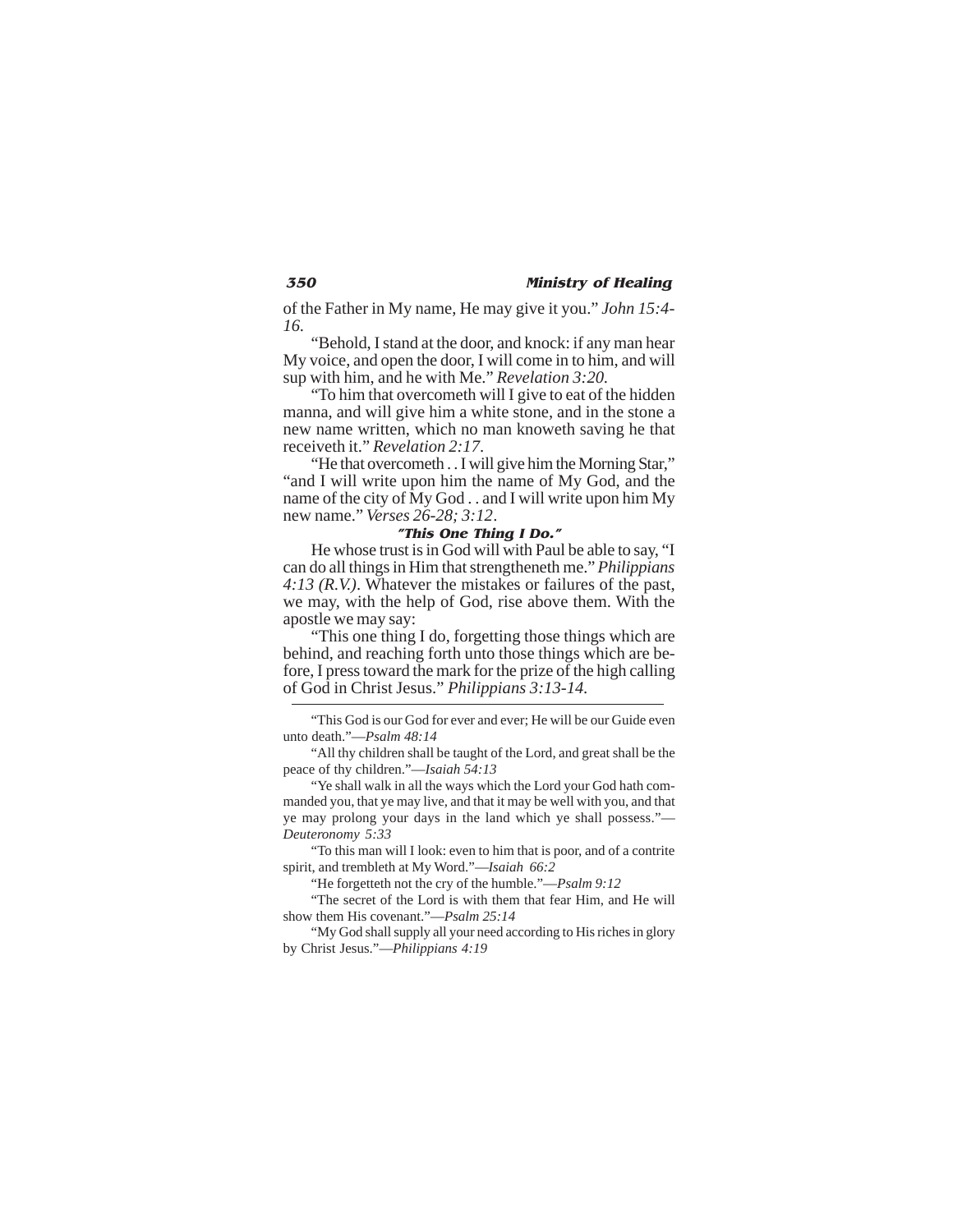# Scripture Index

| <b>GENESIS</b>        |     |                 |     |
|-----------------------|-----|-----------------|-----|
| 1:29                  | 194 | 7:14            | 185 |
| 2:15                  | 171 | 7:15            | 63  |
| 3:18                  | 194 | 7:26            | 183 |
| 4:10                  | 224 | 15:10, 6        | 118 |
| 12:2                  | 268 | 15:11           | 117 |
| 18:19                 | 258 | 23:14           | 182 |
| 28:10-17              | 291 | 24:10-12        | 119 |
| $33:13-14$            | 246 | 24:17           | 119 |
|                       |     | 24:19-21        | 118 |
| <b>EXODUS</b>         |     | 25:13-14        | 119 |
| $3:5-6$               | 29  | 26:11           | 183 |
| 15:26                 | 62  | 26:18-19        | 185 |
| 18:16                 | 268 | $28:8-13$       | 185 |
| 22:26-27              | 119 | 28:10           | 268 |
| $33:18-19$            | 313 | 29:29           | 285 |
| 33:19                 | 345 | 32:46           | 63  |
| 34:6                  | 313 | $33:25-29$      | 186 |
| $34:6 - 7$            | 345 | 34:10           | 320 |
| <b>LEVITICUS</b>      |     | <b>JOSHUA</b>   |     |
| 13:46-52              | 181 | 1:9, 5          | 269 |
| 14:45-57              | 182 | <b>JUDGES</b>   |     |
| 15:4-12               | 181 |                 |     |
| 19:9                  | 118 | 13:13, 17       | 245 |
| 25:13-14              | 119 | <b>1 SAMUEL</b> |     |
| 20:23-28              | 117 | 2:9             | 322 |
| 20:24-25              | 182 | $24:4-6$        | 326 |
| 25:35                 | 117 | 1 KINGS         |     |
| <b>NUMBERS</b>        |     | 2:2             | 109 |
| $6:23-27$             | 186 | 19:11-12        | 16  |
| 6:27                  | 268 | <b>NEHEMIAH</b> |     |
| <b>DEUTERONOMY</b>    |     |                 |     |
|                       |     | $8:9 - 10$      | 184 |
| 6:6-9, 20, 21, 24 184 |     | $8:15-17$       | 184 |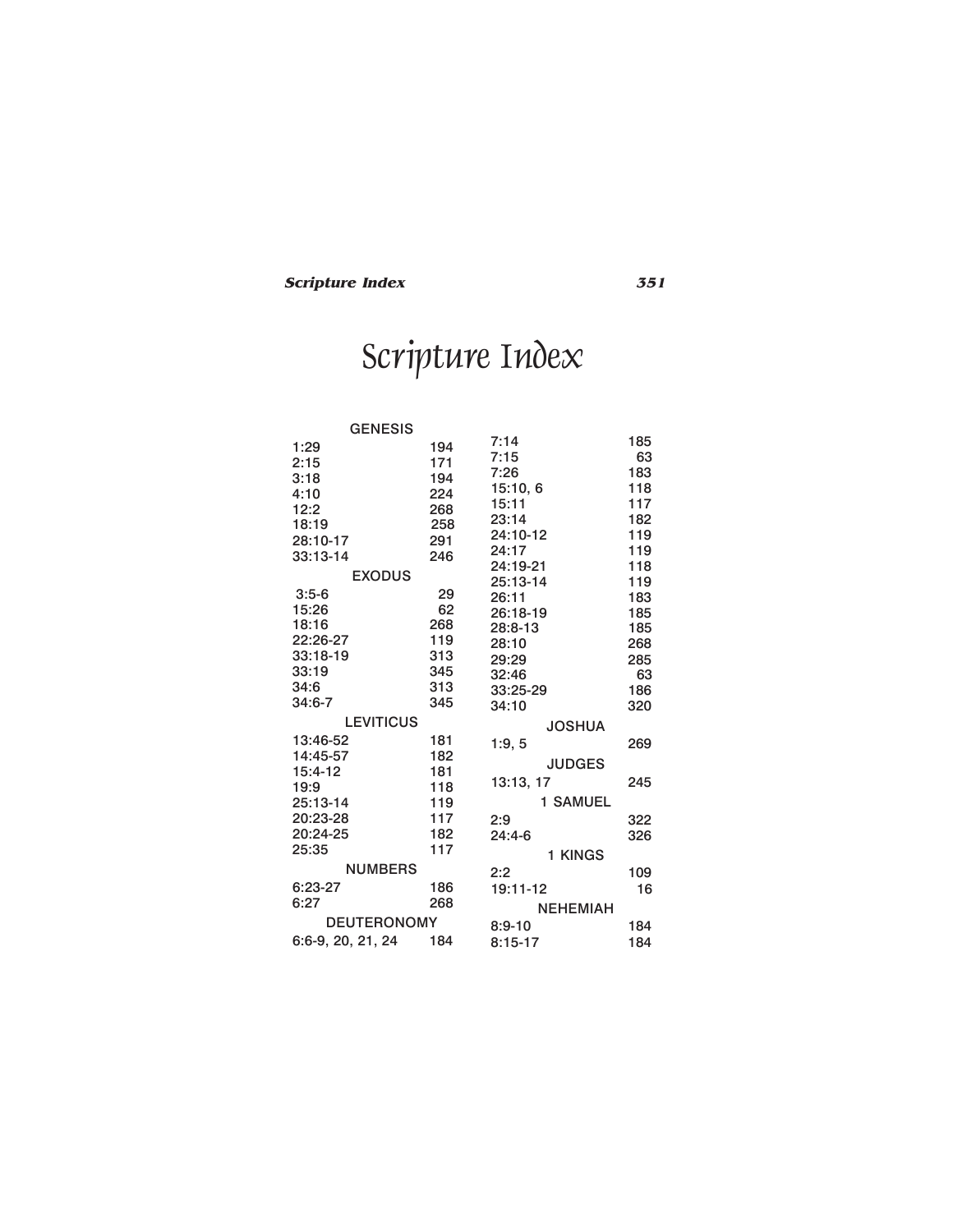| <b>JOB</b>    |          |                      |           |
|---------------|----------|----------------------|-----------|
| $11:7-9$      | 286      | $78:4-7$             | 300       |
| 13:11         | 290      | 84:11                | 324       |
| 14:4          | 296      | 92:4                 | 313       |
| 22:12         | 290      | $92:12-14$           | 187       |
| 22:21-29      | 271      | 92:15                | 187       |
| 25:3          | 290      | $95:4-6$             | 273       |
| 31:24,28      | 136      | $99:1 - 3$           | 292       |
| $37:5 - 24$   | 290      | 99:9                 | 275       |
| <b>PSALMS</b> |          | $100:1 - 4$          | 275       |
|               | 292      | 102:19               | 292       |
| 11:4<br>17:4  | 114      | $103:1 - 14$         | 43        |
| $19:2 - 4$    | 272      | $103:3-4$            | 62        |
| 23:4          | 174      | 103:13-14            | 70, 145   |
| 27:1, 5, 6    | 167      | 104:24               | 272       |
| 28:7          | 167      | 104:33-34            | 55        |
| 33:5          | 277      | $105:1 - 2$          | 55        |
| 33:8          | 292      | 105:103              | 55        |
| 33:9          | 41, 274  | 106:2                | 55        |
| $33:14-15$    | 102, 292 | 107:1, 2, 9-15       | 167       |
| 33:18         | 148      | 107:17-20            | 145       |
| $33:18-19$    | 277      | $113:5-6$            | 290       |
| 34:22         | 163      | 116:12-14            | 55        |
| $36:5-9$      | 313      | 119:1, 2, 9, 18      | 313       |
| 37:3          | 119      | 119:24               | 313       |
| $37:5-6$      | 327      | 119:72, 97, 129      | 313       |
| 37:21         | 119      | 119:11               | 313       |
| $40:1 - 3$    | 167      | 119:54               | 313       |
| 42:11         | 167      | 119:111              | 313       |
| 45:17         | 56       | 119:130              | 313       |
| 46:1          | 174      | 119:165-167, 175     | 313       |
| 46:10         | 28       | 119:64               | 277       |
| $49:7 - 8$    | 136      | 119:89-91            | 275       |
| $56:11 - 13$  | 56       | 135:6                | 275       |
| $63:3 - 7$    | 56       | $139:1-6$            | 288       |
| $65:5 - 11$   | 277      | 145:3-21             | 290       |
| 66:12         | 328      | 145:14-16            | 277       |
| 66:18         | 146      | 146:5                | 277       |
| 68:5          | 129      | $147:3 - 4$<br>147:5 | 38<br>288 |
| 68:13         | 115      |                      |           |
| 71:22-24, 5-6 | 56       | 147:16               | 275       |
| $75:6 - 7$    | 320      | $148:5-6$            | 275       |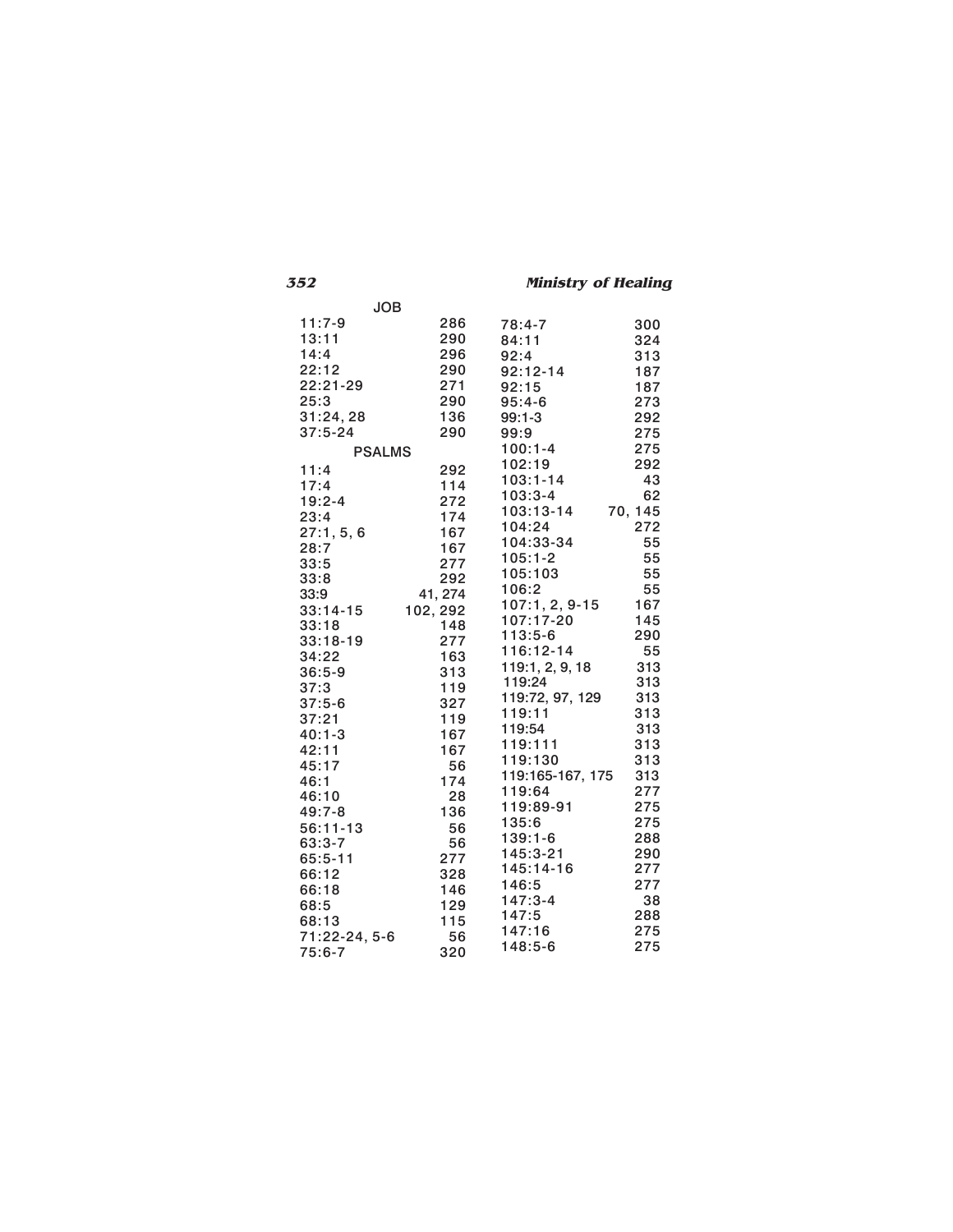# **Scripture Index**

| <b>PROVERBS</b>        |          |             |        |
|------------------------|----------|-------------|--------|
| $2:2 - 11$             | 307      | $23:1 - 4$  | 70     |
| $3:1, 2, 23-26$        | 187      | 23:25, 5    | 70     |
| $3:5-6$                | 277      | 25:4        | 14     |
| 3:18                   | 307      | 26:3        | 189    |
| $4:7 - 8$              | 321      | 27:5        | 162    |
| 4:18                   | 341      | 28:26, 28   | 128    |
| 4:22                   | 63       | 29:18-19    | 123    |
| 4:23                   | 229      | 30:21       | 293    |
| 5:21                   | 288      | 32:2        | 71     |
| 5:22                   | 85       | $35:1 - 10$ | 98     |
| 6:28                   | 296      | 38:21       | 150    |
| 9:10                   | 270      | 40:12-28    | 287    |
| 10:22                  | 300      | 40:29       | 174    |
| 13:23                  | 124      | 41:17       | 71     |
| 14:26                  | 163      | 42:1        | 14     |
| 15:1                   | 327      | 42:4        | 80     |
| 17:22                  | 156, 183 | $42:5 - 7$  | 15     |
| 19:14                  | 236      | 42:10-12    | 15     |
| 20:1                   | 216, 218 | 42:22       | 70     |
| 22:17-19               | 300      | 42:23       | 15     |
| 22:20-21               | 300      | 43:12       | 54     |
| 23:7                   | 332      | $45:7 - 8$  | 274    |
| 23:29-32, 35           | 216      | 48:13       | 214    |
| $24:11 - 12$           | 229      | 49:8        | 60     |
| 28:27                  | 135      | 49:24-45    | 50     |
| $30:5-6$               | 285      | 50:4        | 96     |
| 31:11,12               | 236      | 52:7        | 60     |
| 41:10                  | 164      | $52:9-10$   | 60     |
| $49:14-15$             | 164      | 53:6        | 36     |
| <b>ECCLESIASTES</b>    |          | 53:11       | 80     |
| 5:10                   | 136      | 54:5        | 130    |
| <b>SONG OF SOLOMON</b> |          | 54:8        | 71     |
| 4:7                    | 234      | 54:10       | 38     |
| <b>ISAIAH</b>          |          | $55:10-13$  | 269    |
|                        |          | 58:7        | 133    |
| $1:5-6$                | 36       | $58:7 - 11$ | 168    |
| $1:1 - 15$             | 224      | $59:14-15$  | 84     |
| $1:18-19$              | 71       | $61:1 - 2$  | 16,280 |
| $5:22-24$              | 228      | 61:4, 8, 9  | 270    |
| $6:1 - 7$              | 288      | 64:4        | 282    |
| $16:3 - 4$             | 119      | 65:8        | 218    |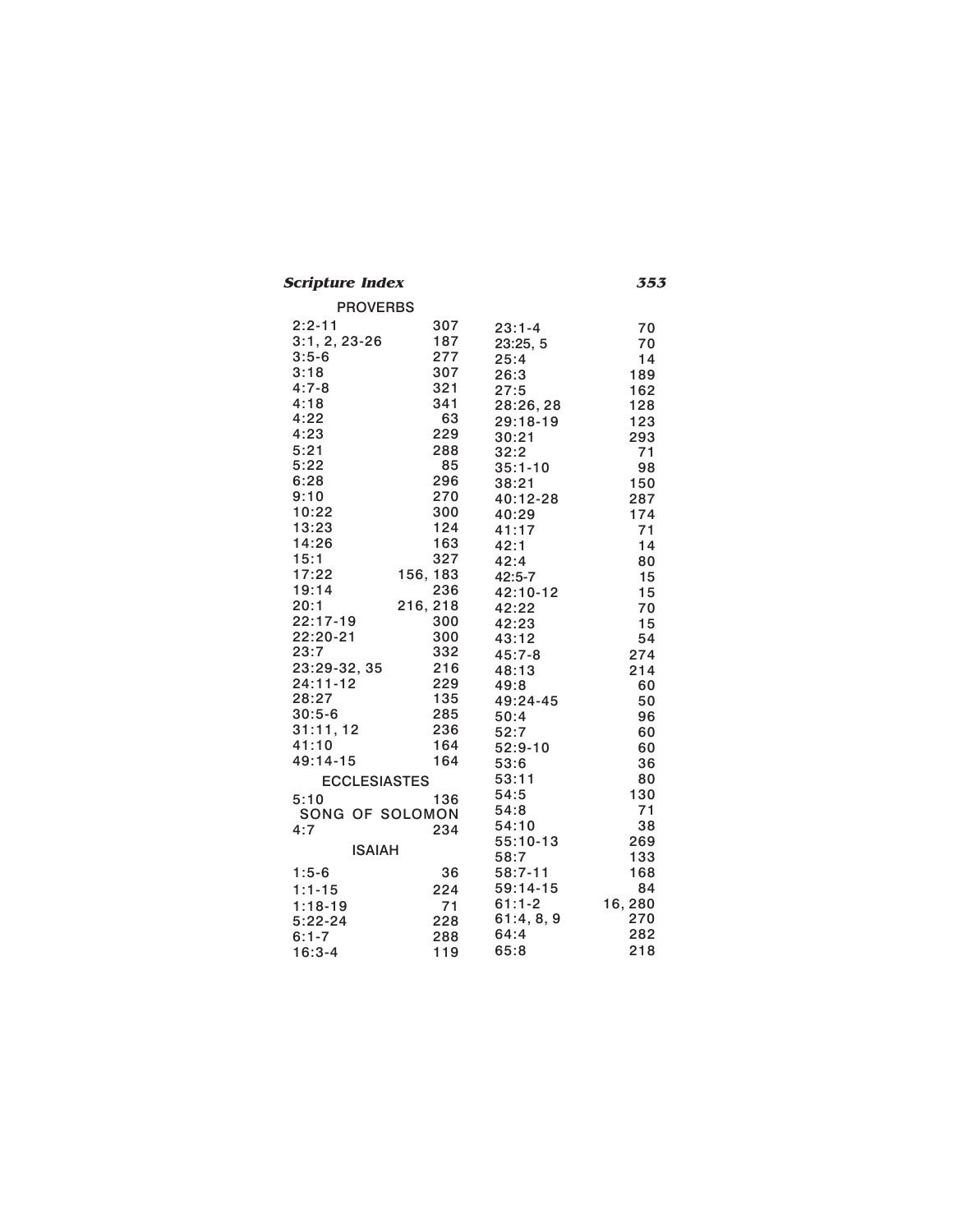| <b>JEREMIAH</b> |         |            |       |
|-----------------|---------|------------|-------|
| $9:23-24$       | 271     | 6:34       | 324   |
| $10:6 - 7$      | 288     | $7:1 - 2$  | 326   |
| 10:11, 16, 12   | 273     | 7:12       | 58    |
| 10:13           | 275     | $8:2 - 3$  | 36    |
| 10:23           | 277     | $8:8-9$    | 33    |
| 13:21           | 229     | 8:13       | 33    |
| 17:7            | 187     | 8:15       | 12    |
| $22:13-17$      | 22      | 8:17       | 6, 71 |
| 31:3            | 71      | 8:29       | 52    |
| 45:5            | 320     | 9:2        | 40,70 |
| <b>EZEKIEL</b>  |         | $9:4-6$    | 41    |
| 34:26           | 57      | 9:21       | 29    |
| <b>DANIEL</b>   |         | 9:38       | 28    |
| 2:22            |         | $10:7-8$   | 82    |
|                 | 289     | 11:3       | 15    |
| <b>JOEL</b>     |         | 11:6       | 16    |
| 2:16            | 268     | 11:27      | 277   |
| <b>AMOS</b>     |         | 11:28 64,  | 161   |
| 4:13            | 273     | 11:29      | 37,90 |
| 5:8             | 273     | 11:30      | 324   |
| 9:6             | 273     | 13:29-30   | 333   |
|                 |         | 14:16      | 21    |
| <b>MICAH</b>    |         | 18:10      | 260   |
| 5:7             | 268     | 20:6       | 124   |
| $7:7-8,19$      | 115     | 20:25-26   | 322   |
| $7:8-9$         | 102     | 20:28      | 262   |
| <b>HABAKKUK</b> |         | 23:8       | 102   |
| 2:20            | 292     | 25:40      | 243   |
| 3:3             | 272     | 26:39      | 148   |
| <b>HAGGAI</b>   |         | $28:18-19$ | 60    |
|                 |         | 28:20      | 60    |
| 2:8             | 340     | MARK       |       |
| 2:23            | 329     | 1:24       | 49    |
| <b>MALACHI</b>  |         | 1:27       | 50    |
| 4:2             | 64, 115 | 1:30       | 12    |
| <b>MATTHEW</b>  |         | 1:35       | 13    |
| $4:15-17$       | 8       | 2:5        | 108   |
| $5:23-24$       | 327     | 2:7        | 41    |
| 5:42            | 119     | 2:12       | 41    |
| $5:44-45$       | 280     | 5:23       | 29    |
| 6:28-33         | 189     | 5:29       | 30    |
|                 |         |            |       |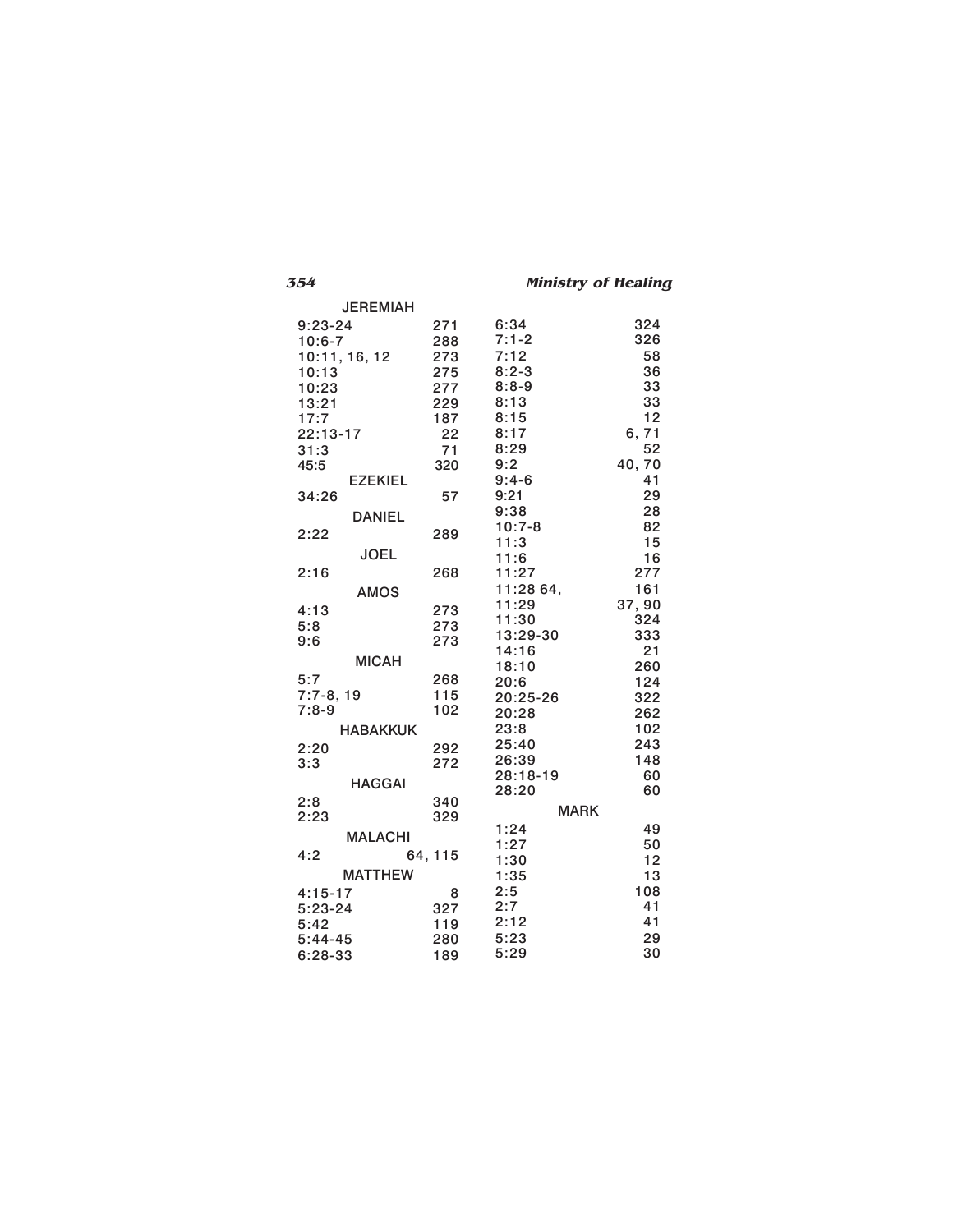# **Scripture Index**

#### **355**

| 6:31       | 27             | $4:7 - 14$       | 12       |
|------------|----------------|------------------|----------|
| 9:23       | 33             | 4:10             | 95       |
| 10:14      | 19, 20         | 4:14             | 95       |
| 12:37      | 296            | 4:29-30          | 12, 39   |
| 14:7       | 132            | 4:35-36          | 57       |
| 16:15      | 60             | $5:2-3$          | 43       |
| 16:18      | 88, 145        | 5:14             | 62       |
| 16:20      | 182            | 6:12             | 23       |
|            | LUKE           | 6:35, 47, 51, 63 | 295      |
| $1:14-15$  | 249            | 6:37             | 34       |
| 1:78-79    | 281            | 7:37             | 113      |
| 2:40       | 264            | $7:37-38$        | 57       |
| $2:48-49$  | $\overline{7}$ | 7:46             | 25       |
| 2:52       | 229            | 7:53             | 46       |
| 4:18       | 296            | 8:1              | 46       |
| 4:35       | 49             | $8:4 - 11$       | 46, 47   |
| 4:38       | 12             | 8:28-29          | 329      |
| 4:43       | 13             | 8:29             | 282      |
| 5:26       | 42             | 9:4              | 124      |
| $5:27-28$  | 323            | 9:7              | 151      |
| 6:35       | 135, 280       | 10:30            | 277      |
| 6:36       | 280            | 12:26            | 146      |
| 6:38       | 135            | 13:7             | 328      |
| $7:4-6$    | 32             | 13:15            | 339      |
| $8:45-46$  | 30             | 13:34            | 99       |
| 9:23       | 126            | 14:1, 27 71, 161 |          |
| 9:58       | 125            | $14:1 - 10$      | 278      |
| $10:8-9$   | 82             | 14:14 146        |          |
| 10:17      | 82             | 14:19            | 158      |
| 10:17-19   | $50 - 51$      | 14:19-20         | 22       |
| 12:2       | 328            | $15:4-16$        | 350      |
| $14:12-14$ | 232            | 15:5             | 348      |
| 14:23      | 88             | 15:10            | 282, 303 |
| 18:1       | 144            | 15:11            | 342      |
| 18:37      | 60             | 16:12            | 160      |
| 22:35      | 323            | 16:25            | 278      |
| 22:42      | 148            | 17:3             | 270      |
|            | <b>JOHN</b>    | $17:4-6$         | 306      |
| 1:29       | 95             | 17:14            | 267      |
| 3:16       | 31, 51, 262    | 17:18            | 261      |
| 3:33       | 310            | 17:20-21         | 280      |
|            |                | 17:22-23         | 268      |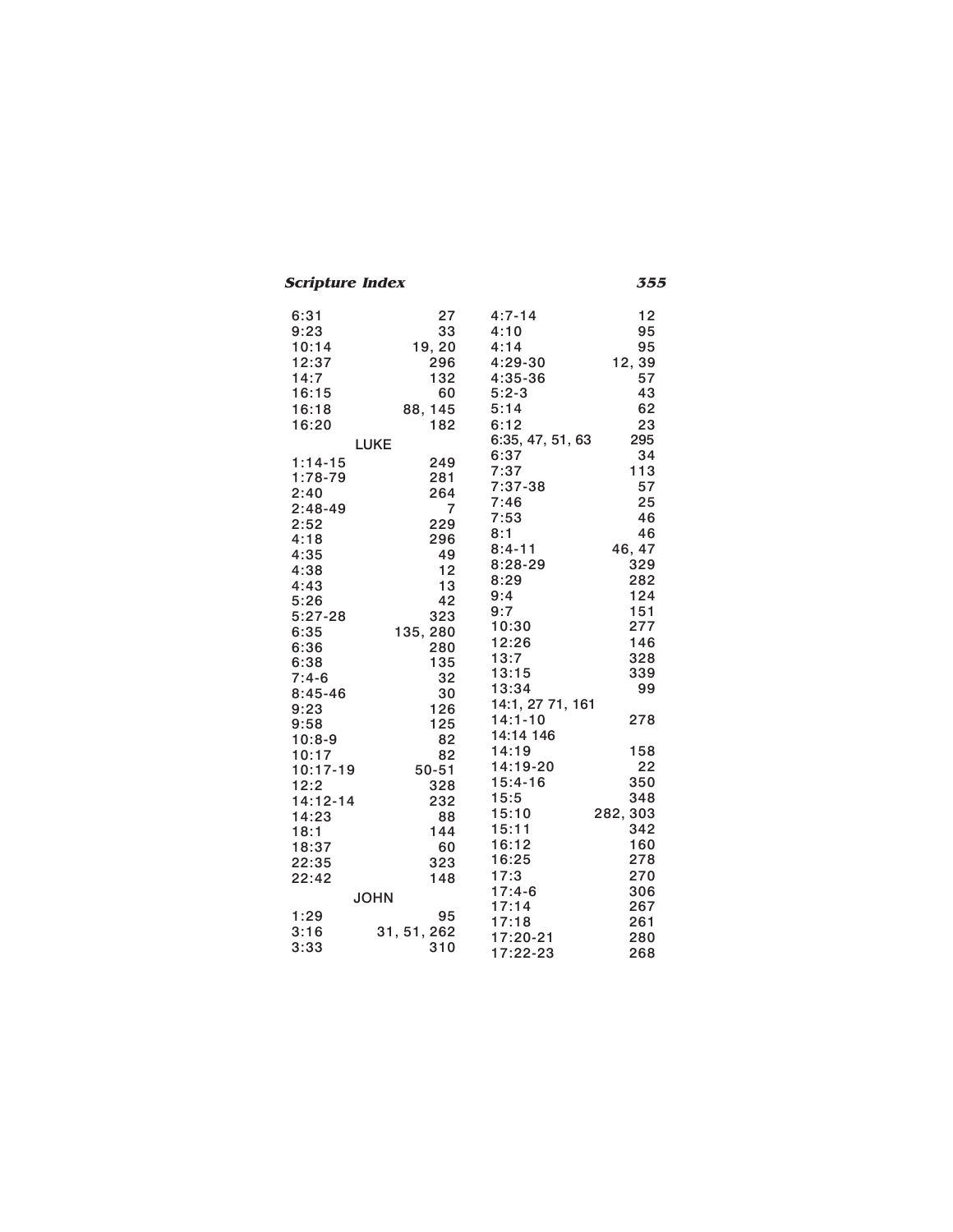| <b>ACTS</b>              |          |                 | <b>GALATIANS</b>       |
|--------------------------|----------|-----------------|------------------------|
| 4:12                     | 113      | 1:4             | 37                     |
| 5:16                     | 82       | 2:20            | 31,308                 |
| $8:5 - 8$                | 82       | 6:1             | 102                    |
| 10:2                     | 135      | $6:1 - 2$       | 335                    |
| 15:18                    | 289      | 6:10            | 129                    |
| $20:18-35$               | 93       | 6:14            | 310                    |
| <b>ROMANS</b>            |          |                 | <b>EPHESIANS</b>       |
| 1:16                     | 139      | 2:1             | 45                     |
| 1:20                     | 271      | $3:14-19$       | 282                    |
| 2:1                      | 326      | 5:2             | 262                    |
| 5:8                      | 34       | $5:2, 24-25$    | 238                    |
| 7:24                     | 45       | 5:18            | 160                    |
| 8:24                     | 102      | $5:25-28$       | 234                    |
| 8:26                     | 148      | 5:27            | 76                     |
| $8:33-34$                | 48       | 6:12            | 77                     |
| 11:33                    | 292      |                 | <b>PHILIPPIANS</b>     |
| 11:34-36                 | 289      | $1:3 - 7$       | 103                    |
| 12:1                     | 76       | 1:29            | 322                    |
| 12:2                     | 267      | $2:4 - 8$       | 339                    |
| 12:10                    | 330      | $2:6-8$         | 281                    |
| 12:21                    | 327      | $2:12-13$       | 303                    |
| 14:10.13                 | 102      | $3:13-14$       | 350                    |
| <b>CORINTHIANS</b><br>1. |          | 4:1             | 103                    |
| $2:1 - 5$                | 139      | $4:6 - 7$       | 127                    |
| $3:16-17$                | 183, 188 |                 | <b>COLOSSIANS</b>      |
| 4:7                      | 102      |                 |                        |
| $6:19-20$                | 216      | $1:9 - 11$      | 283                    |
| $9:24-27$                | 75       | 3:15            | 165                    |
| 10:11                    | 292      | 4:14            | 82                     |
| 15:31                    | 304      |                 | <b>1 THESSALONIANS</b> |
| 2 CORINTHIANS            |          | 3:8<br>5:18 167 | 103-104                |
| 8:9                      | 339      |                 |                        |
| 3:18                     | 282      |                 | <b>1 TIMOTHY</b>       |
| 5:14                     | 339      | 1:17            | 289                    |
| $6:1 - 4$                | 65       | 2:9             | 187                    |
| $6:14-18$                | 268      | 6:16            | 289                    |
| 6:16                     | 87       | $6:17-19$       | 138                    |
| $7:8-13.16$              | 103      |                 | 2 TIMOTHY              |
| $9:6 - 11$               | 24       | $4:7 - 8$       | 289                    |
| $12:9 - 10$              | 325      |                 |                        |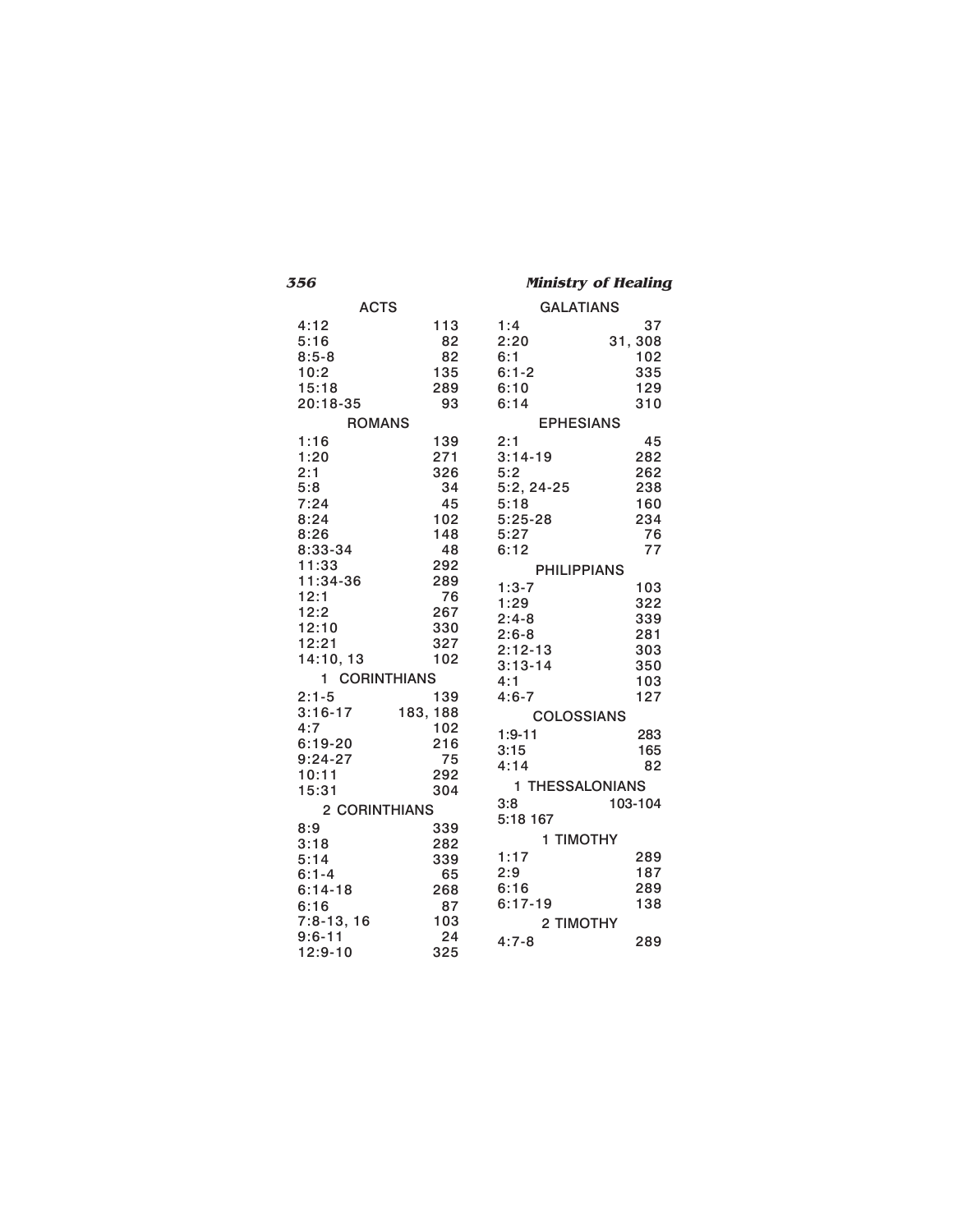### **Scripture Index 357**

| <b>TITUS</b>   |            | 2 PETER           |          |
|----------------|------------|-------------------|----------|
| 3:5            | 33         | 1:3               | 270      |
| <b>HEBREWS</b> |            | 1:4               | 114      |
| $1:1-5$        | 279        | 1 JOHN            |          |
| 1:3            | 277        | $1:1-3$           | 310      |
| 4:15           | 281        | 1:7               | 48       |
| 7:25           | 281        | 1:9               | 148      |
| 11:3           | 273        | 2:1               | 147      |
| 11:8           | 322        | 3:1               | 282      |
| 11:23          | 244        | 4:11              | 310      |
| <b>JAMES</b>   |            | $5:14-15$         | 37       |
| 1:5            | 134        | 3 JOHN            |          |
| 1:17           | 151        | $\overline{2}$    | 62       |
| 1:27 132       |            | <b>JUDE</b>       |          |
| 2:7            | 331        |                   |          |
| 5:16           | 147        | 22                | 112      |
| 1 PETER        |            | <b>REVELATION</b> |          |
| $1:13-16$      | 306        | 1:13              | 277      |
| 1:18           | 340        | $2:17,26-28$      | 350      |
| 1:19           | 25         | 3:12,20           | 350      |
| 2:9            | 186        | 7:9-10, 14, 17    | 344      |
| 2:20           | 327        | 14:13             | 149      |
| 3:4            | 189        | 21:4              | 344      |
| 3:9            |            | 22:2              | 70       |
| $4:12-13$      | 330<br>317 | 22:4              | 115, 279 |
|                |            | 22:11             | 305      |

"For God so loved the world, that He gave His only begotten Son, that whosoever believeth in Him should not perish, but have everlasting life."

 $-$  John 3:16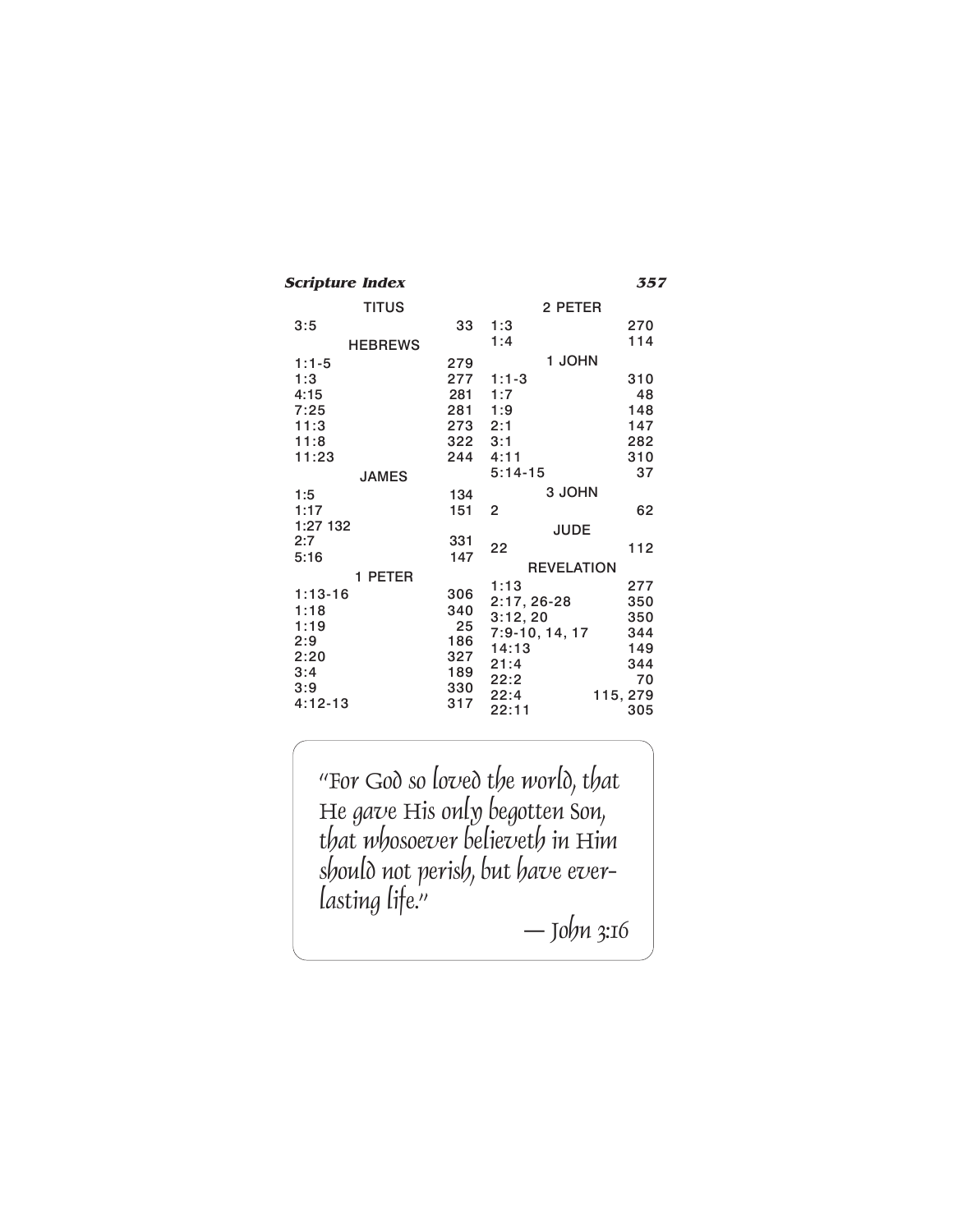# **GOD'S PLAN FOR THE HOME<sup>358</sup>**

"In the children committed to her care, every mother has a sacred charge from God. 'Take this son, this daughter,' He says; 'train it for Me; give it a character polished after the similitude of a palace, that it may shine in the courts of the Lord forever.'

"The mother's work often seems to her an unimportant service. It is a work that is rarely appreciated. Others know little of her many cares and burdens. Her days are occupied with a round of little duties, all calling for patient effort, for self-control, for tact, wisdom, and self-sacrificing love; yet she cannot boast of what she has done as any great achievement. She has only kept things in the home running smoothly; often weary and perplexed, she has tried to speak kindly to the children, to keep them busy and happy, and to guide the little feet in the right path. She feels that she has accomplished nothing. But it is not so. Heavenly angels watch the care-worn mother, noting the burdens she carries day by day. Her name may not have been heard in the world, but it is written in the Lamb's book of life.

"There is a God above, and the light and glory from His throne rests upon the faithful mother as she tries to educate her children to resist the influence of evil. No other work can equal hers in importance.

"She has not, like the artist, to paint a form of beauty upon canvas, nor, like the sculptor, to chisel it from marble. She has not, like the author, to embody a noble thought in words of power, nor, like the musician, to express a beautiful sentiment in melody. It is hers, with the help of God, to develop in a human soul the likeness of the divine."

—page 248